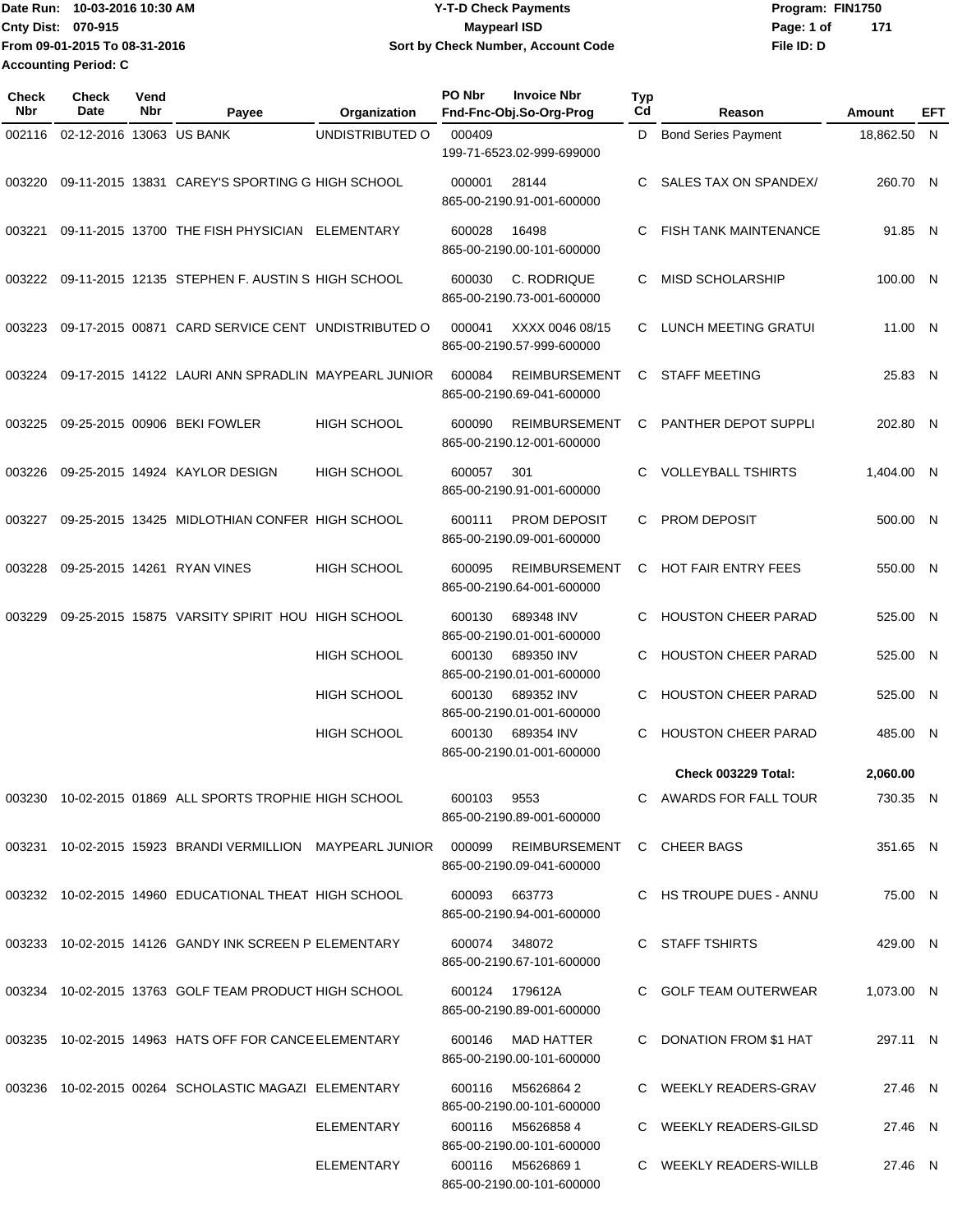|                     | Date Run: 10-03-2016 10:30 AM<br>Cnty Dist: 070-915<br>From 09-01-2015 To 08-31-2016<br><b>Accounting Period: C</b> |                    |                                                         |                        | <b>Y-T-D Check Payments</b><br><b>Maypearl ISD</b><br>Sort by Check Number, Account Code |                  |                               | Program: FIN1750<br>Page: 2 of<br>File ID: D | 171        |            |
|---------------------|---------------------------------------------------------------------------------------------------------------------|--------------------|---------------------------------------------------------|------------------------|------------------------------------------------------------------------------------------|------------------|-------------------------------|----------------------------------------------|------------|------------|
| <b>Check</b><br>Nbr | Check<br>Date                                                                                                       | Vend<br><b>Nbr</b> | Payee                                                   | Organization           | PO Nbr<br><b>Invoice Nbr</b><br>Fnd-Fnc-Obj.So-Org-Prog                                  | <b>Typ</b><br>Cd | Reason                        |                                              | Amount     | <b>EFT</b> |
|                     |                                                                                                                     |                    |                                                         |                        |                                                                                          |                  | Check 003236 Total:           |                                              | 82.38      |            |
| 003237              |                                                                                                                     |                    | 10-08-2015 00871 CARD SERVICE CENT MAYPEARL JUNIOR      |                        | XXXX0178 0915<br>600014<br>865-00-2190.05-041-600000                                     | C.               | OUTDOOR INFLATABLE M          |                                              | 197.00 N   |            |
|                     |                                                                                                                     |                    |                                                         | UNDISTRIBUTED O        | 600159<br>XXXX0046 09/15<br>865-00-2190.57-999-600000                                    | C                | LUNCH MEETING TIP             |                                              | 9.00 N     |            |
|                     |                                                                                                                     |                    |                                                         |                        |                                                                                          |                  | Check 003237 Total:           |                                              | 206.00     |            |
| 003238              |                                                                                                                     |                    | 10-08-2015 13763 GOLF TEAM PRODUCT HIGH SCHOOL          |                        | 179565A<br>600158<br>865-00-2190.89-001-600000                                           | C                | SHIPPING FOR APPAREL/         |                                              | 61.00 N    |            |
|                     |                                                                                                                     |                    |                                                         | <b>HIGH SCHOOL</b>     | 600122<br>179565A<br>865-00-2190.89-001-600000                                           | C                | <b>GOLF APPAREL/EQUIPME</b>   |                                              | 1,958.50 N |            |
|                     |                                                                                                                     |                    |                                                         |                        |                                                                                          |                  | Check 003238 Total:           |                                              | 2,019.50   |            |
| 003239              |                                                                                                                     |                    | 10-08-2015 00186 TIME FOR KIDS                          | <b>ELEMENTARY</b>      | 600203<br>3396648218<br>865-00-2190.00-101-600000                                        | C                | <b>FOURTH GRADE READER</b>    |                                              | 401.40 N   |            |
| 003240              |                                                                                                                     |                    | 10-15-2015 12797 ANDERSON EVENTS                        | <b>HIGH SCHOOL</b>     | 6226039<br>600175<br>865-00-2190.06-001-600000                                           | C                | <b>HOCO SASHES</b>            |                                              | 159.66 N   |            |
| 003241              |                                                                                                                     |                    | 10-15-2015 15761 LINDY TERRY                            | UNDISTRIBUTED O        | 600262<br>001<br>865-00-2190.57-999-600000                                               | C                | DECORATIVE BOTTLES/S          |                                              | 100.00 N   |            |
| 003242              |                                                                                                                     |                    | 10-15-2015 15611 BETH THOMAS                            | <b>MAYPEARL JUNIOR</b> | 600238<br><b>REIMBURSEMENT</b><br>865-00-2190.05-041-600000                              | C                | AVID FIELD TRIP               |                                              | 22.04 N    |            |
| 003243              |                                                                                                                     |                    | 10-22-2015 15944 DYLAN VARGAS                           | <b>HIGH SCHOOL</b>     | 600268<br><b>HOCO DANCE DJ</b><br>865-00-2190.22-001-600000                              | C                | DJ for Homecoming Dance       |                                              | 100.00 N   |            |
| 003244              |                                                                                                                     |                    | 10-22-2015 12432 LANETTA GARRETT                        | <b>HIGH SCHOOL</b>     | <b>REIMBURSEMENT</b><br>600288<br>865-00-2190.06-001-600000                              | C                | <b>HOMECOMING FLYER</b>       |                                              | 224.00 N   |            |
| 003245              |                                                                                                                     |                    | 10-22-2015 14924 KAYLOR DESIGN                          | <b>MAYPEARL JUNIOR</b> | 600206<br>295<br>865-00-2190.09-041-600000                                               | C                | <b>CHEER JACKETS</b>          |                                              | 681.00 N   |            |
|                     |                                                                                                                     |                    | 003246 10-22-2015 00316 SCHOOL SPECIALTY I ELEMENTARY   |                        | 600202<br>208115370373<br>865-00-2190.00-101-600000                                      |                  | C PAINT/MARKERS/CLAY/SP       |                                              | 169.59 N   |            |
|                     |                                                                                                                     |                    | 003247 10-22-2015 00141 WAL MART                        | <b>HIGH SCHOOL</b>     | 600173 XXXX 6048 09/15<br>865-00-2190.12-001-600000                                      |                  | C PANTHER DEPOT SUPPLI        |                                              | 184.16 N   |            |
|                     |                                                                                                                     |                    | 003248 10-27-2015 00149 AREA VIII FFA                   | <b>HIGH SCHOOL</b>     | 600329<br>865-00-2190.64-001-600000                                                      |                  | C Area FFA Dues               |                                              | 60.00 N    |            |
|                     |                                                                                                                     |                    | 003249 10-27-2015 00150 CORSICANA DISTRICT HIGH SCHOOL  |                        | 600330<br>865-00-2190.64-001-600000                                                      | C.               | <b>District FFA Dues</b>      |                                              | 18.00 N    |            |
|                     |                                                                                                                     |                    | 003250 10-27-2015 15728 FCCLA, INC                      | <b>HIGH SCHOOL</b>     | 600325<br>17680<br>865-00-2190.10-001-600000                                             |                  | Natl & State Student Memb     |                                              | 704.00 N   |            |
|                     |                                                                                                                     |                    | 003251 10-27-2015 14261 RYAN VINES                      | <b>HIGH SCHOOL</b>     | 600326<br>865-00-2190.64-001-600000                                                      |                  | C FFA Convention Fees         |                                              | 425.18 N   |            |
|                     |                                                                                                                     |                    | 003252 10-27-2015 12123 TEXAS FFA ASSOCIATI HIGH SCHOOL |                        | 600328<br>865-00-2190.64-001-600000                                                      |                  | C FFA Dues                    |                                              | 312.00 N   |            |
|                     |                                                                                                                     |                    | 003253 10-29-2015 00887 BSN SPORTS                      | <b>HIGH SCHOOL</b>     | 600219 97320732<br>865-00-2190.84-001-600B00                                             |                  | C BASKETBALL SHOES            |                                              | 1,679.94 N |            |
|                     |                                                                                                                     |                    | 003254 10-29-2015 12432 LANETTA GARRETT                 | HIGH SCHOOL            | 600341<br>REIMBURSEMENT<br>865-00-2190.10-001-600000                                     |                  | C Reimb for Field Trip to ATT |                                              | 520.00 N   |            |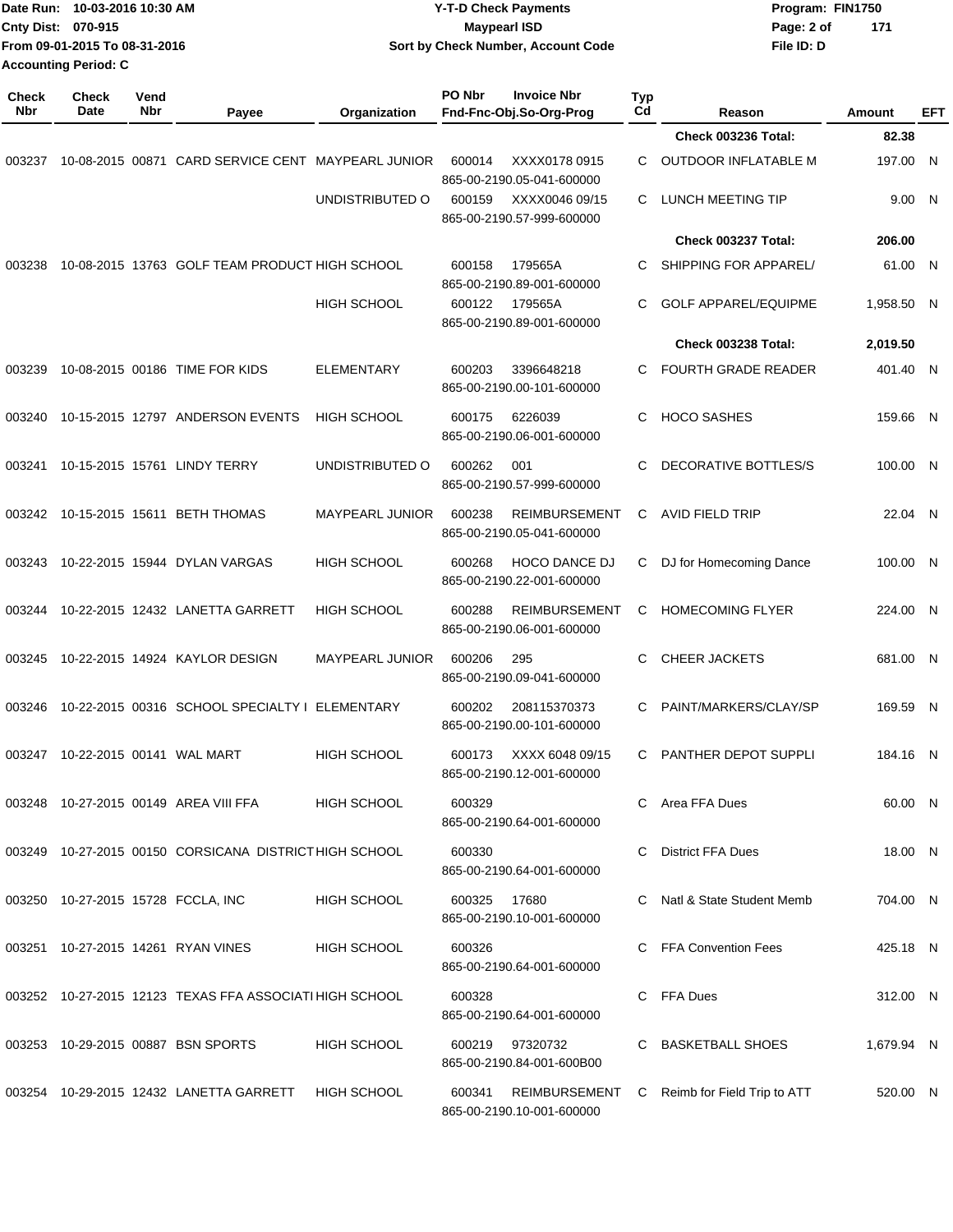|                           | lDate Run: 10-03-2016 10:30 AM | <b>Y-T-D Check Payments</b>        | Program: FIN1750  |  |
|---------------------------|--------------------------------|------------------------------------|-------------------|--|
| <b>Cnty Dist: 070-915</b> |                                | <b>Mavpearl ISD</b>                | 171<br>Page: 3 of |  |
|                           | From 09-01-2015 To 08-31-2016  | Sort by Check Number, Account Code | File ID: D        |  |
|                           | <b>Accounting Period: C</b>    |                                    |                   |  |

| Check<br>Nbr | <b>Check</b><br>Date | Vend<br>Nbr | Payee                                                     | Organization       | PO Nbr | <b>Invoice Nbr</b><br>Fnd-Fnc-Obj.So-Org-Prog     | <b>Typ</b><br>Cd | Reason                      | Amount     | EFT |
|--------------|----------------------|-------------|-----------------------------------------------------------|--------------------|--------|---------------------------------------------------|------------------|-----------------------------|------------|-----|
| 003255       |                      |             | 10-29-2015 13763 GOLF TEAM PRODUCT HIGH SCHOOL            |                    | 600121 | 179567A<br>865-00-2190.89-001-600000              |                  | C TAYLORMADE STRATUS B      | 1,560.00 N |     |
| 003256       |                      |             | 10-29-2015 15957 LEGENDS HOSPITALIT ELEMENTARY            |                    | 600338 | 24809129<br>865-00-2190.00-101-600000             | C                | <b>3RD GRADE FIELD TRIP</b> | 2,100.00 N |     |
| 003257       |                      |             | 10-29-2015 12717 MANSFIELD NATIONAL HIGH SCHOOL           |                    | 600300 | 10192015<br>865-00-2190.89-001-600000             | C                | <b>TOURNAMENT FEES</b>      | 4,556.50 N |     |
| 003258       |                      |             | 10-29-2015 12836 R B SPORTING GOOD HIGH SCHOOL            |                    | 600011 | 0505446-IN<br>865-00-2190.91-001-600000           | C                | <b>GREY UNIFORM SHIRTS</b>  | 711.00 N   |     |
| 003259       |                      |             | 10-29-2015 12327 SEITZ GIFT FRUIT                         | <b>HIGH SCHOOL</b> | 600323 | 23287-1<br>865-00-2190.64-001-600000              | C                | FFA FUNDRAISER-ICEHOL       | 67.90 N    |     |
| 003260       |                      |             | 10-29-2015 14013 SYSTEMS GO                               | <b>HIGH SCHOOL</b> | 600239 | 1866<br>865-00-2190.04-001-600000                 | C                | ROCKET CLASS TECH SU        | 1,500.00 N |     |
| 003261       |                      |             | 11-05-2015 00067 LEIGHANNE MCALISTE UNDISTRIBUTED O       |                    | 600361 | <b>REIMBURSEMENT</b><br>865-00-2190.57-999-600000 | C                | LODGING AUSTIN COF.         | 22.68 N    |     |
|              |                      |             | 003262 11-05-2015 13489 NORTH TEXAS COLOR HIGH SCHOOL     |                    | 600362 | 2016<br>865-00-2190.70-001-600000                 | C                | WINTER GUARD MEMBER         | 295.23 N   |     |
| 003263       |                      |             | 11-05-2015 15055 WEST MUSIC                               | <b>ELEMENTARY</b>  | 600317 | SI1208687<br>865-00-2190.00-101-600000            | C.               | <b>RECORDERS</b>            | 285.00 N   |     |
| 003264       |                      |             | 11-12-2015 15428 ABILENE CHRISTIAN U HIGH SCHOOL          |                    | 600433 | D. PIETERSE<br>865-00-2190.73-001-600000          | C                | <b>MISD SCHOLARSHIP</b>     | 100.00 N   |     |
|              |                      |             |                                                           | HIGH SCHOOL        | 600436 | D. PIETERSE<br>865-00-2190.73-001-600000          | C.               | <b>COC-JIM BEAM JR</b>      | 1,000.00 N |     |
|              |                      |             |                                                           | HIGH SCHOOL        | 600433 | D. PIETERSE<br>865-00-2190.75-001-600000          | C                | <b>CHARLES HICKS SCHOLA</b> | 500.00 N   |     |
|              |                      |             |                                                           |                    |        |                                                   |                  | Check 003264 Total:         | 1,600.00   |     |
| 003265       |                      |             | 11-12-2015 14487 BLOOMS & MORE                            | HIGH SCHOOL        | 600195 | 006015<br>865-00-2190.09-001-600000               | C                | <b>HOCO FLOWERS</b>         | 80.00 N    |     |
|              |                      |             |                                                           | <b>HIGH SCHOOL</b> | 600289 | 006040<br>865-00-2190.64-001-600000               | C                | FFA SWEETHEART FLOW         | 41.00 N    |     |
|              |                      |             |                                                           |                    |        |                                                   |                  | Check 003265 Total:         | 121.00     |     |
|              |                      |             | 003266 11-12-2015 00871 CARD SERVICE CENT UNDISTRIBUTED O |                    | 000209 | XXXX 0046 10/15<br>865-00-2190.57-999-600000      |                  | C PRINCIPAL LUNCHEON G      | 9.00 N     |     |
|              |                      |             | 003267 11-12-2015 14217 COUNTRY VIEW GOLF HIGH SCHOOL     |                    |        | 600210 HS TOURNAMENT<br>865-00-2190.89-001-600000 |                  | C HS GOLF TOURNAMENT        | 2,248.00 N |     |
|              |                      |             | 003268 11-12-2015 13488 ELLIS COUNTY 4H                   | <b>HIGH SCHOOL</b> | 600108 | TAG ORDERS<br>865-00-2190.64-001-600000           |                  | C VALIDATION TAGS           | 160.00 N   |     |
|              |                      |             | 003269 11-12-2015 00279 HOUSTON LIVESTOCK HIGH SCHOOL     |                    | 600395 | <b>ENTRY FEES</b><br>865-00-2190.64-001-600000    |                  | C STUDENT ENTRY FEES        | 283.00 N   |     |
|              |                      |             | 003270 11-12-2015 14924 KAYLOR DESIGN                     | <b>HIGH SCHOOL</b> | 600287 | 294<br>865-00-2190.05-001-600000                  |                  | POWDER PUFF SHIRTS          | 1,260.00 N |     |
|              |                      |             | 003271 11-12-2015 15306 MUSIC IS ELEMENTAR ELEMENTARY     |                    |        | 600319 232536<br>865-00-2190.00-101-600000        |                  | C RECORDER KARATE STU       | 219.56 N   |     |
|              |                      |             | 003272 11-12-2015 15756 RODEO AUSTIN                      | <b>HIGH SCHOOL</b> | 600397 | <b>ENTRY FEES</b><br>865-00-2190.64-001-600000    |                  | C ENTRY FEES                | 360.00 N   |     |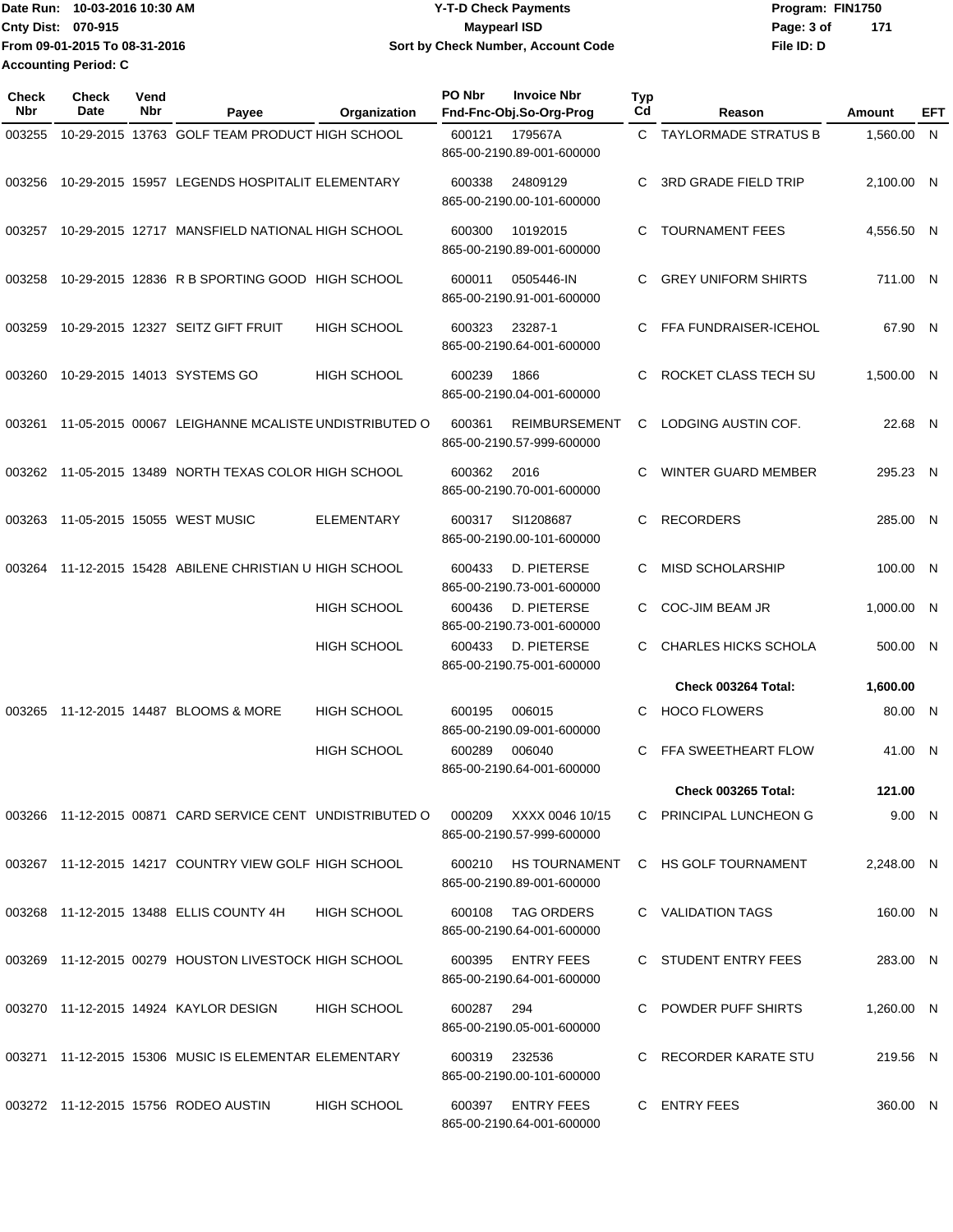| 'Date Run:                  | 10-03-2016 10:30 AM           | <b>Y-T-D Check Payments</b>        | Program: FIN1750 |     |
|-----------------------------|-------------------------------|------------------------------------|------------------|-----|
| <b>Cnty Dist: 070-915</b>   |                               | <b>Mavpearl ISD</b>                | Page: 4 of       | 171 |
|                             | From 09-01-2015 To 08-31-2016 | Sort by Check Number, Account Code | File ID: D       |     |
| <b>Accounting Period: C</b> |                               |                                    |                  |     |

| <b>Check</b><br>Nbr | <b>Check</b><br>Date | Vend<br>Nbr | Payee                                                     | Organization       | PO Nbr | <b>Invoice Nbr</b><br>Fnd-Fnc-Obj.So-Org-Prog  | <b>Typ</b><br>Cd | Reason                                | Amount     | EFT |
|---------------------|----------------------|-------------|-----------------------------------------------------------|--------------------|--------|------------------------------------------------|------------------|---------------------------------------|------------|-----|
| 003273              |                      |             | 11-12-2015 15757 SAN ANGELO STOCK HIGH SCHOOL             |                    | 600398 | <b>ENTRY FEES</b><br>865-00-2190.64-001-600000 |                  | C ENTRY FEES                          | 203.00 N   |     |
|                     |                      |             | 003274 11-12-2015 12311 SAN ANTONIO LIVEST HIGH SCHOOL    |                    | 600396 | <b>ENTRY FEES</b><br>865-00-2190.64-001-600000 | C                | <b>ENTRY FEES</b>                     | 271.00 N   |     |
| 003275              |                      |             | 11-12-2015 12310 SOUTHWESTERN EXP HIGH SCHOOL             |                    | 600394 | <b>ENTRY FEES</b><br>865-00-2190.64-001-600000 | C.               | <b>ENTRY FEES</b>                     | 750.00 N   |     |
| 003276              |                      |             | 11-19-2015 14924 KAYLOR DESIGN                            | <b>HIGH SCHOOL</b> | 600418 | 0000003<br>865-00-2190.84-001-600000           |                  | <b>BASKETBALL SHIRTS</b>              | 342.00 N   |     |
| 003277              |                      |             | 11-19-2015 00316 SCHOOL SPECIALTY I ELEMENTARY            |                    | 600408 | 208115503959<br>865-00-2190.00-101-600000      | C                | KINDERGARTEN SUPPLIE                  | 252.84 N   |     |
| 003278              |                      |             | 11-19-2015 01078 WILLIAM V. MACGILL & ELEMENTARY          |                    | 600413 | IN0540052<br>865-00-2190.00-101-600000         | C                | <b>GLOW GERM KIT/GEL</b>              | 94.84 N    |     |
| 003279              |                      |             | 11-20-2015 00871 CARD SERVICE CENT UNDISTRIBUTED O        |                    | 600192 | XXXX 0178 10/15<br>865-00-2190.57-999-600000   | C                | <b>MEF BALLOONS</b>                   | 8.12 N     |     |
|                     |                      |             |                                                           | UNDISTRIBUTED O    | 600282 | XXXX 0178 10/15<br>865-00-2190.57-999-600000   | C                | <b>MEALS TRAINING AUSTIN</b>          | $1.56$ N   |     |
|                     |                      |             |                                                           |                    |        |                                                |                  | <b>Check 003279 Total:</b>            | 9.68       |     |
| 003280              |                      |             | 12-03-2015 12327 SEITZ GIFT FRUIT                         | <b>HIGH SCHOOL</b> | 600485 | 24061-1<br>865-00-2190.64-001-600000           | C                | FFA FUNDRAISER - MEAT                 | 2,393.00 N |     |
|                     |                      |             |                                                           | <b>HIGH SCHOOL</b> | 600509 | 24699-1<br>865-00-2190.64-001-600000           | C                | <b>FFA FUNDRAISER</b>                 | 130.05 N   |     |
|                     |                      |             |                                                           | <b>HIGH SCHOOL</b> | 600485 | 24057-1<br>865-00-2190.64-001-600000           |                  | FFA FUNDRAISER - COOKI                | 501.25 N   |     |
|                     |                      |             |                                                           |                    |        |                                                |                  | <b>Check 003280 Total:</b>            | 3,024.30   |     |
| 003281              |                      |             | 12-03-2015 15510 TX ASSOC. FCCLA LO HIGH SCHOOL           |                    | 600510 | 13477<br>865-00-2190.10-001-600000             | C                | <b>CONTEST FEES</b>                   | 242.00 N   |     |
|                     |                      |             | 003282 12-09-2015 13831 CAREY'S SPORTING G HIGH SCHOOL    |                    | 600336 | 28736<br>865-00-2190.84-001-600000             | C                | <b>BASKETBALL SHOES</b>               | 1,596.00 N |     |
| 003283              |                      |             | 12-09-2015 14126 GANDY INK SCREEN P ELEMENTARY            |                    | 600291 | 357847<br>865-00-2190.00-101-600000            | C                | <b>KJC T-SHIRTS</b>                   | 286.00 N   |     |
|                     |                      |             | 003284 12-09-2015 15975 GREEN ACRE LAWN                   | UNDISTRIBUTED O    | 600524 | 633030<br>865-00-2190.57-999-600000            |                  | C INSTALL LIGHTS/TIMER                | 185.00 N   |     |
|                     |                      |             | 003285 12-09-2015 15761 LINDY TERRY                       | UNDISTRIBUTED O    | 600525 | 865-00-2190.57-999-600000                      |                  | REIMBURSEMENT C ELECTION TRAINING MEA | 5.00 N     |     |
|                     |                      |             | 003286 12-09-2015 12436 PAM WILSON                        | UNDISTRIBUTED O    | 600533 | REIMBURSEMENT<br>865-00-2190.57-999-600000     |                  | C TASB/PRINCIPAL/BOARD                | 39.23 N    |     |
|                     |                      |             | 003287 12-10-2015 01717 FT. WORTH MUSEUM ELEMENTARY       |                    | 600451 | 4TH GRADE<br>865-00-2190.00-101-600000         |                  | C 4th Grade Field Trip                | 1,294.50 N |     |
|                     |                      |             | 003288 12-17-2015 00871 CARD SERVICE CENT UNDISTRIBUTED O |                    | 000272 | XXXX 0046 11/15<br>865-00-2190.57-999-600000   |                  | C RETIREMENT RECEPTION                | 40.00 N    |     |
|                     |                      |             |                                                           | UNDISTRIBUTED O    | 600480 | XXXX 0046 11/15<br>865-00-2190.57-999-600000   |                  | C SAFETY TRAINING                     | 9.09 N     |     |
|                     |                      |             |                                                           |                    |        |                                                |                  | Check 003288 Total:                   | 49.09      |     |
|                     |                      |             | 003289 12-17-2015 14924 KAYLOR DESIGN                     | <b>HIGH SCHOOL</b> | 600532 | 315<br>865-00-2190.84-001-600000               |                  | C BASKETBALL SHIRTS                   | 3,254.50 N |     |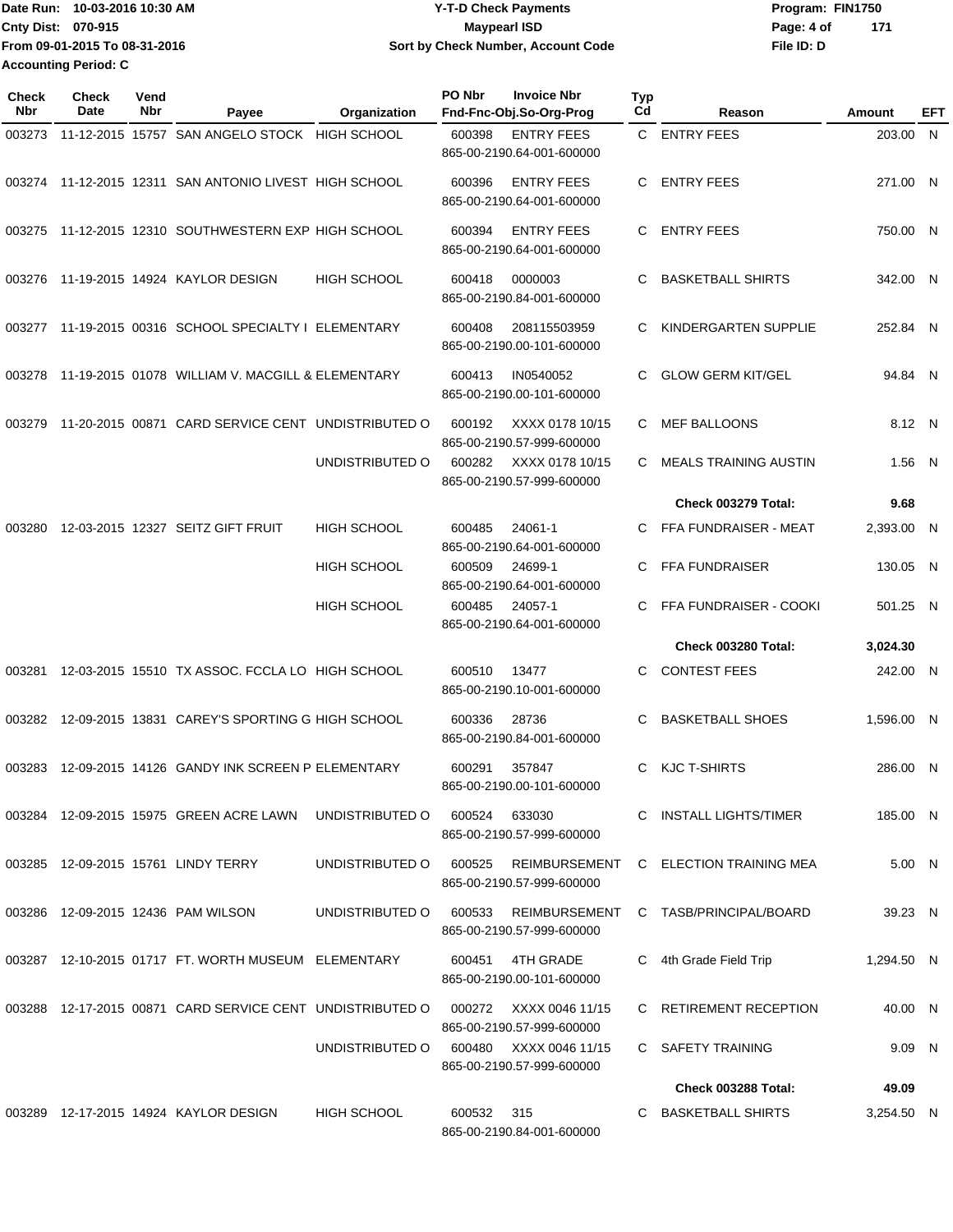| lDate Run: 10-03-2016 10:30 AM | <b>Y-T-D Check Payments</b>        | Program: FIN1750  |  |
|--------------------------------|------------------------------------|-------------------|--|
| <b>Cnty Dist: 070-915</b>      | <b>Mavpearl ISD</b>                | 171<br>Page: 5 of |  |
| From 09-01-2015 To 08-31-2016  | Sort by Check Number, Account Code | File ID: D        |  |
| <b>Accounting Period: C</b>    |                                    |                   |  |

| Check<br>Nbr | Check<br>Date            | Vend<br>Nbr | Payee                                                   | Organization       | PO Nbr | <b>Invoice Nbr</b><br>Fnd-Fnc-Obj.So-Org-Prog     | Typ<br>Cd | Reason                       | Amount      | EFT |
|--------------|--------------------------|-------------|---------------------------------------------------------|--------------------|--------|---------------------------------------------------|-----------|------------------------------|-------------|-----|
| 003290       |                          |             | 12-17-2015 00316 SCHOOL SPECIALTY I ELEMENTARY          |                    | 600409 | 208115503932<br>865-00-2190.00-101-600000         | C.        | KINDERGARTEN SUPPLIE         | 225.44 N    |     |
|              |                          |             | 003291 12-17-2015 13645 SHARI EASTWOOD                  | UNDISTRIBUTED O    | 600540 | <b>REIMBURSEMENT</b><br>865-00-2190.57-999-600000 | C.        | <b>MEALS ELECTION TRAINI</b> | 5.35 N      |     |
| 003292       |                          |             | 01-07-2016 13831 CAREY'S SPORTING G HIGH SCHOOL         |                    | 600548 | 29056<br>865-00-2190.84-001-600000                | C.        | Shoes                        | 76.00 N     |     |
| 003293       |                          |             | 01-07-2016 13840 FOUR STORY GRAPHI HIGH SCHOOL          |                    | 600530 | 3811<br>865-00-2190.11-001-600000                 | C         | FOR CLUB ANTI BULLYING       | 329.52 N    |     |
| 003294       |                          |             | 01-07-2016 13115 SHOOT-A-WAY, INC                       | <b>HIGH SCHOOL</b> | 600468 | NG19707<br>865-00-2190.84-001-600000              | C         | <b>BASKETBALL SHOOTING</b>   | 351.83 N    |     |
|              |                          |             |                                                         | <b>HIGH SCHOOL</b> | 600468 | NG19707<br>865-00-2190.84-001-600B00              | C         | <b>BASKETBALL SHOOTING</b>   | 5,130.17 N  |     |
|              |                          |             |                                                         |                    |        |                                                   |           | Check 003294 Total:          | 5,482.00    |     |
| 003295       |                          |             | 01-14-2016 13336 ELLIS COUNTY MUSIC HIGH SCHOOL         |                    | 600633 | 7959<br>865-00-2190.70-001-600000                 | C         | MALLETS/CLEANER/OIL/S        | 208.73 N    |     |
|              |                          |             |                                                         | <b>HIGH SCHOOL</b> | 600324 | 13010<br>865-00-2190.70-001-600000                | C         | YAMAHA GLOSKENSPIELS         | 134.99 N    |     |
|              |                          |             |                                                         |                    |        |                                                   |           | <b>Check 003295 Total:</b>   | 343.72      |     |
| 003296       | 01-14-2016 14664 JOSTENS |             |                                                         | <b>HIGH SCHOOL</b> | 600639 | 13151 - 2016<br>865-00-2190.02-001-600000         | C.        | 2016 YEAR BOOK 1ST DEP       | 2,199.00 N  |     |
|              |                          |             |                                                         | <b>HIGH SCHOOL</b> | 600638 | 739223<br>865-00-2190.02-001-600000               | C         | 2015 LSK REPRINT FINAL       | 346.60 N    |     |
|              |                          |             |                                                         |                    |        |                                                   |           | Check 003296 Total:          | 2,545.60    |     |
| 003297       |                          |             | 01-14-2016 14676 MESQUITE CHAMPION ELEMENTARY           |                    | 600590 | <b>DEPOSIT</b><br>865-00-2190.00-101-600000       | C.        | 2ND GRADE FIELD TRIP D       | 150.00 N    |     |
| 003298       |                          |             | 01-14-2016 00516 NAVARRO COLLEGE                        | <b>HIGH SCHOOL</b> | 600652 | ROGELIO MEDINA<br>865-00-2190.73-001-600000       | C         | <b>MISD SCHOLARSHIP</b>      | 100.00 N    |     |
|              |                          |             |                                                         | <b>HIGH SCHOOL</b> | 600652 | ROGELIO MEDINA<br>865-00-2190.73-001-600000       | C.        | W.G. ROESLER SCHOLAR         | 1,000.00 N  |     |
|              |                          |             |                                                         | <b>HIGH SCHOOL</b> | 600652 | ROGELIO MEDINA<br>865-00-2190.75-001-600000       | C.        | <b>CHARLES HICKS SCHOLA</b>  | 1,000.00 N  |     |
|              |                          |             |                                                         |                    |        |                                                   |           | <b>Check 003298 Total:</b>   | 2,100.00    |     |
|              |                          |             | 003299 01-21-2016 12135 STEPHEN F. AUSTIN S HIGH SCHOOL |                    | 600698 | L. MCCULLOUGH<br>865-00-2190.73-001-600000        |           | C ATHLETIC BOOSTER SCH       | 500.00 N    |     |
|              |                          |             |                                                         | <b>HIGH SCHOOL</b> |        | 600698 L. MCCULLOUGH<br>865-00-2190.73-001-600000 |           | D DUPLICATE                  | $-500.00$ N |     |
|              |                          |             |                                                         |                    |        |                                                   |           | <b>Check 003299 Total:</b>   | .00         |     |
|              |                          |             | 003300 01-21-2016 14013 SYSTEMS GO                      | <b>HIGH SCHOOL</b> | 600240 | 1893<br>865-00-2190.04-001-600000                 |           | C ROCKET PARTS               | 93.50 N     |     |
|              |                          |             | 003301 01-28-2016 00516 NAVARRO COLLEGE                 | HIGH SCHOOL        |        | 600727 N. GONZALES<br>865-00-2190.73-001-600000   |           | C MISD/ATHLETIC SCHOLAR      | 300.00 N    |     |
|              |                          |             | 003302  01-28-2016  00516  NAVARRO COLLEGE  HIGH SCHOOL |                    |        | 600728 R. DUBOSE<br>865-00-2190.73-001-600000     |           | C LAKEVIEW SCHOLARSHIP       | 500.00 N    |     |
|              |                          |             | 003303 01-28-2016 16002 UTA PLANETARIUM                 | ELEMENTARY         | 600731 | 160120.011<br>865-00-2190.00-101-600000           |           | C FIRST GRADE FIELD TRIP     | 60.00 N     |     |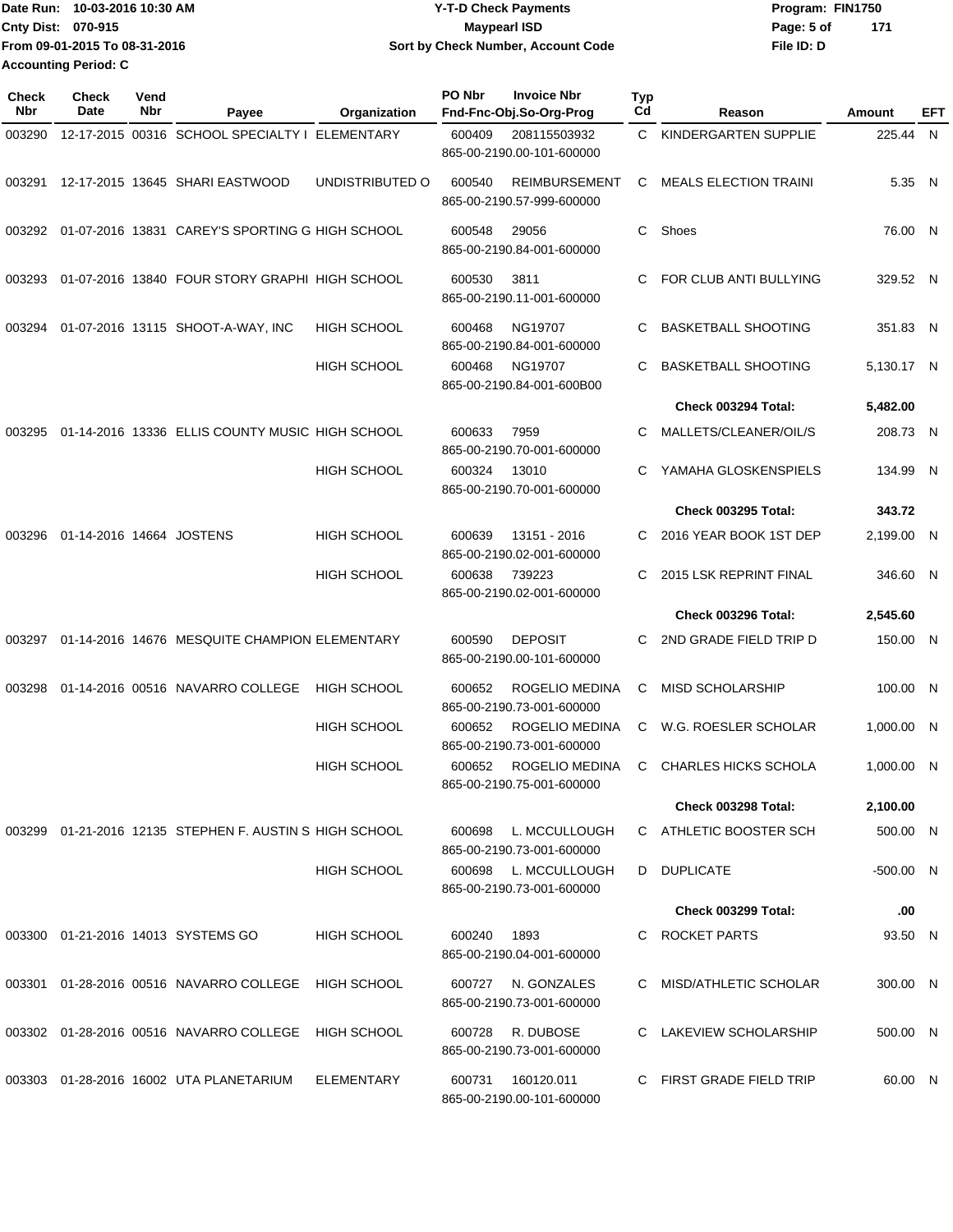Date Run: 10-03-2016 10:30 AM **CONSERVIA CONSERVIATES** Program: FIN1750 **Cnty Dist:** 070-915 **Page: 6 of Page: 6 of Page: 6 of Page: 6 of Page: 6 of Page: 6 of Page: 6 of File ID: D From 09-01-2015 To 08-31-2016 Y-T-D Check Payments 070-915 Maypearl ISD Sort by Check Number, Account Code 171 Accounting Period: C**

| <b>Check</b><br>Nbr | <b>Check</b><br>Date             | Vend<br>Nbr | Payee                                                                | Organization       | PO Nbr | <b>Invoice Nbr</b><br>Fnd-Fnc-Obj.So-Org-Prog       | Typ<br>Cd | Reason                        | Amount     | EFT   |
|---------------------|----------------------------------|-------------|----------------------------------------------------------------------|--------------------|--------|-----------------------------------------------------|-----------|-------------------------------|------------|-------|
| 003304              |                                  |             | 01-28-2016 00141 WAL MART                                            | <b>HIGH SCHOOL</b> | 600520 | XXXX 6048 01/16<br>865-00-2190.12-001-600000        | C.        | <b>Panther Depot Supplies</b> | 240.37 N   |       |
| 003305              |                                  |             | 02-04-2016 14693 AGILE SPORTS TECHN HIGH SCHOOL                      |                    | 600578 | 3860-1S-200214<br>865-00-2190.84-001-600000         | C.        | <b>HUDL VIDEO ANALYSIS</b>    | 200.00 N   |       |
| 003306              |                                  |             | 02-04-2016 15795 COMFORT INN & SUIT HIGH SCHOOL                      |                    | 600763 | <b>TELINA CHAVEZ</b><br>865-00-2190.88-001-600000   | C         | LODGING FOR NCTC SOF          | 529.65 N   |       |
| 003307              |                                  |             | 02-04-2016 15761 LINDY TERRY                                         | UNDISTRIBUTED O    | 600761 | 696508<br>865-00-2190.57-999-600000                 | C         | <b>BOARD APPRECIATION</b>     | 64.00 N    |       |
| 003308              |                                  |             | 02-04-2016 01360 MAYPEARL ATHLETIC HIGH SCHOOL                       |                    | 600787 | <b>REFUND</b><br>865-00-2190.87-001-600000          | C         | <b>REFUND - DONATION TEN</b>  | 804.95 N   |       |
| 003309              |                                  |             | 02-04-2016 13315 REALLY GOOD STUFF ELEMENTARY                        |                    | 600715 | 5441056<br>865-00-2190.01-101-600000                | C         | ART STORAGE/BASKETS/          | 141.27 N   |       |
| 003310              |                                  |             | 02-11-2016 13639 EAST TEXAS COPY SY HIGH SCHOOL                      |                    | 000398 | 322993<br>865-00-2190.88-001-600000                 | C         | 1200 COPIES - COLOR FLY       | 90.00 N    |       |
| 003311              |                                  |             | 02-11-2016 15130 ELLIS COUNTY YOUTH UNDISTRIBUTED O                  |                    | 600921 | MAGAZINE AD<br>865-00-2190.57-999-600000            | C         | <b>EXPO MAGAZINE AD</b>       | 285.00 N   |       |
|                     |                                  |             | 003312 02-11-2016 15728 FCCLA, INC                                   | <b>HIGH SCHOOL</b> | 600821 | <b>LEADERSHIP</b><br>865-00-2190.10-001-600000      | C         | <b>CONFERENCE REGISTRA</b>    | 85.00 N    |       |
| 003313              |                                  |             | 02-11-2016 14126 GANDY INK SCREEN P INTERMEDIATE SCH                 |                    | 600489 | 357572<br>865-00-2190.01-043-600000                 | C.        | <b>STAFF SHIRTS - INT</b>     | 535.50 N   |       |
| 003314              |                                  |             | 02-18-2016 15811 BLAKE PHOTOGRAPH HIGH SCHOOL                        |                    | 600861 | <b>DEPOSIT PROM</b><br>865-00-2190.05-001-600000    | C         | DEPOSIT - PROM PHOTO          | 100.00 N   |       |
| 003315              |                                  |             | 02-18-2016 16011 BRIAN KEITH JONES                                   | <b>HIGH SCHOOL</b> | 600902 | <b>PROM DEPOSIT</b><br>865-00-2190.05-001-600000    | C         | DEPOSIT - PROM DJ             | 100.00 N   |       |
| 003316              |                                  |             | 02-18-2016 00871 CARD SERVICE CENT UNDISTRIBUTED O                   |                    | 000416 | XXXX 0178 01/16<br>865-00-2190.57-999-600000        | C.        | WATER                         | 17.50 N    |       |
| 003317              |                                  |             | 02-18-2016 16013 FORT WORTH GOLF                                     | <b>HIGH SCHOOL</b> | 600938 | <b>PANTHER</b><br>865-00-2190.89-001-600000         | C         | <b>TOURNAMENT DEPOSIT</b>     | 100.00 N   |       |
|                     |                                  |             | 003318  02-18-2016  13050  CLEBURNE GOLF RAN MAYPEARL JUNIOR  600724 |                    |        | <b>JH GOLF FEES</b><br>865-00-2190.88-041-600000    |           | C JH GOLF GREENS FEES         | 117.00 N   |       |
|                     |                                  |             | 003319 02-18-2016 12775 PENDERS MUSIC CO. HIGH SCHOOL                |                    | 600839 | 255125<br>865-00-2190.70-001-600000                 |           | C MUSIC FOR CONTEST           | 31.71 N    |       |
|                     |                                  |             | 003320 02-18-2016 13645 SHARI EASTWOOD                               | <b>HIGH SCHOOL</b> | 600944 | REIMBURSEMENT<br>865-00-2190.01-001-600000          |           | C PLAYOFF MEAL -GIRLS BA      | 24.00 N    |       |
|                     |                                  |             | 003321 02-18-2016 15841 TELL IT LIKE IT IS, INC. MAYPEARL JUNIOR     |                    | 600926 | JH DANCE<br>865-00-2190.05-041-600000               |           | C DJ FOR JH DANCE             | 200.00 N   |       |
|                     |                                  |             | 003322 02-25-2016 16005 GOLF CLUB OF DALLA HIGH SCHOOL               |                    | 600782 | 3030<br>865-00-2190.89-001-600000                   |           | C GOLF TOURNAMENT             | 4,565.00 N |       |
|                     |                                  |             | 003323 02-25-2016 12836 R B SPORTING GOOD HIGH SCHOOL                |                    | 600922 | 0518748-IN<br>865-00-2190.88-001-600000             |           | C CLEATS                      | 832.00 N   |       |
|                     | 003324 02-25-2016 00141 WAL MART |             |                                                                      | ELEMENTARY         | 600610 | XXXX 6048 02/16<br>865-00-2190.00-101-600000        |           | C TESTING SNACKS/SUPPLI       |            | .82 N |
|                     |                                  |             |                                                                      | HIGH SCHOOL        |        | 600828 XXXX 6048 02/16<br>865-00-2190.10-001-600000 |           | C SUPPLIES FOR STAFF LU       | 155.48 N   |       |
|                     |                                  |             |                                                                      | HIGH SCHOOL        |        | 600676 XXXX 6048 02/16<br>865-00-2190.22-001-600000 |           | C SCHOOL BOARD APPRECI        | 149.04 N   |       |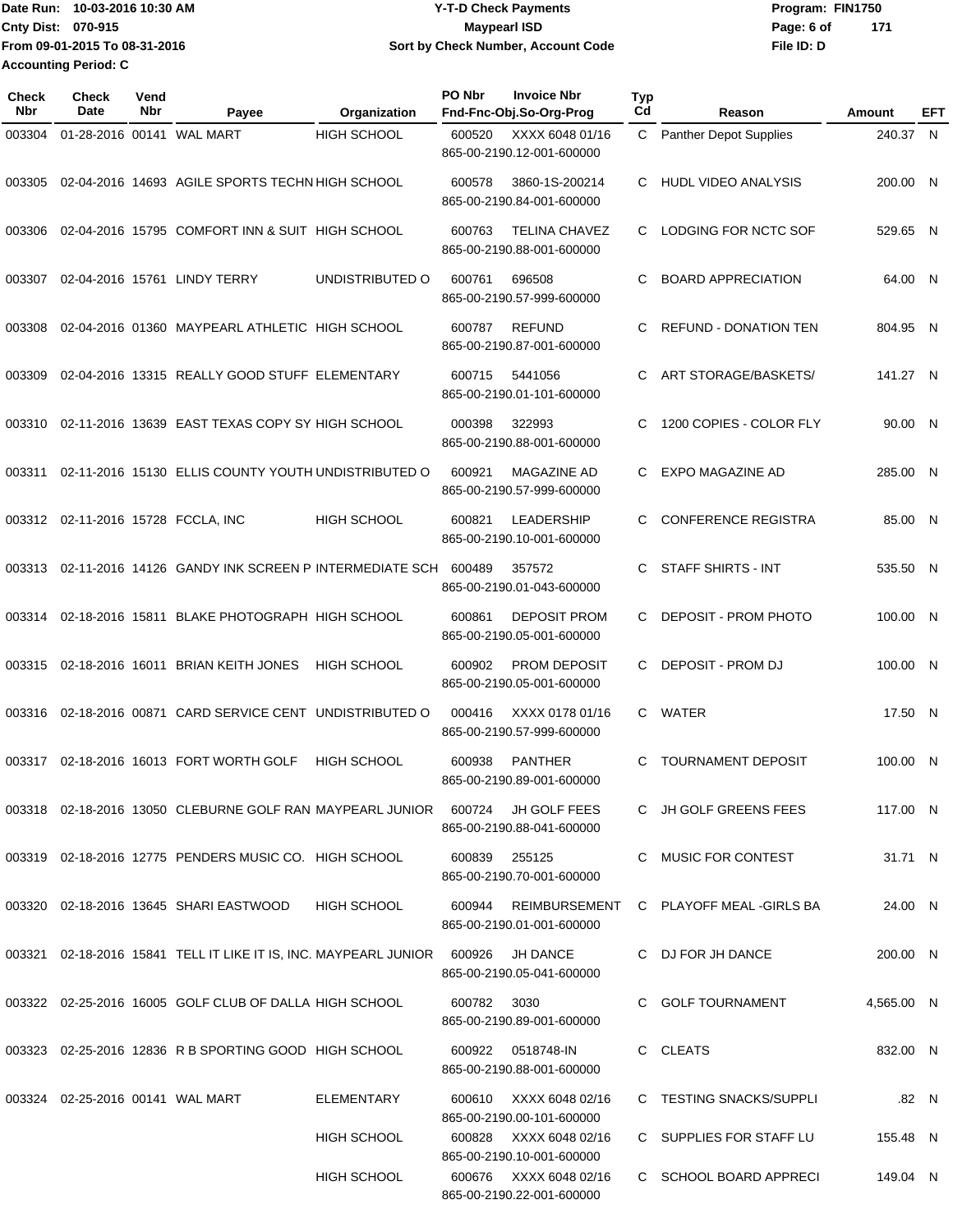**From 09-01-2015 To 08-31-2016 Accounting Period: C**

## Date Run: 10-03-2016 10:30 AM **Date Runity Controller State Payments** Program: FIN1750 **Cnty Dist:** 070-915 **Page: 7 of Page: 7 of Page: 7 of Page: 7 of Page: 7 of 10-03-2016 10:30 AM Y-T-D Check Payments 070-915 Maypearl ISD Sort by Check Number, Account Code**

**File ID: D 171**

| <b>Check</b><br>Nbr | <b>Check</b><br>Date | Vend<br>Nbr | Payee                                                            | Organization                           | PO Nbr | <b>Invoice Nbr</b><br>Fnd-Fnc-Obj.So-Org-Prog       | <b>Typ</b><br>Cd | Reason                     | Amount     | <b>EFT</b>   |
|---------------------|----------------------|-------------|------------------------------------------------------------------|----------------------------------------|--------|-----------------------------------------------------|------------------|----------------------------|------------|--------------|
|                     |                      |             |                                                                  |                                        |        |                                                     |                  | Check 003324 Total:        | 305.34     |              |
| 003325              |                      |             | 03-03-2016 14400 ALLEY CATS                                      | <b>ELEMENTARY</b>                      | 600978 | 865-00-2190.00-101-600000                           | C                | DEPOSIT FOR 3RD\4TH        | 50.00      | N            |
| 003326              |                      |             | 03-03-2016 15244 ALVARADO HIGH SCH HIGH SCHOOL                   |                                        | 601007 | 210<br>865-00-2190.88-001-600000                    | C                | SOFTBALL SHIRTS            | 220.00 N   |              |
| 003327              |                      |             | 03-03-2016 16013 FORT WORTH GOLF                                 | <b>HIGH SCHOOL</b>                     | 600957 | <b>SPRING CLASSIC</b><br>865-00-2190.89-001-600000  | C                | <b>TOURNAMENT FEES</b>     | 3,280.25 N |              |
| 003328              |                      |             | 03-03-2016 14924 KAYLOR DESIGN                                   | <b>HIGH SCHOOL</b>                     | 600729 | 336<br>865-00-2190.88-001-600000                    | C                | <b>UNIFORM PULLOVERS</b>   | 396.00     | $\mathsf{N}$ |
| 003329              |                      |             | 03-03-2016 12836 R B SPORTING GOOD                               | HIGH SCHOOL                            | 600757 | 0516979-IN<br>865-00-2190.88-001-600000             | C                | SOFTBALLS/SCOREBOOK        | 296.85 N   |              |
| 003330              |                      |             | 03-03-2016 01458 THE GREENERY                                    | <b>HIGH SCHOOL</b>                     | 600940 | 362117<br>865-00-2190.12-001-600000                 | С                | LIFE SKILLS GARDEN         | 284.80     | - N          |
| 003331              |                      |             | 03-10-2016 01869 ALL SPORTS TROPHIE HIGH SCHOOL                  |                                        | 600939 | 10014<br>865-00-2190.89-001-600000                  | C                | SPRING TOURNAMENT TR       | 682.20     | - N          |
| 003332              |                      |             | 03-10-2016 13840 FOUR STORY GRAPHI HIGH SCHOOL                   |                                        | 601008 | 3922<br>865-00-2190.88-001-600000                   | C                | SOFTBALL SHIRTS            | 1,776.39 N |              |
| 003333              |                      |             | 03-10-2016 15520 THE G.I. GO FUND                                | <b>ELEMENTARY</b>                      | 601016 | <b>LSK DONATION</b><br>865-00-2190.67-101-600000    | C                | JEANS FOR TROOPS DAY       | 90.00 N    |              |
| 003334              |                      |             | 03-10-2016 14126 GANDY INK SCREEN P ELEMENTARY                   |                                        | 601015 | 363782<br>865-00-2190.67-101-600000                 | C                | <b>Staff STAAR Shirts</b>  | 522.00     | - N          |
| 003335              |                      |             | 03-10-2016 16031 ITASCA UNITED METH UNDISTRIBUTED O              |                                        | 601032 | <b>MEMORIAL</b><br>865-00-2190.57-999-600000        | С                | <b>MEMORIAL DONATION</b>   | 50.00      | - N          |
| 003336              |                      |             | 03-10-2016 00316 SCHOOL SPECIALTY I ELEMENTARY                   |                                        | 600716 | 208115773846<br>865-00-2190.01-101-600000           | С                | KINDERGARTEN ART SUP       | 130.83 N   |              |
| 003337              |                      |             | 03-10-2016 14918 SPORTS CENTER MES HIGH SCHOOL                   |                                        | 600722 | MB100001070<br>865-00-2190.85-001-600000            | C                | <b>BASEBALL CAPS</b>       | 1,685.00   | - N          |
|                     |                      |             | 003338  03-10-2016  15844  ZAJICEK, BRITT                        | ELEMENTARY                             | 600985 | REIMBURSEMENT<br>865-00-2190.00-101-600000          |                  | C AQUARIUM SUPPLIES        | 28.47 N    |              |
|                     |                      |             | 003339 03-29-2016 00871 CARD SERVICE CENT HIGH SCHOOL            |                                        | 600896 | XXXX 0178 02/16<br>865-00-2190.05-001-600000        |                  | C PROM DECORATION/AWA      | 441.55 N   |              |
|                     |                      |             |                                                                  | UNDISTRIBUTED O                        |        | 000463 XXXX 0046 02/16<br>865-00-2190.57-999-600000 |                  | C BUSINESS LUNCH TAX/GR    | 16.00 N    |              |
|                     |                      |             |                                                                  | UNDISTRIBUTED O 600952 XXXX 0178 02/16 |        | 865-00-2190.57-999-600000                           |                  | C STAFF APPRECIATION       | 50.00 N    |              |
|                     |                      |             |                                                                  |                                        |        |                                                     |                  | <b>Check 003339 Total:</b> | 507.55     |              |
|                     |                      |             | 003340 03-29-2016 13840 FOUR STORY GRAPHI HIGH SCHOOL            |                                        | 601075 | 3947<br>865-00-2190.94-001-600000                   |                  | C SHIRTS FOR OAP           | 346.00 N   |              |
|                     |                      |             | 003341 03-29-2016 15996 HOLLY ROBERSON                           | HIGH SCHOOL                            |        | 601052 REIMBURSEMENT<br>865-00-2190.01-001-600000   |                  | C COOLING VEST FOR MAS     | 149.99 N   |              |
|                     |                      |             | 003342 03-29-2016 15145 LEUKEMIA & LYMPHO MAYPEARL JUNIOR 601048 |                                        |        | JH DONATION<br>865-00-2190.05-041-600000            |                  | C PENNIES FOR PASTA DON    | 2,674.86 N |              |
|                     |                      |             | 003343 03-29-2016 00590 ORIENTAL TRADING C HIGH SCHOOL           |                                        | 600894 | 676173487-01<br>865-00-2190.05-001-600000           |                  | C PROM DECOR AND GIFT B    | 33.24 N    |              |
|                     |                      |             |                                                                  | <b>HIGH SCHOOL</b>                     |        | 600894 676173487-02<br>865-00-2190.05-001-600000    |                  | C PROM DECOR AND GIFT B    | 856.37 N   |              |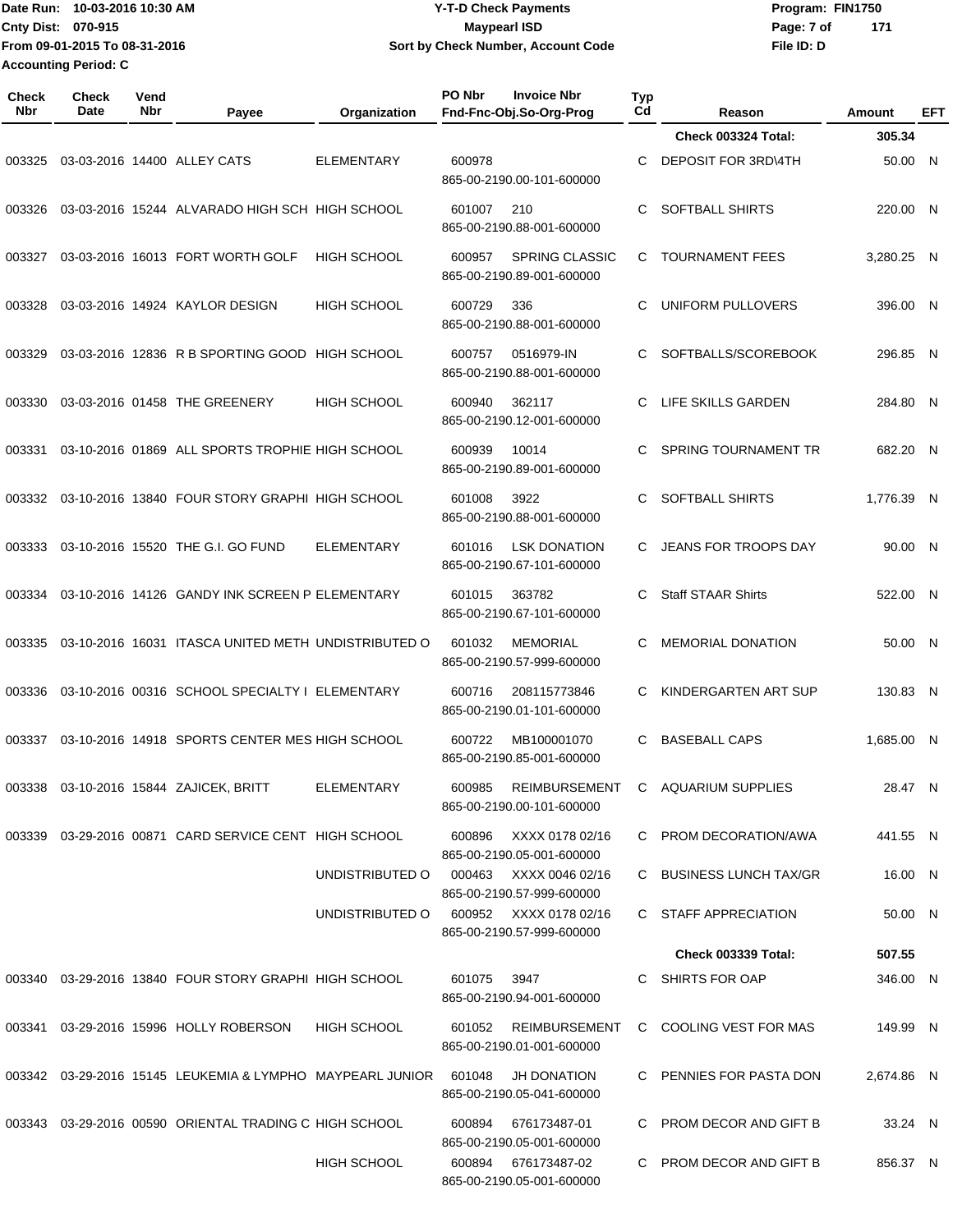|                     | Date Run: 10-03-2016 10:30 AM<br>Cnty Dist: 070-915<br>From 09-01-2015 To 08-31-2016<br><b>Accounting Period: C</b> |             |                                                        |                         |             | <b>Y-T-D Check Payments</b><br><b>Maypearl ISD</b><br>Sort by Check Number, Account Code |           | Page: 8 of<br>File ID: D                     | Program: FIN1750<br>171 |            |
|---------------------|---------------------------------------------------------------------------------------------------------------------|-------------|--------------------------------------------------------|-------------------------|-------------|------------------------------------------------------------------------------------------|-----------|----------------------------------------------|-------------------------|------------|
| <b>Check</b><br>Nbr | <b>Check</b><br>Date                                                                                                | Vend<br>Nbr | Payee                                                  | Organization            | PO Nbr      | <b>Invoice Nbr</b><br>Fnd-Fnc-Obj.So-Org-Prog                                            | Typ<br>Cd | Reason                                       | Amount                  | <b>EFT</b> |
|                     |                                                                                                                     |             |                                                        |                         |             |                                                                                          |           | <b>Check 003343 Total:</b>                   | 889.61                  |            |
| 003344              |                                                                                                                     |             | 03-29-2016 00681 PEPWEAR LLC                           | <b>INTERMEDIATE SCH</b> | 601051      | 48004<br>865-00-2190.00-043-600000                                                       | C         | <b>VIOLIN SHIRTS</b>                         | 385.80 N                |            |
| 003345              |                                                                                                                     |             | 03-29-2016 00274 SCHOOL MATE/STUDE ELEMENTARY          |                         | 601024      | IN000435538<br>865-00-2190.00-101-600000                                                 | C         | STUDENT PLANNERS FOR                         | 728.00                  | - N        |
|                     |                                                                                                                     |             |                                                        | <b>MAYPEARL JUNIOR</b>  | 600796      | IN000435931<br>865-00-2190.05-041-600000                                                 | C         | 2016-17 SCHOOL PLANNE                        | 817.50 N                |            |
|                     |                                                                                                                     |             |                                                        |                         |             |                                                                                          |           | <b>Check 003345 Total:</b>                   | 1,545.50                |            |
| 003346              |                                                                                                                     |             | 03-29-2016 00186 TIME FOR KIDS                         | <b>ELEMENTARY</b>       | 601026      | 3396648218 0316<br>865-00-2190.00-101-600000                                             | C.        | 3RD/4TH GRADE TIME WE                        | 973.88 N                |            |
| 003347              |                                                                                                                     |             | 03-31-2016 01615 CICI'S PIZZA                          | <b>ELEMENTARY</b>       | 601099      | <b>NEED RECEIPT</b><br>865-00-2190.00-101-600000                                         | C.        | 1ST GRADE FIELD TRIP M                       | 820.00 N                |            |
| 003348              |                                                                                                                     |             | 03-31-2016 00218 THE COWBOY BANK O HIGH SCHOOL         |                         | 601107      | <b>FCCLA</b><br>865-00-2190.10-001-600000                                                | C         | <b>FCCLA STATE MEALS</b>                     | 55.00 N                 |            |
|                     |                                                                                                                     |             |                                                        | <b>HIGH SCHOOL</b>      | 601070      | <b>FCCLA</b><br>865-00-2190.10-001-600000                                                | C         | <b>FCCLA STATE MEALS</b>                     | 75.00 N                 |            |
|                     |                                                                                                                     |             |                                                        |                         |             |                                                                                          |           | Check 003348 Total:                          | 130.00                  |            |
| 003349              |                                                                                                                     |             | 03-31-2016 13488 ELLIS COUNTY 4H                       | <b>HIGH SCHOOL</b>      | 601073      | <b>NEED RECEIPT</b><br>865-00-2190.64-001-600000                                         | C         | YOUTH EXPO ENTRY FEE                         | 1,456.00 N              |            |
| 003350              |                                                                                                                     |             | 03-31-2016 15728 FCCLA, INC                            | <b>HIGH SCHOOL</b>      | 601071      | <b>FCCLA 13477</b><br>865-00-2190.10-001-600000                                          | C         | <b>STATE REGISTRATION</b>                    | 173.00 N                |            |
| 003351              |                                                                                                                     |             | 03-31-2016 00140 FT. WORTH ZOO                         | <b>ELEMENTARY</b>       | 601053      | 77109-11591<br>865-00-2190.00-101-600000                                                 | C         | KINDERGARTEN FIELD TR                        | 724.00 N                |            |
| 003352              |                                                                                                                     |             | 03-31-2016 12468 HERMITAGE ART COM HIGH SCHOOL         |                         | 600636      | 32990<br>865-00-2190.09-001-600000                                                       | C         | <b>GRADUATION PROGRAMS</b>                   | 170.36 N                |            |
|                     |                                                                                                                     |             | 003353 03-31-2016 13808 MICHAEL W. SCOTT               | HIGH SCHOOL             | 601009 2762 | 865-00-2190.88-001-600000                                                                |           | SOFTBALL EAR WARMER                          | 330.00 N                |            |
|                     | 003354 03-31-2016 00141 WAL MART                                                                                    |             |                                                        | <b>HIGH SCHOOL</b>      | 601102      | XXXX 6048 03/16<br>865-00-2190.10-001-600000                                             |           | C STAFF LUNCHES                              | 129.30 N                |            |
|                     |                                                                                                                     |             |                                                        | HIGH SCHOOL             |             | 600941 XXXX 6048 03/16<br>865-00-2190.12-001-600000                                      |           | C PANTHER DEPOT SUPPLI                       | 260.26 N                |            |
|                     |                                                                                                                     |             |                                                        | <b>HIGH SCHOOL</b>      |             | 600993 XXXX 6048 03/16<br>865-00-2190.94-001-600000                                      |           | C OAP SUPPLIES                               | 82.79 N                 |            |
|                     |                                                                                                                     |             |                                                        |                         |             |                                                                                          |           | <b>Check 003354 Total:</b>                   | 472.35                  |            |
|                     |                                                                                                                     |             | 003355 04-08-2016 13962 APOGEE COMPONENT HIGH SCHOOL   |                         | 601069      | 00080763<br>865-00-2190.04-001-600000                                                    |           | C GEN 4 ROCKET PARTS                         | 218.36 N                |            |
|                     |                                                                                                                     |             |                                                        | HIGH SCHOOL             |             | 601105 00081006<br>865-00-2190.04-001-600000                                             |           | C ROCKET PARTS<br><b>Check 003355 Total:</b> | 111.80 N<br>330.16      |            |
|                     |                                                                                                                     |             |                                                        |                         |             |                                                                                          |           |                                              |                         |            |
|                     |                                                                                                                     |             | 003356 04-08-2016 13840 FOUR STORY GRAPHI HIGH SCHOOL  |                         | 601142 3977 | 865-00-2190.88-001-600000                                                                |           | C KARLA FORD SHIRTS                          | 881.58 N                |            |
|                     |                                                                                                                     |             | 003357 04-08-2016 00153 NATIONAL FFA ORGAN HIGH SCHOOL |                         | 600393      | MDS-38370<br>865-00-2190.64-001-600000                                                   |           | C FFA JACKETS                                | 303.00 N                |            |
|                     |                                                                                                                     |             | 003358 04-08-2016 14726 ROCKETMAN ENTERP HIGH SCHOOL   |                         | 601068      | 33016<br>865-00-2190.04-001-600000                                                       |           | C PARACHUTE FOR GEN 4 R                      | 80.50 N                 |            |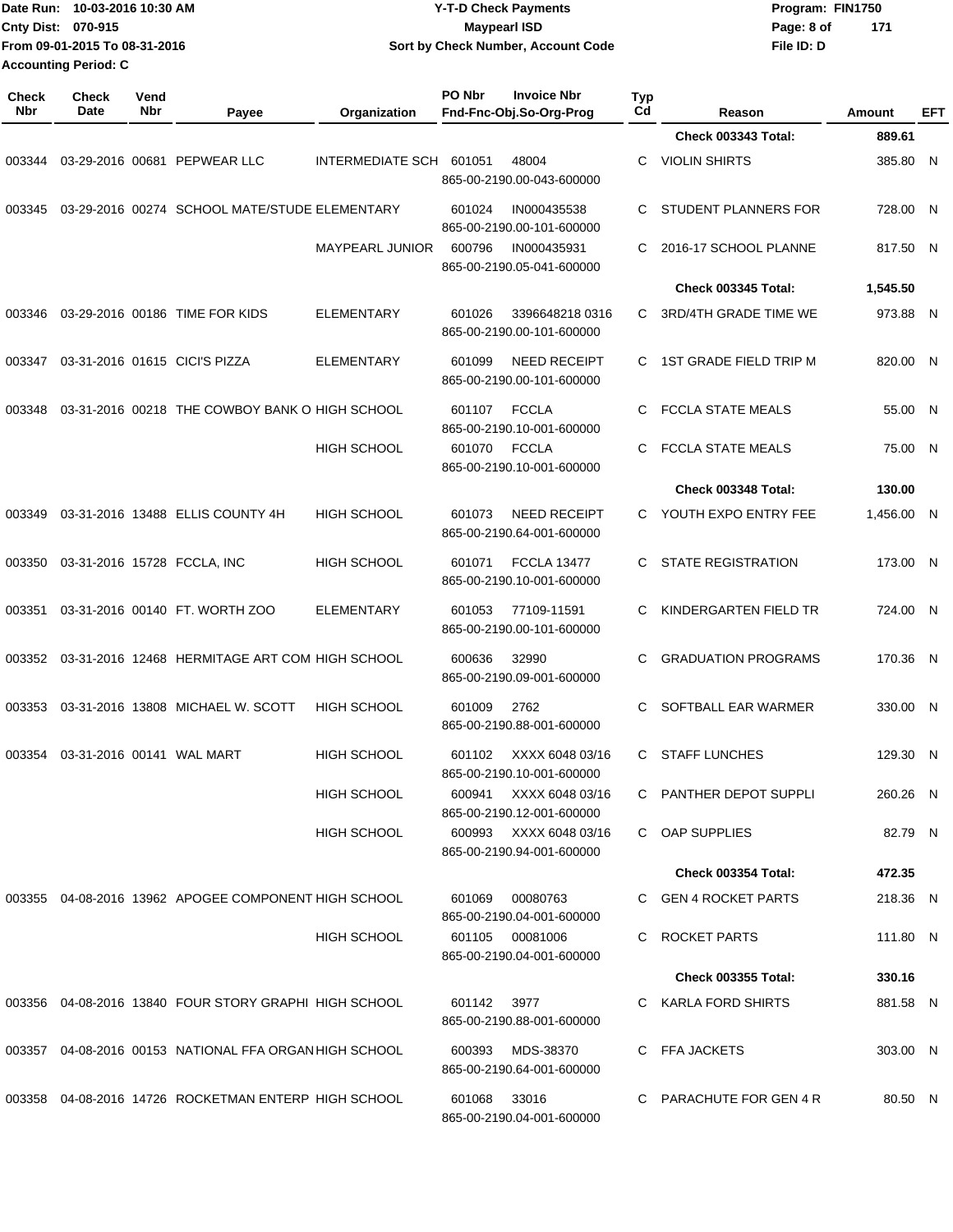|                             | Date Run: 10-03-2016 10:30 AM | <b>Y-T-D Check Payments</b>        | Program: FIN1750 |     |
|-----------------------------|-------------------------------|------------------------------------|------------------|-----|
| <b>Cnty Dist: 070-915</b>   |                               | Maypearl ISD                       | Page: 9 of       | 171 |
|                             | From 09-01-2015 To 08-31-2016 | Sort by Check Number, Account Code | File ID: D       |     |
| <b>Accounting Period: C</b> |                               |                                    |                  |     |

| <b>Check</b><br>Nbr | <b>Check</b><br>Date          | Vend<br>Nbr | Payee                                                        | Organization                  | PO Nbr<br><b>Invoice Nbr</b><br>Fnd-Fnc-Obj.So-Org-Prog    | Typ<br>Cd | Reason                     | Amount      | EFT |
|---------------------|-------------------------------|-------------|--------------------------------------------------------------|-------------------------------|------------------------------------------------------------|-----------|----------------------------|-------------|-----|
| 003359              |                               |             | 04-08-2016 16002 UTA PLANETARIUM                             | <b>ELEMENTARY</b>             | NEED RECEIPT<br>601100<br>865-00-2190.00-101-600000        |           | C 1ST GRADE FIELD TRIP     | 740.00 N    |     |
|                     |                               |             |                                                              | <b>ELEMENTARY</b>             | <b>NEED RECEIPT</b><br>601100<br>865-00-2190.00-101-600000 | D         | <b>INCORRECT AMOUNT</b>    | -740.00 N   |     |
|                     |                               |             |                                                              |                               |                                                            |           | <b>Check 003359 Total:</b> | .00         |     |
| 003360              |                               |             | 04-14-2016 01334 DICKEY'S BAR-B-QUE HIGH SCHOOL              |                               | 1156346 DEPOSIT<br>601177<br>865-00-2190.94-001-600000     | C         | DEPOSIT DRAMA CLUB BA      | 300.00 N    |     |
| 003361              |                               |             | 04-21-2016 12797 ANDERSON EVENTS                             | <b>HIGH SCHOOL</b>            | 042331194<br>601140<br>865-00-2190.05-001-600000           | C         | <b>PROM SASHES/BUTTONS</b> | 154.93 N    |     |
| 003362              |                               |             | 04-21-2016 15811 BLAKE PHOTOGRAPH HIGH SCHOOL                |                               | PROM PHOTO<br>601190<br>865-00-2190.05-001-600000          | C         | PROM PHOTO BOOTH           | 395.00 N    |     |
| 003363              |                               |             | 04-21-2016 16011 BRIAN KEITH JONES                           | <b>HIGH SCHOOL</b>            | <b>PROM DJ</b><br>601189<br>865-00-2190.05-001-600000      | C         | PROM DJ                    | 300.00 N    |     |
| 003364              |                               |             | 04-21-2016 14217 COUNTRY VIEW GOLF HIGH SCHOOL               |                               | 601214<br>1-DEC<br>865-00-2190.89-001-600000               | C         | <b>TOURNAMENT FEES</b>     | 2,619.00 N  |     |
| 003365              |                               |             | 04-21-2016 13425 MIDLOTHIAN CONFER HIGH SCHOOL               |                               | 2016 PROM<br>601191<br>865-00-2190.05-001-600000           | C         | <b>VENUE RENTAL - PROM</b> | 2,576.00 N  |     |
| 003366              |                               |             | 04-21-2016 14346 PRIDE OF TEXAS MUSI INTERMEDIATE SCH 601196 |                               | <b>BEGINNER BAND</b><br>865-00-2190.00-043-600000          | C         | IT'Z BAND PERFORMANCE      | 800.00 N    |     |
| 003367              |                               |             | 04-21-2016 12836 R B SPORTING GOOD HIGH SCHOOL               |                               | 0525654-IN<br>601006<br>865-00-2190.88-001-600000          | C.        | SOFTBALL CAPS/VISORS       | 591.75 N    |     |
| 003368              |                               |             | 04-21-2016 15657 MICHAEL SCOTT-TEA HIGH SCHOOL               |                               | 2762<br>601194<br>865-00-2190.88-001-600000                | C         | SOFTBALL EAR WARMER        | 330.00 N    |     |
| 003369              | 04-28-2016 14664 JOSTENS      |             |                                                              | HIGH SCHOOL                   | 13151 2016 DEP<br>601244<br>865-00-2190.02-001-600000      | C         | YEARBOOK DEPOSIT           | 2,365.31 N  |     |
|                     |                               |             |                                                              | <b>HIGH SCHOOL</b>            | 1032409<br>865-00-2190.02-001-600000                       | м         | 15 EXTRA COPIES - INV 10   | $-363.19$ N |     |
|                     |                               |             |                                                              |                               |                                                            |           | Check 003369 Total:        | 2,002.12    |     |
|                     |                               |             | 003370 04-28-2016 01360 MAYPEARL ATHLETIC HIGH SCHOOL        |                               | 601254<br><b>SOFTBALL</b><br>865-00-2190.88-001-600000     | C.        | SOFTBALL PLAYOFF SHIR      | 33.00 N     |     |
|                     |                               |             |                                                              | <b>HIGH SCHOOL</b>            | 601254 SOFTBALL<br>865-00-2190.88-001-600000               |           | C SOFTBALL PLAYOFF SHIR    | 354.00 N    |     |
|                     |                               |             |                                                              |                               |                                                            |           | <b>Check 003370 Total:</b> | 387.00      |     |
|                     |                               |             | 003371 04-28-2016 00067 LEIGHANNE MCALISTE UNDISTRIBUTED O   |                               | 601237 REIMBURSEMENT<br>865-00-2190.78-999-600000          | C.        | ECBU RETIREE LUNCHEO       | 14.44 N     |     |
|                     | 003372 04-28-2016 00079 NASCO |             |                                                              | ELEMENTARY                    | 601174 913315<br>865-00-2190.00-101-600000                 |           | C FIELD DAY SUPPLIES       | 53.50 N     |     |
|                     |                               |             | 003373 04-28-2016 00590 ORIENTAL TRADING C HIGH SCHOOL       |                               | 601180 677208776-01<br>865-00-2190.05-001-600000           |           | C PROM SUPPLIES            | 102.43 N    |     |
|                     |                               |             | 003374 04-28-2016 00681 PEPWEAR LLC                          | INTERMEDIATE SCH 601197 50165 | 865-00-2190.00-043-600000                                  |           | INT BAND SHIRTS            | 281.60 N    |     |
|                     |                               |             | 003375 04-28-2016 12009 PROM NITE                            | <b>HIGH SCHOOL</b>            | 601182 6519399<br>865-00-2190.05-001-600000                |           | C GLASSES FOR PROM         | 425.15 N    |     |
|                     |                               |             | 003376  05-06-2016  15328  ACCURATE LABEL DE  ELEMENTARY     |                               | 146217<br>601229<br>865-00-2190.00-101-600000              |           | C CAR RIDER SIGN LABELS    | 150.95 N    |     |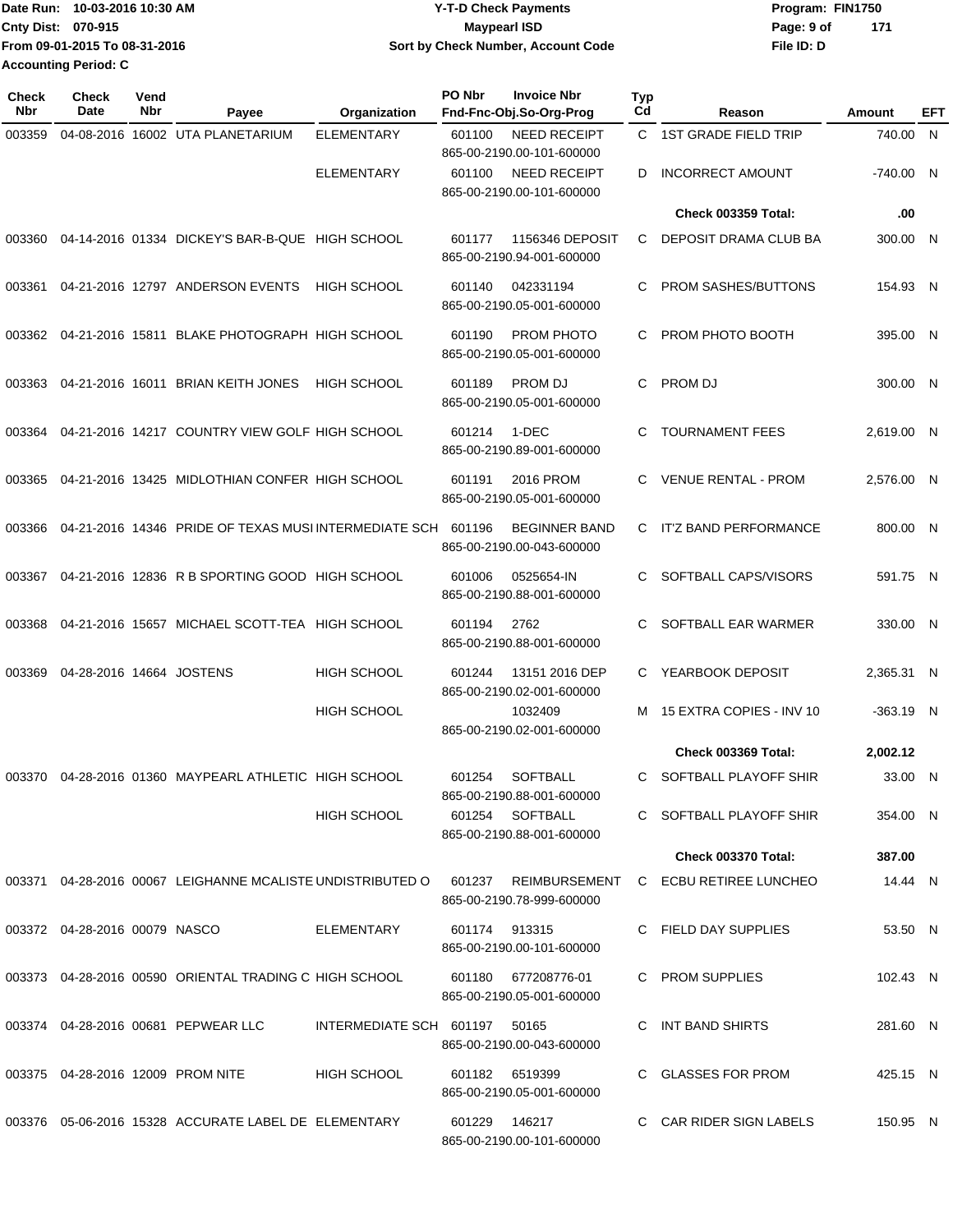| Date Run: 10-03-2016 10:30 AM | <b>Y-T-D Check Payments</b>        | Program: FIN1750   |  |  |
|-------------------------------|------------------------------------|--------------------|--|--|
| <b>Cnty Dist: 070-915</b>     | <b>Mavpearl ISD</b>                | Page: 10 of<br>171 |  |  |
| From 09-01-2015 To 08-31-2016 | Sort by Check Number, Account Code | File ID: D         |  |  |
| <b>Accounting Period: C</b>   |                                    |                    |  |  |

| <b>Check</b><br>Nbr | Check<br>Date | Vend<br>Nbr | Payee                                                                | Organization                        | PO Nbr | <b>Invoice Nbr</b><br>Fnd-Fnc-Obj.So-Org-Prog      | <b>Typ</b><br>Cd | Reason                          | Amount     | EFT |
|---------------------|---------------|-------------|----------------------------------------------------------------------|-------------------------------------|--------|----------------------------------------------------|------------------|---------------------------------|------------|-----|
| 003377              |               |             | 05-06-2016 01869 ALL SPORTS TROPHIE HIGH SCHOOL                      |                                     | 601188 | 10210<br>865-00-2190.94-001-600000                 | C.               | <b>BANQUET AWARDS</b>           | 153.45 N   |     |
| 003378              |               |             | 05-06-2016 13962 APOGEE COMPONENT HIGH SCHOOL                        |                                     | 601242 | 00081832<br>865-00-2190.04-001-600000              | C                | SHIPPING FOR ROCKET P           | 8.38 N     |     |
|                     |               |             |                                                                      | HIGH SCHOOL                         | 601187 | 00081574<br>865-00-2190.04-001-600000              | C                | FINAL ROCKET PART - BL          | 27.54 N    |     |
|                     |               |             |                                                                      |                                     |        |                                                    |                  | Check 003378 Total:             | 35.92      |     |
| 003379              |               |             | 05-06-2016 15813 CHICK-FIL-A                                         | <b>MAYPEARL JUNIOR</b>              | 601286 | OS1-040516<br>865-00-2190.05-041-600000            | C.               | LUNCH - 8TH GRADE FIEL          | 820.10 N   |     |
| 003380              |               |             | 05-06-2016 00218 THE COWBOY BANK O HIGH SCHOOL                       |                                     | 601270 | ROCKET CLUB<br>865-00-2190.04-001-600000           | C.               | MEAL CARD FOR ROCKET            | 207.00 N   |     |
| 003381              |               |             | 05-06-2016 01334 DICKEY'S BAR-B-QUE HIGH SCHOOL                      |                                     | 601276 | 1156346<br>865-00-2190.94-001-600000               | C                | THEATER BANQUET                 | 299.50 N   |     |
| 003382              |               |             | 05-06-2016 12717 MANSFIELD NATIONAL HIGH SCHOOL                      |                                     | 601230 | 2016 DISTRICT<br>865-00-2190.89-001-600000         | C                | DISTRICT TOURNAMENT F           | 2,724.00 N |     |
| 003383              |               |             | 05-06-2016 14676 MESQUITE CHAMPION ELEMENTARY                        |                                     | 601220 | 1-26986 2016<br>865-00-2190.00-101-600000          | C                | 2ND GRADE FIELD TRIP            | 870.00 N   |     |
| 003384              |               |             | 05-06-2016 16060 PROVINE SCHOOL PIC HIGH SCHOOL                      |                                     | 000551 | <b>INT COMMISSION</b><br>865-00-2190.02-001-600000 | C                | <b>REFUND INT</b>               | 500.00 N   |     |
| 003385              |               |             | 05-06-2016 15585 JAMES L. RASMUSSEN MAYPEARL JUNIOR                  |                                     | 601267 | <b>GOLF BALLS</b><br>865-00-2190.88-041-600000     | C.               | <b>GOLF BALLS</b>               | 653.25 N   |     |
| 003386              |               |             | 05-06-2016 12827 THOMAS CREATIVE A ELEMENTARY                        |                                     | 601231 | 51985<br>865-00-2190.00-101-600000                 | C                | KINDERGARTEN GRADUA             | 444.70 N   |     |
| 003387              |               |             | 05-06-2016 16054 TOGETHER WE RISE                                    | ELEMENTARY                          | 601253 | <b>SERVICE</b><br>865-00-2190.00-101-600000        | C                | <b>KJC SERVICE PROJECT</b>      | 1,270.02 N |     |
| 003388              |               |             | 05-06-2016 16056 UNIVERSITY OF TEXA MAYPEARL JUNIOR                  |                                     | 000550 | 16200100790<br>865-00-2190.05-041-600000           | C                | PARKING VIOLATION               | 35.00 N    |     |
|                     |               |             |                                                                      | <b>MAYPEARL JUNIOR</b>              | 000550 | 16200100791<br>865-00-2190.05-041-600000           | C                | PARKING VIOLATION               | 35.00 N    |     |
|                     |               |             |                                                                      | MAYPEARL JUNIOR 000550              |        | 16200100792<br>865-00-2190.05-041-600000           |                  | C PARKING VIOLATION             | 35.00 N    |     |
|                     |               |             |                                                                      | MAYPEARL JUNIOR 000550              |        | 16200100793<br>865-00-2190.05-041-600000           |                  | C PARKING VIOLATION             | 35.00 N    |     |
|                     |               |             |                                                                      | MAYPEARL JUNIOR 000550              |        | 16200100794<br>865-00-2190.05-041-600000           |                  | C PARKING VIOLATION             | 35.00 N    |     |
|                     |               |             |                                                                      | MAYPEARL JUNIOR 000550              |        | 16200100795<br>865-00-2190.05-041-600000           |                  | C PARKING VIOLATION             | 35.00 N    |     |
|                     |               |             |                                                                      |                                     |        |                                                    |                  | <b>Check 003388 Total:</b>      | 210.00     |     |
|                     |               |             | 003389  05-06-2016  01443  WAXAHACHIE COUNT  MAYPEARL JUNIOR  601266 |                                     |        | JH TOURNAMENT<br>865-00-2190.88-041-600000         |                  | C TOURNAMENT COURSE F           | 50.00 N    |     |
|                     |               |             | 003390 05-12-2016 14400 ALLEY CATS                                   | ELEMENTARY                          |        | 601300 LSK AR TRIP<br>865-00-2190.00-101-600000    |                  | C AR FIELD TRIP                 | 2,648.50 N |     |
|                     |               |             | 003391 05-12-2016 16062 AMAZING JAKES                                | MAYPEARL JUNIOR 601302 NEED RECEIPT |        | 865-00-2190.05-041-600000                          |                  | C AR TRIP                       | 1,458.00 N |     |
|                     |               |             | 003392 05-12-2016 13640 LESLEY AUSTIN                                | MAYPEARL JUNIOR 601303              |        | 865-00-2190.69-041-600000                          |                  | REIMBURSEMENT C STAFF LUNCH FOR | 73.00 N    |     |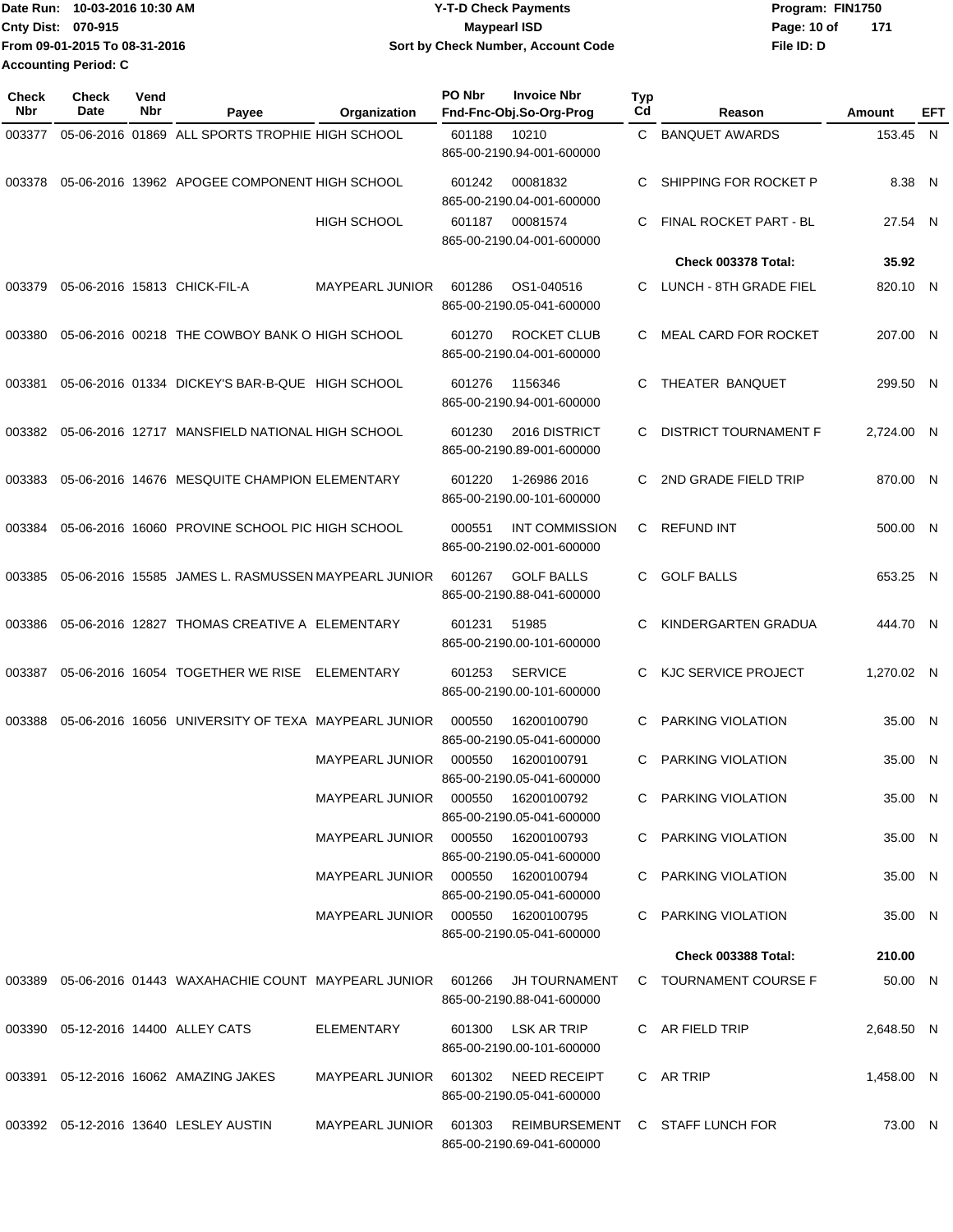|                           | Date Run: 10-03-2016 10:30 AM | <b>Y-T-D Check Payments</b>        | Program: FIN1750   |
|---------------------------|-------------------------------|------------------------------------|--------------------|
| <b>Cnty Dist: 070-915</b> |                               | <b>Mavpearl ISD</b>                | Page: 11 of<br>171 |
|                           | From 09-01-2015 To 08-31-2016 | Sort by Check Number, Account Code | File ID: D         |
| Accounting Period: C      |                               |                                    |                    |

| <b>Check</b><br>Nbr | Check<br>Date | Vend<br>Nbr | Payee                                                                          | Organization                    | PO Nbr        | <b>Invoice Nbr</b><br>Fnd-Fnc-Obj.So-Org-Prog    | <b>Typ</b><br>Cd | Reason                        | Amount     | EFT |
|---------------------|---------------|-------------|--------------------------------------------------------------------------------|---------------------------------|---------------|--------------------------------------------------|------------------|-------------------------------|------------|-----|
| 003393              |               |             | 05-12-2016 00871 CARD SERVICE CENT HIGH SCHOOL                                 |                                 | 601181        | XXXX 0178 04/16<br>865-00-2190.05-001-600000     |                  | C PROM GIFTS                  | 88.86 N    |     |
|                     |               |             |                                                                                | <b>HIGH SCHOOL</b>              | 601141        | XXXX 0178 04/16<br>865-00-2190.05-001-600000     | C                | <b>PROM DECORATIONS/PO</b>    | 459.94 N   |     |
|                     |               |             |                                                                                | <b>HIGH SCHOOL</b>              | 601153        | XXXX 0178 04/16<br>865-00-2190.12-001-600000     |                  | C TAX ON RUBBERMAID CA        | 30.85 N    |     |
|                     |               |             |                                                                                | UNDISTRIBUTED O                 | 601148        | XXXX 0178 04/16<br>865-00-2190.57-999-600000     | C.               | <b>BOARD MEAL TAX</b>         | 5.36 N     |     |
|                     |               |             |                                                                                | UNDISTRIBUTED O                 | 601239        | XXXX 0178 04/16<br>865-00-2190.57-999-600000     | C                | <b>JH PRINCIPAL INTERVIEW</b> | 2.88 N     |     |
|                     |               |             |                                                                                |                                 |               |                                                  |                  | <b>Check 003393 Total:</b>    | 587.89     |     |
| 003394              |               |             | 05-12-2016 12530 CHICK-FIL-A                                                   | INTERMEDIATE SCH 601313         |               | <b>NEED RECEIPT</b><br>865-00-2190.00-043-600000 |                  | C 6TH GRADE FIELD TRIP L      | 607.42 N   |     |
| 003395              |               |             | 05-12-2016 16064 DOGWOOD CANYON A INTERMEDIATE SCH                             |                                 | 601310        | 05172016REV<br>865-00-2190.00-043-600000         | C.               | 6TH GRADE FIELD TRIP          | 729.00 N   |     |
| 003396              |               |             | 05-12-2016 00375 GTM SPORTSWEAR                                                | <b>HIGH SCHOOL</b>              | 601312        | 100214663<br>865-00-2190.89-001-600000           | C                | SHIRTS/JACKETS - GOLF         | 310.00 N   |     |
| 003397              |               |             | 05-12-2016 00274 SCHOOL MATE/STUDE INTERMEDIATE SCH 601157                     |                                 |               | IN000437453<br>865-00-2190.00-043-600000         | C.               | <b>PLANNERS</b>               | 484.50 N   |     |
| 003398              |               |             | 05-12-2016 15632 SOLID ROCK RESOUR MAYPEARL JUNIOR                             |                                 | 601241        | JH - 05/2016<br>865-00-2190.05-041-600000        | C                | <b>JH PANTHER CHALLENGE</b>   | 500.00 N   |     |
|                     |               |             |                                                                                | <b>HIGH SCHOOL</b>              | 601308        | HS-05/2016<br>865-00-2190.22-001-600000          | C.               | HS PANTHER CHALLENGE          | 500.00 N   |     |
|                     |               |             |                                                                                |                                 |               |                                                  |                  | <b>Check 003398 Total:</b>    | 1,000.00   |     |
| 003399              |               |             | 05-19-2016 16036 EARTHWALK COUNSE INTERMEDIATE SCH 601311                      |                                 |               | 001142<br>865-00-2190.00-043-600000              | C.               | SELF-HARM PARENT PRE          | 50.00 N    |     |
|                     |               |             |                                                                                | <b>MAYPEARL JUNIOR</b>          | 601311        | 001142<br>865-00-2190.05-041-600000              | C                | <b>SELF-HARM PARENT PRE</b>   | 50.00 N    |     |
|                     |               |             |                                                                                | <b>HIGH SCHOOL</b>              | 601311        | 001142<br>865-00-2190.22-001-600000              | C.               | <b>SELF-HARM PARENT PRE</b>   | 50.00 N    |     |
|                     |               |             |                                                                                |                                 |               |                                                  |                  | <b>Check 003399 Total:</b>    | 150.00     |     |
|                     |               |             | 003400  05-19-2016  01615  CICI'S PIZZA                                        | ELEMENTARY                      | 601350        | NEED RECEIPT<br>865-00-2190.00-101-600000        |                  | C BOX TOP CONTEST PIZZA       | 32.45 N    |     |
|                     |               |             | 003401 05-19-2016 00203 DALLAS WORLD AQUA INTERMEDIATE SCH 601358 5TH GRADE FT |                                 |               | 865-00-2190.00-043-600000                        |                  | C 5TH GRADE FIELD TRIP        | 1,238.20 N |     |
|                     |               |             | 003402 05-19-2016 15847 JESSICA'S FLOWERS HIGH SCHOOL                          |                                 | 601353 7275   | 865-00-2190.09-001-600000                        |                  | C GRADUATION FLORAL AR        | 380.00 N   |     |
|                     |               |             | 003403 05-19-2016 12717 MANSFIELD NATIONAL HIGH SCHOOL                         |                                 | 601316 861020 | 865-00-2190.89-001-600000                        |                  | C TOURNAMENT - 3/21/16        | 4,000.00 N |     |
|                     |               |             | 003404 05-19-2016 15843 MOUNTASIA                                              | INTERMEDIATE SCH 601326 AR TRIP |               | 865-00-2190.00-043-600000                        |                  | C AR REWARD TRIP              | 1,247.36 N |     |
|                     |               |             | 003405 05-19-2016 15287 TARLETON STATE UNI MAYPEARL JUNIOR 601322 JH CHEER     |                                 |               | 865-00-2190.09-041-600000                        |                  | C MJH CHEER CAMP DEPOS        | 2,800.00 N |     |
|                     |               |             | 003406  05-19-2016  16002  UTA PLANETARIUM                                     | ELEMENTARY                      | 601321        | 160120.011<br>865-00-2190.00-101-600000          |                  | C 1ST GRADE FIELD TRIP        | 660.00 N   |     |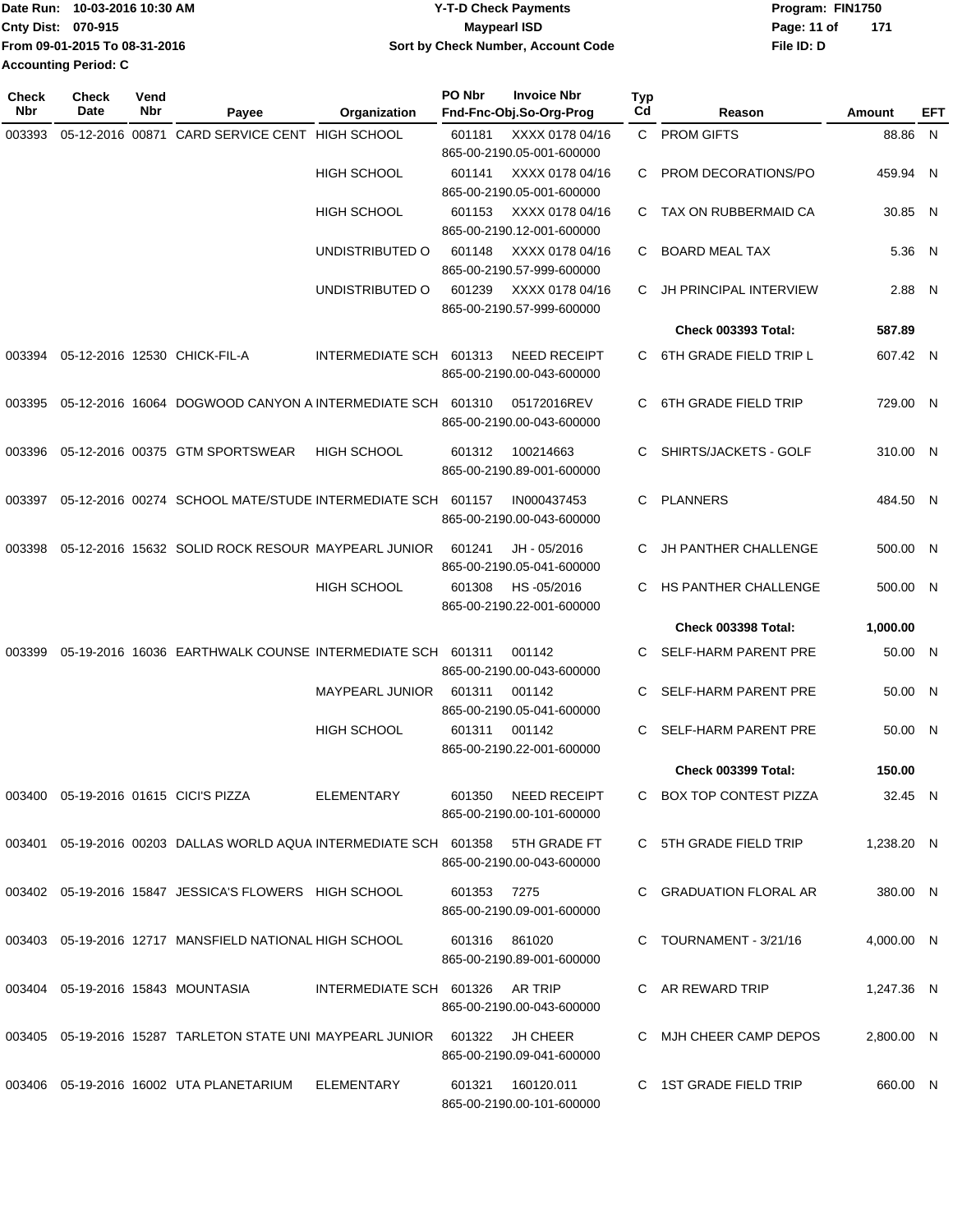|                      | Date Run: 10-03-2016 10:30 AM | <b>Y-T-D Check Payments</b>        | Program: FIN1750 |     |
|----------------------|-------------------------------|------------------------------------|------------------|-----|
| Cnty Dist: 070-915   |                               | <b>Mavpearl ISD</b>                | Page: 12 of      | 171 |
|                      | From 09-01-2015 To 08-31-2016 | Sort by Check Number, Account Code | File ID: D       |     |
| Accounting Period: C |                               |                                    |                  |     |

| Check<br>Nbr | <b>Check</b><br>Date            | Vend<br>Nbr | Payee                                                                         | Organization                | PO Nbr       | <b>Invoice Nbr</b><br>Fnd-Fnc-Obj.So-Org-Prog     | <b>Typ</b><br>Cd | Reason                       | Amount     | EFT |
|--------------|---------------------------------|-------------|-------------------------------------------------------------------------------|-----------------------------|--------------|---------------------------------------------------|------------------|------------------------------|------------|-----|
| 003407       |                                 |             | 05-26-2016 13640 LESLEY AUSTIN                                                | MAYPEARL JUNIOR             | 601366       | <b>REIMURSEMENT</b><br>865-00-2190.69-041-600000  | C.               | PANTHER CHALLENGE LU         | 58.89 N    |     |
| 003408       |                                 |             | 05-26-2016 12581 TELINA CHAVEZ                                                | <b>HIGH SCHOOL</b>          | 601371       | <b>REIMBURSEMENT</b><br>865-00-2190.88-001-600000 | C                | SOFTBALL MEAL                | 69.22 N    |     |
| 003409       |                                 |             | 05-26-2016 15847 JESSICA'S FLOWERS                                            | <b>HIGH SCHOOL</b>          | 601398       | 7274<br>865-00-2190.09-001-600000                 | C                | <b>GRADUATION CORSAGE/</b>   | 100.00 N   |     |
| 003410       |                                 |             | 05-26-2016 14229 EMILY JETT                                                   | <b>HIGH SCHOOL</b>          | 601352       | <b>REIMBURSEMENT</b><br>865-00-2190.09-001-600000 | C                | <b>ROSES FOR GRADUATION</b>  | 191.00 N   |     |
| 003411       |                                 |             | 05-26-2016 00590 ORIENTAL TRADING C ELEMENTARY                                |                             | 601248       | 677557208-01<br>865-00-2190.00-101-600000         | C.               | FIELD DAY SUPPLIES           | 24.69 N    |     |
|              |                                 |             |                                                                               | <b>ELEMENTARY</b>           | 601248       | 677434527-01<br>865-00-2190.00-101-600000         | C                | FIELD DAY SUPPLIES           | 121.81 N   |     |
|              |                                 |             |                                                                               |                             |              |                                                   |                  | Check 003411 Total:          | 146.50     |     |
| 003412       |                                 |             | 05-26-2016 16069 SAVANNAH RENFRO                                              | <b>MAYPEARL JUNIOR</b>      | 601357       | <b>REIMBURSEMENT</b><br>865-00-2190.05-041-600000 | C                | <b>REFUND FOR AR TRIP</b>    | 18.00 N    |     |
| 003413       |                                 |             | 05-26-2016 14261 RYAN VINES                                                   | <b>HIGH SCHOOL</b>          | 601361       | <b>REIMBURSEMENT</b><br>865-00-2190.64-001-600000 | C                | PINS/BANNERS/PLAQUES         | 321.48 N   |     |
| 003414       |                                 |             | 05-26-2016 13035 TRACY SHEFFER                                                | <b>MAYPEARL JUNIOR</b>      | 601365       | <b>REIMBURSEMENT</b><br>865-00-2190.05-041-600000 | C                | STUDENT ACTIVITY - ROC       | 27.50 N    |     |
| 003415       |                                 |             | 05-26-2016 15287 TARLETON STATE UNI HIGH SCHOOL                               |                             | 601360       | <b>HS CHEER</b><br>865-00-2190.01-001-600000      | C.               | DEPOSIT - HS CHEER CA        | 2,300.00 N |     |
| 003416       |                                 |             | 05-26-2016 00141 WAL MART                                                     | <b>ELEMENTARY</b>           | 601259       | XXXX 6048 05/16<br>865-00-2190.00-101-600000      | C                | <b>MOTHER'S DAY PLANT PR</b> | 74.10 N    |     |
|              |                                 |             |                                                                               | <b>HIGH SCHOOL</b>          | 601198       | XXXX 6048 05/16<br>865-00-2190.05-001-600000      | C.               | PROM FOOD/BATTERIES          | 459.39 N   |     |
|              |                                 |             |                                                                               |                             |              |                                                   |                  | Check 003416 Total:          | 533.49     |     |
| 003417       |                                 |             | 06-02-2016 14960 EDUCATIONAL THEAT HIGH SCHOOL                                |                             | 601341       | 677628<br>865-00-2190.94-001-600000               | C                | <b>THESPIAN INDUCTIONS</b>   | 168.00 N   |     |
| 003418       |                                 |             | 06-02-2016 12111 PATRICE GILSDORF                                             | <b>ELEMENTARY</b>           | 601412       | <b>REIMBURSEMENT</b><br>865-00-2190.00-101-600000 | C                | <b>BOX TOP PARTY</b>         | 10.97 N    |     |
|              |                                 |             | 003419  06-13-2016  13639  EAST TEXAS COPY SY MAYPEARL JUNIOR  000596  339063 |                             |              | 865-00-2190.05-041-600000                         |                  | C 05/3-06/03 COPIES COLOR    | 26.25 N    |     |
|              |                                 |             | 003420 06-13-2016 01817 EUBANKS FLORIST                                       | UNDISTRIBUTED O             | 601452 31477 | 865-00-2190.57-999-600000                         |                  | C FLOWERS                    | 67.95 N    |     |
|              |                                 |             | 003421  06-13-2016  00832  JONES SCHOOL SUPP ELEMENTARY                       |                             | 601228       | 1382221<br>865-00-2190.00-101-600000              |                  | C STUDENT CERTIFICATES       | 44.25 N    |     |
|              | 003422 06-13-2016 14664 JOSTENS |             |                                                                               | HIGH SCHOOL                 | 601200       | 865-00-2190.22-001-600000                         |                  | C CONTRIBUTION TO STUD       | 162.46 N   |     |
|              |                                 |             | 003423 06-13-2016 00516 NAVARRO COLLEGE HIGH SCHOOL                           |                             | 601447       | 865-00-2190.73-001-600000                         | C.               | MISD SCHOLARSHIP - H. P      | 100.00 N   |     |
|              |                                 |             | 003424 06-13-2016 16063 THE BOW PLACE, INC. HIGH SCHOOL                       |                             | 601359       | 6278<br>865-00-2190.01-001-600000                 |                  | C HS CHEER BOWS              | 760.00 N   |     |
|              |                                 |             |                                                                               | MAYPEARL JUNIOR 601424 6253 |              | 865-00-2190.09-041-600000                         |                  | <b>CHEER BOWS</b>            | 810.00 N   |     |
|              |                                 |             |                                                                               |                             |              |                                                   |                  | Check 003424 Total:          | 1,570.00   |     |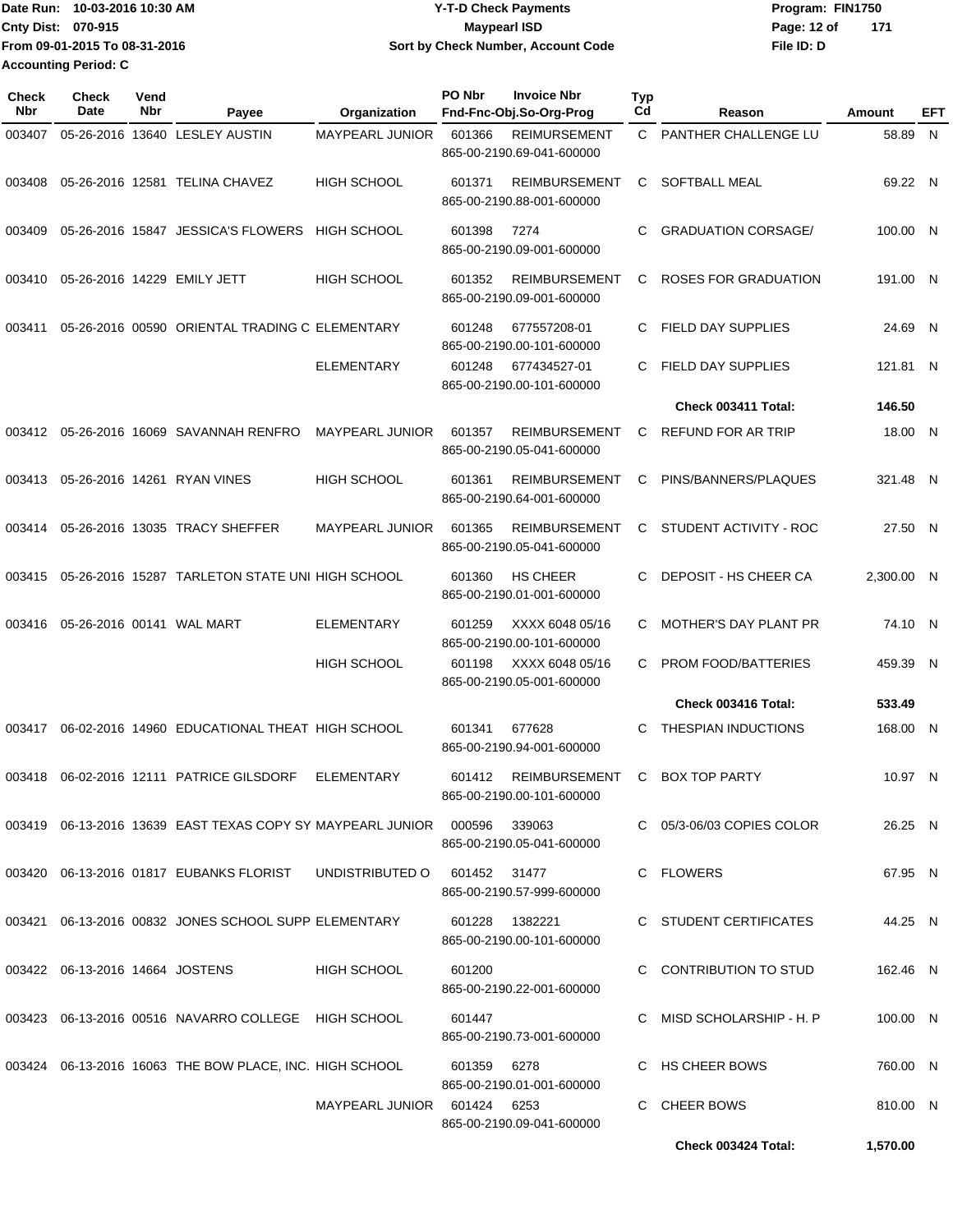|                           | Date Run: 10-03-2016 10:30 AM | <b>Y-T-D Check Payments</b>        | Program: FIN1750   |  |  |
|---------------------------|-------------------------------|------------------------------------|--------------------|--|--|
| <b>Cnty Dist: 070-915</b> |                               | <b>Mavpearl ISD</b>                | Page: 13 of<br>171 |  |  |
|                           | From 09-01-2015 To 08-31-2016 | Sort by Check Number, Account Code | File ID: D         |  |  |
|                           | Accounting Period: C          |                                    |                    |  |  |

| Check<br>Nbr | <b>Check</b><br>Date      | Vend<br>Nbr | Payee                                                        | Organization           | PO Nbr    | <b>Invoice Nbr</b><br>Fnd-Fnc-Obj.So-Org-Prog      | <b>Typ</b><br>Cd | Reason                     | Amount       | EFT |
|--------------|---------------------------|-------------|--------------------------------------------------------------|------------------------|-----------|----------------------------------------------------|------------------|----------------------------|--------------|-----|
| 003426       |                           |             | 06-15-2016 15287 TARLETON STATE UNI HIGH SCHOOL              |                        | 601360    | <b>HS CHEER</b><br>865-00-2190.01-001-600000       | C                | <b>CHEER CAMP</b>          | 4,190.00 N   |     |
|              |                           |             |                                                              | <b>MAYPEARL JUNIOR</b> | 000607    | <b>JH CHEER CAMP</b><br>865-00-2190.09-041-600000  | С                | JH CHEER CAMP              | 6,300.00 N   |     |
|              |                           |             |                                                              |                        |           |                                                    |                  | Check 003426 Total:        | 10,490.00    |     |
| 003427       |                           |             | 06-15-2016 13689 TEXAS STATE UNIVER HIGH SCHOOL              |                        | 601485    | D.J. RILEY<br>865-00-2190.73-001-600000            | C                | <b>MISD SCHOLARSHIP</b>    | 100.00 N     |     |
|              |                           |             |                                                              | <b>HIGH SCHOOL</b>     | 601485    | D.J. RILEY<br>865-00-2190.73-001-600000            | C                | LAKEVIEW SCHOLARSHIP       | 500.00 N     |     |
|              |                           |             |                                                              | <b>HIGH SCHOOL</b>     | 601485    | D.J. RILEY<br>865-00-2190.73-001-600000            | C                | ATHLETIC BOOSTER SCH       | 500.00 N     |     |
|              |                           |             |                                                              |                        |           |                                                    |                  | Check 003427 Total:        | 1,100.00     |     |
| 003428       |                           |             | 06-23-2016 13390 CHARLES FRAME                               | UNDISTRIBUTED O        | 601524    | <b>REIMBURSEMENT</b><br>865-00-2190.57-999-600000  | С                | TASB SLI MEAL TAX          | 7.58 N       |     |
| 003429       |                           |             | 06-23-2016 01817 EUBANKS FLORIST                             | UNDISTRIBUTED O        | 601338    | 32833<br>865-00-2190.57-999-600000                 | C                | <b>PLANT</b>               | 55.00 N      |     |
| 003430       |                           |             | 06-23-2016 00516 NAVARRO COLLEGE                             | <b>HIGH SCHOOL</b>     | 601515    | <b>LAURA MANCILLA</b><br>865-00-2190.73-001-600000 | С                | <b>MISD SCHOLARSHIP</b>    | 100.00 N     |     |
|              |                           |             |                                                              | <b>HIGH SCHOOL</b>     | 601516    | <b>LAURA MANCILLA</b><br>865-00-2190.73-001-600000 | C                | <b>BOONE MEMORIAL SCHO</b> | 500.00 N     |     |
|              |                           |             |                                                              |                        |           |                                                    |                  | Check 003430 Total:        | 600.00       |     |
| 003431       |                           |             | 06-23-2016 15863 TEXAS A&M UNIVERSI HIGH SCHOOL              |                        | 601514    | <b>BAYLEIGH</b><br>865-00-2190.73-001-600000       | С                | <b>MISD SCHOLARSHIP</b>    | 100.00 N     |     |
|              |                           |             |                                                              | <b>HIGH SCHOOL</b>     | 601514    | <b>BAYLEIGH</b><br>865-00-2190.95-001-600000       | C                | KARLA FORD MEMORIAL        | 1,000.00 N   |     |
|              |                           |             |                                                              |                        |           |                                                    |                  | Check 003431 Total:        | 1,100.00     |     |
|              |                           |             | 003432 06-23-2016 00655 VARSITY SPIRIT FASHI MAYPEARL JUNIOR |                        | 601327    | 12243179<br>865-00-2190.09-041-600000              | C                | <b>JH CHEER UNIFORMS</b>   | 8,135.20 N   |     |
| 003433       | 06-23-2016 00141 WAL MART |             |                                                              | INTERMEDIATE SCH       | 601329    | XXXX 6048 06/16<br>865-00-2190.00-043-600000       | C                | STUDENT INCENTIVES         | 29.28 N      |     |
|              |                           |             |                                                              | <b>HIGH SCHOOL</b>     | 601335    | XXXX 6048 06/16<br>865-00-2190.09-001-600000       | C                | <b>FOOD/SUPPLIES</b>       | 170.01 N     |     |
|              |                           |             |                                                              |                        |           |                                                    |                  | <b>Check 003433 Total:</b> | 199.29       |     |
|              |                           |             | 003434 06-30-2016 16076 CLARENDON COLLEG HIGH SCHOOL         |                        | 601545    | KAYLA HILL<br>865-00-2190.73-001-600000            | C                | MISD SCHOLARSHIP           | 100.00 N     |     |
|              |                           |             |                                                              | HIGH SCHOOL            | 601545    | KAYLA HILL<br>865-00-2190.73-001-600000            |                  | C ATHLETIC BOOSTER SCH     | 500.00 N     |     |
|              |                           |             |                                                              | HIGH SCHOOL            | 601545    | KAYLA HILL<br>865-00-2190.95-001-600000            | C.               | KARLA FORD MEMORIAL        | $1,000.00$ N |     |
|              |                           |             |                                                              |                        |           |                                                    |                  | Check 003434 Total:        | 1,600.00     |     |
|              |                           |             | 003435 06-30-2016 16073 SOUTHWESTERN CHR HIGH SCHOOL         |                        | 601529 C. | 865-00-2190.73-001-600000                          | C                | MISD SCHOLARSHIP           | 100.00 N     |     |
|              |                           |             |                                                              | <b>HIGH SCHOOL</b>     | 601529 C. | 865-00-2190.73-001-600000                          |                  | <b>BOB WEATHERFORD MEM</b> | 500.00 N     |     |
|              |                           |             |                                                              |                        |           |                                                    |                  | <b>Check 003435 Total:</b> | 600.00       |     |
|              |                           |             | 003436  06-30-2016  12892  SUPREME SCHOOL SUELEMENTARY       |                        | 601487    | 53439<br>865-00-2190.00-101-600000                 |                  | TARDY SLIP BOOKS           | 54.15 N      |     |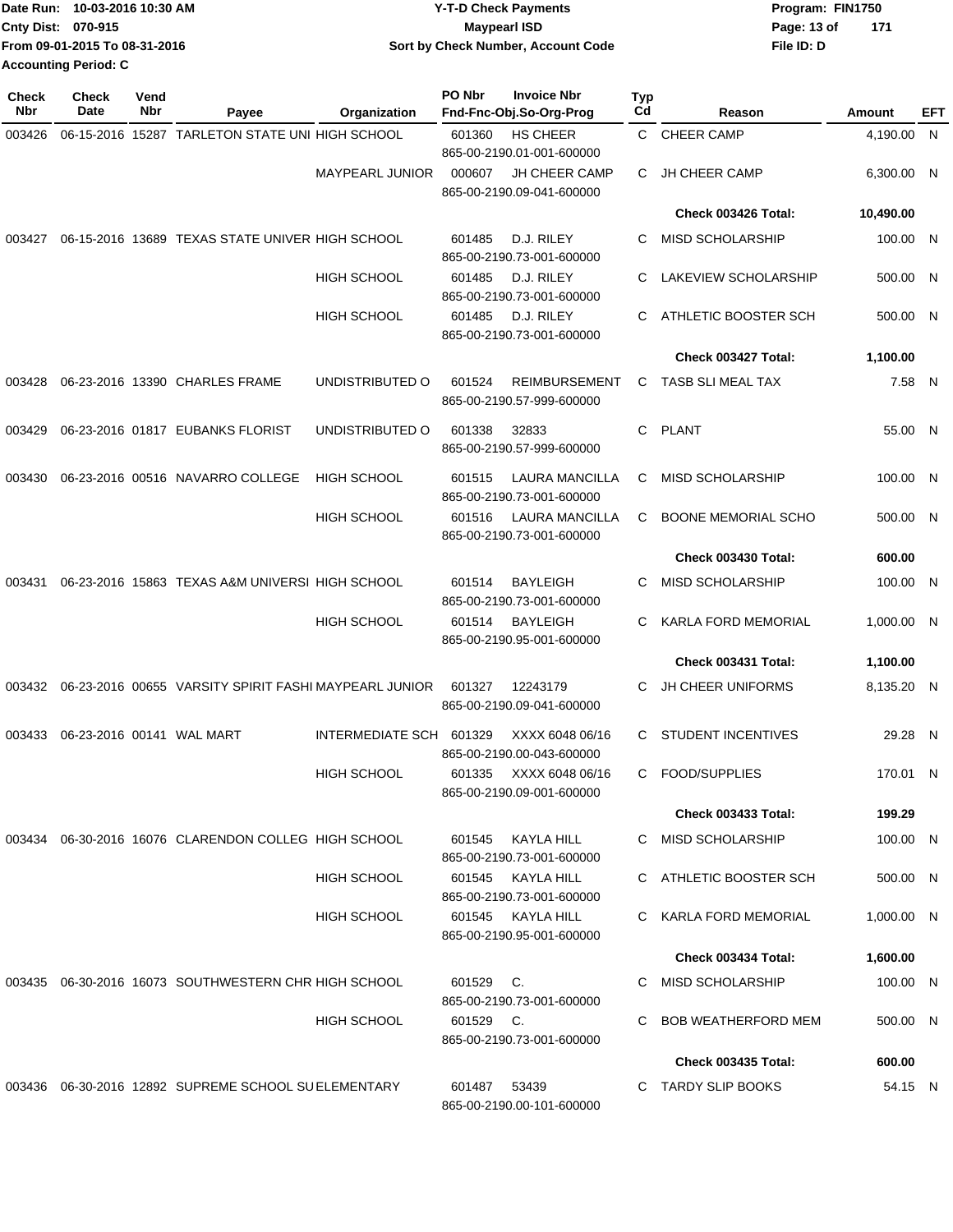|                           | Date Run: 10-03-2016 10:30 AM | <b>Y-T-D Check Payments</b>        | Program: FIN1750 |     |
|---------------------------|-------------------------------|------------------------------------|------------------|-----|
| <b>Cnty Dist: 070-915</b> |                               | <b>Mavpearl ISD</b>                | Page: 14 of      | 171 |
|                           | From 09-01-2015 To 08-31-2016 | Sort by Check Number, Account Code | File ID: D       |     |
| Accounting Period: C      |                               |                                    |                  |     |

| <b>Check</b><br>Nbr | <b>Check</b><br>Date | Vend<br>Nbr | Payee                                                   | Organization           | PO Nbr<br><b>Invoice Nbr</b><br>Fnd-Fnc-Obj.So-Org-Prog     | Typ<br>Cd | Reason                     | Amount     | EFT |
|---------------------|----------------------|-------------|---------------------------------------------------------|------------------------|-------------------------------------------------------------|-----------|----------------------------|------------|-----|
| 003437              |                      |             | 06-30-2016 15863 TEXAS A&M UNIVERSI HIGH SCHOOL         |                        | 601548<br><b>KYLA CHANDLER</b><br>865-00-2190.73-001-600000 | C         | MISD SCHOLARSHIP           | 100.00 N   |     |
|                     |                      |             |                                                         | <b>HIGH SCHOOL</b>     | <b>KYLA CHANDLER</b><br>601548<br>865-00-2190.77-001-600000 | C         | W.G. ROESLER MEMORIA       | 500.00 N   |     |
|                     |                      |             |                                                         |                        |                                                             |           | Check 003437 Total:        | 600.00     |     |
| 003438              |                      |             | 06-30-2016 00655 VARSITY SPIRIT FASHI HIGH SCHOOL       |                        | 601416<br>10100461<br>865-00-2190.01-001-600000             | C         | CHEER CAMP UNIFORMS        | 6,072.00 N |     |
|                     |                      |             |                                                         | <b>MAYPEARL JUNIOR</b> | 601415<br>10100456<br>865-00-2190.09-041-600000             | C         | <b>JH CHEER SHORTS</b>     | 715.15 N   |     |
|                     |                      |             |                                                         |                        |                                                             |           | Check 003438 Total:        | 6,787.15   |     |
| 003439              |                      |             | 07-14-2016 00172 BAYLOR UNIVERSITY HIGH SCHOOL          |                        | 601557<br><b>CARA HAYNES</b><br>865-00-2190.73-001-600000   | C         | <b>MISD SCHOLARSHIP</b>    | 100.00 N   |     |
|                     |                      |             |                                                         | <b>HIGH SCHOOL</b>     | <b>CARA HAYNES</b><br>601557<br>865-00-2190.73-001-600000   | C         | ATHLETIC BOOSTER SCH       | 500.00 N   |     |
|                     |                      |             |                                                         |                        |                                                             |           | Check 003439 Total:        | 600.00     |     |
| 003440              |                      |             | 07-14-2016 00871 CARD SERVICE CENT UNDISTRIBUTED O      |                        | 000626<br>XXXX 0178 06/16<br>865-00-2190.57-999-600000      | C         | <b>TAX/GRATUITY</b>        | 147.27 N   |     |
| 003441              |                      |             | 07-14-2016 13840 FOUR STORY GRAPHI HIGH SCHOOL          |                        | 601580<br>4227<br>865-00-2190.88-001-600000                 | C         | SOFTBALL CAMP SHIRTS       | 158.00 N   |     |
|                     |                      |             | 003442 07-14-2016 15858 PLAYSCRIPTS, INC                | <b>HIGH SCHOOL</b>     | 601271<br>2080208<br>865-00-2190.94-001-600000              | C         | OAP SCRIPTS                | 25.63 N    |     |
|                     |                      |             | 003443  07-21-2016  00386  NASSP/NHS                    | <b>HIGH SCHOOL</b>     | 9000788313<br>601581<br>865-00-2190.03-001-600000           | С         | 07/01/16-06/30/17 RENEWA   | 385.00 N   |     |
| 003444              |                      |             | 07-21-2016 15438 NORTH LAKE COLLEG HIGH SCHOOL          |                        | <b>MADISON</b><br>601587<br>865-00-2190.73-001-600000       | C         | PANTHER PRIDE SCHOLA       | 100.00 N   |     |
|                     |                      |             |                                                         | <b>HIGH SCHOOL</b>     | <b>MADISON</b><br>601587<br>865-00-2190.73-001-600000       | C         | ATHLETIC BOOSTER SCH       | 500.00 N   |     |
|                     |                      |             |                                                         | <b>HIGH SCHOOL</b>     | 601587<br><b>MADISON</b><br>865-00-2190.76-001-600000       | C         | LISA MILLER MEMORIAL S     | 1,500.00 N |     |
|                     |                      |             |                                                         |                        |                                                             |           | Check 003444 Total:        | 2,100.00   |     |
| 003445              |                      |             | 07-21-2016 12774 TARLETON STATE UNI HIGH SCHOOL         |                        | 601588<br><b>BRAIDIN NAIL</b><br>865-00-2190.73-001-600000  | C         | PANTHER PRIDE SCHOLA       | 100.00 N   |     |
|                     |                      |             | 003446 07-21-2016 13789 TEXAS A & M UNIVERS HIGH SCHOOL |                        | 601586<br>KIERSTEN CLOUD<br>865-00-2190.73-001-600000       |           | C PANTHER PRIDE SCHOLA     | 100.00 N   |     |
|                     |                      |             | 003447 07-27-2016 13254 EWELL EDUCATIONAL HIGH SCHOOL   |                        | <b>MAYPEARL CDEs</b><br>601351<br>865-00-2190.64-001-600000 |           | C CDE Entries              | 276.50 N   |     |
|                     |                      |             | 003448 07-27-2016 16086 UNIVERSITY OF MARY HIGH SCHOOL  |                        | 601606<br>ID 478749<br>865-00-2190.73-001-600000            | C.        | PANTHER PRIDE SCHOLA       | 100.00 N   |     |
|                     |                      |             | 003449 08-04-2016 14924 KAYLOR DESIGN                   | MAYPEARL JUNIOR        | 601625<br>339<br>865-00-2190.09-041-600000                  |           | C JH CHEER UNIFORMS        | 4,878.50 N |     |
|                     |                      |             | 003450 08-04-2016 00109 SCHOLASTIC INC                  | ELEMENTARY             | 601617<br>M5859560 4<br>865-00-2190.00-101-600000           |           | C 16-17 LET'S FIND OUT SUB | 420.00 N   |     |
|                     |                      |             | 003451 08-04-2016 12135 STEPHEN F. AUSTIN S HIGH SCHOOL |                        | <b>MORGAN</b><br>601616<br>865-00-2190.73-001-600000        | C         | <b>MISD SCHOLARSHIP</b>    | 100.00 N   |     |
|                     |                      |             |                                                         | <b>HIGH SCHOOL</b>     | 601616<br>MORGAN<br>865-00-2190.73-001-600000               | C.        | ATHLETIC BOOSTER SCH       | 500.00 N   |     |
|                     |                      |             |                                                         |                        |                                                             |           | Check 003451 Total:        | 600.00     |     |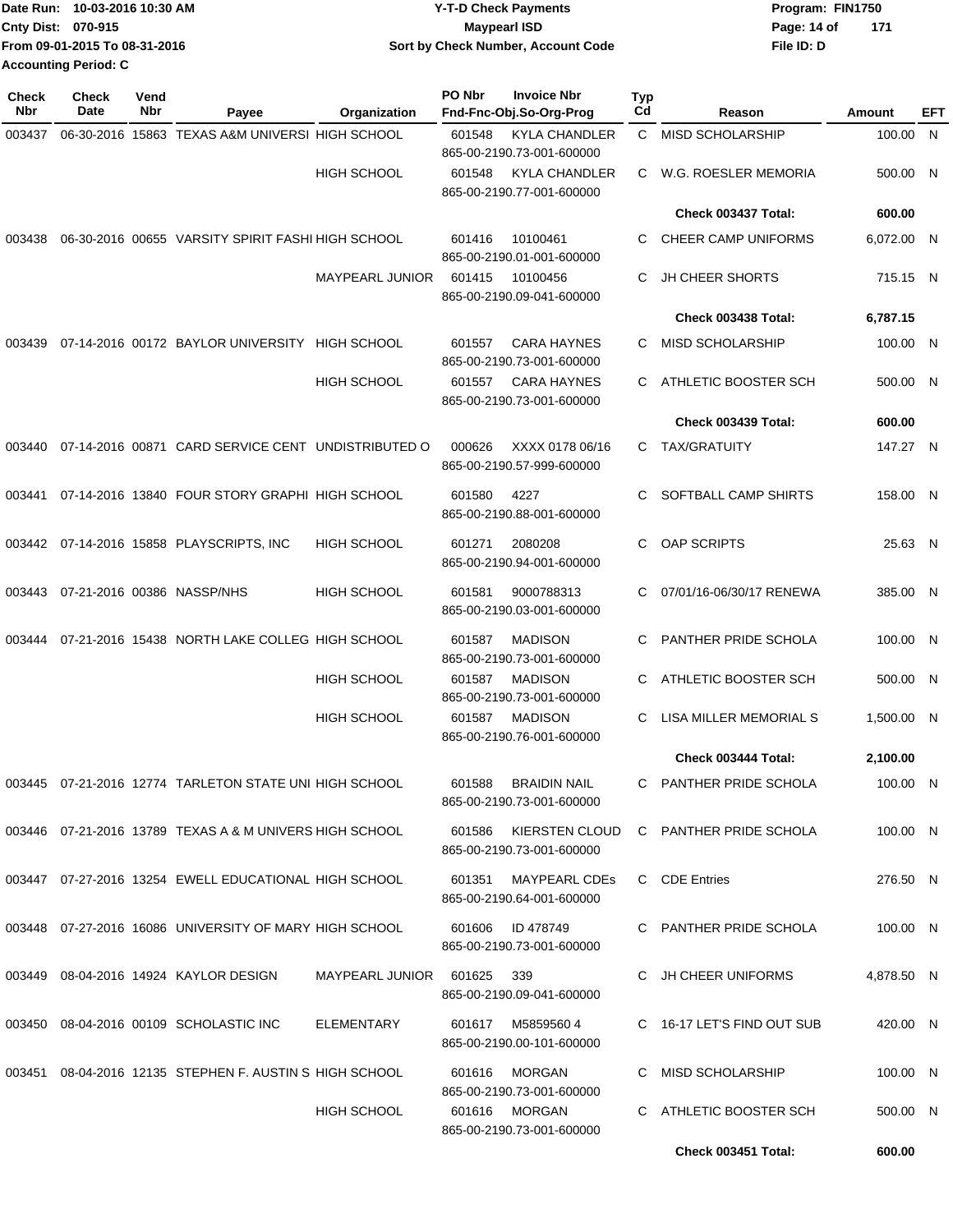|                           | Date Run: 10-03-2016 10:30 AM | <b>Y-T-D Check Payments</b>        | Program: FIN1750 |     |
|---------------------------|-------------------------------|------------------------------------|------------------|-----|
| <b>Cnty Dist: 070-915</b> |                               | Maypearl ISD                       | Page: 15 of      | 171 |
|                           | From 09-01-2015 To 08-31-2016 | Sort by Check Number, Account Code | File ID: D       |     |
| Accounting Period: C      |                               |                                    |                  |     |

| <b>Check</b><br>Nbr | <b>Check</b><br>Date             | Vend<br>Nbr | Payee                                                   | Organization       | PO Nbr | <b>Invoice Nbr</b><br>Fnd-Fnc-Obj.So-Org-Prog      | Typ<br>Cd | Reason                        | Amount     | EFT |
|---------------------|----------------------------------|-------------|---------------------------------------------------------|--------------------|--------|----------------------------------------------------|-----------|-------------------------------|------------|-----|
| 003452              |                                  |             | 08-04-2016 15668 UNIVERSITY OF TEXA HIGH SCHOOL         |                    | 601624 | <b>ABIGAIL FRAME</b><br>865-00-2190.73-001-600000  | C.        | MISD SCHOLARSHIP              | 100.00 N   |     |
|                     |                                  |             |                                                         | <b>HIGH SCHOOL</b> | 601624 | <b>ABIGAIL FRAME</b><br>865-00-2190.73-001-600000  | C         | ATHLETIC BOOSTER SCH          | 500.00 N   |     |
|                     |                                  |             |                                                         |                    |        |                                                    |           | Check 003452 Total:           | 600.00     |     |
| 003453              |                                  |             | 08-04-2016 00655 VARSITY SPIRIT FASHI HIGH SCHOOL       |                    | 601512 | 10100490<br>865-00-2190.01-001-600000              | C         | <b>HS CHEER UNIFORMS</b>      | 7,089.60 N |     |
| 003454              |                                  |             | 08-12-2016 15785 LITTLE CAESARS PIZZ HIGH SCHOOL        |                    | 601636 | <b>NEED RECEIPT</b><br>865-00-2190.22-001-600000   | C         | <b>PIZZA FOR FISH CAMP</b>    | 95.00 N    |     |
| 003455              |                                  |             | 08-12-2016 00516 NAVARRO COLLEGE                        | <b>HIGH SCHOOL</b> | 601657 | <b>MADISON TERRY</b><br>865-00-2190.73-001-600000  | C         | PANTHER PRIDE SCHOLA          | 100.00 N   |     |
|                     |                                  |             |                                                         | HIGH SCHOOL        | 601657 | <b>MADISON TERRY</b><br>865-00-2190.82-001-600000  | С         | <b>MIKA TERRY</b>             | 1,000.00 N |     |
|                     |                                  |             |                                                         |                    |        |                                                    |           | <b>Check 003455 Total:</b>    | 1,100.00   |     |
| 003456              |                                  |             | 08-12-2016 00516 NAVARRO COLLEGE                        | <b>HIGH SCHOOL</b> | 601654 | <b>DESTINY RIDDLE</b><br>865-00-2190.76-001-600000 | C         | LISA MILLER SCHOLARSHI        | 1,000.00 N |     |
| 003457              |                                  |             | 08-12-2016 00516 NAVARRO COLLEGE                        | <b>HIGH SCHOOL</b> | 601654 | <b>DESTINY RIDDLE</b><br>865-00-2190.73-001-600000 | С         | PANTHER PRIDE SCHOLA          | 100.00 N   |     |
| 003458              |                                  |             | 08-12-2016 13645 SHARI EASTWOOD                         | UNDISTRIBUTED O    | 601642 | <b>REIMBURSEMENT</b><br>865-00-2190.57-999-600000  | С         | <b>INSERVICE SUPPLIES TAX</b> | 9.97 N     |     |
| 003459              |                                  |             | 08-12-2016 16090 TEXAS STATE TECHNI HIGH SCHOOL         |                    | 601655 | <b>NATHAN</b><br>865-00-2190.73-001-600000         | C         | LAKEVIEW & MISD SCHOL         | 1,100.00 N |     |
| 003460              |                                  |             | 08-12-2016 15390 UNIVERSITY OF TEXA HIGH SCHOOL         |                    | 601661 | <b>MASON HICKS</b><br>865-00-2190.73-001-600000    | С         | <b>MISD SCHOLARSHIP</b>       | 100.00 N   |     |
|                     |                                  |             |                                                         | <b>HIGH SCHOOL</b> | 601661 | <b>MASON HICKS</b><br>865-00-2190.75-001-600000    | C         | CHARLES HICKS JR MEM          | 700.00 N   |     |
|                     |                                  |             |                                                         |                    |        |                                                    |           | Check 003460 Total:           | 800.00     |     |
| 003461              | 08-12-2016 00141 WAL MART        |             |                                                         | <b>HIGH SCHOOL</b> | 601630 | XXXX 6048 08/16<br>865-00-2190.12-001-600000       | С         | PANTHER DEPOT SUPPLI          | 234.16 N   |     |
| 003462              |                                  |             | 08-19-2016 00871 CARD SERVICE CENT UNDISTRIBUTED O      |                    | 601669 | XXXX 0178 08/16<br>865-00-2190.57-999-600000       | C.        | STRETCHED CANVAS              | 104.58 N   |     |
|                     |                                  |             | 003463 08-19-2016 12123 TEXAS FFA ASSOCIATI HIGH SCHOOL |                    | 000713 | 125649<br>865-00-2190.64-001-600000                |           | C 2015-16 FFA MEMBERSHIP      | 24.00 N    |     |
|                     |                                  |             |                                                         | <b>HIGH SCHOOL</b> |        | 000713 125648<br>865-00-2190.64-001-600000         |           | C 2016 FFA CONVENTION         | 550.00 N   |     |
|                     |                                  |             |                                                         |                    |        |                                                    |           | Check 003463 Total:           | 574.00     |     |
|                     |                                  |             | 003464 08-19-2016 16090 TEXAS STATE TECHNI HIGH SCHOOL  |                    | 000705 | NATHAN<br>865-00-2190.73-001-600000                |           | C JOSTENS SCHOLARSHIP         | 500.00 N   |     |
| 003465              |                                  |             | 08-19-2016 16096 UNITED STATES COAS HIGH SCHOOL         |                    | 601672 | DAKOTA BOLL<br>865-00-2190.73-001-600000           | C         | MISD SCHOLARSHIP              | 100.00 N   |     |
|                     | 003466 08-19-2016 00141 WAL MART |             |                                                         | <b>HIGH SCHOOL</b> | 601635 | XXXX 6048 08/16<br>865-00-2190.22-001-600000       |           | C SUPPLIES FOR FISH CAM       | 75.27 N    |     |
|                     |                                  |             | 003467 08-24-2016 13831 CAREY'S SPORTING G HIGH SCHOOL  |                    | 601668 | 30504<br>865-00-2190.91-001-600000                 |           | C VOLLEYBALL SHOES/SHO        | 2,557.08 N |     |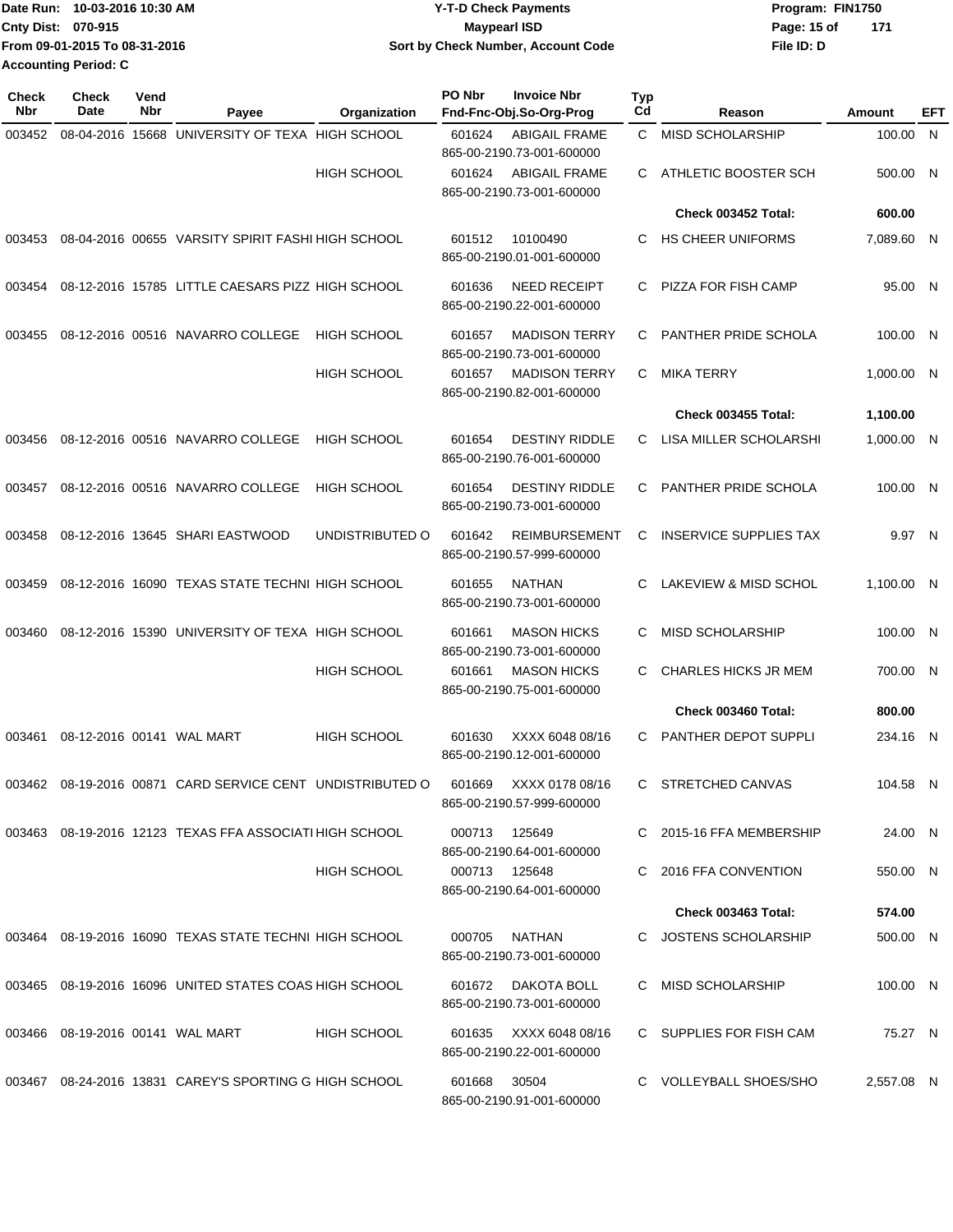Date Run: 10-03-2016 10:30 AM **Date Runity Controller State Payments** Program: FIN1750 **Cnty Dist: Page: 16 of 070-915 Maypearl ISD From 09-01-2015 To 08-31-2016 10-03-2016 10:30 AM Y-T-D Check Payments Sort by Check Number, Account Code Accounting Period: C**

| Maypearl ISD                       | Page: 16 of | 171 |  |
|------------------------------------|-------------|-----|--|
| Sort by Check Number, Account Code | File ID: D  |     |  |
|                                    |             |     |  |

| <b>Check</b><br>Nbr | <b>Check</b><br>Date            | Vend<br>Nbr | Payee                                                       | Organization         | PO Nbr | <b>Invoice Nbr</b><br>Fnd-Fnc-Obj.So-Org-Prog     | <b>Typ</b><br>Cd | Reason                       | Amount       | EFT |
|---------------------|---------------------------------|-------------|-------------------------------------------------------------|----------------------|--------|---------------------------------------------------|------------------|------------------------------|--------------|-----|
| 003468              |                                 |             | 08-24-2016 00516 NAVARRO COLLEGE                            | <b>HIGH SCHOOL</b>   | 000742 | <b>MARIAH</b><br>865-00-2190.73-001-600000        | C                | MISD SCHOLARSHIP             | 100.00 N     |     |
| 003469              |                                 |             | 08-24-2016 00516 NAVARRO COLLEGE                            | HIGH SCHOOL          | 000743 | <b>RYLEIGH</b><br>865-00-2190.73-001-600000       | C                | <b>MISD SCHOLARSHIP</b>      | 100.00 N     |     |
| 003470              |                                 |             | 08-24-2016 16097 UNIVERSITY ARKANS HIGH SCHOOL              |                      | 000738 | <b>BRADLEY CURBY</b><br>865-00-2190.73-001-600000 | C.               | MISD SCHOLARSHIP             | 100.00 N     |     |
| 003471              | 08-24-2016 15639 YIPES          |             |                                                             | <b>HIGH SCHOOL</b>   | 601629 | 865-00-2190.01-001-600000                         | C                | <b>BLING FAME JERSEYS</b>    | 649.35 N     |     |
|                     |                                 |             | 010116 01-01-2016 15276 MONERIS SOLUTIONS UNDISTRIBUTED O   |                      | 000381 | 240-35-6219.00-999-699000                         | D                | Monthly Service Charge       | 164.52 N     |     |
| 010816              |                                 |             | 01-08-2016 00200 CLAIMS ADMINISTRATI HIGH SCHOOL            |                      | 000379 | 01082016<br>199-11-6143.00-001-611000             | D                | <b>Workmens Compensation</b> | 1,812.93 N   |     |
|                     |                                 |             | 011516 01-15-2016 00200 CLAIMS ADMINISTRATI MAYPEARL JUNIOR |                      | 000380 | 199-11-6143.00-041-611000                         | D                | <b>Workmens Compensation</b> | 858.00 N     |     |
| 020116              |                                 |             | 02-01-2016 15276 MONERIS SOLUTIONS UNDISTRIBUTED O          |                      | 000436 | 240-35-6219.00-999-699000                         | D                | <b>Monthly Charge</b>        | 222.27 N     |     |
| 021016              |                                 |             | 02-10-2016 00200 CLAIMS ADMINISTRATI ELEMENTARY             |                      | 000435 | 199-11-6143.00-101-611000                         | D                | Workmens Compensation        | 420.00 N     |     |
|                     | 021116 02-12-2016 13063 US BANK |             |                                                             | UNDISTRIBUTED O      | 000409 | 199-71-6513.02-999-699000                         | D                | <b>Bond Series Payment</b>   | 90,000.00 N  |     |
| 021216              | 02-12-2016 13063 US BANK        |             |                                                             | UNDISTRIBUTED O      | 000408 | 599-71-6511.00-999-699000                         | D                | <b>Bond Series Payment</b>   | 80,000.00 N  |     |
|                     |                                 |             |                                                             | UNDISTRIBUTED O      | 000408 | 599-71-6511.01-999-699000                         | D                | <b>Bond Series Payment</b>   | 85,500.70 N  |     |
|                     |                                 |             |                                                             | UNDISTRIBUTED O      | 000408 | 599-71-6511.02-999-699000                         | D                | <b>Bond Series Payment</b>   | 230,000.00 N |     |
|                     |                                 |             |                                                             | UNDISTRIBUTED O      | 000408 | 599-71-6511.03-999-699000                         | D                | <b>Bond Series Payment</b>   | 108,530.40 N |     |
|                     |                                 |             |                                                             | <b>DISTRICT WIDE</b> | 000408 | 599-71-6521.00-000-699000                         | D                | <b>Bond Series Payment</b>   | 79,849.30 N  |     |
|                     |                                 |             |                                                             | UNDISTRIBUTED O      | 000408 | 599-71-6521.02-999-699000                         | D                | <b>Bond Series Payment</b>   | 104,615.63 N |     |
|                     |                                 |             |                                                             | UNDISTRIBUTED O      | 000408 | 599-71-6521.03-999-699000                         | D                | <b>Bond Series Payment</b>   | 6,375.00 N   |     |
|                     |                                 |             |                                                             | UNDISTRIBUTED O      | 000408 | 599-71-6521.04-999-699000                         | D                | <b>Bond Series Payment</b>   | 120,269.60 N |     |
|                     |                                 |             |                                                             | UNDISTRIBUTED O      | 000408 | 599-71-6521.05-999-699000                         | D                | <b>Bond Series Payment</b>   | 39,460.00 N  |     |
|                     |                                 |             |                                                             |                      |        |                                                   |                  | Check 021216 Total:          | 854,600.63   |     |
|                     | 023185 09-11-2015 15896 ACET    |             |                                                             | UNDISTRIBUTED O      | 600022 | 488<br>199-21-6411.00-999-623000                  | C                | <b>EVENT REGISTRATION</b>    | 365.00 N     |     |
|                     |                                 |             | 023186 09-11-2015 15614 ADVANTAGE MEDICAL UNDISTRIBUTED O   |                      | 000003 | 3480<br>199-34-6219.01-999-699000                 | C.               | DOT PHYSICALS 8/17, 8/21     | 145.00 N     |     |
|                     |                                 |             | 023187 09-11-2015 14693 AGILE SPORTS TECHN UNDISTRIBUTED O  |                      | 600037 | 3860-1G-181364<br>199-36-6399.05-999-699000       |                  | C FOOTBALL VIDEO ANALYS      | 1,400.00 N   |     |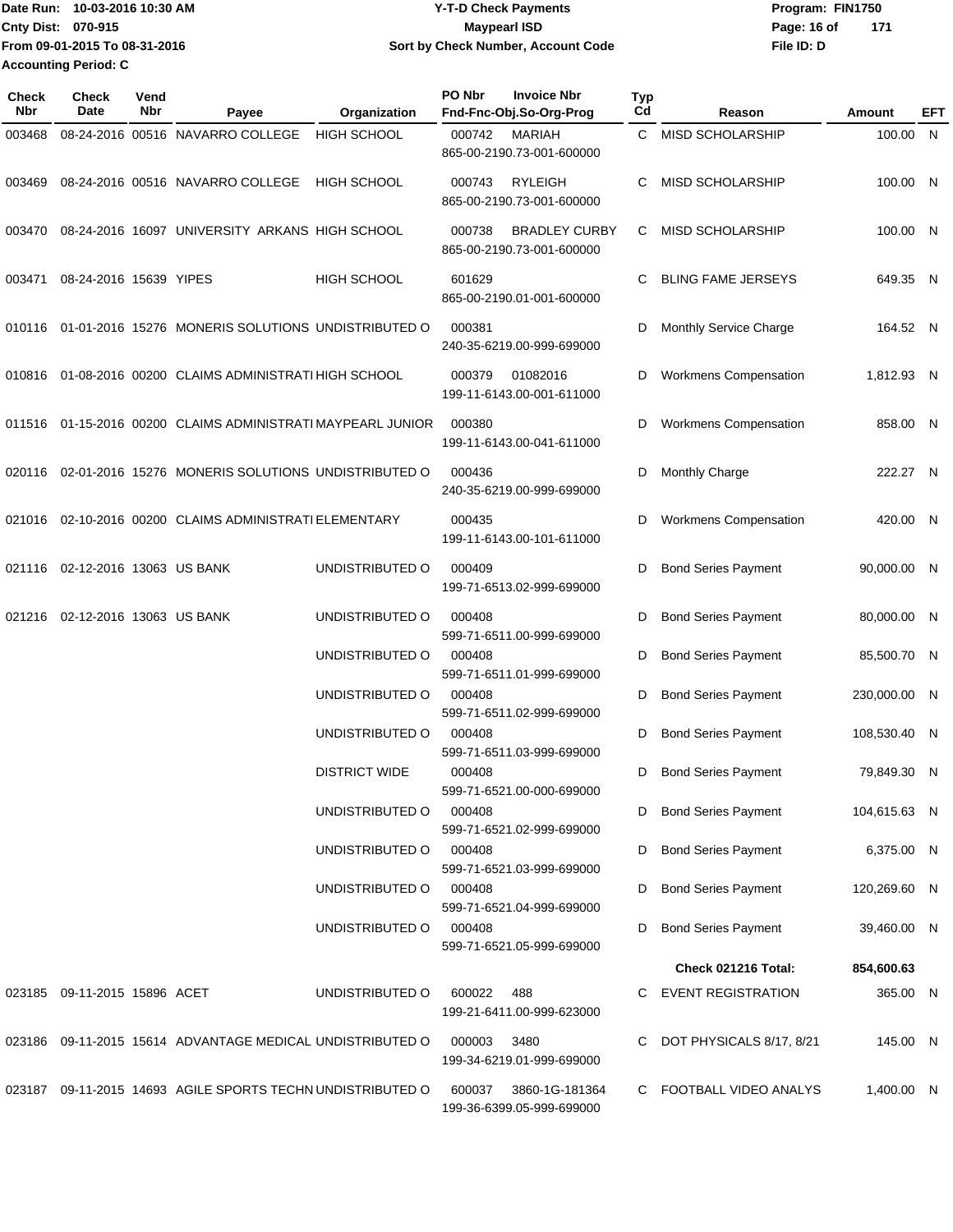| 10-03-2016 10:30 AM<br>lDate Run: | <b>Y-T-D Check Payments</b>        | Program: FIN1750   |
|-----------------------------------|------------------------------------|--------------------|
| <b>Cnty Dist: 070-915</b>         | <b>Maypearl ISD</b>                | 171<br>Page: 17 of |
| From 09-01-2015 To 08-31-2016     | Sort by Check Number, Account Code | File ID: D         |
| <b>Accounting Period: C</b>       |                                    |                    |

| <b>Check</b><br>Nbr | Check<br>Date                 | Vend<br>Nbr | Payee                                                      | Organization                           | PO Nbr        | <b>Invoice Nbr</b><br>Fnd-Fnc-Obj.So-Org-Prog | Typ<br>Cd | Reason                       | Amount   | EFT |
|---------------------|-------------------------------|-------------|------------------------------------------------------------|----------------------------------------|---------------|-----------------------------------------------|-----------|------------------------------|----------|-----|
| 023188              |                               |             | 09-11-2015 14197 ANNA FUCHS                                | UNDISTRIBUTED O                        | 000017        | VS. BROCK                                     |           | C VB-V VS. BROCK 08/29/15    | 73.33 N  |     |
|                     |                               |             |                                                            |                                        |               | 199-36-6219.00-999-699000                     |           |                              |          |     |
| 023189              |                               |             | 09-11-2015 15616 AT&T CORP.                                | UNDISTRIBUTED O                        | 000004        | 0573207983001                                 |           | C 07/21-08/20/15 FAX L.D.    | 91.18 N  |     |
|                     |                               |             |                                                            |                                        |               | 199-51-6259.02-999-699000                     |           |                              |          |     |
|                     |                               |             |                                                            |                                        |               |                                               |           |                              |          |     |
|                     |                               |             | 023190 09-11-2015 00069 ATMOS ENERGY                       | UNDISTRIBUTED O                        | 000002        | 3030318485 0815<br>199-51-6259.00-999-699000  |           | C 08/04-09/01/15 1024 W 4TH  | 51.05 N  |     |
|                     |                               |             |                                                            | UNDISTRIBUTED O                        | 000002        | 3030380238 0815                               |           | C 08/04-09/01/15 400 PANTH   | 64.54 N  |     |
|                     |                               |             |                                                            |                                        |               | 199-51-6259.00-999-699000                     |           |                              |          |     |
|                     |                               |             |                                                            | UNDISTRIBUTED O                        | 000002        | 30303181810815                                | C.        | 08/04-09/01/15 1025 W 4TH    | 54.57 N  |     |
|                     |                               |             |                                                            |                                        |               | 199-51-6259.00-999-699000                     |           |                              |          |     |
|                     |                               |             |                                                            | UNDISTRIBUTED O                        | 000002        | 3030380470 0815                               |           | C 08/04-09/01/15 600 PHILLIP | 135.46 N |     |
|                     |                               |             |                                                            |                                        |               | 199-51-6259.00-999-699000                     |           |                              |          |     |
|                     |                               |             |                                                            |                                        |               |                                               |           | Check 023190 Total:          | 305.62   |     |
| 023191              |                               |             | 09-11-2015 15899 EDDIE LEE BARNES JR UNDISTRIBUTED O       |                                        | 000026        | VS. ITALY<br>199-36-6219.00-999-699000        |           | C FB-JV VS. ITALY 09/03/15   | 58.00 N  |     |
|                     |                               |             |                                                            |                                        |               |                                               |           |                              |          |     |
|                     |                               |             | 023192 09-11-2015 00017 C A WILSON COMPAN UNDISTRIBUTED O  |                                        | 000023        | 44205                                         |           | C REPAIR KITS FOR VACUU      | 138.00 N |     |
|                     |                               |             |                                                            |                                        |               | 199-51-6319.01-999-699000                     |           |                              |          |     |
|                     |                               |             | 023193 09-11-2015 00217 CITY OF MAYPEARL                   | UNDISTRIBUTED O                        | 000024        | 1081 08/15                                    |           | 07/29-08/28/15 LSK YARD      | 26.00 N  |     |
|                     |                               |             |                                                            |                                        |               | 199-51-6259.01-999-699000                     |           |                              |          |     |
|                     |                               |             |                                                            | UNDISTRIBUTED O                        | 000024        | 1618 08/1                                     | C.        | 07/29-08/28/15 309 MAIN      | 51.00 N  |     |
|                     |                               |             |                                                            | UNDISTRIBUTED O                        | 000024        | 199-51-6259.01-999-699000<br>1080 08/15       |           | 07/29-08/28/15 1024 W FOU    | 51.00 N  |     |
|                     |                               |             |                                                            |                                        |               | 199-51-6259.01-999-699000                     |           |                              |          |     |
|                     |                               |             |                                                            | UNDISTRIBUTED O                        | 000024        | 1394 08/15                                    | C.        | 07/29-08/28/15 CONCESSI      | 54.00 N  |     |
|                     |                               |             |                                                            |                                        |               | 199-51-6259.01-999-699000                     |           |                              |          |     |
|                     |                               |             |                                                            | UNDISTRIBUTED O                        | 000024        | 383 08/15                                     |           | C 07/29-08/28/15 600 PHILLIP | 86.40 N  |     |
|                     |                               |             |                                                            |                                        |               | 199-51-6259.01-999-699000                     |           |                              |          |     |
|                     |                               |             |                                                            | UNDISTRIBUTED O                        | 000024        | 595 08/15<br>199-51-6259.01-999-699000        | C.        | 07/29-08/28/15 1025 W FOU    | 111.00 N |     |
|                     |                               |             |                                                            | UNDISTRIBUTED O                        | 000024        | 80 08/15                                      | C         | 07/29-08/28/15 HS BALLFIE    | 378.00 N |     |
|                     |                               |             |                                                            |                                        |               | 199-51-6259.01-999-699000                     |           |                              |          |     |
|                     |                               |             |                                                            | UNDISTRIBUTED O                        |               | 000024 82 08/15                               |           | C 07/29-08/28/15 400 PANTH   | 291.00 N |     |
|                     |                               |             |                                                            |                                        |               | 199-51-6259.01-999-699000                     |           |                              |          |     |
|                     |                               |             |                                                            | UNDISTRIBUTED O 000024 574 08/15       |               |                                               |           | C 07/29-08/28/15 JH YARD M   | 367.55 N |     |
|                     |                               |             |                                                            |                                        |               | 199-51-6259.01-999-699000                     |           |                              |          |     |
|                     |                               |             |                                                            |                                        |               |                                               |           | <b>Check 023193 Total:</b>   | 1,415.95 |     |
|                     |                               |             | 023194 09-11-2015 00217 CITY OF MAYPEARL                   | UNDISTRIBUTED O 600049 SECURITY 9/3/15 |               |                                               |           | C FB-SECURITY 09/03/15       | 50.00 N  |     |
|                     |                               |             |                                                            |                                        |               | 199-52-6219.01-999-699000                     |           |                              |          |     |
|                     |                               |             | 023195 09-11-2015 15894 DANIEL GODWIN                      | UNDISTRIBUTED O                        |               | 000021 VS. GODLEY                             |           | C VB-HS VS. GODLEY 09/04/    | 68.45 N  |     |
|                     |                               |             |                                                            |                                        |               | 199-36-6219.00-999-699000                     |           |                              |          |     |
|                     | 023196 09-11-2015 13566 DATCS |             |                                                            | UNDISTRIBUTED O                        | 000005 177207 |                                               |           | C DOT DRUG TEST 08/12/15     | 57.50 N  |     |
|                     |                               |             |                                                            |                                        |               | 199-34-6219.01-999-699000                     |           |                              |          |     |
|                     |                               |             |                                                            | UNDISTRIBUTED O                        | 000005 177520 |                                               |           | C DOT DRUG TESTS 08/21/1     | 325.58 N |     |
|                     |                               |             |                                                            |                                        |               | 199-34-6219.01-999-699000                     |           |                              |          |     |
|                     |                               |             |                                                            |                                        |               |                                               |           | Check 023196 Total:          | 383.08   |     |
|                     |                               |             | 023197 09-11-2015 13639 EAST TEXAS COPY SY UNDISTRIBUTED O |                                        | 000031        | 303680                                        |           | C 08/04-09/03/15 COPIES B/   | 37.95 N  |     |
|                     |                               |             |                                                            | HIGH SCHOOL                            | 000031 303680 | 199-11-6219.07-999-623000                     |           | C 08/04-09/03/15 COPIES B/   | 97.47 N  |     |
|                     |                               |             |                                                            |                                        |               | 199-11-6269.00-001-611000                     |           |                              |          |     |
|                     |                               |             |                                                            | MAYPEARL JUNIOR  000031  303680        |               |                                               |           | C 08/04-09/03/15 COPIES B/   | 77.06 N  |     |
|                     |                               |             |                                                            |                                        |               | 199-11-6269.00-041-611000                     |           |                              |          |     |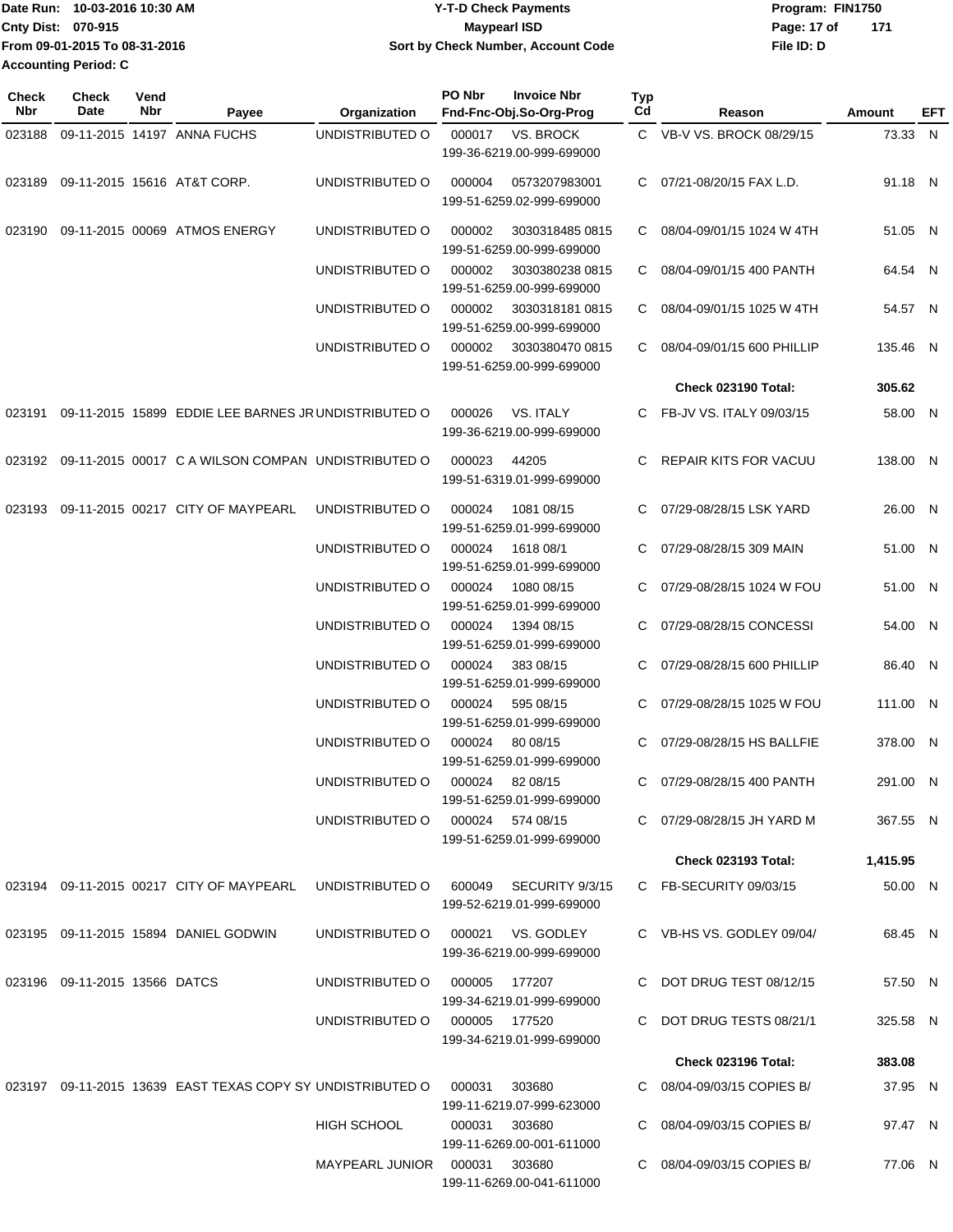|                             | Date Run: 10-03-2016 10:30 AM | <b>Y-T-D Check Payments</b>        | Program: FIN1750 |     |
|-----------------------------|-------------------------------|------------------------------------|------------------|-----|
| Cnty Dist: 070-915          |                               | Maypearl ISD                       | Page: 18 of      | 171 |
|                             | From 09-01-2015 To 08-31-2016 | Sort by Check Number, Account Code | File ID: D       |     |
| <b>Accounting Period: C</b> |                               |                                    |                  |     |

| <b>Check</b><br><b>Nbr</b> | <b>Check</b><br>Date              | Vend<br>Nbr | Payee                                                        | Organization                           | PO Nbr | <b>Invoice Nbr</b><br>Fnd-Fnc-Obj.So-Org-Prog     | <b>Typ</b><br>Cd | Reason                      | Amount     | EFT |
|----------------------------|-----------------------------------|-------------|--------------------------------------------------------------|----------------------------------------|--------|---------------------------------------------------|------------------|-----------------------------|------------|-----|
|                            |                                   |             |                                                              | <b>INTERMEDIATE SCH</b>                | 000031 | 303680                                            |                  | C 08/04-09/03/15 COPIES B/  | 42.48 N    |     |
|                            |                                   |             |                                                              |                                        |        | 199-11-6269.00-043-699000                         |                  |                             |            |     |
|                            |                                   |             |                                                              | <b>ELEMENTARY</b>                      | 000031 | 303680                                            | C.               | 08/04-09/03/15 COPIES B/    | 293.76 N   |     |
|                            |                                   |             |                                                              |                                        |        | 199-11-6269.00-101-611000                         |                  |                             |            |     |
|                            |                                   |             |                                                              | <b>ELEMENTARY</b>                      | 000031 | 303680                                            | C                | 08/04-09/03/15 COPIES B/    | 53.21 N    |     |
|                            |                                   |             |                                                              |                                        |        | 199-11-6269.00-101-699000                         |                  |                             |            |     |
|                            |                                   |             |                                                              | <b>HIGH SCHOOL</b>                     | 000031 | 303680                                            |                  | 08/04-09/03/15 COPIES B/    | 515.01 N   |     |
|                            |                                   |             |                                                              |                                        |        | 199-11-6269.01-001-611000                         |                  |                             |            |     |
|                            |                                   |             |                                                              | <b>MAYPEARL JUNIOR</b>                 | 000031 | 303680                                            |                  | 08/04-09/03/15 COPIES B/    | 336.82 N   |     |
|                            |                                   |             |                                                              |                                        |        | 199-11-6269.01-041-611000                         |                  |                             |            |     |
|                            |                                   |             |                                                              | INTERMEDIATE SCH 000031                |        | 303680                                            |                  | 08/04-09/03/15 COPIES B/    | 247.79 N   |     |
|                            |                                   |             |                                                              |                                        |        | 199-11-6269.01-043-611000                         |                  |                             |            |     |
|                            |                                   |             |                                                              | DIR COST- ADMINIS                      | 000031 | 303680                                            | C.               | 08/04-09/03/15 COPIES B/    | 141.64 N   |     |
|                            |                                   |             |                                                              |                                        |        | 199-41-6249.00-720-699000                         |                  |                             |            |     |
|                            |                                   |             |                                                              | DIR COST-ADMINIS                       | 000031 | 303680                                            |                  | 08/04-09/03/15 COPIES CO    | 415.88 N   |     |
|                            |                                   |             |                                                              |                                        |        | 199-41-6249.00-720-699000                         |                  |                             |            |     |
|                            |                                   |             |                                                              |                                        |        |                                                   |                  |                             |            |     |
|                            |                                   |             |                                                              |                                        |        |                                                   |                  | Check 023197 Total:         | 2,259.07   |     |
|                            |                                   |             | 023198 09-11-2015 01782 GRANDVIEW ATHLETI HIGH SCHOOL        |                                        | 600036 | <b>CROSS COUNTRY</b><br>199-36-6499.01-001-699000 | C                | CC MEET                     | 215.00 N   |     |
| 023199                     |                                   |             | 09-11-2015 12984 ROGER GRANTHAM                              | UNDISTRIBUTED O                        | 000016 | VS. GODLEY                                        |                  | C VB-HS VS. GODLEY 09/01/   | 112.40 N   |     |
|                            |                                   |             |                                                              |                                        |        | 199-36-6219.00-999-699000                         |                  | C VB-HS VS. WHITNEY         |            |     |
|                            |                                   |             |                                                              | UNDISTRIBUTED O                        | 000016 | VS. WHITNEY<br>199-36-6219.00-999-699000          |                  |                             | 142.40 N   |     |
|                            |                                   |             |                                                              |                                        |        |                                                   |                  | <b>Check 023199 Total:</b>  | 254.80     |     |
| 023200                     |                                   |             | 09-11-2015 15901 JAQUELINE GUZMAN UNDISTRIBUTED O            |                                        | 000025 | <b>VS. GRANDVIEW</b><br>199-36-6219.00-999-699000 |                  | C VB-HS VS. GRANDVIEW 08    | 65.00 N    |     |
| 023201                     | 09-11-2015 00243 HILCO            |             |                                                              | UNDISTRIBUTED O                        | 000034 | 4705273700 0815<br>199-51-6259.04-999-699000      |                  | C 08/03-09/01/15 FUEL TANK  | 30.47 N    |     |
|                            |                                   |             |                                                              | UNDISTRIBUTED O                        | 000034 | 4706839800 0815                                   | C.               | 08/03-09/01/15 MARQUEE      | 29.50 N    |     |
|                            |                                   |             |                                                              |                                        |        | 199-51-6259.04-999-699000                         |                  |                             |            |     |
|                            |                                   |             |                                                              | UNDISTRIBUTED O                        | 000034 | 4705171500 0815                                   | C.               | 08/03-09/01/15 SECURITY     | 32.61 N    |     |
|                            |                                   |             |                                                              |                                        |        | 199-51-6259.04-999-699000                         |                  |                             |            |     |
|                            |                                   |             |                                                              | UNDISTRIBUTED O                        |        | 000034 4705335301 0815                            |                  | C 08/03-09/01/15 JUNIOR HIG | 3,963.44 N |     |
|                            |                                   |             |                                                              |                                        |        | 199-51-6259.04-999-699000                         |                  |                             |            |     |
|                            |                                   |             |                                                              | UNDISTRIBUTED O 000034 4706312901 0815 |        |                                                   |                  | C 08/03-09/01/15 ELEMENTA   | 4,397.69 N |     |
|                            |                                   |             |                                                              |                                        |        | 199-51-6259.04-999-699000                         |                  |                             |            |     |
|                            |                                   |             |                                                              | UNDISTRIBUTED O 000034 4602563301 0815 |        |                                                   |                  | C 08/03-09/01/15 HS NORTH   | 3.553.71 N |     |
|                            |                                   |             |                                                              |                                        |        | 199-51-6259.04-999-699000                         |                  |                             |            |     |
|                            |                                   |             |                                                              | UNDISTRIBUTED O 000034 4602266500 0815 |        |                                                   |                  | C 08/03-09/01/15 ATHLETIC F | 1.105.81 N |     |
|                            |                                   |             |                                                              |                                        |        | 199-51-6259.04-999-699000                         |                  |                             |            |     |
|                            |                                   |             |                                                              | UNDISTRIBUTED O 000034 4706783900 0815 |        |                                                   |                  | C 08/03-09/01/15 AG FACILIT | 815.14 N   |     |
|                            |                                   |             |                                                              |                                        |        | 199-51-6259.78-999-622000                         |                  |                             |            |     |
|                            |                                   |             |                                                              |                                        |        |                                                   |                  | <b>Check 023201 Total:</b>  | 13,928.37  |     |
|                            |                                   |             | 023202  09-11-2015  14227  KATELYNN GONZALEZ UNDISTRIBUTED O |                                        |        | 000018 VS. GRANDVIEW                              |                  | C VB-HS VS. GRANDVIEW 8/    | 97.25 N    |     |
|                            |                                   |             |                                                              |                                        |        | 199-36-6219.00-999-699000                         |                  |                             |            |     |
|                            | 023203 09-11-2015 00184 KEENE ISD |             |                                                              | HIGH SCHOOL                            |        | 600023 CC MEET<br>199-36-6499.01-001-699000       |                  | C CC MEET                   | 290.00 N   |     |
|                            |                                   |             |                                                              |                                        |        |                                                   |                  |                             |            |     |
|                            |                                   |             | 023204 09-11-2015 15248 JACQUELYN KOCH                       | UNDISTRIBUTED O                        |        | 600001 AUGUST 2015<br>224-31-6219.00-999-623000   |                  | C DIAGNOTICS - AUGUST 20    | 3,628.60 N |     |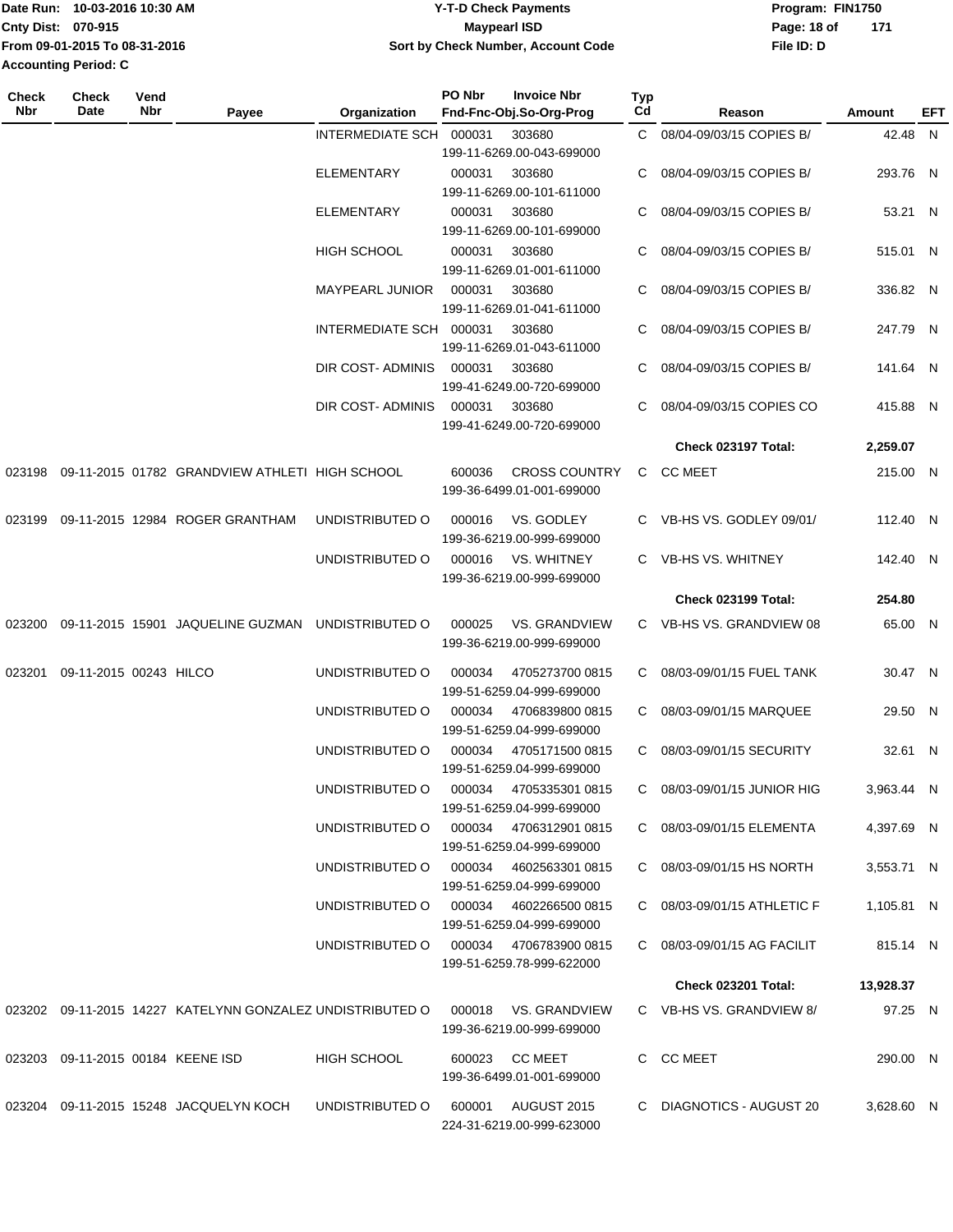| Date Run: 10-03-2016 10:30 AM | <b>Y-T-D Check Payments</b>        | Program: FIN1750   |
|-------------------------------|------------------------------------|--------------------|
| <b>Cnty Dist: 070-915</b>     | Maypearl ISD                       | 171<br>Page: 19 of |
| From 09-01-2015 To 08-31-2016 | Sort by Check Number, Account Code | File ID: D         |
| <b>Accounting Period: C</b>   |                                    |                    |

| <b>Check</b><br>Nbr | <b>Check</b><br>Date       | Vend<br>Nbr | Payee                                                                            | Organization    | PO Nbr | <b>Invoice Nbr</b><br>Fnd-Fnc-Obj.So-Org-Prog       | <b>Typ</b><br>Cd | Reason                      | Amount     | EFT |
|---------------------|----------------------------|-------------|----------------------------------------------------------------------------------|-----------------|--------|-----------------------------------------------------|------------------|-----------------------------|------------|-----|
| 023205              |                            |             | 09-11-2015 15712 KOURTNEY LYNN EAS UNDISTRIBUTED O                               |                 | 600016 | AUGUST 2015                                         |                  | C 2.75 HRS - OT SERVICES    | 192.50 N   |     |
|                     |                            |             |                                                                                  |                 |        | 199-31-6219.04-999-623000                           |                  |                             |            |     |
| 023206              |                            |             | 09-11-2015 00411 LINDA POLLEY                                                    | UNDISTRIBUTED O | 000020 | VS. GODLEY<br>199-36-6219.00-999-699000             |                  | C VB-HS VS. GODLEY 09/04/   | 80.00 N    |     |
| 023207              |                            |             | 09-11-2015 13940 JOHN E. MARTINEZ                                                | UNDISTRIBUTED O | 000006 | VS. ITALY<br>199-36-6219.00-999-699000              |                  | C FB-JV VS. ITALY 9/3/15 AN | 25.00 N    |     |
| 023208              |                            |             | 09-11-2015 01781 SYLVIA MILLER                                                   | UNDISTRIBUTED O | 000015 | <b>VS. GRANDVIEW</b><br>199-36-6219.00-999-699000   |                  | C VB-JV VS. GRANDVIEW 8/2   | 75.35 N    |     |
|                     |                            |             |                                                                                  | UNDISTRIBUTED O | 000015 | VS. BROCK<br>199-36-6219.00-999-699000              |                  | C VB-V VS. BROCK 8/29/15    | 60.37 N    |     |
|                     |                            |             |                                                                                  | UNDISTRIBUTED O | 000015 | <b>VS. WHITNEY</b><br>199-36-6219.00-999-699000     | C.               | <b>VB-HS VS. WHITNEY</b>    | 120.37 N   |     |
|                     |                            |             |                                                                                  |                 |        |                                                     |                  | Check 023208 Total:         | 256.09     |     |
| 023209              |                            |             | 09-11-2015 15740 MOORE RECYCLING L UNDISTRIBUTED O                               |                 | 000008 | 0001255090<br>199-51-6259.03-999-699000             | C                | 08/01-08/31/15 RECYCLE H    | 20.14 N    |     |
|                     |                            |             |                                                                                  | UNDISTRIBUTED O | 000008 | 0001255092<br>199-51-6259.03-999-699000             | C                | 08/01-08/31/15 RECYCLE E    | 71.59 N    |     |
|                     |                            |             |                                                                                  | UNDISTRIBUTED O | 000008 | 0001255094<br>199-51-6259.03-999-699000             | C.               | 08/01-08/31/15 RECYCLE I    | 21.64 N    |     |
|                     |                            |             |                                                                                  | UNDISTRIBUTED O | 000008 | 0001255093<br>199-51-6259.03-999-699000             | C                | 08/01-08/31/15 RECYCLE A    | 25.72 N    |     |
|                     |                            |             |                                                                                  | UNDISTRIBUTED O | 000008 | 0001255091<br>199-51-6259.03-999-699000             | C.               | 08/01-08/31/15 RECYCLE J    | 23.89 N    |     |
|                     |                            |             |                                                                                  |                 |        |                                                     |                  | <b>Check 023209 Total:</b>  | 162.98     |     |
| 023210              |                            |             | 09-11-2015 13306 MOUNTAIN PEAK SPE UNDISTRIBUTED O                               |                 | 000007 | 11-0788-00 0815<br>199-51-6259.79-999-622000        |                  | C 07/07-08/06/15 12636 FM15 | 87.02 N    |     |
| 023211              | 09-11-2015 14745 N2Y, INC. |             |                                                                                  | UNDISTRIBUTED O | 600002 | S220411<br>199-11-6399.01-999-623000                | C.               | SOFTWARE RENEWAL            | 598.00 N   |     |
|                     |                            |             | 023212 09-11-2015 15754 CHRISTOPHER LEE NEUNDISTRIBUTED O                        |                 | 000029 | VS. ITALY<br>199-36-6219.00-999-699000              |                  | C FB-JV VS. ITALY 09/03/15  | 58.00 N    |     |
|                     |                            |             | 023213 09-11-2015 14184 GLYNLYON, INC                                            | UNDISTRIBUTED O |        | 600010 31402960<br>199-11-6399.45-999-699000        |                  | C 9/1/15-8/31/16 CREDIT REC | 9,500.00 N |     |
|                     |                            |             | 023214 09-11-2015 00360 PAMELA D. FUCHS                                          | UNDISTRIBUTED O |        | 000019 VS. GRANDVIEW<br>199-36-6219.00-999-699000   |                  | C VB-HS VS. GRANDVIEW 8/    | 99.53 N    |     |
|                     |                            |             | 023215 09-11-2015 14927 REPUBLIC SERVICES UNDISTRIBUTED O 000009 0794-010557497  |                 |        | 199-51-6259.03-999-699000                           |                  | C 09/01-09/30/15 WASTE RE   | 2,100.39 N |     |
|                     |                            |             | 023216 09-11-2015 13383 RISE BROADBAND                                           | UNDISTRIBUTED O |        | 000032 813710001004619<br>199-53-6249.04-999-699000 |                  | C 09/08-10/07/15 MTHLY INT  | 1,800.00 N |     |
|                     |                            |             | 023217 09-11-2015 15897 ROYCE SMITH                                              | UNDISTRIBUTED O |        | 000028 VS. ITALY<br>199-36-6219.00-999-699000       |                  | C FB-JV VS. ITALY 09/03/15  | 58.00 N    |     |
|                     |                            |             | 023218 09-11-2015 15900 SPRINGHILL SUITES A UNDISTRIBUTED O 600044 TIFFANY MUNOZ |                 |        | 199-21-6411.01-999-699000                           |                  | C LODGING FOR TESTING C     | 137.34 N   |     |
|                     |                            |             | 023219 09-11-2015 15698 STEVEN EVANS                                             | UNDISTRIBUTED O |        | 000010 VS. ITALY<br>199-36-6219.00-999-699000       |                  | C FB-JV VS. ITALY 9/3/2015  | 25.00 N    |     |
|                     |                            |             | 023220 09-11-2015 13103 SUNBELT RENTALS, IN UNDISTRIBUTED O 000011 54538347-001  |                 |        | 199-51-6249.00-999-699000                           |                  | C 08/21/15 60' MANLIFT REN  | 821.88 N   |     |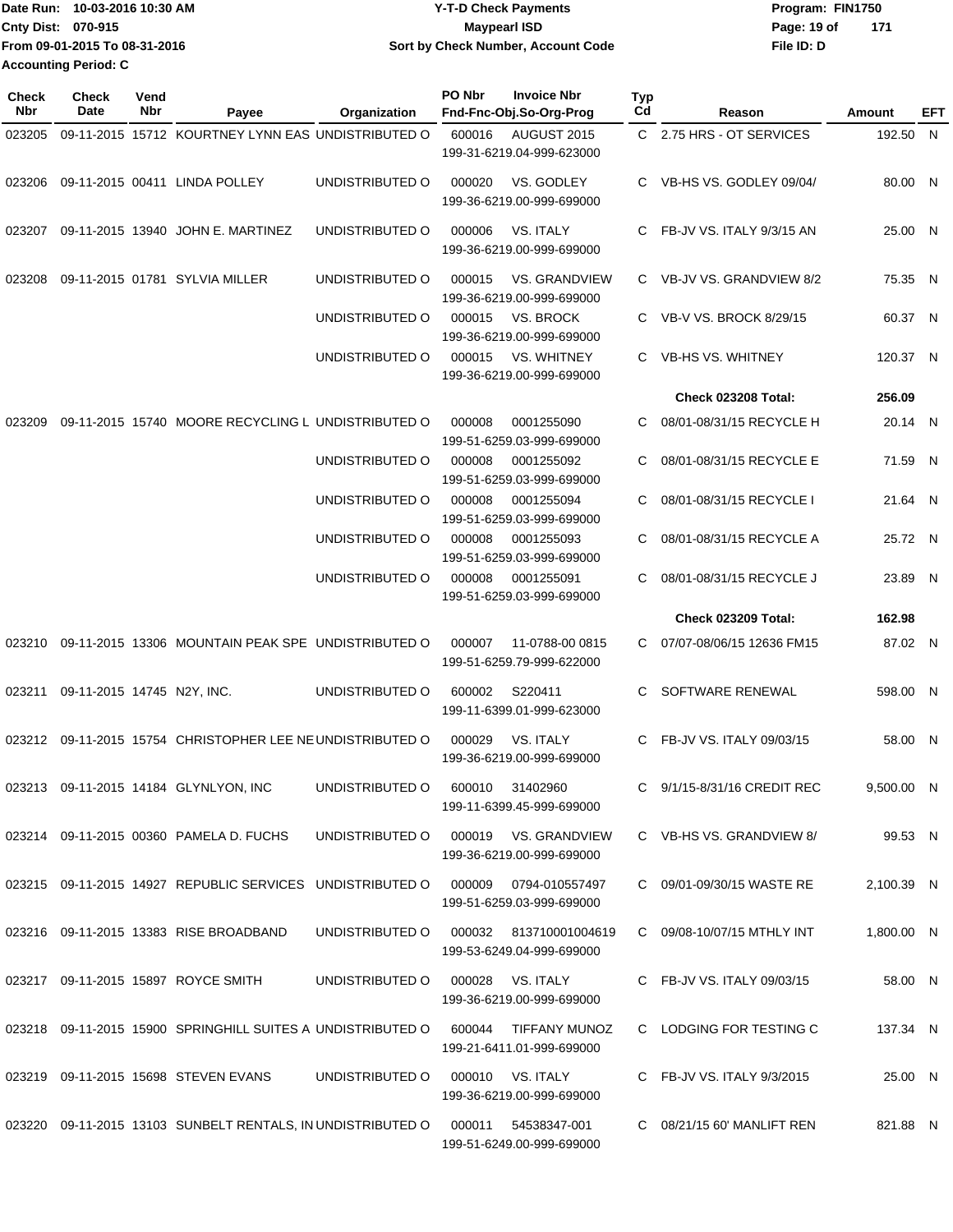| Date Run:                   | 10-03-2016 10:30 AM           | Y-T-D Check Payments               | Program: FIN1750   |
|-----------------------------|-------------------------------|------------------------------------|--------------------|
| <b>Cnty Dist: 070-915</b>   |                               | Maypearl ISD                       | Page: 20 of<br>171 |
|                             | From 09-01-2015 To 08-31-2016 | Sort by Check Number, Account Code | File ID: D         |
| <b>Accounting Period: C</b> |                               |                                    |                    |

| Check<br>Nbr | Check<br>Date               | Vend<br>Nbr | Payee                                                                           | Organization                           | PO Nbr      | <b>Invoice Nbr</b><br>Fnd-Fnc-Obj.So-Org-Prog       | <b>Typ</b><br>Cd | Reason                     | Amount     | EFT |
|--------------|-----------------------------|-------------|---------------------------------------------------------------------------------|----------------------------------------|-------------|-----------------------------------------------------|------------------|----------------------------|------------|-----|
| 023221       | 09-11-2015 00552 TASB, INC. |             |                                                                                 | <b>SCHOOL BOARD</b>                    | 000030      | 493159<br>199-41-6239.00-702-699000                 | C                | <b>BOARD TRAINING FEES</b> | 180.12 N   |     |
| 023222       |                             |             | 09-11-2015 00043 TASB RISK MANAGEM UNDISTRIBUTED O                              |                                        | 000013      | 32347<br>199-41-6429.00-999-699000                  | C                | UNEMPLOYMENT COMP C        | 3,560.00 N |     |
| 023223       |                             |             | 09-11-2015 15898 JOHN TAYLOR                                                    | UNDISTRIBUTED O                        | 000027      | VS. ITALY<br>199-36-6219.00-999-699000              | C                | FB-JV VS. ITALY 09/03/15   | 58.00 N    |     |
| 023224       | 09-11-2015 00777 TCA        |             |                                                                                 | <b>MAYPEARL JUNIOR</b>                 | 600012      | LEAH FARDA<br>199-31-6499.00-041-699000             | C                | PRE-REGISTRATION PRO       | 175.00 N   |     |
| 023225       |                             |             | 09-11-2015 12471 TEXAS DEPARTMENT ADMINISTRATIVE                                |                                        | 000035      | CRS201508069595<br>199-41-6219.10-701-699000        | C                | 08/01-08/31/15 RECORD R    | 6.00 N     |     |
| 023226       |                             |             | 09-11-2015 01049 THYSSENKRUPP ELEV UNDISTRIBUTED O                              |                                        | 600040      | 3002057495<br>199-51-6249.00-999-699000             | С                | 09/01-11/30/15 HS MAINTE   | 517.28 N   |     |
|              |                             |             |                                                                                 | UNDISTRIBUTED O                        | 600040      | 3002057505<br>199-51-6249.00-999-699000             | С                | 09/01-11/30/15 LSK MAINT   | 517.28 N   |     |
|              |                             |             |                                                                                 |                                        |             |                                                     |                  | Check 023226 Total:        | 1,034.56   |     |
| 023227       | 09-11-2015 15734 TXTAG      |             |                                                                                 | UNDISTRIBUTED O                        | 000012      | 300896364<br>199-34-6219.01-999-699000              | С                | 07/15-08/19/15 TOLLS       | 46.49 N    |     |
| 023228       |                             |             | 09-11-2015 00253 VERIZON SOUTHWEST UNDISTRIBUTED O                              |                                        | 000014      | 3795002177 0915<br>199-51-6259.02-999-699000        | С                | 08/22-09/21/15 MARQUEE     | 55.48 N    |     |
|              |                             |             |                                                                                 | UNDISTRIBUTED O                        | 000014      | 3767008409 0915<br>199-51-6259.02-999-699000        | C                | 08/28-09/27/15 FAX LOCAL   | 55.48 N    |     |
|              |                             |             |                                                                                 | UNDISTRIBUTED O                        | 000014      | 3725000396 0915<br>199-51-6259.02-999-699000        | C                | 08/28-09/27/15 LOCAL       | 823.34 N   |     |
|              |                             |             |                                                                                 |                                        |             |                                                     |                  | <b>Check 023228 Total:</b> | 934.30     |     |
| 023229       |                             |             | 09-11-2015 15042 MARY ALLISON WATKI UNDISTRIBUTED O                             |                                        | 000022      | VS. GODLEY<br>199-36-6219.00-999-699000             | C.               | VB-HS VS. GODLEY 09/04/    | 125.95 N   |     |
| 023230       |                             |             | 09-11-2015 00144 WAXAHACHIE DAILY LI UNDISTRIBUTED O                            |                                        | 000033      | 300046759<br>199-41-6219.02-999-699000              | C                | NOTICE OF TAX RATE/BU      | 613.00 N   |     |
| 023231       |                             |             | 09-17-2015 15907 BRENT ALLEN                                                    | UNDISTRIBUTED O                        | 000036      | VS.RED OAK LIFE<br>199-36-6219.00-999-699000        | C                | FB-V VS. RED OAK LIFE 9/   | 63.00 N    |     |
|              |                             |             | 023232   09-17-2015   00677   ASW ENTERPRISES   ELEMENTARY                      |                                        | 600034 1290 | 199-11-6399.13-101-611000                           |                  | C 3RD & 4TH GRADE COMP     | 65.00 N    |     |
|              |                             |             | 023233  09-17-2015  01256  AT&T MOBILITY                                        | UNDISTRIBUTED O 000037 824711164X09102 |             | 199-52-6219.00-999-699000                           |                  | C 08/03-09/02/15 BUS CELLS | 124.86 N   |     |
|              |                             |             | 023234 09-17-2015 00901 AVENUE FUEL DISTRI UNDISTRIBUTED O                      |                                        | 600059      | 58742<br>199-34-6311.01-999-699000                  |                  | C 746 GAL DIESEL           | 1,379.35 N |     |
|              |                             |             | 023235 09-17-2015 15908 CHRISTIAN BOYD                                          | UNDISTRIBUTED O                        |             | 000038 VS.RED OAK LIFE<br>199-36-6219.00-999-699000 |                  | C FB-V VS. RED OAK LIFE 9/ | 63.00 N    |     |
|              |                             |             | 023236 09-17-2015 14119 BROOKSHIRE BROTHE SCHOOL BOARD                          |                                        | 600083      | 92165<br>199-41-6499.02-702-699000                  |                  | C BOARD MEETING/HALL OF    | 53.35 N    |     |
|              |                             |             | 023237 09-17-2015 15902 JOSHUA LEE BURNS UNDISTRIBUTED O 000039 VS.RED OAK LIFE |                                        |             | 199-36-6219.00-999-699000                           |                  | C FB-JH VS. RED OAK LIFE 9 | 128.00 N   |     |
|              |                             |             | 023238 09-17-2015 00015 C & C REFRIGERATIO UNDISTRIBUTED O 600079 31726         |                                        |             | 199-51-6249.00-999-699000                           |                  | C INT. CAFE-ICE MAKER/TH   | 197.50 N   |     |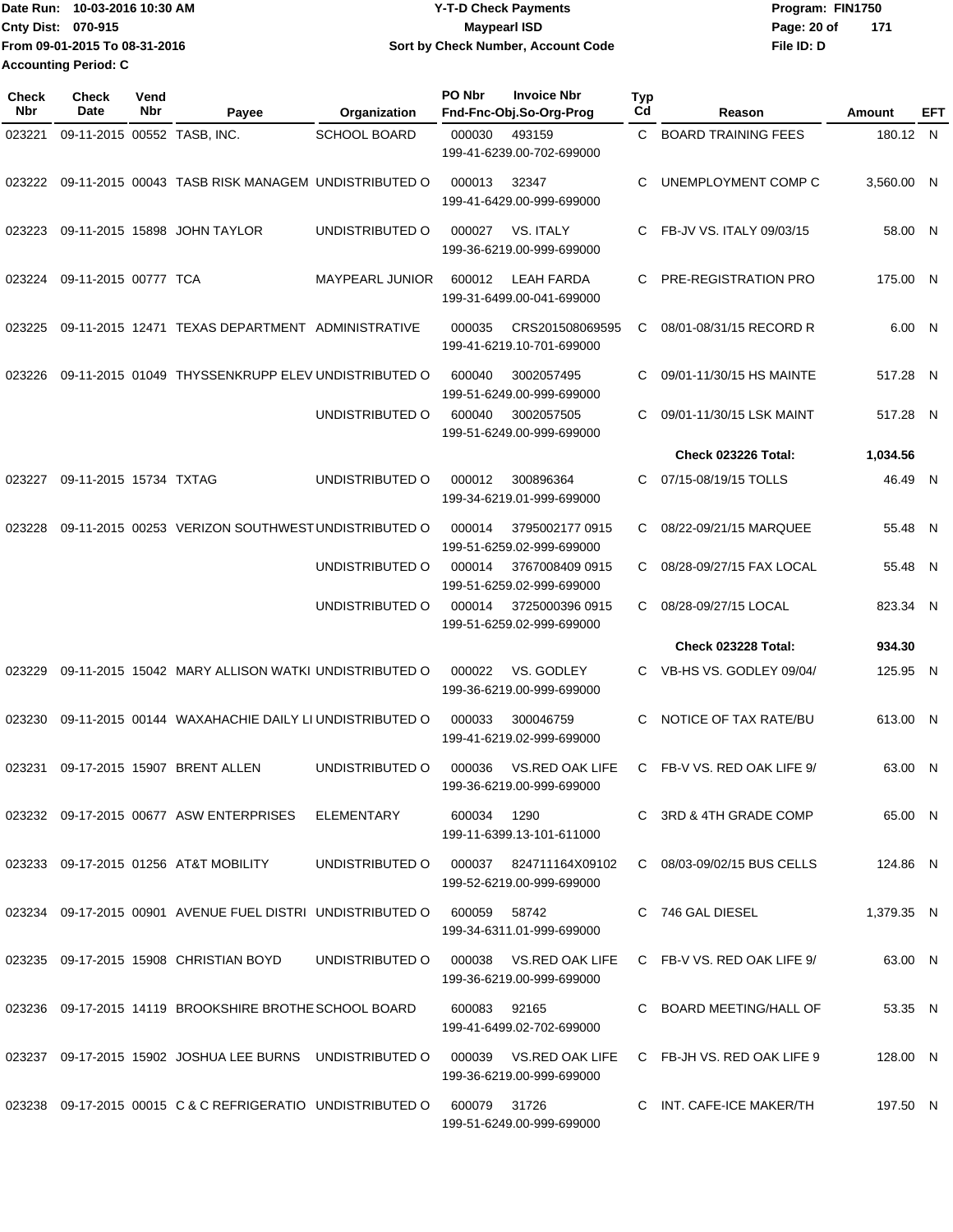| Date Run: 10-03-2016 10:30 AM | <b>Y-T-D Check Payments</b>        | Program: FIN1750     |
|-------------------------------|------------------------------------|----------------------|
| <b>Cnty Dist: 070-915</b>     | Maypearl ISD                       | - 171<br>Page: 21 of |
| From 09-01-2015 To 08-31-2016 | Sort by Check Number, Account Code | File ID: D           |
| <b>Accounting Period: C</b>   |                                    |                      |

| <b>Check</b><br>Nbr | <b>Check</b><br>Date | Vend<br>Nbr | Payee                                                                      | Organization          | PO Nbr | <b>Invoice Nbr</b><br>Fnd-Fnc-Obj.So-Org-Prog       | Typ<br>Cd | Reason                        | Amount     | EFT |
|---------------------|----------------------|-------------|----------------------------------------------------------------------------|-----------------------|--------|-----------------------------------------------------|-----------|-------------------------------|------------|-----|
| 023239              | 09-17-2015 00871     |             | CARD SERVICE CENT UNDISTRIBUTED O                                          |                       | 000041 | XXXX 0178 0815<br>199-34-6219.02-999-699000         | C.        | <b>VEHICLE REGISTRATIONS</b>  | 210.12 N   |     |
|                     |                      |             |                                                                            | <b>ADMINISTRATIVE</b> | 000041 | XXXX 0046 08/15<br>199-41-6411.01-701-699000        | C         | <b>LUNCH MEETING</b>          | 47.59 N    |     |
|                     |                      |             |                                                                            |                       |        |                                                     |           | <b>Check 023239 Total:</b>    | 257.71     |     |
| 023240              |                      |             | 09-17-2015 00217 CITY OF MAYPEARL                                          | UNDISTRIBUTED O       | 000040 | VS.RED OAK LIFE<br>199-52-6219.01-999-699000        | C         | FB-V VS. RED OAK LIFE 3.      | 87.50 N    |     |
| 023241              |                      |             | 09-17-2015 00040 FLATT STATIONERS, I SCHOOL BOARD                          |                       | 600031 | 299745-00<br>199-41-6499.02-702-699000              | C.        | WOOD BLOCK NAME PLAT          | 160.50 N   |     |
| 023242              |                      |             | 09-17-2015 15912 LONNIE FROST                                              | UNDISTRIBUTED O       | 000057 | <b>VS.RED OAK LIFE</b><br>199-36-6219.00-999-699000 | C.        | FB-JH VS. RED OAK LIFE 9      | 128.00 N   |     |
| 023243              |                      |             | 09-17-2015 14295 FRONTLINE TECHNOL UNDISTRIBUTED O                         |                       | 000042 | <b>INVUS40215</b><br>199-11-6399.45-999-699000      | C         | 07/01-06/30/16 VERITIME A     | 2,000.00 N |     |
| 023244              |                      |             | 09-17-2015 15894 DANIEL GODWIN                                             | UNDISTRIBUTED O       | 000043 | VS. WAXA. LIFE<br>199-36-6219.00-999-699000         |           | C VB-JV VS. WAXAHACHIE LI     | 68.56 N    |     |
| 023245              |                      |             | 09-17-2015 14227 KATELYNN GONZALEZ UNDISTRIBUTED O                         |                       | 000044 | VS. WAXA. LIFE<br>199-36-6219.00-999-699000         | C         | <b>VB-HS VS. WAXAHACHIE L</b> | 94.69 N    |     |
|                     |                      |             |                                                                            | UNDISTRIBUTED O       | 000044 | <b>VS. PALMER</b><br>199-36-6219.00-999-699000      | C         | VB-JH VS. PALMER 9/14/15      | 114.69 N   |     |
|                     |                      |             |                                                                            |                       |        |                                                     |           | <b>Check 023245 Total:</b>    | 209.38     |     |
| 023246              |                      |             | 09-17-2015 15901 JAQUELINE GUZMAN                                          | UNDISTRIBUTED O       | 000045 | VS. WAXA. LIFE<br>199-36-6219.00-999-699000         | C         | VB-HS VS. WAXAHACHIE L        | 89.02 N    |     |
|                     |                      |             |                                                                            | UNDISTRIBUTED O       | 000045 | VS. PALMER<br>199-36-6219.00-999-699000             | C.        | VB-JH VS. PALMER 9/14/15      | 124.20 N   |     |
|                     |                      |             |                                                                            |                       |        |                                                     |           | Check 023246 Total:           | 213.22     |     |
| 023247              |                      |             | 09-17-2015 15849 HERBERT L. FLAKE COUNDISTRIBUTED O                        |                       | 600061 | INV2001264<br>199-51-6319.04-999-699000             | C.        | <b>LOCK HARDWARE</b>          | 231.30 N   |     |
| 023248              |                      |             | 09-17-2015 00112 LISA HALBERT                                              | UNDISTRIBUTED O       | 000046 | VS. WAXA. LIFE<br>199-36-6219.00-999-699000         |           | C VB-HS VS. WAXAHACHIE L      | 116.29 N   |     |
| 023249              |                      |             | 09-17-2015 15903 PAUL HANCOCK                                              | UNDISTRIBUTED O       | 000047 | VS.RED OAK LIFE<br>199-36-6219.00-999-699000        |           | C FB-JH VS. RED OAK LIFE 9    | 128.00 N   |     |
|                     |                      |             | 023250 09-17-2015 15462 LEE'S KEYS                                         | UNDISTRIBUTED O       |        | 600062 000012<br>199-51-6249.00-999-699000          |           | C REKEY-HS                    | 560.00 N   |     |
|                     |                      |             | 023251 09-17-2015 13247 LEGAL DIGEST                                       | UNDISTRIBUTED O       |        | 600076 BTS2014<br>199-21-6411.00-999-623000         |           | C BACK TO SCHOOL WORK         | 155.00 N   |     |
|                     |                      |             | 023252 09-17-2015 15910 CHARLIE LITTLETON J UNDISTRIBUTED O 000048 9142015 |                       |        | 199-52-6219.01-999-699000                           |           | C FB-V VS. RED OAK LIFE S     | 120.00 N   |     |
|                     |                      |             | 023253 09-17-2015 00060 LUCKIES AUTO AND TUNDISTRIBUTED O                  |                       | 600060 | 000082836<br>199-34-6219.00-999-699000              |           | C INPECTION - BUS 1           | 40.00 N    |     |
|                     |                      |             |                                                                            | UNDISTRIBUTED O       | 600060 | 000082810<br>199-34-6219.00-999-699000              |           | C INSPECTIONS/SIGNAL RE       | 1,130.00 N |     |
|                     |                      |             |                                                                            | UNDISTRIBUTED O       |        | 600060 000082821<br>199-34-6319.00-999-699000       |           | C INGNITION/CLUTCH REPAI      | 945.58 N   |     |
|                     |                      |             |                                                                            |                       |        |                                                     |           | <b>Check 023253 Total:</b>    | 2,115.58   |     |
|                     |                      |             | 023254 09-17-2015 15653 M.A.C. ALARMS                                      | UNDISTRIBUTED O       | 000050 | 15686A<br>199-51-6249.00-999-699000                 |           | C EXIT BUTTON REPAIR 8/27     | 212.50 N   |     |
|                     |                      |             |                                                                            | UNDISTRIBUTED O       |        | 000050 15685A<br>199-51-6249.00-999-699000          |           | C INSTALL CAMERA MOUNT        | 297.50 N   |     |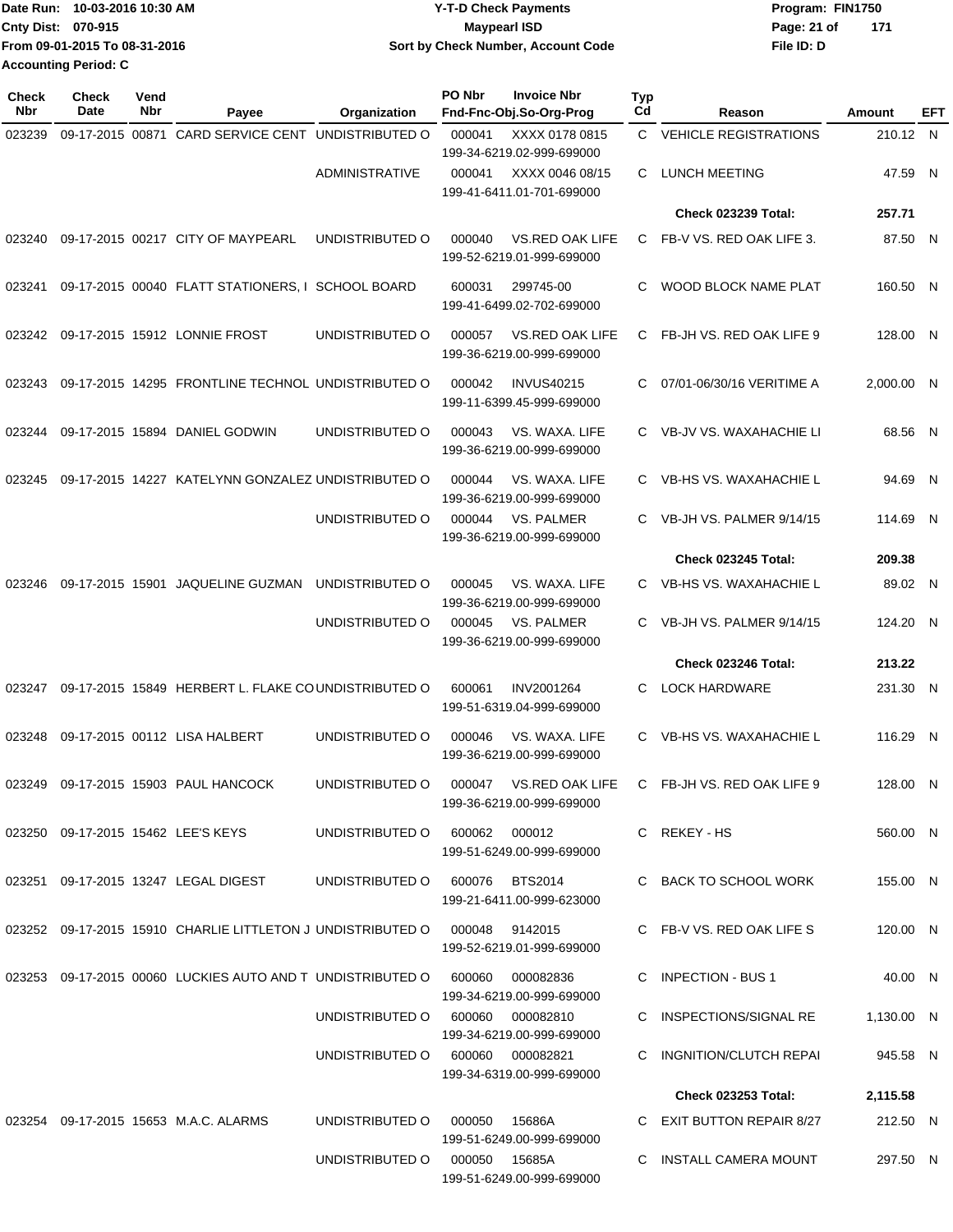|                     | Date Run: 10-03-2016 10:30 AM<br>Cnty Dist: 070-915<br>From 09-01-2015 To 08-31-2016<br><b>Accounting Period: C</b> |             |                                                                                                | <b>Y-T-D Check Payments</b><br><b>Maypearl ISD</b><br>Sort by Check Number, Account Code |        |                                                                       |                  | Program: FIN1750<br>Page: 22 of<br>171<br>File ID: D              |               |          |            |
|---------------------|---------------------------------------------------------------------------------------------------------------------|-------------|------------------------------------------------------------------------------------------------|------------------------------------------------------------------------------------------|--------|-----------------------------------------------------------------------|------------------|-------------------------------------------------------------------|---------------|----------|------------|
| <b>Check</b><br>Nbr | Check<br>Date                                                                                                       | Vend<br>Nbr | Payee                                                                                          | Organization                                                                             | PO Nbr | <b>Invoice Nbr</b><br>Fnd-Fnc-Obj.So-Org-Prog                         | <b>Typ</b><br>Cd | Reason                                                            | <b>Amount</b> |          | <b>EFT</b> |
|                     |                                                                                                                     |             |                                                                                                |                                                                                          |        |                                                                       |                  | Check 023254 Total:                                               | 510.00        |          |            |
| 023255              |                                                                                                                     |             | 09-17-2015 13940 JOHN E. MARTINEZ                                                              | UNDISTRIBUTED O                                                                          | 000049 | VS.RED OAK LIFE<br>199-36-6219.00-999-699000                          | C.               | FB-JH VS. RED OAK LIFE A                                          |               | 25.00 N  |            |
| 023256              |                                                                                                                     |             | 09-17-2015 15905 LOVANN MILLER                                                                 | <b>ELEMENTARY</b>                                                                        | 600070 | FOUND LIBR.<br>199-12-6399.06-101-699000                              | C.               | <b>REFUND FOR FOUND</b>                                           |               | 33.98 N  |            |
| 023257              |                                                                                                                     |             | 09-17-2015 14906 MORRISON SUPPLY                                                               | UNDISTRIBUTED O                                                                          | 600066 | 063061403<br>199-51-6319.04-999-699000                                | C                | 1 1/4 PIPE CLAMP                                                  |               | 26.97 N  |            |
| 023258              |                                                                                                                     |             | 09-17-2015 15680 NANCY WIGGINS                                                                 | DIR COST- ADMINIS                                                                        | 600081 | <b>REIMBURSEMENT</b><br>199-41-6411.01-720-699000                     | C                | <b>MILFORD</b>                                                    |               | 15.98 N  |            |
|                     |                                                                                                                     |             |                                                                                                | <b>ADMINISTRATIVE</b>                                                                    | 600092 | <b>REIMBURSEMENT</b><br>199-41-6499.04-701-699000                     | C                | MILEAGE FOR TRAINING                                              |               | 57.28 N  |            |
|                     |                                                                                                                     |             |                                                                                                |                                                                                          |        |                                                                       |                  | <b>Check 023258 Total:</b>                                        |               | 73.26    |            |
| 023259              |                                                                                                                     |             | 09-17-2015 14075 NATIONAL TELESYSTE INTERMEDIATE SCH 000052                                    |                                                                                          |        | 317001<br>199-11-6399.20-043-611000                                   | C                | <b>ART/LIBRARY PHONES</b>                                         |               | 519.23 N |            |
|                     |                                                                                                                     |             |                                                                                                | UNDISTRIBUTED O                                                                          | 000052 | 317050<br>199-51-6249.02-999-699000                                   | C                | REPAIR FAX LINE/INSTALL                                           |               | 129.00 N |            |
|                     |                                                                                                                     |             |                                                                                                | UNDISTRIBUTED O                                                                          | 000052 | 316985<br>199-51-6249.02-999-699000                                   | C                | ADDED 5 IP TERMINAL LIC                                           |               | 324.50 N |            |
|                     |                                                                                                                     |             |                                                                                                | UNDISTRIBUTED O                                                                          | 000052 | 317048<br>199-51-6249.02-999-699000                                   | C                | ADDED INT. LIB./ART PHO                                           | 2,933.95 N    |          |            |
|                     |                                                                                                                     |             |                                                                                                |                                                                                          |        |                                                                       |                  | <b>Check 023259 Total:</b>                                        | 3,906.68      |          |            |
| 023260              |                                                                                                                     |             | 09-17-2015 15814 NEC FINANCIAL SERVI UNDISTRIBUTED O                                           |                                                                                          | 000051 | 0001833958<br>199-71-6512.00-999-699000                               | C                | SV8100 PHONE SYSTEM                                               | 1,159.20 N    |          |            |
|                     |                                                                                                                     |             |                                                                                                | UNDISTRIBUTED O                                                                          | 000051 | 0001833958<br>199-71-6522.00-999-699000                               | C                | SV8100 PHONE SYSTEM                                               |               | 181.07 N |            |
|                     |                                                                                                                     |             |                                                                                                |                                                                                          |        |                                                                       |                  | Check 023260 Total:                                               | 1,340.27      |          |            |
| 023261              |                                                                                                                     |             | 09-17-2015 12111 PATRICE GILSDORF                                                              | ELEMENTARY                                                                               | 600075 | REIMBURSEMENT<br>199-11-6399.11-101-611000                            | C.               | BOXTOP CONTEST REWA                                               |               | 20.00 N  |            |
|                     |                                                                                                                     |             | 023262 09-17-2015 00099 REGION 10/EDUCATIO ADMINISTRATIVE                                      |                                                                                          |        | 600072 133167<br>199-41-6219.10-701-699000                            |                  | C 09/14-07/15 BACKGROUND                                          |               | 916.20 N |            |
|                     |                                                                                                                     |             | 023263 09-17-2015 15702 SOLARWINDS, INC. UNDISTRIBUTED O 600008 IN239334                       |                                                                                          |        | 199-11-6399.45-999-699000                                             |                  | C DAMEWARE ANNUAL REN                                             |               | 138.00 N |            |
|                     |                                                                                                                     |             | 023264 09-17-2015 14122 LAURI ANN SPRADLIN MAYPEARL JUNIOR 600085 REIMBURSEMENT C FILE FOLDERS |                                                                                          |        | 199-11-6399.01-041-623000                                             |                  |                                                                   |               | 47.97 N  |            |
|                     |                                                                                                                     |             | 023265 09-17-2015 15906 WILLIAM STEPINA                                                        |                                                                                          |        | 199-36-6219.00-999-699000                                             |                  | UNDISTRIBUTED O 000053 VS.RED OAK LIFE C FB-V VS. RED OAK LIFE 9/ |               | 63.00 N  |            |
|                     |                                                                                                                     |             | 023266 09-17-2015 15698 STEVEN EVANS                                                           |                                                                                          |        | UNDISTRIBUTED O  000054  VS.RED OAK LIFE<br>199-36-6219.00-999-699000 |                  | C FB-JH VS. RED OAK LIFE 9                                        |               | 25.00 N  |            |
|                     |                                                                                                                     |             | 023267 09-17-2015 00552 TASB, INC.                                                             | DIR COST-ADMINIS 000055                                                                  |        | 488158<br>199-41-6219.02-720-699000                                   |                  | C 9/1/15-8/31/16 POLICY SER                                       |               | 700.00 N |            |
|                     |                                                                                                                     |             |                                                                                                | DIR COST-ADMINIS 000055 489235                                                           |        | 199-41-6219.02-720-699000                                             |                  | C 9/1-8/31/16 POLICY ONLIN                                        |               | 900.00 N |            |
|                     |                                                                                                                     |             |                                                                                                | DIR COST-ADMINIS 000055 491721                                                           |        | 199-41-6219.04-720-699000                                             |                  | C 10/15-09/16 HR SERVICES                                         | 1,130.00 N    |          |            |
|                     |                                                                                                                     |             |                                                                                                | DIR COST-ADMINIS 600041 493648                                                           |        | 199-41-6411.01-720-699000                                             |                  | C HR ACADEMY                                                      |               | 770.00 N |            |
|                     |                                                                                                                     |             |                                                                                                |                                                                                          |        |                                                                       |                  | <b>Check 023267 Total:</b>                                        | 3,500.00      |          |            |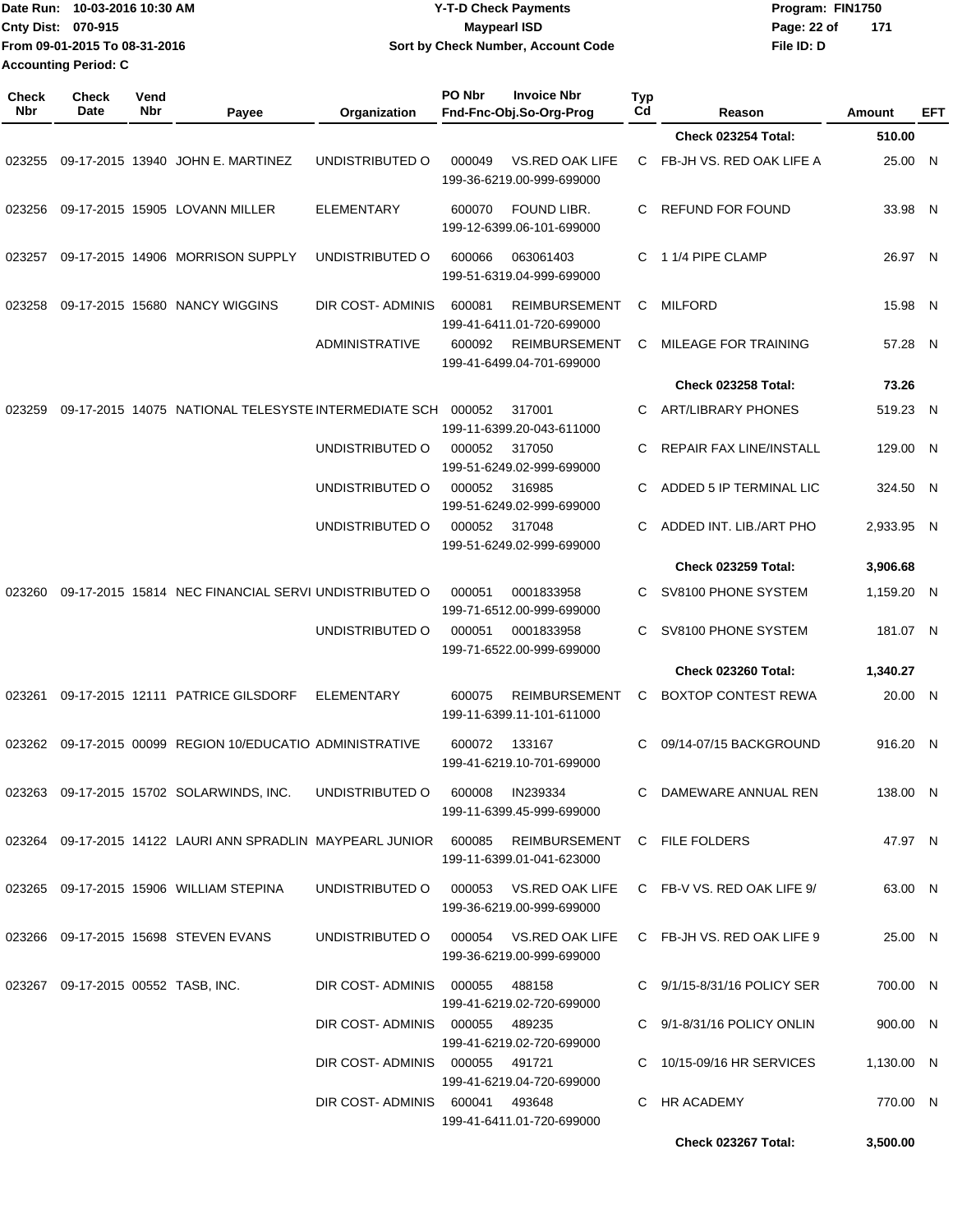|                             | lDate Run: 10-03-2016 10:30 AM | <b>Y-T-D Check Payments</b>        | Program: FIN1750   |
|-----------------------------|--------------------------------|------------------------------------|--------------------|
| <b>Cnty Dist: 070-915</b>   |                                | Maypearl ISD                       | 171<br>Page: 23 of |
|                             | From 09-01-2015 To 08-31-2016  | Sort by Check Number, Account Code | File ID: D         |
| <b>Accounting Period: C</b> |                                |                                    |                    |

| Check<br>Nbr | <b>Check</b><br>Date   | Vend<br><b>Nbr</b> | Payee                                                                      | Organization                           | PO Nbr      | <b>Invoice Nbr</b><br>Fnd-Fnc-Obj.So-Org-Prog | Typ<br>Cd | Reason                           | Amount        | EFT |
|--------------|------------------------|--------------------|----------------------------------------------------------------------------|----------------------------------------|-------------|-----------------------------------------------|-----------|----------------------------------|---------------|-----|
| 023268       | 09-17-2015 00784 TASBO |                    |                                                                            | UNDISTRIBUTED O                        | 600091      | 266852                                        | C.        | SYNERGY 2015 REGISTRA            | 290.00 N      |     |
|              |                        |                    |                                                                            |                                        |             | 199-21-6411.00-999-623000                     |           |                                  |               |     |
|              |                        |                    |                                                                            | <b>IND COST-ADM</b>                    | 600046      | 266850                                        | С         | SYNERGY 2015 REGISTRA            | 290.00 N      |     |
|              |                        |                    |                                                                            |                                        |             | 199-41-6499.00-750-699000                     |           |                                  |               |     |
|              |                        |                    |                                                                            | <b>IND COST-ADM</b>                    | 600046      | 266851<br>199-41-6499.00-750-699000           | C         | SYNERGY 2015 REGISTRA            | 290.00 N      |     |
|              |                        |                    |                                                                            |                                        |             |                                               |           | Check 023268 Total:              | 870.00        |     |
| 023269       |                        |                    | 09-17-2015 15211 THOMAS SOUTHALL E UNDISTRIBUTED O                         |                                        | 600064      | GYM/GOLF                                      | C.        | <b>GOLF SPRINKLER &amp; PUMP</b> | 1,190.00 N    |     |
|              |                        |                    |                                                                            |                                        |             | 199-51-6249.00-999-699000                     |           |                                  |               |     |
|              |                        |                    |                                                                            | UNDISTRIBUTED O                        | 600064      | GYM/GOLF                                      | D         | <b>CHECK LOST IN MAIL</b>        | $-1,190.00$ N |     |
|              |                        |                    |                                                                            |                                        |             | 199-51-6249.00-999-699000                     |           |                                  |               |     |
|              |                        |                    |                                                                            | UNDISTRIBUTED O                        | 600064      | GYM/GOLF                                      | C         | HS GYM CONCESSIONS               | 32.00 N       |     |
|              |                        |                    |                                                                            |                                        | 600064      | 199-51-6319.04-999-699000<br>GYM/GOLF         | D         |                                  |               |     |
|              |                        |                    |                                                                            | UNDISTRIBUTED O                        |             | 199-51-6319.04-999-699000                     |           | CHECK LOST IN MAIL               | $-32.00$ N    |     |
|              |                        |                    |                                                                            |                                        |             |                                               |           | Check 023269 Total:              | .00           |     |
| 023270       |                        |                    | 09-17-2015 15909 RODNEY TURNER                                             | UNDISTRIBUTED O                        | 000056      | <b>VS.RED OAK LIFE</b>                        | C         | FB-V VS. RED OAK LIFE 9/         | 63.00 N       |     |
|              |                        |                    |                                                                            |                                        |             | 199-36-6219.00-999-699000                     |           |                                  |               |     |
|              |                        |                    |                                                                            |                                        |             |                                               |           |                                  |               |     |
| 023271       |                        |                    | 09-17-2015 00460 VINEYARD'S AUTO SU UNDISTRIBUTED O                        |                                        | 600065      | 109897<br>199-34-6319.00-999-699000           | C         | RAIN-X/HANDLE/ROSIN C            | 46.78 N       |     |
|              |                        |                    |                                                                            | UNDISTRIBUTED O                        | 600065      | 110108                                        | C         | ALTERNATOR/HALOGEN/L             | 208.91 N      |     |
|              |                        |                    |                                                                            |                                        |             | 199-34-6319.00-999-699000                     |           |                                  |               |     |
|              |                        |                    |                                                                            |                                        |             |                                               |           | Check 023271 Total:              | 255.69        |     |
|              |                        |                    | 023272 09-17-2015 01526 ALLEN WILLIAMS                                     | UNDISTRIBUTED O                        | 000058      | VS.RED OAK LIFE                               | C         | FB-V VS. RED OAK LIFE 9/         | 63.00 N       |     |
|              |                        |                    |                                                                            |                                        |             | 199-36-6219.00-999-699000                     |           |                                  |               |     |
| 023273       |                        |                    | 09-17-2015 15904 AARON ZAMBRANO                                            | UNDISTRIBUTED O                        | 000059      | <b>VS.RED OAK LIFE</b>                        | C         | FB-JH VS. RED OAK LIFE 9         | 128.00 N      |     |
|              |                        |                    |                                                                            |                                        |             | 199-36-6219.00-999-699000                     |           |                                  |               |     |
|              |                        |                    |                                                                            |                                        |             |                                               |           |                                  |               |     |
| 023274       |                        |                    | 09-25-2015 15907 BRENT ALLEN                                               | UNDISTRIBUTED O                        | 000063      | VS.RED OAK LIFE<br>199-36-6219.00-999-699000  |           | C FB-V VS. RED OAK LIFE O        | 25.00 N       |     |
|              |                        |                    |                                                                            |                                        |             |                                               |           |                                  |               |     |
| 023275       |                        |                    | 09-25-2015 14287 BOWMAN ENVIROMEN UNDISTRIBUTED O                          |                                        | 000070      | 6190                                          | C         | 07/10/15 - AEROBIC INSPE         | 85.00 N       |     |
|              |                        |                    |                                                                            |                                        |             | 199-51-6259.79-999-622000                     |           |                                  |               |     |
|              |                        |                    |                                                                            | UNDISTRIBUTED O                        | 000070 6190 | 199-51-6259.79-999-622000                     |           | C 08/12/15 - AEROBIC INSPE       | 85.00 N       |     |
|              |                        |                    |                                                                            | UNDISTRIBUTED O 000070 6190            |             |                                               |           | C 09/17/15 - AEROBIC INSPE       | 85.00 N       |     |
|              |                        |                    |                                                                            |                                        |             | 199-51-6259.79-999-622000                     |           |                                  |               |     |
|              |                        |                    |                                                                            |                                        |             |                                               |           | Check 023275 Total:              | 255.00        |     |
|              |                        |                    | 023276 09-25-2015 15908 CHRISTIAN BOYD                                     | UNDISTRIBUTED O 000062 VS.RED OAK LIFE |             |                                               |           | C FB-V VS. RED OAK LIFE O        | 25.00 N       |     |
|              |                        |                    |                                                                            |                                        |             | 199-36-6219.00-999-699000                     |           |                                  |               |     |
|              |                        |                    | 023277 09-25-2015 13576 CANON FINANCIAL SE UNDISTRIBUTED O 000071 15283422 |                                        |             |                                               |           | C 09/12/15 COPIER LEASE          | 220.90 N      |     |
|              |                        |                    |                                                                            |                                        |             | 199-11-6219.00-999-623000                     |           |                                  |               |     |
|              |                        |                    |                                                                            | HIGH SCHOOL                            |             | 000071 15283422                               |           | C 09/12/15 COPIER LEASE          | 245.44 N      |     |
|              |                        |                    |                                                                            |                                        |             | 199-11-6269.00-001-611000                     |           |                                  |               |     |
|              |                        |                    |                                                                            |                                        |             |                                               |           | C 09/12/15 COPIER LEASE          | 245.44 N      |     |
|              |                        |                    |                                                                            |                                        |             | 199-11-6269.00-041-611000                     |           |                                  |               |     |
|              |                        |                    |                                                                            | INTERMEDIATE SCH 000071 15283422       |             | 199-11-6269.00-043-699000                     |           | C 09/12/15 COPIER LEASE          | 239.99 N      |     |
|              |                        |                    |                                                                            | ELEMENTARY                             |             | 000071 15283422                               |           | C 09/12/15 COPIER LEASE          | 245.44 N      |     |
|              |                        |                    |                                                                            |                                        |             | 199-11-6269.00-101-611000                     |           |                                  |               |     |
|              |                        |                    |                                                                            | ELEMENTARY                             |             | 000071 15283422                               |           | C 09/12/15 COPIER LEASE          | 245.44 N      |     |
|              |                        |                    |                                                                            |                                        |             | 199-11-6269.00-101-699000                     |           |                                  |               |     |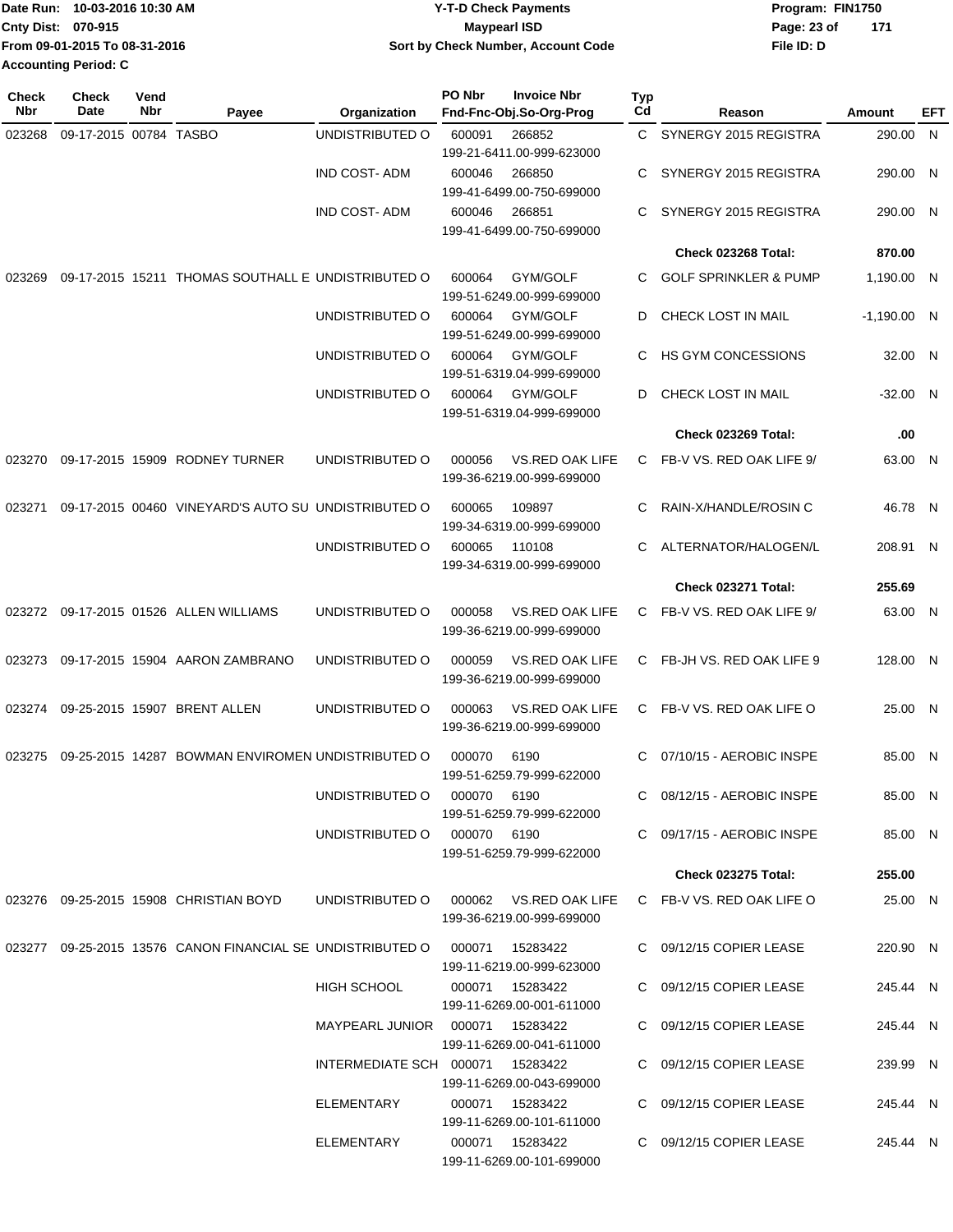|                           | Date Run: 10-03-2016 10:30 AM | <b>Y-T-D Check Payments</b>        | Program: FIN1750   |
|---------------------------|-------------------------------|------------------------------------|--------------------|
| <b>Cnty Dist: 070-915</b> |                               | Maypearl ISD                       | 171<br>Page: 24 of |
|                           | From 09-01-2015 To 08-31-2016 | Sort by Check Number, Account Code | File ID: D         |
| Accounting Period: C      |                               |                                    |                    |

| C 09/12/15 COPIER LEASE<br>1,227.20 N   |                                                                                                                                                                                                                                                                                                                                                                                                                                                                                                                                                                                                                                                                                                          |
|-----------------------------------------|----------------------------------------------------------------------------------------------------------------------------------------------------------------------------------------------------------------------------------------------------------------------------------------------------------------------------------------------------------------------------------------------------------------------------------------------------------------------------------------------------------------------------------------------------------------------------------------------------------------------------------------------------------------------------------------------------------|
|                                         |                                                                                                                                                                                                                                                                                                                                                                                                                                                                                                                                                                                                                                                                                                          |
|                                         |                                                                                                                                                                                                                                                                                                                                                                                                                                                                                                                                                                                                                                                                                                          |
| 09/12/15 COPIER LEASE<br>245.44 N       |                                                                                                                                                                                                                                                                                                                                                                                                                                                                                                                                                                                                                                                                                                          |
|                                         |                                                                                                                                                                                                                                                                                                                                                                                                                                                                                                                                                                                                                                                                                                          |
| 239.99 N                                |                                                                                                                                                                                                                                                                                                                                                                                                                                                                                                                                                                                                                                                                                                          |
|                                         |                                                                                                                                                                                                                                                                                                                                                                                                                                                                                                                                                                                                                                                                                                          |
|                                         |                                                                                                                                                                                                                                                                                                                                                                                                                                                                                                                                                                                                                                                                                                          |
|                                         |                                                                                                                                                                                                                                                                                                                                                                                                                                                                                                                                                                                                                                                                                                          |
|                                         |                                                                                                                                                                                                                                                                                                                                                                                                                                                                                                                                                                                                                                                                                                          |
|                                         |                                                                                                                                                                                                                                                                                                                                                                                                                                                                                                                                                                                                                                                                                                          |
|                                         |                                                                                                                                                                                                                                                                                                                                                                                                                                                                                                                                                                                                                                                                                                          |
| STEREO AUDIO CABLE 6F<br>126.90 N       |                                                                                                                                                                                                                                                                                                                                                                                                                                                                                                                                                                                                                                                                                                          |
|                                         |                                                                                                                                                                                                                                                                                                                                                                                                                                                                                                                                                                                                                                                                                                          |
| 1.185.00 N                              |                                                                                                                                                                                                                                                                                                                                                                                                                                                                                                                                                                                                                                                                                                          |
|                                         |                                                                                                                                                                                                                                                                                                                                                                                                                                                                                                                                                                                                                                                                                                          |
|                                         |                                                                                                                                                                                                                                                                                                                                                                                                                                                                                                                                                                                                                                                                                                          |
|                                         |                                                                                                                                                                                                                                                                                                                                                                                                                                                                                                                                                                                                                                                                                                          |
|                                         |                                                                                                                                                                                                                                                                                                                                                                                                                                                                                                                                                                                                                                                                                                          |
|                                         |                                                                                                                                                                                                                                                                                                                                                                                                                                                                                                                                                                                                                                                                                                          |
|                                         |                                                                                                                                                                                                                                                                                                                                                                                                                                                                                                                                                                                                                                                                                                          |
|                                         |                                                                                                                                                                                                                                                                                                                                                                                                                                                                                                                                                                                                                                                                                                          |
|                                         |                                                                                                                                                                                                                                                                                                                                                                                                                                                                                                                                                                                                                                                                                                          |
|                                         |                                                                                                                                                                                                                                                                                                                                                                                                                                                                                                                                                                                                                                                                                                          |
| Check 023280 Total:<br>990.00           |                                                                                                                                                                                                                                                                                                                                                                                                                                                                                                                                                                                                                                                                                                          |
|                                         |                                                                                                                                                                                                                                                                                                                                                                                                                                                                                                                                                                                                                                                                                                          |
|                                         |                                                                                                                                                                                                                                                                                                                                                                                                                                                                                                                                                                                                                                                                                                          |
|                                         |                                                                                                                                                                                                                                                                                                                                                                                                                                                                                                                                                                                                                                                                                                          |
|                                         |                                                                                                                                                                                                                                                                                                                                                                                                                                                                                                                                                                                                                                                                                                          |
|                                         |                                                                                                                                                                                                                                                                                                                                                                                                                                                                                                                                                                                                                                                                                                          |
| SOAP/BROOM/MOPS/LINE<br>2.557.06 N      |                                                                                                                                                                                                                                                                                                                                                                                                                                                                                                                                                                                                                                                                                                          |
|                                         |                                                                                                                                                                                                                                                                                                                                                                                                                                                                                                                                                                                                                                                                                                          |
| 3,275.15 N                              |                                                                                                                                                                                                                                                                                                                                                                                                                                                                                                                                                                                                                                                                                                          |
|                                         |                                                                                                                                                                                                                                                                                                                                                                                                                                                                                                                                                                                                                                                                                                          |
|                                         |                                                                                                                                                                                                                                                                                                                                                                                                                                                                                                                                                                                                                                                                                                          |
|                                         |                                                                                                                                                                                                                                                                                                                                                                                                                                                                                                                                                                                                                                                                                                          |
|                                         |                                                                                                                                                                                                                                                                                                                                                                                                                                                                                                                                                                                                                                                                                                          |
|                                         |                                                                                                                                                                                                                                                                                                                                                                                                                                                                                                                                                                                                                                                                                                          |
|                                         |                                                                                                                                                                                                                                                                                                                                                                                                                                                                                                                                                                                                                                                                                                          |
|                                         |                                                                                                                                                                                                                                                                                                                                                                                                                                                                                                                                                                                                                                                                                                          |
| 65.58 N                                 |                                                                                                                                                                                                                                                                                                                                                                                                                                                                                                                                                                                                                                                                                                          |
|                                         |                                                                                                                                                                                                                                                                                                                                                                                                                                                                                                                                                                                                                                                                                                          |
| C 08/12-09/10/15 INT PRACT<br>38.66 N   |                                                                                                                                                                                                                                                                                                                                                                                                                                                                                                                                                                                                                                                                                                          |
|                                         |                                                                                                                                                                                                                                                                                                                                                                                                                                                                                                                                                                                                                                                                                                          |
| C 08/12-09/10/15 QUAD BUIL<br>323.13 N  |                                                                                                                                                                                                                                                                                                                                                                                                                                                                                                                                                                                                                                                                                                          |
|                                         |                                                                                                                                                                                                                                                                                                                                                                                                                                                                                                                                                                                                                                                                                                          |
| 465.24 N<br>C 08/12-09/10/15 309 MAIN S |                                                                                                                                                                                                                                                                                                                                                                                                                                                                                                                                                                                                                                                                                                          |
|                                         |                                                                                                                                                                                                                                                                                                                                                                                                                                                                                                                                                                                                                                                                                                          |
|                                         |                                                                                                                                                                                                                                                                                                                                                                                                                                                                                                                                                                                                                                                                                                          |
|                                         |                                                                                                                                                                                                                                                                                                                                                                                                                                                                                                                                                                                                                                                                                                          |
|                                         |                                                                                                                                                                                                                                                                                                                                                                                                                                                                                                                                                                                                                                                                                                          |
|                                         | 09/12/15 COPIER LEASE<br>09/12/15 COPIER LEASE<br>269.97 N<br>Check 023277 Total:<br>3,425.25<br>29.92 N<br>MINI WIRELESS AC CARD<br>290.20 N<br><b>DIGITAL FLAT AMPLIFIED</b><br>61.90 N<br><b>Check 023279 Total:</b><br>1,664.00<br>504 PRE CONF/19TH ANN<br>410.00 N<br><b>CONFERENCE REGISTRA</b><br>580.00 N<br>C COLORGUARD DESIGN/IN<br>1,200.00 N<br>08/01-08/31/15 LONG DIST<br>50.74 N<br>C BLEACH/WIPES/TISSUE/B<br>C AIR FRESHENER/DISPENS<br>169.98 N<br>Check 023283 Total:<br>6,002.19<br>9.31 N<br>C 08/12-09/10/15 CATV TOW<br>C 08/12-09/10/15 HS SOUTH<br>14.55 N<br>C 08/12-09/10/15 PORTABLE<br>C 08/12-09/10/15 HS SOUTH<br>4,364.38 N<br>C 08/12-09/10/15 INT. CAFET<br>613.68 N |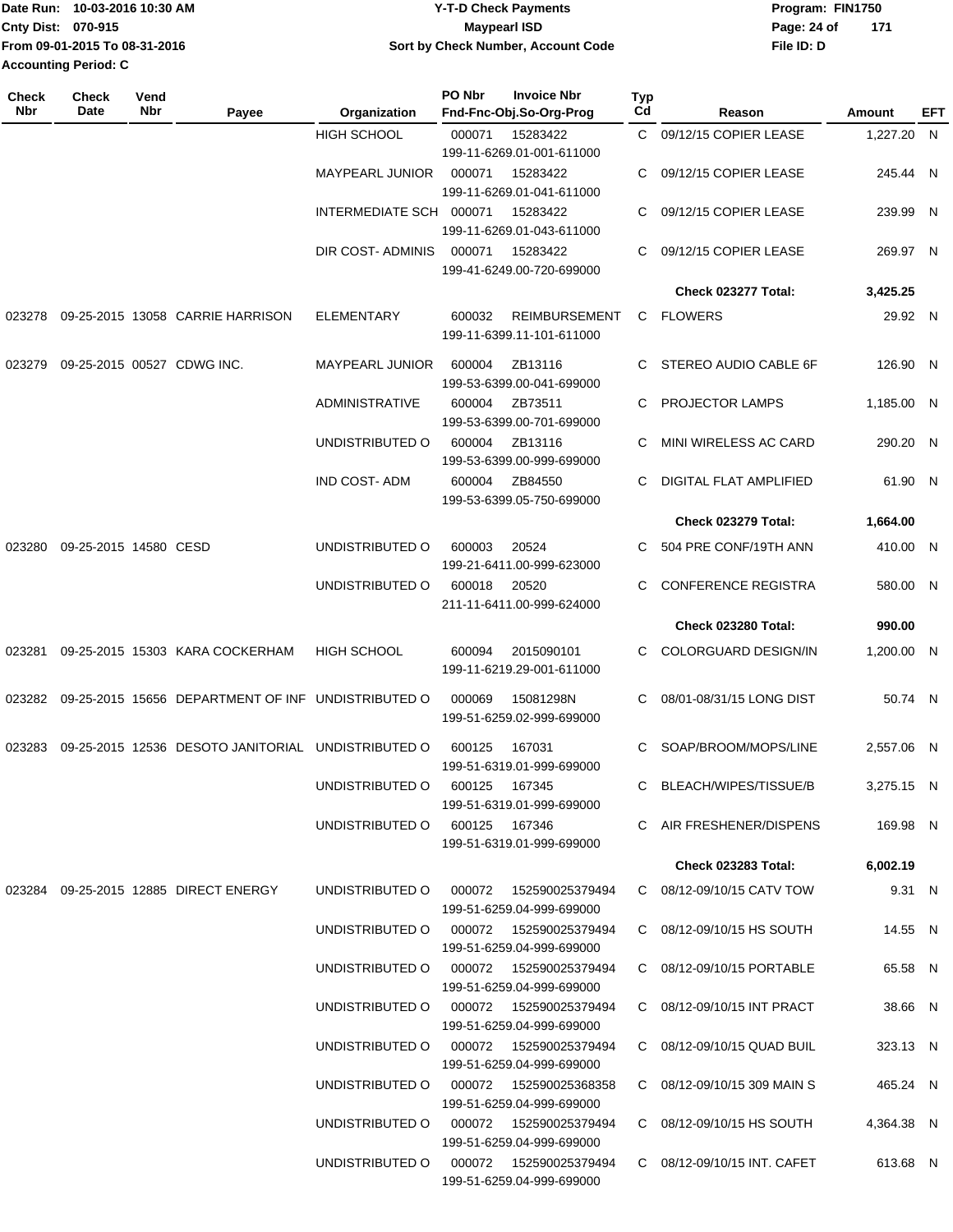|                           | Date Run: 10-03-2016 10:30 AM | <b>Y-T-D Check Payments</b>        | Program: FIN1750   |  |  |  |
|---------------------------|-------------------------------|------------------------------------|--------------------|--|--|--|
| <b>Cnty Dist: 070-915</b> |                               | Maypearl ISD                       | 171<br>Page: 25 of |  |  |  |
|                           | From 09-01-2015 To 08-31-2016 | Sort by Check Number, Account Code | File ID: D         |  |  |  |
| Accounting Period: C      |                               |                                    |                    |  |  |  |

| <b>Check</b><br><b>Nbr</b> | Check<br>Date | Vend<br><b>Nbr</b> | Payee                                                            | Organization    | PO Nbr | <b>Invoice Nbr</b><br>Fnd-Fnc-Obj.So-Org-Prog     | <b>Typ</b><br>Cd | Reason                      | Amount     | <b>EFT</b> |
|----------------------------|---------------|--------------------|------------------------------------------------------------------|-----------------|--------|---------------------------------------------------|------------------|-----------------------------|------------|------------|
|                            |               |                    |                                                                  | UNDISTRIBUTED O | 000072 | 152590025379494<br>199-51-6259.04-999-699000      |                  | C 08/12-09/10/15 INTERM SC  | 2,080.69 N |            |
|                            |               |                    |                                                                  | UNDISTRIBUTED O | 000072 | 152590025379494<br>199-51-6259.04-999-699000      |                  | C 08/12-09/10/15 GOLF FACIL | 616.89 N   |            |
|                            |               |                    |                                                                  | UNDISTRIBUTED O | 000072 | 152590025379494<br>199-51-6259.04-999-699000      | C.               | 08/12-09/10/15 BUS BARN     | 316.94 N   |            |
|                            |               |                    |                                                                  |                 |        |                                                   |                  | Check 023284 Total:         | 8,909.05   |            |
| 023285                     |               |                    | 09-25-2015 13336 ELLIS COUNTY MUSIC MAYPEARL JUNIOR              |                 | 600117 | 23480<br>199-11-6399.29-041-611000                | C                | PADS-BUFFET CLARINET        | 55.00 N    |            |
|                            |               |                    |                                                                  | MAYPEARL JUNIOR | 600117 | 9040<br>199-11-6399.29-041-611000                 | C                | <b>BASSOON STRAP/ACCEN</b>  | 32.94 N    |            |
|                            |               |                    |                                                                  |                 |        |                                                   |                  | <b>Check 023285 Total:</b>  | 87.94      |            |
| 023286                     |               |                    | 09-25-2015 15919 CLAY ELTING                                     | UNDISTRIBUTED O | 000074 | <b>VS. GRANDVIEW</b><br>199-36-6219.00-999-699000 |                  | C FB-V VS. GRANDVIEW 9/18   | 88.00 N    |            |
| 023287                     |               |                    | 09-25-2015 15698 STEVEN EVANS                                    | UNDISTRIBUTED O | 000073 | <b>VS. GRANDVIEW</b><br>199-36-6219.00-999-699000 |                  | C FB-V VS. GRANDVIEW CL     | 25.00 N    |            |
|                            |               |                    |                                                                  | UNDISTRIBUTED O | 000066 | <b>VS. GRANDVIEW</b><br>199-36-6219.00-999-699000 |                  | C FB-JH VS. GRANDVIEW CL    | 25.00 N    |            |
|                            |               |                    |                                                                  | UNDISTRIBUTED O | 000066 | VS.RED OAK LIFE<br>199-36-6219.00-999-699000      | C.               | FB-V VS. RED OAK LIFE       | 25.00 N    |            |
|                            |               |                    |                                                                  |                 |        |                                                   |                  | Check 023287 Total:         | 75.00      |            |
| 023288                     |               |                    | 09-25-2015 15912 LONNIE BRUCE FOSTE UNDISTRIBUTED O              |                 | 000060 | <b>VS. GRANDVIEW</b><br>199-36-6219.00-999-699000 |                  | C FB-JH VS. GRANDVIEW 9/1   | 88.00 N    |            |
| 023289                     |               |                    | 09-25-2015 12984 ROGER GRANTHAM                                  | UNDISTRIBUTED O | 000075 | <b>VS.SCURRY</b><br>199-36-6219.00-999-699000     |                  | C VB-HS VS. SCURRY ROSS     | 111.97 N   |            |
| 023290                     |               |                    | 09-25-2015 15903 PAUL HANCOCK                                    | UNDISTRIBUTED O | 000061 | <b>VS. GRANDVIEW</b><br>199-36-6219.00-999-699000 |                  | C FB-JH VS. GRANDVIEW 9/1   | 88.00 N    |            |
| 023291                     |               |                    | 09-25-2015 12674 HANDWRITING WITHO ELEMENTARY                    |                 | 600033 | 978471-1<br>199-11-6399.08-101-623000             | C                | PK SUPPLIES                 | 290.90 N   |            |
|                            |               |                    | 023292 09-25-2015 15915 JUSTIN HARPER                            | UNDISTRIBUTED O | 000076 | <b>VS. GRANDVIEW</b><br>199-36-6219.00-999-699000 |                  | C FB-JH VS. GRANDVIEW 9/1   | 88.00 N    |            |
|                            |               |                    | 023293 09-25-2015 00612 HOME DEPOT CREDIT MAYPEARL JUNIOR 600050 |                 |        | XXXX 7415 09/15<br>199-11-6399.01-041-611000      |                  | C OUTDOOR ED-SHOVELS/A      | 198.73 N   |            |
|                            |               |                    | 023294 09-25-2015 14135 HOUGHTON MIFFLIN H UNDISTRIBUTED O       |                 | 600053 | 951773623<br>410-11-6321.00-999-611000            |                  | C SCIENCE FUSION GRADE      | 94.05 N    |            |
|                            |               |                    |                                                                  | UNDISTRIBUTED O |        | 600053 951778701<br>410-11-6321.00-999-611000     |                  | C GO MATH GRADE 1           | 143.00 N   |            |
|                            |               |                    |                                                                  |                 |        |                                                   |                  | <b>Check 023294 Total:</b>  | 237.05     |            |
|                            |               |                    | 023295 09-25-2015 13655 JILL AUGUSTYN                            | UNDISTRIBUTED O |        | 600077 REIMBURSEMENT<br>211-11-6411.00-999-624000 |                  | C LEAD TRAINING MILEAGE     | 361.20 N   |            |
|                            |               |                    | 023296 09-25-2015 15918 DAVID JONES                              | UNDISTRIBUTED O |        | 000077 VS. GRANDVIEW<br>199-36-6219.00-999-699000 |                  | C FB-V VS. GRANDVIEW 9/18   | 88.00 N    |            |
|                            |               |                    | 023297 09-25-2015 14946 MABANK BAND BOOST HIGH SCHOOL            |                 | 600113 | HS BAND ENTRY<br>199-11-6499.01-001-611000        |                  | C CONTEST ENTRY FEE         | 250.00 N   |            |
|                            |               |                    | 023298  09-25-2015  15914  JOSEPH MANGUM                         | UNDISTRIBUTED O | 000080 | VS. GRANDVIEW<br>199-36-6219.00-999-699000        |                  | C FB-JH VS. GRANDVIEW 9/1   | 88.00 N    |            |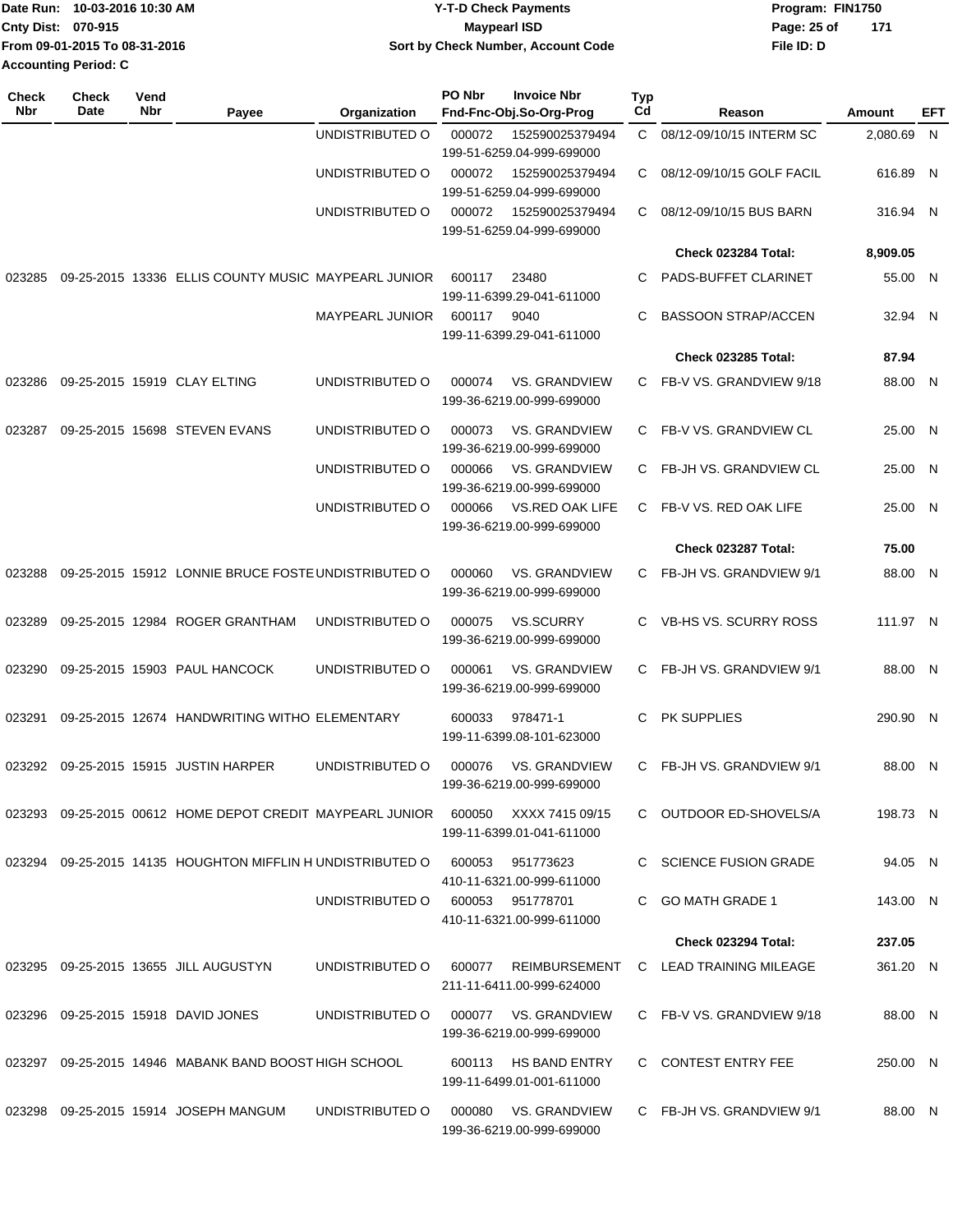|                             | Date Run: 10-03-2016 10:30 AM | <b>Y-T-D Check Payments</b>        | Program: FIN1750     |  |
|-----------------------------|-------------------------------|------------------------------------|----------------------|--|
| <b>Cnty Dist: 070-915</b>   |                               | <b>Mavpearl ISD</b>                | - 171<br>Page: 26 of |  |
|                             | From 09-01-2015 To 08-31-2016 | Sort by Check Number, Account Code | File ID: D           |  |
| <b>Accounting Period: C</b> |                               |                                    |                      |  |

| <b>Check</b><br>Nbr | <b>Check</b><br>Date  | Vend<br>Nbr | Payee                                                 | Organization           | <b>PO Nbr</b><br><b>Invoice Nbr</b><br>Fnd-Fnc-Obj.So-Org-Prog                                            | <b>Typ</b><br>Cd | Reason                     | Amount   | EFT |
|---------------------|-----------------------|-------------|-------------------------------------------------------|------------------------|-----------------------------------------------------------------------------------------------------------|------------------|----------------------------|----------|-----|
| 023299              |                       |             | 09-25-2015 15225 MANSFIELD BAND BO HIGH SCHOOL        |                        | 600110<br>$\overline{1}$<br>199-11-6499.01-001-611000                                                     | C.               | <b>CONTEST ENTRY FEE</b>   | 300.00 N |     |
| 023300              |                       |             | 09-25-2015 13940 JOHN E. MARTINEZ                     | UNDISTRIBUTED O        | 000079<br>VS. GRANDVIEW<br>199-36-6219.00-999-699000                                                      |                  | C FB-V VS. GRANDVIEW AN    | 25.00 N  |     |
|                     |                       |             |                                                       | UNDISTRIBUTED O        | 000079<br><b>VS.RED OAK LIFE</b><br>199-36-6219.00-999-699000                                             | C.               | FB-V VS. REDOAK LIFE AN    | 25.00 N  |     |
|                     |                       |             |                                                       |                        |                                                                                                           |                  | <b>Check 023300 Total:</b> | 50.00    |     |
| 023301              |                       |             | 09-25-2015 15226 MIDLOTHIAN BAND BO HIGH SCHOOL       |                        | 600115<br>0000001<br>199-11-6499.01-001-611000                                                            | C.               | <b>CONTEST ENTRY FEE</b>   | 400.00 N |     |
| 023302              |                       |             | 09-25-2015 01781 SYLVIA MILLER                        | UNDISTRIBUTED O        | 000078<br>VS.<br>199-36-6219.00-999-699000                                                                | C.               | VB-HS VS. SCURRY ROSS      | 90.37 N  |     |
| 023303              |                       |             | 09-25-2015 12087 OAK CLIFF OFFICE SU MAYPEARL JUNIOR  |                        | 600096<br>364336-0<br>199-11-6399.07-041-611000                                                           | C                | <b>ELECTRIC PUNCHES</b>    | 373.88 N |     |
| 023304              |                       |             | 09-25-2015 00287 OFFICE DEPOT                         | <b>ADMINISTRATIVE</b>  | 600045<br>792753791001<br>199-41-6399.01-701-699000                                                       | C                | BATTERIES/DIVIDERS/BIN     | 76.03 N  |     |
|                     |                       |             |                                                       | <b>ADMINISTRATIVE</b>  | 600045<br>792753987001<br>199-41-6399.01-701-699000                                                       | C                | POCKETS/FLAGS              | 202.69 N |     |
|                     |                       |             |                                                       | UNDISTRIBUTED O        | 600048<br>792882927001<br>224-11-6399.00-999-623000                                                       | C                | <b>BINDERS</b>             | 62.16 N  |     |
|                     |                       |             |                                                       | UNDISTRIBUTED O        | 600048<br>792882800001<br>224-11-6399.00-999-623000                                                       | C                | POST-ITS/TAPE/STAPLER      | 125.46 N |     |
|                     |                       |             |                                                       |                        |                                                                                                           |                  | <b>Check 023304 Total:</b> | 466.34   |     |
| 023305              |                       |             | 09-25-2015 01291 REGION 7 UIL MUSIC                   | <b>HIGH SCHOOL</b>     | <b>HS BAND ENTRY</b><br>600114<br>199-11-6499.01-001-611000                                               | C.               | <b>CONTEST ENTRY FEE</b>   | 300.00 N |     |
| 023306              |                       |             | 09-25-2015 14927 REPUBLIC SERVICES                    | UNDISTRIBUTED O        | 000064<br>0794-010584499<br>199-51-6259.03-999-699000                                                     | C.               | 08/18/15 ROLLOFF CONTAI    | 185.80 N |     |
| 023307              |                       |             | 09-25-2015 15906 WILLIAM STEPINA                      | UNDISTRIBUTED O        | 000065<br><b>VS.RED OAK LIFE</b><br>199-36-6219.00-999-699000                                             | C                | FB-V VS. RED OAK LIFE O    | 25.00 N  |     |
| 023308              | 09-25-2015 00131 TASA |             |                                                       | <b>MAYPEARL JUNIOR</b> | 600100<br>09160042978<br>199-23-6499.00-041-699000                                                        | C                | TASA MEMBERSHIP 2015-      | 210.00 N |     |
|                     |                       |             | 023309 09-25-2015 15916 CHRIS THAMES                  |                        | UNDISTRIBUTED O 000084 VS. GRANDVIEW<br>199-36-6219.00-999-699000                                         |                  | C FB-V VS. GRANDVIEW 9/18  | 88.00 N  |     |
|                     |                       |             |                                                       |                        | 023310 09-25-2015 15920 BRYANT THOMPSON UNDISTRIBUTED O 000083 VS. GRANDVIEW<br>199-36-6219.00-999-699000 |                  | C FB-V VS. GRANDVIEW 9/18  | 88.00 N  |     |
|                     |                       |             | 023311 09-25-2015 15913 TATUM THORNE                  | UNDISTRIBUTED O        | 000082 VS. GRANDVIEW<br>199-36-6219.00-999-699000                                                         |                  | C FB-V VS. GRANDVIEW 40S   | 25.00 N  |     |
|                     |                       |             |                                                       | UNDISTRIBUTED O        | 000082 VS. RED OAK LIF<br>199-36-6219.00-999-699000                                                       |                  | C FB-V VS. RED OAK LIFE 40 | 25.00 N  |     |
|                     |                       |             |                                                       |                        |                                                                                                           |                  | Check 023311 Total:        | 50.00    |     |
|                     |                       |             | 023312 09-25-2015 15721 TOLAR BAND BOOSTE HIGH SCHOOL |                        | 600112 HS BAND ENTRY<br>199-11-6499.01-001-611000                                                         |                  | C CONTEST ENTRY FEE        | 275.00 N |     |
|                     |                       |             | 023313 09-25-2015 15909 RODNEY TURNER                 | UNDISTRIBUTED O        | 000067 VS.RED OAK LIFE<br>199-36-6219.00-999-699000                                                       |                  | C FB-V VS. RED OAK LIFE O  | 25.00 N  |     |
|                     |                       |             | 023314 09-25-2015 00134 TXU ENERGY                    | UNDISTRIBUTED O        | 055251546179<br>000081<br>199-51-6259.04-999-699000                                                       |                  | C 08/12-09/10/15 SECURITY  | 332.09 N |     |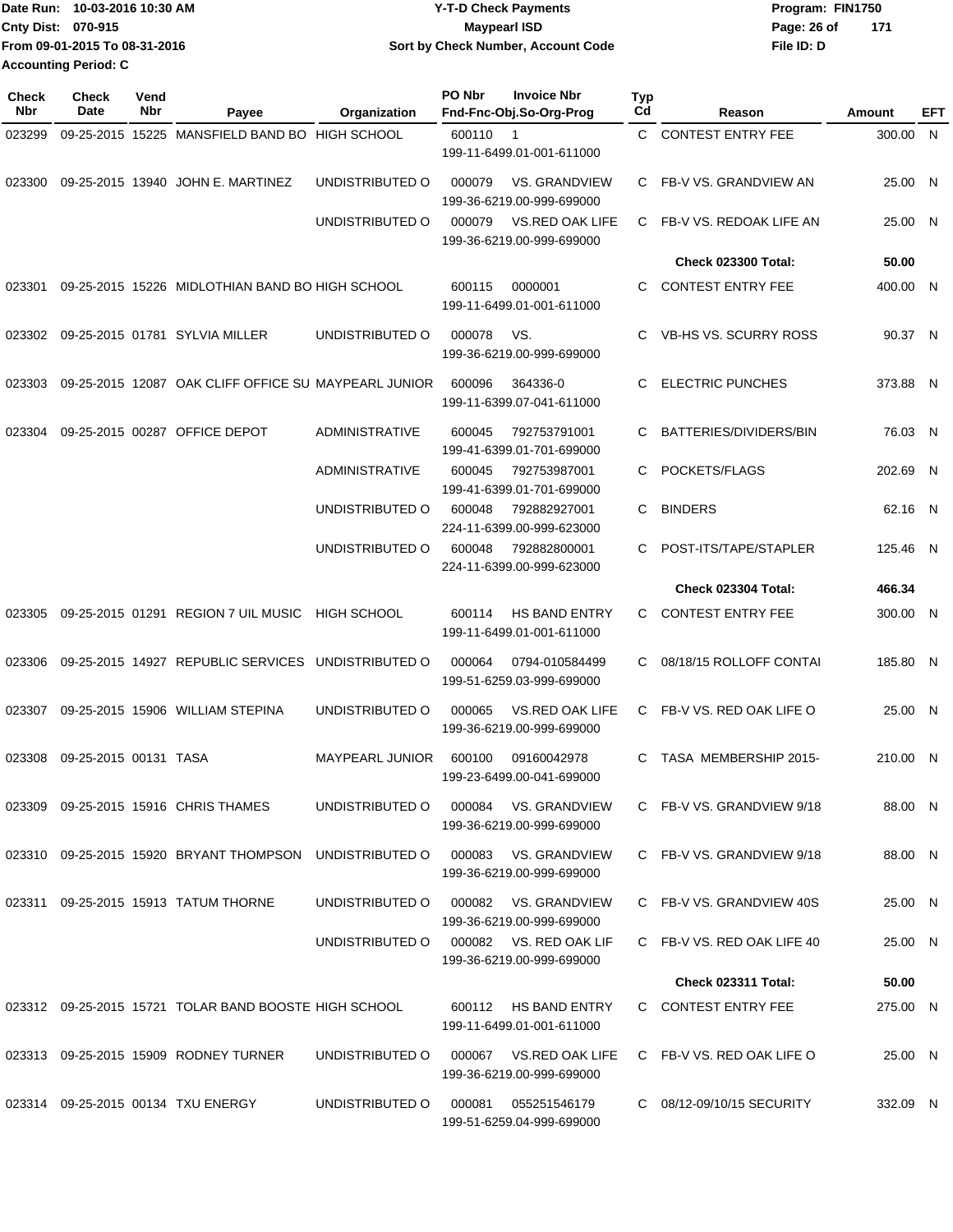**Date Run: Program: FIN1750 Cnty Dist:** 070-915 **Page:** 27 of **File ID: D From 09-01-2015 To 08-31-2016 10-03-2016 10:30 AM Y-T-D Check Payments 070-915 Maypearl ISD Sort by Check Number, Account Code 171 Accounting Period: C**

| Check<br><b>Nbr</b> | Check<br>Date | Vend<br>Nbr | Payee                                                                   | Organization                    | PO Nbr        | <b>Invoice Nbr</b><br>Fnd-Fnc-Obj.So-Org-Prog     | <b>Typ</b><br>Cd | Reason                           | <b>Amount</b> | EFT |
|---------------------|---------------|-------------|-------------------------------------------------------------------------|---------------------------------|---------------|---------------------------------------------------|------------------|----------------------------------|---------------|-----|
| 023315              |               |             | 09-25-2015 15917 SHANNON WARILA                                         | UNDISTRIBUTED O                 | 000085        | <b>VS. GRANDVIEW</b><br>199-36-6219.00-999-699000 |                  | C FB-V VS. GRANDVIEW 9/18        | 88.00 N       |     |
| 023316              |               |             | 09-25-2015 01145 WELDERS WAREHOUS HIGH SCHOOL                           |                                 | 600042        | 26307<br>199-11-6399.09-001-622000                | C.               | 8/01-08/31/15 CYCLINDER          | 76.00 N       |     |
| 023317              |               |             | 09-25-2015 01078 WILLIAM V. MACGILL & ELEMENTARY                        |                                 | 600043        | IN0532809<br>199-33-6399.00-101-699000            | C                | ELEM HEALTH SUPPLIES             | 298.00 N      |     |
| 023318              |               |             | 09-25-2015 01526 ALLEN WILLIAMS                                         | UNDISTRIBUTED O                 | 000068        | VS.RED OAK LIFE<br>199-36-6219.00-999-699000      | C.               | FB-V VS. RED OAK LIFE O          | 25.00 N       |     |
| 023319              |               |             | 09-25-2015 15910 CHARLIE LITTLETON JUNDISTRIBUTED O                     |                                 | 000087        | 9182015<br>199-52-6219.01-999-699000              | C.               | FB-V VS. GRANDVIEW SE            | 120.00 N      |     |
| 023320              |               |             | 09-25-2015 15924 JERRY WAYNE WHITT UNDISTRIBUTED O                      |                                 | 000086        | 9182015A<br>199-52-6219.01-999-699000             | C.               | FB-V VS. GRANDVIEW SE            | 120.00 N      |     |
| 023321              |               |             | 10-02-2015 12211 ADVANCE PIERRE FO MAYPEARL JUNIOR                      |                                 | 000096        | 1606734<br>240-35-6341.00-041-699000              | C.               | <b>COMMODITY PRODUCTS</b>        | 137.64 N      |     |
|                     |               |             |                                                                         | INTERMEDIATE SCH                | 000096        | 1616196<br>240-35-6341.00-043-699000              | C                | <b>COMMODITY PRODUCTS</b>        | 118.66 N      |     |
|                     |               |             |                                                                         | <b>ELEMENTARY</b>               | 000096        | 1616196<br>240-35-6341.00-101-699000              | C                | <b>COMMODITY PRODUCTS</b>        | 118.66 N      |     |
|                     |               |             |                                                                         | <b>HIGH SCHOOL</b>              | 000096        | 1606734<br>240-35-6341.01-001-699000              | C.               | <b>COMMODITY PRODUCTS</b>        | 137.64 N      |     |
|                     |               |             |                                                                         |                                 |               |                                                   |                  | Check 023321 Total:              | 512.60        |     |
| 023322              |               |             | 10-02-2015 00004 ALERT SERVICES                                         | UNDISTRIBUTED O                 | 600132        | 54204300<br>199-36-6399.05-999-699000             | C.               | <b>MEDICAL BAG</b>               | 91.95 N       |     |
| 023323              |               |             | 10-02-2015 15376 ALL ABOUT TIRES, LLC UNDISTRIBUTED O                   |                                 | 600058        | SH14027<br>199-34-6219.00-999-699000              | C                | <b>TAHOE&amp;TRAILER FLAT RE</b> | 25.00 N       |     |
|                     |               |             |                                                                         | UNDISTRIBUTED O                 | 600058        | SH14140<br>199-34-6219.00-999-699000              | C                | <b>BUS#25 FLAT REPAIR/BO</b>     | 35.50 N       |     |
|                     |               |             |                                                                         |                                 |               |                                                   |                  | <b>Check 023323 Total:</b>       | 60.50         |     |
| 023324              |               |             | 10-02-2015 00901 AVENUE FUEL DISTRI UNDISTRIBUTED O                     |                                 | 000097        | 58861<br>199-34-6311.01-999-699000                | C.               | 422 GAL. DIESEL                  | 818.26 N      |     |
|                     |               |             | 023325 10-02-2015 15217 BAYLOR INSTITUTE O UNDISTRIBUTED O 600165 14410 |                                 |               | 199-36-6219.00-999-699000                         |                  | C ATHLETIC TRAINING              | 1,065.00 N    |     |
|                     |               |             | 023326 10-02-2015 00956 BORDEN DAIRY                                    | MAYPEARL JUNIOR  000098  486233 |               | 240-35-6341.00-041-699000                         |                  | C MILK                           | 250.20 N      |     |
|                     |               |             |                                                                         | <b>MAYPEARL JUNIOR</b>          |               | 240-35-6341.00-041-699000                         | м                |                                  | -140.11 N     |     |
|                     |               |             |                                                                         | INTERMEDIATE SCH 000098 486233  |               | 240-35-6341.00-043-699000                         |                  | C MILK                           | 236.30 N      |     |
|                     |               |             |                                                                         | ELEMENTARY                      | 000098 486233 | 240-35-6341.00-101-699000                         |                  | C MILK                           | 444.80 N      |     |
|                     |               |             |                                                                         | HIGH SCHOOL                     | 000098 486233 | 240-35-6341.01-001-699000                         |                  | C MILK                           | 166.80 N      |     |
|                     |               |             |                                                                         |                                 |               |                                                   |                  | <b>Check 023326 Total:</b>       | 957.99        |     |
|                     |               |             | 023327 10-02-2015 15574 CAREER CRUISING MAYPEARL JUNIOR 600006 C1022761 |                                 |               | 199-31-6399.00-041-699000                         |                  | C 9/1/15-8/31/16 CCSPRINGB       | 799.00 N      |     |
|                     |               |             | 023328 10-02-2015 00527 CDWG INC.                                       | HIGH SCHOOL                     |               | 600071 ZC50628<br>199-11-6639.48-001-611000       |                  | C GOOGLE CHROME LICEN            | 124.55 N      |     |
|                     |               |             |                                                                         | UNDISTRIBUTED O 600097 ZJ05763  |               | 199-53-6249.04-999-699000                         |                  | C UNITRENDS RECOVERY 7           | 9,800.00 N    |     |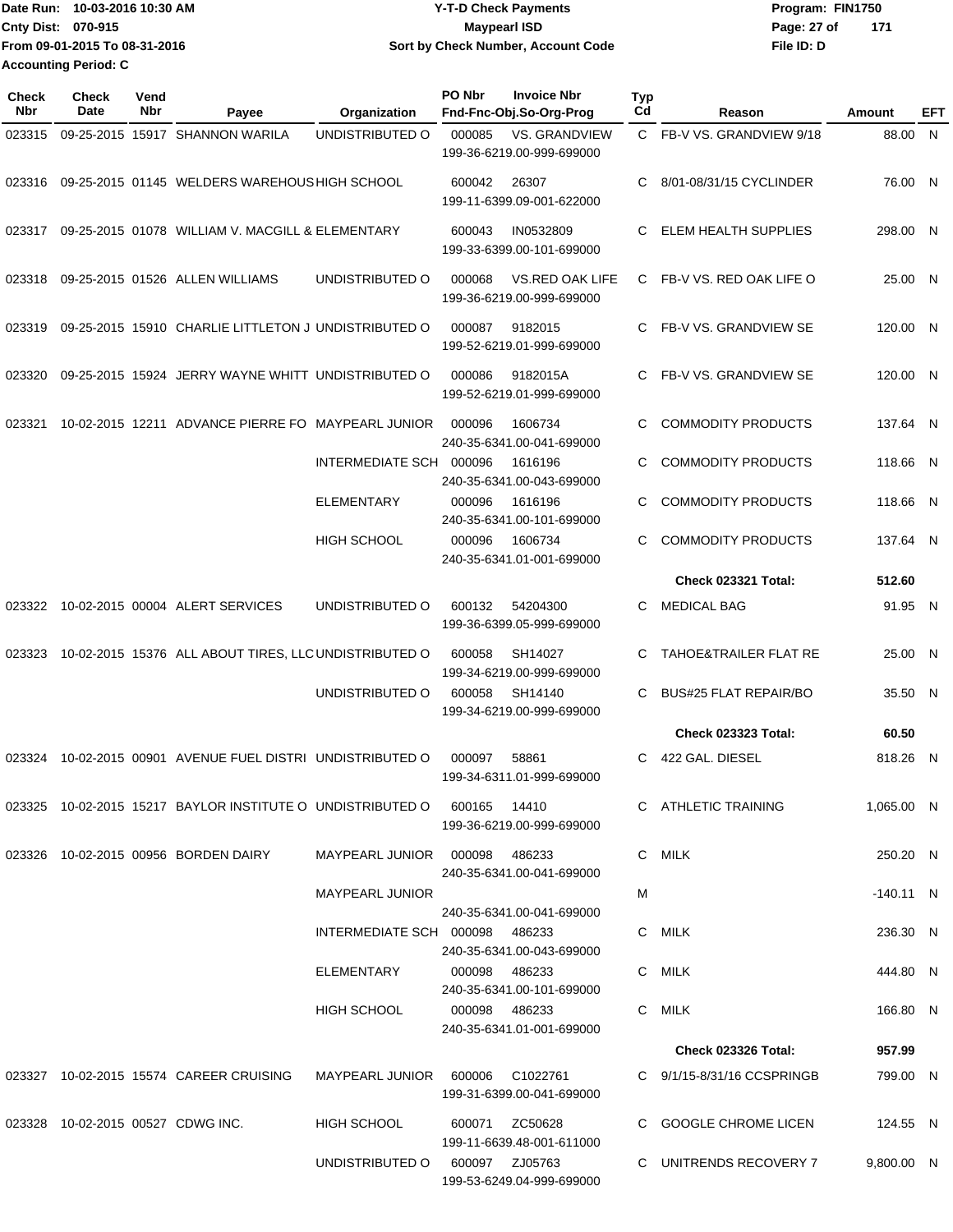| Date Run: 10-03-2016 10:30 AM<br>Cnty Dist: 070-915<br>From 09-01-2015 To 08-31-2016<br><b>Accounting Period: C</b> |               |             | <b>Y-T-D Check Payments</b><br><b>Maypearl ISD</b><br>Sort by Check Number, Account Code |                                      |             |                                               |           | Program: FIN1750<br>Page: 28 of<br>File ID: D | 171 |               |     |
|---------------------------------------------------------------------------------------------------------------------|---------------|-------------|------------------------------------------------------------------------------------------|--------------------------------------|-------------|-----------------------------------------------|-----------|-----------------------------------------------|-----|---------------|-----|
| <b>Check</b><br>Nbr                                                                                                 | Check<br>Date | Vend<br>Nbr | Payee                                                                                    | Organization                         | PO Nbr      | <b>Invoice Nbr</b><br>Fnd-Fnc-Obj.So-Org-Prog | Typ<br>Cd | Reason                                        |     | <b>Amount</b> | EFT |
|                                                                                                                     |               |             |                                                                                          |                                      |             |                                               |           | Check 023328 Total:                           |     | 9,924.55      |     |
| 023329                                                                                                              |               |             | 10-02-2015 15282 COLORADO BOXED BE ELEMENTARY                                            |                                      | 000100      | 7296323<br>240-35-6341.00-101-699000          | С         | <b>USDA FOODS</b>                             |     | 49.80 N       |     |
|                                                                                                                     |               |             |                                                                                          | <b>HIGH SCHOOL</b>                   | 000100      | 7296324<br>240-35-6341.01-001-699000          | C         | <b>USDA FOODS</b>                             |     | 34.16 N       |     |
|                                                                                                                     |               |             |                                                                                          |                                      |             |                                               |           | Check 023329 Total:                           |     | 83.96         |     |
| 023330                                                                                                              |               |             | 10-02-2015 00242 DEMCO, INC.                                                             | INTERMEDIATE SCH                     | 600082      | 5694646<br>199-12-6399.01-043-699000          | С         | BOOKENDS/LABELS/BOO                           |     | 120.64 N      |     |
| 023331                                                                                                              |               |             | 10-02-2015 12536 DESOTO JANITORIAL UNDISTRIBUTED O                                       |                                      | 600148      | 167343<br>199-34-6319.00-999-699000           | С         | ARMORALL/SQUEEGEE/C                           |     | 501.68 N      |     |
| 023332                                                                                                              |               |             | 10-02-2015 00950 DRAMATIC PUBLISHIN MAYPEARL JUNIOR                                      |                                      | 600051      | 1308006<br>199-11-6399.13-041-611000          | C         | <b>SCRIPTS-I NEVER SAW</b>                    |     | 356.28 N      |     |
| 023333                                                                                                              |               |             | 10-02-2015 13639 EAST TEXAS COPY SY UNDISTRIBUTED O                                      |                                      | 000102      | 306277<br>199-11-6219.07-999-623000           | C         | 08/09-09/08/15 PRINTER C                      |     | 27.60 N       |     |
|                                                                                                                     |               |             |                                                                                          | <b>HIGH SCHOOL</b>                   | 000102      | 306277<br>199-11-6269.00-001-611000           | С         | 08/09-09/08/15 PRINTER B                      |     | 77.78 N       |     |
|                                                                                                                     |               |             |                                                                                          | MAYPEARL JUNIOR                      | 000102      | 306277<br>199-11-6269.00-041-611000           | C         | 08/09-09/08/15 PRINTER B                      |     | 124.06 N      |     |
|                                                                                                                     |               |             |                                                                                          | INTERMEDIATE SCH                     | 000102      | 306277<br>199-11-6269.00-043-699000           | С         | 08/09-09/08/15 PRINTER B                      |     | 389.26 N      |     |
|                                                                                                                     |               |             |                                                                                          | <b>ELEMENTARY</b>                    | 000102      | 306277<br>199-11-6269.00-101-611000           | С         | 08/09-09/08/15 PRINTER B                      |     | 153.52 N      |     |
|                                                                                                                     |               |             |                                                                                          | <b>ELEMENTARY</b>                    | 000102      | 306277<br>199-11-6269.00-101-699000           | С         | 08/09-09/08/15 PRINTER B                      |     | 77.78 N       |     |
|                                                                                                                     |               |             |                                                                                          | <b>HIGH SCHOOL</b>                   | 000102      | 306277<br>199-11-6269.01-001-611000           | С         | 08/09-09/08/15 PRINTER B                      |     | 110.10 N      |     |
|                                                                                                                     |               |             |                                                                                          | <b>MAYPEARL JUNIOR</b>               | 000102      | 306277<br>199-11-6269.01-041-611000           | C         | 08/09-09/08/15 PRINTER B                      |     | 77.78 N       |     |
|                                                                                                                     |               |             |                                                                                          | INTERMEDIATE SCH 000102 306277       |             | 199-11-6269.01-043-611000                     |           | C 08/09-09/08/15 PRINTER B                    |     | 77.78 N       |     |
|                                                                                                                     |               |             |                                                                                          | DIR COST-ADMINIS 000102 306277       |             | 199-41-6249.00-720-699000                     |           | C 08/09-09/08/15 PRINTER B                    |     | 77.77 N       |     |
|                                                                                                                     |               |             |                                                                                          |                                      |             |                                               |           | <b>Check 023333 Total:</b>                    |     | 1,193.43      |     |
|                                                                                                                     |               |             | 023334 10-02-2015 01547 EICHELBAUM WARDEL DIR COST-ADMINIS 000101 52551                  |                                      |             | 199-41-6211.00-720-699000                     |           | C 09/10/15 GENERAL LEGAL                      |     | 70.50 N       |     |
|                                                                                                                     |               |             |                                                                                          | MAYPEARL JUNIOR 600162 REIMBURSEMENT |             | 199-31-6399.00-041-699000                     |           | C AVID TRAINING SUPPLIES                      |     | 119.97 N      |     |
|                                                                                                                     |               |             | 023336 10-02-2015 15584 FOLLETT SCHOOL SO INTERMEDIATE SCH 600069 1197004                |                                      |             | 199-12-6399.01-043-699000                     |           | C BARCODE LABELS                              |     | 74.76 N       |     |
|                                                                                                                     |               |             | 023337 10-02-2015 15901 JAQUELINE GUZMAN UNDISTRIBUTED O 000103 VS.LIFEOAKCLIFF          |                                      |             | 199-36-6219.00-999-699000                     |           | C VB-JH VS. LIFE OAK CLIFF                    |     | 123.33 N      |     |
|                                                                                                                     |               |             | 023338 10-02-2015 00112 LISA HALBERT    UNDISTRIBUTED O  000104  VS.LIFEOAKCLIFF         |                                      |             | 199-36-6219.00-999-699000                     |           | C VB-JH VS. LIFE OAK CLIFF                    |     | 136.29 N      |     |
|                                                                                                                     |               |             | 023339 10-02-2015 14120 HARRIS COMPUTER S UNDISTRIBUTED O 000105 XT00107982              |                                      |             | 240-35-6219.00-999-699000                     |           | C 08/01-08/31/15 EZSCHOOL                     |     | 75.00 N       |     |
|                                                                                                                     |               |             | 023340 10-02-2015 15801 HEAT MECHANICAL A UNDISTRIBUTED O                                |                                      | 600149      | 2711<br>199-51-6249.01-999-699000             |           | C HVAC-QUAD BUILDING/SP                       |     | 50.00 N       |     |
|                                                                                                                     |               |             |                                                                                          | UNDISTRIBUTED O                      | 600149 2714 | 199-51-6249.01-999-699000                     |           | C HVAC-HS LIBRARY                             |     | 75.00 N       |     |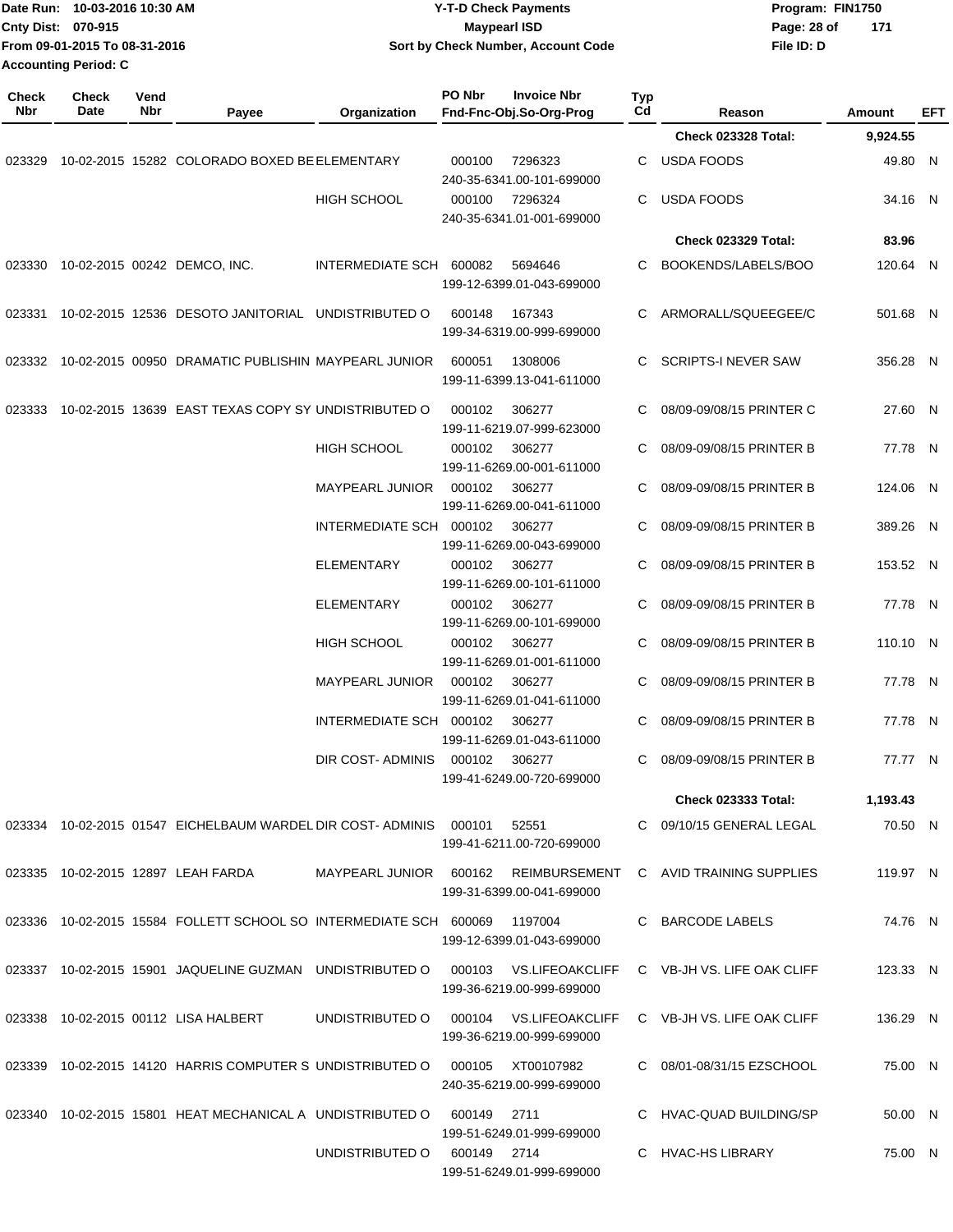| Date Run: 10-03-2016 10:30 AM |                               | <b>Y-T-D Check Payments</b>        | Program: FIN1750   |  |  |
|-------------------------------|-------------------------------|------------------------------------|--------------------|--|--|
| <b>Cnty Dist: 070-915</b>     |                               | Maypearl ISD                       | 171<br>Page: 29 of |  |  |
|                               | From 09-01-2015 To 08-31-2016 | Sort by Check Number, Account Code | File ID: D         |  |  |
| Accounting Period: C          |                               |                                    |                    |  |  |

| Check<br><b>Nbr</b> | <b>Check</b><br>Date | Vend<br>Nbr | Payee                                                      | Organization                        | PO Nbr | <b>Invoice Nbr</b><br>Fnd-Fnc-Obj.So-Org-Prog       | Typ<br>Cd | Reason                      | Amount     | EFT |
|---------------------|----------------------|-------------|------------------------------------------------------------|-------------------------------------|--------|-----------------------------------------------------|-----------|-----------------------------|------------|-----|
|                     |                      |             |                                                            | UNDISTRIBUTED O                     | 600149 | 2710                                                |           | C HVAC-INTERMEDIATE MU      | 125.00 N   |     |
|                     |                      |             |                                                            |                                     |        | 199-51-6249.01-999-699000                           |           |                             |            |     |
|                     |                      |             |                                                            | UNDISTRIBUTED O                     | 600149 | 2713                                                | C         | <b>HVAC-JH CAFETERIA</b>    | 175.00 N   |     |
|                     |                      |             |                                                            |                                     |        | 199-51-6249.01-999-699000                           |           |                             |            |     |
|                     |                      |             |                                                            | UNDISTRIBUTED O                     | 600149 | 2710<br>199-51-6399.05-999-699000                   | C.        | HVAC-INTERMEDIATE           | 220.00 N   |     |
|                     |                      |             |                                                            | UNDISTRIBUTED O                     | 600149 | 2713<br>199-51-6399.05-999-699000                   | C.        | HVAC-JH RTU#7               | 440.00 N   |     |
|                     |                      |             |                                                            |                                     |        |                                                     |           | <b>Check 023340 Total:</b>  | 1,085.00   |     |
| 023341              |                      |             | 10-02-2015 15086 Kimbell Midwest                           | UNDISTRIBUTED O                     | 600063 | 4463944                                             | C         | <b>MAINTENANCE SUPPLIES</b> | 188.32 N   |     |
|                     |                      |             |                                                            |                                     |        | 199-51-6319.04-999-699000                           |           |                             |            |     |
| 023342              |                      |             | 10-02-2015 15248 JACQUELYN KOCH                            | UNDISTRIBUTED O                     | 600137 | SEPTEMBER 2015<br>224-31-6219.00-999-623000         | C         | <b>DIAGNOSTIC SERVICE -</b> | 3,628.60 N |     |
| 023343              |                      |             | 10-02-2015 15768 KW SEWER CAMERA L UNDISTRIBUTED O         |                                     | 600150 | 138484<br>199-51-6249.00-999-699000                 | C.        | LSK-ROOF DRAIN BLOCKA       | 325.00 N   |     |
| 023344              |                      |             | 10-02-2015 01048 LABATT FOOD SERVIC MAYPEARL JUNIOR        |                                     | 000106 | 387479 08/15<br>240-35-6341.00-041-699000           | C.        | <b>GROCERIES</b>            | 3.837.65 N |     |
|                     |                      |             |                                                            | INTERMEDIATE SCH 000106             |        | 387495 08/15<br>240-35-6341.00-043-699000           | C.        | <b>GROCERIES</b>            | 3,353.64 N |     |
|                     |                      |             |                                                            | <b>ELEMENTARY</b>                   | 000106 | 387487 08/15<br>240-35-6341.00-101-699000           | C.        | <b>GROCERIES</b>            | 4,477.79 N |     |
|                     |                      |             |                                                            | <b>HIGH SCHOOL</b>                  | 000106 | 387460 08/15<br>240-35-6341.01-001-699000           | C.        | <b>GROCERIES</b>            | 5,965.96 N |     |
|                     |                      |             |                                                            |                                     |        |                                                     |           | Check 023344 Total:         | 17,635.04  |     |
| 023345              |                      |             | 10-02-2015 15462 LEE'S KEYS                                | UNDISTRIBUTED O                     | 600160 | 000014<br>199-51-6319.04-999-699000                 | C         | USCAN CYLINDERS/KEY B       | 1,095.00 N |     |
| 023346              |                      |             | 10-02-2015 13247 LEGAL DIGEST                              | UNDISTRIBUTED O                     | 600139 | AR2317<br>199-21-6411.00-999-623000                 | C         | CONFERENCE                  | 195.00 N   |     |
| 023347              |                      |             | 10-02-2015 00411 LINDA POLLEY                              | UNDISTRIBUTED O                     | 000109 | <b>VS.LIFEOAKCLIFF</b><br>199-36-6219.00-999-699000 |           | C VB-HS VS. LIFE OAK CLIFF  | 108.08 N   |     |
|                     |                      |             | 023348 10-02-2015 00060 LUCKIES AUTO AND T UNDISTRIBUTED O |                                     | 600151 | 000082871<br>199-34-6219.00-999-699000              |           | C #41 INSPECTION            | 7.00 N     |     |
|                     |                      |             |                                                            | UNDISTRIBUTED O 600151 000082892    |        | 199-34-6219.00-999-699000                           |           | C #22 INSPECTION            | 40.00 N    |     |
|                     |                      |             |                                                            | UNDISTRIBUTED O 600151 000082719    |        | 199-34-6219.00-999-699000                           |           | C #3 AIR LEAK/LIGHTS/HOR    | 307.00 N   |     |
|                     |                      |             |                                                            | UNDISTRIBUTED O 600151 000082776    |        | 199-34-6219.00-999-699000                           |           | C #21 LIGHTS/BELT           | 150.00 N   |     |
|                     |                      |             |                                                            | UNDISTRIBUTED O 600151 000082872    |        | 199-34-6219.00-999-699000                           |           | C #25 BRAKES/BELT/FRONT     | 375.00 N   |     |
|                     |                      |             |                                                            | UNDISTRIBUTED O 600151 000082776    |        | 199-34-6319.00-999-699000                           |           | C #21 LIGHTS/BELT           | $1.50$ N   |     |
|                     |                      |             |                                                            | UNDISTRIBUTED O 600151 000082719    |        | 199-34-6319.00-999-699000                           |           | C #3 AIR LEAK/LIGHTS/HOR    | 112.00 N   |     |
|                     |                      |             |                                                            | UNDISTRIBUTED O 600151 000082872    |        | 199-34-6319.00-999-699000                           |           | C #25 BRAKES/BELT/FRONT     | 886.42 N   |     |
|                     |                      |             |                                                            |                                     |        |                                                     |           | Check 023348 Total:         | 1,878.92   |     |
|                     |                      |             | 023349 10-02-2015 13940 JOHN E. MARTINEZ                   | UNDISTRIBUTED O 000107 VS.PALESTINE |        | 199-36-6219.00-999-699000                           |           | C FB-JV VS. PALESTINE WW    | 25.00 N    |     |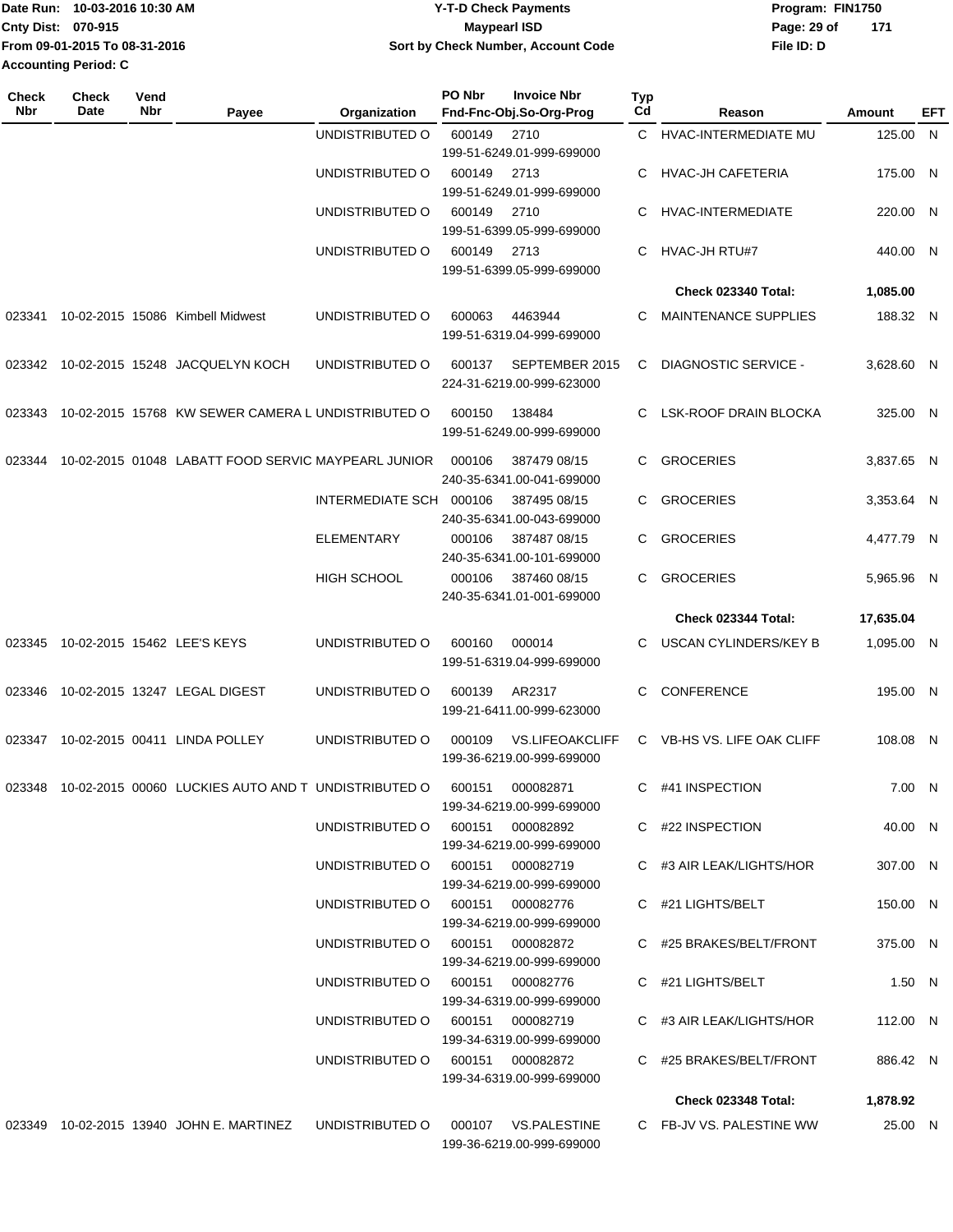| Date Run: 10-03-2016 10:30 AM |                               | <b>Y-T-D Check Payments</b>        | Program: FIN1750   |  |  |  |
|-------------------------------|-------------------------------|------------------------------------|--------------------|--|--|--|
| Cnty Dist: 070-915            |                               | <b>Mavpearl ISD</b>                | 171<br>Page: 30 of |  |  |  |
|                               | From 09-01-2015 To 08-31-2016 | Sort by Check Number, Account Code | File ID: D         |  |  |  |
| <b>Accounting Period: C</b>   |                               |                                    |                    |  |  |  |

| <b>Check</b><br><b>Nbr</b> | <b>Check</b><br>Date | Vend<br>Nbr | Payee                                                      | Organization                         | PO Nbr | <b>Invoice Nbr</b><br>Fnd-Fnc-Obj.So-Org-Prog       | <b>Typ</b><br>Cd | Reason                       | Amount     | EFT |
|----------------------------|----------------------|-------------|------------------------------------------------------------|--------------------------------------|--------|-----------------------------------------------------|------------------|------------------------------|------------|-----|
| 023350                     |                      |             | 10-02-2015 01781 SYLVIA MILLER                             | UNDISTRIBUTED O                      | 000108 | <b>VS.LIFEOAKCLIFF</b><br>199-36-6219.00-999-699000 |                  | C VB-HS VS. LIFE OAK CLIFF   | 90.37 N    |     |
| 023351                     |                      |             | 10-02-2015 12087 OAK CLIFF OFFICE SU MAYPEARL JUNIOR       |                                      | 600105 | 364433-0<br>199-11-6399.07-041-611000               | С                | SHREDDER OIL                 | 9.49 N     |     |
| 023352                     |                      |             | 10-02-2015 01594 PEARSON EDUCATION UNDISTRIBUTED O         |                                      | 600052 | 4024149980<br>410-11-6321.00-999-611000             | C                | TX SS GR1                    | 107.73 N   |     |
| 023353                     |                      |             | 10-02-2015 13149 PEARSON EDUCATION UNDISTRIBUTED O         |                                      | 600054 | 7024494895<br>410-11-6321.00-999-611000             | C.               | TX ALG1 STDNT BNDL           | 894.70 N   |     |
| 023354                     |                      |             | 10-02-2015 15598 PILGRIM'S PRIDE COR MAYPEARL JUNIOR       |                                      | 000110 | 621582106<br>240-35-6341.00-041-699000              | C                | <b>COMMODITY CHICKEN ITE</b> | 203.00 N   |     |
|                            |                      |             |                                                            | INTERMEDIATE SCH 000110              |        | 621582106<br>240-35-6341.00-043-699000              | C                | <b>COMMODITY CHICKEN ITE</b> | 203.00 N   |     |
|                            |                      |             |                                                            | <b>ELEMENTARY</b>                    | 000110 | 621582106<br>240-35-6341.00-101-699000              | C                | <b>COMMODITY CHICKEN ITE</b> | 203.00 N   |     |
|                            |                      |             |                                                            | <b>HIGH SCHOOL</b>                   | 000110 | 621582106<br>240-35-6341.01-001-699000              | С                | <b>COMMODITY CHICKEN ITE</b> | 203.10 N   |     |
|                            |                      |             |                                                            |                                      |        |                                                     |                  | <b>Check 023354 Total:</b>   | 812.10     |     |
| 023355                     |                      |             | 10-02-2015 15858 PLAYSCRIPTS, INC                          | <b>HIGH SCHOOL</b>                   | 600107 | 2060719<br>199-11-6399.07-001-611000                | С                | SCRIPT/ROYALTIES-HARR        | 276.86 N   |     |
| 023356                     |                      |             | 10-02-2015 15670 Q MINISTRY PROJECT UNDISTRIBUTED O        |                                      | 600143 | 199-41-6219.02-999-699000                           | C.               | 4 ADS IN URBANWELL MA        | 722.50 N   |     |
| 023357                     |                      |             | 10-02-2015 12836 R B SPORTING GOOD UNDISTRIBUTED O         |                                      | 600056 | 0501667-IN<br>199-36-6399.02-999-699000             | C                | 7TH GRADE GAME JERSE         | 1,040.00 N |     |
| 023358                     |                      |             | 10-02-2015 00099 REGION 10/EDUCATIO MAYPEARL JUNIOR        |                                      | 600009 | 133609<br>199-11-6399.23-041-625000                 | C                | 2015-16 ROSETTA STONE        | 390.50 N   |     |
|                            |                      |             |                                                            | <b>ELEMENTARY</b>                    | 600009 | 133609<br>199-11-6399.23-101-625000                 | C                | 2015-16 ROSETTA STONE        | 390.50 N   |     |
|                            |                      |             |                                                            | UNDISTRIBUTED O                      | 600009 | 133609<br>263-11-6399.00-999-611000                 | C                | 2015-16 ROSETTA STONE        | 2,219.00 N |     |
|                            |                      |             |                                                            |                                      |        |                                                     |                  | <b>Check 023358 Total:</b>   | 3,000.00   |     |
|                            |                      |             | 023359 10-02-2015 14927 REPUBLIC SERVICES UNDISTRIBUTED O  |                                      |        | 000112 0794-010604189<br>199-51-6259.03-999-699000  |                  | C 09/01-09/09/15 RENTAL RO   | 26.99 N    |     |
|                            |                      |             | 023360 10-02-2015 13383 RISE BROADBAND                     | UNDISTRIBUTED O                      |        | 000111 813710001004619<br>199-53-6249.04-999-699000 |                  | C 10/08-11/07/15 MTHLY INT   | 1,800.00 N |     |
| 023361                     |                      |             | 10-02-2015 00316 SCHOOL SPECIALTY I MAYPEARL JUNIOR 600089 |                                      |        | 208115276539<br>199-11-6399.07-041-611000           |                  | C STUDENT ADMIT BOOK         | 58.00 N    |     |
|                            |                      |             |                                                            | INTERMEDIATE SCH 600080 208115270314 |        | 199-11-6399.20-043-611000                           |                  | C REPORT CARD ENVELOP        | 59.26 N    |     |
|                            |                      |             |                                                            |                                      |        |                                                     |                  | <b>Check 023361 Total:</b>   | 117.26     |     |
|                            |                      |             | 023362 10-02-2015 15897 ROYCE SMITH                        | UNDISTRIBUTED O                      |        | 000113 VS.PALESTINE<br>199-36-6219.00-999-699000    |                  | C FB-JV VS. PALESTINE WW     | 58.00 N    |     |
|                            |                      |             | 023363 10-02-2015 12813 STORM LAWN AND GA UNDISTRIBUTED O  |                                      | 600155 | 170041<br>199-51-6319.04-999-699000                 |                  | BLADES/PULLEYS/KEY SQ        | 264.70 N   |     |
|                            |                      |             |                                                            | UNDISTRIBUTED O                      | 600155 | 167377<br>199-51-6319.04-999-699000                 | C.               | BLADES/SCREWS/PULLEY         | 196.97 N   |     |
|                            |                      |             |                                                            |                                      |        |                                                     |                  | <b>Check 023363 Total:</b>   | 461.67     |     |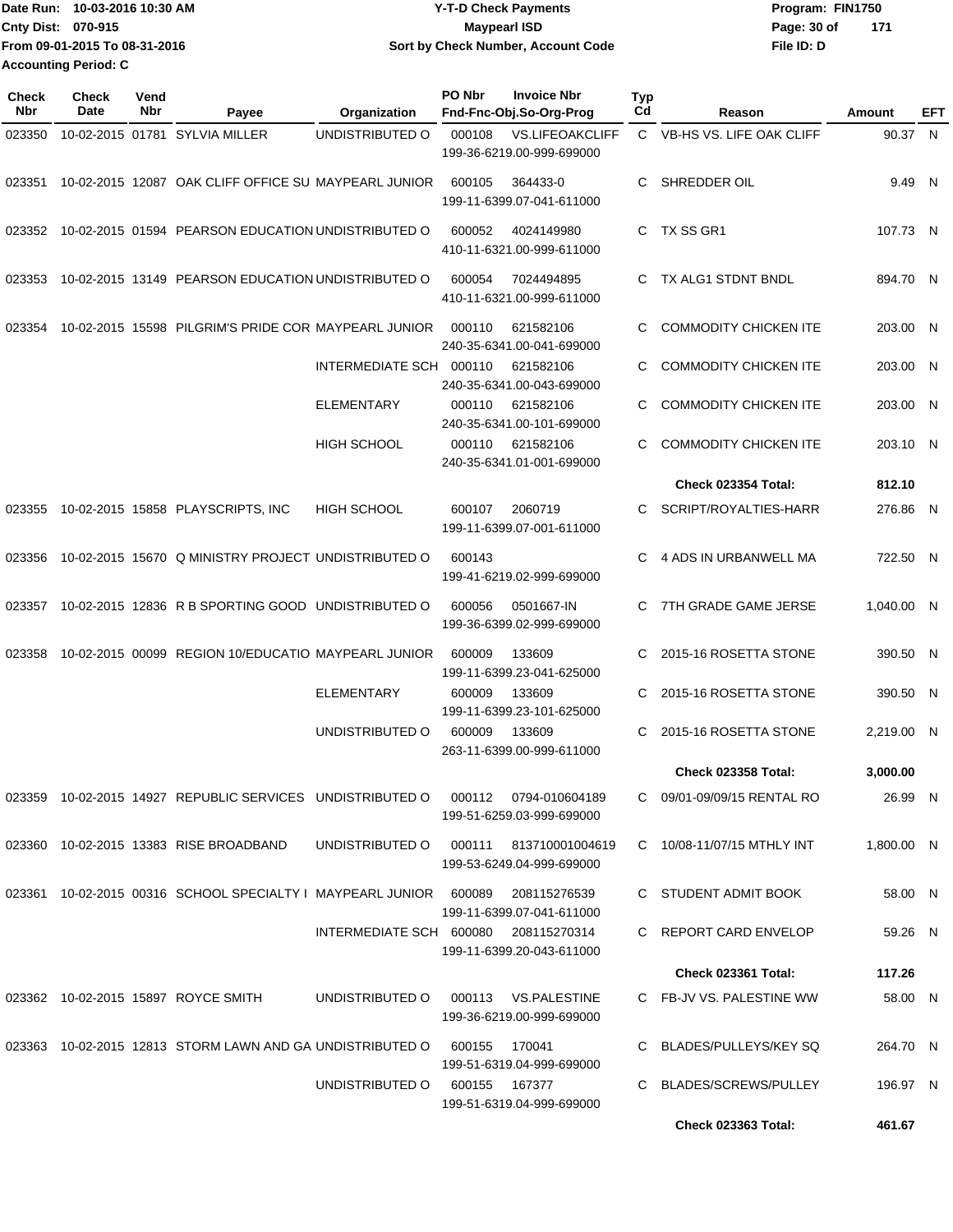| Date Run: 10-03-2016 10:30 AM |                               | <b>Y-T-D Check Payments</b>        | Program: FIN1750     |  |  |
|-------------------------------|-------------------------------|------------------------------------|----------------------|--|--|
| <b>Cnty Dist: 070-915</b>     |                               | <b>Mavpearl ISD</b>                | Page: 31 of<br>- 171 |  |  |
|                               | From 09-01-2015 To 08-31-2016 | Sort by Check Number, Account Code | File ID: D           |  |  |
| <b>Accounting Period: C</b>   |                               |                                    |                      |  |  |

| <b>Check</b><br>Nbr | <b>Check</b><br>Date  | Vend<br>Nbr | Payee                                                                      | Organization       | PO Nbr<br><b>Invoice Nbr</b><br>Fnd-Fnc-Obj.So-Org-Prog            | <b>Typ</b><br>Cd | Reason                       | Amount     | EFT |
|---------------------|-----------------------|-------------|----------------------------------------------------------------------------|--------------------|--------------------------------------------------------------------|------------------|------------------------------|------------|-----|
| 023364              | 10-02-2015 00131 TASA |             |                                                                            | MAYPEARL JUNIOR    | 600128<br>09230043394<br>199-23-6499.00-041-699000                 | $\mathbf{C}$     | MIDWINTER CONFERENC          | 245.00 N   |     |
| 023365              |                       |             | 10-02-2015 15211 THOMAS SOUTHALL E UNDISTRIBUTED O                         |                    | 1004<br>600161<br>199-51-6249.00-999-699000                        | C                | 09/18-09/30/15 ELECTRICA     | 2.125.00 N |     |
|                     |                       |             |                                                                            | UNDISTRIBUTED O    | 1005<br>600161<br>199-51-6319.04-999-699000                        | C                | 09/18-09/30/15 ELECTRICA     | 455.00 N   |     |
|                     |                       |             |                                                                            |                    |                                                                    |                  | <b>Check 023365 Total:</b>   | 2,580.00   |     |
| 023366              |                       |             | 10-02-2015 15926 WILLIAM THORNTON                                          | UNDISTRIBUTED O    | <b>VS.PALESTINE</b><br>000114<br>199-36-6219.00-999-699000         |                  | C FB-JV VS. PALESTINE WW     | 58.00 N    |     |
| 023367              |                       |             | 10-02-2015 00460 VINEYARD'S AUTO SU UNDISTRIBUTED O                        |                    | 600065<br>110404<br>199-34-6319.00-999-699000                      | C.               | <b>SCREW/BOLTS/BATTER T</b>  | 7.39 N     |     |
|                     |                       |             |                                                                            | UNDISTRIBUTED O    | 600065<br>110748<br>199-34-6319.00-999-699000                      | C.               | 2 CYCLE OIL                  | 33.48 N    |     |
|                     |                       |             |                                                                            | UNDISTRIBUTED O    | 600065<br>110633<br>199-34-6319.00-999-699000                      | C                | OIL/FILTERS/CLAMP/STEE       | 96.57 N    |     |
|                     |                       |             |                                                                            |                    |                                                                    |                  | Check 023367 Total:          | 137.44     |     |
| 023368              |                       |             | 10-02-2015 15927 TOM WAGNER                                                | UNDISTRIBUTED O    | <b>VS.PALESTINE</b><br>000115<br>199-36-6219.00-999-699000         |                  | C FB-JV VS. PALESTINE WW     | 58.00 N    |     |
| 023369              |                       |             | 10-02-2015 00144 WAXAHACHIE DAILY LI UNDISTRIBUTED O                       |                    | 300052076<br>000116<br>199-41-6219.02-999-699000                   | С                | <b>ENERGY OPTIMIZATION N</b> | 246.50 N   |     |
|                     |                       |             | 023370 10-08-2015 13880 A.M. SOLUTIONS INC. UNDISTRIBUTED O                |                    | 600055<br>05203<br>199-51-6249.00-999-699000                       | C.               | ELEM DISHWASHER/HS IC        | 420.00 N   |     |
|                     |                       |             |                                                                            | UNDISTRIBUTED O    | 600055<br>05194<br>199-51-6249.00-999-699000                       | C                | INT WATER HEATER REPA        | 150.00 N   |     |
|                     |                       |             |                                                                            | UNDISTRIBUTED O    | 600055<br>05194<br>199-51-6319.04-999-699000                       | С                | INT WATER HEATER REPA        | 94.90 N    |     |
|                     |                       |             |                                                                            | UNDISTRIBUTED O    | 600055<br>05203<br>199-51-6319.04-999-699000                       | С                | ELEM DISHWASHER/HS IC        | 594.00 N   |     |
|                     |                       |             |                                                                            |                    |                                                                    |                  | Check 023370 Total:          | 1,258.90   |     |
| 023371              |                       |             | 10-08-2015 14657 APPLE, INC.                                               | <b>HIGH SCHOOL</b> | 600144<br>4355989327<br>199-11-6399.12-001-611000                  | C.               | <b>SOFTWARE</b>              | 600.00 N   |     |
|                     |                       |             | 023372 10-08-2015 15616 AT&T CORP.                                         | UNDISTRIBUTED O    | 000117   0573207983001<br>199-51-6259.02-999-699000                |                  | C 08/22-09/21/2015 FAX L.D.  | 139.17 N   |     |
|                     |                       |             | 023373 10-08-2015 00901 AVENUE FUEL DISTRI UNDISTRIBUTED O 600178 58951    |                    | 199-34-6311.01-999-699000                                          |                  | C 907 GAL DIESEL             | 1,704.25 N |     |
|                     |                       |             | 023374 10-08-2015 15365 BWI COMPANIES, INC UNDISTRIBUTED O 600127 13210303 |                    | 199-51-6319.03-999-699000                                          |                  | C PANTERRA SEED 50#BG        | 1,425.00 N |     |
|                     |                       |             |                                                                            | UNDISTRIBUTED O    | 600181 13210303<br>199-51-6319.04-999-699000                       |                  | C EARTHGRO TOPSOIL           | 327.66 N   |     |
|                     |                       |             |                                                                            |                    |                                                                    |                  | <b>Check 023374 Total:</b>   | 1,752.66   |     |
|                     |                       |             | 023375  10-08-2015  00871  CARD SERVICE CENT  MAYPEARL JUNIOR  600098      |                    | XXXX0178 0915<br>199-11-6399.02-041-611000                         |                  | C BOOKS                      | 252.30 N   |     |
|                     |                       |             |                                                                            |                    | INTERMEDIATE SCH 600027 XXXX0178 0915<br>199-12-6399.02-043-699000 |                  | C BOOKS                      | 201.82 N   |     |
|                     |                       |             |                                                                            | ADMINISTRATIVE     | 600163 XXXX0046 09/15<br>199-41-6411.01-701-699000                 |                  | C FUEL                       | 34.28 N    |     |
|                     |                       |             |                                                                            | ADMINISTRATIVE     | 600159 XXXX0046 09/15<br>199-41-6411.01-701-699000                 |                  | C LUNCH MEETING              | 46.77 N    |     |
|                     |                       |             |                                                                            |                    |                                                                    |                  | <b>Check 023375 Total:</b>   | 535.17     |     |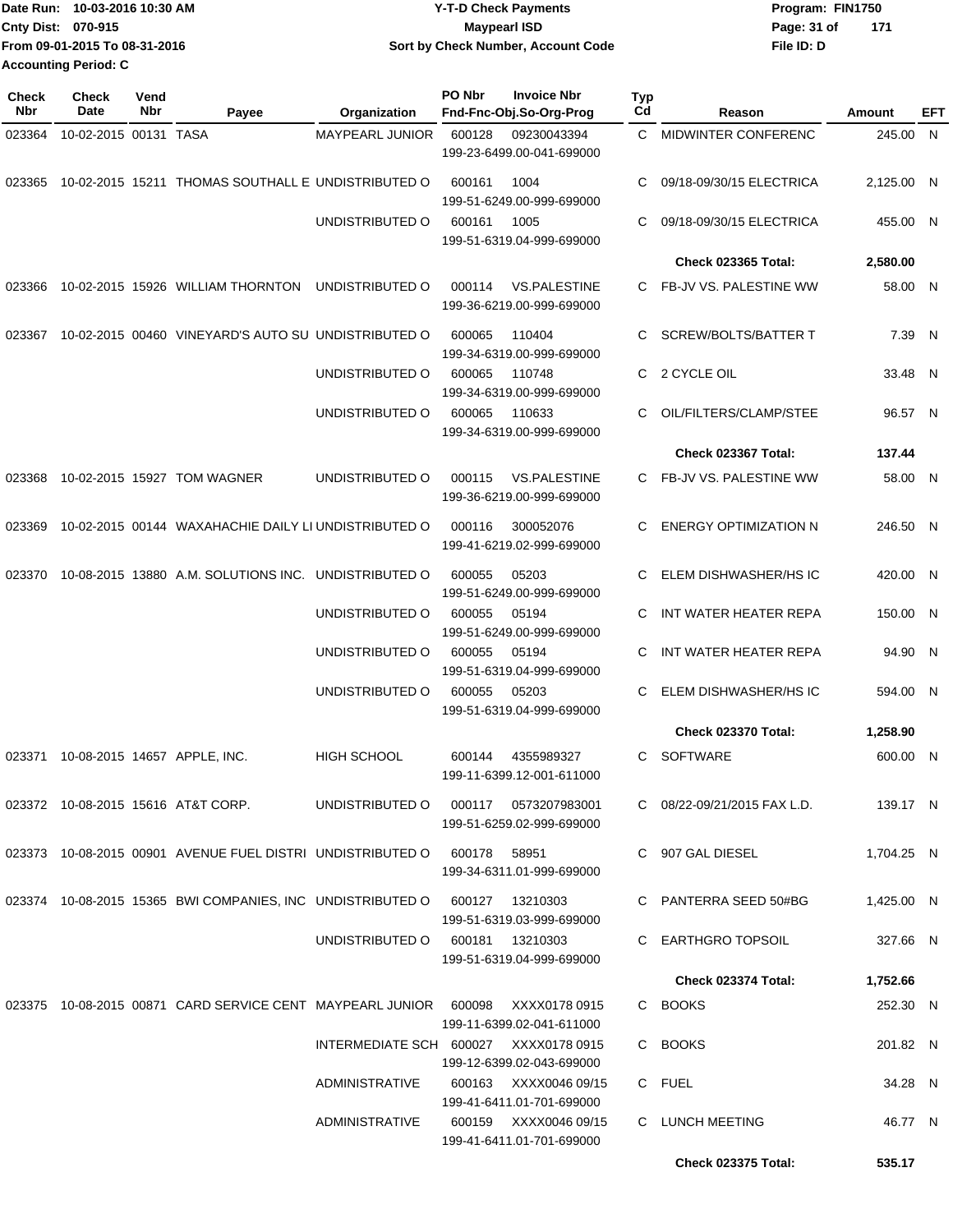| Date Run: 10-03-2016 10:30 AM |                               | <b>Y-T-D Check Payments</b>        | Program: FIN1750   |  |  |
|-------------------------------|-------------------------------|------------------------------------|--------------------|--|--|
| <b>Cnty Dist: 070-915</b>     |                               | Maypearl ISD                       | 171<br>Page: 32 of |  |  |
|                               | From 09-01-2015 To 08-31-2016 | Sort by Check Number, Account Code | File ID: D         |  |  |
| Accounting Period: C          |                               |                                    |                    |  |  |

**PO Nbr Invoice Nbr**

**Check**

| <b>Check</b><br>Nbr | Check<br>Date | Vend<br>Nbr | Payee                                                                 | Organization                   | PO Nbr      | <b>Invoice Nbr</b><br>Fnd-Fnc-Obj.So-Org-Prog                      | Typ<br>Cd | Reason                      | Amount     | EFT |
|---------------------|---------------|-------------|-----------------------------------------------------------------------|--------------------------------|-------------|--------------------------------------------------------------------|-----------|-----------------------------|------------|-----|
| 023376              |               |             | 10-08-2015 00217 CITY OF MAYPEARL                                     | UNDISTRIBUTED O                | 000123      | 1081 09/15<br>199-51-6259.01-999-699000                            |           | C 08/28-09/29/15 LSK YARD   | 26.00 N    |     |
|                     |               |             |                                                                       | UNDISTRIBUTED O                | 000123      | 1618 09/15<br>199-51-6259.01-999-699000                            |           | C 08/28-09/29/15 309 N MAIN | 51.00 N    |     |
|                     |               |             |                                                                       | UNDISTRIBUTED O                | 000123      | 1080 09/15<br>199-51-6259.01-999-699000                            | C.        | 08/28-09/29/15 1024 W FOU   | 70.80 N    |     |
|                     |               |             |                                                                       | UNDISTRIBUTED O                | 000123      | 595 09/15<br>199-51-6259.01-999-699000                             |           | 08/28-09/29/15 1025 W. FO   | 189.00 N   |     |
|                     |               |             |                                                                       | UNDISTRIBUTED O                | 000123      | 82 09/15<br>199-51-6259.01-999-699000                              | C.        | 08/28-09/29/15 400 PANTH    | 421.20 N   |     |
|                     |               |             |                                                                       | UNDISTRIBUTED O                | 000123      | 1394 09/15<br>199-51-6259.01-999-699000                            | C         | 08/28-09/29/15 CONCESSI     | 160.20 N   |     |
|                     |               |             |                                                                       | UNDISTRIBUTED O                | 000123      | 80 09/15<br>199-51-6259.01-999-699000                              |           | C 08/28-09/29/15 HS BALLFIE | 256.45 N   |     |
|                     |               |             |                                                                       | UNDISTRIBUTED O                | 000123      | 383 09/15<br>199-51-6259.01-999-699000                             | C.        | 08/28-09/29/15 600 PHILLIP  | 108.60 N   |     |
|                     |               |             |                                                                       | UNDISTRIBUTED O                | 000123      | 574 09/15<br>199-51-6259.01-999-699000                             | C.        | 08/28-09/29/15 JH WATER     | 105.75 N   |     |
|                     |               |             |                                                                       |                                |             |                                                                    |           | <b>Check 023376 Total:</b>  | 1,389.00   |     |
|                     |               |             | 023377 10-08-2015 13639 EAST TEXAS COPY SY UNDISTRIBUTED O            |                                | 000118      | 307754<br>199-11-6219.07-999-623000                                | C         | 09/04-10/03/15 COPIES B&    | 65.09 N    |     |
|                     |               |             |                                                                       | HIGH SCHOOL                    | 000118      | 307754<br>199-11-6269.00-001-611000                                |           | 09/04-10/03/15 COPIES B&    | 64.46 N    |     |
|                     |               |             |                                                                       | MAYPEARL JUNIOR                | 000118      | 307754<br>199-11-6269.00-041-611000                                | C.        | 09/04-10/03/15 COPIES B&    | 67.50 N    |     |
|                     |               |             |                                                                       | INTERMEDIATE SCH 000118        |             | 307754<br>199-11-6269.00-043-699000                                | C.        | 09/04-10/03/15 COPIES B&    | 49.03 N    |     |
|                     |               |             |                                                                       | <b>ELEMENTARY</b>              | 000118      | 307754<br>199-11-6269.00-101-611000                                |           | C 09/04-10/03/15 COPIES B&  | 486.42 N   |     |
|                     |               |             |                                                                       | <b>ELEMENTARY</b>              | 000118      | 307754<br>199-11-6269.00-101-699000                                |           | C 09/04-10/03/15 COPIES B&  | 91.54 N    |     |
|                     |               |             |                                                                       | <b>HIGH SCHOOL</b>             | 000118      | 307754<br>199-11-6269.01-001-611000                                | C         | 09/04-10/03/15 COPIES B&    | 781.83 N   |     |
|                     |               |             |                                                                       | MAYPEARL JUNIOR                |             | 000118 307754<br>199-11-6269.01-041-611000                         |           | C 09/04-10/03/15 COPIES B&  | 498.61 N   |     |
|                     |               |             |                                                                       | INTERMEDIATE SCH 000118 307754 |             | 199-11-6269.01-043-611000                                          |           | C 09/04-10/03/15 COPIES B&  | 296.88 N   |     |
|                     |               |             |                                                                       | DIR COST-ADMINIS 000118 307754 |             | 199-41-6249.00-720-699000                                          |           | C 09/04-10/03/15 COPIES B&  | 89.57 N    |     |
|                     |               |             |                                                                       | DIR COST-ADMINIS 000118 307754 |             | 199-41-6249.00-720-699000                                          |           | C 09/04-10/03/15 COPIES CO  | 132.45 N   |     |
|                     |               |             |                                                                       |                                |             |                                                                    |           | Check 023377 Total:         | 2,623.38   |     |
|                     |               |             | 023378 10-08-2015 13840 FOUR STORY GRAPHI HIGH SCHOOL                 |                                | 600140 3709 | 199-36-6399.13-001-699000                                          |           | C WORKOUT SHIRTS            | 582.00 N   |     |
|                     |               |             | 023379 10-08-2015 14289 TRUDIE HEAD                                   |                                |             | UNDISTRIBUTED O 600185 SEPTEMBER 2015<br>224-11-6219.00-999-623000 |           | C CONTRACT RTI SERVICES     | 2,493.75 N |     |
|                     |               |             | 023380 10-08-2015 15801 HEAT MECHANICAL A UNDISTRIBUTED O 600180 2719 |                                |             | 199-51-6249.01-999-699000                                          |           | C HVAC-INT OFFICE/#3        | 99.90 N    |     |
|                     |               |             |                                                                       | UNDISTRIBUTED O 600180 2720    |             | 199-51-6249.01-999-699000                                          |           | C HVAC-HS REPAIR            | 79.95 N    |     |
|                     |               |             |                                                                       | UNDISTRIBUTED O 600180 2721    |             | 199-51-6249.01-999-699000                                          |           | C HVAC-JH/#22/#17/CAFE      | 262.35 N   |     |
|                     |               |             |                                                                       | UNDISTRIBUTED O 600180 2720    |             | 199-51-6319.04-999-699000                                          |           | C HVAC-HS REPAIR BLET       | 22.95 N    |     |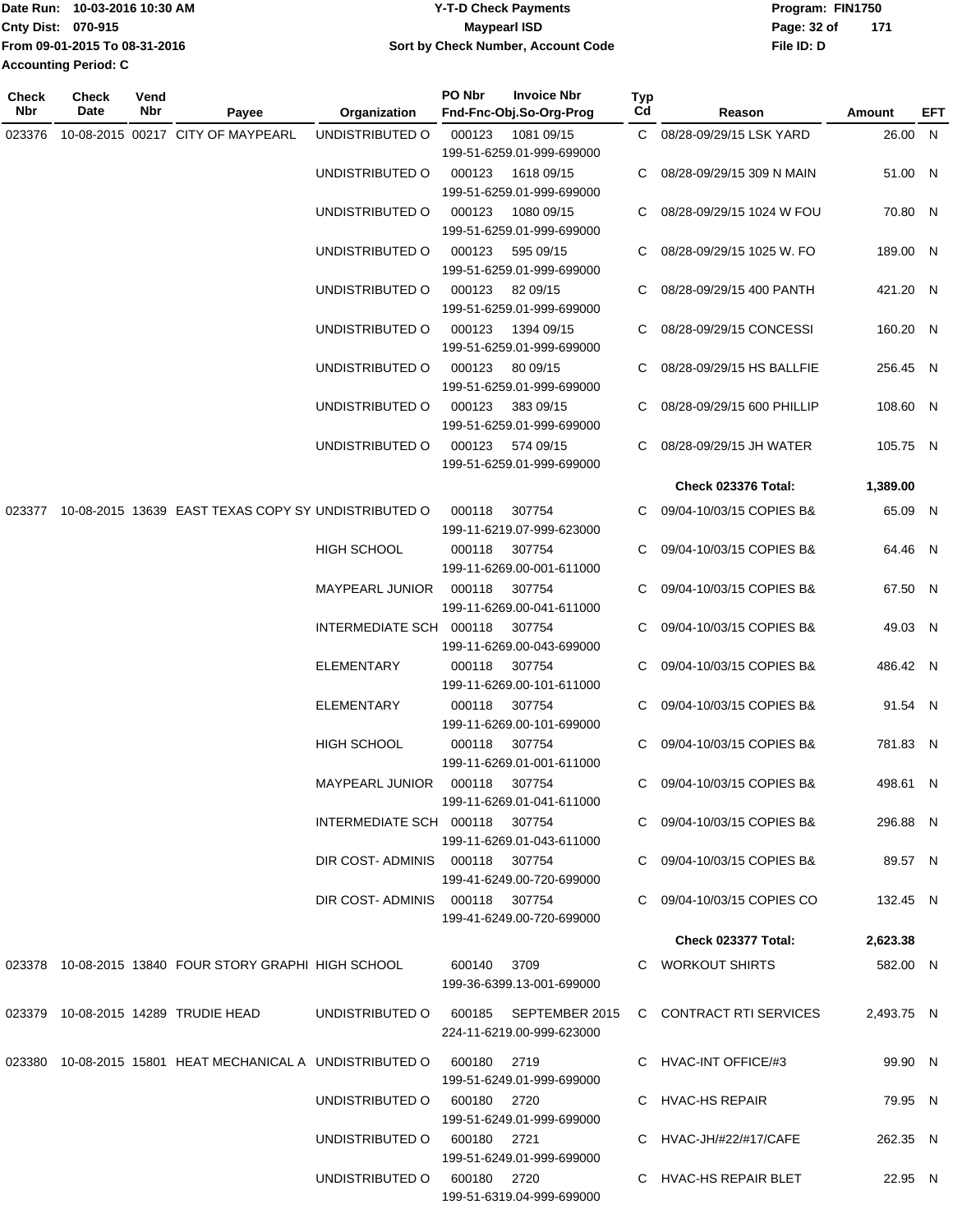| Date Run: 10-03-2016 10:30 AM  | <b>Y-T-D Check Payments</b>        | Program: FIN1750     |  |  |
|--------------------------------|------------------------------------|----------------------|--|--|
| <b>Cnty Dist: 070-915</b>      | <b>Mavpearl ISD</b>                | - 171<br>Page: 33 of |  |  |
| lFrom 09-01-2015 To 08-31-2016 | Sort by Check Number, Account Code | File ID: D           |  |  |
| <b>Accounting Period: C</b>    |                                    |                      |  |  |

| <b>Check</b><br><b>Nbr</b> | <b>Check</b><br>Date | Vend<br>Nbr | Payee                                                      | Organization          | PO Nbr | <b>Invoice Nbr</b><br>Fnd-Fnc-Obj.So-Org-Prog     | <b>Typ</b><br>Cd | Reason                        | Amount      | <b>EFT</b> |
|----------------------------|----------------------|-------------|------------------------------------------------------------|-----------------------|--------|---------------------------------------------------|------------------|-------------------------------|-------------|------------|
|                            |                      |             |                                                            | UNDISTRIBUTED O       | 600180 | 2719                                              | C.               | <b>HVAC-INT OFFICE/#3 FRE</b> | 160.00 N    |            |
|                            |                      |             |                                                            |                       |        | 199-51-6319.04-999-699000                         |                  |                               |             |            |
|                            |                      |             |                                                            | UNDISTRIBUTED O       | 600180 | 2721                                              | C                | <b>HVAC-JH/#22/#17/CAFE</b>   | 258.80 N    |            |
|                            |                      |             |                                                            |                       |        | 199-51-6319.04-999-699000                         |                  | <b>Check 023380 Total:</b>    | 883.95      |            |
|                            |                      |             |                                                            |                       |        |                                                   |                  |                               |             |            |
| 023381                     |                      |             | 10-08-2015 15712 KOURTNEY LYNN EAS UNDISTRIBUTED O         |                       | 600189 | SEPTEMBER 2015<br>199-31-6219.04-999-623000       | C.               | 16 HRS - OT SERVICES          | 1,120.00 N  |            |
| 023382                     |                      |             | 10-08-2015 15740 MOORE RECYCLING L UNDISTRIBUTED O         |                       | 000120 | 0001261811<br>199-51-6259.03-999-699000           |                  | 09/01-09/30/15 RECYCLE J      | 23.14 N     |            |
|                            |                      |             |                                                            | UNDISTRIBUTED O       | 000120 | 0001261812<br>199-51-6259.03-999-699000           | C                | 09/01-09/30/15 RECYCLE L      | 73.45 N     |            |
|                            |                      |             |                                                            | UNDISTRIBUTED O       | 000120 | 0001261810<br>199-51-6259.03-999-699000           | C                | 09/01-09/30/15 RECYCLE H      | 18.64 N     |            |
|                            |                      |             |                                                            | UNDISTRIBUTED O       | 000120 | 0001261813<br>199-51-6259.03-999-699000           | C.               | 09/01-09/30/15 RECYCLE A      | 25.69 N     |            |
|                            |                      |             |                                                            | UNDISTRIBUTED O       | 000120 | 0001261814                                        | C.               | 09/01-09/30/15 RECYCLE I      | 22.77 N     |            |
|                            |                      |             |                                                            |                       |        | 199-51-6259.03-999-699000                         |                  | Check 023382 Total:           | 163.69      |            |
| 023383                     |                      |             | 10-08-2015 13306 MOUNTAIN PEAK SPE UNDISTRIBUTED O         |                       | 000119 | 11-0788-00 0915                                   | C                | 08/06-09/05/15 12636 FM15     | 106.56 N    |            |
|                            |                      |             |                                                            |                       |        | 199-51-6259.79-999-622000                         |                  |                               |             |            |
| 023384                     |                      |             | 10-08-2015 15925 TIFFANY MUNOZ                             | <b>ELEMENTARY</b>     | 600154 | <b>REIMBURSEMENT</b><br>199-23-6411.05-101-699000 | C.               | DTC CONFERENCE MILEA          | 170.84 N    |            |
| 023385                     |                      |             | 10-08-2015 00287 OFFICE DEPOT                              | <b>ADMINISTRATIVE</b> | 600119 | 796080995001<br>199-41-6399.01-701-699000         |                  | LEGAL PADS/LABELS             | 24.89 N     |            |
|                            |                      |             |                                                            | <b>ADMINISTRATIVE</b> | 600119 | 796081950001<br>199-41-6399.01-701-699000         |                  | C TABS                        | 27.95 N     |            |
|                            |                      |             |                                                            | <b>ADMINISTRATIVE</b> | 600099 | 1846568500<br>199-53-6399.00-701-699000           | C                | NETWORK MAP POSTER            | 59.96 N     |            |
|                            |                      |             |                                                            | <b>ADMINISTRATIVE</b> | 600099 | 1843800065<br>199-53-6399.00-701-699000           | C                | USB FLASH DRIVES/8GB          | 119.80 N    |            |
|                            |                      |             |                                                            | UNDISTRIBUTED O       | 600147 | 796884488001<br>211-11-6399.00-999-624000         | C.               | FOLDERS/POST-ITS              | 52.48 N     |            |
|                            |                      |             |                                                            | UNDISTRIBUTED O       | 600147 | 796884607001<br>211-11-6399.00-999-624000         | C.               | FOLDERS                       | 79.99 N     |            |
|                            |                      |             |                                                            |                       |        |                                                   |                  | <b>Check 023385 Total:</b>    | 365.07      |            |
|                            |                      |             | 023386 10-08-2015 12230 OFFICE OF THE SECR SCHOOL BOARD    |                       | 600204 | 13491 & 16175                                     |                  | C ELECTION TRAINING           | 310.00 N    |            |
|                            |                      |             |                                                            |                       |        | 199-41-6439.00-702-699000                         |                  |                               |             |            |
|                            |                      |             | 023387 10-08-2015 00099 REGION 10/EDUCATIO UNDISTRIBUTED O |                       | 600166 | 133485<br>199-11-6399.45-999-699000               |                  | 2015-2016 VIDEOCONFER         | 5,000.00 N  |            |
|                            |                      |             |                                                            | <b>ADMINISTRATIVE</b> |        | 600169 133557<br>199-41-6219.10-701-699000        |                  | 08/2015 DCS QUICK CHEC        | 165.20 N    |            |
|                            |                      |             |                                                            |                       |        |                                                   |                  | <b>Check 023387 Total:</b>    | 5,165.20    |            |
|                            |                      |             | 023388 10-08-2015 14927 REPUBLIC SERVICES UNDISTRIBUTED O  |                       | 000121 | 0794-010620541<br>199-51-6259.03-999-699000       |                  | C 10/01-10/31/15 WASTE RE     | 2,102.02 N  |            |
|                            |                      |             | 023389 10-08-2015 00234 SOUTHWEST INTERNA UNDISTRIBUTED O  |                       | 600153 | HP10714                                           | C                | TAIL LIGHTS                   | 212.84 N    |            |
|                            |                      |             |                                                            | UNDISTRIBUTED O       |        | 199-34-6319.00-999-699000<br>HP9792DUP            |                  | M OVERPAYMENT                 | $-212.84$ N |            |
|                            |                      |             |                                                            |                       |        | 199-34-6319.00-999-699000                         |                  |                               |             |            |
|                            |                      |             |                                                            |                       |        |                                                   |                  | <b>Check 023389 Total:</b>    | .00         |            |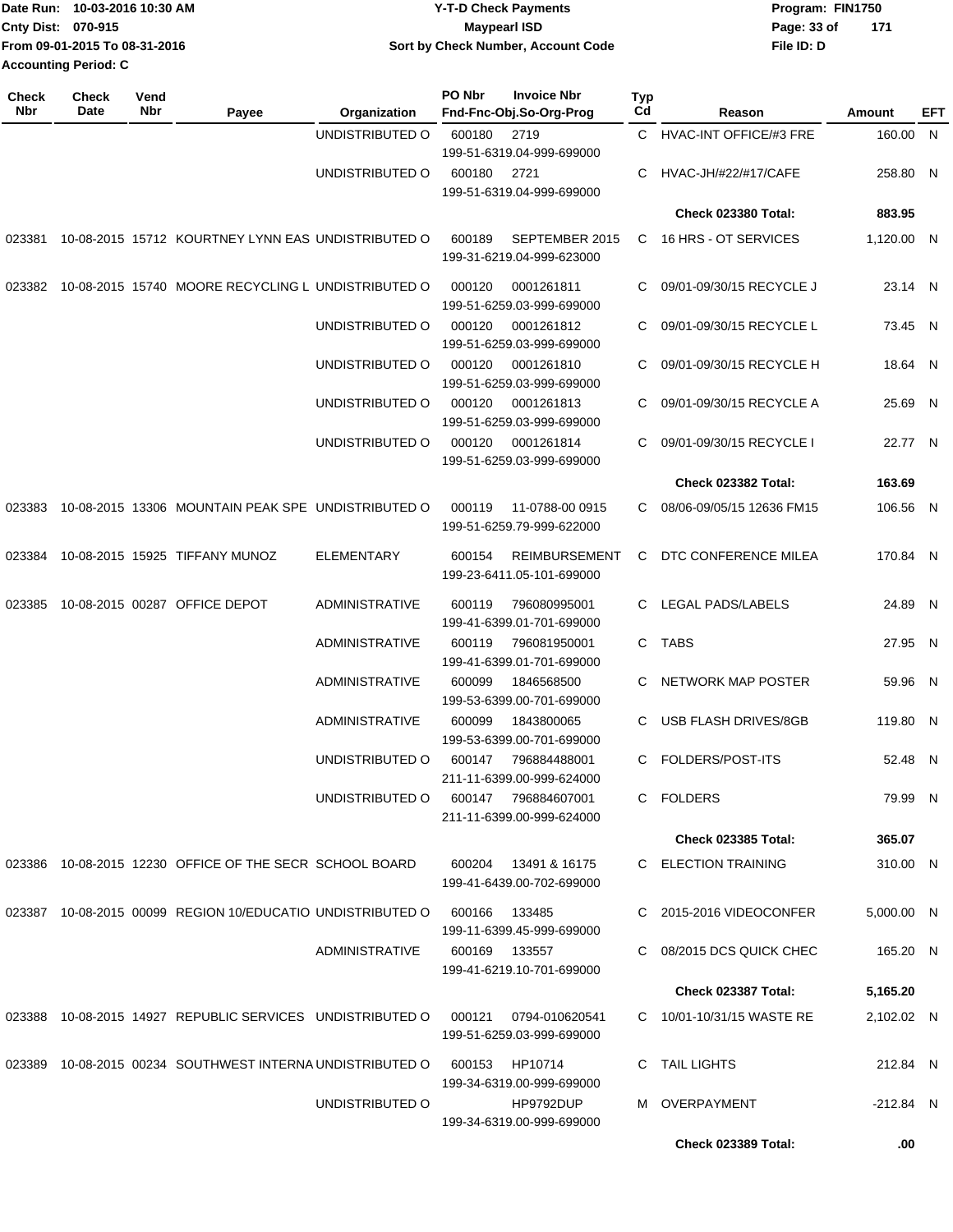**Date Run: Program: FIN1750 Cnty Dist:** 070-915 **Page: 34 of** Maypearl ISD **Contract ISD File ID: D From 09-01-2015 To 08-31-2016 10-03-2016 10:30 AM Y-T-D Check Payments 070-915 Maypearl ISD Sort by Check Number, Account Code 171 Accounting Period: C**

| <b>Check</b><br>Nbr | <b>Check</b><br>Date     | Vend<br>Nbr | Payee                                                      | Organization      | PO Nbr       | <b>Invoice Nbr</b><br>Fnd-Fnc-Obj.So-Org-Prog | <b>Typ</b><br>Cd | Reason                      | <b>Amount</b> | EFT |
|---------------------|--------------------------|-------------|------------------------------------------------------------|-------------------|--------------|-----------------------------------------------|------------------|-----------------------------|---------------|-----|
| 023390              |                          |             | 10-08-2015 15485 THERAPY FROM THE                          | UNDISTRIBUTED O   | 600188       | SEPTEMBER 2015<br>199-31-6219.02-999-623000   |                  | C 4 HRS - PT SERVICES       | 280.00 N      |     |
| 023391              | 10-08-2015 13882 TRANE   |             |                                                            | UNDISTRIBUTED O   | 600182       | 35640609<br>199-51-6249.01-999-699000         | C                | <b>HVAC-INT CAFETERIA</b>   | 634.00 N      |     |
| 023392              | 10-08-2015 00418 TUNE IN |             |                                                            | <b>ELEMENTARY</b> | 600029       | 940571<br>199-11-6399.13-101-611000           | C                | UIL SUPPLIES - LSK          | 246.20 N      |     |
| 023393              |                          |             | 10-08-2015 00253 VERIZON SOUTHWEST UNDISTRIBUTED O         |                   | 000122       | 3795002177 1015<br>199-51-6259.02-999-699000  | C                | 09/22-10/21/15 MARQUEE      | 56.48 N       |     |
| 023394              |                          |             | 10-08-2015 00460 VINEYARD'S AUTO SU UNDISTRIBUTED O        |                   | 600179       | 111743<br>199-34-6319.00-999-699000           | C.               | AIR OPERATED GREASE P       | 800.00 N      |     |
| 023395              |                          |             | 10-09-2015 15211 THOMAS SOUTHALL E UNDISTRIBUTED O         |                   | 000124       | GYM/GOLF<br>199-51-6249.00-999-699000         | C                | 08/04-09/09/15 HS GYM/GO    | 1,222.00 N    |     |
| 023396              |                          |             | 10-15-2015 15614 ADVANTAGE MEDICAL UNDISTRIBUTED O         |                   | 000125       | 3789<br>199-34-6219.01-999-699000             | C                | DOT PHYSICAL-9/21/15        | 63.00 N       |     |
| 023397              |                          |             | 10-15-2015 14657 APPLE, INC.                               | <b>ELEMENTARY</b> | 600167       | 4356684276<br>199-11-6639.48-101-611000       | C                | MINI IPAD2 16GB BUNDLE      | 2,540.00 N    |     |
|                     |                          |             |                                                            | <b>ELEMENTARY</b> | 600167       | 4356574285<br>199-11-6639.48-101-611000       | C                | MINI IPAD2 16GB BUNDLE      | 1.295.00 N    |     |
|                     |                          |             |                                                            |                   |              |                                               |                  | <b>Check 023397 Total:</b>  | 3,835.00      |     |
| 023398              |                          |             | 10-15-2015 15719 AREA EXCAVATION                           | UNDISTRIBUTED O   | 600234       | 5339<br>199-51-6249.00-999-699000             | C                | <b>CONCRETE CUTTING FOR</b> | 375.00 N      |     |
| 023399              |                          |             | 10-15-2015 01256 AT&T MOBILITY                             | UNDISTRIBUTED O   | 000126       | 824711164X 1015<br>199-52-6219.00-999-699000  | C                | 09/03-10/02/15 BUS CELLS    | 123.18 N      |     |
| 023400              |                          |             | 10-15-2015 00069 ATMOS ENERGY                              | UNDISTRIBUTED O   | 000127       | 3030318181 0915<br>199-51-6259.00-999-699000  | C                | 09/02-10/02/15 1025 W 4TH   | 77.59 N       |     |
|                     |                          |             |                                                            | UNDISTRIBUTED O   | 000127       | 3030380238 0915<br>199-51-6259.00-999-699000  | C                | 09/02-10/02/15 400 PANTH    | 52.82 N       |     |
|                     |                          |             |                                                            | UNDISTRIBUTED O   | 000127       | 3030380470 0915<br>199-51-6259.00-999-699000  | C.               | 09/02-10/02/15 600 PHILLIP  | 195.24 N      |     |
|                     |                          |             |                                                            |                   |              |                                               |                  | <b>Check 023400 Total:</b>  | 325.65        |     |
|                     |                          |             | 023401 10-15-2015 00901 AVENUE FUEL DISTRI UNDISTRIBUTED O |                   | 600229       | 59080<br>199-34-6311.01-999-699000            |                  | C 736 GAL DIESEL/324 GAL    | 1,980.88 N    |     |
|                     |                          |             | 023402 10-15-2015 15941 DAVID BECK                         | UNDISTRIBUTED O   | 000128 VS.   | 199-36-6219.00-999-699000                     |                  | C FB-V VS. BLOOMING GRO     | 93.00 N       |     |
|                     |                          |             | 023403 10-15-2015 15932 JERRY BROCCOLI                     | UNDISTRIBUTED O   | 000129 VS.   | 199-36-6219.00-999-699000                     |                  | C FB-JH VS, BLOOMING GR     | 88.00 N       |     |
|                     |                          |             | 023404 10-15-2015 15934 WALTER BURLEY                      | UNDISTRIBUTED O   | 000130 VS.   | 199-36-6219.00-999-699000                     |                  | C FB-JH VS. BLOOMING GR     | 88.00 N       |     |
|                     |                          |             | 023405 10-15-2015 00015 C & C REFRIGERATIO UNDISTRIBUTED O |                   | 600231       | 31861<br>199-51-6249.00-999-699000            |                  | C REPAIR ICE MAKER-JH       | 177.75 N      |     |
|                     |                          |             |                                                            | UNDISTRIBUTED O   | 600231 31861 | 199-51-6319.04-999-699000                     |                  | C REFRIGERANT/INLET VAL     | 80.15 N       |     |
|                     |                          |             |                                                            |                   |              |                                               |                  | <b>Check 023405 Total:</b>  | 257.90        |     |
|                     |                          |             | 023406 10-15-2015 15933 JEROD COCHRAN                      | UNDISTRIBUTED O   | 000132 VS.   | 199-36-6219.00-999-699000                     |                  | C FB-JH VS. BLOOMING GR     | 88.00 N       |     |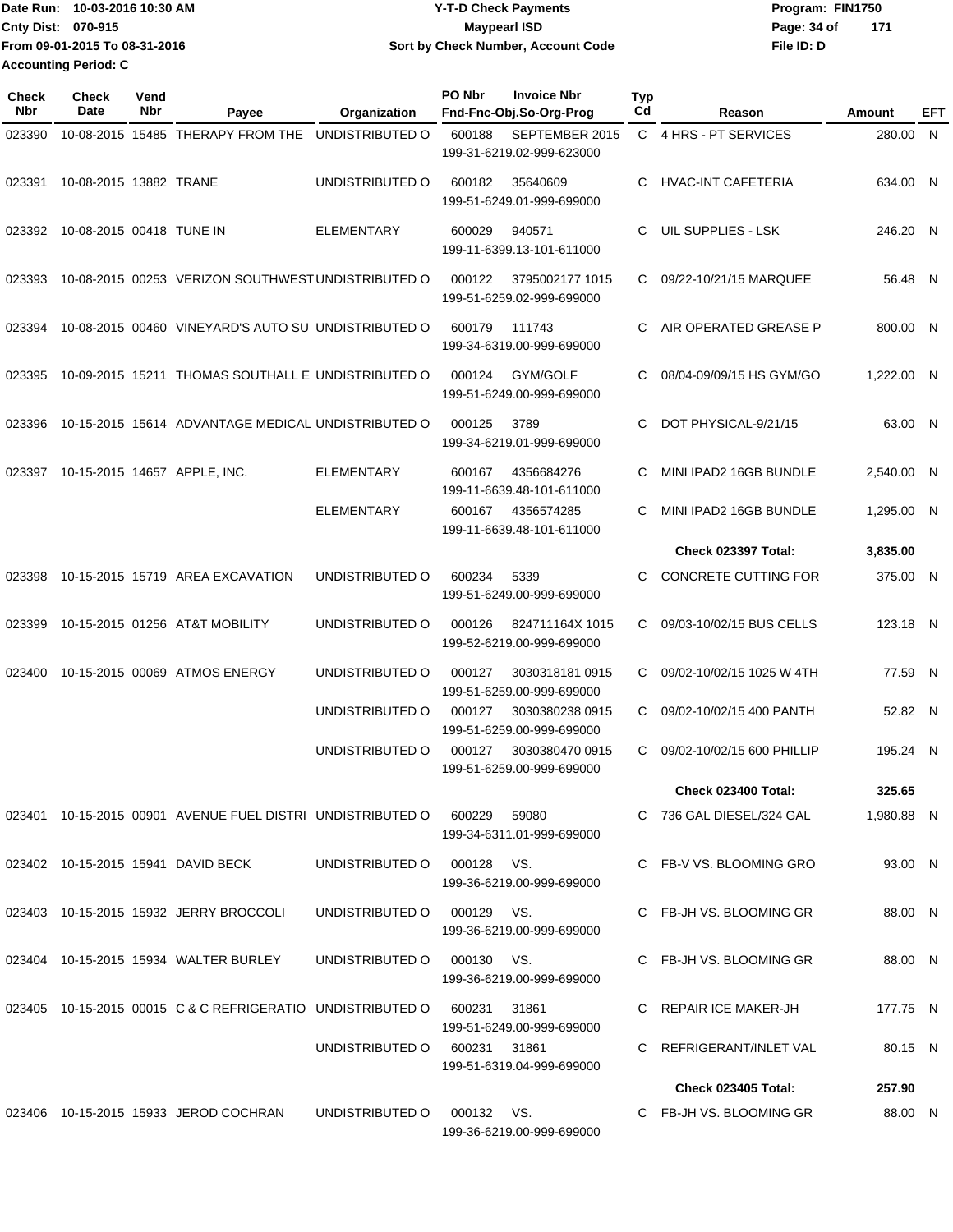| 10-03-2016 10:30 AM<br><b>Date Run:</b> | <b>Y-T-D Check Payments</b>        | Program: FIN1750 |     |  |  |
|-----------------------------------------|------------------------------------|------------------|-----|--|--|
| <b>Cnty Dist: 070-915</b>               | <b>Mavpearl ISD</b>                | Page: 35 of      | 171 |  |  |
| From 09-01-2015 To 08-31-2016           | Sort by Check Number, Account Code | File ID: D       |     |  |  |
| <b>Accounting Period: C</b>             |                                    |                  |     |  |  |

| <b>Check</b><br><b>Nbr</b> | <b>Check</b><br>Date              | Vend<br><b>Nbr</b> | Payee                                                     | Organization            | PO Nbr      | <b>Invoice Nbr</b><br>Fnd-Fnc-Obj.So-Org-Prog     | Typ<br>Cd | Reason                        | Amount     | EFT          |
|----------------------------|-----------------------------------|--------------------|-----------------------------------------------------------|-------------------------|-------------|---------------------------------------------------|-----------|-------------------------------|------------|--------------|
| 023407                     |                                   |                    | 10-15-2015 15303 KARA COCKERHAM                           | <b>HIGH SCHOOL</b>      | 600176      | 2015100101<br>199-11-6219.29-001-611000           | C         | Colorguard Instruction/Desig  | 1,200.00   | $\mathsf{N}$ |
| 023408                     |                                   |                    | 10-15-2015 15937 MARC CROKER                              | UNDISTRIBUTED O         | 000131      | VS.<br>199-36-6219.00-999-699000                  | C         | FB-V VS. BLOOMING GRO         | 93.00 N    |              |
| 023409                     |                                   |                    | 10-15-2015 14020 DALLAS COUNTY SCH UNDISTRIBUTED O        |                         | 600213      | 9545308<br>199-11-6399.45-999-699000              | С         | <b>BRAINPOP SUBSCRIPTIO</b>   | 1,315.00 N |              |
| 023410                     |                                   |                    | 10-15-2015 00899 DOUBLETREE HOTEL- UNDISTRIBUTED O        |                         | 600021      | <b>ENID JOHNSON</b><br>199-21-6411.00-999-623000  | C         | CESD CONF. LODGING 11/        | 238.00 N   |              |
| 023411                     |                                   |                    | 10-15-2015 15718 DUNCAN PLUMBING S UNDISTRIBUTED O        |                         | 600237      | 2556<br>199-51-6249.00-999-699000                 | C         | <b>WATER HEATER - AG BUIL</b> | 289.95     | N            |
|                            |                                   |                    |                                                           | UNDISTRIBUTED O         | 600237      | 2556<br>199-51-6319.04-999-699000                 | C         | <b>WATER HEATER - AG BUIL</b> | 123.50 N   |              |
|                            |                                   |                    |                                                           |                         |             |                                                   |           | Check 023411 Total:           | 413.45     |              |
| 023412                     |                                   |                    | 10-15-2015 00445 EAI EDUCATION                            | INTERMEDIATE SCH        | 600187      | <b>INV0745023</b><br>199-11-6399.01-043-611M00    | С         | <b>MATH MANIPULATIVES 5T</b>  | 172.53 N   |              |
| 023413                     |                                   |                    | 10-15-2015 13404 EDUPHORIA SCHOOL UNDISTRIBUTED O         |                         | 600177      | 54218<br>199-11-6399.45-999-699000                | С         | lead4ward district license    | 1,380.00 N |              |
| 023414                     |                                   |                    | 10-15-2015 13336 ELLIS COUNTY MUSIC MAYPEARL JUNIOR       |                         | 600226      | 10816<br>199-11-6399.29-041-611000                | C         | <b>TENSION DRUM KEY</b>       | 9.99       | N            |
| 023415                     |                                   |                    | 10-15-2015 00558 EMBASSY SUITES AUS UNDISTRIBUTED O       |                         | 600020      | <b>JILL AUGUSTYN</b><br>211-11-6411.00-999-624000 | C         | DYS CONF. LODGING 10/1        | 270.00 N   |              |
| 023416                     |                                   |                    | 10-15-2015 15698 STEVEN EVANS                             | UNDISTRIBUTED O         | 000133      | VS.<br>199-36-6219.00-999-699000                  | C         | FB-V VS. BLOOMING GRO         | 25.00 N    |              |
| 023417                     |                                   |                    | 10-15-2015 15939 SHAWN FARGO                              | UNDISTRIBUTED O         | 000134      | VS.<br>199-36-6219.00-999-699000                  | C         | FB-V VS. BLOOMING GRO         | 93.00 N    |              |
| 023418                     |                                   |                    | 10-15-2015 15703 FLOCABULARY, LLC                         | <b>INTERMEDIATE SCH</b> | 600183      | 41386<br>199-11-6399.03-043-611000                | C         | <b>SUBSCRIPTION</b>           | 96.00 N    |              |
| 023419                     |                                   |                    | 10-15-2015 15127 GLEN ROSE HS                             | <b>HIGH SCHOOL</b>      | 600225      | <b>CROSS COUNTRY</b><br>199-36-6499.01-001-699000 | C         | <b>CROSS COUNTRY MEET</b>     | 200.00 N   |              |
|                            |                                   |                    |                                                           | <b>HIGH SCHOOL</b>      |             | 600221 BASKETBALLTOU<br>199-36-6499.01-001-699000 |           | C BASKETBALL TOURNAME         | 300.00 N   |              |
|                            |                                   |                    |                                                           |                         |             |                                                   |           | Check 023419 Total:           | 500.00     |              |
|                            |                                   |                    | 023420 10-15-2015 15803 GRANDVIEW ATHLETI HIGH SCHOOL     |                         | 600220      | <b>CROSS COUNTRY</b><br>199-36-6499.01-001-699000 |           | C CROSS COUNTRY MEET          | 190.00 N   |              |
|                            |                                   |                    | 023421 10-15-2015 12984 ROGER GRANTHAM UNDISTRIBUTED O    |                         |             | 000135 VS. PALMER<br>199-36-6219.00-999-699000    |           | C VB-HS VS. PALMER 10/9/1     | 111.97 N   |              |
|                            |                                   |                    | 023422 10-15-2015 15801 HEAT MECHANICAL A UNDISTRIBUTED O |                         | 600232 2735 | 199-51-6249.01-999-699000                         |           | C HVAC-INT #4 CAFETERIA       | 50.00 N    |              |
|                            |                                   |                    |                                                           | UNDISTRIBUTED O         | 600232 2735 | 199-51-6319.04-999-699000                         |           | C HVAC-INT #4 CAFETERIA       | 97.50 N    |              |
|                            |                                   |                    |                                                           |                         |             |                                                   |           | Check 023422 Total:           | 147.50     |              |
|                            |                                   |                    | 023423 10-15-2015 14135 HOUGHTON MIFFLIN HUNDISTRIBUTED O |                         | 600135      | 951832073<br>199-31-6399.00-999-623000            |           | C WJIV ACH STAND&EXTD S       | 43.70 N    |              |
|                            | 023424 10-15-2015 00184 KEENE ISD |                    |                                                           | HIGH SCHOOL             |             | 600222 JV BASKETBALL<br>199-36-6499.01-001-699000 |           | C JV BASKETBALL TOURN F       | 150.00 N   |              |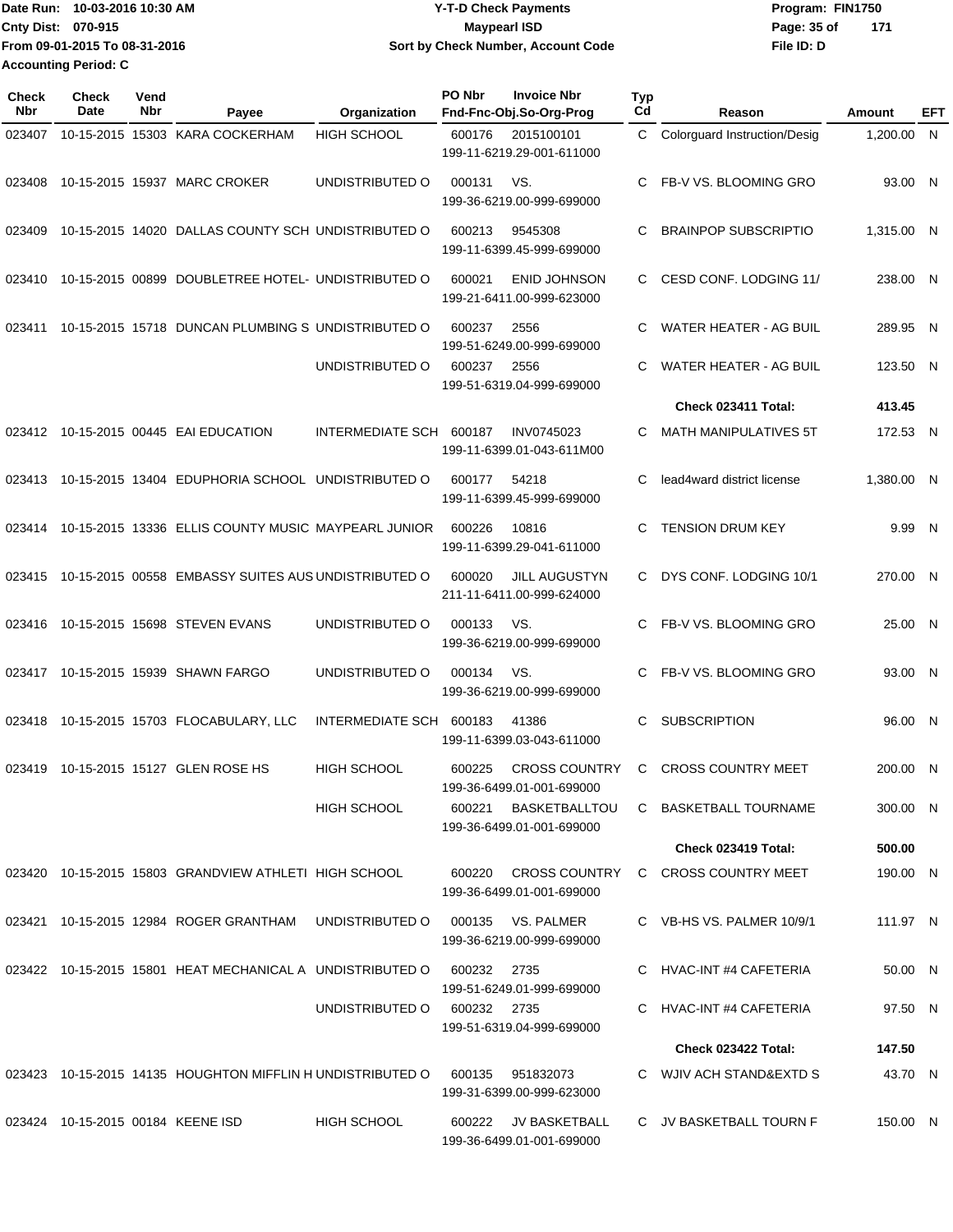|                           | Date Run: 10-03-2016 10:30 AM | <b>Y-T-D Check Payments</b>               | Program: FIN1750     |  |  |  |
|---------------------------|-------------------------------|-------------------------------------------|----------------------|--|--|--|
| <b>Cnty Dist: 070-915</b> |                               | <b>Mavpearl ISD</b>                       | - 171<br>Page: 36 of |  |  |  |
|                           | From 09-01-2015 To 08-31-2016 | <b>Sort by Check Number, Account Code</b> | File ID: D           |  |  |  |
| Accounting Period: C      |                               |                                           |                      |  |  |  |

| Check<br>Nbr | <b>Check</b><br>Date    | Vend<br>Nbr | Payee                                                                  | Organization                        | PO Nbr     | <b>Invoice Nbr</b><br>Fnd-Fnc-Obj.So-Org-Prog | Typ<br>Cd | Reason                     | Amount     | EFT |
|--------------|-------------------------|-------------|------------------------------------------------------------------------|-------------------------------------|------------|-----------------------------------------------|-----------|----------------------------|------------|-----|
| 023425       |                         |             | 10-15-2015 15929 KROSSOVER INTELLIG UNDISTRIBUTED O                    |                                     | 600224     | KIBB29322                                     |           | C 2015-16 VIDEO BREAKDO    | 1,089.10 N |     |
|              |                         |             |                                                                        |                                     |            | 199-36-6399.01-999-699BHS                     |           |                            |            |     |
|              |                         |             |                                                                        | UNDISTRIBUTED O                     | 600236     | KIBB29323                                     | С         | 2015-16 VIDEO BREAKDO      | 369.10 N   |     |
|              |                         |             |                                                                        |                                     |            | 199-36-6399.01-999-699GHS                     |           |                            |            |     |
|              |                         |             |                                                                        | UNDISTRIBUTED O                     | 600224     | KIBB29322<br>199-36-6399.05-999-699000        | C         | 2015-16 VIDEO BREAKDO      | 350.00 N   |     |
|              |                         |             |                                                                        | UNDISTRIBUTED O                     | 600236     | KIBB29323                                     | C         | 2015-16 VIDEO BREAKDO      | 350.00 N   |     |
|              |                         |             |                                                                        |                                     |            | 199-36-6399.05-999-699000                     |           |                            |            |     |
|              |                         |             |                                                                        |                                     |            |                                               |           | <b>Check 023425 Total:</b> | 2,158.20   |     |
| 023426       |                         |             | 10-15-2015 15866 LEGACY ISP, LLC                                       | <b>HIGH SCHOOL</b>                  | 600212     | 11001                                         | C         | PROJECTOR INSTALLS         | 600.00 N   |     |
|              |                         |             |                                                                        |                                     |            | 199-11-6639.45-001-611000                     |           |                            |            |     |
| 023427       | 10-15-2015 15098 LOWE'S |             |                                                                        | UNDISTRIBUTED O                     | 600067     | 99007281357 915                               | C         | 09/02-10/01/15 SUPPLIES    | 2,979.10 N |     |
|              |                         |             |                                                                        |                                     |            | 199-51-6319.04-999-699000                     |           |                            |            |     |
|              |                         |             | 10-15-2015 13157 MARTIN TOWING INC. UNDISTRIBUTED O                    |                                     | 600233     | 023071                                        |           | TOW BUS TO LUCKIES         |            |     |
| 023428       |                         |             |                                                                        |                                     |            | 199-34-6219.00-999-699000                     | C         |                            | 250.00 N   |     |
|              |                         |             |                                                                        | UNDISTRIBUTED O                     | 600233     | 023788                                        | С         | TOW BUS TO SOUTHWES        | 350.00 N   |     |
|              |                         |             |                                                                        |                                     |            | 199-34-6219.00-999-699000                     |           |                            |            |     |
|              |                         |             |                                                                        |                                     |            |                                               |           | Check 023428 Total:        | 600.00     |     |
| 023429       |                         |             | 10-15-2015 13940 JOHN E. MARTINEZ                                      | UNDISTRIBUTED O                     | 000136     | VS.                                           | C         | FB-JH VS. BLOOMING GR      | 25.00 N    |     |
|              |                         |             |                                                                        |                                     |            | 199-36-6219.00-999-699000                     |           |                            |            |     |
|              |                         |             |                                                                        | UNDISTRIBUTED O                     | 000136     | VS.                                           | C         | FB-V VS. BLOOMING GRO      | 25.00 N    |     |
|              |                         |             |                                                                        |                                     |            | 199-36-6219.00-999-699000                     |           |                            |            |     |
|              |                         |             |                                                                        |                                     |            |                                               |           | Check 023429 Total:        | 50.00      |     |
| 023430       |                         |             | 10-15-2015 01781 SYLVIA MILLER                                         | UNDISTRIBUTED O                     | 000137     | VS. PALMER                                    | C.        | VB-HS VS. PALMER 10/9/1    | 90.37 N    |     |
|              |                         |             |                                                                        |                                     |            | 199-36-6219.00-999-699000                     |           |                            |            |     |
| 023431       |                         |             | 10-15-2015 00386 NASSP/NHS                                             | <b>HIGH SCHOOL</b>                  | 600217     | 21520                                         | C         | <b>CHAPTER RENEWAL</b>     | 385.00 N   |     |
|              |                         |             |                                                                        |                                     |            | 199-11-6499.04-001-611000                     |           |                            |            |     |
| 023432       |                         |             | 10-15-2015 15814 NEC FINANCIAL SERVI UNDISTRIBUTED O                   |                                     | 000138     | 0001841862                                    | C         | NEC SV8100 PHONE SYST      | 1,159.20 N |     |
|              |                         |             |                                                                        |                                     |            | 199-71-6512.00-999-699000                     |           |                            |            |     |
|              |                         |             |                                                                        | UNDISTRIBUTED O                     | 000138     | 0001841862                                    | C         | NEC SV8100 PHONE SYST      | 181.07 N   |     |
|              |                         |             |                                                                        |                                     |            | 199-71-6522.00-999-699000                     |           |                            |            |     |
|              |                         |             |                                                                        |                                     |            |                                               |           | <b>Check 023432 Total:</b> | 1,340.27   |     |
|              |                         |             | 023433  10-15-2015  12087  OAK CLIFF OFFICE SU MAYPEARL JUNIOR  600157 |                                     |            | 364900-0                                      |           | C LEGAL COPY PAPER         | 49.90 N    |     |
|              |                         |             |                                                                        | MAYPEARL JUNIOR 600156 364902-0     |            | 199-11-6399.07-041-611000                     |           | C LIBRARY MARKERS          | 7.88 N     |     |
|              |                         |             |                                                                        |                                     |            | 199-12-6399.00-041-699000                     |           |                            |            |     |
|              |                         |             |                                                                        |                                     |            |                                               |           | <b>Check 023433 Total:</b> | 57.78      |     |
|              |                         |             | 023434 10-15-2015 00287 OFFICE DEPOT                                   | UNDISTRIBUTED O                     | 600145     | 796863761001                                  |           | C STAMP/CALENDAR           | 27.55 N    |     |
|              |                         |             |                                                                        |                                     |            | 224-11-6399.00-999-623000                     |           |                            |            |     |
|              |                         |             |                                                                        | UNDISTRIBUTED O 600145 796863761002 |            |                                               |           | C DATER-SELF INKING        | 15.83 N    |     |
|              |                         |             |                                                                        |                                     |            | 224-11-6399.00-999-623000                     |           |                            |            |     |
|              |                         |             |                                                                        | UNDISTRIBUTED O 600145 796863939001 |            |                                               |           | C LANYARDS                 | 10.99 N    |     |
|              |                         |             |                                                                        |                                     |            | 224-11-6399.00-999-623000                     |           |                            |            |     |
|              |                         |             |                                                                        |                                     |            |                                               |           | Check 023434 Total:        | 54.37      |     |
|              |                         |             | 023435 10-15-2015 15938 MARK PHILLIPS                                  | UNDISTRIBUTED O                     | 000139 VS. |                                               |           | C FB-V VS. BLOOMING GRO    | 93.00 N    |     |
|              |                         |             |                                                                        |                                     |            | 199-36-6219.00-999-699000                     |           |                            |            |     |
|              |                         |             | 023436 10-15-2015 15940 GARY POMRENKE                                  | UNDISTRIBUTED O                     | 000140 VS. |                                               |           | C FB-V VS. BLOOMING GRO    | 93.00 N    |     |
|              |                         |             |                                                                        |                                     |            | 199-36-6219.00-999-699000                     |           |                            |            |     |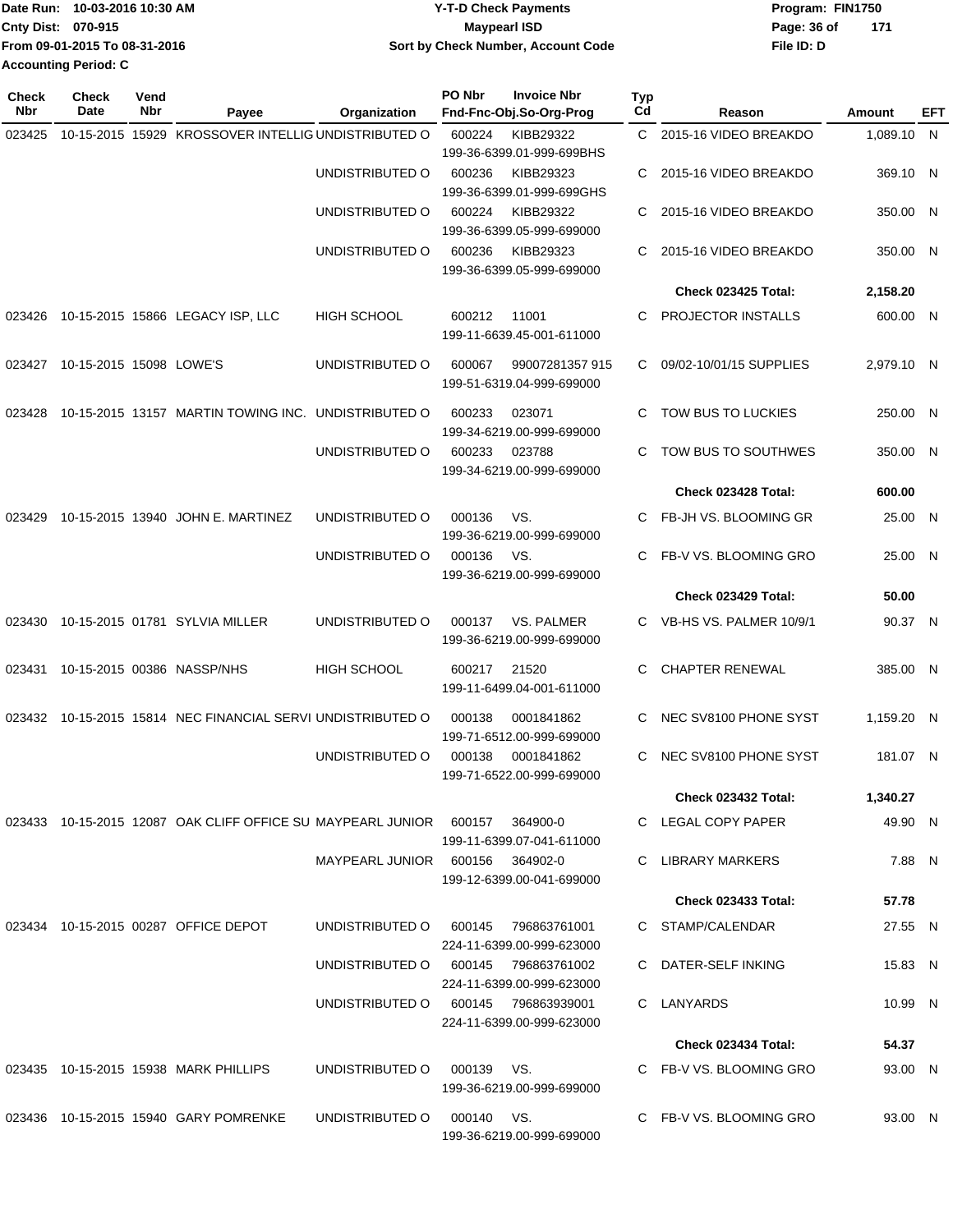| Date Run: 10-03-2016 10:30 AM | <b>Y-T-D Check Payments</b>        | Program: FIN1750   |
|-------------------------------|------------------------------------|--------------------|
| <b>Cnty Dist: 070-915</b>     | <b>Mavpearl ISD</b>                | 171<br>Page: 37 of |
| From 09-01-2015 To 08-31-2016 | Sort by Check Number, Account Code | File ID: D         |
| <b>Accounting Period: C</b>   |                                    |                    |

| Check<br>Nbr | <b>Check</b><br>Date | Vend<br>Nbr | Payee                                                       | Organization            | PO Nbr      | <b>Invoice Nbr</b><br>Fnd-Fnc-Obj.So-Org-Prog       | <b>Typ</b><br>Cd | Reason                       | Amount   | EFT |
|--------------|----------------------|-------------|-------------------------------------------------------------|-------------------------|-------------|-----------------------------------------------------|------------------|------------------------------|----------|-----|
|              |                      |             | 023437 10-15-2015 14294 PSYCHOLOGICAL ASS UNDISTRIBUTED O   |                         | 600196      | 726780-1<br>211-11-6399.00-999-624000               |                  | C GORT-5 KIT/FORM A/FOR      | 424.44 N |     |
|              |                      |             | 023438 10-15-2015 00099 REGION 10/EDUCATIO HIGH SCHOOL      |                         | 600227      | 133743<br>199-12-6239.00-001-699000                 | C.               | 2015-16 LIBRARY COOP         | 250.00 N |     |
|              |                      |             |                                                             | MAYPEARL JUNIOR         | 600227      | 133743<br>199-12-6239.00-041-699000                 | C.               | 2015-16 LIBRARY COOP         | 250.00 N |     |
|              |                      |             |                                                             | INTERMEDIATE SCH 600227 |             | 133743<br>199-12-6239.00-043-699000                 | C.               | 2015-16 LIBRARY COOP         | 250.00 N |     |
|              |                      |             |                                                             | <b>ELEMENTARY</b>       | 600227      | 133743<br>199-12-6239.00-101-699000                 | C                | 2015-16 LIBRARY COOP         | 250.00 N |     |
|              |                      |             |                                                             |                         |             |                                                     |                  | Check 023438 Total:          | 1,000.00 |     |
| 023439       |                      |             | 10-15-2015 01071 RICK'S WORLD OF SP INTERMEDIATE SCH 600190 |                         |             | 4245<br>199-12-6399.03-043-699000                   | C.               | AR TSHIRTS                   | 700.00 N |     |
| 023440       |                      |             | 10-15-2015 15930 MELISSA SANTANA                            | <b>DISTRICT WIDE</b>    | 000141      | LUNCH REFUNDS<br>240-00-5751.00-000-600000          |                  | C LUNCH REFUND (2 STUDE      | 146.35 N |     |
|              |                      |             |                                                             | <b>DISTRICT WIDE</b>    | 000141      | LUNCH REFUNDS<br>240-00-5751.01-000-600000          |                  | C LUNCH REFUND (2 STUDE      | 54.10 N  |     |
|              |                      |             |                                                             |                         |             |                                                     |                  | Check 023440 Total:          | 200.45   |     |
|              |                      |             | 023441 10-15-2015 13653 TEXAS ASSOC. OF ST HIGH SCHOOL      |                         | 600218      | 300004712<br>199-11-6499.04-001-611000              | C.               | 2015-16 MEMBERSHIP RE        | 80.00 N  |     |
|              |                      |             | 023442 10-15-2015 12471 TEXAS DEPARTMENT ADMINISTRATIVE     |                         | 000142      | CRS201509072139<br>199-41-6219.10-701-699000        | C                | 09/01-09/30/15 RECORD R      | 6.00 N   |     |
| 023443       |                      |             | 10-15-2015 01458 THE GREENERY                               | UNDISTRIBUTED O         | 600228      | 358115<br>199-51-6249.00-999-699000                 |                  | C 6 YRDS TOP SOIL DELIVE     | 65.00 N  |     |
|              |                      |             |                                                             | UNDISTRIBUTED O         | 600228      | 358252<br>199-51-6249.00-999-699000                 | C.               | 12 YRDS TOP SOIL             | 130.00 N |     |
|              |                      |             |                                                             | UNDISTRIBUTED O         | 600228      | 358115<br>199-51-6319.04-999-699000                 | C.               | 6 YRDS TOP SOIL              | 240.00 N |     |
|              |                      |             |                                                             | UNDISTRIBUTED O         | 600228      | 358252<br>199-51-6319.04-999-699000                 | C                | 12 YRDS TOP SOIL             | 480.00 N |     |
|              |                      |             |                                                             |                         |             |                                                     |                  | Check 023443 Total:          | 915.00   |     |
|              |                      |             | 023444 10-15-2015 15913 TATUM THORNE                        | UNDISTRIBUTED O         | 000143 VS.  | 199-36-6219.00-999-699000                           |                  | C FB-V, VS, BLOOMING GRO     | 25.00 N  |     |
|              |                      |             | 023445 10-15-2015 00091 VENUS BULLDOGS AT HIGH SCHOOL       |                         |             | 600223 BASKETBALL<br>199-36-6499.01-001-699000      |                  | C BASKETBALL TOURNAME        | 200.00 N |     |
|              |                      |             | 023446 10-15-2015 15799 VENUS ISD ATHLETIC HIGH SCHOOL      |                         |             | 600257 BASKETBALL<br>199-36-6499.05-001-699000      |                  | C BASKETBALL TOURN-GIR       | 200.00 N |     |
|              |                      |             | 023447 10-15-2015 00253 VERIZON SOUTHWESTUNDISTRIBUTED O    |                         | 000144      | 3767008409 1015<br>199-51-6259.02-999-699000        |                  | C 09/28-10/27/15 972-435-172 | 56.48 N  |     |
|              |                      |             |                                                             | UNDISTRIBUTED O         | 000144      | 3725000396 1015<br>199-51-6259.02-999-699000        |                  | C 09/28-10/27/15 972-435-100 | 824.34 N |     |
|              |                      |             |                                                             | UNDISTRIBUTED O         | 000144      | 3795028621 1015<br>199-51-6259.02-999-699000        |                  | C 09/28-10/27/15 972-435-216 | 279.37 N |     |
|              |                      |             |                                                             | UNDISTRIBUTED O         |             | 000144 3785028629 1015<br>199-51-6259.02-999-699000 |                  | C 09/28-10/27/15 972-435-252 | 267.67 N |     |
|              |                      |             |                                                             |                         |             |                                                     |                  | Check 023447 Total:          | 1,427.86 |     |
|              |                      |             | 023448 10-15-2015 15192 VIG SOLUTIONS                       | ADMINISTRATIVE          | 600129 4256 | 199-53-6399.00-701-699000                           |                  | C AC Power Adapters          | 210.00 N |     |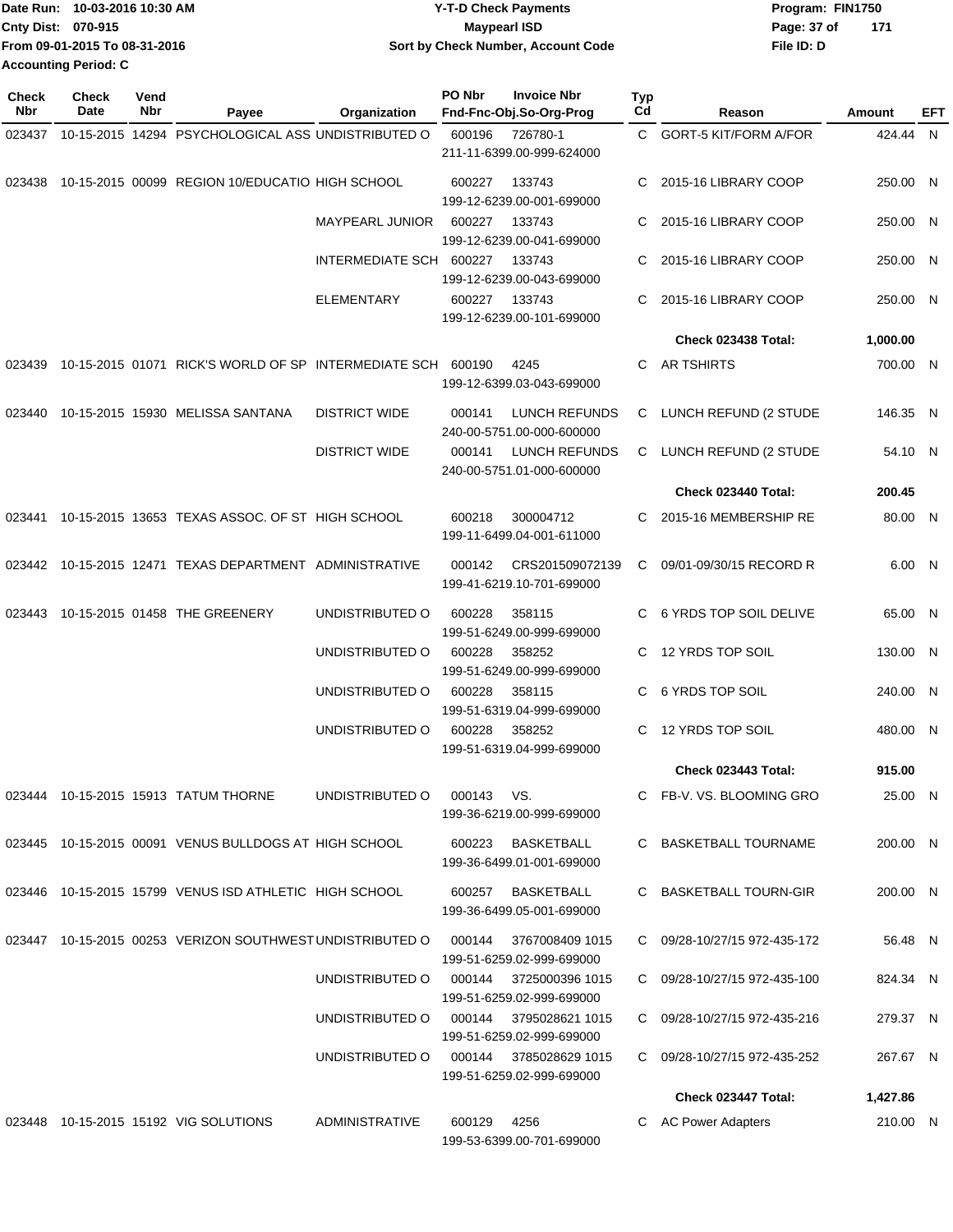|                      | Date Run: 10-03-2016 10:30 AM | <b>Y-T-D Check Payments</b>        | Program: FIN1750     |  |
|----------------------|-------------------------------|------------------------------------|----------------------|--|
| Cnty Dist: 070-915   |                               | <b>Maypearl ISD</b>                | - 171<br>Page: 38 of |  |
|                      | From 09-01-2015 To 08-31-2016 | Sort by Check Number, Account Code | File ID: D           |  |
| Accounting Period: C |                               |                                    |                      |  |

| <b>Check</b><br>Nbr | <b>Check</b><br>Date  | Vend<br>Nbr | Payee                                                                      | Organization                                                          | PO Nbr      | <b>Invoice Nbr</b><br>Fnd-Fnc-Obj.So-Org-Prog          | <b>Typ</b><br>Cd | Reason                                                 | Amount               | EFT |
|---------------------|-----------------------|-------------|----------------------------------------------------------------------------|-----------------------------------------------------------------------|-------------|--------------------------------------------------------|------------------|--------------------------------------------------------|----------------------|-----|
| 023449              |                       |             | 10-15-2015 01862 WESTIN GALLERIA HO UNDISTRIBUTED O                        |                                                                       | 600019      | ENID JOHNSON<br>199-21-6411.00-999-623000              |                  | C ACET CONF. LODGING 10/                               | 264.00 N             |     |
|                     |                       |             | 023450 10-15-2015 15924 JERRY WAYNE WHITT UNDISTRIBUTED O                  |                                                                       | 600270      | VS. MILDRED<br>199-52-6219.01-999-699000               | C.               | FB-V VS. MILDRED SECUR                                 | 120.00 N             |     |
|                     |                       |             |                                                                            | UNDISTRIBUTED O                                                       | 600215      | 100915<br>199-52-6219.01-999-699000                    | C.               | FB-V VS.BLOOMING GROV                                  | 120.00 N             |     |
|                     |                       |             |                                                                            |                                                                       |             |                                                        |                  | <b>Check 023450 Total:</b>                             | 240.00               |     |
| 023451              |                       |             | 10-15-2015 15947 JEFFREY WINNINGHA UNDISTRIBUTED O                         |                                                                       | 600269      | 101615A<br>199-52-6219.01-999-699000                   | C.               | FB-V VS. MILDRED SECUR                                 | 120.00 N             |     |
| 023452              |                       |             | 10-15-2015 15935 MANUEL VALDEZ                                             | UNDISTRIBUTED O                                                       | 600216      | 100915A<br>199-52-6219.01-999-699000                   |                  | C FB-V VS. BLOOMING GRO                                | 120.00 N             |     |
| 023453              |                       |             | 10-22-2015 12211 ADVANCE PIERRE FO ELEMENTARY                              |                                                                       | 000146      | 1633861<br>240-35-6341.00-101-699000                   | C                | <b>BEEF PRODUCTS</b>                                   | 198.52 N             |     |
| 023454              |                       |             | 10-22-2015 15954 BENJAMIN BAYNE AND UNDISTRIBUTED O                        |                                                                       | 000157      | VS. MILDRED<br>199-36-6219.00-999-699000               |                  | C FB-V VS. MILDRED 10/16/1                             | 83.00 N              |     |
| 023455              | 10-22-2015 12411 ASCD |             |                                                                            | <b>ADMINISTRATIVE</b>                                                 | 600293      | A55-AZJ3-ZHME<br>199-41-6499.00-701-699000             | C.               | <b>BASIC MEMBERSHIP</b>                                | 59.00 N              |     |
| 023456              |                       |             | 10-22-2015 00069 ATMOS ENERGY                                              | UNDISTRIBUTED O                                                       | 000145      | 3030318485 0915<br>199-51-6259.04-999-699000           | C                | 09/02-10/02/15 1024 W 4TH                              | 261.50 N             |     |
| 023457              |                       |             | 10-22-2015 00151 BETSY ROSS FLAG GI UNDISTRIBUTED O                        |                                                                       | 600078      | 823007-T<br>199-51-6399.04-999-699000                  | C.               | US/TEXAS FLAGS/HOLDE                                   | 344.75 N             |     |
| 023458              |                       |             | 10-22-2015 00956 BORDEN DAIRY                                              | <b>MAYPEARL JUNIOR</b>                                                | 000147      | 535364<br>240-35-6341.00-041-699000                    | C.               | <b>MILK</b>                                            | 272.44 N             |     |
|                     |                       |             |                                                                            | INTERMEDIATE SCH 000147                                               |             | 535364<br>240-35-6341.00-043-699000                    | C                | MILK                                                   | 330.82 N             |     |
|                     |                       |             |                                                                            | <b>ELEMENTARY</b>                                                     | 000147      | 535364<br>240-35-6341.00-101-699000                    | C.               | MILK                                                   | 1,292.70 N           |     |
|                     |                       |             |                                                                            | <b>HIGH SCHOOL</b>                                                    | 000147      | 535364<br>240-35-6341.01-001-699000                    | C                | <b>MILK</b>                                            | 531.26 N             |     |
|                     |                       |             |                                                                            |                                                                       |             |                                                        |                  | <b>Check 023458 Total:</b>                             | 2.427.22             |     |
|                     |                       |             | 023459 10-22-2015 14564 BROCK ISD                                          | HIGH SCHOOL                                                           | 600261 JV G | 199-36-6499.01-001-699000                              |                  | C JV GIRLS BASKETBALL TO                               | 200.00 N             |     |
|                     |                       |             | 023460 10-22-2015 13576 CANON FINANCIAL SE UNDISTRIBUTED O 000148 15379904 |                                                                       |             | 199-11-6219.00-999-623000                              |                  | C 10/13/2015 COPIERS LEAS                              | 220.90 N             |     |
|                     |                       |             |                                                                            | HIGH SCHOOL                                                           |             | 000148  15379904<br>199-11-6269.00-001-611000          |                  | C 10/13/2015 COPIERS LEAS                              | 245.44 N             |     |
|                     |                       |             |                                                                            | MAYPEARL JUNIOR  000148  15379904<br>INTERMEDIATE SCH 000148 15379904 |             | 199-11-6269.00-041-611000                              |                  | C 10/13/2015 COPIERS LEAS<br>C 10/13/2015 COPIERS LEAS | 245.44 N<br>239.99 N |     |
|                     |                       |             |                                                                            | ELEMENTARY                                                            |             | 199-11-6269.00-043-699000<br>000148 15379904           |                  | C 10/13/2015 COPIERS LEAS                              | 245.44 N             |     |
|                     |                       |             |                                                                            | ELEMENTARY                                                            |             | 199-11-6269.00-101-611000<br>000148 15379904           |                  | C 10/13/2015 COPIERS LEAS                              | 245.44 N             |     |
|                     |                       |             |                                                                            | HIGH SCHOOL                                                           |             | 199-11-6269.00-101-699000<br>000148 15379904           |                  | C 10/13/2015 COPIERS LEAS                              | 1,227.20 N           |     |
|                     |                       |             |                                                                            | MAYPEARL JUNIOR  000148  15379904                                     |             | 199-11-6269.01-001-611000                              |                  | C 10/13/2015 COPIERS LEAS                              | 245.44 N             |     |
|                     |                       |             |                                                                            | INTERMEDIATE SCH 000148 15379904                                      |             | 199-11-6269.01-041-611000<br>199-11-6269.01-043-611000 |                  | C 10/13/2015 COPIERS LEAS                              | 239.99 N             |     |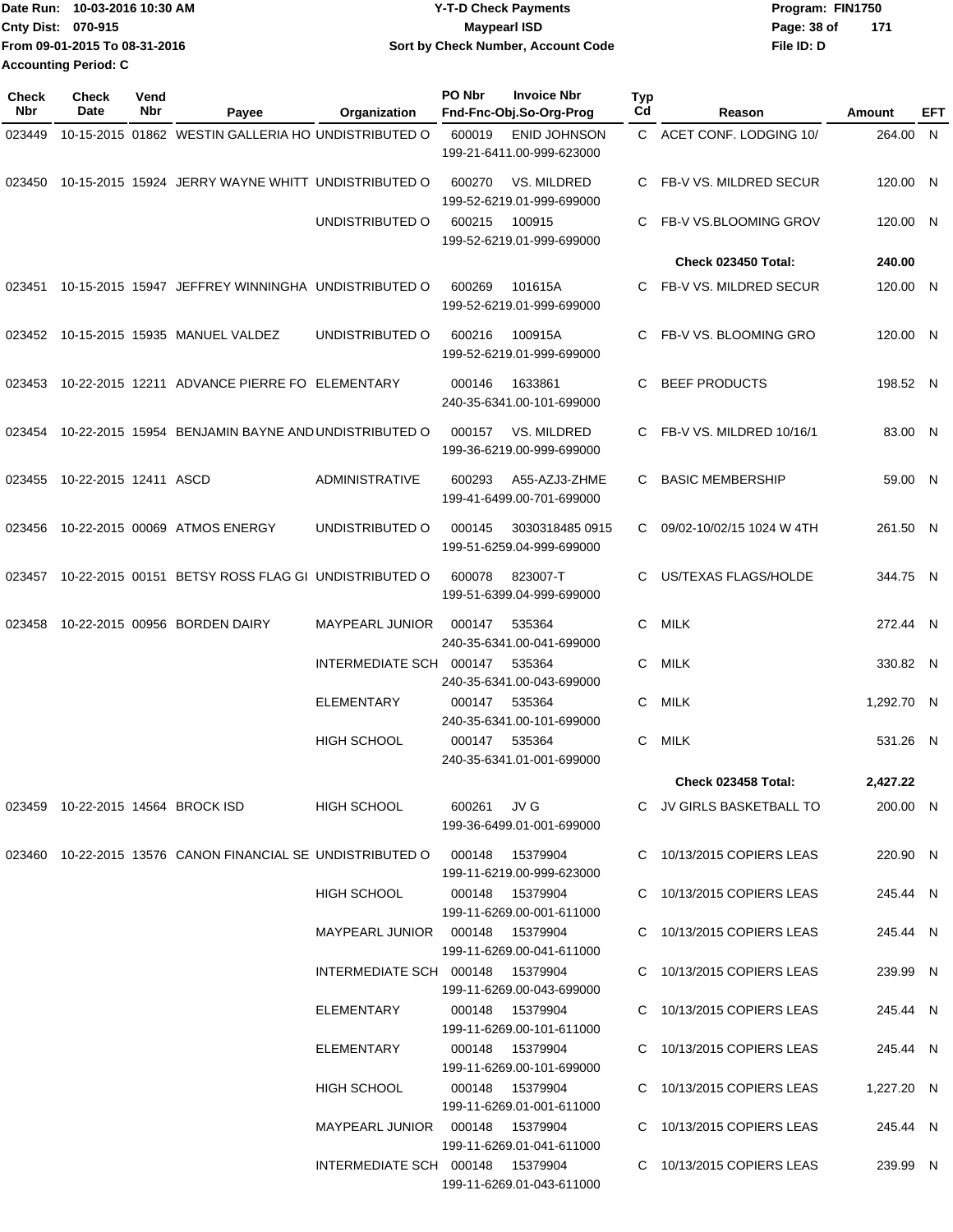Date Run: 10-03-2016 10:30 AM **Date Runity Controller Controller Controller Program: FIN1750** Program: FIN1750 **Cnty Dist:** 070-915 **Page: 39 of MaypearI ISD Page: 39 of File ID: D From 09-01-2015 To 08-31-2016 10-03-2016 10:30 AM Y-T-D Check Payments 070-915 Maypearl ISD Sort by Check Number, Account Code 171 Accounting Period: C**

| <b>DIR COST- ADMINIS</b><br>C 10/13/2015 COPIERS LEAS<br>000148<br>15379904<br>199-41-6249.00-720-699000<br>Check 023460 Total:<br><b>HIGH SCHOOL</b><br>600256<br>410953<br><b>LETTER JACKETS</b><br>10-22-2015 15764 CCE<br>023461<br>C<br>199-36-6499.01-001-699000<br>C FB-V VS. MILDRED 10/16/1<br>023462 10-22-2015 15950 RICHARD COLLINS<br>UNDISTRIBUTED O<br>VS. MILDRED<br>000156<br>199-36-6219.00-999-699000<br>10-22-2015 00218 THE COWBOY BANK O HIGH SCHOOL<br><b>CC MEALS</b><br>C REGIONAL CROSS COUNT<br>600299<br>023463<br>199-36-6499.01-001-699000<br>10-22-2015 00242 DEMCO, INC.<br><b>BOOK STAND/ACRYLIC FR</b><br>INTERMEDIATE SCH 600255<br>5716357<br>C.<br>023464<br>199-12-6399.01-043-699000<br>10-22-2015 15656 DEPARTMENT OF INF UNDISTRIBUTED O<br>09/01-09/30/15 LONG DIST<br>000149<br>16091298N<br>C<br>023465<br>199-51-6259.02-999-699000<br>10-22-2015 12536 DESOTO JANITORIAL UNDISTRIBUTED O<br>600125<br>167733<br>SOAP/BLEACH/GLOVES/C<br>023466<br>C<br>199-51-6319.01-999-699000<br>UNDISTRIBUTED O<br>600125<br>167990<br>BROOM/SOAP/TISSUES/LI<br>C<br>199-51-6319.01-999-699000<br>Check 023466 Total:<br>10-22-2015 12885 DIRECT ENERGY<br>UNDISTRIBUTED O<br>09/11-10/11/15 309 MAIN S<br>000167<br>152880025630723<br>023467<br>C.<br>199-51-6259.04-999-699000<br>10-22-2015 13639 EAST TEXAS COPY SY UNDISTRIBUTED O<br>09/09-10/08/15 PRINTS CO<br>000150<br>309318<br>023468<br>C<br>199-11-6219.07-999-623000<br><b>HIGH SCHOOL</b><br>000150<br>309318<br>09/09-10/08/15 PRINTS B&<br>C<br>199-11-6269.00-001-611000<br><b>MAYPEARL JUNIOR</b><br>000150<br>309318<br>09/09-10/08/15 PRINTS B&<br>C<br>199-11-6269.00-041-611000<br>INTERMEDIATE SCH<br>000150<br>309318<br>09/09-10/08/15 PRINTS B&<br>C<br>199-11-6269.00-043-699000<br><b>ELEMENTARY</b><br>000150<br>309318<br>09/09-10/08/15 PRINTS B&<br>C<br>199-11-6269.00-101-611000<br>ELEMENTARY<br>C 09/09-10/08/15 PRINTS B&<br>000150 309318<br>199-11-6269.00-101-699000<br>HIGH SCHOOL<br>C 09/09-10/08/15 PRINTS B&<br>000150 309318<br>199-11-6269.01-001-611000<br>C 09/09-10/08/15 PRINTS B&<br>MAYPEARL JUNIOR  000150  309318<br>199-11-6269.01-041-611000<br>C 09/09-10/08/15 PRINTS B&<br>INTERMEDIATE SCH 000150 309318<br>199-11-6269.01-043-611000<br>C 09/09-10/08/15 PRINTS B&<br>DIR COST-ADMINIS 000150 309318<br>199-41-6249.00-720-699000<br>Check 023468 Total:<br>C TAKS Tutoring<br>023469 10-22-2015 15319 EDMENTUM, INC<br>UNDISTRIBUTED O<br>600007<br><b>INV060654</b><br>199-11-6399.45-999-699000<br>C TAKS Tutoring<br>UNDISTRIBUTED O<br>600007 INV058122<br>199-11-6399.45-999-699000<br>UNDISTRIBUTED O 600007 INV061093<br><b>TAKS Tutoring</b><br>C<br>199-11-6399.45-999-699000 | Check<br>Nbr | Check<br>Date | Vend<br>Nbr | Payee | Organization | PO Nbr | <b>Invoice Nbr</b><br>Fnd-Fnc-Obj.So-Org-Prog | Typ<br>Cd | Reason | Amount     | EFT |
|--------------------------------------------------------------------------------------------------------------------------------------------------------------------------------------------------------------------------------------------------------------------------------------------------------------------------------------------------------------------------------------------------------------------------------------------------------------------------------------------------------------------------------------------------------------------------------------------------------------------------------------------------------------------------------------------------------------------------------------------------------------------------------------------------------------------------------------------------------------------------------------------------------------------------------------------------------------------------------------------------------------------------------------------------------------------------------------------------------------------------------------------------------------------------------------------------------------------------------------------------------------------------------------------------------------------------------------------------------------------------------------------------------------------------------------------------------------------------------------------------------------------------------------------------------------------------------------------------------------------------------------------------------------------------------------------------------------------------------------------------------------------------------------------------------------------------------------------------------------------------------------------------------------------------------------------------------------------------------------------------------------------------------------------------------------------------------------------------------------------------------------------------------------------------------------------------------------------------------------------------------------------------------------------------------------------------------------------------------------------------------------------------------------------------------------------------------------------------------------------------------------------------------------------------------------------------------------------------------------------------------------------------------------------------------------------------------------------------------------------|--------------|---------------|-------------|-------|--------------|--------|-----------------------------------------------|-----------|--------|------------|-----|
|                                                                                                                                                                                                                                                                                                                                                                                                                                                                                                                                                                                                                                                                                                                                                                                                                                                                                                                                                                                                                                                                                                                                                                                                                                                                                                                                                                                                                                                                                                                                                                                                                                                                                                                                                                                                                                                                                                                                                                                                                                                                                                                                                                                                                                                                                                                                                                                                                                                                                                                                                                                                                                                                                                                                            |              |               |             |       |              |        |                                               |           |        | 269.97 N   |     |
|                                                                                                                                                                                                                                                                                                                                                                                                                                                                                                                                                                                                                                                                                                                                                                                                                                                                                                                                                                                                                                                                                                                                                                                                                                                                                                                                                                                                                                                                                                                                                                                                                                                                                                                                                                                                                                                                                                                                                                                                                                                                                                                                                                                                                                                                                                                                                                                                                                                                                                                                                                                                                                                                                                                                            |              |               |             |       |              |        |                                               |           |        | 3,425.25   |     |
|                                                                                                                                                                                                                                                                                                                                                                                                                                                                                                                                                                                                                                                                                                                                                                                                                                                                                                                                                                                                                                                                                                                                                                                                                                                                                                                                                                                                                                                                                                                                                                                                                                                                                                                                                                                                                                                                                                                                                                                                                                                                                                                                                                                                                                                                                                                                                                                                                                                                                                                                                                                                                                                                                                                                            |              |               |             |       |              |        |                                               |           |        | 100.00 N   |     |
|                                                                                                                                                                                                                                                                                                                                                                                                                                                                                                                                                                                                                                                                                                                                                                                                                                                                                                                                                                                                                                                                                                                                                                                                                                                                                                                                                                                                                                                                                                                                                                                                                                                                                                                                                                                                                                                                                                                                                                                                                                                                                                                                                                                                                                                                                                                                                                                                                                                                                                                                                                                                                                                                                                                                            |              |               |             |       |              |        |                                               |           |        | 75.00 N    |     |
|                                                                                                                                                                                                                                                                                                                                                                                                                                                                                                                                                                                                                                                                                                                                                                                                                                                                                                                                                                                                                                                                                                                                                                                                                                                                                                                                                                                                                                                                                                                                                                                                                                                                                                                                                                                                                                                                                                                                                                                                                                                                                                                                                                                                                                                                                                                                                                                                                                                                                                                                                                                                                                                                                                                                            |              |               |             |       |              |        |                                               |           |        | 85.00 N    |     |
|                                                                                                                                                                                                                                                                                                                                                                                                                                                                                                                                                                                                                                                                                                                                                                                                                                                                                                                                                                                                                                                                                                                                                                                                                                                                                                                                                                                                                                                                                                                                                                                                                                                                                                                                                                                                                                                                                                                                                                                                                                                                                                                                                                                                                                                                                                                                                                                                                                                                                                                                                                                                                                                                                                                                            |              |               |             |       |              |        |                                               |           |        | 58.68 N    |     |
|                                                                                                                                                                                                                                                                                                                                                                                                                                                                                                                                                                                                                                                                                                                                                                                                                                                                                                                                                                                                                                                                                                                                                                                                                                                                                                                                                                                                                                                                                                                                                                                                                                                                                                                                                                                                                                                                                                                                                                                                                                                                                                                                                                                                                                                                                                                                                                                                                                                                                                                                                                                                                                                                                                                                            |              |               |             |       |              |        |                                               |           |        | 68.86 N    |     |
|                                                                                                                                                                                                                                                                                                                                                                                                                                                                                                                                                                                                                                                                                                                                                                                                                                                                                                                                                                                                                                                                                                                                                                                                                                                                                                                                                                                                                                                                                                                                                                                                                                                                                                                                                                                                                                                                                                                                                                                                                                                                                                                                                                                                                                                                                                                                                                                                                                                                                                                                                                                                                                                                                                                                            |              |               |             |       |              |        |                                               |           |        | 3,207.58 N |     |
|                                                                                                                                                                                                                                                                                                                                                                                                                                                                                                                                                                                                                                                                                                                                                                                                                                                                                                                                                                                                                                                                                                                                                                                                                                                                                                                                                                                                                                                                                                                                                                                                                                                                                                                                                                                                                                                                                                                                                                                                                                                                                                                                                                                                                                                                                                                                                                                                                                                                                                                                                                                                                                                                                                                                            |              |               |             |       |              |        |                                               |           |        | 2,108.61 N |     |
|                                                                                                                                                                                                                                                                                                                                                                                                                                                                                                                                                                                                                                                                                                                                                                                                                                                                                                                                                                                                                                                                                                                                                                                                                                                                                                                                                                                                                                                                                                                                                                                                                                                                                                                                                                                                                                                                                                                                                                                                                                                                                                                                                                                                                                                                                                                                                                                                                                                                                                                                                                                                                                                                                                                                            |              |               |             |       |              |        |                                               |           |        | 5,316.19   |     |
|                                                                                                                                                                                                                                                                                                                                                                                                                                                                                                                                                                                                                                                                                                                                                                                                                                                                                                                                                                                                                                                                                                                                                                                                                                                                                                                                                                                                                                                                                                                                                                                                                                                                                                                                                                                                                                                                                                                                                                                                                                                                                                                                                                                                                                                                                                                                                                                                                                                                                                                                                                                                                                                                                                                                            |              |               |             |       |              |        |                                               |           |        | 414.12 N   |     |
|                                                                                                                                                                                                                                                                                                                                                                                                                                                                                                                                                                                                                                                                                                                                                                                                                                                                                                                                                                                                                                                                                                                                                                                                                                                                                                                                                                                                                                                                                                                                                                                                                                                                                                                                                                                                                                                                                                                                                                                                                                                                                                                                                                                                                                                                                                                                                                                                                                                                                                                                                                                                                                                                                                                                            |              |               |             |       |              |        |                                               |           |        | 11.77 N    |     |
|                                                                                                                                                                                                                                                                                                                                                                                                                                                                                                                                                                                                                                                                                                                                                                                                                                                                                                                                                                                                                                                                                                                                                                                                                                                                                                                                                                                                                                                                                                                                                                                                                                                                                                                                                                                                                                                                                                                                                                                                                                                                                                                                                                                                                                                                                                                                                                                                                                                                                                                                                                                                                                                                                                                                            |              |               |             |       |              |        |                                               |           |        | 77.78 N    |     |
|                                                                                                                                                                                                                                                                                                                                                                                                                                                                                                                                                                                                                                                                                                                                                                                                                                                                                                                                                                                                                                                                                                                                                                                                                                                                                                                                                                                                                                                                                                                                                                                                                                                                                                                                                                                                                                                                                                                                                                                                                                                                                                                                                                                                                                                                                                                                                                                                                                                                                                                                                                                                                                                                                                                                            |              |               |             |       |              |        |                                               |           |        | 134.48 N   |     |
|                                                                                                                                                                                                                                                                                                                                                                                                                                                                                                                                                                                                                                                                                                                                                                                                                                                                                                                                                                                                                                                                                                                                                                                                                                                                                                                                                                                                                                                                                                                                                                                                                                                                                                                                                                                                                                                                                                                                                                                                                                                                                                                                                                                                                                                                                                                                                                                                                                                                                                                                                                                                                                                                                                                                            |              |               |             |       |              |        |                                               |           |        | 134.78 N   |     |
|                                                                                                                                                                                                                                                                                                                                                                                                                                                                                                                                                                                                                                                                                                                                                                                                                                                                                                                                                                                                                                                                                                                                                                                                                                                                                                                                                                                                                                                                                                                                                                                                                                                                                                                                                                                                                                                                                                                                                                                                                                                                                                                                                                                                                                                                                                                                                                                                                                                                                                                                                                                                                                                                                                                                            |              |               |             |       |              |        |                                               |           |        | 152.02 N   |     |
|                                                                                                                                                                                                                                                                                                                                                                                                                                                                                                                                                                                                                                                                                                                                                                                                                                                                                                                                                                                                                                                                                                                                                                                                                                                                                                                                                                                                                                                                                                                                                                                                                                                                                                                                                                                                                                                                                                                                                                                                                                                                                                                                                                                                                                                                                                                                                                                                                                                                                                                                                                                                                                                                                                                                            |              |               |             |       |              |        |                                               |           |        | 77.78 N    |     |
|                                                                                                                                                                                                                                                                                                                                                                                                                                                                                                                                                                                                                                                                                                                                                                                                                                                                                                                                                                                                                                                                                                                                                                                                                                                                                                                                                                                                                                                                                                                                                                                                                                                                                                                                                                                                                                                                                                                                                                                                                                                                                                                                                                                                                                                                                                                                                                                                                                                                                                                                                                                                                                                                                                                                            |              |               |             |       |              |        |                                               |           |        | 123.76 N   |     |
|                                                                                                                                                                                                                                                                                                                                                                                                                                                                                                                                                                                                                                                                                                                                                                                                                                                                                                                                                                                                                                                                                                                                                                                                                                                                                                                                                                                                                                                                                                                                                                                                                                                                                                                                                                                                                                                                                                                                                                                                                                                                                                                                                                                                                                                                                                                                                                                                                                                                                                                                                                                                                                                                                                                                            |              |               |             |       |              |        |                                               |           |        | 77.78 N    |     |
|                                                                                                                                                                                                                                                                                                                                                                                                                                                                                                                                                                                                                                                                                                                                                                                                                                                                                                                                                                                                                                                                                                                                                                                                                                                                                                                                                                                                                                                                                                                                                                                                                                                                                                                                                                                                                                                                                                                                                                                                                                                                                                                                                                                                                                                                                                                                                                                                                                                                                                                                                                                                                                                                                                                                            |              |               |             |       |              |        |                                               |           |        | 77.78 N    |     |
|                                                                                                                                                                                                                                                                                                                                                                                                                                                                                                                                                                                                                                                                                                                                                                                                                                                                                                                                                                                                                                                                                                                                                                                                                                                                                                                                                                                                                                                                                                                                                                                                                                                                                                                                                                                                                                                                                                                                                                                                                                                                                                                                                                                                                                                                                                                                                                                                                                                                                                                                                                                                                                                                                                                                            |              |               |             |       |              |        |                                               |           |        | 77.77 N    |     |
|                                                                                                                                                                                                                                                                                                                                                                                                                                                                                                                                                                                                                                                                                                                                                                                                                                                                                                                                                                                                                                                                                                                                                                                                                                                                                                                                                                                                                                                                                                                                                                                                                                                                                                                                                                                                                                                                                                                                                                                                                                                                                                                                                                                                                                                                                                                                                                                                                                                                                                                                                                                                                                                                                                                                            |              |               |             |       |              |        |                                               |           |        | 945.70     |     |
|                                                                                                                                                                                                                                                                                                                                                                                                                                                                                                                                                                                                                                                                                                                                                                                                                                                                                                                                                                                                                                                                                                                                                                                                                                                                                                                                                                                                                                                                                                                                                                                                                                                                                                                                                                                                                                                                                                                                                                                                                                                                                                                                                                                                                                                                                                                                                                                                                                                                                                                                                                                                                                                                                                                                            |              |               |             |       |              |        |                                               |           |        | 202.00 N   |     |
|                                                                                                                                                                                                                                                                                                                                                                                                                                                                                                                                                                                                                                                                                                                                                                                                                                                                                                                                                                                                                                                                                                                                                                                                                                                                                                                                                                                                                                                                                                                                                                                                                                                                                                                                                                                                                                                                                                                                                                                                                                                                                                                                                                                                                                                                                                                                                                                                                                                                                                                                                                                                                                                                                                                                            |              |               |             |       |              |        |                                               |           |        | 3,819.00 N |     |
|                                                                                                                                                                                                                                                                                                                                                                                                                                                                                                                                                                                                                                                                                                                                                                                                                                                                                                                                                                                                                                                                                                                                                                                                                                                                                                                                                                                                                                                                                                                                                                                                                                                                                                                                                                                                                                                                                                                                                                                                                                                                                                                                                                                                                                                                                                                                                                                                                                                                                                                                                                                                                                                                                                                                            |              |               |             |       |              |        |                                               |           |        | 1,892.12 N |     |
| Check 023469 Total:                                                                                                                                                                                                                                                                                                                                                                                                                                                                                                                                                                                                                                                                                                                                                                                                                                                                                                                                                                                                                                                                                                                                                                                                                                                                                                                                                                                                                                                                                                                                                                                                                                                                                                                                                                                                                                                                                                                                                                                                                                                                                                                                                                                                                                                                                                                                                                                                                                                                                                                                                                                                                                                                                                                        |              |               |             |       |              |        |                                               |           |        | 5,913.12   |     |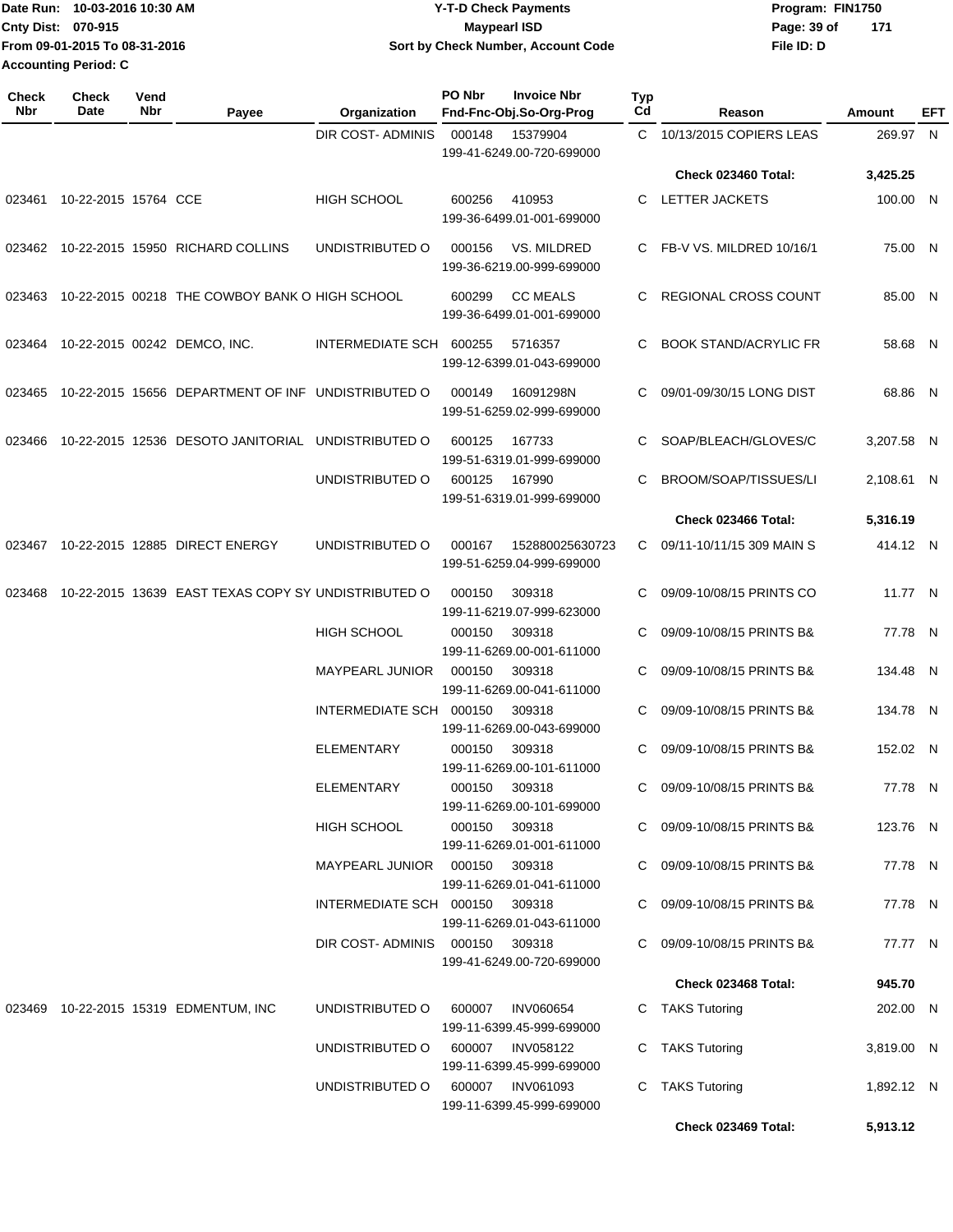| Date Run: 10-03-2016 10:30 AM | <b>Y-T-D Check Payments</b>        | Program: FIN1750   |
|-------------------------------|------------------------------------|--------------------|
| <b>Cnty Dist: 070-915</b>     | <b>Mavpearl ISD</b>                | 171<br>Page: 40 of |
| From 09-01-2015 To 08-31-2016 | Sort by Check Number, Account Code | File ID: D         |
| <b>Accounting Period: C</b>   |                                    |                    |

| <b>Check</b><br><b>Nbr</b> | <b>Check</b><br>Date   | Vend<br>Nbr | Payee                                                   | Organization            | PO Nbr | <b>Invoice Nbr</b><br>Fnd-Fnc-Obj.So-Org-Prog     | <b>Typ</b><br>Cd | Reason                     | Amount     | EFT |
|----------------------------|------------------------|-------------|---------------------------------------------------------|-------------------------|--------|---------------------------------------------------|------------------|----------------------------|------------|-----|
| 023470                     |                        |             | 10-22-2015 13336 ELLIS COUNTY MUSIC MAYPEARL JUNIOR     |                         | 600260 | 23671                                             |                  | C TUBA REPAIR              | 40.00 N    |     |
|                            |                        |             |                                                         |                         |        | 199-11-6219.01-041-611000                         |                  |                            |            |     |
| 023471                     |                        |             | 10-22-2015 14120 HARRIS COMPUTER S UNDISTRIBUTED O      |                         | 000152 | XT00109150<br>240-35-6219.00-999-699000           | C                | 09/01-09/30/15 EZSCHOOL    | 162.50 N   |     |
| 023472                     | 10-22-2015 00243 HILCO |             |                                                         | UNDISTRIBUTED O         | 000151 | 4705171500 0915<br>199-51-6259.04-999-699000      | C                | 09/01-10/01/15 SECURITY    | 33.45 N    |     |
|                            |                        |             |                                                         | UNDISTRIBUTED O         | 000151 | 4706839800 0915<br>199-51-6259.04-999-699000      | C.               | 09/01-10/01/15 MARQUEE     | 29.50 N    |     |
|                            |                        |             |                                                         | UNDISTRIBUTED O         | 000151 | 4705273700 0915<br>199-51-6259.04-999-699000      | C.               | 09/01-10/01/15 FUEL TANK   | 30.67 N    |     |
|                            |                        |             |                                                         | UNDISTRIBUTED O         | 000151 | 4602563301 0915<br>199-51-6259.04-999-699000      | C                | 09/01-10/01/15 H.S. NORTH  | 3,957.26 N |     |
|                            |                        |             |                                                         | UNDISTRIBUTED O         | 000151 | 4706312901 0915<br>199-51-6259.04-999-699000      | C                | 09/01-10/01/15 ELEMENTA    | 5,267.42 N |     |
|                            |                        |             |                                                         | UNDISTRIBUTED O         | 000151 | 4705335301 0915<br>199-51-6259.04-999-699000      | C.               | 09/01-10/01/15 JUNIOR HIG  | 4,723.58 N |     |
|                            |                        |             |                                                         | UNDISTRIBUTED O         | 000151 | 4602266500 0915<br>199-51-6259.04-999-699000      | C.               | 09/01-10/01/15 ATHLETIC F  | 1,361.66 N |     |
|                            |                        |             |                                                         | UNDISTRIBUTED O         | 000151 | 4706783900 0915<br>199-51-6259.78-999-622000      | C.               | 09/01-10/01/15 AG FACILIT  | 1,060.90 N |     |
|                            |                        |             |                                                         |                         |        |                                                   |                  | Check 023472 Total:        | 16,464.44  |     |
| 023473                     |                        |             | 10-22-2015 00612 HOME DEPOT CREDIT UNDISTRIBUTED O      |                         | 600068 | XXXX 7415 10/15<br>199-51-6319.04-999-699000      | C                | MAINTENANCE SUPPLIES       | 55.23 N    |     |
| 023474                     |                        |             | 10-22-2015 14229 EMILY JETT                             | HIGH SCHOOL             | 600244 | <b>REIMBURSEMENT</b><br>199-31-6499.00-001-699000 | C                | <b>TCA MEMBERSHIP RENE</b> | 110.00 N   |     |
|                            |                        |             | 023475 10-22-2015 13655 JILL AUGUSTYN                   | UNDISTRIBUTED O         | 600271 | <b>REIMBURSEMENT</b><br>211-11-6411.00-999-624000 | C                | LEAD MILEAGE 09/2015,      | 255.00 N   |     |
| 023476                     |                        |             | 10-22-2015 15108 JTM PROVISIONS CO. I HIGH SCHOOL       |                         | 000153 | 416193<br>240-35-6341.01-001-699000               | C.               | <b>BEEF COMMODITIES</b>    | 276.26 N   |     |
| 023477                     |                        |             | 10-22-2015 01048 LABATT FOOD SERVIC MAYPEARL JUNIOR     |                         | 000154 | 387479 09/15<br>240-35-6341.00-041-699000         | С                | <b>GROCERIES</b>           | 1,241.11 N |     |
|                            |                        |             |                                                         | INTERMEDIATE SCH 000154 |        | 387495 09/15<br>240-35-6341.00-043-699000         |                  | C GROCERIES                | 2,240.58 N |     |
|                            |                        |             |                                                         | ELEMENTARY              |        | 000154 387487 09/15<br>240-35-6341.00-101-699000  |                  | C GROCERIES                | 3,092.86 N |     |
|                            |                        |             |                                                         | HIGH SCHOOL             |        | 000154 387460 09/15<br>240-35-6341.01-001-699000  |                  | C GROCERIES                | 2,482.96 N |     |
|                            |                        |             |                                                         |                         |        |                                                   |                  | Check 023477 Total:        | 9,057.51   |     |
|                            |                        |             | 023478 10-22-2015 15761 LINDY TERRY                     | <b>SCHOOL BOARD</b>     | 600272 | REIMBURSEMENT<br>199-41-6419.00-702-699000        |                  | C SCHOOL BOARD MEAL        | 52.00 N    |     |
|                            |                        |             | 023479 10-22-2015 15951 LAWRENCE MASSEY UNDISTRIBUTED O |                         | 000155 | VS. MILDRED<br>199-36-6219.00-999-699000          |                  | C FB-V VS. MILDRED 10/16/1 | 75.00 N    |     |
| 023480                     |                        |             | 10-22-2015 00067 LEIGHANNE MCALISTE ADMINISTRATIVE      |                         | 600280 | REIMBURSEMENT<br>199-41-6499.04-701-699000        |                  | C MEALS FOR TRAINING       | 39.10 N    |     |
|                            |                        |             | 023481 10-22-2015 15911 MIGHTY MUSIC PUBLI ELEMENTARY   |                         | 600104 | 20150930MISD<br>199-11-6399.13-101-611000         |                  | C MUSIC MEMORY BASIC       | 150.00 N   |     |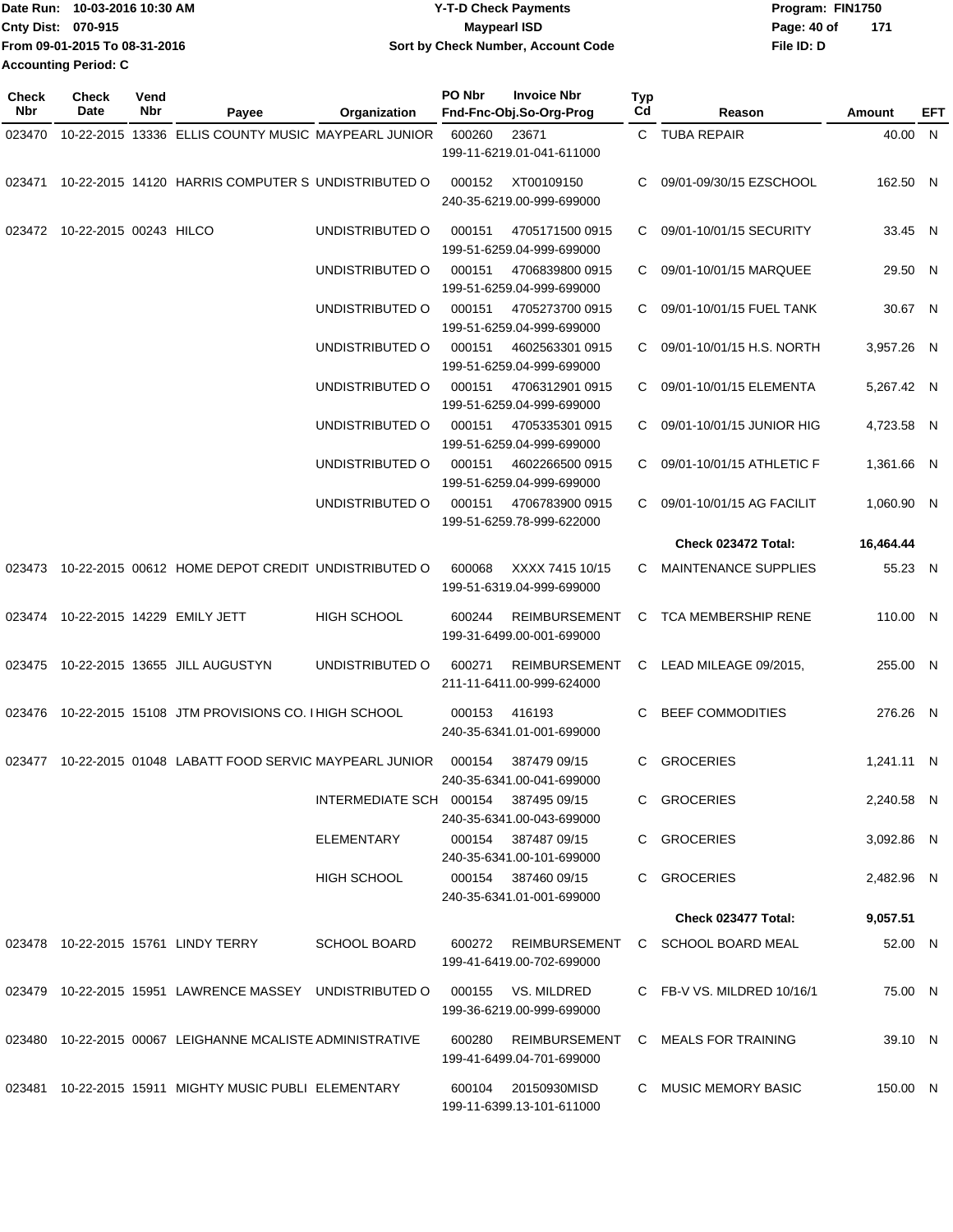|                           | Date Run: 10-03-2016 10:30 AM | <b>Y-T-D Check Payments</b>        | Program: FIN1750   |
|---------------------------|-------------------------------|------------------------------------|--------------------|
| <b>Cnty Dist: 070-915</b> |                               | <b>Mavpearl ISD</b>                | 171<br>Page: 41 of |
|                           | From 09-01-2015 To 08-31-2016 | Sort by Check Number, Account Code | File ID: D         |
| Accounting Period: C      |                               |                                    |                    |

| Check<br><b>Nbr</b> | <b>Check</b><br>Date | Vend<br>Nbr | Payee                                                       | Organization                  | PO Nbr | <b>Invoice Nbr</b><br>Fnd-Fnc-Obj.So-Org-Prog     | <b>Typ</b><br>Cd | Reason                      | Amount     | EFT |
|---------------------|----------------------|-------------|-------------------------------------------------------------|-------------------------------|--------|---------------------------------------------------|------------------|-----------------------------|------------|-----|
| 023482              |                      |             | 10-22-2015 00297 NARDONE BROS, BAKI MAYPEARL JUNIOR         |                               | 000158 | 210360<br>240-35-6341.00-041-699000               |                  | C PIZZA                     | 162.78     | N   |
| 023483              |                      |             | 10-22-2015 14798 OMNI CORPUS CHRIS MAYPEARL JUNIOR          |                               | 600013 | LEAH FARDA<br>199-31-6411.01-041-699000           | C                | <b>TX COUNSELING CONFER</b> | 318.00 N   |     |
| 023484              |                      |             | 10-22-2015 01594 PEARSON EDUCATION UNDISTRIBUTED O          |                               | 600052 | 4024190892<br>410-11-6321.00-999-611000           | C                | <b>HANDWRITING GR1</b>      | 107.06     | - N |
| 023485              |                      |             | 10-22-2015 00854 PITNEY BOWES GLOB DIR COST-ADMINIS         |                               | 000159 | 9619198-OT15<br>199-41-6269.00-720-699000         | C.               | 07/30-10/30/15 LEASE        | 420.00 N   |     |
| 023486              |                      |             | 10-22-2015 12836 R B SPORTING GOOD UNDISTRIBUTED O          |                               | 600025 | 0500262-IN<br>199-36-6399.02-999-699000           | C                | FOOTBALLS/JERSEYS 8T        | 1,395.00 N |     |
| 023487              |                      |             | 10-22-2015 00099 REGION 10/EDUCATIO UNDISTRIBUTED O         |                               | 600278 | 134243<br>199-11-6399.45-999-699000               | C                | 2015-16 DISCOVERY STRE      | 4,000.00 N |     |
|                     |                      |             |                                                             | UNDISTRIBUTED O               | 600277 | 134133<br>199-11-6399.45-999-699000               | C                | 2015-16 EDUPHORIA           | 7,180.00 N |     |
|                     |                      |             |                                                             | UNDISTRIBUTED O               | 600279 | 134010<br>199-13-6230.00-999-611000               | C                | 2015-16 ADVAN. ACADEMI      | 1,000.00 N |     |
|                     |                      |             |                                                             | <b>HIGH SCHOOL</b>            | 600281 | 133882<br>199-31-6239.00-001-699000               | C.               | 2015-16 C.I. AND S.SERV.    | 2,000.00   | -N  |
|                     |                      |             |                                                             |                               |        |                                                   |                  | Check 023487 Total:         | 14,180.00  |     |
| 023488              |                      |             | 10-22-2015 13645 SHARI EASTWOOD                             | <b>HIGH SCHOOL</b>            | 600243 | <b>REIMBURSEMENT</b><br>199-31-6399.00-001-699000 | C                | <b>FISH CAMP SUPPLIES</b>   | 167.12 N   |     |
| 023489              |                      |             | 10-22-2015 14122 LAURI ANN SPRADLIN MAYPEARL JUNIOR         |                               | 600294 | <b>REIMBURSEMENT</b><br>199-11-6411.00-041-623000 | C                | <b>MEALS FROM DYS CONFE</b> | 26.33 N    |     |
| 023490              |                      |             | 10-22-2015 15955 JESSE STACY                                | UNDISTRIBUTED O               | 000166 | VS. MILDRED<br>199-36-6219.00-999-699000          | C.               | FB-JH VS. MILDRED 10/15/    | 88.00 N    |     |
| 023491              |                      |             | 10-22-2015 12636 JERRY STANLEY                              | UNDISTRIBUTED O               | 000165 | VS. MILDRED<br>199-36-6219.00-999-699000          | C.               | FB-JH VS. MILDRED 10/15/    | 88.00 N    |     |
| 023492              |                      |             | 10-22-2015 15953 RONNIE TAYLOR                              | UNDISTRIBUTED O               | 000161 | VS. MILDRED<br>199-36-6219.00-999-699000          | C                | FB-V VS. MILDRED 10/16/2    | 83.00 N    |     |
|                     |                      |             | 023493 10-22-2015 00134 TXU ENERGY                          | UNDISTRIBUTED O               |        | 000160 054201685739<br>199-51-6259.04-999-699000  |                  | C 09/11-10/11/15 SECURITY   | 332.09 N   |     |
|                     |                      |             | 023494 10-22-2015 12990 UTA ATHLETICS DEPT HIGH SCHOOL      |                               |        | 600298 REGION CC<br>199-36-6499.01-001-699000     |                  | C REGIONAL CROSS COUNT      | 40.00 N    |     |
|                     |                      |             | 023495 10-22-2015 00460 VINEYARD'S AUTO SU UNDISTRIBUTED O  |                               | 600065 | 112214<br>199-34-6319.00-999-699000               |                  | C GREASE FITTING/TORCH      | 77.17 N    |     |
|                     |                      |             |                                                             | UNDISTRIBUTED O               |        | 600065 112791<br>199-34-6319.00-999-699000        |                  | C 5 GL DIESEL CAN           | 19.99 N    |     |
|                     |                      |             |                                                             | UNDISTRIBUTED O 600065 111691 |        | 199-34-6319.00-999-699000                         |                  | C FILTER/GREASE/BRUSH/      | 574.51 N   |     |
|                     |                      |             |                                                             |                               |        |                                                   |                  | <b>Check 023495 Total:</b>  | 671.67     |     |
|                     |                      |             | 023496 10-22-2015 00141 WAL MART                            | <b>SCHOOL BOARD</b>           | 600086 | XXXX 6048 09/15<br>199-41-6499.02-702-699000      |                  | C SUPPLIES FOR MR. ODER     | 98.19 N    |     |
|                     |                      |             | 023497 10-22-2015 15952 WILLIAM E. WATSON J UNDISTRIBUTED O |                               |        | 000164 VS. MILDRED<br>199-36-6219.00-999-699000   |                  | C FB-V VS. MILDRED 10/16/2  | 83.00 N    |     |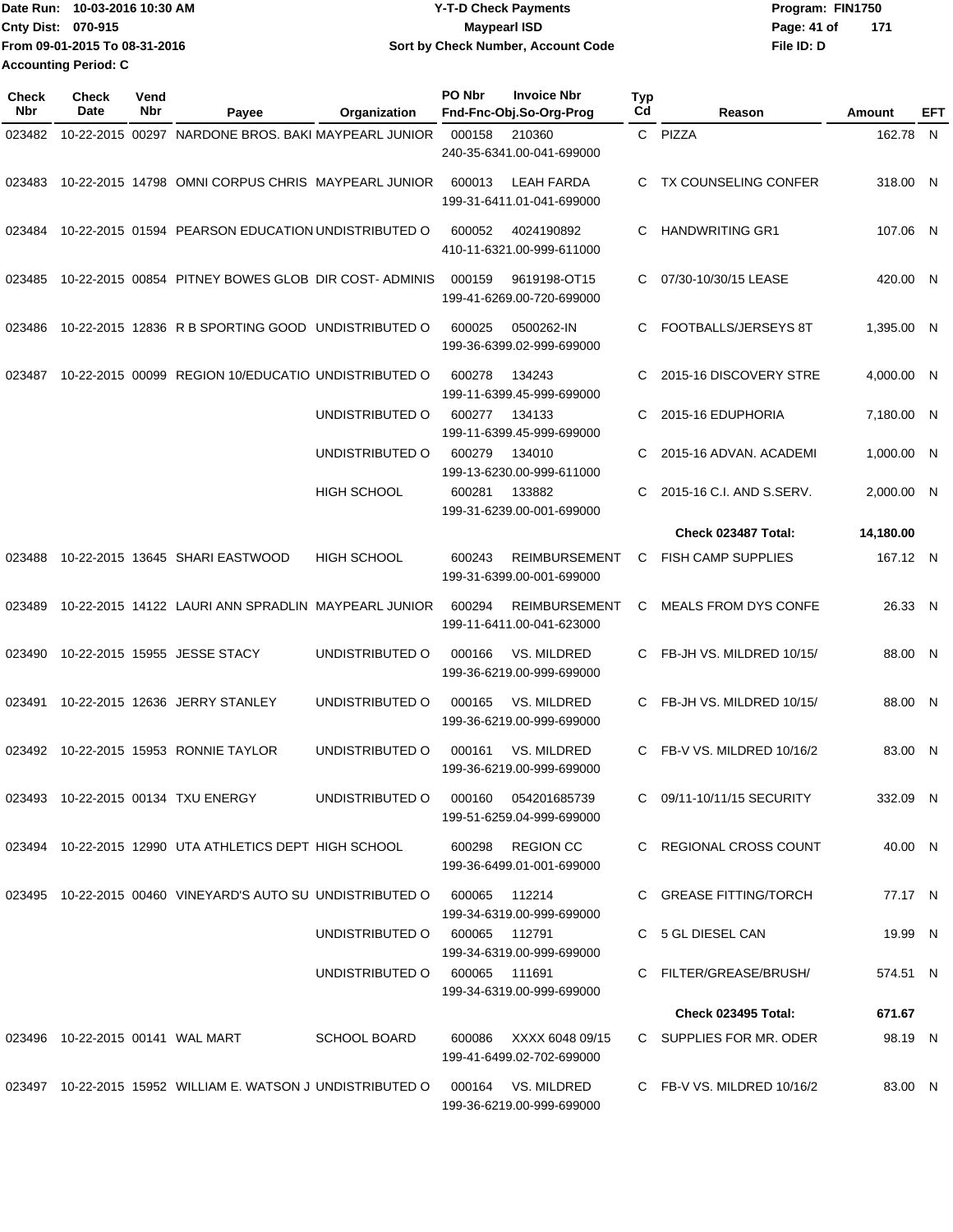Date Run: 10-03-2016 10:30 AM **CONSERVIA CONSERVIATES** Program: FIN1750 **Cnty Dist:** 070-915 **Page: 42 of** Maypearl ISD **Contract Contract Page: 42 of File ID: D From 09-01-2015 To 08-31-2016 10-03-2016 10:30 AM Y-T-D Check Payments 070-915 Maypearl ISD Sort by Check Number, Account Code 171 Accounting Period: C**

| Check<br><b>Nbr</b> | Check<br>Date         | Vend<br>Nbr | Payee                                              | Organization                              | PO Nbr | <b>Invoice Nbr</b><br>Fnd-Fnc-Obj.So-Org-Prog        | <b>Typ</b><br>Cd | Reason                           | Amount     | EFT |
|---------------------|-----------------------|-------------|----------------------------------------------------|-------------------------------------------|--------|------------------------------------------------------|------------------|----------------------------------|------------|-----|
| 023498              |                       |             | 10-22-2015 15948 ANDREA WIMBERLY                   | UNDISTRIBUTED O                           | 000162 | VS. KEMP<br>199-36-6219.00-999-699000                | $\mathbf{C}$     | VB-JH VS, KEMP 10/12/15          | 100.00 N   |     |
| 023499              |                       |             | 10-22-2015 15886 RONNY J. WIMBERLY                 | UNDISTRIBUTED O                           | 000163 | VS. KEMP<br>199-36-6219.00-999-699000                | C                | VB-JH VS. KEMP 10/12/15          | 152.90 N   |     |
| 023500              |                       |             | 10-29-2015 12051 ABDO PUBLISHING                   | INTERMEDIATE SCH                          | 600184 | 196482<br>199-12-6399.02-043-699000                  | C                | BOOKS-SPORTS/OCEAN/T             | 359.10 N   |     |
| 023501              |                       |             | 10-29-2015 15142 ACHIEVEMENT PRODU UNDISTRIBUTED O |                                           | 600106 | D21643890102<br>199-11-6399.04-999-623000            | C                | <b>TOILET FOOTREST W/AR</b>      | 715.26 N   |     |
| 023502              |                       |             | 10-29-2015 15244 ALVARADO HIGH SCH HIGH SCHOOL     |                                           | 600305 | JH VB<br>199-36-6499.01-001-699000                   |                  | <b>VOLLEYBALL ENTRY FEE</b>      | 200.00 N   |     |
| 023503              | 10-29-2015 15512 ASHA |             |                                                    | UNDISTRIBUTED O                           | 600333 | 09115733<br>199-11-6499.00-999-623000                | C                | <b>MEMBERSHIP RENEWAL</b>        | 225.00 N   |     |
| 023504              |                       |             | 10-29-2015 15958 KEVIN BAKER                       | UNDISTRIBUTED O                           | 000171 | VS. RICE<br>199-36-6219.00-999-699000                | C.               | FB-JV VS. RICE 10/22/15          | 58.00 N    |     |
| 023505              |                       |             | 10-29-2015 15961 HUNTER WEST BARNE UNDISTRIBUTED O |                                           | 000185 | 103115<br>199-52-6219.01-999-699000                  |                  | FB-HS VS.PALMER 10/31 S          | 120.00 N   |     |
| 023506              |                       |             | 10-29-2015 15945 BLUE PELICAN BOOK MAYPEARL JUNIOR |                                           | 600274 | 10-21-15-5<br>199-11-6399.13-041-611000              | C                | <b>JAVA TEXTBOOK/ANSWE</b>       | 109.40 N   |     |
| 023507              |                       |             | 10-29-2015 00017 C A WILSON COMPAN UNDISTRIBUTED O |                                           | 600347 | 200366<br>199-51-6249.00-999-699000                  | C                | ELEM WATER HEATER RE             | 563.90 N   |     |
|                     |                       |             |                                                    | UNDISTRIBUTED O                           | 600347 | 200365<br>199-51-6319.04-999-699000                  |                  | HS GAS LEAK REPAIR               | 1,103.79 N |     |
|                     |                       |             |                                                    |                                           |        |                                                      |                  | <b>Check 023507 Total:</b>       | 1,667.69   |     |
| 023508              |                       |             | 10-29-2015 00200 CLAIMS ADMINISTRATI HIGH SCHOOL   |                                           | 600302 | 11542<br>199-11-6143.00-001-611000                   | C                | 2ND QTR INSTALLMENT              | 4,718.00 N |     |
| 023509              |                       |             | 10-29-2015 12885 DIRECT ENERGY                     | UNDISTRIBUTED O                           | 000172 | 152910025656342<br>199-51-6259.04-999-699000         | C                | 09/11-10/11/15 CATV TOW          | 9.31 N     |     |
|                     |                       |             |                                                    | UNDISTRIBUTED O                           | 000172 | 152910025656342<br>199-51-6259.04-999-699000         | C.               | 09/11-10/11/15 PORTABLE          | 60.67 N    |     |
|                     |                       |             |                                                    | UNDISTRIBUTED O                           |        | 000172  152910025656342<br>199-51-6259.04-999-699000 |                  | C 09/11-10/11/15 HS SOUTH        | 12.84 N    |     |
|                     |                       |             |                                                    | UNDISTRIBUTED O 000172 152910025656342    |        | 199-51-6259.04-999-699000                            |                  | C 09/11-10/11/15 INTERMEDI       | 1,648.22 N |     |
|                     |                       |             |                                                    | UNDISTRIBUTED O 000172 152910025656342    |        | 199-51-6259.04-999-699000                            |                  | C 09/11-10/11/15 H.S. SOUTH      | 3,965.35 N |     |
|                     |                       |             |                                                    | UNDISTRIBUTED O 000172 152910025656342    |        | 199-51-6259.04-999-699000                            |                  | C 09/11-10/11/15 GOLF FACIL      | 481.36 N   |     |
|                     |                       |             |                                                    | UNDISTRIBUTED O 000172 152910025656342    |        | 199-51-6259.04-999-699000                            |                  | C 09/11-10/11/15 INT CAFETE      | 535.37 N   |     |
|                     |                       |             |                                                    | UNDISTRIBUTED O                           |        | 000172  152910025656342<br>199-51-6259.04-999-699000 |                  | C 09/11-10/11/15 INT PRACT.      | 134.62 N   |     |
|                     |                       |             |                                                    | UNDISTRIBUTED O 000172 152910025656342    |        | 199-51-6259.04-999-699000                            |                  | $C = 09/11 - 10/11/15$ QUAD BUIL | 307.69 N   |     |
|                     |                       |             |                                                    | UNDISTRIBUTED O   000172  152910025656342 |        | 199-51-6259.04-999-699000                            |                  | C 09/11-10/11/15 BUS BARN        | 287.99 N   |     |
|                     |                       |             |                                                    |                                           |        |                                                      |                  | <b>Check 023509 Total:</b>       | 7,443.42   |     |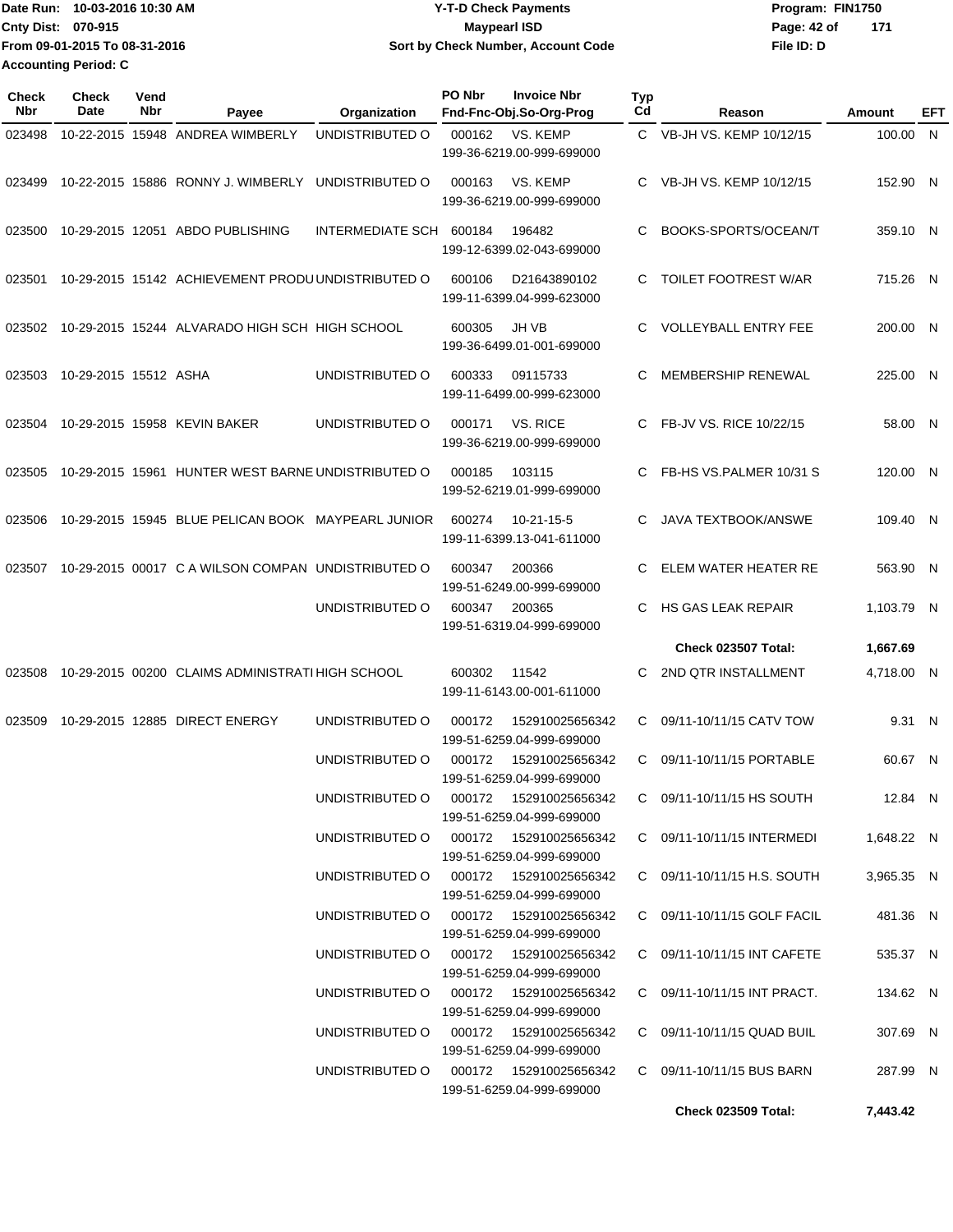|                             | Date Run: 10-03-2016 10:30 AM | <b>Y-T-D Check Payments</b>        | Program: FIN1750 |     |  |
|-----------------------------|-------------------------------|------------------------------------|------------------|-----|--|
| <b>Cnty Dist: 070-915</b>   |                               | Maypearl ISD                       | Page: 43 of      | 171 |  |
|                             | From 09-01-2015 To 08-31-2016 | Sort by Check Number, Account Code | File ID: D       |     |  |
| <b>Accounting Period: C</b> |                               |                                    |                  |     |  |

| Check<br>Nbr | <b>Check</b><br>Date    | Vend<br>Nbr | Payee                                                     | Organization           | PO Nbr | <b>Invoice Nbr</b><br>Fnd-Fnc-Obj.So-Org-Prog       | Typ<br>Cd | Reason                        | Amount      | EFT |
|--------------|-------------------------|-------------|-----------------------------------------------------------|------------------------|--------|-----------------------------------------------------|-----------|-------------------------------|-------------|-----|
|              |                         |             |                                                           |                        |        |                                                     |           |                               |             |     |
| 023510       |                         |             | 10-29-2015 15959 WILLIAM DUCKSWORT UNDISTRIBUTED O        |                        | 000173 | VS. RICE<br>199-36-6219.00-999-699000               | C.        | FB-JV VS. RICE 10/22/15       | 58.00       | N   |
| 023511       |                         |             | 10-29-2015 15919 CLAY ELTING                              | UNDISTRIBUTED O        | 000174 | VS. RICE<br>199-51-6259.04-999-699000               | C         | FB-JV VS. RICE 10/22/15       | 58.00 N     |     |
| 023512       |                         |             | 10-29-2015 15584 FOLLETT SCHOOL SO UNDISTRIBUTED O        |                        | 600275 | 1199631<br>199-11-6399.45-999-699000                | C         | Destiny Library Subscription  | 3,719.10 N  |     |
| 023513       |                         |             | 10-29-2015 14197 ANNA FUCHS                               | UNDISTRIBUTED O        | 000176 | VS. SUNNYVALE<br>199-36-6219.00-999-699000          | C.        | VB-HS VS. SUNNYVALE 10        | 92.65 N     |     |
| 023514       |                         |             | 10-29-2015 00360 PAMELA D. FUCHS                          | UNDISTRIBUTED O        | 000175 | <b>VS. SUNNYVALE</b><br>199-36-6219.00-999-699000   | C.        | VB-HS VS. SUNNYVALE 10        | 112.55 N    |     |
|              |                         |             |                                                           | UNDISTRIBUTED O        | 000175 | <b>VS. SUNNYVALE</b><br>199-36-6219.00-999-699000   | D         | PAST 90 DAYS LIMIT - 300      | $-112.55$ N |     |
|              |                         |             |                                                           |                        |        |                                                     |           | Check 023514 Total:           | .00         |     |
| 023515       |                         |             | 10-29-2015 14227 KATELYNN GONZALEZ UNDISTRIBUTED O        |                        | 000178 | VS. KEMP<br>199-36-6219.00-999-699000               | C         | <b>VB-HS VS. KEMP 10/23</b>   | 94.69       | N.  |
| 023516       |                         |             | 10-29-2015 12984 ROGER GRANTHAM                           | UNDISTRIBUTED O        | 000177 | <b>VS.FAITH FAMILY</b><br>199-36-6219.00-999-699000 | С         | VB-HS VS. FAITH FAMILY 1      | 112.40 N    |     |
| 023517       |                         |             | 10-29-2015 00112 LISA HALBERT                             | UNDISTRIBUTED O        | 000179 | VS. KEMP<br>199-36-6219.00-999-699000               | C         | VB-HS VS. KEMP 10/23/15       | 109.38      | - N |
| 023518       |                         |             | 10-29-2015 14289 TRUDIE HEAD                              | UNDISTRIBUTED O        | 600332 | OCTOBER 2015<br>224-11-6219.00-999-623000           | C         | RTI SERVICE-2ND PAYME         | 2,493.75 N  |     |
| 023519       |                         |             | 10-29-2015 15801 HEAT MECHANICAL A UNDISTRIBUTED O        |                        | 600346 | 2733<br>199-51-6249.01-999-699000                   | C         | HVAC-INT#4                    | 87.45 N     |     |
|              |                         |             |                                                           | UNDISTRIBUTED O        | 600346 | 2769<br>199-51-6249.01-999-699000                   | C         | HVAC-HS KITCHEN DIAGN         | 59.95 N     |     |
|              |                         |             |                                                           |                        |        |                                                     |           | Check 023519 Total:           | 147.40      |     |
| 023520       |                         |             | 10-29-2015 12247 HUBBARD HIGH SCHO HIGH SCHOOL            |                        | 600335 | <b>BASKETBALL</b><br>199-36-6499.05-001-699000      | C         | <b>BASKETBALL TOURNAME</b>    | 250.00 N    |     |
| 023521       |                         |             | 10-29-2015 13655 JILL AUGUSTYN                            | UNDISTRIBUTED O        | 600334 | <b>REIMBURSEMENT</b><br>211-11-6411.00-999-624000   | C         | MILEAGE-REGION10, CTO         | 52.70 N     |     |
|              |                         |             |                                                           | UNDISTRIBUTED O        | 600315 | <b>REIMBURSEMENT</b><br>211-11-6411.00-999-624000   | C.        | MEALS_GAS-DYS CONF/M          | 164.72 N    |     |
|              |                         |             |                                                           |                        |        |                                                     |           | Check 023521 Total:           | 217.42      |     |
|              |                         |             | 023522 10-29-2015 15248 JACQUELYN KOCH                    | UNDISTRIBUTED O        | 600344 | OCTOBER 2015<br>224-31-6219.00-999-623000           | C.        | <b>DIAGNOSTIC SERVICE</b>     | 3,628.60 N  |     |
|              |                         |             | 023523 10-29-2015 14386 LIFE SCHOOL                       | MAYPEARL JUNIOR 600308 |        | JH VB<br>199-36-6499.00-041-699000                  | C         | Volleyball tourn entry fee JH | 300.00 N    |     |
|              |                         |             | 023524 10-29-2015 13940 JOHN E. MARTINEZ                  | UNDISTRIBUTED O        | 000180 | VS. RICE<br>199-36-6219.00-999-699000               |           | C FB-JV VS. RICE ANNOUNC      | 25.00 N     |     |
|              |                         |             | 023525 10-29-2015 15962 JEFFREY PRATER                    | UNDISTRIBUTED O        | 000186 | 103115A<br>199-52-6219.01-999-699000                |           | FB-HS VS.PALMER 10/31 S       | 120.00 N    |     |
| 023526       | 10-29-2015 00824 PRO-ED |             |                                                           | UNDISTRIBUTED O        |        | 600197 2348729<br>211-11-6399.00-999-624000         | C.        | TWS-5 COMPETE SET             | 137.50 N    |     |
|              |                         |             | 023527 10-29-2015 12836 R B SPORTING GOOD UNDISTRIBUTED O |                        | 600024 | 0505867-IN<br>199-36-6399.02-999-699000             |           | C JV-JERSEYS                  | 1,150.00 N  |     |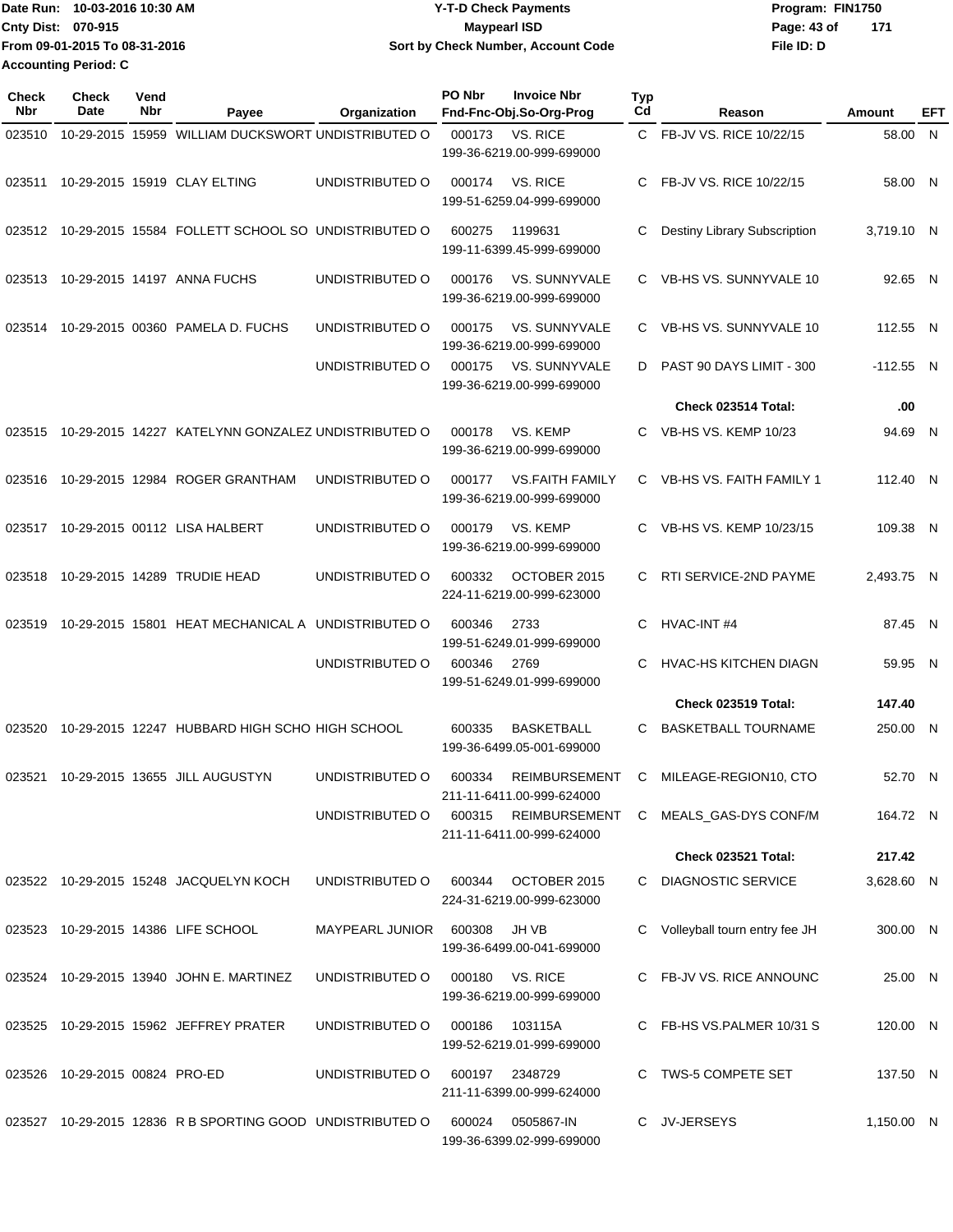Date Run: 10-03-2016 10:30 AM **Date Runity Controller Controller Controller Program: FIN1750** Program: FIN1750 **Cnty Dist:** 070-915 **Page: 44 of MaypearI ISD Page: 44 of File ID: D From 09-01-2015 To 08-31-2016 10-03-2016 10:30 AM Y-T-D Check Payments 070-915 Maypearl ISD Sort by Check Number, Account Code 171 Accounting Period: C**

| Check<br>Nbr | <b>Check</b><br>Date   | Vend<br>Nbr | Payee                                                   | Organization            | PO Nbr | <b>Invoice Nbr</b><br>Fnd-Fnc-Obj.So-Org-Prog       | <b>Typ</b><br>Cd | Reason                      | Amount     | EFT |
|--------------|------------------------|-------------|---------------------------------------------------------|-------------------------|--------|-----------------------------------------------------|------------------|-----------------------------|------------|-----|
| 023528       |                        |             | 10-29-2015 00099 REGION 10/EDUCATIO UNDISTRIBUTED O     |                         | 600321 | 134457<br>199-34-6219.01-999-699000                 |                  | C 8HR BUS TRAINING          | 55.00 N    |     |
| 023529       |                        |             | 10-29-2015 15949 RIVARD BROTHERS                        | HIGH SCHOOL             | 600290 | 301121<br>199-11-6399.29-001-6110BA                 | C                | <b>BARITONE SAXOPHONE-C</b> | 4,155.00 N |     |
| 023530       |                        |             | 10-29-2015 00843 SCHOLASTIC BOOK FAELEMENTARY           |                         | 600339 | W3429464BF<br>199-12-6399.06-101-699000             | C.               | <b>BOOK FAIR</b>            | 5,230.89 N |     |
| 023531       |                        |             | 10-29-2015 15936 SELERIX SYSTEMS, IN IND COST-ADM       |                         | 000181 | 15-5298<br>199-41-6219.09-750-699000                | C.               | ACA REPORTING - 3RD QT      | 175.00 N   |     |
| 023532       |                        |             | 10-29-2015 15308 SPARTAN VOLLEYBAL HIGH SCHOOL          |                         | 600284 | <b>VB FISH BOWL</b><br>199-36-6499.01-001-699000    | C.               | <b>VB ENTRY FEE FRESHME</b> | 150.00 N   |     |
| 023533       |                        |             | 10-29-2015 14013 SYSTEMS GO                             | <b>HIGH SCHOOL</b>      | 600239 | 1866<br>199-11-6499.03-001-622000                   | C                | ROCKET CLASS TECH SU        | 1,500.00 N |     |
| 023534       | 10-29-2015 00784 TASBO |             |                                                         | <b>IND COST-ADM</b>     | 600352 | S. EASTWOOD<br>199-41-6499.00-750-699000            | C                | <b>MEMBERSHIP</b>           | 90.00 N    |     |
| 023535       |                        |             | 10-29-2015 15960 RICHARD TAYLOR                         | UNDISTRIBUTED O         | 000182 | VS. RICE<br>199-36-6219.00-999-699000               | C.               | FB-JV VS. RICE 10/22/15     | 58.00 N    |     |
| 023536       | 10-29-2015 00777 TCA   |             |                                                         | <b>ELEMENTARY</b>       | 600200 | 63882<br>199-31-6499.00-101-699000                  | C                | <b>MEMBERSHIP RENEWAL</b>   | 110.00 N   |     |
| 023537       |                        |             | 10-29-2015 13137 U.S. GAMES                             | INTERMEDIATE SCH 600259 |        | 97320444<br>199-11-6399.11-043-611000               | C                | BALLS/LANYARDS/GRIPS        | 577.82 N   |     |
| 023538       |                        |             | 10-29-2015 00460 VINEYARD'S AUTO SU UNDISTRIBUTED O     |                         | 600320 | 112391<br>199-34-6319.00-999-622000                 | C                | <b>AG TRUCK PARTS</b>       | 224.38 N   |     |
|              |                        |             |                                                         | UNDISTRIBUTED O         | 600343 | 113414<br>199-34-6319.00-999-699000                 | C                | <b>FUSES/ROTARY TOOL</b>    | 43.46 N    |     |
|              |                        |             |                                                         | UNDISTRIBUTED O         | 600343 | 113353<br>199-34-6319.00-999-699000                 | C                | SOCKET DRIVE/SCREWD         | 186.22 N   |     |
|              |                        |             |                                                         |                         |        |                                                     |                  | <b>Check 023538 Total:</b>  | 454.06     |     |
| 023539       |                        |             | 10-29-2015 01145 WELDERS WAREHOUS HIGH SCHOOL           |                         | 600042 | 26531<br>199-11-6399.09-001-622000                  | C                | 09/01-09/30/15 CYLINDER     | 76.00 N    |     |
|              |                        |             | 023540 10-29-2015 15948 ANDREA WIMBERLY UNDISTRIBUTED O |                         |        | 000183 VS. KEMP<br>199-36-6219.00-999-699000        |                  | C VB-HS VS. KEMP 10/23/15   | 104.74 N   |     |
| 023541       |                        |             | 10-29-2015 15886 RONNY J. WIMBERLY UNDISTRIBUTED O      |                         |        | 000184 VS. KEMP<br>199-36-6219.00-999-699000        |                  | C VB-HS VS. KEMP 10/23/15   | 65.00 N    |     |
|              |                        |             |                                                         | UNDISTRIBUTED O         |        | 000184 VS.FAITH FAMILY<br>199-36-6219.00-999-699000 |                  | C VB-HS VS. FAITH FAMILY 1  | 119.74 N   |     |
|              |                        |             |                                                         |                         |        |                                                     |                  | Check 023541 Total:         | 184.74     |     |
|              |                        |             | 023542 11-03-2015 00218 THE COWBOY BANK O HIGH SCHOOL   |                         | 600366 | ATHLETIC MEALS<br>199-36-6499.01-001-699000         |                  | C ATHLETICS MEAL CARDS      | 955.00 N   |     |
|              |                        |             | 023543 11-05-2015 00004 ALERT SERVICES                  | UNDISTRIBUTED O         | 600214 | 54403800<br>199-36-6399.05-999-699000               |                  | C REFUEL & RESTORE PKG      | 70.00 N    |     |
|              |                        |             |                                                         | UNDISTRIBUTED O         |        | 600214 54367700<br>199-36-6399.05-999-699000        | C.               | <b>MEDICAL SUPPLIES</b>     | 372.82 N   |     |
|              |                        |             |                                                         |                         |        |                                                     |                  | <b>Check 023543 Total:</b>  | 442.82     |     |
|              |                        |             | 023544 11-05-2015 15616 AT&T CORP.                      | UNDISTRIBUTED O         | 000189 | 0573207983001<br>199-51-6259.02-999-699000          |                  | C 09/22-10/21/15 FAX L.D.   | 143.34 N   |     |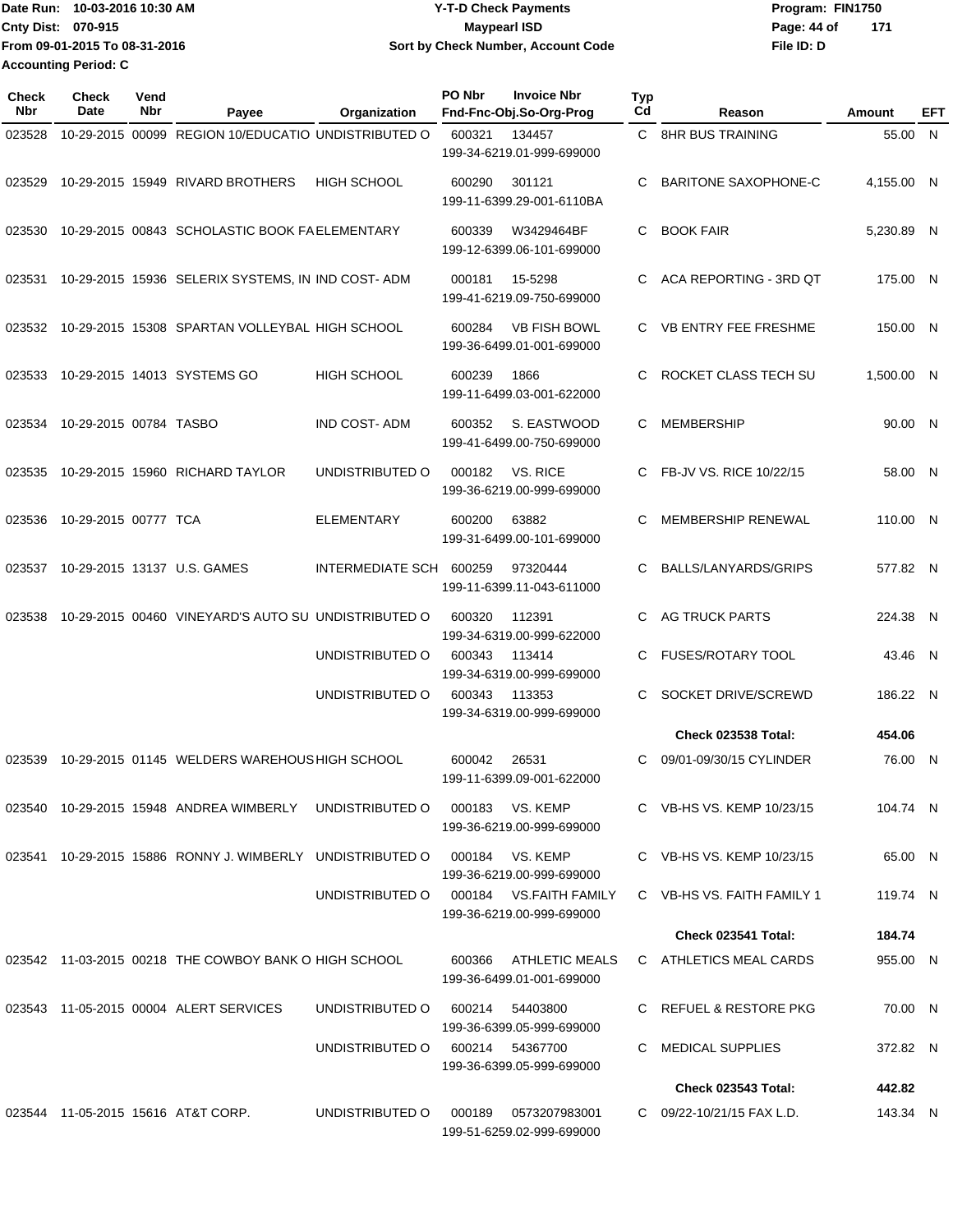| Date Run: 10-03-2016 10:30 AM | <b>Y-T-D Check Payments</b>        | Program: FIN1750   |
|-------------------------------|------------------------------------|--------------------|
| <b>Cnty Dist: 070-915</b>     | <b>Mavpearl ISD</b>                | 171<br>Page: 45 of |
| From 09-01-2015 To 08-31-2016 | Sort by Check Number, Account Code | File ID: D         |
| Accounting Period: C          |                                    |                    |

| <b>Check</b><br>Nbr | <b>Check</b><br>Date | Vend<br>Nbr | Payee                                                                   | Organization                | PO Nbr          | <b>Invoice Nbr</b><br>Fnd-Fnc-Obj.So-Org-Prog     | Typ<br>Cd | Reason                         | Amount     | EFT |
|---------------------|----------------------|-------------|-------------------------------------------------------------------------|-----------------------------|-----------------|---------------------------------------------------|-----------|--------------------------------|------------|-----|
| 023545              |                      |             | 11-05-2015 00901 AVENUE FUEL DISTRI UNDISTRIBUTED O                     |                             | 600348          | 59185<br>199-34-6311.01-999-699000                |           | C 693 GAL DIESEL               | 1,385.31 N |     |
|                     |                      |             |                                                                         | UNDISTRIBUTED O             | 600348          | 59253<br>199-34-6311.01-999-699000                | C.        | 550 GAL DIESEL                 | 1,049.96 N |     |
|                     |                      |             |                                                                         |                             |                 |                                                   |           | <b>Check 023545 Total:</b>     | 2,435.27   |     |
|                     |                      |             | 023546 11-05-2015 15964 SHANNON BARNES                                  | UNDISTRIBUTED O             | 000190          | VS. PALMER<br>199-36-6219.00-999-699000           |           | C FB-JH VS. PALMER 10/29/1     | 88.00 N    |     |
|                     |                      |             | 023547 11-05-2015 15972 BENBROOK MIDDLE-HI HIGH SCHOOL                  |                             | 600387          | ATTN:<br>199-36-6499.05-001-699000                |           | C VOLLEYBALL PLAYOFF           | 251.25 N   |     |
| 023548              |                      |             | 11-05-2015 15943 KELLY BRANAM                                           | <b>HIGH SCHOOL</b>          | 600266          | <b>REIMBURSEMENT</b><br>199-11-6411.29-001-611B00 |           | C travel reimbursement for mil | 215.00 N   |     |
|                     |                      |             | 023549 11-05-2015 14119 BROOKSHIRE BROTHE ELEMENTARY                    |                             | 600365          | 92174<br>199-21-6399.04-101-611000                | C         | <b>DISTRICT IMPROVEMENT</b>    | 18.74 N    |     |
| 023550              |                      |             | 11-05-2015 01106 CAROLE UPCHURCH                                        | UNDISTRIBUTED O             | 600374          | <b>REIMBURSEMENT</b><br>199-53-6411.00-999-699000 | C.        | MILEAGE REIMBURSEME            | 84.90 N    |     |
| 023551              |                      |             | 11-05-2015 00217 CITY OF MAYPEARL                                       | UNDISTRIBUTED O             | 000191          | 1081 10/15<br>199-51-6259.01-999-699000           | C.        | 09/29-10/28/15 LSK YARD        | 26.00 N    |     |
|                     |                      |             |                                                                         | UNDISTRIBUTED O             | 000191          | 1618 10/15<br>199-51-6259.01-999-699000           | C.        | 09/29-10/28/15 309 N MAIN      | 51.00 N    |     |
|                     |                      |             |                                                                         | UNDISTRIBUTED O             | 000191          | 1080 10/15<br>199-51-6259.01-999-699000           | C.        | 09/29-10/28/15 1024 W 4TH      | 69.00 N    |     |
|                     |                      |             |                                                                         | UNDISTRIBUTED O             | 000191          | 383 10/15<br>199-51-6259.01-999-699000            | C.        | 09/29-10/28/15 600 PHILLIP     | 97.80 N    |     |
|                     |                      |             |                                                                         | UNDISTRIBUTED O             | 000191          | 1394 10/15<br>199-51-6259.01-999-699000           | C.        | 09/29-10/28/15 FB CONCES       | 154.20 N   |     |
|                     |                      |             |                                                                         | UNDISTRIBUTED O             | 000191          | 574 10/15<br>199-51-6259.01-999-699000            | C.        | 09/29-10/28/15 JH YARD M       | 101.35 N   |     |
|                     |                      |             |                                                                         | UNDISTRIBUTED O             | 000191          | 595 10/15<br>199-51-6259.01-999-699000            | C         | 09/29-10/28/15 1025 W.         | 179.40 N   |     |
|                     |                      |             |                                                                         | UNDISTRIBUTED O             | 000191          | 82 10/15<br>199-51-6259.01-999-699000             | C.        | 09/29-10/28/15 400 PANTH       | 447.60 N   |     |
|                     |                      |             |                                                                         | UNDISTRIBUTED O             | 000191 80 10/15 | 199-51-6259.01-999-699000                         |           | C 09/29-10/28/15 HS BALLFIE    | 255.90 N   |     |
|                     |                      |             |                                                                         |                             |                 |                                                   |           | <b>Check 023551 Total:</b>     | 1,382.25   |     |
|                     |                      |             | 023552 11-05-2015 15970 THOMAS CRUM                                     | UNDISTRIBUTED O             |                 | 000192 VS. PALMER<br>199-36-6219.00-999-699000    |           | C FB-V VS. PALMER 10/31/15     | 83.00 N    |     |
|                     |                      |             | 023553 11-05-2015 15718 DUNCAN PLUMBING SUNDISTRIBUTED O                |                             | 600345 2942     | 199-51-6249.00-999-699000                         |           | C HS CONCESSION DRINKIN        | 1,059.95 N |     |
|                     |                      |             |                                                                         | UNDISTRIBUTED O             | 600345 2746     | 199-51-6249.00-999-699000                         |           | C ELEM WATER HEATER RE         | 169.95 N   |     |
|                     |                      |             |                                                                         | UNDISTRIBUTED 0 600345 2942 |                 | 199-51-6319.04-999-699000                         |           | C HS CONCESSION DRINKIN        | 1,534.00 N |     |
|                     |                      |             |                                                                         |                             |                 |                                                   |           | <b>Check 023553 Total:</b>     | 2,763.90   |     |
|                     |                      |             | 023554 11-05-2015 01547 EICHELBAUM WARDEL DIR COST-ADMINIS 000193 52914 |                             |                 | 199-41-6211.00-720-699000                         |           | C 09/21-09/28 LEGAL FEES       | 86.58 N    |     |
|                     |                      |             | 023555 11-05-2015 12816 ELLIS COUNTY TREAS SCHOOL BOARD                 |                             |                 | 600376 1509-1404<br>199-41-6439.00-702-699000     |           | C ANNUAL FIRE INSPECTIO        | 108.33 N   |     |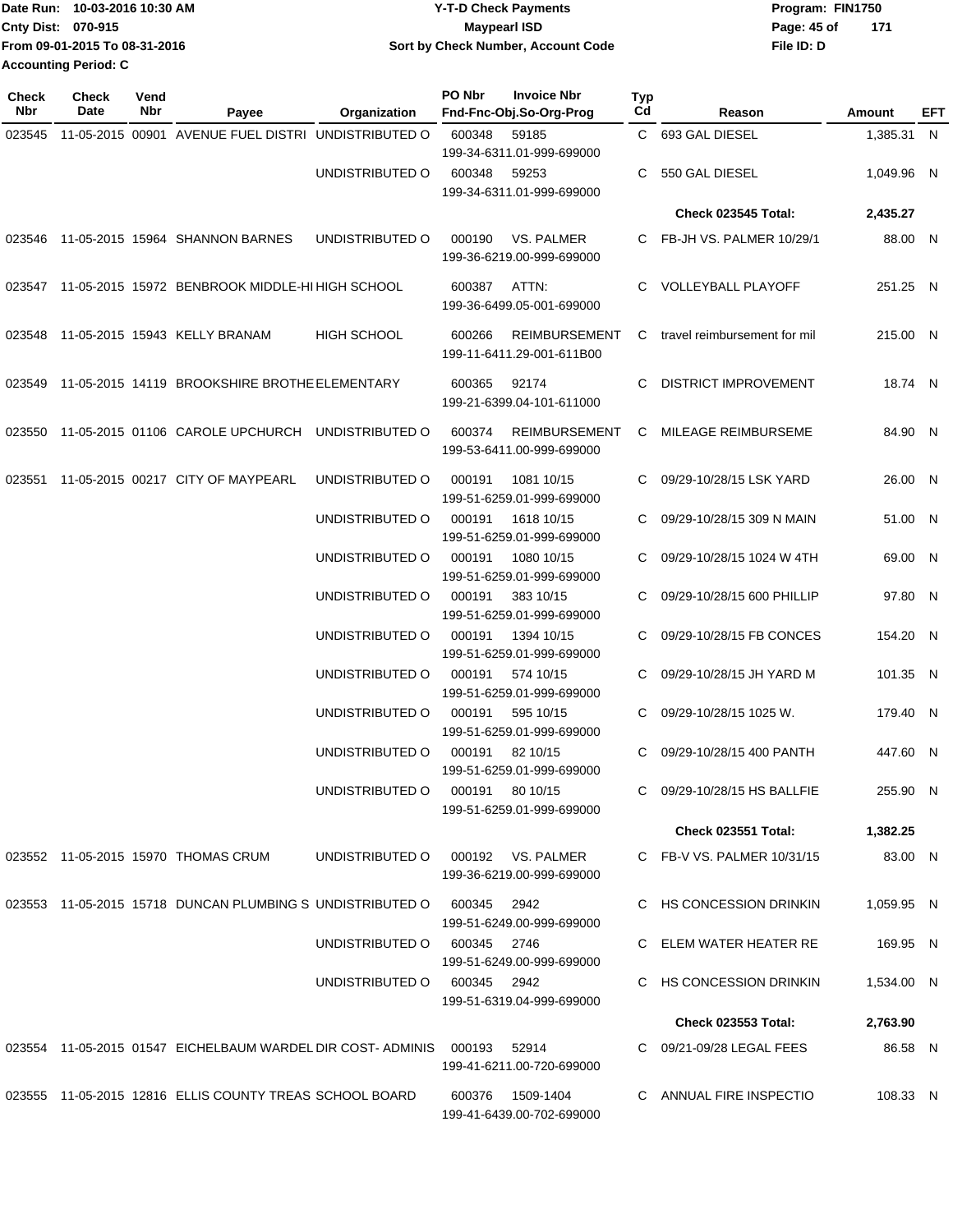|                             | Date Run: 10-03-2016 10:30 AM | <b>Y-T-D Check Payments</b>        | Program: FIN1750 |     |
|-----------------------------|-------------------------------|------------------------------------|------------------|-----|
| Cnty Dist: 070-915          |                               | Maypearl ISD                       | Page: 46 of      | 171 |
|                             | From 09-01-2015 To 08-31-2016 | Sort by Check Number, Account Code | File ID: D       |     |
| <b>Accounting Period: C</b> |                               |                                    |                  |     |

| <b>Check</b><br>Nbr | <b>Check</b><br>Date       | Vend<br>Nbr | Payee                                                                | Organization       | PO Nbr        | <b>Invoice Nbr</b><br>Fnd-Fnc-Obj.So-Org-Prog       | Typ<br>Cd | Reason                               | Amount     | EFT |
|---------------------|----------------------------|-------------|----------------------------------------------------------------------|--------------------|---------------|-----------------------------------------------------|-----------|--------------------------------------|------------|-----|
| 023556              | 11-05-2015 12580 ENNIS ISD |             |                                                                      | UNDISTRIBUTED O    | 600136        | 1017<br>211-13-6411.00-999-624000                   | C.        | <b>MATH PLANNING SESSIO</b>          | 320.00     | N   |
|                     |                            |             |                                                                      | UNDISTRIBUTED O    | 600120        | 1017<br>211-13-6411.00-999-624000                   | C         | MATH PLANNING SESSIO                 | 180.00 N   |     |
|                     |                            |             |                                                                      |                    |               |                                                     |           | <b>Check 023556 Total:</b>           | 500.00     |     |
| 023557              |                            |             | 11-05-2015 00557 EPS LITERACY & INTE UNDISTRIBUTED O                 |                    | 600296        | 10854306<br>224-11-6399.01-999-623000               | C.        | SITUATION LEARNING-ST                | 952.11 N   |     |
| 023558              |                            |             | 11-05-2015 15698 STEVEN EVANS                                        | UNDISTRIBUTED O    | 000194        | VS. PALMER<br>199-36-6219.00-999-699000             | C.        | FB-V VS. PALMER 10/31                | 25.00 N    |     |
|                     |                            |             |                                                                      | UNDISTRIBUTED O    | 000194        | VS. PALMER<br>199-36-6219.00-999-699000             | C.        | FB-JH VS. PALMER 10/29               | 25.00 N    |     |
|                     |                            |             |                                                                      | UNDISTRIBUTED O    | 000194        | <b>VS.BLOOMING</b><br>199-36-6219.00-999-699000     | C.        | FB-JH VS. BLOOMING GR                | 25.00 N    |     |
|                     |                            |             |                                                                      |                    |               |                                                     |           | <b>Check 023558 Total:</b>           | 75.00      |     |
| 023559              |                            |             | 11-05-2015 14197 ANNA FUCHS                                          | UNDISTRIBUTED O    | 000195        | VS. MILLSAP<br>199-36-6219.00-999-699000            |           | C VB-BI-DISTRICT VS.                 | 47.65 N    |     |
| 023560              |                            |             | 11-05-2015 00360 PAMELA D. FUCHS                                     | UNDISTRIBUTED O    | 000196        | VS. MILLSAP<br>199-36-6219.00-999-699000            | C.        | VB-BI-DISTRICT VS.                   | 136.25 N   |     |
| 023561              |                            |             | 11-05-2015 15127 GLEN ROSE HS                                        | <b>HIGH SCHOOL</b> | 600306        | <b>JV/9TH VB TOURN</b><br>199-36-6499.01-001-699000 | C.        | JV/9TH VB TOURNAMENT                 | 400.00 N   |     |
|                     |                            |             |                                                                      | HIGH SCHOOL        | 600358        | <b>VARSITY VB</b><br>199-36-6499.01-001-699000      | C.        | <b>VARSITY VB TOURNAMEN</b>          | 250.00 N   |     |
|                     |                            |             |                                                                      |                    |               |                                                     |           | Check 023561 Total:                  | 650.00     |     |
|                     |                            |             | 023562 11-05-2015 15967 STEVEN C HAEMKER                             | UNDISTRIBUTED O    | 000197        | VS. PALMER<br>199-36-6219.00-999-699000             | C.        | FB-V VS. PALMER 10/31/15             | 83.00 N    |     |
| 023563              |                            |             | 11-05-2015 15966 HAMILTON ISD                                        | <b>HIGH SCHOOL</b> | 600369        | V GIRLS BBALL<br>199-36-6499.05-001-699000          | C.        | <b>GIRLS VARSITY BBALL TO</b>        | 300.00 N   |     |
| 023564              |                            |             | 11-05-2015 15903 PAUL HANCOCK                                        | UNDISTRIBUTED O    | 000198        | VS. PALMER<br>199-36-6219.00-999-699000             | C.        | FB-JH VS. PALMER 10/29               | 88.00 N    |     |
| 023565              |                            |             | 11-05-2015 15942 CHARLES HICKS                                       | <b>HIGH SCHOOL</b> | 600265        | <b>REIMBURSEMENT</b><br>199-11-6411.29-001-611B00   | C         | Trailer travel reimbursement         | 331.91 N   |     |
|                     |                            |             | 023566 11-05-2015 12551 INTERQUEST DETECTI HIGH SCHOOL               |                    | 600172 110229 | 199-11-6219.02-001-624000                           |           | C 10/12 & 10/30 HALF DAY S           | 520.00 N   |     |
|                     |                            |             | 023567 11-05-2015 15712 KOURTNEY LYNN EAS UNDISTRIBUTED O            |                    | 600363        | OCTOBER 2015<br>199-31-6219.04-999-623000           |           | C 10.5 HRS - OT SERVICES             | 735.00 N   |     |
|                     |                            |             | 023568 11-05-2015 15968 RICHARD LEAF                                 | UNDISTRIBUTED O    |               | 000199 VS. PALMER<br>199-36-6219.00-999-699000      |           | C FB-V VS. PALMER 10/31              | 75.00 N    |     |
|                     |                            |             | 023569 11-05-2015 00067 LEIGHANNE MCALISTE DIR COST-ADMINIS 600361   |                    |               | 199-41-6411.01-720-699000                           |           | REIMBURSEMENT C LODGING AUSTIN CONF. | 252.00 N   |     |
|                     |                            |             | 023570 11-05-2015 14723 MILLSAP ISD                                  | HIGH SCHOOL        |               | 600389 VB PLAYOFF<br>199-36-6499.05-001-699000      |           | C VOLLEYBALL PLAYOFFS 1              | 730.00 N   |     |
|                     |                            |             | 023571 11-05-2015 13306 MOUNTAIN PEAK SPE UNDISTRIBUTED O            |                    |               | 199-51-6259.79-999-622000                           |           | C 09/05-10/05/15 12636 FM            | 245.01 N   |     |
|                     |                            |             | 023572  11-05-2015  13489  NORTH TEXAS COLOR MAYPEARL JUNIOR  600362 |                    |               | 2016<br>199-11-6399.29-041-611000                   | C.        | MEMBERSHIP WINTER GU                 | 1,229.77 N |     |
|                     |                            |             |                                                                      |                    |               |                                                     |           |                                      |            |     |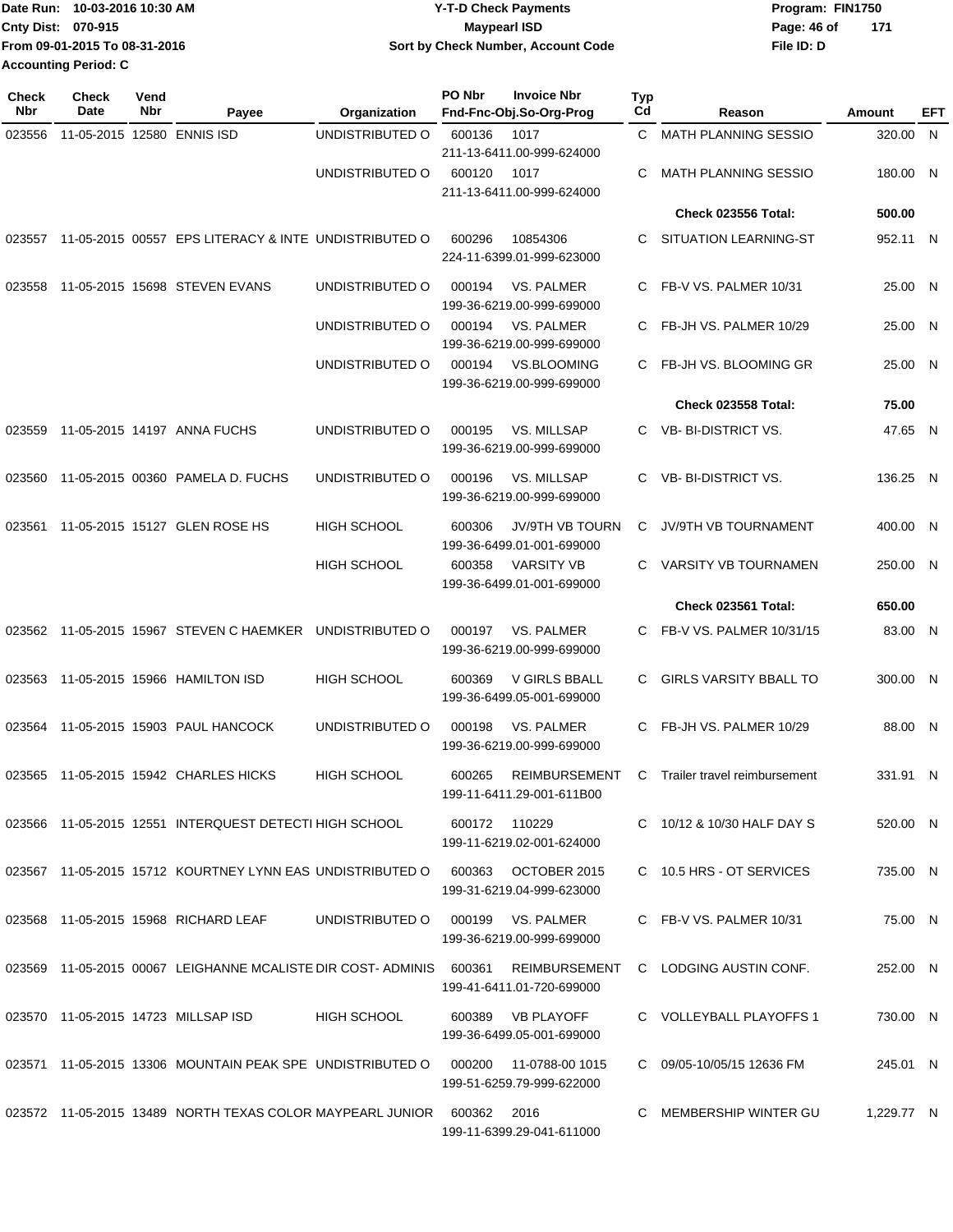|                             | Date Run: 10-03-2016 10:30 AM | <b>Y-T-D Check Payments</b>        | Program: FIN1750   |
|-----------------------------|-------------------------------|------------------------------------|--------------------|
| Cnty Dist: 070-915          |                               | Maypearl ISD                       | 171<br>Page: 47 of |
|                             | From 09-01-2015 To 08-31-2016 | Sort by Check Number, Account Code | File ID: D         |
| <b>Accounting Period: C</b> |                               |                                    |                    |

| Check<br>Nbr | <b>Check</b><br>Date               | Vend<br>Nbr | Payee                                                      | Organization            | PO Nbr | <b>Invoice Nbr</b><br>Fnd-Fnc-Obj.So-Org-Prog     | Typ<br>Cd    | Reason                          | Amount      | EFT |
|--------------|------------------------------------|-------------|------------------------------------------------------------|-------------------------|--------|---------------------------------------------------|--------------|---------------------------------|-------------|-----|
| 023573       |                                    |             | 11-05-2015 14604 PEARSON CLINICAL A UNDISTRIBUTED O        |                         | 600249 | BK78847174<br>410-11-6321.00-999-611000           | $\mathbf{C}$ | <b>WRLD CIV/RDG&amp;NOTE TA</b> | 862.25 N    |     |
|              |                                    |             | 023574 11-05-2015 15965 ZACHARY PETTIGREW UNDISTRIBUTED O  |                         | 000201 | VS. PALMER<br>199-36-6219.00-999-699000           | C.           | FB-V VS. PALMER 10/31/15        | 83.00 N     |     |
| 023575       |                                    |             | 11-05-2015 14314 RAPTOR TECHNOLOGI UNDISTRIBUTED O         |                         | 600377 | 40355 RN<br>199-11-6399.45-999-699000             | C.           | 01/01/16-12/31/16 RENEWA        | 1,920.00 N  |     |
| 023576       |                                    |             | 11-05-2015 14927 REPUBLIC SERVICES UNDISTRIBUTED O         |                         | 000202 | 0794-010681375<br>199-51-6259.03-999-699000       | C.           | 11/01-11/30/15 WASTE RE         | 1,771.74 N  |     |
| 023577       |                                    |             | 11-05-2015 13383 RISE BROADBAND                            | UNDISTRIBUTED O         | 000203 | 813710001004619<br>199-53-6249.04-999-699000      | C.           | 11/08-12/07/15 MTHLY INT        | 1,800.00 N  |     |
| 023578       |                                    |             | 11-05-2015 12364 ROBIN LEAL                                | UNDISTRIBUTED O         | 600385 | <b>REIMBURSEMENT</b><br>199-34-6219.00-999-699000 | C            | <b>VIDEO RECORDERS FOR</b>      | 239.98 N    |     |
| 023579       |                                    |             | 11-05-2015 12642 SCURRY-ROSSER ISD HIGH SCHOOL             |                         | 600367 | <b>BOYS BB TOURN</b><br>199-36-6499.05-001-699000 |              | C VARSITY BBALL TOURN F         | 250.00 N    |     |
| 023580       |                                    |             | 11-05-2015 00234 SOUTHWEST INTERNA UNDISTRIBUTED O         |                         | 600230 | HP11195<br>199-34-6319.00-999-699000              | C            | FUEL FILTER KITS                | 318.10 N    |     |
|              |                                    |             |                                                            | UNDISTRIBUTED O         |        | HP9792DUP<br>199-34-6319.00-999-699000            | м            | 023394 10-08-2015 \$212.84      | $-318.10$ N |     |
|              |                                    |             |                                                            |                         |        |                                                   |              | Check 023580 Total:             | .00         |     |
| 023581       |                                    |             | 11-05-2015 15969 GEORGE ALAN STEEL UNDISTRIBUTED O         |                         | 000204 | VS, PALMER<br>199-36-6219.00-999-699000           | C.           | FB-V VS. PALMER 10/31/15        | 83.00 N     |     |
|              | 023582 11-05-2015 00552 TASB, INC. |             |                                                            | UNDISTRIBUTED O         | 600380 | 492652<br>199-51-6239.01-999-699000               | C.           | 09/01/15-8/31/16 ONSITE A       | 1,535.00 N  |     |
| 023583       | 11-05-2015 00477 TCEA              |             |                                                            | UNDISTRIBUTED O         | 600357 | 4977270<br>199-53-6411.00-999-699000              | C            | <b>CONFERENCE REGISTRA</b>      | 39.00 N     |     |
|              |                                    |             |                                                            | UNDISTRIBUTED O         | 600357 | 4977270<br>199-53-6499.01-999-699000              | C            | <b>CONFERENCE REGISTRA</b>      | 200.00 N    |     |
|              |                                    |             |                                                            |                         |        |                                                   |              | Check 023583 Total:             | 239.00      |     |
| 023584       |                                    |             | 11-05-2015 00132 TEXAS EDUCATIONAL UNDISTRIBUTED O         |                         | 600381 | 3358<br>199-21-6219.00-999-623000                 | С            | IDEA, PART B - FORMULA,         | 2,890.67 N  |     |
|              |                                    |             | 023585 11-05-2015 12751 THE BURLY CORP. OF UNDISTRIBUTED O |                         | 600351 | 1274699<br>199-51-6319.04-999-699000              |              | C 48X9 GAUGE CHAIN LINK         | 181.00 N    |     |
|              |                                    |             | 023586 11-05-2015 15211 THOMAS SOUTHALL E UNDISTRIBUTED O  |                         | 600349 | 743468<br>199-51-6249.00-999-699000               |              | C 10/6,10/15 GOLF SPRINKL       | 340.00 N    |     |
|              |                                    |             |                                                            | UNDISTRIBUTED O         |        | 600349 743468<br>199-51-6319.04-999-699000        | C.           | 10/6,10/15 GOLF SPRINKL         | 64.00 N     |     |
|              |                                    |             |                                                            |                         |        |                                                   |              | Check 023586 Total:             | 404.00      |     |
|              | 023587 11-05-2015 00418 TUNE IN    |             |                                                            | INTERMEDIATE SCH 600247 |        | 941555<br>199-11-6399.14-043-611000               |              | C ARTSMART/MAPS/DICTIO          | 216.80 N    |     |
| 023588       |                                    |             | 11-05-2015_00091_VENUS BULLDOGS AT_HIGH SCHOOL             |                         | 600368 | <b>JH BOYS BBALL</b><br>199-36-6499.05-001-699000 |              | C JH BOYS BBALL TOURNA          | 200.00 N    |     |
|              |                                    |             |                                                            | <b>HIGH SCHOOL</b>      | 600368 | JH BOYS BBALL<br>199-36-6499.05-001-699000        |              | D PAST 90 DAYS LIMIT - 300      | $-200.00$ N |     |
|              |                                    |             |                                                            |                         |        |                                                   |              | Check 023588 Total:             | .00         |     |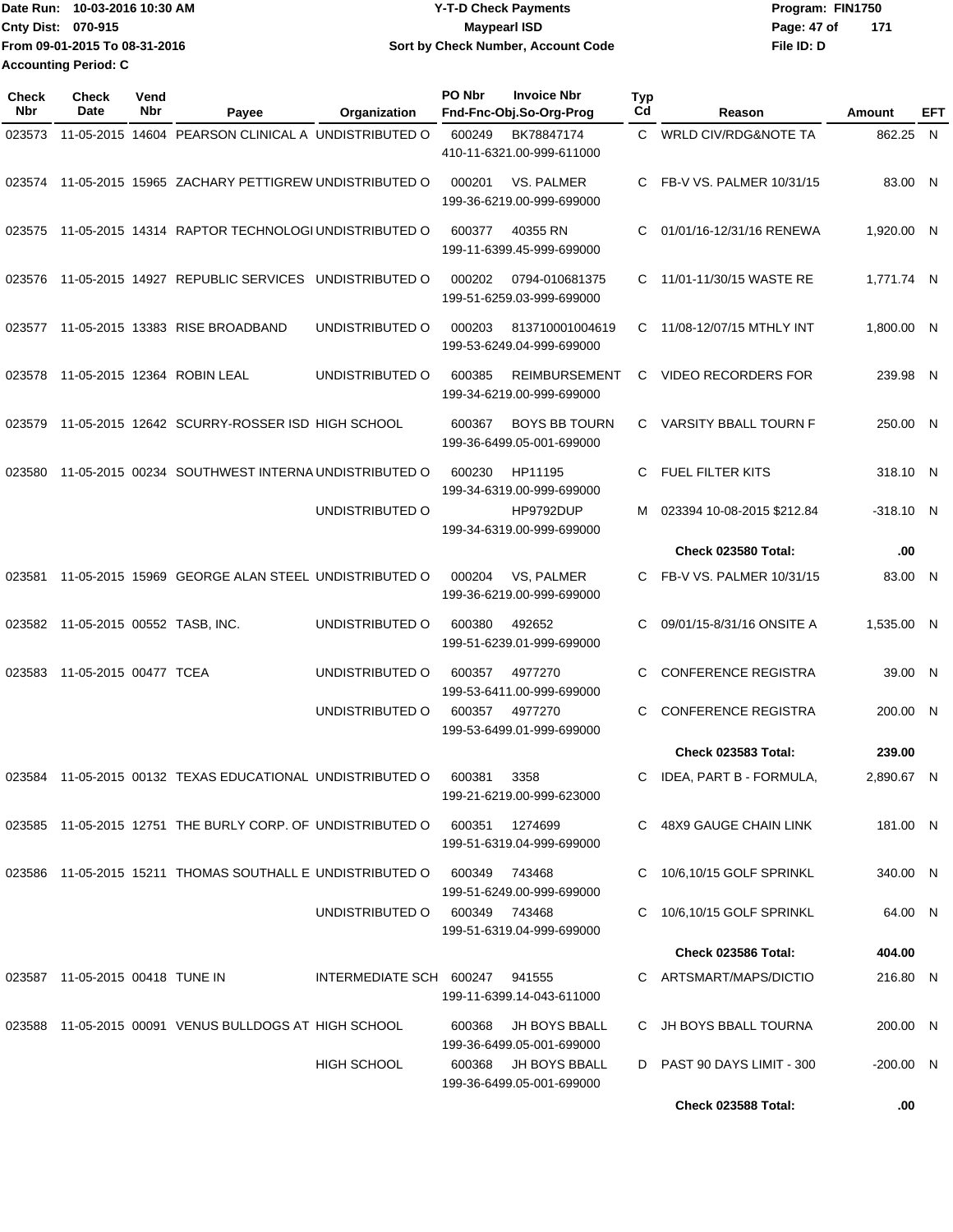|                             | Date Run: 10-03-2016 10:30 AM | <b>Y-T-D Check Payments</b>               | Program: FIN1750 |     |
|-----------------------------|-------------------------------|-------------------------------------------|------------------|-----|
| <b>Cnty Dist: 070-915</b>   |                               | <b>Mavpearl ISD</b>                       | Page: 48 of      | 171 |
|                             | From 09-01-2015 To 08-31-2016 | <b>Sort by Check Number, Account Code</b> | File ID: D       |     |
| <b>Accounting Period: C</b> |                               |                                           |                  |     |

| Check<br>Nbr | <b>Check</b><br>Date              | Vend<br>Nbr | Payee                                                     | Organization          | PO Nbr | <b>Invoice Nbr</b><br>Fnd-Fnc-Obj.So-Org-Prog  | <b>Typ</b><br>Cd | Reason                      | Amount     | EFT |
|--------------|-----------------------------------|-------------|-----------------------------------------------------------|-----------------------|--------|------------------------------------------------|------------------|-----------------------------|------------|-----|
| 023589       |                                   |             | 11-05-2015 00253 VERIZON SOUTHWEST UNDISTRIBUTED O        |                       | 000205 | 3795002177 1115<br>199-51-6259.02-999-699000   | C.               | 10/22-11/21/15 MARQUEE      | 56.43 N    |     |
|              |                                   |             |                                                           | UNDISTRIBUTED O       | 000205 | 3765028623 1115<br>199-51-6259.02-999-699000   | С                | 10/22-11/21/15 972-435-203  | 356.98 N   |     |
|              |                                   |             |                                                           |                       |        |                                                |                  | Check 023589 Total:         | 413.41     |     |
| 023590       |                                   |             | 11-05-2015 00460 VINEYARD'S AUTO SU UNDISTRIBUTED O       |                       | 600343 | 113965<br>199-34-6319.00-999-699000            | С                | <b>MINI LAMPS</b>           | 17.00 N    |     |
|              |                                   |             |                                                           | UNDISTRIBUTED O       | 600343 | 113920<br>199-34-6319.00-999-699000            | С                | <b>HALOGEN CAPSULES/TIE</b> | 83.04 N    |     |
|              |                                   |             |                                                           |                       |        |                                                |                  | Check 023590 Total:         | 100.04     |     |
| 023591       |                                   |             | 11-05-2015 01078 WILLIAM V. MACGILL & MAYPEARL JUNIOR     |                       | 600209 | IN0536549<br>199-33-6399.00-041-699000         | C.               | <b>MEDICAL SUPPLIES</b>     | 204.12 N   |     |
|              |                                   |             | 023592 11-12-2015 15614 ADVANTAGE MEDICAL UNDISTRIBUTED O |                       | 000206 | 4032<br>199-34-6219.01-999-699000              | С                | DOT PHYSICAL/DRUG SC        | 82.00 N    |     |
|              |                                   |             |                                                           | UNDISTRIBUTED O       | 000206 | 4121<br>199-34-6219.01-999-699000              | С                | DOT PHYSICAL/DRUG SC        | 82.00 N    |     |
|              |                                   |             |                                                           |                       |        |                                                |                  | Check 023592 Total:         | 164.00     |     |
| 023593       |                                   |             | 11-12-2015 00069 ATMOS ENERGY                             | UNDISTRIBUTED O       | 000207 | 3030380238 1015<br>199-51-6259.00-999-699000   | С                | 10/03-11/02/15 400 PANTH    | 60.16 N    |     |
|              |                                   |             |                                                           | UNDISTRIBUTED O       | 000207 | 3030318181 1015<br>199-51-6259.00-999-699000   | C.               | 10/03-11/02/15 1025 W 4TH   | 86.60 N    |     |
|              |                                   |             |                                                           | UNDISTRIBUTED O       | 000207 | 3030318485 1015<br>199-51-6259.00-999-699000   | C                | 10/03-11/02/15 1024 W 4TH   | 71.83 N    |     |
|              |                                   |             |                                                           | UNDISTRIBUTED O       | 000207 | 3030380470 1015<br>199-51-6259.00-999-699000   | С                | 10/03-11/02/15 600 PHILLIP  | 155.55 N   |     |
|              |                                   |             |                                                           |                       |        |                                                |                  | <b>Check 023593 Total:</b>  | 374.14     |     |
| 023594       |                                   |             | 11-12-2015 15964 SHANNON BARNES                           | UNDISTRIBUTED O       | 000208 | VS. RIO VISTA<br>199-36-6219.00-999-699000     | C.               | FB-JV VS. RIO VISTA 11/5/   | 55.00 N    |     |
| 023595       |                                   |             | 11-12-2015 00871 CARD SERVICE CENT ADMINISTRATIVE         |                       | 000209 | XXXX 0046 10/15<br>199-41-6411.01-701-699000   | C.               | FUEL-VBALL/BAND COMP        | 30.22 N    |     |
|              |                                   |             |                                                           | ADMINISTRATIVE        | 000209 | XXXX 0046 10/15<br>199-41-6499.00-701-699000   | C.               | PRINCIPAL LUNCHEON          | 58.18 N    |     |
|              |                                   |             |                                                           |                       |        |                                                |                  | <b>Check 023595 Total:</b>  | 88.40      |     |
|              | 023596 11-12-2015 00527 CDWG INC. |             |                                                           | UNDISTRIBUTED O       | 600005 | <b>BCM7609</b><br>199-11-6399.45-999-699000    | C.               | DISTRICT MICROSOFT LIC      | 8,431.24 N |     |
|              |                                   |             |                                                           | <b>ADMINISTRATIVE</b> | 600355 | BBL4862<br>199-53-6399.00-701-699000           | C.               | <b>LOGITECH SPEAKER</b>     | 977.20 N   |     |
|              |                                   |             |                                                           |                       |        |                                                |                  | Check 023596 Total:         | 9,408.44   |     |
|              |                                   |             | 023597 11-12-2015 00200 CLAIMS ADMINISTRATI ELEMENTARY    |                       | 600431 | 15088<br>199-11-6143.00-101-611000             | C.               | FIXED COST FINAL AUDIT/     | 877.85 N   |     |
|              |                                   |             | 023598 11-12-2015 00218 THE COWBOY BANK O HIGH SCHOOL     |                       | 600427 | CHEER FB MEAL<br>199-36-6499.05-001-699000     |                  | C CHEERLEADER PLAYOFF       | 180.00 N   |     |
|              |                                   |             |                                                           | <b>HIGH SCHOOL</b>    |        | 600429 FB PLAYOFF<br>199-36-6499.05-001-699000 |                  | C ATHLETIC MEALS            | 530.40 N   |     |
|              |                                   |             |                                                           |                       |        |                                                |                  | Check 023598 Total:         | 710.40     |     |
|              |                                   |             | 023599 11-12-2015 14020 DALLAS COUNTY SCH UNDISTRIBUTED O |                       | 600301 | 9545359<br>199-11-6399.45-999-699000           |                  | C 09/15-08/16 TRUEFLIX SUB  | 310.00 N   |     |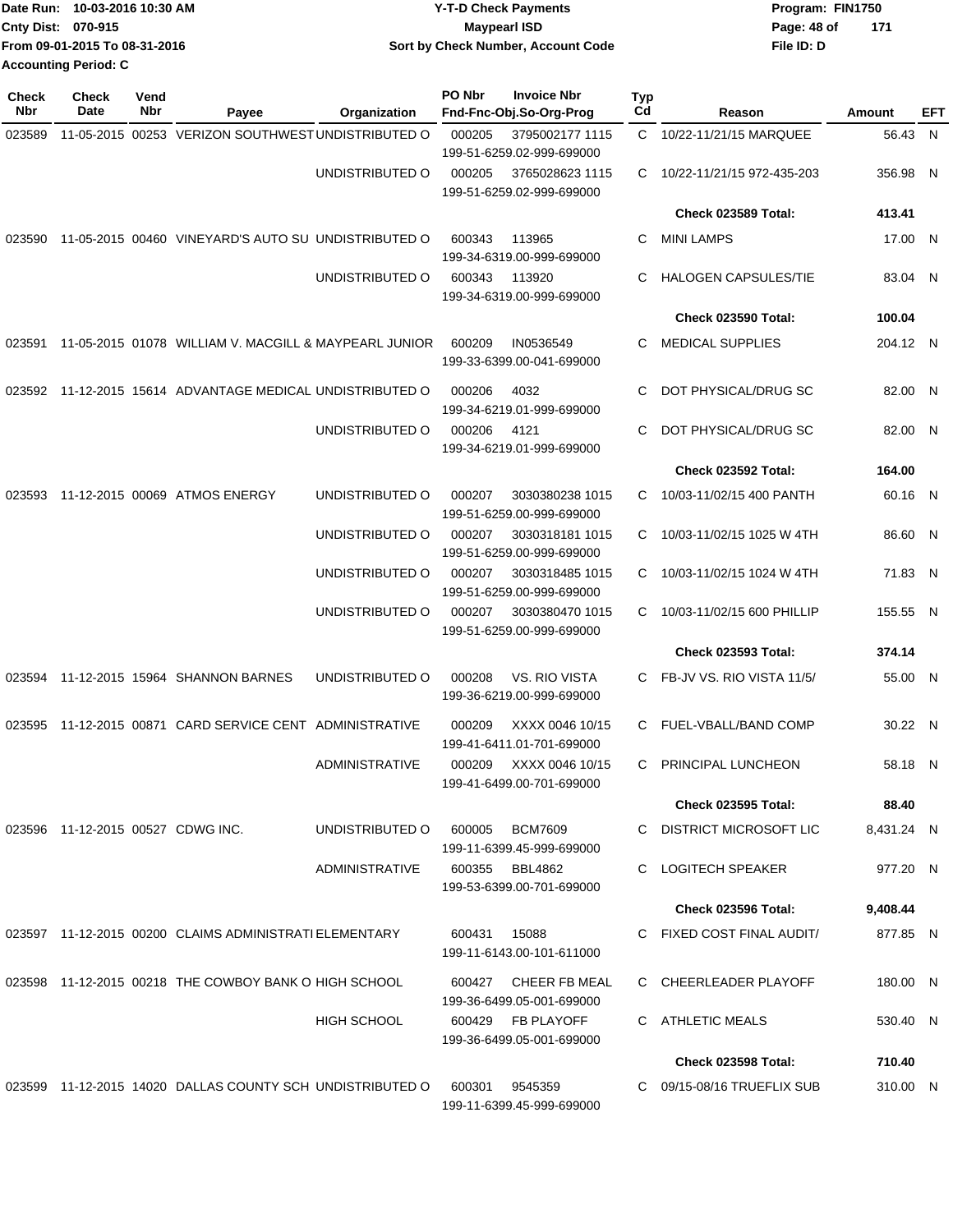| Date Run: 10-03-2016 10:30 AM | <b>Y-T-D Check Payments</b>        | Program: FIN1750 |       |
|-------------------------------|------------------------------------|------------------|-------|
| <b>Cnty Dist: 070-915</b>     | Maypearl ISD                       | Page: 49 of      | - 171 |
| From 09-01-2015 To 08-31-2016 | Sort by Check Number, Account Code | File ID: D       |       |
| <b>Accounting Period: C</b>   |                                    |                  |       |

| <b>Check</b><br>Nbr | Check<br>Date                 | Vend<br>Nbr | Payee                                                          | Organization                   | PO Nbr | <b>Invoice Nbr</b><br>Fnd-Fnc-Obj.So-Org-Prog     | <b>Typ</b><br>Cd | Reason                      | Amount     | EFT |
|---------------------|-------------------------------|-------------|----------------------------------------------------------------|--------------------------------|--------|---------------------------------------------------|------------------|-----------------------------|------------|-----|
| 023600              |                               |             | 11-12-2015 15676 DARLA CALVERY                                 | HIGH SCHOOL                    | 600392 | <b>REIMBURSEMENT</b><br>199-11-6399.10-001-622000 |                  | C LAB SUPPLIES              | 37.05 N    |     |
|                     | 023601 11-12-2015 13566 DATCS |             |                                                                | UNDISTRIBUTED O                | 000210 | 181571<br>199-34-6219.01-999-699000               | C                | DOT DRUG TEST               | 57.50 N    |     |
|                     |                               |             | 023602 11-12-2015 13531 DEBBIE GRIFFIN                         | <b>HIGH SCHOOL</b>             | 600400 | <b>REIMBURSEMENT</b><br>199-23-6499.00-001-699000 |                  | C BACK TO SCHOOL WORK       | 165.00 N   |     |
|                     |                               |             | 023603 11-12-2015 00242 DEMCO, INC.                            | MAYPEARL JUNIOR                | 600133 | 5731506<br>199-12-6399.00-041-699000              |                  | C BOOKMARKS/LABELS/BO       | 236.93 N   |     |
|                     |                               |             | 023604 11-12-2015 12536 DESOTO JANITORIAL UNDISTRIBUTED O      |                                | 600403 | 168295-1<br>199-51-6319.01-999-699000             | C                | DISHWASH SOAP               | 171.39 N   |     |
|                     |                               |             |                                                                | UNDISTRIBUTED O                | 600403 | 168295<br>199-51-6319.01-999-699000               |                  | C SOAP/BLEACH/TOWELS/G      | 2,609.56 N |     |
|                     |                               |             |                                                                |                                |        |                                                   |                  | Check 023604 Total:         | 2,780.95   |     |
| 023605              |                               |             | 11-12-2015 13639 EAST TEXAS COPY SY UNDISTRIBUTED O            |                                | 000211 | 312558<br>199-11-6219.07-999-623000               | C.               | 10/04-11/03/15 COPIES B&    | 52.00 N    |     |
|                     |                               |             |                                                                | <b>HIGH SCHOOL</b>             | 000211 | 312558<br>199-11-6269.00-001-611000               |                  | 10/04-11/03/15 COPIES B&    | 38.05 N    |     |
|                     |                               |             |                                                                | <b>MAYPEARL JUNIOR</b>         | 000211 | 312558<br>199-11-6269.00-041-611000               |                  | 10/04-11/03/15 COPIES B&    | 58.57 N    |     |
|                     |                               |             |                                                                | INTERMEDIATE SCH 000211        |        | 312558<br>199-11-6269.00-043-699000               | C                | 10/04-11/03/15 COPIES B&    | 19.51 N    |     |
|                     |                               |             |                                                                | <b>ELEMENTARY</b>              | 000211 | 312558<br>199-11-6269.00-101-611000               |                  | 10/04-11/03/15 COPIES B&    | 728.53 N   |     |
|                     |                               |             |                                                                | ELEMENTARY                     | 000211 | 312558<br>199-11-6269.00-101-699000               |                  | 10/04-11/03/15 COPIES B&    | 52.55 N    |     |
|                     |                               |             |                                                                | <b>HIGH SCHOOL</b>             | 000211 | 312558<br>199-11-6269.01-001-611000               |                  | C 10/04-11/03/15 COPIES B&  | 702.02 N   |     |
|                     |                               |             |                                                                | <b>MAYPEARL JUNIOR</b>         | 000211 | 312558<br>199-11-6269.01-041-611000               |                  | C 10/04-11/03/15 COPIES B&  | 480.69 N   |     |
|                     |                               |             |                                                                | INTERMEDIATE SCH 000211        |        | 312558<br>199-11-6269.01-043-611000               | C                | 10/04-11/03/15 COPIES B&    | 486.38 N   |     |
|                     |                               |             |                                                                | DIR COST-ADMINIS 000211 312558 |        | 199-41-6249.00-720-699000                         |                  | C 10/04-11/03/15 COPIES B&  | 43.15 N    |     |
|                     |                               |             |                                                                |                                |        | 199-41-6249.00-720-699000                         |                  | C 10/04-11/03/15 COPIES CO  | 143.93 N   |     |
|                     |                               |             |                                                                |                                |        |                                                   |                  | <b>Check 023605 Total:</b>  | 2,805.38   |     |
|                     |                               |             | 023606 11-12-2015 15698 STEVEN EVANS                           | UNDISTRIBUTED O                |        | 000212 VS. RIO VISTA<br>199-36-6219.00-999-699000 |                  | C FB-JV VS. RIO VISTA 11/5/ | 25.00 N    |     |
|                     |                               |             | 023607  11-12-2015  00040  FLATT STATIONERS, I UNDISTRIBUTED O |                                |        | 600313 203329-00<br>199-41-6499.00-999-699000     |                  | C NAME PLATE                | 24.00 N    |     |
|                     |                               |             |                                                                | <b>SCHOOL BOARD</b>            |        | 600313 203329-00<br>199-41-6499.02-702-699000     |                  | C NAME PLATE                | 24.00 N    |     |
|                     |                               |             |                                                                |                                |        |                                                   |                  | Check 023607 Total:         | 48.00      |     |
|                     |                               |             | 023608 11-12-2015 13851 FRED PRYOR SEMINA HIGH SCHOOL          |                                | 600401 | 3548488<br>199-23-6411.05-001-699000              |                  | C TRAINING REWARDS REN      | 199.00 N   |     |
|                     |                               |             | 023609 11-12-2015 15915 JUSTIN HARPER                          | UNDISTRIBUTED O                |        | 000213 VS. RIO VISTA<br>199-36-6219.00-999-699000 |                  | C FB-JH/JV VS. RIO VISTA 11 | 128.00 N   |     |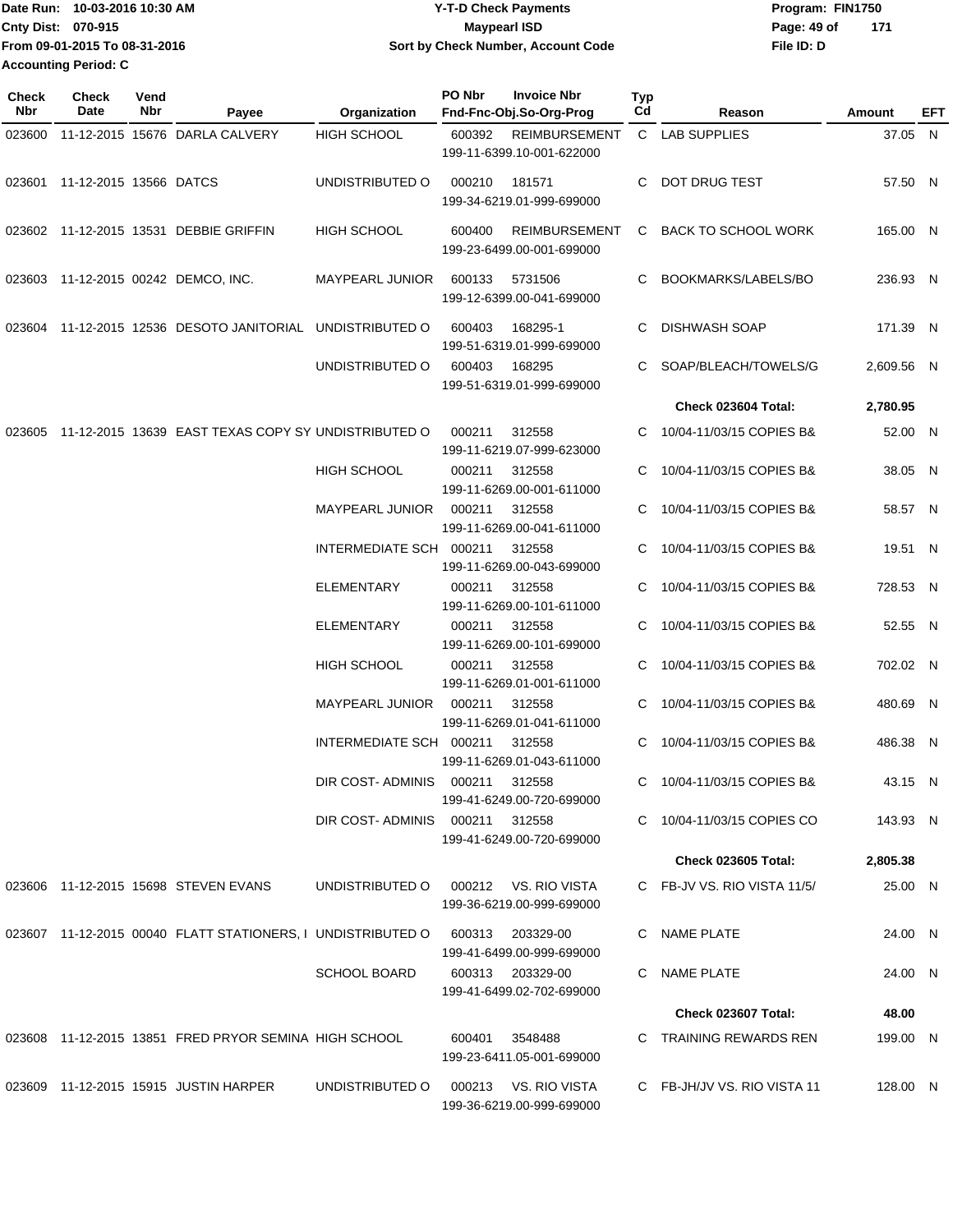|                           | Date Run: 10-03-2016 10:30 AM | <b>Y-T-D Check Payments</b>        | Program: FIN1750   |  |
|---------------------------|-------------------------------|------------------------------------|--------------------|--|
| <b>Cnty Dist: 070-915</b> |                               | <b>Mavpearl ISD</b>                | Page: 50 of<br>171 |  |
|                           | From 09-01-2015 To 08-31-2016 | Sort by Check Number, Account Code | File ID: D         |  |
| Accounting Period: C      |                               |                                    |                    |  |

| Check<br>Nbr | <b>Check</b><br>Date           | Vend<br>Nbr | Payee                                                                     | Organization                        | PO Nbr        | <b>Invoice Nbr</b><br>Fnd-Fnc-Obj.So-Org-Prog    | <b>Typ</b><br>Cd | Reason                       | Amount     | EFT |
|--------------|--------------------------------|-------------|---------------------------------------------------------------------------|-------------------------------------|---------------|--------------------------------------------------|------------------|------------------------------|------------|-----|
| 023610       |                                |             | 11-12-2015 15445 JANUS DEVELOPMENT UNDISTRIBUTED O                        |                                     | 600118        | 2527<br>199-11-6399.00-999-623000                | C.               | <b>SPEECHEASY REPAIR</b>     | 250.00 N   |     |
|              |                                |             | 023611 11-12-2015 00063 LAKESHORE EQUIPME ELEMENTARY                      |                                     | 600340        | 1616641115<br>199-11-6399.00-101-611000          | C                | <b>MATH/PHONICS SUPPLIES</b> | 228.69 N   |     |
|              |                                |             | 023612 11-12-2015 15883 LITERACY EDUCATION UNDISTRIBUTED O                |                                     | 600295        | 1442<br>211-11-6399.00-999-624000                | C                | LEAD DECKS/CARDS/MIR         | 391.60 N   |     |
|              | 023613 11-12-2015 15098 LOWE'S |             |                                                                           | UNDISTRIBUTED O                     | 600235        | 99007281357<br>199-51-6319.04-999-699000         | C                | <b>MAINTENANCE SUPPLIES</b>  | 1,330.29 N |     |
| 023614       |                                |             | 11-12-2015 15740 MOORE RECYCLING L UNDISTRIBUTED O                        |                                     | 000214        | 0001268010<br>199-51-6259.03-999-699000          | C                | 10/01-10/31/15 RECYCLE A     | 25.35 N    |     |
|              |                                |             |                                                                           | UNDISTRIBUTED O                     | 000214        | 0001268011<br>199-51-6259.03-999-699000          | C                | 10/01-10/31/15 RECYCLE I     | 18.64 N    |     |
|              |                                |             |                                                                           | UNDISTRIBUTED O                     | 000214        | 0001268007<br>199-51-6259.03-999-699000          | C                | 10/01-10/31/15 RECYCLE H     | 21.64 N    |     |
|              |                                |             |                                                                           | UNDISTRIBUTED O                     | 000214        | 0001268008<br>199-51-6259.03-999-699000          | С                | 10/01-10/31/15 RECYCLE J     | 23.89 N    |     |
|              |                                |             |                                                                           | UNDISTRIBUTED O                     | 000214        | 0001268009<br>199-51-6259.03-999-699000          | C.               | 10/01-10/31/15 RECYCLE L     | 70.90 N    |     |
|              |                                |             |                                                                           |                                     |               |                                                  |                  | Check 023614 Total:          | 160.42     |     |
| 023615       |                                |             | 11-12-2015 15956 EDMAR EDUCATIONAL UNDISTRIBUTED O                        |                                     | 600309        | 4708<br>211-11-6399.00-999-624000                | C                | READERS/WALL CARDS           | 112.22 N   |     |
| 023616       |                                |             | 11-12-2015 15814 NEC FINANCIAL SERVI UNDISTRIBUTED O                      |                                     | 000215        | 0001849626<br>199-71-6512.00-999-699000          | C                | SV8100 PHONE SYSTEM          | 1,159.20 N |     |
|              |                                |             |                                                                           | UNDISTRIBUTED O                     | 000215        | 0001849626<br>199-71-6522.00-999-699000          | C                | SV8100 PHONE SYSTEM          | 181.07 N   |     |
|              |                                |             |                                                                           |                                     |               |                                                  |                  | Check 023616 Total:          | 1,340.27   |     |
|              |                                |             | 023617 11-12-2015 12087 OAK CLIFF OFFICE SU MAYPEARL JUNIOR               |                                     | 600307        | 366081-0<br>199-11-6399.09-041-611000            | C                | <b>HOLE PUNCH</b>            | 186.00 N   |     |
| 023618       |                                |             | 11-12-2015 00287 OFFICE DEPOT                                             | INTERMEDIATE SCH 600191             |               | 802457586001<br>199-11-6399.03-043-611000        | C                | TEN KEY/FOLDERS/POST-        | 51.52 N    |     |
|              |                                |             |                                                                           | UNDISTRIBUTED O                     | 600331        | 802679893001<br>224-11-6399.00-999-623000        |                  | C DIVIDERS/TONER             | 86.01 N    |     |
|              |                                |             |                                                                           | UNDISTRIBUTED O 600310 802389974001 |               | 224-11-6399.00-999-623000                        |                  | C CALENDAR/FOLDERS/HIG       | 55.22 N    |     |
|              |                                |             |                                                                           | UNDISTRIBUTED O                     |               | 800072885001<br>224-11-6399.00-999-623000        |                  | M RETURNED CALENDAR          | $-17.49$ N |     |
|              |                                |             |                                                                           |                                     |               |                                                  |                  | Check 023618 Total:          | 175.26     |     |
|              |                                |             | 023619 11-12-2015 01301 PIONEER DRAMA SER HIGH SCHOOL                     |                                     | 600109 517426 | 199-11-6399.07-001-611000                        |                  | C ALICE IN WONDERLAND S      | 107.25 N   |     |
|              |                                |             | 023620 11-12-2015 13315 REALLY GOOD STUFF INTERMEDIATE SCH 600337 5393127 |                                     |               | 199-12-6399.03-043-699000                        |                  | C BOOKMARKS/RUBBER BA        | 85.86 N    |     |
|              |                                |             | 023621 11-12-2015 00316 SCHOOL SPECIALTY I ELEMENTARY                     |                                     |               | 600314 208115449830<br>199-11-6399.05-101-611000 |                  | C PAPER, POST-T EASEL        | 214.32 N   |     |
|              |                                |             | 023622 11-12-2015 15922 SCHOOLMESSENGER UNDISTRIBUTED O                   |                                     | 600356        | 58165<br>199-11-6399.45-999-699000               |                  | C 12 MO NOTIFICATION SER     | 2,102.00 N |     |
|              |                                |             | 023623 11-12-2015 15936 SELERIX SYSTEMS, IN IND COST-ADM                  |                                     |               | 600406 15-5464<br>199-41-6219.09-750-699000      |                  | C 2015 4TH QTR - ACA REPO    | 525.00 N   |     |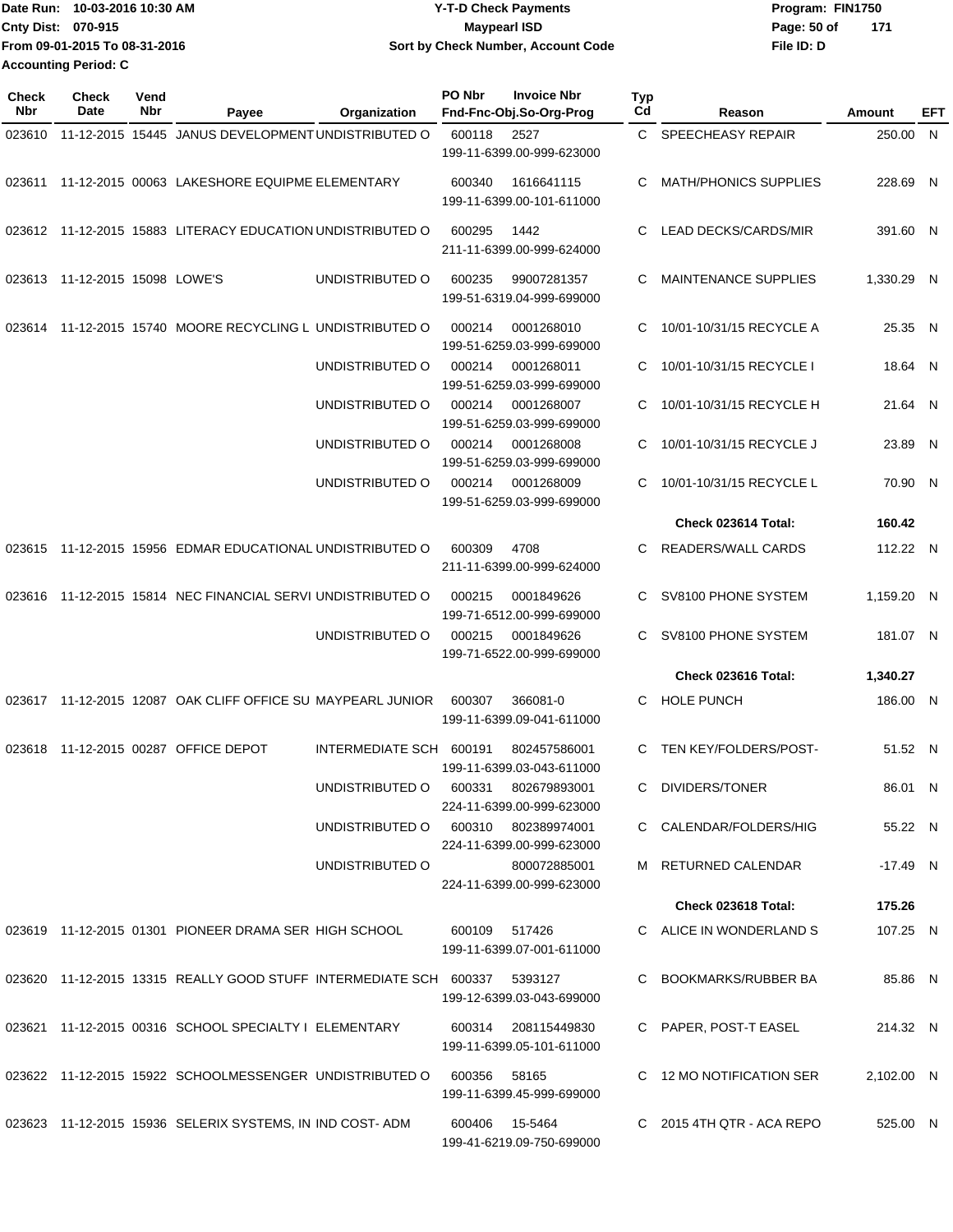|                    | Date Run: 10-03-2016 10:30 AM | <b>Y-T-D Check Payments</b>        | Program: FIN1750 |       |
|--------------------|-------------------------------|------------------------------------|------------------|-------|
| Cnty Dist: 070-915 |                               | Maypearl ISD                       | Page: 51 of      | - 171 |
|                    | From 09-01-2015 To 08-31-2016 | Sort by Check Number, Account Code | File ID: D       |       |
|                    | <b>Accounting Period: C</b>   |                                    |                  |       |
|                    |                               |                                    |                  |       |

| <b>Check</b><br>Nbr | <b>Check</b><br>Date     | Vend<br>Nbr | Payee                                                              | Organization           | PO Nbr | <b>Invoice Nbr</b><br>Fnd-Fnc-Obj.So-Org-Prog       | Typ<br>Cd | Reason                       | Amount      | EFT |
|---------------------|--------------------------|-------------|--------------------------------------------------------------------|------------------------|--------|-----------------------------------------------------|-----------|------------------------------|-------------|-----|
| 023624              |                          |             | 11-12-2015 00234 SOUTHWEST INTERNA UNDISTRIBUTED O                 |                        | 600353 | HP11480                                             |           | C SWITCH- ELECTRIC DOOR      | 396.84 N    |     |
|                     |                          |             |                                                                    | UNDISTRIBUTED O        |        | 199-34-6319.00-999-699000<br><b>HP9792 OP</b>       | м         | OVERPAYMENT                  | $-300.00$ N |     |
|                     |                          |             |                                                                    |                        |        | 199-34-6319.00-999-699000                           |           |                              |             |     |
|                     |                          |             |                                                                    | UNDISTRIBUTED O        |        | FP246974DU<br>199-34-6319.00-999-699000             | м         | OVERPAYMENT                  | -96.84 N    |     |
|                     |                          |             |                                                                    |                        |        |                                                     |           | Check 023624 Total:          | $-0.00$     |     |
|                     |                          |             | 023625 11-12-2015 14122 LAURI ANN SPRADLIN MAYPEARL JUNIOR         |                        | 600425 | <b>REIMBURSEMENT</b><br>199-11-6411.05-041-611000   | C         | MILEAGE - 504                | 164.00 N    |     |
|                     |                          |             |                                                                    | <b>MAYPEARL JUNIOR</b> | 600426 | <b>REIMBURSEMENT</b><br>199-11-6411.05-041-611000   | С         | LODGING/MEALS - 504 CO       | 195.09 N    |     |
|                     |                          |             |                                                                    |                        |        |                                                     |           | <b>Check 023625 Total:</b>   | 359.09      |     |
| 023626              |                          |             | 11-12-2015 15955 JESSE STACY                                       | UNDISTRIBUTED O        | 000216 | VS. RIO VISTA<br>199-36-6219.00-999-699000          |           | FB-JH/JV VS. RIO VISTA 11    | 128.00 N    |     |
| 023627              | 11-12-2015 00131 TASA    |             |                                                                    | <b>HIGH SCHOOL</b>     | 600371 | 10260045277<br>199-23-6411.05-001-699000            | C.        | 2016 TASA CONFER. REGI       | 125.00 N    |     |
|                     |                          |             |                                                                    | <b>MAYPEARL JUNIOR</b> | 600371 | 10260045277<br>199-31-6411.01-041-699000            | C         | 2016 TASA CONFER. REGI       | 125.00 N    |     |
|                     |                          |             |                                                                    | <b>ELEMENTARY</b>      | 600371 | 10260045277<br>199-31-6411.01-101-699000            |           | 2016 TASA CONFER. REGI       | 125.00 N    |     |
|                     |                          |             |                                                                    |                        |        |                                                     |           | Check 023627 Total:          | 375.00      |     |
|                     |                          |             | 023628 11-12-2015 15898 JOHN TAYLOR                                | UNDISTRIBUTED O        | 000217 | <b>VS. RIO VISTA</b><br>199-36-6219.00-999-699000   | C.        | FB-JH/JV VS. RIO VISTA 11    | 128.00 N    |     |
| 023629              | 11-12-2015 13063 US BANK |             |                                                                    | UNDISTRIBUTED O        | 600430 | 4117534<br>599-71-6599.00-999-699000                | С         | 10/1/15-9/30/16 SERIES       | 400.00 N    |     |
|                     |                          |             |                                                                    | UNDISTRIBUTED O        | 600430 | 4117532<br>599-71-6599.00-999-699000                | С         | 10/1/15-9/30/16 SERIES       | 400.00 N    |     |
|                     |                          |             |                                                                    |                        |        |                                                     |           | Check 023629 Total:          | 800.00      |     |
|                     |                          |             | 023630 11-12-2015 00253 VERIZON SOUTHWEST UNDISTRIBUTED O          |                        | 000218 | 3767008409 1115<br>199-51-6259.02-999-699000        | C.        | 10/28-11/27/15 972-435-172   | 56.43 N     |     |
|                     |                          |             |                                                                    | UNDISTRIBUTED O        | 000218 | 3725000396 1115<br>199-51-6259.02-999-699000        |           | C 10/28-11/27/15 972-435-100 | 824.03 N    |     |
|                     |                          |             |                                                                    | UNDISTRIBUTED O        | 000218 | 3785028629 1115<br>199-51-6259.02-999-699000        |           | C 10/28-11/27/15 972-435-252 | 133.46 N    |     |
|                     |                          |             |                                                                    | UNDISTRIBUTED O        |        | 000218 3794028628 1115<br>199-51-6259.02-999-699000 |           | C 10/28-11/27/15 972-435-201 | 364.74 N    |     |
|                     |                          |             |                                                                    |                        |        |                                                     |           | <b>Check 023630 Total:</b>   | 1,378.66    |     |
|                     |                          |             | 023631 11-19-2015 12211 ADVANCE PIERRE FO MAYPEARL JUNIOR   000221 |                        |        | 1644244<br>240-35-6341.00-041-699000                |           | C BEEF PRODUCTS              | 198.52 N    |     |
|                     |                          |             | 023632 11-19-2015 00004 ALERT SERVICES                             | UNDISTRIBUTED O        |        | 600428 54613500<br>199-36-6399.05-999-699000        |           | C IMPACT AC PAD LEFT         | 115.04 N    |     |
|                     |                          |             | 023633 11-19-2015 01256 AT&T MOBILITY                              | UNDISTRIBUTED O        |        | 000220 824711164112015<br>199-52-6219.00-999-699000 |           | C 10/03-11/02/15 CELLULAR    | 107.17 N    |     |
|                     |                          |             | 023634 11-19-2015 15921 ATTAINMENT COMPAN HIGH SCHOOL              |                        |        | 600138 256424A<br>224-11-6399.00-001-623000         |           | C READ TO LEARN BOOKS/S      | 3,087.15 N  |     |
|                     |                          |             |                                                                    | <b>HIGH SCHOOL</b>     |        | 600138 256424B<br>224-11-6399.00-001-623000         |           | C PRE-VOC THREE              | 1,705.25 N  |     |
|                     |                          |             |                                                                    |                        |        |                                                     |           | Check 023634 Total:          | 4,792.40    |     |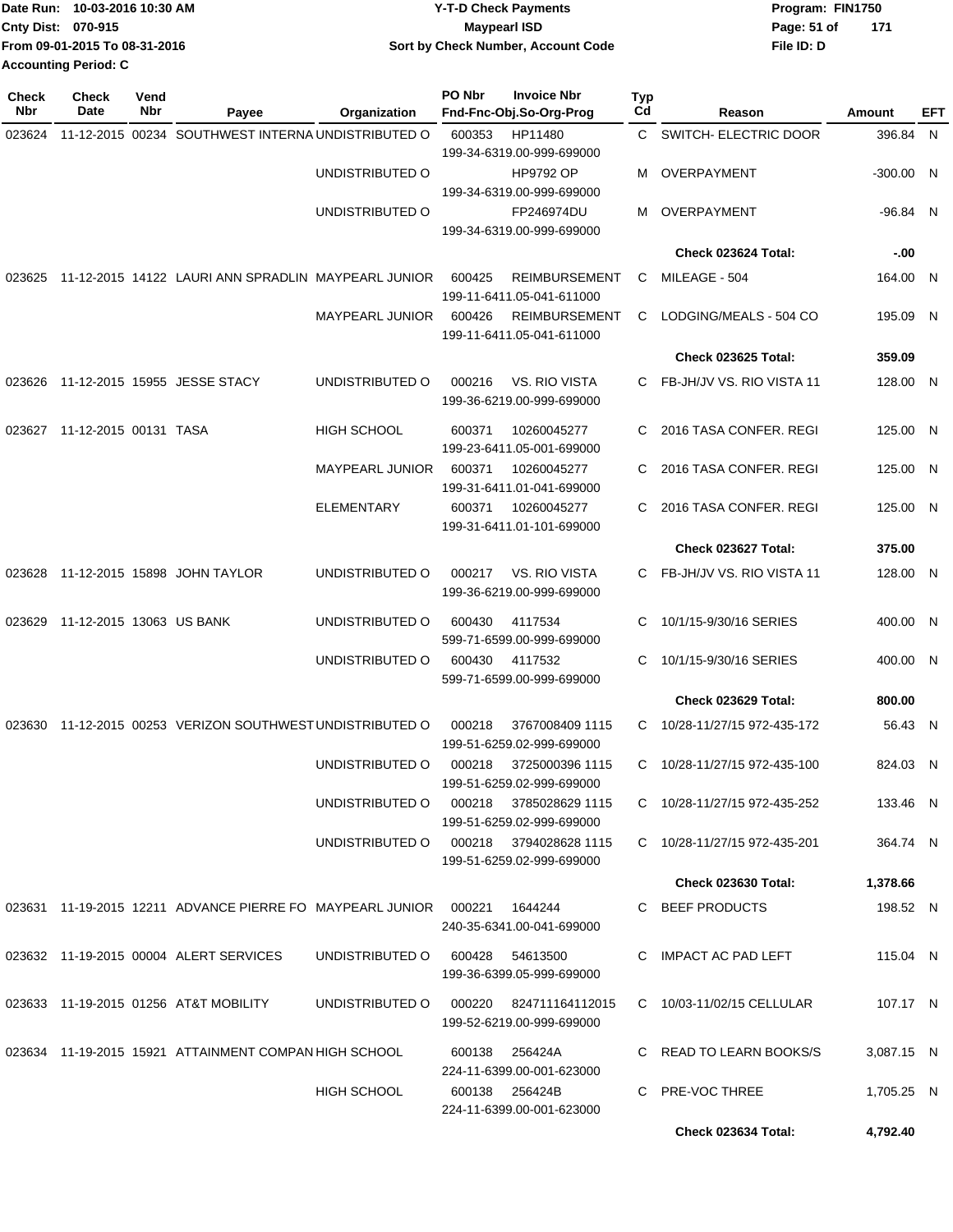| Date Run: 10-03-2016 10:30 AM | <b>Y-T-D Check Payments</b>        | Program: FIN1750     |
|-------------------------------|------------------------------------|----------------------|
| <b>Cnty Dist: 070-915</b>     | <b>Mavpearl ISD</b>                | - 171<br>Page: 52 of |
| From 09-01-2015 To 08-31-2016 | Sort by Check Number, Account Code | File ID: D           |
| <b>Accounting Period: C</b>   |                                    |                      |

| <b>Check</b><br>Nbr | <b>Check</b><br>Date         | Vend<br>Nbr | Payee                                                      | Organization                      | PO Nbr | <b>Invoice Nbr</b><br>Fnd-Fnc-Obj.So-Org-Prog | Typ<br>Cd | Reason                   | Amount     | EFT |
|---------------------|------------------------------|-------------|------------------------------------------------------------|-----------------------------------|--------|-----------------------------------------------|-----------|--------------------------|------------|-----|
| 023635              |                              |             | 11-19-2015 00901 AVENUE FUEL DISTRI UNDISTRIBUTED O        |                                   | 600463 | 59327<br>199-34-6311.01-999-699000            |           | C 864 GAL DIESEL         | 1,658.02 N |     |
|                     |                              |             | 023636 11-19-2015 15217 BAYLOR INSTITUTE O UNDISTRIBUTED O |                                   | 600450 | 14462<br>199-36-6219.00-999-699000            | C         | 09/25-10/24/15 FB TRAINE | 930.00 N   |     |
| 023637              |                              |             | 11-19-2015 13185 BEST BUY BUSINESS UNDISTRIBUTED O         |                                   | 600388 | 0141472015111<br>199-34-6319.00-999-699000    | C         | <b>MICRO SDHC CARDS</b>  | 79.98 N    |     |
| 023638              |                              |             | 11-19-2015 00956 BORDEN DAIRY                              | <b>MAYPEARL JUNIOR</b>            | 000222 | 593803<br>240-35-6341.00-041-699000           | C.        | MILK                     | 514.30 N   |     |
|                     |                              |             |                                                            | INTERMEDIATE SCH 000222           |        | 593803<br>240-35-6341.00-043-699000           | C.        | MILK                     | 458.70 N   |     |
|                     |                              |             |                                                            | <b>ELEMENTARY</b>                 | 000222 | 593803<br>240-35-6341.00-101-699000           | C.        | MILK                     | 1,431.70 N |     |
|                     |                              |             |                                                            | <b>HIGH SCHOOL</b>                | 000222 | 593803<br>240-35-6341.01-001-699000           | C         | <b>MILK</b>              | 611.60 N   |     |
|                     |                              |             |                                                            |                                   |        |                                               |           | Check 023638 Total:      | 3,016.30   |     |
| 023639              |                              |             | 11-19-2015 00015 C & C REFRIGERATIO UNDISTRIBUTED O        |                                   | 600465 | 32117<br>199-51-6249.01-999-699000            | C.        | HS GYM - ADDED FREON     | 84.00 N    |     |
|                     |                              |             |                                                            | UNDISTRIBUTED O                   | 600465 | 31862<br>199-51-6249.01-999-699000            | C         | ADMIN AC DUCT WORK       | 300.00 N   |     |
|                     |                              |             |                                                            | UNDISTRIBUTED O                   | 600465 | 32166<br>199-51-6249.01-999-699000            | C.        | ADMIN- REPLACE FAN MO    | 344.00 N   |     |
|                     |                              |             |                                                            | UNDISTRIBUTED O                   | 600465 | 32117<br>199-51-6319.04-999-699000            | C         | <b>HS GYM - FREON</b>    | 150.00 N   |     |
|                     |                              |             |                                                            | UNDISTRIBUTED O                   | 600465 | 32166<br>199-51-6319.04-999-699000            | C         | ADMIN-MOTOR/CAPACITO     | 190.00 N   |     |
|                     |                              |             |                                                            |                                   |        |                                               |           | Check 023639 Total:      | 1,068.00   |     |
| 023640              |                              |             | 11-19-2015 13576 CANON FINANCIAL SE UNDISTRIBUTED O        |                                   | 000224 | 15476929<br>199-11-6219.00-999-623000         | C         | 11/12/15 COPIER LEASE    | 220.90 N   |     |
|                     |                              |             |                                                            | <b>HIGH SCHOOL</b>                | 000224 | 15476929<br>199-11-6269.00-001-611000         | C         | 11/12/15 COPIER LEASE    | 245.44 N   |     |
|                     |                              |             |                                                            | <b>MAYPEARL JUNIOR</b>            | 000224 | 15476929<br>199-11-6269.00-041-611000         | C         | 11/12/15 COPIER LEASE    | 245.44 N   |     |
|                     |                              |             |                                                            | INTERMEDIATE SCH 000224 15476929  |        | 199-11-6269.00-043-699000                     |           | C 11/12/15 COPIER LEASE  | 239.99 N   |     |
|                     |                              |             |                                                            | ELEMENTARY                        |        | 000224 15476929<br>199-11-6269.00-101-611000  |           | C 11/12/15 COPIER LEASE  | 245.44 N   |     |
|                     |                              |             |                                                            | ELEMENTARY                        |        | 000224  15476929<br>199-11-6269.00-101-699000 |           | C 11/12/15 COPIER LEASE  | 245.44 N   |     |
|                     |                              |             |                                                            | HIGH SCHOOL                       |        | 000224 15476929<br>199-11-6269.01-001-611000  |           | C 11/12/15 COPIER LEASE  | 1,227.20 N |     |
|                     |                              |             |                                                            | MAYPEARL JUNIOR  000224  15476929 |        | 199-11-6269.01-041-611000                     |           | C 11/12/15 COPIER LEASE  | 245.44 N   |     |
|                     |                              |             |                                                            | INTERMEDIATE SCH 000224 15476929  |        | 199-11-6269.01-043-611000                     |           | C 11/12/15 COPIER LEASE  | 239.99 N   |     |
|                     |                              |             |                                                            | DIR COST-ADMINIS 000224 15476929  |        | 199-41-6249.00-720-699000                     |           | C 11/12/15 COPIER LEASE  | 269.97 N   |     |
|                     |                              |             |                                                            |                                   |        |                                               |           | Check 023640 Total:      | 3,425.25   |     |
|                     | 023641 11-19-2015 14580 CESD |             |                                                            | MAYPEARL JUNIOR 600017 20528      |        | 199-11-6411.00-041-623000                     |           | C CESD CONFERENCES-504   | 580.00 N   |     |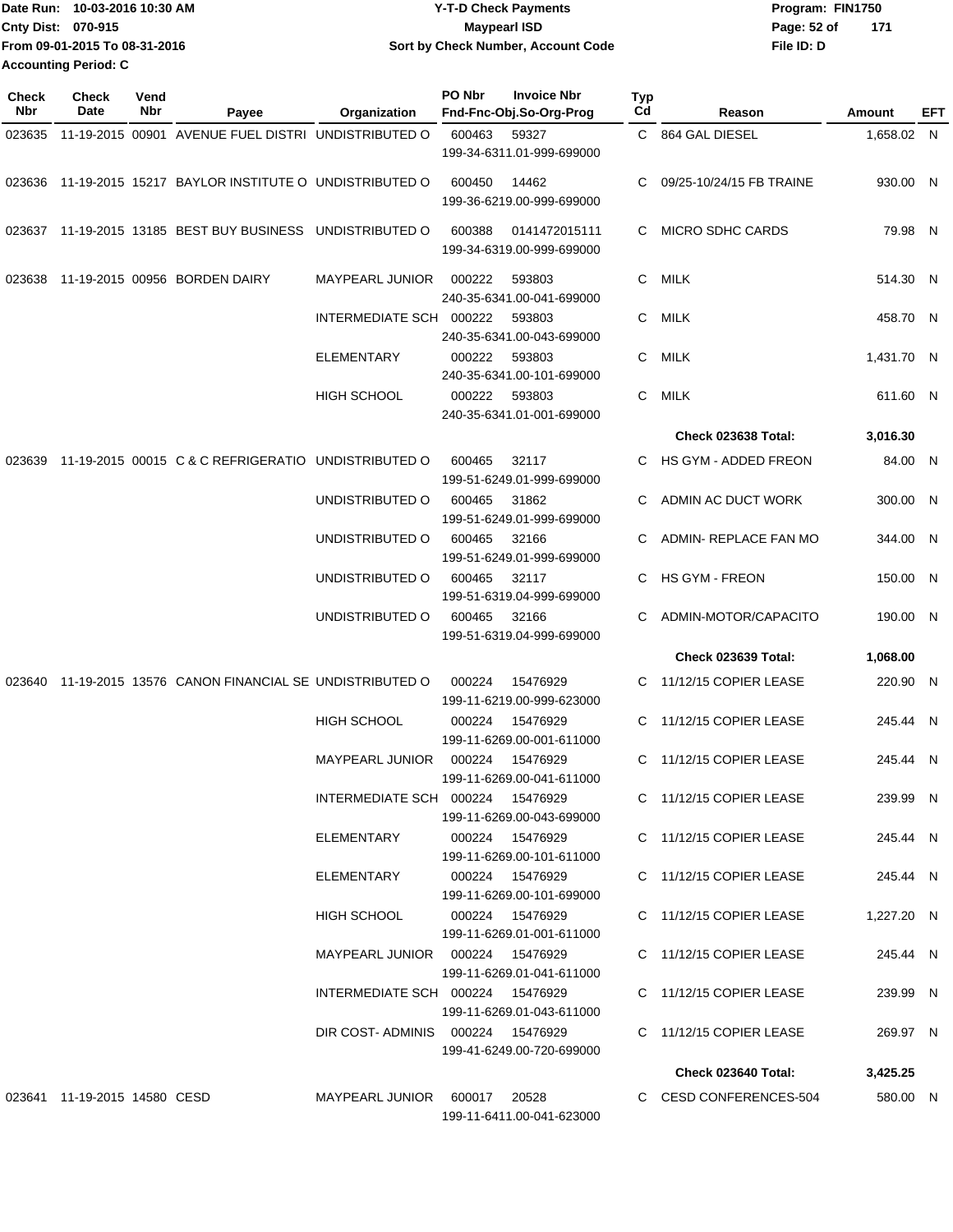|                             | Date Run: 10-03-2016 10:30 AM | <b>Y-T-D Check Payments</b>        | Program: FIN1750   |  |
|-----------------------------|-------------------------------|------------------------------------|--------------------|--|
| Cnty Dist: 070-915          |                               | Maypearl ISD                       | Page: 53 of<br>171 |  |
|                             | From 09-01-2015 To 08-31-2016 | Sort by Check Number, Account Code | File ID: D         |  |
| <b>Accounting Period: C</b> |                               |                                    |                    |  |

| Check<br>Nbr | <b>Check</b><br>Date          | Vend<br>Nbr | Payee                                                      | Organization                    | PO Nbr | <b>Invoice Nbr</b><br>Fnd-Fnc-Obj.So-Org-Prog | <b>Typ</b><br>Cd | Reason                      | Amount     | EFT |
|--------------|-------------------------------|-------------|------------------------------------------------------------|---------------------------------|--------|-----------------------------------------------|------------------|-----------------------------|------------|-----|
| 023642       |                               |             | 11-19-2015 15282 COLORADO BOXED BE MAYPEARL JUNIOR         |                                 | 000223 | 7371075                                       |                  | C USDA FOODS                | 100.88 N   |     |
|              |                               |             |                                                            |                                 |        | 240-35-6341.00-041-699000                     |                  |                             |            |     |
|              |                               |             |                                                            | <b>ELEMENTARY</b>               | 000223 | 7371074                                       | C.               | USDA FOODS                  | 122.24 N   |     |
|              |                               |             |                                                            |                                 |        | 240-35-6341.00-101-699000                     |                  |                             |            |     |
|              |                               |             |                                                            | <b>HIGH SCHOOL</b>              | 000223 | 7371076                                       | C.               | USDA FOODS                  | 225.28 N   |     |
|              |                               |             |                                                            |                                 |        | 240-35-6341.01-001-699000                     |                  | Check 023642 Total:         |            |     |
|              |                               |             |                                                            |                                 |        |                                               |                  |                             | 448.40     |     |
|              |                               |             | 023643 11-19-2015 15103 COMMUNICAN & BAYL HIGH SCHOOL      |                                 | 600390 | CN1521                                        | C.               | UIL DEBATE SUPPLIES         | 230.80 N   |     |
|              |                               |             |                                                            |                                 |        | 199-11-6399.27-001-611000                     |                  |                             |            |     |
|              |                               |             | 023644 11-19-2015 14020 DALLAS COUNTY SCH UNDISTRIBUTED O  |                                 | 600423 | 954519                                        |                  | POWERVIDEO/GROILER/N        | 980.00 N   |     |
|              |                               |             |                                                            |                                 |        | 199-11-6399.45-999-699000                     |                  |                             |            |     |
|              | 023645 11-19-2015 13566 DATCS |             |                                                            | UNDISTRIBUTED O                 | 000241 | 181901                                        | C.               | DOT DRUG TEST               | 57.50 N    |     |
|              |                               |             |                                                            |                                 |        | 199-34-6219.01-999-699000                     |                  |                             |            |     |
|              |                               |             | 023646 11-19-2015 00242 DEMCO, INC.                        | INTERMEDIATE SCH 600415         |        | 5738596                                       | C.               | BOOKENDS                    | 51.60 N    |     |
|              |                               |             |                                                            |                                 |        | 199-12-6399.01-043-699000                     |                  |                             |            |     |
|              |                               |             | 023647 11-19-2015 12885 DIRECT ENERGY                      | UNDISTRIBUTED O                 | 000225 | 153160025907133                               |                  | C 10/12-11/09/15 HS SOUTH   | 13.09 N    |     |
|              |                               |             |                                                            |                                 |        | 199-51-6259.04-999-699000                     |                  |                             |            |     |
|              |                               |             |                                                            | UNDISTRIBUTED O                 | 000225 | 153160025907133                               | C                | 10/12-11/09/15 CATV TOW     | 9.31 N     |     |
|              |                               |             |                                                            |                                 |        | 199-51-6259.04-999-699000                     |                  |                             |            |     |
|              |                               |             |                                                            | UNDISTRIBUTED O                 | 000225 | 153160025907133                               | C.               | 10/12-11/09/15 PORTABLE     | 22.45 N    |     |
|              |                               |             |                                                            |                                 |        | 199-51-6259.04-999-699000                     |                  |                             |            |     |
|              |                               |             |                                                            | UNDISTRIBUTED O                 | 000225 | 153160025907133<br>199-51-6259.04-999-699000  |                  | C 10/12-11/09/15 INT PRACT  | 32.97 N    |     |
|              |                               |             |                                                            | UNDISTRIBUTED O                 | 000225 | 153160025907133                               | C.               | 10/12-11/09/15 QUAD BUIL    | 240.03 N   |     |
|              |                               |             |                                                            |                                 |        | 199-51-6259.04-999-699000                     |                  |                             |            |     |
|              |                               |             |                                                            | UNDISTRIBUTED O                 | 000225 | 153160025907133                               |                  | C 10/12-11/09/15 HS SOUTH   | 3,103.09 N |     |
|              |                               |             |                                                            |                                 |        | 199-51-6259.04-999-699000                     |                  |                             |            |     |
|              |                               |             |                                                            | UNDISTRIBUTED O                 | 000225 | 153160025907133                               |                  | C 10/12-11/09/15 INT CAFETE | 464.24 N   |     |
|              |                               |             |                                                            |                                 |        | 199-51-6259.04-999-699000                     |                  |                             |            |     |
|              |                               |             |                                                            | UNDISTRIBUTED O                 | 000225 | 153160025907133                               |                  | C 10/12-11/09/15 INTERMEDI  | 1,283.29 N |     |
|              |                               |             |                                                            | UNDISTRIBUTED O                 | 000225 | 199-51-6259.04-999-699000<br>153170025909930  |                  | C 10/12-11/09/15 309 MAIN S | 339.31 N   |     |
|              |                               |             |                                                            |                                 |        | 199-51-6259.04-999-699000                     |                  |                             |            |     |
|              |                               |             |                                                            | UNDISTRIBUTED O                 | 000225 | 153160025907133                               |                  | C 10/12-11/09/15 BUS BARN   | 214.64 N   |     |
|              |                               |             |                                                            |                                 |        | 199-51-6259.04-999-699000                     |                  |                             |            |     |
|              |                               |             |                                                            | UNDISTRIBUTED O                 |        |                                               |                  | C 10/12-11/09/15 GOLF FACIL | 329.88 N   |     |
|              |                               |             |                                                            |                                 |        | 199-51-6259.04-999-699000                     |                  |                             |            |     |
|              |                               |             |                                                            |                                 |        |                                               |                  | Check 023647 Total:         | 6,052.30   |     |
|              |                               |             | 023648 11-19-2015 13639 EAST TEXAS COPY SY UNDISTRIBUTED O |                                 | 000226 | 313078                                        |                  | C 10/09-11/08/15 PRINTS CO  | $1.58$ N   |     |
|              |                               |             |                                                            |                                 |        | 199-11-6219.07-999-623000                     |                  |                             |            |     |
|              |                               |             |                                                            | HIGH SCHOOL                     |        | 000226 313078                                 |                  | C 10/09-11/08/15 PRINTS B&  | 77.78 N    |     |
|              |                               |             |                                                            | MAYPEARL JUNIOR  000226  313078 |        | 199-11-6269.00-001-611000                     |                  | C 10/09-11/08/15 PRINTS B&  | 104.41 N   |     |
|              |                               |             |                                                            |                                 |        | 199-11-6269.00-041-611000                     |                  |                             |            |     |
|              |                               |             |                                                            | INTERMEDIATE SCH 000226 313078  |        |                                               |                  | C 10/09-11/08/15 PRINTS B&  | 110.03 N   |     |
|              |                               |             |                                                            |                                 |        | 199-11-6269.00-043-699000                     |                  |                             |            |     |
|              |                               |             |                                                            | ELEMENTARY                      |        | 000226 313078                                 |                  | C 10/09-11/08/15 PRINTS B&  | 111.59 N   |     |
|              |                               |             |                                                            |                                 |        | 199-11-6269.00-101-611000                     |                  |                             |            |     |
|              |                               |             |                                                            | ELEMENTARY                      |        | 000226 313078                                 |                  | C 10/09-11/08/15 PRINTS B&  | 77.78 N    |     |
|              |                               |             |                                                            | HIGH SCHOOL                     |        | 199-11-6269.00-101-699000<br>000226 313078    |                  | C 10/09-11/08/15 PRINTS B&  | 90.08 N    |     |
|              |                               |             |                                                            |                                 |        | 199-11-6269.01-001-611000                     |                  |                             |            |     |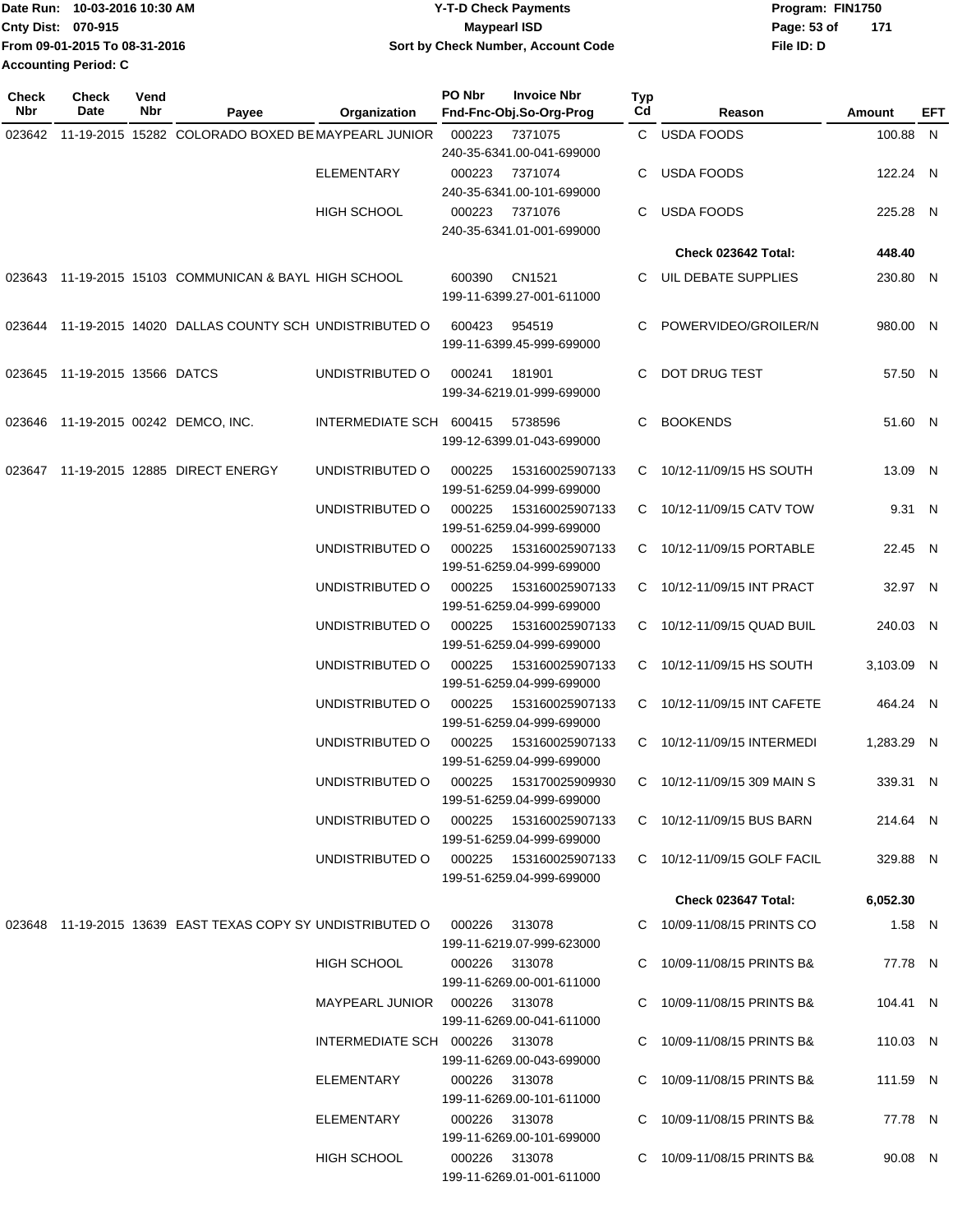|                           | Date Run: 10-03-2016 10:30 AM | <b>Y-T-D Check Payments</b>        | Program: FIN1750   |
|---------------------------|-------------------------------|------------------------------------|--------------------|
| <b>Cnty Dist: 070-915</b> |                               | Maypearl ISD                       | 171<br>Page: 54 of |
|                           | From 09-01-2015 To 08-31-2016 | Sort by Check Number, Account Code | File ID: D         |
| Accounting Period: C      |                               |                                    |                    |

| Check<br><b>Nbr</b> | <b>Check</b><br>Date          | Vend<br>Nbr | Payee                                                              | Organization                   | PO Nbr | <b>Invoice Nbr</b><br>Fnd-Fnc-Obj.So-Org-Prog       | <b>Typ</b><br>Cd | Reason                      | Amount     | EFT |
|---------------------|-------------------------------|-------------|--------------------------------------------------------------------|--------------------------------|--------|-----------------------------------------------------|------------------|-----------------------------|------------|-----|
|                     |                               |             |                                                                    | MAYPEARL JUNIOR                | 000226 | 313078<br>199-11-6269.01-041-611000                 | C.               | 10/09-11/08/15 PRINTS B&    | 77.78 N    |     |
|                     |                               |             |                                                                    | INTERMEDIATE SCH 000226        |        | 313078<br>199-11-6269.01-043-611000                 | C                | 10/09-11/08/15 PRINTS B&    | 77.78 N    |     |
|                     |                               |             |                                                                    | DIR COST- ADMINIS              | 000226 | 313078<br>199-41-6249.00-720-699000                 | C                | 10/09-11/08/15 PRINTS B&    | 77.77 N    |     |
|                     |                               |             |                                                                    |                                |        |                                                     |                  | Check 023648 Total:         | 806.58     |     |
| 023649              | 11-19-2015 12695 ECBOP        |             |                                                                    | <b>HIGH SCHOOL</b>             | 600458 | <b>VS.WHITNEY/CLIF</b><br>199-36-6499.01-001-699000 |                  | C HS BOYS BBALL SCRIMMA     | 50.00 N    |     |
|                     |                               |             |                                                                    | <b>HIGH SCHOOL</b>             | 600419 | VS. ITASCA<br>199-36-6499.01-001-699000             | C.               | BB-HS G VS. ITASCA 11/5/    | 50.00 N    |     |
|                     |                               |             |                                                                    |                                |        |                                                     |                  | Check 023649 Total:         | 100.00     |     |
| 023650              |                               |             | 11-19-2015 01343 GINGERBREAD PRESS UNDISTRIBUTED O                 |                                | 600446 | 313147<br>199-36-6399.02-999-699000                 | C.               | <b>FOOTBALL PROGRAMS</b>    | 2,419.10 N |     |
|                     |                               |             | 023651 11-19-2015 00255 HARRIS RATINGS WEE UNDISTRIBUTED O         |                                | 600445 | 12989<br>199-36-6399.02-999-699000                  | C.               | 2015-16 WEEKLY NEWSLE       | 99.00 N    |     |
|                     |                               |             | 023652 11-19-2015 14120 HARRIS COMPUTER S UNDISTRIBUTED O          |                                | 000227 | XT00110133<br>240-35-6219.00-999-699000             | C.               | 10/01-10/31/15 EZSCHOOL     | 151.25 N   |     |
| 023653              |                               |             | 11-19-2015 14289 TRUDIE HEAD                                       | UNDISTRIBUTED O                | 600469 | NOVEMBER 2015<br>224-11-6219.00-999-623000          | C.               | <b>3RD PAYMENT CONTRAC</b>  | 2,493.75 N |     |
|                     | 023654 11-19-2015 00243 HILCO |             |                                                                    | UNDISTRIBUTED O                | 000228 | 4705171500 1015<br>199-51-6259.04-999-699000        |                  | C 10/01-11/03/15 SECURITY   | 33.31 N    |     |
|                     |                               |             |                                                                    | UNDISTRIBUTED O                | 000228 | 4706839800 1015<br>199-51-6259.04-999-699000        |                  | C 10/01-11/03/15 MARQUEE    | 29.50 N    |     |
|                     |                               |             |                                                                    | UNDISTRIBUTED O                | 000228 | 4705273700 1015<br>199-51-6259.04-999-699000        | C.               | 10/01-11/03/15 FUEL TANK    | 30.77 N    |     |
|                     |                               |             |                                                                    | UNDISTRIBUTED O                | 000228 | 4602563301 1015<br>199-51-6259.04-999-699000        | C.               | 10/01-11/03/15 HS NORTH     | 3,113.07 N |     |
|                     |                               |             |                                                                    | UNDISTRIBUTED O                | 000228 | 4705335301 1015<br>199-51-6259.04-999-699000        | C                | 10/01-11/03/15 JUNIOR HIG   | 3,896.39 N |     |
|                     |                               |             |                                                                    | UNDISTRIBUTED O                | 000228 | 4602266500 1015<br>199-51-6259.04-999-699000        | C.               | 10/01-11/03/15 ATHLETIC F   | 1,100.56 N |     |
|                     |                               |             |                                                                    | UNDISTRIBUTED O                |        | 000228 4706312901 1015<br>199-51-6259.04-999-699000 |                  | C 10/01-11/03/15 ELEMENTA   | 3,948.61 N |     |
|                     |                               |             |                                                                    | UNDISTRIBUTED O                |        | 000228 4706783900 1015<br>199-51-6259.78-999-622000 |                  | C 10/01-11/03/15 AG FACILIT | 935.86 N   |     |
|                     |                               |             |                                                                    |                                |        |                                                     |                  | <b>Check 023654 Total:</b>  | 13,088.07  |     |
|                     |                               |             | 023655 11-19-2015 13655 JILL AUGUSTYN                              | UNDISTRIBUTED O                | 600478 | REIMBURSEMENT<br>211-11-6411.00-999-624000          |                  | C MILEAGE/MEALS-504, MIL    | 237.29 N   |     |
|                     |                               |             | 023656 11-19-2015 15108 JTM PROVISIONS CO. IMAYPEARL JUNIOR 000229 |                                |        | 418866<br>240-35-6341.00-041-699000                 |                  | C BEEF COMMODITIES          | 140.00 N   |     |
|                     |                               |             |                                                                    | INTERMEDIATE SCH 000229 418866 |        | 240-35-6341.00-043-699000                           |                  | C BEEF COMMODITIES          | 140.00 N   |     |
|                     |                               |             |                                                                    | ELEMENTARY                     |        | 000229 418866<br>240-35-6341.00-101-699000          |                  | C BEEF COMMODITIES          | 140.00 N   |     |
|                     |                               |             |                                                                    | HIGH SCHOOL                    |        | 000229 418866<br>240-35-6341.01-001-699000          |                  | C BEEF COMMODITIES          | 139.00 N   |     |
|                     |                               |             |                                                                    |                                |        |                                                     |                  | <b>Check 023656 Total:</b>  | 559.00     |     |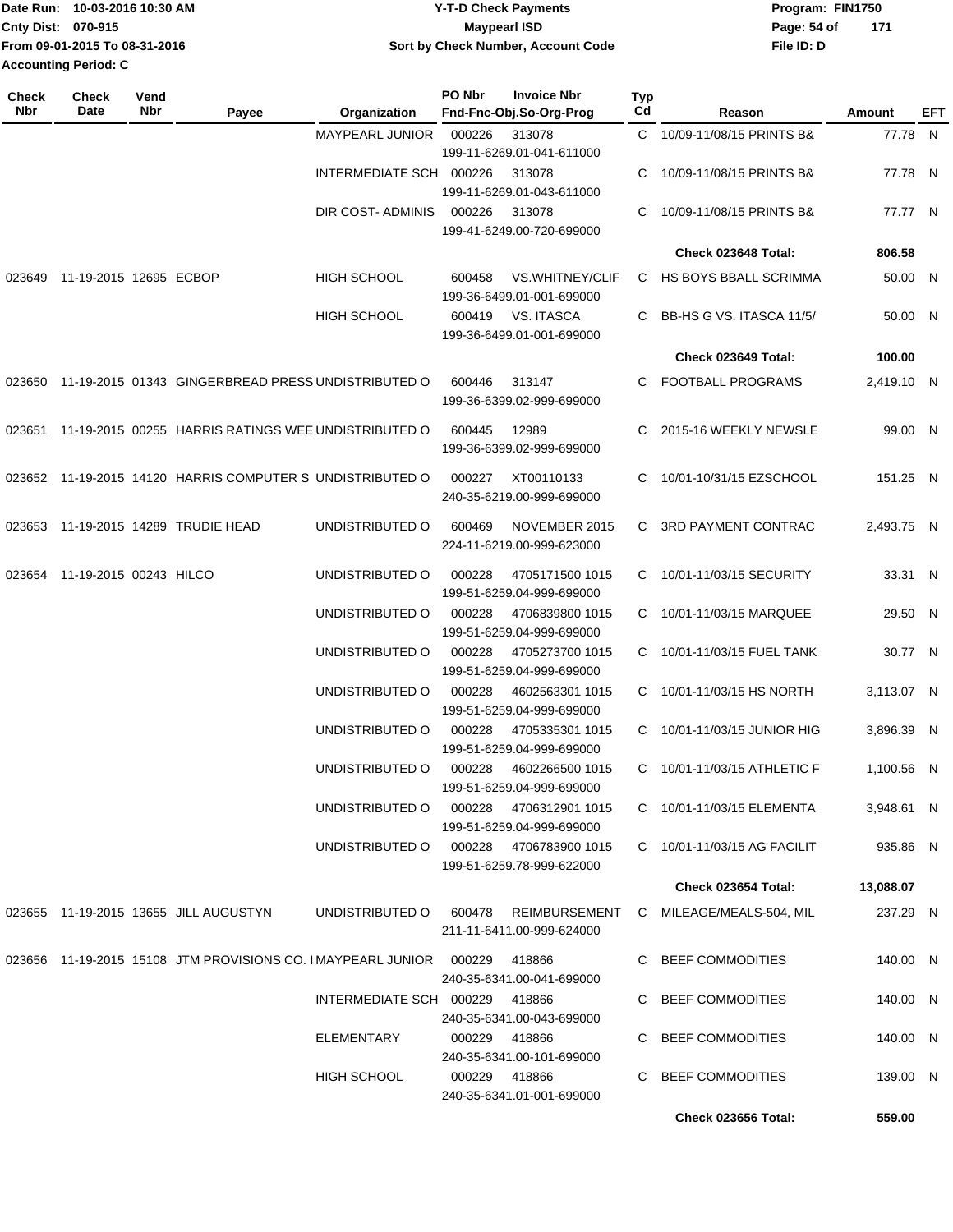|                             | Date Run: 10-03-2016 10:30 AM | <b>Y-T-D Check Payments</b>        | Program: FIN1750   |  |
|-----------------------------|-------------------------------|------------------------------------|--------------------|--|
| <b>Cnty Dist: 070-915</b>   |                               | Maypearl ISD                       | 171<br>Page: 55 of |  |
|                             | From 09-01-2015 To 08-31-2016 | Sort by Check Number, Account Code | File ID: D         |  |
| <b>Accounting Period: C</b> |                               |                                    |                    |  |

| <b>Check</b><br>Nbr | <b>Check</b><br><b>Date</b>   | Vend<br>Nbr | Payee                                                                    | Organization                         | PO Nbr | <b>Invoice Nbr</b><br>Fnd-Fnc-Obj.So-Org-Prog     | <b>Typ</b><br>Cd | Reason                       | Amount      | EFT |
|---------------------|-------------------------------|-------------|--------------------------------------------------------------------------|--------------------------------------|--------|---------------------------------------------------|------------------|------------------------------|-------------|-----|
| 023657              |                               |             | 11-19-2015 14924 KAYLOR DESIGN                                           | <b>MAYPEARL JUNIOR</b>               | 600297 | 299                                               |                  | C METALLIC POM-POMS          | 240.00 N    |     |
|                     |                               |             |                                                                          |                                      |        | 199-36-6399.09-041-699000                         |                  |                              |             |     |
| 023658              |                               |             | 11-19-2015 15712 KOURTNEY LYNN EAS UNDISTRIBUTED O                       |                                      | 600470 | NOVEMBER 2015<br>199-31-6219.04-999-623000        |                  | C 7 HRS - CONTRACT OT        | 490.00 N    |     |
| 023659              |                               |             | 11-19-2015 01048 LABATT FOOD SERVIC MAYPEARL JUNIOR                      |                                      | 000230 | 387479 10/15<br>240-35-6341.00-041-699000         | C                | <b>GROCERIES</b>             | 2,558.58 N  |     |
|                     |                               |             |                                                                          | INTERMEDIATE SCH 000230              |        | 387495 10/15<br>240-35-6341.00-043-699000         | C.               | <b>GROCERIES</b>             | 2,953.35 N  |     |
|                     |                               |             |                                                                          | <b>ELEMENTARY</b>                    | 000230 | 387487 10/15<br>240-35-6341.00-101-699000         | C                | <b>GROCERIES</b>             | 5,253.39 N  |     |
|                     |                               |             |                                                                          | <b>HIGH SCHOOL</b>                   | 000230 | 387460 10/15<br>240-35-6341.01-001-699000         | C                | <b>GROCERIES</b>             | 4,609.20 N  |     |
|                     |                               |             |                                                                          |                                      |        |                                                   |                  | <b>Check 023659 Total:</b>   | 15,374.52   |     |
| 023660              |                               |             | 11-19-2015 01113 LAKEVIEW CAMP AND SCHOOL BOARD                          |                                      | 600435 | SARAH                                             | C.               | <b>LODGING-TASB POLICY R</b> | 71.00 N     |     |
|                     |                               |             |                                                                          |                                      |        | 199-41-6499.02-702-699000                         |                  |                              |             |     |
| 023661              |                               |             | 11-19-2015 00060 LUCKIES AUTO AND T UNDISTRIBUTED O                      |                                      | 600464 | 000083081<br>199-34-6219.00-999-699000            | C                | SPRINTER BRAKE REPAIR        | 200.00 N    |     |
|                     |                               |             |                                                                          | UNDISTRIBUTED O                      | 600464 | 000083081<br>199-34-6319.00-999-699000            | C                | <b>SPRINTER BRAKE PADS</b>   | 291.00 N    |     |
|                     |                               |             |                                                                          |                                      |        |                                                   |                  | Check 023661 Total:          | 491.00      |     |
|                     |                               |             | 023662 11-19-2015 15653 M.A.C. ALARMS                                    | UNDISTRIBUTED O                      | 600466 | 15962A<br>199-51-6249.00-999-699000               | C.               | ACCESS DOOR - JH/HS AT       | 340.00 N    |     |
| 023663              |                               |             | 11-19-2015 15963 MANSFIELD SUNRISE HIGH SCHOOL                           |                                      | 600455 | VBALL<br>199-36-6499.01-001-699000                | C.               | <b>VOLLEYBALL TOURNAME</b>   | 200.00 N    |     |
| 023664              |                               |             | 11-19-2015 15680 NANCY WIGGINS                                           | DIR COST-ADMINIS                     | 600479 | <b>REIMBURSEMENT</b><br>199-41-6411.01-720-699000 | C.               | MILEAGE TO R10/PEIMS T       | 57.30 N     |     |
| 023665              |                               |             | 11-19-2015 00297 NARDONE BROS, BAKI MAYPEARL JUNIOR                      |                                      | 000232 | 210636<br>240-35-6341.00-041-699000               | C                | PIZZA                        | 81.00 N     |     |
|                     |                               |             |                                                                          | INTERMEDIATE SCH 000232              |        | 210455<br>240-35-6341.00-043-699000               | C.               | PIZZA                        | 81.78 N     |     |
|                     |                               |             |                                                                          | <b>ELEMENTARY</b>                    | 000232 | 210455<br>240-35-6341.00-101-699000               | C.               | PIZZA                        | 81.00 N     |     |
|                     |                               |             |                                                                          | HIGH SCHOOL                          |        | 000232 210636<br>240-35-6341.01-001-699000        |                  | C PIZZA                      | 81.78 N     |     |
|                     |                               |             |                                                                          |                                      |        |                                                   |                  | Check 023665 Total:          | 325.56      |     |
|                     | 023666 11-19-2015 00079 NASCO |             |                                                                          | ELEMENTARY                           |        | 600411 642195<br>199-11-6399.39-101-611000        |                  | C ART SUPPLIES               | 206.00 N    |     |
|                     |                               |             | 023667 11-19-2015 00516 NAVARRO COLLEGE HIGH SCHOOL                      |                                      |        | 600477 16302-03<br>199-11-6223.00-001-631000      |                  | C PANTHER ACADEMY TUITI      | 22,284.00 N |     |
|                     |                               |             | 023668 11-19-2015 00287 OFFICE DEPOT                                     | INTERMEDIATE SCH 600370 804165874001 |        | 199-11-6399.01-043-623000                         |                  | C PAPER/BATTERIES            | 23.81 N     |     |
|                     |                               |             |                                                                          | INTERMEDIATE SCH 600370 804166099001 |        | 199-11-6399.01-043-623000                         |                  | C HEADPHONES                 | 32.97 N     |     |
|                     |                               |             |                                                                          |                                      |        |                                                   |                  | Check 023668 Total:          | 56.78       |     |
|                     |                               |             | 023669 11-19-2015 00093 OLEN WILLIAMS, INC. UNDISTRIBUTED O 600462 27435 |                                      |        |                                                   |                  | C JH SCOREBOARD REPAIR       | 160.00 N    |     |
|                     |                               |             |                                                                          | UNDISTRIBUTED 0 600462 27435         |        | 199-51-6249.00-999-699000                         |                  | C JH SCORBOARD               | 43.35 N     |     |
|                     |                               |             |                                                                          |                                      |        | 199-51-6319.04-999-699000                         |                  |                              |             |     |
|                     |                               |             |                                                                          |                                      |        |                                                   |                  | Check 023669 Total:          | 203.35      |     |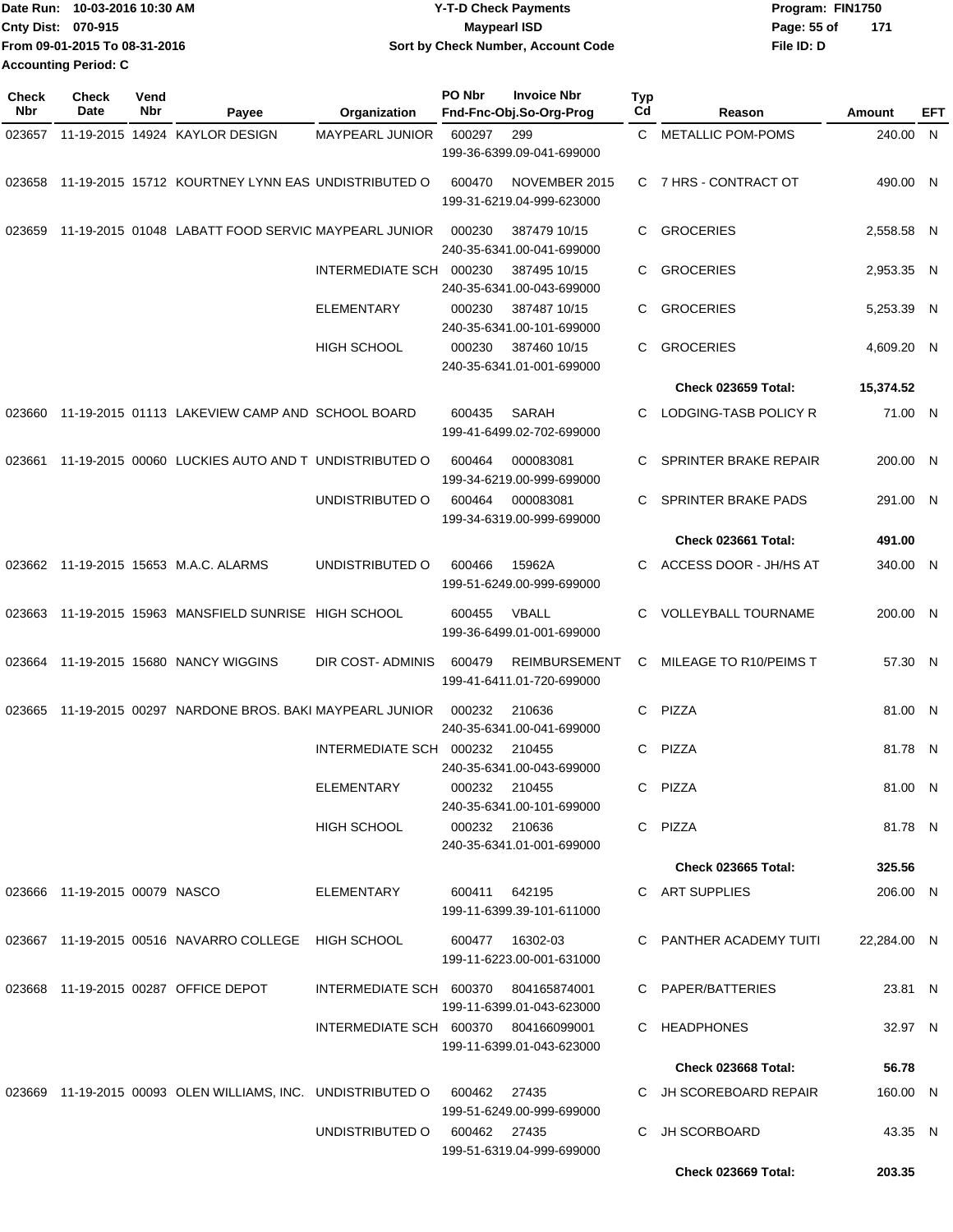|                    | Date Run: 10-03-2016 10:30 AM | <b>Y-T-D Check Payments</b>               | Program: FIN1750   |
|--------------------|-------------------------------|-------------------------------------------|--------------------|
| Cnty Dist: 070-915 |                               | <b>Mavpearl ISD</b>                       | Page: 56 of<br>171 |
|                    | From 09-01-2015 To 08-31-2016 | <b>Sort by Check Number, Account Code</b> | File ID: D         |
|                    | <b>Accounting Period: C</b>   |                                           |                    |

| <b>Check</b><br>Nbr | <b>Check</b><br>Date               | Vend<br>Nbr | Payee                                                     | Organization            | PO Nbr        | <b>Invoice Nbr</b><br>Fnd-Fnc-Obj.So-Org-Prog    | <b>Typ</b><br>Cd | Reason                       | Amount      | EFT |
|---------------------|------------------------------------|-------------|-----------------------------------------------------------|-------------------------|---------------|--------------------------------------------------|------------------|------------------------------|-------------|-----|
| 023670              |                                    |             | 11-19-2015 15598 PILGRIM'S PRIDE COR MAYPEARL JUNIOR      |                         | 000235        | 921869250                                        | C.               | <b>COMMODITY CHICKEN ITE</b> | 183.00 N    |     |
|                     |                                    |             |                                                           |                         |               | 240-35-6341.00-041-699000                        |                  |                              |             |     |
|                     |                                    |             |                                                           | INTERMEDIATE SCH        | 000235        | 921869250                                        | С                | <b>COMMODITY CHICKEN ITE</b> | 183.00 N    |     |
|                     |                                    |             |                                                           |                         |               | 240-35-6341.00-043-699000                        |                  |                              |             |     |
|                     |                                    |             |                                                           | <b>ELEMENTARY</b>       | 000235        | 921869250                                        | С                | <b>COMMODITY CHICKEN ITE</b> | 183.00 N    |     |
|                     |                                    |             |                                                           |                         |               | 240-35-6341.00-101-699000                        |                  |                              |             |     |
|                     |                                    |             |                                                           | <b>HIGH SCHOOL</b>      | 000235        | 921869250<br>240-35-6341.01-001-699000           | С                | <b>COMMODITY CHICKEN ITE</b> | 186.90 N    |     |
|                     |                                    |             |                                                           |                         |               |                                                  |                  | Check 023670 Total:          | 735.90      |     |
|                     |                                    |             |                                                           |                         |               |                                                  |                  |                              |             |     |
| 023671              |                                    |             | 11-19-2015 00854 PITNEY BOWES GLOB UNDISTRIBUTED O        |                         | 600205        | 800090000328417<br>199-41-6399.02-999-699000     | C                | POSTAGE METER REFILL         | 1,005.00 N  |     |
|                     |                                    |             |                                                           |                         |               |                                                  |                  |                              |             |     |
|                     |                                    |             | 023672 11-19-2015 12836 R B SPORTING GOOD HIGH SCHOOL     |                         | 600141        | 0508093-IN                                       | C                | UNIFORM SHORTS               | 1,006.20 N  |     |
|                     |                                    |             |                                                           |                         |               | 199-36-6399.13-001-699000                        |                  |                              |             |     |
| 023673              |                                    |             | 11-19-2015 00099 REGION 10/EDUCATIO UNDISTRIBUTED O       |                         | 600322        | 134863                                           | C                | 2015-16 TEKS RESOURCE        | 10,610.00 N |     |
|                     |                                    |             |                                                           |                         |               | 199-21-6230.00-999-611000                        |                  |                              |             |     |
|                     |                                    |             |                                                           | <b>HIGH SCHOOL</b>      | 600254        | 134806                                           | С                | <b>HEAD INJURY FORMS</b>     | 20.00 N     |     |
|                     |                                    |             |                                                           |                         |               | 199-33-6399.00-001-699000                        |                  |                              |             |     |
|                     |                                    |             |                                                           |                         |               |                                                  |                  | Check 023673 Total:          | 10,630.00   |     |
| 023674              |                                    |             | 11-19-2015 00372 RENAISSANCE AUSTIN SCHOOL BOARD          |                         | 600474        | <b>LINDY TERRY</b>                               | С                | LODGING-ELECTION TRAI        | 46.98 N     |     |
|                     |                                    |             |                                                           |                         |               | 199-41-6439.00-702-699000                        |                  |                              |             |     |
|                     |                                    |             |                                                           | <b>SCHOOL BOARD</b>     | 600474        | <b>LINDY TERRY</b><br>199-41-6439.00-702-699000  | С                | LODGING-ELECTION TRAI        | 522.00 N    |     |
|                     |                                    |             |                                                           |                         |               |                                                  |                  | Check 023674 Total:          | 568.98      |     |
|                     |                                    |             |                                                           |                         |               |                                                  |                  |                              |             |     |
| 023675              |                                    |             | 11-19-2015 13741 SCRIPPS NATIONAL S INTERMEDIATE SCH      |                         | 600447        | 292359-0779<br>199-11-6499.00-043-621000         | С                | <b>SPELLING BEE</b>          | 218.50 N    |     |
|                     |                                    |             |                                                           | <b>ELEMENTARY</b>       | 600447        | 292318-0842                                      | C.               | <b>SPELLING BEE</b>          | 211.00 N    |     |
|                     |                                    |             |                                                           |                         |               | 199-11-6499.00-101-621000                        |                  |                              |             |     |
|                     |                                    |             |                                                           |                         |               |                                                  |                  | <b>Check 023675 Total:</b>   | 429.50      |     |
|                     |                                    |             | 023676 11-19-2015 12813 STORM LAWN AND GA UNDISTRIBUTED O |                         | 600460        | 172218                                           | C                | ROLLER SCALP/ELECTRIC        | 153.95 N    |     |
|                     |                                    |             |                                                           |                         |               | 199-51-6319.04-999-699000                        |                  |                              |             |     |
|                     |                                    |             |                                                           |                         |               |                                                  |                  |                              |             |     |
|                     | 023677 11-19-2015 00552 TASB, INC. |             |                                                           | DIR COST-ADMINIS        | 600444        | 495866<br>199-41-6211.00-720-699000              | C                | LEGAL ASSISTANCE             | 200.00 N    |     |
|                     |                                    |             |                                                           | DIR COST-ADMINIS 600443 |               | 496869                                           |                  | C LOCALIZED UPDATE 103       | 999.72 N    |     |
|                     |                                    |             |                                                           |                         |               | 199-41-6219.02-720-699000                        |                  |                              |             |     |
|                     |                                    |             |                                                           | <b>SCHOOL BOARD</b>     | 600442 494911 |                                                  |                  | C 2016 MEMBERSHIP FEE        | 1,741.33 N  |     |
|                     |                                    |             |                                                           |                         |               | 199-41-6419.00-702-699000                        |                  |                              |             |     |
|                     |                                    |             |                                                           |                         |               |                                                  |                  | Check 023677 Total:          | 2,941.05    |     |
|                     | 023678 11-19-2015 00784 TASBO      |             |                                                           | IND COST- ADM           | 600449 19986  |                                                  |                  | C MEMBERSHIP RENEWAL         | 110.00 N    |     |
|                     |                                    |             |                                                           |                         |               | 199-41-6499.00-750-699000                        |                  |                              |             |     |
|                     |                                    |             | 023679 11-19-2015 12471 TEXAS DEPARTMENT ADMINISTRATIVE   |                         |               | 000238 CRS201510074373                           |                  | C 10/01-10/31/15 RECORD R    | 1.00 N      |     |
|                     |                                    |             |                                                           |                         |               | 199-41-6219.10-701-699000                        |                  |                              |             |     |
|                     |                                    |             |                                                           |                         |               |                                                  |                  |                              |             |     |
|                     |                                    |             | 023680 11-19-2015 15485 THERAPY FROM THE UNDISTRIBUTED O  |                         |               | 600448 OCTOBER 2015<br>199-31-6219.02-999-623000 |                  | C 7 HRS - CONTRACT PT        | 490.00 N    |     |
|                     |                                    |             |                                                           |                         |               |                                                  |                  |                              |             |     |
|                     |                                    |             | 023681 11-19-2015 00134 TXU ENERGY                        | UNDISTRIBUTED O         |               | 000239   054026885772                            |                  | C 10/12-11/09/15 SECURITY    | 332.09 N    |     |
|                     |                                    |             |                                                           |                         |               | 199-51-6259.04-999-699000                        |                  |                              |             |     |
|                     |                                    |             | 023682 11-19-2015 00253 VERIZON SOUTHWEST UNDISTRIBUTED O |                         | 000240        | 3795028621 1115                                  |                  | C 10/28-11/27/15 9724352160  | 133.46 N    |     |
|                     |                                    |             |                                                           |                         |               | 199-51-6259.02-999-699000                        |                  |                              |             |     |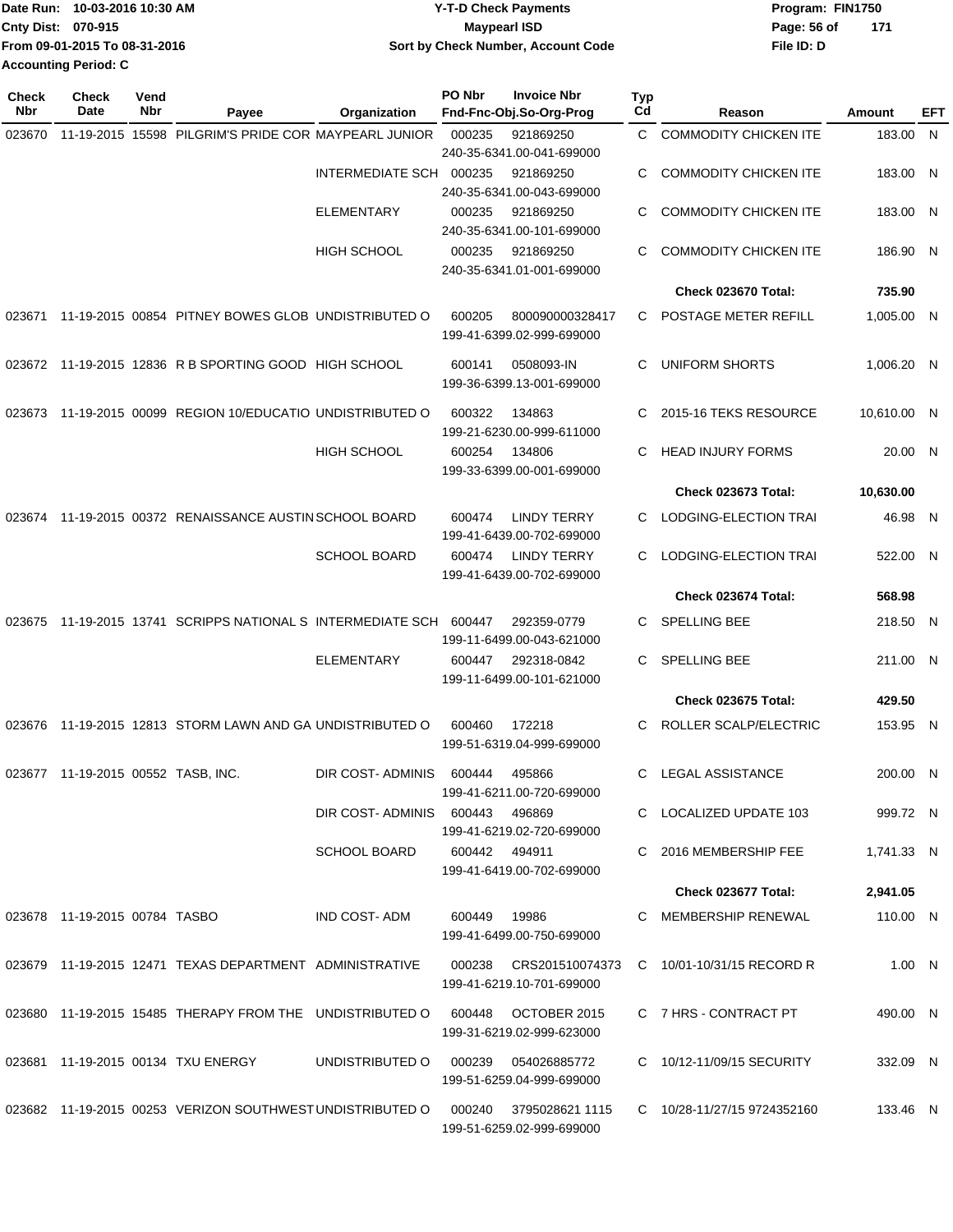|                    | Date Run: 10-03-2016 10:30 AM | <b>Y-T-D Check Payments</b>        | Program: FIN1750     |
|--------------------|-------------------------------|------------------------------------|----------------------|
| Cnty Dist: 070-915 |                               | <b>Mavpearl ISD</b>                | Page: 57 of<br>- 171 |
|                    | From 09-01-2015 To 08-31-2016 | Sort by Check Number, Account Code | File ID: D           |
|                    | <b>Accounting Period: C</b>   |                                    |                      |

| <b>Check</b><br>Nbr | <b>Check</b><br>Date | Vend<br>Nbr | Payee                                                                           | <b>Organization</b>     | PO Nbr<br><b>Invoice Nbr</b><br>Fnd-Fnc-Obj.So-Org-Prog             | Typ<br>Cd | Reason                          | Amount      | EFT |
|---------------------|----------------------|-------------|---------------------------------------------------------------------------------|-------------------------|---------------------------------------------------------------------|-----------|---------------------------------|-------------|-----|
| 023683              |                      |             | 11-19-2015 01078 WILLIAM V. MACGILL & HIGH SCHOOL                               |                         | 600250<br>IN0537233                                                 |           | C CLINIC SUPPLIES               | 379.50 N    |     |
|                     |                      |             |                                                                                 | INTERMEDIATE SCH 600342 | 199-33-6399.00-001-699000<br>IN0538603<br>199-33-6399.00-043-699000 | С         | <b>CLINIC SUPPLIES</b>          | 336.38 N    |     |
|                     |                      |             |                                                                                 | <b>ELEMENTARY</b>       | IN0540101<br>600412<br>199-33-6399.00-101-699000                    | C         | <b>CLINIC SUPPLIES</b>          | 77.80 N     |     |
|                     |                      |             |                                                                                 |                         |                                                                     |           | Check 023683 Total:             | 793.68      |     |
| 023684              |                      |             | 11-20-2015 00871 CARD SERVICE CENT HIGH SCHOOL                                  |                         | 600241<br>XXXX 0178 10/15<br>199-11-6399.36-001-622000              | C.        | <b>BOOKS FOR EDP CLASS</b>      | 226.04 N    |     |
|                     |                      |             |                                                                                 | <b>HIGH SCHOOL</b>      | 600252<br>XXXX 0178 10/15<br>199-12-6399.00-001-699000              | C.        | <b>LIBRARY SUPPLIS</b>          | 308.49 N    |     |
|                     |                      |             |                                                                                 | HIGH SCHOOL             | XXXX 0178 10/15<br>600258<br>199-12-6399.04-001-699000              | C.        | LIBRARY BOOKS                   | 378.87 N    |     |
|                     |                      |             |                                                                                 | UNDISTRIBUTED O         | 600168<br>XXXX 0178 10/15<br>199-21-6399.01-999-699000              | C.        | <b>DIST. IP MEETING</b>         | 17.73 N     |     |
|                     |                      |             |                                                                                 | UNDISTRIBUTED O         | 600283<br>XXXX 0178 10/15<br>199-21-6411.00-999-623000              | C.        | <b>LODGING TRAINING</b>         | 84.00 N     |     |
|                     |                      |             |                                                                                 | UNDISTRIBUTED O         | 600282<br>XXXX 0178 10/15<br>199-21-6411.00-999-623000              | C.        | <b>MEALS TRAINING AUSTIN</b>    | 6.85 N      |     |
|                     |                      |             |                                                                                 | DIR COST- ADMINIS       | XXXX 0178 10/15<br>600282<br>199-41-6411.01-720-699000              | C.        | <b>MEALS TRAINING AUSTIN</b>    | 12.07 N     |     |
|                     |                      |             |                                                                                 | <b>ADMINISTRATIVE</b>   | 600283<br>XXXX 0178 10/15<br>199-41-6499.04-701-699000              |           | C LODGING TRAINING              | 190.68 N    |     |
|                     |                      |             |                                                                                 |                         |                                                                     |           | Check 023684 Total:             | 1,224.73    |     |
| 023685              |                      |             | 12-03-2015 13880 A.M. SOLUTIONS INC. UNDISTRIBUTED O                            |                         | 600503<br>05255<br>199-51-6249.00-999-699000                        | C         | <b>CULINARY DISHWASHER</b>      | 150.00 N    |     |
|                     |                      |             |                                                                                 | UNDISTRIBUTED O         | 600503<br>05255<br>199-51-6319.04-999-699000                        | С         | <b>CULINARY DISHWASER V</b>     | 65.00 N     |     |
|                     |                      |             |                                                                                 |                         |                                                                     |           | Check 023685 Total:             | 215.00      |     |
|                     |                      |             | 023686 12-03-2015 15616 AT&T CORP.                                              | UNDISTRIBUTED O         | 000246<br>0573207983001<br>199-51-6259.02-999-699000                | C.        | 10/22-11/21/15 LONG DIST        | 110.95 N    |     |
| 023687              |                      |             | 12-03-2015 15921 ATTAINMENT COMPAN UNDISTRIBUTED O                              |                         | 600472<br>258432A<br>199-11-6399.01-999-623000                      | C         | MONEY SKILLS/NUMBER L           | 165.90 N    |     |
|                     |                      |             | 023688  12-03-2015  00901  AVENUE FUEL DISTRI  UNDISTRIBUTED   0  600505  59415 |                         | 199-34-6311.01-999-699000                                           |           | C 540 GAL UNLEADED/919 G        | 2,488.60 N  |     |
|                     |                      |             | 023689 12-03-2015 15332 TODD N. BRUNER                                          |                         | UNDISTRIBUTED O 000247 VS. VENUS<br>199-36-6219.00-999-699000       |           | C BB-HS VS. VENUS 12/1/15       | 107.30 N    |     |
|                     |                      |             | 023690 12-03-2015 15971 CHANDLER SIGNS, L.P UNDISTRIBUTED O 600483 384351       |                         | 199-51-6639.00-999-699000                                           |           | C DEPOSIT FOR NEW MARQ          | 15,933.00 N |     |
|                     |                      |             | 023691 12-03-2015 00217 CITY OF MAYPEARL                                        | UNDISTRIBUTED O         | 000248<br>1081 11/15<br>199-51-6259.01-999-699000                   |           | C 10/28-11/23/15 LSK YARD       | 26.00 N     |     |
|                     |                      |             |                                                                                 |                         | UNDISTRIBUTED 0 000248 1618 11/15<br>199-51-6259.01-999-699000      |           | C 10/28-11/23/15 309 N MAIN     | 51.00 N     |     |
|                     |                      |             |                                                                                 |                         | UNDISTRIBUTED O 000248 574 11/15<br>199-51-6259.01-999-699000       |           | C 10/28-11/23/15 JH YARD M      | 75.50 N     |     |
|                     |                      |             |                                                                                 |                         | UNDISTRIBUTED O   000248  1080 11/15<br>199-51-6259.01-999-699000   |           | C $10/28 - 11/23/15$ 1024 W 4TH | 55.80 N     |     |
|                     |                      |             |                                                                                 |                         | UNDISTRIBUTED O 000248 383 11/15<br>199-51-6259.01-999-699000       |           | C 10/28-11/23/15 600 PHILLIP    | 76.80 N     |     |
|                     |                      |             |                                                                                 |                         | UNDISTRIBUTED 0 000248 1394 11/15<br>199-51-6259.01-999-699000      |           | C 10/28-11/23/15 HS CONCE       | 356.40 N    |     |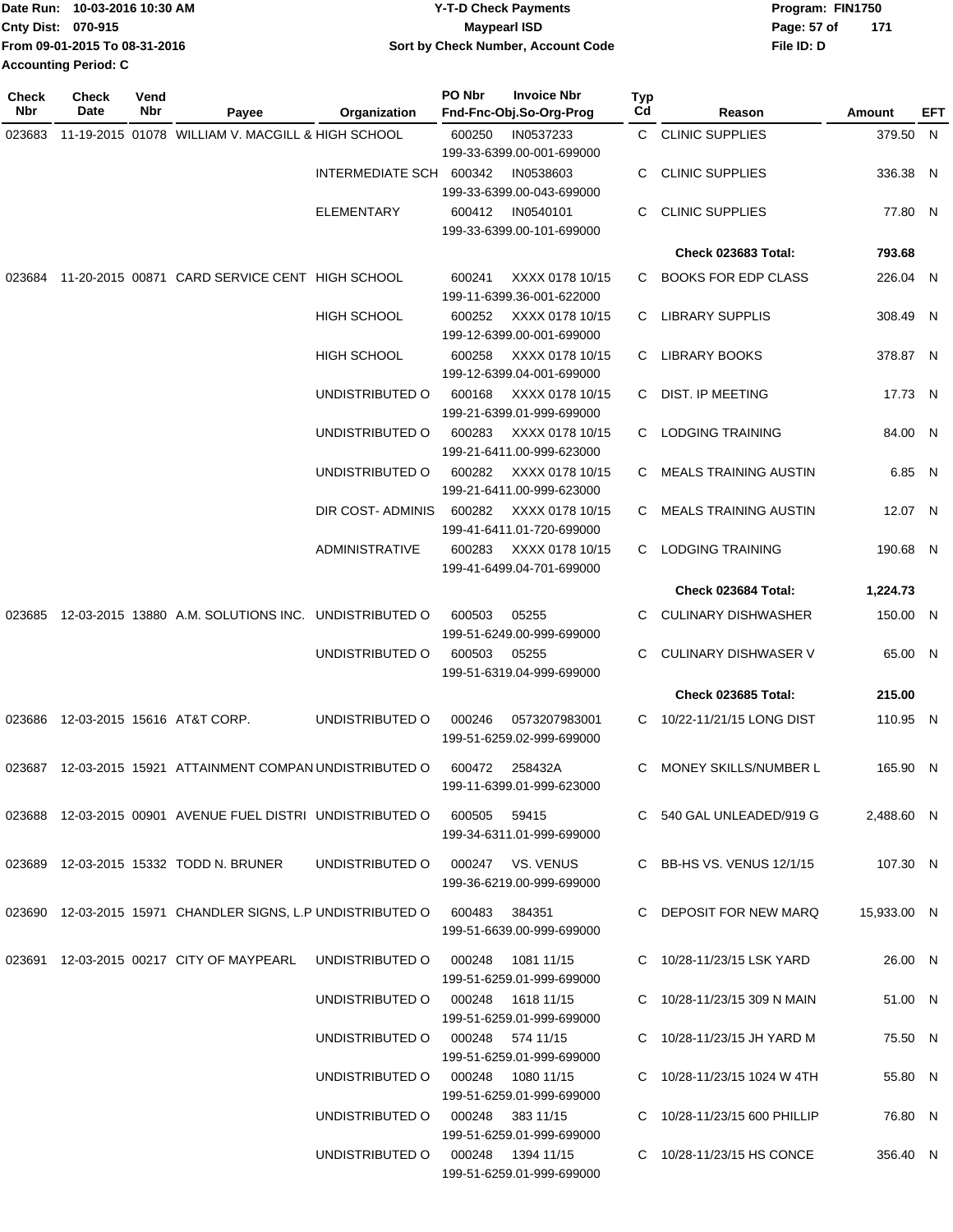| lDate Run: 10-03-2016 10:30 AM | <b>Y-T-D Check Payments</b>        | Program: FIN1750   |
|--------------------------------|------------------------------------|--------------------|
| <b>Cnty Dist: 070-915</b>      | <b>Mavpearl ISD</b>                | 171<br>Page: 58 of |
| From 09-01-2015 To 08-31-2016  | Sort by Check Number, Account Code | File ID: D         |
| <b>Accounting Period: C</b>    |                                    |                    |

| Check<br><b>Nbr</b> | <b>Check</b><br>Date          | Vend<br>Nbr | Payee                                                     | Organization       | PO Nbr | <b>Invoice Nbr</b><br>Fnd-Fnc-Obj.So-Org-Prog  | <b>Typ</b><br>Cd | Reason                     | Amount     | EFT |
|---------------------|-------------------------------|-------------|-----------------------------------------------------------|--------------------|--------|------------------------------------------------|------------------|----------------------------|------------|-----|
|                     |                               |             |                                                           | UNDISTRIBUTED O    | 000248 | 82 11/15<br>199-51-6259.01-999-699000          | C.               | 10/28-11/23/15 400 PANTH   | 278.40 N   |     |
|                     |                               |             |                                                           | UNDISTRIBUTED O    | 000248 | 80 11/15<br>199-51-6259.01-999-699000          | C                | 10/28-11/23/15 HS BALLFIE  | 207.50 N   |     |
|                     |                               |             |                                                           | UNDISTRIBUTED O    | 000248 | 595 11/15<br>199-51-6259.01-999-699000         | C.               | 10/28-11/23/15 1025 W 4TH  | 133.80 N   |     |
|                     |                               |             |                                                           |                    |        |                                                |                  | Check 023691 Total:        | 1,261.20   |     |
|                     |                               |             | 023692 12-03-2015 13110 LEGRANT CLARK                     | UNDISTRIBUTED O    | 000249 | <b>VS. PALMER</b><br>199-36-6219.00-999-699000 | C.               | BB-JH VS. PALMER 11/30/1   | 117.30 N   |     |
| 023693              |                               |             | 12-03-2015 15303 KARA COCKERHAM                           | <b>HIGH SCHOOL</b> | 600508 | 2015120101<br>199-11-6219.29-001-611000        | C                | 11/1-11/30/15 COLORGUA     | 1,200.00 N |     |
|                     |                               |             |                                                           | <b>HIGH SCHOOL</b> | 600507 | 2015110101<br>199-11-6219.29-001-611000        | C.               | 10/01-10/31/15 COLORGUA    | 1,200.00 N |     |
|                     |                               |             |                                                           |                    |        |                                                |                  | Check 023693 Total:        | 2,400.00   |     |
| 023694              |                               |             | 12-03-2015 13148 COMMERCIAL EQUIPM UNDISTRIBUTED O        |                    | 600500 | 67760<br>199-51-6249.00-999-699000             | C.               | ATHLETIC WASHING MAC       | 180.00 N   |     |
|                     |                               |             |                                                           | UNDISTRIBUTED O    | 600500 | 67760<br>199-51-6319.04-999-699000             | C                | WASHER DRAIN VALVE KI      | 212.74 N   |     |
|                     |                               |             |                                                           |                    |        |                                                |                  | Check 023694 Total:        | 392.74     |     |
| 023695              |                               |             | 12-03-2015 00242 DEMCO, INC.                              | <b>ELEMENTARY</b>  | 600453 | 5742877<br>199-12-6399.00-101-699000           | C.               | <b>LIBRARY SUPPLIES</b>    | 81.79 N    |     |
| 023696              |                               |             | 12-03-2015 12536 DESOTO JANITORIAL                        | UNDISTRIBUTED O    | 600403 | 168848<br>199-51-6319.01-999-699000            | C                | WHEEL                      | 57.12 N    |     |
|                     |                               |             |                                                           | UNDISTRIBUTED O    | 600403 | 168859<br>199-51-6319.01-999-699000            | C                | GLOVES/LYSOL/TOWELS/       | 2,972.17 N |     |
|                     |                               |             |                                                           | UNDISTRIBUTED O    | 600403 | 168581<br>199-51-6319.01-999-699000            | C                | BLEACH/LINERS/TISSUE/      | 1,730.86 N |     |
|                     |                               |             |                                                           | UNDISTRIBUTED O    | 600403 | 168860<br>199-51-6319.01-999-699000            | C.               | ORANGE ENVIROX             | 276.92 N   |     |
|                     |                               |             |                                                           |                    |        |                                                |                  | Check 023696 Total:        | 5,037.07   |     |
| 023697              |                               |             | 12-03-2015 15782 WILLIAM DUNLAP                           | UNDISTRIBUTED O    | 000250 | VS. NCTA<br>199-36-6219.00-999-699000          | C.               | BB-HS VS. NCTA 11/17/15    | 67.30 N    |     |
|                     |                               |             | 023698 12-03-2015 00319 ECS LEARNING SYSTE ELEMENTARY     |                    | 600439 | 206719<br>199-11-6399.04-101-611000            |                  | C STAAR MASTER MATH GR     | 1,579.90 N |     |
|                     |                               |             |                                                           | <b>ELEMENTARY</b>  |        | 600440 206732<br>199-11-6399.35-101-611000     |                  | C STAAR MASTER ELA GR3/    | 2,523.50 N |     |
|                     |                               |             |                                                           |                    |        |                                                |                  | <b>Check 023698 Total:</b> | 4,103.40   |     |
|                     |                               |             | 023699 12-03-2015 12897 LEAH FARDA                        | HIGH SCHOOL        | 600497 | REIMBURSEMENT<br>199-31-6411.01-001-699000     |                  | C MEALS-TCA                | 65.79 N    |     |
|                     | 023700 12-03-2015 01437 HATCH |             |                                                           | ELEMENTARY         |        | 600372 0259573<br>225-11-6399.00-101-623000    |                  | C MOBILE CLASSROOM TAB     | 2,330.00 N |     |
|                     |                               |             | 023701 12-03-2015 15942 CHARLES HICKS                     | <b>HIGH SCHOOL</b> | 600487 | REIMBURSEMENT<br>199-11-6411.29-001-611B00     |                  | C BAND TRAILER MILEAGE     | 161.24 N   |     |
|                     |                               |             | 023702 12-03-2015 14399 ROBERT HODGE JR. UNDISTRIBUTED O  |                    | 000251 | VS. VENUS<br>199-36-6219.00-999-699000         |                  | C BB-HS VS. VENUS 12/1/15  | 147.30 N   |     |
|                     |                               |             | 023703 12-03-2015 00612 HOME DEPOT CREDIT UNDISTRIBUTED O |                    | 600068 | XXXX 7415 11/15<br>199-51-6319.04-999-699000   |                  | C MAINTENANCE SUPPLIES     | 56.22 N    |     |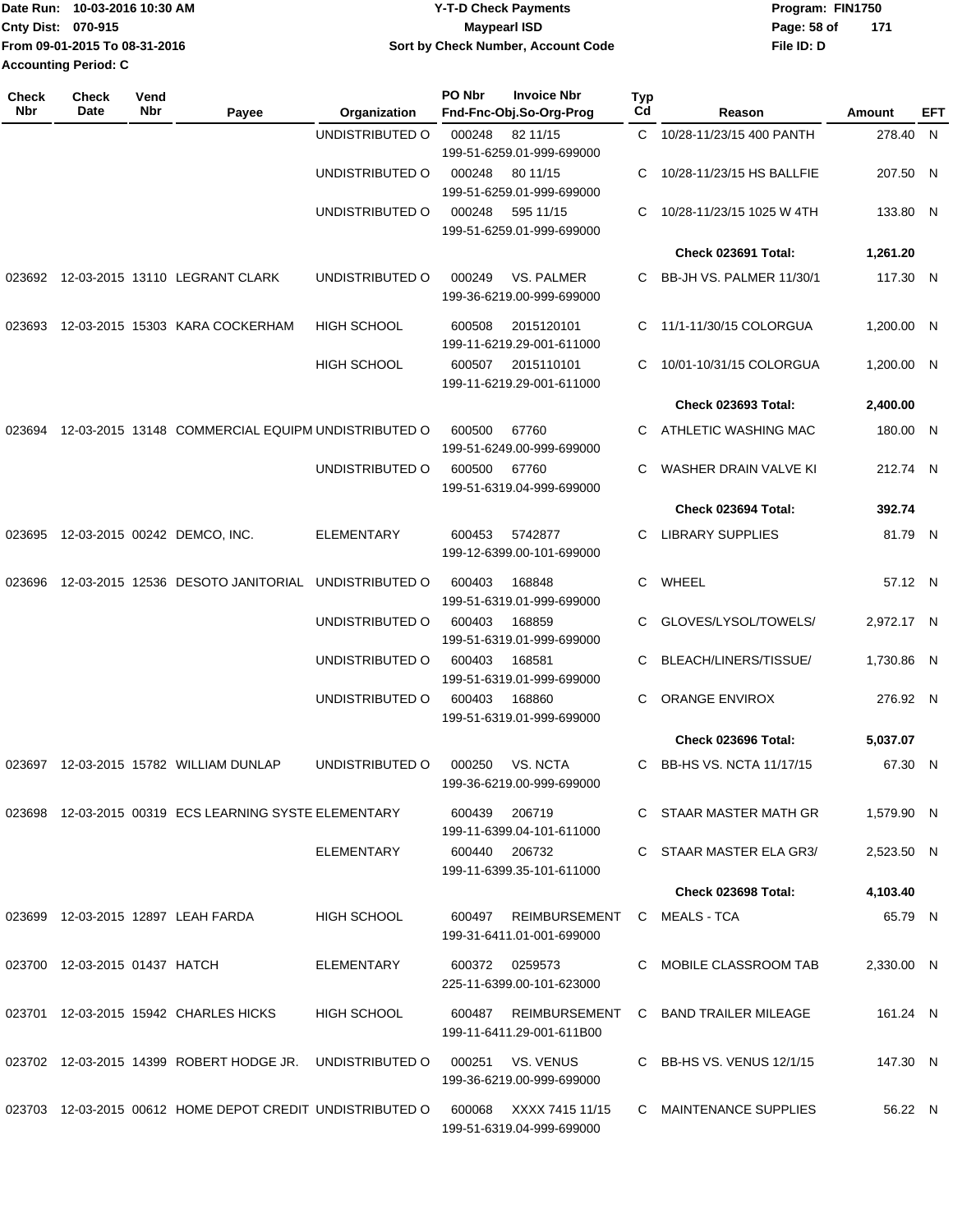|                             | Date Run: 10-03-2016 10:30 AM | <b>Y-T-D Check Payments</b>        | Program: FIN1750 |       |
|-----------------------------|-------------------------------|------------------------------------|------------------|-------|
| Cnty Dist: 070-915          |                               | <b>Mavpearl ISD</b>                | Page: 59 of      | - 171 |
|                             | From 09-01-2015 To 08-31-2016 | Sort by Check Number, Account Code | File ID: D       |       |
| <b>Accounting Period: C</b> |                               |                                    |                  |       |

| <b>Check</b><br>Nbr | <b>Check</b><br>Date          | Vend<br>Nbr | Payee                                                                           | Organization            | PO Nbr | <b>Invoice Nbr</b><br>Fnd-Fnc-Obj.So-Org-Prog                       | Typ<br>Cd | Reason                       | Amount   | EFT |
|---------------------|-------------------------------|-------------|---------------------------------------------------------------------------------|-------------------------|--------|---------------------------------------------------------------------|-----------|------------------------------|----------|-----|
| 023704              |                               |             | 12-03-2015 00060 LUCKIES AUTO AND T UNDISTRIBUTED O                             |                         | 600499 | 000083104                                                           |           | C BUS #21 TIE ROD END RE     | 125.00 N |     |
|                     |                               |             |                                                                                 | UNDISTRIBUTED O         | 600499 | 199-34-6219.00-999-699000<br>000083104<br>199-34-6319.00-999-699000 | C.        | TIE ROD                      | 229.97 N |     |
|                     |                               |             |                                                                                 |                         |        |                                                                     |           | Check 023704 Total:          | 354.97   |     |
|                     |                               |             | 023705 12-03-2015 15781 JASPER E. MANNING UNDISTRIBUTED O                       |                         | 000252 | VS. MILDRED<br>199-36-6219.00-999-699000                            | C         | BB-HS VS. MILDRED 11/23/     | 107.30 N |     |
|                     |                               |             | 023706 12-03-2015 15856 MANSFIELD OVERHEA UNDISTRIBUTED O                       |                         | 600498 | 12686<br>199-51-6249.00-999-699000                                  | C         | ROLL DOWN DOOR REPAI         | 585.00 N |     |
|                     |                               |             | 023707 12-03-2015 13243 MCGREGOR ISD                                            | HIGH SCHOOL             | 600511 | <b>3A DII PLAYOFF</b><br>199-36-6499.01-001-699000                  |           | C FOOTBALL PLAYOFF GAM       | 607.38 N |     |
|                     | 023708 12-03-2015 00079 NASCO |             |                                                                                 | <b>ELEMENTARY</b>       | 600402 | 638587<br>199-11-6399.12-101-611000                                 | C.        | TIC TAC TOSS - PE            | 33.30 N  |     |
|                     |                               |             |                                                                                 | <b>ELEMENTARY</b>       | 600402 | 646161<br>199-11-6399.12-101-611000                                 | C         | <b>BAT MEGA BALL - PE</b>    | 32.85 N  |     |
|                     |                               |             |                                                                                 | <b>ELEMENTARY</b>       |        | 600402 643043<br>199-11-6399.12-101-611000                          | C         | <b>JUMP ROPES/BALLS/CON</b>  | 476.52 N |     |
|                     |                               |             |                                                                                 |                         |        |                                                                     |           | Check 023708 Total:          | 542.67   |     |
| 023709              |                               |             | 12-03-2015 15289 BENJI L. NEWMAN                                                | UNDISTRIBUTED O         | 000253 | VS. NCTA<br>199-36-6219.00-999-699000                               |           | BB-HS VS. NCTA 11/17/15      | 67.30 N  |     |
|                     |                               |             | 023710 12-03-2015 00287 OFFICE DEPOT                                            | <b>ADMINISTRATIVE</b>   | 600434 | 806102769001<br>199-41-6399.01-701-699000                           |           | C PAPER                      | 16.60 N  |     |
|                     |                               |             |                                                                                 | <b>ADMINISTRATIVE</b>   | 600434 | 806102530001<br>199-41-6399.01-701-699000                           |           | C CHAIR                      | 89.99 N  |     |
|                     |                               |             |                                                                                 | <b>ADMINISTRATIVE</b>   | 600434 | 806102768001<br>199-41-6399.01-701-699000                           | C.        | <b>BINDING COMBS/PAPER/I</b> | 124.85 N |     |
|                     |                               |             |                                                                                 | <b>ADMINISTRATIVE</b>   | 600417 | 805580809002<br>199-53-6399.00-701-699000                           |           | C CHAIRS                     | 399.98 N |     |
|                     |                               |             |                                                                                 | UNDISTRIBUTED O         | 600473 | 807967795001<br>211-11-6399.00-999-624000                           |           | C HOLDER                     | 22.68 N  |     |
|                     |                               |             |                                                                                 | UNDISTRIBUTED O         | 600473 | 807967706001<br>211-11-6399.00-999-624000                           |           | C FILES/BINDERS/CLIPS        | 137.13 N |     |
|                     |                               |             |                                                                                 |                         |        |                                                                     |           | <b>Check 023710 Total:</b>   | 791.23   |     |
|                     |                               |             | 023711 12-03-2015 00590 ORIENTAL TRADING C INTERMEDIATE SCH 600454 674591063-01 |                         |        | 199-11-6399.20-043-611000                                           |           | C WRAPPERS/SASH/GARLA        | 151.67 N |     |
|                     |                               |             | 023712 12-03-2015 15973 LESLIE PANTOJA                                          | INTERMEDIATE SCH 600493 |        | REIMBURSEMENT<br>199-12-6399.01-043-699000                          |           | C TX BLUEBONNET AWARD        | 126.50 N |     |
|                     |                               |             | 023713  12-03-2015  12059  PEOPLES EDUCATION MAYPEARL JUNIOR  600378            |                         |        | 10484077<br>199-11-6399.02-041-611000                               |           | C MU INSIGHT ELA LICENSE     | 650.00 N |     |
|                     |                               |             |                                                                                 | MAYPEARL JUNIOR         | 600375 | 10484076<br>199-11-6399.03-041-611000                               |           | C MU INSIGHT MATH            | 650.00 N |     |
|                     |                               |             |                                                                                 | MAYPEARL JUNIOR 600379  |        | 10484078<br>199-11-6399.09-041-611000                               |           | MU INSIGHT SCIENCE LIC       | 650.00 N |     |
|                     |                               |             |                                                                                 |                         |        |                                                                     |           | Check 023713 Total:          | 1,950.00 |     |
|                     |                               |             | 023714 12-03-2015 15080 JOE T. RAMIREZ                                          | UNDISTRIBUTED O         | 000254 | VS. RIO VISTA<br>199-36-6219.00-999-699000                          |           | C BB-HS VS. RIO VISTA 11/2   | 107.30 N |     |
|                     |                               |             | 023715 12-03-2015 13315 REALLY GOOD STUFF ELEMENTARY                            |                         | 600316 | 5397840<br>199-11-6399.00-101-611000                                |           | C STACKABLE TUBS             | 39.98 N  |     |
|                     |                               |             |                                                                                 | <b>ELEMENTARY</b>       |        | 600316 5391371<br>199-11-6399.00-101-611000                         |           | C MARKERS/POSTER/BINDE       | 327.35 N |     |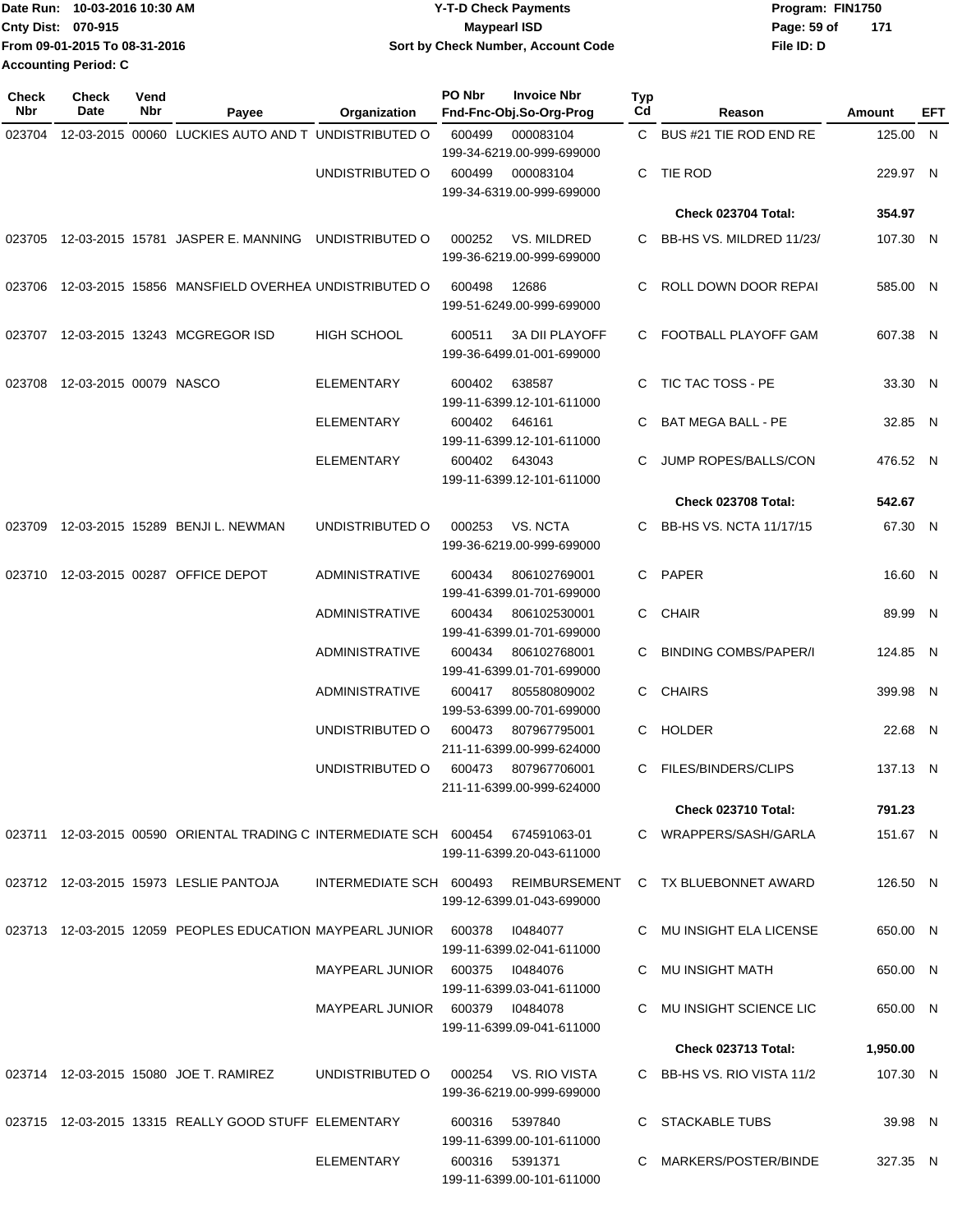| Date Run: 10-03-2016 10:30 AM<br>Cnty Dist: 070-915<br>From 09-01-2015 To 08-31-2016<br><b>Accounting Period: C</b> |                                | <b>Y-T-D Check Payments</b><br><b>Maypearl ISD</b><br>Sort by Check Number, Account Code |                                                               |                       |                |                                                     | Program: FIN1750<br>Page: 60 of<br>File ID: D | 171                             |  |                  |     |
|---------------------------------------------------------------------------------------------------------------------|--------------------------------|------------------------------------------------------------------------------------------|---------------------------------------------------------------|-----------------------|----------------|-----------------------------------------------------|-----------------------------------------------|---------------------------------|--|------------------|-----|
| <b>Check</b><br>Nbr                                                                                                 | Check<br><b>Date</b>           | Vend<br>Nbr                                                                              |                                                               |                       | PO Nbr         | <b>Invoice Nbr</b>                                  | Typ<br>Cd                                     |                                 |  |                  |     |
|                                                                                                                     |                                |                                                                                          | Payee                                                         | Organization          |                | Fnd-Fnc-Obj.So-Org-Prog                             |                                               | Reason<br>Check 023715 Total:   |  | Amount<br>367.33 | EFT |
| 023716                                                                                                              |                                |                                                                                          | 12-03-2015 00099 REGION 10/EDUCATIO UNDISTRIBUTED O           |                       | 600126         | 134892<br>199-34-6219.01-999-699000                 | C                                             | 20 HR BUS CERT                  |  | 105.00 N         |     |
|                                                                                                                     |                                |                                                                                          |                                                               | UNDISTRIBUTED O       | 600481         | 134919<br>199-53-6239.00-999-699000                 | C                                             | 2015-16 TXEIS SUPPORT/          |  | 30,273.36 N      |     |
|                                                                                                                     |                                |                                                                                          |                                                               |                       |                |                                                     |                                               | Check 023716 Total:             |  | 30,378.36        |     |
|                                                                                                                     |                                |                                                                                          | 023717  12-03-2015  15102  DARRON O. RICHARD  UNDISTRIBUTED O |                       | 000255         | <b>VS. VENUS</b><br>199-36-6219.00-999-699000       | C                                             | BB-HS VS. VENUS 12/1/15         |  | 107.30 N         |     |
| 023718                                                                                                              |                                |                                                                                          | 12-03-2015 00264 SCHOLASTIC MAGAZI INTERMEDIATE SCH 600246    |                       |                | M57617532<br>199-11-6399.00-043-611MEF              | C                                             | SCIENCE SCOPE GR 6-8            |  | 296.67 N         |     |
| 023719                                                                                                              |                                |                                                                                          | 12-03-2015 15313 CARROLL MARVIN SMI UNDISTRIBUTED O           |                       | 000257         | VS. RIO VISTA<br>199-36-6219.00-999-699000          | C                                             | <b>BB-VS RIO VISTA CLOCK 1</b>  |  | 20.00 N          |     |
| 023720                                                                                                              |                                |                                                                                          | 12-03-2015 13874 DEMARRIO STEWARD UNDISTRIBUTED O             |                       | 000256         | <b>VS.FAITH FAMILY</b><br>199-36-6219.00-999-699000 | C                                             | <b>BB-JH VS. FAITH FAMILY 1</b> |  | 82.30 N          |     |
| 023721                                                                                                              | 12-03-2015 00131 TASA          |                                                                                          |                                                               | <b>ADMINISTRATIVE</b> | 600496         | R. BOWLING<br>199-41-6499.00-701-699000             | С                                             | 2015-16 MEMBERSHIP              |  | 444.00 N         |     |
| 023722                                                                                                              |                                |                                                                                          | 12-03-2015 15235 TEXAS STATE BILLING UNDISTRIBUTED O          |                       | 000258         | 15697<br>199-31-6299.00-999-623000                  | C                                             | CLAIM 10/2/15                   |  | 37.48 N          |     |
| 023723                                                                                                              |                                |                                                                                          | 12-03-2015 15211 THOMAS SOUTHALL E UNDISTRIBUTED O            |                       | 600501         | 743497<br>199-51-6249.00-999-699000                 | C                                             | INT KITCHEN ELECTRICAL          |  | 255.00 N         |     |
| 023724                                                                                                              | 12-03-2015 00174 THSBCA        |                                                                                          |                                                               | HIGH SCHOOL           | 600475         | <b>CH UNDERWOOD</b><br>199-36-6499.01-001-699000    | C                                             | <b>BASEBALL MEMBERSHIP/</b>     |  | 80.00 N          |     |
|                                                                                                                     |                                |                                                                                          |                                                               | <b>HIGH SCHOOL</b>    | 600475         | <b>JASON LAWSON</b><br>199-36-6499.01-001-699000    | C                                             | <b>BASEBALL MEMBERSHIP/</b>     |  | 80.00            | N   |
|                                                                                                                     |                                |                                                                                          |                                                               | <b>HIGH SCHOOL</b>    | 600475         | <b>BRIAN BILBREY</b><br>199-36-6499.01-001-699000   | C                                             | <b>BASEBALL MEMBERSHIP/</b>     |  | 80.00 N          |     |
|                                                                                                                     |                                |                                                                                          |                                                               |                       |                |                                                     |                                               | <b>Check 023724 Total:</b>      |  | 240.00           |     |
|                                                                                                                     | 023725 12-03-2015 00475 THSPA  |                                                                                          |                                                               | <b>HIGH SCHOOL</b>    |                | 600476 HIGH SCHOOL<br>199-36-6499.01-001-699000     |                                               | C 2016 POWERLIFTING MEM         |  | 75.00 N          |     |
|                                                                                                                     | 023726 12-03-2015 00474 THSWPA |                                                                                          |                                                               | HIGH SCHOOL           |                | 600506 HIGH SCHOOL<br>199-36-6499.01-001-699000     |                                               | C 2016 POWERLIFTING MEM         |  | 75.00 N          |     |
|                                                                                                                     |                                |                                                                                          | 023727 12-03-2015 01049 THYSSENKRUPP ELEV UNDISTRIBUTED O     |                       | 600040         | 3002252518<br>199-51-6249.00-999-699000             |                                               | C 12/01-02/29/16 HS MAINTE      |  | 517.28 N         |     |
|                                                                                                                     |                                |                                                                                          |                                                               | UNDISTRIBUTED O       |                | 600040 3002252519<br>199-51-6249.00-999-699000      |                                               | C 12/01-02/29/16 LSK MAINT      |  | 517.28 N         |     |
|                                                                                                                     |                                |                                                                                          |                                                               |                       |                |                                                     |                                               | Check 023727 Total:             |  | 1,034.56         |     |
|                                                                                                                     |                                |                                                                                          | 023728 12-03-2015 13517 ALAN TITTLE                           | UNDISTRIBUTED O       | 000259         | VS.FAITH FAMILY<br>199-36-6219.00-999-699000        |                                               | C BB-JH VS. FAITH FAMILY 1      |  | 82.30 N          |     |
|                                                                                                                     | 023729 12-03-2015 15500 TSHA   |                                                                                          |                                                               | UNDISTRIBUTED O       | 600364 11191   | 199-11-6499.00-999-623000                           |                                               | C MEMBERSHIP RENEWAL            |  | 105.00 N         |     |
|                                                                                                                     |                                |                                                                                          | 023730 12-03-2015 00460 VINEYARD'S AUTO SU UNDISTRIBUTED O    |                       | 600343 114938  | 199-34-6319.00-999-699000                           |                                               | C A/T FILTER                    |  | 44.40 N          |     |
|                                                                                                                     |                                |                                                                                          |                                                               | UNDISTRIBUTED O       | 600343 115549  | 199-34-6319.00-999-699000                           |                                               | C UNIVERSAL CIRCUIT BRE         |  | 11.58 N          |     |
|                                                                                                                     |                                |                                                                                          |                                                               | UNDISTRIBUTED O       | 600343  114091 | 199-34-6319.00-999-699000                           |                                               | C WINDO-WELD ROUND              |  | 18.63 N          |     |
|                                                                                                                     |                                |                                                                                          |                                                               | UNDISTRIBUTED O       | 600343 114189  | 199-34-6319.00-999-699000                           |                                               | C WINDO-WELD ROUND              |  | 18.63 N          |     |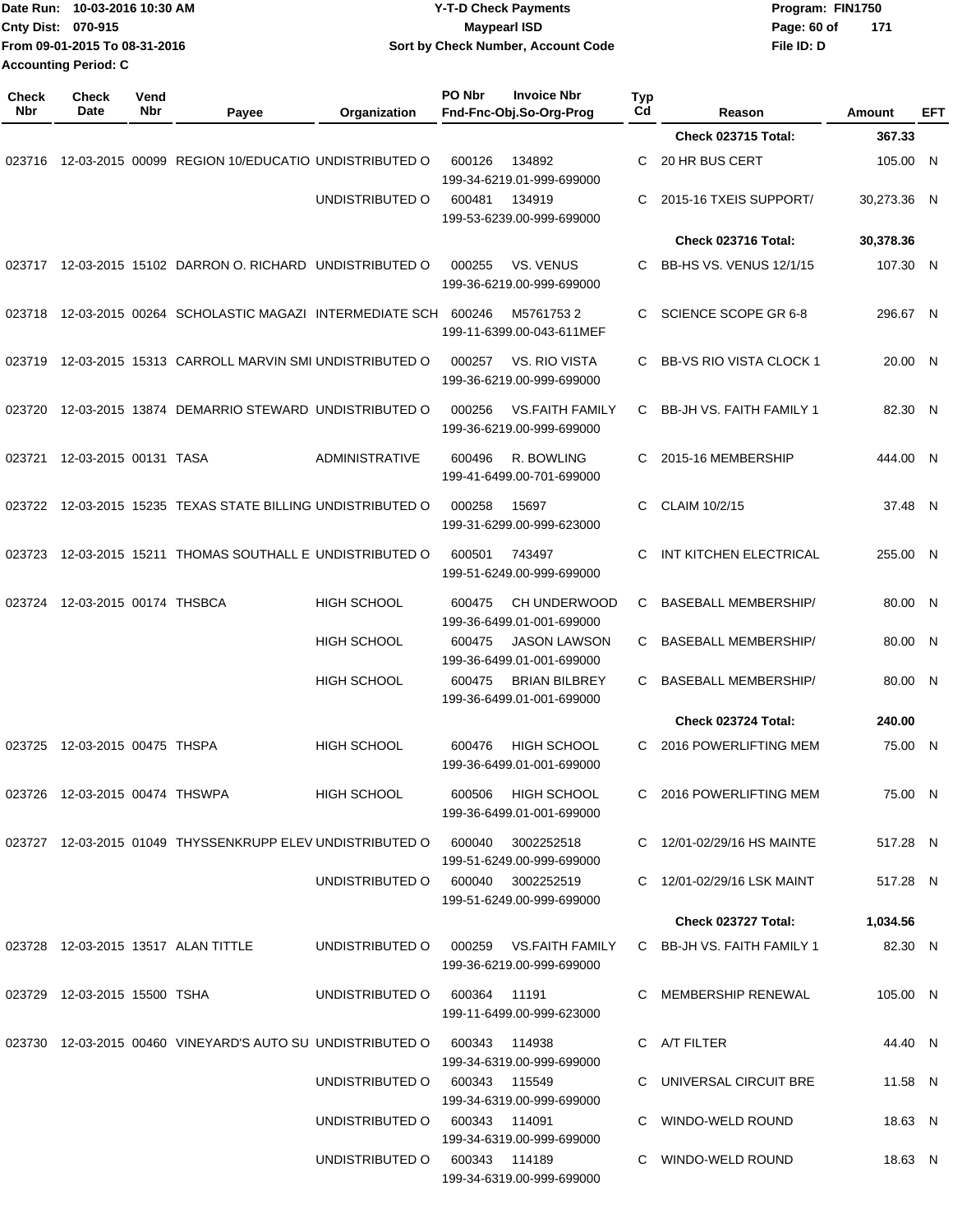| Date Run: 10-03-2016 10:30 AM<br>Cnty Dist: 070-915<br>From 09-01-2015 To 08-31-2016 |                                              |             | <b>Y-T-D Check Payments</b><br><b>Maypearl ISD</b><br>Sort by Check Number, Account Code |                                      |        |                                                   |           | Program: FIN1750<br>Page: 61 of<br>File ID: D   | 171 |                      |            |
|--------------------------------------------------------------------------------------|----------------------------------------------|-------------|------------------------------------------------------------------------------------------|--------------------------------------|--------|---------------------------------------------------|-----------|-------------------------------------------------|-----|----------------------|------------|
| <b>Check</b><br>Nbr                                                                  | <b>Accounting Period: C</b><br>Check<br>Date | Vend<br>Nbr | Payee                                                                                    | Organization                         | PO Nbr | <b>Invoice Nbr</b><br>Fnd-Fnc-Obj.So-Org-Prog     | Typ<br>Cd | Reason                                          |     | Amount               | <b>EFT</b> |
|                                                                                      |                                              |             |                                                                                          |                                      |        |                                                   |           | Check 023730 Total:                             |     | 93.24                |            |
| 023731                                                                               |                                              |             | 12-03-2015 00141 WAL MART                                                                | <b>HIGH SCHOOL</b>                   | 600242 | XXXX 6048 10/15<br>199-11-6399.10-001-622000      | C         | <b>CLASS SUPPLIES</b>                           |     | 363.14 N             |            |
|                                                                                      |                                              |             |                                                                                          | INTERMEDIATE SCH                     | 600318 | XXXX 6048 10/15<br>199-12-6399.01-043-699000      | C.        | SUPPLIES                                        |     | 47.81 N              |            |
|                                                                                      |                                              |             |                                                                                          |                                      |        |                                                   |           | Check 023731 Total:                             |     | 410.95               |            |
| 023732                                                                               |                                              |             | 12-03-2015 01145 WELDERS WAREHOUS HIGH SCHOOL                                            |                                      | 600042 | 26752<br>199-11-6399.09-001-622000                | С         | 10/01-10/31/15 CYLINDER                         |     | 76.00 N              |            |
| 023733                                                                               |                                              |             | 12-03-2015 13510 ROBERT WHITE                                                            | UNDISTRIBUTED O                      | 000261 | VS. MILDRED<br>199-36-6219.00-999-699000          |           | BB-HS VS. MILDRED 11/23/                        |     | 107.30 N             |            |
|                                                                                      |                                              |             |                                                                                          | UNDISTRIBUTED O                      | 000261 | VS. PALMER<br>199-36-6219.00-999-699000           | С         | BB-JH VS. PALMER 11/30/1                        |     | 117.30 N             |            |
|                                                                                      |                                              |             |                                                                                          |                                      |        |                                                   |           | Check 023733 Total:                             |     | 224.60               |            |
| 023734                                                                               |                                              |             | 12-03-2015 13498 KENNETH WILLIAMS                                                        | UNDISTRIBUTED O                      | 000260 | VS. RIO VISTA<br>199-36-6219.00-999-699000        | C         | BB-HS VS. RIO VISTA 11/2                        |     | 107.30 N             |            |
| 023735                                                                               |                                              |             | 12-09-2015 01530 ANDERSON, MARX & B DIR COST-ADMINIS                                     |                                      | 000262 | 33098<br>199-41-6212.00-720-699000                | C         | <b>AUDIT FINANCIAL SY</b>                       |     | 13,895.00 N          |            |
| 023736                                                                               |                                              |             | 12-09-2015 00069 ATMOS ENERGY                                                            | UNDISTRIBUTED O                      | 000263 | 3030318181 1115<br>199-51-6259.00-999-699000      | C         | 11/03-12/01/15 1025 W.                          |     | 262.49 N             |            |
|                                                                                      |                                              |             |                                                                                          | UNDISTRIBUTED O                      | 000263 | 3030380470 1115<br>199-51-6259.00-999-699000      | C         | 11/03-12/01/15 600 PHILLIP                      |     | 347.66 N             |            |
|                                                                                      |                                              |             |                                                                                          | UNDISTRIBUTED O                      | 000263 | 3030318485 1115<br>199-51-6259.00-999-699000      | C         | 11/03-12/01/15 1024 W.                          |     | 283.92 N             |            |
|                                                                                      |                                              |             |                                                                                          | UNDISTRIBUTED O                      | 000263 | 3030380238 1115<br>199-51-6259.00-999-699000      | C         | 11/03-12/01/15 400 PANTH<br>Check 023736 Total: |     | 123.98 N<br>1,018.05 |            |
| 023737                                                                               |                                              |             | 12-09-2015 14119 BROOKSHIRE BROTHE UNDISTRIBUTED O                                       |                                      | 600471 | 92181<br>199-11-6399.01-999-623000                |           | C LIFE SKILLS CLASS                             |     | 39.89 N              |            |
|                                                                                      |                                              |             | 023738 12-09-2015 13831 CAREY'S SPORTING G UNDISTRIBUTED O 600102 28737                  |                                      |        | 199-36-6399.01-999-699GHS                         |           | C UNIFORMS                                      |     | 2,816.55 N           |            |
|                                                                                      |                                              |             | 023739 12-09-2015 15974 FRISCO ISD ATHLETIC HIGH SCHOOL                                  |                                      |        | 600522 VBALL PLAYOFF<br>199-36-6499.01-001-699000 |           | C VOLLEYBALL PLAYOFF                            |     | 74.78 N              |            |
|                                                                                      |                                              |             | 023740 12-09-2015 12005 GLEN ROSE ISD                                                    | MAYPEARL JUNIOR 600526 JH BASKETBALL |        | 199-36-6499.00-041-699000                         |           | C JH BASKETBALL TOURNA                          |     | 400.00 N             |            |
|                                                                                      |                                              |             | 023741 12-09-2015 15159 HOLIDAY INN GLEN R HIGH SCHOOL                                   |                                      | 600536 | 199-36-6499.05-001-699000                         |           | C BASKETBALL LODGING T                          |     | 577.80 N             |            |
|                                                                                      |                                              |             | 023742 12-09-2015 12551 INTERQUEST DETECTI HIGH SCHOOL                                   |                                      |        | 600172 110321<br>199-11-6219.02-001-624000        |           | C 11/16 & 11/30 HALF DAY S                      |     | 520.00 N             |            |
|                                                                                      |                                              |             | 023743 12-09-2015 01844 J.W. PEPPER & SON, I HIGH SCHOOL                                 |                                      |        | 600327 05914046<br>199-11-6399.07-001-611000      |           | C SHEET MUSIC                                   |     | 447.79 N             |            |
|                                                                                      |                                              |             |                                                                                          | HIGH SCHOOL                          |        | 600327 05917358<br>199-11-6399.07-001-611000      |           | C SHEET MUSIC                                   |     | 213.85 N             |            |
|                                                                                      |                                              |             |                                                                                          |                                      |        |                                                   |           | Check 023743 Total:                             |     | 661.64               |            |
|                                                                                      |                                              |             | 023744 12-09-2015 15248 JACQUELYN KOCH                                                   | UNDISTRIBUTED O                      |        | 600519 NOVEMBER 2015<br>224-31-6219.00-999-623000 |           | C DIAGNOSTIC SERVICES -                         |     | 3,628.60 N           |            |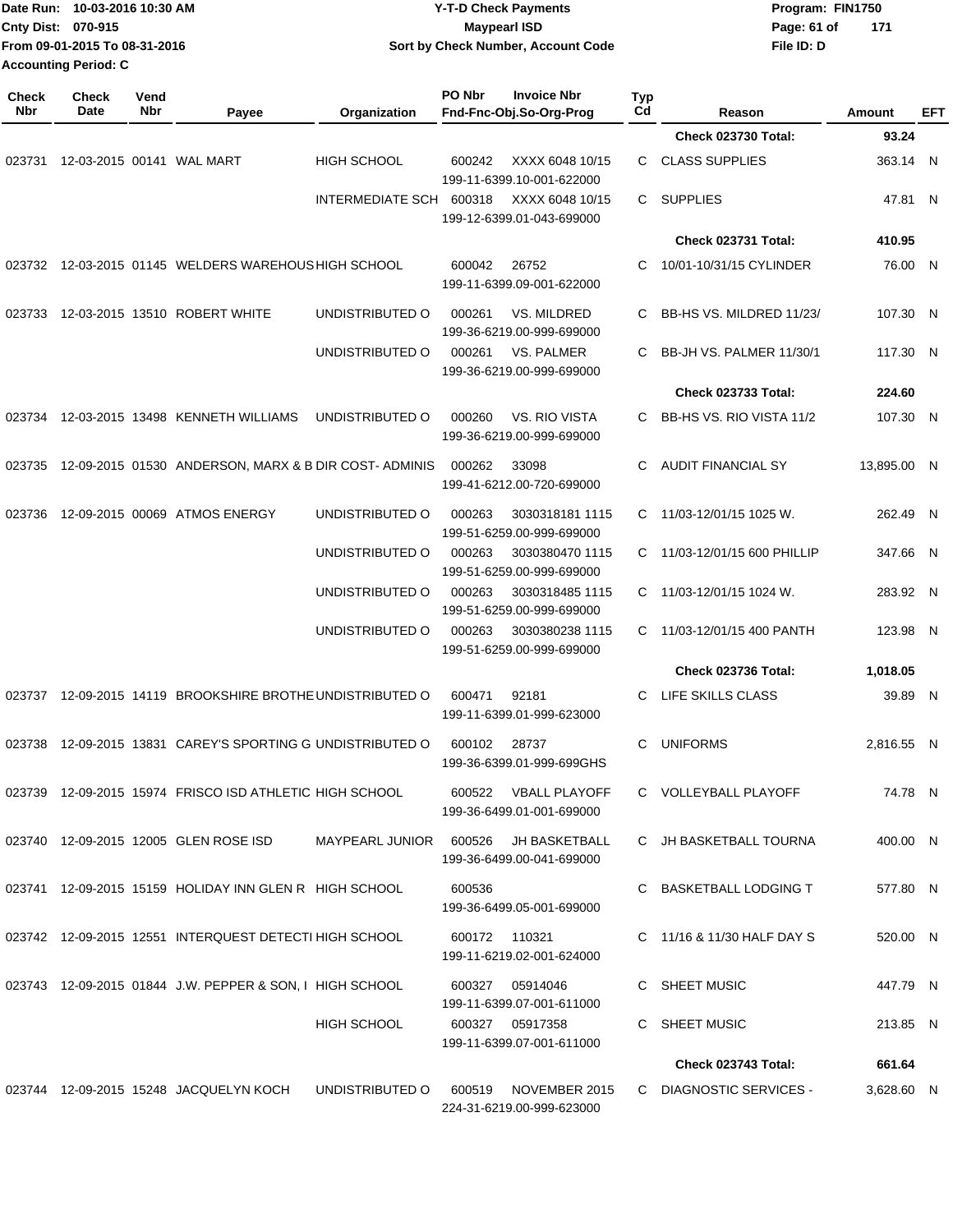|                             | IDate Run: 10-03-2016 10:30 AM | Y-T-D Check Payments               | Program: FIN1750   |  |
|-----------------------------|--------------------------------|------------------------------------|--------------------|--|
| <b>Cnty Dist: 070-915</b>   |                                | <b>Mavpearl ISD</b>                | 171<br>Page: 62 of |  |
|                             | From 09-01-2015 To 08-31-2016  | Sort by Check Number, Account Code | File ID: D         |  |
| <b>Accounting Period: C</b> |                                |                                    |                    |  |

| Check<br>Nbr | <b>Check</b><br>Date         | Vend<br>Nbr | Payee                                                     | Organization            | PO Nbr<br><b>Invoice Nbr</b><br>Fnd-Fnc-Obj.So-Org-Prog     | Typ<br>Cd | Reason                      | Amount     | EFT |
|--------------|------------------------------|-------------|-----------------------------------------------------------|-------------------------|-------------------------------------------------------------|-----------|-----------------------------|------------|-----|
| 023745       |                              |             | 12-09-2015 14204 LANDMARK EQUIPME UNDISTRIBUTED O         |                         | 600528<br>RW8891<br>199-51-6319.02-999-699000               |           | C 11/13-11/16/15 LIFT RENTA | 265.50 N   |     |
|              |                              |             | 023746 12-09-2015 15761 LINDY TERRY                       | <b>ADMINISTRATIVE</b>   | 600525<br><b>REIMBURSEMENT</b><br>199-41-6499.04-701-699000 |           | C ELECTION TRAINING MEA     | 60.00 N    |     |
| 023747       |                              |             | 12-09-2015 12559 MENTORING MINDS                          | <b>ELEMENTARY</b>       | 196704<br>600438<br>199-11-6399.04-101-611000               | C.        | STAAR MOTIVATION MAT        | 1,431.71 N |     |
| 023748       |                              |             | 12-09-2015 15740 MOORE RECYCLING L UNDISTRIBUTED O        |                         | 000264<br>0001273571<br>199-51-6259.03-999-699000           |           | C 11/01-11/30/15 RECYCLE L  | 42.01 N    |     |
|              |                              |             |                                                           | UNDISTRIBUTED O         | 000264<br>0001273573<br>199-51-6259.03-999-699000           |           | C 11/01-11/30/15 RECYCLE I  | 18.27 N    |     |
|              |                              |             |                                                           | UNDISTRIBUTED O         | 000264<br>0001273570<br>199-51-6259.03-999-699000           | C         | 11/01-11/30/15 RECYCLE J    | 14.40 N    |     |
|              |                              |             |                                                           | UNDISTRIBUTED O         | 000264<br>0001273569<br>199-51-6259.03-999-699000           | C.        | 11/01-11/30/15 RECYCLE H    | 10.77 N    |     |
|              |                              |             |                                                           | UNDISTRIBUTED O         | 000264<br>0001273572<br>199-51-6259.03-999-699000           | C.        | 11/01-11/30/15 RECYCLE A    | 17.77 N    |     |
|              |                              |             |                                                           |                         |                                                             |           | Check 023748 Total:         | 103.22     |     |
| 023749       |                              |             | 12-09-2015 13306 MOUNTAIN PEAK SPE UNDISTRIBUTED O        |                         | 000265<br>11-0788-00 1115<br>199-51-6259.79-999-622000      |           | C 10/05-11/04/15 12636 FM   | 61.99 N    |     |
| 023750       | 12-09-2015 00079 NASCO       |             |                                                           | INTERMEDIATE SCH 600416 | 640759<br>199-11-6399.09-043-611000                         | C         | <b>ART SUPPLIES</b>         | 83.78 N    |     |
|              |                              |             |                                                           | INTERMEDIATE SCH 600416 | 642194<br>199-11-6399.09-043-611000                         | C.        | <b>ART SUPPLIES</b>         | 404.86 N   |     |
|              |                              |             |                                                           | <b>ELEMENTARY</b>       | 643561<br>600405<br>199-11-6399.12-101-611000               | C         | PE SUPPLIES                 | 8.15 N     |     |
|              |                              |             |                                                           | <b>ELEMENTARY</b>       | 600405<br>640676<br>199-11-6399.12-101-611000               | C.        | PE SUPPLIES                 | 128.11 N   |     |
|              |                              |             |                                                           |                         |                                                             |           | <b>Check 023750 Total:</b>  | 624.90     |     |
| 023751       |                              |             | 12-09-2015 00590 ORIENTAL TRADING C ELEMENTARY            |                         | 600407<br>674450323-03<br>199-11-6399.00-101-611000         | C.        | <b>BIRTHDAY CROWNS</b>      | 12.35 N    |     |
|              |                              |             |                                                           | <b>ELEMENTARY</b>       | 600407<br>674450323-01<br>199-11-6399.00-101-611000         | C         | NAME TAGS/VOWEL PUZZ        | 77.45 N    |     |
|              |                              |             |                                                           |                         |                                                             |           | <b>Check 023751 Total:</b>  | 89.80      |     |
|              |                              |             | 023752 12-09-2015 14604 PEARSON CLINICAL A ELEMENTARY     |                         | 10484362<br>600441<br>199-31-6339.00-101-699000             |           | C CONNERS 3 PARENT/TEA      | 130.00 N   |     |
|              |                              |             | 023753 12-09-2015 14927 REPUBLIC SERVICES UNDISTRIBUTED O |                         | 307940015843<br>000266<br>199-51-6259.03-999-699000         |           | C 12/01-12/31/15 WASTE RE   | 1,771.74 N |     |
|              |                              |             | 023754 12-09-2015 13383 RISE BROADBAND                    | UNDISTRIBUTED O         | 000267<br>813710001004619<br>199-53-6249.04-999-699000      |           | C 12/08-01/07/16 INTERNET   | 1,800.00 N |     |
|              |                              |             | 023755 12-09-2015 15139 SUNNYVALE ISD                     | <b>HIGH SCHOOL</b>      | 600517<br>2015-16 STARTUP<br>199-36-6499.01-001-699000      |           | C 2015-16 12AAA UIL START   | 2,000.00 N |     |
|              | 023756 12-09-2015 00131 TASA |             |                                                           | <b>HIGH SCHOOL</b>      | 600491<br>11200046796<br>199-23-6411.05-001-699000          | С         | Midwinter Conf Registration | 160.00 N   |     |
|              |                              |             |                                                           | <b>HIGH SCHOOL</b>      | 600491<br>11200046796<br>199-23-6499.00-001-699000          | С         | Midwinter Conf Registration | 85.00 N    |     |
|              |                              |             |                                                           |                         |                                                             |           | <b>Check 023756 Total:</b>  | 245.00     |     |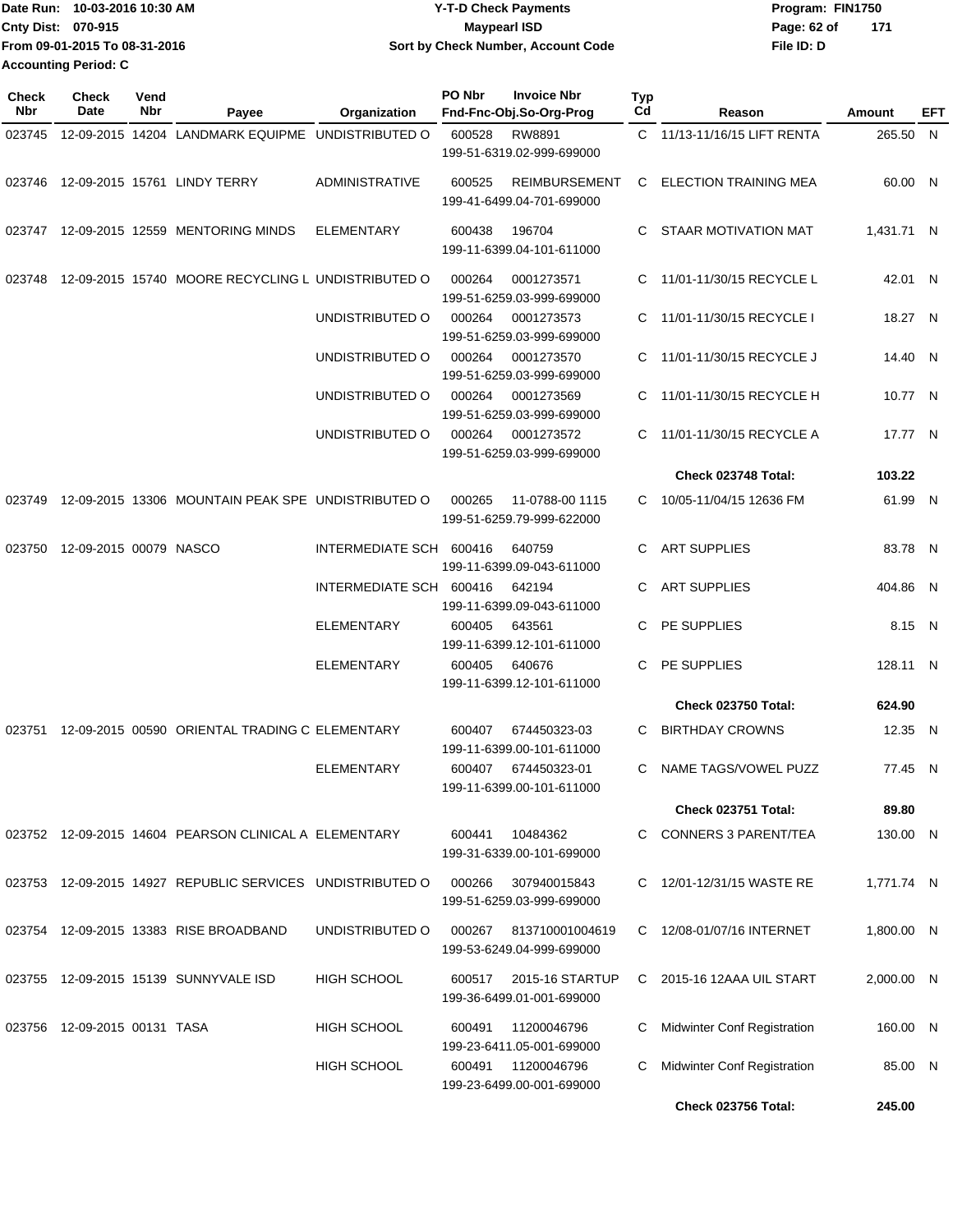| Date Run: 10-03-2016 10:30 AM | <b>Y-T-D Check Payments</b>        | Program: FIN1750   |
|-------------------------------|------------------------------------|--------------------|
| <b>Cnty Dist: 070-915</b>     | Maypearl ISD                       | 171<br>Page: 63 of |
| From 09-01-2015 To 08-31-2016 | Sort by Check Number, Account Code | File ID: D         |
| Accounting Period: C          |                                    |                    |

| <b>Check</b><br>Nbr | <b>Check</b><br>Date | Vend<br>Nbr | Payee                                                                       | Organization                   | PO Nbr        | <b>Invoice Nbr</b><br>Fnd-Fnc-Obj.So-Org-Prog     | <b>Typ</b><br>Cd | Reason                      | Amount     | EFT |
|---------------------|----------------------|-------------|-----------------------------------------------------------------------------|--------------------------------|---------------|---------------------------------------------------|------------------|-----------------------------|------------|-----|
| 023757              |                      |             | 12-09-2015 15235 TEXAS STATE BILLING UNDISTRIBUTED O                        |                                | 000268        | 15815<br>199-31-6299.00-999-623000                |                  | C 10/30 & 11/06 CLAIMS      | 71.63 N    |     |
|                     |                      |             | 023758 12-09-2015 15485 THERAPY FROM THE UNDISTRIBUTED O                    |                                | 600537        | NOVEMBER 2015<br>199-31-6219.02-999-623000        |                  | C 1 HR - PT SERVICES        | 70.00 N    |     |
| 023759              |                      |             | 12-09-2015 00253 VERIZON SOUTHWEST UNDISTRIBUTED O                          |                                | 000269        | 3795002177 1215<br>199-51-6259.02-999-699000      |                  | C 11/22-12/21/15 MARQUEE    | 56.43 N    |     |
|                     |                      |             |                                                                             | UNDISTRIBUTED O                | 000269        | 3765028623 1215<br>199-51-6259.02-999-699000      |                  | C 11/22-12/21/15 9724352038 | 133.46 N   |     |
|                     |                      |             |                                                                             |                                |               |                                                   |                  | <b>Check 023759 Total:</b>  | 189.89     |     |
| 023760              |                      |             | 12-09-2015 00460 VINEYARD'S AUTO SU UNDISTRIBUTED O                         |                                | 600343        | 116344<br>199-34-6319.00-999-699000               | C.               | BATTERY/WIRE                | 230.46 N   |     |
| 023761              |                      |             | 12-09-2015 00571 WALSH, ANDERSON, B UNDISTRIBUTED O                         |                                | 600422        | 487095<br>199-21-6411.00-999-623000               | C                | HR SYMPOSIUM R12 - 2/9/     | 35.00 N    |     |
|                     |                      |             |                                                                             | HIGH SCHOOL                    | 600422        | 487095<br>199-23-6411.03-001-699000               | C                | HR SYMPOSIUM R12 - 2/9/     | 76.67 N    |     |
|                     |                      |             |                                                                             | MAYPEARL JUNIOR                | 600422        | 487095<br>199-23-6411.04-041-699000               | C                | HR SYMPOSIUM R12 - 2/9/     | 41.67 N    |     |
|                     |                      |             |                                                                             | INTERMEDIATE SCH 600422        |               | 487095<br>199-23-6499.00-043-699000               | C                | HR SYMPOSIUM R12 - 2/9/     | 35.00 N    |     |
|                     |                      |             |                                                                             | <b>ADMINISTRATIVE</b>          | 600422        | 487095<br>199-41-6411.01-701-699000               | C.               | HR SYMPOSIUM R12 - 2/9/     | 41.66 N    |     |
|                     |                      |             |                                                                             |                                |               |                                                   |                  | Check 023761 Total:         | 230.00     |     |
|                     |                      |             | 023762 12-09-2015 12436 PAM WILSON                                          | <b>ADMINISTRATIVE</b>          | 600533        | <b>REIMBURSEMENT</b><br>199-41-6499.04-701-699000 | C.               | TASB/PRINCIPAL/BOARD        | 172.53 N   |     |
| 023763              |                      |             | 12-17-2015 12211 ADVANCE PIERRE FO ELEMENTARY                               |                                | 000279        | 1658623<br>240-35-6341.00-101-699000              | C.               | <b>BEEF PRODUCTS</b>        | 176.52 N   |     |
|                     |                      |             | 023764 12-17-2015 01256 AT&T MOBILITY                                       | UNDISTRIBUTED O                | 000280        | 824711164X 1215<br>199-52-6219.00-999-699000      |                  | C 11/03-12/02/15 BUS        | 107.17 N   |     |
| 023765              |                      |             | 12-17-2015 13109 CHRISTINE M. BAKER UNDISTRIBUTED O                         |                                | 000270        | VS. HUBBARD<br>199-36-6219.00-999-699000          | C.               | BB-HS VS. HUBBARD 12/8/     | 77.30 N    |     |
|                     |                      |             | 023766 12-17-2015 15217 BAYLOR INSTITUTE O UNDISTRIBUTED O 600545 14507     |                                |               | 199-36-6219.00-999-699000                         |                  | C 10/25-11/24/15 ATHLETIC T | 1,136.74 N |     |
|                     |                      |             | 023767 12-17-2015 00151 BETSY ROSS FLAG GI INTERMEDIATE SCH 600516 824683-D |                                |               | 199-11-6399.20-043-611000                         |                  | C STARHOLDERS               | 26.76 N    |     |
|                     |                      |             | 023768 12-17-2015 00956 BORDEN DAIRY                                        |                                |               | 641056<br>240-35-6341.00-041-699000               |                  | C MILK                      | 299.68 N   |     |
|                     |                      |             |                                                                             | INTERMEDIATE SCH 000281 641056 |               | 240-35-6341.00-043-699000                         |                  | C MILK                      | 297.18 N   |     |
|                     |                      |             |                                                                             | ELEMENTARY                     |               | 000281 641056<br>240-35-6341.00-101-699000        |                  | C MILK                      | 1,056.40 N |     |
|                     |                      |             |                                                                             | HIGH SCHOOL                    | 000281 641056 | 240-35-6341.01-001-699000                         |                  | C MILK                      | 403.10 N   |     |
|                     |                      |             |                                                                             |                                |               |                                                   |                  | Check 023768 Total:         | 2,056.36   |     |
|                     |                      |             | 023769 12-17-2015 14119 BROOKSHIRE BROTHE ADMINISTRATIVE                    |                                | 600529 92196  | 199-41-6499.04-701-699000                         |                  | C PRINCIPAL MEETING         | 41.65 N    |     |
|                     |                      |             | 023770 12-17-2015 00015 C & C REFRIGERATIO UNDISTRIBUTED O                  |                                | 600555  32181 | 199-51-6249.00-999-699000                         |                  | C GYM-ICE MAKER REPAIR      | 197.50 N   |     |
|                     |                      |             |                                                                             | UNDISTRIBUTED O 600555 32180   |               | 199-51-6249.01-999-699000                         |                  | C A/C BREAKER/ICE           | 158.00 N   |     |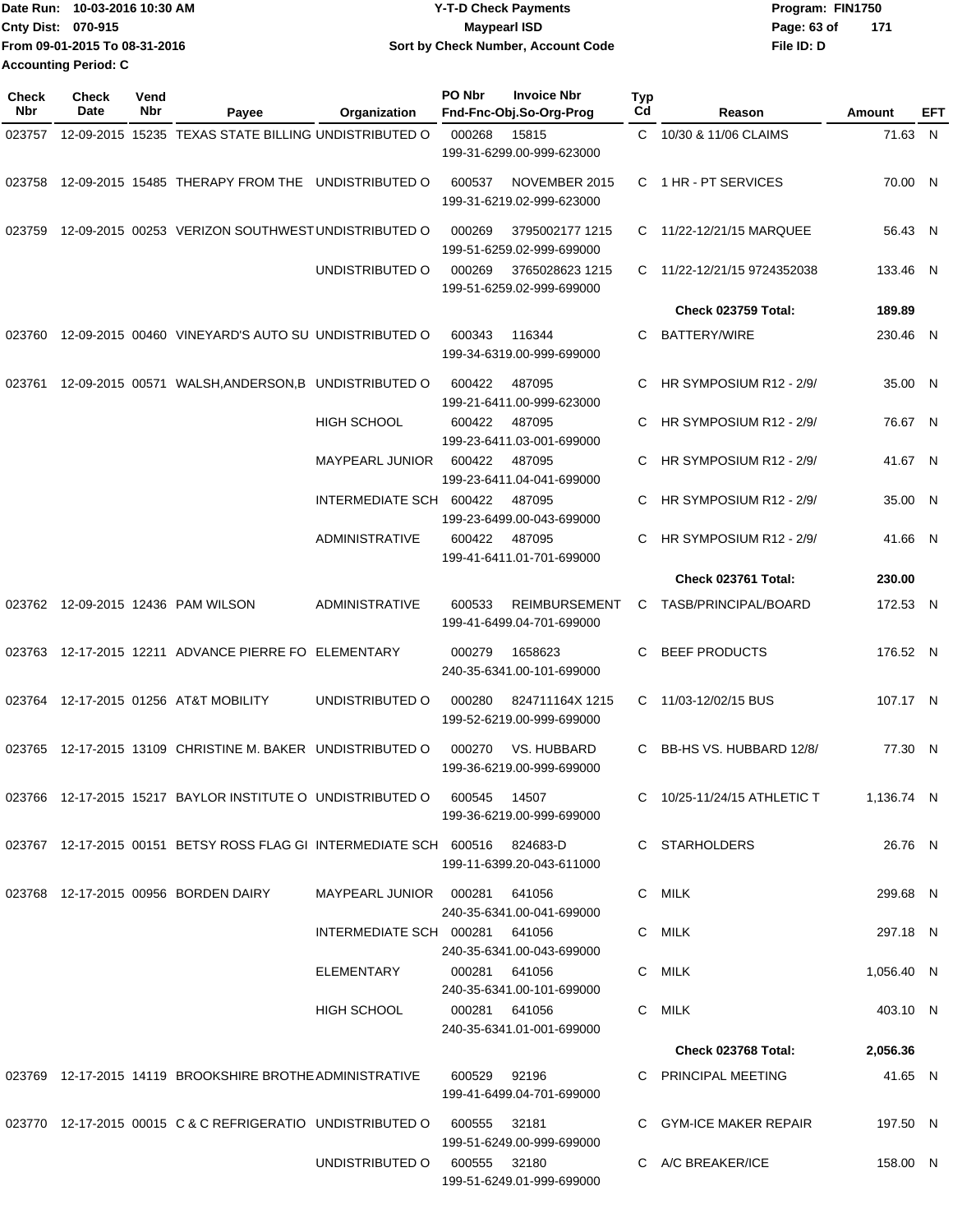| Date Run: 10-03-2016 10:30 AM | <b>Y-T-D Check Payments</b>        | Program: FIN1750   |
|-------------------------------|------------------------------------|--------------------|
| <b>Cnty Dist: 070-915</b>     | Maypearl ISD                       | 171<br>Page: 64 of |
| From 09-01-2015 To 08-31-2016 | Sort by Check Number, Account Code | File ID: D         |
| <b>Accounting Period: C</b>   |                                    |                    |

| <b>Check</b><br>Nbr | <b>Check</b><br>Date | Vend<br>Nbr | Payee                                                                    | Organization                           | PO Nbr | <b>Invoice Nbr</b><br>Fnd-Fnc-Obj.So-Org-Prog     | <b>Typ</b><br>Cd | Reason                     | <b>Amount</b> | EFT |
|---------------------|----------------------|-------------|--------------------------------------------------------------------------|----------------------------------------|--------|---------------------------------------------------|------------------|----------------------------|---------------|-----|
|                     |                      |             |                                                                          | UNDISTRIBUTED O                        | 600555 | 32181                                             |                  | C INLET WATER VALVE/CLE    | 93.58 N       |     |
|                     |                      |             |                                                                          |                                        |        | 199-51-6319.04-999-699000                         |                  |                            |               |     |
|                     |                      |             |                                                                          |                                        |        |                                                   |                  | Check 023770 Total:        | 449.08        |     |
|                     |                      |             | 023771 12-17-2015 00871 CARD SERVICE CENT MAYPEARL JUNIOR                |                                        | 600410 | XXXX 0178 11/15<br>199-11-6399.23-041-625000      | C                | <b>DICTIONARIES</b>        | 79.10 N       |     |
|                     |                      |             |                                                                          | INTERMEDIATE SCH 600414                |        | XXXX 0178 11/15<br>199-12-6399.01-043-699000      |                  | C LIBRARY BOOKS            | 79.08 N       |     |
|                     |                      |             |                                                                          | UNDISTRIBUTED O                        | 600484 | XXXX 0046 11/15<br>199-13-6299.00-999-699000      |                  | C RETIREMENT RECEPTION     | 248.13 N      |     |
|                     |                      |             |                                                                          | UNDISTRIBUTED O                        | 600534 | XXXX 0178 11/15<br>199-13-6299.00-999-699000      |                  | C RETIREMENT GIFT          | 297.25 N      |     |
|                     |                      |             |                                                                          | UNDISTRIBUTED O                        | 000272 | XXXX 0046 11/15<br>199-34-6219.01-999-699000      |                  | C TOLL REPLINISHMENT       | 100.00 N      |     |
|                     |                      |             |                                                                          | <b>ADMINISTRATIVE</b>                  | 600432 | XXXX 0178 11/15<br>199-41-6399.01-701-699000      |                  | C ENVELOPES                | 32.96 N       |     |
|                     |                      |             |                                                                          | <b>ADMINISTRATIVE</b>                  | 600480 | XXXX 0046 11/15<br>199-41-6411.01-701-699000      | C.               | SAFETY TRAINING            | 37.44 N       |     |
|                     |                      |             |                                                                          | <b>ADMINISTRATIVE</b>                  | 000272 | XXXX 0046 11/15<br>199-41-6411.01-701-699000      |                  | C FUEL - PLAYOFF VBALL     | 44.63 N       |     |
|                     |                      |             |                                                                          | <b>ADMINISTRATIVE</b>                  | 000271 | XXXX 0178 11/15<br>199-41-6499.04-701-699000      |                  | C LODGING - AUSTIN TRAINI  | 202.76 N      |     |
|                     |                      |             |                                                                          |                                        |        |                                                   |                  | Check 023771 Total:        | 1,121.35      |     |
|                     |                      |             | 023772 12-17-2015 15544 CLEBURNE WELDING UNDISTRIBUTED O                 |                                        | 000283 | 373110<br>199-51-6319.04-999-699000               |                  | C 01/01-12/31/16 CYLINDER  | 346.50 N      |     |
|                     |                      |             | 023773 12-17-2015 15282 COLORADO BOXED BE MAYPEARL JUNIOR                |                                        | 000282 | 7405762<br>240-35-6341.00-041-699000              | C                | <b>USDA FOODS</b>          | 90.16 N       |     |
|                     |                      |             |                                                                          | <b>ELEMENTARY</b>                      | 000282 | 7405760<br>240-35-6341.00-101-699000              | C                | <b>USDA FOODS</b>          | 60.90 N       |     |
|                     |                      |             |                                                                          | <b>HIGH SCHOOL</b>                     | 000282 | 7405759<br>240-35-6341.01-001-699000              | C                | <b>USDA FOODS</b>          | 163.68 N      |     |
|                     |                      |             |                                                                          |                                        |        |                                                   |                  | Check 023773 Total:        | 314.74        |     |
|                     |                      |             | 023774 12-17-2015 15241 DALLAS DEES                                      | <b>MAYPEARL JUNIOR</b>                 | 600535 | <b>REIMBURSEMENT</b><br>199-11-6399.13-041-611000 |                  | C OAP SUPPLIES             | 49.29 N       |     |
|                     |                      |             | 023775 12-17-2015 12536 DESOTO JANITORIAL UNDISTRIBUTED O 600550         |                                        |        | 169153<br>199-51-6319.01-999-699000               |                  | C DRYING AGENT             | 146.97 N      |     |
|                     |                      |             |                                                                          | UNDISTRIBUTED 0 600550 169103          |        | 199-51-6319.01-999-699000                         |                  | C LICE KILLER/GLASS CLEA   | 2,844.98 N    |     |
|                     |                      |             |                                                                          |                                        |        |                                                   |                  | <b>Check 023775 Total:</b> | 2,991.95      |     |
|                     |                      |             | 023776 12-17-2015 15782 WILLIAM DUNLAP                                   | UNDISTRIBUTED O 000273 VS.LIFEOAKCLIFF |        | 199-36-6219.00-999-699000                         |                  | C BB-JH VS. LIFE OAK CLIFF | 102.30 N      |     |
|                     |                      |             | 023777 12-17-2015 12186 ELLIOTT ELECTRIC                                 | UNDISTRIBUTED O                        | 600551 | 09-02096-01<br>199-51-6319.02-999-699000          |                  | C 30A 120V CONTACTOR       | 13.06 N       |     |
|                     |                      |             | 023778 12-17-2015 00040 FLATT STATIONERS, I HIGH SCHOOL 600488 205648-00 |                                        |        | 199-11-6399.12-001-611000                         |                  | C PAPER/PENS               | 109.66 N      |     |
|                     |                      |             | 023779 12-17-2015 14120 HARRIS COMPUTER S UNDISTRIBUTED O                |                                        | 000285 | XT00111487<br>240-35-6219.00-999-699000           |                  | C 11/01-11/30/15 EZSCHOOL  | 117.50 N      |     |
|                     |                      |             | 023780 12-17-2015 14289 TRUDIE HEAD                                      | UNDISTRIBUTED O 600554                 |        | DECEMBER 2015<br>224-11-6219.00-999-623000        |                  | C RTI SERVICES - 4 OF 8 PA | 2,493.75 N    |     |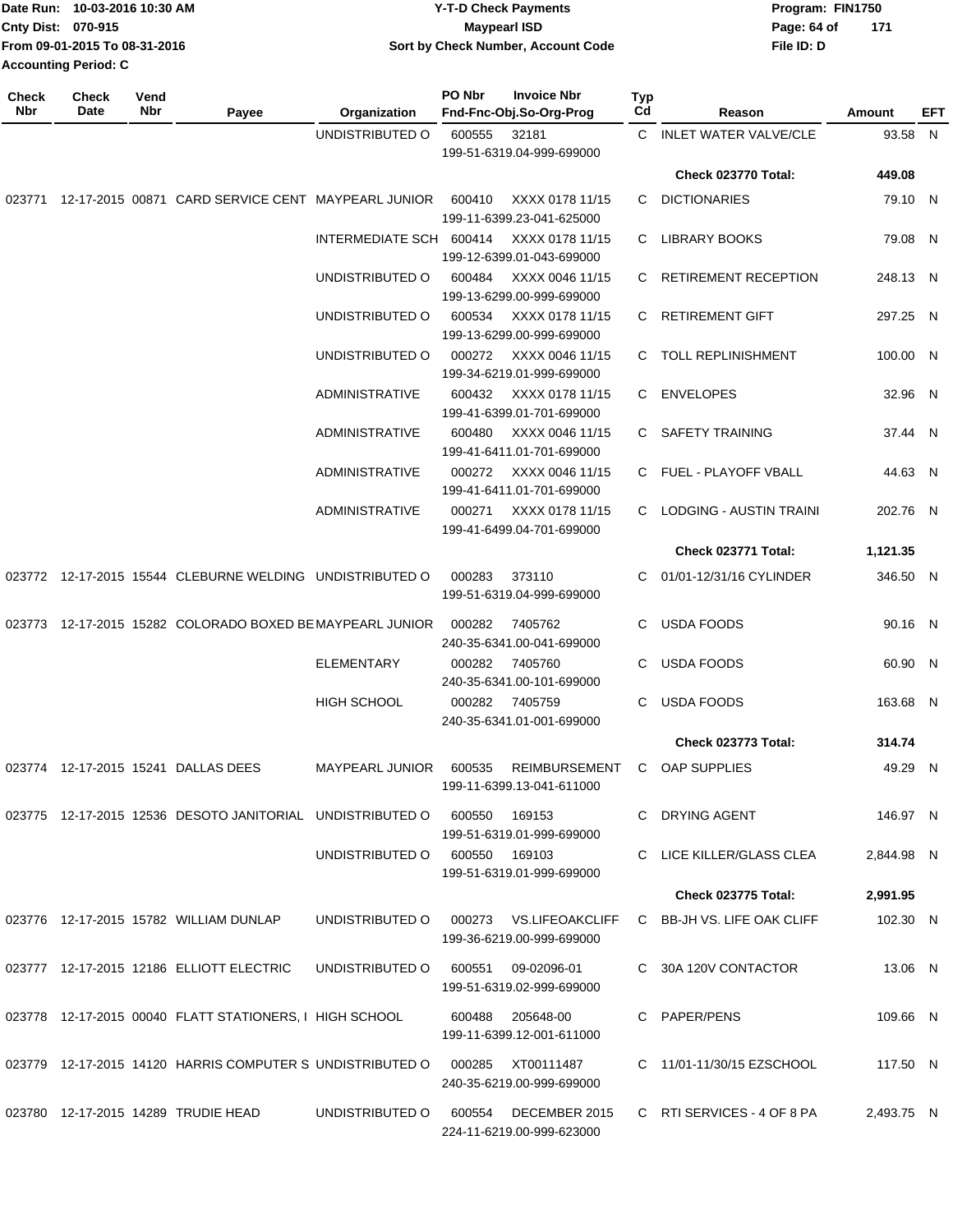|                             | Date Run: 10-03-2016 10:30 AM | <b>Y-T-D Check Payments</b>        | Program: FIN1750 |     |
|-----------------------------|-------------------------------|------------------------------------|------------------|-----|
| Cnty Dist: 070-915          |                               | Maypearl ISD                       | Page: 65 of      | 171 |
|                             | From 09-01-2015 To 08-31-2016 | Sort by Check Number, Account Code | File ID: D       |     |
| <b>Accounting Period: C</b> |                               |                                    |                  |     |

| <b>Check</b><br>Nbr | <b>Check</b><br><b>Date</b>    | Vend<br>Nbr | Payee                                                             | Organization                         | PO Nbr | <b>Invoice Nbr</b><br>Fnd-Fnc-Obj.So-Org-Prog       | Typ<br>Cd | Reason                      | Amount     | EFT |
|---------------------|--------------------------------|-------------|-------------------------------------------------------------------|--------------------------------------|--------|-----------------------------------------------------|-----------|-----------------------------|------------|-----|
| 023781              | 12-17-2015 00243 HILCO         |             |                                                                   | UNDISTRIBUTED O                      | 000274 | 4706839800 1115<br>199-51-6259.04-999-699000        |           | C 11/03-12/02/15 MARQUEE    | 29.50 N    |     |
|                     |                                |             |                                                                   | UNDISTRIBUTED O                      | 000274 | 4705273700 1115<br>199-51-6259.04-999-699000        |           | C 11/03-12/02/15 FUEL TANK  | 30.56 N    |     |
|                     |                                |             |                                                                   | UNDISTRIBUTED O                      | 000274 | 4705171500 1115<br>199-51-6259.04-999-699000        |           | C 11/03-12/02/15 SECURITY   | 32.86 N    |     |
|                     |                                |             |                                                                   | UNDISTRIBUTED O                      | 000274 | 4602266500 1115<br>199-51-6259.04-999-699000        |           | C 11/03-12/02/15 ATHLETIC F | 607.21 N   |     |
|                     |                                |             |                                                                   | UNDISTRIBUTED O                      | 000274 | 4602563301 1115<br>199-51-6259.04-999-699000        |           | C 11/03-12/02/15 HIGH SCHO  | 1.890.42 N |     |
|                     |                                |             |                                                                   | UNDISTRIBUTED O                      | 000274 | 4706312901 1115<br>199-51-6259.04-999-699000        |           | C 11/03-12/02/15 ELEMENTA   | 2,502.53 N |     |
|                     |                                |             |                                                                   | UNDISTRIBUTED O                      | 000274 | 4705335301 1115<br>199-51-6259.04-999-699000        |           | C 11/03-12/02/15 JUNIOR HIG | 2,874.96 N |     |
|                     |                                |             |                                                                   | UNDISTRIBUTED O                      | 000274 | 4706783900 1115<br>199-51-6259.78-999-622000        | C.        | 11/03-12/02/15 AG FACILIT   | 1,060.76 N |     |
|                     |                                |             |                                                                   |                                      |        |                                                     |           | Check 023781 Total:         | 9,028.80   |     |
|                     |                                |             | 023782 12-17-2015 14399 ROBERT HODGE JR.                          | UNDISTRIBUTED O                      | 000275 | VS. HUBBARD<br>199-36-6219.00-999-699000            | C         | BB-HS VS. HUBBARD 12/8/     | 77.30 N    |     |
|                     |                                |             | 023783 12-17-2015 00612 HOME DEPOT CREDIT MAYPEARL JUNIOR         |                                      | 600424 | XXXX 7415 12/15<br>199-11-6399.01-041-611000        | C.        | SUPPLIES FOR OUTDOOR        | 138.50 N   |     |
|                     |                                |             | 023784 12-17-2015 01844 J.W. PEPPER & SON, I HIGH SCHOOL          |                                      | 000278 | 05921394<br>199-11-6399.07-001-611000               | C         | DANCE EVOLUTION - PO 6      | 187.50 N   |     |
|                     |                                |             | 023785 12-17-2015 13655 JILL AUGUSTYN                             | UNDISTRIBUTED O                      | 600553 | <b>REIMBURSEMENT</b><br>211-11-6411.00-999-624000   | C.        | LEAD TRAINING MILEAGE       | 51.50 N    |     |
|                     |                                |             | 023786 12-17-2015 15248 JACQUELYN KOCH                            | UNDISTRIBUTED O                      | 600563 | DECEMBER 2015<br>224-31-6219.00-999-623000          | C.        | <b>DIAGNOSTIC SERVICE</b>   | 3,628.60 N |     |
|                     |                                |             | 023787 12-17-2015 15712 KOURTNEY LYNN EAS UNDISTRIBUTED O         |                                      | 600558 | DECEMBER 2015<br>199-31-6219.04-999-623000          |           | C 6.5 HRS - OT SERVICES     | 455.00 N   |     |
|                     |                                |             | 023788 12-17-2015 01048 LABATT FOOD SERVIC MAYPEARL JUNIOR        |                                      | 000286 | 387479 11/15<br>240-35-6341.00-041-699000           | C.        | <b>GROCERIES</b>            | 1,709.78 N |     |
|                     |                                |             |                                                                   | INTERMEDIATE SCH 000286 387495 11/15 |        | 240-35-6341.00-043-699000                           |           | C GROCERIES                 | 3,112.82 N |     |
|                     |                                |             |                                                                   | <b>ELEMENTARY</b>                    |        | 000286 387487 11/15<br>240-35-6341.00-101-699000    |           | C GROCERIES                 | 5,319.99 N |     |
|                     |                                |             |                                                                   | HIGH SCHOOL                          |        | 000286 387460 11/15<br>240-35-6341.01-001-699000    |           | C GROCERIES                 | 3,738.76 N |     |
|                     |                                |             |                                                                   |                                      |        |                                                     |           | Check 023788 Total:         | 13,881.35  |     |
|                     | 023789 12-17-2015 15098 LOWE'S |             |                                                                   | UNDISTRIBUTED O                      |        | 600235 99007281357<br>199-51-6319.04-999-699000     |           | C MAINTENANCE SUPPLIES      | 2,056.98 N |     |
|                     |                                |             | 023790 12-17-2015 01099 MACKIN LIBRARY MED MAYPEARL JUNIOR 600134 |                                      |        | 440961<br>199-12-6399.05-041-699000                 |           | C LIBRARY BOOKS             | 1,147.90 N |     |
|                     |                                |             |                                                                   | MAYPEARL JUNIOR 600134 443430        |        | 199-12-6399.05-041-699000                           |           | C LIBRARY BOOKS             | 355.92 N   |     |
|                     |                                |             |                                                                   |                                      |        |                                                     |           | Check 023790 Total:         | 1,503.82   |     |
|                     |                                |             | 023791 12-17-2015 15976 VONN MALLERY                              | UNDISTRIBUTED O                      |        | 000287 VS.LIFEOAKCLIFF<br>199-36-6219.00-999-699000 |           | C BB-JH VS. LIFE OAK CLIFF  | 102.30 N   |     |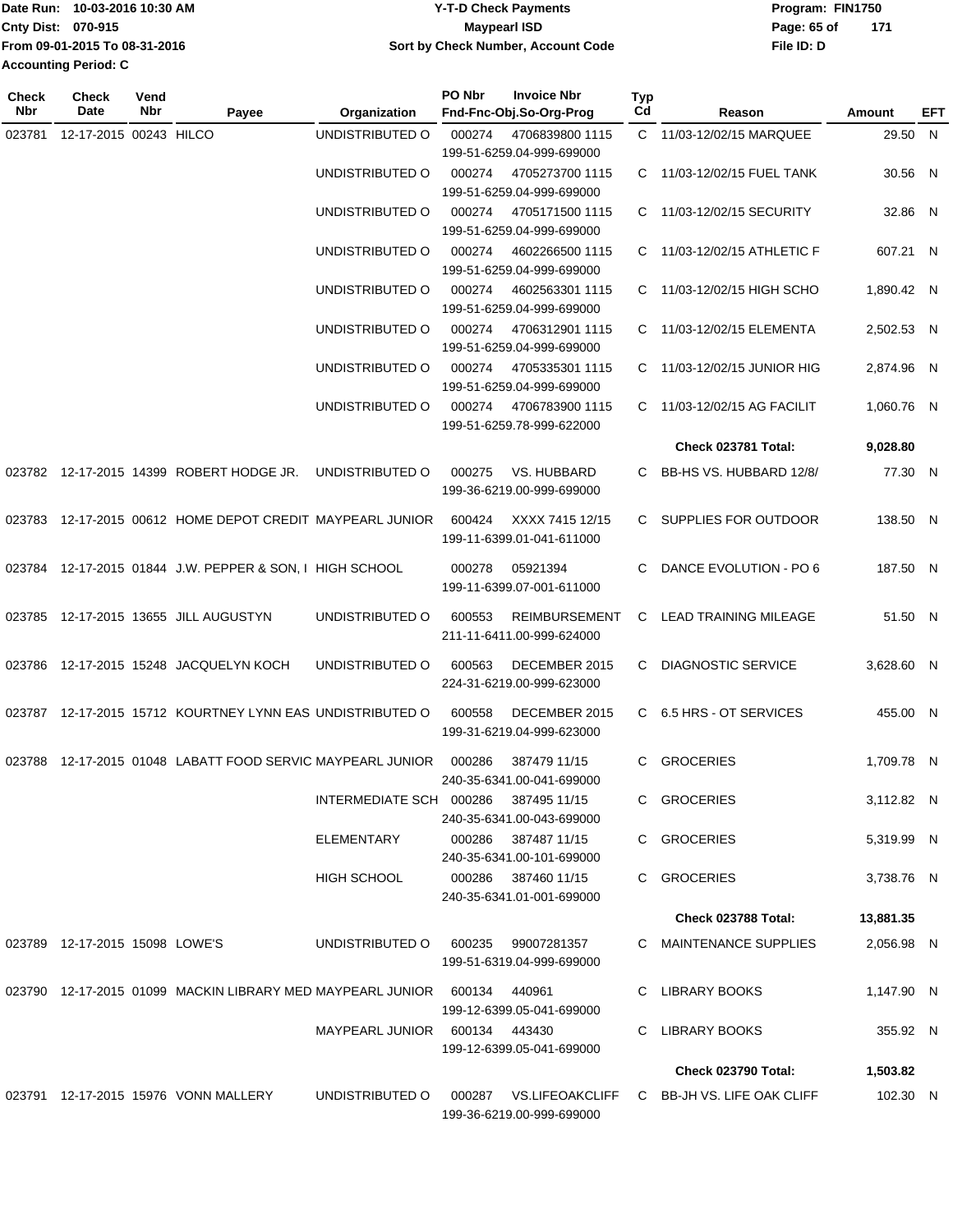|                           | Date Run: 10-03-2016 10:30 AM | <b>Y-T-D Check Payments</b>        | Program: FIN1750 |       |
|---------------------------|-------------------------------|------------------------------------|------------------|-------|
| <b>Cnty Dist: 070-915</b> |                               | <b>Mavpearl ISD</b>                | Page: 66 of      | - 171 |
|                           | From 09-01-2015 To 08-31-2016 | Sort by Check Number, Account Code | File ID: D       |       |
| Accounting Period: C      |                               |                                    |                  |       |

| <b>Check</b><br>Nbr | Check<br>Date                   | Vend<br>Nbr | Payee                                                  | Organization                   | PO Nbr<br><b>Invoice Nbr</b><br>Fnd-Fnc-Obj.So-Org-Prog | <b>Typ</b><br>Cd | Reason                       | Amount      | EFT |
|---------------------|---------------------------------|-------------|--------------------------------------------------------|--------------------------------|---------------------------------------------------------|------------------|------------------------------|-------------|-----|
|                     |                                 |             | 023792 12-17-2015 14906 MORRISON SUPPLY                | UNDISTRIBUTED O                | 600066<br>S100113252.001<br>199-51-6319.04-999-699000   |                  | C BRASS CLOSET SPUD/CL       | 110.81 N    |     |
|                     |                                 |             | 023793 12-17-2015 00442 MOVIE LICENSING US ELEMENTARY  |                                | 2132179<br>600556<br>199-12-6411.01-101-611000          | C.               | 1/7/16-1/6/17 SITE LICENS    | 414.00 N    |     |
| 023794              |                                 |             | 12-17-2015 00297 NARDONE BROS. BAKI MAYPEARL JUNIOR    |                                | 000288<br>210767<br>240-35-6341.00-041-699000           | C.               | PIZZA                        | 81.00 N     |     |
|                     |                                 |             |                                                        | INTERMEDIATE SCH 000288        | 210710<br>240-35-6341.00-043-699000                     | C.               | PIZZA                        | 81.78 N     |     |
|                     |                                 |             |                                                        | <b>ELEMENTARY</b>              | 000288<br>210710<br>240-35-6341.00-101-699000           | C.               | PIZZA                        | 81.00 N     |     |
|                     |                                 |             |                                                        | HIGH SCHOOL                    | 000288<br>210767<br>240-35-6341.01-001-699000           | C.               | PIZZA                        | 81.78 N     |     |
|                     |                                 |             |                                                        |                                |                                                         |                  | Check 023794 Total:          | 325.56      |     |
| 023795              |                                 |             | 12-17-2015 15526 NAVARRO COLLEGE B HIGH SCHOOL         |                                | 600552<br>6509<br>199-11-6399.34-001-611000             | C                | DUAL CREDIT BOOKS            | 13,886.00 N |     |
| 023796              |                                 |             | 12-17-2015 15814 NEC FINANCIAL SERVI UNDISTRIBUTED O   |                                | 000289<br>0001858246<br>199-71-6512.00-999-699000       | C                | NEC SV8100 PHONE SYST        | 1.159.20 N  |     |
|                     |                                 |             |                                                        | UNDISTRIBUTED O                | 000289<br>0001858246<br>199-71-6522.00-999-699000       | C                | NEC SV8100 PHONE SYST        | 181.07 N    |     |
|                     |                                 |             |                                                        |                                |                                                         |                  | Check 023796 Total:          | 1,340.27    |     |
| 023797              |                                 |             | 12-17-2015 14093 PC & MACEXCHANGE MAYPEARL JUNIOR      |                                | 600360<br>97758<br>199-11-6639.48-041-611000            | C                | HP POWER SUPPLY              | 780.00 N    |     |
|                     |                                 |             |                                                        | <b>INTERMEDIATE SCH</b>        |                                                         | M                |                              | $-245.20$ N |     |
|                     |                                 |             |                                                        |                                | 199-11-6639.48-043-611000                               |                  |                              |             |     |
|                     |                                 |             |                                                        |                                |                                                         |                  | Check 023797 Total:          | 534.80      |     |
| 023798              |                                 |             | 12-17-2015 13513 PROJECT WISDOM                        | <b>MAYPEARL JUNIOR</b>         | 35216<br>600561<br>199-31-6399.00-041-699000            | C.               | 1 YR SUBSCRIPTION-SERI       | 489.00 N    |     |
|                     |                                 |             |                                                        | <b>HIGH SCHOOL</b>             | 600561<br>35216<br>199-31-6399.04-001-699000            | C                | 1 YR SUBSCRIPTION-SERI       | 489.00 N    |     |
|                     |                                 |             |                                                        |                                |                                                         |                  | Check 023798 Total:          | 978.00      |     |
| 023799              |                                 |             | 12-17-2015 12836 R B SPORTING GOOD UNDISTRIBUTED O     |                                | 600311<br>0506262-IN<br>199-36-6399.01-999-699GHS       | C.               | <b>GIRLS BASKETBALL UNIF</b> | 1,038.00 N  |     |
|                     |                                 |             |                                                        | UNDISTRIBUTED O                | 600490<br>0510457-IN<br>199-36-6399.16-999-699000       |                  | C TENNIS BALLS               | 98.94 N     |     |
|                     |                                 |             |                                                        |                                |                                                         |                  | Check 023799 Total:          | 1,136.94    |     |
|                     |                                 |             | 023800 12-17-2015 00099 REGION 10/EDUCATIO HIGH SCHOOL |                                | 600359<br>135624<br>199-33-6399.00-001-699000           |                  | C NURSE REFERRALS            | 55.00 N     |     |
|                     |                                 |             |                                                        | MAYPEARL JUNIOR 600359 135624  | 199-33-6399.00-041-699000                               |                  | C NURSE REFERRALS            | 55.00 N     |     |
|                     |                                 |             |                                                        | INTERMEDIATE SCH 600359 135624 | 199-33-6399.00-043-699000                               |                  | C NURSE REFERRALS            | 55.00 N     |     |
|                     |                                 |             |                                                        | ELEMENTARY                     | 600359 135624<br>199-33-6399.00-101-699000              |                  | C NURSE REFERRALS            | 55.00 N     |     |
|                     |                                 |             |                                                        | UNDISTRIBUTED 0 600546 135334  | 199-41-6239.02-999-699000                               |                  | C 2015-16 ADMIN SERVICE P    | 8,260.00 N  |     |
|                     |                                 |             |                                                        |                                |                                                         |                  | Check 023800 Total:          | 8,480.00    |     |
|                     | 023801 12-17-2015 13150 RIDDELL |             |                                                        | UNDISTRIBUTED O                | 600142 98089024<br>199-36-6399.02-999-699000            |                  | C VARSITY FOOTBALL UNIF      | 1,534.80 N  |     |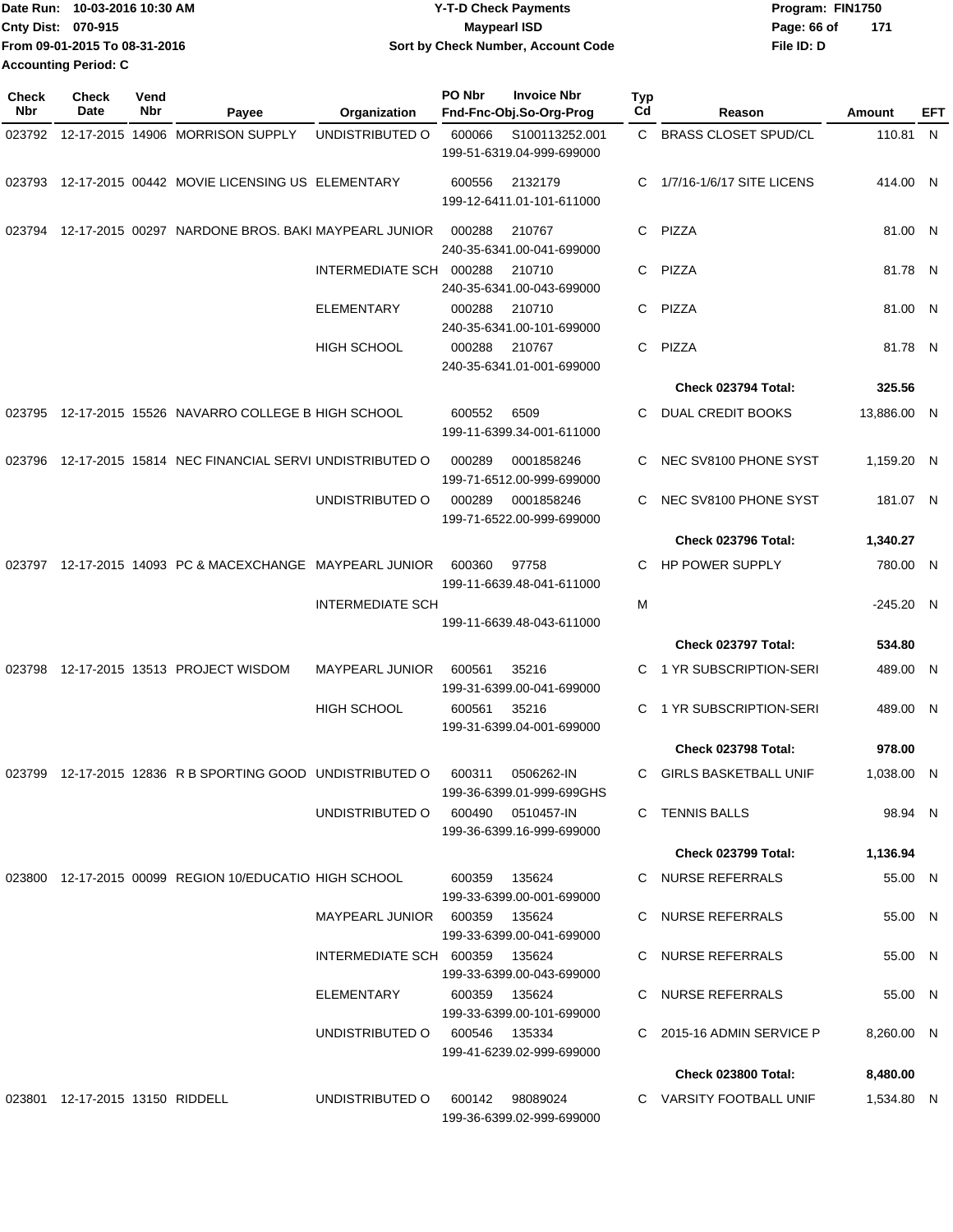| 10-03-2016 10:30 AM<br>Date Run: | <b>Y-T-D Check Payments</b>        | Program: FIN1750   |
|----------------------------------|------------------------------------|--------------------|
| Cnty Dist: 070-915               | <b>Maypearl ISD</b>                | 171<br>Page: 67 of |
| From 09-01-2015 To 08-31-2016    | Sort by Check Number, Account Code | File ID: D         |
| <b>Accounting Period: C</b>      |                                    |                    |

| <b>Check</b><br><b>Nbr</b> | <b>Check</b><br>Date          | Vend<br>Nbr | Payee                                                                 | Organization                           | PO Nbr | <b>Invoice Nbr</b><br>Fnd-Fnc-Obj.So-Org-Prog     | <b>Typ</b><br>Cd | Reason                      | Amount   | EFT |
|----------------------------|-------------------------------|-------------|-----------------------------------------------------------------------|----------------------------------------|--------|---------------------------------------------------|------------------|-----------------------------|----------|-----|
|                            |                               |             | 023802 12-17-2015 13645 SHARI EASTWOOD                                | DIR COST-ADMINIS                       | 600540 | <b>REIMBURSEMENT</b><br>199-41-6411.01-720-699000 |                  | C MILEAGE/MEALS ELECTIO     | 212.90 N |     |
| 023803                     |                               |             | 12-17-2015 00234 SOUTHWEST INTERNA UNDISTRIBUTED O                    |                                        | 600531 | HP11947<br>199-34-6319.00-999-699000              |                  | C SERVICEMAXX FLEET         | 700.00 N |     |
|                            |                               |             |                                                                       | UNDISTRIBUTED O                        | 600531 | HP11946<br>199-34-6319.00-999-699000              |                  | C SWITCH PRESSURE           | 33.81 N  |     |
|                            |                               |             |                                                                       | UNDISTRIBUTED O                        | 600531 | HP11341<br>199-34-6319.00-999-699000              |                  | C FILTER AIR POWERCORE      | 544.44 N |     |
|                            |                               |             |                                                                       | UNDISTRIBUTED O                        |        | HP9792DUP<br>199-34-6319.00-999-699000            |                  | M 023591 11-05-2015 \$318.1 | -73.19 N |     |
|                            |                               |             |                                                                       | UNDISTRIBUTED O                        |        | FP246974DU<br>199-34-6319.00-999-699000           | M                | 023630 11-12-2015 \$96.84   | -93.58 N |     |
|                            |                               |             |                                                                       |                                        |        |                                                   |                  | <b>Check 023803 Total:</b>  | 1,111.48 |     |
| 023804                     |                               |             | 12-17-2015 15097 SUPER TEACHER WO ELEMENTARY                          |                                        | 600557 | D. MARTIN<br>199-11-6411.00-101-623000            | C.               | MEMBERSHIP RENEWAL          | 19.95 N  |     |
|                            | 023805 12-17-2015 00784 TASBO |             |                                                                       | DIR COST- ADMINIS                      | 600373 | 269326<br>199-41-6411.01-720-699000               |                  | C ANNUAL CONFERENCE         | 350.00 N |     |
|                            |                               |             |                                                                       | DIR COST- ADMINIS                      | 600373 | 270144<br>199-41-6411.01-720-699000               |                  | C ANNUAL CONFERENCE         | 350.00 N |     |
|                            |                               |             |                                                                       | DIR COST- ADMINIS                      | 600038 | 266710<br>199-41-6411.01-720-699000               |                  | C PUR101 - INTRO TO PURC    | 160.00 N |     |
|                            |                               |             |                                                                       | DIR COST- ADMINIS                      | 600039 | 266559<br>199-41-6411.01-720-699000               |                  | C ACCOUNTING/FINANCE S      | 290.00 N |     |
|                            |                               |             |                                                                       | DIR COST- ADMINIS                      | 600039 | 266562<br>199-41-6411.01-720-699000               |                  | ACCOUNTING/FINANCE S        | 290.00 N |     |
|                            |                               |             |                                                                       | <b>ADMINISTRATIVE</b>                  | 600542 | 271348<br>199-41-6499.04-701-699000               | C                | 2016 BUDGET ACADEMY         | 290.00 N |     |
|                            |                               |             |                                                                       | <b>ADMINISTRATIVE</b>                  | 600542 | 271349<br>199-41-6499.04-701-699000               | C.               | 2016 BUDGET ACADEMY         | 290.00 N |     |
|                            |                               |             |                                                                       | UNDISTRIBUTED O                        | 600373 | 269066<br>199-53-6411.02-999-699000               |                  | ANNUAL CONFERENCE           | 320.00 N |     |
|                            |                               |             |                                                                       | UNDISTRIBUTED O                        | 600373 | 269630<br>199-53-6411.02-999-699000               |                  | C ANNUAL CONFERENCE         | 320.00 N |     |
|                            |                               |             |                                                                       |                                        |        |                                                   |                  | <b>Check 023805 Total:</b>  | 2,660.00 |     |
|                            | 023806 12-17-2015 00477 TCEA  |             |                                                                       | UNDISTRIBUTED O                        | 600437 | 4999850<br>199-53-6411.00-999-699000              |                  | C TEC-SIG MEMBERSHIP        | 20.00 N  |     |
|                            |                               |             | 023807  12-17-2015  15497  TRAIL OF BREADCRU INTERMEDIATE SCH  600541 |                                        |        | 477613544<br>199-11-6499.00-043-611000            |                  | C STAAR WRITING/GRAMMA      | 240.00 N |     |
|                            |                               |             | 023808 12-17-2015 00253 VERIZON SOUTHWEST UNDISTRIBUTED O 000276      |                                        |        | 3767008409 1215<br>199-51-6259.02-999-699000      |                  | C 11/28-12/27/15 9724351720 | 56.43 N  |     |
|                            |                               |             |                                                                       | UNDISTRIBUTED O 000276 3794028628 1215 |        | 199-51-6259.02-999-699000                         |                  | C 11/25-12/24/15 9724352019 | 133.46 N |     |
|                            |                               |             |                                                                       | UNDISTRIBUTED O 000276 3795028621 1215 |        | 199-51-6259.02-999-699000                         |                  | C 11/28-12/27/15 9724352160 | 133.46 N |     |
|                            |                               |             |                                                                       | UNDISTRIBUTED O 000276 3785028629 1215 |        | 199-51-6259.02-999-699000                         |                  | C 11/28-12/27/15 9724352520 | 133.46 N |     |
|                            |                               |             |                                                                       | UNDISTRIBUTED O 000276 3725000396 1215 |        | 199-51-6259.02-999-699000                         |                  | C 11/28-12/27/15 9724351000 | 826.52 N |     |
|                            |                               |             |                                                                       |                                        |        |                                                   |                  | Check 023808 Total:         | 1,283.33 |     |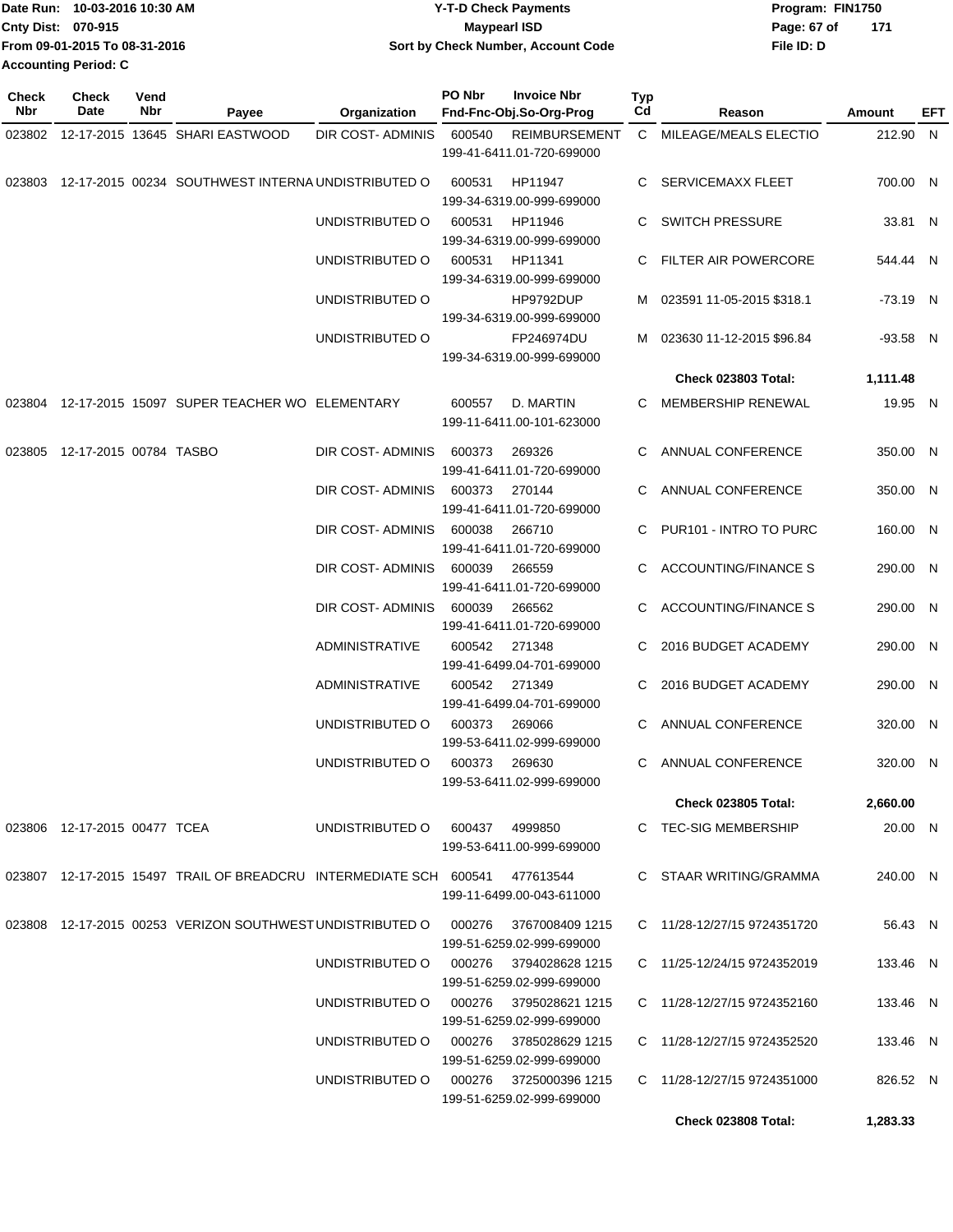| Date Run: 10-03-2016 10:30 AM | <b>Y-T-D Check Payments</b>        | Program: FIN1750   |
|-------------------------------|------------------------------------|--------------------|
| <b>Cnty Dist: 070-915</b>     | <b>Mavpearl ISD</b>                | 171<br>Page: 68 of |
| From 09-01-2015 To 08-31-2016 | Sort by Check Number, Account Code | File ID: D         |
| <b>Accounting Period: C</b>   |                                    |                    |

| <b>Check</b><br>Nbr | <b>Check</b><br><b>Date</b> | Vend<br>Nbr | Payee                                                       | Organization                      | PO Nbr | <b>Invoice Nbr</b><br>Fnd-Fnc-Obj.So-Org-Prog                      | <b>Typ</b><br>Cd | Reason                       | Amount     | EFT |
|---------------------|-----------------------------|-------------|-------------------------------------------------------------|-----------------------------------|--------|--------------------------------------------------------------------|------------------|------------------------------|------------|-----|
| 023809              |                             |             | 12-17-2015 00460 VINEYARD'S AUTO SU UNDISTRIBUTED O         |                                   | 600343 | 116851<br>199-34-6319.00-999-699000                                | C.               | <b>MINIATURE LAMP</b>        | 4.99 N     |     |
|                     |                             |             | 023810 12-17-2015 00144 WAXAHACHIE DAILY LI UNDISTRIBUTED O |                                   | 000277 | 300060485<br>199-41-6219.02-999-699000                             | C                | <b>DISTRICT ACCOUNTABILI</b> | 146.84 N   |     |
| 023811              |                             |             | 01-07-2016 15614 ADVANTAGE MEDICAL UNDISTRIBUTED O          |                                   | 000296 | 4482<br>199-34-6219.01-999-699000                                  | C                | DOT PHYSICAL/DRUG SC         | 82.00 N    |     |
| 023812              |                             |             | 01-07-2016 15616 AT&T CORP.                                 | UNDISTRIBUTED O                   | 000297 | 0573207983001<br>199-51-6259.02-999-699000                         | C                | 11/22-12/21/15 FAX L.D.      | 110.49 N   |     |
|                     |                             |             | 023813 01-07-2016 15983 RICO BAILEY                         | UNDISTRIBUTED O                   | 000318 | VS. WAXA LIFE<br>199-36-6219.00-999-699000                         |                  | C BB-HS VS. WAXAHACHIE L     | 92.30 N    |     |
| 023814              |                             |             | 01-07-2016 15217 BAYLOR INSTITUTE O UNDISTRIBUTED O         |                                   | 600570 | 14389<br>199-36-6219.00-999-699000                                 | C.               | ATLETHIC TRAINERS - FB       | 300.00 N   |     |
| 023815              |                             |             | 01-07-2016 15488 BEYOND PLAY                                | UNDISTRIBUTED O                   | 600539 | 756654<br>199-11-6399.00-999-623000                                | C                | <b>WEIGHTED LAP PAD/FELT</b> | 361.67 N   |     |
|                     |                             |             |                                                             | UNDISTRIBUTED O                   | 600560 | 757518<br>199-11-6399.04-999-623000                                | C                | <b>WEIGHTED VEST</b>         | 74.90 N    |     |
|                     |                             |             |                                                             |                                   |        |                                                                    |                  | Check 023815 Total:          | 436.57     |     |
| 023816              |                             |             | 01-07-2016 15980 RITCHIE BOWLING                            | <b>ADMINISTRATIVE</b>             | 600583 | <b>REIMBURSEMENT</b><br>199-41-6499.03-701-699000                  | C                | <b>MOVING TRUCK</b>          | 292.00 N   |     |
| 023817              |                             |             | 01-07-2016 14287 BOWMAN ENVIROMEN UNDISTRIBUTED O           |                                   | 000298 | 6574<br>199-51-6259.79-999-622000                                  | C                | AEROBIC INSPECTION 10/       | 85.00 N    |     |
|                     |                             |             |                                                             | UNDISTRIBUTED O                   | 000298 | 6574<br>199-51-6259.79-999-622000                                  | C                | AEROBIC INSPECTION 11/       | 85.00 N    |     |
|                     |                             |             |                                                             | UNDISTRIBUTED O                   | 000298 | 6574<br>199-51-6259.79-999-622000                                  | C                | AEROBIC INSPECTION 12/       | 85.00 N    |     |
|                     |                             |             |                                                             |                                   |        |                                                                    |                  | Check 023817 Total:          | 255.00     |     |
| 023818              |                             |             | 01-07-2016 13576 CANON FINANCIAL SE UNDISTRIBUTED O         |                                   | 000300 | 15575450<br>199-11-6219.00-999-623000                              | C.               | 12/13/15 COPIER LEASE        | 220.90 N   |     |
|                     |                             |             |                                                             | <b>HIGH SCHOOL</b>                | 000300 | 15575450                                                           | C                | 12/13/15 COPIER LEASE        | 245.44 N   |     |
|                     |                             |             |                                                             | MAYPEARL JUNIOR   000300          |        | 199-11-6269.00-001-611000<br>15575450<br>199-11-6269.00-041-611000 |                  | C 12/13/15 COPIER LEASE      | 245.44 N   |     |
|                     |                             |             |                                                             | INTERMEDIATE SCH 000300 15575450  |        | 199-11-6269.00-043-699000                                          |                  | C 12/13/15 COPIER LEASE      | 239.99 N   |     |
|                     |                             |             |                                                             | ELEMENTARY                        |        | 000300 15575450<br>199-11-6269.00-101-611000                       |                  | C 12/13/15 COPIER LEASE      | 245.44 N   |     |
|                     |                             |             |                                                             | ELEMENTARY                        |        | 000300 15575450<br>199-11-6269.00-101-699000                       |                  | C 12/13/15 COPIER LEASE      | 245.44 N   |     |
|                     |                             |             |                                                             | HIGH SCHOOL                       |        | 000300 15575450<br>199-11-6269.01-001-611000                       |                  | C 12/13/15 COPIER LEASE      | 1,227.20 N |     |
|                     |                             |             |                                                             | MAYPEARL JUNIOR  000300  15575450 |        | 199-11-6269.01-041-611000                                          |                  | C 12/13/15 COPIER LEASE      | 245.44 N   |     |
|                     |                             |             |                                                             | INTERMEDIATE SCH 000300 15575450  |        | 199-11-6269.01-043-611000                                          |                  | C 12/13/15 COPIER LEASE      | 239.99 N   |     |
|                     |                             |             |                                                             | DIR COST-ADMINIS 000300 15575450  |        | 199-41-6249.00-720-699000                                          |                  | C 12/13/15 COPIER LEASE      | 269.97 N   |     |
|                     |                             |             |                                                             |                                   |        |                                                                    |                  | Check 023818 Total:          | 3,425.25   |     |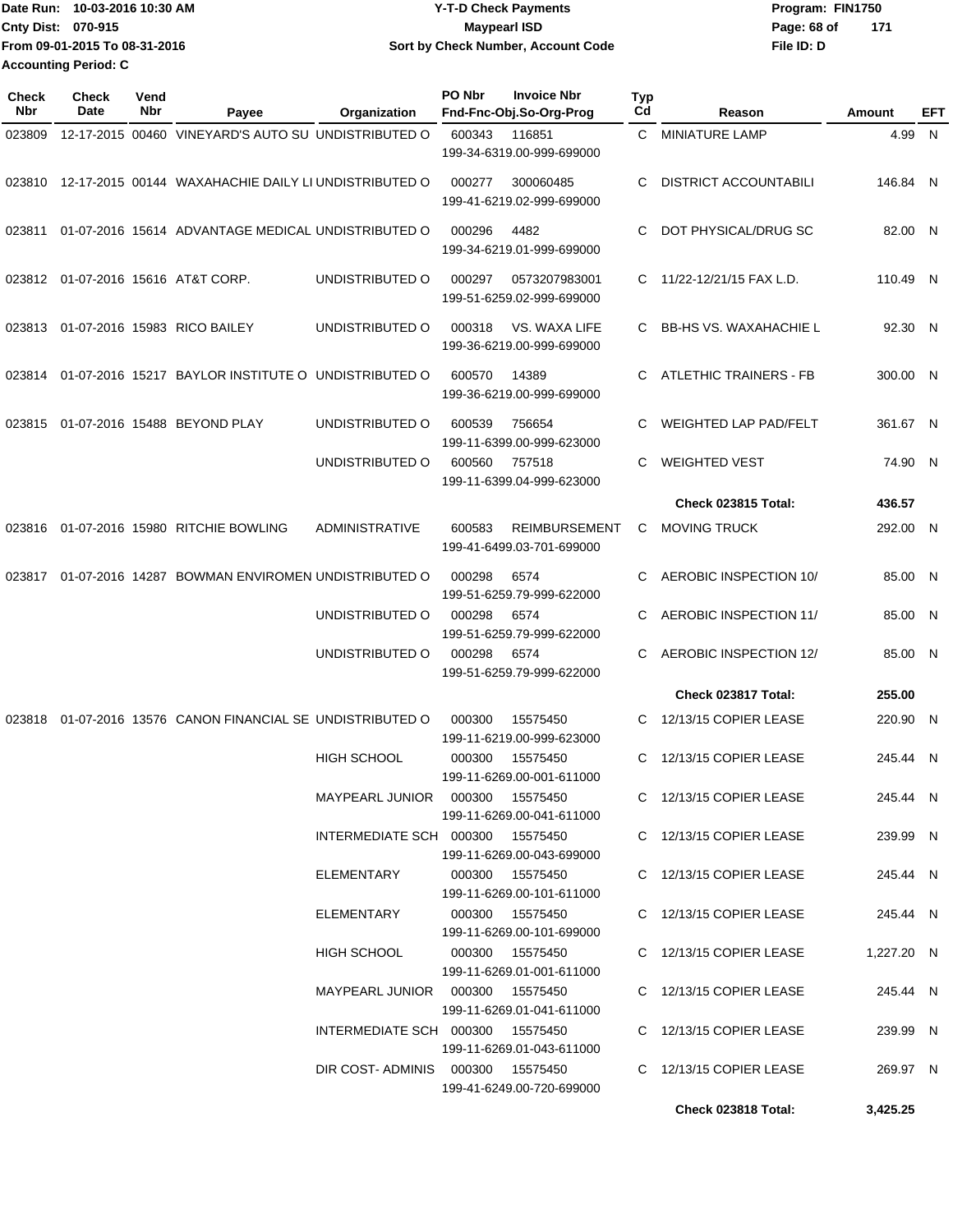| IDate Run: 10-03-2016 10:30 AM | <b>Y-T-D Check Payments</b>        | Program: FIN1750 |     |
|--------------------------------|------------------------------------|------------------|-----|
| <b>Cnty Dist: 070-915</b>      | <b>Maypearl ISD</b>                | Page: 69 of      | 171 |
| From 09-01-2015 To 08-31-2016  | Sort by Check Number, Account Code | File ID: D       |     |
| <b>Accounting Period: C</b>    |                                    |                  |     |

| <b>Check</b><br>Nbr | Check<br>Date                     | Vend<br>Nbr | Payee                                                     | <b>Organization</b>                    | PO Nbr | <b>Invoice Nbr</b><br>Fnd-Fnc-Obj.So-Org-Prog        | <b>Typ</b><br>Cd | Reason                          | Amount     | EFT |
|---------------------|-----------------------------------|-------------|-----------------------------------------------------------|----------------------------------------|--------|------------------------------------------------------|------------------|---------------------------------|------------|-----|
|                     |                                   |             | 01-07-2016 13831 CAREY'S SPORTING G UNDISTRIBUTED O       |                                        |        |                                                      |                  | C Uniforms                      |            |     |
| 023819              |                                   |             |                                                           |                                        | 600101 | 28837<br>199-36-6399.01-999-699BHS                   |                  |                                 | 3,019.60 N |     |
|                     | 023820 01-07-2016 00527 CDWG INC. |             |                                                           | <b>ELEMENTARY</b>                      |        | 600513 BLT6919<br>225-11-6399.00-101-623000          |                  | C ACAD GOOGLE CHROME            | 49.82 N    |     |
| 023821              |                                   |             | 01-07-2016 00217 CITY OF MAYPEARL                         | UNDISTRIBUTED O                        | 000299 | 80 12/15<br>199-51-6259.01-999-699000                |                  | C 11/23-12/28/15 HS BALLFIE     | 26.00 N    |     |
|                     |                                   |             |                                                           | UNDISTRIBUTED O                        | 000299 | 1081 12/15<br>199-51-6259.01-999-699000              |                  | C 11/23-12/28/15 LSK YARD       | 26.00 N    |     |
|                     |                                   |             |                                                           | UNDISTRIBUTED O                        | 000299 | 1618 12/15<br>199-51-6259.01-999-699000              |                  | C 11/23-12/28/15 309 N MAIN     | 51.00 N    |     |
|                     |                                   |             |                                                           | UNDISTRIBUTED O                        | 000299 | 1394 12/15<br>199-51-6259.01-999-699000              |                  | C 11/23-12/28/15 NEW CONC       | 51.00 N    |     |
|                     |                                   |             |                                                           | UNDISTRIBUTED O                        | 000299 | 383 12/15<br>199-51-6259.01-999-699000               |                  | C 11/23-12/28/15 600 PHILLIP    | 77.40 N    |     |
|                     |                                   |             |                                                           | UNDISTRIBUTED O                        | 000299 | 574 12/15<br>199-51-6259.01-999-699000               |                  | C 11/23-12/28/15 JH YARD M      | 64.50 N    |     |
|                     |                                   |             |                                                           | UNDISTRIBUTED O                        | 000299 | 1080 12/15<br>199-51-6259.01-999-699000              |                  | C 11/23-12/28/15 1024 W FOU     | 55.80 N    |     |
|                     |                                   |             |                                                           | UNDISTRIBUTED O                        | 000299 | 82 12/15<br>199-51-6259.01-999-699000                |                  | C 11/23-12/28/15 400 PANTH      | 215.40 N   |     |
|                     |                                   |             |                                                           | UNDISTRIBUTED O                        | 000299 | 595 12/15<br>199-51-6259.01-999-699000               |                  | C 11/23-12/28/15 1025 W FOU     | 133.80 N   |     |
|                     |                                   |             |                                                           |                                        |        |                                                      |                  | Check 023821 Total:             | 700.90     |     |
|                     |                                   |             | 023822 01-07-2016 14221 BRIAN CUPP                        | HIGH SCHOOL                            | 600267 | <b>REIMBURSEMENT</b><br>199-11-6499.01-001-611000    | C                | <b>Convention Reimbursement</b> | 60.00 N    |     |
|                     | 023823 01-07-2016 13566 DATCS     |             |                                                           | UNDISTRIBUTED O                        | 000302 | 183151<br>199-34-6219.01-999-699000                  |                  | C DOT DRUG TESTS                | 164.46 N   |     |
|                     |                                   |             | 023824 01-07-2016 15656 DEPARTMENT OF INF UNDISTRIBUTED O |                                        | 000304 | 16111299N<br>199-51-6259.02-999-699000               |                  | C 11/01-11/30/15 LONG DIST      | 47.02 N    |     |
|                     |                                   |             | 023825 01-07-2016 12536 DESOTO JANITORIAL UNDISTRIBUTED O |                                        | 600550 | 169105<br>199-51-6319.01-999-699000                  |                  | C PADS                          | 148.39 N   |     |
|                     |                                   |             |                                                           | UNDISTRIBUTED O 600550 169235          |        | 199-51-6319.01-999-699000                            |                  | C ENVIROX CRITICAL CARE         | 100.95 N   |     |
|                     |                                   |             |                                                           |                                        |        |                                                      |                  | Check 023825 Total:             | 249.34     |     |
|                     |                                   |             | 023826  01-07-2016  12885  DIRECT ENERGY                  | UNDISTRIBUTED O                        | 000301 | 153480026170052<br>199-51-6259.04-999-699000         |                  | C 11/10-12/10/15 PORTABLE       | 46.12 N    |     |
|                     |                                   |             |                                                           | UNDISTRIBUTED O 000301 153480026170052 |        | 199-51-6259.04-999-699000                            |                  | C 11/10-12/10/15 CATV TOW       | 9.31 N     |     |
|                     |                                   |             |                                                           | UNDISTRIBUTED O 000301 153480026170052 |        | 199-51-6259.04-999-699000                            |                  | C 11/10-12/10/15 HS SOUTH       | 9.65 N     |     |
|                     |                                   |             |                                                           | UNDISTRIBUTED O 000301                 |        | 153480026170052<br>199-51-6259.04-999-699000         |                  | C 11/10-12/10/15 INT PRACT      | 32.97 N    |     |
|                     |                                   |             |                                                           | UNDISTRIBUTED O 000301 153480026170052 |        | 199-51-6259.04-999-699000                            |                  | C 11/10-12/10/15 QUAD BUIL      | 385.25 N   |     |
|                     |                                   |             |                                                           | UNDISTRIBUTED O 000301 153480026170052 |        | 199-51-6259.04-999-699000                            |                  | C 11/10-12/10/15 INT CAFETE     | 419.40 N   |     |
|                     |                                   |             |                                                           | UNDISTRIBUTED O                        |        | 000301  153480026170052<br>199-51-6259.04-999-699000 |                  | C 11/10-12/10/15 HS SOUTH       | 3,223.40 N |     |
|                     |                                   |             |                                                           | UNDISTRIBUTED O 000301 153480026170052 |        | 199-51-6259.04-999-699000                            |                  | C 11/10-12/10/15 INTERMEDI      | 1,484.42 N |     |
|                     |                                   |             |                                                           | UNDISTRIBUTED O                        |        | 199-51-6259.04-999-699000                            |                  | C 11/10-12/10/15 BUS BARN       | 147.75 N   |     |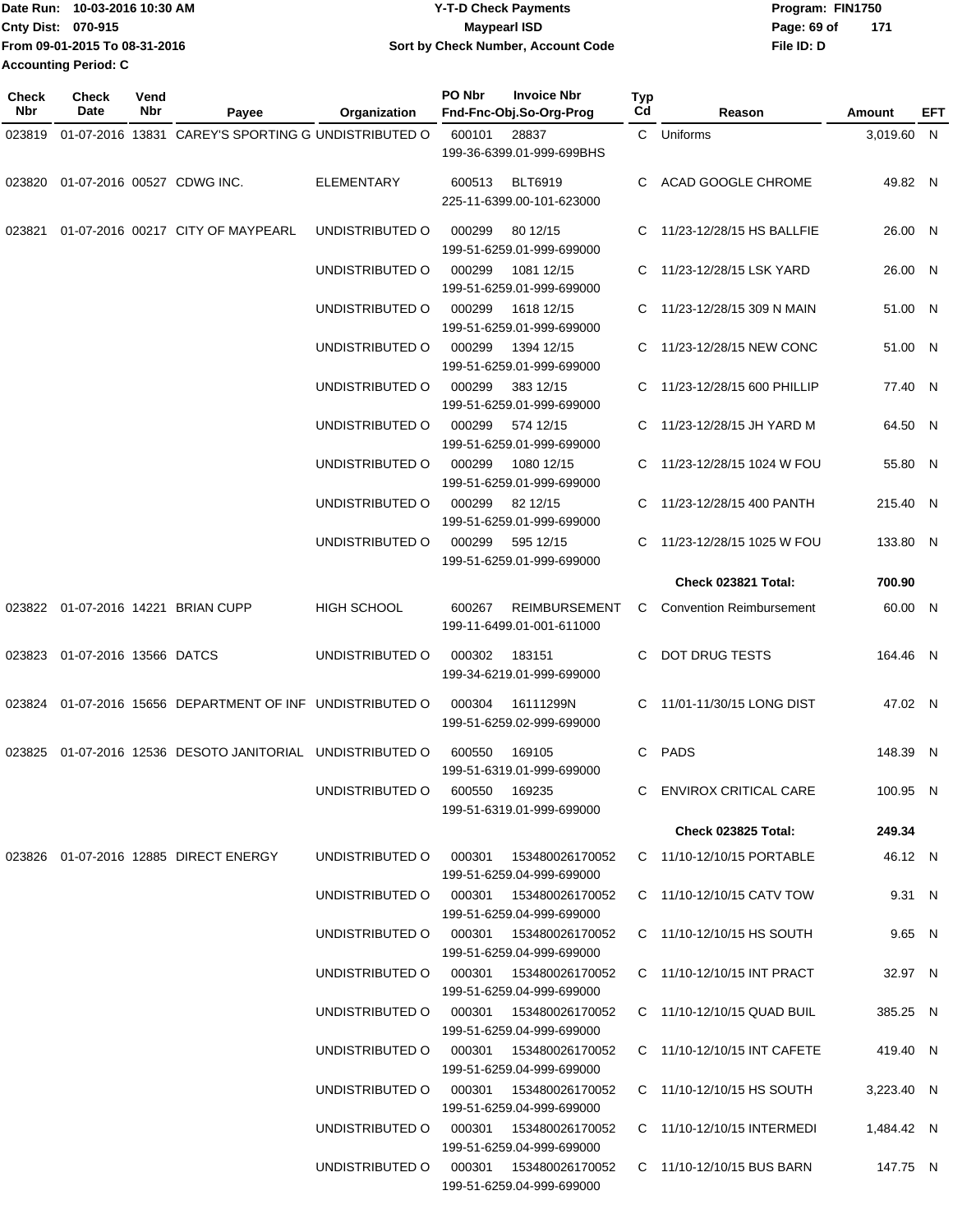|                             | Date Run: 10-03-2016 10:30 AM | <b>Y-T-D Check Payments</b>        | Program: FIN1750   |  |  |  |
|-----------------------------|-------------------------------|------------------------------------|--------------------|--|--|--|
| Cnty Dist: 070-915          |                               | <b>Mavpearl ISD</b>                | 171<br>Page: 70 of |  |  |  |
|                             | From 09-01-2015 To 08-31-2016 | Sort by Check Number, Account Code | File ID: D         |  |  |  |
| <b>Accounting Period: C</b> |                               |                                    |                    |  |  |  |

| <b>Check</b><br>Nbr | <b>Check</b><br>Date | Vend<br>Nbr | Payee                                                      | Organization                   | PO Nbr        | <b>Invoice Nbr</b><br>Fnd-Fnc-Obj.So-Org-Prog | Typ<br>Cd | Reason                      | Amount   | EFT |
|---------------------|----------------------|-------------|------------------------------------------------------------|--------------------------------|---------------|-----------------------------------------------|-----------|-----------------------------|----------|-----|
|                     |                      |             |                                                            | UNDISTRIBUTED O                | 000301        | 153480026170052<br>199-51-6259.04-999-699000  |           | C 11/10-12/10/15 GOLF FACIL | 332.76 N |     |
|                     |                      |             |                                                            | UNDISTRIBUTED O                | 000301        | 153490026177401<br>199-51-6259.04-999-699000  |           | C 11/10-12/10/15 309 MAIN S | 426.85 N |     |
|                     |                      |             |                                                            |                                |               |                                               |           | Check 023826 Total:         | 6,517.88 |     |
|                     |                      |             | 023827 01-07-2016 15978 DANIEL DURANY                      | UNDISTRIBUTED O                | 000303        | VS. SUNNYVALE<br>199-36-6219.00-999-699000    |           | C BB-JH VS.SUNNYVALE 12/    | 102.30 N |     |
|                     |                      |             | 023828 01-07-2016 13639 EAST TEXAS COPY SY UNDISTRIBUTED O |                                | 000319        | 317440<br>199-11-6219.07-999-623000           |           | C 11/04-12/03/15 COPIES B/  | 37.81 N  |     |
|                     |                      |             |                                                            | UNDISTRIBUTED O                | 000320        | 318064<br>199-11-6219.07-999-623000           |           | C 11/09-12/08/15 PRINTS B/W | 138.00 N |     |
|                     |                      |             |                                                            | <b>HIGH SCHOOL</b>             | 000320        | 318064<br>199-11-6269.00-001-611000           |           | C 11/09-12/08/15 PRINTS B/W | 70.00 N  |     |
|                     |                      |             |                                                            | <b>HIGH SCHOOL</b>             | 000319 317440 | 199-11-6269.00-001-611000                     |           | C 11/04-12/03/15 COPIES B/  | 32.61 N  |     |
|                     |                      |             |                                                            | MAYPEARL JUNIOR                | 000319        | 317440<br>199-11-6269.00-041-611000           |           | C 11/04-12/03/15 COPIES B/  | 39.30 N  |     |
|                     |                      |             |                                                            | MAYPEARL JUNIOR  000320        |               | 318064<br>199-11-6269.00-041-611000           |           | C 11/09-12/08/15 PRINTS BW/ | 148.98 N |     |
|                     |                      |             |                                                            | INTERMEDIATE SCH 000319 317440 |               | 199-11-6269.00-043-699000                     |           | C 11/04-12/03/15 COPIES B/  | 53.19 N  |     |
|                     |                      |             |                                                            | INTERMEDIATE SCH 000320        |               | 318064<br>199-11-6269.00-043-699000           |           | C 11/09-12/08/15 PRINTS BW/ | 133.60 N |     |
|                     |                      |             |                                                            | <b>ELEMENTARY</b>              | 000320        | 318064<br>199-11-6269.00-101-611000           |           | C 11/09-12/08/15 PRINTS BW/ | 153.26 N |     |
|                     |                      |             |                                                            | <b>ELEMENTARY</b>              |               | 000319 317440<br>199-11-6269.00-101-611000    |           | C 11/04-12/03/15 COPIES B/  | 457.40 N |     |
|                     |                      |             |                                                            | <b>ELEMENTARY</b>              |               | 000320 318064<br>199-11-6269.00-101-699000    |           | C 11/09-12/08/15 PRINTS B/W | 70.00 N  |     |
|                     |                      |             |                                                            | <b>ELEMENTARY</b>              |               | 000319 317440<br>199-11-6269.00-101-699000    |           | C 11/04-12/03/15 COPIES B/  | 32.47 N  |     |
|                     |                      |             |                                                            | <b>HIGH SCHOOL</b>             | 000320        | 318064<br>199-11-6269.01-001-611000           |           | C 11/09-12/08/15 PRINTS BW/ | 121.61 N |     |
|                     |                      |             |                                                            | HIGH SCHOOL                    | 000319 317440 | 199-11-6269.01-001-611000                     |           | C 11/04-12/03/15 COPIES BW  | 556.83 N |     |
|                     |                      |             |                                                            |                                |               | 199-11-6269.01-041-611000                     |           | C 11/09-12/08/15 PRINTS B/W | 70.00 N  |     |
|                     |                      |             |                                                            | MAYPEARL JUNIOR 000319 317440  |               | 199-11-6269.01-041-611000                     |           | C 11/04-12/03/15 COPIES B/  | 411.66 N |     |
|                     |                      |             |                                                            | INTERMEDIATE SCH 000320 318064 |               | 199-11-6269.01-043-611000                     |           | C 11/09-12/08/15 PRINTS B/W | 70.00 N  |     |
|                     |                      |             |                                                            | INTERMEDIATE SCH 000319 317440 |               |                                               |           | C 11/04-12/03/15 COPIES B/  | 312.96 N |     |
|                     |                      |             |                                                            | DIR COST-ADMINIS 000320 318064 |               | 199-11-6269.01-043-611000                     |           | C 11/09-12/08/15 PRINTS B/W | 70.00 N  |     |
|                     |                      |             |                                                            | DIR COST-ADMINIS 000319 317440 |               | 199-41-6249.00-720-699000                     |           | C 11/04-12/03/15 COPIES CO  | 82.20 N  |     |
|                     |                      |             |                                                            | DIR COST-ADMINIS 000319 317440 |               | 199-41-6249.00-720-699000                     |           | C 11/04-12/03/15 COPIES B/  | 57.85 N  |     |
|                     |                      |             |                                                            |                                |               | 199-41-6249.00-720-699000                     |           | Check 023828 Total:         | 3,119.73 |     |
|                     |                      |             |                                                            |                                |               |                                               |           |                             |          |     |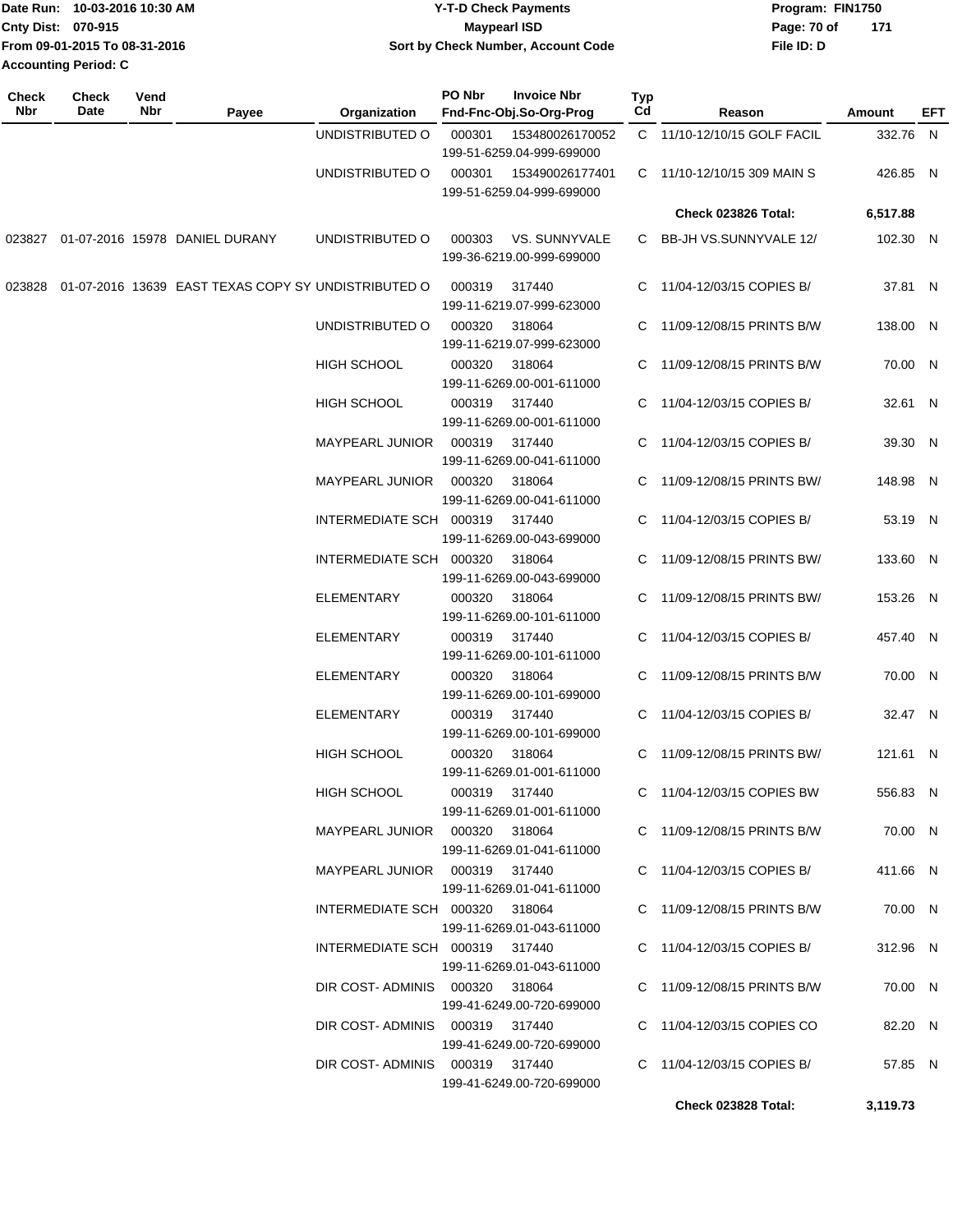| IDate Run: 10-03-2016 10:30 AM | <b>Y-T-D Check Payments</b>        | Program: FIN1750 |     |
|--------------------------------|------------------------------------|------------------|-----|
| <b>Cnty Dist: 070-915</b>      | Maypearl ISD                       | Page: 71 of      | 171 |
| From 09-01-2015 To 08-31-2016  | Sort by Check Number, Account Code | File ID: D       |     |
| <b>Accounting Period: C</b>    |                                    |                  |     |

| Check<br><b>Nbr</b> | <b>Check</b><br>Date   | Vend<br>Nbr | Payee                                                      | Organization            | PO Nbr<br><b>Invoice Nbr</b><br>Fnd-Fnc-Obj.So-Org-Prog     | Typ<br>Cd | Reason                        | Amount     | EFT |
|---------------------|------------------------|-------------|------------------------------------------------------------|-------------------------|-------------------------------------------------------------|-----------|-------------------------------|------------|-----|
| 023829              |                        |             | 01-07-2016 01547 EICHELBAUM WARDEL DIR COST- ADMINIS       |                         | 000305<br>53403<br>199-41-6211.00-720-699000                | C.        | <b>GENERAL LEGAL</b>          | 23.50 N    |     |
| 023830              |                        |             | 01-07-2016 15977 HABITAT SUITES                            | <b>HIGH SCHOOL</b>      | R. HODGES<br>600565<br>199-11-6411.04-001-611000            | C         | LODGING-PROF. DEV             | 291.03 N   |     |
| 023831              |                        |             | 01-07-2016 15976 VONN MALLERY                              | UNDISTRIBUTED O         | <b>VS.SCURRY</b><br>000308<br>199-36-6219.00-999-699000     | C         | <b>BB-HS VS. SCURRY ROSS</b>  | 107.30 N   |     |
| 023832              |                        |             | 01-07-2016 15781 JASPER E. MANNING                         | UNDISTRIBUTED O         | 000315<br>VS. WAXA LIFE<br>199-36-6219.00-999-699000        | C         | <b>BB-HS VS. WAXAHACHIE L</b> | 122.30 N   |     |
| 023833              |                        |             | 01-07-2016 15337 DYNAVOX SYSTEMS L ELEMENTARY              |                         | 600543<br>88921MJI0010794<br>225-11-6399.00-101-623000      | C         | HEADPHONES/TIMER/CLO          | 483.85 N   |     |
| 023834              |                        |             | 01-07-2016 15740 MOORE RECYCLING L UNDISTRIBUTED O         |                         | 000307<br>0001280070<br>199-51-6259.03-999-699000           | C         | 12/01-12/31/15 RECYCLE L      | 69.04 N    |     |
|                     |                        |             |                                                            | UNDISTRIBUTED O         | 000307<br>0001280071<br>199-51-6259.03-999-699000           | C         | 12/01-12/31/15 RECYCLE A      | 24.25 N    |     |
|                     |                        |             |                                                            | UNDISTRIBUTED O         | 000307<br>0001280068<br>199-51-6259.03-999-699000           | C         | 12/01-12/31/15 RECYCLE H      | 13.39      | - N |
|                     |                        |             |                                                            | UNDISTRIBUTED O         | 0001280072<br>000307<br>199-51-6259.03-999-699000           | C         | 12/01-12/31/15 RECYCLE I      | 17.89      | -N  |
|                     |                        |             |                                                            | UNDISTRIBUTED O         | 000307<br>0001280069<br>199-51-6259.03-999-699000           | C         | 12/01-12/31/15 RECYCLE J      | 20.89 N    |     |
|                     |                        |             |                                                            |                         |                                                             |           | <b>Check 023834 Total:</b>    | 145.46     |     |
| 023835              |                        |             | 01-07-2016 14906 MORRISON SUPPLY                           | UNDISTRIBUTED O         | 600066<br>S100153532.001<br>199-51-6319.04-999-699000       | C.        | <b>VACUUM REPAIR KIT</b>      | 237.87 N   |     |
| 023836              |                        |             | 01-07-2016 13306 MOUNTAIN PEAK SPE UNDISTRIBUTED O         |                         | 000306<br>11-0788-00 1215<br>199-51-6259.79-999-622000      | C         | 11/04-12/04/15 12636 FM       | 74.54 N    |     |
| 023837              | 01-07-2016 00079 NASCO |             |                                                            | INTERMEDIATE SCH 600416 | 672222<br>199-11-6399.09-043-611000                         | C         | <b>ART SUPPLIES</b>           | 42.55 N    |     |
| 023838              |                        |             | 01-07-2016 00997 TAMMY ODGERS                              | <b>ELEMENTARY</b>       | 600568<br><b>REIMBURSEMENT</b><br>199-11-6399.13-101-611000 | С         | UIL Ceremony supplies         | 154.70 N   |     |
|                     |                        |             | 023839 01-07-2016 14604 PEARSON CLINICAL A UNDISTRIBUTED O |                         | 600504 10517779<br>199-11-6399.00-999-623000                | C         | <b>GFTA-3 COMPLETE KIT</b>    | 316.94 N   |     |
|                     |                        |             | 023840 01-07-2016 00310 PERFECTION LEARNIN UNDISTRIBUTED O |                         | 600303<br>750298<br>410-11-6321.00-999-611000               |           | C HANDWRITING 3RD             | 62.94 N    |     |
|                     |                        |             | 023841 01-07-2016 15858 PLAYSCRIPTS, INC                   | <b>HIGH SCHOOL</b>      | 2067645<br>600391<br>199-11-6399.06-001-611000              |           | C scripts and royalties       | 860.74 N   |     |
|                     |                        |             | 023842 01-07-2016 12836 R B SPORTING GOOD UNDISTRIBUTED O  |                         | 0511258-IN<br>600457<br>199-36-6399.05-999-699000           |           | fill in sweats for JH         | 542.25 N   |     |
|                     |                        |             | 023843 01-07-2016 14927 REPUBLIC SERVICES UNDISTRIBUTED O  |                         | 000309<br>0794-010806089<br>199-51-6259.03-999-699000       |           | C 01/01-01/31/16 WASTE RE     | 1.771.74 N |     |
|                     |                        |             | 023844 01-07-2016 15297 RICHARD L. PECK                    | UNDISTRIBUTED O         | 600579 JANUARY 2016<br>199-31-6219.00-999-623000            |           | C 09/15/15 PSYCHOLOGIST       | 350.00 N   |     |
|                     |                        |             | 023845 01-07-2016 15102 DARRON O. RICHARD UNDISTRIBUTED O  |                         | 000311    VS.SCURRY<br>199-36-6219.00-999-699000            |           | C BB-HS VS. SCURRY ROSS       | 107.30 N   |     |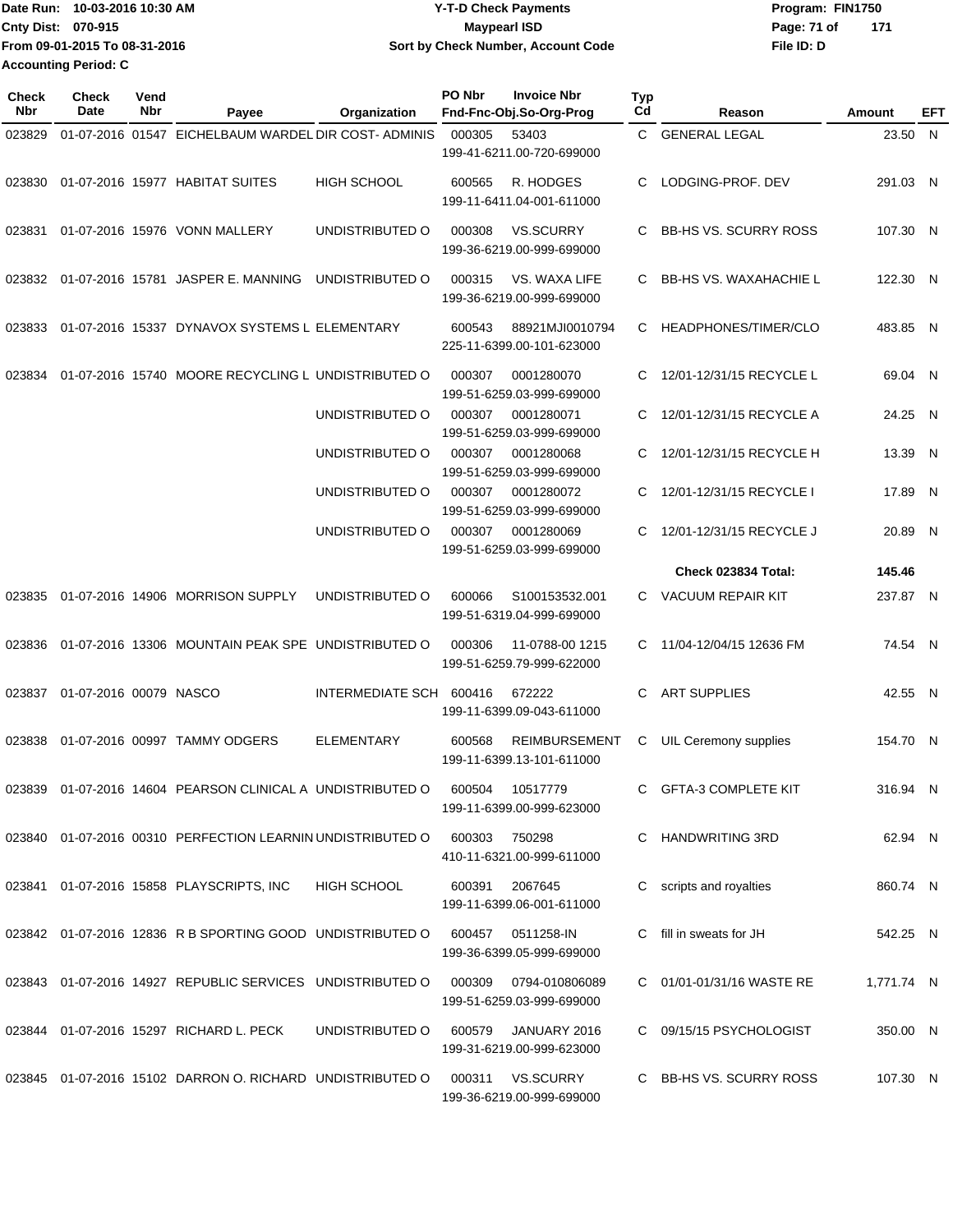| lDate Run: 10-03-2016 10:30 AM |                               | <b>Y-T-D Check Payments</b>        | Program: FIN1750   |  |  |  |
|--------------------------------|-------------------------------|------------------------------------|--------------------|--|--|--|
| <b>Cnty Dist: 070-915</b>      |                               | Maypearl ISD                       | Page: 72 of<br>171 |  |  |  |
|                                | From 09-01-2015 To 08-31-2016 | Sort by Check Number, Account Code | File ID: D         |  |  |  |
|                                | Accounting Period: C          |                                    |                    |  |  |  |

| <b>Check</b><br>Nbr | Check<br>Date | Vend<br>Nbr | Payee                                                                   | Organization                           | PO Nbr | <b>Invoice Nbr</b><br>Fnd-Fnc-Obj.So-Org-Prog                            | Typ<br>Cd | Reason                        | Amount   | EFT |
|---------------------|---------------|-------------|-------------------------------------------------------------------------|----------------------------------------|--------|--------------------------------------------------------------------------|-----------|-------------------------------|----------|-----|
| 023846              |               |             | 01-07-2016 13383 RISE BROADBAND                                         | UNDISTRIBUTED O                        | 000310 | 813710001004619<br>199-53-6249.04-999-699000                             | C.        | 01/08-02/07/16 INTERNET       | 1,800.00 | N,  |
| 023847              |               |             | 01-07-2016 00316 SCHOOL SPECIALTY I UNDISTRIBUTED O                     |                                        | 600559 | 308102386116<br>199-11-6399.04-999-623000                                | C.        | PENCIL GRIPS/WEIGHTED         | 110.72 N |     |
| 023848              |               |             | 01-07-2016 13645 SHARI EASTWOOD                                         | <b>SCHOOL BOARD</b>                    | 600567 | <b>REIMBURSEMENT</b><br>199-41-6499.02-702-699000                        | C         | MEAL FOR BOARD MEETI          | 24.69 N  |     |
| 023849              |               |             | 01-07-2016 15313 CARROLL MARVIN SMI UNDISTRIBUTED O                     |                                        | 000317 | VS. WAXA LIFE<br>199-36-6219.00-999-699000                               | C.        | <b>BB-HS VS. WAXA LIFE</b>    | 25.00 N  |     |
| 023850              |               |             | 01-07-2016 01721 SUPER DUPER PUBLIC UNDISTRIBUTED O                     |                                        | 600538 | 2126393A<br>199-11-6399.00-999-623000                                    | C         | <b>SUPPLIES</b>               | 517.31 N |     |
| 023851              |               |             | 01-07-2016 15293 SNOOPY THOMPSON                                        | UNDISTRIBUTED O                        | 000316 | VS. WAXA LIFE<br>199-36-6219.00-999-699000                               | C.        | <b>BB-HS VS. WAXAHACHIE L</b> | 92.30 N  |     |
| 023852              |               |             | 01-07-2016 00134 TXU ENERGY                                             | UNDISTRIBUTED O                        | 000312 | 056126434848<br>199-51-6259.04-999-699000                                | C.        | 11/10-12/10/15 SECURITY       | 332.09 N |     |
| 023853              |               |             | 01-07-2016 00253 VERIZON SOUTHWEST UNDISTRIBUTED O                      |                                        | 000313 | 3795002177 0116<br>199-51-6259.02-999-699000                             | C.        | 12/22-01/21/16 9724351742     | 56.43 N  |     |
|                     |               |             |                                                                         | UNDISTRIBUTED O                        | 000313 | 3794028628 0116<br>199-51-6259.02-999-699000                             | C.        | 12/22-01/21/16 9724352019     | 133.46 N |     |
|                     |               |             |                                                                         | UNDISTRIBUTED O                        | 000313 | 3765028623 0116<br>199-51-6259.02-999-699000                             | C.        | 12/22-01/21/16 9724352038     | 133.46 N |     |
|                     |               |             |                                                                         |                                        |        |                                                                          |           | <b>Check 023853 Total:</b>    | 323.35   |     |
| 023854              |               |             | 01-07-2016 00460 VINEYARD'S AUTO SU UNDISTRIBUTED O                     |                                        | 600343 | 117482<br>199-34-6319.00-999-699000                                      | C         | <b>COOLANT HOSE</b>           | 16.92 N  |     |
| 023855              |               |             | 01-07-2016 00141 WAL MART                                               | <b>HIGH SCHOOL</b>                     | 600515 | XXXX6048 12/15<br>199-11-6399.10-001-622000                              | C         | <b>LAB SUPPLIES</b>           | 297.74 N |     |
|                     |               |             |                                                                         | INTERMEDIATE SCH                       | 600527 | XXXX6048 12/15                                                           | C.        | UIL AWARDS BANQUET            | 156.65 N |     |
|                     |               |             |                                                                         | UNDISTRIBUTED O                        | 600502 | 199-11-6399.14-043-611000<br>XXXX6048 12/15<br>199-34-6319.00-999-699000 | C.        | <b>TRANSPORTATION SUPPL</b>   | 230.68 N |     |
|                     |               |             |                                                                         | <b>SCHOOL BOARD</b>                    |        | 600512 XXXX6048 12/15<br>199-41-6499.02-702-699000                       | C.        | <b>BOARD MEAL</b>             | 86.58 N  |     |
|                     |               |             |                                                                         | <b>SCHOOL BOARD</b>                    |        | 600467 XXXX6048 12/15<br>199-41-6499.02-702-699000                       |           | C BOARD MEAL                  | 45.99 N  |     |
|                     |               |             |                                                                         |                                        |        |                                                                          |           | <b>Check 023855 Total:</b>    | 817.64   |     |
|                     |               |             | 023856 01-07-2016 14329 RICHARD WASHINGTO UNDISTRIBUTED O               |                                        |        | 000314 VS. SUNNYVALE<br>199-36-6219.00-999-699000                        |           | C BB-JH VS. SUNNYVALE 12/     | 102.30 N |     |
|                     |               |             | 023857 01-07-2016 01145 WELDERS WAREHOUS HIGH SCHOOL                    |                                        | 600042 | 26981<br>199-11-6399.09-001-622000                                       |           | C 11/01-11/30/15 CYLINDER     | 76.00 N  |     |
|                     |               |             | 023858  01-14-2016  01530  ANDERSON, MARX & B DIR COST- ADMINIS  000321 |                                        |        | 33291<br>199-41-6212.00-720-699000                                       |           | C PREP OF AUDIT REPORT-       | 425.00 N |     |
|                     |               |             | 023859  01-14-2016  01256  AT&T MOBILITY                                | UNDISTRIBUTED O                        |        | 000322 824711164X0116<br>199-52-6219.00-999-699000                       |           | C 12/03-01/02/16 BUS CELLS    | 107.77 N |     |
|                     |               |             | 023860  01-14-2016  00069  ATMOS ENERGY                                 | UNDISTRIBUTED O                        | 000330 | 3030318181 1215<br>199-51-6259.00-999-699000                             |           | C $12/2 - 1/4/16$ 1025 W 4TH  | 557.17 N |     |
|                     |               |             |                                                                         | UNDISTRIBUTED O                        | 000330 | 3030380238 1215<br>199-51-6259.00-999-699000                             |           | C 12/2-1/4/16 400 PANTHER     | 362.27 N |     |
|                     |               |             |                                                                         | UNDISTRIBUTED O 000330 3030380470 1215 |        | 199-51-6259.00-999-699000                                                |           | C 12/2-1/4/16 600 PHILLIPS S  | 932.37 N |     |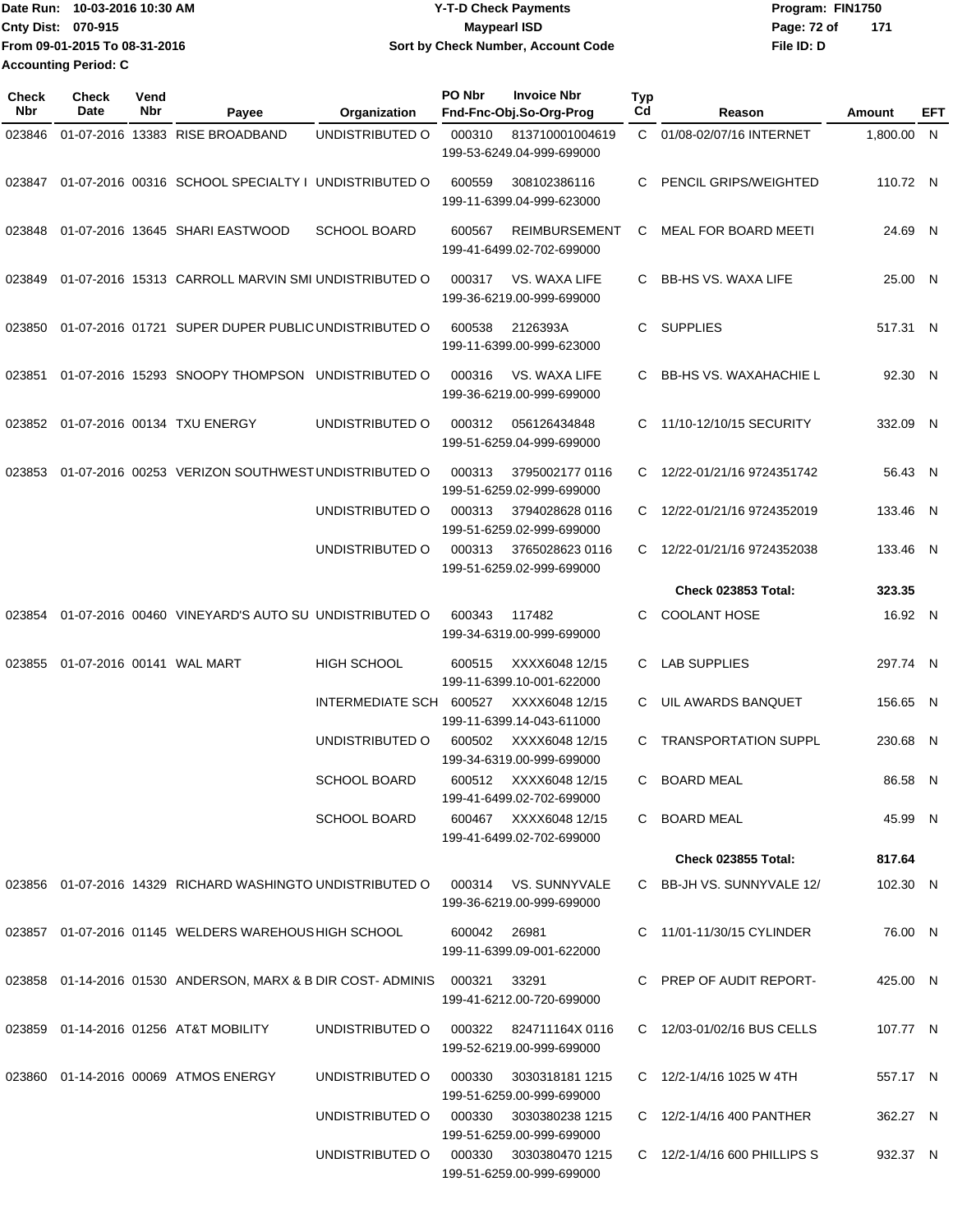|                             | IDate Run: 10-03-2016 10:30 AM | <b>Y-T-D Check Payments</b>        | Program: FIN1750   |  |
|-----------------------------|--------------------------------|------------------------------------|--------------------|--|
| <b>Cnty Dist: 070-915</b>   |                                | Maypearl ISD                       | 171<br>Page: 73 of |  |
|                             | From 09-01-2015 To 08-31-2016  | Sort by Check Number, Account Code | File ID: D         |  |
| <b>Accounting Period: C</b> |                                |                                    |                    |  |

| <b>Check</b><br>Nbr | Check<br>Date | Vend<br>Nbr | Payee                                                                         | Organization                           | PO Nbr       | <b>Invoice Nbr</b><br>Fnd-Fnc-Obj.So-Org-Prog       | Typ<br>Cd | Reason                          | Amount     | EFT |
|---------------------|---------------|-------------|-------------------------------------------------------------------------------|----------------------------------------|--------------|-----------------------------------------------------|-----------|---------------------------------|------------|-----|
|                     |               |             |                                                                               | UNDISTRIBUTED O                        | 000330       | 3030318485 1215                                     |           | C 12/2-1/4/16 1024 W 4TH        | 636.91 N   |     |
|                     |               |             |                                                                               |                                        |              | 199-51-6259.00-999-699000                           |           | <b>Check 023860 Total:</b>      | 2,488.72   |     |
| 023861              |               |             | 01-14-2016 00901 AVENUE FUEL DISTRI UNDISTRIBUTED O                           |                                        | 600622       | 59624<br>199-34-6311.01-999-699000                  | C         | 809 GAL DIESEL                  | 1,196.51 N |     |
|                     |               |             |                                                                               | UNDISTRIBUTED O                        | 600622       | 59505<br>199-34-6311.01-999-699000                  | C         | 693 GAL DIESEL                  | 1,128.90 N |     |
|                     |               |             |                                                                               |                                        |              |                                                     |           | Check 023861 Total:             | 2,325.41   |     |
| 023862              |               |             | 01-14-2016 15983 RICO BAILEY                                                  | UNDISTRIBUTED O                        | 000323       | <b>VS.FAITH FAMILY</b><br>199-36-6219.00-999-699000 | C         | <b>BB-HS VS. FAITH FAMILY 1</b> | 52.30 N    |     |
| 023863              |               |             | 01-14-2016 13109 CHRISTINE M. BAKER UNDISTRIBUTED O                           |                                        | 000324       | <b>VS.FAITH FAMILY</b><br>199-36-6219.00-999-699000 | C         | <b>BB-HS VS. FAITH FAMILY 1</b> | 52.30 N    |     |
| 023864              |               |             | 01-14-2016 00015 C & C REFRIGERATIO UNDISTRIBUTED O                           |                                        | 600647       | 32393<br>199-51-6319.04-999-699000                  | C         | CAULK/CAPACITOR/BLOW            | 98.00 N    |     |
| 023865              |               |             | 01-14-2016 00871 CARD SERVICE CENT INTERMEDIATE SCH                           |                                        | 600494       | XXXX 0178 12/15<br>199-12-6399.02-043-699000        | C         | <b>INTERMEDIATE LIB BOOK</b>    | 76.57 N    |     |
|                     |               |             |                                                                               | <b>ADMINISTRATIVE</b>                  | 600544       | XXXX 0178 12/15<br>199-41-6399.01-701-699000        | C.        | STUDENT ASPIRATION BO           | 37.97 N    |     |
|                     |               |             |                                                                               | <b>ADMINISTRATIVE</b>                  | 600562       | XXXX 0178 12/15<br>199-41-6399.01-701-699000        | C         | <b>INVESTIGATION MANUAL</b>     | 310.00 N   |     |
|                     |               |             |                                                                               | ADMINISTRATIVE                         | 000325       | XXXX 0046 1215<br>199-41-6411.01-701-699000         | C         | SUPT. FUEL                      | 118.13 N   |     |
|                     |               |             |                                                                               | <b>SCHOOL BOARD</b>                    | 000325       | XXXX 0046 1215<br>199-41-6499.02-702-699000         | C         | TASB POLICY MEETING B           | 10.30 N    |     |
|                     |               |             |                                                                               |                                        |              |                                                     |           | <b>Check 023865 Total:</b>      | 552.97     |     |
| 023866              |               |             | 01-14-2016 15869 CLARK SECURITY PROUNDISTRIBUTED O                            |                                        | 600459       | 24K-049331<br>199-51-6319.04-999-699000             | C         | <b>BLANK KEY</b>                | 289.06 N   |     |
|                     |               |             |                                                                               | UNDISTRIBUTED O                        | 600459       | 24K-048923<br>199-51-6319.04-999-699000             | C         | LEVER HANDLES/ LOCKS            | 532.18 N   |     |
|                     |               |             |                                                                               |                                        |              |                                                     |           | <b>Check 023866 Total:</b>      | 821.24     |     |
| 023867              |               |             | 01-14-2016 13279 CROSS COUNTRY PES UNDISTRIBUTED O                            |                                        | 600646       | 31066<br>199-51-6249.00-999-699000                  | C         | <b>HS/BASEBALL FIELD-FIRE</b>   | 325.00 N   |     |
|                     |               |             |                                                                               | UNDISTRIBUTED O                        | 600646 31064 | 199-51-6249.00-999-699000                           |           | C TERMITE SPOT TREATME          | 250.00 N   |     |
|                     |               |             |                                                                               |                                        |              |                                                     |           | Check 023867 Total:             | 575.00     |     |
|                     |               |             | 023868 01-14-2016 12536 DESOTO JANITORIAL UNDISTRIBUTED O                     |                                        | 600550       | 169523<br>199-51-6319.01-999-699000                 |           | C BLEACH/BATH TISSUE            | 1,973.23 N |     |
|                     |               |             | 023869 01-14-2016 15782 WILLIAM DUNLAP                                        | UNDISTRIBUTED O 000326 VS.FAITH FAMILY |              | 199-36-6219.00-999-699000                           |           | C BB-HS VS. FAITH FAMILY 1      | 107.30 N   |     |
|                     |               |             | 023870  01-14-2016  13639  EAST TEXAS COPY SY UNDISTRIBUTED O  000331  319627 |                                        |              | 199-11-6219.07-999-623000                           |           | C 12/04-01/03/16 COPIES BW      | 32.78 N    |     |
|                     |               |             |                                                                               | <b>HIGH SCHOOL</b>                     |              | 000331 319627<br>199-11-6269.00-001-611000          |           | C 12/04-01/03/16 COPIES BW      | 15.36 N    |     |
|                     |               |             |                                                                               | MAYPEARL JUNIOR 000331 319627          |              | 199-11-6269.00-041-611000                           |           | C 12/04-01/03/16 COPIES BW      | 18.84 N    |     |
|                     |               |             |                                                                               | INTERMEDIATE SCH 000331 319627         |              | 199-11-6269.00-043-699000                           |           | C 12/04-01/03/16 COPIES BW      | 2.35 N     |     |
|                     |               |             |                                                                               | ELEMENTARY                             |              | 000331 319627<br>199-11-6269.00-101-611000          |           | C 12/04-01/03/16 COPIES BW      | 345.52 N   |     |
|                     |               |             |                                                                               | ELEMENTARY                             |              | 000331 319627<br>199-11-6269.00-101-699000          |           | C 12/04-01/03/16 COPIES BW      | 16.24 N    |     |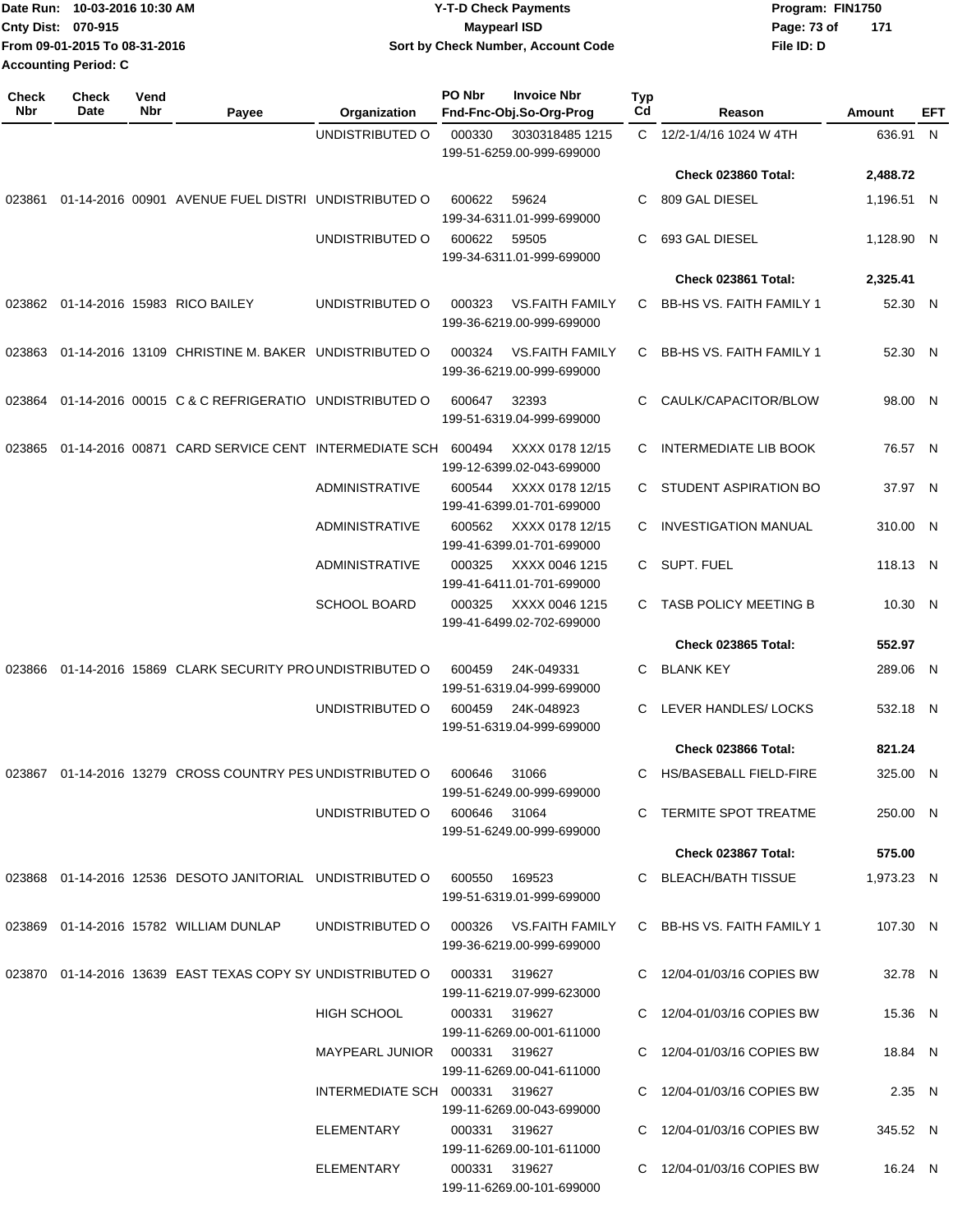| Date Run: 10-03-2016 10:30 AM | Y-T-D Check Payments               | Program: FIN1750 |     |
|-------------------------------|------------------------------------|------------------|-----|
| <b>Cnty Dist: 070-915</b>     | Maypearl ISD                       | Page: 74 of      | 171 |
| From 09-01-2015 To 08-31-2016 | Sort by Check Number, Account Code | File ID: D       |     |
| Accounting Period: C          |                                    |                  |     |

| <b>Check</b><br>Nbr | <b>Check</b><br>Date        | Vend<br>Nbr | Payee                                                                | Organization            | PO Nbr       | <b>Invoice Nbr</b><br>Fnd-Fnc-Obj.So-Org-Prog | Typ<br>Cd | Reason                     | Amount     | EFT |
|---------------------|-----------------------------|-------------|----------------------------------------------------------------------|-------------------------|--------------|-----------------------------------------------|-----------|----------------------------|------------|-----|
|                     |                             |             |                                                                      | <b>HIGH SCHOOL</b>      | 000331       | 319627                                        |           | C 12/04-01/03/16 COPIES BW | 351.80 N   |     |
|                     |                             |             |                                                                      |                         |              | 199-11-6269.01-001-611000                     |           |                            |            |     |
|                     |                             |             |                                                                      | <b>MAYPEARL JUNIOR</b>  | 000331       | 319627                                        |           | 12/04-01/03/16 COPIES BW   | 252.42 N   |     |
|                     |                             |             |                                                                      |                         |              | 199-11-6269.01-041-611000                     |           |                            |            |     |
|                     |                             |             |                                                                      | INTERMEDIATE SCH 000331 |              | 319627                                        | C.        | 12/04-01/03/16 COPIES BW   | 201.80 N   |     |
|                     |                             |             |                                                                      |                         |              | 199-11-6269.01-043-611000                     |           |                            |            |     |
|                     |                             |             |                                                                      | DIR COST-ADMINIS        | 000331       | 319627                                        |           | 12/04-01/03/16 COPIES BW   | 43.80 N    |     |
|                     |                             |             |                                                                      |                         |              | 199-41-6249.00-720-699000                     |           |                            |            |     |
|                     |                             |             |                                                                      | DIR COST-ADMINIS        | 000331       | 319627                                        | C.        | 12/04-01/03/16 COPIES CO   | 50.93 N    |     |
|                     |                             |             |                                                                      |                         |              | 199-41-6249.00-720-699000                     |           |                            |            |     |
|                     |                             |             |                                                                      |                         |              |                                               |           | Check 023870 Total:        | 1,331.84   |     |
| 023871              |                             |             | 01-14-2016 12186 ELLIOTT ELECTRIC                                    | UNDISTRIBUTED O         | 600551       | 09-03570-01                                   |           | C 26W PLUG                 | 42.30 N    |     |
|                     |                             |             |                                                                      |                         |              | 199-51-6319.02-999-699000                     |           |                            |            |     |
|                     |                             |             |                                                                      | UNDISTRIBUTED O         | 600551       | 09-03509-01                                   | C.        | 120-277V ELTRN BLST        | 104.30 N   |     |
|                     |                             |             |                                                                      |                         |              | 199-51-6319.02-999-699000                     |           |                            |            |     |
|                     |                             |             |                                                                      |                         |              |                                               |           | <b>Check 023871 Total:</b> | 146.60     |     |
|                     |                             |             | 023872 01-14-2016 13336 ELLIS COUNTY MUSIC HIGH SCHOOL               |                         | 600264       | 11986                                         |           | C TROMBONE SLIDE REPAI     | 45.00 N    |     |
|                     |                             |             |                                                                      |                         |              | 199-11-6249.01-001-611000                     |           |                            |            |     |
|                     |                             |             |                                                                      | <b>HIGH SCHOOL</b>      | 600486       | 13887                                         |           | C TUBA REPAIR - TICKET 23  | 45.00 N    |     |
|                     |                             |             |                                                                      |                         |              | 199-11-6249.01-001-611000                     |           |                            |            |     |
|                     |                             |             |                                                                      | <b>HIGH SCHOOL</b>      | 600174       | 10638                                         |           | C F.HORN/EUPHONIUM REP     | 130.00 N   |     |
|                     |                             |             |                                                                      |                         |              | 199-11-6249.01-001-611000                     |           |                            |            |     |
|                     |                             |             |                                                                      | <b>HIGH SCHOOL</b>      | 600171       | 10637                                         | C         | <b>INSTRUMENT REPAIRS</b>  | 450.00 N   |     |
|                     |                             |             |                                                                      |                         |              | 199-11-6249.01-001-611000                     |           |                            |            |     |
|                     |                             |             |                                                                      | <b>HIGH SCHOOL</b>      | 600286       | 11733                                         | C.        | <b>DRUMLINE REPAIRS</b>    | 613.84 N   |     |
|                     |                             |             |                                                                      |                         |              | 199-11-6249.01-001-611000                     |           |                            |            |     |
|                     |                             |             |                                                                      | <b>HIGH SCHOOL</b>      | 600324       | 13010<br>199-11-6399.29-001-6110BA            | C.        | YAMAHA GLOSKENSPIELS       | 845.00 N   |     |
|                     |                             |             |                                                                      | <b>HIGH SCHOOL</b>      | 600251       | 12183                                         | C.        | PIPE CLAMP W/ TILT         | 65.98 N    |     |
|                     |                             |             |                                                                      |                         |              | 199-11-6399.29-001-611BAN                     |           |                            |            |     |
|                     |                             |             |                                                                      | <b>HIGH SCHOOL</b>      | 600251       | 14889                                         |           | C 50' SPEAKER CABLE        | 49.99 N    |     |
|                     |                             |             |                                                                      |                         |              | 199-11-6399.29-001-611BAN                     |           |                            |            |     |
|                     |                             |             |                                                                      | <b>HIGH SCHOOL</b>      | 600633       | 7959                                          |           | C REEDS                    | 368.34 N   |     |
|                     |                             |             |                                                                      |                         |              | 199-11-6399.29-001-611BAN                     |           |                            |            |     |
|                     |                             |             |                                                                      | <b>HIGH SCHOOL</b>      | 600251 11272 |                                               |           | C MIC STAND/CABLES         | 219.86 N   |     |
|                     |                             |             |                                                                      |                         |              | 199-11-6399.29-001-611BAN                     |           |                            |            |     |
|                     |                             |             |                                                                      | <b>HIGH SCHOOL</b>      | 600251 12927 |                                               |           | C CONDENSER MIC            | 279.98 N   |     |
|                     |                             |             |                                                                      |                         |              | 199-11-6399.29-001-611BAN                     |           |                            |            |     |
|                     |                             |             |                                                                      |                         |              |                                               |           | Check 023872 Total:        | 3,112.99   |     |
|                     |                             |             | 023873  01-14-2016  00440  CONNIE GRANT                              | UNDISTRIBUTED O         |              | 000327 VS. LIFE WAXA                          |           | C BB-JH VS. LIFE WAXA      | 72.30 N    |     |
|                     |                             |             |                                                                      |                         |              | 199-36-6219.00-999-699000                     |           |                            |            |     |
|                     | 023874 01-14-2016 15663 GSF |             |                                                                      | UNDISTRIBUTED O         |              | 600625 4062164                                |           | C VENT HOOD CLEANING       | 700.00 N   |     |
|                     |                             |             |                                                                      |                         |              | 199-51-6249.00-999-699000                     |           |                            |            |     |
|                     |                             |             |                                                                      | UNDISTRIBUTED O         |              | 600625 4060894                                |           | C FIRE EXTINGUISHER INPE   | 1,404.00 N |     |
|                     |                             |             |                                                                      |                         |              | 199-51-6249.00-999-699000                     |           |                            |            |     |
|                     |                             |             |                                                                      |                         |              |                                               |           | Check 023874 Total:        | 2,104.00   |     |
|                     |                             |             | 023875  01-14-2016  15801  HEAT MECHANICAL A UNDISTRIBUTED O  600630 |                         |              |                                               |           |                            |            |     |
|                     |                             |             |                                                                      |                         |              | 2867<br>199-51-6249.01-999-699000             |           | C HVAC ADMIN               | 50.00 N    |     |
|                     |                             |             |                                                                      | UNDISTRIBUTED O         | 600630 2868  |                                               |           | C HVAC TRANSPORTATION      | 59.95 N    |     |
|                     |                             |             |                                                                      |                         |              | 199-51-6249.01-999-699000                     |           |                            |            |     |
|                     |                             |             |                                                                      | UNDISTRIBUTED O         | 600630 2868  |                                               |           | C HVAC TRANSPORTATION      | 80.00 N    |     |
|                     |                             |             |                                                                      |                         |              | 199-51-6319.04-999-699000                     |           |                            |            |     |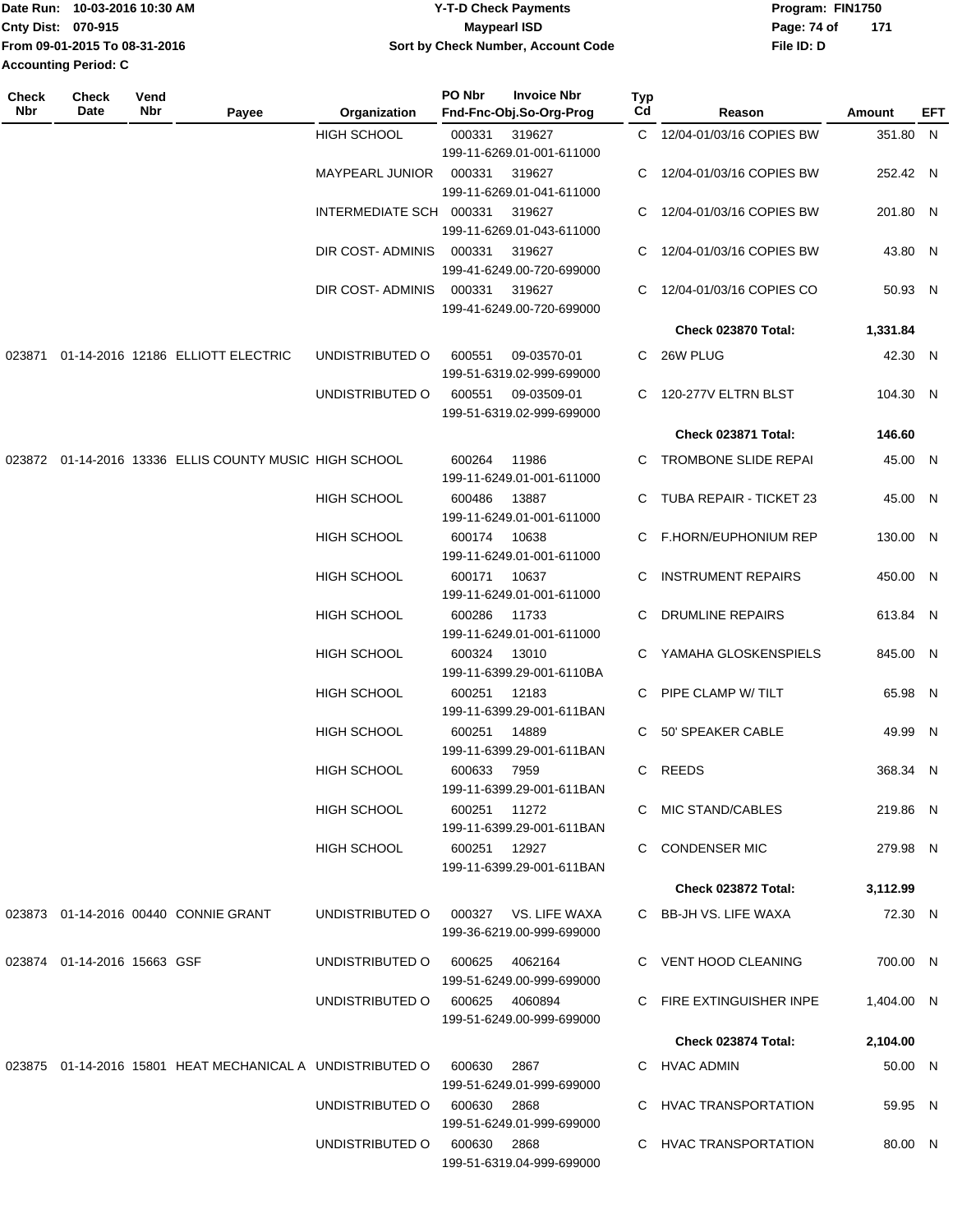Date Run: 10-03-2016 10:30 AM **CONTACT CONTACT ART AND THE SET OF PROGRAM** PROGRAM: FIN1750 **Cnty Dist:** 070-915 **Page: 75 of MaypearI ISD Page: 75 of File ID: D From 09-01-2015 To 08-31-2016 10-03-2016 10:30 AM Y-T-D Check Payments 070-915 Maypearl ISD Sort by Check Number, Account Code 171 Accounting Period: C**

| <b>Check</b><br>Nbr | Check<br>Date           | Vend<br>Nbr | Payee                                                      | Organization       | PO Nbr | <b>Invoice Nbr</b><br>Fnd-Fnc-Obj.So-Org-Prog       | Typ<br>Cd | Reason                          | Amount     | EFT |
|---------------------|-------------------------|-------------|------------------------------------------------------------|--------------------|--------|-----------------------------------------------------|-----------|---------------------------------|------------|-----|
|                     |                         |             |                                                            | UNDISTRIBUTED O    | 600630 | 2867<br>199-51-6319.04-999-699000                   | C         | <b>HVAC ADMIN</b>               | 9.95       | N   |
|                     |                         |             |                                                            |                    |        |                                                     |           | <b>Check 023875 Total:</b>      | 199.90     |     |
| 023876              |                         |             | 01-14-2016 14399 ROBERT HODGE JR.                          | UNDISTRIBUTED O    | 000328 | <b>VS.FAITH FAMILY</b><br>199-36-6219.00-999-699000 | C         | <b>BB-HS VS. FAITH FAMILY 1</b> | 107.30 N   |     |
| 023877              |                         |             | 01-14-2016 14405 HOLIDAY INN EXPRES HIGH SCHOOL            |                    | 600635 | <b>B. CUPP</b><br>199-11-6412.29-001-611000         | C         | Region Clinic/Concert Band      | 288.90 N   |     |
| 023878              |                         |             | 01-14-2016 14405 HOLIDAY INN EXPRES HIGH SCHOOL            |                    | 600634 | <b>B. CUPP</b><br>199-11-6412.29-001-611000         | C         | Region Jazz clinic/concert      | 192.60 N   |     |
| 023879              |                         |             | 01-14-2016 15985 LAQUINTA INN                              | <b>HIGH SCHOOL</b> | 600651 | <b>B. BILBREY</b><br>199-36-6499.01-001-699000      | C         | <b>COACH TRAINING LODGIN</b>    | 270.71 N   |     |
| 023880              | 01-14-2016 15098 LOWE'S |             |                                                            | UNDISTRIBUTED O    | 600645 | 9007281357 1215<br>199-51-6319.02-999-699000        | C         | 12/2015 MAINTENANCE SU          | 3,863.03 N |     |
| 023881              |                         |             | 01-14-2016 00060 LUCKIES AUTO AND T UNDISTRIBUTED O        |                    | 600621 | 000083279<br>199-34-6219.00-999-699000              | С         | REPAIR-97 FORD F-250 #1         | 250.00 N   |     |
|                     |                         |             |                                                            | UNDISTRIBUTED O    | 600621 | 000083279<br>199-34-6319.00-999-699000              | C         | PARTS FOR FORD #110-42          | 225.44 N   |     |
|                     |                         |             |                                                            |                    |        |                                                     |           | Check 023881 Total:             | 475.44     |     |
| 023882              |                         |             | 01-14-2016 00441 VIRGIL MAJORS                             | UNDISTRIBUTED O    | 000334 | VS. LIFE WAXA<br>199-36-6219.00-999-699000          | С         | <b>BB-JH VS. LIFE WAXA</b>      | 102.30 N   |     |
|                     |                         |             |                                                            | UNDISTRIBUTED O    | 000334 | <b>VS.FAITH FAMILY</b><br>199-36-6219.00-999-699000 | C         | <b>BB-HS VS. FAITH FAMILY 1</b> | 122.30 N   |     |
|                     |                         |             |                                                            |                    |        |                                                     |           | Check 023882 Total:             | 224.60     |     |
| 023883              |                         |             | 01-14-2016 14906 MORRISON SUPPLY                           | UNDISTRIBUTED O    | 600066 | S100173979.001<br>199-51-6319.04-999-699000         | C.        | VAC BRKR REPAIR KIT             | 3.00 N     |     |
| 023884              | 01-14-2016 00079 NASCO  |             |                                                            | ELEMENTARY         | 600354 | 646462<br>199-11-6399.39-101-611000                 | C         | <b>ART SUPPLIES</b>             | 319.64 N   |     |
| 023885              |                         |             | 01-14-2016 15814 NEC FINANCIAL SERVI UNDISTRIBUTED O       |                    | 000332 | 0001865940<br>199-71-6512.00-999-699000             | C         | NEC SV8100 PHONE SYST           | 1,159.20 N |     |
|                     |                         |             |                                                            | UNDISTRIBUTED O    | 000332 | 0001865940<br>199-71-6522.00-999-699000             | C.        | NEC SV8100 PHONE SYST           | 181.07 N   |     |
|                     |                         |             |                                                            |                    |        |                                                     |           | <b>Check 023885 Total:</b>      | 1,340.27   |     |
|                     |                         |             | 023886  01-14-2016  00287  OFFICE DEPOT                    | ELEMENTARY         | 600569 | 813439554001<br>199-21-6399.04-101-611000           |           | C CASE/WHEELED                  | 74.99 N    |     |
|                     |                         |             | 023887 01-14-2016 14604 PEARSON CLINICAL A UNDISTRIBUTED O |                    | 600164 | 10427042<br>199-31-6399.00-999-623000               |           | C WIAT-III ENHANCED REC F       | 89.45 N    |     |
|                     |                         |             |                                                            | UNDISTRIBUTED O    | 600199 | 10420273<br>199-31-6399.00-999-623000               |           | WISC-V SCORING 3YR SU           | 129.00 N   |     |
|                     |                         |             |                                                            | UNDISTRIBUTED O    | 600199 | 10427282<br>199-31-6399.00-999-623000               |           | C WISC-V BASIC COMPLETE         | 1,202.25 N |     |
|                     |                         |             |                                                            | UNDISTRIBUTED O    | 600198 | 10427124<br>211-11-6399.00-999-624000               |           | C CTOPP2 COMPLETE KIT/F         | 496.08 N   |     |
|                     |                         |             |                                                            |                    |        |                                                     |           | Check 023887 Total:             | 1,916.78   |     |
|                     |                         |             | 023888 01-14-2016 13633 PREMIER TRUCK GRO UNDISTRIBUTED O  |                    | 600648 | 10110155<br>199-34-6219.00-999-699000               |           | REPAIR-SPRINTER                 | 556.00 N   |     |
|                     |                         |             |                                                            | UNDISTRIBUTED O    | 600648 | 10110155<br>199-34-6319.00-999-699000               | C         | <b>PARTS-SPRINTER</b>           | 269.38 N   |     |
|                     |                         |             |                                                            |                    |        |                                                     |           | Check 023888 Total:             | 825.38     |     |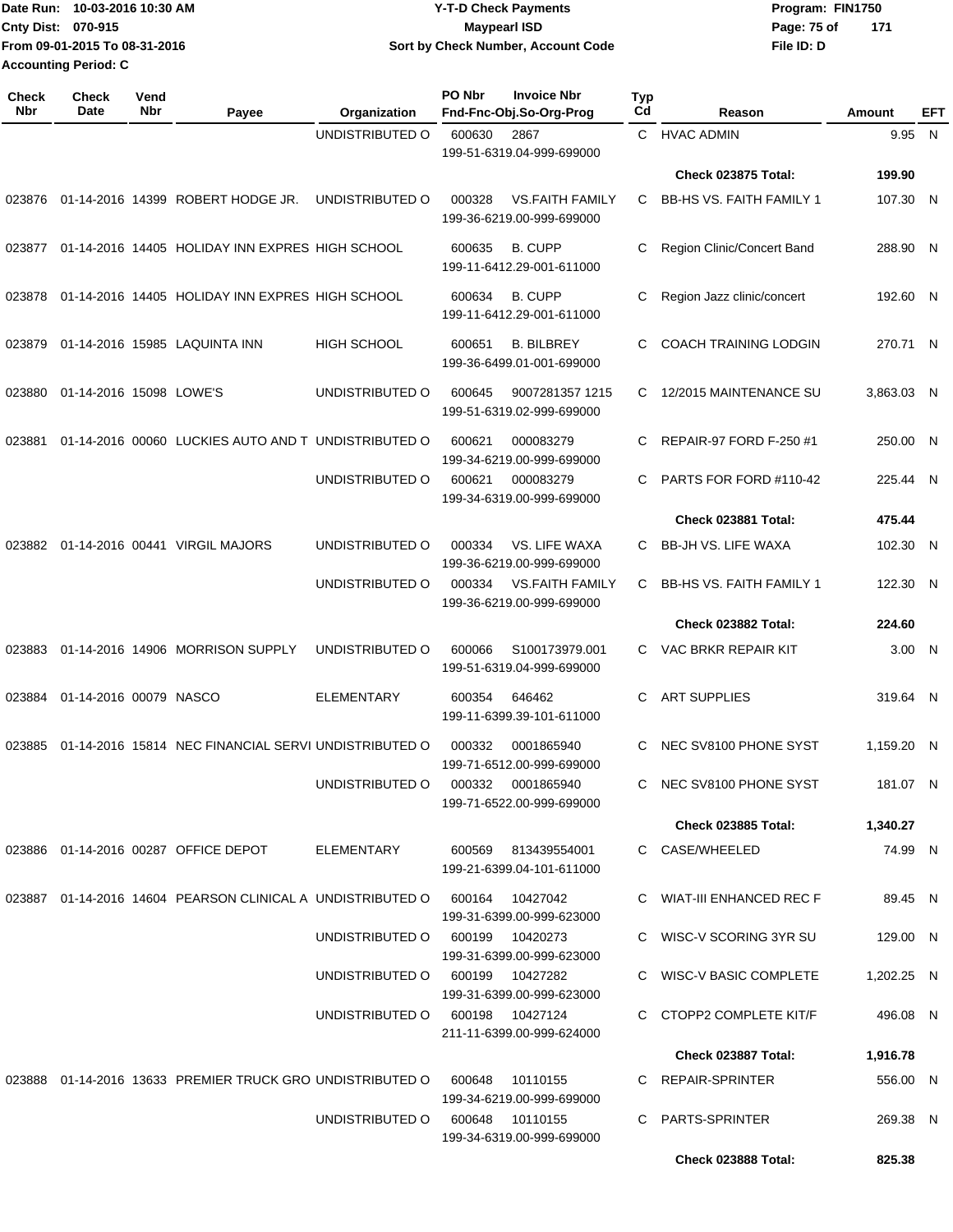|                             | Date Run: 10-03-2016 10:30 AM | <b>Y-T-D Check Payments</b>        | Program: FIN1750 |       |
|-----------------------------|-------------------------------|------------------------------------|------------------|-------|
| <b>Cnty Dist: 070-915</b>   |                               | Maypearl ISD                       | Page: 76 of      | - 171 |
|                             | From 09-01-2015 To 08-31-2016 | Sort by Check Number, Account Code | File ID: D       |       |
| <b>Accounting Period: C</b> |                               |                                    |                  |       |

| <b>Check</b><br>Nbr | Check<br>Date            | Vend<br>Nbr | Payee                                                         | Organization                                              | PO Nbr      | <b>Invoice Nbr</b><br>Fnd-Fnc-Obj.So-Org-Prog       | Typ<br>Cd    | Reason                                                     | Amount              | EFT |
|---------------------|--------------------------|-------------|---------------------------------------------------------------|-----------------------------------------------------------|-------------|-----------------------------------------------------|--------------|------------------------------------------------------------|---------------------|-----|
| 023889              |                          |             | 01-14-2016 15313 CARROLL MARVIN SMI UNDISTRIBUTED O           |                                                           | 000329      | <b>VS.FAITH FAMILY</b><br>199-36-6219.00-999-699000 | $\mathbf{C}$ | <b>BB-HS VS. FAITH F. CLOC</b>                             | 25.00 N             |     |
| 023890              |                          |             | 01-14-2016 00234 SOUTHWEST INTERNA UNDISTRIBUTED O            |                                                           | 600626      | 306429-1<br>199-34-6219.00-999-699000               | С            | REPAIR-BUS 21 #100-5520                                    | 630.00 N            |     |
|                     |                          |             |                                                               | UNDISTRIBUTED O                                           | 600626      | 306429-1<br>199-34-6319.00-999-699000               | С            | PARTS-BUS 21 #100-5520T                                    | 94.12 N             |     |
|                     |                          |             |                                                               |                                                           |             |                                                     |              | <b>Check 023890 Total:</b>                                 | 724.12              |     |
| 023891              | 01-14-2016 00127 TEPSA   |             |                                                               | INTERMEDIATE SCH 600194                                   |             | C. VOTAW<br>199-23-6499.00-043-699000               | C.           | 2015-16 MEMBERSHIP                                         | 364.00 N            |     |
| 023892              | 01-14-2016 00777 TCA     |             |                                                               | MAYPEARL JUNIOR                                           | 600592      | L. FARDA<br>199-31-6499.00-041-699000               | С            | <b>TSCA CONFERENCE</b>                                     | 150.00 N            |     |
| 023893              |                          |             | 01-14-2016 01714 TEXAS DEPT OF LICEN UNDISTRIBUTED O          |                                                           | 600624      | <b>ELEMENTARY</b><br>199-51-6249.00-999-699000      | С            | ELEVATOR INSPECTION R                                      | 20.00 N             |     |
|                     |                          |             |                                                               | UNDISTRIBUTED O                                           | 600624      | <b>HIGH SCHOOL</b><br>199-51-6249.00-999-699000     | C.           | 1/8/16 JH CAFE/KITCHEN E                                   | 20.00 N             |     |
|                     |                          |             |                                                               |                                                           |             |                                                     |              | <b>Check 023893 Total:</b>                                 | 40.00               |     |
| 023894              |                          |             | 01-14-2016 15485 THERAPY FROM THE                             | UNDISTRIBUTED O                                           | 600589      | DECEMBER 2015<br>199-31-6219.02-999-623000          |              | C 5 HRS - PT SERVICES                                      | 350.00 N            |     |
| 023895              |                          |             | 01-14-2016 15211 THOMAS SOUTHALL E UNDISTRIBUTED O            |                                                           | 600623      | 1112<br>199-51-6249.00-999-699000                   | С            | 12/21,12/29-30/2015 HS EL                                  | 1.445.00 N          |     |
|                     |                          |             |                                                               | UNDISTRIBUTED O                                           | 600623      | 209<br>199-51-6249.00-999-699000                    | С            | 1/8/16 JH CAFE/KITCHEN E                                   | 595.00 N            |     |
|                     |                          |             |                                                               | UNDISTRIBUTED O                                           | 600623      | 209<br>199-51-6319.04-999-699000                    | C            | 1/8/16 JH CAFE/KITCHEN E                                   | 125.00 N            |     |
|                     |                          |             |                                                               | UNDISTRIBUTED O                                           | 600623      | 1112<br>199-51-6319.04-999-699000                   | С            | 12/21,12/29-30/2015 HS EL                                  | 375.00 N            |     |
|                     |                          |             |                                                               |                                                           |             |                                                     |              | <b>Check 023895 Total:</b>                                 | 2,540.00            |     |
| 023896              | 01-14-2016 15500 TSHA    |             |                                                               | UNDISTRIBUTED O                                           | 600588      | 17153<br>199-11-6499.00-999-623000                  | С            | 2016 CONVENTION                                            | 199.00 N            |     |
| 023897              | 01-14-2016 13063 US BANK |             |                                                               | UNDISTRIBUTED O                                           | 600613      | 4170878<br>599-71-6599.00-999-699000                | C            | 12/01/15-11/30/16 SERIES                                   | 400.00 N            |     |
|                     |                          |             |                                                               | UNDISTRIBUTED O                                           | 600613      | 4173045<br>599-71-6599.00-999-699000                |              | C 12/01/15-11/30/16 SERIES                                 | 377.13 N            |     |
|                     |                          |             |                                                               |                                                           |             |                                                     |              | Check 023897 Total:                                        | 777.13              |     |
|                     |                          |             | 023898 01-14-2016 00253 VERIZON SOUTHWEST UNDISTRIBUTED O     |                                                           | 000333      | 3785028629 0116<br>199-51-6259.02-999-699000        |              | C 12/28-01/27/16 9724352520                                | 72.12 N             |     |
|                     |                          |             |                                                               | UNDISTRIBUTED O                                           |             | 000333 3767008409 0116<br>199-51-6259.02-999-699000 |              | C 12/28-01/27/16 9724351720                                | 56.43 N             |     |
|                     |                          |             |                                                               | UNDISTRIBUTED O 000333 3795028621 0116<br>UNDISTRIBUTED O |             | 199-51-6259.02-999-699000<br>000333 3725000396 0116 |              | C 12/28-01/27/16 9724352160<br>C 12/28-01/27/16 9724351000 | 70.73 N<br>824.03 N |     |
|                     |                          |             |                                                               |                                                           |             | 199-51-6259.02-999-699000                           |              | Check 023898 Total:                                        | 1,023.31            |     |
|                     |                          |             | 023899  01-14-2016  00460  VINEYARD'S AUTO SU UNDISTRIBUTED O |                                                           |             | 119107                                              |              | C DE-ICER/U-SCAN APP KIT/                                  | 118.94 N            |     |
|                     |                          |             |                                                               |                                                           | 600343      | 199-34-6319.00-999-699000                           |              |                                                            |                     |     |
|                     |                          |             | 023900 01-14-2016 15165 WAXAHACHIE GLASS UNDISTRIBUTED O      |                                                           | 600627      | 3780<br>199-51-6319.04-999-699000                   |              | C GLASS                                                    | 48.00 N             |     |
|                     |                          |             |                                                               | UNDISTRIBUTED O                                           | 600627 3823 | 199-51-6319.04-999-699000                           |              | C GLASS                                                    | 21.11 N             |     |
|                     |                          |             |                                                               |                                                           |             |                                                     |              | <b>Check 023900 Total:</b>                                 | 69.11               |     |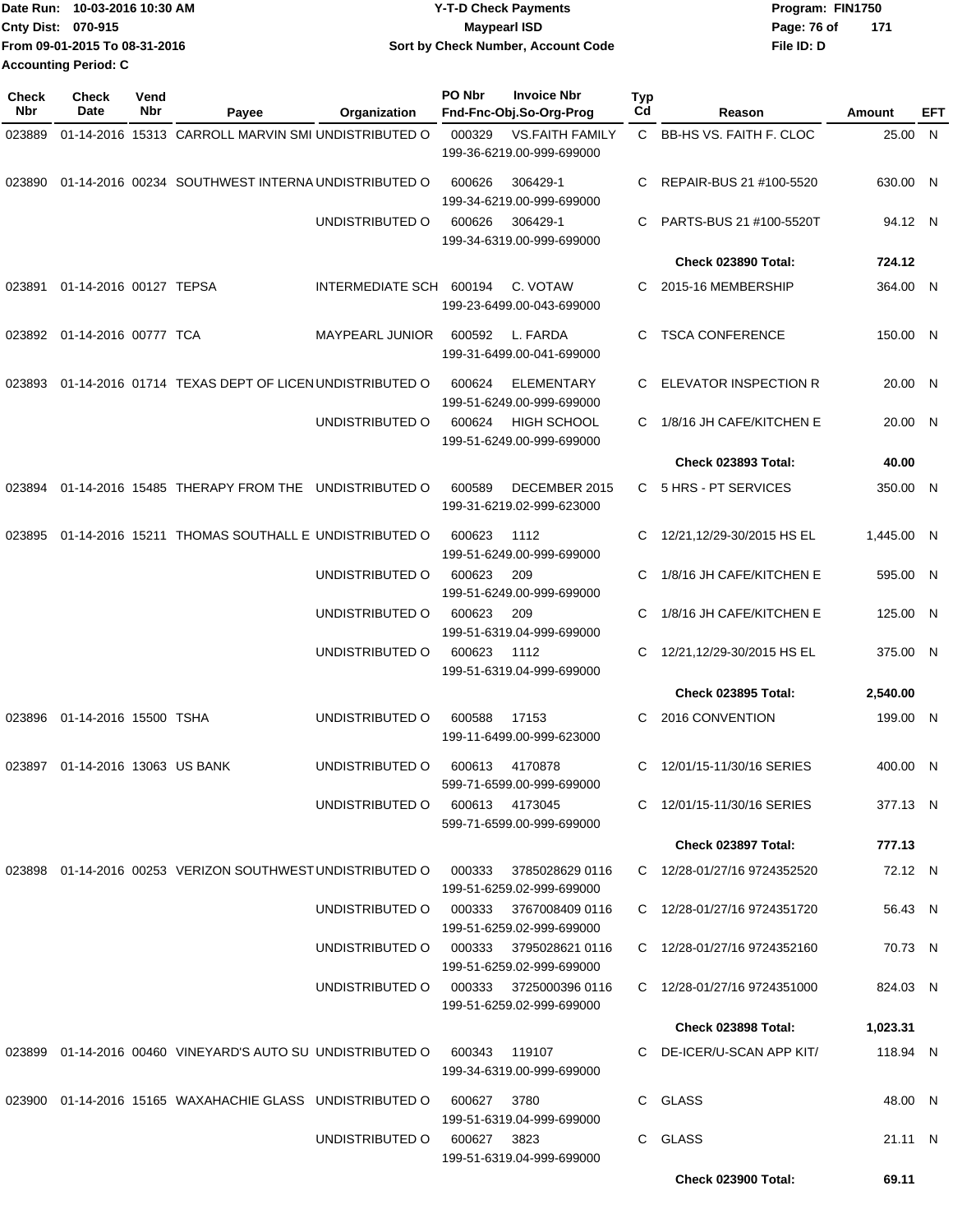|                           | lDate Run: 10-03-2016 10:30 AM | <b>Y-T-D Check Payments</b>        | Program: FIN1750     |  |
|---------------------------|--------------------------------|------------------------------------|----------------------|--|
| <b>Cnty Dist: 070-915</b> |                                | Maypearl ISD                       | - 171<br>Page: 77 of |  |
|                           | From 09-01-2015 To 08-31-2016  | Sort by Check Number, Account Code | File ID: D           |  |
| Accounting Period: C      |                                |                                    |                      |  |

| <b>Check</b><br><b>Nbr</b> | <b>Check</b><br>Date   | Vend<br>Nbr | Payee                                                       | Organization            | PO Nbr | <b>Invoice Nbr</b><br>Fnd-Fnc-Obj.So-Org-Prog | <b>Typ</b><br>Cd | Reason                                   | Amount     | EFT |
|----------------------------|------------------------|-------------|-------------------------------------------------------------|-------------------------|--------|-----------------------------------------------|------------------|------------------------------------------|------------|-----|
| 023901                     |                        |             | 01-14-2016 13361 WES GRABLE COMPA UNDISTRIBUTED O           |                         | 600649 | 1225<br>199-51-6249.00-999-699000             | C.               | <b>GYM FLOOR REFINISH</b>                | 1,650.00 N |     |
| 023902                     |                        |             | 01-21-2016 12211 ADVANCE PIERRE FO INTERMEDIATE SCH         |                         | 000335 | 1669797<br>240-35-6341.00-043-699000          | C                | <b>BEEF PRODUCTS</b>                     | 176.52 N   |     |
| 023903                     |                        |             | 01-21-2016 15983 RICO BAILEY                                | UNDISTRIBUTED O         | 000336 | 01152016<br>199-36-6219.00-999-699000         | C                | JV BOYS VS. SUNNYVILLE                   | 92.30 N    |     |
| 023904                     |                        |             | 01-21-2016 00151 BETSY ROSS FLAG GI INTERMEDIATE SCH 600595 |                         |        | 825207-T<br>199-11-6399.20-043-611000         | C.               | <b>FLAG MOUNTS</b>                       | 11.15 N    |     |
| 023905                     |                        |             | 01-21-2016 00956 BORDEN DAIRY                               | MAYPEARL JUNIOR         | 000337 | 687529<br>240-35-6341.00-041-699000           | C.               | <b>MILK</b>                              | 428.40 N   |     |
|                            |                        |             |                                                             | INTERMEDIATE SCH 000337 |        | 687529<br>240-35-6341.00-043-699000           | C.               | <b>MILK</b>                              | 362.79 N   |     |
|                            |                        |             |                                                             | <b>ELEMENTARY</b>       | 000337 | 687529<br>240-35-6341.00-101-699000           | C                | <b>MILK</b>                              | 1,010.80 N |     |
|                            |                        |             |                                                             | <b>HIGH SCHOOL</b>      | 000337 | 687529<br>240-35-6341.01-001-699000           | C                | <b>MILK</b>                              | 429.23 N   |     |
|                            |                        |             |                                                             |                         |        |                                               |                  | <b>Check 023905 Total:</b>               | 2,231.22   |     |
| 023906                     |                        |             | 01-21-2016 00017 C A WILSON COMPAN UNDISTRIBUTED O          |                         | 600686 | 44822<br>199-51-6319.04-999-699000            | C.               | <b>TOILET REPAIR KIT</b>                 | 39.95 N    |     |
| 023907                     |                        |             | 01-21-2016 00217 CITY OF MAYPEARL                           | UNDISTRIBUTED O         | 000338 | VS. SUNNYVALE<br>199-52-6219.01-999-699000    | C.               | <b>BB-V VS. SUNNYVALE</b>                | 82.50 N    |     |
| 023908                     |                        |             | 01-21-2016 00793 COURTYARD MARRIO HIGH SCHOOL               |                         | 600679 | L. AUSTIN<br>199-23-6411.03-001-699000        | C                | <b>MIDWINTER LODGING</b>                 | 221.34 N   |     |
|                            |                        |             |                                                             | MAYPEARL JUNIOR         | 600679 | D. GRIFFIN<br>199-23-6411.04-041-699000       | C                | <b>MIDWINTER LODGING</b>                 | 221.33 N   |     |
|                            |                        |             |                                                             |                         |        |                                               |                  | <b>Check 023908 Total:</b>               | 442.67     |     |
| 023909                     |                        |             | 01-21-2016 13279 CROSS COUNTRY PES UNDISTRIBUTED O          |                         | 600681 | 31999<br>199-51-6319.04-999-699000            | C.               | <b>GLUE BOARDS</b>                       | 30.00 N    |     |
| 023910                     | 01-21-2016 13566 DATCS |             |                                                             | UNDISTRIBUTED O         | 000340 | 183487<br>199-34-6219.01-999-699000           | C                | <b>EMPLOYEE DRUG TEST</b>                | 377.38 N   |     |
|                            |                        |             | 023911  01-21-2016  15978  DANIEL DURANY                    | UNDISTRIBUTED O         | 000339 | VS. SUNNYVALE<br>199-36-6219.00-999-699000    |                  | C BB-HS VS. SUNNYVALE 1/                 | 107.30 N   |     |
|                            |                        |             | 023912 01-21-2016 12186 ELLIOTT ELECTRIC                    | UNDISTRIBUTED O         | 600551 | 09-04737-01<br>199-51-6319.02-999-699000      |                  | C 54W MINI BIPIN                         | 214.00 N   |     |
|                            |                        |             |                                                             | UNDISTRIBUTED O         | 600551 | 09-04864-01<br>199-51-6319.02-999-699000      |                  | C 175W METAL                             | 115.08 N   |     |
|                            |                        |             |                                                             |                         |        |                                               |                  | Check 023912 Total:                      | 329.08     |     |
|                            |                        |             | 023913 01-21-2016 15992 ELLIS COUNTY JUVENI DISTRICT WIDE   |                         | 000352 | <b>REFUND CK</b><br>199-00-5749.00-000-600000 |                  | C REFUND RESTITUTION -                   | 500.00 N   |     |
|                            |                        |             | 023914 01-21-2016 13336 ELLIS COUNTY MUSIC HIGH SCHOOL      |                         | 600286 | 11733<br>199-11-6249.01-001-611000            | C.               | Drumline Equipment/Repair                | 199.98 N   |     |
|                            |                        |             | 023915 01-21-2016 15986 LESA ELLIS                          | <b>HIGH SCHOOL</b>      | 600616 | REIMBURSEMENT<br>199-36-6499.05-001-699000    |                  | C MEALS - HOUSTON PARA                   | 17.00 N    |     |
|                            |                        |             | 023916 01-21-2016 15895 ENID JOHNSON                        | UNDISTRIBUTED O         | 600654 | 199-21-6411.00-999-623000                     |                  | REIMBURSEMENT C 10/12-11/10/2015 MEALS/T | 321.03 N   |     |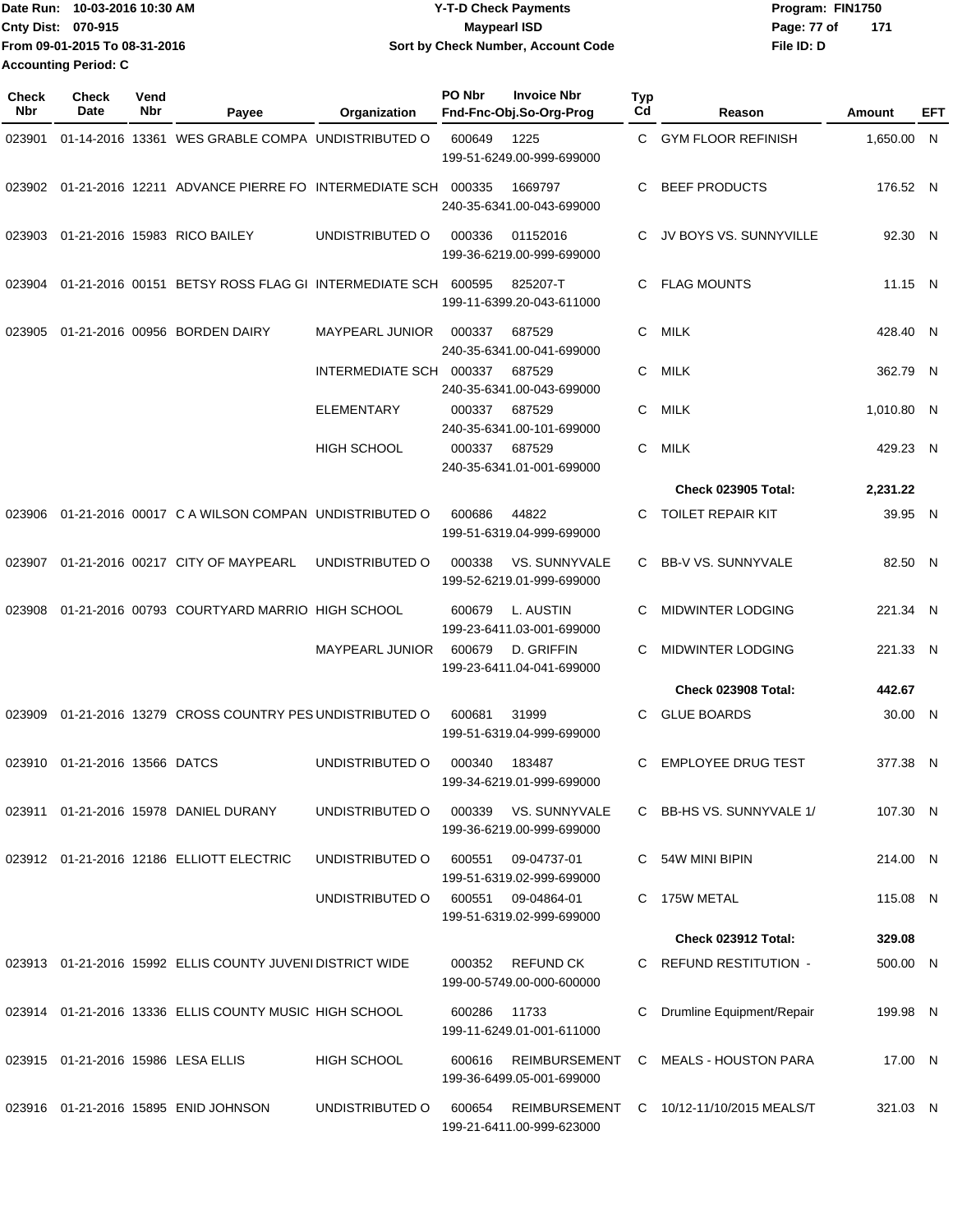|                           | Date Run: 10-03-2016 10:30 AM | <b>Y-T-D Check Payments</b>               | Program: FIN1750 |     |
|---------------------------|-------------------------------|-------------------------------------------|------------------|-----|
| <b>Cnty Dist: 070-915</b> |                               | <b>Mavpearl ISD</b>                       | Page: 78 of      | 171 |
|                           | From 09-01-2015 To 08-31-2016 | <b>Sort by Check Number, Account Code</b> | File ID: D       |     |
| Accounting Period: C      |                               |                                           |                  |     |

| Check<br>Nbr | <b>Check</b><br>Date          | Vend<br><b>Nbr</b> | Payee                                                                         | Organization                           | PO Nbr         | <b>Invoice Nbr</b><br>Fnd-Fnc-Obj.So-Org-Prog | Typ<br>Cd | Reason                                 | Amount     | EFT |
|--------------|-------------------------------|--------------------|-------------------------------------------------------------------------------|----------------------------------------|----------------|-----------------------------------------------|-----------|----------------------------------------|------------|-----|
|              |                               |                    | 023917 01-21-2016 00040 FLATT STATIONERS, I MAYPEARL JUNIOR                   |                                        | 600584         | 208228-00                                     |           | C OFFICE SUPPLIES                      | 271.36 N   |     |
|              |                               |                    |                                                                               | MAYPEARL JUNIOR                        | 600585         | 199-11-6399.07-041-611000<br>208256-00        | C.        | PAPER                                  | 50.92 N    |     |
|              |                               |                    |                                                                               |                                        |                | 199-11-6399.32-041-611000                     |           | Check 023917 Total:                    | 322.28     |     |
|              |                               |                    |                                                                               |                                        |                |                                               |           |                                        |            |     |
|              |                               |                    | 023918 01-21-2016 00440 CONNIE GRANT                                          | UNDISTRIBUTED O                        | 000341         | VS. SUNNYVALE<br>199-36-6219.00-999-699000    |           | C BB-HS VS. SUNNYVALE 1/               | 92.30 N    |     |
|              |                               |                    | 023919 01-21-2016 14120 HARRIS COMPUTER S UNDISTRIBUTED O                     |                                        | 000342         | XT00112417<br>240-35-6219.00-999-699000       |           | C TRANSACTION FEES                     | 95.00 N    |     |
| 023920       |                               |                    | 01-21-2016 15801 HEAT MECHANICAL A UNDISTRIBUTED O                            |                                        | 600685         | 2874<br>199-51-6249.01-999-699000             |           | C HVAC-HS REPLACE SENS                 | 50.00 N    |     |
|              |                               |                    |                                                                               | UNDISTRIBUTED O                        | 600685         | 2875<br>199-51-6249.01-999-699000             | C         | HVAC-INT REWIRE FURNA                  | 99.90 N    |     |
|              |                               |                    |                                                                               | UNDISTRIBUTED O                        | 600685         | 2873<br>199-51-6249.01-999-699000             |           | C HVAC- JH REPLACE CONT                | 99.90 N    |     |
|              |                               |                    |                                                                               | UNDISTRIBUTED O                        | 600685         | 2874<br>199-51-6319.04-999-699000             |           | C HVAC-HS REPLACE SENS                 | 63.60 N    |     |
|              |                               |                    |                                                                               | UNDISTRIBUTED O                        | 600685         | 2873<br>199-51-6319.04-999-699000             |           | HVAC- JH REPLACE CONT                  | 246.98 N   |     |
|              |                               |                    |                                                                               |                                        |                |                                               |           | <b>Check 023920 Total:</b>             | 560.38     |     |
|              | 023921 01-21-2016 00243 HILCO |                    |                                                                               | UNDISTRIBUTED O                        | 000353         | 4706839800 1215<br>199-51-6259.04-999-699000  |           | C 12/02-01/04/16 MARQUEE               | 29.50 N    |     |
|              |                               |                    |                                                                               | UNDISTRIBUTED O                        | 000353         | 4705171500 1215<br>199-51-6259.04-999-699000  |           | C 12/02-01/04/16 SECURITY              | 32.61 N    |     |
|              |                               |                    |                                                                               | UNDISTRIBUTED O                        | 000353         | 4705273700 1215<br>199-51-6259.04-999-699000  |           | C 12/02-01/04/16 FUEL TANK             | 30.63 N    |     |
|              |                               |                    |                                                                               | UNDISTRIBUTED O                        | 000353         | 4602563301 1215<br>199-51-6259.04-999-699000  |           | C 12/02-01/04/16 HS NORTH              | 1,925.28 N |     |
|              |                               |                    |                                                                               | UNDISTRIBUTED O                        | 000353         | 4705335301 1215<br>199-51-6259.04-999-699000  |           | C 12/02-01/04/16 JUNIOR HIG            | 3,154.48 N |     |
|              |                               |                    |                                                                               | UNDISTRIBUTED O                        | 000353         | 4706312901 1215<br>199-51-6259.04-999-699000  |           | C 12/02-01/04/16 ELEMENTA              | 2,303.49 N |     |
|              |                               |                    |                                                                               |                                        |                | 199-51-6259.04-999-699000                     |           | C 12/02-01/04/16 ATHLETIC F            | 485.95 N   |     |
|              |                               |                    |                                                                               | UNDISTRIBUTED O 000353 4706783900 1215 |                | 199-51-6259.78-999-622000                     |           | C 12/02-01/04/16 AG FACILIT            | 1,571.57 N |     |
|              |                               |                    |                                                                               |                                        |                |                                               |           | <b>Check 023921 Total:</b>             | 9,533.51   |     |
|              |                               |                    | 023922 01-21-2016 14399 ROBERT HODGE JR. UNDISTRIBUTED O 000343 VS. SUNNYVALE |                                        |                | 199-36-6219.00-999-699000                     |           | C BB-HS VS. SUNNYVALE 1/               | 132.30 N   |     |
|              |                               |                    | 023923 01-21-2016 12152 TRICIA IKARD                                          | <b>SCHOOL BOARD</b>                    | 600691         | 199-41-6499.02-702-699000                     |           | REIMBURSEMENT C FUEL FOR AUSTIN TRAINI | 13.00 N    |     |
|              |                               |                    | 023924 01-21-2016 15108 JTM PROVISIONS CO. IMAYPEARL JUNIOR 000344 421137     |                                        |                | 240-35-6341.00-041-699000                     |           | C BEEF                                 | 29.26 N    |     |
|              |                               |                    |                                                                               | MAYPEARL JUNIOR 000344 414634          |                | 240-35-6341.00-041-699000                     |           | C BEEF                                 | 121.00 N   |     |
|              |                               |                    |                                                                               | INTERMEDIATE SCH 000344 414634         |                | 240-35-6341.00-043-699000                     |           | C BEEF                                 | 121.00 N   |     |
|              |                               |                    |                                                                               | ELEMENTARY                             | 000344  414634 | 240-35-6341.00-101-699000                     |           | C BEEF                                 | 121.00 N   |     |
|              |                               |                    |                                                                               | <b>HIGH SCHOOL</b>                     | 000344  414634 | 240-35-6341.01-001-699000                     |           | C BEEF                                 | 121.26 N   |     |
|              |                               |                    |                                                                               |                                        |                |                                               |           | <b>Check 023924 Total:</b>             | 513.52     |     |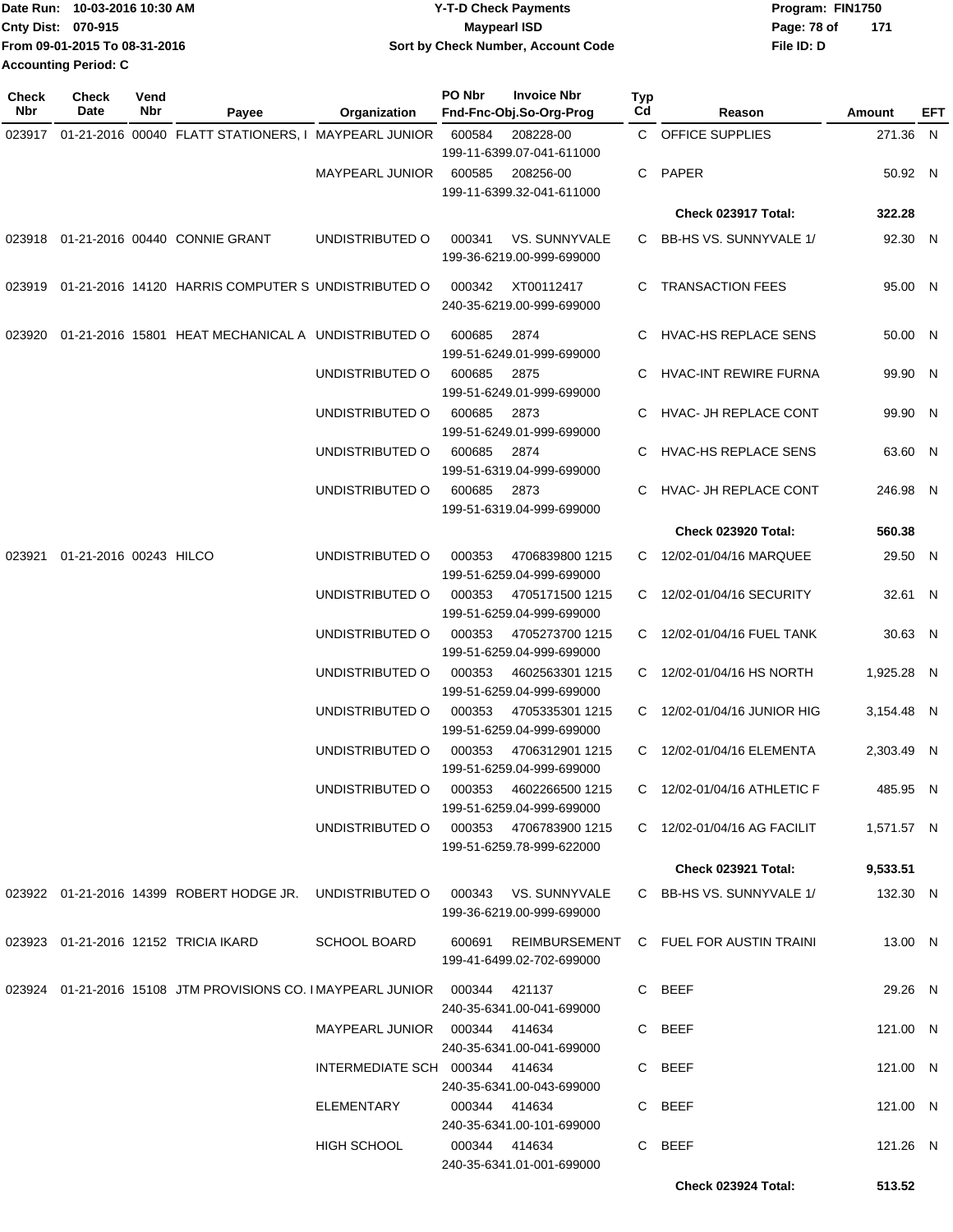|                    | Date Run: 10-03-2016 10:30 AM | <b>Y-T-D Check Payments</b>        | Program: FIN1750 |     |
|--------------------|-------------------------------|------------------------------------|------------------|-----|
| Cnty Dist: 070-915 |                               | Maypearl ISD                       | Page: 79 of      | 171 |
|                    | From 09-01-2015 To 08-31-2016 | Sort by Check Number, Account Code | File ID: D       |     |
|                    | <b>Accounting Period: C</b>   |                                    |                  |     |

| Check<br>Nbr | <b>Check</b><br>Date             | Vend<br>Nbr | Payee                                                         | Organization                        | PO Nbr       | <b>Invoice Nbr</b><br>Fnd-Fnc-Obj.So-Org-Prog                    | Typ<br>Cd | Reason                     | Amount      | EFT |
|--------------|----------------------------------|-------------|---------------------------------------------------------------|-------------------------------------|--------------|------------------------------------------------------------------|-----------|----------------------------|-------------|-----|
| 023925       |                                  |             | 01-21-2016 01048 LABATT FOOD SERVIC MAYPEARL JUNIOR           |                                     | 000345       | 387479<br>240-35-6341.00-041-699000                              | C         | <b>GROCERIES</b>           | 874.38 N    |     |
|              |                                  |             |                                                               | <b>INTERMEDIATE SCH</b>             | 000345       | 387495<br>240-35-6341.00-043-699000                              | С         | <b>GROCERIES</b>           | 2,218.97 N  |     |
|              |                                  |             |                                                               | <b>ELEMENTARY</b>                   | 000345       | 387487                                                           | С         | <b>GROCERIES</b>           | 1,934.17 N  |     |
|              |                                  |             |                                                               | <b>HIGH SCHOOL</b>                  | 000345       | 240-35-6341.00-101-699000<br>387460<br>240-35-6341.01-001-699000 | С         | <b>GROCERIES</b>           | 3,893.43 N  |     |
|              |                                  |             |                                                               |                                     |              |                                                                  |           | <b>Check 023925 Total:</b> | 8,920.95    |     |
| 023926       |                                  |             | 01-21-2016 00060 LUCKIES AUTO AND T UNDISTRIBUTED O           |                                     | 600683       | 000083431<br>199-34-6219.00-999-699000                           | С         | INSPECTION-F250 #110-42    | 25.50 N     |     |
|              |                                  |             |                                                               | UNDISTRIBUTED O                     | 600683       | 000083429<br>199-34-6219.00-999-699000                           | C         | INSPECTION-MALIBU #113     | 25.50 N     |     |
|              |                                  |             |                                                               | UNDISTRIBUTED O                     | 600683       | 000083230<br>199-34-6219.00-999-699000                           | С         | INSPECTION-SILVERADO       | 25.50 N     |     |
|              |                                  |             |                                                               |                                     |              |                                                                  |           | Check 023926 Total:        | 76.50       |     |
| 023927       |                                  |             | 01-21-2016 14089 MARLA GRAVENS                                | UNDISTRIBUTED O                     | 600615       | <b>REIMBURSEMENT</b><br>199-34-6311.01-999-699000                | C         | FUEL FOR SPRINTER - HO     | 25.10 N     |     |
|              |                                  |             |                                                               | HIGH SCHOOL                         | 600615       | <b>REIMBURSEMENT</b><br>199-36-6499.05-001-699000                | С         | PARKING/MEALS - HOUST      | 148.00 N    |     |
|              |                                  |             |                                                               |                                     |              |                                                                  |           | Check 023927 Total:        | 173.10      |     |
| 023928       |                                  |             | 01-21-2016 15092 MCLENNAN COMMUNI HIGH SCHOOL                 |                                     | 600643       | <b>OAP CLINIC</b><br>199-11-6399.06-001-611000                   | C         | <b>OAP CLINIC</b>          | 200.00 N    |     |
| 023929       |                                  |             | 01-21-2016 15995 MOODY ISD                                    | <b>HIGH SCHOOL</b>                  | 600689       | <b>POWERLIFTING</b><br>199-36-6499.01-001-699000                 | C         | POWERLIFTING MEET          | 300.00 N    |     |
|              |                                  |             |                                                               | <b>HIGH SCHOOL</b>                  | 600689       | <b>POWERLIFTING</b><br>199-36-6499.01-001-699000                 | D         | DID NOT ATTEND             | $-300.00$ N |     |
|              |                                  |             |                                                               |                                     |              |                                                                  |           | <b>Check 023929 Total:</b> | .00         |     |
| 023930       |                                  |             | 01-21-2016 15988 BRAYDIN NAIL                                 | <b>HIGH SCHOOL</b>                  | 600697       | <b>REIMBURSEMENT</b><br>199-36-6499.05-001-699000                | С         | <b>HOUSTON PARADE</b>      | 17.00 N     |     |
| 023931       |                                  |             | 01-21-2016 00297 NARDONE BROS, BAKI INTERMEDIATE SCH 000346   |                                     |              | 37729<br>240-35-6341.00-043-699000                               | C         | <b>PIZZA</b>               | 81.78 N     |     |
|              |                                  |             |                                                               | ELEMENTARY                          | 000346 37729 | 240-35-6341.00-101-699000                                        |           | C PIZZA                    | 81.00 N     |     |
|              |                                  |             |                                                               |                                     |              |                                                                  |           | Check 023931 Total:        | 162.78      |     |
|              | 023932  01-21-2016  00079  NASCO |             |                                                               | INTERMEDIATE SCH 600574 690989      |              | 199-11-6399.04-043-611000                                        |           | C SCIENCE SUPPLIES         | 241.85 N    |     |
|              |                                  |             | 023933 01-21-2016 00287 OFFICE DEPOT                          | ADMINISTRATIVE                      |              | 600576 816357093001<br>199-53-6399.00-701-699000                 |           | C CHAIR                    | 99.42 N     |     |
|              |                                  |             |                                                               | UNDISTRIBUTED O 600576 816357093001 |              | 199-53-6399.00-999-699000                                        |           | C CHAIR                    | 172.56 N    |     |
|              |                                  |             |                                                               | UNDISTRIBUTED O 600566 813436630002 |              | 224-11-6399.00-999-623000                                        |           | C RECORDER, DIGITAL        | 56.44 N     |     |
|              |                                  |             |                                                               | UNDISTRIBUTED O 600566 813436630001 |              | 224-11-6399.00-999-623000                                        |           | C ENVELOPES/FASTENERS      | 28.57 N     |     |
|              |                                  |             |                                                               |                                     |              |                                                                  |           | <b>Check 023933 Total:</b> | 356.99      |     |
|              |                                  |             | 023934  01-21-2016  14604  PEARSON CLINICAL A UNDISTRIBUTED O |                                     |              | 600547 10526354<br>211-11-6399.00-999-624000                     |           | C WRMT-III                 | 753.38 N    |     |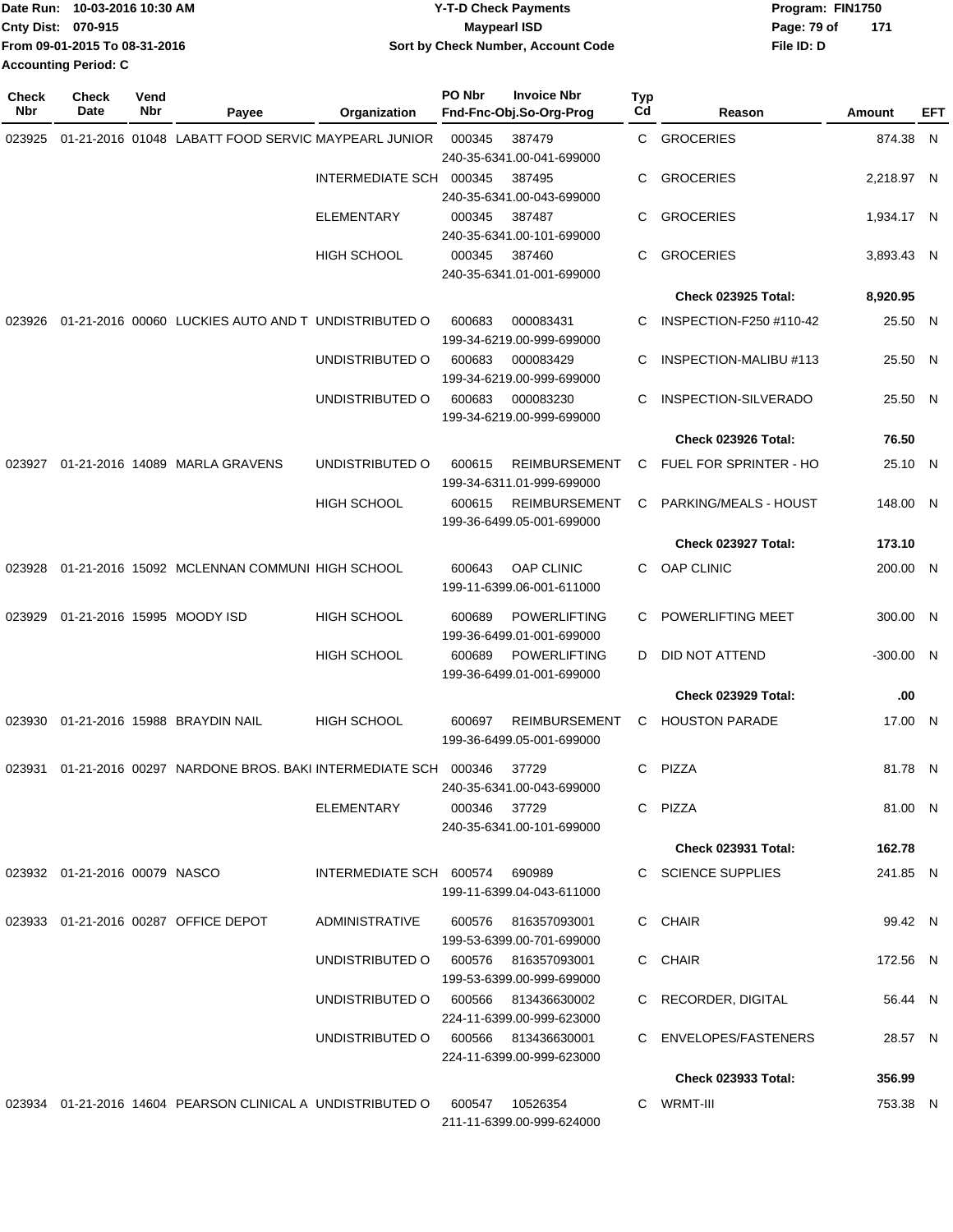|                             | Date Run: 10-03-2016 10:30 AM | <b>Y-T-D Check Payments</b>        | Program: FIN1750   |  |
|-----------------------------|-------------------------------|------------------------------------|--------------------|--|
| <b>Cnty Dist: 070-915</b>   |                               | <b>Mavpearl ISD</b>                | Page: 80 of<br>171 |  |
|                             | From 09-01-2015 To 08-31-2016 | Sort by Check Number, Account Code | File ID: D         |  |
| <b>Accounting Period: C</b> |                               |                                    |                    |  |

| <b>Check</b><br>Nbr | <b>Check</b><br><b>Date</b> | Vend<br>Nbr | Payee                                                      | Organization       | PO Nbr      | <b>Invoice Nbr</b><br>Fnd-Fnc-Obj.So-Org-Prog     | <b>Typ</b><br>Cd | Reason                                        | Amount      | EFT |
|---------------------|-----------------------------|-------------|------------------------------------------------------------|--------------------|-------------|---------------------------------------------------|------------------|-----------------------------------------------|-------------|-----|
| 023935              | 01-21-2016 15598            |             | PILGRIM'S PRIDE COR MAYPEARL JUNIOR                        |                    | 000347      | GK-41972                                          | C.               | <b>CHICKEN</b>                                | 184.00 N    |     |
|                     |                             |             |                                                            |                    |             | 240-35-6341.00-041-699000                         |                  |                                               |             |     |
|                     |                             |             |                                                            | INTERMEDIATE SCH   | 000347      | GK-41972<br>240-35-6341.00-043-699000             | C                | <b>CHICKEN</b>                                | 184.00      | - N |
|                     |                             |             |                                                            | <b>ELEMENTARY</b>  | 000347      | GK-41972                                          | C                | <b>CHICKEN</b>                                | 184.00      | -N  |
|                     |                             |             |                                                            |                    |             | 240-35-6341.00-101-699000                         |                  |                                               |             |     |
|                     |                             |             |                                                            | <b>HIGH SCHOOL</b> | 000347      | GK-41972                                          | C                | <b>CHICKEN</b>                                | 183.90 N    |     |
|                     |                             |             |                                                            |                    |             | 240-35-6341.01-001-699000                         |                  |                                               |             |     |
|                     |                             |             |                                                            |                    |             |                                                   |                  | <b>Check 023935 Total:</b>                    | 735.90      |     |
| 023936              |                             |             | 01-21-2016 15987 DESTINY RIDDLE                            | <b>HIGH SCHOOL</b> | 600617      | <b>REIMBURSEMENT</b><br>199-36-6499.05-001-699000 | C                | <b>MEALS - HOUSTON PARA</b>                   | 17.00 N     |     |
|                     |                             |             |                                                            |                    |             |                                                   |                  |                                               |             |     |
| 023937              |                             |             | 01-21-2016 15545 RON TURLEY ASSOCI UNDISTRIBUTED O         |                    | 600684      | 45432<br>199-34-6319.00-999-699000                | C                | ANNUAL MAINTENANCE S                          | 1,050.00 N  |     |
|                     |                             |             |                                                            |                    |             |                                                   |                  |                                               |             |     |
| 023938              |                             |             | 01-21-2016 15990 JACOB SMITH                               | UNDISTRIBUTED O    | 000350      | VS.<br>199-36-6219.00-999-699000                  | C                | <b>BB-JH VS. SCURRY-ROSS</b>                  | 132.30 N    |     |
|                     |                             |             |                                                            |                    |             |                                                   |                  |                                               |             |     |
| 023939              |                             |             | 01-21-2016 15313 CARROLL MARVIN SMI UNDISTRIBUTED O        |                    | 000348      | <b>CLOCK</b><br>199-36-6219.00-999-699000         | C                | <b>BB-MAYPEARL VS SUNNY</b>                   | 25.00 N     |     |
| 023940              |                             |             | 01-21-2016 13874 DEMARRIO STEWARD UNDISTRIBUTED O          |                    | 000349      | VS. SUNNYVALE                                     | C                | BB-HS VS. SUNNYVALE 1/                        | 122.30 N    |     |
|                     |                             |             |                                                            |                    |             | 199-36-6219.00-999-699000                         |                  |                                               |             |     |
| 023941              |                             |             | 01-21-2016 15979 SUCCESS ED LLC                            | UNDISTRIBUTED O    | 600571      | 988555                                            | C                | SE MANAGER BUNDLE                             | 11,336.00 N |     |
|                     |                             |             |                                                            |                    |             | 224-31-6399.00-999-623000                         |                  |                                               |             |     |
| 023942              | 01-21-2016 00477 TCEA       |             |                                                            | <b>HIGH SCHOOL</b> | 600564      | 4993470                                           | C                | PROFESSIONAL DEV.                             | 299.00 N    |     |
|                     |                             |             |                                                            |                    |             | 199-11-6499.00-001-611000                         |                  |                                               |             |     |
| 023943              |                             |             | 01-21-2016 12471 TEXAS DEPARTMENT ADMINISTRATIVE           |                    | 000354      | CRS201512078328                                   | C                | 12/09/15 CCH NAME SEAR                        | 1.00 N      |     |
|                     |                             |             |                                                            |                    |             | 199-41-6219.10-701-699000                         |                  |                                               |             |     |
| 023944              |                             |             | 01-21-2016 01049 THYSSENKRUPP ELEV UNDISTRIBUTED O         |                    | 600682      | 6000173178                                        | C                | <b>LSK ELEVATOR INSPECTI</b>                  | 630.00 N    |     |
|                     |                             |             |                                                            |                    |             | 199-51-6249.00-999-699000                         |                  |                                               |             |     |
| 023945              |                             |             | 01-21-2016 13517 ALAN TITTLE                               | UNDISTRIBUTED O    | 000351      | VS. SUNNYVALE                                     | C                | BB-HS VS. SUNNYVALE 1/                        | 107.30 N    |     |
|                     |                             |             |                                                            |                    |             | 199-36-6219.00-999-699000                         |                  |                                               |             |     |
|                     |                             |             | 023946 01-21-2016 13611 WYNDHAM GARDEN H UNDISTRIBUTED O   |                    | 600386      | <b>HOTEL</b>                                      |                  | C TCEA CONFERENCE                             | 519.93 N    |     |
|                     |                             |             |                                                            |                    |             | 199-53-6411.00-999-699000                         |                  |                                               |             |     |
|                     |                             |             | 023947 01-28-2016 15614 ADVANTAGE MEDICAL UNDISTRIBUTED O  |                    | 000359      | 4688                                              |                  | C DOT PHYSICAL/DRUG SC                        | 82.00 N     |     |
|                     |                             |             |                                                            |                    |             | 199-34-6219.01-999-699000                         |                  |                                               |             |     |
|                     |                             |             |                                                            | UNDISTRIBUTED O    | 000359 4725 | 199-34-6219.01-999-699000                         |                  | C DOT PHYSICAL/DRUG SC                        | 82.00 N     |     |
|                     |                             |             |                                                            |                    |             |                                                   |                  | <b>Check 023947 Total:</b>                    | 164.00      |     |
|                     |                             |             | 023948  01-28-2016  14983  BRIAN BILBREY                   | UNDISTRIBUTED O    | 600692      | <b>REIMBURSEMENT</b>                              |                  | C EQUIPMENT AT THSBCA T                       | 519.50 N    |     |
|                     |                             |             |                                                            |                    |             | 199-36-6399.04-999-699000                         |                  |                                               |             |     |
|                     |                             |             |                                                            | HIGH SCHOOL        |             |                                                   |                  | 600692 REIMBURSEMENT C MEALS AT THSBCA TRAINI | 27.46 N     |     |
|                     |                             |             |                                                            |                    |             | 199-36-6499.01-001-699000                         |                  | Check 023948 Total:                           |             |     |
|                     |                             |             |                                                            |                    |             |                                                   |                  |                                               | 546.96      |     |
|                     |                             |             | 023949 01-28-2016 15440 CALVIN UNDERWOOD HIGH SCHOOL       |                    | 600694      | REIMBURSEMENT<br>199-36-6499.01-001-699000        |                  | C MEALS @ THSBCA TRAINI                       | 11.28 N     |     |
|                     |                             |             |                                                            |                    |             |                                                   |                  |                                               |             |     |
|                     |                             |             | 023950 01-28-2016 13576 CANON FINANCIAL SE UNDISTRIBUTED O |                    | 000361      | 15673571<br>199-11-6219.00-999-623000             |                  | C 01/13/16 COPIER LEASE                       | 220.90 N    |     |
|                     |                             |             |                                                            | HIGH SCHOOL        |             | 000361 15673571                                   |                  | C 01/13/16 COPIER LEASE                       | 245.44 N    |     |
|                     |                             |             |                                                            |                    |             | 199-11-6269.00-001-611000                         |                  |                                               |             |     |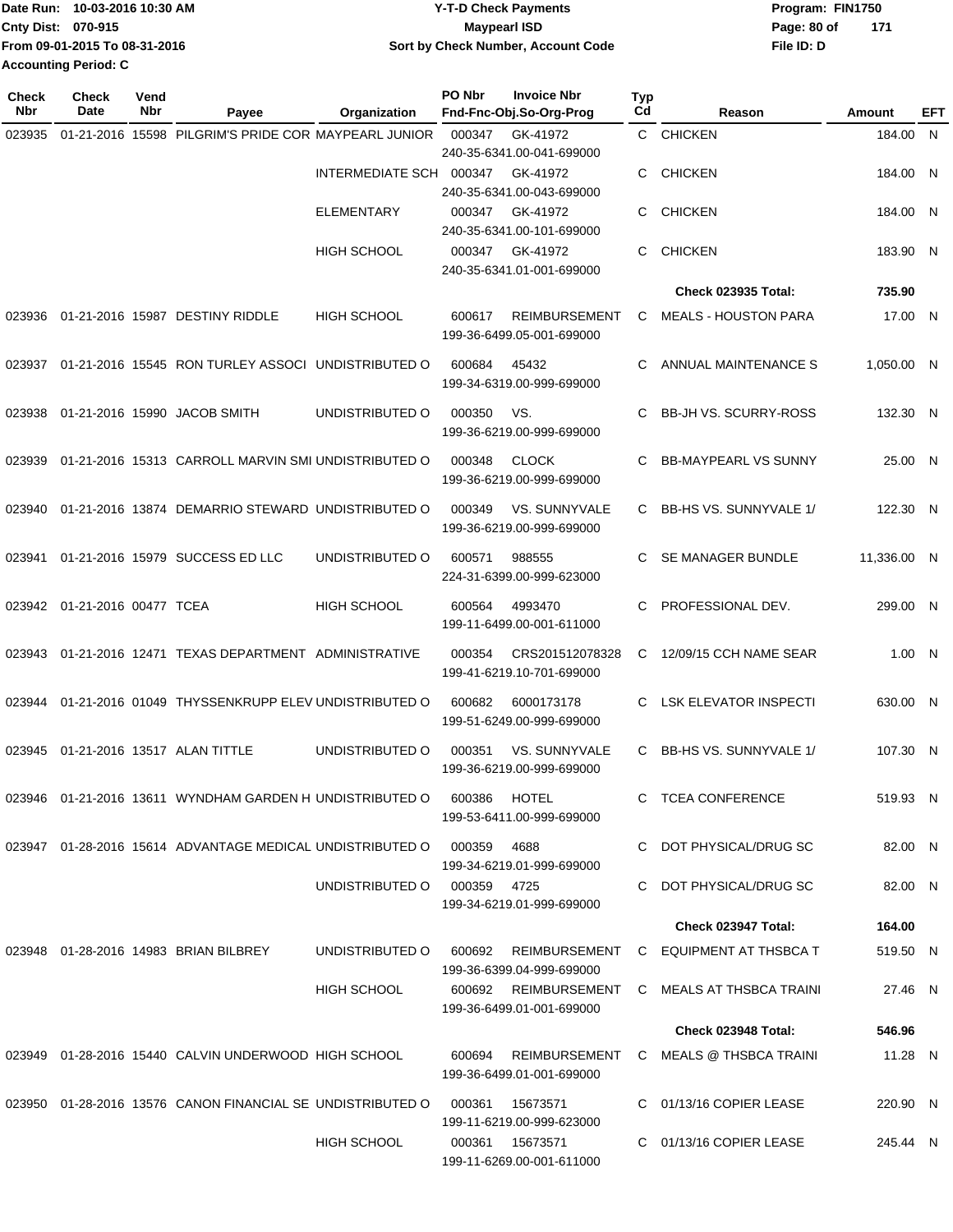| Date Run: 10-03-2016 10:30 AM | <b>Y-T-D Check Payments</b>        | Program: FIN1750   |
|-------------------------------|------------------------------------|--------------------|
| <b>Cnty Dist: 070-915</b>     | Maypearl ISD                       | 171<br>Page: 81 of |
| From 09-01-2015 To 08-31-2016 | Sort by Check Number, Account Code | File ID: D         |
| <b>Accounting Period: C</b>   |                                    |                    |

| <b>Check</b><br>Nbr | Check<br>Date          | Vend<br>Nbr | Payee                                                       | Organization                           | PO Nbr | <b>Invoice Nbr</b><br>Fnd-Fnc-Obj.So-Org-Prog       | <b>Typ</b><br>Cd | Reason                          | <b>Amount</b> | EFT |
|---------------------|------------------------|-------------|-------------------------------------------------------------|----------------------------------------|--------|-----------------------------------------------------|------------------|---------------------------------|---------------|-----|
|                     |                        |             |                                                             | <b>MAYPEARL JUNIOR</b>                 | 000361 | 15673571                                            |                  | C 01/13/16 COPIER LEASE         | 245.44 N      |     |
|                     |                        |             |                                                             |                                        |        | 199-11-6269.00-041-611000                           |                  |                                 |               |     |
|                     |                        |             |                                                             | INTERMEDIATE SCH                       | 000361 | 15673571                                            | C                | 01/13/16 COPIER LEASE           | 239.99 N      |     |
|                     |                        |             |                                                             |                                        |        | 199-11-6269.00-043-699000                           |                  |                                 |               |     |
|                     |                        |             |                                                             | <b>ELEMENTARY</b>                      | 000361 | 15673571                                            | C                | 01/13/16 COPIER LEASE           | 245.44 N      |     |
|                     |                        |             |                                                             |                                        |        | 199-11-6269.00-101-611000                           |                  |                                 |               |     |
|                     |                        |             |                                                             | <b>ELEMENTARY</b>                      | 000361 | 15673571                                            |                  | 01/13/16 COPIER LEASE           | 245.44 N      |     |
|                     |                        |             |                                                             |                                        |        | 199-11-6269.00-101-699000                           |                  |                                 |               |     |
|                     |                        |             |                                                             | <b>HIGH SCHOOL</b>                     |        | 15673571                                            | C                | 01/13/16 COPIER LEASE           | 1,227.20 N    |     |
|                     |                        |             |                                                             |                                        | 000361 | 199-11-6269.01-001-611000                           |                  |                                 |               |     |
|                     |                        |             |                                                             |                                        |        |                                                     |                  |                                 |               |     |
|                     |                        |             |                                                             | <b>MAYPEARL JUNIOR</b>                 | 000361 | 15673571                                            | C                | 01/13/16 COPIER LEASE           | 245.44 N      |     |
|                     |                        |             |                                                             |                                        |        | 199-11-6269.01-041-611000                           |                  |                                 |               |     |
|                     |                        |             |                                                             | INTERMEDIATE SCH 000361                |        | 15673571                                            |                  | 01/13/16 COPIER LEASE           | 239.99 N      |     |
|                     |                        |             |                                                             |                                        |        | 199-11-6269.01-043-611000                           |                  |                                 |               |     |
|                     |                        |             |                                                             | DIR COST- ADMINIS                      | 000361 | 15673571                                            | C                | 01/13/16 COPIER LEASE           | 269.97 N      |     |
|                     |                        |             |                                                             |                                        |        | 199-41-6249.00-720-699000                           |                  |                                 |               |     |
|                     |                        |             |                                                             |                                        |        |                                                     |                  | <b>Check 023950 Total:</b>      | 3,425.25      |     |
| 023951              |                        |             | 01-28-2016 00527 CDWG INC.                                  | <b>ELEMENTARY</b>                      | 600514 | <b>BPC3237</b>                                      | C                | ADAPTER/RECEIVER                | 148.80 N      |     |
|                     |                        |             |                                                             |                                        |        | 199-53-6399.00-101-699000                           |                  |                                 |               |     |
|                     |                        |             |                                                             |                                        | 000360 |                                                     |                  |                                 |               |     |
| 023952              |                        |             | 01-28-2016 00217 CITY OF MAYPEARL                           | UNDISTRIBUTED O                        |        | VS. PALMER                                          |                  | C BB-HS VS PALMER SECUR         | 82.50 N       |     |
|                     |                        |             |                                                             |                                        |        | 199-52-6219.01-999-699000                           |                  |                                 |               |     |
|                     |                        |             | 023953 01-28-2016 13740 SCHOOL SPECIALTY/C INTERMEDIATE SCH |                                        | 600596 | 208115714691                                        |                  | C NOTEBOOK ATLAS                | 229.40 N      |     |
|                     |                        |             |                                                             |                                        |        | 199-11-6399.07-043-611000                           |                  |                                 |               |     |
|                     |                        |             |                                                             |                                        |        |                                                     |                  |                                 |               |     |
| 023954              |                        |             | 01-28-2016 15303 KARA COCKERHAM                             | <b>HIGH SCHOOL</b>                     | 600672 | 2016010101<br>199-11-6219.29-001-611000             | C                | Winterguard Instruction/Desi    | 1,200.00 N    |     |
|                     |                        |             |                                                             |                                        |        |                                                     |                  |                                 |               |     |
| 023955              | 01-28-2016 13566 DATCS |             |                                                             | UNDISTRIBUTED O                        | 000362 | 185037                                              | C.               | DOT DRUG TEST                   | 57.50 N       |     |
|                     |                        |             |                                                             |                                        |        | 199-34-6219.01-999-699000                           |                  |                                 |               |     |
| 023956              |                        |             | 01-28-2016 16000 DENISON ATHLETIC B HIGH SCHOOL             |                                        | 600752 | <b>SOFTBALL ENTRY</b>                               |                  | C SOFTBALL JV ENTRY FEE         | 150.00 N      |     |
|                     |                        |             |                                                             |                                        |        | 199-36-6499.01-001-699000                           |                  |                                 |               |     |
|                     |                        |             |                                                             |                                        |        |                                                     |                  |                                 |               |     |
| 023957              |                        |             | 01-28-2016 15656 DEPARTMENT OF INF UNDISTRIBUTED O          |                                        | 000364 | 16121299N                                           | C.               | 12/01-12/31/15 LONG DIST        | 64.64 N       |     |
|                     |                        |             |                                                             |                                        |        | 199-51-6259.02-999-699000                           |                  |                                 |               |     |
|                     |                        |             | 023958  01-28-2016  12885  DIRECT ENERGY                    | UNDISTRIBUTED O                        | 000363 | 160130026430204                                     |                  | C 12/11-01/11/16 CATV TOW       | 9.31 N        |     |
|                     |                        |             |                                                             |                                        |        | 199-51-6259.04-999-699000                           |                  |                                 |               |     |
|                     |                        |             |                                                             | UNDISTRIBUTED O 000363 160130026430204 |        |                                                     |                  | C $12/11 - 01/11/16$ HS SOUTH   | 9.31 N        |     |
|                     |                        |             |                                                             |                                        |        | 199-51-6259.04-999-699000                           |                  |                                 |               |     |
|                     |                        |             |                                                             | UNDISTRIBUTED O 000363 160130026430204 |        |                                                     |                  | C 12/11-01/11/16 INT PRACT      | 32.97 N       |     |
|                     |                        |             |                                                             |                                        |        | 199-51-6259.04-999-699000                           |                  |                                 |               |     |
|                     |                        |             |                                                             | UNDISTRIBUTED O                        |        |                                                     |                  | C 12/11-01/11/16 HS SOUTH       | 3,640.43 N    |     |
|                     |                        |             |                                                             |                                        |        | 199-51-6259.04-999-699000                           |                  |                                 |               |     |
|                     |                        |             |                                                             | UNDISTRIBUTED O                        |        | 000363  160130026430204                             |                  | C 12/11-01/11/16 BUS BARN       |               |     |
|                     |                        |             |                                                             |                                        |        | 199-51-6259.04-999-699000                           |                  |                                 | 197.43 N      |     |
|                     |                        |             |                                                             |                                        |        |                                                     |                  |                                 |               |     |
|                     |                        |             |                                                             | UNDISTRIBUTED O                        |        | 000363 160140026432634<br>199-51-6259.04-999-699000 |                  | C $12/11 - 01/11/16$ 309 MAIN S | 489.45 N      |     |
|                     |                        |             |                                                             |                                        |        |                                                     |                  |                                 |               |     |
|                     |                        |             |                                                             | UNDISTRIBUTED O 000363 160130026430204 |        |                                                     |                  | C 12/11-01/11/16 QUAD BUIL      | 508.70 N      |     |
|                     |                        |             |                                                             |                                        |        | 199-51-6259.04-999-699000                           |                  |                                 |               |     |
|                     |                        |             |                                                             | UNDISTRIBUTED O 000363 160130026430204 |        |                                                     |                  | C 12/11-01/11/16 INT CAFETE     | 355.72 N      |     |
|                     |                        |             |                                                             |                                        |        | 199-51-6259.04-999-699000                           |                  |                                 |               |     |
|                     |                        |             |                                                             | UNDISTRIBUTED O 000363 160130026430204 |        |                                                     |                  | C 12/11-01/11/16 GOLF FACIL     | 390.82 N      |     |
|                     |                        |             |                                                             |                                        |        | 199-51-6259.04-999-699000                           |                  |                                 |               |     |
|                     |                        |             |                                                             | UNDISTRIBUTED O                        |        | 000363  160130026430204                             |                  | C 12/11-01/11/16 PORTABLE       | 150.89 N      |     |
|                     |                        |             |                                                             |                                        |        | 199-51-6259.04-999-699000                           |                  |                                 |               |     |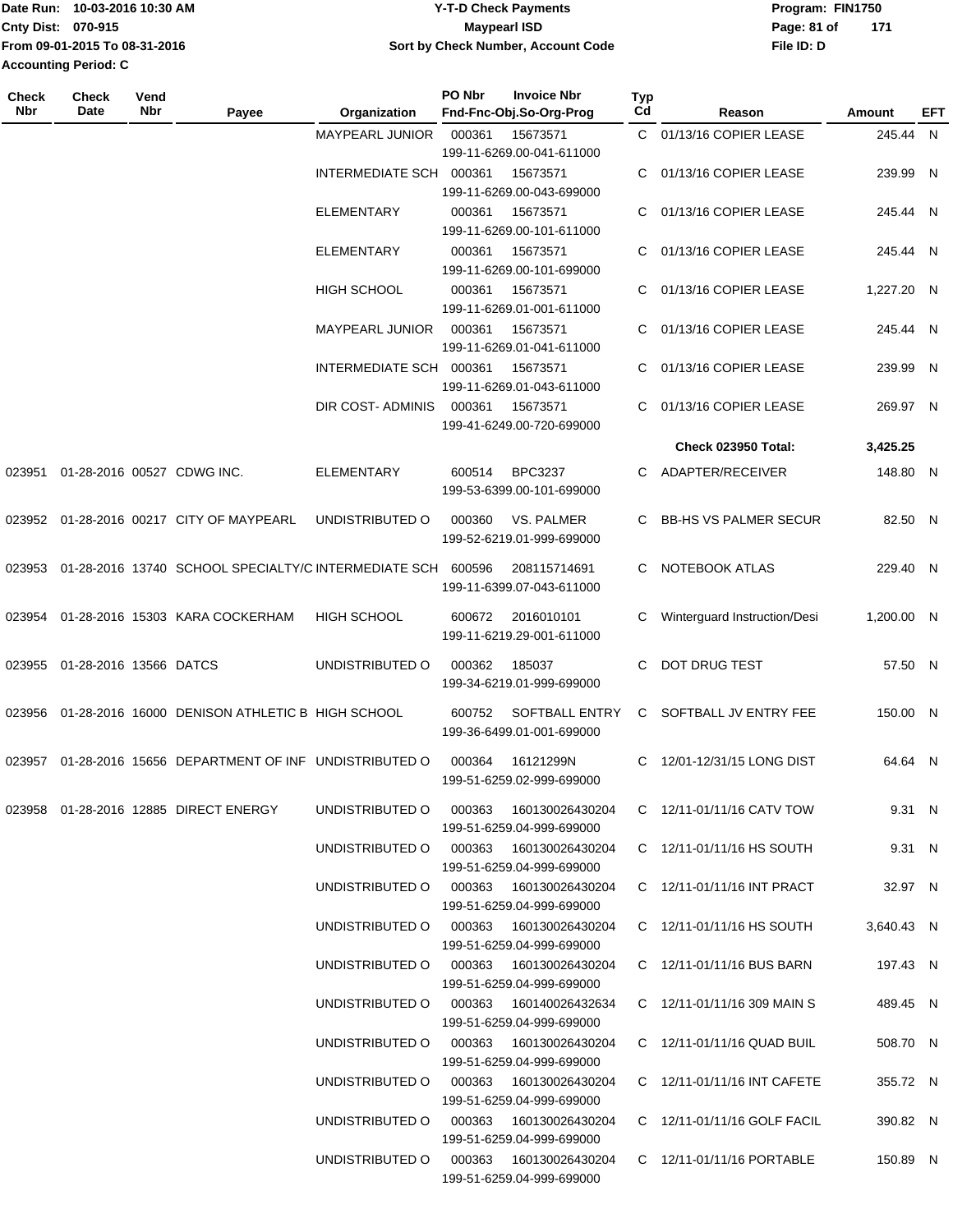|                           | Date Run: 10-03-2016 10:30 AM | <b>Y-T-D Check Payments</b>        | Program: FIN1750   |
|---------------------------|-------------------------------|------------------------------------|--------------------|
| <b>Cnty Dist: 070-915</b> |                               | Maypearl ISD                       | 171<br>Page: 82 of |
|                           | From 09-01-2015 To 08-31-2016 | Sort by Check Number, Account Code | File ID: D         |
|                           | <b>Accounting Period: C</b>   |                                    |                    |

| <b>Check</b><br>Nbr | Check<br>Date                  | Vend<br>Nbr | Payee                                                                   | Organization            | PO Nbr | <b>Invoice Nbr</b><br>Fnd-Fnc-Obj.So-Org-Prog     | <b>Typ</b><br>Cd | Reason                          | Amount     | EFT |
|---------------------|--------------------------------|-------------|-------------------------------------------------------------------------|-------------------------|--------|---------------------------------------------------|------------------|---------------------------------|------------|-----|
|                     |                                |             |                                                                         | UNDISTRIBUTED O         | 000363 | 160130026430204<br>199-51-6259.04-999-699000      |                  | C 12/11-01/11/16 INTERMEDI      | 2,014.90 N |     |
|                     |                                |             |                                                                         |                         |        |                                                   |                  | <b>Check 023958 Total:</b>      | 7,799.93   |     |
| 023959              |                                |             | 01-28-2016 13639 EAST TEXAS COPY SY UNDISTRIBUTED O                     |                         | 000365 | 321251<br>199-11-6219.07-999-623000               | C.               | 12/9-1/8/16 PRINTS B&W/C        | 77.50 N    |     |
|                     |                                |             |                                                                         | <b>HIGH SCHOOL</b>      | 000365 | 321251<br>199-11-6269.00-001-611000               | C                | 12/9-1/8/16 PRINTS B&W          | 70.00 N    |     |
|                     |                                |             |                                                                         | <b>MAYPEARL JUNIOR</b>  | 000365 | 321251<br>199-11-6269.00-041-611000               |                  | C 12/9-1/8/16 PRINTS B&W/C      | 90.55 N    |     |
|                     |                                |             |                                                                         | INTERMEDIATE SCH 000365 |        | 321251<br>199-11-6269.00-043-699000               | C.               | 12/9-1/8/16 PRINTS B&W/C        | 78.33 N    |     |
|                     |                                |             |                                                                         | <b>ELEMENTARY</b>       | 000365 | 321251<br>199-11-6269.00-101-611000               | C                | 12/9-1/8/16 PRINTS B&W/C        | 91.15 N    |     |
|                     |                                |             |                                                                         | <b>ELEMENTARY</b>       | 000365 | 321251<br>199-11-6269.00-101-699000               |                  | C 12/9-1/8/16 PRINTS B&W        | 70.00 N    |     |
|                     |                                |             |                                                                         | <b>HIGH SCHOOL</b>      | 000365 | 321251<br>199-11-6269.01-001-611000               | C                | 12/9-1/8/16 PRINTS B&W/C        | 86.80 N    |     |
|                     |                                |             |                                                                         | <b>MAYPEARL JUNIOR</b>  | 000365 | 321251<br>199-11-6269.01-041-611000               | C                | 12/9-1/8/16 PRINTS B&W          | 70.00 N    |     |
|                     |                                |             |                                                                         | INTERMEDIATE SCH 000365 |        | 321251<br>199-11-6269.01-043-611000               | C.               | 12/9-1/8/16 PRINTS B&W          | 70.00 N    |     |
|                     |                                |             |                                                                         | <b>HIGH SCHOOL</b>      | 600618 | 320936<br>199-11-6399.12-001-611000               | C                | <b>HIGH CAPACITY PRINT CA</b>   | 234.70 N   |     |
|                     |                                |             |                                                                         | DIR COST-ADMINIS        | 000365 | 321251<br>199-41-6249.00-720-699000               | C                | 12/9-1/8/16 PRINTS B&W          | 70.00 N    |     |
|                     |                                |             |                                                                         |                         |        |                                                   |                  | <b>Check 023959 Total:</b>      | 1,009.03   |     |
| 023960              |                                |             | 01-28-2016 00919 EDITH STANLEY                                          | <b>ELEMENTARY</b>       | 600713 | <b>REIMBURSEMENT</b><br>199-11-6399.21-101-611000 | C.               | SPELLING BEE TROPHIES           | 25.00 N    |     |
| 023961              |                                |             | 01-28-2016 15107 ENNIS ISD TENNIS TE HIGH SCHOOL                        |                         | 600723 | JV<br>199-36-6499.01-001-699000                   | C                | JV BB TOURNAMENT FEE            | 350.00 N   |     |
|                     | 023962 01-28-2016 15210 FED EX |             |                                                                         | UNDISTRIBUTED O         | 000366 | 5-295-05525<br>199-41-6399.02-999-699000          | C                | POSTAGE FOR LEGAL PA            | 29.59 N    |     |
|                     |                                |             | 023963  01-28-2016  00040  FLATT STATIONERS, I INTERMEDIATE SCH  600605 |                         |        | 208670-00<br>199-11-6399.10-043-611000            | C                | PROTECTOR/CLIPBOARD             | 61.54 N    |     |
|                     |                                |             | 023964 01-28-2016 01304 GRANDVIEW BOOSTE HIGH SCHOOL                    |                         | 600751 | SOFTBALL ENTRY<br>199-36-6499.01-001-699000       |                  | C SOFTBALL ENTRY FEE            | 350.00 N   |     |
|                     |                                |             | 023965 01-28-2016 00612 HOME DEPOT CREDIT UNDISTRIBUTED O               |                         | 600068 | XXXX 7415 01/16<br>199-51-6319.04-999-699000      |                  | C MAINTENANCE SUPPLIES          | 435.05 N   |     |
|                     |                                |             | 023966 01-28-2016 15478 HYATT REGENCY RIVE HIGH SCHOOL                  |                         | 600677 | <b>B. CUPP</b>                                    |                  | C ALL STATE LODGING             | 270.78 N   |     |
|                     |                                |             |                                                                         | <b>HIGH SCHOOL</b>      | 600677 | 199-11-6411.29-001-611B00<br><b>B. CUPP</b>       |                  | C ALL STATE LODGING             | 135.39 N   |     |
|                     |                                |             |                                                                         |                         |        | 199-11-6412.29-001-611000                         |                  |                                 |            |     |
|                     |                                |             |                                                                         |                         |        |                                                   |                  | <b>Check 023966 Total:</b>      | 406.17     |     |
|                     |                                |             | 023967  01-28-2016  15347  JASON LAWSON                                 | <b>HIGH SCHOOL</b>      | 600693 | REIMBURSEMENT<br>199-36-6499.01-001-699000        |                  | C MEALS @ THSBCA TRAINI         | 20.57 N    |     |
|                     |                                |             | 023968 01-28-2016 12671 KENNEDALE ISD                                   | MAYPEARL JUNIOR         | 600753 | 2015 B VBALL<br>199-36-6499.00-041-699000         |                  | C Volleyball tourny entry fee J | 200.00 N   |     |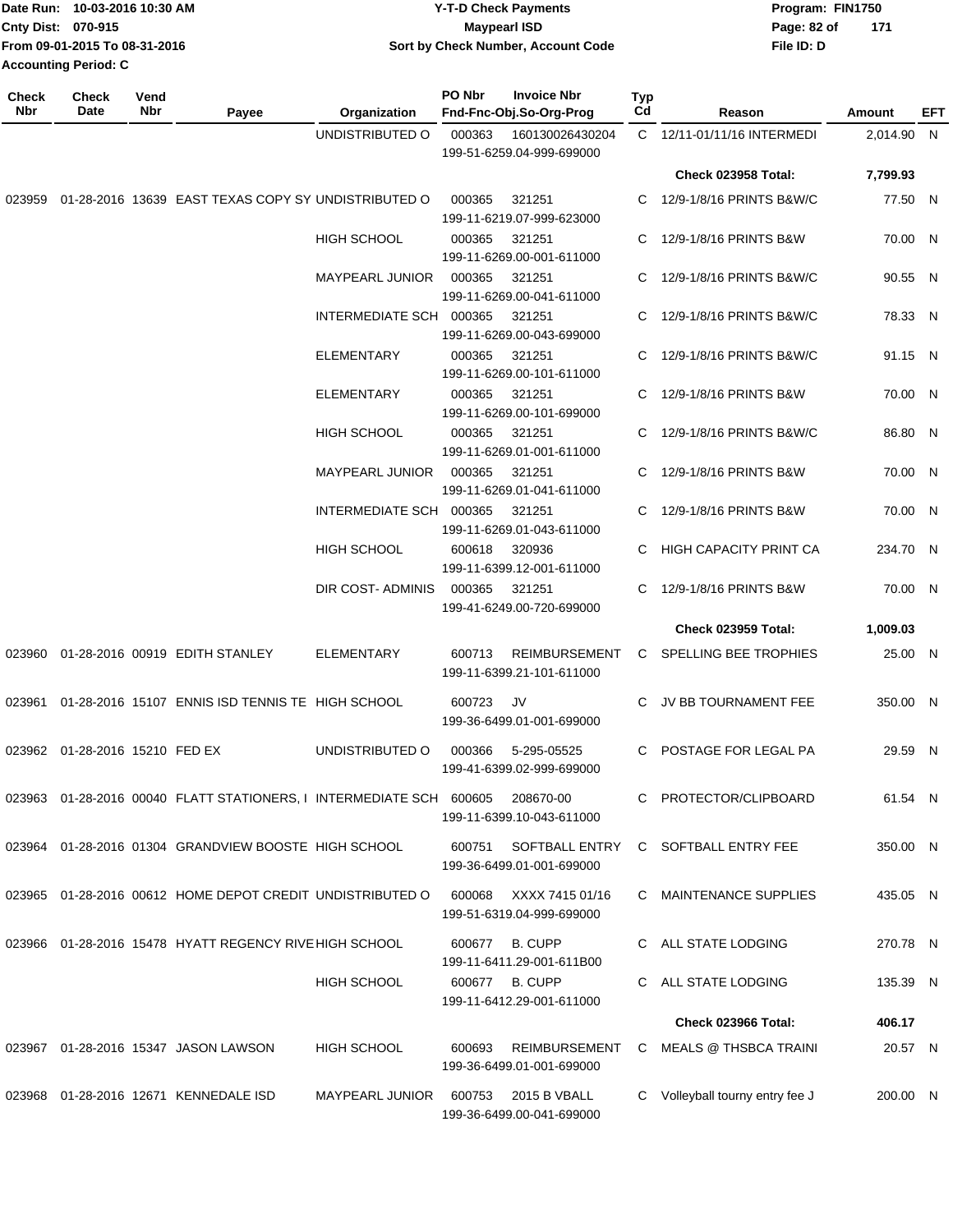| lDate Run: 10-03-2016 10:30 AM | <b>Y-T-D Check Payments</b>        | Program: FIN1750     |
|--------------------------------|------------------------------------|----------------------|
| <b>Cnty Dist: 070-915</b>      | Maypearl ISD                       | - 171<br>Page: 83 of |
| From 09-01-2015 To 08-31-2016  | Sort by Check Number, Account Code | File ID: D           |
| Accounting Period: C           |                                    |                      |

| <b>Check</b><br>Nbr | <b>Check</b><br>Date   | Vend<br><b>Nbr</b> | Payee                                                                  | Organization            | PO Nbr | <b>Invoice Nbr</b><br>Fnd-Fnc-Obj.So-Org-Prog      | <b>Typ</b><br>Cd | Reason                       | <b>Amount</b> | EFT |
|---------------------|------------------------|--------------------|------------------------------------------------------------------------|-------------------------|--------|----------------------------------------------------|------------------|------------------------------|---------------|-----|
| 023969              |                        |                    | 01-28-2016 12450 KSA EVENTS                                            | <b>HIGH SCHOOL</b>      | 600749 | 199-36-6499.11-001-699000                          | C                | Deposit for volletball trip  | 4,000.00 N    |     |
| 023970              |                        |                    | 01-28-2016 13761 LANCASTER MUSIC, IN UNDISTRIBUTED O                   |                         | 600755 | 199-36-6399.05-999-699000                          | С                | sound system for Gym         | 69.88 N       |     |
|                     |                        |                    |                                                                        | UNDISTRIBUTED O         | 600755 | 199-36-6399.17-999-699000                          | C                | sound system for Gym         | 3,000.00 N    |     |
|                     |                        |                    |                                                                        |                         |        |                                                    |                  | <b>Check 023970 Total:</b>   | 3,069.88      |     |
| 023971              |                        |                    | 01-28-2016 13174 LAURIE BOTTELBERG HIGH SCHOOL                         |                         | 600670 | <b>REIMBURSEMENT</b><br>199-12-6399.04-001-699000  | C                | <b>LIBRARY BOOKS</b>         | 348.82 N      |     |
| 023972              |                        |                    | 01-28-2016 15311 LONE STAR PERCUSSI MAYPEARL JUNIOR                    |                         | 600273 | <b>INV-34955</b><br>199-11-6399.29-041-611000      | C.               | <b>DRUM COVERS</b>           | 606.45 N      |     |
|                     |                        |                    |                                                                        | MAYPEARL JUNIOR         | 600273 | <b>INV-34876</b><br>199-11-6399.29-041-611000      | C                | <b>DRUM HEADS</b>            | 1,036.90 N    |     |
|                     |                        |                    |                                                                        |                         |        |                                                    |                  | <b>Check 023972 Total:</b>   | 1,643.35      |     |
| 023973              |                        |                    | 01-28-2016 15976 VONN MALLERY                                          | UNDISTRIBUTED O         | 000367 | VS. PALMER<br>199-36-6219.00-999-699000            | C                | BB-HS VS. PALMER 1/22/1      | 107.30 N      |     |
| 023974              |                        |                    | 01-28-2016 16003 ETTA MAYTUBBY                                         | UNDISTRIBUTED O         | 000368 | VS. WAXA LIFE<br>199-36-6219.00-999-699000         | C                | BB-HS VS. WAXA LIFE 1/2/     | 122.30 N      |     |
| 023975              | 01-28-2016 00079 NASCO |                    |                                                                        | MAYPEARL JUNIOR         | 600644 | 697545<br>199-11-6399.02-041-611000                | C.               | DRY ERASE PADDLES/MA         | 415.53 N      |     |
|                     |                        |                    |                                                                        | INTERMEDIATE SCH 600574 |        | 800302<br>199-11-6399.04-043-611000                | C.               | <b>SCIENCE SUPPLIES</b>      | 169.37 N      |     |
|                     |                        |                    |                                                                        |                         |        |                                                    |                  | <b>Check 023975 Total:</b>   | 584.90        |     |
| 023976              |                        |                    | 01-28-2016 14075 NATIONAL TELESYSTE UNDISTRIBUTED O                    |                         | 000369 | 319102<br>199-51-6259.02-999-699000                | C                | PHONE LINES @ LSK/JH         | 735.85 N      |     |
| 023977              |                        |                    | 01-28-2016 00287 OFFICE DEPOT                                          | INTERMEDIATE SCH        | 600602 | 817519870001<br>199-12-6399.01-043-699000          | C                | TAPE/NOTES                   | 44.68 N       |     |
|                     |                        |                    |                                                                        | INTERMEDIATE SCH 600602 |        | 817518610001<br>199-12-6399.01-043-699000          | C                | <b>LAMINATE ROLL</b>         | 12.99 N       |     |
|                     |                        |                    |                                                                        | <b>IND COST-ADM</b>     | 600591 | 816838735001<br>199-41-6499.01-750-699000          | C.               | <b>BATTERIES/3 HOLE PAPE</b> | 114.88 N      |     |
|                     |                        |                    |                                                                        |                         |        |                                                    |                  | <b>Check 023977 Total:</b>   | 172.55        |     |
|                     |                        |                    | 023978  01-28-2016  00854  PITNEY BOWES GLOB  DIR COST-ADMINIS  000370 |                         |        | 9619198-JA16<br>199-41-6269.00-720-699000          |                  | C 10/30/15-01/30/16 LEASE    | 420.00 N      |     |
|                     |                        |                    | 023979 01-28-2016 00401 POSITIVE PROMOTION ELEMENTARY                  |                         | 600452 | 05397470<br>199-12-6399.00-101-699000              | C.               | LIBRARY SUPPLIES             | 194.37 N      |     |
| 023980              |                        |                    | 01-28-2016 15670 Q MINISTRY PROJECT UNDISTRIBUTED O                    |                         | 600699 | 11916-MISD 1<br>199-41-6219.02-999-699000          |                  | C URBANWELL MAGAZINE A       | 541.88 N      |     |
|                     |                        |                    | 023981 01-28-2016 00099 REGION 10/EDUCATIO ADMINISTRATIVE              |                         | 600754 | 136030<br>199-41-6219.10-701-699000                |                  | C 09/15-12/15 DCS QUICK SE   | 495.00 N      |     |
|                     |                        |                    |                                                                        | ADMINISTRATIVE          |        | 600754 136056<br>199-41-6399.01-701-699000         | C.               | ENVELOPES/FORMS FOR          | 36.00 N       |     |
|                     |                        |                    |                                                                        |                         |        |                                                    |                  | <b>Check 023981 Total:</b>   | 531.00        |     |
|                     |                        |                    | 023982  01-28-2016  01291  REGION 7 UIL MUSIC  HIGH SCHOOL             |                         | 600735 | <b>HS CONTEST FEE</b><br>199-11-6499.01-001-611000 |                  | C HS UIL CONCERT/SIGHT R     | 300.00 N      |     |
|                     |                        |                    |                                                                        | MAYPEARL JUNIOR         | 600718 | JH FEE 108312<br>199-11-6499.01-041-611000         |                  | C JH UIL CONCERT/SIGHT R     | 300.00 N      |     |
|                     |                        |                    |                                                                        |                         |        |                                                    |                  | Check 023982 Total:          | 600.00        |     |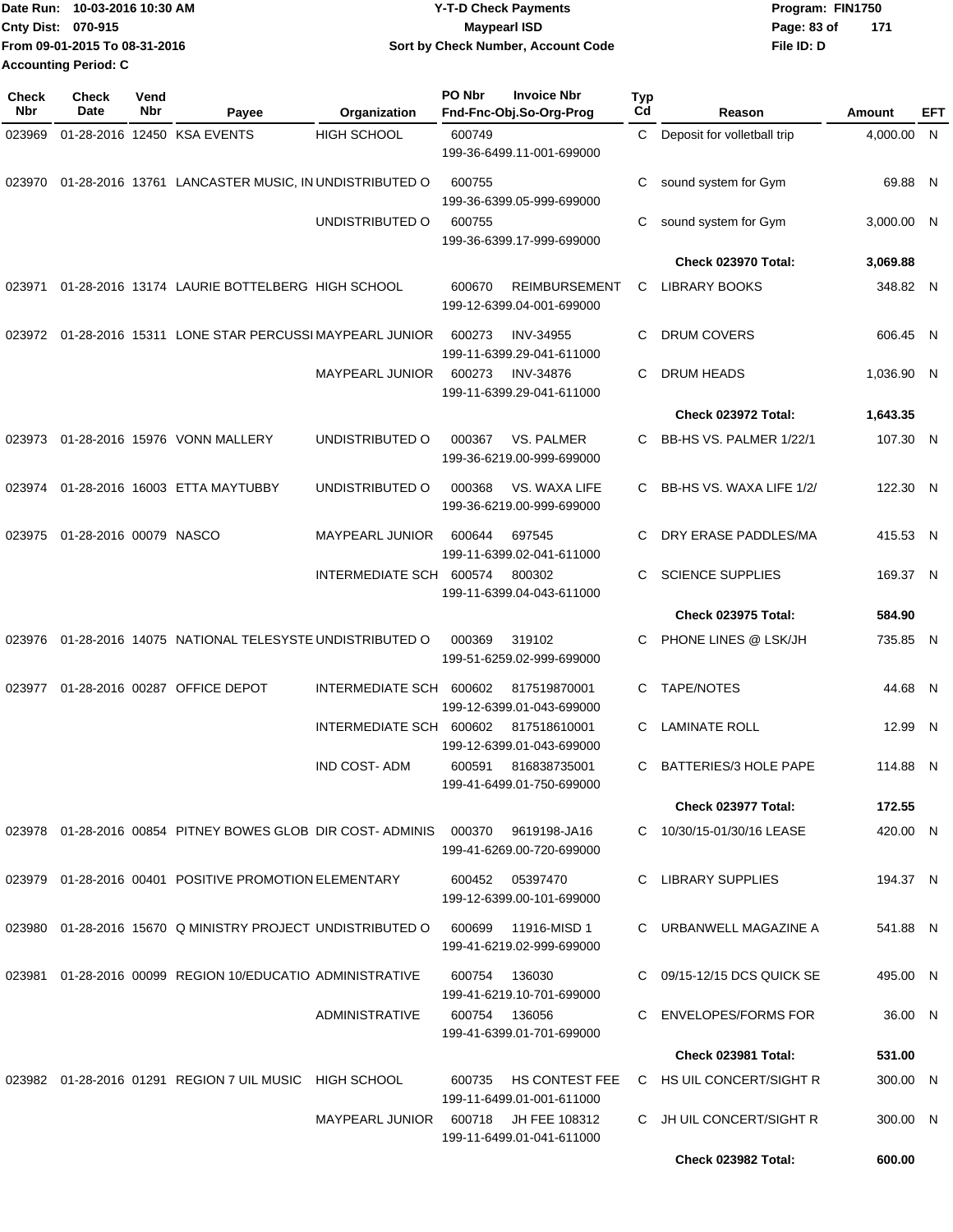**Date Run: Program: FIN1750 Cnty Dist:** 070-915 **Page: 84 of MaypearI ISD MaypearI ISD File ID: D From 09-01-2015 To 08-31-2016 10-03-2016 10:30 AM Y-T-D Check Payments 070-915 Maypearl ISD Sort by Check Number, Account Code 171 Accounting Period: C**

| Check<br>Nbr | Check<br>Date          | Vend<br>Nbr | Payee                                                           | Organization                   | PO Nbr | <b>Invoice Nbr</b><br>Fnd-Fnc-Obj.So-Org-Prog     | <b>Typ</b><br>Cd | Reason                           | Amount      | EFT |
|--------------|------------------------|-------------|-----------------------------------------------------------------|--------------------------------|--------|---------------------------------------------------|------------------|----------------------------------|-------------|-----|
| 023983       |                        |             | 01-28-2016 15990 JACOB SMITH                                    | UNDISTRIBUTED O                | 000371 | <b>VS. PALMER</b><br>199-36-6219.00-999-699000    | C.               | BB-HS VS. PALMER 1/22/1          | 52.30 N     |     |
| 023984       |                        |             | 01-28-2016 15313 CARROLL MARVIN SMI UNDISTRIBUTED O             |                                | 000372 | VS. PALMER<br>199-36-6219.00-999-699000           | C                | <b>BB-HS VS. PALMER CLOC</b>     | 25.00 N     |     |
| 023985       |                        |             | 01-28-2016 15315 SPORTS FIELD SOLUTIUNDISTRIBUTED O             |                                | 600594 | 1367<br>199-51-6319.03-999-699000                 | C                | DIAMOND PRO INFIELD C            | 2,700.00 N  |     |
| 023986       |                        |             | 01-28-2016 01721 SUPER DUPER PUBLIC UNDISTRIBUTED O             |                                | 600657 | 2134145A<br>199-11-6399.00-999-623000             | C                | TIMER/CART/CARDS                 | 85.80 N     |     |
| 023987       | 01-28-2016 00784 TASBO |             |                                                                 | <b>IND COST-ADM</b>            | 600690 | L.TERRY/N.WIGGI<br>199-41-6499.00-750-699000      | C                | <b>TASBO MEMBERSHIP</b>          | 180.00 N    |     |
| 023988       |                        |             | 01-28-2016 15235 TEXAS STATE BILLING UNDISTRIBUTED O            |                                | 000374 | 15945<br>199-31-6299.00-999-623000                | C                | 12/4, 12/25, 1/1/16CLAIMS        | 103.43 N    |     |
| 023989       |                        |             | 01-28-2016 15293 SNOOPY THOMPSON UNDISTRIBUTED O                |                                | 000375 | <b>VS. PALMER</b><br>199-36-6219.00-999-699000    | C.               | BB-HS VS. PALMER 1/22/1          | 52.30 N     |     |
| 023990       |                        |             | 01-28-2016 13517 ALAN TITTLE                                    | UNDISTRIBUTED O                | 000376 | <b>VS. PALMER</b><br>199-36-6219.00-999-699000    | C                | BB-HS VS. PALMER 1/22/1          | 107.30 N    |     |
|              |                        |             |                                                                 | UNDISTRIBUTED O                | 000376 | VS. KEMP<br>199-36-6219.00-999-699000             | C                | BB-JH VS. KEMP 1/21/16           | 132.30 N    |     |
|              |                        |             |                                                                 |                                |        |                                                   |                  | <b>Check 023990 Total:</b>       | 239.60      |     |
| 023991       |                        |             | 01-28-2016 00134 TXU ENERGY                                     | UNDISTRIBUTED O                | 000373 | 054526681627<br>199-51-6259.04-999-699000         | C                | 12/11-01/11/16 SECURITY          | 331.43 N    |     |
| 023992       |                        |             | 01-28-2016 00091 VENUS BULLDOGS AT MAYPEARL JUNIOR              |                                | 600726 | JH BB<br>199-36-6499.00-041-699000                | C                | <b>Tournament Fee Basketball</b> | 200.00 N    |     |
|              |                        |             |                                                                 | <b>MAYPEARL JUNIOR</b>         | 600726 | JH BB<br>199-36-6499.00-041-699000                | D                | PAST 90 DAYS LIMIT - 215         | $-200.00$ N |     |
|              |                        |             |                                                                 |                                |        |                                                   |                  | <b>Check 023992 Total:</b>       | .00         |     |
| 023993       |                        |             | 01-28-2016 00141 WAL MART                                       | INTERMEDIATE SCH 600575        |        | XXXX 6048 01/16<br>199-11-6399.23-043-625000      | C.               | <b>STUDENT INCENTIVES</b>        | 50.00 N     |     |
|              |                        |             |                                                                 | INTERMEDIATE SCH 600601        |        | XXXX 6048 01/16<br>199-12-6399.03-043-699000      |                  | C ASSORTED GIANT CANDY           | 150.00 N    |     |
|              |                        |             |                                                                 |                                |        |                                                   |                  | <b>Check 023993 Total:</b>       | 200.00      |     |
|              |                        |             | 023994  01-28-2016  15999  ANTWONE WARREN  UNDISTRIBUTED O      |                                |        | 000377 VS. PALMER<br>199-36-6219.00-999-699000    |                  | C BB-HS VS, PALMER 1/22/1        | 122.30 N    |     |
|              |                        |             | 023995 01-28-2016 13510 ROBERT WHITE                            | UNDISTRIBUTED O                |        | 000378 VS. KEMP<br>199-36-6219.00-999-699000      |                  | C BB-JH VS. KEMP $1/21/16$       | 132.30 N    |     |
|              |                        |             | 023996 02-04-2016 14693 AGILE SPORTS TECHN UNDISTRIBUTED O      |                                | 600578 | 3860-1S-200214<br>199-36-6399.01-999-699BHS       |                  | C HUDL VIDEO ANALYSIS            | 200.00 N    |     |
|              |                        |             | 023997  02-04-2016  15376  ALL ABOUT TIRES, LLC UNDISTRIBUTED O |                                | 600721 | SH15052<br>199-34-6219.00-999-699000              |                  | C MOUNT TIRES                    | 24.00 N     |     |
|              |                        |             |                                                                 | UNDISTRIBUTED 0 600764 SH15081 |        | 199-34-6219.00-999-699000                         |                  | C MOUNT TIRES - BUS              | 40.00 N     |     |
|              |                        |             |                                                                 | UNDISTRIBUTED O                |        | 600721 SH15052<br>199-34-6319.00-999-699000       |                  | C SPRINTER TIRES                 | 115.00 N    |     |
|              |                        |             |                                                                 |                                |        |                                                   |                  | Check 023997 Total:              | 179.00      |     |
|              |                        |             | 023998 02-04-2016 15616 AT&T CORP.                              | UNDISTRIBUTED O                |        | 000382 0573207983001<br>199-51-6259.02-999-699000 |                  | C 12/22-01/21/16 FAX L.D.        | 89.87 N     |     |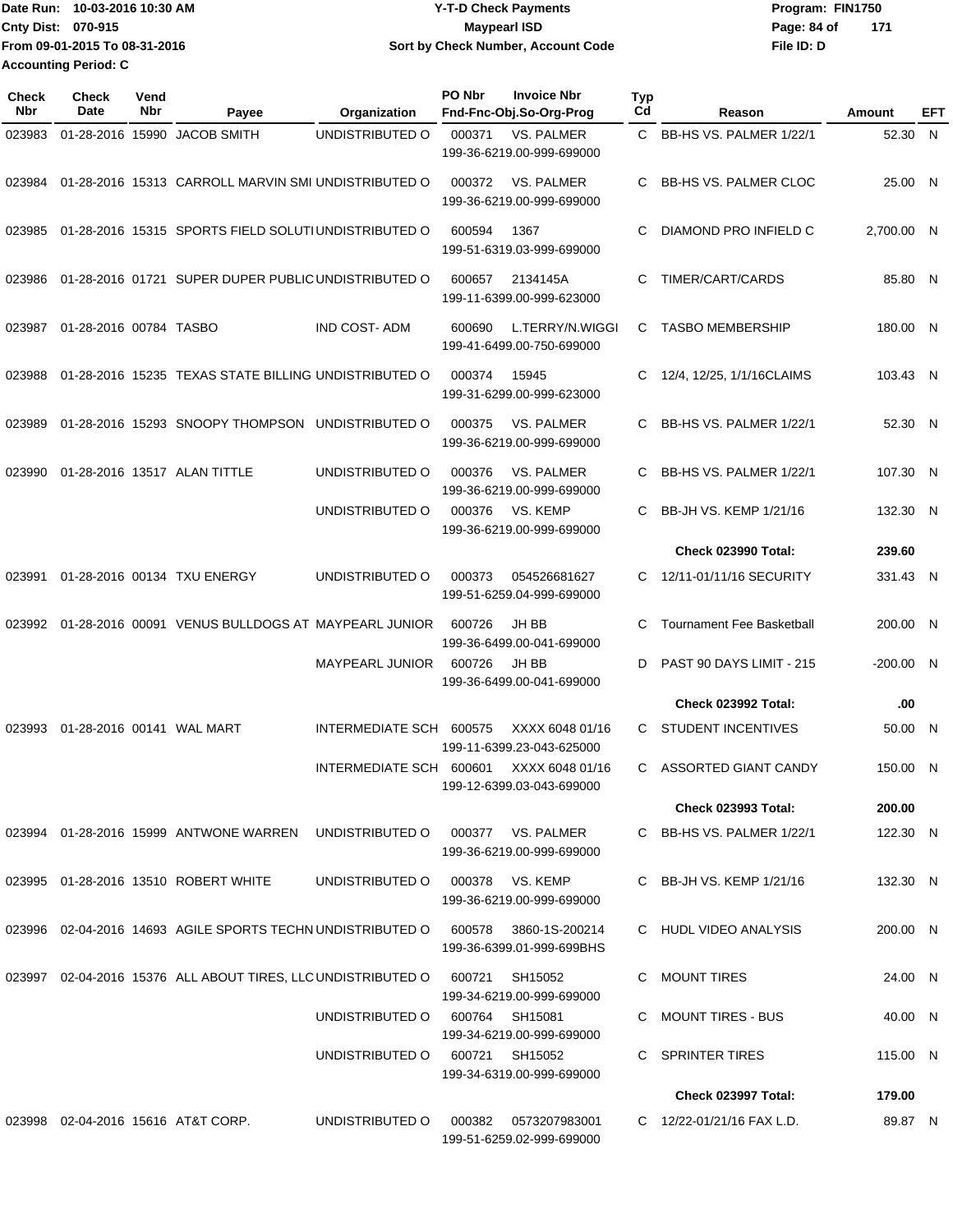|                           | IDate Run: 10-03-2016 10:30 AM | <b>Y-T-D Check Payments</b>        | Program: FIN1750   |
|---------------------------|--------------------------------|------------------------------------|--------------------|
| <b>Cnty Dist: 070-915</b> |                                | <b>Mavpearl ISD</b>                | 171<br>Page: 85 of |
|                           | From 09-01-2015 To 08-31-2016  | Sort by Check Number, Account Code | File ID: D         |
|                           | <b>Accounting Period: C</b>    |                                    |                    |

| Check<br>Nbr | <b>Check</b><br>Date        | Vend<br>Nbr | Payee                                                     | Organization                        | PO Nbr         | <b>Invoice Nbr</b><br>Fnd-Fnc-Obj.So-Org-Prog     | <b>Typ</b><br>Cd | Reason                        | Amount      | EFT |
|--------------|-----------------------------|-------------|-----------------------------------------------------------|-------------------------------------|----------------|---------------------------------------------------|------------------|-------------------------------|-------------|-----|
| 023999       |                             |             | 02-04-2016 13640 LESLEY AUSTIN                            | MAYPEARL JUNIOR                     | 600770         | <b>REIMBURSEMENT</b><br>199-23-6411.04-041-699000 | $\mathbf{C}$     | <b>MEALS - TASA CONFEREN</b>  | 96.71 N     |     |
| 024000       |                             |             | 02-04-2016 00901 AVENUE FUEL DISTRI UNDISTRIBUTED O       |                                     | 600730         | 59698<br>199-34-6311.01-999-699000                | C.               | 307 GAL GAS/829 GAL DIE       | 1,699.48 N  |     |
| 024001       |                             |             | 02-04-2016 15488 BEYOND PLAY                              | UNDISTRIBUTED O                     | 600658         | 763518<br>199-11-6399.00-999-623000               | C.               | <b>BALANCE PAD/MAGNETS/</b>   | 1,080.09 N  |     |
| 024002       |                             |             | 02-04-2016 15980 RITCHIE BOWLING                          | <b>ADMINISTRATIVE</b>               | 600798         | <b>REIMBURSEMENT</b><br>199-41-6499.03-701-699000 | C                | <b>MOVERS</b>                 | 200.00 N    |     |
|              |                             |             |                                                           | <b>ADMINISTRATIVE</b>               | 600798         | <b>REIMBURSEMENT</b><br>199-41-6499.03-701-699000 | D                | <b>INCORRECT AMOUNT</b>       | $-200.00$ N |     |
|              |                             |             |                                                           |                                     |                |                                                   |                  | Check 024002 Total:           | .00         |     |
| 024003       |                             |             | 02-04-2016 15332 TODD N. BRUNER                           | UNDISTRIBUTED O                     | 000383         | VS. KEMP<br>199-36-6219.00-999-699000             | C                | BB-HS VS. KEMP 1/29/16        | 122.30 N    |     |
| 024004       |                             |             | 02-04-2016 00015 C & C REFRIGERATIO                       | UNDISTRIBUTED O                     | 600778         | 32550<br>199-51-6249.00-999-699000                | C                | <b>REPAIR ICE MAKER -</b>     | 133.00 N    |     |
|              |                             |             |                                                           | UNDISTRIBUTED O                     | 600780         | 32549<br>199-51-6249.00-999-699000                | C                | <b>REPAIR ICE MAKER - JH</b>  | 189.75 N    |     |
|              |                             |             |                                                           | UNDISTRIBUTED O                     | 600780         | 32549<br>199-51-6319.02-999-699000                | C                | SENSOR - JH ICE MAKER         | 71.23 N     |     |
|              |                             |             |                                                           | UNDISTRIBUTED O                     | 600778         | 32550<br>199-51-6319.04-999-699000                | C.               | <b>COMPRESSOR RELAY - A</b>   | 87.00 N     |     |
|              |                             |             |                                                           |                                     |                |                                                   |                  | Check 024004 Total:           | 480.98      |     |
| 024005       |                             |             | 02-04-2016 00527 CDWG INC.                                | MAYPEARL JUNIOR                     | 600581         | <b>BTW9495</b><br>199-53-6249.00-041-699000       | C.               | 15' VGA CABLE                 | 152.60 N    |     |
| 024006       |                             |             | 02-04-2016 00217 CITY OF MAYPEARL                         | UNDISTRIBUTED O                     | 600801         | VS.KEMP 1/29/16<br>199-36-6219.00-999-699000      | C.               | <b>BB-HS VS. KEMP SECURIT</b> | 82.50 N     |     |
| 024007       |                             |             | 02-04-2016 00200 CLAIMS ADMINISTRATI MAYPEARL JUNIOR      |                                     | 600766         | 11543<br>199-11-6143.00-041-611000                | C                | <b>3RD QTR INSTALLMENT</b>    | 4.718.00 N  |     |
| 024008       |                             |             | 02-04-2016 00218 THE COWBOY BANK O HIGH SCHOOL            |                                     | 600819         | <b>B. CUPP</b><br>199-11-6412.29-001-611000       | C                | <b>MEALS FOR STATE BAND</b>   | 60.00 N     |     |
|              | 024009 02-04-2016 15168 CPI |             |                                                           | INTERMEDIATE SCH 600659 CUSI0068381 |                | 199-11-6399.01-043-623000                         |                  | C NCI WORKBOOKS - BLUE        | 87.83 N     |     |
|              |                             |             |                                                           | ELEMENTARY                          |                | 600659 CUSI0068381<br>199-11-6399.01-101-623000   |                  | C NCI WORKBOOKS - BLUE        | 87.84 N     |     |
|              |                             |             |                                                           | UNDISTRIBUTED O 600659 CUSI0068381  |                | 199-11-6399.03-999-623000                         |                  | C NCI WORKBOOKS - BLUE        | 500.00 N    |     |
|              |                             |             |                                                           | MAYPEARL JUNIOR 600659 CUSI0068381  |                | 199-11-6399.07-041-623000                         |                  | C NCI WORKBOOKS - BLUE        | 87.83 N     |     |
|              |                             |             |                                                           | HIGH SCHOOL                         |                | 600659 CUSI0068381<br>199-11-6399.12-001-623000   |                  | C NCI WORKBOOKS - BLUE        | 87.84 N     |     |
|              |                             |             |                                                           |                                     |                |                                                   |                  | Check 024009 Total:           | 851.34      |     |
|              |                             |             | 024010  02-04-2016  16001  DA SPORTS MARKETI  HIGH SCHOOL |                                     |                | 600760 SOFTBALL<br>199-36-6499.01-001-699000      |                  | C NCTC SOFTBALL TOURNA        | 300.00 N    |     |
|              |                             |             | 024011  02-04-2016  00242  DEMCO, INC.                    | INTERMEDIATE SCH 600572 5774053     |                | 199-11-6399.04-043-611000                         |                  | C BOOK TAPE/PAPER ROLL        | 68.50 N     |     |
|              |                             |             |                                                           | HIGH SCHOOL                         | 600640 5784397 | 199-12-6399.00-001-699000                         |                  | C LIBRARY SUPPLIES            | 803.80 N    |     |
|              |                             |             |                                                           |                                     |                |                                                   |                  | Check 024011 Total:           | 872.30      |     |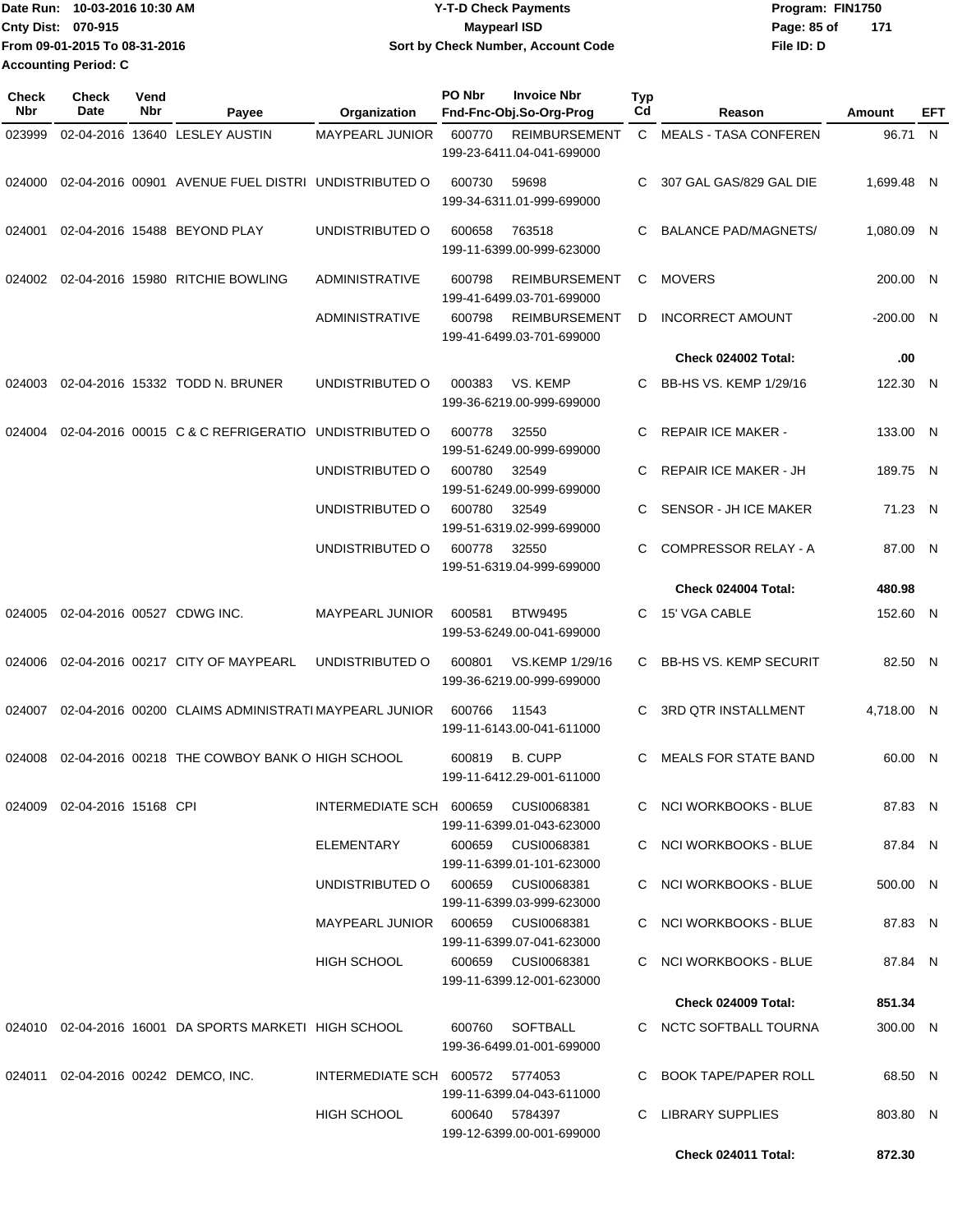|                             | Date Run: 10-03-2016 10:30 AM | Y-T-D Check Payments               | Program: FIN1750   |
|-----------------------------|-------------------------------|------------------------------------|--------------------|
| Cnty Dist: 070-915          |                               | Maypearl ISD                       | 171<br>Page: 86 of |
|                             | From 09-01-2015 To 08-31-2016 | Sort by Check Number, Account Code | File ID: D         |
| <b>Accounting Period: C</b> |                               |                                    |                    |

| <b>Check</b><br>Nbr | <b>Check</b><br>Date | Vend<br>Nbr | Payee                                                      | Organization       | PO Nbr      | <b>Invoice Nbr</b><br>Fnd-Fnc-Obj.So-Org-Prog    | Typ<br>Cd | Reason                     | Amount     | EFT |
|---------------------|----------------------|-------------|------------------------------------------------------------|--------------------|-------------|--------------------------------------------------|-----------|----------------------------|------------|-----|
| 024012              |                      |             | 02-04-2016 15989 EDUCATION GALAXY, INTERMEDIATE SCH 600663 |                    |             | 3372                                             |           | C SUBSCRIPTION             | 234.00 N   |     |
|                     |                      |             |                                                            |                    |             | 199-11-6399.01-043-611M00                        |           |                            |            |     |
| 024013              |                      |             | 02-04-2016 01547 EICHELBAUM WARDEL DIR COST-ADMINIS        |                    | 000384      | 53702<br>199-41-6211.00-720-699000               | С         | 12/17/15-01/15/2016 LEGAL  | 1,505.50 N |     |
| 024014              |                      |             | 02-04-2016 12186 ELLIOTT ELECTRIC                          | UNDISTRIBUTED O    | 600551      | 09-05087-01<br>199-51-6319.02-999-699000         | C.        | T5 LAMP HOLDER             | 27.00 N    |     |
|                     |                      |             |                                                            | UNDISTRIBUTED O    | 600551      | 09-05086-01<br>199-51-6319.02-999-699000         | C.        | 20A BOLT-ON BREAKERS       | 64.00 N    |     |
|                     |                      |             |                                                            | UNDISTRIBUTED O    | 600551      | 09-04852-01<br>199-51-6319.02-999-699000         | С         | 20A BOLT-ON BREAKERS       | 80.00 N    |     |
|                     |                      |             |                                                            | UNDISTRIBUTED O    | 600551      | 09-04673-01<br>199-51-6319.02-999-699000         | C         | 37W LED WALL PK            | 2,822.40 N |     |
|                     |                      |             |                                                            |                    |             |                                                  |           | Check 024014 Total:        | 2,993.40   |     |
| 024015              |                      |             | 02-04-2016 00040 FLATT STATIONERS, I INTERMEDIATE SCH      |                    | 600680      | 209490-00<br>199-11-6399.20-043-611000           | C.        | BATTERIES/PENS/BINDER      | 447.77 N   |     |
| 024016              |                      |             | 02-04-2016 14289 TRUDIE HEAD                               | UNDISTRIBUTED O    | 600789      | JANUARY 2016<br>224-11-6219.00-999-623000        | C         | RTI SERVICES - 5TH PAYM    | 2,493.75 N |     |
| 024017              |                      |             | 02-04-2016 15801 HEAT MECHANICAL A UNDISTRIBUTED O         |                    | 600768      | 2894<br>199-51-6249.00-999-699000                | C         | LSK LIBRARY - RTU#10       | 263.22 N   |     |
|                     |                      |             |                                                            | UNDISTRIBUTED O    | 600776      | 2871<br>199-51-6249.00-999-699000                | С         | LSK OFFICE - RTU#7         | 203.27 N   |     |
|                     |                      |             |                                                            | UNDISTRIBUTED O    | 600768      | 2894<br>199-51-6399.05-999-699000                |           | LSK LIBRARY - RTU#10       | 789.07 N   |     |
|                     |                      |             |                                                            | UNDISTRIBUTED O    | 600776      | 2871<br>199-51-6399.05-999-699000                | C.        | LSK OFFICE - RTU#7         | 736.80 N   |     |
|                     |                      |             |                                                            |                    |             |                                                  |           | Check 024017 Total:        | 1,992.36   |     |
| 024018              |                      |             | 02-04-2016 15942 CHARLES HICKS                             | <b>HIGH SCHOOL</b> | 600820      | TO HAMILTON HS<br>199-11-6411.29-001-611B00      | С         | DISTRICT BAND INSTR. TR    | 101.20 N   |     |
| 024019              |                      |             | 02-04-2016 12551 INTERQUEST DETECTI HIGH SCHOOL            |                    | 600172      | 110477<br>199-11-6219.02-001-624000              | C.        | 01/11 & 01/29 HALF DAY S   | 520.00 N   |     |
|                     |                      |             | 024020 02-04-2016 15248 JACQUELYN KOCH                     | UNDISTRIBUTED O    |             | 600790 JANUARY 2016<br>224-31-6219.00-999-623000 |           | C DIAGNOSTIC SERVICES 0    | 3,628.60 N |     |
|                     |                      |             | 024021 02-04-2016 00929 L & D GREASE TRAP UNDISTRIBUTED O  |                    | 600785 9176 | 199-51-6249.00-999-699000                        |           | C PUMP GREASE TRAP - HS    | 350.00 N   |     |
|                     |                      |             | 024022 02-04-2016 14204 LANDMARK EQUIPME UNDISTRIBUTED O   |                    |             | 600784 RW8940<br>199-51-6249.00-999-699000       |           | C 01/07-01/11/16 SKYJACK R | 150.00 N   |     |
|                     |                      |             |                                                            | UNDISTRIBUTED O    |             | 600784 RW8940<br>199-51-6319.04-999-699000       |           | C 01/07-01/11/16 SKYJACK R | 227.18 N   |     |
|                     |                      |             |                                                            |                    |             |                                                  |           | Check 024022 Total:        | 377.18     |     |
|                     |                      |             | 024023 02-04-2016 00060 LUCKIES AUTO AND T UNDISTRIBUTED O |                    | 600777      | 000083432<br>199-34-6219.00-999-622000           |           | C INSPECTION-LIC, 113-7824 | 25.50 N    |     |
|                     |                      |             |                                                            | UNDISTRIBUTED O    |             | 600781 000083425<br>199-34-6219.00-999-699000    | C.        | INSPECTION-LIC. 107-5776   | 25.50 N    |     |
|                     |                      |             |                                                            |                    |             |                                                  |           | <b>Check 024023 Total:</b> | 51.00      |     |
|                     |                      |             | 024024 02-04-2016 00441 VIRGIL MAJORS                      | UNDISTRIBUTED O    | 000386      | VS. KEMP<br>199-36-6219.00-999-699000            |           | C BB-HS VS. KEMP 1/29/16   | 107.30 N   |     |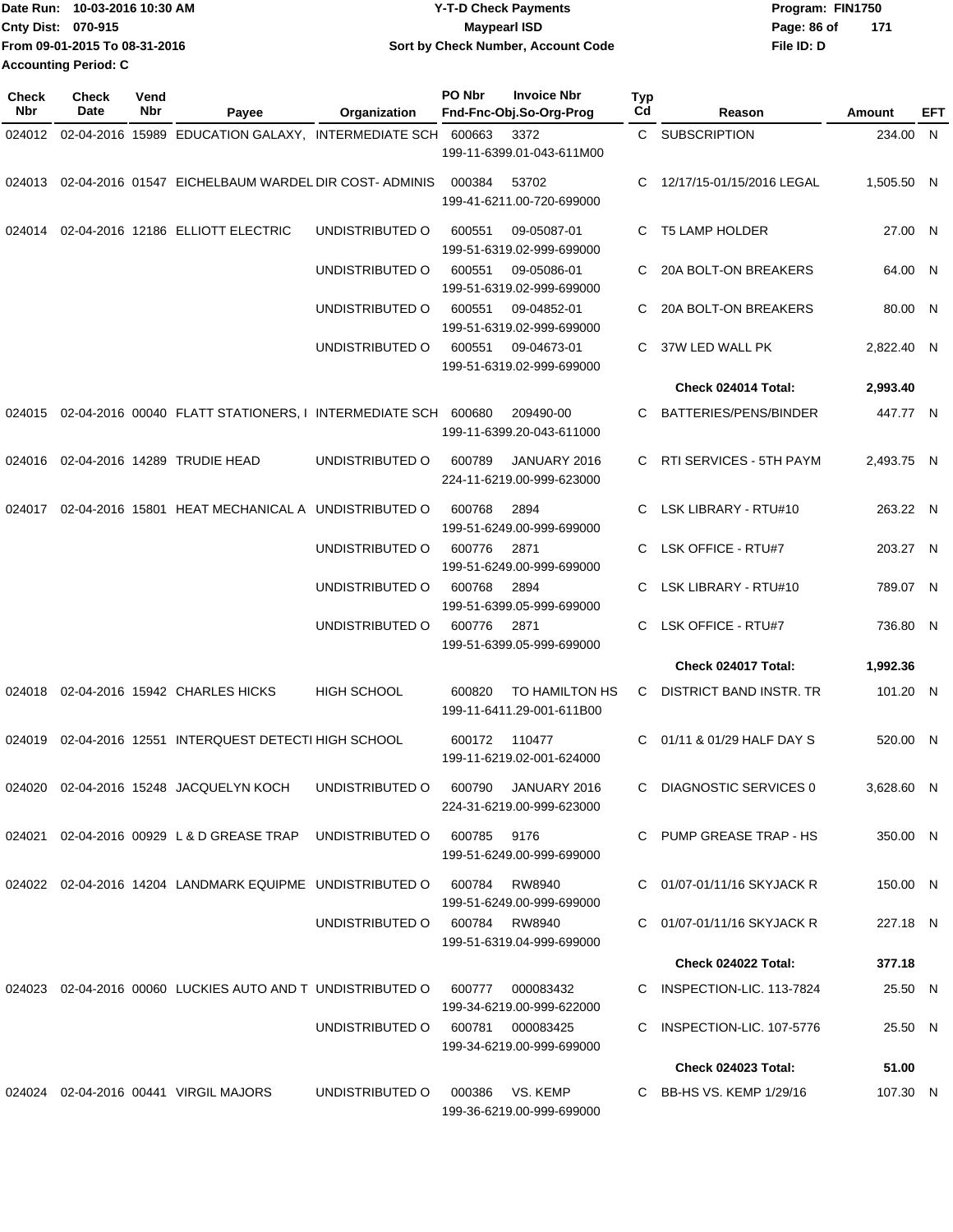|                             | Date Run: 10-03-2016 10:30 AM | <b>Y-T-D Check Payments</b>        | Program: FIN1750 |     |
|-----------------------------|-------------------------------|------------------------------------|------------------|-----|
| Cnty Dist: 070-915          |                               | <b>Mavpearl ISD</b>                | Page: 87 of      | 171 |
|                             | From 09-01-2015 To 08-31-2016 | Sort by Check Number, Account Code | File ID: D       |     |
| <b>Accounting Period: C</b> |                               |                                    |                  |     |

| <b>Check</b><br><b>Nbr</b> | <b>Check</b><br>Date | Vend<br>Nbr | Payee                                                        | Organization          | PO Nbr | <b>Invoice Nbr</b><br>Fnd-Fnc-Obj.So-Org-Prog       | Typ<br>Cd | Reason                                      | Amount      | EFT |
|----------------------------|----------------------|-------------|--------------------------------------------------------------|-----------------------|--------|-----------------------------------------------------|-----------|---------------------------------------------|-------------|-----|
| 024025                     |                      |             | 02-04-2016 13306 MOUNTAIN PEAK SPE UNDISTRIBUTED O           |                       | 000385 | 11-0788-00 0116<br>199-51-6259.79-999-622000        | C.        | 12/04-01/04/16 12636 FM                     | 48.13 N     |     |
| 024026                     |                      |             | 02-04-2016 15680 NANCY WIGGINS                               | <b>IND COST-ADM</b>   | 600799 | <b>REIMBURSEMENT</b><br>199-41-6499.01-750-699000   | C         | <b>COIN BATTERIES</b>                       | 8.99 N      |     |
| 024027                     |                      |             | 02-04-2016 15790 NORTH FORNEY QUA HIGH SCHOOL                |                       | 600797 | <b>POWERLIFTING</b><br>199-36-6499.01-001-699000    | C         | POWERLIFTING ENTRY FE                       | 250.00 N    |     |
|                            |                      |             |                                                              | <b>HIGH SCHOOL</b>    | 600797 | <b>POWERLIFTING</b><br>199-36-6499.01-001-699000    | D         | DID NOT ATTEND MEET                         | $-250.00$ N |     |
|                            |                      |             |                                                              |                       |        |                                                     |           | Check 024027 Total:                         | .00         |     |
| 024028                     |                      |             | 02-04-2016 00287 OFFICE DEPOT                                | UNDISTRIBUTED O       | 600660 | 818899257001<br>199-11-6399.01-999-623000           | C.        | <b>LETTERING TAPE</b>                       | 41.04 N     |     |
|                            |                      |             |                                                              | UNDISTRIBUTED O       | 600660 | 818899068001<br>199-11-6399.01-999-623000           | C         | LABELER                                     | 79.99 N     |     |
|                            |                      |             |                                                              | <b>ADMINISTRATIVE</b> | 600650 | 818040015001<br>199-41-6399.01-701-699000           | C         | FORMS/ENVELOPES                             | 84.57 N     |     |
|                            |                      |             |                                                              | <b>IND COST-ADM</b>   | 600668 | 818893384001<br>199-41-6499.01-750-699000           | C         | PAPER/FILES/FOLDERS                         | 61.97 N     |     |
|                            |                      |             |                                                              | <b>ADMINISTRATIVE</b> |        | 817605030001<br>199-53-6399.00-701-699000           | м         | PRICE CHANGE ON CHAIR                       | $-72.00$ N  |     |
|                            |                      |             |                                                              |                       |        |                                                     |           | Check 024028 Total:                         | 195.57      |     |
| 024029                     |                      |             | 02-04-2016 00590 ORIENTAL TRADING C ELEMENTARY               |                       | 600609 | 675685720-01<br>199-31-6399.00-101-699000           |           | GLITTER/TAPE/BALLOONS                       | 157.54 N    |     |
| 024030                     |                      |             | 02-04-2016 14346 PRIDE OF TEXAS MUSI INTERMEDIATE SCH 600788 |                       |        | INT BAND<br>199-11-6412.29-043-611000               | C         | <b>REGISTRATION FEE</b>                     | 145.00 N    |     |
| 024031                     |                      |             | 02-04-2016 12836 R B SPORTING GOOD UNDISTRIBUTED O           |                       |        | 0505625-CM<br>199-36-6399.02-999-699FOO             | м         | <b>RETURNED KNEE PADS</b>                   | $-195.95$ N |     |
|                            |                      |             |                                                              | UNDISTRIBUTED O       | 600687 | 0516909-IN<br>199-51-6319.04-999-699000             | C.        | RED PRO PAD BACKBOAR                        | 195.95 N    |     |
|                            |                      |             |                                                              |                       |        |                                                     |           | Check 024031 Total:                         | .00         |     |
| 024032                     |                      |             | 02-04-2016 14927 REPUBLIC SERVICES UNDISTRIBUTED O           |                       | 000387 | 0794-010865629<br>199-51-6259.03-999-699000         | C         | 02/01-02/29/16 WASTE RE                     | 1,771.74 N  |     |
|                            |                      |             | 024033 02-04-2016 13383 RISE BROADBAND                       | UNDISTRIBUTED O       |        | 000388 813710001004619<br>199-53-6249.04-999-699000 |           | C 02/08-03/07/16 INTERNET                   | 1,800.00 N  |     |
|                            |                      |             | 024034 02-04-2016 00316 SCHOOL SPECIALTY I ELEMENTARY        |                       |        | 600667 208115747222<br>199-11-6399.35-101-611000    |           | C DICTIONARIES                              | 164.80 N    |     |
|                            |                      |             | 024035 02-04-2016 13645 SHARI EASTWOOD                       | HIGH SCHOOL           |        | 199-31-6399.00-001-699000                           |           | 600703 REIMBURSEMENT C COLLEGE DAY SUPPLIES | 123.62 N    |     |
|                            |                      |             | 024036 02-04-2016 15313 CARROLL MARVIN SMI UNDISTRIBUTED O   |                       | 000389 | VS. KEMP<br>199-36-6219.00-999-699000               |           | C BB-HS VS KEMP CLOCK                       | 25.00 N     |     |
|                            |                      |             | 024037 02-04-2016 00234 SOUTHWEST INTERNA UNDISTRIBUTED O    |                       | 600696 | HP12412<br>199-34-6319.00-999-699000                |           | C LIGHTS FOR BUSES/EMER                     | 1,040.81 N  |     |
|                            |                      |             |                                                              | UNDISTRIBUTED O       |        | HP11933<br>199-34-6319.00-999-699000                |           | M RETURNED SWITCH                           | -282.84 N   |     |
|                            |                      |             |                                                              |                       |        |                                                     |           | Check 024037 Total:                         | 757.97      |     |
|                            |                      |             | 024038 02-04-2016 01721 SUPER DUPER PUBLIC ELEMENTARY        |                       | 600706 | 2136043A<br>225-11-6399.00-101-623000               |           | C SOCIAL SKILLS/SORTING/                    | 378.50 N    |     |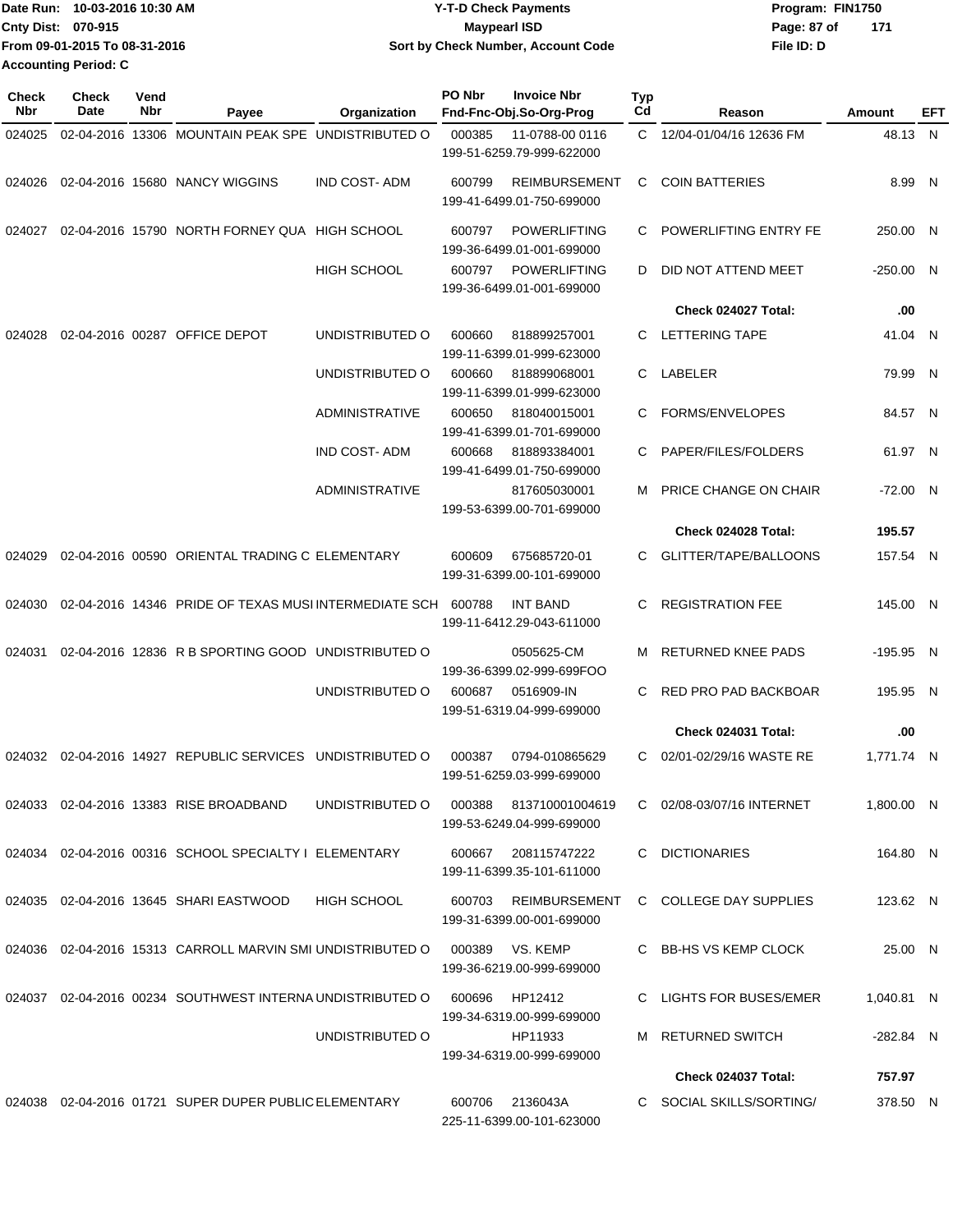|                           | Date Run: 10-03-2016 10:30 AM | <b>Y-T-D Check Payments</b>        | Program: FIN1750 |       |
|---------------------------|-------------------------------|------------------------------------|------------------|-------|
| <b>Cnty Dist: 070-915</b> |                               | <b>Mavpearl ISD</b>                | Page: 88 of      | - 171 |
|                           | From 09-01-2015 To 08-31-2016 | Sort by Check Number, Account Code | File ID: D       |       |
| Accounting Period: C      |                               |                                    |                  |       |

| Check<br>Nbr | <b>Check</b><br>Date | Vend<br>Nbr | Payee                                                      | Organization      | PO Nbr | <b>Invoice Nbr</b><br>Fnd-Fnc-Obj.So-Org-Prog                           | Typ<br>Cd | Reason                            | Amount      | EFT |
|--------------|----------------------|-------------|------------------------------------------------------------|-------------------|--------|-------------------------------------------------------------------------|-----------|-----------------------------------|-------------|-----|
| 024039       |                      |             | 02-04-2016 00043 TASB RISK MANAGEM UNDISTRIBUTED O         |                   | 600769 | 35377                                                                   | C         | <b>INSURANCE</b>                  | 7,183.00 N  |     |
|              |                      |             |                                                            |                   |        | 199-34-6429.00-999-699000                                               |           |                                   |             |     |
|              |                      |             |                                                            | UNDISTRIBUTED O   | 600769 | 35377                                                                   | C         | <b>INSURANCE</b>                  | 48,216.00 N |     |
|              |                      |             |                                                            |                   |        | 199-51-6429.00-999-699000                                               |           |                                   |             |     |
|              |                      |             |                                                            |                   |        |                                                                         |           | Check 024039 Total:               | 55,399.00   |     |
| 024040       |                      |             | 02-04-2016 15760 TEXAS STATE LIBRAR HIGH SCHOOL            |                   | 600756 | TQ16070915<br>199-12-6329.00-001-699000                                 | C         | TEXQUEST 2016 FEE                 | 115.83 N    |     |
|              |                      |             |                                                            | <b>ELEMENTARY</b> | 600756 | TQ16070915<br>199-12-6329.00-101-699000                                 | C         | TEXQUEST 2016 FEE                 | 115.83 N    |     |
|              |                      |             |                                                            |                   |        |                                                                         |           | Check 024040 Total:               | 231.66      |     |
| 024041       |                      |             | 02-04-2016 15211 THOMAS SOUTHALL E UNDISTRIBUTED O         |                   | 600695 | 216<br>199-51-6249.00-999-699000                                        | C         | 01/13-01/14/16 HS GYM/CU          | 850.00 N    |     |
|              |                      |             |                                                            | UNDISTRIBUTED O   | 600695 | 216<br>199-51-6319.04-999-699000                                        | C         | 01/13-01/14/16 HS GYM/CU          | 115.00 N    |     |
|              |                      |             |                                                            |                   |        |                                                                         |           | Check 024041 Total:               | 965.00      |     |
| 024042       |                      |             | 02-04-2016 00460 VINEYARD'S AUTO SU UNDISTRIBUTED O        |                   | 600343 | 119203<br>199-34-6319.00-999-699000                                     | C         | A/T FILTER                        | 45.51 N     |     |
|              |                      |             |                                                            | UNDISTRIBUTED O   | 600343 | 119240<br>199-34-6319.00-999-699000                                     | C         | <b>MINATURE LAMPS/BATTE</b>       | 33.54 N     |     |
|              |                      |             |                                                            |                   |        |                                                                         |           | Check 024042 Total:               | 79.05       |     |
| 024043       |                      |             | 02-04-2016 01145 WELDERS WAREHOUS HIGH SCHOOL              |                   | 600042 | 27210<br>199-11-6399.09-001-622000                                      | C         | 12/01-12/31/15 CYLINDER           | 76.00 N     |     |
| 024044       |                      |             | 02-04-2016 13510 ROBERT WHITE                              | UNDISTRIBUTED O   | 000390 | VS. KEMP<br>199-36-6219.00-999-699000                                   | C         | BB-HS VS. KEMP 1/29/16            | 107.30 N    |     |
| 024045       |                      |             | 02-05-2016 15980 RITCHIE BOWLING                           | ADMINISTRATIVE    | 000393 | <b>REIMBURSEMENT</b><br>199-41-6499.03-701-699000                       | С         | <b>MOVERS-REISSUE CORR</b>        | 100.00 N    |     |
| 024046       |                      |             | 02-11-2016 00069 ATMOS ENERGY                              | UNDISTRIBUTED O   | 000394 | 3030380238 0116<br>199-51-6259.00-999-699000                            | C         | 01/05-02/01/16 400 PANTH          | 350.00 N    |     |
|              |                      |             |                                                            | UNDISTRIBUTED O   | 000394 | 3030380470 0116<br>199-51-6259.00-999-699000                            | C         | 01/05-02/01/16 600 PHILLIP        | 1,110.61 N  |     |
|              |                      |             |                                                            | UNDISTRIBUTED O   | 000394 | 3030318485 0116<br>199-51-6259.00-999-699000                            | C         | 01/05-02/01/16 1024 W 4TH         | 614.67 N    |     |
|              |                      |             |                                                            | UNDISTRIBUTED O   | 000394 | 30303181810116<br>199-51-6259.00-999-699000                             |           | $C = 01/05 - 02/01/16$ 1025 W 4TH | 561.83 N    |     |
|              |                      |             |                                                            |                   |        |                                                                         |           | <b>Check 024046 Total:</b>        | 2,637.11    |     |
|              |                      |             | 024047 02-11-2016 13109 CHRISTINE M. BAKER UNDISTRIBUTED O |                   | 000395 | <b>VS.LIFEOAKCLIFF</b><br>199-36-6219.00-999-699000                     | C.        | BB-HS VS. LIFE OAK CLIFF          | 107.30 N    |     |
|              |                      |             | 024048 02-11-2016 15488 BEYOND PLAY                        | ELEMENTARY        | 600709 | 765234<br>225-11-6399.00-101-623000                                     |           | C PUZZLES/TUMBLER/BALL            | 399.33 N    |     |
|              |                      |             | 024049 02-11-2016 15991 DAWN CAMP                          | UNDISTRIBUTED O   | 600664 | REIMBURSEMENT<br>199-31-6411.00-999-623000                              |           | C SWEP CONFERENCE REG             | 175.00 N    |     |
|              |                      |             | 024050 02-11-2016 15574 CAREER CRUISING                    | ELEMENTARY        |        | 600201 C1024206<br>199-31-6399.00-101-699000                            |           | C K-12 ELEMENTARY                 | 499.00 N    |     |
|              |                      |             | 024051 02-11-2016 14875 CARLISLE CHEVROLE UNDISTRIBUTED O  |                   | 600878 | 188713                                                                  |           | C INSPECTION - LIC 1137836        | 18.46 N     |     |
|              |                      |             |                                                            | UNDISTRIBUTED O   |        | 199-34-6219.00-999-699000<br>600878 188713<br>199-34-6319.00-999-699000 |           | C WHEEL FIX                       | 230.70 N    |     |
|              |                      |             |                                                            |                   |        |                                                                         |           | Check 024051 Total:               | 249.16      |     |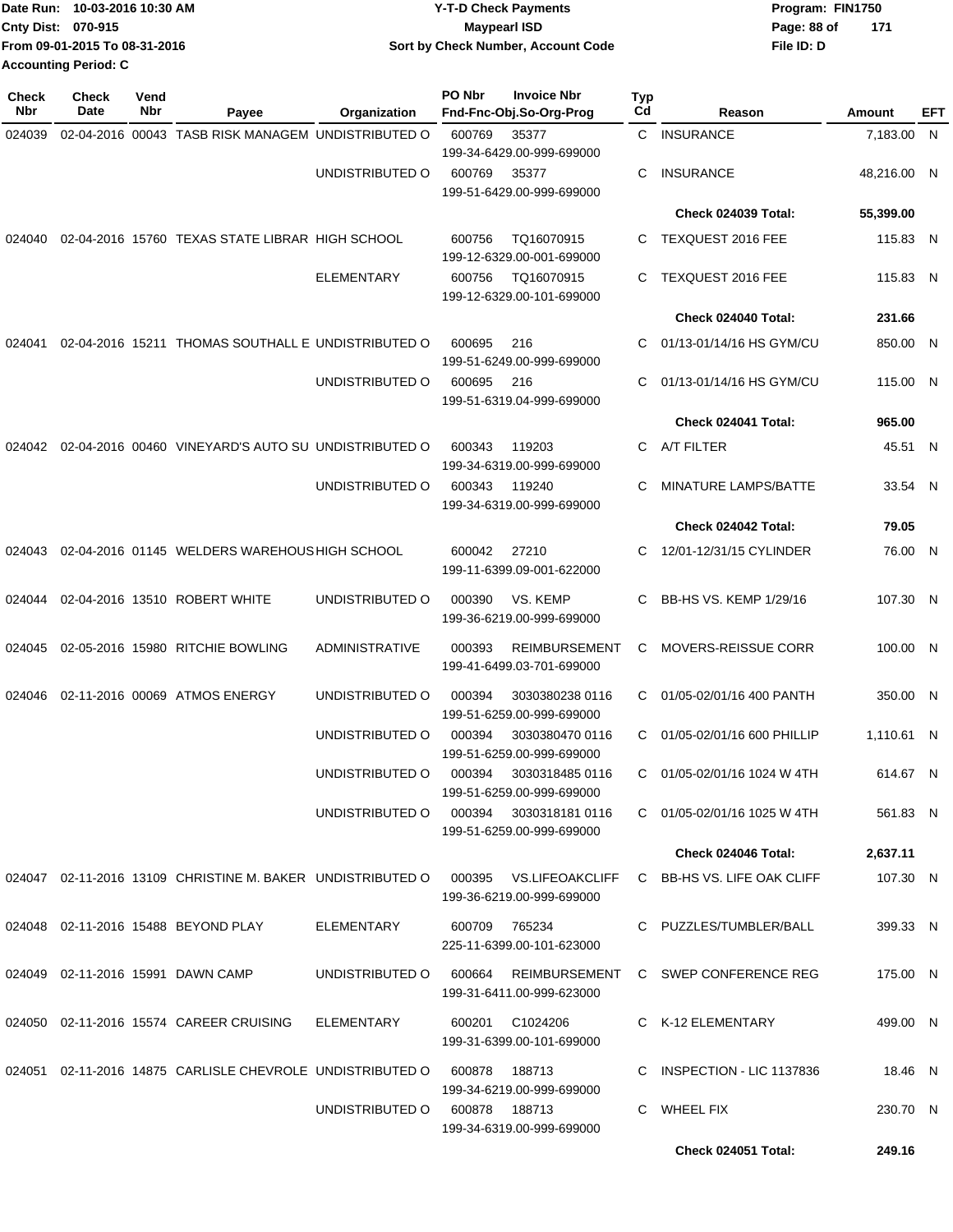|                             | Date Run: 10-03-2016 10:30 AM | <b>Y-T-D Check Payments</b>        | Program: FIN1750 |     |  |  |
|-----------------------------|-------------------------------|------------------------------------|------------------|-----|--|--|
| Cnty Dist: 070-915          |                               | Maypearl ISD                       | Page: 89 of      | 171 |  |  |
|                             | From 09-01-2015 To 08-31-2016 | Sort by Check Number, Account Code | File ID: D       |     |  |  |
| <b>Accounting Period: C</b> |                               |                                    |                  |     |  |  |

| Check<br>Nbr | <b>Check</b><br>Date            | Vend<br>Nbr | Payee                                                                    | Organization                    | PO Nbr        | <b>Invoice Nbr</b><br>Fnd-Fnc-Obj.So-Org-Prog     | Typ<br>Cd | Reason                       | Amount     | EFT |
|--------------|---------------------------------|-------------|--------------------------------------------------------------------------|---------------------------------|---------------|---------------------------------------------------|-----------|------------------------------|------------|-----|
|              |                                 |             | 024052 02-11-2016 01106 CAROLE UPCHURCH                                  | UNDISTRIBUTED O                 | 600882        | <b>REIMBURSEMENT</b>                              |           | C TRAVEL FOR MICROSOFT       | 53.00 N    |     |
|              |                                 |             |                                                                          |                                 |               | 199-53-6411.00-999-699000                         |           |                              |            |     |
|              |                                 |             |                                                                          | UNDISTRIBUTED O                 | 600881        | <b>REIMBURSEMENT</b><br>199-53-6411.00-999-699000 | C         | MEALS/MILEAGE - TCEA C       | 174.70 N   |     |
|              |                                 |             |                                                                          |                                 |               |                                                   |           | Check 024052 Total:          | 227.70     |     |
|              |                                 |             | 024053 02-11-2016 00217 CITY OF MAYPEARL                                 | UNDISTRIBUTED O                 | 000396        | 80 01/16                                          | C         | 12/28-01/28/16 HS BALLFIE    | 26.00 N    |     |
|              |                                 |             |                                                                          |                                 |               | 199-51-6259.01-999-699000                         |           |                              |            |     |
|              |                                 |             |                                                                          | UNDISTRIBUTED O                 | 000396        | 1081 01/16                                        | C         | 12/28-01/28/16 LSK YARD      | 26.00 N    |     |
|              |                                 |             |                                                                          | UNDISTRIBUTED O                 | 000396        | 199-51-6259.01-999-699000<br>1618 01/16           | C         | 12/28-01/28/16 309 MAIN S    | 51.00 N    |     |
|              |                                 |             |                                                                          |                                 |               | 199-51-6259.01-999-699000                         |           |                              |            |     |
|              |                                 |             |                                                                          | UNDISTRIBUTED O                 | 000396        | 1394 01/16                                        | C         | 12/28-01/28/16 HS CONCE      | 51.00 N    |     |
|              |                                 |             |                                                                          |                                 |               | 199-51-6259.01-999-699000                         |           |                              |            |     |
|              |                                 |             |                                                                          | UNDISTRIBUTED O                 | 000396        | 574 01/16                                         | C         | 12/28-01/28/16 JH YARD M     | 71.10 N    |     |
|              |                                 |             |                                                                          | UNDISTRIBUTED O                 | 000396        | 199-51-6259.01-999-699000<br>1080 01/16           | C         | 12/28-01/28/16 1024 W FOU    | 63.60 N    |     |
|              |                                 |             |                                                                          |                                 |               | 199-51-6259.01-999-699000                         |           |                              |            |     |
|              |                                 |             |                                                                          | UNDISTRIBUTED O                 | 000396        | 383 01/16                                         | C         | 12/28-01/28/16 600 PHILLIP   | 97.80 N    |     |
|              |                                 |             |                                                                          |                                 |               | 199-51-6259.01-999-699000                         |           |                              |            |     |
|              |                                 |             |                                                                          | UNDISTRIBUTED O                 | 000396        | 595 01/16<br>199-51-6259.01-999-699000            | C         | 12/28-01/28/16 1025 W FOU    | 207.00 N   |     |
|              |                                 |             |                                                                          | UNDISTRIBUTED O                 | 000396        | 82 01/16                                          | C         | 12/28-01/28/16 400 PANTH     | 558.60 N   |     |
|              |                                 |             |                                                                          |                                 |               | 199-51-6259.01-999-699000                         |           |                              |            |     |
|              |                                 |             |                                                                          |                                 |               |                                                   |           | <b>Check 024053 Total:</b>   | 1,152.10   |     |
|              |                                 |             | 024054  02-11-2016  01083  CREATIVE WALLS                                | <b>ADMINISTRATIVE</b>           | 600877        | 534051                                            | C         | <b>FRAMING FOR RESOLUTI</b>  | 95.42 N    |     |
|              |                                 |             |                                                                          |                                 |               | 199-41-6399.01-701-699000                         |           |                              |            |     |
|              | 024055  02-11-2016  13566 DATCS |             |                                                                          | UNDISTRIBUTED O                 | 000397        | 185430                                            | C         | DOT DRUG TEST                | 57.50 N    |     |
|              |                                 |             |                                                                          |                                 |               | 199-34-6219.01-999-699000                         |           |                              |            |     |
| 024056       |                                 |             | 02-11-2016 12536 DESOTO JANITORIAL UNDISTRIBUTED O                       |                                 | 600908        | 169730                                            | C.        | <b>LAUNDRY III DETERGENT</b> | 165.20 N   |     |
|              |                                 |             |                                                                          |                                 |               | 199-51-6319.01-999-699000                         |           |                              |            |     |
|              |                                 |             |                                                                          | UNDISTRIBUTED O                 | 600908        | 170136<br>199-51-6319.01-999-699000               | C         | SOAP/TOWELS/TISSUE/LI        | 3,787.78 N |     |
|              |                                 |             |                                                                          |                                 |               |                                                   |           | <b>Check 024056 Total:</b>   | 3,952.98   |     |
|              |                                 |             | 024057  02-11-2016  15718  DUNCAN PLUMBING S  UNDISTRIBUTED    000860    |                                 |               | 2980                                              |           | C HS SERVICE CALL            | 129.95 N   |     |
|              |                                 |             |                                                                          |                                 |               | 199-51-6249.00-999-699000                         |           |                              |            |     |
|              |                                 |             |                                                                          | UNDISTRIBUTED O 600765 3004     |               |                                                   |           | C HS - GAS LINE REPAIR       | 1,329.95 N |     |
|              |                                 |             |                                                                          |                                 |               | 199-51-6249.00-999-699000                         |           |                              |            |     |
|              |                                 |             |                                                                          | UNDISTRIBUTED O 600765 3004     |               | 199-51-6319.02-999-699000                         |           | C HS - GAS LINE MATERIALS    | 341.31 N   |     |
|              |                                 |             |                                                                          |                                 |               |                                                   |           | Check 024057 Total:          | 1,801.21   |     |
|              |                                 |             | 024058 02-11-2016 13639 EAST TEXAS COPY SY UNDISTRIBUTED O 000398 322993 |                                 |               |                                                   |           | C 01/04-02/03/16 COPIES B&   | 30.60 N    |     |
|              |                                 |             |                                                                          |                                 |               | 199-11-6219.07-999-623000                         |           |                              |            |     |
|              |                                 |             |                                                                          | <b>HIGH SCHOOL</b>              |               | 000398 322993                                     |           | C 01/04-02/03/16 COPIES B&   | 40.64 N    |     |
|              |                                 |             |                                                                          | MAYPEARL JUNIOR  000398  322993 |               | 199-11-6269.00-001-611000                         |           | C 01/04-02/03/16 COPIES B&   | 53.78 N    |     |
|              |                                 |             |                                                                          |                                 |               | 199-11-6269.00-041-611000                         |           |                              |            |     |
|              |                                 |             |                                                                          | INTERMEDIATE SCH 000398 322993  |               |                                                   |           | C 01/04-02/03/16 COPIES B&   | 17.75 N    |     |
|              |                                 |             |                                                                          |                                 |               | 199-11-6269.00-043-699000                         |           |                              |            |     |
|              |                                 |             |                                                                          | ELEMENTARY                      | 000398 322993 |                                                   |           | C 01/04-02/03/16 COPIES B&   | 547.68 N   |     |
|              |                                 |             |                                                                          | ELEMENTARY                      | 000398 322993 | 199-11-6269.00-101-611000                         |           | C 01/04-02/03/16 COPIES B&   | 51.17 N    |     |
|              |                                 |             |                                                                          |                                 |               | 199-11-6269.00-101-699000                         |           |                              |            |     |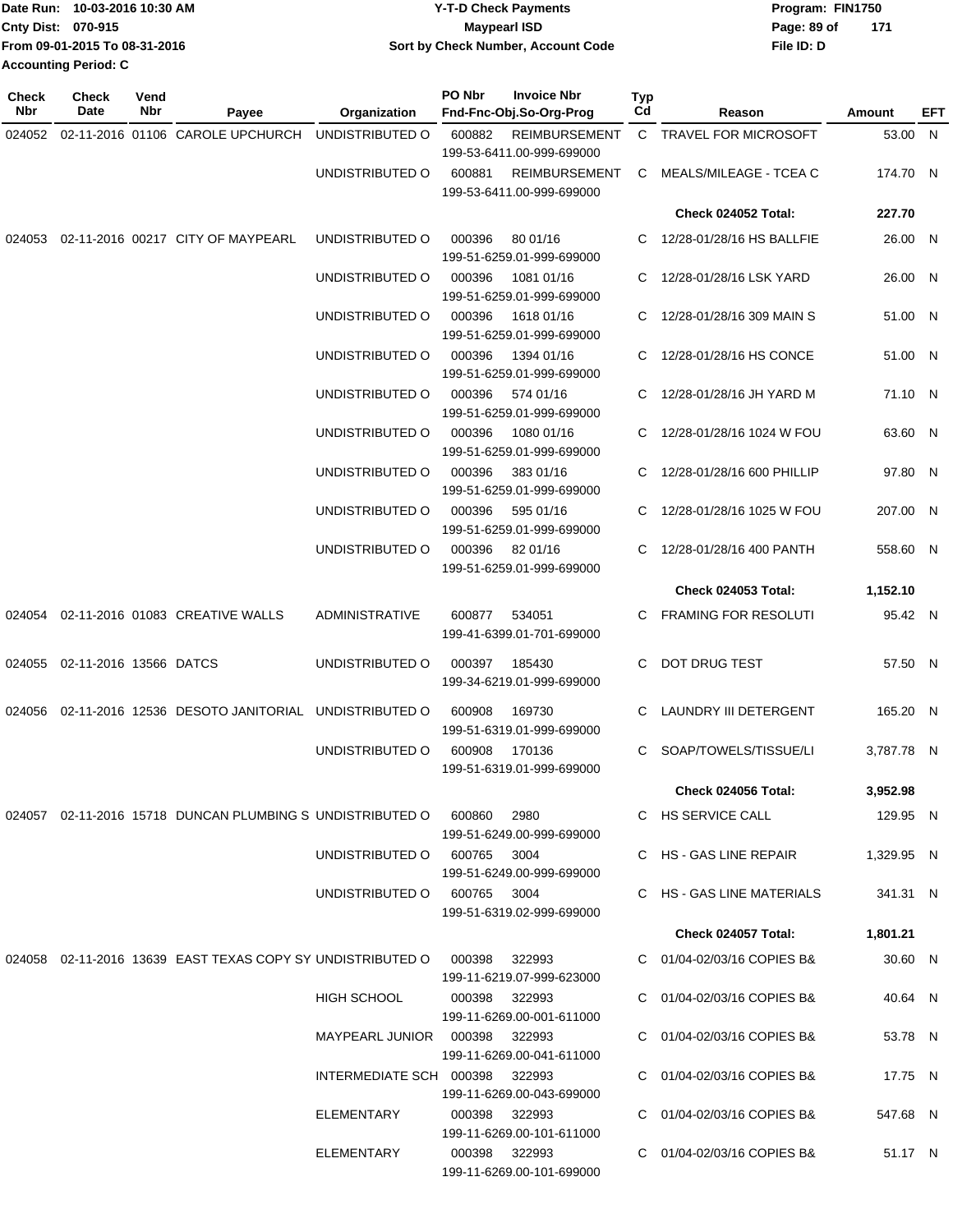|                             | Date Run: 10-03-2016 10:30 AM | <b>Y-T-D Check Payments</b>        | Program: FIN1750 |     |
|-----------------------------|-------------------------------|------------------------------------|------------------|-----|
| <b>Cnty Dist: 070-915</b>   |                               | <b>Mavpearl ISD</b>                | Page: 90 of      | 171 |
|                             | From 09-01-2015 To 08-31-2016 | Sort by Check Number, Account Code | File ID: D       |     |
| <b>Accounting Period: C</b> |                               |                                    |                  |     |

| <b>Check</b><br>Nbr | Check<br>Date | Vend<br><b>Nbr</b> | Payee                                                     | Organization            | PO Nbr        | <b>Invoice Nbr</b><br>Fnd-Fnc-Obj.So-Org-Prog       | Typ<br>Cd | Reason                                | Amount     | EFT |
|---------------------|---------------|--------------------|-----------------------------------------------------------|-------------------------|---------------|-----------------------------------------------------|-----------|---------------------------------------|------------|-----|
|                     |               |                    |                                                           | <b>HIGH SCHOOL</b>      | 000398        | 322993<br>199-11-6269.01-001-611000                 | C.        | 01/04-02/03/16 COPIES B&              | 576.44 N   |     |
|                     |               |                    |                                                           | <b>MAYPEARL JUNIOR</b>  | 000398        | 322993<br>199-11-6269.01-041-611000                 | C         | 01/04-02/03/16 COPIES B&              | 409.30 N   |     |
|                     |               |                    |                                                           | INTERMEDIATE SCH 000398 |               | 322993<br>199-11-6269.01-043-611000                 | C         | 01/04-02/03/16 COPIES B&              | 323.66 N   |     |
|                     |               |                    |                                                           | DIR COST- ADMINIS       | 000398        | 322993<br>199-41-6249.00-720-699000                 | С         | 01/04-02/03/16 COPIES CO              | 260.18 N   |     |
|                     |               |                    |                                                           | DIR COST- ADMINIS       | 000398        | 322993<br>199-41-6249.00-720-699000                 | C         | 01/04-02/03/16 COPIES B&              | 111.52 N   |     |
|                     |               |                    |                                                           |                         |               |                                                     |           | Check 024058 Total:                   | 2,422.72   |     |
| 024059              |               |                    | 02-11-2016 16009 EASTLAND ISD                             | HIGH SCHOOL             | 600900        | 3<br>199-11-6499.01-001-611000                      |           | C FESTIVAL ENTRY FEE                  | 180.00 N   |     |
| 024060              |               |                    | 02-11-2016 00038 ELLIS APPRAISAL DIST TAX COLLECTION      |                         | 600382        | 2016-13-1<br>199-41-6213.00-703-699000              | C         | 2016 EAD BUDGET ALLOC                 | 7,322.60 N |     |
| 024061              |               |                    | 02-11-2016 00376 FLINN SCIENTIFIC                         | <b>MAYPEARL JUNIOR</b>  | 600773        | 1943868<br>199-11-6399.09-041-611000                | C         | <b>SCIENCE SUPPLIES</b>               | 200.22 N   |     |
| 024062              |               |                    | 02-11-2016 00627 FROG PUBLICATIONS ELEMENTARY             |                         | 600742        | 21516-2391<br>199-11-6399.02-101-611000             | C.        | 2ND GRADE SUPPLIES                    | 488.46 N   |     |
| 024063              |               |                    | 02-11-2016 12341 GRAINGER INDUSTRIA UNDISTRIBUTED O       |                         | 600859        | 9017736704<br>199-51-6319.02-999-699000             | C         | SUBMERSIBLE SEWAGE P                  | 596.70 N   |     |
| 024064              |               |                    | 02-11-2016 15942 CHARLES HICKS                            | <b>HIGH SCHOOL</b>      | 600852        | <b>TO ARLINGTON</b><br>199-11-6411.06-001-611000    | C         | <b>WINTER DRUMLINE - ARLI</b>         | 32.88 N    |     |
| 024065              |               |                    | 02-11-2016 12231 HILLSBORO ISD                            | MAYPEARL JUNIOR         | 600876        | <b>JH TRACK MEET</b><br>199-36-6499.00-041-699000   | C.        | JH TRACK MEET FEE                     | 300.00 N   |     |
|                     |               |                    |                                                           | <b>HIGH SCHOOL</b>      | 600876        | <b>HS TRACK MEET</b><br>199-36-6499.01-001-699000   | C.        | <b>HS TRACK MEET FEE</b>              | 400.00 N   |     |
|                     |               |                    |                                                           |                         |               |                                                     |           | Check 024065 Total:                   | 700.00     |     |
| 024066              |               |                    | 02-11-2016 14399 ROBERT HODGE JR.                         | UNDISTRIBUTED O         | 000399        | <b>VS.LIFEOAKCLIFF</b><br>199-36-6219.00-999-699000 | C.        | <b>BB-HS VS. LIFE OAK CLIFF</b>       | 123.30 N   |     |
|                     |               |                    | 024067  02-11-2016  12152  TRICIA IKARD                   | <b>SCHOOL BOARD</b>     | 600869        | 199-41-6419.00-702-699000                           |           | REIMBURSEMENT C BOARD TRAINING LODGIN | 303.60 N   |     |
|                     |               |                    | 024068 02-11-2016 15712 KOURTNEY LYNN EAS UNDISTRIBUTED O |                         | 600911        | JANUARY 2016<br>199-31-6219.04-999-623000           |           | C 13.5 HRS - OT SERVICES              | 945.00 N   |     |
|                     |               |                    | 024069 02-11-2016 00063 LAKESHORE EQUIPME ELEMENTARY      |                         |               | 600714 4708200116<br>199-11-6399.03-101-611000      |           | C 3RD GRADE SUPPLIES                  | 104.47 N   |     |
|                     |               |                    |                                                           | ELEMENTARY              |               | 600711 4671400116<br>199-11-6399.08-101-623000      |           | C SHELVES/PHONICS/SYLLA               | 97.72 N    |     |
|                     |               |                    |                                                           | ELEMENTARY              |               | 600741 4759990216<br>199-11-6399.23-101-625000      |           | C ESL SUPPLIES                        | 238.04 N   |     |
|                     |               |                    |                                                           |                         |               |                                                     |           | Check 024069 Total:                   | 440.23     |     |
|                     |               |                    | 024070 02-11-2016 14204 LANDMARK EQUIPME UNDISTRIBUTED O  |                         | 600866        | W56327<br>199-51-6319.04-999-699000                 |           | C CUTTER HEADS-STIHL LIN              | 104.00 N   |     |
|                     |               |                    | 024071 02-11-2016 13247 LEGAL DIGEST                      | <b>HIGH SCHOOL</b>      | 600759 AR2777 | 224-11-6411.00-001-623000                           |           | C CONFERENCE REGISTRA                 | 200.00 N   |     |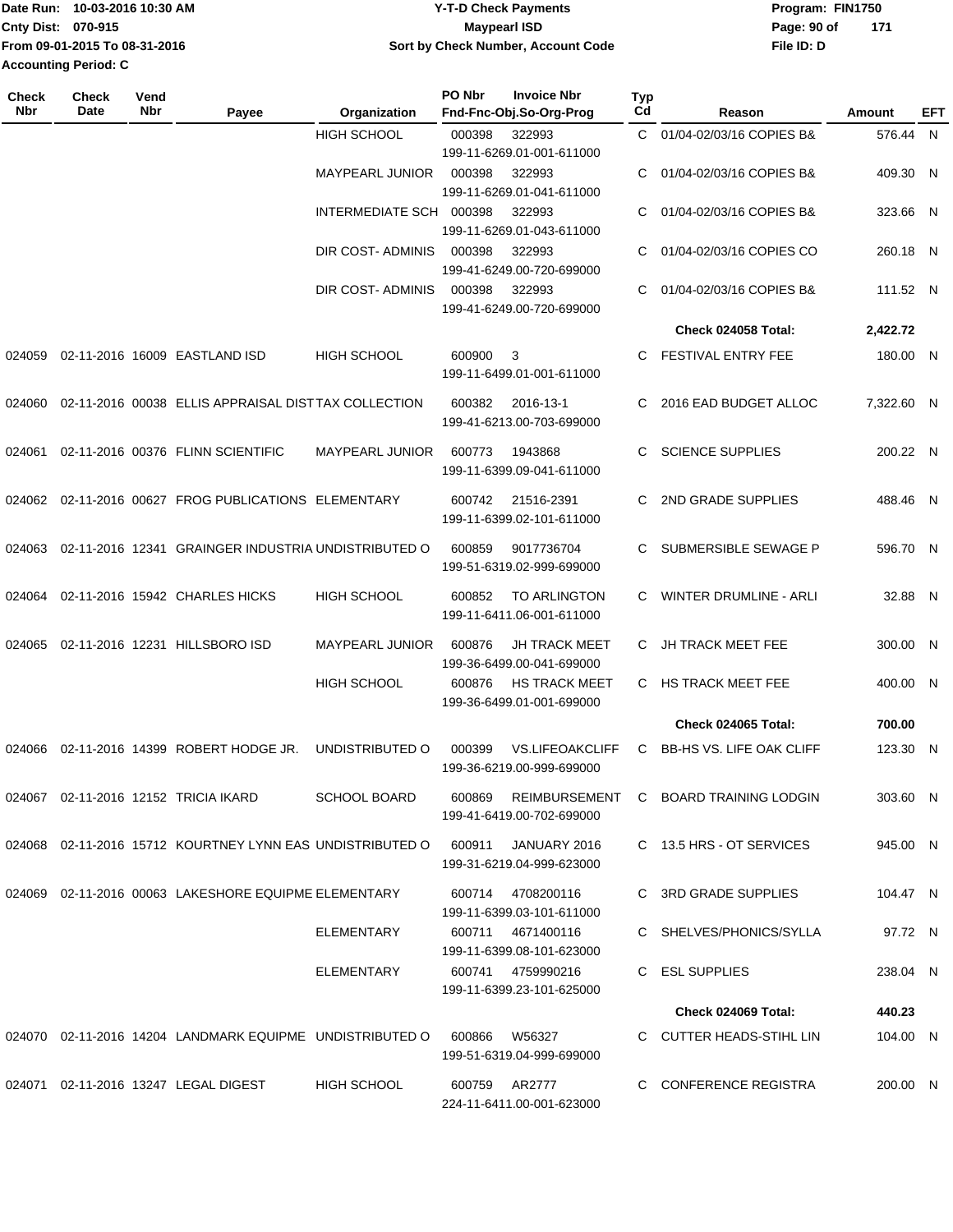|                           | Date Run: 10-03-2016 10:30 AM | <b>Y-T-D Check Payments</b>        | Program: FIN1750   |  |
|---------------------------|-------------------------------|------------------------------------|--------------------|--|
| <b>Cnty Dist: 070-915</b> |                               | <b>Mavpearl ISD</b>                | 171<br>Page: 91 of |  |
|                           | From 09-01-2015 To 08-31-2016 | Sort by Check Number, Account Code | File ID: D         |  |
|                           | Accounting Period: C          |                                    |                    |  |

| <b>Check</b><br>Nbr | <b>Check</b><br>Date    | Vend<br>Nbr | Payee                                                                        | Organization     | PO Nbr | <b>Invoice Nbr</b><br>Fnd-Fnc-Obj.So-Org-Prog       | <b>Typ</b><br>Cd | Reason                          | Amount     | EFT |
|---------------------|-------------------------|-------------|------------------------------------------------------------------------------|------------------|--------|-----------------------------------------------------|------------------|---------------------------------|------------|-----|
| 024072              | 02-11-2016 15098 LOWE'S |             |                                                                              | UNDISTRIBUTED O  | 600645 | 99007281357 116<br>199-51-6319.02-999-699000        | C.               | 01/2016 MAINTENANCE SU          | 2,485.00 N |     |
| 024073              |                         |             | 02-11-2016 00067 LEIGHANNE MCALISTE SCHOOL BOARD                             |                  | 600870 | <b>REIMBURSEMENT</b><br>199-41-6499.02-702-699000   | C.               | SNACKS FOR SPECIAL BO           | 52.26 N    |     |
| 024074              |                         |             | 02-11-2016 15740 MOORE RECYCLING L UNDISTRIBUTED O                           |                  | 000400 | 0001286035<br>199-51-6259.03-999-699000             | C                | 01/01-01/31/16 RECYCLE L        | 71.27 N    |     |
|                     |                         |             |                                                                              | UNDISTRIBUTED O  | 000400 | 0001286036<br>199-51-6259.03-999-699000             | C                | 01/01-01/31/16 RECYCLE A        | 25.35 N    |     |
|                     |                         |             |                                                                              | UNDISTRIBUTED O  | 000400 | 0001286033<br>199-51-6259.03-999-699000             | C.               | 01/01-01/31/16 RECYCLE H        | 14.89 N    |     |
|                     |                         |             |                                                                              | UNDISTRIBUTED O  | 000400 | 0001286034<br>199-51-6259.03-999-699000             | C                | 01/01-01/31/16 RECYCLE J        | 20.89 N    |     |
|                     |                         |             |                                                                              | UNDISTRIBUTED O  | 000400 | 0001286037<br>199-51-6259.03-999-699000             | C                | 01/01-01/31/16 RECYCLE I        | 20.89 N    |     |
|                     |                         |             |                                                                              |                  |        |                                                     |                  | Check 024074 Total:             | 153.29     |     |
| 024075              |                         |             | 02-11-2016 14906 MORRISON SUPPLY                                             | UNDISTRIBUTED O  | 600066 | S100204405.001<br>199-51-6319.04-999-699000         | C                | MALE ADPT/BUSHING/TUB           | 73.71 N    |     |
| 024076              | 02-11-2016 00079 NASCO  |             |                                                                              | INTERMEDIATE SCH | 000402 | 659780<br>199-11-6399.09-043-611000                 | C                | <b>CONSTRUCTION PAPER -</b>     | 10.00 N    |     |
| 024077              |                         |             | 02-11-2016 15814 NEC FINANCIAL SERVI UNDISTRIBUTED O                         |                  | 000407 | 0001880566<br>199-71-6512.00-999-699000             | C                | SV8100 PHONE SYSTEM             | 1,159.20 N |     |
|                     |                         |             |                                                                              | UNDISTRIBUTED O  | 000407 | 0001880566<br>199-71-6522.00-999-699000             | C.               | SV8100 PHONE SYSTEM             | 181.07 N   |     |
|                     |                         |             |                                                                              |                  |        |                                                     |                  | Check 024077 Total:             | 1,340.27   |     |
| 024078              |                         |             | 02-11-2016 13896 JOE NIMOCK                                                  | UNDISTRIBUTED O  | 000401 | <b>VS.LIFEOAKCLIFF</b><br>199-36-6219.00-999-699000 | C.               | <b>BB-HS VS. LIFE OAK CLIFF</b> | 107.30 N   |     |
| 024079              |                         |             | 02-11-2016 12087 OAK CLIFF OFFICE SU INTERMEDIATE SCH 600811                 |                  |        | 370413-0<br>199-11-6399.05-043-611000               | C                | ENVELOPES/BINDERS/PA            | 285.48 N   |     |
| 024080              |                         |             | 02-11-2016 00287 OFFICE DEPOT                                                | UNDISTRIBUTED O  | 600704 | 820407685001<br>199-11-6399.01-999-623000           | C                | <b>SHREDDER</b>                 | 265.67 N   |     |
|                     |                         |             | 024081 02-11-2016 15054 O'REILLY AUTO PARTS UNDISTRIBUTED O                  |                  | 600906 | 0645-144025<br>199-34-6319.00-999-699000            |                  | C WINDO-WELD FOR BUS            | 45.98 N    |     |
|                     |                         |             | 024082 02-11-2016 00590 ORIENTAL TRADING C ELEMENTARY                        |                  |        | 600607 675685656-01<br>199-11-6399.01-101-611000    |                  | C STANFORD 1ST GRADE S          | 92.82 N    |     |
|                     |                         |             | 024083 02-11-2016 16010 SARDIS TIRES & WHE UNDISTRIBUTED O                   |                  | 600879 | 395510<br>199-34-6319.00-999-699000                 |                  | C REPLACEMENT TIRE FOR          | 78.00 N    |     |
|                     |                         |             | 024084 02-11-2016 00843 SCHOLASTIC BOOK FAINTERMEDIATE SCH 600812 W3492263BF |                  |        | 199-12-6399.02-043-699000                           |                  | C INTERMEDIATE BOOK FAI         | 1,822.81 N |     |
|                     |                         |             | 024085 02-11-2016 00316 SCHOOL SPECIALTY I ELEMENTARY                        |                  | 600746 | 208115783131<br>199-11-6399.05-101-611000           |                  | C 4TH GRADE MATH SUPPIE         | 118.50 N   |     |
|                     |                         |             |                                                                              | ELEMENTARY       |        | 600732 208115776489<br>199-11-6399.08-101-623000    |                  | C LAMINATOR/WHITE-OUT/H         | 169.88 N   |     |
|                     |                         |             |                                                                              |                  |        |                                                     |                  | <b>Check 024085 Total:</b>      | 288.38     |     |
|                     |                         |             | 024086 02-11-2016 15990 JACOB SMITH                                          | UNDISTRIBUTED O  | 000404 | VS.LIFEOAKCLIFF<br>199-36-6219.00-999-699000        |                  | C BB-HS VS. LIFE OAK CLIFF      | 52.30 N    |     |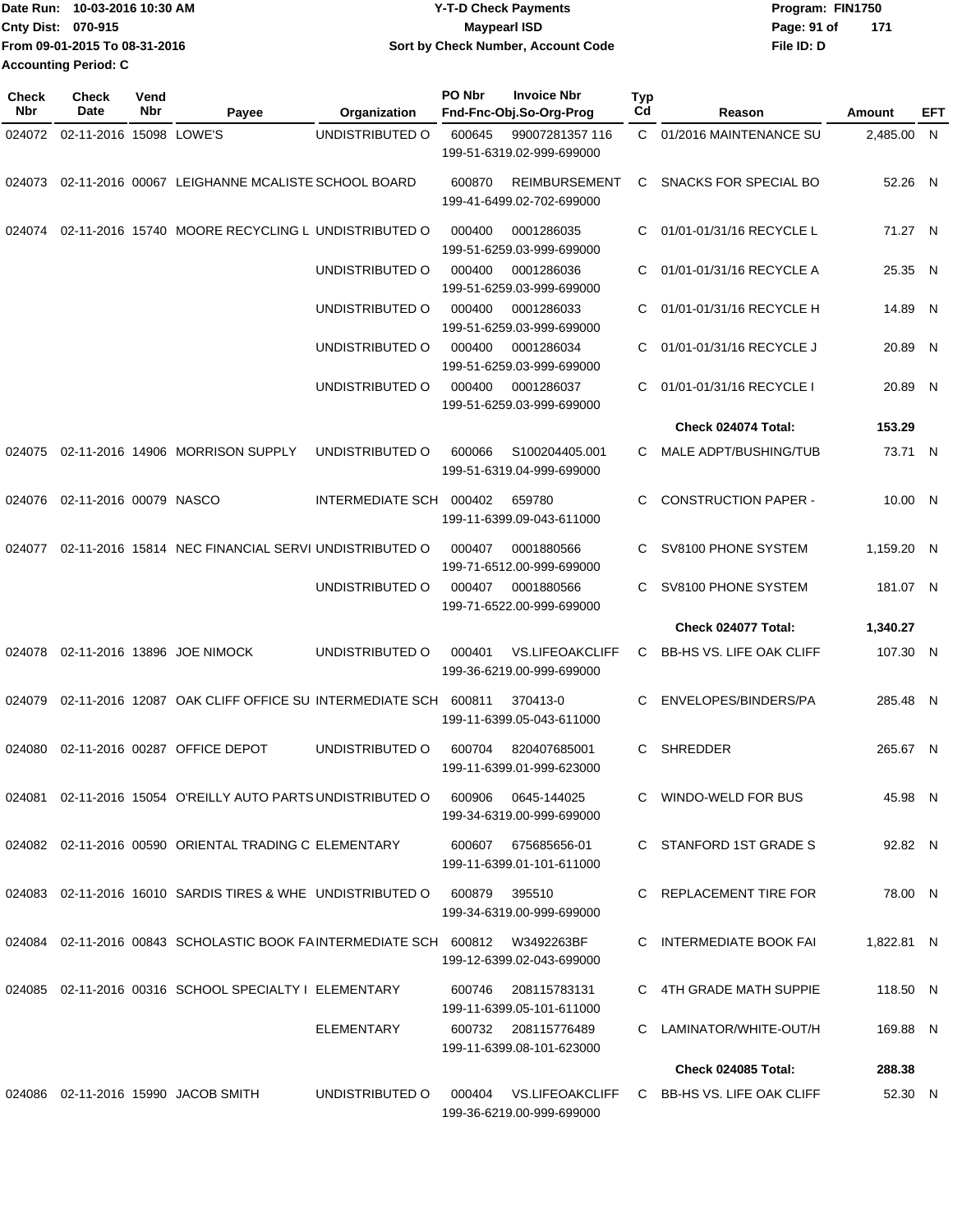| Date Run: 10-03-2016 10:30 AM |                               | <b>Y-T-D Check Payments</b>        | Program: FIN1750     |  |  |
|-------------------------------|-------------------------------|------------------------------------|----------------------|--|--|
| <b>Cnty Dist: 070-915</b>     |                               | <b>Mavpearl ISD</b>                | - 171<br>Page: 92 of |  |  |
|                               | From 09-01-2015 To 08-31-2016 | Sort by Check Number, Account Code | File ID: D           |  |  |
|                               | <b>Accounting Period: C</b>   |                                    |                      |  |  |

| <b>Check</b><br>Nbr | <b>Check</b><br>Date     | Vend<br>Nbr | Payee                                                     | Organization           | PO Nbr | <b>Invoice Nbr</b><br>Fnd-Fnc-Obj.So-Org-Prog       | Typ<br>Cd    | Reason                        | Amount     | EFT |
|---------------------|--------------------------|-------------|-----------------------------------------------------------|------------------------|--------|-----------------------------------------------------|--------------|-------------------------------|------------|-----|
| 024087              |                          |             | 02-11-2016 15313 CARROLL MARVIN SMI UNDISTRIBUTED O       |                        | 000403 | <b>VS.LIFEOAKCLIFF</b><br>199-36-6219.00-999-699000 | $\mathbf{C}$ | BB-HS VS. LIFE OC CLOCK       | 25.00 N    |     |
| 024088              |                          |             | 02-11-2016 15979 SUCCESS ED LLC                           | <b>HIGH SCHOOL</b>     | 600912 | 988587<br>224-11-6419.00-001-623000                 | C            | SE MANAGER TRAINING/T         | 173.91 N   |     |
| 024089              |                          |             | 02-11-2016 15139 SUNNYVALE ISD                            | MAYPEARL JUNIOR        | 600875 | <b>JH TRACK MEET</b><br>199-36-6499.00-041-699000   |              | C JH TRACK MEET FEE           | 300.00 N   |     |
| 024090              |                          |             | 02-11-2016 16008 SUPER 8 HOUSTON D HIGH SCHOOL            |                        | 600851 | <b>ROWDY MYERS</b><br>199-11-6411.04-001-622000     | C.           | TRAVEL - R. MEYERS            | 278.40 N   |     |
| 024091              |                          |             | 02-11-2016 15946 AMY SWEATT                               | INTERMEDIATE SCH       | 600600 | <b>REIMBURSEMENT</b><br>199-11-6499.00-043-611000   | C.           | <b>CAST REGISTRATION</b>      | 145.00 N   |     |
| 024092              | 02-11-2016 00784 TASBO   |             |                                                           | DIR COST-ADMINIS       | 600373 | 272933<br>199-41-6411.01-720-699000                 | C.           | ANNUAL CONFERENCE             | 160.00 N   |     |
|                     |                          |             |                                                           | UNDISTRIBUTED O        | 600373 | 272933<br>199-53-6411.02-999-699000                 | C            | ANNUAL CONFERENCE             | 160.00 N   |     |
|                     |                          |             |                                                           |                        |        |                                                     |              | Check 024092 Total:           | 320.00     |     |
| 024093              |                          |             | 02-11-2016 00132 TEXAS EDUCATIONAL UNDISTRIBUTED O        |                        | 600804 | 3482<br>199-21-6219.00-999-623000                   | C            | <b>IDEA, PART B CONSULTIN</b> | 1,238.86 N |     |
| 024094              |                          |             | 02-11-2016 15485 THERAPY FROM THE                         | UNDISTRIBUTED O        | 600910 | JANUARY 2016<br>199-31-6219.02-999-623000           | C.           | 14 HRS - PT SERVICES          | 980.00 N   |     |
| 024095              |                          |             | 02-11-2016 15611 BETH THOMAS                              | <b>MAYPEARL JUNIOR</b> | 600771 | <b>REIMBURSEMENT</b><br>199-11-6399.07-041-611000   | C.           | SUPPLIES FOR ELA CLAS         | 216.00 N   |     |
| 024096              |                          |             | 02-11-2016 16007 TRAVEL LODGE                             | <b>HIGH SCHOOL</b>     | 600838 | <b>ROWDY MYERS</b><br>199-11-6411.04-001-622000     | C.           | <b>SA STOCK SHOW</b>          | 305.68 N   |     |
| 024097              | 02-11-2016 13063 US BANK |             |                                                           | UNDISTRIBUTED O        | 600871 | 4195637<br>199-71-6599.00-999-699000                | C            | <b>SERIES 2010</b>            | 1,250.00 N |     |
| 024098              |                          |             | 02-11-2016 00253 VERIZON SOUTHWEST UNDISTRIBUTED O        |                        | 000405 | 3765028623 0216<br>199-51-6259.02-999-699000        | C.           | 01/22-02/21/16 972-435-203    | 46.51 N    |     |
|                     |                          |             |                                                           | UNDISTRIBUTED O        | 000405 | 3794028628 0216<br>199-51-6259.02-999-699000        | C.           | 01/25-02/24/16 972-435-201    | 45.58 N    |     |
|                     |                          |             |                                                           | UNDISTRIBUTED O        | 000405 | 3795002177 0216<br>199-51-6259.02-999-699000        |              | C 01/22-02/21/16 MARQUEE      | 56.60 N    |     |
|                     |                          |             |                                                           | UNDISTRIBUTED O        |        | 000405 3767008409 0216<br>199-51-6259.02-999-699000 |              | C 01/28-2/27/16 972-435-1720  | 56.60 N    |     |
|                     |                          |             |                                                           | UNDISTRIBUTED O        | 000405 | 3725000396 0216<br>199-51-6259.02-999-699000        |              | C 01/28-02/27/16 9724351000   | 825.21 N   |     |
|                     |                          |             |                                                           | UNDISTRIBUTED O        | 000405 | 3795028621 0216<br>199-51-6259.02-999-699000        |              | C 01/28-2/27/16 972-435-2160  | 102.83 N   |     |
|                     |                          |             |                                                           | UNDISTRIBUTED O        |        | 000405 3785028629 0216<br>199-51-6259.02-999-699000 |              | C 01/28-2/27/16 972-435-2520  | 102.83 N   |     |
|                     |                          |             |                                                           |                        |        |                                                     |              | <b>Check 024098 Total:</b>    | 1,236.16   |     |
|                     |                          |             | 024099 02-11-2016 14329 RICHARD WASHINGTO UNDISTRIBUTED O |                        | 000406 | <b>VS.LIFEOAKCLIFF</b><br>199-36-6219.00-999-699000 |              | C BB-HS VS. LIFE OAK CLIFF    | 52.30 N    |     |
|                     |                          |             | 024100 02-15-2016 00218 THE COWBOY BANK O HIGH SCHOOL     |                        | 600931 | <b>PLAYOFF MEALS</b><br>199-36-6499.01-001-699000   |              | C ATHLETIC PLAYOFF MEAL       | 500.00 N   |     |
|                     |                          |             |                                                           | <b>HIGH SCHOOL</b>     |        | 600932 PLAYOFF MEALS<br>199-36-6499.01-001-699000   |              | C ATHLETIC PLAYOFF MEAL       | 500.00 N   |     |
|                     |                          |             |                                                           |                        |        |                                                     |              | Check 024100 Total:           | 1,000.00   |     |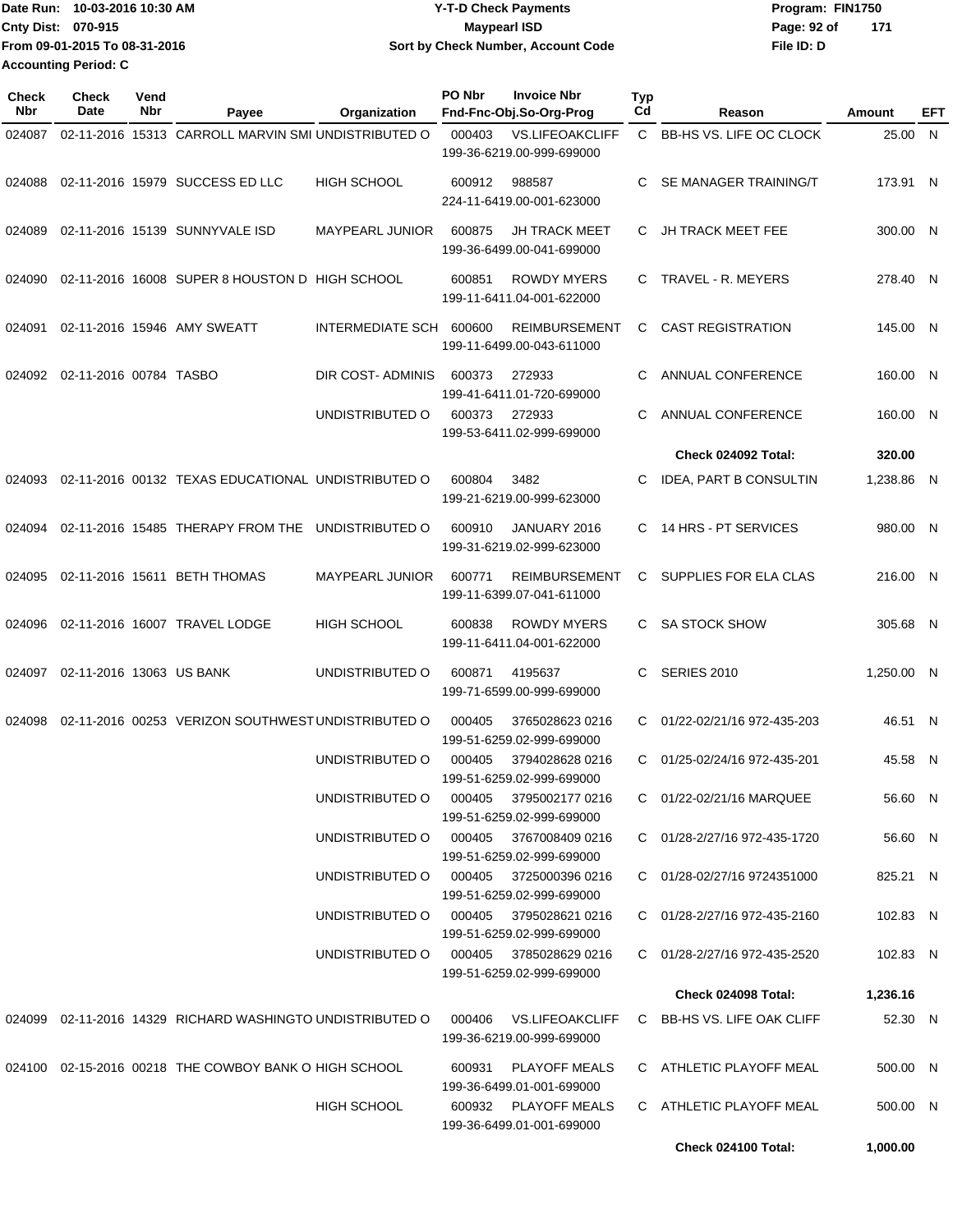| Date Run:<br>10-03-2016 10:30 AM | <b>Y-T-D Check Payments</b>        | Program: FIN1750   |  |  |  |
|----------------------------------|------------------------------------|--------------------|--|--|--|
| <b>Cnty Dist: 070-915</b>        | Maypearl ISD                       | 171<br>Page: 93 of |  |  |  |
| From 09-01-2015 To 08-31-2016    | Sort by Check Number, Account Code | File ID: D         |  |  |  |
| <b>Accounting Period: C</b>      |                                    |                    |  |  |  |

| <b>Check</b><br>Nbr | Check<br>Date | Vend<br>Nbr | Payee                                                       | Organization                       | PO Nbr | <b>Invoice Nbr</b><br>Fnd-Fnc-Obj.So-Org-Prog    | <b>Typ</b><br>Cd | Reason                     | Amount      | EFT |
|---------------------|---------------|-------------|-------------------------------------------------------------|------------------------------------|--------|--------------------------------------------------|------------------|----------------------------|-------------|-----|
| 024144              |               |             | 02-25-2016 12051 ABDO PUBLISHING                            | <b>ELEMENTARY</b>                  | 600744 | 199984<br>199-12-6399.06-101-699000              |                  | C LIBRARY BOOKS            | 2,021.30 N  |     |
| 024145              |               |             | 02-25-2016 12211 ADVANCE PIERRE FO ELEMENTARY               |                                    | 000422 | 1681441<br>240-35-6341.00-101-699000             | C                | <b>BEEF PRODUCTS</b>       | 176.52 N    |     |
| 024146              |               |             | 02-25-2016 00151 BETSY ROSS FLAG GI INTERMEDIATE SCH 600818 |                                    |        | 825685-T<br>199-11-6399.20-043-611000            | C.               | FLAGS                      | 290.40 N    |     |
| 024147              |               |             | 02-25-2016 15593 BMI EDUCATIONAL SE INTERMEDIATE SCH 600598 |                                    |        | 631203<br>199-11-6399.02-043-611000              | C                | <b>BOOKS</b>               | 210.20 N    |     |
| 024148              |               |             | 02-25-2016 00956 BORDEN DAIRY                               | MAYPEARL JUNIOR                    | 000423 | 743304<br>240-35-6341.00-041-699000              | C                | MILK                       | 361.40 N    |     |
|                     |               |             |                                                             | INTERMEDIATE SCH                   | 000423 | 743304<br>240-35-6341.00-043-699000              | C                | MILK                       | 403.10 N    |     |
|                     |               |             |                                                             | <b>ELEMENTARY</b>                  | 000423 | 743304<br>240-35-6341.00-101-699000              | C                | <b>MILK</b>                | 1,417.80 N  |     |
|                     |               |             |                                                             | <b>HIGH SCHOOL</b>                 | 000423 | 743304<br>240-35-6341.01-001-699000              | C                | <b>MILK</b>                | 437.85 N    |     |
|                     |               |             |                                                             |                                    |        |                                                  |                  | Check 024148 Total:        | 2,620.15    |     |
| 024149              |               |             | 02-25-2016 15980 RITCHIE BOWLING                            | <b>ADMINISTRATIVE</b>              | 600967 | <b>REIMBURSMENT</b><br>199-41-6499.03-701-699000 | C                | SUPERINTENDENT MOVIN       | 163.46 N    |     |
|                     |               |             |                                                             | <b>ADMINISTRATIVE</b>              | 600967 | <b>REIMBURSMENT</b><br>199-41-6499.03-701-699000 | D                | <b>INCORRECT AMOUNT</b>    | $-163.46$ N |     |
|                     |               |             |                                                             |                                    |        |                                                  |                  | Check 024149 Total:        | .00         |     |
| 024150              |               |             | 02-25-2016 00289 CAROLINA BIOLOGICA HIGH SCHOOL             |                                    | 600824 | 49387448 RI<br>199-11-6399.14-001-611000         | C                | <b>SCALES</b>              | 60.76 N     |     |
| 024151              |               |             | 02-25-2016 15971 CHANDLER SIGNS, L.P UNDISTRIBUTED O        |                                    | 600483 | 246273<br>199-51-6639.00-999-699000              | С                | <b>MARQUEE</b>             | 15,933.00 N |     |
| 024152              |               |             | 02-25-2016 15282 COLORADO BOXED BE ELEMENTARY               |                                    | 000424 | 7512824<br>240-35-6341.00-101-699000             | С                | <b>USDA FOODS</b>          | 143.26 N    |     |
|                     |               |             |                                                             | <b>HIGH SCHOOL</b>                 | 000424 | 7512826<br>240-35-6341.01-001-699000             | C                | <b>USDA FOODS</b>          | 173.90      | -N  |
|                     |               |             |                                                             |                                    |        |                                                  |                  | Check 024152 Total:        | 317.16      |     |
|                     |               |             | 024153 02-25-2016 00218 THE COWBOY BANK O HIGH SCHOOL       |                                    | 600981 | BASEBALL MEALS<br>199-36-6499.05-001-699000      |                  | C MEALS FOR BASEBALL TO    | 154.95 N    |     |
|                     |               |             | 024154 02-25-2016 15656 DEPARTMENT OF INF UNDISTRIBUTED O   |                                    | 000428 | 16011299N<br>199-51-6259.02-999-699000           |                  | C 01/01-01/31/16 LONG DIST | 73.80 N     |     |
|                     |               |             | 024155 02-25-2016 15109 DESOTO BASEBALL B HIGH SCHOOL       |                                    | 600980 | <b>BASEBALL</b><br>199-36-6499.01-001-699000     |                  | C BASEBALL ENTRY           | 250.00 N    |     |
|                     |               |             | 024156 02-25-2016 12536 DESOTO JANITORIAL UNDISTRIBUTED O   |                                    | 600908 | 170419<br>199-51-6319.01-999-699000              |                  | C TISSUE/TOWELS/SIGNS/G    | 2,429.90 N  |     |
|                     |               |             | 024157 02-25-2016 12186 ELLIOTT ELECTRIC                    | UNDISTRIBUTED O                    | 600924 | 09-06542-01<br>199-51-6319.02-999-699000         |                  | C ELECTRICAL SUPPLIES      | 2.36 N      |     |
|                     |               |             |                                                             | UNDISTRIBUTED O 600924 09-06919-01 |        | 199-51-6319.02-999-699000                        |                  | C ELECTRICAL SUPPLIES      | 91.68 N     |     |
|                     |               |             |                                                             | UNDISTRIBUTED 0 600924 09-06248-01 |        | 199-51-6319.02-999-699000                        |                  | C ELECTRICAL SUPPLIES      | 192.00 N    |     |
|                     |               |             |                                                             |                                    |        |                                                  |                  | Check 024157 Total:        | 286.04      |     |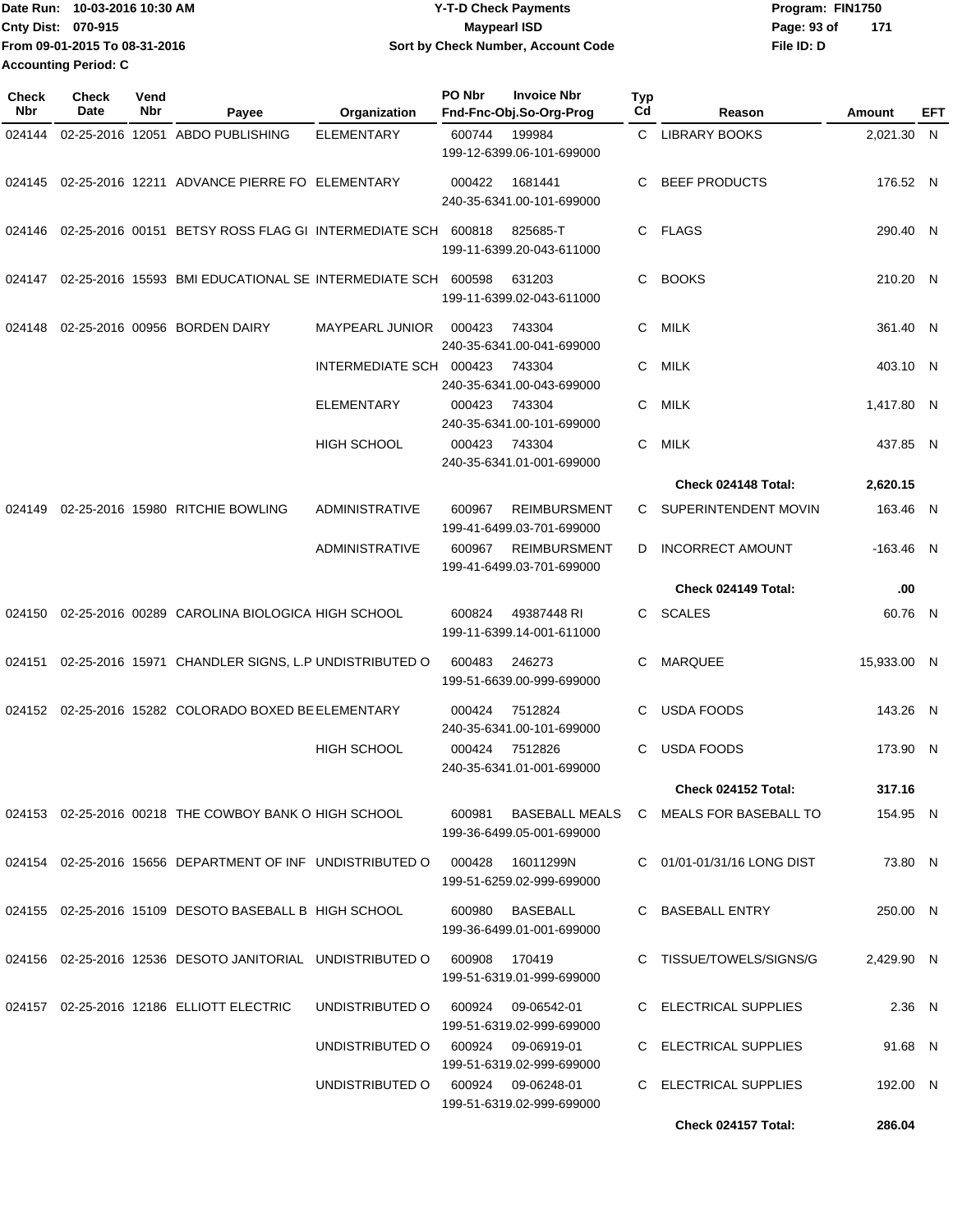| Date Run: 10-03-2016 10:30 AM |                               | <b>Y-T-D Check Payments</b>        | Program: FIN1750   |  |  |
|-------------------------------|-------------------------------|------------------------------------|--------------------|--|--|
| <b>Cnty Dist: 070-915</b>     |                               | Maypearl ISD                       | 171<br>Page: 94 of |  |  |
|                               | From 09-01-2015 To 08-31-2016 | Sort by Check Number, Account Code | File ID: D         |  |  |
| <b>Accounting Period: C</b>   |                               |                                    |                    |  |  |

| Check<br>Nbr | <b>Check</b><br>Date | Vend<br>Nbr | Payee                                                                                    | Organization                           | PO Nbr                                  | <b>Invoice Nbr</b><br>Fnd-Fnc-Obj.So-Org-Prog     | Typ<br>Cd                    | Reason                       | Amount     | EFT |
|--------------|----------------------|-------------|------------------------------------------------------------------------------------------|----------------------------------------|-----------------------------------------|---------------------------------------------------|------------------------------|------------------------------|------------|-----|
| 024158       |                      |             | 02-25-2016 13336 ELLIS COUNTY MUSIC HIGH SCHOOL                                          |                                        | 600678                                  | 19164<br>199-11-6249.01-001-611000                |                              | C TUBA REPAIR                | 140.00 N   |     |
| 024159       |                      |             | 02-25-2016 12897 LEAH FARDA                                                              | <b>ELEMENTARY</b>                      | 600958                                  | <b>REIMBURSEMENT</b><br>199-23-6411.05-101-699000 | C                            | LODGING FOR TASA CON         | 74.85 N    |     |
|              |                      |             |                                                                                          | <b>MAYPEARL JUNIOR</b>                 | 600958                                  | <b>REIMBURSEMENT</b><br>199-31-6411.01-041-699000 | C                            | LODGING/MEALS FOR            | 137.84 N   |     |
|              |                      |             |                                                                                          | <b>ELEMENTARY</b>                      | 600958                                  | <b>REIMBURSEMENT</b><br>199-31-6411.01-101-699000 | C                            | LODGING FOR TASA CON         | 74.85 N    |     |
|              |                      |             |                                                                                          |                                        |                                         |                                                   |                              | Check 024159 Total:          | 287.54     |     |
| 024160       |                      |             | 02-25-2016 00376 FLINN SCIENTIFIC                                                        | <b>HIGH SCHOOL</b>                     | 600864                                  | 1944876<br>199-11-6399.14-001-611000              | С                            | <b>CHEMISTRY SUPPLIES</b>    | 270.29 N   |     |
|              |                      |             |                                                                                          | <b>HIGH SCHOOL</b>                     | 600883                                  | 1946527<br>199-11-6399.14-001-611000              | С                            | PHYSICS SUPPLIES             | 116.91 N   |     |
|              |                      |             |                                                                                          |                                        |                                         |                                                   |                              | Check 024160 Total:          | 387.20     |     |
| 024161       |                      |             | 02-25-2016 12216 GOPHER SPORT                                                            | INTERMEDIATE SCH                       | 600815                                  | 9115729<br>199-11-6399.11-043-611000              | С                            | <b>JUMP ROPES</b>            | 99.15 N    |     |
| 024162       |                      |             | 02-25-2016 12341 GRAINGER INDUSTRIA UNDISTRIBUTED O                                      |                                        | 600913                                  | 9022342621<br>199-36-6399.04-999-699000           | С                            | <b>HEATERS FOR SB AND BB</b> | 121.28 N   |     |
|              |                      |             | UNDISTRIBUTED O                                                                          | 600913                                 | 9022342621<br>199-36-6399.05-999-699000 | С                                                 | <b>HEATERS FOR SB AND BB</b> | 274.50 N                     |            |     |
|              |                      |             | <b>HIGH SCHOOL</b>                                                                       | 600913                                 | 9022342621<br>199-36-6399.13-001-699000 | С                                                 | <b>HEATERS FOR SB AND BB</b> | 121.28 N                     |            |     |
|              |                      |             |                                                                                          |                                        |                                         |                                                   |                              | Check 024162 Total:          | 517.06     |     |
| 024163       |                      |             | 02-25-2016 15803 GRANDVIEW ATHLETI HIGH SCHOOL                                           |                                        | 600982                                  | TRACK JH, HS<br>199-36-6499.01-001-699000         | C                            | track entry fee HS, JH       | 600.00 N   |     |
| 024164       |                      |             | 02-25-2016 01304 GRANDVIEW BOOSTE HIGH SCHOOL                                            |                                        | 600979                                  | <b>BASEBALL</b><br>199-36-6499.01-001-699000      | C                            | <b>BASEBALL ENTRY FEE</b>    | 250.00 N   |     |
| 024165       |                      |             | 02-25-2016 14120 HARRIS COMPUTER S UNDISTRIBUTED O                                       |                                        | 000429                                  | XT00113462<br>240-35-6219.00-999-699000           | С                            | 01/01-01/31/16 EZSCHOOL      | 155.00 N   |     |
| 024166       |                      |             | 02-25-2016 14289 TRUDIE HEAD                                                             | UNDISTRIBUTED O                        | 600975                                  | FEBRUARY 2016<br>224-11-6219.00-999-623000        | C                            | RTI SERVICES - FEBRUAR       | 2.493.75 N |     |
|              |                      |             | 024167  02-25-2016  00612  HOME                     DEPOT CREDIT MAYPEARL JUNIOR  600608 |                                        |                                         | XXXX 7415 02/16<br>199-11-6399.01-041-611000      |                              | C OUTDOOR ED SUPPLIES        | 600.00 N   |     |
|              |                      |             |                                                                                          | MAYPEARL JUNIOR 600800 XXXX 7415 02/16 |                                         | 199-11-6399.08-041-611000                         |                              | C OUTDOOR ED SUPPLIES        | 159.43 N   |     |
|              |                      |             |                                                                                          | UNDISTRIBUTED O 600068 XXXX 7415 02/16 |                                         | 199-51-6319.04-999-699000                         |                              | C MAINTENANCE SUPPLIES       | 119.08 N   |     |
|              |                      |             |                                                                                          |                                        |                                         |                                                   |                              | Check 024167 Total:          | 878.51     |     |
|              |                      |             | 024168 02-25-2016 16015 IN THE NEWS INC                                                  | HIGH SCHOOL                            |                                         | 600970 1168718<br>199-36-6499.01-001-699000       |                              | C VOLLEYBALL PLAQUE          | 157.00 N   |     |
|              |                      |             | 024169  02-25-2016  15248  JACQUELYN KOCH                                                | UNDISTRIBUTED O 600974 FEBRUARY 2016   |                                         | 224-31-6219.00-999-623000                         |                              | C DIAGNOSTIC - FEBRUARY      | 3,628.60 N |     |
|              |                      |             | 024170 02-25-2016 01048 LABATT FOOD SERVIC MAYPEARL JUNIOR 000430                        |                                        |                                         | 387479 01/16<br>240-35-6341.00-041-699000         |                              | C GROCERIES                  | 2,045.90 N |     |
|              |                      |             |                                                                                          | INTERMEDIATE SCH 000430 387495 01/16   |                                         | 240-35-6341.00-043-699000                         |                              | C GROCERIES                  | 2,506.00 N |     |
|              |                      |             |                                                                                          | ELEMENTARY                             |                                         | 000430 387487 01/16<br>240-35-6341.00-101-699000  |                              | C GROCERIES                  | 5,167.26 N |     |
|              |                      |             |                                                                                          | HIGH SCHOOL                            |                                         | 000430 387460 01/16<br>240-35-6341.01-001-699000  |                              | C GROCERIES                  | 4,154.52 N |     |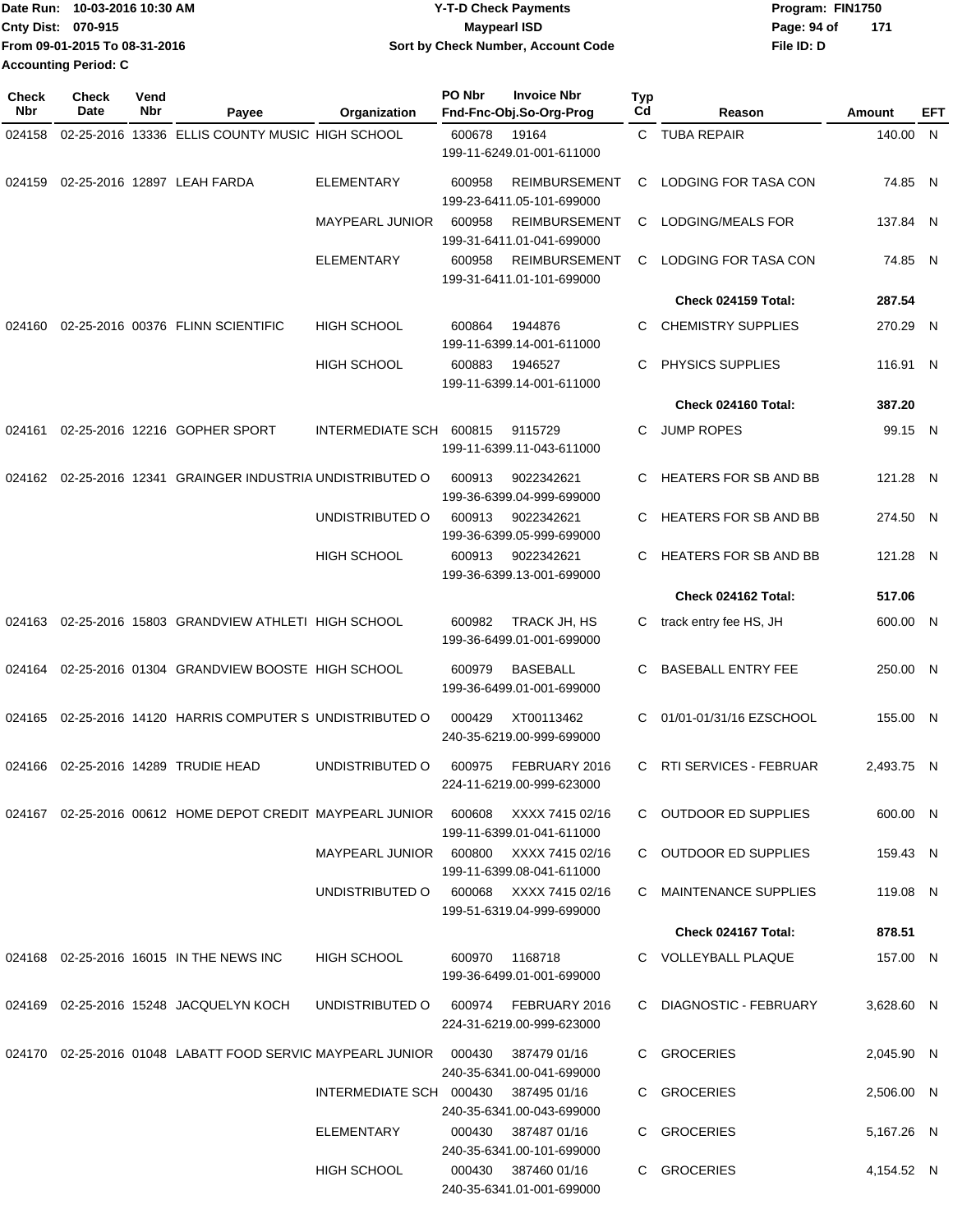|                             | Date Run: 10-03-2016 10:30 AM | <b>Y-T-D Check Payments</b>        | Program: FIN1750 |     |  |
|-----------------------------|-------------------------------|------------------------------------|------------------|-----|--|
| Cnty Dist: 070-915          |                               | Mavpearl ISD                       | Page: 95 of      | 171 |  |
|                             | From 09-01-2015 To 08-31-2016 | Sort by Check Number, Account Code | File ID: D       |     |  |
| <b>Accounting Period: C</b> |                               |                                    |                  |     |  |

| <b>Check</b><br>Nbr | Check<br>Date          | Vend<br>Nbr | Payee                                                      | Organization                     | PO Nbr | <b>Invoice Nbr</b><br>Fnd-Fnc-Obj.So-Org-Prog    | Typ<br>Cd | Reason                       | Amount     | EFT |
|---------------------|------------------------|-------------|------------------------------------------------------------|----------------------------------|--------|--------------------------------------------------|-----------|------------------------------|------------|-----|
|                     |                        |             |                                                            |                                  |        |                                                  |           | Check 024170 Total:          | 13,873.68  |     |
|                     |                        |             | 024171 02-25-2016 00063 LAKESHORE EQUIPME ELEMENTARY       |                                  | 600916 | 225-11-6399.00-101-623000                        | C         | <b>FLIP BOOKS</b>            | 103.47 N   |     |
| 024172              |                        |             | 02-25-2016 00060 LUCKIES AUTO AND T UNDISTRIBUTED O        |                                  | 600953 | 83601<br>199-34-6219.00-999-699000               | C         | REPLACE WINDOW MOTO          | 125.00 N   |     |
|                     |                        |             |                                                            | UNDISTRIBUTED O                  | 600953 | 83601<br>199-34-6319.00-999-699000               | C         | REPLACE WINDOW MOTO          | 298.02 N   |     |
|                     |                        |             |                                                            |                                  |        |                                                  |           | Check 024172 Total:          | 423.02     |     |
|                     |                        |             | 024173 02-25-2016 16020 MARRIOTT PLAZA SAN HIGH SCHOOL     |                                  | 600986 | <b>TYLER ADAMS</b><br>199-36-6499.05-001-699000  | C         | LODGING STATE TOURNA         | 255.00 N   |     |
| 024174              |                        |             | 02-25-2016 15925 TIFFANY MUNOZ                             | <b>ELEMENTARY</b>                | 600954 | <b>REIMBURSMENT</b><br>199-23-6411.05-101-699000 | C         | <b>MEALS - TASA CONFEREN</b> | 63.00 N    |     |
| 024175              |                        |             | 02-25-2016 00297 NARDONE BROS. BAKI HIGH SCHOOL            |                                  | 000425 | 1600008293<br>240-35-6341.01-001-699000          | C         | PIZZA                        | 162.78 N   |     |
| 024176              | 02-25-2016 00079 NASCO |             |                                                            | <b>HIGH SCHOOL</b>               | 600863 | 830602<br>199-11-6399.09-001-622000              | C         | <b>CLASSROOM SUPPLIES</b>    | 735.51 N   |     |
|                     |                        |             |                                                            | <b>HIGH SCHOOL</b>               | 600863 | 830602<br>199-11-6399.09-001-622000              | C         | <b>CLASSROOM SUPPLIES</b>    | 170.96 N   |     |
|                     |                        |             |                                                            | <b>HIGH SCHOOL</b>               | 600850 | 834072<br>199-11-6399.39-001-622000              | C         | <b>ART SUPPLIES</b>          | 28.00 N    |     |
|                     |                        |             |                                                            | <b>HIGH SCHOOL</b>               | 600850 | 827104<br>199-11-6399.39-001-622000              | C         | <b>ART SUPPLIES</b>          | 20.64 N    |     |
|                     |                        |             |                                                            | <b>HIGH SCHOOL</b>               | 600850 | 827104<br>199-11-6399.39-001-622000              | С         | <b>ART SUPPLIES</b>          | 278.72 N   |     |
|                     |                        |             |                                                            |                                  |        |                                                  |           | Check 024176 Total:          | 1,233.83   |     |
| 024177              |                        |             | 02-25-2016 00287 OFFICE DEPOT                              | UNDISTRIBUTED O                  | 600919 | 823656676001<br>224-11-6399.00-999-623000        | C         | <b>BINDERS/LABELS</b>        | 83.09 N    |     |
|                     |                        |             |                                                            | UNDISTRIBUTED O                  | 600919 | 823656524001<br>224-11-6399.00-999-623000        | C         | <b>BINDERS/LABELS</b>        | 74.80 N    |     |
|                     |                        |             |                                                            |                                  |        |                                                  |           | Check 024177 Total:          | 157.89     |     |
| 024178              |                        |             | 02-25-2016 15598 PILGRIM'S PRIDE COR MAYPEARL JUNIOR       |                                  | 000426 | 20708542<br>240-35-6341.00-041-699000            | C.        | <b>CHICKEN ITEMS</b>         | 184.00 N   |     |
|                     |                        |             |                                                            | INTERMEDIATE SCH 000426          |        | 20708542<br>240-35-6341.00-043-699000            |           | C CHICKEN ITEMS              | 184.00 N   |     |
|                     |                        |             |                                                            | ELEMENTARY                       | 000426 | 20708542<br>240-35-6341.00-101-699000            | C         | CHICKEN ITEMS                | 184.00 N   |     |
|                     |                        |             |                                                            | HIGH SCHOOL                      |        | 000426 20708542<br>240-35-6341.01-001-699000     | C         | <b>CHICKEN ITEMS</b>         | 184.00 N   |     |
|                     |                        |             |                                                            |                                  |        |                                                  |           | Check 024178 Total:          | 736.00     |     |
|                     |                        |             | 024179 02-25-2016 16010 SARDIS TIRES & WHE UNDISTRIBUTED O |                                  | 600880 | 395539<br>199-34-6219.00-999-699000              |           | C MOUNT/BALANCE TIRE -       | 10.00 N    |     |
|                     |                        |             | 024180 02-25-2016 00109 SCHOLASTIC INC                     | INTERMEDIATE SCH 600807 12584518 |        | 199-11-6399.03-043-611000                        | C         | <b>BOOKS</b>                 | 62.60 N    |     |
|                     |                        |             | 024181 02-25-2016 15313 CARROLL MARVIN SMI UNDISTRIBUTED O |                                  | 000427 | VS. SCURRY<br>199-36-6219.00-999-699000          |           | C BB-HS VS. S-R CLOCK        | 25.00 N    |     |
|                     |                        |             |                                                            | UNDISTRIBUTED O                  |        | 000427 VS. SCURRY<br>199-36-6219.00-999-699000   | D         | PAST 90 DAYS LIMIT - 185     | $-25.00$ N |     |
|                     |                        |             |                                                            |                                  |        |                                                  |           | Check 024181 Total:          | .00        |     |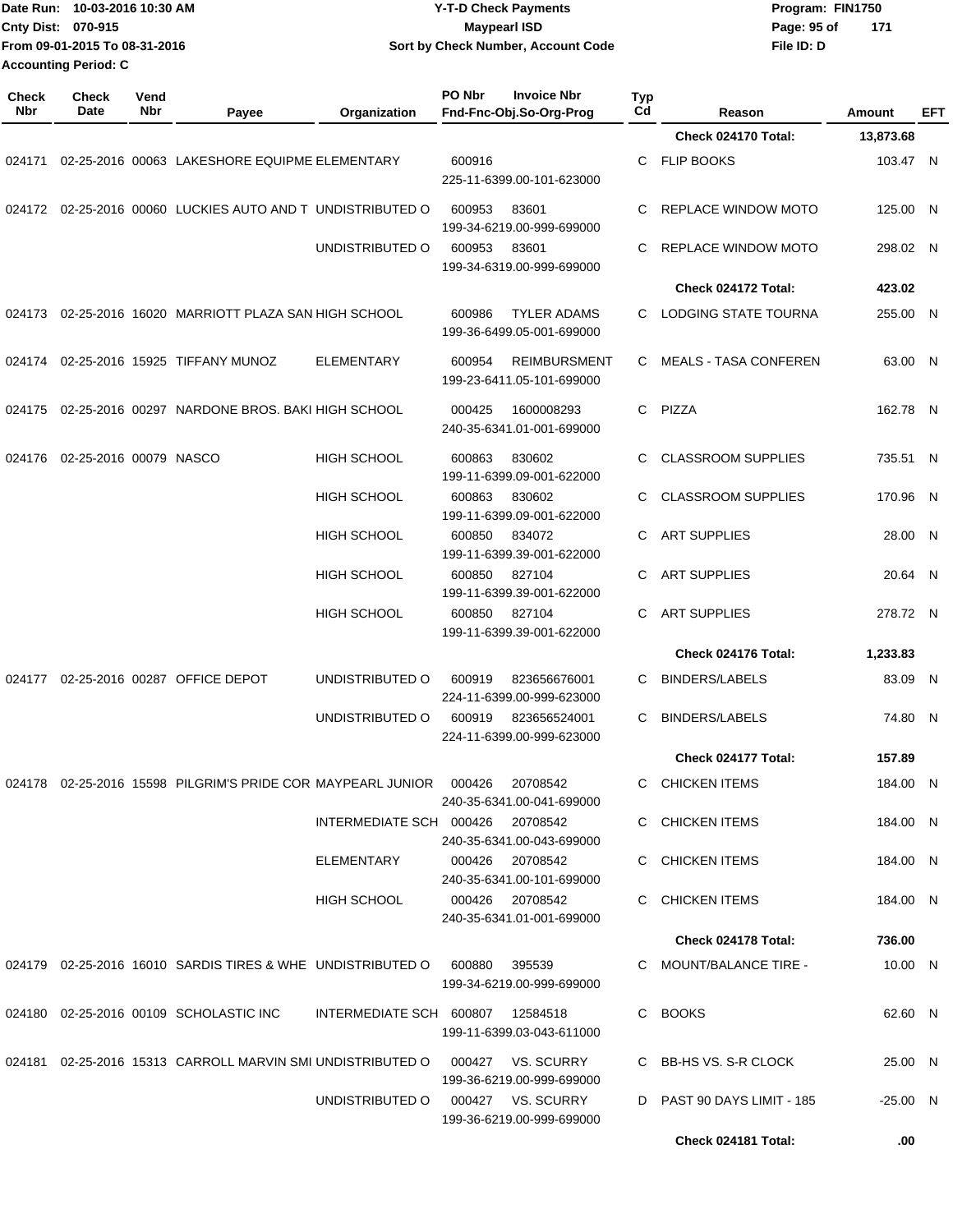| Date Run: 10-03-2016 10:30 AM | <b>Y-T-D Check Payments</b>                | Program: FIN1750   |  |  |
|-------------------------------|--------------------------------------------|--------------------|--|--|
| Cnty Dist: 070-915            | Maypearl ISD                               | 171<br>Page: 96 of |  |  |
| From 09-01-2015 To 08-31-2016 | Sort by Check Number, Account Code         | File ID: D         |  |  |
| Accounting Period: C          |                                            |                    |  |  |
| <b>Check</b><br>Check<br>Vend | <b>PO Nbr</b><br><b>Invoice Nbr</b><br>Tvo |                    |  |  |

| Check<br><b>Nbr</b> | <b>Check</b><br>Date                | Vend<br>Nbr | Payee                                                                  | Organization                      | PO Nbr       | <b>Invoice Nbr</b><br>Fnd-Fnc-Obj.So-Org-Prog     | <b>Typ</b><br>$_{\rm Cd}$ | Reason                       | Amount   | EFT |
|---------------------|-------------------------------------|-------------|------------------------------------------------------------------------|-----------------------------------|--------------|---------------------------------------------------|---------------------------|------------------------------|----------|-----|
| 024182              |                                     |             | 02-25-2016 12783 AMANDA STINSON                                        | <b>ELEMENTARY</b>                 | 600955       | <b>REIMBURSMENT</b><br>199-31-6411.01-101-699000  |                           | C MEALS/PARKING TASA CO      | 123.00   | N.  |
| 024183              | 02-25-2016 00131 TASA               |             |                                                                        | <b>HIGH SCHOOL</b>                | 600956       | 02180050372<br>199-23-6411.03-001-699000          | C.                        | <b>TASA CONFERENCE</b>       | 195.00 N |     |
|                     |                                     |             |                                                                        | HIGH SCHOOL                       | 600956       | 02180050372<br>199-31-6499.00-001-699000          |                           | <b>TASA CONFERENCE</b>       | 195.00 N |     |
|                     |                                     |             |                                                                        |                                   |              |                                                   |                           | Check 024183 Total:          | 390.00   |     |
|                     |                                     |             | 024184  02-25-2016  00291  TEACHER'S CURRICUL INTERMEDIATE SCH  600805 |                                   |              | 20401<br>199-11-6399.06-043-611000                |                           | <b>SUBSCRIPTION 3YR</b>      | 566.00 N |     |
| 024185              |                                     |             | 02-25-2016 00134 TXU ENERGY                                            | UNDISTRIBUTED O                   | 000431       | 05200258138<br>199-51-6259.04-999-699000          |                           | 01/12-02/10/16 SECURITY      | 331.34 N |     |
|                     | 024186  02-25-2016  00141  WAL MART |             |                                                                        | INTERMEDIATE SCH 600597           |              | XXXX 6048 02/16<br>199-11-6399.02-043-611000      | C.                        | <b>SUPPLIES</b>              | 52.39 N  |     |
|                     |                                     |             |                                                                        | <b>HIGH SCHOOL</b>                | 600737       | XXXX 6048 02/16<br>199-11-6399.10-001-622000      |                           | CULINARY LAB SUPPLIES        | 175.70 N |     |
|                     |                                     |             |                                                                        | INTERMEDIATE SCH 600655           |              | XXXX 6048 02/16<br>199-11-6399.20-043-611000      |                           | C SUPPLIES                   | 39.41 N  |     |
|                     |                                     |             |                                                                        | <b>INTERMEDIATE SCH</b>           | 600826       | XXXX 6048 02/16<br>199-11-6399.20-043-611000      |                           | C STUDENT/STAFF INCENTI      | 177.91 N |     |
|                     |                                     |             |                                                                        | <b>ELEMENTARY</b>                 | 600662       | XXXX 6048 02/16<br>199-12-6399.00-101-699000      |                           | C AR READING INCENTIVES      | 200.00 N |     |
|                     |                                     |             |                                                                        | <b>MAYPEARL JUNIOR</b>            | 600612       | XXXX 6048 02/16<br>199-31-6339.00-041-699000      |                           | C TESTING SNACKS/SUPPLI      | 336.86 N |     |
|                     |                                     |             |                                                                        | <b>ELEMENTARY</b>                 | 600610       | XXXX 6048 02/16<br>199-31-6339.00-101-699000      | C.                        | <b>TESTING SNACKS/SUPPLI</b> | 98.68 N  |     |
|                     |                                     |             |                                                                        | <b>SCHOOL BOARD</b>               | 600675       | XXXX 6048 02/16<br>199-41-6499.02-702-699000      | C.                        | <b>BOARD MEETING MEAL</b>    | 34.63 N  |     |
|                     |                                     |             |                                                                        |                                   |              |                                                   |                           | Check 024186 Total:          | 1,115.58 |     |
| 024187              |                                     |             | 02-25-2016 01145 WELDERS WAREHOUS HIGH SCHOOL                          |                                   | 600042       | 27440<br>199-11-6399.09-001-622000                |                           | 01/01-01/31/16 CYLINDER      | 76.00 N  |     |
| 024188              |                                     |             | 02-25-2016 15055 WEST MUSIC                                            | INTERMEDIATE SCH 600599           |              | SI1246827<br>199-11-6399.10-043-611000            | C                         | <b>VIOLIN STRINGS</b>        | 127.71 N |     |
|                     |                                     |             |                                                                        | INTERMEDIATE SCH 600599 SI1260384 |              | 199-11-6399.10-043-611000                         |                           | C VIOLIN STRINGS             | 328.90 N |     |
|                     |                                     |             |                                                                        |                                   |              |                                                   |                           | Check 024188 Total:          | 456.61   |     |
|                     |                                     |             | 024189  03-03-2016  00004  ALERT SERVICES                              | UNDISTRIBUTED O                   | 600943       | 55033500<br>199-36-6399.05-999-699000             |                           | C TRAINING SUPPLIES          | 240.55 N |     |
|                     |                                     |             | 024190 03-03-2016 13640 LESLEY AUSTIN                                  | MAYPEARL JUNIOR 600989            |              | REIMBURSEMENT<br>199-23-6399.03-041-699000        |                           | C DISTRICT MEETING           | 42.55 N  |     |
|                     |                                     |             |                                                                        |                                   | 600969       | 59914<br>199-34-6311.01-999-699000                |                           | C 641 LS DIESEL              | 960.86 N |     |
|                     |                                     |             | 024192 03-03-2016 15980 RITCHIE BOWLING                                | ADMINISTRATIVE                    |              | 000437 REIMBURSEMENT<br>199-41-6499.03-701-699000 |                           | C UHAUL TRUCK                | 134.20 N |     |
|                     |                                     |             | 024193 03-03-2016 14119 BROOKSHIRE BROTHE IND COST-ADM                 |                                   | 600988 54102 | 199-41-6499.01-750-699000                         |                           | C DISTRICT MEETING           | 23.05 N  |     |
|                     |                                     |             | 024194 03-03-2016 00015 C & C REFRIGERATIO UNDISTRIBUTED O             |                                   | 600972 32732 | 199-51-6249.00-999-699000                         |                           | C CHECK ICE MAKER            | 158.00 N |     |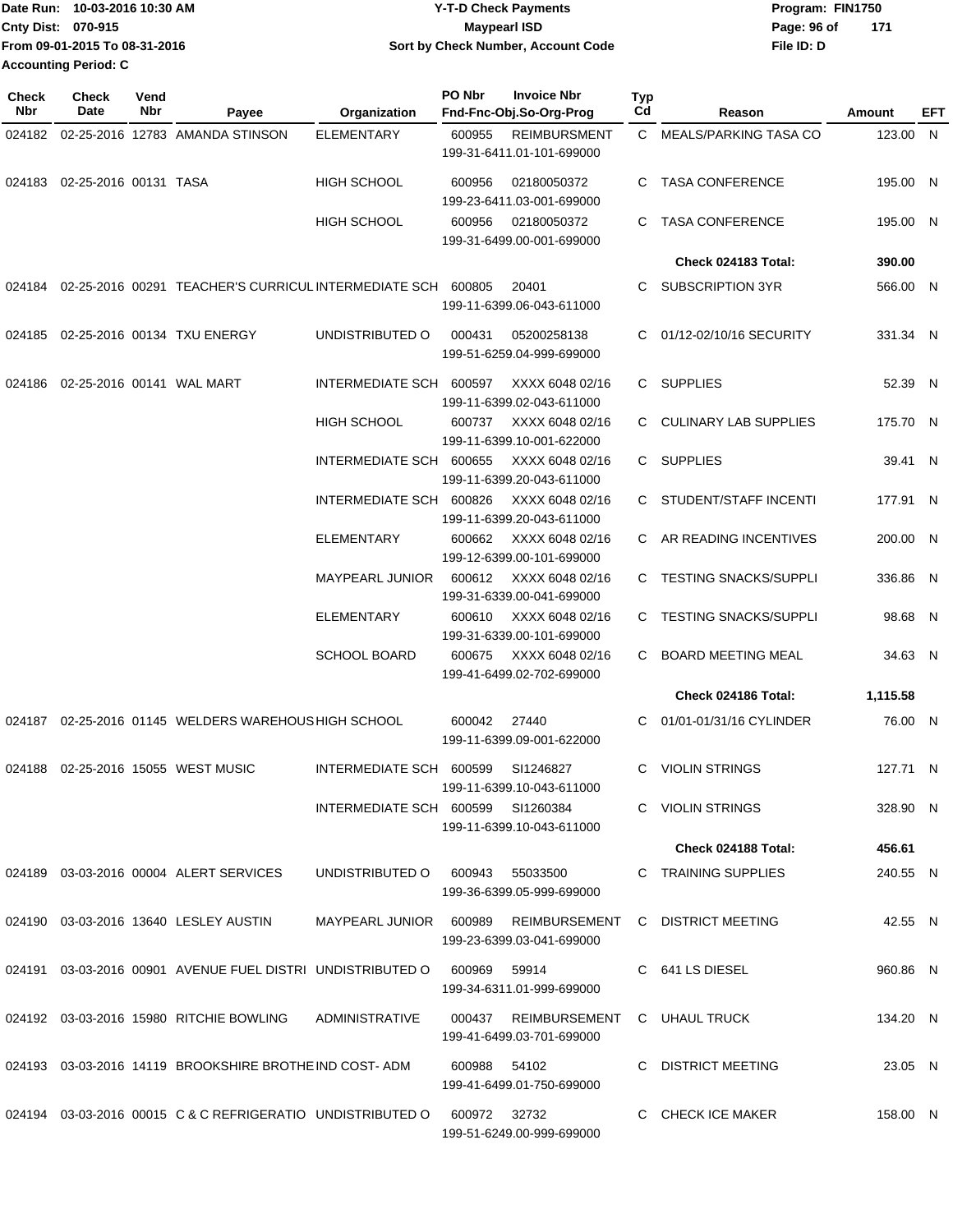|                             | Date Run: 10-03-2016 10:30 AM | <b>Y-T-D Check Payments</b>        | Program: FIN1750 |     |  |
|-----------------------------|-------------------------------|------------------------------------|------------------|-----|--|
| Cnty Dist: 070-915          |                               | <b>Mavpearl ISD</b>                | Page: 97 of      | 171 |  |
|                             | From 09-01-2015 To 08-31-2016 | Sort by Check Number, Account Code | File ID: D       |     |  |
| <b>Accounting Period: C</b> |                               |                                    |                  |     |  |

| <b>Check</b><br>Nbr | Check<br>Date              | Vend<br>Nbr | Payee                                                                         | Organization                     | PO Nbr | <b>Invoice Nbr</b><br>Fnd-Fnc-Obj.So-Org-Prog      | Typ<br>Cd | Reason                       | Amount     | EFT |
|---------------------|----------------------------|-------------|-------------------------------------------------------------------------------|----------------------------------|--------|----------------------------------------------------|-----------|------------------------------|------------|-----|
| 024195              | 03-03-2016 00527 CDWG INC. |             |                                                                               | <b>ELEMENTARY</b>                | 600734 | CDP9063<br>199-11-6639.48-101-611000               |           | C WIRELESS RECEIVER          | 178.95 N   |     |
|                     |                            |             |                                                                               | <b>HIGH SCHOOL</b>               | 600904 | <b>CCR4071</b><br>199-53-6399.00-001-699000        | C         | TRIPP LITE UPS               | 172.22 N   |     |
|                     |                            |             |                                                                               |                                  |        |                                                    |           | <b>Check 024195 Total:</b>   | 351.17     |     |
| 024196              |                            |             | 03-03-2016 12885 DIRECT ENERGY                                                | UNDISTRIBUTED O                  | 000438 | 160470026734923<br>199-51-6259.04-999-699000       |           | C 01/12-02/10/16 CATV TOW    | 9.31 N     |     |
|                     |                            |             |                                                                               | UNDISTRIBUTED O                  | 000438 | 160470026734923<br>199-51-6259.04-999-699000       |           | C 01/12-02/10/16 HS SOUTH    | 9.31 N     |     |
|                     |                            |             |                                                                               | UNDISTRIBUTED O                  | 000438 | 160470026734923<br>199-51-6259.04-999-699000       |           | C 01/12-02/10/16 INT PRACT   | 32.97 N    |     |
|                     |                            |             |                                                                               | UNDISTRIBUTED O                  | 000438 | 160480026740516<br>199-51-6259.04-999-699000       |           | C 01/12-02/10/16 309 MAIN S  | 538.05 N   |     |
|                     |                            |             |                                                                               | UNDISTRIBUTED O                  | 000438 | 160470026734923<br>199-51-6259.04-999-699000       |           | C 01/12-02/10/16 INT CAFETE  | 387.15 N   |     |
|                     |                            |             |                                                                               | UNDISTRIBUTED O                  | 000438 | 160470026734923<br>199-51-6259.04-999-699000       |           | C 01/12-02/10/16 PORTABLE    | 186.66 N   |     |
|                     |                            |             |                                                                               | UNDISTRIBUTED O                  | 000438 | 160470026734923<br>199-51-6259.04-999-699000       |           | C 01/12-02/10/16 INTERMEDI   | 1,829.74 N |     |
|                     |                            |             |                                                                               | UNDISTRIBUTED O                  | 000438 | 160470026734923<br>199-51-6259.04-999-699000       |           | C 01/12-02/10/16 BUS BARN    | 189.79 N   |     |
|                     |                            |             |                                                                               | UNDISTRIBUTED O                  | 000438 | 160470026734923<br>199-51-6259.04-999-699000       |           | C 01/12-02/10/16 GOLF FACIL  | 864.90 N   |     |
|                     |                            |             |                                                                               | UNDISTRIBUTED O                  | 000438 | 160470026734923<br>199-51-6259.04-999-699000       |           | C 01/12-02/10/16 QUAD BUIL   | 557.97 N   |     |
|                     |                            |             |                                                                               | UNDISTRIBUTED O                  | 000438 | 160470026734923<br>199-51-6259.04-999-699000       |           | C 01/12-02/10/16 HS SOUTH    | 3,731.98 N |     |
|                     |                            |             |                                                                               |                                  |        |                                                    |           | Check 024196 Total:          | 8,337.83   |     |
| 024197              |                            |             | 03-03-2016 15998 FAMILIES EFFECTIVE HIGH SCHOOL                               |                                  | 600758 | 6129<br>224-11-6411.00-001-623000                  | C         | DFW AUTISM CONFEREN          | 158.00 N   |     |
| 024198              |                            |             | 03-03-2016 15300 FERRIS ALL SPORTS CHIGH SCHOOL                               |                                  | 600999 | <b>BASEBALL ENTRY</b><br>199-36-6499.01-001-699000 | C.        | <b>BASEBALL ENTRY FEE</b>    | 250.00 N   |     |
|                     |                            |             | 024199 03-03-2016 00060 LUCKIES AUTO AND T UNDISTRIBUTED O                    |                                  | 600960 | 000083427<br>199-34-6219.00-999-699000             |           | C LIC 103-4032 INSPECTION    | 7.00 N     |     |
|                     |                            |             |                                                                               | UNDISTRIBUTED O                  |        | 600960 000082632<br>199-34-6219.00-999-699000      |           | C LIC 110-4214 INSPECTION    | 40.00 N    |     |
|                     |                            |             |                                                                               | UNDISTRIBUTED O 600960 000082628 |        | 199-34-6219.00-999-699000                          |           | C LIC 110-4215 INSPECTION    | 40.00 N    |     |
|                     |                            |             |                                                                               | UNDISTRIBUTED O 600960 000082584 |        | 199-34-6219.00-999-699000                          |           | C LIC 109-5498 INSPECTION    | 25.50 N    |     |
|                     |                            |             |                                                                               | UNDISTRIBUTED O 600960 000082942 |        | 199-34-6219.00-999-699000                          |           | C LIC 861-433 #17 - FIX ALAR | 125.00 N   |     |
|                     |                            |             |                                                                               |                                  |        |                                                    |           | <b>Check 024199 Total:</b>   | 237.50     |     |
|                     |                            |             | 024200  03-03-2016  01099  MACKIN LIBRARY MED MAYPEARL JUNIOR  600593  452014 |                                  |        | 199-12-6399.05-041-699000                          |           | C BOOKS                      | 284.09 N   |     |
|                     |                            |             |                                                                               | MAYPEARL JUNIOR 600593 451552    |        | 199-12-6399.05-041-699000                          |           | C BOOKS                      | 1,142.96 N |     |
|                     |                            |             |                                                                               |                                  |        |                                                    |           | Check 024200 Total:          | 1,427.05   |     |
|                     |                            |             | 024201  03-03-2016  15982  MAGNUM CUSTOM TR UNDISTRIBUTED O                   |                                  | 600582 | 401257<br>199-34-6630.00-999-699000                |           | C ENCLOSED CARGO TRAIL       | 8,166.00 N |     |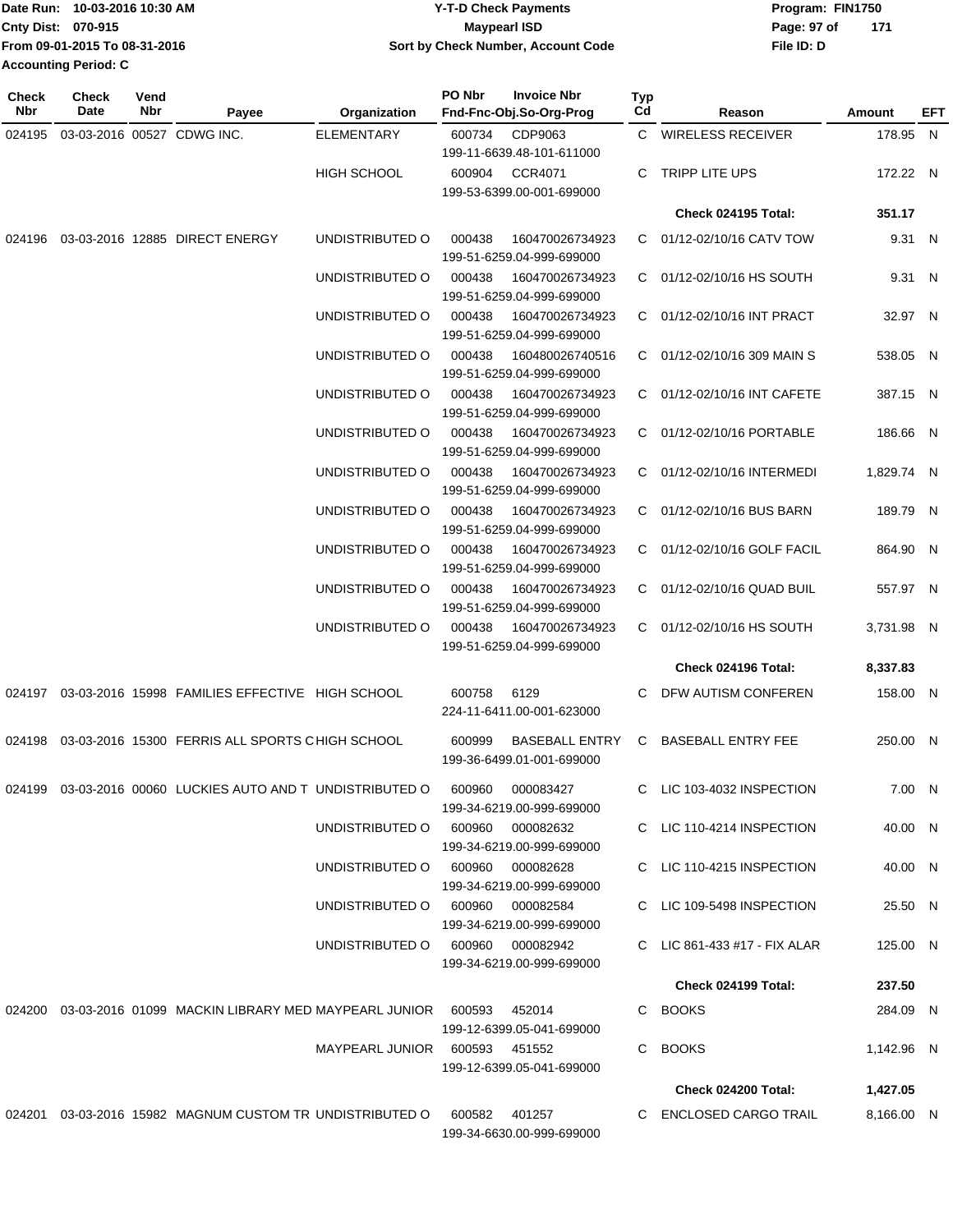| Date Run: 10-03-2016 10:30 AM |                               | <b>Y-T-D Check Payments</b>        | Program: FIN1750   |  |  |  |
|-------------------------------|-------------------------------|------------------------------------|--------------------|--|--|--|
| <b>Cnty Dist: 070-915</b>     |                               | <b>Mavpearl ISD</b>                | Page: 98 of<br>171 |  |  |  |
|                               | From 09-01-2015 To 08-31-2016 | Sort by Check Number, Account Code | File ID: D         |  |  |  |
| <b>Accounting Period: C</b>   |                               |                                    |                    |  |  |  |

| <b>Check</b><br>Nbr | <b>Check</b><br>Date   | Vend<br>Nbr | Payee                                                       | Organization                         | PO Nbr | <b>Invoice Nbr</b><br>Fnd-Fnc-Obj.So-Org-Prog       | Typ<br>Cd    | Reason                         | Amount   | EFT |
|---------------------|------------------------|-------------|-------------------------------------------------------------|--------------------------------------|--------|-----------------------------------------------------|--------------|--------------------------------|----------|-----|
| 024202              |                        |             | 03-03-2016 13306 MOUNTAIN PEAK SPE UNDISTRIBUTED O          |                                      | 000439 | 11-0788-00 0216<br>199-51-6259.79-999-622000        | $\mathbf{C}$ | 01/04-02/04/16 12636 FM        | 55.52 N  |     |
| 024203              |                        |             | 03-03-2016 00287 OFFICE DEPOT                               | UNDISTRIBUTED O                      | 600934 | 824085612001<br>199-51-6319.02-999-699000           | C.           | SUPPLIES FOR MAINTENA          | 213.63 N |     |
| 024204              |                        |             | 03-03-2016 15784 PARADISE ISD                               | <b>HIGH SCHOOL</b>                   | 601000 | <b>BASEBALL ENTRY</b><br>199-36-6499.01-001-699000  | C            | <b>BASEBALL ENTRY FEE</b>      | 175.00 N |     |
| 024205              |                        |             | 03-03-2016 14927 REPUBLIC SERVICES                          | UNDISTRIBUTED O                      | 000440 | 0794-010911063<br>199-51-6259.03-999-699000         | C.           | TEMP ROLLOFF CONTAIN           | 300.71 N |     |
| 024206              |                        |             | 03-03-2016 13645 SHARI EASTWOOD                             | ADMINISTRATIVE                       | 601002 | <b>REIMBURSEMENT</b><br>199-41-6499.04-701-699000   | C            | <b>PARKING FOR TASBO</b>       | 30.00 N  |     |
| 024207              |                        |             | 03-03-2016 00234 SOUTHWEST INTERNA UNDISTRIBUTED O          |                                      | 600774 | HP12830<br>199-34-6319.00-999-699000                | C.           | <b>GLASS FOR BUS</b>           | 62.40 N  |     |
|                     |                        |             |                                                             | UNDISTRIBUTED O                      | 600795 | HP12783<br>199-34-6319.00-999-699000                | C.           | <b>LOCK PADDLE</b>             | 57.64 N  |     |
|                     |                        |             |                                                             | UNDISTRIBUTED O                      | 600959 | HP13023<br>199-34-6319.00-999-699000                | C.           | LATCH                          | 27.75 N  |     |
|                     |                        |             |                                                             |                                      |        |                                                     |              | Check 024207 Total:            | 147.79   |     |
| 024208              | 03-03-2016 00127 TEPSA |             |                                                             | <b>INTERMEDIATE SCH</b>              | 600977 | 200009554<br>199-23-6499.00-043-699000              | $\mathbf{C}$ | <b>TEPSA CONFERENCE</b>        | 344.00 N |     |
|                     |                        |             |                                                             | <b>ELEMENTARY</b>                    | 600971 | 200009531<br>199-23-6499.00-101-699000              | C.           | <b>TEPSA Conference</b>        | 344.00 N |     |
|                     |                        |             |                                                             |                                      |        |                                                     |              | Check 024208 Total:            | 688.00   |     |
| 024209              |                        |             | 03-03-2016 15138 WORLD POINT                                | <b>MAYPEARL JUNIOR</b>               | 600933 | 5537151<br>199-33-6399.00-041-699000                | C.           | <b>NURSE SUPPLY</b>            | 27.90 N  |     |
| 024210              |                        |             | 03-10-2016 15376 ALL ABOUT TIRES, LLC UNDISTRIBUTED O       |                                      | 600058 | SH15315<br>199-34-6219.00-999-699000                | C            | DISMOUNT/MOUNT                 | 12.00 N  |     |
|                     |                        |             |                                                             | UNDISTRIBUTED O                      | 600058 | SH15203<br>199-34-6219.00-999-699000                | C            | DISMOUNT/MOUNTS -              | 30.00 N  |     |
|                     |                        |             |                                                             |                                      |        |                                                     |              | Check 024210 Total:            | 42.00    |     |
| 024211              |                        |             | 03-10-2016 00259 AMERICAN LIBRARY A INTERMEDIATE SCH 600964 |                                      |        | 0073620713<br>199-12-6399.01-043-699000             | C            | <b>BAD KITTY POSTER</b>        | 27.00 N  |     |
|                     |                        |             |                                                             | INTERMEDIATE SCH 600604 0073608969   |        | 199-12-6399.01-043-699000                           |              | C LIBRARY SUPPLIES             | 45.00 N  |     |
|                     |                        |             |                                                             |                                      |        |                                                     |              | Check 024211 Total:            | 72.00    |     |
|                     |                        |             | 024212 03-10-2016 16023 ANNA HOARD                          | UNDISTRIBUTED O                      | 601001 | 2016-01<br>199-51-6249.00-999-699000                |              | C ADA INSPECTION FEE - JH      | 425.00 N |     |
|                     |                        |             | 024213 03-10-2016 15616 AT&T CORP.                          | UNDISTRIBUTED O 000442 0573207983001 |        | 199-51-6259.02-999-699000                           |              | C 01/22-02/21/16 FAX L.D.      | 119.61 N |     |
|                     |                        |             | 024214 03-10-2016 00069 ATMOS ENERGY                        | UNDISTRIBUTED O                      | 000441 | 3030318181 0216<br>199-51-6259.00-999-699000        |              | $C = 02/02 - 03/01/16$ 1025 W. | 367.54 N |     |
|                     |                        |             |                                                             | UNDISTRIBUTED O                      |        | 000441 3030380238 0216<br>199-51-6259.00-999-699000 |              | C 02/02-03/01/16 400 PANTH     | 215.60 N |     |
|                     |                        |             |                                                             | UNDISTRIBUTED O                      |        | 000441 3030318485 0216<br>199-51-6259.00-999-699000 |              | $C = 02/02 - 03/01/1611024$ W. | 357.63 N |     |
|                     |                        |             |                                                             | UNDISTRIBUTED O                      | 000441 | 3030380470 0216<br>199-51-6259.00-999-699000        |              | C 02/02-03/01/16 600 PHILLIP   | 666.68 N |     |
|                     |                        |             |                                                             |                                      |        |                                                     |              | Check 024214 Total:            | 1,607.45 |     |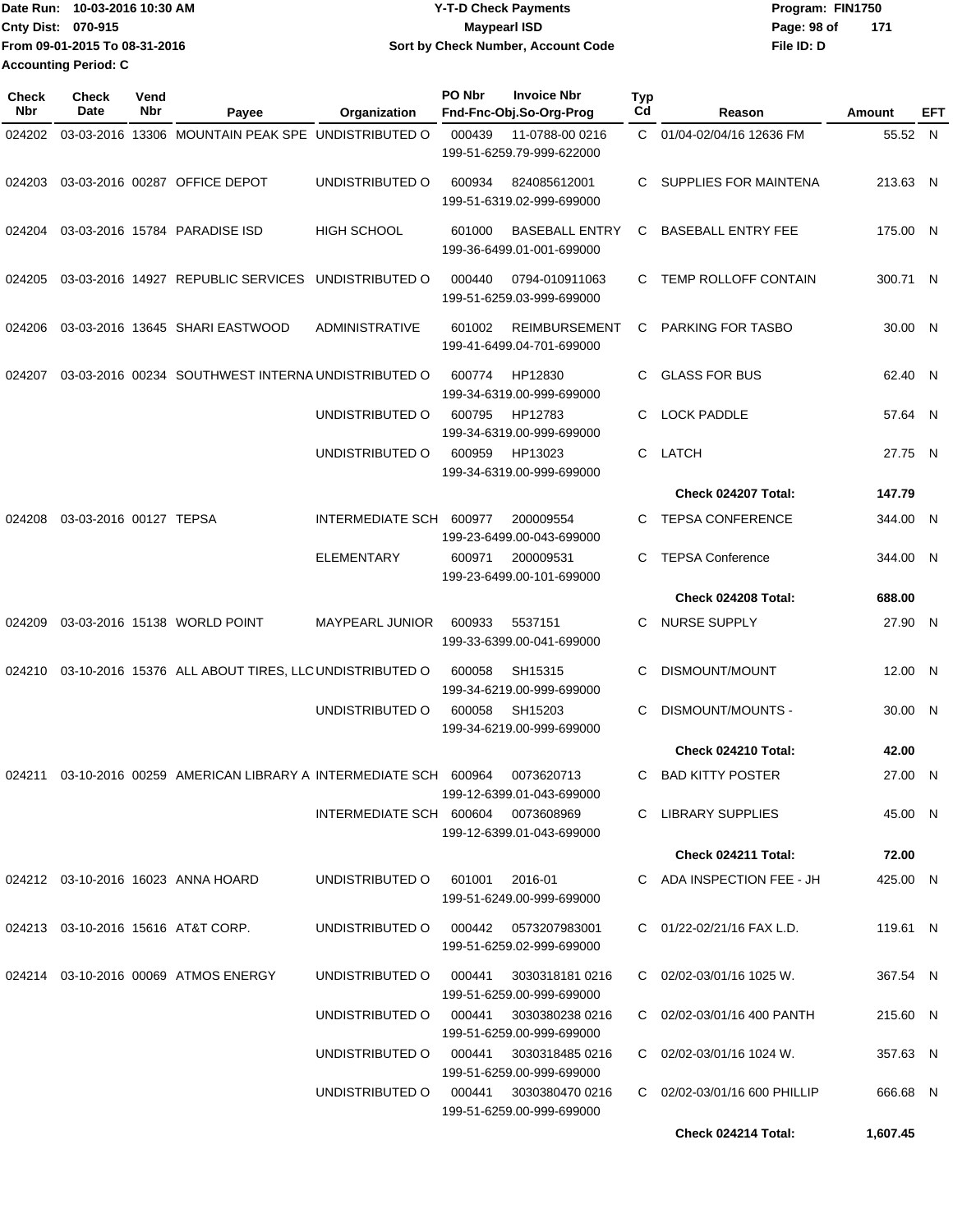| Date Run: 10-03-2016 10:30 AM | <b>Y-T-D Check Payments</b>        | Program: FIN1750   |  |  |  |
|-------------------------------|------------------------------------|--------------------|--|--|--|
| Cnty Dist: 070-915            | <b>Mavpearl ISD</b>                | 171<br>Page: 99 of |  |  |  |
| From 09-01-2015 To 08-31-2016 | Sort by Check Number, Account Code | File ID: D         |  |  |  |
| Accounting Period: C          |                                    |                    |  |  |  |

| <b>Check</b><br><b>Nbr</b> | Check<br>Date              | Vend<br>Nbr | Payee                                                                    | Organization                                                         | PO Nbr | <b>Invoice Nbr</b><br>Fnd-Fnc-Obj.So-Org-Prog     | Typ<br>Cd | Reason                                                     | Amount              | EFT |
|----------------------------|----------------------------|-------------|--------------------------------------------------------------------------|----------------------------------------------------------------------|--------|---------------------------------------------------|-----------|------------------------------------------------------------|---------------------|-----|
| 024215                     |                            |             | 03-10-2016 15836 AVID CENTER                                             | <b>MAYPEARL JUNIOR</b>                                               | 600951 | <b>REGISTRATIONS</b><br>199-11-6499.02-041-611000 |           | C AVID SUMMER INSTITUTE                                    | 4,350.00 N          |     |
|                            |                            |             | 024216  03-10-2016  15983  RICO BAILEY                                   | UNDISTRIBUTED O                                                      | 000443 | VS. KEMP<br>199-36-6219.00-999-699000             | С         | BB-HS VS. KEMP 01/29/201                                   | 52.30 N             |     |
| 024217                     |                            |             | 03-10-2016 13185 BEST BUY BUSINESS                                       | INTERMEDIATE SCH 600193                                              |        | 2206664<br>199-11-6399.29-043-611000              | С         | PROJECTOR SCREENS                                          | 65.30 N             |     |
|                            |                            |             |                                                                          | INTERMEDIATE SCH 600193                                              |        | 2202983<br>199-11-6399.29-043-611000              | С         | BLU-RAY/5.0 CHANNEL/5.1                                    | 776.35 N            |     |
|                            |                            |             |                                                                          | INTERMEDIATE SCH 600193                                              |        | 2201722<br>199-11-6399.29-043-611000              | С         | PROJECTORS/CABLES                                          | 1.019.92 N          |     |
|                            |                            |             |                                                                          | INTERMEDIATE SCH 600193                                              |        | 2203636<br>199-11-6399.29-043-611000              | С         | PIONEER SUBWOOFER                                          | 129.99 N            |     |
|                            |                            |             |                                                                          |                                                                      |        |                                                   |           | Check 024217 Total:                                        | 1,991.56            |     |
| 024218                     |                            |             | 03-10-2016 00151 BETSY ROSS FLAG GI MAYPEARL JUNIOR                      |                                                                      | 600950 | 826000-T<br>199-11-6399.07-041-611000             |           | C FLAGS-JH                                                 | 167.00 N            |     |
| 024219                     |                            |             | 03-10-2016 00956 BORDEN DAIRY                                            | <b>MAYPEARL JUNIOR</b>                                               | 000454 | 789898<br>240-35-6341.00-041-699000               | С         | <b>MILK</b>                                                | 363.07 N            |     |
|                            |                            |             |                                                                          | INTERMEDIATE SCH                                                     | 000454 | 789898<br>240-35-6341.00-043-699000               | С         | <b>MILK</b>                                                | 467.32 N            |     |
|                            |                            |             |                                                                          | <b>ELEMENTARY</b>                                                    | 000454 | 789898<br>240-35-6341.00-101-699000               | С         | MILK                                                       | 1,376.10 N          |     |
|                            |                            |             |                                                                          | <b>HIGH SCHOOL</b>                                                   | 000454 | 789898<br>240-35-6341.01-001-699000               | С         | <b>MILK</b>                                                | 514.30 N            |     |
|                            |                            |             |                                                                          |                                                                      |        |                                                   |           | Check 024219 Total:                                        | 2,720.79            |     |
| 024220                     |                            |             | 03-10-2016 14564 BROCK ISD                                               | <b>HIGH SCHOOL</b>                                                   | 601021 | <b>BASEBALL</b><br>199-36-6499.01-001-699000      | С         | <b>BASEBALL ENTRY FEE</b>                                  | 200.00 N            |     |
| 024221                     | 03-10-2016 15764 CCE       |             |                                                                          | <b>HIGH SCHOOL</b>                                                   | 600518 | 414036<br>199-36-6499.05-001-699000               | С         | LETTER JACKETS                                             | 1,150.00 N          |     |
| 024222                     | 03-10-2016 00527 CDWG INC. |             |                                                                          | INTERMEDIATE SCH                                                     | 601011 | CHC3482<br>199-53-6399.00-043-699000              | C         | <b>MOUNTING SCREWS</b>                                     | 103.22 N            |     |
|                            |                            |             | 024223 03-10-2016 00217 CITY OF MAYPEARL UNDISTRIBUTED O 000444 80 02/16 |                                                                      |        | 199-51-6259.01-999-699000                         |           | C 01/28-02/29/16 HS BALLFIE                                | 26.00 N             |     |
|                            |                            |             |                                                                          | UNDISTRIBUTED O 000444 1081 02/16                                    |        | 199-51-6259.01-999-699000                         |           | C 01/28-02/29/16 LSK YARD                                  | 26.00 N             |     |
|                            |                            |             |                                                                          | UNDISTRIBUTED O 000444 1618 02/16                                    |        | 199-51-6259.01-999-699000                         |           | C 01/28-02/29/16 309 N MAIN                                | 51.00 N             |     |
|                            |                            |             |                                                                          | UNDISTRIBUTED O 000444 1394 02/16                                    |        | 199-51-6259.01-999-699000                         |           | C 01/28-02/29/16 NEW CONC                                  | 51.00 N             |     |
|                            |                            |             |                                                                          | UNDISTRIBUTED O   000444  1080 02/16                                 |        | 199-51-6259.01-999-699000                         |           | $C = 01/28 - 02/29/16$ 1024 W. FO                          | 64.20 N             |     |
|                            |                            |             |                                                                          | UNDISTRIBUTED O 000444 595 02/16                                     |        | 199-51-6259.01-999-699000                         |           | C 01/28-02/29/16 1025 W. FO                                | 87.60 N             |     |
|                            |                            |             |                                                                          | UNDISTRIBUTED O 000444 574 02/16<br>UNDISTRIBUTED O 000444 383 02/16 |        | 199-51-6259.01-999-699000                         |           | C 01/28-02/29/16 JH YARD M<br>C 01/28-02/29/16 600 PHILLIP | 55.70 N<br>100.20 N |     |
|                            |                            |             |                                                                          | UNDISTRIBUTED 0 000444 82 02/16                                      |        | 199-51-6259.01-999-699000                         |           | C 01/28-02/29/16 400 PANTH                                 | 585.60 N            |     |
|                            |                            |             |                                                                          |                                                                      |        | 199-51-6259.01-999-699000                         |           |                                                            |                     |     |
|                            |                            |             |                                                                          |                                                                      |        |                                                   |           | <b>Check 024223 Total:</b>                                 | 1,047.30            |     |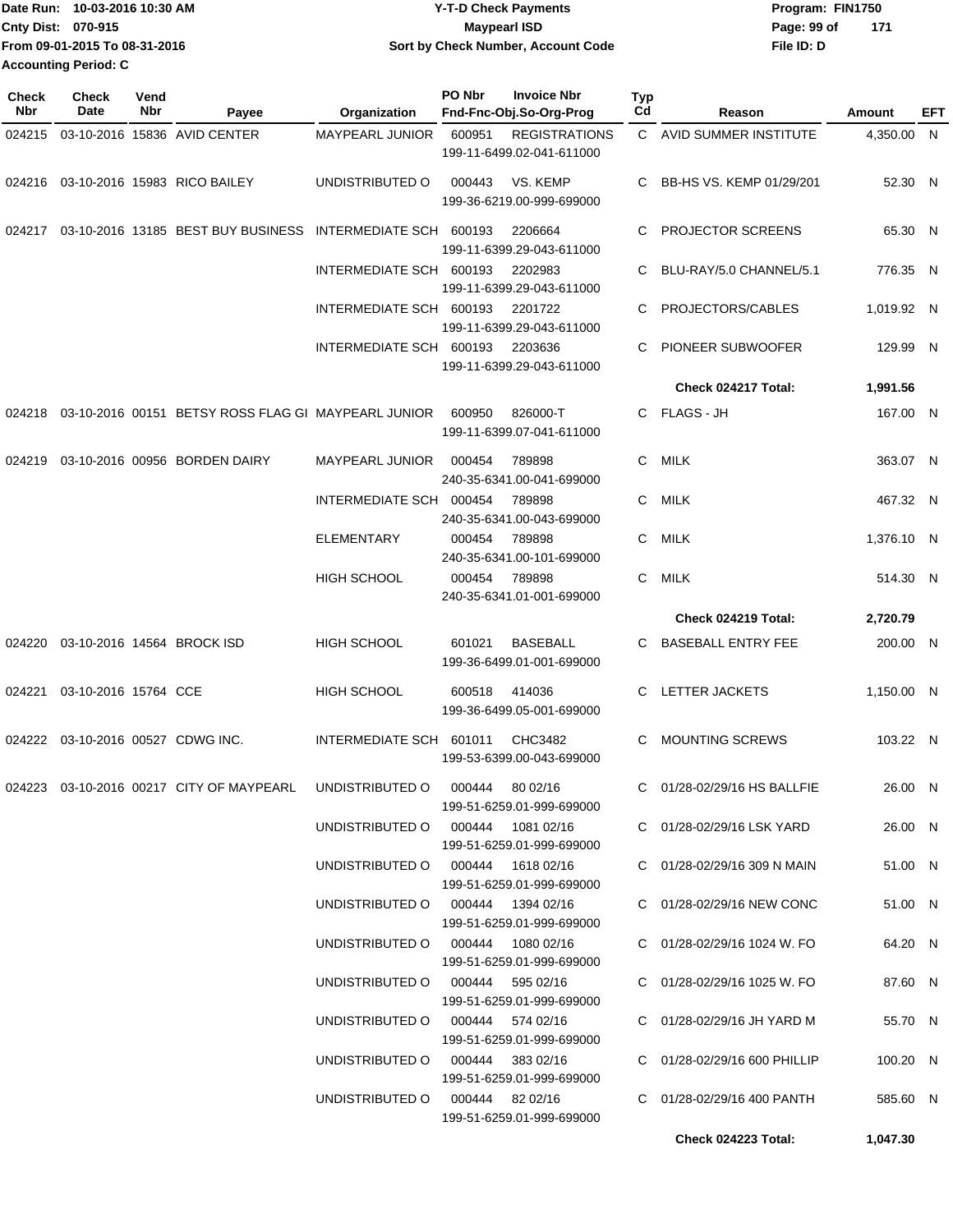| lDate Run: 10-03-2016 10:30 AM | <b>Y-T-D Check Payments</b>        | Program: FIN1750    |  |  |  |
|--------------------------------|------------------------------------|---------------------|--|--|--|
| <b>Cnty Dist: 070-915</b>      | <b>Mavpearl ISD</b>                | 171<br>Page: 100 of |  |  |  |
| From 09-01-2015 To 08-31-2016  | Sort by Check Number, Account Code | File ID: D          |  |  |  |
| <b>Accounting Period: C</b>    |                                    |                     |  |  |  |

| Check<br>Nbr | Check<br>Date | Vend<br>Nbr | Payee                                                                         | Organization                   | PO Nbr                              | <b>Invoice Nbr</b><br>Fnd-Fnc-Obj.So-Org-Prog       | <b>Typ</b><br>Cd         | Reason                      | Amount     | EFT |
|--------------|---------------|-------------|-------------------------------------------------------------------------------|--------------------------------|-------------------------------------|-----------------------------------------------------|--------------------------|-----------------------------|------------|-----|
| 024224       |               |             | 03-10-2016 15282 COLORADO BOXED BE MAYPEARL JUNIOR                            |                                | 000455                              | 7512823                                             |                          | C USDA FOODS                | 167.40 N   |     |
|              |               |             |                                                                               |                                |                                     | 240-35-6341.00-041-699000                           |                          |                             |            |     |
| 024225       |               |             | 03-10-2016 13145 CONNALLY ISD                                                 | <b>HIGH SCHOOL</b>             | 601022                              | <b>JV BASEBALL</b><br>199-36-6499.01-001-699000     | C.                       | <b>BASEBALL ENTRY FEE</b>   | 150.00 N   |     |
| 024226       |               |             | 03-10-2016 15153 RANDY DANIEL                                                 | UNDISTRIBUTED O                | 000447                              | <b>VS. FERRIS</b><br>199-36-6219.00-999-699000      | C.                       | SB VS. FERRIS 3/1/2016      | 67.00 N    |     |
|              |               |             |                                                                               | UNDISTRIBUTED O                | 000447                              | <b>VS.LIFEOAKCLIFF</b><br>199-36-6219.00-999-699000 |                          | C SB VS. LIFE OAK CLIFF 3/4 | 112.00 N   |     |
|              |               |             |                                                                               |                                |                                     |                                                     |                          | Check 024226 Total:         | 179.00     |     |
| 024227       |               |             | 03-10-2016 15241 DALLAS DEES                                                  | <b>HIGH SCHOOL</b>             | 600856                              | <b>REIMBURSEMENT</b><br>199-11-6411.06-001-611000   | C                        | <b>MEALS - TMEA</b>         | 77.97 N    |     |
|              |               |             |                                                                               | UNDISTRIBUTED O                | 600856                              | <b>REIMBURSEMENT</b><br>199-34-6311.01-999-699000   | C.                       | <b>GAS FOR SPRINTER</b>     | 30.30 N    |     |
|              |               |             |                                                                               |                                |                                     |                                                     |                          | Check 024227 Total:         | 108.27     |     |
| 024228       |               |             | 03-10-2016 12536 DESOTO JANITORIAL UNDISTRIBUTED O                            |                                | 600908                              | 170690<br>199-51-6319.01-999-699000                 | C.                       | SOAP/BLEACH/TISSUE/TO       | 1,747.99 N |     |
| 024229       |               |             | 03-10-2016 00445 EAI EDUCATION                                                | <b>MAYPEARL JUNIOR</b>         | 600817                              | <b>INV0758483</b><br>199-11-6399.01-041-623000      | C.                       | <b>CALCULATORS</b>          | 1,033.50 N |     |
| 024230       |               |             | 03-10-2016 13639 EAST TEXAS COPY SY UNDISTRIBUTED O                           |                                | 000445                              | 326940<br>199-11-6219.07-999-623000                 | C.                       | 02/04-03/03/16 COPIES B&    | 35.21 N    |     |
|              |               |             |                                                                               | HIGH SCHOOL                    | 000445                              | 326940<br>199-11-6269.00-001-611000                 | C                        | 02/04-03/03/16 COPIES B&    | 42.89 N    |     |
|              |               |             | <b>MAYPEARL JUNIOR</b>                                                        | 000445                         | 326940<br>199-11-6269.00-041-611000 | C                                                   | 02/04-03/03/16 COPIES B& | 38.53 N                     |            |     |
|              |               |             |                                                                               | INTERMEDIATE SCH               | 000445                              | 326940<br>199-11-6269.00-043-699000                 | C                        | 02/04-03/03/16 COPIES B&    | 24.00 N    |     |
|              |               |             |                                                                               | <b>ELEMENTARY</b>              | 000445                              | 326940<br>199-11-6269.00-101-611000                 | C                        | 02/04-03/03/16 COPIES B&    | 531.56 N   |     |
|              |               |             |                                                                               | <b>ELEMENTARY</b>              | 000445                              | 326940<br>199-11-6269.00-101-699000                 | C                        | 02/04-03/03/16 COPIES B&    | 59.48 N    |     |
|              |               |             |                                                                               | <b>HIGH SCHOOL</b>             | 000445                              | 326940<br>199-11-6269.01-001-611000                 | C.                       | 02/04-03/03/16 COPIES B&    | 636.89 N   |     |
|              |               |             |                                                                               | MAYPEARL JUNIOR 000445 326940  |                                     | 199-11-6269.01-041-611000                           |                          | C 02/04-03/03/16 COPIES B&  | 648.32 N   |     |
|              |               |             |                                                                               | INTERMEDIATE SCH 000445 326940 |                                     | 199-11-6269.01-043-611000                           |                          | C 02/04-03/03/16 COPIES B&  | 489.97 N   |     |
|              |               |             |                                                                               | DIR COST-ADMINIS 000445 326940 |                                     | 199-41-6249.00-720-699000                           |                          | C 02/04-03/03/16 COPIES B&  | 64.07 N    |     |
|              |               |             |                                                                               | DIR COST-ADMINIS 000445 326940 |                                     | 199-41-6249.00-720-699000                           |                          | C 02/04-03/03/16 COPIES CO  | 282.08 N   |     |
|              |               |             |                                                                               |                                |                                     |                                                     |                          | Check 024230 Total:         | 2,853.00   |     |
|              |               |             | 024231  03-10-2016  01547  EICHELBAUM WARDEL DIR COST- ADMINIS  000446  54054 |                                |                                     | 199-41-6211.00-720-699000                           |                          | C 01/18-02/15/16 LEGAL FEE  | 2,345.50 N |     |
|              |               |             | 024232 03-10-2016 12186 ELLIOTT ELECTRIC                                      |                                |                                     | 199-51-6319.02-999-699000                           |                          | C ELECTRICAL SUPPLIES       | 10.95 N    |     |
|              |               |             | 024233 03-10-2016 13336 ELLIS COUNTY MUSIC HIGH SCHOOL                        |                                | 600841 20223                        | 199-11-6249.01-001-611000                           |                          | C TUBA REPAIR - TK 24652    | 4.00 N     |     |
|              |               |             |                                                                               | <b>HIGH SCHOOL</b>             | 600841 19397                        | 199-11-6249.01-001-611000                           |                          | C CLARINET REPAIR - TK 24   | 50.00 N    |     |
|              |               |             |                                                                               | HIGH SCHOOL                    | 600631 17926                        | 199-11-6249.01-001-611000                           |                          | C TUBA&TRUMPET REPAIR       | 68.00 N    |     |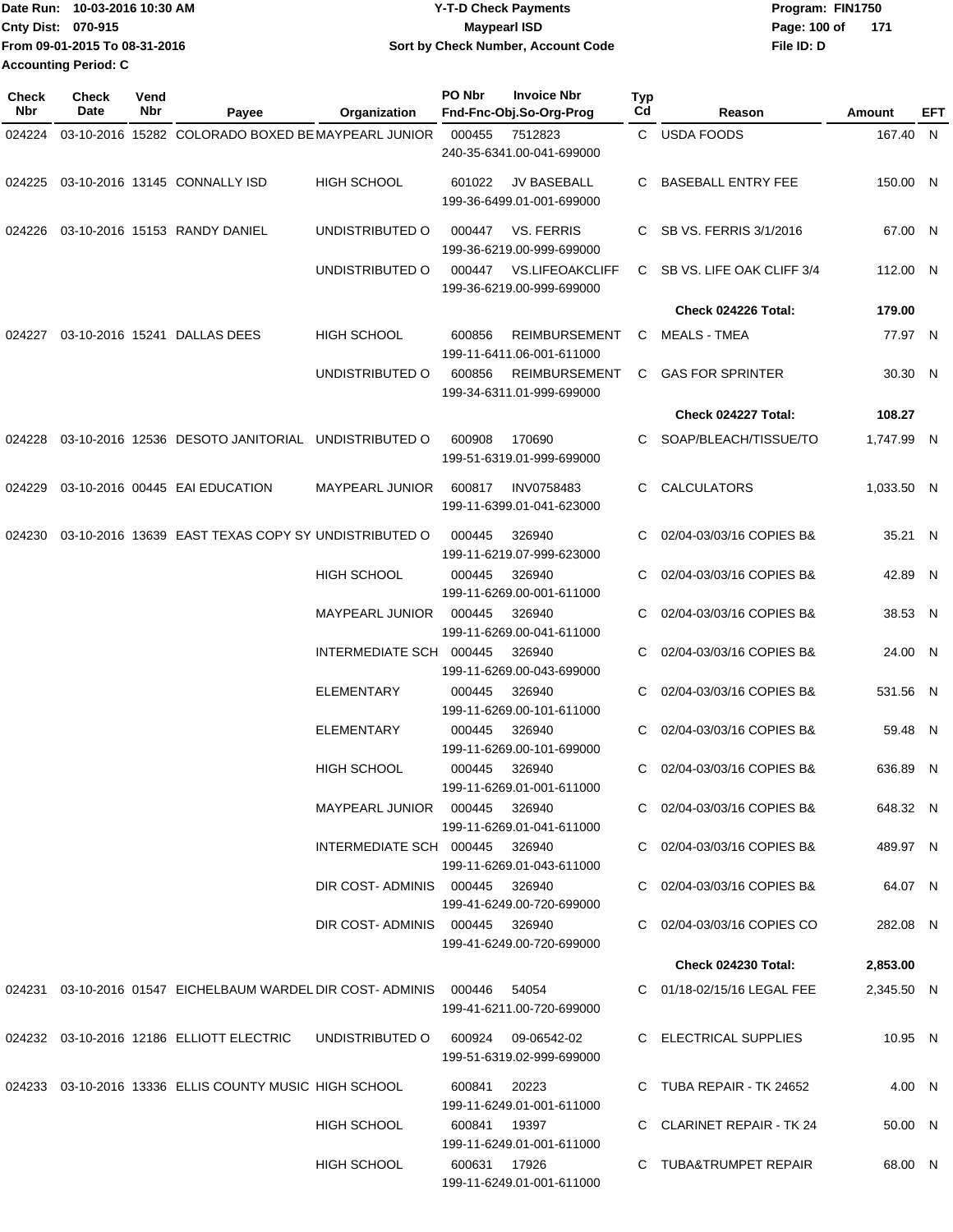|                             | Date Run: 10-03-2016 10:30 AM | <b>Y-T-D Check Payments</b>        | Program: FIN1750 |     |
|-----------------------------|-------------------------------|------------------------------------|------------------|-----|
| <b>Cnty Dist: 070-915</b>   |                               | Maypearl ISD                       | Page: 101 of     | 171 |
|                             | From 09-01-2015 To 08-31-2016 | Sort by Check Number, Account Code | File ID: D       |     |
| <b>Accounting Period: C</b> |                               |                                    |                  |     |

| Check<br><b>Nbr</b> | <b>Check</b><br>Date | Vend<br>Nbr | Payee                                                             | Organization                         | PO Nbr       | <b>Invoice Nbr</b><br>Fnd-Fnc-Obj.So-Org-Prog | Typ<br>Cd | Reason                                                                                                    | Amount     | EFT |
|---------------------|----------------------|-------------|-------------------------------------------------------------------|--------------------------------------|--------------|-----------------------------------------------|-----------|-----------------------------------------------------------------------------------------------------------|------------|-----|
|                     |                      |             |                                                                   | <b>HIGH SCHOOL</b>                   | 600841       | 20222                                         | C.        | <b>TRIANGLE REPAIR - TK 24</b>                                                                            | 65.97 N    |     |
|                     |                      |             |                                                                   |                                      |              | 199-11-6249.01-001-611000                     |           |                                                                                                           |            |     |
|                     |                      |             |                                                                   | <b>HIGH SCHOOL</b>                   | 600841       | 20224                                         | C         | TUBA REPAIR - TK 24585                                                                                    | 175.00 N   |     |
|                     |                      |             |                                                                   |                                      |              | 199-11-6249.01-001-611000                     |           |                                                                                                           |            |     |
|                     |                      |             |                                                                   | <b>HIGH SCHOOL</b>                   | 600486       | 16822                                         | C         | ATLO SAX REPAIR - TICKE                                                                                   | 175.00 N   |     |
|                     |                      |             |                                                                   |                                      |              | 199-11-6249.01-001-611000                     |           |                                                                                                           |            |     |
|                     |                      |             |                                                                   | <b>HIGH SCHOOL</b>                   | 600841       | 19314                                         | C         | CLAIRNET/TUBA - TK 2458                                                                                   | 285.00 N   |     |
|                     |                      |             |                                                                   |                                      |              | 199-11-6249.01-001-611000                     |           |                                                                                                           |            |     |
|                     |                      |             |                                                                   | <b>HIGH SCHOOL</b>                   | 600631       | 13593                                         | C         | <b>FRENCH HORN REPAIR</b>                                                                                 | 179.97 N   |     |
|                     |                      |             |                                                                   |                                      |              | 199-11-6249.01-001-611000                     |           |                                                                                                           |            |     |
|                     |                      |             |                                                                   |                                      |              |                                               |           | Check 024233 Total:                                                                                       | 1,002.94   |     |
| 024234              |                      |             | 03-10-2016 12249 FISHER SCIENTIFIC                                | INTERMEDIATE SCH                     | 600810       | 4084783                                       | C.        | <b>SCIENCE POSTERS/SUPP</b>                                                                               | 205.50 N   |     |
|                     |                      |             |                                                                   |                                      |              | 199-11-6399.05-043-611000                     |           |                                                                                                           |            |     |
|                     |                      |             |                                                                   |                                      |              |                                               |           |                                                                                                           |            |     |
| 024235              |                      |             | 03-10-2016 15584 FOLLETT SCHOOL SO INTERMEDIATE SCH 600965        |                                      |              | 1215228                                       | C         | <b>INT BARCODES</b>                                                                                       | 74.92 N    |     |
|                     |                      |             |                                                                   |                                      |              | 199-12-6399.01-043-699000                     |           |                                                                                                           |            |     |
| 024236              |                      |             | 03-10-2016 12045 GREG FRENCH                                      | UNDISTRIBUTED O                      | 000448       | <b>VS. FERRIS</b>                             | C         | <b>SB VS. FERRIS 3/1/16</b>                                                                               | 67.00 N    |     |
|                     |                      |             |                                                                   |                                      |              | 199-36-6219.00-999-699000                     |           |                                                                                                           |            |     |
|                     |                      |             |                                                                   |                                      |              |                                               |           |                                                                                                           |            |     |
| 024237              |                      |             | 03-10-2016 14120 HARRIS COMPUTER S UNDISTRIBUTED O                |                                      | 000456       | XT00114745<br>240-35-6219.00-999-699000       | C.        | 02/01-02/29/16 EZSCHOOL                                                                                   | 176.25 N   |     |
|                     |                      |             |                                                                   |                                      |              |                                               |           |                                                                                                           |            |     |
| 024238              |                      |             | 03-10-2016 12551 INTERQUEST DETECTI HIGH SCHOOL                   |                                      | 600172       | 110565                                        | C.        | 02/17/16 HALF DAY SERVI                                                                                   | 260.00 N   |     |
|                     |                      |             |                                                                   |                                      |              | 199-11-6219.02-001-624000                     |           |                                                                                                           |            |     |
| 024239              |                      |             | 03-10-2016 15108 JTM PROVISIONS CO. I ELEMENTARY                  |                                      | 000457       | 426720                                        | C.        | <b>BEEF COMMODITIES</b>                                                                                   | 29.26 N    |     |
|                     |                      |             |                                                                   |                                      |              | 240-35-6341.00-101-699000                     |           |                                                                                                           |            |     |
|                     |                      |             |                                                                   |                                      |              |                                               |           |                                                                                                           |            |     |
| 024240              |                      |             | 03-10-2016 00608 KAPLAN EARLY LEARN ELEMENTARY                    |                                      | 600708       | 0004039950                                    | C         | BINGO/NUMBERS/SCIENC                                                                                      | 166.20 N   |     |
|                     |                      |             |                                                                   |                                      |              | 225-11-6399.00-101-623000                     |           |                                                                                                           |            |     |
| 024241              |                      |             | 03-10-2016 14924 KAYLOR DESIGN                                    | UNDISTRIBUTED O                      | 600987       | 342                                           | C         | SPECIAL OLYMPIC HOODI                                                                                     | 216.00 N   |     |
|                     |                      |             |                                                                   |                                      |              | 199-11-6399.08-999-623000                     |           |                                                                                                           |            |     |
|                     |                      |             | 03-10-2016 15712 KOURTNEY LYNN EAS UNDISTRIBUTED O                |                                      |              |                                               |           |                                                                                                           |            |     |
| 024242              |                      |             |                                                                   |                                      | 601028       | FEBRUARY 2016<br>199-31-6219.04-999-623000    | C         | 10 HRS - OT SERVICES                                                                                      | 700.00 N   |     |
|                     |                      |             |                                                                   |                                      |              |                                               |           |                                                                                                           |            |     |
|                     |                      |             | 024243 03-10-2016 12450 KSA EVENTS                                | HIGH SCHOOL                          | 601044 65166 |                                               |           | C VOLLEYBALL TRIP - FLORI                                                                                 | 5,457.63 N |     |
|                     |                      |             |                                                                   |                                      |              | 199-36-6499.11-001-699000                     |           |                                                                                                           |            |     |
|                     |                      |             | 024244 03-10-2016 01048 LABATT FOOD SERVIC MAYPEARL JUNIOR 000458 |                                      |              | 387479 02/16                                  |           | C GROCERIES                                                                                               | 2,615.94 N |     |
|                     |                      |             |                                                                   |                                      |              | 240-35-6341.00-041-699000                     |           |                                                                                                           |            |     |
|                     |                      |             |                                                                   | INTERMEDIATE SCH 000458 387495 02/16 |              |                                               |           | C GROCERIES                                                                                               | 3,542.76 N |     |
|                     |                      |             |                                                                   |                                      |              | 240-35-6341.00-043-699000                     |           |                                                                                                           |            |     |
|                     |                      |             |                                                                   | ELEMENTARY                           | 000458       | 387487 02/16                                  |           | C GROCERIES                                                                                               | 6,635.64 N |     |
|                     |                      |             |                                                                   |                                      |              | 240-35-6341.00-101-699000                     |           |                                                                                                           |            |     |
|                     |                      |             |                                                                   | <b>HIGH SCHOOL</b>                   |              | 000458 387460 02/16                           |           | C GROCERIES                                                                                               | 6,266.42 N |     |
|                     |                      |             |                                                                   |                                      |              | 240-35-6341.01-001-699000                     |           |                                                                                                           |            |     |
|                     |                      |             |                                                                   |                                      |              |                                               |           | Check 024244 Total:                                                                                       | 19,060.76  |     |
|                     |                      |             | 024245 03-10-2016 01212 LIFETRACK SERVICES, HIGH SCHOOL           |                                      |              | 26722                                         |           | C GRADUATE TRACKING                                                                                       | 954.50 N   |     |
|                     |                      |             |                                                                   |                                      | 600521       | 199-31-6399.03-001-699000                     |           |                                                                                                           |            |     |
|                     |                      |             |                                                                   |                                      |              |                                               |           |                                                                                                           |            |     |
|                     |                      |             | 024246 03-10-2016 12959 MAVERICK METAL TRA HIGH SCHOOL            |                                      | 600836 88710 |                                               |           | C TUBING/ANGLE/PLATES                                                                                     | 2,088.44 N |     |
|                     |                      |             |                                                                   |                                      |              | 199-11-6399.09-001-622000                     |           |                                                                                                           |            |     |
|                     |                      |             |                                                                   |                                      |              |                                               |           | 024247 03-10-2016 00067 LEIGHANNE MCALISTE DIR COST-ADMINIS 601042 REIMBURSEMENT C PARKING - TASBO 3/2/16 | 20.00 N    |     |
|                     |                      |             |                                                                   |                                      |              | 199-41-6411.01-720-699000                     |           |                                                                                                           |            |     |
|                     |                      |             |                                                                   |                                      |              |                                               |           |                                                                                                           |            |     |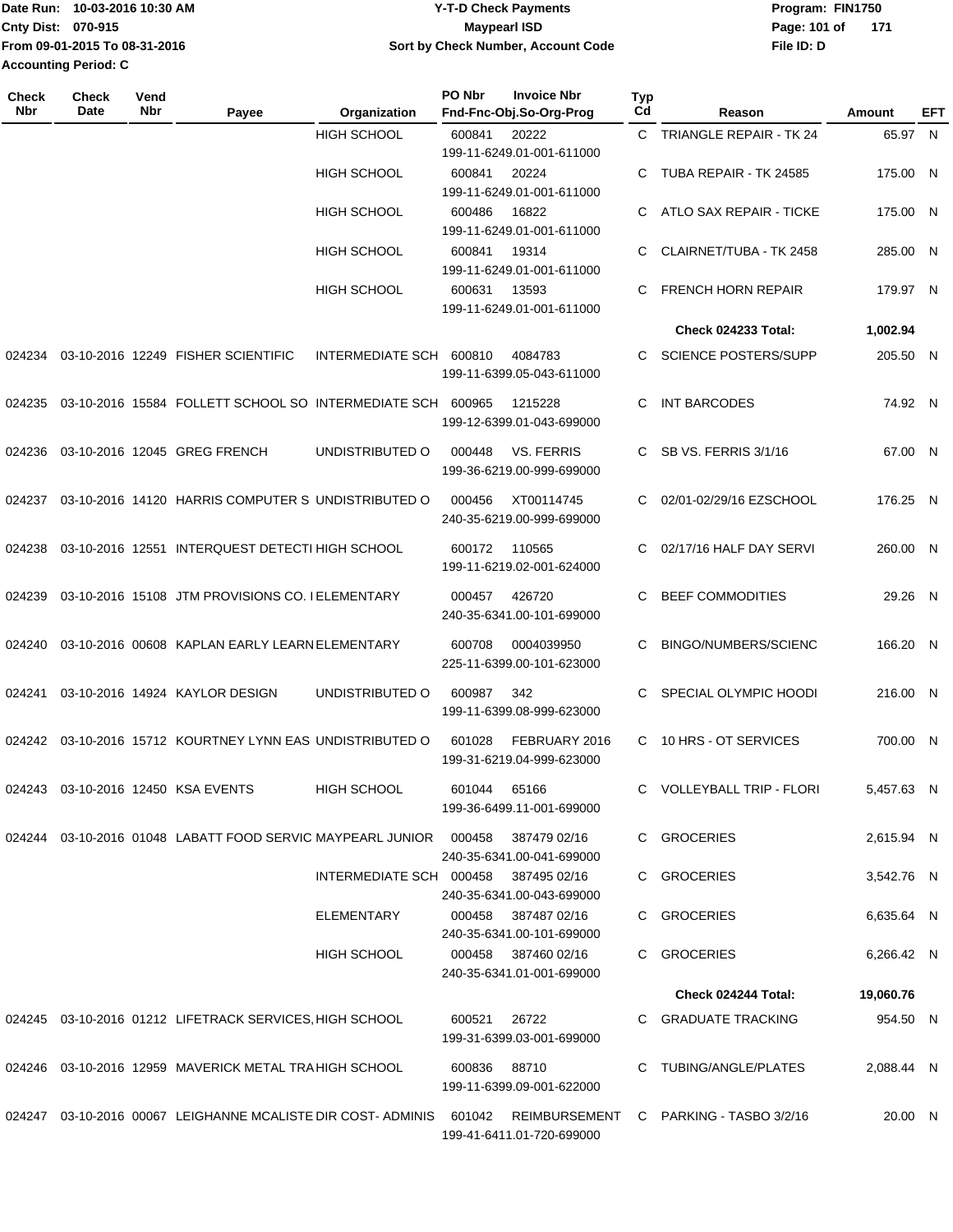|                             | IDate Run: 10-03-2016 10:30 AM | <b>Y-T-D Check Payments</b>        | Program: FIN1750    |  |  |  |
|-----------------------------|--------------------------------|------------------------------------|---------------------|--|--|--|
| <b>Cnty Dist: 070-915</b>   |                                | <b>Mavpearl ISD</b>                | 171<br>Page: 102 of |  |  |  |
|                             | From 09-01-2015 To 08-31-2016  | Sort by Check Number, Account Code | File ID: D          |  |  |  |
| <b>Accounting Period: C</b> |                                |                                    |                     |  |  |  |

| <b>Check</b><br>Nbr | <b>Check</b><br>Date   | Vend<br>Nbr | Payee                                                                          | Organization                        | PO Nbr        | <b>Invoice Nbr</b><br>Fnd-Fnc-Obj.So-Org-Prog | Typ<br>Cd | Reason                     | Amount     | EFT |
|---------------------|------------------------|-------------|--------------------------------------------------------------------------------|-------------------------------------|---------------|-----------------------------------------------|-----------|----------------------------|------------|-----|
| 024248              |                        |             | 03-10-2016 15740 MOORE RECYCLING L UNDISTRIBUTED O                             |                                     | 000449        | 0001290734                                    |           | C 02/01-02/29/16 RECYCLE I | 18.27 N    |     |
|                     |                        |             |                                                                                |                                     |               | 199-51-6259.03-999-699000                     |           |                            |            |     |
|                     |                        |             |                                                                                | UNDISTRIBUTED O                     | 000449        | 0001290733                                    | C.        | 02/01-02/29/16 RECYCLE A   | 25.35 N    |     |
|                     |                        |             |                                                                                |                                     |               | 199-51-6259.03-999-699000                     |           |                            |            |     |
|                     |                        |             |                                                                                | UNDISTRIBUTED O                     | 000449        | 0001290730                                    |           | C 02/01-02/29/16 RECYCLE H | 13.77 N    |     |
|                     |                        |             |                                                                                |                                     |               | 199-51-6259.03-999-699000                     |           |                            |            |     |
|                     |                        |             |                                                                                | UNDISTRIBUTED O                     | 000449        | 0001290732                                    |           | C 02/01-02/29/16 RECYCLE L | 69.79 N    |     |
|                     |                        |             |                                                                                |                                     | 000449        | 199-51-6259.03-999-699000                     |           |                            |            |     |
|                     |                        |             |                                                                                | UNDISTRIBUTED O                     |               | 0001290731<br>199-51-6259.03-999-699000       | C.        | 02/01-02/29/16 RECYCLE J   | 20.89 N    |     |
|                     |                        |             |                                                                                |                                     |               |                                               |           | Check 024248 Total:        | 148.07     |     |
| 024249              |                        |             | 03-10-2016 14906 MORRISON SUPPLY                                               | UNDISTRIBUTED O                     | 600066        | S100255929.001                                |           | C VALVE/GASKET/CLOSET S    | 64.77 N    |     |
|                     |                        |             |                                                                                |                                     |               | 199-51-6319.04-999-699000                     |           |                            |            |     |
|                     |                        |             |                                                                                |                                     |               |                                               |           |                            |            |     |
| 024250              | 03-10-2016 00079 NASCO |             |                                                                                | INTERMEDIATE SCH 600803             |               | 854510                                        | C.        | SCISSORS                   | 21.48 N    |     |
|                     |                        |             |                                                                                | INTERMEDIATE SCH 600803             |               | 199-11-6399.09-043-611000<br>832307           | C.        | <b>ART SUPPLIES</b>        | 144.72 N   |     |
|                     |                        |             |                                                                                |                                     |               | 199-11-6399.09-043-611000                     |           |                            |            |     |
|                     |                        |             |                                                                                | <b>HIGH SCHOOL</b>                  | 600893 840566 |                                               | C.        | MOBILE LAB TABLE/CART      | 1,331.04 N |     |
|                     |                        |             |                                                                                |                                     |               | 199-11-6639.00-001-622000                     |           |                            |            |     |
|                     |                        |             |                                                                                |                                     |               |                                               |           | Check 024250 Total:        | 1,497.24   |     |
| 024251              |                        |             | 03-10-2016 12087 OAK CLIFF OFFICE SU HIGH SCHOOL                               |                                     | 600822        | 371449-1                                      | C.        | STAMP FOR TRANSCRIPT       | 25.00 N    |     |
|                     |                        |             |                                                                                |                                     |               | 199-31-6399.00-001-699000                     |           |                            |            |     |
|                     |                        |             |                                                                                | <b>HIGH SCHOOL</b>                  | 600822        | 371449-0                                      | C.        | STAMP FOR STUDENT CO       | 11.50 N    |     |
|                     |                        |             |                                                                                |                                     |               | 199-31-6399.00-001-699000                     |           |                            |            |     |
|                     |                        |             |                                                                                |                                     |               |                                               |           | Check 024251 Total:        | 36.50      |     |
|                     |                        |             | 024252 03-10-2016 00287 OFFICE DEPOT                                           | <b>ELEMENTARY</b>                   | 600661        | 818898291001                                  |           | C PENS/POST ITS            | 13.77 N    |     |
|                     |                        |             |                                                                                |                                     |               | 199-11-6639.48-101-611000                     |           |                            |            |     |
|                     |                        |             |                                                                                | <b>ELEMENTARY</b>                   | 600661        | 818897771001<br>199-11-6639.48-101-611000     |           | C WEBCAM                   | 36.79 N    |     |
|                     |                        |             |                                                                                | UNDISTRIBUTED O                     | 600976        | 826470298001                                  | C.        | DIGITAL FLAT INDOOR AN     | 59.21 N    |     |
|                     |                        |             |                                                                                |                                     |               | 199-51-6319.02-999-699000                     |           |                            |            |     |
|                     |                        |             |                                                                                | UNDISTRIBUTED O                     | 600976        | 826470165001                                  |           | C SIGN                     | 10.38 N    |     |
|                     |                        |             |                                                                                |                                     |               | 199-51-6319.02-999-699000                     |           |                            |            |     |
|                     |                        |             |                                                                                | UNDISTRIBUTED O                     |               | 600976 826470300001                           |           | C TOP LOAD CASE            | 26.68 N    |     |
|                     |                        |             |                                                                                |                                     |               | 199-51-6319.02-999-699000                     |           |                            |            |     |
|                     |                        |             |                                                                                | UNDISTRIBUTED O 600976 826470299001 |               | 199-51-6319.02-999-699000                     |           | C CABINET                  | 103.32 N   |     |
|                     |                        |             |                                                                                |                                     |               |                                               |           | <b>Check 024252 Total:</b> | 250.15     |     |
|                     |                        |             |                                                                                |                                     |               |                                               |           |                            |            |     |
|                     |                        |             | 024253 03-10-2016 15054 O'REILLY AUTO PARTS UNDISTRIBUTED O 600990 0645-149216 |                                     |               | 199-34-6319.00-999-699000                     |           | C CAPSULE/CERAMIC PAD      | 78.97 N    |     |
|                     |                        |             |                                                                                | UNDISTRIBUTED O                     |               | 600990   0645-149859                          |           | C BATTERY CHARGER          | 46.99 N    |     |
|                     |                        |             |                                                                                |                                     |               | 199-34-6319.00-999-699000                     |           |                            |            |     |
|                     |                        |             |                                                                                |                                     |               |                                               |           | Check 024253 Total:        | 125.96     |     |
|                     |                        |             | 024254  03-10-2016  14574  PERMA-BOUND BOOK  UNDISTRIBUTED   0  600656         |                                     |               | 1666598-01                                    |           | C FLY GUY PRESENTS BOO     | 9.75 N     |     |
|                     |                        |             |                                                                                |                                     |               | 199-11-6399.01-999-623000                     |           |                            |            |     |
|                     |                        |             |                                                                                | UNDISTRIBUTED O                     | 600656        | 1666598-00                                    |           | C BOOKS                    | 504.11 N   |     |
|                     |                        |             |                                                                                |                                     |               | 199-11-6399.01-999-623000                     |           |                            |            |     |
|                     |                        |             |                                                                                | HIGH SCHOOL                         |               | 600637 1665836-00                             |           | C BOOKS                    | 660.13 N   |     |
|                     |                        |             |                                                                                |                                     |               | 199-12-6399.04-001-699000                     |           |                            |            |     |
|                     |                        |             |                                                                                |                                     |               |                                               |           | Check 024254 Total:        | 1,173.99   |     |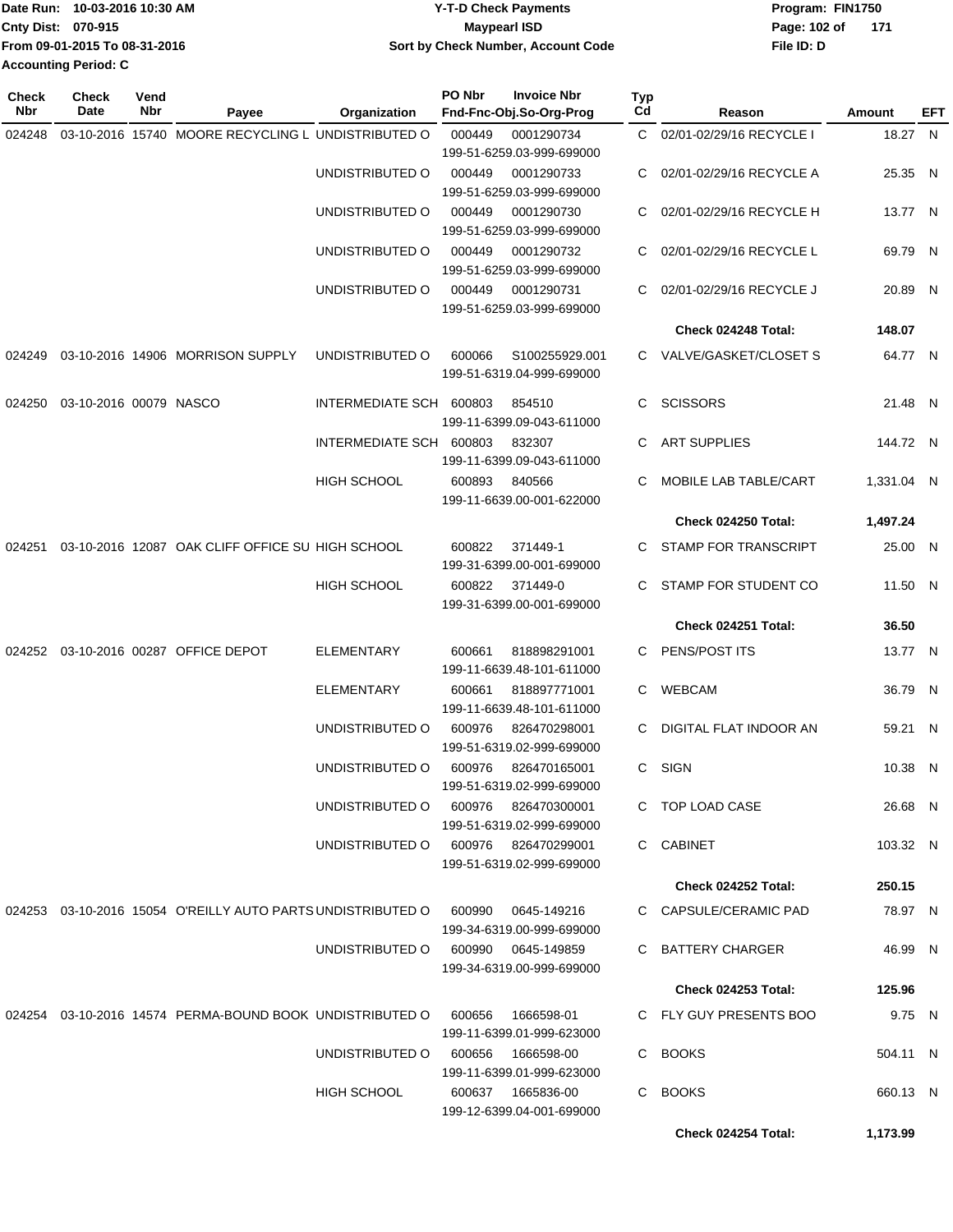| IDate Run: 10-03-2016 10:30 AM | Y-T-D Check Payments               | Program: FIN1750      |  |  |  |
|--------------------------------|------------------------------------|-----------------------|--|--|--|
| <b>Cnty Dist: 070-915</b>      | <b>Mavpearl ISD</b>                | Page: 103 of<br>- 171 |  |  |  |
| From 09-01-2015 To 08-31-2016  | Sort by Check Number, Account Code | File ID: D            |  |  |  |
| <b>Accounting Period: C</b>    |                                    |                       |  |  |  |

| <b>Check</b><br>Nbr | <b>Check</b><br><b>Date</b>      | Vend<br><b>Nbr</b> | Payee                                                           | Organization                     | PO Nbr        | <b>Invoice Nbr</b><br>Fnd-Fnc-Obj.So-Org-Prog     | <b>Typ</b><br>Cd | Reason                      | Amount     | EFT |
|---------------------|----------------------------------|--------------------|-----------------------------------------------------------------|----------------------------------|---------------|---------------------------------------------------|------------------|-----------------------------|------------|-----|
| 024255              |                                  |                    | 03-10-2016 15694 POLKA DOTTED LIZAR MAYPEARL JUNIOR             |                                  | 600872        | 0870119                                           |                  | C AR T-SHIRTS               | 559.00 N   |     |
|                     |                                  |                    |                                                                 |                                  |               | 199-11-6399.02-041-611000                         |                  |                             |            |     |
| 024256              |                                  |                    | 03-10-2016 12836 R B SPORTING GOOD UNDISTRIBUTED O              |                                  |               | 0505625-CM<br>199-36-6399.02-999-699FOO           |                  | 024044 02-04-2016 \$195.95  | $-37.90$ N |     |
|                     |                                  |                    |                                                                 | UNDISTRIBUTED O                  | 600873        | 0517931-IN<br>199-36-6399.03-999-699GHS           | C                | STOPWATCHES/SHORTS/         | 1,397.50 N |     |
|                     |                                  |                    |                                                                 | UNDISTRIBUTED O                  | 600874        | 0519509-IN<br>199-36-6399.16-999-699000           | C                | <b>TENNIS SHIRTS</b>        | 215.00 N   |     |
|                     |                                  |                    |                                                                 |                                  |               |                                                   |                  | Check 024256 Total:         | 1,574.60   |     |
| 024257              |                                  |                    | 03-10-2016 13315 REALLY GOOD STUFF INTERMEDIATE SCH 600962      |                                  |               | 5459747<br>199-12-6399.03-043-699000              | C                | <b>BOOKMARKS/LOVE TO RE</b> | 95.84 N    |     |
| 024258              |                                  |                    | 03-10-2016 14927 REPUBLIC SERVICES UNDISTRIBUTED O              |                                  | 000459        | 0794-010928444<br>199-51-6259.03-999-699000       | C                | 03/01-03/31/16 WASTE RE     | 1,771.74 N |     |
| 024259              |                                  |                    | 03-10-2016 13383 RISE BROADBAND                                 | UNDISTRIBUTED O                  | 000450        | 813710001004619<br>199-53-6249.04-999-699000      | C                | 03/08-04/07/16 INTERNET     | 1,800.00 N |     |
| 024260              |                                  |                    | 03-10-2016 00109 SCHOLASTIC INC                                 | INTERMEDIATE SCH 600603          |               | 12483866<br>199-11-6399.02-043-611000             | C                | <b>BOOKS</b>                | 132.07 N   |     |
| 024261              |                                  |                    | 03-10-2016 00316 SCHOOL SPECIALTY   ELEMENTARY                  |                                  | 600611        | 208115714878<br>199-11-6399.01-101-611000         | C.               | <b>SUPPLIES</b>             | 428.98 N   |     |
| 024262              |                                  |                    | 03-10-2016 13645 SHARI EASTWOOD                                 | DIR COST-ADMINIS                 | 601041        | <b>REIMBURSEMENT</b><br>199-41-6411.01-720-699000 | C.               | PARKING - TASBO ON 3/4/     | 15.00 N    |     |
| 024263              |                                  |                    | 03-10-2016 00072 SHIFFLER EQUIPMENT UNDISTRIBUTED O             |                                  | 600925        | 1605609100<br>199-51-6319.02-999-699000           | C.               | SPOOL OF FLAG ROPE          | 193.78 N   |     |
| 024264              |                                  |                    | 03-10-2016 16025 SITEIMPROVE INC.                               | UNDISTRIBUTED O                  | 600994        | 44556<br>199-53-6219.00-999-699000                | C                | 03/01-08/31/16 WEB QA GO    | 2,572.03 N |     |
| 024265              |                                  |                    | 03-10-2016 14918 SPORTS CENTER MES UNDISTRIBUTED O              |                                  | 600725        | MB00001064<br>199-36-6399.04-999-699000           | C                | BASEBALLS/GEAR/NET/HE       | 2,623.50 N |     |
| 024266              |                                  |                    | 03-10-2016 12813 STORM LAWN AND GA UNDISTRIBUTED O              |                                  | 600997        | 174784<br>199-51-6319.03-999-699000               | C                | <b>BELTS</b>                | 215.00 N   |     |
|                     |                                  |                    |                                                                 | UNDISTRIBUTED O                  | 600996 174863 | 199-51-6319.03-999-699000                         |                  | C SPRINGS/BELTS             | 136.11 N   |     |
|                     |                                  |                    |                                                                 |                                  |               |                                                   |                  | Check 024266 Total:         | 351.11     |     |
|                     |                                  |                    | 024267 03-10-2016 01235 SULLIVAN SUPPLY SO HIGH SCHOOL          |                                  |               | 600895 0365944-IN<br>199-11-6399.09-001-622000    |                  | C TITAN DOLLY BOX           | 1,225.00 N |     |
|                     | 024268  03-10-2016  00784  TASBO |                    |                                                                 | ADMINISTRATIVE                   | 601025        | 269066<br>199-41-6499.04-701-699000               |                  | C TASBO CLASSES - FRIDAY    | 160.00 N   |     |
|                     |                                  |                    |                                                                 | ADMINISTRATIVE                   | 601025 269630 | 199-41-6499.04-701-699000                         |                  | C TASBO CLASSES - FRIDAY    | 160.00 N   |     |
|                     |                                  |                    |                                                                 | ADMINISTRATIVE                   | 601025 272933 | 199-41-6499.04-701-699000                         |                  | C TASBO CLASSES - FRIDAY    | 160.00 N   |     |
|                     |                                  |                    |                                                                 |                                  |               |                                                   |                  | Check 024268 Total:         | 480.00     |     |
|                     | 024269 03-10-2016 00810 TASSP    |                    |                                                                 | MAYPEARL JUNIOR 601037 L. AUSTIN |               | 199-23-6499.00-041-699000                         |                  | C MEMBERSHIP                | 460.00 N   |     |
|                     |                                  |                    | 024270  03-10-2016  15485  THERAPY FROM THE  UNDISTRIBUTED    O |                                  | 601036        | FEBRUARY 2016<br>199-31-6219.02-999-623000        |                  | C 5.5 HRS - PT SERVICES     | 385.00 N   |     |
|                     |                                  |                    |                                                                 |                                  |               |                                                   |                  |                             |            |     |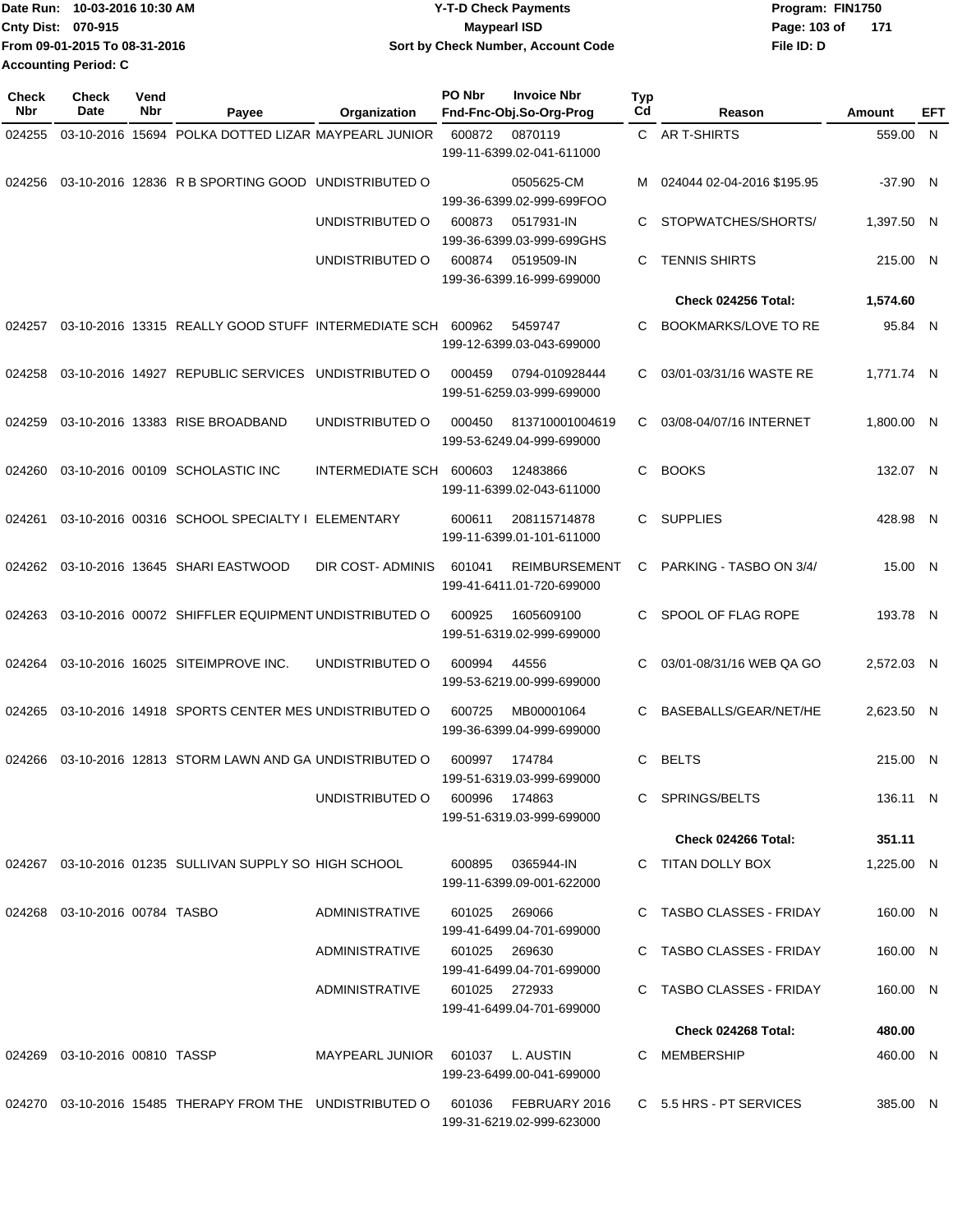| Date Run: 10-03-2016 10:30 AM | <b>Y-T-D Check Payments</b>        | Program: FIN1750 |  |
|-------------------------------|------------------------------------|------------------|--|
| <b>Cnty Dist: 070-915</b>     | <b>Mavpearl ISD</b>                | Page: 104 of 171 |  |
| From 09-01-2015 To 08-31-2016 | Sort by Check Number, Account Code | File ID: D       |  |
| Accounting Period: C          |                                    |                  |  |

| <b>Check</b><br>Nbr | <b>Check</b><br>Date             | Vend<br>Nbr | Payee                                               | Organization                           | PO Nbr | <b>Invoice Nbr</b><br>Fnd-Fnc-Obj.So-Org-Prog      | <b>Typ</b><br>Cd | Reason                                                          | Amount   | <b>EFT</b> |
|---------------------|----------------------------------|-------------|-----------------------------------------------------|----------------------------------------|--------|----------------------------------------------------|------------------|-----------------------------------------------------------------|----------|------------|
| 024271              |                                  |             | 03-10-2016 01049 THYSSENKRUPP ELEV UNDISTRIBUTED O  |                                        | 600040 | 3002417678<br>199-51-6249.00-999-699000            |                  | C 03/01-05/31/16 HS MAINTE                                      | 535.13 N |            |
|                     |                                  |             |                                                     | UNDISTRIBUTED O                        | 600040 | 3002419156<br>199-51-6249.00-999-699000            | C.               | 03/01-05/31/16 LSK MAINT                                        | 535.13 N |            |
|                     |                                  |             |                                                     |                                        |        |                                                    |                  | Check 024271 Total:                                             | 1,070.26 |            |
|                     | 024272  03-10-2016  15734  TXTAG |             |                                                     | UNDISTRIBUTED O                        | 000451 | 300896364 02/16<br>199-34-6219.01-999-699000       |                  | C 02/10/16 TOLLS - SPRINTE                                      | 34.58 N  |            |
| 024273              |                                  |             | 03-10-2016 00253 VERIZON SOUTHWEST UNDISTRIBUTED O  |                                        | 000452 | 3767008409 0316<br>199-51-6259.02-999-699000       | C.               | 02/28-03/27/16 9724351720                                       | 56.60 N  |            |
|                     |                                  |             |                                                     | UNDISTRIBUTED O                        | 000452 | 3795002177 0316<br>199-51-6259.02-999-699000       | C.               | 02/22-03/21/16 9724351742                                       | 56.60 N  |            |
|                     |                                  |             |                                                     | UNDISTRIBUTED O                        | 000452 | 3725000396 0316<br>199-51-6259.02-999-699000       |                  | C 02/28-03/27/16 9724351000                                     | 825.21 N |            |
|                     |                                  |             |                                                     | UNDISTRIBUTED O                        | 000452 | 3765028623 0316<br>199-51-6259.02-999-699000       | C                | 02/22-03/21/16 9724352038                                       | 118.45 N |            |
|                     |                                  |             |                                                     | UNDISTRIBUTED O                        | 000452 | 3794028628 0316<br>199-51-6259.02-999-699000       | C                | 02/28-03/27/16 9724352019                                       | 118.45 N |            |
|                     |                                  |             |                                                     | UNDISTRIBUTED O                        | 000452 | 3795028621 0316<br>199-51-6259.02-999-699000       | C                | 02/28-03/27/16 9724352160                                       | 118.45 N |            |
|                     |                                  |             |                                                     | UNDISTRIBUTED O                        | 000452 | 3785028629 0316<br>199-51-6259.02-999-699000       | C.               | 02/28-03/27/16 9724352520                                       | 118.45 N |            |
|                     |                                  |             |                                                     |                                        |        |                                                    |                  | Check 024273 Total:                                             | 1,412.21 |            |
| 024274              |                                  |             | 03-10-2016 00460 VINEYARD'S AUTO SU UNDISTRIBUTED O |                                        | 600343 | 122460<br>199-34-6319.00-999-699000                | C.               | COPPER CORE PLUG                                                | 7.56 N   |            |
|                     |                                  |             |                                                     | UNDISTRIBUTED O                        | 600343 | 123178<br>199-34-6319.00-999-699000                | C                | PP SILVER 20MO FREE                                             | 74.99 N  |            |
|                     |                                  |             |                                                     |                                        |        |                                                    |                  | Check 024274 Total:                                             | 82.55    |            |
| 024275              |                                  |             | 03-10-2016 16026 WAXAHACHIE HIGH S HIGH SCHOOL      |                                        | 601020 | <b>TRACK HS</b><br>199-36-6499.01-001-699000       | C.               | <b>HS TRACK ENTRY</b>                                           | 200.00 N |            |
| 024276              |                                  |             | 03-10-2016 15629 WHITE SETTLEMENT I HIGH SCHOOL     |                                        | 601023 | VS. BROCK<br>199-36-6499.01-001-699000             | C                | <b>BASKETBALL PLAYOFF G</b>                                     | 296.86 N |            |
|                     |                                  |             | 024277 03-10-2016 16033 SHERYL WILEMON              | UNDISTRIBUTED O 000453 VS.LIFEOAKCLIFF |        | 199-36-6219.00-999-699000                          |                  | C SB VS. LIFE OAK CLIFF 3/4                                     | 112.00 N |            |
|                     |                                  |             |                                                     | UNDISTRIBUTED O 000453 TOURNAMENT      |        | 199-36-6219.00-999-699000                          |                  | C SB TOURNAMENT 2/19/201                                        | 177.00 N |            |
|                     |                                  |             |                                                     |                                        |        |                                                    |                  | Check 024277 Total:                                             | 289.00   |            |
|                     |                                  |             | 024278 03-10-2016 12436 PAM WILSON                  |                                        |        | 199-41-6411.01-720-699000                          |                  | DIR COST- ADMINIS 601043 REIMBURSEMENT C PARKING - TASBO 3/3/16 | 15.00 N  |            |
|                     |                                  |             | 024279  03-29-2016  12051  ABDO PUBLISHING          | INTERMEDIATE SCH 600966                |        | 200789<br>199-12-6399.02-043-699000                |                  | C LIBRARY BOOKS                                                 | 333.53 N |            |
|                     |                                  |             | 024280 03-29-2016 13594 CURTIS ADAMS                | UNDISTRIBUTED O                        |        | 199-36-6219.00-999-699000                          |                  | C BSB-V VS. DAWSON 3/18/1                                       | 136.24 N |            |
|                     |                                  |             | 024281  03-29-2016  14657  APPLE, INC.              | HIGH SCHOOL                            |        | 600762 4377893060<br>199-11-6639.45-001-611000     |                  | C 12W USB POWER ADAPTE                                          | 700.00 N |            |
|                     |                                  |             | 024282 03-29-2016 01256 AT&T MOBILITY               | UNDISTRIBUTED O                        |        | 000460 724711164X0316<br>199-52-6219.00-999-699000 |                  | C 02/03-03/02/16 BUS CELLS                                      | 107.77 N |            |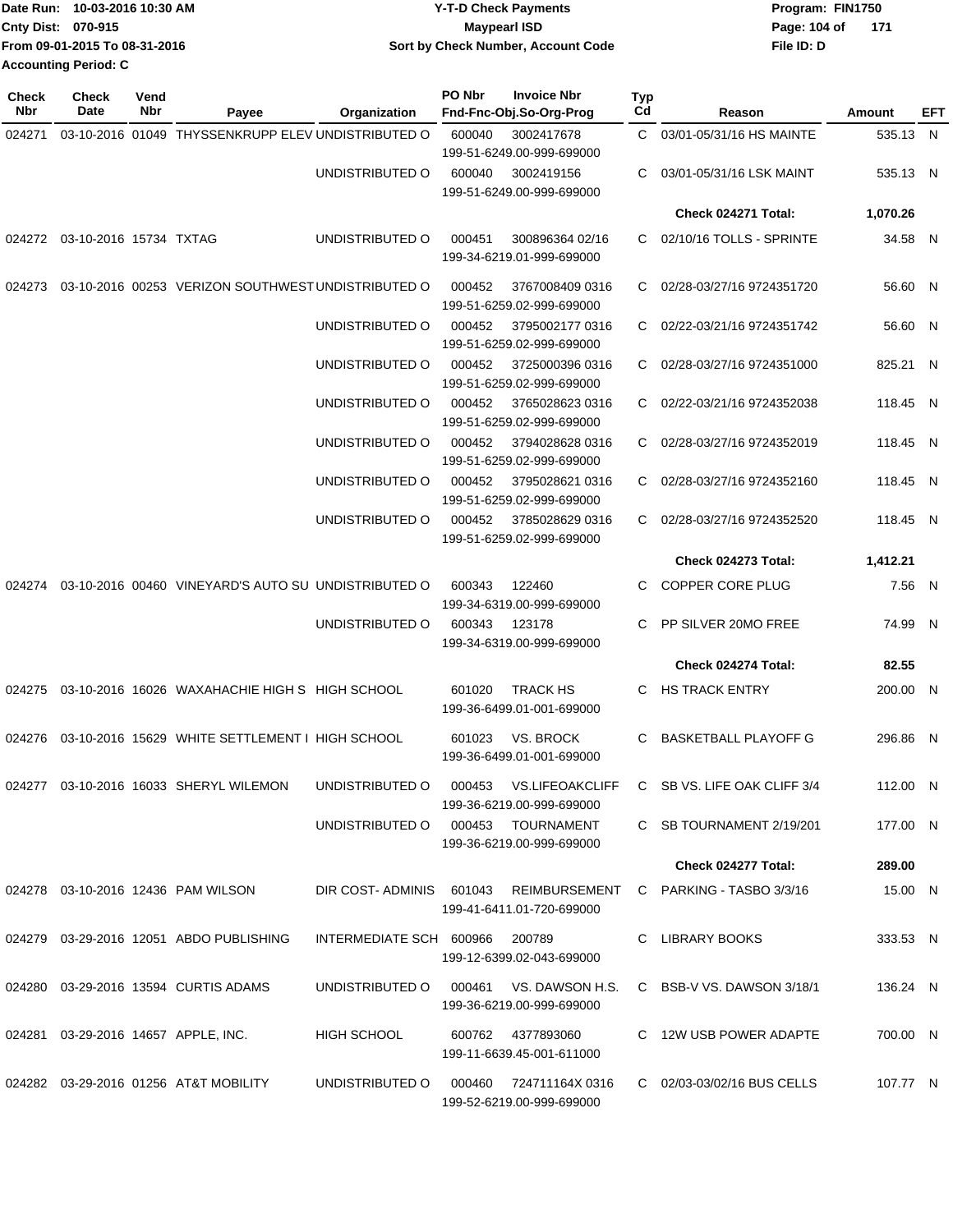| Date Run: 10-03-2016 10:30 AM | <b>Y-T-D Check Payments</b>        | Program: FIN1750      |
|-------------------------------|------------------------------------|-----------------------|
| Cnty Dist: 070-915            | <b>Mavpearl ISD</b>                | Page: 105 of<br>- 171 |
| From 09-01-2015 To 08-31-2016 | Sort by Check Number, Account Code | File ID: D            |
| <b>Accounting Period: C</b>   |                                    |                       |

| <b>Check</b><br>Nbr | Check<br>Date | Vend<br>Nbr | Payee                                                       | Organization                            | PO Nbr | <b>Invoice Nbr</b><br>Fnd-Fnc-Obj.So-Org-Prog       | <b>Typ</b><br>Cd | Reason                   | Amount     | EFT |
|---------------------|---------------|-------------|-------------------------------------------------------------|-----------------------------------------|--------|-----------------------------------------------------|------------------|--------------------------|------------|-----|
| 024283              |               |             | 03-29-2016 00901 AVENUE FUEL DISTRI UNDISTRIBUTED O         |                                         | 601046 | 60011<br>199-34-6311.01-999-699000                  |                  | C 830 GAL LS DIESEL      | 1,360.37 N |     |
| 024284              |               |             | 03-29-2016 13185 BEST BUY BUSINESS UNDISTRIBUTED O          |                                         | 601027 | 2223194<br>199-34-6319.00-999-699000                | C.               | USB CABLE/ADAPTER        | 37.98 N    |     |
| 024285              |               |             | 03-29-2016 15593 BMI EDUCATIONAL SE INTERMEDIATE SCH 600806 |                                         |        | 631838<br>199-11-6399.03-043-611000                 | C.               | <b>BOOKS</b>             | 271.51 N   |     |
| 024286              |               |             | 03-29-2016 15817 JEFF T. BOUTWELL                           | UNDISTRIBUTED O                         | 000462 | VS. DAWSON H.S.<br>199-36-6219.00-999-699000        | C.               | BSB-V VS. DAWSON 3/18/1  | 60.00 N    |     |
| 024287              |               |             | 03-29-2016 13576 CANON FINANCIAL SE UNDISTRIBUTED O         |                                         | 000464 | 15875199<br>199-11-6219.00-999-623000               | C.               | 03/13/16 COPIER LEASE    | 220.90 N   |     |
|                     |               |             |                                                             | <b>HIGH SCHOOL</b>                      | 000464 | 15875199<br>199-11-6269.00-001-611000               | C.               | 03/13/16 COPIER LEASE    | 245.44 N   |     |
|                     |               |             |                                                             | <b>MAYPEARL JUNIOR</b>                  | 000464 | 15875199<br>199-11-6269.00-041-611000               | C                | 03/13/16 COPIER LEASE    | 245.44 N   |     |
|                     |               |             |                                                             | INTERMEDIATE SCH                        | 000464 | 15875199<br>199-11-6269.00-043-699000               | C.               | 03/13/16 COPIER LEASE    | 239.99 N   |     |
|                     |               |             |                                                             | ELEMENTARY                              | 000464 | 15875199<br>199-11-6269.00-101-611000               | C                | 03/13/16 COPIER LEASE    | 245.44 N   |     |
|                     |               |             |                                                             | ELEMENTARY                              | 000464 | 15875199<br>199-11-6269.00-101-699000               | C                | 03/13/16 COPIER LEASE    | 245.44 N   |     |
|                     |               |             |                                                             | <b>HIGH SCHOOL</b>                      | 000464 | 15875199<br>199-11-6269.01-001-611000               | C                | 03/13/16 COPIER LEASE    | 1,227.20 N |     |
|                     |               |             |                                                             | <b>MAYPEARL JUNIOR</b>                  | 000464 | 15875199<br>199-11-6269.01-041-611000               | C.               | 03/13/16 COPIER LEASE    | 245.44 N   |     |
|                     |               |             |                                                             | INTERMEDIATE SCH 000464                 |        | 15875199<br>199-11-6269.01-043-611000               |                  | 03/13/16 COPIER LEASE    | 239.99 N   |     |
|                     |               |             |                                                             | DIR COST- ADMINIS                       | 000464 | 15875199<br>199-41-6249.00-720-699000               | C.               | 03/13/16 COPIER LEASE    | 269.97 N   |     |
|                     |               |             |                                                             |                                         |        |                                                     |                  | Check 024287 Total:      | 3,425.25   |     |
| 024288              |               |             | 03-29-2016 00871 CARD SERVICE CENT INTERMEDIATE SCH         |                                         | 600802 | XXXX 0178 02/16<br>199-11-6399.01-043-611000        | C                | NUMERACY BOOKS/LESS      | 57.10 N    |     |
|                     |               |             |                                                             | ELEMENTARY                              |        | 600740 XXXX 0178 02/16<br>199-11-6399.02-101-611000 | C.               | 2ND GRADE SUPPLIES       | 201.23 N   |     |
|                     |               |             |                                                             | HIGH SCHOOL                             |        | 600673 XXXX 0178 02/16<br>199-11-6399.07-001-611000 |                  | C OAP PROPS              | 33.45 N    |     |
|                     |               |             |                                                             | HIGH SCHOOL                             |        | 600903 XXXX 0178 02/16<br>199-11-6399.07-001-611000 |                  | C A/V PRO SUPPLIES       | 119.07 N   |     |
|                     |               |             |                                                             | HIGH SCHOOL                             |        | 600901 XXXX 0178 02/16<br>199-11-6399.07-001-611000 |                  | C OAP - Theatre Supplies | 474.26 N   |     |
|                     |               |             |                                                             | ELEMENTARY                              |        | 600748 XXXX 0178 02/16<br>199-11-6399.23-101-625000 |                  | C ESL SUPPLIES           | 29.77 N    |     |
|                     |               |             |                                                             | ELEMENTARY                              |        | 600739 XXXX 0178 02/16<br>199-11-6399.23-101-625000 |                  | C ESL SUPPLIES           | 270.05 N   |     |
|                     |               |             |                                                             | HIGH SCHOOL                             |        | 600886 XXXX 0178 02/16<br>199-11-6399.42-001-611000 |                  | C TI-84 CALCULATORS      | 1,099.00 N |     |
|                     |               |             |                                                             | HIGH SCHOOL                             |        | 600936 XXXX 0178 02/16<br>199-12-6399.00-001-699000 |                  | C ASTRONOMY BOOK         | 73.01 N    |     |
|                     |               |             |                                                             | INTERMEDIATE SCH 600813 XXXX 0178 02/16 |        | 199-12-6399.01-043-699000                           |                  | C FILM ADHESIVE          | 57.98 N    |     |
|                     |               |             |                                                             | HIGH SCHOOL                             |        | 600738 XXXX 0178 02/16<br>199-12-6399.04-001-699000 |                  | C RESEARCH BOOKS         | 16.07 N    |     |
|                     |               |             |                                                             | MAYPEARL JUNIOR 600750 XXXX 0178 02/16  |        | 199-23-6399.03-041-699000                           |                  | C LEADERSHIP BOOK        | 11.47 N    |     |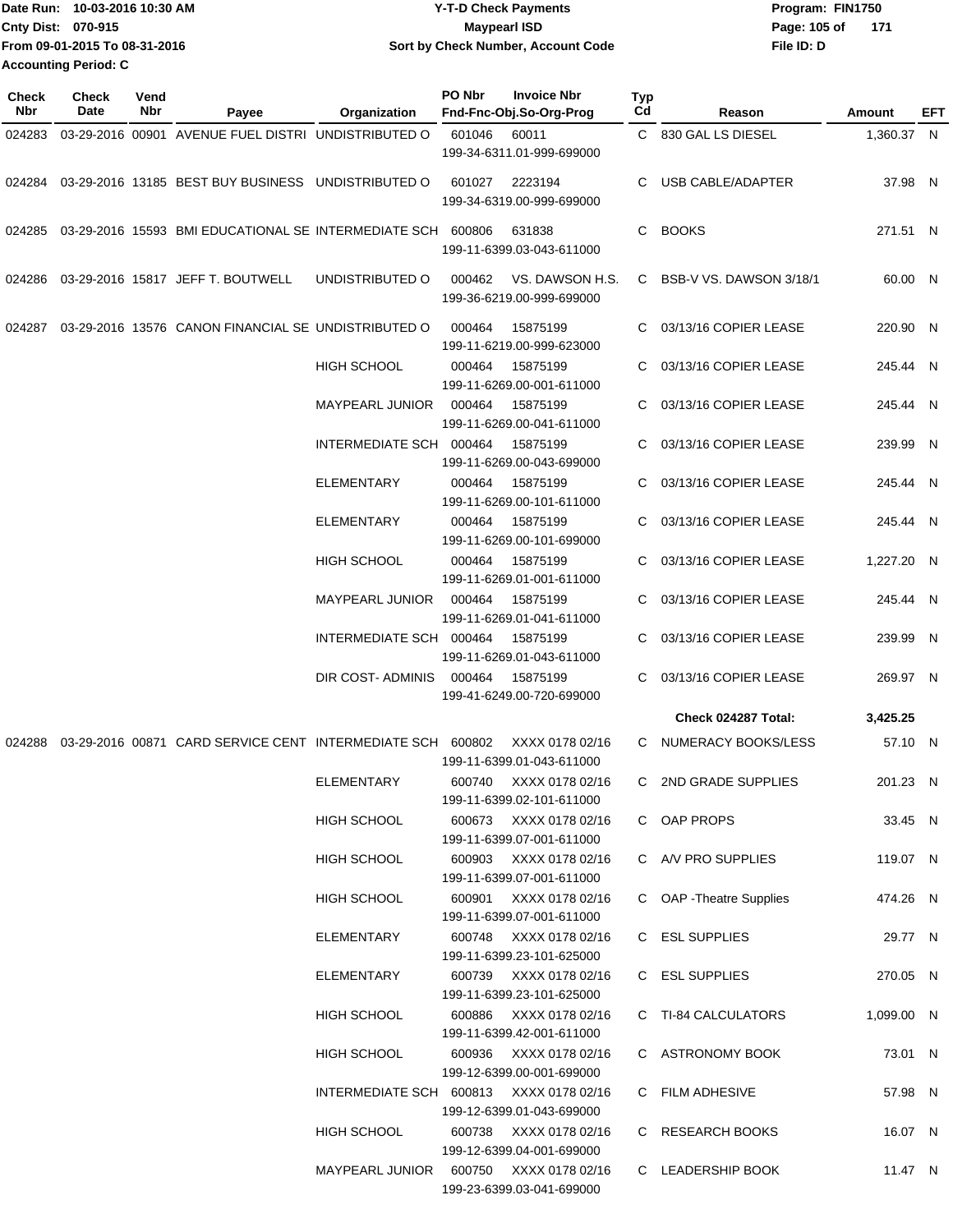|                             | IDate Run: 10-03-2016 10:30 AM | <b>Y-T-D Check Payments</b>        | Program: FIN1750    |
|-----------------------------|--------------------------------|------------------------------------|---------------------|
| <b>Cnty Dist: 070-915</b>   |                                | Maypearl ISD                       | Page: 106 of<br>171 |
|                             | From 09-01-2015 To 08-31-2016  | Sort by Check Number, Account Code | File ID: D          |
| <b>Accounting Period: C</b> |                                |                                    |                     |

**PO Nbr Invoice Nbr**

| Check<br>Nbr | Check<br>Date | Vend<br>Nbr | Payee                                                         | Organization                           | PO Nbr                               | <b>Invoice Nbr</b><br>Fnd-Fnc-Obj.So-Org-Prog | Typ<br>Cd             | Reason                      | <b>Amount</b> | EFT |
|--------------|---------------|-------------|---------------------------------------------------------------|----------------------------------------|--------------------------------------|-----------------------------------------------|-----------------------|-----------------------------|---------------|-----|
|              |               |             |                                                               | <b>MAYPEARL JUNIOR</b>                 | 600700                               | XXXX 0178 02/16<br>199-23-6399.03-041-699000  |                       | C BOOK - LEADING            | 35.93 N       |     |
|              |               |             |                                                               | <b>HIGH SCHOOL</b>                     | 000463                               | XXXX 0046 02/16<br>199-23-6411.03-001-699000  |                       | C ASSESSMENT CONFEREN       | 101.97 N      |     |
|              |               |             |                                                               | <b>HIGH SCHOOL</b>                     | 000463                               | XXXX 0046 02/16<br>199-31-6411.01-001-699000  |                       | C ASSESSMENT CONFEREN       | 101.97 N      |     |
|              |               |             |                                                               | <b>ADMINISTRATIVE</b>                  | 600775                               | XXXX 0178 02/16<br>199-41-6399.01-701-699000  |                       | C STUDENT ASPIRATIONS       | 29.97 N       |     |
|              |               |             |                                                               | ADMINISTRATIVE                         | 000463                               | XXXX 0046 02/16<br>199-41-6411.01-701-699000  |                       | C FUEL - SUPT TRAVEL        | 24.37 N       |     |
|              |               |             |                                                               | ADMINISTRATIVE                         | 000463                               | XXXX 0046 02/16<br>199-41-6411.01-701-699000  |                       | C BUSINESS LUNCH            | 101.21 N      |     |
|              |               |             |                                                               | <b>SCHOOL BOARD</b>                    | 600948                               | XXXX 0178 02/16<br>199-41-6499.02-702-699000  |                       | C SCHOOL BOARD MEAL         | 54.00 N       |     |
|              |               |             |                                                               | <b>ADMINISTRATIVE</b>                  | 000463                               | XXXX 0046 02/16<br>199-41-6499.03-701-699000  |                       | C FUEL DURING MOVE          | 29.26 N       |     |
|              |               |             |                                                               | HIGH SCHOOL                            | 600705                               | XXXX 0178 02/16<br>224-11-6399.00-001-623000  |                       | C RELAX THERAPY/ANGER       | 93.13 N       |     |
|              |               |             |                                                               |                                        |                                      |                                               |                       | Check 024288 Total:         | 3,014.27      |     |
| 024289       |               |             | 03-29-2016 15544 CLEBURNE WELDING HIGH SCHOOL                 |                                        | 600837                               | 1523975<br>199-11-6399.09-001-622000          |                       | ROD ALUMINUM/STEEL          | 48.95 N       |     |
|              |               |             |                                                               | <b>HIGH SCHOOL</b>                     | 600834                               | 1523974<br>199-11-6639.00-001-622000          | C.                    | POWER MIG 256               | 2,133.25 N    |     |
|              |               |             |                                                               | <b>HIGH SCHOOL</b>                     | 600845                               | 1523972<br>199-11-6639.00-001-622000          | C                     | POWER MIG 256               | 2,133.25 N    |     |
|              |               |             | <b>HIGH SCHOOL</b>                                            | 600834                                 | 1525849<br>199-11-6639.00-001-622000 |                                               | C SQUARE WAVE TIG 200 | 1,229.85 N                  |               |     |
|              |               |             |                                                               | <b>HIGH SCHOOL</b>                     | 600844                               | 1523971<br>199-11-6639.00-001-622000          | C                     | MAGNUM 250LX SPOOL G        | 1,034.90 N    |     |
|              |               |             |                                                               |                                        |                                      |                                               |                       | Check 024289 Total:         | 6,580.20      |     |
| 024290       |               |             | 03-29-2016 15153 RANDY DANIEL                                 | UNDISTRIBUTED O                        | 000476                               | VS. KEMP<br>199-36-6219.00-999-699000         |                       | C SB VS. KEMP 03/22/2016    | 67.00 N       |     |
| 024291       |               |             | 03-29-2016 15305 DELL MARKETING LP HIGH SCHOOL                |                                        | 600492                               | XJWD57X38<br>199-11-6399.00-001-611MEF        | C.                    | DELL LATITUDE E5550         | 1,100.00 N    |     |
|              |               |             |                                                               | <b>HIGH SCHOOL</b>                     |                                      | 600492 XJWD57X38<br>199-11-6399.12-001-611000 |                       | C DELL LATITUDE E5550       | 452.90 N      |     |
|              |               |             |                                                               |                                        |                                      |                                               |                       | Check 024291 Total:         | 1,552.90      |     |
|              |               |             | 024292  03-29-2016  15656  DEPARTMENT OF INF  UNDISTRIBUTED O |                                        | 000466                               | 1603300N<br>199-51-6259.02-999-699000         |                       | C 02/01-02/29/16 LONG DIST  | 85.73 N       |     |
|              |               |             | 024293 03-29-2016 12885 DIRECT ENERGY                         | UNDISTRIBUTED O                        | 000465                               | 160750027007891<br>199-51-6259.04-999-699000  |                       | C 02/11-03/10/16 CATV TOW   | 9.31 N        |     |
|              |               |             |                                                               | UNDISTRIBUTED O 000465 160750027007891 |                                      | 199-51-6259.04-999-699000                     |                       | C 02/11-03/10/16 HS SOUTH   | 9.31 N        |     |
|              |               |             |                                                               | UNDISTRIBUTED O 000465 160750027007891 |                                      | 199-51-6259.04-999-699000                     |                       | C 02/11-03/10/16 INT PRACT  | 32.97 N       |     |
|              |               |             |                                                               | UNDISTRIBUTED O 000465 160750027007891 |                                      | 199-51-6259.04-999-699000                     |                       | C 02/11-03/10/16 PORTABLE   | 148.27 N      |     |
|              |               |             |                                                               | UNDISTRIBUTED O                        | 000465                               | 160750027007891<br>199-51-6259.04-999-699000  |                       | C 02/11-03/10/16 GOLF FACIL | 657.29 N      |     |
|              |               |             |                                                               | UNDISTRIBUTED O 000465                 |                                      | 160750027007891<br>199-51-6259.04-999-699000  |                       | C 02/11-03/10/16 BUS BARN   | 155.31 N      |     |
|              |               |             |                                                               | UNDISTRIBUTED O 000465 160750026998447 |                                      | 199-51-6259.04-999-699000                     |                       | C 02/11-03/10/16 309 MAIN S | 418.51 N      |     |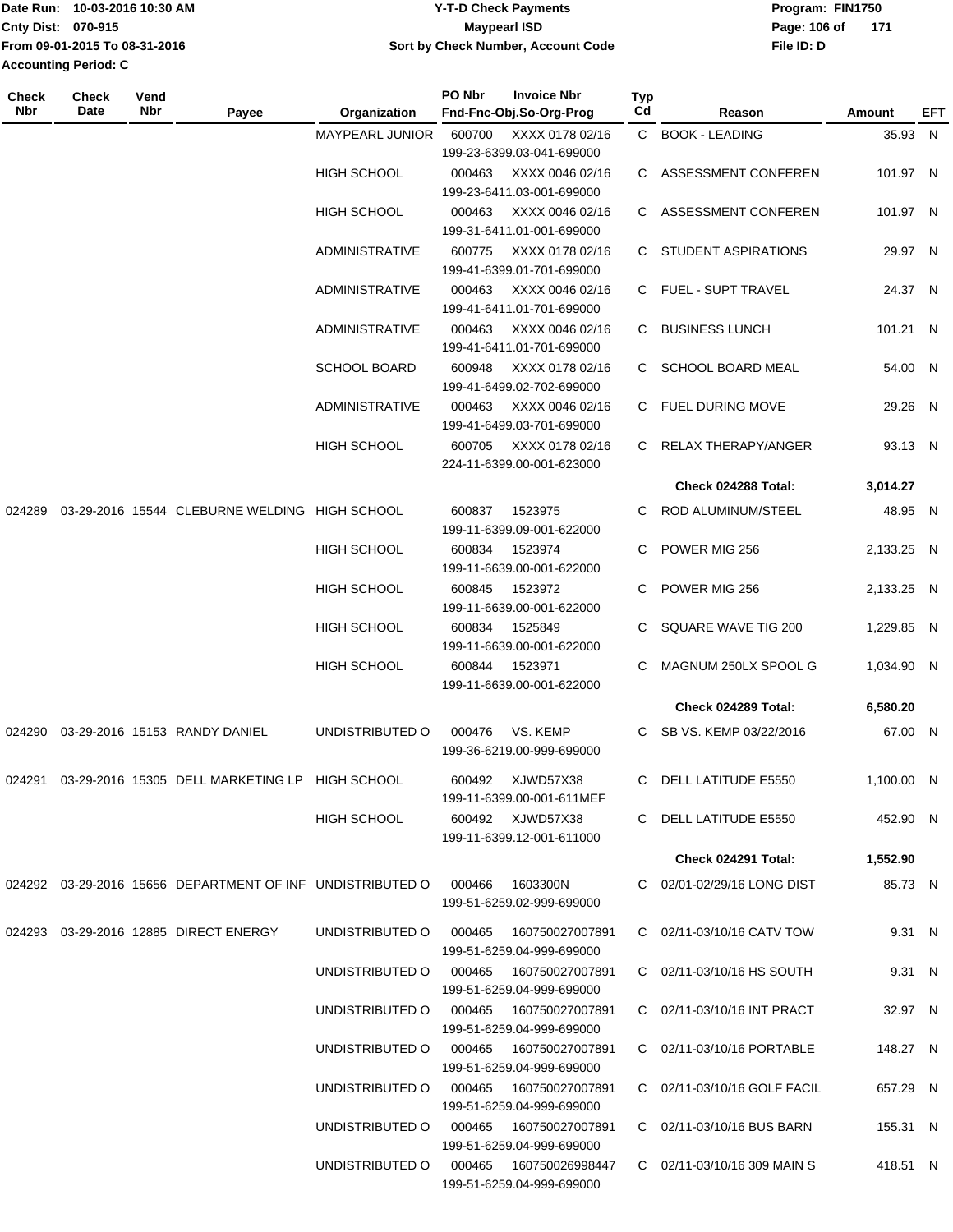| Date Run: 10-03-2016 10:30 AM | <b>Y-T-D Check Payments</b>               | Program: FIN1750 |     |  |
|-------------------------------|-------------------------------------------|------------------|-----|--|
| <b>Cnty Dist: 070-915</b>     | Maypearl ISD                              | Page: 107 of     | 171 |  |
| From 09-01-2015 To 08-31-2016 | <b>Sort by Check Number, Account Code</b> | File ID: D       |     |  |
| <b>Accounting Period: C</b>   |                                           |                  |     |  |

| Check<br>Nbr | Check<br>Date                 | Vend<br>Nbr | Payee                                                                        | Organization                           | PO Nbr        | <b>Invoice Nbr</b><br>Fnd-Fnc-Obj.So-Org-Prog       | <b>Typ</b><br>Cd | Reason                      | Amount     | EFT |
|--------------|-------------------------------|-------------|------------------------------------------------------------------------------|----------------------------------------|---------------|-----------------------------------------------------|------------------|-----------------------------|------------|-----|
|              |                               |             |                                                                              | UNDISTRIBUTED O                        | 000465        | 160750027007891<br>199-51-6259.04-999-699000        |                  | C 02/11-03/10/16 HS SOUTH   | 2,763.66 N |     |
|              |                               |             |                                                                              | UNDISTRIBUTED O                        | 000465        | 160750027007891<br>199-51-6259.04-999-699000        |                  | C 02/11-03/10/16 INTERMEDI  | 1,324.68 N |     |
|              |                               |             |                                                                              | UNDISTRIBUTED O                        | 000465        | 160750027007891<br>199-51-6259.04-999-699000        |                  | C 02/11-03/10/16 QUAD BUIL  | 385.70 N   |     |
|              |                               |             |                                                                              | UNDISTRIBUTED O                        | 000465        | 160750027007891<br>199-51-6259.04-999-699000        |                  | C 02/11-03/10/16 INT CAFETE | 353.84 N   |     |
|              |                               |             |                                                                              |                                        |               |                                                     |                  | <b>Check 024293 Total:</b>  | 6,258.85   |     |
| 024294       |                               |             | 03-29-2016 13639 EAST TEXAS COPY SY UNDISTRIBUTED O                          |                                        | 000467        | 328773<br>199-11-6219.07-999-623000                 |                  | C 02/09-03/08/16 PRINTS B&  | 75.93 N    |     |
|              |                               |             |                                                                              | <b>HIGH SCHOOL</b>                     | 000467        | 328773<br>199-11-6269.00-001-611000                 | C                | 02/09-03/08/16 PRINTS B&    | 70.00 N    |     |
|              |                               |             |                                                                              | MAYPEARL JUNIOR                        | 000467        | 328773<br>199-11-6269.00-041-611000                 | C.               | 02/09-03/08/16 PRINTS B&    | 144.33 N   |     |
|              |                               |             |                                                                              | INTERMEDIATE SCH 000467                |               | 328773<br>199-11-6269.00-043-699000                 |                  | 02/09-03/08/16 PRINTS B&    | 105.33 N   |     |
|              |                               |             |                                                                              | ELEMENTARY                             | 000467        | 328773<br>199-11-6269.00-101-611000                 |                  | 02/09-03/08/16 PRINTS B&    | 138.03 N   |     |
|              |                               |             |                                                                              | <b>ELEMENTARY</b>                      | 000467        | 328773<br>199-11-6269.00-101-699000                 | C                | 02/09-03/08/16 PRINTS B&    | 70.00 N    |     |
|              |                               |             |                                                                              | <b>HIGH SCHOOL</b>                     | 000467        | 328773<br>199-11-6269.01-001-611000                 | C.               | 02/09-03/08/16 PRINTS B&    | 101.93 N   |     |
|              |                               |             |                                                                              | MAYPEARL JUNIOR                        | 000467        | 328773<br>199-11-6269.01-041-611000                 |                  | 02/09-03/08/16 PRINTS B&    | 70.00 N    |     |
|              |                               |             |                                                                              | INTERMEDIATE SCH 000467                |               | 328773<br>199-11-6269.01-043-611000                 | C.               | 02/09-03/08/16 PRINTS B&    | 70.00 N    |     |
|              |                               |             |                                                                              | DIR COST- ADMINIS                      | 000467        | 328773<br>199-41-6249.00-720-699000                 | C.               | 02/09-03/08/16 PRINTS B&    | 70.00 N    |     |
|              |                               |             |                                                                              |                                        |               |                                                     |                  | Check 024294 Total:         | 915.55     |     |
| 024295       |                               |             | 03-29-2016 12186 ELLIOTT ELECTRIC                                            | UNDISTRIBUTED O                        | 600924        | 09-08446-01<br>199-51-6319.02-999-699000            |                  | C CAPACITOR                 | 27.50 N    |     |
| 024296       |                               |             | 03-29-2016 00038 ELLIS APPRAISAL DIST TAX COLLECTION                         |                                        | 600383        | 2016-13-2<br>199-41-6213.00-703-699000              | C.               | 2ND QTR BUDGET ALLOC        | 7,322.60 N |     |
|              |                               |             | 024297 03-29-2016 12341 GRAINGER INDUSTRIA UNDISTRIBUTED O 600942 9032880263 |                                        |               | 199-51-6319.02-999-699000                           |                  | C UTILITY PUMP              | 137.70 N   |     |
|              |                               |             | 024298 03-29-2016 15849 HERBERT L. FLAKE COUNDISTRIBUTED O 601035 INV2060246 |                                        |               | 199-51-6319.02-999-699000                           |                  | C SUPPLIES                  | 94.80 N    |     |
| 024299       |                               |             | 03-29-2016 12427 HAWTHORNE EDUCAT HIGH SCHOOL                                |                                        | 601014 533250 | 224-11-6399.00-001-623000                           |                  | C PRIM-4 KIT                | 395.00 N   |     |
|              | 024300 03-29-2016 00243 HILCO |             |                                                                              | UNDISTRIBUTED O                        |               | 000468 4705273700 0216<br>199-51-6259.04-999-699000 |                  | C 02/03-03/02/16 FUEL TANK  | 30.63 N    |     |
|              |                               |             |                                                                              | UNDISTRIBUTED O 000468 4705171500 0216 |               | 199-51-6259.04-999-699000                           |                  | C 02/03-03/02/16 SECURITY   | 32.74 N    |     |
|              |                               |             |                                                                              |                                        |               | 199-51-6259.04-999-699000                           |                  | C 02/03-03/02/16 MARQUEE    | 45.83 N    |     |
|              |                               |             |                                                                              |                                        |               | 199-51-6259.04-999-699000                           |                  | C 02/03-03/02/16 ATHLETIC F | 498.01 N   |     |
|              |                               |             |                                                                              | UNDISTRIBUTED O 000468 4602563301 0216 |               | 199-51-6259.04-999-699000                           |                  | C 02/03-03/02/16 HS NORTH   | 1,828.25 N |     |
|              |                               |             |                                                                              | UNDISTRIBUTED O 000468 4705335301 0216 |               | 199-51-6259.04-999-699000                           |                  | C 02/03-03/02/16 JUNIOR HIG | 3,039.53 N |     |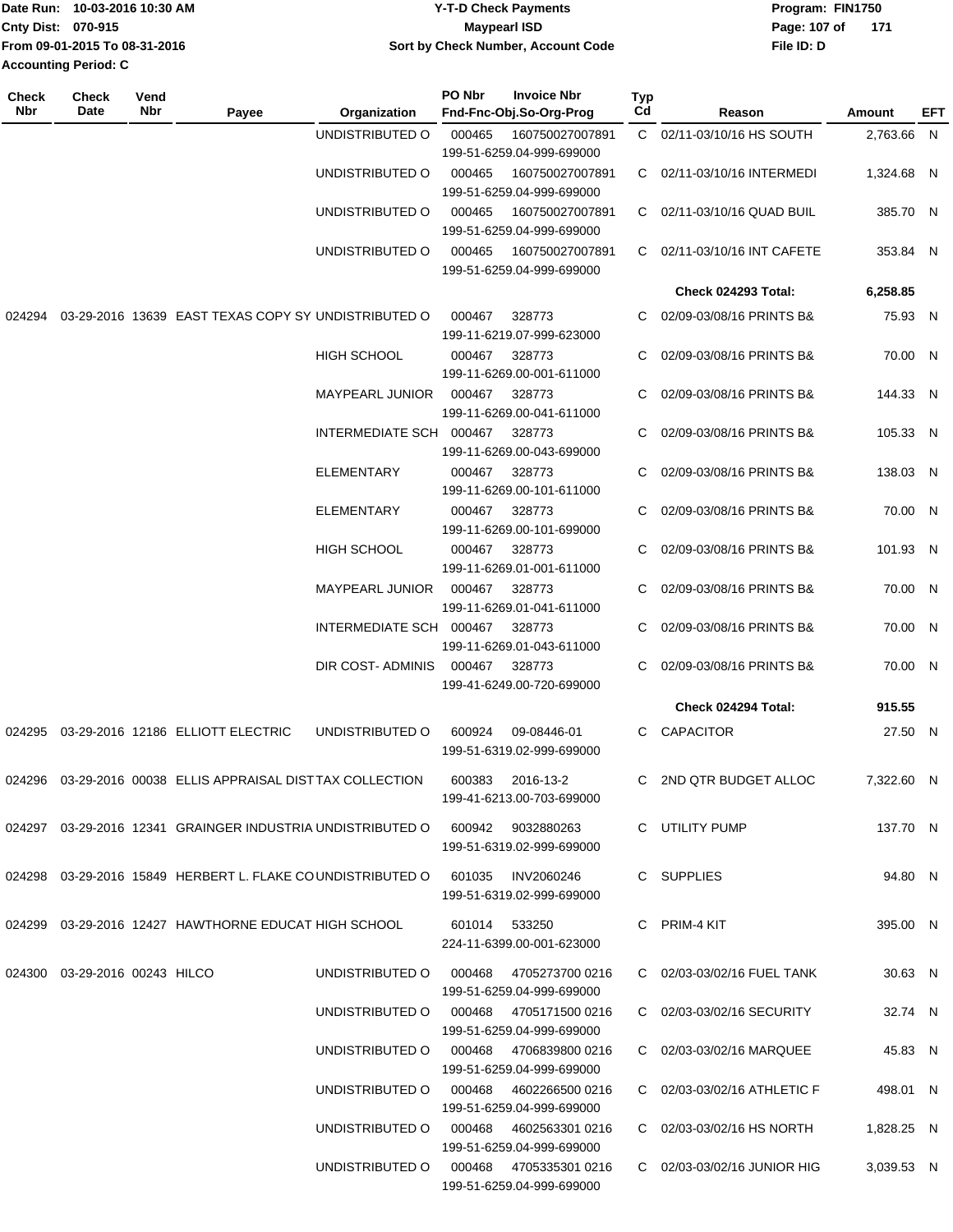| 1Date Run: 10-03-2016 10:30 AM | <b>Y-T-D Check Payments</b>        | Program: FIN1750 |
|--------------------------------|------------------------------------|------------------|
| <b>Cnty Dist: 070-915</b>      | <b>Mavpearl ISD</b>                | Page: 108 of 171 |
| From 09-01-2015 To 08-31-2016  | Sort by Check Number, Account Code | File ID: D       |
| <b>Accounting Period: C</b>    |                                    |                  |

| <b>Check</b><br><b>Nbr</b> | <b>Check</b><br>Date           | Vend<br><b>Nbr</b> | Payee                                                                    | Organization            | PO Nbr | <b>Invoice Nbr</b><br>Fnd-Fnc-Obj.So-Org-Prog     | <b>Typ</b><br>Cd | Reason                      | Amount      | EFT |
|----------------------------|--------------------------------|--------------------|--------------------------------------------------------------------------|-------------------------|--------|---------------------------------------------------|------------------|-----------------------------|-------------|-----|
|                            |                                |                    |                                                                          | UNDISTRIBUTED O         | 000468 | 4706312901 0216<br>199-51-6259.04-999-699000      | C.               | 02/03-03/02/16 ELEMENTA     | 2,498.78 N  |     |
|                            |                                |                    |                                                                          | UNDISTRIBUTED O         | 000468 | 4706783900 0216<br>199-51-6259.78-999-622000      | С                | 02/03-03/02/16 AG FACILIT   | 1,402.86 N  |     |
|                            |                                |                    |                                                                          |                         |        |                                                   |                  | Check 024300 Total:         | 9,376.63    |     |
| 024301                     |                                |                    | 03-29-2016 13994 JAMES DANIEL HOBBS UNDISTRIBUTED O                      |                         | 000477 | VS. KEMP<br>199-36-6219.00-999-699000             | C                | SB VS. KEMP 03/22/2016      | 67.00 N     |     |
| 024302                     |                                |                    | 03-29-2016 00612 HOME DEPOT CREDIT MAYPEARL JUNIOR                       |                         | 600983 | XXXX 7415 03/16<br>199-11-6399.01-041-611MEF      | C.               | <b>OUTDOOR ED GRANT</b>     | 187.38 N    |     |
|                            |                                |                    |                                                                          | <b>MAYPEARL JUNIOR</b>  | 600800 | XXXX 7415 03/16<br>199-11-6399.08-041-611000      | C.               | <b>OUTDOOR ED SUPPLIES</b>  | 86.57 N     |     |
|                            |                                |                    |                                                                          |                         |        |                                                   |                  | Check 024302 Total:         | 273.95      |     |
| 024303                     |                                |                    | 03-29-2016 00049 HOUGHTON MIFFLIN-HUNDISTRIBUTED O                       |                         | 601003 | 952129968<br>224-31-6399.01-999-623000            | C.               | WJIV FORM A & B             | 363.55 N    |     |
|                            |                                |                    | 024304  03-29-2016  01844  J.W. PEPPER & SON, I INTERMEDIATE SCH  600792 |                         |        | 05937794<br>199-11-6399.29-043-611000             | C                | <b>THOR'S HAMMER SCORE</b>  | 9.00 N      |     |
|                            |                                |                    |                                                                          | INTERMEDIATE SCH        | 600792 | 05939845<br>199-11-6399.29-043-611000             | C                | <b>STRONGHOLD SCORE</b>     | 18.00 N     |     |
|                            |                                |                    |                                                                          | INTERMEDIATE SCH 600792 |        | 05940549<br>199-11-6399.29-043-611000             | C                | <b>THOR'S HAMMER SCORE</b>  | 18.00 N     |     |
|                            |                                |                    |                                                                          |                         |        |                                                   |                  | Check 024304 Total:         | 45.00       |     |
| 024305                     |                                |                    | 03-29-2016 15347 JASON LAWSON                                            | <b>HIGH SCHOOL</b>      | 601066 | <b>REIMBURSEMENT</b><br>199-36-6499.05-001-699000 | C                | STATE BBALL TOURNAME        | 446.54 N    |     |
| 024306                     |                                |                    | 03-29-2016 13655 JILL AUGUSTYN                                           | UNDISTRIBUTED O         | 601045 | <b>REIMBURSEMENT</b><br>211-13-6411.00-999-624000 | C                | LEAD TRAINING MILEAGE       | 51.50 N     |     |
| 024307                     |                                |                    | 03-29-2016 15086 Kimbell Midwest                                         | UNDISTRIBUTED O         | 600063 | 4755781<br>199-51-6319.04-999-699000              | C                | <b>MAINTENANCE SUPPLIES</b> | 192.65 N    |     |
| 024308                     | 03-29-2016 13968 ED KLISH      |                    |                                                                          | UNDISTRIBUTED O         | 000469 | VS. RIESEL HS<br>199-36-6219.00-999-699000        | C                | <b>BSB-V VS. RIESEL</b>     | 162.90 N    |     |
|                            | 024309 03-29-2016 15098 LOWE'S |                    |                                                                          | UNDISTRIBUTED O         | 601005 | 0024072<br>199-51-6319.05-999-699000              | С                | <b>MAINTENANCE SUPPLIES</b> | 1,515.99 N  |     |
|                            |                                |                    | 024310 03-29-2016 02005 NATIONAL BUS SALES UNDISTRIBUTED O               |                         | 600868 | 224-34-6639.00-999-623000                         |                  | C SCHOOL BUS                | 61.900.00 N |     |
|                            |                                |                    | 024311 03-29-2016 15814 NEC FINANCIAL SERVI UNDISTRIBUTED O              |                         | 000470 | 0001888488<br>199-71-6512.00-999-699000           |                  | C SV8100 PHONE SYSTEM       | 1.159.20 N  |     |
|                            |                                |                    |                                                                          | UNDISTRIBUTED O         |        | 000470 0001888488<br>199-71-6522.00-999-699000    |                  | C SV8100 PHONE SYSTEM       | 181.07 N    |     |
|                            |                                |                    |                                                                          |                         |        |                                                   |                  | Check 024311 Total:         | 1,340.27    |     |
|                            |                                |                    | 024312 03-29-2016 13896 JOE NIMOCK                                       | UNDISTRIBUTED O         |        | 000475 VS. LIFE WAXA<br>199-36-6219.00-999-699000 |                  | C SB VS. LIFE WAXAHACHIE    | 112.00 N    |     |
|                            |                                |                    | 024313 03-29-2016 16014 ORKIN PEST CONTRO UNDISTRIBUTED O                |                         | 600915 | 318647<br>199-51-6249.00-999-699000               |                  | C 3/4/2016 MONTHLY PEST     | 450.00 N    |     |
|                            |                                |                    | 024314 03-29-2016 00401 POSITIVE PROMOTION MAYPEARL JUNIOR               |                         | 600586 | 05420605<br>199-11-6399.25-041-611000             |                  | C AWARDS                    | 453.45 N    |     |
|                            |                                |                    | 024315  03-29-2016  12836  R B SPORTING GOOD  HIGH SCHOOL                |                         | 600733 | A72102E<br>199-36-6399.13-001-699000              |                  | C SOFTBALL UNIFORMS         | 432.00 N    |     |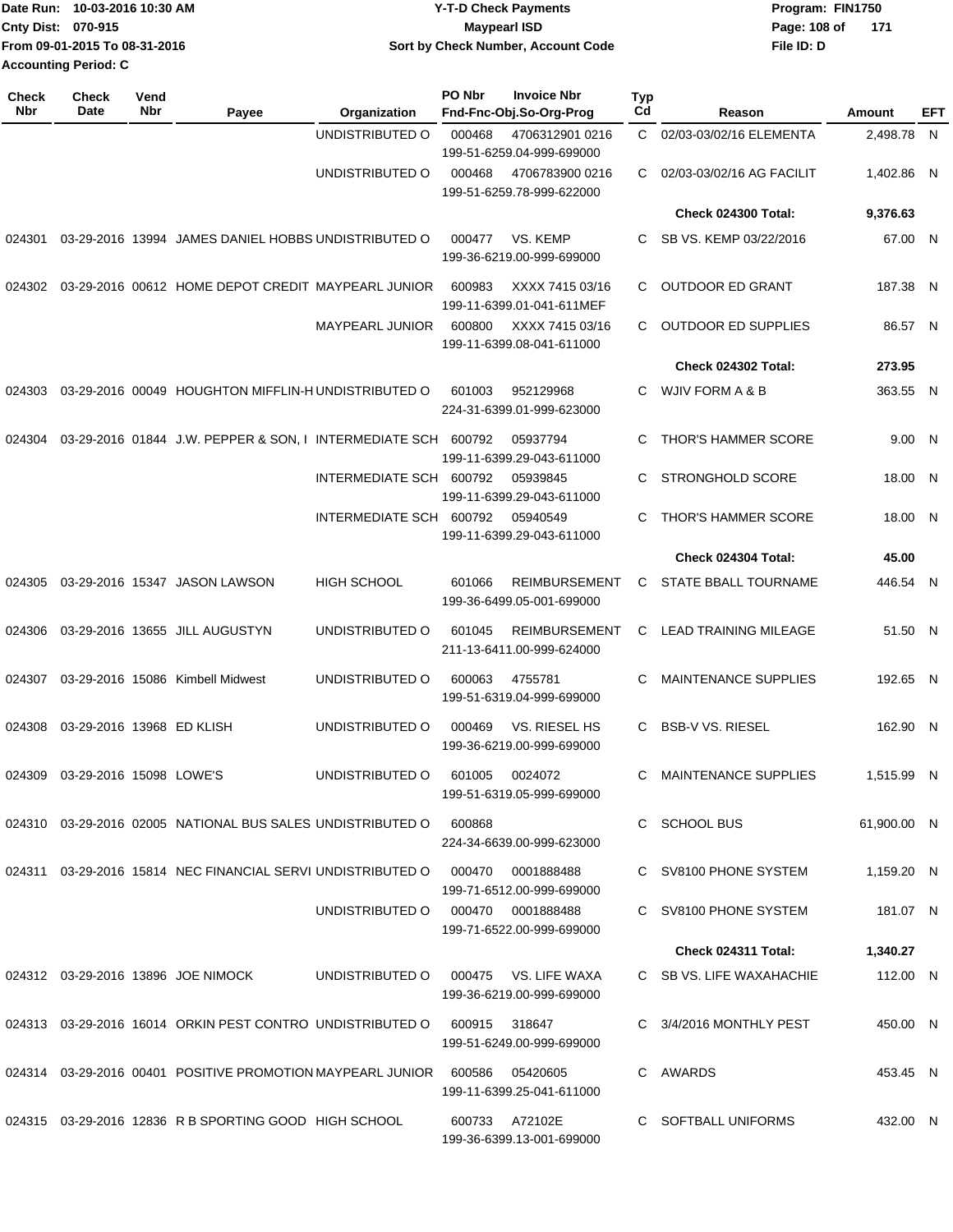| Date Run: 10-03-2016 10:30 AM | <b>Y-T-D Check Payments</b>        | Program: FIN1750    |  |  |  |
|-------------------------------|------------------------------------|---------------------|--|--|--|
| <b>Cnty Dist: 070-915</b>     | <b>Mavpearl ISD</b>                | Page: 109 of<br>171 |  |  |  |
| From 09-01-2015 To 08-31-2016 | Sort by Check Number, Account Code | File ID: D          |  |  |  |
| Accounting Period: C          |                                    |                     |  |  |  |

**PO Nbr Invoice Nbr**

| <b>Check</b><br>Nbr | Check<br>Date          | Vend<br>Nbr | Payee                                                                         | Organization           | PO Nbr      | <b>Invoice Nbr</b><br>Fnd-Fnc-Obj.So-Org-Prog    | Typ<br>C <sub>d</sub> | Reason                                      | <b>Amount</b> | EFT |
|---------------------|------------------------|-------------|-------------------------------------------------------------------------------|------------------------|-------------|--------------------------------------------------|-----------------------|---------------------------------------------|---------------|-----|
| 024316              |                        |             | 03-29-2016 00316 SCHOOL SPECIALTY                                             | UNDISTRIBUTED O        | 601030      | 208115956072<br>199-36-6399.05-999-699000        | C.                    | CARDBOARD CARREL-TE                         | 200.95 N      |     |
| 024317              |                        |             | 03-29-2016 00072 SHIFFLER EQUIPMENT UNDISTRIBUTED O                           |                        | 601012      | 1606302000<br>199-51-6319.02-999-699000          | C                     | LATCH/STRIKE/SCREWS                         | 108.29 N      |     |
| 024318              |                        |             | 03-29-2016 00234 SOUTHWEST INTERNA UNDISTRIBUTED O                            |                        | 601038      | HP13309<br>199-34-6319.00-999-699000             | C                     | <b>WINDOW FOR BUS</b>                       | 325.92 N      |     |
|                     |                        |             |                                                                               | UNDISTRIBUTED O        |             | HP13126<br>199-34-6319.00-999-699000             |                       | <b>RETURN LOCK PADDLE</b>                   | -41.64 N      |     |
|                     |                        |             |                                                                               |                        |             |                                                  |                       | Check 024318 Total:                         | 284.28        |     |
| 024319              | 03-29-2016 00810 TASSP |             |                                                                               | <b>MAYPEARL JUNIOR</b> | 601054      | 200004368<br>199-23-6499.00-041-699000           | C                     | 2016 SUMMER WORKSHO                         | 260.00 N      |     |
| 024320              |                        |             | 03-29-2016 12471 TEXAS DEPARTMENT ADMINISTRATIVE                              |                        | 000471      | CRS201602082418<br>199-41-6219.10-701-699000     | C                     | 2/01-02/29/16 RECORD RE                     | 1.00 N        |     |
| 024321              |                        |             | 03-29-2016 00134 TXU ENERGY                                                   | UNDISTRIBUTED O        | 000472      | 055726596061<br>199-51-6259.04-999-699000        | C                     | 02/11-03/10/16 SECURITY                     | 332.19 N      |     |
| 024322              |                        |             | 03-29-2016 14368 BILL WARREN                                                  | UNDISTRIBUTED O        | 000473      | VS. RIESEL HS<br>199-36-6219.00-999-699000       | C.                    | <b>BSB-V VS. RIESEL</b>                     | 130.00 N      |     |
| 024323              |                        |             | 03-29-2016 16033 SHERYL WILEMON                                               | UNDISTRIBUTED O        | 000474      | <b>VS.LIFE WAXA</b><br>199-36-6219.00-999-699000 | C.                    | SB VS. LIFE WAXAHACHIE                      | 112.00 N      |     |
| 024324              |                        |             | 03-29-2016 01078 WILLIAM V. MACGILL & HIGH SCHOOL                             |                        | 600992      | IN0551006<br>199-33-6399.00-001-699000           | C                     | <b>MEDICAL SUPPLIES</b>                     | 219.56 N      |     |
| 024325              |                        |             | 03-29-2016 15138 WORLD POINT                                                  | <b>HIGH SCHOOL</b>     | 600991      | 5542087<br>199-33-6399.00-001-699000             | C                     | <b>MEDICAL SUPPLIES</b>                     | 74.55 N       |     |
| 024326              |                        |             | 03-31-2016 15616 AT&T CORP.                                                   | UNDISTRIBUTED O        | 000481      | 0573207983001<br>199-51-6259.02-999-699000       | C                     | 02/22-03/21/16 LONG DIST                    | 59.89 N       |     |
| 024327              |                        |             | 03-31-2016 00901 AVENUE FUEL DISTRI UNDISTRIBUTED O                           |                        | 601094      | 60113<br>199-34-6311.01-999-699000               | C                     | 719 GAL UNLEADED/895 G                      | 2,666.77 N    |     |
| 024328              |                        |             | 03-31-2016 14287 BOWMAN ENVIROMEN UNDISTRIBUTED O                             |                        | 000482      | 6900<br>199-51-6259.79-999-622000                | C.                    | 01/14/2016 AEROBIC INSE                     | 85.00 N       |     |
|                     |                        |             |                                                                               | UNDISTRIBUTED O        | 000482 6900 | 199-51-6259.79-999-622000                        |                       | $C$ 02/19/2016 AEROBIC INSE                 | 85.00 N       |     |
|                     |                        |             |                                                                               | UNDISTRIBUTED O        | 000482 6900 | 199-51-6259.79-999-622000                        |                       | C 03/11/2016 AEROBIC INSE                   | 85.00 N       |     |
|                     |                        |             |                                                                               |                        |             |                                                  |                       | Check 024328 Total:                         | 255.00        |     |
|                     |                        |             | 024329 03-31-2016 00524 BUREAU OF EDUCATI UNDISTRIBUTED O                     |                        | 601049      | 4665215<br>211-13-6411.00-999-624000             |                       | C LITERATURE SEMINAR                        | 735.00 N      |     |
|                     |                        |             | 024330 03-31-2016 16038 DAVID CAPEHART                                        | UNDISTRIBUTED O        |             | 199-51-6399.05-999-699000                        |                       | 601101 REIMBURSEMENT C PARTS FOR HS FREEZER | 36.07 N       |     |
|                     |                        |             | 024331  03-31-2016  00527  CDWG INC.                                          | <b>ELEMENTARY</b>      |             | 601034 CLL8189<br>199-53-6249.00-101-699000      |                       | C REPLACEMENT LAMPS                         | 485.00 N      |     |
|                     |                        |             | 024332 03-31-2016 12276 CREATIVE MATHEMAT ELEMENTARY                          |                        |             | 601095 WS52742<br>199-11-6411.03-101-611000      |                       | C MATHMATICS SEMINAR                        | 1,880.00 N    |     |
|                     |                        |             | 024333  03-31-2016  01547  EICHELBAUM WARDEL DIR COST- ADMINIS  000484  54277 |                        |             | 199-41-6211.00-720-699000                        |                       | C GENERAL LEGAL FEES                        | 5,969.00 N    |     |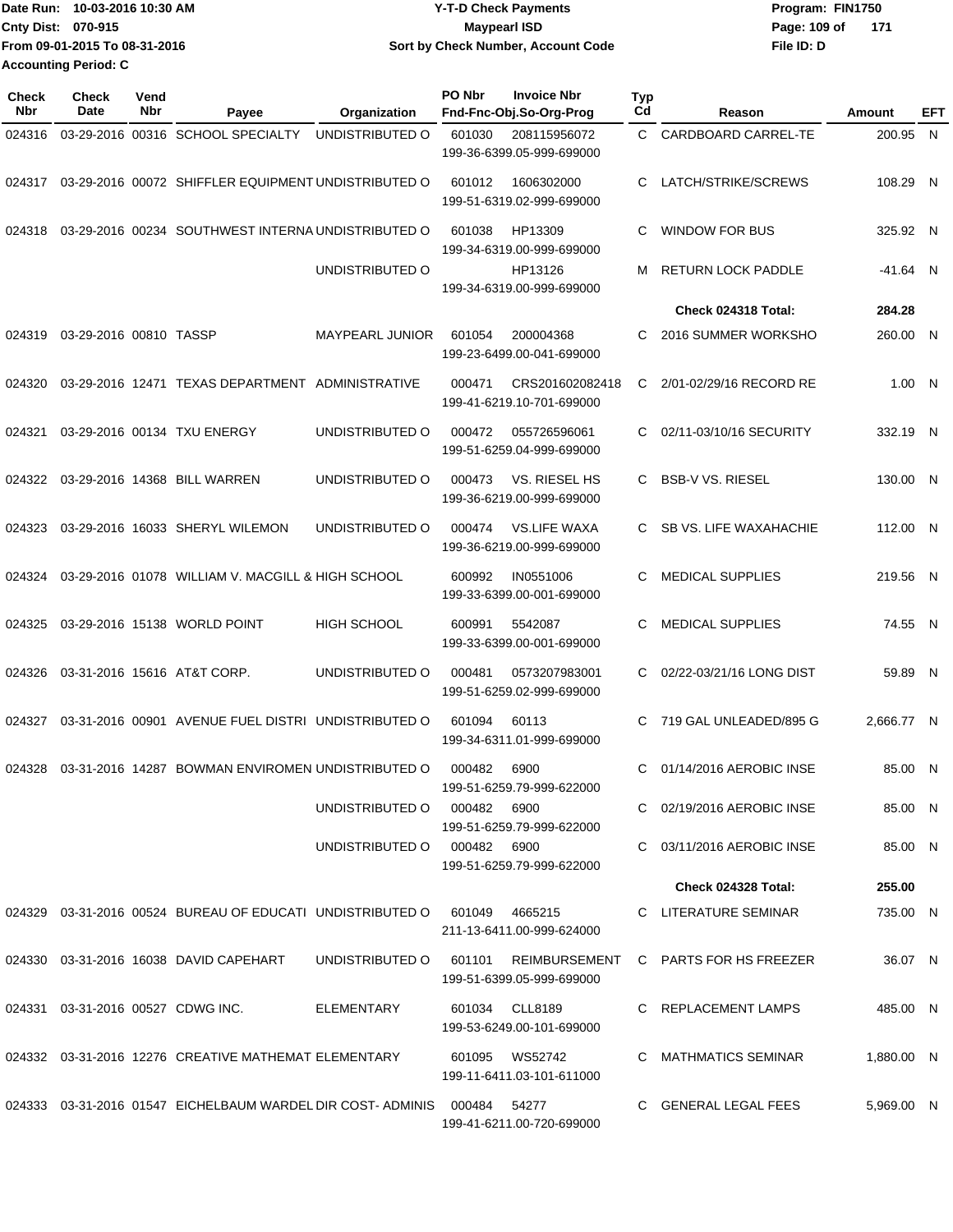|                             | Date Run: 10-03-2016 10:30 AM | <b>Y-T-D Check Payments</b>        | Program: FIN1750    |  |  |  |
|-----------------------------|-------------------------------|------------------------------------|---------------------|--|--|--|
| <b>Cnty Dist: 070-915</b>   |                               | <b>Mavpearl ISD</b>                | 171<br>Page: 110 of |  |  |  |
|                             | From 09-01-2015 To 08-31-2016 | Sort by Check Number, Account Code | File ID: D          |  |  |  |
| <b>Accounting Period: C</b> |                               |                                    |                     |  |  |  |

| Check<br><b>Nbr</b> | Check<br>Date | Vend<br>Nbr | Payee                                                                            | Organization                   | PO Nbr      | <b>Invoice Nbr</b><br>Fnd-Fnc-Obj.So-Org-Prog      | <b>Typ</b><br>Cd | Reason                       | Amount     | <b>EFT</b> |
|---------------------|---------------|-------------|----------------------------------------------------------------------------------|--------------------------------|-------------|----------------------------------------------------|------------------|------------------------------|------------|------------|
| 024334              |               |             | 03-31-2016 13336 ELLIS COUNTY MUSIC HIGH SCHOOL                                  |                                | 600841      | 21188<br>199-11-6249.01-001-611000                 | C                | TUBA REPAIR - TK 24674       | 30.00 N    |            |
|                     |               |             |                                                                                  | <b>HIGH SCHOOL</b>             | 600841      | 19358<br>199-11-6249.01-001-611000                 |                  | PERCUSSION PADS - TK 2       | 26.97 N    |            |
|                     |               |             |                                                                                  |                                |             |                                                    |                  | <b>Check 024334 Total:</b>   | 56.97      |            |
| 024335              |               |             | 03-31-2016 15157 GAGGLE.NET, INC.                                                | UNDISTRIBUTED O                | 601092      | 31871<br>199-11-6399.45-999-699000                 | C                | 6/01/16-5/31/17 EMAIL ARC    | 1,950.00 N |            |
| 024336              |               |             | 03-31-2016 12341 GRAINGER INDUSTRIA UNDISTRIBUTED O                              |                                | 601091      | 9064174999<br>199-51-6319.02-999-699000            | C.               | <b>CLOSET AUGER/PLUNGE</b>   | 558.60 N   |            |
|                     |               |             |                                                                                  | UNDISTRIBUTED O                | 601060      | 9060851079<br>199-51-6399.05-999-699000            | C.               | V-BELT                       | 70.84 N    |            |
|                     |               |             |                                                                                  | UNDISTRIBUTED O                | 601047      | 9051467646<br>199-51-6399.05-999-699000            |                  | C V-BELTS                    | 384.11 N   |            |
|                     |               |             |                                                                                  | UNDISTRIBUTED O                | 601065      | 9061132321<br>199-51-6399.05-999-699000            | C.               | <b>HVAC MOTOR</b>            | 352.80 N   |            |
|                     |               |             |                                                                                  |                                |             |                                                    |                  | <b>Check 024336 Total:</b>   | 1,366.35   |            |
| 024337              |               |             | 03-31-2016 15826 GREEN FOR GREEN                                                 | UNDISTRIBUTED O                | 600720      | 280631<br>199-51-6319.03-999-699000                | C                | FERTILIZER FOR SPORTS        | 510.00 N   |            |
| 024338              |               |             | 03-31-2016 13568 HARLAND TECHNOLO HIGH SCHOOL                                    |                                | 600671      | 13837885<br>199-11-6399.12-001-611000              | C.               | RENEWAL FOR SCANTRO          | 278.00 N   |            |
| 024339              |               |             | 03-31-2016 15942 CHARLES HICKS                                                   | <b>HIGH SCHOOL</b>             | 600843      | <b>TARLETON STATE</b><br>199-11-6411.29-001-611B00 | C                | MILEAGE TO TARLETON S        | 85.20 N    |            |
| 024340              |               |             | 03-31-2016 00049 HOUGHTON MIFFLIN-HUNDISTRIBUTED O                               |                                | 601004      | 952136229<br>224-11-6399.02-999-623000             | С                | SXM INT5 SPC ED BNDL         | 796.95 N   |            |
|                     |               |             |                                                                                  | UNDISTRIBUTED O                | 601004      | 952156635<br>224-11-6399.02-999-623000             | C                | SXM CRS2 SPC ED CLRM         | 796.95 N   |            |
|                     |               |             |                                                                                  | UNDISTRIBUTED O                | 601004      | 952129197<br>224-11-6399.02-999-623000             | C                | SXM CRS3 SPC ED CLRM         | 796.95 N   |            |
|                     |               |             |                                                                                  |                                |             |                                                    |                  | Check 024340 Total:          | 2,390.85   |            |
| 024341              |               |             | 03-31-2016 14924 KAYLOR DESIGN                                                   | UNDISTRIBUTED O                | 601089      | 337<br>199-36-6399.04-999-699000                   |                  | <b>BASEBALL PRACTICE SHI</b> | 560.00 N   |            |
|                     |               |             | 024342 03-31-2016 14204 LANDMARK EQUIPME UNDISTRIBUTED O                         |                                | 600923      | WW17311<br>199-51-6249.00-999-699000               |                  | C REPAIR LAWN MOWER          | 135.00 N   |            |
|                     |               |             |                                                                                  | UNDISTRIBUTED O 601064 W56356  |             | 199-51-6319.02-999-699000                          |                  | C GEAR FOR STIHL             | 120.09 N   |            |
|                     |               |             |                                                                                  | UNDISTRIBUTED O 600923 WW17311 |             | 199-51-6319.03-999-699000                          |                  | C FUSE - MOWER               | 9.45 N     |            |
|                     |               |             |                                                                                  |                                |             |                                                    |                  | Check 024342 Total:          | 264.54     |            |
|                     |               |             | 024343  03-31-2016  12087  OAK CLIFF OFFICE SU MAYPEARL JUNIOR  601081  372612-0 |                                |             | 199-11-6399.07-041-611000                          |                  | C BATTERIES/MARKERS ST       | 164.87 N   |            |
|                     |               |             | 024344 03-31-2016 00854 PITNEY BOWES GLOB UNDISTRIBUTED O 601112 800090000328417 |                                |             | 199-41-6399.02-999-699000                          |                  | C 2/11/16 POSTAGE METER      | 500.00 N   |            |
|                     |               |             | 024345 03-31-2016 16029 PRO STAR RENTAL                                          | UNDISTRIBUTED O                | 601085 5634 | 199-51-6249.00-999-699000                          |                  | C MAN LIFT FEE               | 243.00 N   |            |
|                     |               |             | 024346  03-31-2016  01032  QUICK WAY SIGNS                                       | UNDISTRIBUTED O                | 600995 6710 | 199-51-6319.02-999-699000                          |                  | C INT EMPLOYEE OF MONT       | 57.95 N    |            |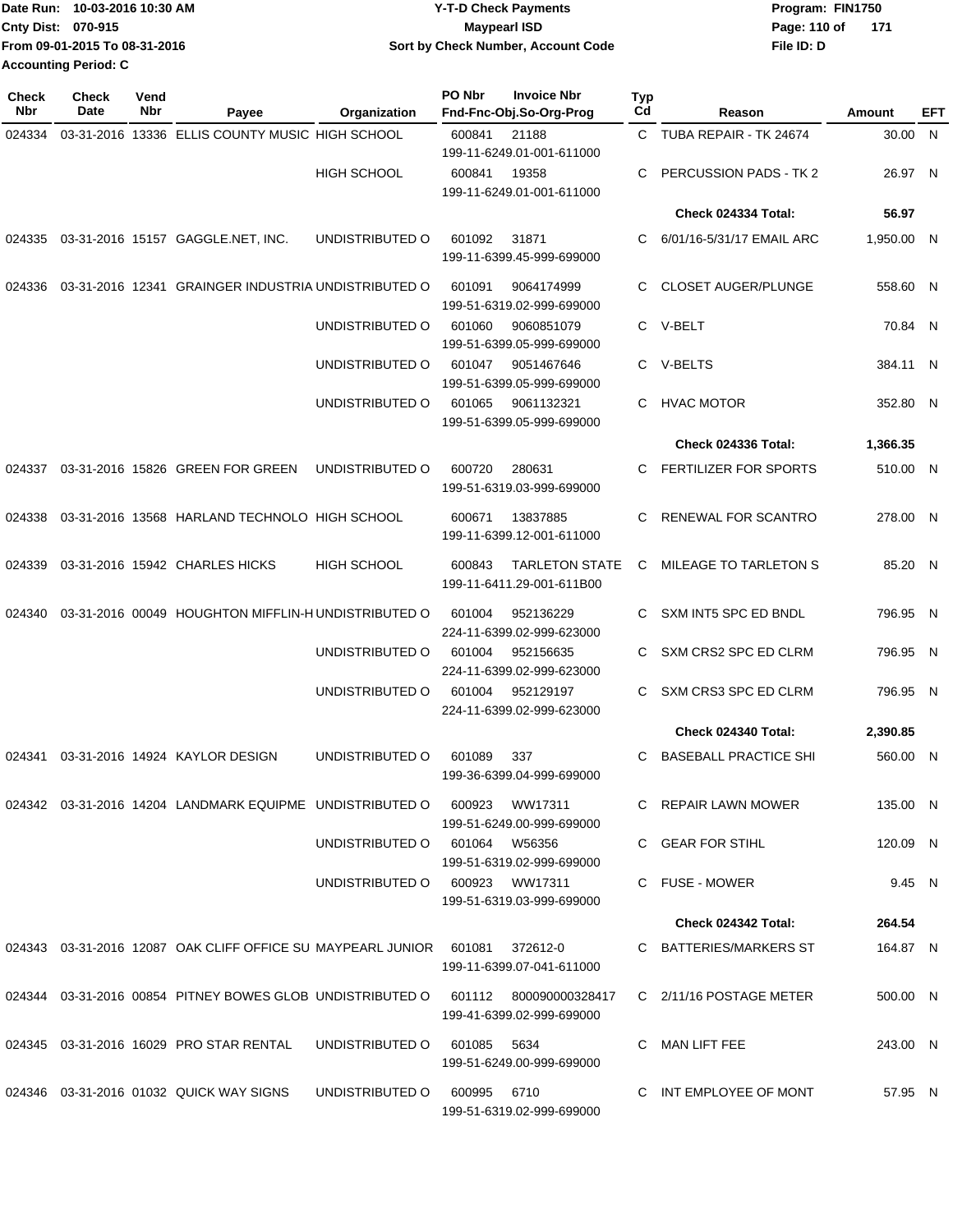| Date Run: 10-03-2016 10:30 AM | <b>Y-T-D Check Payments</b>        | Program: FIN1750    |  |  |  |
|-------------------------------|------------------------------------|---------------------|--|--|--|
| <b>Cnty Dist: 070-915</b>     | Mavpearl ISD                       | Page: 111 of<br>171 |  |  |  |
| From 09-01-2015 To 08-31-2016 | Sort by Check Number, Account Code | File ID: D          |  |  |  |
| <b>Accounting Period: C</b>   |                                    |                     |  |  |  |

| Check<br>Nbr | <b>Check</b><br>Date   | Vend<br>Nbr | Payee                                                                               | Organization                  | PO Nbr | <b>Invoice Nbr</b><br>Fnd-Fnc-Obj.So-Org-Prog | <b>Typ</b><br>Cd | Reason                       | Amount     | EFT |
|--------------|------------------------|-------------|-------------------------------------------------------------------------------------|-------------------------------|--------|-----------------------------------------------|------------------|------------------------------|------------|-----|
| 024347       |                        |             | 03-31-2016 00099 REGION 10/EDUCATIO UNDISTRIBUTED O                                 |                               | 601074 | 136681<br>199-31-6239.00-999-623000           | C.               | VI/O&M SERVICES 2ND QT       | 50.00 N    |     |
| 024348       |                        |             | 03-31-2016 15936 SELERIX SYSTEMS, IN IND COST-ADM                                   |                               | 000483 | 16-6136<br>199-41-6219.09-750-699000          | C                | 1ST QTR 2016 - ACA REPO      | 525.00 N   |     |
| 024349       |                        |             | 03-31-2016 16032 SHAR PRODUCTS CO INTERMEDIATE SCH                                  |                               | 601040 | P155828601019<br>199-11-6219.01-043-611MEF    | C                | <b>VIOLIN PARTS</b>          | 819.58 N   |     |
| 024350       |                        |             | 03-31-2016 01432 SPORTS AUTOMATION UNDISTRIBUTED O                                  |                               | 601108 | 117783<br>199-36-6399.03-999-699GHS           | C                | <b>TRACKMATE PROGRAM</b>     | 165.00 N   |     |
| 024351       |                        |             | 03-31-2016 12813 STORM LAWN AND GA UNDISTRIBUTED O                                  |                               | 601063 | 175544<br>199-51-6319.03-999-699000           | C                | <b>TORO PARTS</b>            | 3.70 N     |     |
|              |                        |             |                                                                                     | UNDISTRIBUTED O               | 601063 | 175544<br>199-51-6319.04-999-699000           | C                | <b>TORO PARTS</b>            | 32.66      | - N |
|              |                        |             |                                                                                     |                               |        |                                               |                  | Check 024351 Total:          | 36.36      |     |
| 024352       |                        |             | 03-31-2016 01235 SULLIVAN SUPPLY SO HIGH SCHOOL                                     |                               | 600895 | 0366376-IN<br>199-11-6399.09-001-622000       | C                | PIG SHORTY HOLDER            | 39.88 N    |     |
| 024353       |                        |             | 03-31-2016 00479 TRACTOR SUPPLY CO MAYPEARL JUNIOR                                  |                               | 600984 | XXXX 2023 03/16<br>199-11-6399.01-041-611MEF  | C                | <b>OUTDOOR ED - LAMPS/FE</b> | 123.40 N   |     |
| 024354       | 03-31-2016 13882 TRANE |             |                                                                                     | UNDISTRIBUTED O               | 601076 | 36354312<br>199-51-6249.01-999-699000         | C                | <b>REPAIR LABOR</b>          | 1,800.00 N |     |
| 024355       |                        |             | 03-31-2016 00141 WAL MART                                                           | <b>HIGH SCHOOL</b>            | 600887 | XXXX 6048 03/16<br>199-11-6399.10-001-622000  | C                | <b>GROCERIES FOR LABS</b>    | 101.41 N   |     |
|              |                        |             |                                                                                     | HIGH SCHOOL                   | 600885 | XXXX 6048 03/16<br>199-11-6399.10-001-622000  | C.               | <b>GROCERIES FOR LABS</b>    | 147.53 N   |     |
|              |                        |             |                                                                                     | INTERMEDIATE SCH              | 600998 | XXXX 6048 03/16<br>199-11-6399.20-043-611000  | C                | <b>INTERMEDIATE</b>          | 149.18 N   |     |
|              |                        |             |                                                                                     |                               |        |                                               |                  | <b>Check 024355 Total:</b>   | 398.12     |     |
| 024356       |                        |             | 03-31-2016 15169 WAXAHACHIE ALTERN UNDISTRIBUTED O                                  |                               | 601017 | 23612<br>199-51-6319.02-999-699000            | C                | <b>STARTER - LAWN</b>        | 125.00 N   |     |
| 024357       |                        |             | 03-31-2016 15165 WAXAHACHIE GLASS UNDISTRIBUTED O                                   |                               | 601059 | 150402<br>199-51-6249.00-999-699000           | C                | HS- REPLACE BROKEN WI        | 175.00 N   |     |
|              |                        |             |                                                                                     | UNDISTRIBUTED O 601059 150402 |        | 199-51-6319.02-999-699000                     |                  | C HS-REPLACE BROKEN WI       | 215.00 N   |     |
|              |                        |             |                                                                                     |                               |        |                                               |                  | Check 024357 Total:          | 390.00     |     |
|              |                        |             | 024358  03-31-2016  01145  WELDERS WAREHOUS MAYPEARL JUNIOR  600949                 |                               |        | 589162<br>199-11-6399.01-041-611MEF           |                  | C WELDING SUPPLIES           | 113.00 N   |     |
|              |                        |             | 024359  03-31-2016  01078  WILLIAM V. MACGILL & INTERMEDIATE SCH  601033  IN0553243 |                               |        | 199-33-6399.00-043-699000                     |                  | C MEDICAL SUPPLIES           | 66.25 N    |     |
| 024360       |                        |             | 04-08-2016 15614 ADVANTAGE MEDICAL UNDISTRIBUTED O                                  |                               | 000499 | 5365<br>199-34-6219.01-999-699000             |                  | C DOT PHYSICAL/DRUG SC       | 164.00 N   |     |
| 024361       |                        |             | 04-08-2016 15817 JEFF T. BOUTWELL                                                   | UNDISTRIBUTED O               | 000486 | VS. SUNNYVALE<br>199-36-6219.00-999-699000    |                  | C BSB-JV VS. SUNNYVALE 4/    | 144.28 N   |     |
|              |                        |             | 024362 04-08-2016 00017 C A WILSON COMPAN UNDISTRIBUTED O                           |                               | 601061 | 44950<br>199-51-6319.02-999-699000            |                  | C O-RINGS                    | 5.70 N     |     |
| 024363       |                        |             | 04-08-2016 00217 CITY OF MAYPEARL                                                   | UNDISTRIBUTED O               | 000489 | 80 03/16<br>199-51-6259.01-999-699000         |                  | C 02/29-03/28/16 HS BALLFIE  | 26.00 N    |     |
|              |                        |             |                                                                                     | UNDISTRIBUTED O               |        | 199-51-6259.01-999-699000                     |                  | C 02/29-03/28/16 LSK YARD    | 26.00 N    |     |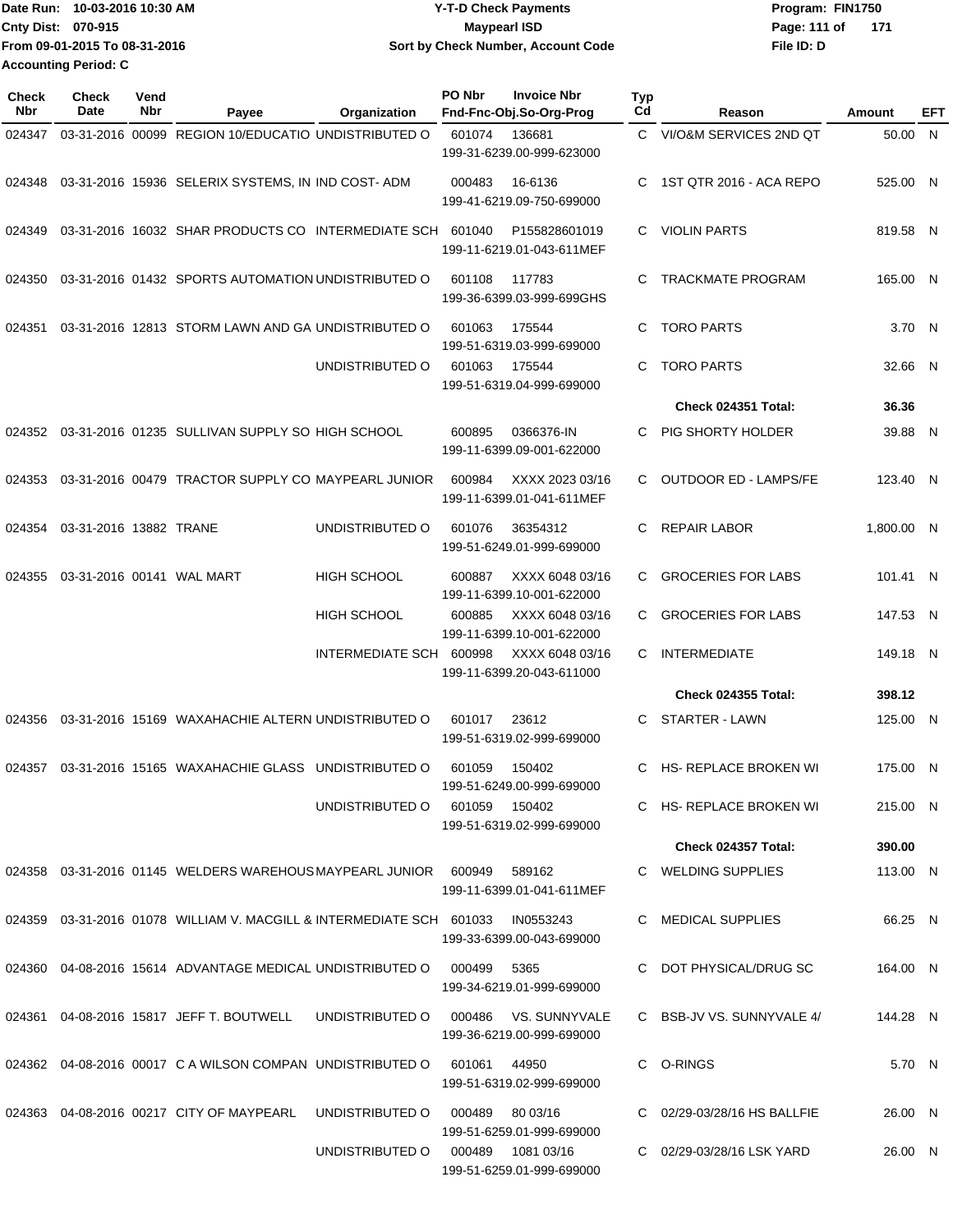| Date Run:                   | 10-03-2016 10:30 AM           | <b>Y-T-D Check Payments</b>        | Program: FIN1750    |
|-----------------------------|-------------------------------|------------------------------------|---------------------|
| Cnty Dist: 070-915          |                               | Maypearl ISD                       | 171<br>Page: 112 of |
|                             | From 09-01-2015 To 08-31-2016 | Sort by Check Number, Account Code | File ID: D          |
| <b>Accounting Period: C</b> |                               |                                    |                     |

| Check<br><b>Nbr</b> | <b>Check</b><br>Date   | Vend<br>Nbr | Payee                                               | Organization                    | PO Nbr        | <b>Invoice Nbr</b><br>Fnd-Fnc-Obj.So-Org-Prog    | <b>Typ</b><br>Cd | Reason                       | Amount     | EFT |
|---------------------|------------------------|-------------|-----------------------------------------------------|---------------------------------|---------------|--------------------------------------------------|------------------|------------------------------|------------|-----|
|                     |                        |             |                                                     | UNDISTRIBUTED O                 | 000489        | 1618 03/16<br>199-51-6259.01-999-699000          |                  | C 02/29-03/28/16 309 N. MAIN | 51.00 N    |     |
|                     |                        |             |                                                     | UNDISTRIBUTED O                 | 000489        | 1394 03/16<br>199-51-6259.01-999-699000          | C                | 02/29-03/28/16 CONCESSI      | 51.00 N    |     |
|                     |                        |             |                                                     | UNDISTRIBUTED O                 | 000489        | 383 03/16<br>199-51-6259.01-999-699000           | C                | 02/29-03/28/16 600 PHILLIP   | 87.00 N    |     |
|                     |                        |             |                                                     | UNDISTRIBUTED O                 | 000489        | 1080 03/16<br>199-51-6259.01-999-699000          | C                | 02/29-03/28/16 1024 W FOU    | 63.60 N    |     |
|                     |                        |             |                                                     | UNDISTRIBUTED O                 | 000489        | 574 03/16<br>199-51-6259.01-999-699000           | C                | 02/29-03/28/16 JH YARD M     | 124.45 N   |     |
|                     |                        |             |                                                     | UNDISTRIBUTED O                 | 000489        | 595 03/16<br>199-51-6259.01-999-699000           | C                | 02/29-03/28/16 1025 W FOU    | 141.60 N   |     |
|                     |                        |             |                                                     | UNDISTRIBUTED O                 | 000489        | 82 03/16<br>199-51-6259.01-999-699000            | C                | 02/29-03/28/16 400 PANTH     | 256.80 N   |     |
|                     |                        |             |                                                     |                                 |               |                                                  |                  | Check 024363 Total:          | 827.45     |     |
| 024364              |                        |             | 04-08-2016 13050 CLEBURNE GOLF RAN MAYPEARL JUNIOR  |                                 | 601147        | <b>JH GOLF FEES</b><br>199-36-6499.00-041-699000 | C.               | JH GOLF COURSE FEES          | 145.00 N   |     |
| 024365              |                        |             | 04-08-2016 00218 THE COWBOY BANK O HIGH SCHOOL      |                                 | 601145        | <b>GOLF MEALS</b><br>199-36-6499.01-001-699000   | C.               | REGIONAL GOLF MEALS          | 510.00 N   |     |
| 024366              |                        |             | 04-08-2016 16043 CODY CROCKER                       | UNDISTRIBUTED O                 | 000488        | VS. SUNNYVALE<br>199-36-6219.00-999-699000       | C.               | <b>BSB-V VS. SUNNYVALE</b>   | 60.00 N    |     |
| 024367              |                        |             | 04-08-2016 16044 BRIAN CURTIS                       | UNDISTRIBUTED O                 | 000487        | VS. SUNNYVALE<br>199-36-6219.00-999-699000       | C.               | BSB-JV VS. SUNNYVALE 4/      | 144.28 N   |     |
| 024368              | 04-08-2016 13566 DATCS |             |                                                     | UNDISTRIBUTED O                 | 000490        | 183668<br>199-34-6219.01-999-699000              | C                | ANNUAL DOT RANDOM PR         | 1,150.00 N |     |
|                     |                        |             |                                                     | UNDISTRIBUTED O                 | 000490        | 185876<br>199-34-6219.01-999-699000              | C                | <b>DOT PANELS</b>            | 113.20 N   |     |
|                     |                        |             |                                                     |                                 |               |                                                  |                  | Check 024368 Total:          | 1,263.20   |     |
| 024369              |                        |             | 04-08-2016 13639 EAST TEXAS COPY SY UNDISTRIBUTED O |                                 | 000500        | 331413<br>199-11-6219.07-999-623000              | C.               | 03/04-04/03/16 COPIES B&     | 41.49 N    |     |
|                     |                        |             |                                                     | <b>HIGH SCHOOL</b>              | 000500        | 331413<br>199-11-6269.00-001-611000              | C                | 03/04-04/03/16 COPIES B&     | 25.05 N    |     |
|                     |                        |             |                                                     | MAYPEARL JUNIOR  000500  331413 |               | 199-11-6269.00-041-611000                        |                  | C 03/04-04/03/16 COPIES B&   | 38.14 N    |     |
|                     |                        |             |                                                     | INTERMEDIATE SCH 000500 331413  |               | 199-11-6269.00-043-699000                        |                  | C 03/04-04/03/16 COPIES B&   | 26.51 N    |     |
|                     |                        |             |                                                     | ELEMENTARY                      |               | 000500 331413<br>199-11-6269.00-101-611000       |                  | C 03/04-04/03/16 COPIES B&   | 433.30 N   |     |
|                     |                        |             |                                                     | ELEMENTARY                      |               | 000500 331413<br>199-11-6269.00-101-699000       |                  | C 03/04-04/03/16 COPIES B&   | 73.87 N    |     |
|                     |                        |             |                                                     | HIGH SCHOOL                     | 000500 331413 | 199-11-6269.01-001-611000                        |                  | C 03/04-04/03/16 COPIES B&   | 397.01 N   |     |
|                     |                        |             |                                                     | MAYPEARL JUNIOR  000500  331413 |               | 199-11-6269.01-041-611000                        |                  | C 03/04-04/03/16 COPIES B&   | 512.07 N   |     |
|                     |                        |             |                                                     | INTERMEDIATE SCH 000500 331413  |               | 199-11-6269.01-043-611000                        |                  | C 03/04-04/03/16 COPIES B&   | 331.71 N   |     |
|                     |                        |             |                                                     | DIR COST-ADMINIS 000500 331413  |               | 199-41-6249.00-720-699000                        |                  | C 03/04-04/03/16 COPIES B&   | 43.52 N    |     |
|                     |                        |             |                                                     | DIR COST-ADMINIS 000500 331413  |               | 199-41-6249.00-720-699000                        |                  | C 03/04-04/03/16 COPIES CO   | 80.70 N    |     |
|                     |                        |             |                                                     |                                 |               |                                                  |                  | Check 024369 Total:          | 2,003.37   |     |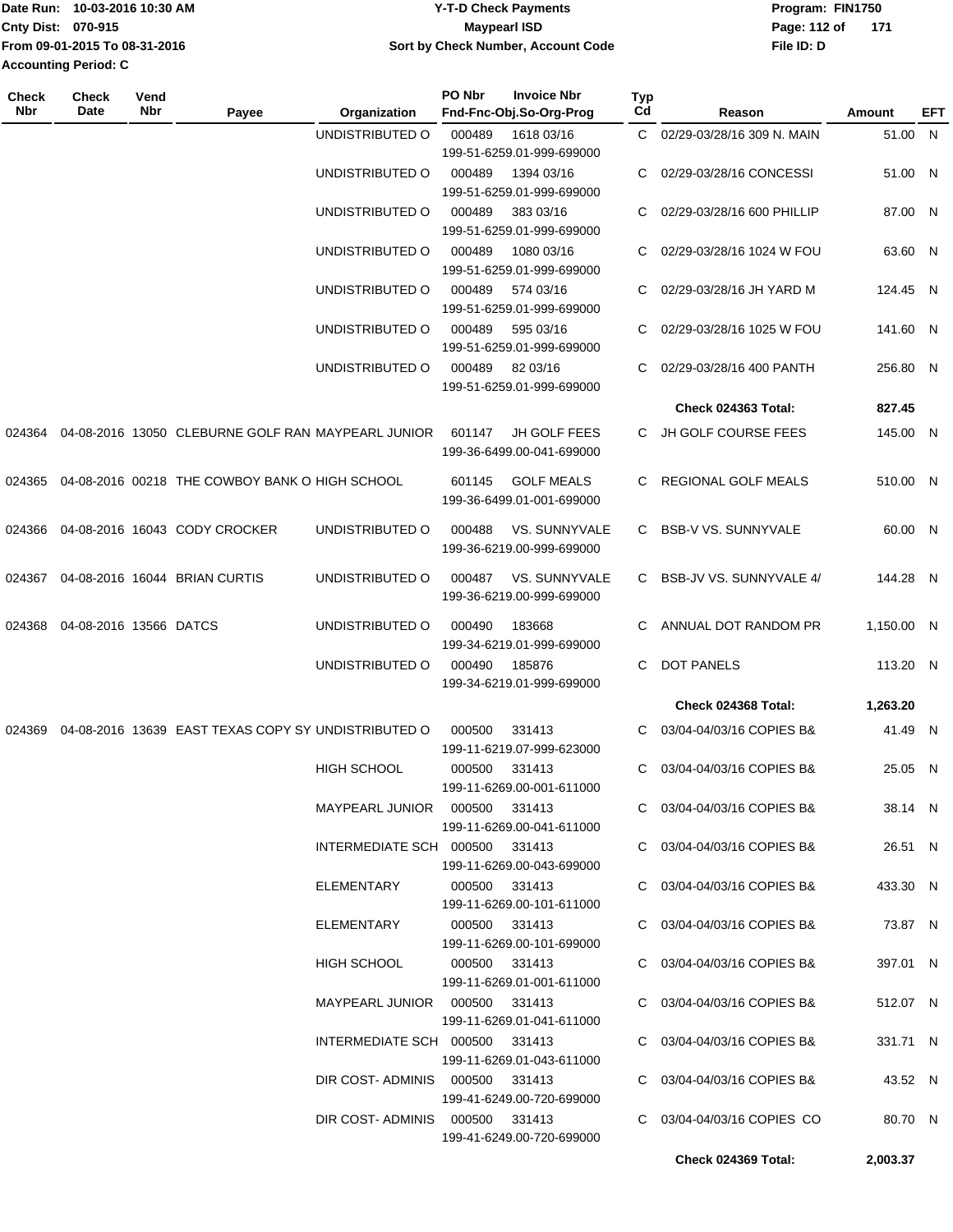| Date Run: 10-03-2016 10:30 AM | <b>Y-T-D Check Payments</b>        | Program: FIN1750    |  |  |  |  |
|-------------------------------|------------------------------------|---------------------|--|--|--|--|
| <b>Cnty Dist: 070-915</b>     | <b>Mavpearl ISD</b>                | Page: 113 of<br>171 |  |  |  |  |
| From 09-01-2015 To 08-31-2016 | Sort by Check Number, Account Code | File ID: D          |  |  |  |  |
| <b>Accounting Period: C</b>   |                                    |                     |  |  |  |  |

| <b>Check</b><br>Nbr | <b>Check</b><br><b>Date</b> | Vend<br>Nbr                 | Payee                                                      | Organization       | PO Nbr | <b>Invoice Nbr</b><br>Fnd-Fnc-Obj.So-Org-Prog  | Typ<br>Cd | Reason                     | Amount     | EFT |
|---------------------|-----------------------------|-----------------------------|------------------------------------------------------------|--------------------|--------|------------------------------------------------|-----------|----------------------------|------------|-----|
| 024370              |                             |                             | 04-08-2016 12186 ELLIOTT ELECTRIC                          | UNDISTRIBUTED O    | 600924 | 09-06248-02<br>199-51-6319.02-999-699000       | C.        | SPECIAL FREIGHT CHARG      | 15.00 N    |     |
|                     |                             |                             |                                                            | UNDISTRIBUTED O    | 600924 | 09-09618-01<br>199-51-6319.02-999-699000       | С         | <b>ELECTRICAL SUPPLIES</b> | 81.44 N    |     |
|                     |                             |                             |                                                            |                    |        |                                                |           | Check 024370 Total:        | 96.44      |     |
| 024371              |                             |                             | 04-08-2016 12394 FROG STREET PRESS ELEMENTARY              |                    | 601082 | 0182416-IN<br>211-13-6219.00-101-624000        | C         | <b>SPLASH CONFERENCE</b>   | 1,400.00 N |     |
| 024372              |                             |                             | 04-08-2016 16040 JUSTIN GOOLSBY                            | UNDISTRIBUTED O    | 000491 | VS. WAXA LIFE<br>199-36-6219.00-999-699000     | C         | BSB-V VS. WAXA LIFE 3/29   | 60.00 N    |     |
| 024373              |                             |                             | 04-08-2016 00375 GTM SPORTSWEAR                            | UNDISTRIBUTED O    | 600123 | 100238894<br>199-36-6399.07-999-699000         | C         | <b>GOLF RAIN JACKETS</b>   | 105.00 N   |     |
| 024374              |                             |                             | 04-08-2016 14289 TRUDIE HEAD                               | UNDISTRIBUTED O    | 601110 | <b>MARCH 2016</b><br>224-11-6219.00-999-623000 | C         | <b>RTI SERVICES</b>        | 2,493.75 N |     |
| 024375              |                             |                             | 04-08-2016 15822 HOLIDAY INN EXPRES HIGH SCHOOL            |                    | 601146 | <b>PRESTON</b><br>199-36-6499.01-001-699000    | С         | REGIONAL GOLF LODGIN       | 698.70 N   |     |
| 024376              |                             |                             | 04-08-2016 12551 INTERQUEST DETECTI HIGH SCHOOL            |                    | 600172 | 110647<br>199-11-6219.02-001-624000            | С         | 03/07/16 HALF DAY SERVI    | 260.00 N   |     |
| 024377              |                             |                             | 04-08-2016 15248 JACQUELYN KOCH                            | UNDISTRIBUTED O    | 601109 | <b>MARCH 2016</b><br>224-31-6219.00-999-623000 | С         | <b>DIAGNOSTIC SERVICES</b> | 3,628.60 N |     |
| 024378              |                             |                             | 04-08-2016 15832 CODY LOVELL                               | UNDISTRIBUTED O    | 000492 | VS. WAXA LIFE<br>199-36-6219.00-999-699000     | C.        | BSB-V VS. WAXA LIFE 3/29   | 134.75 N   |     |
| 024379              |                             |                             | 04-08-2016 15653 M.A.C. ALARMS                             | UNDISTRIBUTED O    | 601123 | 16624A<br>199-51-6249.00-999-699000            | С         | MOVE SOFTWARE/UPDAT        | 510.00 N   |     |
| 024380              |                             | 04-08-2016 15677 TEXAS FIRE | UNDISTRIBUTED O                                            |                    | 601124 | 27260<br>199-51-6249.00-999-699000             | С         | <b>LSK - SERVICE CALL</b>  | 360.00 N   |     |
|                     |                             |                             |                                                            | UNDISTRIBUTED O    | 601124 | 27260<br>199-51-6319.02-999-699000             | С         | <b>BATTERIES</b>           | 46.00 N    |     |
|                     |                             |                             |                                                            |                    |        |                                                |           | Check 024380 Total:        | 406.00     |     |
| 024381              |                             |                             | 04-08-2016 15740 MOORE RECYCLING L UNDISTRIBUTED O         |                    | 000493 | 0001301322<br>199-51-6259.03-999-699000        | С         | 03/01-03/31/16 RECYCLE I   | 19.02 N    |     |
|                     |                             |                             |                                                            | UNDISTRIBUTED O    | 000493 | 0001301319<br>199-51-6259.03-999-699000        |           | C 03/01-03/31/16 RECYCLE J | 22.02 N    |     |
|                     |                             |                             |                                                            | UNDISTRIBUTED O    |        | 000493 0001301318<br>199-51-6259.03-999-699000 |           | C 03/01-03/31/16 RECYCLE H | 11.14 N    |     |
|                     |                             |                             |                                                            | UNDISTRIBUTED O    |        | 000493 0001301321<br>199-51-6259.03-999-699000 |           | C 03/01-03/31/16 RECYCLE A | 25.33 N    |     |
|                     |                             |                             |                                                            | UNDISTRIBUTED O    |        | 000493 0001301320<br>199-51-6259.03-999-699000 |           | C 03/01-03/31/16 RECYCLE L | 69.34 N    |     |
|                     |                             |                             |                                                            |                    |        |                                                |           | Check 024381 Total:        | 146.85     |     |
|                     |                             |                             | 024382 04-08-2016 13306 MOUNTAIN PEAK SPE UNDISTRIBUTED O  |                    | 000494 | 11-0788-00 0316<br>199-51-6259.79-999-622000   |           | C 02/04-03/05/16 12636 FM  | 62.46 N    |     |
|                     |                             |                             | 024383  04-08-2016  12087  OAK CLIFF OFFICE SU HIGH SCHOOL |                    | 601139 | 372590-0<br>199-31-6219.00-001-699000          | C         | TRANSCRIPT STAMP           | 21.94 N    |     |
|                     |                             |                             | 024384 04-08-2016 16045 OAKHURST GOLF                      | <b>HIGH SCHOOL</b> | 601144 | <b>GOLF FEES</b><br>199-36-6499.01-001-699000  |           | C REGIONAL GOLF COURSE     | 631.00 N   |     |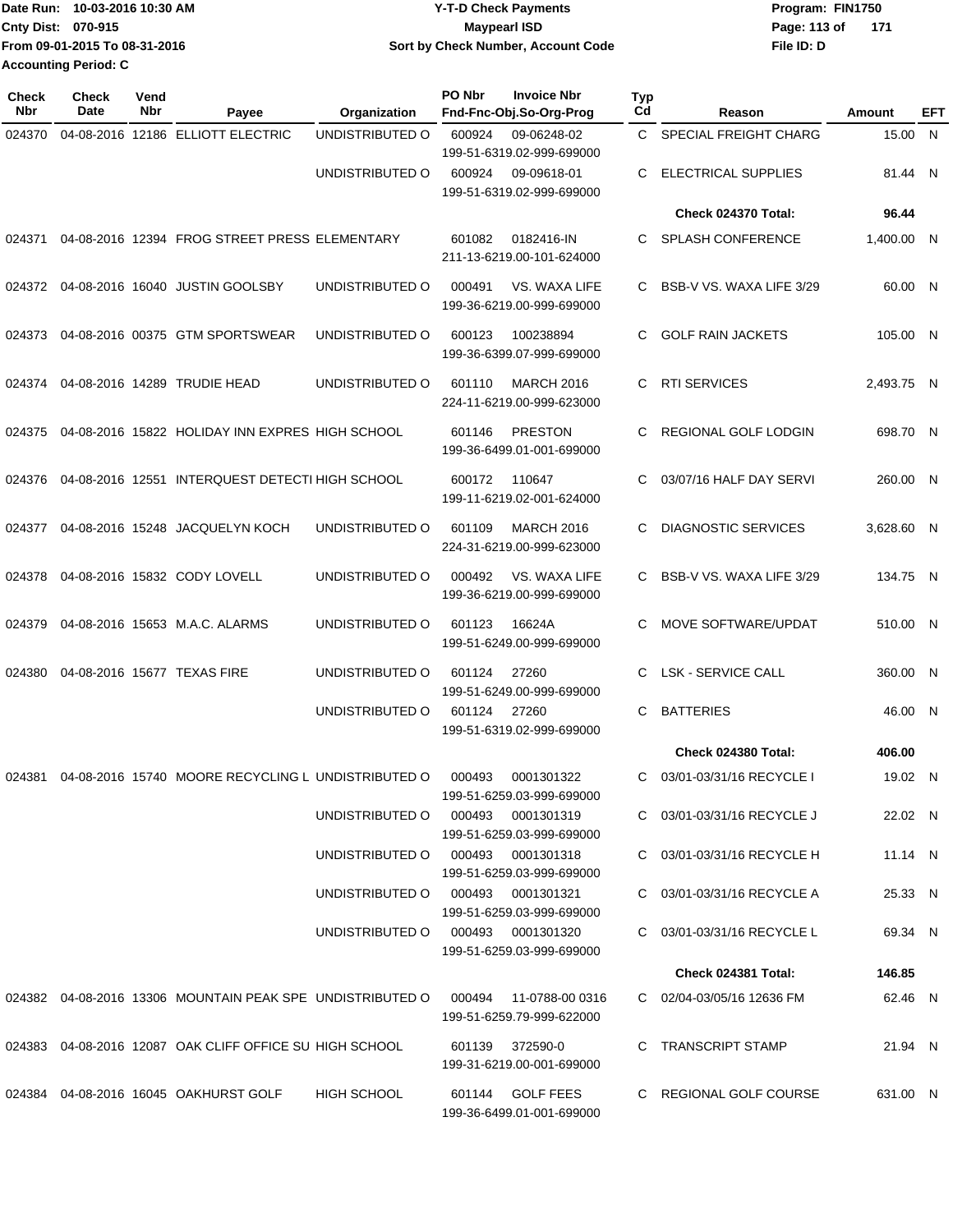| IDate Run: 10-03-2016 10:30 AM | <b>Y-T-D Check Payments</b>        | Program: FIN1750    |  |  |  |
|--------------------------------|------------------------------------|---------------------|--|--|--|
| <b>Cnty Dist: 070-915</b>      | <b>Maypearl ISD</b>                | Page: 114 of<br>171 |  |  |  |
| From 09-01-2015 To 08-31-2016  | Sort by Check Number, Account Code | File ID: D          |  |  |  |
| <b>Accounting Period: C</b>    |                                    |                     |  |  |  |

| Check<br>Nbr | <b>Check</b><br>Date               | Vend<br>Nbr | Payee                                                | Organization                           | PO Nbr | <b>Invoice Nbr</b><br>Fnd-Fnc-Obj.So-Org-Prog | <b>Typ</b><br>Cd | Reason                                                      | Amount     | EFT |
|--------------|------------------------------------|-------------|------------------------------------------------------|----------------------------------------|--------|-----------------------------------------------|------------------|-------------------------------------------------------------|------------|-----|
| 024385       |                                    |             | 04-08-2016 15054 O'REILLY AUTO PARTS UNDISTRIBUTED O |                                        | 600990 | 0645-155030                                   |                  | C LIGHTS/REFLECTORS                                         | 16.36 N    |     |
|              |                                    |             |                                                      |                                        |        | 199-34-6319.00-999-699000                     |                  |                                                             |            |     |
|              |                                    |             |                                                      | UNDISTRIBUTED O                        | 600990 | 0645-151803                                   |                  | C FUEL CAP/BRAKE FLUID                                      | 15.48 N    |     |
|              |                                    |             |                                                      |                                        |        | 199-34-6319.00-999-699000                     |                  |                                                             |            |     |
|              |                                    |             |                                                      | UNDISTRIBUTED O                        | 600990 | 0645-152518<br>199-34-6319.00-999-699000      | C                | OIL                                                         | 39.78 N    |     |
|              |                                    |             |                                                      | UNDISTRIBUTED O                        | 600990 | 0645-151799                                   | C.               | OIL FILTERS/WIPER BLAD                                      | 67.92 N    |     |
|              |                                    |             |                                                      |                                        |        | 199-34-6319.00-999-699000                     |                  |                                                             |            |     |
|              |                                    |             |                                                      | UNDISTRIBUTED O                        | 600990 | 0645-151389                                   |                  | C FUEL CAP                                                  | 9.99 N     |     |
|              |                                    |             |                                                      |                                        |        | 199-34-6319.00-999-699000                     |                  |                                                             |            |     |
|              |                                    |             |                                                      | UNDISTRIBUTED O                        | 600990 | 0645-156223                                   | C.               | TGATE HANDLE                                                | 29.99 N    |     |
|              |                                    |             |                                                      |                                        |        | 199-34-6319.00-999-699000                     |                  |                                                             |            |     |
|              |                                    |             |                                                      |                                        |        |                                               |                  | Check 024385 Total:                                         | 179.52     |     |
| 024386       |                                    |             | 04-08-2016 14604 PEARSON CLINICAL A UNDISTRIBUTED O  |                                        | 601019 | 10646058<br>224-31-6399.01-999-623000         | C                | CELF-5/PLS-5                                                | 1,540.35 N |     |
| 024387       |                                    |             | 04-08-2016 12836 R B SPORTING GOOD UNDISTRIBUTED O   |                                        | 601050 | 0521948-IN                                    | С                | <b>TRACK EQUIPMENT</b>                                      | 492.70 N   |     |
|              |                                    |             |                                                      |                                        |        | 199-36-6399.03-999-699GHS                     |                  |                                                             |            |     |
| 024388       |                                    |             | 04-08-2016 14927 REPUBLIC SERVICES UNDISTRIBUTED O   |                                        | 000495 | 0794-010990695                                | C.               | 04/01-04/30/16 WASTE RE                                     | 2,099.71 N |     |
|              |                                    |             |                                                      |                                        |        | 199-51-6259.03-999-699000                     |                  |                                                             |            |     |
| 024389       |                                    |             | 04-08-2016 01071 RICK'S WORLD OF SP ELEMENTARY       |                                        | 600745 | 4453                                          | C.               | AR T-SHIRTS                                                 | 760.50 N   |     |
|              |                                    |             |                                                      |                                        |        | 199-12-6399.00-101-699000                     |                  |                                                             |            |     |
| 024390       |                                    |             | 04-08-2016 13383 RISE BROADBAND                      | UNDISTRIBUTED O                        | 000496 | 813710001004619                               | C.               | 04/08-05/07/16 INTERNET                                     | 1,800.00 N |     |
|              |                                    |             |                                                      |                                        |        | 199-53-6249.04-999-699000                     |                  |                                                             |            |     |
|              |                                    |             |                                                      |                                        |        |                                               |                  |                                                             |            |     |
| 024391       |                                    |             | 04-08-2016 00973 TARVER TROPHIES                     | <b>HIGH SCHOOL</b>                     | 601097 | 2103<br>199-36-6499.05-001-699000             | C                | <b>TRACK MEDALS</b>                                         | 1,943.70 N |     |
|              |                                    |             |                                                      |                                        |        |                                               |                  |                                                             |            |     |
|              | 024392 04-08-2016 00552 TASB, INC. |             |                                                      | DIR COST-ADMINIS                       | 601143 | 500804                                        | C                | <b>LOCALIZED UPDATE 104</b>                                 | 228.96 N   |     |
|              |                                    |             |                                                      |                                        |        | 199-41-6219.02-720-699000                     |                  |                                                             |            |     |
| 024393       |                                    |             | 04-08-2016 00253 VERIZON SOUTHWEST UNDISTRIBUTED O   |                                        | 000497 | 3795002177 0416                               | C.               | 03/22-04/21/16 MARQUEE                                      | 56.60 N    |     |
|              |                                    |             |                                                      |                                        |        | 199-51-6259.02-999-699000                     |                  |                                                             |            |     |
|              |                                    |             |                                                      | UNDISTRIBUTED O                        | 000497 | 3767008409 0416                               | C.               | 03/28-04/27/16 9724351720                                   | 56.60 N    |     |
|              |                                    |             |                                                      | UNDISTRIBUTED O 000497 3725000396 0416 |        | 199-51-6259.02-999-699000                     |                  | C 03/28-04/27/16 9724351000                                 | 825.21 N   |     |
|              |                                    |             |                                                      |                                        |        | 199-51-6259.02-999-699000                     |                  |                                                             |            |     |
|              |                                    |             |                                                      | UNDISTRIBUTED O 000497 3794028628 0416 |        |                                               |                  | C 03/28-04/27/16 9724352019                                 | 118.45 N   |     |
|              |                                    |             |                                                      |                                        |        | 199-51-6259.02-999-699000                     |                  |                                                             |            |     |
|              |                                    |             |                                                      | UNDISTRIBUTED O 000497 3765028623 0416 |        |                                               |                  | C 03/28-04/27/16 9724352038                                 | 118.45 N   |     |
|              |                                    |             |                                                      |                                        |        | 199-51-6259.02-999-699000                     |                  |                                                             |            |     |
|              |                                    |             |                                                      | UNDISTRIBUTED O 000497 3795028621 0416 |        | 199-51-6259.02-999-699000                     |                  | C 03/28-04/27/16 9724352160                                 | 118.45 N   |     |
|              |                                    |             |                                                      | UNDISTRIBUTED O 000497 3785028629 0416 |        |                                               |                  | C 03/28-04/27/16 9724352520                                 | 118.45 N   |     |
|              |                                    |             |                                                      |                                        |        | 199-51-6259.02-999-699000                     |                  |                                                             |            |     |
|              |                                    |             |                                                      |                                        |        |                                               |                  | Check 024393 Total:                                         | 1,412.21   |     |
|              |                                    |             | 024394 04-08-2016 15586 CECILIA WAGNON               |                                        |        |                                               |                  | UNDISTRIBUTED O 601133 REIMBURSEMENT C SUPPLIES PURCHASED A | 33.38 N    |     |
|              |                                    |             |                                                      |                                        |        | 199-11-6399.00-999-623000                     |                  |                                                             |            |     |
|              |                                    |             | 024395  04-08-2016  15055  WEST MUSIC                | INTERMEDIATE SCH 601039 SI1277728      |        |                                               |                  | C VIOLIN STRINGS                                            | 284.05 N   |     |
|              |                                    |             |                                                      |                                        |        | 199-11-6219.01-043-611MEF                     |                  |                                                             |            |     |
|              |                                    |             |                                                      | INTERMEDIATE SCH 601039 SI1271455      |        |                                               |                  | C VIOLIN STRINGS                                            | 127.08 N   |     |
|              |                                    |             |                                                      |                                        |        | 199-11-6219.01-043-611MEF                     |                  |                                                             |            |     |
|              |                                    |             |                                                      |                                        |        |                                               |                  | <b>Check 024395 Total:</b>                                  | 411.13     |     |
|              |                                    |             |                                                      |                                        |        |                                               |                  |                                                             |            |     |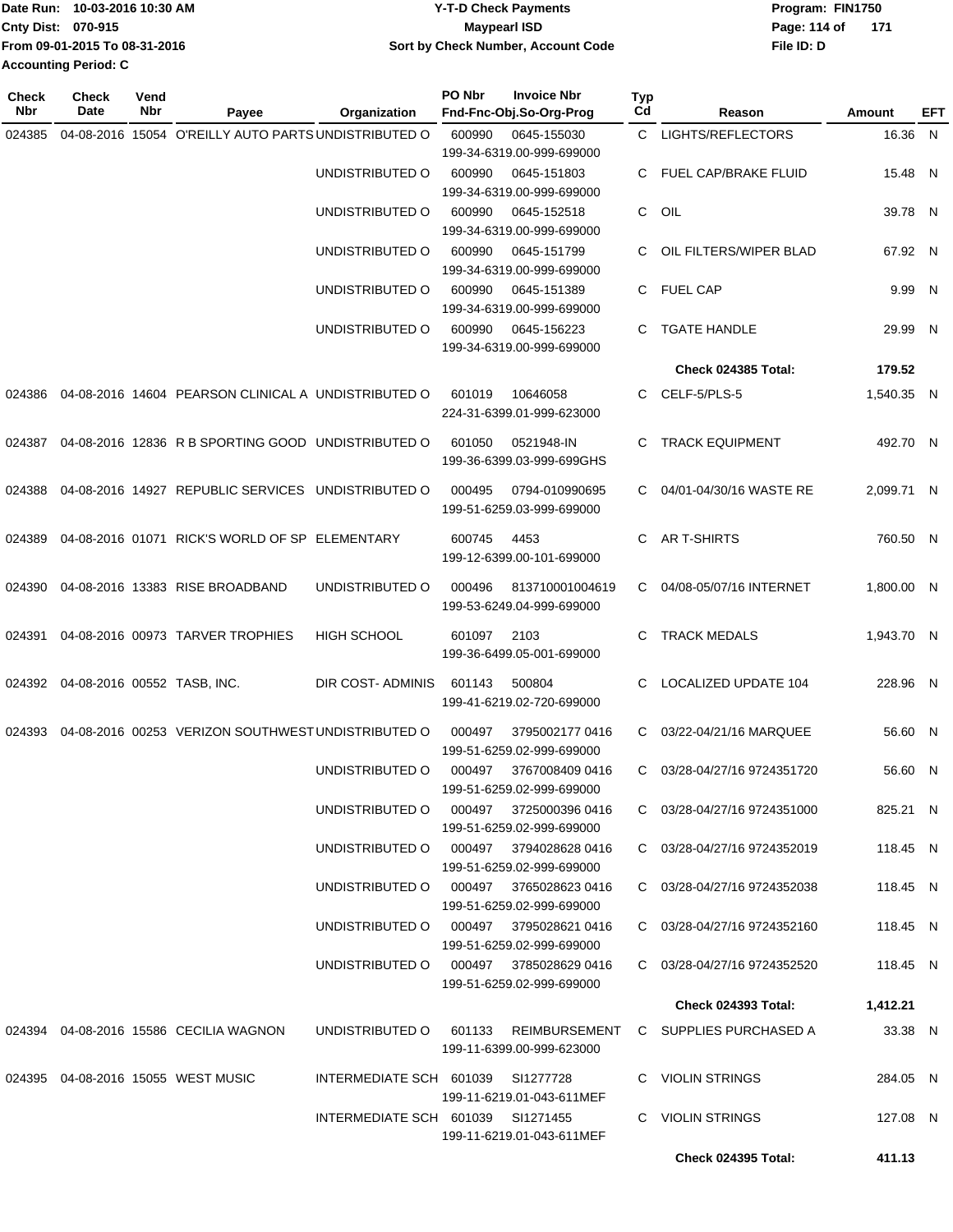| 1Date Run: 10-03-2016 10:30 AM | <b>Y-T-D Check Payments</b>        | Program: FIN1750      |  |  |  |
|--------------------------------|------------------------------------|-----------------------|--|--|--|
| <b>Cnty Dist: 070-915</b>      | Maypearl ISD                       | - 171<br>Page: 115 of |  |  |  |
| TFrom 09-01-2015 To 08-31-2016 | Sort by Check Number, Account Code | File ID: D            |  |  |  |
| <b>Accounting Period: C</b>    |                                    |                       |  |  |  |

| <b>Check</b><br>Nbr | Check<br>Date | Vend<br>Nbr | Payee                                                      | Organization                            | PO Nbr | <b>Invoice Nbr</b><br>Fnd-Fnc-Obj.So-Org-Prog     | <b>Typ</b><br>Cd | Reason                                 | Amount     | EFT |
|---------------------|---------------|-------------|------------------------------------------------------------|-----------------------------------------|--------|---------------------------------------------------|------------------|----------------------------------------|------------|-----|
| 024396              |               |             | 04-08-2016 15377 JOHNNY YGLECIAS                           | UNDISTRIBUTED O                         | 000498 | VS. SUNNYVALE<br>199-36-6219.00-999-699000        | $\mathbf{C}$     | <b>BSB-V VS. SUNNYVALE</b>             | 169.30 N   |     |
| 024397              |               |             | 04-14-2016 16037 TEX AIR FILTERS                           | UNDISTRIBUTED O                         | 601115 | 240568<br>199-51-6399.05-999-699000               | C.               | <b>HVAC FILTERS</b>                    | 885.27 N   |     |
|                     |               |             |                                                            | UNDISTRIBUTED O                         | 601116 | 240569<br>199-51-6399.05-999-699000               | C                | <b>HVAC FILTERS</b>                    | 615.36 N   |     |
|                     |               |             |                                                            | UNDISTRIBUTED O                         | 601117 | 240360<br>199-51-6399.05-999-699000               | C                | <b>HVAC FILTERS</b>                    | 573.48 N   |     |
|                     |               |             |                                                            |                                         |        |                                                   |                  | Check 024397 Total:                    | 2,074.11   |     |
|                     |               |             | 024398  04-14-2016  14657  APPLE, INC.                     | <b>HIGH SCHOOL</b>                      | 601055 | 4381286643<br>199-11-6639.45-001-611000           | C.               | 30 PIN TO USB CABLE                    | 700.00 N   |     |
| 024399              |               |             | 04-14-2016 00069 ATMOS ENERGY                              | UNDISTRIBUTED O                         | 000501 | 3030380470 0316<br>199-51-6259.00-999-699000      | C                | 03/02-04/04/16 600 PHILLIP             | 339.12 N   |     |
|                     |               |             |                                                            | UNDISTRIBUTED O                         | 000501 | 3030380238 0316<br>199-51-6259.00-999-699000      | C.               | 03/02-04/04/16 400 PANTH               | 120.59 N   |     |
|                     |               |             |                                                            |                                         |        |                                                   |                  | Check 024399 Total:                    | 459.71     |     |
| 024400              |               |             | 04-14-2016 00901 AVENUE FUEL DISTRI UNDISTRIBUTED O        |                                         | 601163 | 60238<br>199-34-6311.01-999-699000                | C.               | 900 GAL DIESEL                         | 1,367.10 N |     |
| 024401              |               |             | 04-14-2016 16046 VINSON BROWN JR.                          | UNDISTRIBUTED O                         | 000502 | VS. SUNNYVALE<br>199-36-6219.00-999-699000        |                  | C SB-V VS. SUNNYVALE 04/0              | 67.00 N    |     |
| 024402              |               |             | 04-14-2016 00871 CARD SERVICE CENT INTERMEDIATE SCH 601067 |                                         |        | XXXX 0178 03/16<br>199-12-6399.01-043-699MEF      | C.               | <b>LIBRARY BOOKS</b>                   | 199.69 N   |     |
|                     |               |             |                                                            | <b>IND COST-ADM</b>                     | 601084 | XXXX 0178 03/16<br>199-41-6499.01-750-699000      | C.               | PRINCIPAL COMMITTEE M                  | 37.28 N    |     |
|                     |               |             |                                                            | <b>IND COST-ADM</b>                     | 601077 | XXXX 0046 03/16<br>199-41-6499.01-750-699000      | C.               | PRINCIPAL COMMITTEE M                  | 36.75 N    |     |
|                     |               |             |                                                            |                                         |        |                                                   |                  | Check 024402 Total:                    | 273.72     |     |
| 024403              |               |             | 04-14-2016 00217 CITY OF MAYPEARL                          | UNDISTRIBUTED O                         | 000503 | 665 01/16<br>199-51-6259.01-999-699000            | C.               | 12/11-01/12/16 SPORTS                  | 294.82 N   |     |
|                     |               |             |                                                            | UNDISTRIBUTED O                         | 000503 | 665 02/16<br>199-51-6259.01-999-699000            | C                | 01/12-02/10/16 SPORTS                  | 318.99 N   |     |
|                     |               |             |                                                            | UNDISTRIBUTED O                         | 000503 | 4602105300 0116<br>199-51-6259.04-999-699000      |                  | C 01/04-02/03/16 SPORTS                | 533.67 N   |     |
|                     |               |             |                                                            | UNDISTRIBUTED O                         | 000503 | 4602105300 0216<br>199-51-6259.04-999-699000      |                  | C 02/03-03/02/16 SPORTS                | 1,166.68 N |     |
|                     |               |             |                                                            |                                         |        |                                                   |                  | Check 024403 Total:                    | 2,314.16   |     |
|                     |               |             | 024404 04-14-2016 00817 CONVENTION HOUSIN ADMINISTRATIVE   |                                         | 601171 | SLI DEPOSIT2016<br>199-41-6411.01-701-699000      |                  | C SLI LODGING DEPOSIT                  | 227.04 N   |     |
|                     |               |             |                                                            | DIR COST-ADMINIS 601171 SLI DEPOSIT2016 |        | 199-41-6411.01-720-699000                         |                  | C SLI LODGING DEPOSIT                  | 227.04 N   |     |
|                     |               |             |                                                            | <b>SCHOOL BOARD</b>                     | 601171 | SLI DEPOSIT2016<br>199-41-6419.00-702-699000      |                  | C SLI LODGING DEPOSIT                  | 1,589.28 N |     |
|                     |               |             |                                                            |                                         |        |                                                   |                  | Check 024404 Total:                    | 2,043.36   |     |
|                     |               |             | 024405 04-14-2016 00218 THE COWBOY BANK O HIGH SCHOOL      |                                         | 601179 | <b>NEED RECEIPTS</b><br>199-36-6499.01-001-699000 |                  | C TENNIS REGIONAL MEALS                | 300.00 N   |     |
|                     |               |             | 024406 04-14-2016 16042 DALE CHEEK                         | UNDISTRIBUTED O                         | 601137 | 199-51-6411.00-999-699000                         |                  | REIMBURSEMENT C MILEAGE - IPM COORD. T | 102.00 N   |     |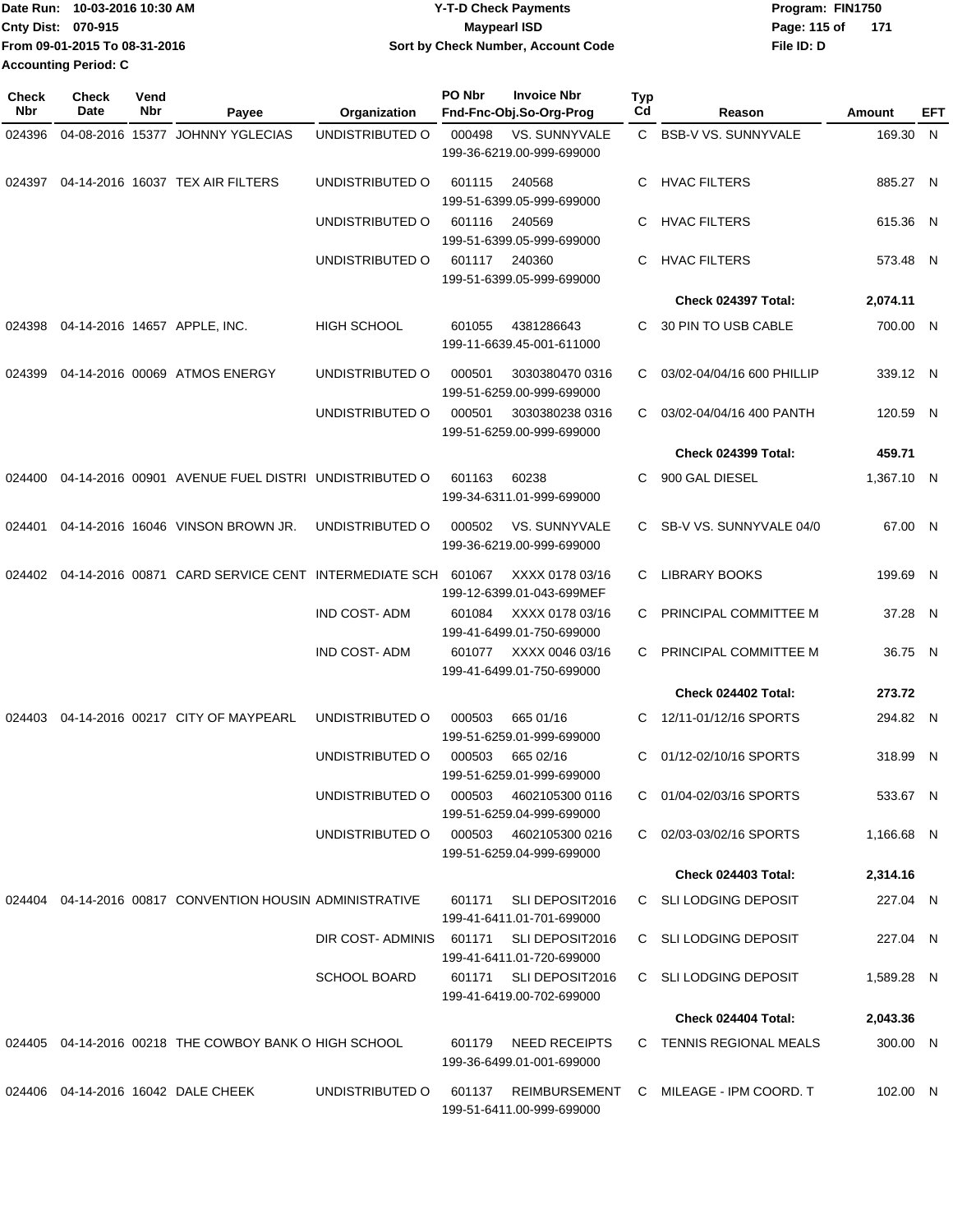| lDate Run: 10-03-2016 10:30 AM | <b>Y-T-D Check Payments</b>        | Program: FIN1750      |  |  |  |
|--------------------------------|------------------------------------|-----------------------|--|--|--|
| <b>Cnty Dist: 070-915</b>      | Maypearl ISD                       | Page: 116 of<br>- 171 |  |  |  |
| From 09-01-2015 To 08-31-2016  | Sort by Check Number, Account Code | File ID: D            |  |  |  |
| <b>Accounting Period: C</b>    |                                    |                       |  |  |  |

| Check<br>Nbr | Check<br><b>Date</b>           | Vend<br>Nbr | Payee                                                      | Organization            | PO Nbr | <b>Invoice Nbr</b><br>Fnd-Fnc-Obj.So-Org-Prog       | Typ<br>Cd | Reason                       | Amount     | EFT |
|--------------|--------------------------------|-------------|------------------------------------------------------------|-------------------------|--------|-----------------------------------------------------|-----------|------------------------------|------------|-----|
| 024407       | 04-14-2016 13566 DATCS         |             |                                                            | UNDISTRIBUTED O         | 000506 | 188680<br>199-34-6219.01-999-699000                 |           | C DOT DRUG TEST              | 115.00 N   |     |
| 024408       |                                |             | 04-14-2016 12536 DESOTO JANITORIAL UNDISTRIBUTED O         |                         | 601159 | 170428<br>199-51-6319.01-999-699000                 | С         | FILTER COVER/FILTER          | 127.32 N   |     |
|              |                                |             |                                                            | UNDISTRIBUTED O         | 601159 | 171110<br>199-51-6319.01-999-699000                 | С         | DETERGENT/BLEACH/GLO         | 4,159.38 N |     |
|              |                                |             |                                                            | UNDISTRIBUTED O         | 601159 | 170690-1<br>199-51-6319.01-999-699000               | C         | SOAP/ENVIROX/HANDLE          | 697.83 N   |     |
|              |                                |             |                                                            |                         |        |                                                     |           | Check 024408 Total:          | 4,984.53   |     |
| 024409       |                                |             | 04-14-2016 12816 ELLIS COUNTY TREAS SCHOOL BOARD           |                         | 601168 | <b>ELECTION</b><br>199-41-6439.00-702-699000        | С         | <b>ELECTION MACHINE FOR</b>  | 324.17 N   |     |
| 024410       |                                |             | 04-14-2016 00040 FLATT STATIONERS, I HIGH SCHOOL           |                         |        | 210772-00<br>199-11-6399.12-001-611000              | м         | RETURN/REPLACE FOLDE         | $-85.00$ N |     |
|              |                                |             |                                                            | INTERMEDIATE SCH 601136 |        | 215195-00<br>199-11-6399.20-043-611000              | С         | <b>FURNITURE/SUPPLIES</b>    | 1.444.46 N |     |
|              |                                |             |                                                            | UNDISTRIBUTED O         | 601079 | 115288-00<br>199-51-6319.02-999-699000              | С         | <b>BUSINESS CARDS</b>        | 25.00 N    |     |
|              |                                |             |                                                            | UNDISTRIBUTED O         | 601135 | 115288-00<br>199-51-6319.02-999-699000              | С         | <b>BUSINESS CARDS</b>        | 25.00 N    |     |
|              |                                |             |                                                            |                         |        |                                                     |           | Check 024410 Total:          | 1,409.46   |     |
| 024411       |                                |             | 04-14-2016 12341 GRAINGER INDUSTRIA UNDISTRIBUTED O        |                         | 601062 | 9061132339<br>199-51-6319.02-999-699000             | C         | <b>WIRING HARNESS</b>        | 19.15 N    |     |
|              |                                |             |                                                            | UNDISTRIBUTED O         | 601062 | 9064242325<br>199-51-6319.02-999-699000             | С         | <b>PUSHBAR KIT</b>           | 26.51 N    |     |
|              |                                |             |                                                            | UNDISTRIBUTED O         | 601062 | 9060851061<br>199-51-6319.02-999-699000             | С         | SOLENOID VALVE               | 50.63 N    |     |
|              |                                |             |                                                            | UNDISTRIBUTED O         | 601111 | 9070657201<br>199-51-6399.05-999-699000             | C         | V-BELTS                      | 12.52 N    |     |
|              |                                |             |                                                            | UNDISTRIBUTED O         | 601122 | 9070657219<br>199-51-6399.05-999-699000             |           | C V-BELTS                    | 23.60 N    |     |
|              |                                |             |                                                            |                         |        |                                                     |           | Check 024411 Total:          | 132.41     |     |
|              |                                |             | 024412  04-14-2016  16012  HEINEMANN                       | UNDISTRIBUTED O         | 601013 | 6589850<br>224-11-6399.02-999-623000                | C.        | <b>FOUNTAS/GRADE K-4 CY1</b> | 18,526.38  | - N |
|              |                                |             | 024413 04-14-2016 13994 JAMES DANIEL HOBBS UNDISTRIBUTED O |                         |        | 000504 VS. SUNNYVALE<br>199-36-6219.00-999-699000   |           | C SB-V VS. SUNNYVALE 04/0    | 67.00 N    |     |
|              |                                |             | 024414 04-14-2016 15822 HOLIDAY INN EXPRES HIGH SCHOOL     |                         | 601166 | STACEY WHITE<br>199-36-6499.01-001-699000           |           | C TENNIS REGIONAL LODGI      | 237.62 N   |     |
|              |                                |             | 024415 04-14-2016 15822 HOLIDAY INN EXPRES HIGH SCHOOL     |                         |        | 601166 STACEY WHITE<br>199-36-6499.01-001-699000    |           | C TENNIS REGIONAL LODGI      | 237.62 N   |     |
|              |                                |             | 024416 04-14-2016 15712 KOURTNEY LYNN EAS UNDISTRIBUTED O  |                         | 601156 | MARCH 2016<br>199-31-6219.04-999-623000             |           | C 4.5 HRS - OT SERVICES      | 315.00 N   |     |
|              | 024417 04-14-2016 15098 LOWE'S |             |                                                            | <b>HIGH SCHOOL</b>      |        | 600674 99007281357 316<br>199-11-6399.07-001-611000 |           | C OAP PROP                   | 127.70 N   |     |
|              |                                |             |                                                            | UNDISTRIBUTED O         |        | 601176 99007281357 316<br>199-51-6319.01-999-699000 |           | C CUSTODIAL SUPPLIES         | 66.40 N    |     |
|              |                                |             |                                                            | UNDISTRIBUTED O         | 600645 | 99007281357 316<br>199-51-6319.02-999-699000        |           | C MAINTENANCE SUPPLIES       | 2,165.65 N |     |
|              |                                |             |                                                            | UNDISTRIBUTED O         |        | 600907 99007281357 316<br>199-51-6319.04-999-699000 |           | C SUPPLIES                   | 116.02 N   |     |
|              |                                |             |                                                            |                         |        |                                                     |           | Check 024417 Total:          | 2,475.77   |     |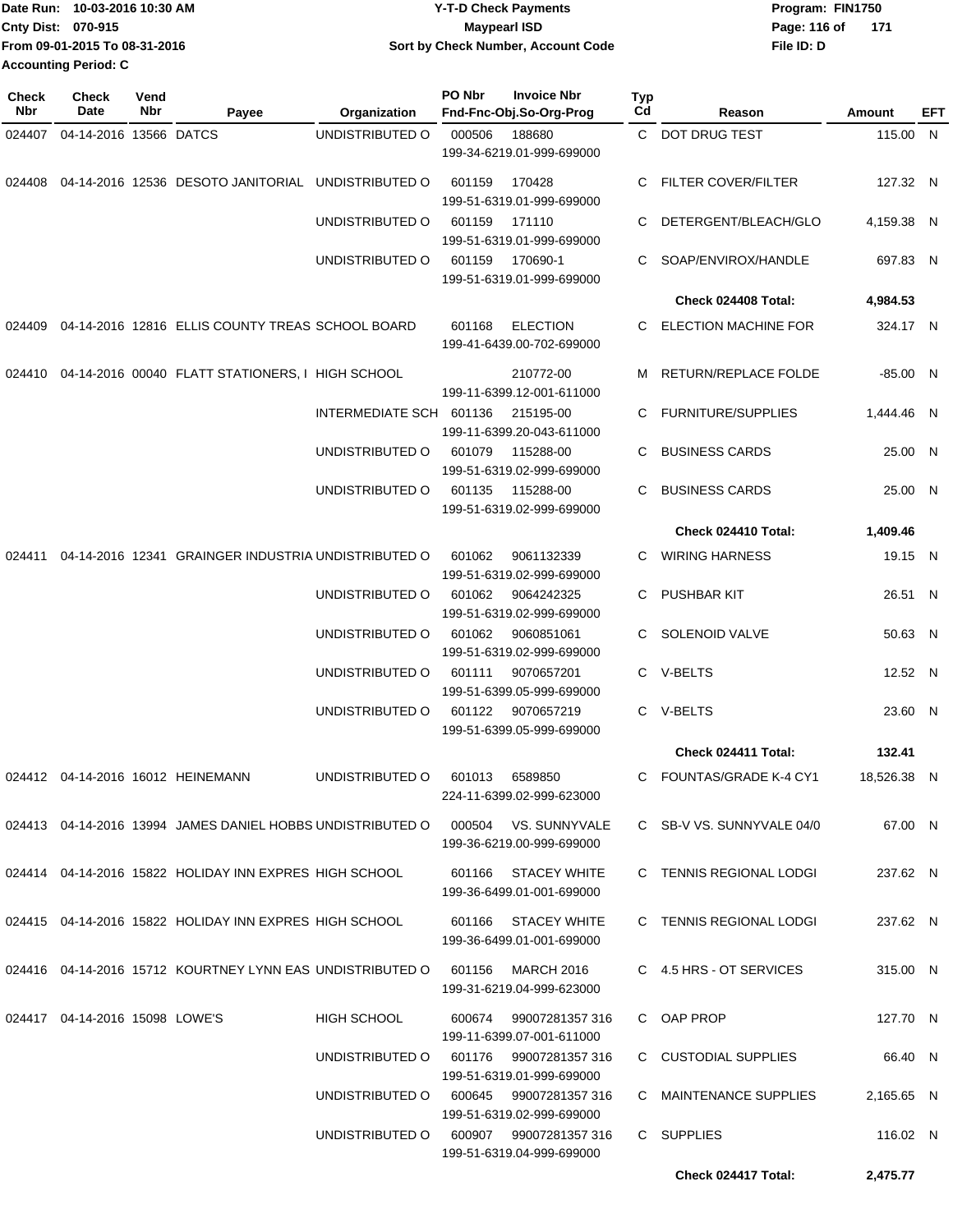| lDate Run: 10-03-2016 10:30 AM | <b>Y-T-D Check Payments</b>        | Program: FIN1750    |  |  |  |
|--------------------------------|------------------------------------|---------------------|--|--|--|
| <b>Cnty Dist: 070-915</b>      | <b>Mavpearl ISD</b>                | Page: 117 of<br>171 |  |  |  |
| Trom 09-01-2015 To 08-31-2016  | Sort by Check Number, Account Code | File ID: D          |  |  |  |
| <b>Accounting Period: C</b>    |                                    |                     |  |  |  |

| <b>Check</b><br>Nbr | <b>Check</b><br>Date          | Vend<br>Nbr | Payee                                                        | Organization          | PO Nbr                    | <b>Invoice Nbr</b><br>Fnd-Fnc-Obj.So-Org-Prog | <b>Typ</b><br>Cd | Reason                                           | Amount      | EFT |
|---------------------|-------------------------------|-------------|--------------------------------------------------------------|-----------------------|---------------------------|-----------------------------------------------|------------------|--------------------------------------------------|-------------|-----|
| 024418              |                               |             | 04-14-2016 15626 MCGRAW-HILL SCHOO UNDISTRIBUTED O           |                       | 601072                    | 91670165001                                   |                  | C MATH/HISTORY/SCIENCE                           | 1,215.90 N  |     |
|                     |                               |             |                                                              |                       |                           | 410-11-6321.00-999-611000                     |                  |                                                  |             |     |
|                     |                               |             | 024419  04-14-2016  00516  NAVARRO COLLEGE                   | HIGH SCHOOL           | 601167                    | 16377                                         | C                | SPRING 2016 TUITION                              | 22,637.00 N |     |
|                     |                               |             |                                                              |                       |                           | 199-11-6223.00-001-631000                     |                  |                                                  |             |     |
| 024420              |                               |             | 04-14-2016 00287 OFFICE DEPOT                                | <b>ADMINISTRATIVE</b> | 601093                    | 831092854001                                  | C.               | <b>OFFICE SUPPLIES</b>                           | 28.20 N     |     |
|                     |                               |             |                                                              |                       |                           | 199-41-6399.01-701-699000                     |                  |                                                  |             |     |
|                     |                               |             |                                                              | <b>IND COST-ADM</b>   | 601093                    | 831092962001                                  | C.               | <b>OFFICE SUPPLIES</b>                           | 5.03 N      |     |
|                     |                               |             |                                                              |                       |                           | 199-41-6499.01-750-699000                     |                  |                                                  |             |     |
|                     |                               |             |                                                              | <b>IND COST-ADM</b>   | 601093                    | 831092961001<br>199-41-6499.01-750-699000     | C                | <b>OFFICE SUPPLIES</b>                           | 12.49 N     |     |
|                     |                               |             |                                                              | <b>IND COST-ADM</b>   | 601093                    | 831092854001                                  | C.               | <b>OFFICE SUPPLIES</b>                           | 122.17 N    |     |
|                     |                               |             |                                                              |                       |                           | 199-41-6499.01-750-699000                     |                  |                                                  |             |     |
|                     |                               |             |                                                              |                       |                           |                                               |                  | Check 024420 Total:                              | 167.89      |     |
| 024421              |                               |             | 04-14-2016 15054 O'REILLY AUTO PARTS UNDISTRIBUTED O         |                       | 600990                    | 0645-159337                                   | C                | <b>TRANS FILTER/5-30 MOTO</b>                    | 46.94 N     |     |
|                     |                               |             |                                                              |                       |                           | 199-34-6319.00-999-699000                     |                  |                                                  |             |     |
|                     |                               |             |                                                              | UNDISTRIBUTED O       | 600990                    | 0645-159338<br>199-34-6319.00-999-699000      | С                | MINI LAMP/CONNECTOR                              | 17.98 N     |     |
|                     |                               |             |                                                              |                       |                           |                                               |                  | Check 024421 Total:                              | 64.92       |     |
|                     |                               |             | 024422 04-14-2016 16014 ORKIN PEST CONTRO UNDISTRIBUTED O    |                       | 600915                    | 320874                                        | C.               | 04/07/2016 MONTHLY PES                           | 450.00 N    |     |
|                     |                               |             |                                                              |                       |                           | 199-51-6249.00-999-699000                     |                  |                                                  |             |     |
| 024423              |                               |             | 04-14-2016 14574 PERMA-BOUND BOOK ELEMENTARY                 |                       | 600743                    | 1668937-00                                    | C.               | <b>LIBRARY BOOKS</b>                             | 1,846.90 N  |     |
|                     |                               |             |                                                              |                       |                           | 199-12-6399.06-101-699000                     |                  |                                                  |             |     |
|                     |                               |             | 024424 04-14-2016 14165 ROSEN PUBLISHING G INTERMEDIATE SCH  |                       | 600963                    | 628099                                        | C.               | <b>BOOKS</b>                                     | 270.75 N    |     |
|                     |                               |             |                                                              |                       |                           | 199-12-6399.02-043-699000                     |                  |                                                  |             |     |
| 024425              | 04-14-2016 00784 TASBO        |             |                                                              | <b>IND COST-ADM</b>   | 601150                    | 275130                                        | C                | <b>SUMMER CONFERENCE</b>                         | 420.00 N    |     |
|                     |                               |             |                                                              |                       |                           | 199-41-6499.00-750-699000                     |                  |                                                  |             |     |
|                     |                               |             |                                                              | <b>IND COST-ADM</b>   | 601150                    | 275131                                        | C                | <b>SUMMER CONFERENCE</b>                         | 420.00 N    |     |
|                     |                               |             |                                                              |                       | 199-41-6499.00-750-699000 |                                               |                  |                                                  |             |     |
|                     |                               |             |                                                              | <b>IND COST-ADM</b>   | 601150                    | 275132                                        | C                | <b>SUMMER CONFERENCE</b>                         | 260.00 N    |     |
|                     |                               |             |                                                              | <b>IND COST-ADM</b>   | 601150                    | 199-41-6499.00-750-699000<br>275133           | C                | <b>SUMMER CONFERENCE</b>                         | 260.00 N    |     |
|                     |                               |             |                                                              |                       |                           | 199-41-6499.00-750-699000                     |                  |                                                  |             |     |
|                     |                               |             |                                                              |                       |                           |                                               |                  | <b>Check 024425 Total:</b>                       | 1,360.00    |     |
|                     |                               |             | 024426 04-14-2016 12471 TEXAS DEPARTMENT ADMINISTRATIVE      |                       |                           |                                               |                  | 000505 CRS201601080324 C 1/01-01/31/16 RECORD RE | 4.00 N      |     |
|                     |                               |             |                                                              |                       |                           | 199-41-6219.10-701-699000                     |                  |                                                  |             |     |
|                     |                               |             | 024427  04-14-2016  15485  THERAPY FROM THE  UNDISTRIBUTED O |                       |                           | 601155 MARCH 2016                             |                  | C $5 HR = PT$ SERVICES                           | 350.00 N    |     |
|                     |                               |             |                                                              |                       |                           | 199-31-6219.02-999-623000                     |                  |                                                  |             |     |
|                     | 024428 04-14-2016 15734 TXTAG |             |                                                              | UNDISTRIBUTED O       | 601164                    | 300896364 03/16                               |                  | C 02/10-02/13 TOLLS - BAND                       | 14.18 N     |     |
|                     |                               |             |                                                              |                       |                           | 199-34-6219.01-999-699000                     |                  |                                                  |             |     |
|                     |                               |             | 024429  04-14-2016  15631  WATERFORD INSTITU UNDISTRIBUTED O |                       | 601149                    | Q004844                                       |                  | C EARLY LEARNING SITE LI                         | 2,995.00 N  |     |
|                     |                               |             |                                                              |                       |                           | 199-11-6399.45-999-699000                     |                  |                                                  |             |     |
|                     |                               |             | 024430 04-14-2016 01145 WELDERS WAREHOUS HIGH SCHOOL         |                       | 600042 27676              |                                               |                  | C 02/01-02/29/16 CYLINDER                        | 80.00 N     |     |
|                     |                               |             |                                                              |                       |                           | 199-11-6399.09-001-622000                     |                  |                                                  |             |     |
|                     |                               |             |                                                              | <b>HIGH SCHOOL</b>    | 600829                    | 588560                                        |                  | C CUTTING TIPS                                   | 41.02 N     |     |
|                     |                               |             |                                                              | <b>HIGH SCHOOL</b>    |                           | 199-11-6399.09-001-622000<br>600829 588472    |                  | C CUTTING TIPS                                   | 63.07 N     |     |
|                     |                               |             |                                                              |                       |                           | 199-11-6399.09-001-622000                     |                  |                                                  |             |     |
|                     |                               |             |                                                              | HIGH SCHOOL           |                           | 600829 588355                                 |                  | C CLASS SUPPLIES                                 | 1,716.48 N  |     |
|                     |                               |             |                                                              |                       |                           | 199-11-6399.09-001-622000                     |                  |                                                  |             |     |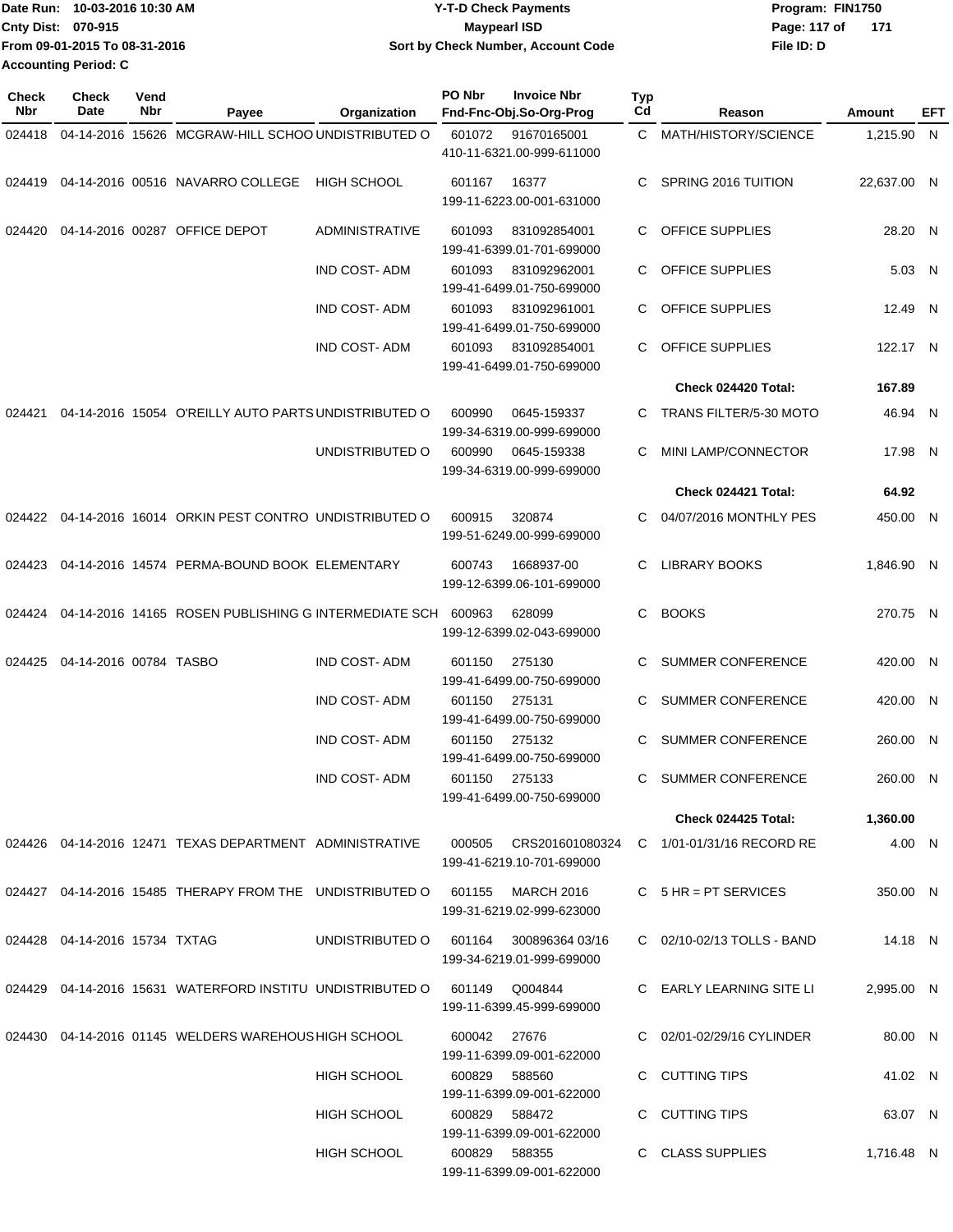| IDate Run: 10-03-2016 10:30 AM | <b>Y-T-D Check Payments</b>               | Program: FIN1750    |  |  |  |
|--------------------------------|-------------------------------------------|---------------------|--|--|--|
| <b>Cnty Dist: 070-915</b>      | <b>Mavpearl ISD</b>                       | 171<br>Page: 118 of |  |  |  |
| From 09-01-2015 To 08-31-2016  | <b>Sort by Check Number, Account Code</b> | File ID: D          |  |  |  |
| <b>Accounting Period: C</b>    |                                           |                     |  |  |  |

| Check<br>Nbr | <b>Check</b><br>Date                 | Vend<br>Nbr | Payee                                                                           | Organization                   | PO Nbr | <b>Invoice Nbr</b><br>Fnd-Fnc-Obj.So-Org-Prog | Typ<br>Cd | Reason                   | Amount      | EFT |
|--------------|--------------------------------------|-------------|---------------------------------------------------------------------------------|--------------------------------|--------|-----------------------------------------------|-----------|--------------------------|-------------|-----|
|              |                                      |             |                                                                                 | <b>HIGH SCHOOL</b>             | 600831 | 588370<br>199-11-6639.00-001-622000           | C.        | FACESHIELD/HEADGEAR/     | 1,305.17 N  |     |
|              |                                      |             |                                                                                 | <b>HIGH SCHOOL</b>             | 600830 | 588354<br>199-11-6639.00-001-622000           | С         | PERFORMER TORCH/JOU      | 998.75 N    |     |
|              |                                      |             |                                                                                 |                                |        |                                               |           | Check 024430 Total:      | 4,204.49    |     |
| 024431       |                                      |             | 04-21-2016 01256 AT&T MOBILITY                                                  | UNDISTRIBUTED O                | 000507 | 824711164X0416<br>199-51-6259.02-999-699000   | C.        | 03/03-04/02/16 BUS CELLS | 107.70 N    |     |
|              |                                      |             | 024432 04-21-2016 16048 BATTERIES PLUS                                          | UNDISTRIBUTED O                | 601184 | 150-112744-01<br>199-51-6319.02-999-699000    |           | C 12V LEAD BATTERIES     | 159.60 N    |     |
| 024433       |                                      |             | 04-21-2016 15817 JEFF T. BOUTWELL                                               | UNDISTRIBUTED O                | 000508 | VS. KEMP<br>199-36-6219.00-999-699000         | C         | BSB-V VS. KEMP 4/8/16    | 60.00 N     |     |
|              |                                      |             | 024434 04-21-2016 13576 CANON FINANCIAL SE UNDISTRIBUTED O                      |                                | 000513 | 15974143<br>199-11-6219.00-999-623000         | C         | 04/12/16 COPIER LEASE    | 220.90 N    |     |
|              |                                      |             |                                                                                 | <b>HIGH SCHOOL</b>             | 000513 | 15974143<br>199-11-6269.00-001-611000         | C.        | 04/12/16 COPIER LEASE    | 1,227.20 N  |     |
|              |                                      |             |                                                                                 | MAYPEARL JUNIOR                | 000513 | 15974143<br>199-11-6269.00-041-611000         | C.        | 04/12/16 COPIER LEASE    | 245.44 N    |     |
|              |                                      |             |                                                                                 | INTERMEDIATE SCH 000513        |        | 15974143<br>199-11-6269.00-043-699000         | C         | 04/12/16 COPIER LEASE    | 239.99 N    |     |
|              |                                      |             |                                                                                 | <b>ELEMENTARY</b>              | 000513 | 15974143<br>199-11-6269.00-101-611000         | С         | 04/12/16 COPIER LEASE    | 245.44 N    |     |
|              |                                      |             |                                                                                 | <b>ELEMENTARY</b>              | 000513 | 15974143<br>199-11-6269.00-101-699000         | С         | 04/12/16 COPIER LEASE    | 245.44 N    |     |
|              |                                      |             |                                                                                 | <b>HIGH SCHOOL</b>             | 000513 | 15974143<br>199-11-6269.01-001-611000         | C         | 04/12/16 COPIER LEASE    | 245.44 N    |     |
|              |                                      |             |                                                                                 | <b>MAYPEARL JUNIOR</b>         | 000513 | 15974143<br>199-11-6269.01-041-611000         | C.        | 04/12/16 COPIER LEASE    | 245.44 N    |     |
|              |                                      |             |                                                                                 | INTERMEDIATE SCH 000513        |        | 15974143<br>199-11-6269.01-043-611000         | C.        | 04/12/16 COPIER LEASE    | 239.99 N    |     |
|              |                                      |             |                                                                                 | DIR COST- ADMINIS              | 000513 | 15974143<br>199-41-6249.00-720-699000         | C         | 04/12/16 COPIER LEASE    | 269.97 N    |     |
|              |                                      |             |                                                                                 |                                |        |                                               |           | Check 024434 Total:      | 3,425.25    |     |
|              | 024435  04-21-2016  00527  CDWG INC. |             |                                                                                 | HIGH SCHOOL                    |        | N1564017<br>199-11-6399.04-001-611000         |           | M OVERPAYMENT ON CHEC    | $-62.90$ N  |     |
|              |                                      |             |                                                                                 | HIGH SCHOOL                    |        | KW11123<br>199-11-6639.45-001-611000          |           | M SURFACE TOUCH 2        | $-119.00$ N |     |
|              |                                      |             |                                                                                 | HIGH SCHOOL                    |        | NOL24037<br>199-11-6639.48-001-611000         |           | M OVERPAYMENT ON CHEC    | $-2.00$ N   |     |
|              |                                      |             |                                                                                 | MAYPEARL JUNIOR 601152 CRP8106 |        | 199-11-6639.48-041-611000                     |           | C HP ProBook 450 G3      | 8,751.00 N  |     |
|              |                                      |             |                                                                                 | ELEMENTARY                     |        | CHF1590<br>199-11-6639.48-101-611000          |           | M MIMIO WRLS DONGLE RE   | -178.95 N   |     |
|              |                                      |             |                                                                                 | MAYPEARL JUNIOR                |        | CCM2040<br>199-53-6249.00-041-699000          |           | M STARTECH 15FT COAX     | $-152.60$ N |     |
|              |                                      |             |                                                                                 |                                |        |                                               |           | Check 024435 Total:      | 8,235.55    |     |
|              |                                      |             | 024436  04-21-2016  00217  CITY OF MAYPEARL  UNDISTRIBUTED   000512  665  03/16 |                                |        |                                               |           | C 02/10-03/15/16 SPORTS  | 412.36 N    |     |
|              |                                      |             |                                                                                 |                                |        | 199-51-6259.01-999-699000                     |           |                          |             |     |
|              |                                      |             | 024437  04-21-2016  00200  CLAIMS ADMINISTRATI INTERMEDIATE SCH  600767  11544  |                                |        | 199-11-6143.00-043-611000                     |           | C 4TH QTR INSTALLMENT    | 4,718.00 N  |     |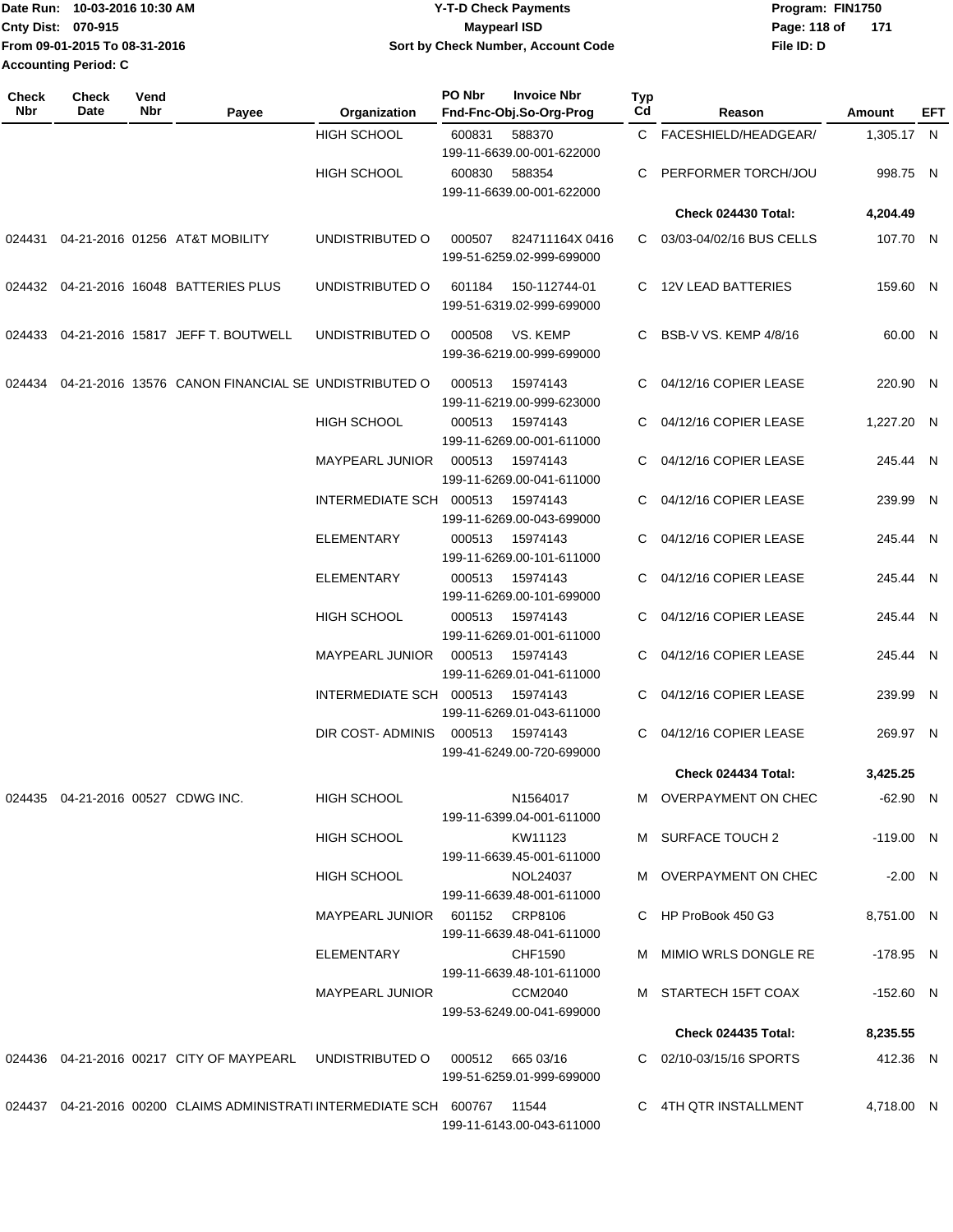| Date Run: 10-03-2016 10:30 AM | <b>Y-T-D Check Payments</b>        | Program: FIN1750      |  |  |  |
|-------------------------------|------------------------------------|-----------------------|--|--|--|
| <b>Cnty Dist: 070-915</b>     | <b>Mavpearl ISD</b>                | Page: 119 of<br>- 171 |  |  |  |
| From 09-01-2015 To 08-31-2016 | Sort by Check Number, Account Code | File ID: D            |  |  |  |
| <b>Accounting Period: C</b>   |                                    |                       |  |  |  |

| <b>Check</b><br>Nbr | <b>Check</b><br>Date   | Vend<br>Nbr | Payee                                                        | Organization                           | PO Nbr | <b>Invoice Nbr</b><br>Fnd-Fnc-Obj.So-Org-Prog                        | <b>Typ</b><br>Cd | Reason                      | Amount     | EFT |
|---------------------|------------------------|-------------|--------------------------------------------------------------|----------------------------------------|--------|----------------------------------------------------------------------|------------------|-----------------------------|------------|-----|
| 024438              |                        |             | 04-21-2016 15869 CLARK SECURITY PROUNDISTRIBUTED O           |                                        | 600968 | 24K-053992<br>199-51-6319.02-999-699000                              | C.               | <b>KEY BLANKS/PICK SET</b>  | 83.05 N    |     |
|                     |                        |             |                                                              | UNDISTRIBUTED O                        | 601010 | 24K-052796<br>199-51-6319.02-999-699000                              | С                | <b>KEY BLANKS</b>           | 36.06 N    |     |
|                     |                        |             |                                                              | UNDISTRIBUTED O                        | 600968 | 24K-053101                                                           | С                | <b>KEY BLANKS</b>           | 60.32 N    |     |
|                     |                        |             |                                                              | UNDISTRIBUTED O                        | 601183 | 199-51-6319.02-999-699000<br>24K-050855<br>199-51-6319.02-999-699000 | С                | <b>KEY BLANKS</b>           | 22.60 N    |     |
|                     |                        |             |                                                              |                                        |        |                                                                      |                  | Check 024438 Total:         | 202.03     |     |
| 024439              |                        |             | 04-21-2016 16043 CODY CROCKER                                | UNDISTRIBUTED O                        | 000509 | VS. KEMP<br>199-36-6219.00-999-699000                                | С                | BSB-V VS. KEMP 4/8/16       | 148.55 N   |     |
| 024440              |                        |             | 04-21-2016 15656 DEPARTMENT OF INF UNDISTRIBUTED O           |                                        | 000521 | 16031300N<br>199-51-6259.02-999-699000                               | С                | 03/01-03/31/16 LONG DIST    | 68.38 N    |     |
| 024441              |                        |             | 04-21-2016 12536 DESOTO JANITORIAL UNDISTRIBUTED O           |                                        | 601159 | 171477<br>199-51-6319.01-999-699000                                  | С                | LYSOL/SCRAPER/SANITIZ       | 161.32 N   |     |
|                     |                        |             |                                                              | UNDISTRIBUTED O                        | 601159 | 171474<br>199-51-6319.01-999-699000                                  | С                | SOAP/BLEACH/TOWELS/G        | 2,515.51 N |     |
|                     |                        |             |                                                              |                                        |        |                                                                      |                  | Check 024441 Total:         | 2,676.83   |     |
| 024442              |                        |             | 04-21-2016 13336 ELLIS COUNTY MUSIC INTERMEDIATE SCH 601031  |                                        |        | 21266<br>199-11-6399.00-043-611000                                   | C                | YAMAHA SPEAKER              | 300.00 N   |     |
|                     |                        |             |                                                              | INTERMEDIATE SCH 601031                |        | 21266<br>199-11-6399.10-043-611000                                   | С                | <b>CELLO BOWS</b>           | 48.93 N    |     |
|                     |                        |             |                                                              |                                        |        |                                                                      |                  | Check 024442 Total:         | 348.93     |     |
| 024443              |                        |             | 04-21-2016 00040 FLATT STATIONERS, I INTERMEDIATE SCH 601195 |                                        |        | 214223-00<br>199-11-6399.20-043-611000                               | C                | <b>FILM FOR LAMINATOR</b>   | 157.99 N   |     |
| 024444              |                        |             | 04-21-2016 12216 GOPHER SPORT                                | INTERMEDIATE SCH                       | 000518 | 9119202<br>199-11-6399.11-043-611000                                 | C.               | <b>VERSABAG MESH</b>        | 10.75 N    |     |
| 024445              |                        |             | 04-21-2016 15942 CHARLES HICKS                               | <b>HIGH SCHOOL</b>                     | 601192 | <b>REIMBURSEMENT</b><br>199-11-6411.06-001-611000                    | С                | MILEAGE TO GLEN ROSE        | 59.24 N    |     |
| 024446              | 04-21-2016 00243 HILCO |             |                                                              | UNDISTRIBUTED O                        | 000511 | 4706839800 0316<br>199-51-6259.04-999-699000                         | C.               | 03/02-04/04/16 MARQUEE      | 58.18 N    |     |
|                     |                        |             |                                                              | UNDISTRIBUTED O                        |        | 000511 4705273700 0316<br>199-51-6259.04-999-699000                  |                  | C 03/02-04/04/16 FUEL TANK  | 30.63 N    |     |
|                     |                        |             |                                                              | UNDISTRIBUTED O 000511 4705171500 0316 |        | 199-51-6259.04-999-699000                                            |                  | C 03/02-04/04/16 SECURITY   | 32.74 N    |     |
|                     |                        |             |                                                              | UNDISTRIBUTED O 000511 4602563301 0316 |        | 199-51-6259.04-999-699000                                            |                  | C 03/02-04/04/16 HS NORTH   | 1,893.14 N |     |
|                     |                        |             |                                                              | UNDISTRIBUTED O 000511 4705335301 0316 |        | 199-51-6259.04-999-699000                                            |                  | C 03/02-04/04/16 JUNIOR HIG | 2,812.42 N |     |
|                     |                        |             |                                                              |                                        |        | 199-51-6259.04-999-699000                                            |                  | C 03/02-04/04/16 ATHLETIC F | 519.64 N   |     |
|                     |                        |             |                                                              | UNDISTRIBUTED O 000511 4706312901 0316 |        | 199-51-6259.04-999-699000                                            |                  | C 03/02-04/04/16 ELEMENTA   | 2,433.89 N |     |
|                     |                        |             |                                                              |                                        |        | 199-51-6259.78-999-622000                                            |                  | C 03/02-04/04/16 AG FACILIT | 1,280.29 N |     |
|                     |                        |             |                                                              |                                        |        |                                                                      |                  | Check 024446 Total:         | 9,060.93   |     |
|                     |                        |             | 024447  04-21-2016  14399  ROBERT HODGE JR.  UNDISTRIBUTED O |                                        |        | 000520 VS. PALMER<br>199-36-6219.00-999-699000                       |                  | C SB-V VS. PALMER 4/19/16   | 67.00 N    |     |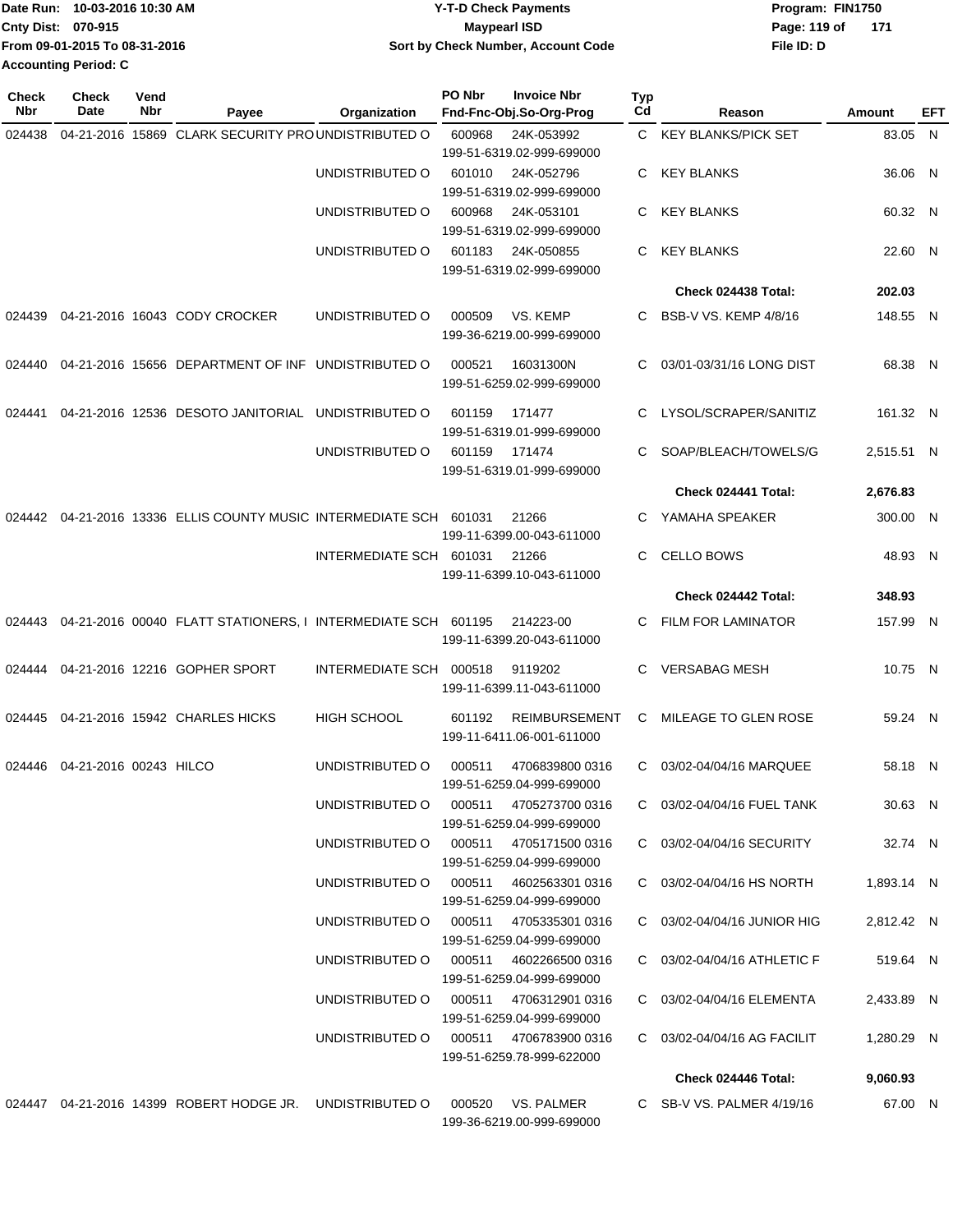| IDate Run: 10-03-2016 10:30 AM | <b>Y-T-D Check Payments</b>        | Program: FIN1750    |  |  |  |
|--------------------------------|------------------------------------|---------------------|--|--|--|
| <b>Cnty Dist: 070-915</b>      | <b>Mavpearl ISD</b>                | Page: 120 of<br>171 |  |  |  |
| From 09-01-2015 To 08-31-2016  | Sort by Check Number, Account Code | File ID: D          |  |  |  |
| <b>Accounting Period: C</b>    |                                    |                     |  |  |  |

| Check<br>Nbr | <b>Check</b><br>Date    | Vend<br>Nbr | Payee                                                         | Organization                    | PO Nbr | <b>Invoice Nbr</b><br>Fnd-Fnc-Obj.So-Org-Prog     | <b>Typ</b><br>Cd | Reason                       | Amount     | EFT |
|--------------|-------------------------|-------------|---------------------------------------------------------------|---------------------------------|--------|---------------------------------------------------|------------------|------------------------------|------------|-----|
| 024448       |                         |             | 04-21-2016 00049 HOUGHTON MIFFLIN H UNDISTRIBUTED O           |                                 | 000510 | 952191920                                         |                  | C SX MTH CRS1 BUNDLE         | 796.95 N   |     |
|              |                         |             |                                                               |                                 |        | 224-11-6399.02-999-623000                         |                  |                              |            |     |
| 024449       |                         |             | 04-21-2016 15361 JOHNSTONE SUPPLY UNDISTRIBUTED O             |                                 | 601106 | 400S100431462.0<br>199-51-6399.05-999-699000      |                  | C HVAC MAINTENANCE EQU       | 2,414.01 N |     |
|              |                         |             |                                                               | UNDISTRIBUTED O                 | 601121 | 400S100433389.0<br>199-51-6399.05-999-699000      |                  | C HVAC REPAIR EQUIPMEN       | 505.23 N   |     |
|              |                         |             |                                                               | UNDISTRIBUTED O                 | 601106 | 400S100431462.0                                   | C                | DIGITAL MULTIMETER FLU       | 194.84 N   |     |
|              |                         |             |                                                               |                                 |        | 199-51-6399.05-999-699000                         |                  |                              |            |     |
|              |                         |             |                                                               |                                 |        |                                                   |                  | Check 024449 Total:          | 3,114.08   |     |
| 024450       |                         |             | 04-21-2016 16039 JYRO SIGNS                                   | UNDISTRIBUTED O                 | 601138 | 4969<br>199-34-6319.00-999-699000                 | C.               | <b>VINYL DECALS</b>          | 400.00 N   |     |
| 024451       |                         |             | 04-21-2016 15086 Kimbell Midwest                              | UNDISTRIBUTED O                 | 601114 | 4815433<br>199-51-6319.02-999-699000              | C                | SCREWS/WASHERS/BOLT          | 128.20 N   |     |
|              |                         |             | 024452 04-21-2016 00060 LUCKIES AUTO AND TUNDISTRIBUTED O     |                                 | 601162 | 000083858<br>199-34-6219.00-999-699000            | C                | INSPECTION - BUS #10         | 40.00 N    |     |
| 024453       |                         |             | 04-21-2016 15156 LEON J. LUEKEN, JR. UNDISTRIBUTED O          |                                 | 000519 | VS. PALMER<br>199-36-6219.00-999-699000           | C.               | SB-V VS. PALMER 4/19/16      | 67.00 N    |     |
| 024454       |                         |             | 04-21-2016 00067 LEIGHANNE MCALISTE DIR COST-ADMINIS          |                                 | 601218 | <b>REIMBURSEMENT</b><br>199-41-6411.01-720-699000 | C.               | ACET CONFERENCE MEA          | 88.00 N    |     |
|              |                         |             |                                                               | ADMINISTRATIVE                  | 601209 | <b>REIMBURSEMENT</b><br>199-41-6499.04-701-699000 | C.               | ACET CONFERENCE LOD          | 585.33 N   |     |
|              |                         |             |                                                               |                                 |        |                                                   |                  | Check 024454 Total:          | 673.33     |     |
| 024455       | 04-21-2016 00079 NASCO  |             |                                                               | <b>ELEMENTARY</b>               | 600710 | 883428<br>199-11-6399.10-101-611000               | C.               | <b>MUSIC SUPPLIES</b>        | 65.82 N    |     |
| 024456       | 04-21-2016 12167 NCTCOG |             |                                                               | ADMINISTRATIVE                  | 601170 | 86359<br>199-41-6411.01-701-699000                | C                | <b>INVESTMENT OFFICER TR</b> | 135.00 N   |     |
|              |                         |             |                                                               | <b>DIR COST- ADMINIS</b>        | 601170 | 86360<br>199-41-6411.01-720-699000                | C                | <b>INVESTMENT OFFICER TR</b> | 135.00 N   |     |
|              |                         |             |                                                               |                                 |        |                                                   |                  | Check 024456 Total:          | 270.00     |     |
|              |                         |             | 024457 04-21-2016 15814 NEC FINANCIAL SERVI UNDISTRIBUTED O   |                                 | 000514 | 0001897217<br>199-71-6512.00-999-699000           | C.               | 04/08/2016 SV8100 PHONE      | 1,159.20 N |     |
|              |                         |             |                                                               | UNDISTRIBUTED O                 | 000514 | 0001897217<br>199-71-6522.00-999-699000           |                  | C 04/08/2016 SV8100 PHONE    | 248.08 N   |     |
|              |                         |             |                                                               |                                 |        |                                                   |                  | Check 024457 Total:          | 1,407.28   |     |
|              |                         |             | 024458 04-21-2016 12087 OAK CLIFF OFFICE SU MAYPEARL JUNIOR   |                                 | 601169 | 373560-0<br>199-11-6399.00-041-611SUP             |                  | C PAPER/SHARPENER/STAP       | 523.18 N   |     |
|              |                         |             |                                                               | MAYPEARL JUNIOR 601172 373558-0 |        | 199-11-6399.07-041-611000                         |                  | C TAPE/DISPENSERS/ERAS       | 108.52 N   |     |
|              |                         |             |                                                               |                                 |        |                                                   |                  | Check 024458 Total:          | 631.70     |     |
|              |                         |             | 024459 04-21-2016 15054 O'REILLY AUTO PARTS UNDISTRIBUTED O   |                                 | 601161 | 0645-159444<br>199-34-6319.00-999-699000          |                  | C 55 GAL OIL                 | 594.99 N   |     |
|              |                         |             | 024460  04-21-2016  15154  CALEB OVERSTREET  UNDISTRIBUTED O  |                                 | 000515 | VS. PALMER<br>199-36-6219.00-999-699000           |                  | C BSB-V VS. PALMER           | 60.00 N    |     |
|              |                         |             | 024461  04-21-2016  14604  PEARSON CLINICAL A UNDISTRIBUTED O |                                 | 601018 | 10643375<br>224-31-6399.01-999-623000             |                  | C ABAS/BASC 2 & 3/KTEA 3     | 1,408.85 N |     |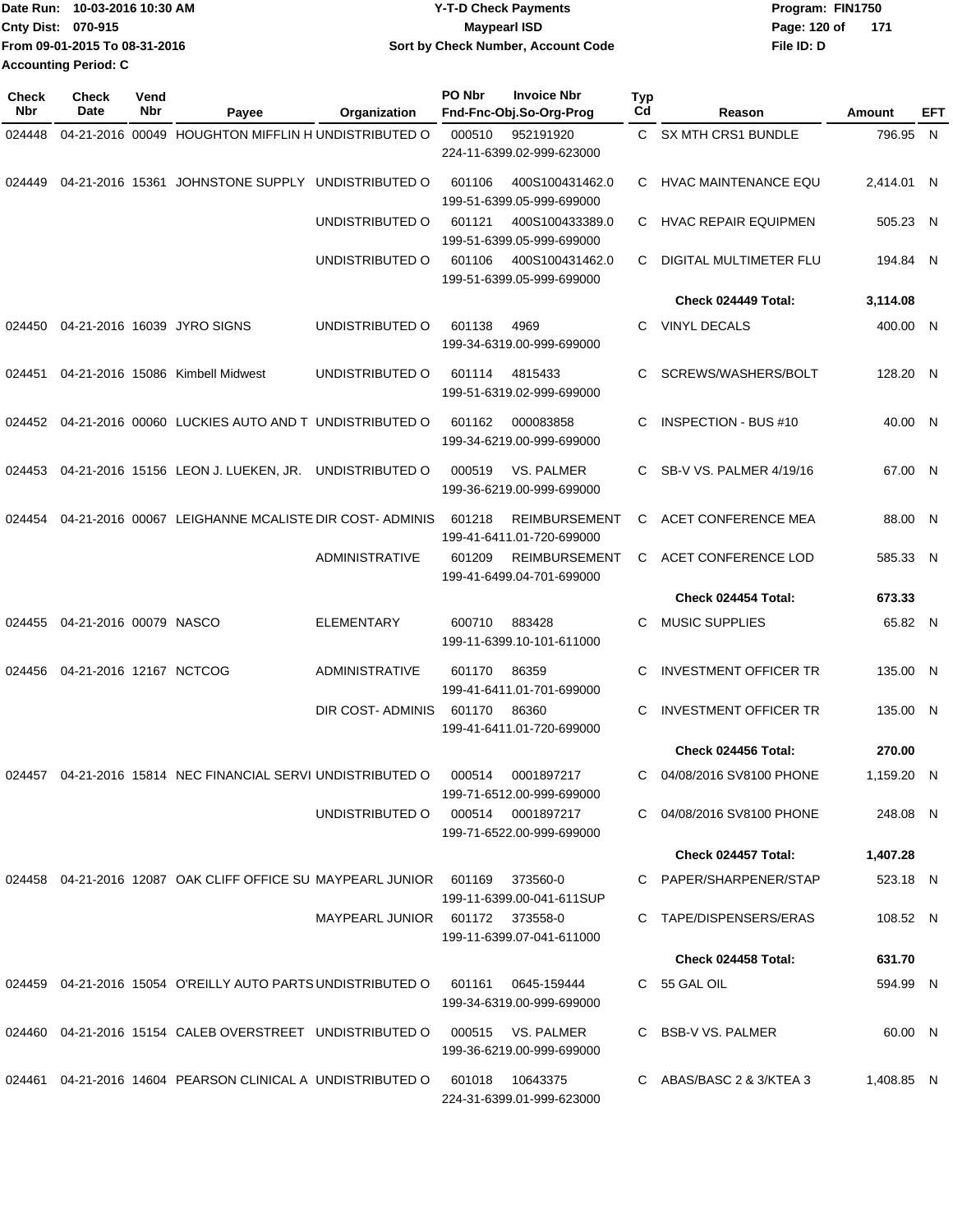| Date Run: 10-03-2016 10:30 AM | Y-T-D Check Payments               | Program: FIN1750      |
|-------------------------------|------------------------------------|-----------------------|
| <b>Cnty Dist: 070-915</b>     | <b>Mavpearl ISD</b>                | Page: 121 of<br>- 171 |
| From 09-01-2015 To 08-31-2016 | Sort by Check Number, Account Code | File ID: D            |
| <b>Accounting Period: C</b>   |                                    |                       |

| Check<br><b>Nbr</b> | Check<br>Date            | Vend<br>Nbr | Payee                                                                         | Organization                    | PO Nbr        | <b>Invoice Nbr</b><br>Fnd-Fnc-Obj.So-Org-Prog     | <b>Typ</b><br>Cd | Reason                      | Amount      | EFT |
|---------------------|--------------------------|-------------|-------------------------------------------------------------------------------|---------------------------------|---------------|---------------------------------------------------|------------------|-----------------------------|-------------|-----|
| 024462              |                          |             | 04-21-2016 00854 PITNEY BOWES GLOB UNDISTRIBUTED O                            |                                 | 601113        | 800090000328417<br>199-41-6399.02-999-699000      | C.               | 3/29/16 METER REFILL        | 500.00      | N.  |
| 024463              |                          |             | 04-21-2016 00401 POSITIVE PROMOTION MAYPEARL JUNIOR                           |                                 | 601078        | 05469622<br>199-11-6399.07-041-611000             | C                | STAFF APPRECTIATION         | 660.82 N    |     |
| 024464              |                          |             | 04-21-2016 16049 TAL SANDERS                                                  | UNDISTRIBUTED O                 | 601203        | <b>REIMBURSEMENT</b><br>199-36-6399.03-999-699GHS | C                | SUPPLIES FOR TRACK ME       | 48.84 N     |     |
| 024465              |                          |             | 04-21-2016 15235 TEXAS STATE BILLING UNDISTRIBUTED O                          |                                 | 000522        | 16051<br>199-31-6299.00-999-623000                | C                | 01/22, 02/05, 01/15/16 CLAI | 106.41 N    |     |
| 024466              |                          |             | 04-21-2016 00134 TXU ENERGY                                                   | UNDISTRIBUTED O                 | 000516        | 054726713631<br>199-51-6259.04-999-699000         | C                | 03/11-04/11/16 SECURITY     | 332.19 N    |     |
| 024467              | 04-21-2016 13063 US BANK |             |                                                                               | UNDISTRIBUTED O                 | 601204        | 4249877<br>599-71-6599.00-999-699000              | C                | <b>SERIES 2013</b>          | 400.00 N    |     |
|                     |                          |             |                                                                               | UNDISTRIBUTED O                 | 601204        | 4249878<br>599-71-6599.00-999-699000              | C                | SERIES 2013-A               | 400.00 N    |     |
|                     |                          |             |                                                                               |                                 |               |                                                   |                  | Check 024467 Total:         | 800.00      |     |
| 024468              |                          |             | 04-21-2016 13610 LEE WACHTENDORF                                              | UNDISTRIBUTED O                 | 000517        | VS. PALMER<br>199-36-6219.00-999-699000           | C.               | <b>BSB-V VS. PALMER</b>     | 142.80 N    |     |
| 024469              |                          |             | 04-21-2016 00144 WAXAHACHIE DAILY LI SCHOOL BOARD                             |                                 | 601207        | 300117849<br>199-41-6439.00-702-699000            | C                | <b>MAY ELECTION AD</b>      | 210.83 N    |     |
| 024470              |                          |             | 04-21-2016 01145 WELDERS WAREHOUS HIGH SCHOOL                                 |                                 | 600042        | 27906<br>199-11-6399.09-001-622000                | C                | 03/01-03/31/16 CYLINDER     | 80.00 N     |     |
| 024471              |                          |             | 04-28-2016 12211 ADVANCE PIERRE FO                                            | HIGH SCHOOL                     | 000524        | 1701837<br>240-35-6341.01-001-699000              | C                | <b>BEEF PRODUCTS</b>        | 137.72 N    |     |
| 024472              |                          |             | 04-28-2016 00069 ATMOS ENERGY                                                 | UNDISTRIBUTED O                 | 000523        | 30303181810316<br>199-51-6259.00-999-699000       | C                | 03/02-04/04/16 1025 W.      | 221.62 N    |     |
|                     |                          |             |                                                                               | UNDISTRIBUTED O                 | 000523        | 3030318485 0316<br>199-51-6259.00-999-699000      | C                | 03/02-04/04/16 1024 W.      | 190.99 N    |     |
|                     |                          |             |                                                                               |                                 |               |                                                   |                  | Check 024472 Total:         | 412.61      |     |
| 024473              |                          |             | 04-28-2016 16051 BARSCO INC.                                                  | UNDISTRIBUTED O                 | 601223        | 2357378<br>199-51-6399.05-999-699000              | C.               | <b>HVAC SUPPLIES</b>        | 125.70 N    |     |
|                     |                          |             | 024474 04-28-2016 00956 BORDEN DAIRY                                          | MAYPEARL JUNIOR  000525  836293 |               | 240-35-6341.00-041-699000                         |                  | C MILK                      | 301.07 N    |     |
|                     |                          |             |                                                                               | INTERMEDIATE SCH 000525 836293  |               | 240-35-6341.00-043-699000                         |                  | C MILK                      | 314.14 N    |     |
|                     |                          |             |                                                                               | ELEMENTARY                      | 000525 836293 | 240-35-6341.00-101-699000                         |                  | C MILK                      | 1,112.00 N  |     |
|                     |                          |             |                                                                               | HIGH SCHOOL                     | 000525 836293 | 240-35-6341.01-001-699000                         |                  | C MILK                      | 374.19 N    |     |
|                     |                          |             |                                                                               |                                 |               |                                                   |                  | Check 024474 Total:         | 2,101.40    |     |
|                     |                          |             | 024475  04-28-2016  15997  CALDWELL COUNTRY UNDISTRIBUTED O  600712  GEC74095 |                                 |               | 199-34-6630.01-999-699000                         |                  | C 2016 FORD F-250           | 26,943.00 N |     |
|                     |                          |             | 024476 04-28-2016 15282 COLORADO BOXED BE MAYPEARL JUNIOR 000526 7554268      |                                 |               | 240-35-6341.00-041-699000                         |                  | C USDA FOODS                | 53.95 N     |     |
|                     |                          |             |                                                                               | INTERMEDIATE SCH 000526 7479412 |               | 240-35-6341.00-043-699000                         |                  | C USDA FOODS                | 13.10 N     |     |
|                     |                          |             |                                                                               | HIGH SCHOOL                     |               | 000526 7554272<br>240-35-6341.01-001-699000       |                  | C USDA FOODS                | 71.28 N     |     |
|                     |                          |             |                                                                               |                                 |               |                                                   |                  | Check 024476 Total:         | 138.33      |     |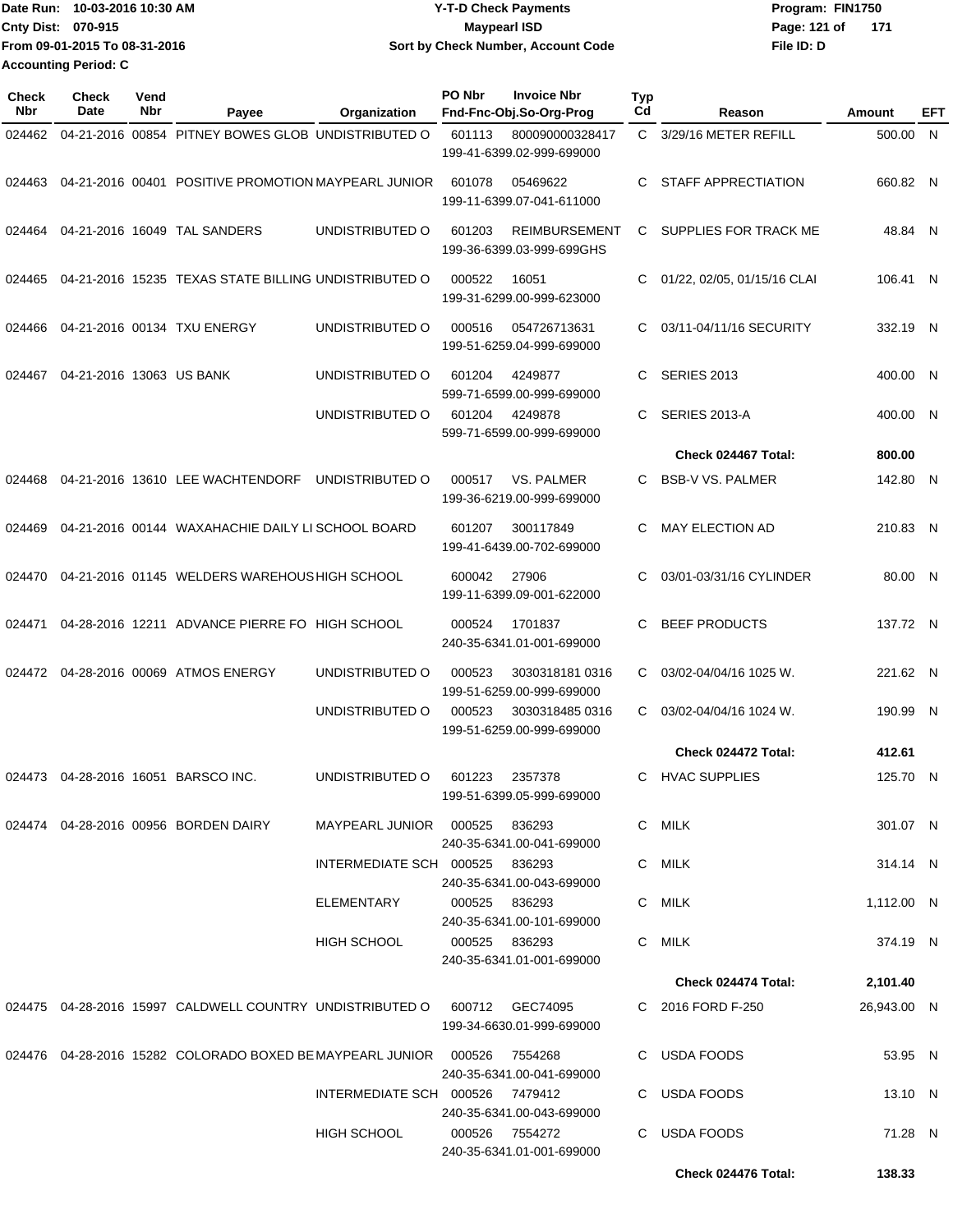|                           | Date Run: 10-03-2016 10:30 AM | Y-T-D Check Payments               | Program: FIN1750      |  |
|---------------------------|-------------------------------|------------------------------------|-----------------------|--|
| <b>Cnty Dist: 070-915</b> |                               | <b>Mavpearl ISD</b>                | Page: 122 of<br>- 171 |  |
|                           | From 09-01-2015 To 08-31-2016 | Sort by Check Number, Account Code | File ID: D            |  |
| Accounting Period: C      |                               |                                    |                       |  |

| <b>Check</b><br>Nbr | <b>Check</b><br>Date | Vend<br>Nbr | Payee                                                                | Organization            | PO Nbr | <b>Invoice Nbr</b><br>Fnd-Fnc-Obj.So-Org-Prog     | Typ<br>Cd | Reason                        | Amount     | EFT |
|---------------------|----------------------|-------------|----------------------------------------------------------------------|-------------------------|--------|---------------------------------------------------|-----------|-------------------------------|------------|-----|
| 024477              |                      |             | 04-28-2016 00218 THE COWBOY BANK O HIGH SCHOOL                       |                         | 000533 | <b>PLAYOFF MEALS</b><br>199-36-6499.01-001-699000 |           | C SPRING 2016 SPRTSPLAY       | 957.63 N   |     |
|                     |                      |             | 024478 04-28-2016 16042 DALE CHEEK                                   | UNDISTRIBUTED O         | 601205 | <b>REIMBURSEMENT</b><br>199-51-6399.05-999-699000 |           | C HVAC SUPPLIES - FAN CO      | 54.02 N    |     |
| 024479              |                      |             | 04-28-2016 16053 DAYS INN & SUITES TY HIGH SCHOOL                    |                         | 601251 | R. HODGES<br>199-36-6499.01-001-699000            | C.        | <b>REGIONAL TRACK MEET L</b>  | 150.42 N   |     |
| 024480              |                      |             | 04-28-2016 12885 DIRECT ENERGY                                       | UNDISTRIBUTED O         | 000532 | 161120027335635<br>199-51-6259.04-999-699000      |           | C 03/11-04/11/16 CATV TOW     | 9.31 N     |     |
|                     |                      |             |                                                                      | UNDISTRIBUTED O         | 000532 | 161120027335635<br>199-51-6259.04-999-699000      |           | C 03/11-04/11/16 HS SOUTH     | 9.31 N     |     |
|                     |                      |             |                                                                      | UNDISTRIBUTED O         | 000532 | 161120027335635<br>199-51-6259.04-999-699000      |           | C 03/11-04/11/16 INT PRACT    | 32.97 N    |     |
|                     |                      |             |                                                                      | UNDISTRIBUTED O         | 000532 | 161120027335635<br>199-51-6259.04-999-699000      | C.        | 03/11-04/11/16 BUS BARN       | 148.06 N   |     |
|                     |                      |             |                                                                      | UNDISTRIBUTED O         | 000532 | 161120027335635                                   | C         | 03/11-04/11/16 INTERMEDI      | 1,135.36 N |     |
|                     |                      |             |                                                                      |                         |        | 199-51-6259.04-999-699000                         |           |                               |            |     |
|                     |                      |             |                                                                      | UNDISTRIBUTED O         | 000532 | 161120027330579<br>199-51-6259.04-999-699000      |           | $C$ 03/11-04/11/16 309 MAIN S | 362.47 N   |     |
|                     |                      |             |                                                                      | UNDISTRIBUTED O         | 000532 | 161120027335635<br>199-51-6259.04-999-699000      |           | C 03/11-04/11/16 INT CAFETE   | 402.56 N   |     |
|                     |                      |             |                                                                      | UNDISTRIBUTED O         | 000532 | 161120027335635<br>199-51-6259.04-999-699000      |           | C 03/11-04/11/16 HS SOUTH     | 2,819.57 N |     |
|                     |                      |             |                                                                      | UNDISTRIBUTED O         | 000532 | 161120027335635<br>199-51-6259.04-999-699000      |           | C 03/11-04/11/16 QUAD BUIL    | 379.64 N   |     |
|                     |                      |             |                                                                      | UNDISTRIBUTED O         | 000532 | 161120027335635<br>199-51-6259.04-999-699000      |           | C 03/11-04/11/16 PORTABLE     | 117.67 N   |     |
|                     |                      |             |                                                                      | UNDISTRIBUTED O         | 000532 | 161120027335635<br>199-51-6259.04-999-699000      | C.        | 03/11-04/11/16 GOLF FACIL     | 580.86 N   |     |
|                     |                      |             |                                                                      |                         |        |                                                   |           | Check 024480 Total:           | 5,997.78   |     |
| 024481              |                      |             | 04-28-2016 12186 ELLIOTT ELECTRIC                                    | UNDISTRIBUTED O         | 600924 | 09-10834-01<br>199-51-6319.02-999-699000          |           | <b>ELECTRICAL SUPPLIES</b>    | 97.90 N    |     |
|                     |                      |             | 024482 04-28-2016 14120 HARRIS COMPUTER S UNDISTRIBUTED O            |                         | 000527 | XT00115875<br>240-35-6219.00-999-699000           |           | C 03/01-03/31/16 EZSCHOOL     | 125.00 N   |     |
|                     |                      |             |                                                                      | UNDISTRIBUTED O         |        | 000527 MN00090668<br>240-35-6219.00-999-699000    |           | C 06/16-07/17 ETRITION 3 SI   | 2,398.50 N |     |
|                     |                      |             |                                                                      |                         |        |                                                   |           | Check 024482 Total:           | 2,523.50   |     |
|                     |                      |             | 024483  04-28-2016  00612  HOME DEPOT CREDIT MAYPEARL JUNIOR  600983 |                         |        | XXXX 7415 04/16<br>199-11-6399.01-041-611MEF      |           | C OUTDOOR ED GRANT            | 284.62 N   |     |
|                     |                      |             | 024484 04-28-2016 15248 JACQUELYN KOCH                               | UNDISTRIBUTED O         | 601236 | APRIL 2016<br>224-31-6219.00-999-623000           |           | DIAGNOSTIC SERVICES A         | 3,628.60 N |     |
| 024485              |                      |             | 04-28-2016 01048 LABATT FOOD SERVIC MAYPEARL JUNIOR 000528           |                         |        | 387479 04/16<br>240-35-6341.00-041-699000         |           | C GROCERIES                   | 1,321.89 N |     |
|                     |                      |             |                                                                      | INTERMEDIATE SCH 000528 |        | 387495 04/16<br>240-35-6341.00-043-699000         |           | C GROCERIES                   | 2,965.91 N |     |
|                     |                      |             |                                                                      | ELEMENTARY              | 000528 | 387487 04/16<br>240-35-6341.00-101-699000         |           | C GROCERIES                   | 3,426.76 N |     |
|                     |                      |             |                                                                      | <b>HIGH SCHOOL</b>      | 000528 | 387460 04/16<br>240-35-6341.01-001-699000         |           | C GROCERIES                   | 2,998.74 N |     |
|                     |                      |             |                                                                      |                         |        |                                                   |           | Check 024485 Total:           | 10,713.30  |     |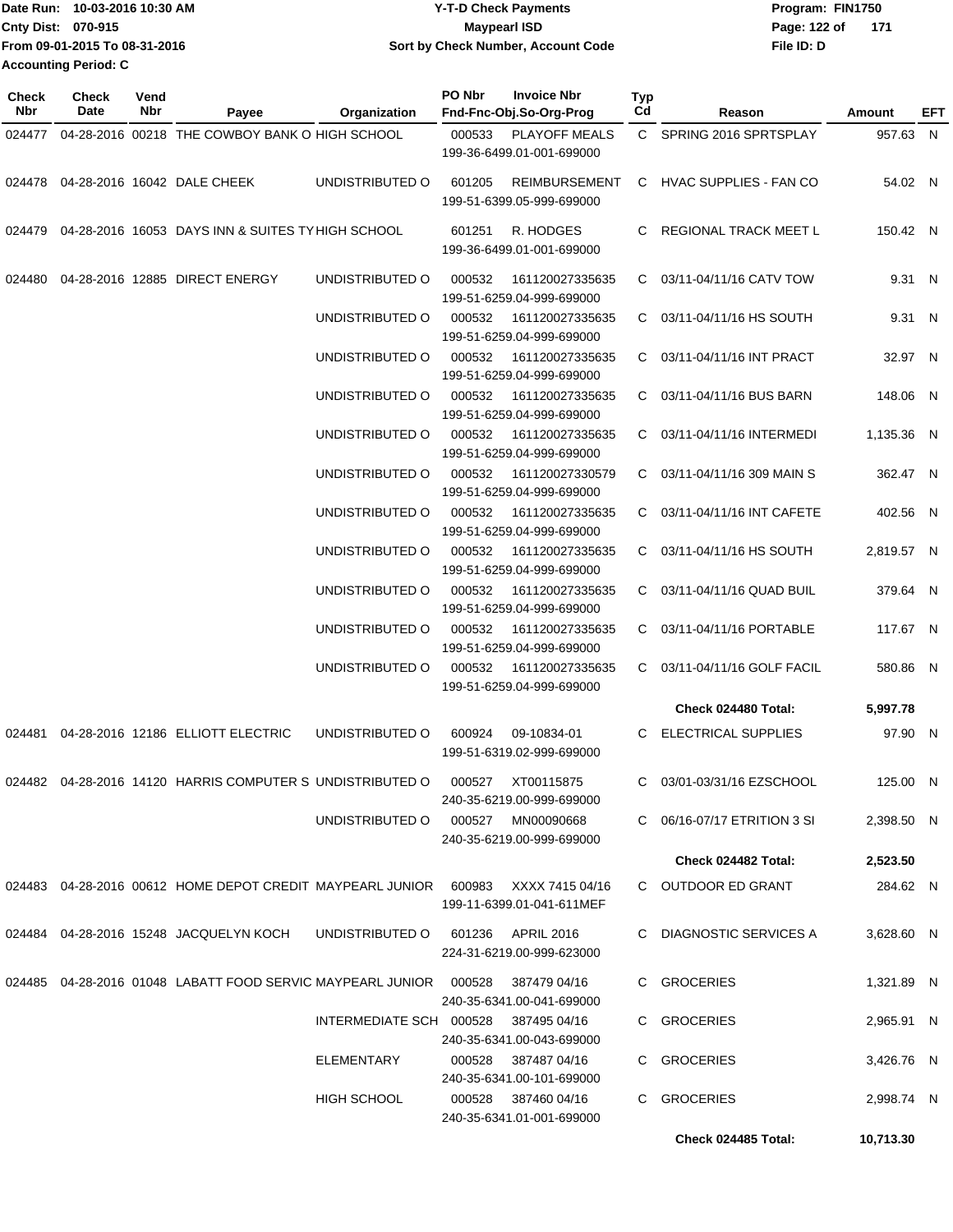**Date Run: Program: FIN1750 Cnty Dist: 070-915 File ID: D From 09-01-2015 To 08-31-2016 10-03-2016 10:30 AM Y-T-D Check Payments 070-915 Maypearl ISD Sort by Check Number, Account Code** Page: 123 of 171 **Accounting Period: C**

| Check<br>Nbr | Check<br>Date          | Vend<br>Nbr | Payee                                                                            | Organization                   | PO Nbr | <b>Invoice Nbr</b><br>Fnd-Fnc-Obj.So-Org-Prog     | Typ<br>Cd | Reason                       | Amount     | EFT |
|--------------|------------------------|-------------|----------------------------------------------------------------------------------|--------------------------------|--------|---------------------------------------------------|-----------|------------------------------|------------|-----|
| 024486       |                        |             | 04-28-2016 15832 CODY LOVELL                                                     | UNDISTRIBUTED O                | 000530 | VS.                                               |           | C BSB-V VS. SCURRY ROSS      | 141.65 N   |     |
|              |                        |             |                                                                                  |                                |        | 199-36-6219.00-999-699000                         |           |                              |            |     |
| 024487       |                        |             | 04-28-2016 00297 NARDONE BROS. BAKI ELEMENTARY                                   |                                | 000529 | 210082<br>240-35-6341.00-101-699000               | C.        | PIZZA                        | 135.65 N   |     |
| 024488       | 04-28-2016 00079 NASCO |             |                                                                                  | INTERMEDIATE SCH 601165        |        | 913227<br>199-11-6399.01-043-623000               | C         | <b>READING SUPPLIES</b>      | 64.14 N    |     |
| 024489       |                        |             | 04-28-2016 14165 ROSEN PUBLISHING G INTERMEDIATE SCH                             |                                | 601125 | 629662<br>199-12-6399.01-043-699MEF               | C         | INT LIBRARY BOOKS            | 386.51 N   |     |
| 024490       |                        |             | 04-28-2016 01726 REGION 11 EDUCATIO UNDISTRIBUTED O                              |                                | 601087 | 259892<br>199-34-6219.01-999-699000               | C         | 8 HR BUS DRIVER RECER        | 60.00 N    |     |
| 024491       |                        |             | 04-28-2016 13645 SHARI EASTWOOD                                                  | <b>SCHOOL BOARD</b>            | 601255 | <b>REIMBURSEMENT</b><br>199-41-6499.02-702-699000 | C.        | <b>ELECTION FORUM SNACK</b>  | 44.48 N    |     |
| 024492       | 04-28-2016 14959 TASPA |             |                                                                                  | <b>IND COST-ADM</b>            | 601250 | 200003726<br>199-41-6499.00-750-699000            | C         | <b>CERTIFICATION WORKSH</b>  | 115.00 N   |     |
| 024493       |                        |             | 04-28-2016 16024 TEXAS A&M AGRILIFE UNDISTRIBUTED O                              |                                | 601120 | A601685<br>199-51-6411.00-999-699000              | C         | <b>IPM COORD REGISTRATIO</b> | 210.00 N   |     |
| 024494       |                        |             | 04-28-2016 01058 UNIVERSITY OF TEXA ELEMENTARY                                   |                                | 600035 | 11521<br>199-11-6399.13-101-611000                | C.        | UIL SUPPLIES                 | 49.00 N    |     |
|              |                        |             |                                                                                  | INTERMEDIATE SCH               | 600245 | 11452<br>199-11-6399.14-043-611000                | C.        | <b>UIL SUPPLIES</b>          | 108.00 N   |     |
|              |                        |             |                                                                                  |                                |        |                                                   |           | Check 024494 Total:          | 157.00     |     |
| 024495       |                        |             | 04-28-2016 15192 VIG SOLUTIONS                                                   | HIGH SCHOOL                    | 601154 | 4727<br>199-11-6639.00-001-622000                 | C.        | AG CAD-LATITUDE LAPTO        | 8,899.00 N |     |
| 024496       |                        |             | 04-28-2016 00141 WAL MART                                                        | INTERMEDIATE SCH               | 601130 | XXXX 6048 04/16<br>199-11-6399.20-043-611000      | C         | OUTDOOR LOUNGE DECO          | 176.34 N   |     |
|              |                        |             |                                                                                  | <b>SCHOOL BOARD</b>            | 601088 | XXXX 6048 04/16<br>199-41-6499.02-702-699000      | C.        | <b>BOARD MEAL</b>            | 62.08 N    |     |
|              |                        |             |                                                                                  |                                |        |                                                   |           | Check 024496 Total:          | 238.42     |     |
|              |                        |             | 024497  04-28-2016  16055  MICHAEL WILSON                                        | UNDISTRIBUTED O                | 000531 | VS.<br>199-36-6219.00-999-699000                  | C         | <b>BSB-V VS. SCURRY ROSS</b> | 60.00 N    |     |
|              |                        |             | 024498  05-06-2016  12051  ABDO PUBLISHING                                       | INTERMEDIATE SCH 601126 202057 |        | 199-12-6399.01-043-699MEF                         |           | C LIBRARY BOOKS              | 275.40 N   |     |
| 024499       |                        |             | 05-06-2016 15328 ACCURATE LABEL DE INTERMEDIATE SCH 601199                       |                                |        | 146008<br>199-11-6399.20-043-611000               |           | C CAR RIDER SIGN LABELS      | 81.95 N    |     |
|              |                        |             | 024500 05-06-2016 15376 ALL ABOUT TIRES, LLC UNDISTRIBUTED O                     |                                | 600058 | SH15685<br>199-34-6219.00-999-699000              |           | C FLAT REPAIR                | 10.00 N    |     |
|              |                        |             |                                                                                  | UNDISTRIBUTED O                | 600058 | SH15719<br>199-34-6219.00-999-699000              |           | C FLAT REPAIR                | 10.00 N    |     |
|              |                        |             |                                                                                  |                                |        |                                                   |           | <b>Check 024500 Total:</b>   | 20.00      |     |
| 024501       |                        |             | 05-06-2016 15616 AT&T CORP.                                                      | UNDISTRIBUTED O                | 000543 | 0573207983001<br>199-51-6259.02-999-699000        |           | C 03/22-04/21/16 LONG DIST   | 108.26 N   |     |
|              |                        |             | 024502    05-06-2016    00901    AVENUE FUEL DISTRI_UNDISTRIBUTED              O |                                | 601256 | 60371<br>199-34-6311.01-999-699000                |           | C 430 UNLEADED/724 DIESE     | 2,025.15 N |     |
|              |                        |             | 024503 05-06-2016 00015 C & C REFRIGERATIO UNDISTRIBUTED O                       |                                | 601288 | 33052<br>199-51-6319.02-999-699000                |           | C LP-CC-25 FUSES             | 30.00 N    |     |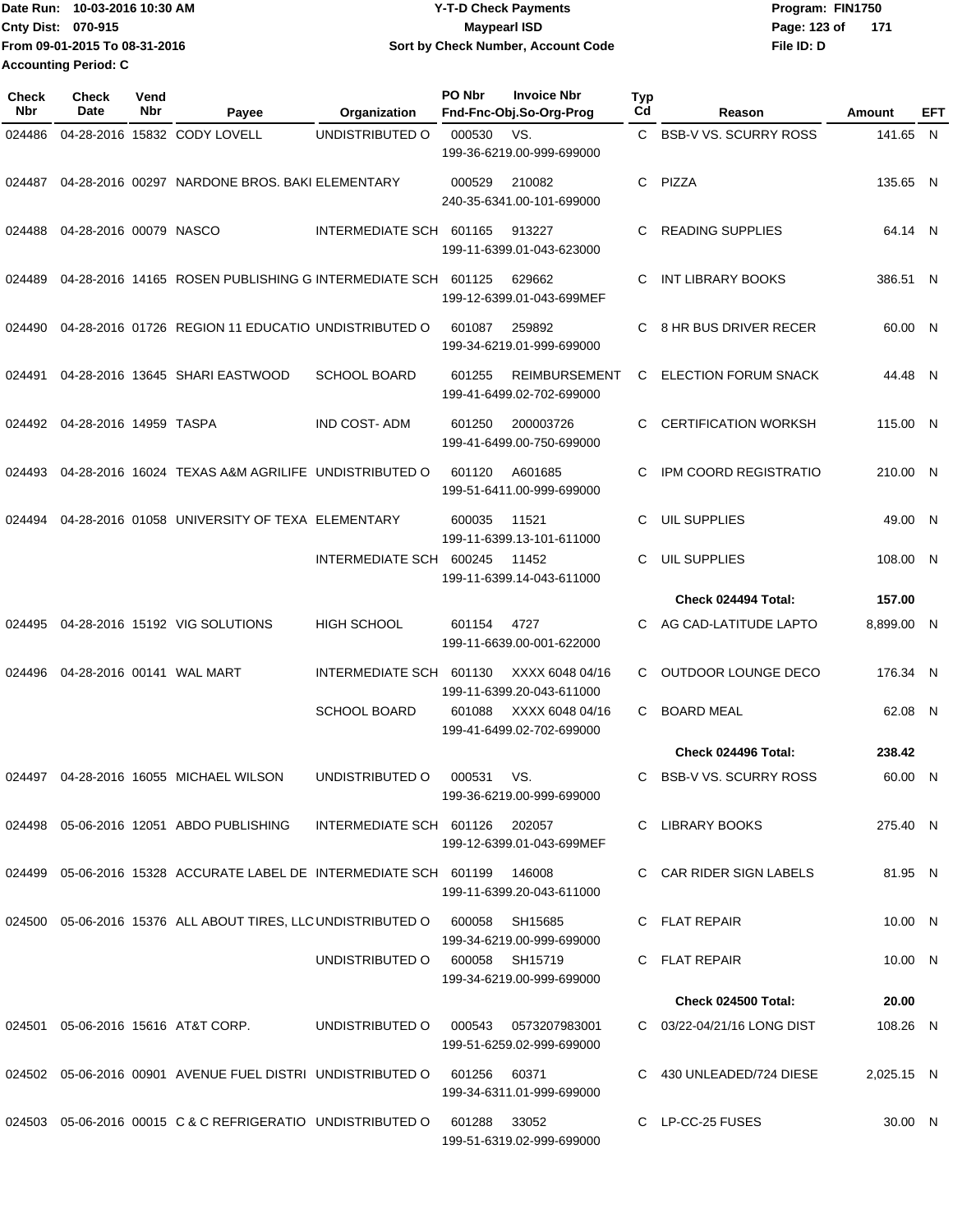|                             | IDate Run: 10-03-2016 10:30 AM | <b>Y-T-D Check Payments</b>        | Program: FIN1750 |     |
|-----------------------------|--------------------------------|------------------------------------|------------------|-----|
| <b>Cnty Dist: 070-915</b>   |                                | <b>Maypearl ISD</b>                | Page: 124 of     | 171 |
|                             | From 09-01-2015 To 08-31-2016  | Sort by Check Number, Account Code | File ID: D       |     |
| <b>Accounting Period: C</b> |                                |                                    |                  |     |

| <b>Check</b><br>Nbr | Check<br>Date | Vend<br>Nbr | Payee                                                                         | Organization                   | PO Nbr        | <b>Invoice Nbr</b><br>Fnd-Fnc-Obj.So-Org-Prog | <b>Typ</b><br>Cd | Reason                          | Amount      | EFT |
|---------------------|---------------|-------------|-------------------------------------------------------------------------------|--------------------------------|---------------|-----------------------------------------------|------------------|---------------------------------|-------------|-----|
| 024504              |               |             | 05-06-2016 00527 CDWG INC.                                                    | INTERMEDIATE SCH 601104        |               | <b>CSM8917</b>                                |                  | C HP ELITEDESK                  | 1,084.10 N  |     |
|                     |               |             |                                                                               |                                |               | 199-11-6639.48-043-611000                     |                  |                                 |             |     |
|                     |               |             |                                                                               | INTERMEDIATE SCH 601245        |               | <b>CVL7232</b>                                | C                | <b>DELL MOUSE</b>               | 170.24 N    |     |
|                     |               |             |                                                                               |                                |               | 199-11-6639.48-043-611000                     |                  |                                 |             |     |
|                     |               |             |                                                                               | INTERMEDIATE SCH 601104        |               | CTP8987                                       | C                | <b>GRAPHICS CARD</b>            | 134.48 N    |     |
|                     |               |             |                                                                               |                                |               | 199-11-6639.48-043-611000                     |                  |                                 |             |     |
|                     |               |             |                                                                               |                                |               |                                               |                  | Check 024504 Total:             | 1,388.82    |     |
| 024505              |               |             | 05-06-2016 00217 CITY OF MAYPEARL                                             | UNDISTRIBUTED O                | 000552        | 80 04/16                                      | C.               | 03/28-04/27/16 HS BALLFIE       | 26.00 N     |     |
|                     |               |             |                                                                               |                                |               | 199-51-6259.01-999-699000                     |                  |                                 |             |     |
|                     |               |             |                                                                               | UNDISTRIBUTED O                | 000552        | 1081 04/16<br>199-51-6259.01-999-699000       | C.               | 03/28-04/27/16 LSK YARD         | 26.00 N     |     |
|                     |               |             |                                                                               | UNDISTRIBUTED O                | 000552        | 1618 04/16                                    | C.               | 03/28-04/27/16 309 N. MAIN      | 51.00 N     |     |
|                     |               |             |                                                                               |                                |               | 199-51-6259.01-999-699000                     |                  |                                 |             |     |
|                     |               |             |                                                                               | UNDISTRIBUTED O                | 000552        | 1080 04/16                                    | C.               | 03/28-04/27/16 1024 W FOU       | 70.20 N     |     |
|                     |               |             |                                                                               |                                |               | 199-51-6259.01-999-699000                     |                  |                                 |             |     |
|                     |               |             |                                                                               | UNDISTRIBUTED O                | 000552        | 1394 04/16                                    | C.               | 03/28-04/27/16 HS CONCE         | 58.80 N     |     |
|                     |               |             |                                                                               |                                |               | 199-51-6259.01-999-699000                     |                  |                                 |             |     |
|                     |               |             |                                                                               | UNDISTRIBUTED O                | 000552        | 574 04/16                                     |                  | 03/28-04/27/16 JH YARD M        | 109.05 N    |     |
|                     |               |             |                                                                               |                                |               | 199-51-6259.01-999-699000                     |                  |                                 |             |     |
|                     |               |             |                                                                               | UNDISTRIBUTED O                | 000552        | 595 04/16                                     | C                | 03/28-04/27/16 1025 W FOU       | 151.20 N    |     |
|                     |               |             |                                                                               |                                |               | 199-51-6259.01-999-699000                     |                  |                                 |             |     |
|                     |               |             |                                                                               | UNDISTRIBUTED O                | 000552        | 383 04/16<br>199-51-6259.01-999-699000        | C                | 03/28-04/27/16 600 PHILLIP      | 107.40 N    |     |
|                     |               |             |                                                                               | UNDISTRIBUTED O                |               | 000552 82 04/16                               | C.               | 03/28-04/27/16 400 PANTH        | 274.80 N    |     |
|                     |               |             |                                                                               |                                |               | 199-51-6259.01-999-699000                     |                  |                                 |             |     |
|                     |               |             |                                                                               |                                |               |                                               |                  | Check 024505 Total:             | 874.45      |     |
| 024506              |               |             | 05-06-2016 14020 DALLAS COUNTY SCH UNDISTRIBUTED O                            |                                | 601268        | 9545714                                       |                  | <b>TECH&amp;INFO SYSTEMS SE</b> | 40,000.00 N |     |
|                     |               |             |                                                                               |                                |               | 199-53-6249.04-999-699000                     |                  |                                 |             |     |
|                     |               |             |                                                                               |                                |               |                                               |                  |                                 |             |     |
| 024507              |               |             | 05-06-2016 12536 DESOTO JANITORIAL UNDISTRIBUTED O                            |                                | 601159        | 171705                                        |                  | C AEROSOL DISPENSER/FR          | 158.15 N    |     |
|                     |               |             |                                                                               | UNDISTRIBUTED O                | 601159        | 199-51-6319.01-999-699000<br>171704           | C                | BROOM/BLEACH/TOWEL/T            | 2,179.35 N  |     |
|                     |               |             |                                                                               |                                |               | 199-51-6319.01-999-699000                     |                  |                                 |             |     |
|                     |               |             |                                                                               |                                |               |                                               |                  | Check 024507 Total:             | 2,337.50    |     |
|                     |               |             | 024508  05-06-2016  13639  EAST TEXAS COPY SY UNDISTRIBUTED O  000544  334499 |                                |               |                                               |                  | C 03/09-04/08/16 PRINTS B&      | 86.13 N     |     |
|                     |               |             |                                                                               |                                |               | 199-11-6219.07-999-623000                     |                  |                                 |             |     |
|                     |               |             |                                                                               | UNDISTRIBUTED O 000553 334874  |               |                                               |                  | C 04/04-05/03/16 COPIES B&      | 47.95 N     |     |
|                     |               |             |                                                                               |                                |               | 199-11-6219.07-999-623000                     |                  |                                 |             |     |
|                     |               |             |                                                                               | HIGH SCHOOL                    | 000544 334499 |                                               |                  | C 03/09-04/08/16 PRINTS B&      | 70.00 N     |     |
|                     |               |             |                                                                               |                                |               | 199-11-6269.00-001-611000                     |                  |                                 |             |     |
|                     |               |             |                                                                               | HIGH SCHOOL                    | 000553 334874 |                                               |                  | C 04/04-05/03/16 COPIES B&      | 53.27 N     |     |
|                     |               |             |                                                                               |                                |               | 199-11-6269.00-001-611000                     |                  |                                 |             |     |
|                     |               |             |                                                                               | MAYPEARL JUNIOR 000553 334874  |               |                                               |                  | C 04/04-05/03/16 COPIES B&      | 52.62 N     |     |
|                     |               |             |                                                                               |                                |               | 199-11-6269.00-041-611000                     |                  |                                 |             |     |
|                     |               |             |                                                                               | MAYPEARL JUNIOR 000544 334499  |               |                                               |                  | C 03/09-04/08/16 PRINTS B&      | 108.25 N    |     |
|                     |               |             |                                                                               | INTERMEDIATE SCH 000553 334874 |               | 199-11-6269.00-041-611000                     |                  | C 04/04-05/03/16 COPIES B&      | 18.24 N     |     |
|                     |               |             |                                                                               |                                |               | 199-11-6269.00-043-699000                     |                  |                                 |             |     |
|                     |               |             |                                                                               | INTERMEDIATE SCH 000544 334499 |               |                                               |                  | C 03/09-04/08/16 PRINTS B&      | 94.68 N     |     |
|                     |               |             |                                                                               |                                |               | 199-11-6269.00-043-699000                     |                  |                                 |             |     |
|                     |               |             |                                                                               | ELEMENTARY                     | 000544 334499 |                                               |                  | C 03/09-04/08/16 PRINTS B&      | 120.17 N    |     |
|                     |               |             |                                                                               |                                |               | 199-11-6269.00-101-611000                     |                  |                                 |             |     |
|                     |               |             |                                                                               | ELEMENTARY                     | 000553 334874 |                                               |                  | C 04/04-05/03/16 COPIES B&      | 503.50 N    |     |
|                     |               |             |                                                                               |                                |               | 199-11-6269.00-101-611000                     |                  |                                 |             |     |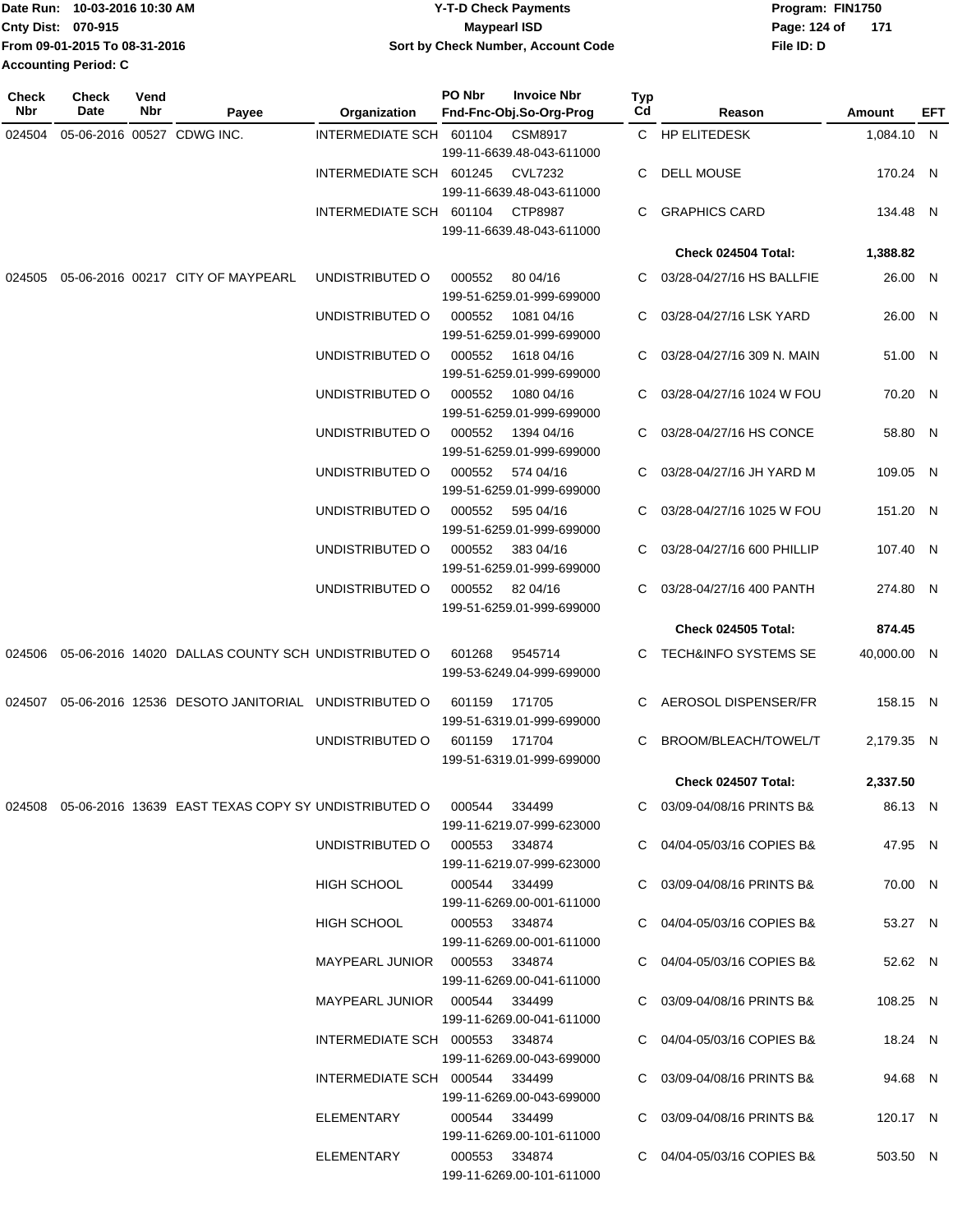| Date Run: 10-03-2016 10:30 AM<br><b>Y-T-D Check Payments</b><br>Program: FIN1750  |  |
|-----------------------------------------------------------------------------------|--|
| <b>Cnty Dist: 070-915</b><br>171<br>Page: 125 of<br>Maypearl ISD                  |  |
| From 09-01-2015 To 08-31-2016<br>Sort by Check Number, Account Code<br>File ID: D |  |
| <b>Accounting Period: C</b>                                                       |  |

| Check<br>Nbr | Check<br>Date | Vend<br>Nbr | Payee                                                                   | Organization                           | PO Nbr | <b>Invoice Nbr</b><br>Fnd-Fnc-Obj.So-Org-Prog | Typ<br>Cd | Reason                         | Amount     | EFT |
|--------------|---------------|-------------|-------------------------------------------------------------------------|----------------------------------------|--------|-----------------------------------------------|-----------|--------------------------------|------------|-----|
|              |               |             |                                                                         | <b>ELEMENTARY</b>                      | 000544 | 334499                                        |           | C 03/09-04/08/16 PRINTS B&     | 70.00 N    |     |
|              |               |             |                                                                         |                                        |        | 199-11-6269.00-101-699000                     |           |                                |            |     |
|              |               |             |                                                                         | ELEMENTARY                             | 000553 | 334874                                        | C         | 04/04-05/03/16 COPIES B&       | 37.19 N    |     |
|              |               |             |                                                                         |                                        |        | 199-11-6269.00-101-699000                     |           |                                |            |     |
|              |               |             |                                                                         | <b>HIGH SCHOOL</b>                     | 000544 | 334499                                        | C         | 03/09-04/08/16 PRINTS B&       | 94.30 N    |     |
|              |               |             |                                                                         |                                        |        | 199-11-6269.01-001-611000                     |           |                                |            |     |
|              |               |             |                                                                         | <b>HIGH SCHOOL</b>                     |        | 334874                                        |           | 04/04-05/03/16 COPIES B&       | 764.01 N   |     |
|              |               |             |                                                                         |                                        | 000553 | 199-11-6269.01-001-611000                     |           |                                |            |     |
|              |               |             |                                                                         |                                        |        |                                               |           |                                |            |     |
|              |               |             |                                                                         | MAYPEARL JUNIOR                        | 000544 | 334499                                        |           | 03/09-04/08/16 PRINTS B&       | 70.00 N    |     |
|              |               |             |                                                                         |                                        |        | 199-11-6269.01-041-611000                     |           |                                |            |     |
|              |               |             |                                                                         | MAYPEARL JUNIOR                        | 000553 | 334874                                        | C         | 04/04-05/03/16 COPIES B&       | 647.16 N   |     |
|              |               |             |                                                                         |                                        |        | 199-11-6269.01-041-611000                     |           |                                |            |     |
|              |               |             |                                                                         | INTERMEDIATE SCH 000544                |        | 334499                                        |           | 03/09-04/08/16 PRINTS B&       | 70.00 N    |     |
|              |               |             |                                                                         |                                        |        | 199-11-6269.01-043-611000                     |           |                                |            |     |
|              |               |             |                                                                         | INTERMEDIATE SCH 000553                |        | 334874                                        | C         | 04/04-05/03/16 COPIES B&       | 390.00 N   |     |
|              |               |             |                                                                         |                                        |        | 199-11-6269.01-043-611000                     |           |                                |            |     |
|              |               |             |                                                                         | DIR COST-ADMINIS                       | 000544 | 334499                                        | C         | 03/09-04/08/16 PRINTS B&       | 70.00 N    |     |
|              |               |             |                                                                         |                                        |        | 199-41-6249.00-720-699000                     |           |                                |            |     |
|              |               |             |                                                                         | DIR COST-ADMINIS                       | 000553 | 334874                                        |           | 04/04-05/03/16 COPIES B&       | 119.71 N   |     |
|              |               |             |                                                                         |                                        |        | 199-41-6249.00-720-699000                     |           |                                |            |     |
|              |               |             |                                                                         |                                        |        |                                               |           | Check 024508 Total:            | 3,487.18   |     |
| 024509       |               |             | 05-06-2016 01547 EICHELBAUM WARDEL DIR COST-ADMINIS                     |                                        | 000545 | 54493                                         |           | C 03/21-04/12/16 LEGAL FEE     | 2,002.50 N |     |
|              |               |             |                                                                         |                                        |        | 199-41-6211.00-720-699000                     |           |                                |            |     |
|              |               |             |                                                                         |                                        |        |                                               |           |                                |            |     |
| 024510       |               |             | 05-06-2016 12817 ELECTION SYSTEMS & SCHOOL BOARD                        |                                        | 601269 | 967082                                        | C.        | <b>MEDIA RENTAL</b>            | 15.00 N    |     |
|              |               |             |                                                                         |                                        |        | 199-41-6439.00-702-699000                     |           |                                |            |     |
|              |               |             |                                                                         | <b>SCHOOL BOARD</b>                    | 601269 | 965827                                        | C         | LAYOUT FOR AUTOMARK            | 15.00 N    |     |
|              |               |             |                                                                         |                                        |        | 199-41-6439.00-702-699000                     |           |                                |            |     |
|              |               |             |                                                                         | <b>SCHOOL BOARD</b>                    | 601269 | 965898                                        |           | AUTOMARK BALLOTS               | 637.33 N   |     |
|              |               |             |                                                                         |                                        |        | 199-41-6439.00-702-699000                     |           |                                |            |     |
|              |               |             |                                                                         |                                        |        |                                               |           | Check 024510 Total:            | 667.33     |     |
| 024511       |               |             | 05-06-2016 00040 FLATT STATIONERS, I INTERMEDIATE SCH 601235            |                                        |        | 216661-00                                     |           | C BINDERS/TAPE/MARKERS/        | 493.42 N   |     |
|              |               |             |                                                                         |                                        |        | 199-11-6399.20-043-611000                     |           |                                |            |     |
|              |               |             |                                                                         | INTERMEDIATE SCH 601213 216484-00      |        |                                               |           | C CHAIR                        | 142.99 N   |     |
|              |               |             |                                                                         |                                        |        | 199-33-6399.00-043-699000                     |           |                                |            |     |
|              |               |             |                                                                         |                                        |        |                                               |           | Check 024511 Total:            | 636.41     |     |
|              |               |             |                                                                         |                                        |        |                                               |           |                                |            |     |
|              |               |             | 024512    05-06-2016    16059    FRONTIER SOUTHWE    UNDISTRIBUTED    0 |                                        | 000554 | 972435172003181                               |           | C 04/28-05/27/16 9724351720    | 56.25 N    |     |
|              |               |             |                                                                         |                                        |        | 199-51-6259.02-999-699000                     |           |                                |            |     |
|              |               |             |                                                                         | UNDISTRIBUTED O                        | 000554 | 972435174204030                               |           | C 04/28-05/27/16 9724351742    | 56.25 N    |     |
|              |               |             |                                                                         |                                        |        | 199-51-6259.02-999-699000                     |           |                                |            |     |
|              |               |             |                                                                         | UNDISTRIBUTED O 000554 972435100009120 |        |                                               |           | C 04/28-05/27/16 9724351000    | 838.11 N   |     |
|              |               |             |                                                                         |                                        |        | 199-51-6259.02-999-699000                     |           |                                |            |     |
|              |               |             |                                                                         | UNDISTRIBUTED O 000554 972435201909301 |        |                                               |           | C 04/28-05/27/16 9724352019    | 116.63 N   |     |
|              |               |             |                                                                         |                                        |        | 199-51-6259.02-999-699000                     |           |                                |            |     |
|              |               |             |                                                                         | UNDISTRIBUTED O                        |        | 000554  972435216009251                       |           | C 04/28-05/27/16 9724352160    | 116.63 N   |     |
|              |               |             |                                                                         |                                        |        | 199-51-6259.02-999-699000                     |           |                                |            |     |
|              |               |             |                                                                         | UNDISTRIBUTED O                        |        | 000554 972435250092815                        |           | C 04/28-05/27/16 9724352520    | 116.63 N   |     |
|              |               |             |                                                                         |                                        |        | 199-51-6259.02-999-699000                     |           |                                |            |     |
|              |               |             |                                                                         |                                        |        |                                               |           | Check 024512 Total:            | 1,300.50   |     |
|              |               |             | 024513 05-06-2016 14289 TRUDIE HEAD                                     | UNDISTRIBUTED O                        |        | 601263 APRIL 2016                             |           | C RTI SERVICES = $8$ OF $8$ PA | 2,493.75 N |     |
|              |               |             |                                                                         |                                        |        | 224-11-6219.00-999-623000                     |           |                                |            |     |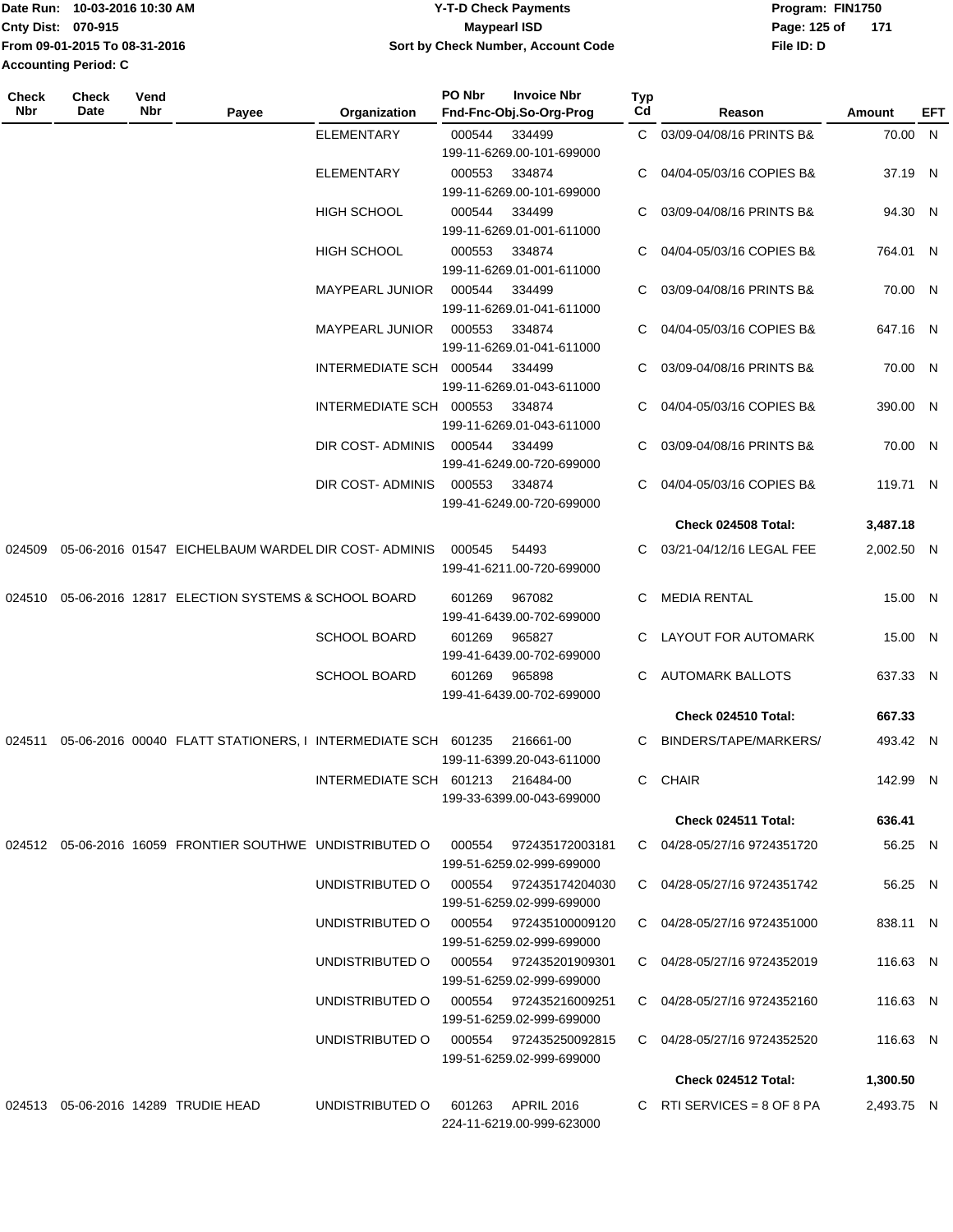| Date Run: 10-03-2016 10:30 AM | <b>Y-T-D Check Payments</b>        | Program: FIN1750    |
|-------------------------------|------------------------------------|---------------------|
| Cnty Dist: 070-915            | <b>Mavpearl ISD</b>                | Page: 126 of<br>171 |
| From 09-01-2015 To 08-31-2016 | Sort by Check Number, Account Code | File ID: D          |
| <b>Accounting Period: C</b>   |                                    |                     |

| Check<br>Nbr | <b>Check</b><br>Date | Vend<br>Nbr | Payee                                                                           | Organization                        | PO Nbr        | <b>Invoice Nbr</b><br>Fnd-Fnc-Obj.So-Org-Prog     | Typ<br>Cd    | Reason                       | Amount     | EFT |
|--------------|----------------------|-------------|---------------------------------------------------------------------------------|-------------------------------------|---------------|---------------------------------------------------|--------------|------------------------------|------------|-----|
| 024514       | 05-06-2016 12551     |             | INTERQUEST DETECTI HIGH SCHOOL                                                  |                                     | 600172        | 110737<br>199-11-6219.02-001-624000               | $\mathsf{C}$ | 04/05 & 04/29 HALF DAY S     | 520.00     | N   |
| 024515       |                      |             | 05-06-2016 13655 JILL AUGUSTYN                                                  | UNDISTRIBUTED O                     | 601296        | <b>REIMBURSEMENT</b><br>211-13-6411.00-999-624000 | C            | MILEAGE-DYS PROGRAM          | 52.70 N    |     |
| 024516       |                      |             | 05-06-2016 00608 KAPLAN EARLY LEARN ELEMENTARY                                  |                                     | 600708        | 0004096699<br>225-11-6399.00-101-623000           | C.           | 3 IN 1 SPORTS ARCADE         | 25.46 N    |     |
| 024517       |                      |             | 05-06-2016 12450 KSA EVENTS                                                     | <b>HIGH SCHOOL</b>                  | 601290        | 65166<br>199-36-6499.11-001-699000                | C            | <b>KSA VOLLEYBALL TRIP</b>   | 6,693.00 N |     |
| 024518       |                      |             | 05-06-2016 01113 LAKEVIEW CAMP AND HIGH SCHOOL                                  |                                     | 601261        | 8773<br>199-11-6219.00-001-611000                 | C            | <b>HS AWARDS CEREMONY</b>    | 474.00 N   |     |
| 024519       |                      |             | 05-06-2016 15311 LONE STAR PERCUSSI MAYPEARL JUNIOR                             |                                     | 600273        | <b>INV-37813</b><br>199-11-6399.29-041-611000     | C            | <b>DRUM CASES</b>            | 493.95 N   |     |
| 024520       |                      |             | 05-06-2016 00060 LUCKIES AUTO AND T UNDISTRIBUTED O                             |                                     | 601291        | 000083970<br>199-34-6219.00-999-699000            | C            | LIC 125-2709/ REGULATOR      | 125.00 N   |     |
|              |                      |             |                                                                                 | UNDISTRIBUTED O                     | 601291        | 000083970<br>199-34-6319.00-999-699000            | C            | LIC 125-2709/ REGULATOR      | 186.42 N   |     |
|              |                      |             |                                                                                 |                                     |               |                                                   |              | Check 024520 Total:          | 311.42     |     |
| 024521       |                      |             | 05-06-2016 12717 MANSFIELD NATIONAL HIGH SCHOOL                                 |                                     | 601230        | 2016 DISTRICT<br>199-36-6499.01-001-699000        | C.           | <b>DISTRICT TOURNAMENT F</b> | 496.00 N   |     |
| 024522       |                      |             | 05-06-2016 14906 MORRISON SUPPLY                                                | UNDISTRIBUTED O                     | 601257        | S100362241.001<br>199-51-6319.02-999-699000       | C.           | PLUMBING SUPPLIES            | 161.16 N   |     |
| 024523       |                      |             | 05-06-2016 13306 MOUNTAIN PEAK SPE UNDISTRIBUTED O                              |                                     | 000546        | 11078800 03/16<br>199-51-6259.79-999-622000       | C.           | 03/05-04/05/16 12636 FM      | 55.52 N    |     |
| 024524       |                      |             | 05-06-2016 00153 NATIONAL FFA ORGAN HIGH SCHOOL                                 |                                     | 601118        | MDS-51793<br>199-11-6399.00-001-611SUP            | C.           | FFA GRADUATION CORDS         | 173.50 N   |     |
| 024525       |                      |             | 05-06-2016 15526 NAVARRO COLLEGE B HIGH SCHOOL                                  |                                     | 600669        | 6542<br>199-11-6399.34-001-611000                 | C            | <b>BOOKS FOR SPRING 2016</b> | 9,390.00 N |     |
| 024526       |                      |             | 05-06-2016 00287 OFFICE DEPOT                                                   | <b>ADMINISTRATIVE</b>               | 601226        | 836180163001<br>199-41-6399.01-701-699000         | C.           | <b>RUBBERBANDS</b>           | 11.29 N    |     |
|              |                      |             |                                                                                 | ADMINISTRATIVE                      |               | 601226 836180105001<br>199-41-6399.01-701-699000  |              | C FOLDERS/LABELS/DIVIDE      | 217.74 N   |     |
|              |                      |             |                                                                                 | UNDISTRIBUTED O 601225 836427219001 |               | 199-51-6399.04-999-699000                         |              | C CHAIRS                     | 338.10 N   |     |
|              |                      |             |                                                                                 | UNDISTRIBUTED O 601134 833105026001 |               | 224-11-6399.00-999-623000                         |              | C STAMP                      | 21.99 N    |     |
|              |                      |             |                                                                                 | UNDISTRIBUTED O 601134 833104896001 |               | 224-11-6399.00-999-623000                         |              | C PENS/HIGHLIGHTERS/FOL      | 367.35 N   |     |
|              |                      |             |                                                                                 |                                     |               |                                                   |              | Check 024526 Total:          | 956.47     |     |
|              |                      |             | 024527  05-06-2016  16014  ORKIN PEST CONTRO UNDISTRIBUTED   0   601273  323391 |                                     |               | 199-51-6249.00-999-699000                         |              | C TERMITE TREATMENT - H      | 325.00 N   |     |
|              |                      |             | 024528 05-06-2016 15352 PALCO SPECIALTIES, I HIGH SCHOOL                        |                                     | 600899 16643  | 199-11-6399.07-001-611000                         |              | C OAP SET PIECES             | 1,277.60 N |     |
|              |                      |             | 024529 05-06-2016 14093 PC & MACEXCHANGE HIGH SCHOOL                            |                                     | 601175 101430 | 199-11-6639.48-001-611000                         |              | C SECURE CHARGING CART       | 976.45 N   |     |
|              |                      |             |                                                                                 | MAYPEARL JUNIOR 601175 101430       |               | 199-11-6639.48-041-611000                         |              | C SECURE CHARGING CART       | 469.00 N   |     |
|              |                      |             |                                                                                 | INTERMEDIATE SCH 601175 101430      |               | 199-11-6639.48-043-611000                         |              | C SECURE CHARGING CART       | 1,392.55 N |     |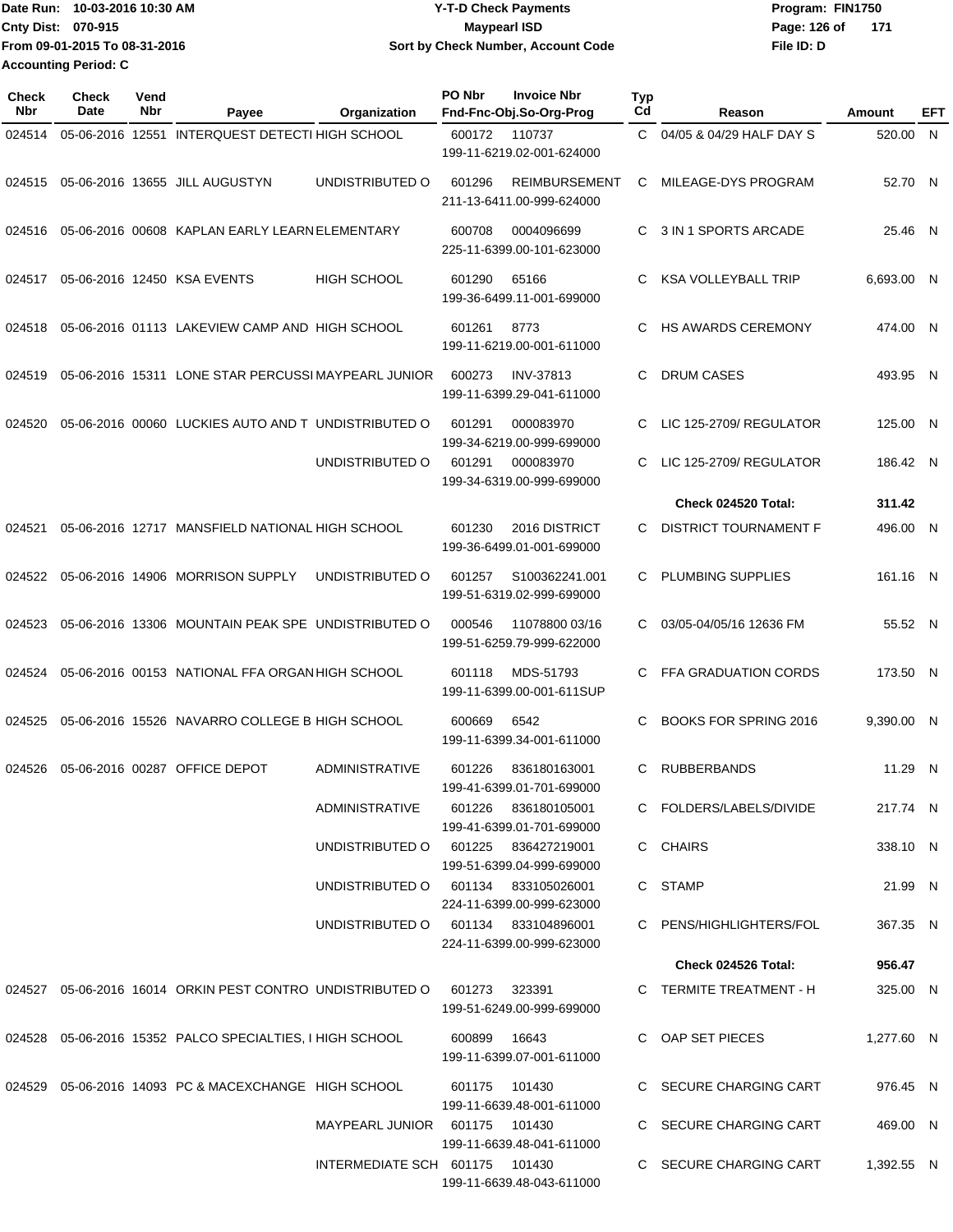| Date Run: 10-03-2016 10:30 AM | <b>Y-T-D Check Payments</b>        | Program: FIN1750    |
|-------------------------------|------------------------------------|---------------------|
| <b>Cnty Dist: 070-915</b>     | Maypearl ISD                       | Page: 127 of<br>171 |
| From 09-01-2015 To 08-31-2016 | Sort by Check Number, Account Code | File ID: D          |
| <b>Accounting Period: C</b>   |                                    |                     |

**PO Nbr Invoice Nbr**

| <b>Check</b><br>Nbr | <b>Check</b><br>Date            | Vend<br>Nbr | Payee                                                                        | Organization                           | PO Nbr | <b>Invoice Nbr</b><br>Fnd-Fnc-Obj.So-Org-Prog    | <b>Typ</b><br>Cd | Reason                         | <b>Amount</b> | EFT |
|---------------------|---------------------------------|-------------|------------------------------------------------------------------------------|----------------------------------------|--------|--------------------------------------------------|------------------|--------------------------------|---------------|-----|
|                     |                                 |             |                                                                              |                                        |        |                                                  |                  | Check 024529 Total:            | 2,838.00      |     |
| 024530              |                                 |             | 05-06-2016 16057 POLARITY NETWORKS UNDISTRIBUTED O                           |                                        | 601298 | 87913<br>199-11-6639.50-999-699000               | C.               | FIBER CAT 1 - FIRST 1/2 PA     | 57,721.87 N   |     |
| 024531              |                                 |             | 05-06-2016 16057 POLARITY NETWORKS UNDISTRIBUTED O                           |                                        | 601297 | 87914<br>199-11-6639.50-999-699000               | C                | FIBER CAT 2 - FIRST 1/2 PA     | 11,803.75 N   |     |
| 024532              |                                 |             | 05-06-2016 15670 Q MINISTRY PROJECT UNDISTRIBUTED O                          |                                        | 601277 | 41116-MISD2<br>199-41-6219.02-999-699000         | C                | URBANWELL AD                   | 541.88 N      |     |
| 024533              |                                 |             | 05-06-2016 00879 READ NATURALLY, IN UNDISTRIBUTED O                          |                                        | 601217 | 206162<br>199-11-6399.45-999-699000              | C                | <b>SUBSCRIPTION RENEWAL</b>    | 1,999.40 N    |     |
|                     |                                 |             |                                                                              | <b>ELEMENTARY</b>                      | 601217 | 206162<br>199-11-6639.48-101-611000              | C                | <b>SUBSCRIPTION RENEWAL</b>    | 49.00 N       |     |
|                     |                                 |             |                                                                              |                                        |        |                                                  |                  | Check 024533 Total:            | 2,048.40      |     |
| 024534              |                                 |             | 05-06-2016 00099 REGION 10/EDUCATIO ADMINISTRATIVE                           |                                        | 601281 | 137417<br>199-41-6219.10-701-699000              | C                | 01/16-03/16 DCS SEARCHE        | 217.80 N      |     |
| 024535              |                                 |             | 05-06-2016 14927 REPUBLIC SERVICES                                           | UNDISTRIBUTED O                        | 000547 | 0794-011051872<br>199-51-6259.03-999-699000      | C                | 05/01-05/31/16 WASTE RE        | 1,771.74 N    |     |
| 024536              |                                 |             | 05-06-2016 13383 RISE BROADBAND                                              | UNDISTRIBUTED O                        | 000548 | 813710001004619<br>199-53-6249.04-999-699000     | C                | 05/08-06/07/16 INTERNET        | 1,800.00 N    |     |
| 024537              |                                 |             | 05-06-2016 00234 SOUTHWEST INTERNA UNDISTRIBUTED O                           |                                        | 601202 | HP13809<br>199-34-6319.00-999-699000             | C                | LIGHTS/REFLECTORS              | 37.75 N       |     |
| 024538              |                                 |             | 05-06-2016 15580 SUNDAY HOUSE INN                                            | <b>HIGH SCHOOL</b>                     | 601264 | <b>JAMES HERROD</b><br>199-11-6411.04-001-622000 | C                | LODGING FOR ROCKET T           | 425.09 N      |     |
| 024539              | 05-06-2016 00552 TASB, INC.     |             |                                                                              | DIR COST-ADMINIS                       | 601274 | 502078<br>199-41-6219.04-720-699000              | C                | 3" POLICY BINDERS              | 12.00 N       |     |
| 024540              |                                 |             | 05-06-2016 15235 TEXAS STATE BILLING UNDISTRIBUTED O                         |                                        | 000549 | 16255<br>199-31-6299.00-999-623000               | C                | 04/08 & 04/15 CLAIMS           | 166.54 N      |     |
| 024541              |                                 |             | 05-06-2016 00479 TRACTOR SUPPLY CO MAYPEARL JUNIOR                           |                                        | 600984 | XXXX 2023 04/16<br>199-11-6399.01-041-611MEF     | С                | <b>OUTDOOR ED - CHICKEN</b>    | 114.42 N      |     |
|                     | 024542 05-06-2016 13063 US BANK |             |                                                                              | UNDISTRIBUTED O                        | 601289 | 4276930<br>199-71-6599.00-999-699000             |                  | C MAINT. TAX NOTES SERIE       | 400.00 N      |     |
|                     |                                 |             | 024543 05-06-2016 00144 WAXAHACHIE DAILY LI UNDISTRIBUTED O 601279 300121485 |                                        |        | 199-41-6219.02-999-699000                        |                  | C AD FOR AG DRIVEWAY           | 338.04 N      |     |
|                     |                                 |             | 024544 05-12-2016 15376 ALL ABOUT TIRES, LLC UNDISTRIBUTED O                 |                                        | 600058 | SH15775<br>199-34-6219.00-999-699000             |                  | C FLAT REPAIR                  | 10.00 N       |     |
|                     |                                 |             |                                                                              | UNDISTRIBUTED O                        |        | 600058 SH15851<br>199-34-6219.00-999-699000      |                  | C DISMOUNT/MOUNT - BUS         | 60.00 N       |     |
|                     |                                 |             |                                                                              |                                        |        |                                                  |                  | Check 024544 Total:            | 70.00         |     |
|                     |                                 |             | 024545  05-12-2016  00069  ATMOS ENERGY                                      | UNDISTRIBUTED O                        | 000555 | 3030380238 0415<br>199-51-6259.00-999-699000     |                  | C 04/05-05/02/16 400 PANTH     | 62.25 N       |     |
|                     |                                 |             |                                                                              | UNDISTRIBUTED O                        | 000555 | 3030318485 0415<br>199-51-6259.00-999-699000     |                  | C 04/05-05/02/16 1024 W.       | 71.43 N       |     |
|                     |                                 |             |                                                                              | UNDISTRIBUTED O 000555 3030318181 0415 |        | 199-51-6259.00-999-699000                        |                  | $C = 04/05 - 05/02/16$ 1025 W. | 64.66 N       |     |
|                     |                                 |             |                                                                              | UNDISTRIBUTED O 000555 3030380470 0415 |        | 199-51-6259.00-999-699000                        |                  | C 04/05-05/02/16 600 PHILLIP   | 101.90 N      |     |
|                     |                                 |             |                                                                              |                                        |        |                                                  |                  | Check 024545 Total:            | 300.24        |     |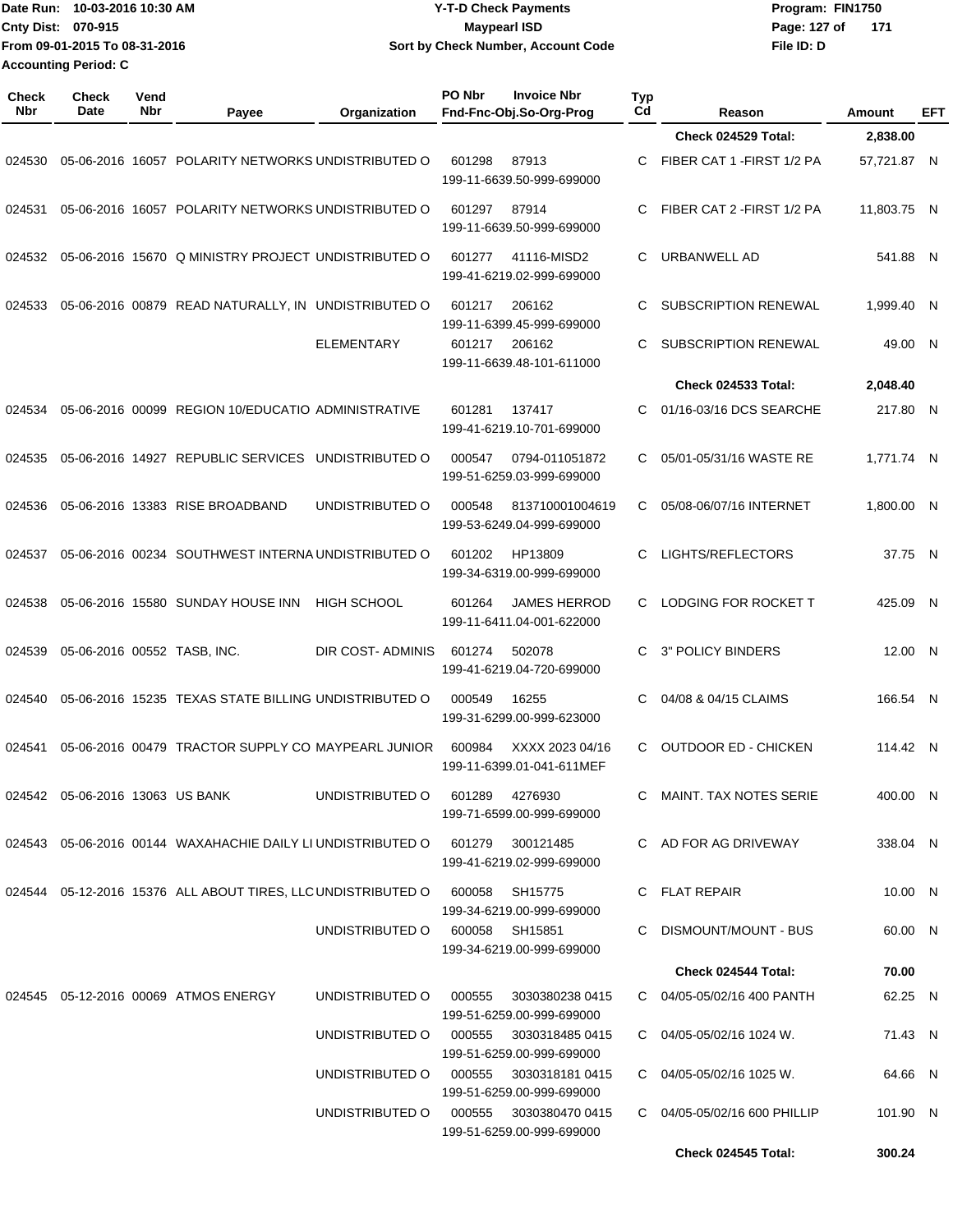| 10-03-2016 10:30 AM<br>lDate Run: | <b>Y-T-D Check Payments</b>        | Program: FIN1750    |
|-----------------------------------|------------------------------------|---------------------|
| <b>Cnty Dist: 070-915</b>         | <b>Mavpearl ISD</b>                | Page: 128 of<br>171 |
| From 09-01-2015 To 08-31-2016     | Sort by Check Number, Account Code | File ID: D          |
| <b>Accounting Period: C</b>       |                                    |                     |

| Check<br>Nbr | <b>Check</b><br>Date              | Vend<br>Nbr | Payee                                                                       | Organization                           | PO Nbr | <b>Invoice Nbr</b><br>Fnd-Fnc-Obj.So-Org-Prog | Typ<br>Cd | Reason                                                       | Amount     | EFT |
|--------------|-----------------------------------|-------------|-----------------------------------------------------------------------------|----------------------------------------|--------|-----------------------------------------------|-----------|--------------------------------------------------------------|------------|-----|
| 024546       |                                   |             | 05-12-2016 16051 BARSCO INC.                                                | UNDISTRIBUTED O                        | 601292 | 2362393                                       |           | C HVAC SUPPLIES                                              | 1,052.26 N |     |
|              |                                   |             |                                                                             |                                        |        | 199-51-6399.05-999-699000                     |           |                                                              |            |     |
| 024547       |                                   |             | 05-12-2016 00871 CARD SERVICE CENT UNDISTRIBUTED O                          |                                        | 601153 | XXXX 0178 04/16<br>199-11-6399.01-999-623000  | C.        | <b>RUBBERMAID CARTS</b>                                      | 373.90 N   |     |
|              |                                   |             |                                                                             | INTERMEDIATE SCH 601127                |        | XXXX 0178 04/15                               | C.        | STUDENT ATLAS/DICTION                                        | 27.08 N    |     |
|              |                                   |             |                                                                             |                                        |        | 199-12-6399.01-043-699MEF                     |           |                                                              |            |     |
|              |                                   |             |                                                                             | INTERMEDIATE SCH 601096                |        | XXXX 0178 04/16                               |           | C HANK THE COWDOG LIBR                                       | 60.17 N    |     |
|              |                                   |             |                                                                             |                                        |        | 199-12-6399.01-043-699MEF                     |           |                                                              |            |     |
|              |                                   |             |                                                                             | INTERMEDIATE SCH 601131                |        | XXXX 0178 04/16                               | C.        | <b>BLUETOOTH WIRELESS S</b>                                  | 31.43 N    |     |
|              |                                   |             |                                                                             |                                        |        | 199-23-6499.00-043-699000                     |           |                                                              |            |     |
|              |                                   |             |                                                                             | UNDISTRIBUTED O                        | 601234 | XXXX 0178 04/16                               |           | C TAGS/PLATES FOR NEW S                                      | 23.00 N    |     |
|              |                                   |             |                                                                             |                                        |        | 199-34-6319.00-999-623000                     |           |                                                              |            |     |
|              |                                   |             |                                                                             | <b>ADMINISTRATIVE</b>                  | 000556 | XXXX 0046 04/16<br>199-41-6411.01-701-699000  | C.        | SUPT. FUEL                                                   | 92.57 N    |     |
|              |                                   |             |                                                                             | IND COST-ADM                           | 601148 | XXXX 0178 04/16                               | C         | <b>BOARD MEAL</b>                                            | 65.00 N    |     |
|              |                                   |             |                                                                             |                                        |        | 199-41-6499.00-750-699000                     |           |                                                              |            |     |
|              |                                   |             |                                                                             | <b>SCHOOL BOARD</b>                    | 601238 | XXXX 0178 04/16                               | C         | <b>BOARD MEAL</b>                                            | 45.46 N    |     |
|              |                                   |             |                                                                             |                                        |        | 199-41-6499.02-702-699000                     |           |                                                              |            |     |
|              |                                   |             |                                                                             | <b>ADMINISTRATIVE</b>                  | 601239 | XXXX 0178 04/16                               | C.        | JH PRINCIPAL INTERVIEW                                       | 77.67 N    |     |
|              |                                   |             |                                                                             |                                        |        | 199-41-6499.04-701-699000                     |           |                                                              |            |     |
|              |                                   |             |                                                                             |                                        |        |                                               |           | Check 024547 Total:                                          | 796.28     |     |
| 024548       |                                   |             | 05-12-2016 00527 CDWG INC.                                                  | INTERMEDIATE SCH 601216                |        | CVT9271                                       | C.        | MONITOR REPLACEMENT                                          | 1,549.25 N |     |
|              |                                   |             |                                                                             |                                        |        | 199-11-6639.48-043-611000                     |           |                                                              |            |     |
| 024549       |                                   |             | 05-12-2016 12817 ELECTION SYSTEMS & SCHOOL BOARD                            |                                        | 601304 | 967879                                        | C         | ELECTION DAY BALLOTS                                         | 21.10 N    |     |
|              |                                   |             |                                                                             |                                        |        | 199-41-6439.00-702-699000                     |           |                                                              |            |     |
|              |                                   |             |                                                                             |                                        |        |                                               |           |                                                              |            |     |
| 024550       |                                   |             | 05-12-2016 01116 EQUITY CENTER                                              | <b>ADMINISTRATIVE</b>                  | 601293 | 2016-17                                       | C         | 2016-17 MEMBERSHIP                                           | 1,129.00 N |     |
|              |                                   |             |                                                                             |                                        |        | 199-41-6499.00-701-699000                     |           |                                                              |            |     |
| 024551       |                                   |             | 05-12-2016 12897 LEAH FARDA                                                 | MAYPEARL JUNIOR                        | 601305 | <b>REIMBURSEMENT</b>                          | C         | <b>STAAR SNACKS</b>                                          | 65.53 N    |     |
|              |                                   |             |                                                                             |                                        |        | 199-31-6339.00-041-699000                     |           |                                                              |            |     |
| 024552       |                                   |             | 05-12-2016 16059 FRONTIER SOUTHWE UNDISTRIBUTED O                           |                                        | 000557 | 9724352038 0516                               | C.        | 04/22-05/21/16 9724352038                                    | 116.63 N   |     |
|              |                                   |             |                                                                             |                                        |        | 199-51-6259.02-999-699000                     |           |                                                              |            |     |
|              |                                   |             |                                                                             |                                        |        |                                               |           |                                                              |            |     |
|              |                                   |             | 024553  05-12-2016  13655  JILL AUGUSTYN                                    |                                        |        | 211-13-6411.00-999-624000                     |           | UNDISTRIBUTED O 601262 REIMBURSEMENT C MILEAGE - WRMT TEST A | 52.70 N    |     |
|              |                                   |             |                                                                             |                                        |        |                                               |           |                                                              |            |     |
|              |                                   |             | 024554 05-12-2016 16039 JYRO SIGNS                                          | UNDISTRIBUTED O 601224 4996            |        |                                               |           | C VINYL DECALS                                               | 235.00 N   |     |
|              |                                   |             |                                                                             |                                        |        | 199-34-6319.00-999-699000                     |           |                                                              |            |     |
|              |                                   |             | 024555 05-12-2016 15712 KOURTNEY LYNN EAS UNDISTRIBUTED O 601307 APRIL 2016 |                                        |        |                                               |           | C 14 HRS - OT SERVICES                                       | 980.00 N   |     |
|              |                                   |             |                                                                             |                                        |        | 199-31-6219.04-999-623000                     |           |                                                              |            |     |
|              |                                   |             | 024556  05-12-2016  15883 LITERACY EDUCATION UNDISTRIBUTED O  601284  1478  |                                        |        |                                               |           | C 2016 LEAD COURSES                                          |            |     |
|              |                                   |             |                                                                             |                                        |        | 199-11-6411.00-999-624000                     |           |                                                              | 2,000.00 N |     |
|              |                                   |             |                                                                             |                                        |        |                                               |           |                                                              |            |     |
|              | 024557  05-12-2016  15098  LOWE'S |             |                                                                             | UNDISTRIBUTED O 601151 990072813570416 |        |                                               |           | C TRACK EQUIPMENT                                            | 109.42 N   |     |
|              |                                   |             |                                                                             |                                        |        | 199-36-6399.03-999-699GHS                     |           |                                                              |            |     |
|              |                                   |             |                                                                             | UNDISTRIBUTED O 601176 990072813570416 |        |                                               |           | C CUSTODIAL SUPPLIES                                         | 68.63 N    |     |
|              |                                   |             |                                                                             |                                        |        | 199-51-6319.01-999-699000                     |           |                                                              |            |     |
|              |                                   |             |                                                                             | UNDISTRIBUTED O 601186 990072813570416 |        | 199-51-6319.02-999-699000                     |           | C 04/2016 MAINTENANCE SU                                     | 448.73 N   |     |
|              |                                   |             |                                                                             |                                        |        |                                               |           | Check 024557 Total:                                          | 626.78     |     |
|              |                                   |             |                                                                             |                                        |        |                                               |           |                                                              |            |     |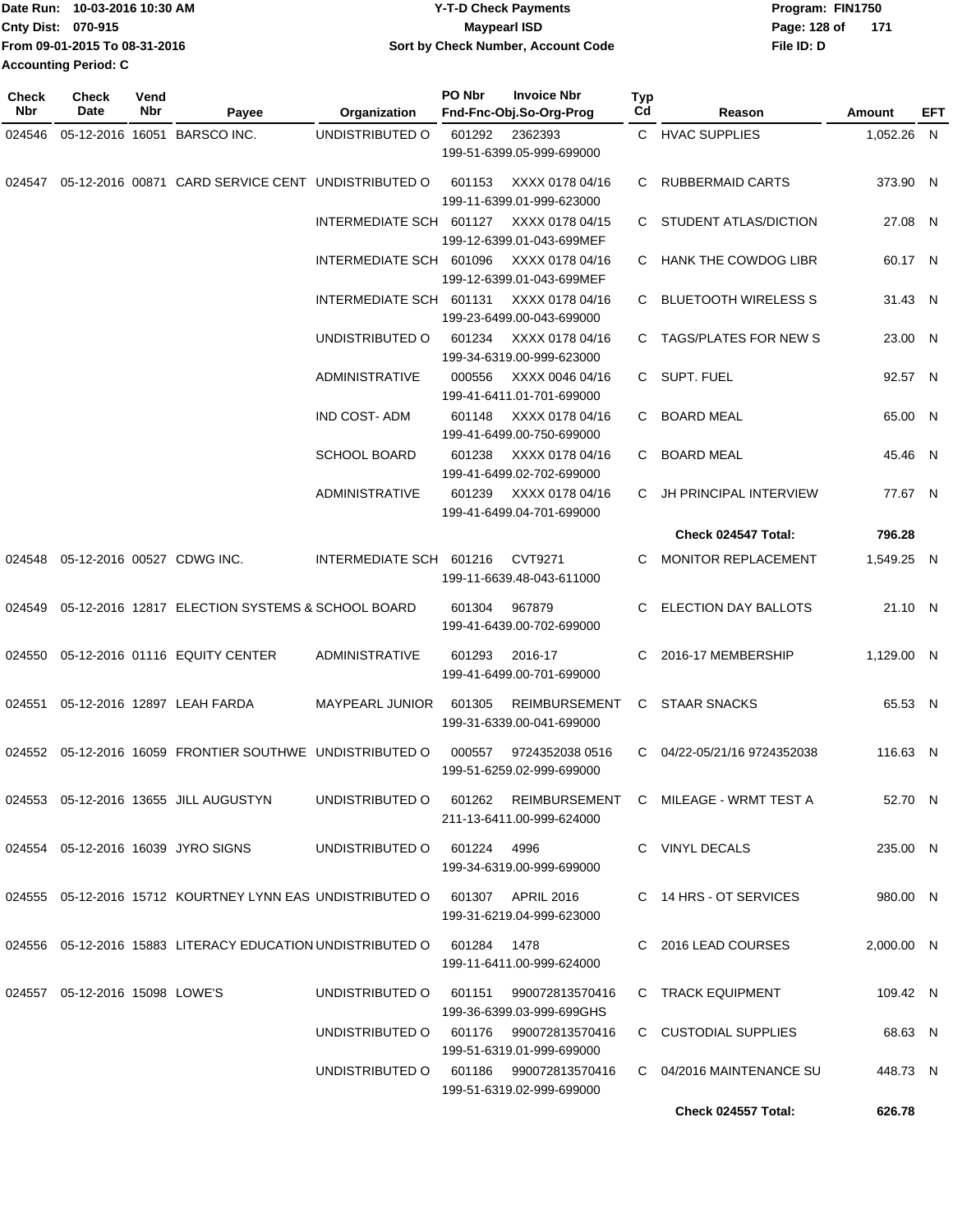|                             | Date Run: 10-03-2016 10:30 AM | <b>Y-T-D Check Payments</b>        | Program: FIN1750    |
|-----------------------------|-------------------------------|------------------------------------|---------------------|
| <b>Cnty Dist: 070-915</b>   |                               | <b>Mavpearl ISD</b>                | 171<br>Page: 129 of |
|                             | From 09-01-2015 To 08-31-2016 | Sort by Check Number, Account Code | File ID: D          |
| <b>Accounting Period: C</b> |                               |                                    |                     |

| <b>Check</b><br>Nbr | <b>Check</b><br>Date             | Vend<br>Nbr | Payee                                                                            | Organization                   | PO Nbr | <b>Invoice Nbr</b><br>Fnd-Fnc-Obj.So-Org-Prog | Typ<br>Cd | Reason                     | Amount     | EFT |
|---------------------|----------------------------------|-------------|----------------------------------------------------------------------------------|--------------------------------|--------|-----------------------------------------------|-----------|----------------------------|------------|-----|
| 024558              |                                  |             | 05-12-2016 15740 MOORE RECYCLING L UNDISTRIBUTED O                               |                                | 000558 | 0001311077                                    |           | C 04/01-04/30/16 RECYCLE L | 81.09 N    |     |
|                     |                                  |             |                                                                                  |                                |        | 199-51-6259.03-999-699000                     |           |                            |            |     |
|                     |                                  |             |                                                                                  | UNDISTRIBUTED O                | 000558 | 0001311075                                    | C.        | 04/01-04/30/16 RECYCLE H   | 21.12 N    |     |
|                     |                                  |             |                                                                                  |                                |        | 199-51-6259.03-999-699000                     |           |                            |            |     |
|                     |                                  |             |                                                                                  | UNDISTRIBUTED O                | 000558 | 0001311078                                    | C         | 04/01-04/30/16 RECYCLE A   | 28.22 N    |     |
|                     |                                  |             |                                                                                  |                                |        | 199-51-6259.03-999-699000                     |           |                            |            |     |
|                     |                                  |             |                                                                                  | UNDISTRIBUTED O                | 000558 | 0001311076                                    | C.        | 04/01-04/30/16 RECYCLE J   | 25.62 N    |     |
|                     |                                  |             |                                                                                  |                                |        | 199-51-6259.03-999-699000                     |           |                            |            |     |
|                     |                                  |             |                                                                                  | UNDISTRIBUTED O                | 000558 | 0001311079                                    | C.        | 04/01-04/30/16 RECYCLE I   | 23.75 N    |     |
|                     |                                  |             |                                                                                  |                                |        | 199-51-6259.03-999-699000                     |           |                            |            |     |
|                     |                                  |             |                                                                                  |                                |        |                                               |           | Check 024558 Total:        | 179.80     |     |
|                     |                                  |             |                                                                                  |                                |        |                                               |           |                            |            |     |
| 024559              |                                  |             | 05-12-2016 15814 NEC FINANCIAL SERVI UNDISTRIBUTED O                             |                                | 000559 | 0001904889                                    |           | C SV8100 PHONE SYSTEM      | 1,159.20 N |     |
|                     |                                  |             |                                                                                  |                                |        | 199-71-6512.00-999-699000                     |           |                            |            |     |
|                     |                                  |             |                                                                                  | UNDISTRIBUTED O                | 000559 | 0001904889                                    | C.        | SV8100 PHONE SYSTEM        | 181.08 N   |     |
|                     |                                  |             |                                                                                  |                                |        | 199-71-6522.00-999-699000                     |           |                            |            |     |
|                     |                                  |             |                                                                                  |                                |        |                                               |           | Check 024559 Total:        | 1,340.28   |     |
| 024560              |                                  |             | 05-12-2016 15054 O'REILLY AUTO PARTS UNDISTRIBUTED O                             |                                | 600990 | 0645-164574                                   |           | C VALVE CAPS/EXT, SCRAP    | 49.51 N    |     |
|                     |                                  |             |                                                                                  |                                |        | 199-34-6319.00-999-699000                     |           |                            |            |     |
|                     |                                  |             |                                                                                  | UNDISTRIBUTED O                | 600990 | 0645-166036                                   | C.        | <b>CAPSULE</b>             | 54.95 N    |     |
|                     |                                  |             |                                                                                  |                                |        | 199-34-6319.00-999-699000                     |           |                            |            |     |
|                     |                                  |             |                                                                                  | UNDISTRIBUTED O                | 600990 | 0645-166037                                   | C.        | ARMORALL                   | 4.99 N     |     |
|                     |                                  |             |                                                                                  |                                |        | 199-34-6319.00-999-699000                     |           |                            |            |     |
|                     |                                  |             |                                                                                  | UNDISTRIBUTED O                | 600990 | 0645-164713                                   | C.        | <b>COOLANT</b>             | 51.99 N    |     |
|                     |                                  |             |                                                                                  |                                |        | 199-34-6319.00-999-699000                     |           |                            |            |     |
|                     |                                  |             |                                                                                  | UNDISTRIBUTED O                | 600990 | 0645-161603                                   | C.        | ANTIFREEZE/FUEL FILTER     | 173.91 N   |     |
|                     |                                  |             |                                                                                  |                                |        | 199-34-6319.00-999-699000                     |           |                            |            |     |
|                     |                                  |             |                                                                                  | UNDISTRIBUTED O                |        | 0645-161826                                   | M         | <b>EXCHANGE ANITFREEZE</b> | $-5.00$ N  |     |
|                     |                                  |             |                                                                                  |                                |        | 199-34-6319.00-999-699000                     |           |                            |            |     |
|                     |                                  |             |                                                                                  | UNDISTRIBUTED O                |        | 0645-165104                                   | M         | <b>EXCHANGE COOLANT</b>    | $-7.00 N$  |     |
|                     |                                  |             |                                                                                  |                                |        | 199-34-6319.00-999-699000                     |           |                            |            |     |
|                     |                                  |             |                                                                                  |                                |        |                                               |           | Check 024560 Total:        | 323.35     |     |
| 024561              |                                  |             | 05-12-2016 16014 ORKIN PEST CONTRO UNDISTRIBUTED O                               |                                | 600915 | 322877                                        | C.        | 05/06/2016 MONTHLY PES     | 450.00 N   |     |
|                     |                                  |             |                                                                                  |                                |        | 199-51-6249.00-999-699000                     |           |                            |            |     |
|                     |                                  |             |                                                                                  | UNDISTRIBUTED 0 601206 323456  |        |                                               |           | C TERMITE TREATMENT- JH    | 275.00 N   |     |
|                     |                                  |             |                                                                                  |                                |        | 199-51-6249.00-999-699000                     |           |                            |            |     |
|                     |                                  |             |                                                                                  |                                |        |                                               |           | Check 024561 Total:        | 725.00     |     |
|                     |                                  |             |                                                                                  |                                |        |                                               |           |                            |            |     |
|                     |                                  |             | 024562  05-12-2016  00401  POSITIVE PROMOTION INTERMEDIATE SCH  601132  05478113 |                                |        | 199-11-6399.20-043-611000                     |           | C MINI TOTE/CLIPBOARD/PL   | 80.77 N    |     |
|                     |                                  |             |                                                                                  |                                |        |                                               |           |                            |            |     |
|                     |                                  |             | 024563 05-12-2016 12925 ROBERT MERRITT                                           |                                |        | MAYPEARL JUNIOR 601295 REIMBURSEMENT          |           | C CHAINS/LOCKS             | 81.89 N    |     |
|                     |                                  |             |                                                                                  |                                |        | 199-11-6399.01-041-611MEF                     |           |                            |            |     |
|                     |                                  |             | 024564 05-12-2016 16061 ROGELIO MEDINA                                           | <b>SCHOOL BOARD</b>            |        | 601306 2016 ELECTION                          |           | C ELECTION OFFICIAL/INTE   | 187.50 N   |     |
|                     |                                  |             |                                                                                  |                                |        | 199-41-6439.00-702-699000                     |           |                            |            |     |
|                     |                                  |             |                                                                                  |                                |        |                                               |           |                            |            |     |
|                     | 024565  05-12-2016  00784  TASBO |             |                                                                                  | DIR COST-ADMINIS 601299 276397 |        |                                               |           | C EDGAR WORKSHOP           | 200.00 N   |     |
|                     |                                  |             |                                                                                  |                                |        | 199-41-6411.01-720-699000                     |           |                            |            |     |
|                     |                                  |             | 024566  05-12-2016  01058  UNIVERSITY OF TEXA  HIGH SCHOOL                       |                                | 600421 | 12645                                         |           | C ACADEMIC STUDY GUIDE     | 205.50 N   |     |
|                     |                                  |             |                                                                                  |                                |        | 199-11-6399.27-001-611000                     |           |                            |            |     |
|                     |                                  |             |                                                                                  |                                |        |                                               |           |                            |            |     |
|                     |                                  |             | 024567 05-12-2016 01145 WELDERS WAREHOUS HIGH SCHOOL                             |                                |        | 601275 591200                                 |           | C NEW ARGON TANK FOR C     | 72.00 N    |     |
|                     |                                  |             |                                                                                  |                                |        | 199-11-6249.01-001-622000                     |           |                            |            |     |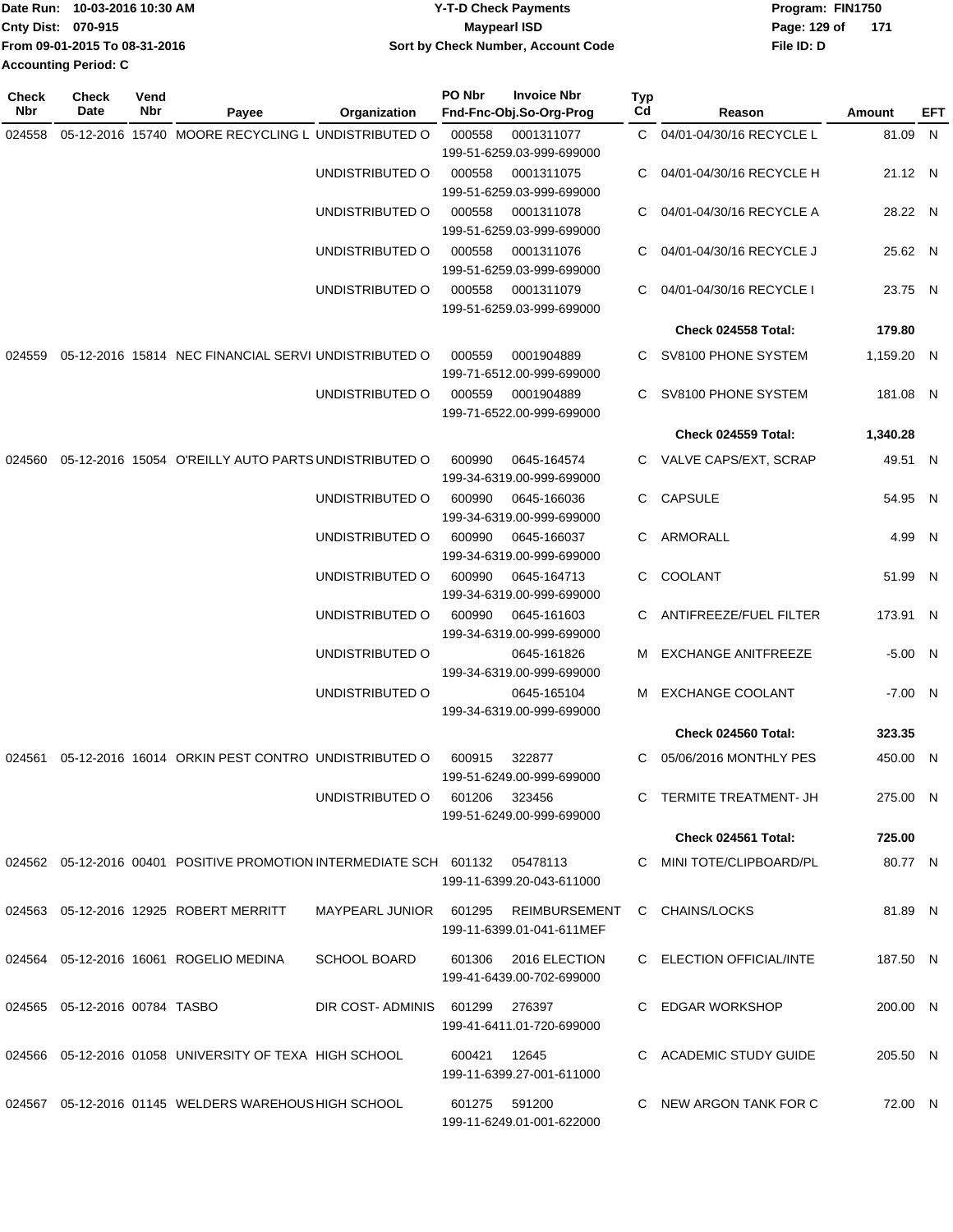|                             | Date Run: 10-03-2016 10:30 AM | <b>Y-T-D Check Payments</b>        | Program: FIN1750    |
|-----------------------------|-------------------------------|------------------------------------|---------------------|
| <b>Cnty Dist: 070-915</b>   |                               | <b>Mavpearl ISD</b>                | 171<br>Page: 130 of |
|                             | From 09-01-2015 To 08-31-2016 | Sort by Check Number, Account Code | File ID: D          |
| <b>Accounting Period: C</b> |                               |                                    |                     |

| <b>Check</b><br>Nbr | <b>Check</b><br>Date | Vend<br>Nbr | Payee                                                      | Organization                     | <b>PO Nbr</b> | <b>Invoice Nbr</b><br>Fnd-Fnc-Obj.So-Org-Prog | <b>Typ</b><br>Cd | Reason                   | Amount     | EFT |
|---------------------|----------------------|-------------|------------------------------------------------------------|----------------------------------|---------------|-----------------------------------------------|------------------|--------------------------|------------|-----|
| 024568              |                      |             | 05-19-2016 00004 ALERT SERVICES                            | UNDISTRIBUTED O                  | 601301        | 55435700                                      |                  | C OH-A-SIS BATTERIES     | 119.90 N   |     |
|                     |                      |             |                                                            |                                  |               | 199-36-6399.05-999-699000                     |                  |                          |            |     |
|                     |                      |             | 024569 05-19-2016 01869 ALL SPORTS TROPHIE HIGH SCHOOL     |                                  | 601332        | 10322<br>199-11-6399.12-001-611000            | C                | SHINING STAR AWARD       | 59.00 N    |     |
|                     |                      |             |                                                            | INTERMEDIATE SCH 601221          |               | 10257                                         | C                | TEACHER OF YEAR AWAR     | 286.00 N   |     |
|                     |                      |             |                                                            |                                  |               | 199-11-6399.19-043-611000                     |                  |                          |            |     |
|                     |                      |             |                                                            | <b>HIGH SCHOOL</b>               | 601332        | 10322                                         |                  | TEACHER OF YEAR AWAR     | 74.00 N    |     |
|                     |                      |             |                                                            |                                  |               | 199-11-6399.26-001-611000                     |                  |                          |            |     |
|                     |                      |             |                                                            | HIGH SCHOOL                      | 601287        | 10281                                         | C                | STUDENT ACADEMIC AWA     | 75.00 N    |     |
|                     |                      |             |                                                            |                                  |               | 199-11-6399.26-001-611000                     |                  |                          |            |     |
|                     |                      |             |                                                            | HIGH SCHOOL                      | 600840        | 10317                                         | C                | PANTHER HEAD RESINS/P    | 241.00 N   |     |
|                     |                      |             |                                                            |                                  |               | 199-11-6399.29-001-611B00                     |                  |                          |            |     |
|                     |                      |             |                                                            | UNDISTRIBUTED O                  | 601332        | 10322                                         | C.               | <b>KLF PLAQUES</b>       | 13.00 N    |     |
|                     |                      |             |                                                            |                                  |               | 199-36-6399.05-999-699000                     |                  |                          |            |     |
|                     |                      |             |                                                            |                                  |               |                                               |                  | Check 024569 Total:      | 748.00     |     |
|                     |                      |             | 024570 05-19-2016 01256 AT&T MOBILITY                      | UNDISTRIBUTED O                  | 000561        | 824711164 04/16                               | C.               | 04/03-05/02/16 BUS CELLS | 107.90 N   |     |
|                     |                      |             |                                                            |                                  |               | 199-52-6219.00-999-699000                     |                  |                          |            |     |
| 024571              |                      |             | 05-19-2016 00901 AVENUE FUEL DISTRI UNDISTRIBUTED O        |                                  | 601343        | 60521                                         | C                | 874 GAL DIESEL           | 1,554.85 N |     |
|                     |                      |             |                                                            |                                  |               | 199-34-6311.01-999-699000                     |                  |                          |            |     |
|                     |                      |             | 024572 05-19-2016 00956 BORDEN DAIRY                       | <b>MAYPEARL JUNIOR</b>           | 000568        | 895126                                        | C.               | MILK                     | 444.80 N   |     |
|                     |                      |             |                                                            |                                  |               | 240-35-6341.00-041-699000                     |                  |                          |            |     |
|                     |                      |             |                                                            | INTERMEDIATE SCH 000568          |               | 895126                                        | C.               | <b>MILK</b>              | 514.02 N   |     |
|                     |                      |             |                                                            |                                  |               | 240-35-6341.00-043-699000                     |                  |                          |            |     |
|                     |                      |             |                                                            | <b>ELEMENTARY</b>                | 000568        | 895126                                        | C.               | MILK                     | 1,556.80 N |     |
|                     |                      |             |                                                            |                                  |               | 240-35-6341.00-101-699000                     |                  |                          |            |     |
|                     |                      |             |                                                            | HIGH SCHOOL                      | 000568        | 895126                                        | C                | MILK                     | 597.70 N   |     |
|                     |                      |             |                                                            |                                  |               | 240-35-6341.01-001-699000                     |                  |                          |            |     |
|                     |                      |             |                                                            |                                  |               |                                               |                  | Check 024572 Total:      | 3,113.32   |     |
|                     |                      |             | 024573 05-19-2016 13576 CANON FINANCIAL SE UNDISTRIBUTED O |                                  | 000562        | 16074057                                      | C                | 05/13/16 COPIER LEASE    | 220.90 N   |     |
|                     |                      |             |                                                            |                                  |               | 199-11-6219.00-999-623000                     |                  |                          |            |     |
|                     |                      |             |                                                            | <b>HIGH SCHOOL</b>               | 000562        | 16074057                                      | C.               | 05/13/16 COPIER LEASE    | 245.44 N   |     |
|                     |                      |             |                                                            |                                  |               | 199-11-6269.00-001-611000                     |                  |                          |            |     |
|                     |                      |             |                                                            |                                  |               |                                               |                  | C 05/13/16 COPIER LEASE  | 245.44 N   |     |
|                     |                      |             |                                                            |                                  |               | 199-11-6269.00-041-611000                     |                  |                          |            |     |
|                     |                      |             |                                                            | INTERMEDIATE SCH 000562 16074057 |               |                                               |                  | C 05/13/16 COPIER LEASE  | 239.99 N   |     |
|                     |                      |             |                                                            | ELEMENTARY                       |               | 199-11-6269.00-043-699000<br>000562 16074057  |                  | C 05/13/16 COPIER LEASE  | 245.44 N   |     |
|                     |                      |             |                                                            |                                  |               | 199-11-6269.00-101-611000                     |                  |                          |            |     |
|                     |                      |             |                                                            | ELEMENTARY                       |               | 000562 16074057                               |                  | C 05/13/16 COPIER LEASE  | 245.44 N   |     |
|                     |                      |             |                                                            |                                  |               | 199-11-6269.00-101-699000                     |                  |                          |            |     |
|                     |                      |             |                                                            | <b>HIGH SCHOOL</b>               |               | 000562 16074057                               |                  | C 05/13/16 COPIER LEASE  | 1,227.20 N |     |
|                     |                      |             |                                                            |                                  |               | 199-11-6269.01-001-611000                     |                  |                          |            |     |
|                     |                      |             |                                                            |                                  |               |                                               |                  | C 05/13/16 COPIER LEASE  | 245.44 N   |     |
|                     |                      |             |                                                            |                                  |               | 199-11-6269.01-041-611000                     |                  |                          |            |     |
|                     |                      |             |                                                            | INTERMEDIATE SCH 000562 16074057 |               |                                               |                  | C 05/13/16 COPIER LEASE  | 239.99 N   |     |
|                     |                      |             |                                                            |                                  |               | 199-11-6269.01-043-611000                     |                  |                          |            |     |
|                     |                      |             |                                                            | DIR COST-ADMINIS 000562 16074057 |               | 199-41-6249.00-720-699000                     |                  | C 05/13/16 COPIER LEASE  | 269.97 N   |     |
|                     |                      |             |                                                            |                                  |               |                                               |                  | Check 024573 Total:      | 3,425.25   |     |
|                     |                      |             |                                                            |                                  |               |                                               |                  |                          |            |     |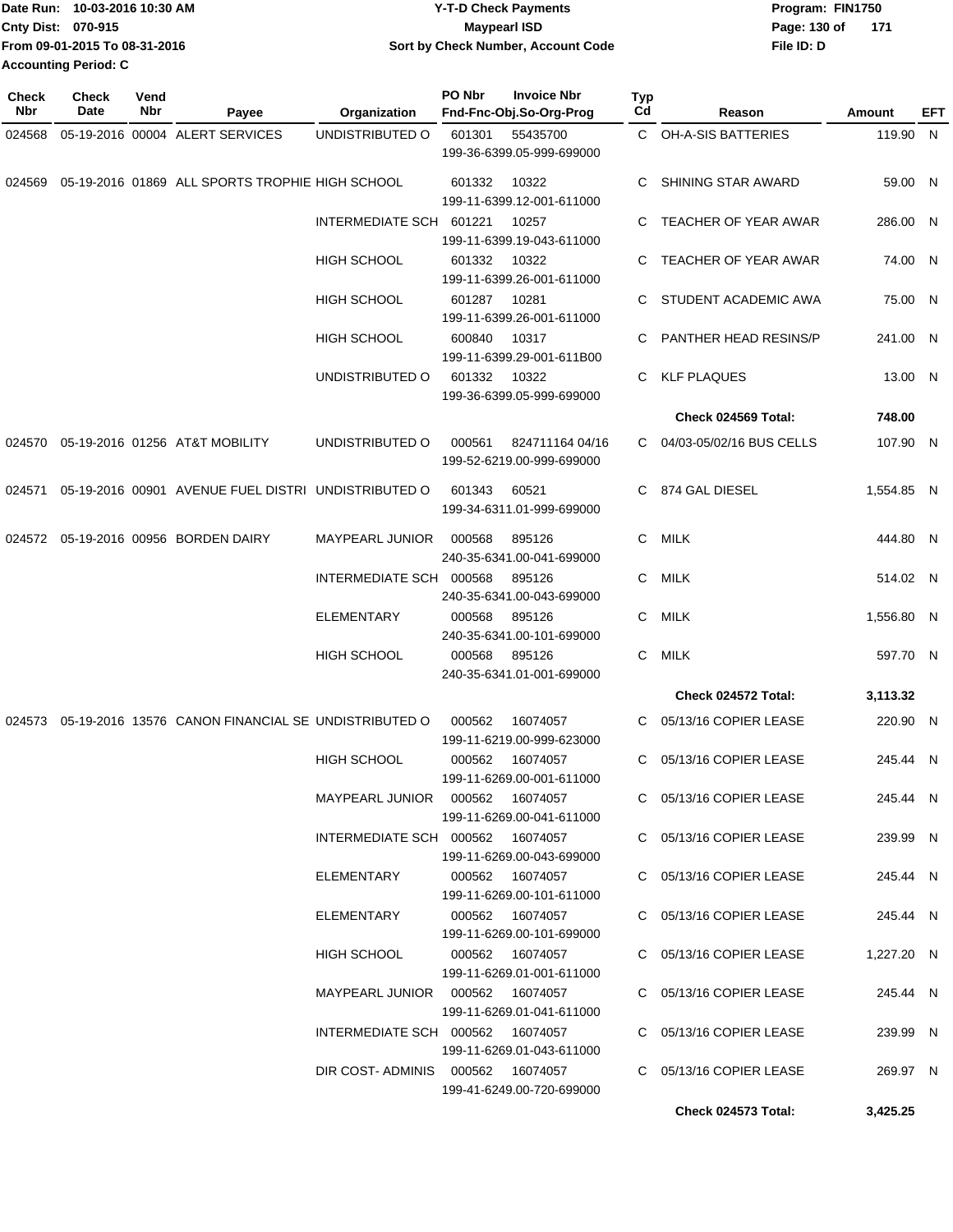| Date Run: 10-03-2016 10:30 AM | <b>Y-T-D Check Payments</b>        | Program: FIN1750    |
|-------------------------------|------------------------------------|---------------------|
| <b>Cnty Dist: 070-915</b>     | <b>Mavpearl ISD</b>                | Page: 131 of<br>171 |
| From 09-01-2015 To 08-31-2016 | Sort by Check Number, Account Code | File ID: D          |
| Accounting Period: C          |                                    |                     |

| <b>Check</b><br><b>Nbr</b> | <b>Check</b><br>Date             | Vend<br>Nbr | Payee                                                      | Organization                           | PO Nbr | <b>Invoice Nbr</b><br>Fnd-Fnc-Obj.So-Org-Prog       | Typ<br>Cd | Reason                                      | Amount     | EFT |
|----------------------------|----------------------------------|-------------|------------------------------------------------------------|----------------------------------------|--------|-----------------------------------------------------|-----------|---------------------------------------------|------------|-----|
| 024574                     |                                  |             | 05-19-2016 15282 COLORADO BOXED BE MAYPEARL JUNIOR         |                                        | 000569 | 7586595<br>240-35-6341.00-041-699000                |           | C USDA FOODS                                | 71.28 N    |     |
|                            |                                  |             |                                                            | <b>ELEMENTARY</b>                      | 000569 | 7586593<br>240-35-6341.00-101-699000                | C         | <b>USDA FOODS</b>                           | 38.43 N    |     |
|                            |                                  |             |                                                            |                                        |        |                                                     |           | Check 024574 Total:                         | 109.71     |     |
|                            |                                  |             | 024575 05-19-2016 13639 EAST TEXAS COPY SY UNDISTRIBUTED O |                                        | 000563 | 336357<br>199-11-6219.07-999-623000                 | C         | 04/09-05/08/16 PRINTS B&                    | 87.33 N    |     |
|                            |                                  |             |                                                            | <b>HIGH SCHOOL</b>                     | 000563 | 336357<br>199-11-6269.00-001-611000                 |           | 04/09-05/08/16 PRINTS B&                    | 70.00 N    |     |
|                            |                                  |             |                                                            | <b>MAYPEARL JUNIOR</b>                 | 000563 | 336357<br>199-11-6269.00-041-611000                 | C         | 04/09-05/08/16 PRINTS B&                    | 110.65 N   |     |
|                            |                                  |             |                                                            | INTERMEDIATE SCH 000563                |        | 336357<br>199-11-6269.00-043-699000                 |           | 04/09-05/08/16 PRINTS B&                    | 100.00 N   |     |
|                            |                                  |             |                                                            | <b>ELEMENTARY</b>                      | 000563 | 336357<br>199-11-6269.00-101-611000                 |           | 04/09-05/08/16 PRINTS B&                    | 128.35 N   |     |
|                            |                                  |             |                                                            | <b>ELEMENTARY</b>                      | 000563 | 336357<br>199-11-6269.00-101-699000                 | C         | 04/09-05/08/16 PRINTS B&                    | 70.00 N    |     |
|                            |                                  |             |                                                            | <b>HIGH SCHOOL</b>                     | 000563 | 336357<br>199-11-6269.01-001-611000                 |           | 04/09-05/08/16 PRINTS B&                    | 130.97 N   |     |
|                            |                                  |             |                                                            | <b>MAYPEARL JUNIOR</b>                 | 000563 | 336357<br>199-11-6269.01-041-611000                 | C         | 04/09-05/08/16 PRINTS B&                    | 70.00 N    |     |
|                            |                                  |             |                                                            | INTERMEDIATE SCH 000563                |        | 336357<br>199-11-6269.01-043-611000                 | C         | 04/09-05/08/16 PRINTS B&                    | 70.00 N    |     |
|                            |                                  |             |                                                            | DIR COST-ADMINIS                       | 000563 | 336357<br>199-41-6249.00-720-699000                 |           | 04/09-05/08/16 PRINTS B&                    | 70.00 N    |     |
|                            |                                  |             |                                                            |                                        |        |                                                     |           | Check 024575 Total:                         | 907.30     |     |
|                            |                                  |             | 024576 05-19-2016 01005 FAMILY/CONSUMER S HIGH SCHOOL      |                                        | 601330 | 34-4057<br>199-11-6411.04-001-622000                |           | <b>REGISTRATION FEE</b>                     | 300.00 N   |     |
|                            |                                  |             |                                                            | <b>HIGH SCHOOL</b>                     | 601330 | 34-5629<br>199-11-6411.04-001-622000                | C         | <b>REGISTRATION FEE</b>                     | 300.00 N   |     |
|                            |                                  |             |                                                            |                                        |        |                                                     |           | <b>Check 024576 Total:</b>                  | 600.00     |     |
|                            |                                  |             | 024577 05-19-2016 16065 FRIENDS OF TEXAS P ADMINISTRATIVE  |                                        | 601320 | 16-17<br>199-41-6499.00-701-699000                  | C         | 2016-17 NETWORK MEMB                        | 300.00 N   |     |
|                            |                                  |             | 024578 05-19-2016 15942 CHARLES HICKS                      | HIGH SCHOOL                            |        | 199-11-6411.06-001-611000                           |           | 600854 REIMBURSEMENT C MILEAGE FOR BAND CON | 21.00 N    |     |
|                            | 024579  05-19-2016  00243  HILCO |             |                                                            | UNDISTRIBUTED O                        |        | 000564 4705171500 0416<br>199-51-6259.04-999-699000 |           | C 04/04-05/04/16 SECURITY                   | 32.32 N    |     |
|                            |                                  |             |                                                            | UNDISTRIBUTED O                        |        | 000564 4706839800 0416<br>199-51-6259.04-999-699000 |           | C 04/04-05/04/16 MARQUEE                    | 53.54 N    |     |
|                            |                                  |             |                                                            | UNDISTRIBUTED O 000564 4705273700 0416 |        | 199-51-6259.04-999-699000                           |           | C 04/04-05/04/16 FUEL TANK                  | 30.69 N    |     |
|                            |                                  |             |                                                            | UNDISTRIBUTED O 000564 4705335301 0416 |        | 199-51-6259.04-999-699000                           |           | C 04/04-05/04/16 JUNIOR HIG                 | 2,647.10 N |     |
|                            |                                  |             |                                                            | UNDISTRIBUTED O 000564 4706312901 0416 |        | 199-51-6259.04-999-699000                           |           | C 04/04-05/04/16 ELEMENTA                   | 2,403.20 N |     |
|                            |                                  |             |                                                            | UNDISTRIBUTED O 000564 4602563301 0416 |        | 199-51-6259.04-999-699000                           |           | C 04/04-05/04/16 HS NORTH                   | 2,073.60 N |     |
|                            |                                  |             |                                                            | UNDISTRIBUTED O 000564 4602266500 0416 |        | 199-51-6259.04-999-699000                           |           | C 04/04-05/04/16 ATHLETIC F                 | 639.84 N   |     |
|                            |                                  |             |                                                            | UNDISTRIBUTED O                        |        | 000564 4706783900 0416<br>199-51-6259.78-999-622000 |           | C 04/04-05/04/16 AG FACILIT                 | 738.72 N   |     |
|                            |                                  |             |                                                            |                                        |        |                                                     |           | Check 024579 Total:                         | 8,619.01   |     |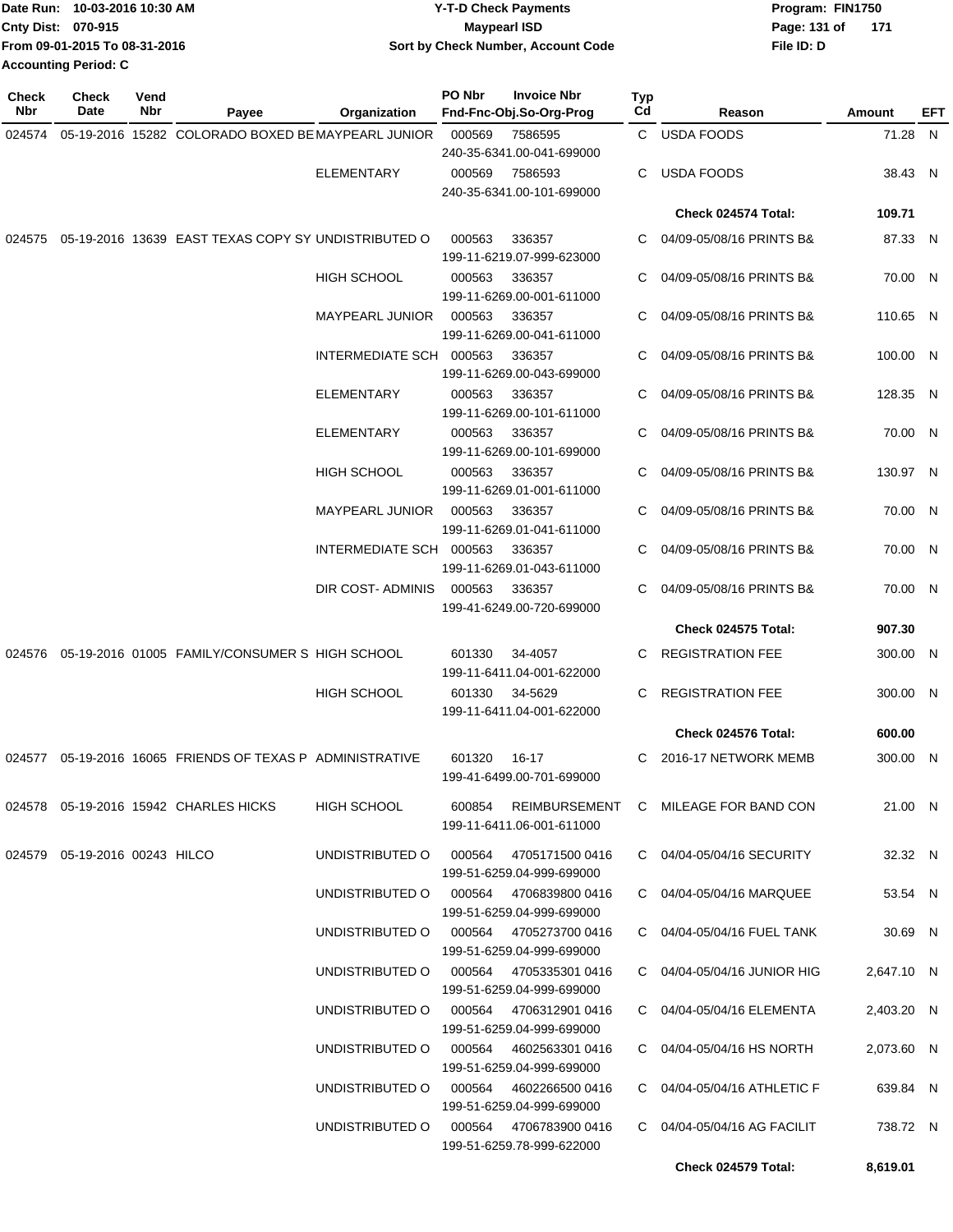| Date Run: 10-03-2016 10:30 AM | <b>Y-T-D Check Payments</b>        | Program: FIN1750      |
|-------------------------------|------------------------------------|-----------------------|
| <b>Cnty Dist: 070-915</b>     | <b>Mavpearl ISD</b>                | Page: 132 of<br>- 171 |
| From 09-01-2015 To 08-31-2016 | Sort by Check Number, Account Code | File ID: D            |
| <b>Accounting Period: C</b>   |                                    |                       |

| <b>Check</b><br>Nbr | <b>Check</b><br>Date                  | Vend<br>Nbr | Payee                                                             | Organization            | PO Nbr       | <b>Invoice Nbr</b><br>Fnd-Fnc-Obj.So-Org-Prog      | <b>Typ</b><br>Cd | Reason                    | <b>Amount</b> | EFT |
|---------------------|---------------------------------------|-------------|-------------------------------------------------------------------|-------------------------|--------------|----------------------------------------------------|------------------|---------------------------|---------------|-----|
| 024580              |                                       |             | 05-19-2016 01048 LABATT FOOD SERVIC MAYPEARL JUNIOR               |                         | 000570       | 287479 05/16                                       |                  | C GROCERIES               | 1,872.24 N    |     |
|                     |                                       |             |                                                                   |                         |              | 240-35-6341.00-041-699000                          |                  |                           |               |     |
|                     |                                       |             |                                                                   | INTERMEDIATE SCH 000570 |              | 387495 05/16                                       | C.               | <b>GROCERIES</b>          | 2,314.01 N    |     |
|                     |                                       |             |                                                                   | <b>ELEMENTARY</b>       | 000570       | 240-35-6341.00-043-699000<br>387487 05/16          | C                | <b>GROCERIES</b>          |               |     |
|                     |                                       |             |                                                                   |                         |              | 240-35-6341.00-101-699000                          |                  |                           | 4,614.85 N    |     |
|                     |                                       |             |                                                                   | <b>HIGH SCHOOL</b>      | 000570       | 387460 05/16<br>240-35-6341.01-001-699000          | C                | <b>GROCERIES</b>          | 3,572.19 N    |     |
|                     |                                       |             |                                                                   |                         |              |                                                    |                  | Check 024580 Total:       | 12,373.29     |     |
| 024581              |                                       |             | 05-19-2016 00854 PITNEY BOWES GLOB DIR COST-ADMINIS               |                         | 000565       | 3300396211                                         | С                | 01/30-04/29/16 MACHINE L  | 420.00 N      |     |
|                     |                                       |             |                                                                   |                         |              | 199-41-6269.00-720-699000                          |                  |                           |               |     |
|                     |                                       |             |                                                                   | UNDISTRIBUTED O         | 601280       | 800090000328417<br>199-41-6399.02-999-699000       | C.               | 05/03/16 POSTAGE REFILL   | 1,005.00 N    |     |
|                     |                                       |             |                                                                   |                         |              |                                                    |                  | Check 024581 Total:       | 1,425.00      |     |
| 024582              |                                       |             | 05-19-2016 12836 R B SPORTING GOOD UNDISTRIBUTED O                |                         | 600961       | 0519848-IN<br>199-36-6399.03-999-699GHS            | С                | <b>VAULTING POLE TIPS</b> | 184.50 N      |     |
|                     |                                       |             |                                                                   | UNDISTRIBUTED O         | 600928       | 0519857-IN<br>199-36-6399.05-999-699000            | С                | <b>JUMP ROPES</b>         | 528.00 N      |     |
|                     |                                       |             |                                                                   | <b>HIGH SCHOOL</b>      | 601219       | 0526348-IN<br>199-36-6399.13-001-699000            | С                | <b>SOFTBALLS</b>          | 156.90 N      |     |
|                     |                                       |             |                                                                   |                         |              |                                                    |                  | Check 024582 Total:       | 869.40        |     |
| 024583              |                                       |             | 05-19-2016 00316 SCHOOL SPECIALTY                                 | <b>HIGH SCHOOL</b>      | 601328       | 208115956051<br>199-11-6399.12-001-611000          | C                | CARDBOARD CARRELS         | 200.95 N      |     |
|                     |                                       |             | 024584 05-19-2016 15936 SELERIX SYSTEMS, IN IND COST- ADM         |                         | 000566       | 16-7043<br>199-41-6219.09-750-699000               | C.               | 2 QTR 2016- ACA REPORTI   | 525.00 N      |     |
| 024585              |                                       |             | 05-19-2016 13645 SHARI EASTWOOD                                   | <b>IND COST-ADM</b>     | 601331       | <b>REIMBURSEMENT</b><br>199-41-6499.01-750-699000  | C                | <b>PICTURE FRAMES</b>     | 11.00 N       |     |
| 024586              |                                       |             | 05-19-2016 12813 STORM LAWN AND GA UNDISTRIBUTED O                |                         | 601342       | 179592<br>199-51-6319.03-999-699000                | C.               | CAP TANK, OVERFLOW        | 54.95 N       |     |
|                     | 024587  05-19-2016  00552  TASB, INC. |             |                                                                   | DIR COST-ADMINIS        | 601347       | 498966<br>199-41-6219.02-720-699000                | С                | POLICY REVIEW             | 1.791.34 N    |     |
|                     |                                       |             | 024588  05-19-2016  13647  TEXAS COMPTROLLE  ADMINISTRATIVE       |                         | 601345 S0704 | 199-41-6499.00-701-699000                          |                  | C STATE OF TX CO-OP MEM   | 100.00 N      |     |
|                     |                                       |             | 024589  05-19-2016  00134  TXU ENERGY                             | UNDISTRIBUTED O         |              | 000567   054326788416<br>199-51-6259.04-999-699000 |                  | C 04/12-05/12/16 SECURITY | 330.72 N      |     |
|                     |                                       |             | 024590 05-26-2016 14693 AGILE SPORTS TECHN HIGH SCHOOL            |                         |              | 601372 3860-45-224860<br>199-36-6399.11-001-699VOL |                  | C HUDL FOR VOLLEYBALL     | 400.00 N      |     |
|                     |                                       |             | 024591 05-26-2016 01869 ALL SPORTS TROPHIE MAYPEARL JUNIOR 601240 |                         |              | 10254<br>199-11-6399.07-041-611000                 |                  | C TEACHER OF YEAR AWAR    | 242.50 N      |     |
|                     |                                       |             |                                                                   | ELEMENTARY              | 601382 10258 | 199-11-6399.21-101-611000                          |                  | C TEACHER OF YEAR AWAR    | 128.00 N      |     |
|                     |                                       |             |                                                                   |                         |              |                                                    |                  | Check 024591 Total:       | 370.50        |     |
|                     |                                       |             | 024592 05-26-2016 01106 CAROLE UPCHURCH UNDISTRIBUTED O           |                         | 601364       | REIMBURSEMENT<br>199-53-6411.00-999-699000         |                  | C MILEAGE TO REGION 10 -  | 106.00 N      |     |
|                     | 024593 05-26-2016 15764 CCE           |             |                                                                   | <b>HIGH SCHOOL</b>      |              | 601215 415970<br>199-36-6499.05-001-699000         |                  | C LETTER JACKETS          | 350.00 N      |     |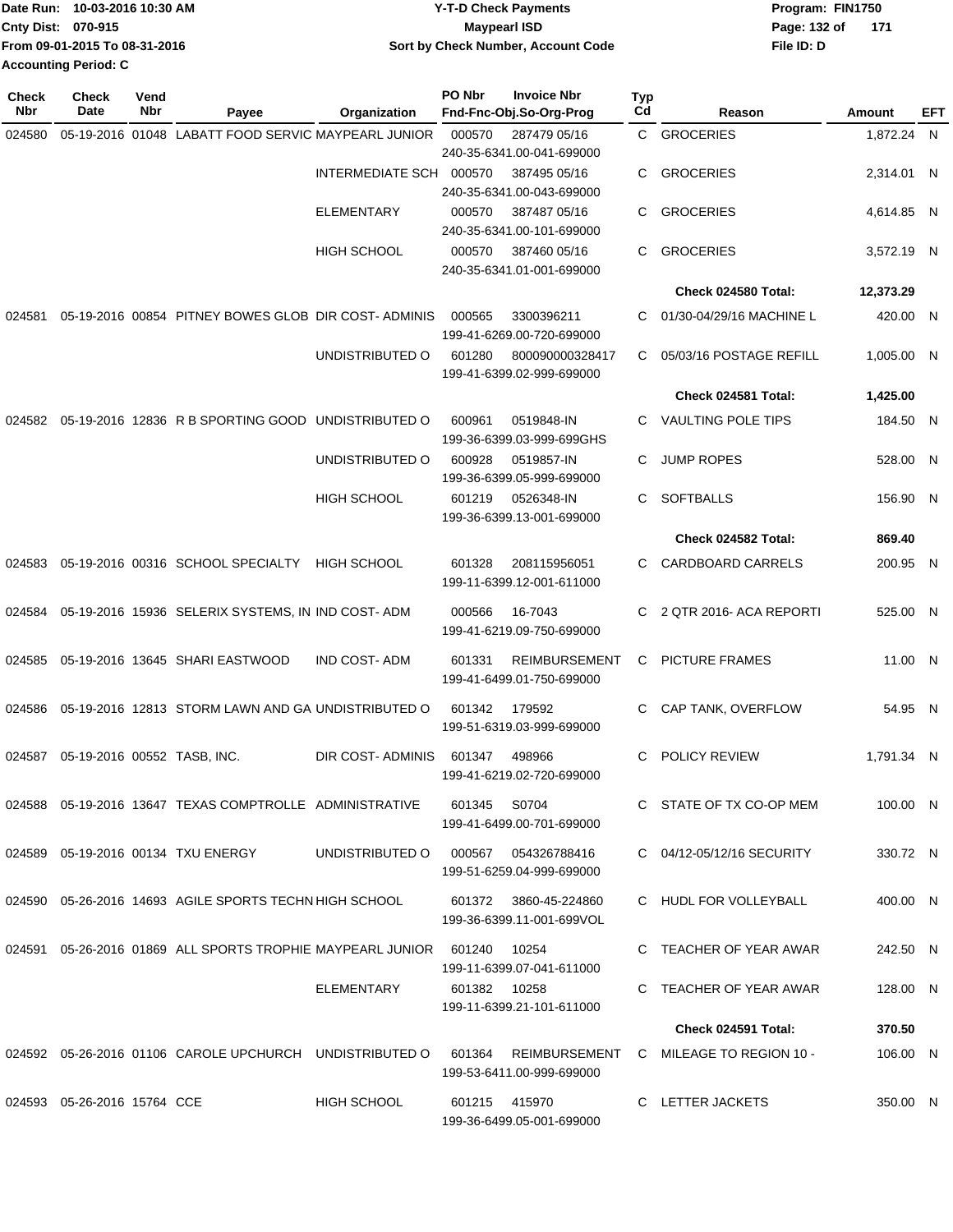| Date Run: 10-03-2016 10:30 AM | <b>Y-T-D Check Payments</b>        | Program: FIN1750    |
|-------------------------------|------------------------------------|---------------------|
| <b>Cnty Dist: 070-915</b>     | <b>Mavpearl ISD</b>                | Page: 133 of<br>171 |
| From 09-01-2015 To 08-31-2016 | Sort by Check Number, Account Code | File ID: D          |
| <b>Accounting Period: C</b>   |                                    |                     |

| <b>Check</b><br>Nbr | Check<br>Date             | Vend<br>Nbr | Payee                                                                  | Organization                     | PO Nbr | <b>Invoice Nbr</b><br>Fnd-Fnc-Obj.So-Org-Prog | <b>Typ</b><br>Cd | Reason                      | Amount     | EFT |
|---------------------|---------------------------|-------------|------------------------------------------------------------------------|----------------------------------|--------|-----------------------------------------------|------------------|-----------------------------|------------|-----|
| 024594              | 05-26-2016 12478 AP EXAMS |             |                                                                        | <b>HIGH SCHOOL</b>               | 601388 | 381601659A<br>199-31-6399.01-001-621000       |                  | C PSAT TEST FEES            | 1,380.00 N |     |
|                     |                           |             | 024595 05-26-2016 16070 Consolidated Restaurant UNDISTRIBUTED O        |                                  | 601395 | MISD 6/1/16<br>199-13-6299.00-999-699000      | C.               | APPRECIATION LUNCHEO        | 2,458.18 N |     |
|                     |                           |             | 024596  05-26-2016  15656  DEPARTMENT OF INF  UNDISTRIBUTED O          |                                  | 000571 | 16101299N<br>199-51-6259.02-999-699000        | C                | 10/01-10/31/15 LONG DIST    | 69.25 N    |     |
|                     |                           |             |                                                                        | UNDISTRIBUTED O                  | 000571 | 16041285N<br>199-51-6259.02-999-699000        | C                | 04/01-04/30/16 LONG DIST    | 70.77 N    |     |
|                     |                           |             |                                                                        |                                  |        |                                               |                  | Check 024596 Total:         | 140.02     |     |
| 024597              |                           |             | 05-26-2016 12536 DESOTO JANITORIAL                                     | UNDISTRIBUTED O                  | 601396 | 171994<br>199-51-6319.01-999-699000           | C.               | GLOVES/MOPS/TISSUE/WI       | 6,455.75 N |     |
| 024598              |                           |             | 05-26-2016 12885 DIRECT ENERGY                                         | UNDISTRIBUTED O                  | 000573 | 161400027605185<br>199-51-6259.04-999-699000  |                  | C 04/12-05/10/16 PORTABLE   | 89.14 N    |     |
|                     |                           |             |                                                                        | UNDISTRIBUTED O                  | 000573 | 161400027605185<br>199-51-6259.04-999-699000  |                  | C 04/12-05/10/16 CATV TOW   | 9.31 N     |     |
|                     |                           |             |                                                                        | UNDISTRIBUTED O                  | 000573 | 161400027605185<br>199-51-6259.04-999-699000  |                  | C 04/12-05/10/16 HS SOUTH   | 9.31 N     |     |
|                     |                           |             |                                                                        | UNDISTRIBUTED O                  | 000573 | 161400027605185<br>199-51-6259.04-999-699000  | C.               | 04/12-05/10/16 INT PRACT    | 32.97 N    |     |
|                     |                           |             |                                                                        | UNDISTRIBUTED O                  | 000573 | 161400027605185<br>199-51-6259.04-999-699000  | C.               | 04/12-05/10/16 INT CAFETE   | 473.01 N   |     |
|                     |                           |             |                                                                        | UNDISTRIBUTED O                  | 000573 | 161370027563843<br>199-51-6259.04-999-699000  | C.               | 04/12-05/10/16 309 MAIN S   | 309.13 N   |     |
|                     |                           |             |                                                                        | UNDISTRIBUTED O                  | 000573 | 161400027605185<br>199-51-6259.04-999-699000  | C.               | 04/12-05/10/16 HS SOUTH     | 2,977.13 N |     |
|                     |                           |             |                                                                        | UNDISTRIBUTED O                  | 000573 | 161400027605185<br>199-51-6259.04-999-699000  |                  | C 04/12-05/10/16 BUS BARN   | 215.20 N   |     |
|                     |                           |             |                                                                        | UNDISTRIBUTED O                  | 000573 | 161400027605185<br>199-51-6259.04-999-699000  |                  | C 04/12-05/10/16 QUAD BUIL  | 217.31 N   |     |
|                     |                           |             |                                                                        | UNDISTRIBUTED O                  | 000573 | 161400027605185<br>199-51-6259.04-999-699000  |                  | C 04/12-05/10/16 GOLF FACIL | 279.36 N   |     |
|                     |                           |             |                                                                        | UNDISTRIBUTED O                  | 000573 | 161400027605185<br>199-51-6259.04-999-699000  |                  | C 04/12-05/10/16 INTERMEDI  | 1,175.71 N |     |
|                     |                           |             |                                                                        |                                  |        |                                               |                  | Check 024598 Total:         | 5,787.58   |     |
|                     |                           |             | 024599  05-26-2016  15319  EDMENTUM, INC                               | UNDISTRIBUTED O                  | 601339 | <b>INV068449</b><br>199-11-6399.45-999-699000 |                  | C STUDY ISLAND SUBSCRIP     | 4,252.00 N |     |
|                     |                           |             | 024600  05-26-2016  13336  ELLIS COUNTY MUSIC INTERMEDIATE SCH  601031 |                                  |        | 2270<br>199-11-6399.10-043-611000             |                  | C CELLO BOWS                | 73.98 N    |     |
|                     |                           |             | 024601 05-26-2016 12249 FISHER SCIENTIFIC                              | INTERMEDIATE SCH 600810          |        | 2363129<br>199-11-6399.05-043-611000          |                  | C ANTI-FOG GOGGLES          | 8.20 N     |     |
|                     |                           |             |                                                                        | INTERMEDIATE SCH                 |        | 2788002<br>199-11-6399.05-043-611000          |                  | M INCORRECT ITEM            | -8.20 N    |     |
|                     |                           |             |                                                                        |                                  |        |                                               |                  | Check 024601 Total:         | .00        |     |
|                     |                           |             | 024602  05-26-2016  15848  HOLIDAY INN EXPRES ELEMENTARY               |                                  | 601129 | L. HYLES<br>199-23-6411.02-101-699000         |                  | C LODGING - TEPSA CONVE     | 211.46 N   |     |
|                     |                           |             |                                                                        | INTERMEDIATE SCH 601128 C. VOTAW |        | 199-23-6499.00-043-699000                     |                  | C LODGING - TEPSA CONVE     | 211.46 N   |     |
|                     |                           |             |                                                                        |                                  |        |                                               |                  | Check 024602 Total:         | 422.92     |     |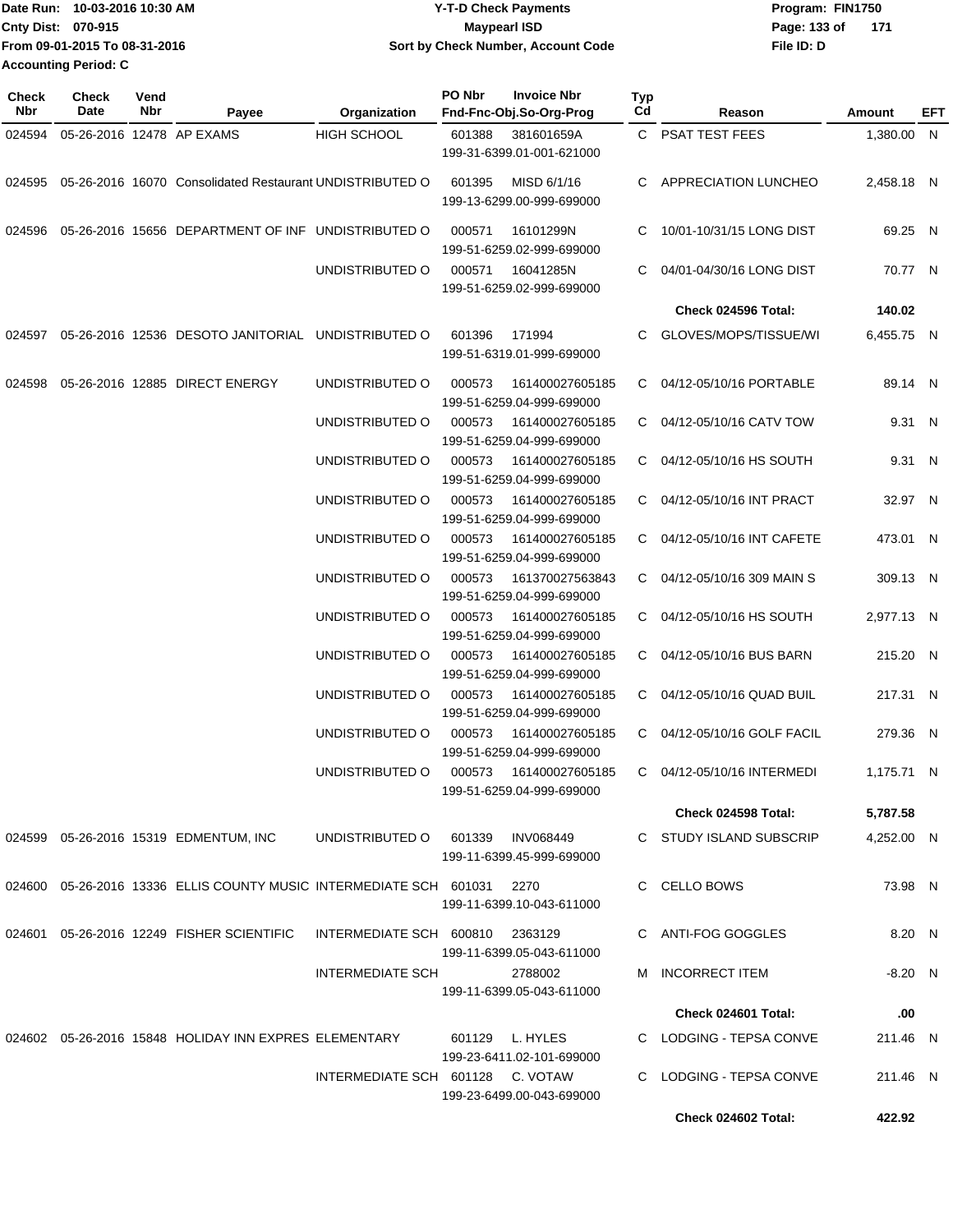| Date Run: 10-03-2016 10:30 AM | <b>Y-T-D Check Payments</b>        | Program: FIN1750    |
|-------------------------------|------------------------------------|---------------------|
| Cnty Dist: 070-915            | <b>Mavpearl ISD</b>                | Page: 134 of<br>171 |
| From 09-01-2015 To 08-31-2016 | Sort by Check Number, Account Code | File ID: D          |
| <b>Accounting Period: C</b>   |                                    |                     |

| Check<br>Nbr | <b>Check</b><br>Date | Vend<br>Nbr | Payee                                                             | Organization                      | PO Nbr | <b>Invoice Nbr</b><br>Fnd-Fnc-Obj.So-Org-Prog     | <b>Typ</b><br>Cd | Reason                        | Amount     | EFT |
|--------------|----------------------|-------------|-------------------------------------------------------------------|-----------------------------------|--------|---------------------------------------------------|------------------|-------------------------------|------------|-----|
| 024603       |                      |             | 05-26-2016 00612 HOME DEPOT CREDIT UNDISTRIBUTED O                |                                   | 600068 | XXXX 7415 05/16<br>199-51-6319.04-999-699000      | C.               | <b>MAINTENANCE SUPPLIES</b>   | 292.50 N   |     |
| 024604       |                      |             | 05-26-2016 00795 ISI COMMERCIAL REF UNDISTRIBUTED O               |                                   | 601283 | 2682704<br>199-51-6319.02-999-699000              | C.               | <b>CONTROL BOARD</b>          | 399.05 N   |     |
| 024605       |                      |             | 05-26-2016 13655 JILL AUGUSTYN                                    | UNDISTRIBUTED O                   | 601376 | 211-13-6411.00-999-624000                         | C.               | LEAD TRAINING 05/06/16        | 51.50 N    |     |
| 024606       |                      |             | 05-26-2016 15086 Kimbell Midwest                                  | UNDISTRIBUTED O                   | 601324 | 4902101<br>199-34-6319.00-999-699000              | C.               | <b>BUS - BODY FLUID CLEAN</b> | 165.72 N   |     |
|              |                      |             |                                                                   | UNDISTRIBUTED O                   | 601323 | 4901832<br>199-51-6319.02-999-699000              | C.               | <b>ASSORTED FASTENERS</b>     | 321.81 N   |     |
|              |                      |             |                                                                   | UNDISTRIBUTED O                   |        | 4905679<br>199-51-6399.05-999-699000              | м                | <b>MERCHANDISE RETURNE</b>    | $-59.10$ N |     |
|              |                      |             |                                                                   |                                   |        |                                                   |                  | Check 024606 Total:           | 428.43     |     |
| 024607       |                      |             | 05-26-2016 15248 JACQUELYN KOCH                                   | UNDISTRIBUTED O                   | 601375 | MAY2016<br>224-31-6219.00-999-623000              | C.               | <b>MAY DIAGNOSTIC SERVIC</b>  | 3,628.60 N |     |
| 024608       |                      |             | 05-26-2016 15761 LINDY TERRY                                      | ELEMENTARY                        | 601394 | <b>REIMBURSEMENT</b><br>199-11-6399.00-101-623000 | C                | <b>H2O CPI TRAINING/GRAD</b>  | 11.94 N    |     |
|              |                      |             |                                                                   | <b>SCHOOL BOARD</b>               | 601394 | <b>REIMBURSEMENT</b><br>199-41-6499.02-702-699000 | C                | <b>H2O CPI TRAINING/GRAD</b>  | 2.99 N     |     |
|              |                      |             |                                                                   |                                   |        |                                                   |                  | Check 024608 Total:           | 14.93      |     |
| 024609       |                      |             | 05-26-2016 00067 LEIGHANNE MCALISTE UNDISTRIBUTED O               |                                   | 601367 | <b>REIMBURSEMENT</b><br>199-13-6399.01-999-699000 | C                | <b>RETIREMENT RECEPTION</b>   | 43.48 N    |     |
| 024610       |                      |             | 05-26-2016 14906 MORRISON SUPPLY                                  | UNDISTRIBUTED O                   | 601257 | S100393376.001<br>199-51-6319.02-999-699000       | C                | <b>BRASS BUSHING</b>          | 3.59 N     |     |
|              |                      |             |                                                                   | UNDISTRIBUTED O                   | 601257 | S100393376.002<br>199-51-6319.02-999-699000       | C.               | SPECIAL ORDER - PLUMBI        | 11.72 N    |     |
|              |                      |             |                                                                   | UNDISTRIBUTED O                   | 601257 | S100404029.001<br>199-51-6319.02-999-699000       |                  | C SEAL                        | 39.91 N    |     |
|              |                      |             |                                                                   |                                   |        |                                                   |                  | Check 024610 Total:           | 55.22      |     |
| 024611       |                      |             | 05-26-2016 00287 OFFICE DEPOT                                     | UNDISTRIBUTED O                   | 601314 | 1936325985<br>199-36-6399.05-999-699000           | C.               | <b>SPORTS BANQUET SUPPL</b>   | 43.94 N    |     |
|              |                      |             |                                                                   |                                   | 600990 | 0645-168040<br>199-34-6319.00-999-699000          |                  | C BRAKE FLUID/BLUE DEF        | 67.94 N    |     |
|              |                      |             | 024613 05-26-2016 14543 RENAISSANCE LEARNI UNDISTRIBUTED O 601340 |                                   |        | INV4247074<br>199-11-6399.45-999-699000           |                  | C AR RENEWAL                  | 4,201.00 N |     |
|              |                      |             |                                                                   | UNDISTRIBUTED 0 601340 INV4247075 |        | 199-11-6399.45-999-699000                         |                  | C AR RENEWAL                  | 2,816.00 N |     |
|              |                      |             |                                                                   | UNDISTRIBUTED 0 601340 INV4247073 |        | 199-11-6399.45-999-699000                         |                  | C AR RENEWAL                  | 1.269.00 N |     |
|              |                      |             |                                                                   | UNDISTRIBUTED 0 601340 INV4247076 |        | 199-11-6399.45-999-699000                         |                  | C AR RENEWAL                  | 2,897.00 N |     |
|              |                      |             |                                                                   |                                   |        |                                                   |                  | <b>Check 024613 Total:</b>    | 11,183.00  |     |
|              |                      |             | 024614  05-26-2016  13645  SHARI EASTWOOD                         | UNDISTRIBUTED O                   | 601383 | REIMBURSEMENT<br>199-13-6399.01-999-699000        |                  | C RETIREMENT CAKE             | 40.00 N    |     |
|              |                      |             | 024615 05-26-2016 00234 SOUTHWEST INTERNA UNDISTRIBUTED O         |                                   |        | 601317 HP14166<br>199-34-6219.00-999-699000       |                  | C VALVE AIR CYLINDER          | 271.50 N   |     |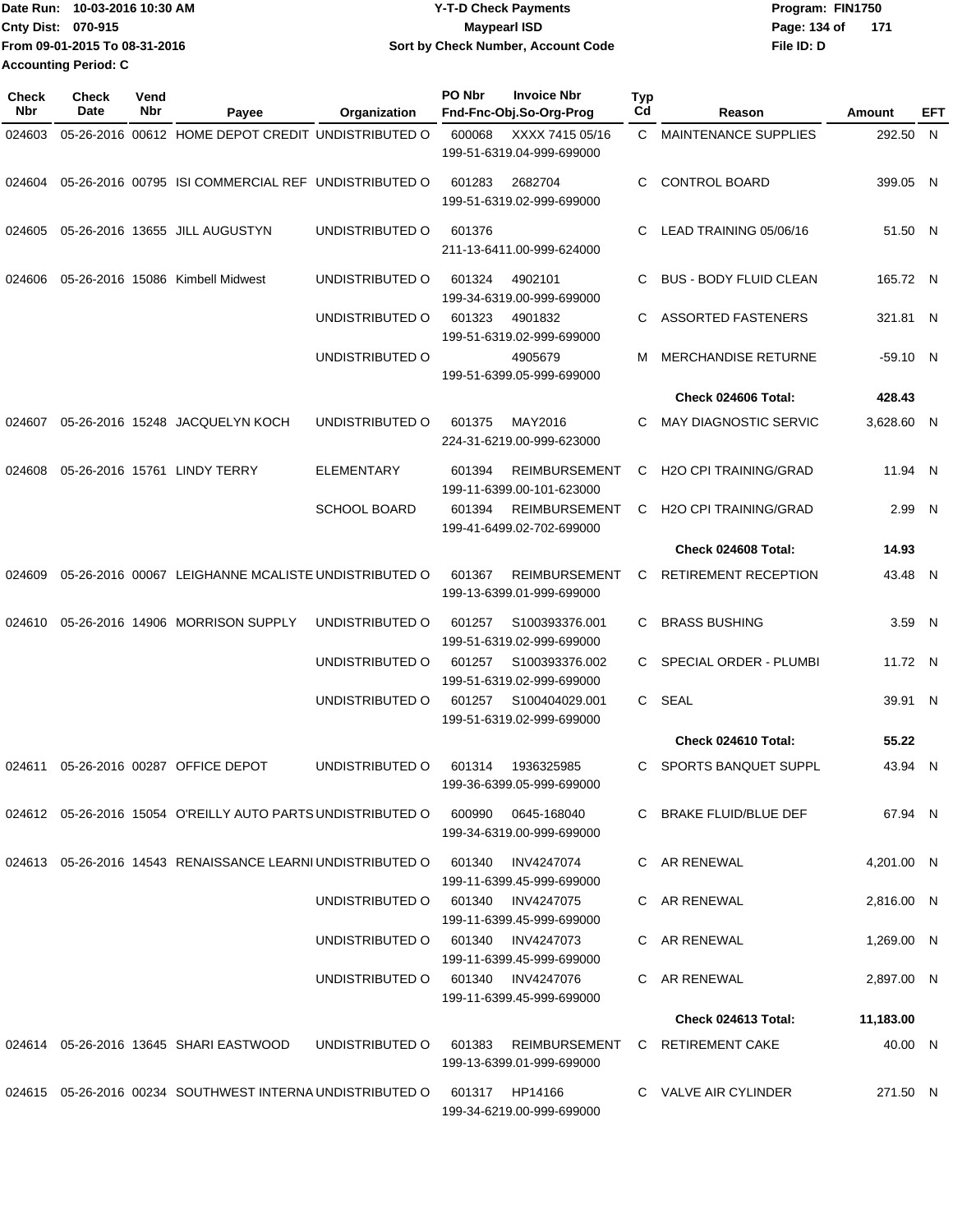| Date Run: 10-03-2016 10:30 AM | <b>Y-T-D Check Payments</b>        | Program: FIN1750    |
|-------------------------------|------------------------------------|---------------------|
| <b>Cnty Dist: 070-915</b>     | <b>Mavpearl ISD</b>                | Page: 135 of<br>171 |
| From 09-01-2015 To 08-31-2016 | Sort by Check Number, Account Code | File ID: D          |
| <b>Accounting Period: C</b>   |                                    |                     |

| Check<br>Nbr | <b>Check</b><br>Date               | Vend<br>Nbr | Payee                                                             | Organization            | PO Nbr       | <b>Invoice Nbr</b><br>Fnd-Fnc-Obj.So-Org-Prog   | Typ<br>Cd | Reason                       | Amount     | EFT |
|--------------|------------------------------------|-------------|-------------------------------------------------------------------|-------------------------|--------------|-------------------------------------------------|-----------|------------------------------|------------|-----|
| 024616       |                                    |             | 05-26-2016 16071 SUPER 8 AUSTIN                                   | <b>HIGH SCHOOL</b>      | 601399       | <b>B. CUPP</b><br>199-36-6499.01-001-699000     |           | C STATE UIL BAND LODGIN      | 366.24 N   |     |
|              | 024617 05-26-2016 00552 TASB. INC. |             |                                                                   | DIR COST-ADMINIS        | 601391       | 502749<br>199-41-6219.02-720-699000             | C.        | POLICY REVIEW UPDATE         | 1.180.64 N |     |
| 024618       |                                    |             | 05-26-2016 01510 TEXAS GIRLS COACHE HIGH SCHOOL                   |                         | 601389       | MEMBERS/CLINIC<br>199-36-6499.05-001-699000     | C.        | <b>COACHING SCHOOL</b>       | 600.00 N   |     |
| 024619       |                                    |             | 05-26-2016 00141 WAL MART                                         | HIGH SCHOOL             | 600889       | XXXX 6048 05/16<br>199-11-6399.10-001-622000    | C.        | <b>HOME EC LABS</b>          | 165.11 N   |     |
|              |                                    |             |                                                                   | HIGH SCHOOL             | 600888       | XXXX 6048 05/16<br>199-11-6399.10-001-622000    | C.        | <b>HOME EC LABS</b>          | 101.41 N   |     |
|              |                                    |             |                                                                   | INTERMEDIATE SCH 601260 |              | XXXX 6048 05/16<br>199-11-6499.00-043-611000    | C.        | <b>TEACHER APPRECIATION</b>  | 91.05 N    |     |
|              |                                    |             |                                                                   |                         |              |                                                 |           | Check 024619 Total:          | 357.57     |     |
| 024620       |                                    |             | 06-02-2016 15376 ALL ABOUT TIRES, LLC UNDISTRIBUTED O             |                         | 600058       | SH20037<br>199-34-6219.00-999-699000            | C.        | <b>INSTALL TIRE PRESSURE</b> | 15.00 N    |     |
| 024621       |                                    |             | 06-02-2016 16068 ARNOLD CRUSHED ST UNDISTRIBUTED O                |                         | 601362       | 231937<br>199-51-6319.02-999-699000             | C.        | <b>FLEXBASE FOR AG DRIVE</b> | 753.46 N   |     |
| 024622       |                                    |             | 06-02-2016 15616 AT&T CORP.                                       | UNDISTRIBUTED O         | 000582       | 0573207983001<br>199-51-6259.02-999-699000      |           | C 04/22-05/21/16 FAX L.D.    | 99.02 N    |     |
| 024623       | 06-02-2016 15764 CCE               |             |                                                                   | HIGH SCHOOL             | 601390       | 415971<br>199-36-6499.01-001-699000             | C.        | <b>BAND LETTER JACKETS</b>   | 350.00 N   |     |
| 024624       |                                    |             | 06-02-2016 00527 CDWG INC.                                        | UNDISTRIBUTED O         | 601272       | <b>DBL6732</b><br>199-11-6399.45-999-699000     | C.        | <b>HP SERVER SUPPORT</b>     | 1,569.40 N |     |
|              |                                    |             |                                                                   | UNDISTRIBUTED O         | 601334       | <b>DDL2177</b><br>199-11-6639.50-999-699000     | C         | <b>INFRASTRUCTURE NON-E</b>  | 8,894.35 N |     |
|              |                                    |             |                                                                   | <b>ADMINISTRATIVE</b>   | 601309       | <b>DBZ0900</b><br>199-53-6399.00-701-699000     | C.        | <b>VGA VIDEO SPLITTER</b>    | 15.26 N    |     |
|              |                                    |             |                                                                   |                         |              |                                                 |           | Check 024624 Total:          | 10,479.01  |     |
| 024625       |                                    |             | 06-02-2016 15869 CLARK SECURITY PROUNDISTRIBUTED O                |                         | 601258       | 24K055372<br>199-51-6319.02-999-699000          | C.        | INT GYM DOOR HANDLE          | 58.21 N    |     |
|              |                                    |             |                                                                   | UNDISTRIBUTED O         | 601201       | 24K054972<br>199-51-6319.02-999-699000          |           | C DEAD BOLTS                 | 150.13 N   |     |
|              |                                    |             |                                                                   |                         |              |                                                 |           | Check 024625 Total:          | 208.34     |     |
|              |                                    |             | 024626  06-02-2016  12714  CROWLEY ISD                            | <b>HIGH SCHOOL</b>      |              | 601404 VS. PEASTER<br>199-36-6499.01-001-699000 |           | C SOFTBALL PLAYOFF GAM       | 387.13 N   |     |
|              |                                    |             | 024627 06-02-2016 01547 EICHELBAUM WARDEL DIR COST-ADMINIS 000583 |                         |              | 54748<br>199-41-6211.00-720-699000              |           | C GENERAL LEGAL FEES         | 235.00 N   |     |
|              |                                    |             | 024628 06-02-2016 00038 ELLIS APPRAISAL DISTTAX COLLECTION        |                         | 600384       | 2016-13-3<br>199-41-6213.00-703-699000          |           | C 3RD QTR 2016 EAD BUDG      | 7,322.60 N |     |
| 024629       |                                    |             | 06-02-2016 13336 ELLIS COUNTY MUSIC HIGH SCHOOL                   |                         | 600841       | 22394<br>199-11-6249.01-001-611000              |           | C TUBA REPAIR - TK 25614     | 10.00 N    |     |
|              |                                    |             |                                                                   | HIGH SCHOOL             | 600841 23209 | 199-11-6249.01-001-611000                       | C         | EUPHONIUM REPAIR- TK 2       | 10.00 N    |     |
|              |                                    |             |                                                                   |                         |              |                                                 |           | Check 024629 Total:          | 20.00      |     |
|              |                                    |             | 024630 06-02-2016 00040 FLATT STATIONERS, I HIGH SCHOOL           |                         | 601354       | 217813-00<br>199-11-6399.12-001-611000          |           | C OFFICE SUPPLIES            | 1,390.99 N |     |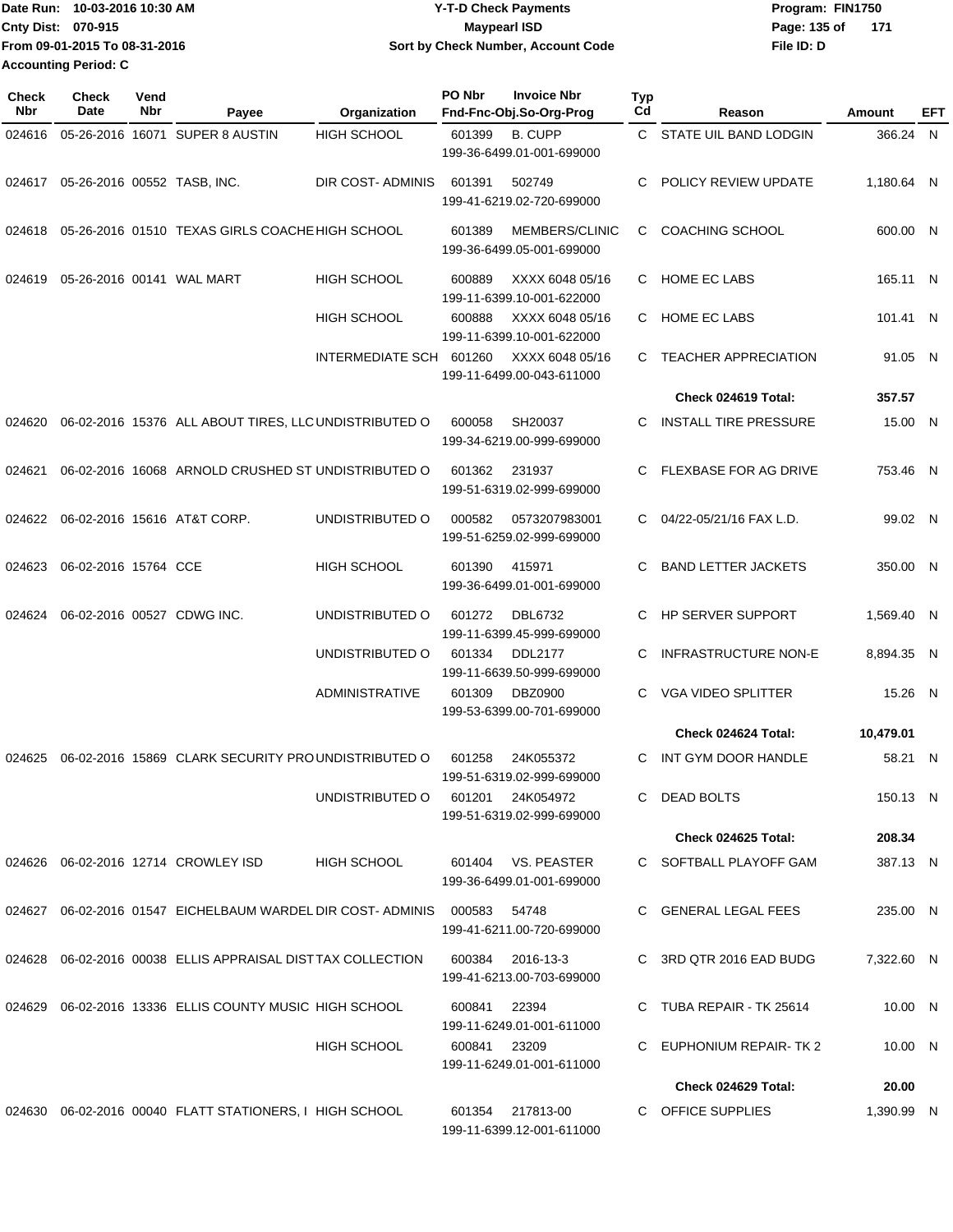| Date Run: 10-03-2016 10:30 AM | <b>Y-T-D Check Payments</b>        | Program: FIN1750      |
|-------------------------------|------------------------------------|-----------------------|
| <b>Cnty Dist: 070-915</b>     | <b>Mavpearl ISD</b>                | Page: 136 of<br>- 171 |
| From 09-01-2015 To 08-31-2016 | Sort by Check Number, Account Code | File ID: D            |
| <b>Accounting Period: C</b>   |                                    |                       |

| <b>Check</b><br>Nbr | <b>Check</b><br>Date | Vend<br>Nbr | Payee                                                         | Organization    | PO Nbr | <b>Invoice Nbr</b><br>Fnd-Fnc-Obj.So-Org-Prog | Typ<br>Cd | Reason                      | Amount     | EFT |
|---------------------|----------------------|-------------|---------------------------------------------------------------|-----------------|--------|-----------------------------------------------|-----------|-----------------------------|------------|-----|
| 024631              |                      |             | 06-02-2016 16059 FRONTIER SOUTHWE                             | UNDISTRIBUTED O | 000584 | 972435174204030                               | C.        | 05/25-06/24/16 MARQUEE      | 56.25 N    |     |
|                     |                      |             |                                                               |                 |        | 199-51-6259.02-999-699000                     |           |                             |            |     |
|                     |                      |             |                                                               | UNDISTRIBUTED O | 000584 | 972435201909301                               | C         | 05/25-06/24/16 9724352019   | 116.63 N   |     |
|                     |                      |             |                                                               |                 |        | 199-51-6259.02-999-699000                     |           |                             |            |     |
|                     |                      |             |                                                               | UNDISTRIBUTED O | 000584 | 972435203809291<br>199-51-6259.02-999-699000  | C         | 05/25-06/24/16 9724352038   | 116.63 N   |     |
|                     |                      |             |                                                               |                 |        |                                               |           | Check 024631 Total:         | 289.51     |     |
| 024632              |                      |             | 06-02-2016 12341 GRAINGER INDUSTRIA UNDISTRIBUTED O           |                 | 601173 | 9082780520                                    | C         | <b>DRUM FAUCET</b>          | 27.81 N    |     |
|                     |                      |             |                                                               |                 |        | 199-34-6219.00-999-699000                     |           |                             |            |     |
|                     |                      |             |                                                               | UNDISTRIBUTED O | 601233 | 9091269440                                    | C         | <b>SCREWS FOR BUS WINDO</b> | 18.93 N    |     |
|                     |                      |             |                                                               |                 |        | 199-34-6319.00-999-699000                     |           |                             |            |     |
|                     |                      |             |                                                               | UNDISTRIBUTED O | 601233 | 9093971241<br>199-34-6319.00-999-699000       | C         | <b>SCREWS FOR BUS WINDO</b> | 18.93 N    |     |
|                     |                      |             |                                                               | UNDISTRIBUTED O | 601178 | 9082780538                                    | C         | DUCT/COLLAR/DIFFUSER/       | 246.12 N   |     |
|                     |                      |             |                                                               |                 |        | 199-51-6249.01-999-699000                     |           |                             |            |     |
|                     |                      |             |                                                               |                 |        |                                               |           | Check 024632 Total:         | 311.79     |     |
| 024633              |                      |             | 06-02-2016 00255 HARRIS RATINGS WEE UNDISTRIBUTED O           |                 | 601377 | 4112                                          | C         | 2016-17 SEASON NEWSLE       | 99.00 N    |     |
|                     |                      |             |                                                               |                 |        | 199-36-6399.02-999-699FOO                     |           |                             |            |     |
| 024634              |                      |             | 06-02-2016 01591 J. BRANDT RECOGNITI UNDISTRIBUTED O          |                 | 601427 | 44058                                         | C         | SERVICE RECOGNITION         | 700.00 N   |     |
|                     |                      |             |                                                               |                 |        | 199-13-6299.00-999-699000                     |           |                             |            |     |
| 024635              |                      |             | 06-02-2016 15626 MCGRAW-HILL SCHOO UNDISTRIBUTED O            |                 | 601072 | 91975078001                                   | C         | <b>MATH VOL1</b>            | 98.70 N    |     |
|                     |                      |             |                                                               |                 |        | 410-11-6321.00-999-611000                     |           |                             |            |     |
|                     |                      |             |                                                               | UNDISTRIBUTED O | 601072 | 91887783001                                   | C         | <b>SCIENCE GRD7</b>         | 180.00 N   |     |
|                     |                      |             |                                                               |                 |        | 410-11-6321.00-999-611000                     |           |                             |            |     |
|                     |                      |             |                                                               |                 |        |                                               |           | Check 024635 Total:         | 278.70     |     |
| 024636              |                      |             | 06-02-2016 14906 MORRISON SUPPLY                              | UNDISTRIBUTED O | 601257 | S100391390.001                                | C         | PLUMBING SUPPLIES           | 195.03 N   |     |
|                     |                      |             |                                                               |                 |        | 199-51-6319.02-999-699000                     |           |                             |            |     |
|                     |                      |             |                                                               | UNDISTRIBUTED O | 601257 | S100391352.001                                | C         | PLUMBING SUPPLIES           | 141.38 N   |     |
|                     |                      |             |                                                               |                 |        | 199-51-6319.02-999-699000                     |           |                             |            |     |
|                     |                      |             |                                                               |                 |        |                                               |           | Check 024636 Total:         | 336.41     |     |
| 024637              |                      |             | 06-02-2016 13306 MOUNTAIN PEAK SPE UNDISTRIBUTED O            |                 | 000585 | 11-0788-00 0416                               | C         | 04/05-05/05/16 12636 FM15   | 53.67 N    |     |
|                     |                      |             |                                                               |                 |        | 199-51-6259.79-999-622000                     |           |                             |            |     |
|                     |                      |             | 024638  06-02-2016  15859  MUNICIPAL SERVICES UNDISTRIBUTED O |                 | 601425 | 16495990                                      | C.        | 04/29/2016 TOLLS            | 5.13 N     |     |
|                     |                      |             |                                                               |                 |        | 199-34-6219.01-999-699000                     |           |                             |            |     |
|                     |                      |             | 024639 06-02-2016 15054 O'REILLY AUTO PARTS UNDISTRIBUTED O   |                 | 600990 | 0645-170101                                   | C.        | <b>7WAY ADAPTER/TPMS SE</b> | 71.98 N    |     |
|                     |                      |             |                                                               |                 |        | 199-34-6319.00-999-699000                     |           |                             |            |     |
|                     |                      |             |                                                               | UNDISTRIBUTED O | 600990 | 0645-171118                                   | С         | <b>MINI LAMP</b>            | 7.99 N     |     |
|                     |                      |             |                                                               |                 |        | 199-34-6319.00-999-699000                     |           |                             |            |     |
|                     |                      |             |                                                               |                 |        |                                               |           | <b>Check 024639 Total:</b>  | 79.97      |     |
| 024640              |                      |             | 06-02-2016 15297 RICHARD L. PECK                              | UNDISTRIBUTED O | 601401 | MAY 2016                                      |           | C PSYC SERVICES-2ND SEM     | 1,200.00 N |     |
|                     |                      |             |                                                               |                 |        | 199-31-6219.00-999-623000                     |           |                             |            |     |
|                     |                      |             | 024641 06-02-2016 13383 RISE BROADBAND                        | UNDISTRIBUTED O | 000586 | 813710001004619                               |           | C 06/08-07/07/16 INTERNET   | 1,800.00 N |     |
|                     |                      |             |                                                               |                 |        | 199-53-6249.04-999-699000                     |           |                             |            |     |
|                     |                      |             | 024642 06-02-2016 14794 SCOTT AND WHITE HE HIGH SCHOOL        |                 | 601387 | 153                                           | C         | 2016 SCHOOL NURSE CO        | 270.00 N   |     |
|                     |                      |             |                                                               |                 |        | 199-33-6411.00-001-699000                     |           |                             |            |     |
| 024643              |                      |             | 06-02-2016 00234 SOUTHWEST INTERNA UNDISTRIBUTED O            |                 | 601325 | 307011-1                                      |           | C LIC 1104212 - DIAG COOLA  | 146.00 N   |     |
|                     |                      |             |                                                               |                 |        | 199-34-6219.00-999-699000                     |           |                             |            |     |
|                     |                      |             |                                                               | UNDISTRIBUTED O | 601325 | 307011-1                                      | C         | <b>BELT/SUPPLIES</b>        | 44.33 N    |     |
|                     |                      |             |                                                               |                 |        | 199-34-6319.00-999-699000                     |           |                             |            |     |
|                     |                      |             |                                                               |                 |        |                                               |           | Check 024643 Total:         | 190.33     |     |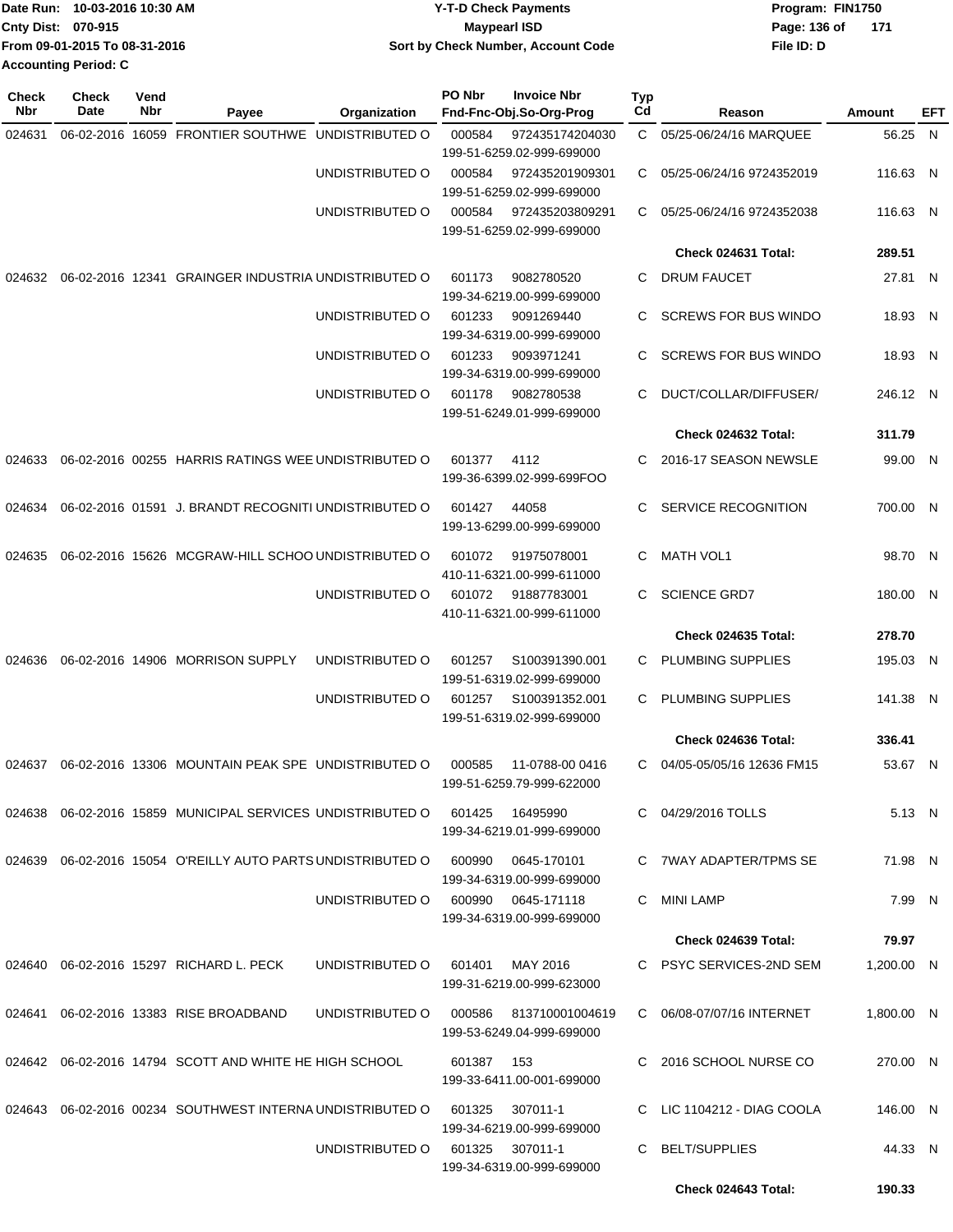|                             | Date Run: 10-03-2016 10:30 AM | <b>Y-T-D Check Payments</b>        | Program: FIN1750      |
|-----------------------------|-------------------------------|------------------------------------|-----------------------|
| <b>Cnty Dist: 070-915</b>   |                               | <b>Maypearl ISD</b>                | Page: 137 of<br>- 171 |
|                             | From 09-01-2015 To 08-31-2016 | Sort by Check Number, Account Code | File ID: D            |
| <b>Accounting Period: C</b> |                               |                                    |                       |

| Check<br><b>Nbr</b> | <b>Check</b><br>Date | Vend<br>Nbr | Payee                                                                    | Organization                                                        | PO Nbr        | <b>Invoice Nbr</b><br>Fnd-Fnc-Obj.So-Org-Prog          | Typ<br>Cd | Reason                                                     | Amount               | EFT |
|---------------------|----------------------|-------------|--------------------------------------------------------------------------|---------------------------------------------------------------------|---------------|--------------------------------------------------------|-----------|------------------------------------------------------------|----------------------|-----|
| 024644              |                      |             | 06-02-2016 15287 TARLETON STATE UNI HIGH SCHOOL                          |                                                                     | 601423        | JH<br>199-36-6499.05-001-699000                        |           | C JH SPONSOR CAMP FEE                                      | 275.00 N             |     |
| 024645              |                      |             | 06-02-2016 15485 THERAPY FROM THE UNDISTRIBUTED O                        |                                                                     | 601426        | MAY 2016<br>199-31-6219.02-999-623000                  |           | 5 HRS - PT SERVICES                                        | 350.00 N             |     |
| 024646              |                      |             | 06-02-2016 01049 THYSSENKRUPP ELEV UNDISTRIBUTED O                       |                                                                     | 600040        | 3002580710<br>199-51-6249.00-999-699000                | C         | 06/01-08/31/16 HS MAINTE                                   | 535.13 N             |     |
|                     |                      |             |                                                                          | UNDISTRIBUTED O                                                     | 600040        | 3002582626<br>199-51-6249.00-999-699000                | C.        | 06/01-08/31/16 LSK MAINT                                   | 535.13 N             |     |
|                     |                      |             |                                                                          |                                                                     |               |                                                        |           | Check 024646 Total:                                        | 1,070.26             |     |
| 024647              |                      |             | 06-13-2016 00069 ATMOS ENERGY                                            | UNDISTRIBUTED O                                                     | 000587        | 3030380238 0516<br>199-51-6259.00-999-699000           | C.        | 05/03-06/02/16 400 PANTH                                   | 68.26 N              |     |
|                     |                      |             |                                                                          | UNDISTRIBUTED O                                                     | 000587        | 3030318485 0516<br>199-51-6259.00-999-699000           | C.        | 05/03-06/02/16 1024 W 4TH                                  | 79.52 N              |     |
|                     |                      |             |                                                                          | UNDISTRIBUTED O                                                     | 000587        | 30303181810516<br>199-51-6259.00-999-699000            | C.        | 05/03-06/02/16 1025 W 4TH                                  | 100.07 N             |     |
|                     |                      |             |                                                                          | UNDISTRIBUTED O                                                     | 000587        | 3030380470 0516<br>199-51-6259.00-999-699000           | C.        | 05/03-06/02/16 600 PHILLIP                                 | 169.10 N             |     |
|                     |                      |             |                                                                          |                                                                     |               |                                                        |           | Check 024647 Total:                                        | 416.95               |     |
| 024648              |                      |             | 06-13-2016 00901 AVENUE FUEL DISTRI UNDISTRIBUTED O                      |                                                                     | 601431        | 60642<br>199-34-6311.01-999-699000                     |           | C FUEL                                                     | 2,902.74 N           |     |
| 024649              |                      |             | 06-13-2016 00217 CITY OF MAYPEARL                                        | UNDISTRIBUTED O                                                     | 000597        | 80 06/16<br>199-51-6259.01-999-699000                  | C.        | 04/27-05/31/16 HS BALLFIE                                  | 26.00 N              |     |
|                     |                      |             |                                                                          | UNDISTRIBUTED O                                                     | 000597        | 1081 06/16<br>199-51-6259.01-999-699000                | C         | 04/27-05/31/16 LSK YARD                                    | 26.00 N              |     |
|                     |                      |             |                                                                          | UNDISTRIBUTED O                                                     | 000597        | 1618 06/16<br>199-51-6259.01-999-699000                | C.        | 04/27-05/31/16 309 MAIN S                                  | 51.00 N              |     |
|                     |                      |             |                                                                          | UNDISTRIBUTED O                                                     | 000597        | 1394 06/16<br>199-51-6259.01-999-699000                | C.        | 04/27-05/31/16 HS CONCE                                    | 51.00 N              |     |
|                     |                      |             |                                                                          | UNDISTRIBUTED O                                                     | 000597        | 574 06/16<br>199-51-6259.01-999-699000                 | C.        | 04/27-05/31/16 JH YARD M                                   | 80.45 N              |     |
|                     |                      |             |                                                                          | UNDISTRIBUTED O                                                     | 000597        | 1080 06/16<br>199-51-6259.01-999-699000                | C.        | 04/27-05/31/16 1024 W FOU                                  | 76.80 N              |     |
|                     |                      |             |                                                                          | UNDISTRIBUTED O                                                     |               | 000597 595 06/16<br>199-51-6259.01-999-699000          |           | C 04/27-05/31/16 1025 W FOU                                | 174.00 N             |     |
|                     |                      |             |                                                                          | UNDISTRIBUTED O 000597 383 06/16<br>UNDISTRIBUTED O 000597 82 06/16 |               | 199-51-6259.01-999-699000                              |           | C 04/27-05/31/16 600 PHILLIP<br>C 04/27-05/31/16 400 PANTH | 102.60 N<br>217.80 N |     |
|                     |                      |             |                                                                          |                                                                     |               | 199-51-6259.01-999-699000                              |           |                                                            |                      |     |
|                     |                      |             |                                                                          |                                                                     |               |                                                        |           | Check 024649 Total:                                        | 805.65               |     |
|                     |                      |             | 024650 06-13-2016 13639 EAST TEXAS COPY SY UNDISTRIBUTED O 000596 339063 |                                                                     |               | 199-11-6219.07-999-623000                              |           | C 05/3-06/03 COPIES BW                                     | 82.42 N              |     |
|                     |                      |             |                                                                          | <b>HIGH SCHOOL</b>                                                  | 000596 339063 | 199-11-6269.00-001-611000                              |           | C 05/3-06/03 COPIES BW                                     | 51.05 N              |     |
|                     |                      |             |                                                                          | MAYPEARL JUNIOR  000596  339063                                     |               | 199-11-6269.00-041-611000                              |           | C 05/3-06/03 COPIES BW                                     | 37.10 N              |     |
|                     |                      |             |                                                                          | INTERMEDIATE SCH 000596 339063                                      |               |                                                        |           | C 05/3-06/03 COPIES BW                                     | 38.00 N              |     |
|                     |                      |             |                                                                          | ELEMENTARY                                                          | 000596 339063 | 199-11-6269.00-043-699000<br>199-11-6269.00-101-611000 |           | C 05/3-06/03 COPIES BW                                     | 306.76 N             |     |
|                     |                      |             |                                                                          | ELEMENTARY                                                          | 000596 339063 | 199-11-6269.00-101-699000                              |           | C 05/3-06/03 COPIES BW                                     | 22.29 N              |     |
|                     |                      |             |                                                                          | HIGH SCHOOL                                                         | 000596 339063 | 199-11-6269.01-001-611000                              |           | C 05/3-06/03 COPIES BW                                     | 565.45 N             |     |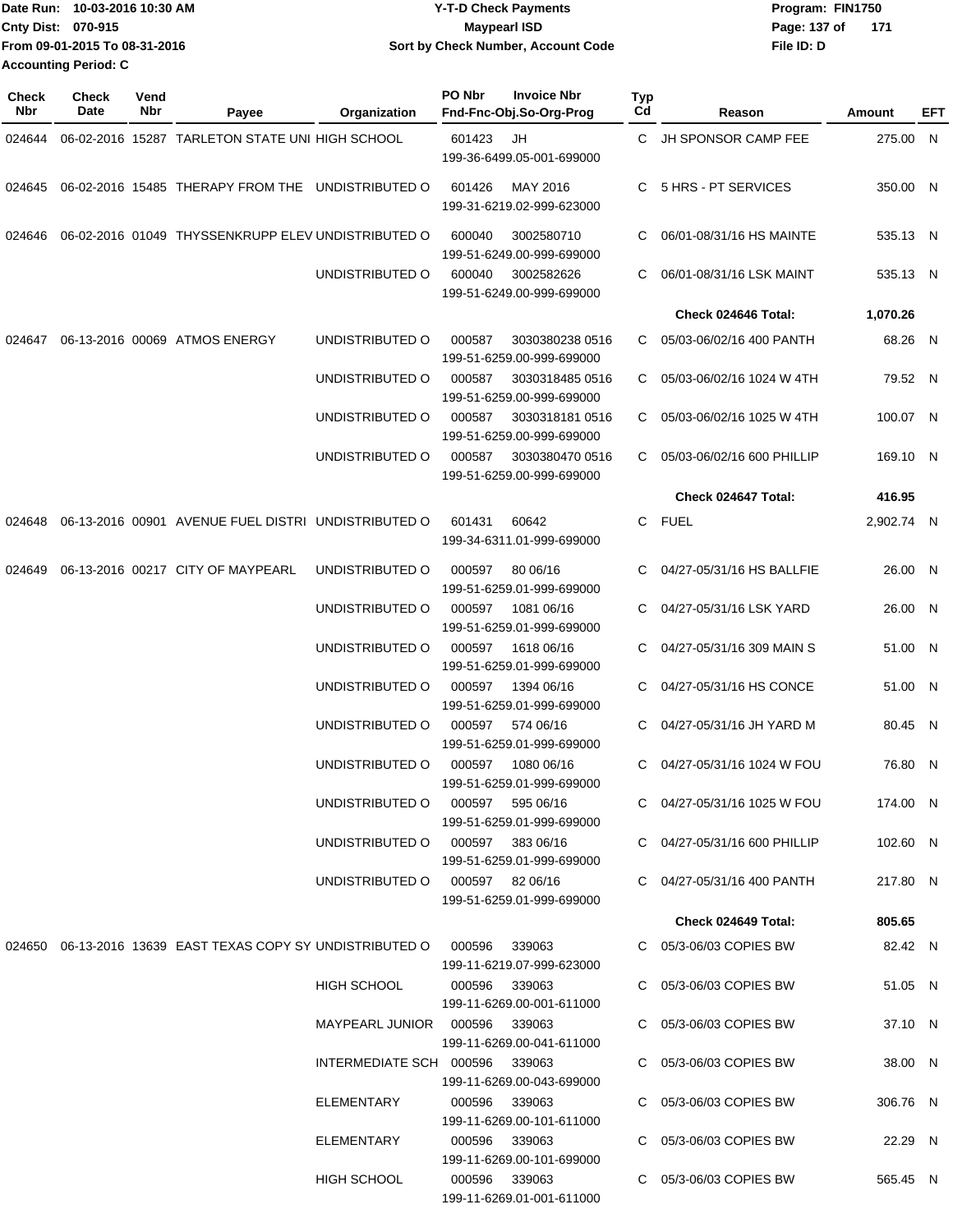| lDate Run: 10-03-2016 10:30 AM | <b>Y-T-D Check Payments</b>        | Program: FIN1750    |
|--------------------------------|------------------------------------|---------------------|
| <b>Cnty Dist: 070-915</b>      | <b>Mavpearl ISD</b>                | Page: 138 of<br>171 |
| From 09-01-2015 To 08-31-2016  | Sort by Check Number, Account Code | File ID: D          |
| Accounting Period: C           |                                    |                     |

| <b>Check</b><br>Nbr | Check<br>Date           | Vend<br>Nbr | Payee                                                                            | Organization                      | PO Nbr        | <b>Invoice Nbr</b><br>Fnd-Fnc-Obj.So-Org-Prog     | Typ<br>Cd | Reason                     | Amount     | EFT |
|---------------------|-------------------------|-------------|----------------------------------------------------------------------------------|-----------------------------------|---------------|---------------------------------------------------|-----------|----------------------------|------------|-----|
|                     |                         |             |                                                                                  | <b>MAYPEARL JUNIOR</b>            | 000596        | 339063<br>199-11-6269.01-041-611000               | C.        | 05/3-06/03 COPIES BW       | 334.52 N   |     |
|                     |                         |             |                                                                                  | INTERMEDIATE SCH 000596           |               | 339063<br>199-11-6269.01-043-611000               | C         | 05/3-06/03 COPIES BW       | 209.57 N   |     |
|                     |                         |             |                                                                                  | DIR COST-ADMINIS                  | 000596        | 339063<br>199-41-6249.00-720-699000               | C         | 05/3-06/03 COPIES BW       | 50.03 N    |     |
|                     |                         |             |                                                                                  | DIR COST- ADMINIS                 | 000596        | 339063<br>199-41-6249.00-720-699000               | C.        | 05/3-06/03 COPIES COLOR    | 184.20 N   |     |
|                     |                         |             |                                                                                  |                                   |               |                                                   |           | Check 024650 Total:        | 1,881.39   |     |
| 024651              |                         |             | 06-13-2016 16059 FRONTIER SOUTHWE UNDISTRIBUTED O                                |                                   | 000589        | 199-51-6259.02-999-699000                         | C.        | 5/28-6/21 9724351720 FAX   | 56.25 N    |     |
|                     |                         |             |                                                                                  | UNDISTRIBUTED O                   | 000589        | 199-51-6259.02-999-699000                         | C         | 2/28-6/21 9724351000 ADMI  | 835.62 N   |     |
|                     |                         |             |                                                                                  | UNDISTRIBUTED O                   | 000589        | 199-51-6259.02-999-699000                         | C         | 5/28-6/21 9724352520 INT   | 116.63 N   |     |
|                     |                         |             |                                                                                  | UNDISTRIBUTED O                   | 000589        | 199-51-6259.02-999-699000                         | C.        | 5/28-6/21 9724352160 ELE   | 116.63 N   |     |
|                     |                         |             |                                                                                  |                                   |               |                                                   |           | Check 024651 Total:        | 1,125.13   |     |
| 024652              |                         |             | 06-13-2016 12824 HAMPTON INN/AUSTIN MAYPEARL JUNIOR                              |                                   | 601437        | 199-23-6411.04-041-699000                         | C.        | <b>TRAINING 6/15-6/17</b>  | 294.30 N   |     |
| 024653              |                         |             | 06-13-2016 15712 KOURTNEY LYNN EAS UNDISTRIBUTED O                               |                                   | 601458        | 199-31-6219.04-999-623000                         | C         | 4.75 HRS- OT SERVICES      | 332.80 N   |     |
| 024654              |                         |             | 06-13-2016 14792 LA QUINTA INN CONVE SCHOOL BOARD                                |                                   | 601464        | 199-41-6419.00-702-699000                         | C         | <b>SLI HOTEL</b>           | 3,099.87 N |     |
| 024655              | 06-13-2016 15098 LOWE'S |             |                                                                                  | UNDISTRIBUTED O                   | 601419        | 99007281357<br>199-13-6299.00-999-699000          | C.        | 30 YRS SERVICE AWARDS      | 188.10 N   |     |
|                     |                         |             |                                                                                  | UNDISTRIBUTED O                   | 601186        | 990072813570516<br>199-51-6319.02-999-699000      | C.        | 05/2016 MAINTENANCE SU     | 990.23 N   |     |
|                     |                         |             |                                                                                  |                                   |               |                                                   |           | <b>Check 024655 Total:</b> | 1,178.33   |     |
| 024656              |                         |             | 06-13-2016 12322 TREVOR MCDONALD                                                 | UNDISTRIBUTED O                   | 000591        | <b>SCURRY ROSSER</b><br>199-36-6219.00-999-699000 | C         | 4/21/16 SOFTALL UMPIRE     | 112.00 N   |     |
|                     |                         |             | 024657  06-13-2016  15740  MOORE RECYCLING L UNDISTRIBUTED O  000590             |                                   |               | 0001317381<br>199-51-6259.03-999-699000           |           | C 05/01-05/31 RECYCLING J  | 17.00 N    |     |
|                     |                         |             |                                                                                  | UNDISTRIBUTED O                   |               | 000590 0001317382<br>199-51-6259.03-999-699000    |           | C 05/01-05/31 RECYCLING E  | 58.22 N    |     |
|                     |                         |             |                                                                                  | UNDISTRIBUTED O                   |               | 000590 0001317383<br>199-51-6259.03-999-699000    |           | C 05/01-05/31 RECYCLING A  | 13.25 N    |     |
|                     |                         |             |                                                                                  | UNDISTRIBUTED O 000590 0001317380 |               | 199-51-6259.03-999-699000                         |           | C 05/01-05/31 RECYCLING H  | 9.50 N     |     |
|                     |                         |             |                                                                                  | UNDISTRIBUTED O 000590 0001317184 |               | 199-51-6259.03-999-699000                         |           | C 05/01-05/31 RECYCLING IN | 9.50 N     |     |
|                     |                         |             |                                                                                  |                                   |               |                                                   |           | Check 024657 Total:        | 107.47     |     |
|                     |                         |             | 024658  06-13-2016  12087  OAK CLIFF OFFICE SU MAYPEARL JUNIOR  601411  375605-0 |                                   |               | 199-11-6399.00-041-611SUP                         |           | C SIGNATURE STAMP          | 40.00 N    |     |
|                     |                         |             | 024659 06-13-2016 00287 OFFICE DEPOT                                             | MAYPEARL JUNIOR 601378 1940386730 |               | 199-53-6399.00-041-699000                         |           | C H TECHNOLOGY SUPPLIE     | 20.00 N    |     |
|                     |                         |             | 024660 06-13-2016 16014 ORKIN PEST CONTRO UNDISTRIBUTED O                        |                                   | 601185 326120 | 199-51-6249.00-999-699000                         |           | C TREATMENT AT INTERME     | 375.00 N   |     |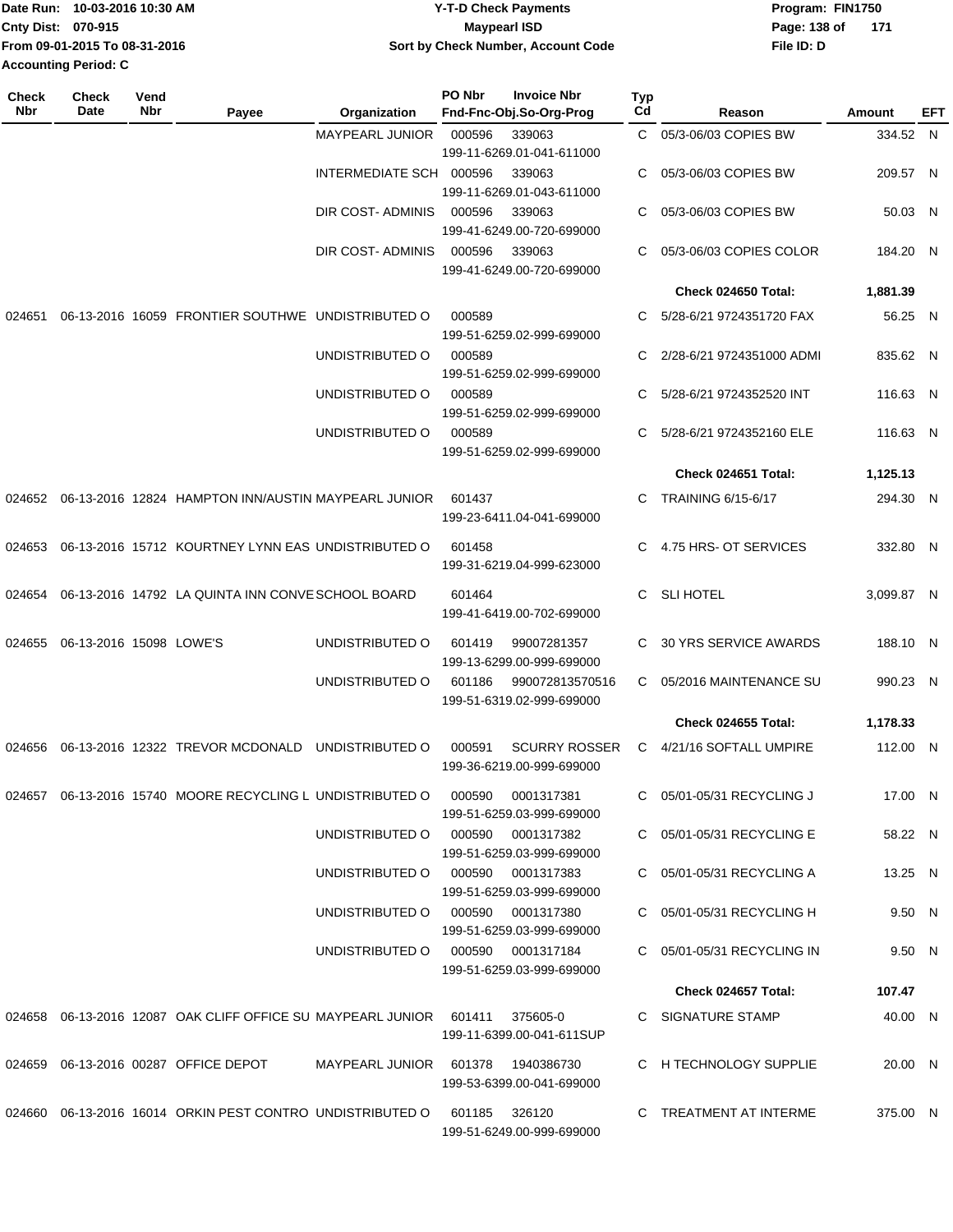| Date Run: 10-03-2016 10:30 AM | <b>Y-T-D Check Payments</b>        | Program: FIN1750      |
|-------------------------------|------------------------------------|-----------------------|
| Cnty Dist: 070-915            | Maypearl ISD                       | Page: 139 of<br>- 171 |
| From 09-01-2015 To 08-31-2016 | Sort by Check Number, Account Code | File ID: D            |
| <b>Accounting Period: C</b>   |                                    |                       |

| <b>Check</b> | <b>Check</b>                | Vend |                                                                                |                                          | PO Nbr | <b>Invoice Nbr</b>                                  | Typ |                             |            |     |
|--------------|-----------------------------|------|--------------------------------------------------------------------------------|------------------------------------------|--------|-----------------------------------------------------|-----|-----------------------------|------------|-----|
| Nbr          | Date                        | Nbr  | Payee                                                                          | Organization                             |        | Fnd-Fnc-Obj.So-Org-Prog                             | Cd  | Reason                      | Amount     | EFT |
| 024661       |                             |      | 06-13-2016 15435 PURVIS INDUSTRIES                                             | UNDISTRIBUTED O                          | 601403 | 7107671<br>199-51-6319.03-999-699000                | C   | <b>MAINTENANCE SUPPLIES</b> | 12.10 N    |     |
|              |                             |      |                                                                                | UNDISTRIBUTED O                          | 601403 | 7105814<br>199-51-6319.03-999-699000                | C   | <b>MAINTENANCE SUPPLIES</b> | 53.84 N    |     |
|              |                             |      |                                                                                |                                          |        |                                                     |     | Check 024661 Total:         | 65.94      |     |
|              |                             |      | 024662 06-13-2016 14927 REPUBLIC SERVICES UNDISTRIBUTED O                      |                                          | 000592 | 0794-011114004<br>199-51-6259.03-999-699000         | C   | 05/01-05/30 ROLLOFF         | 119.02 N   |     |
|              |                             |      |                                                                                | UNDISTRIBUTED O                          | 000592 | 0794-011114004<br>199-51-6259.03-999-699000         | C.  | 06/1-6/30 REMOVAL           | 1,652.72 N |     |
|              |                             |      |                                                                                |                                          |        |                                                     |     | Check 024662 Total:         | 1,771.74   |     |
| 024663       |                             |      | 06-13-2016 00316 SCHOOL SPECIALTY I MAYPEARL JUNIOR                            |                                          | 601385 | 208116300332<br>199-11-6399.00-041-611SUP           | C.  | LAMINATING FILM             | 96.72 N    |     |
| 024664       |                             |      | 06-13-2016 14122 LAURI ANN SPRADLIN MAYPEARL JUNIOR                            |                                          | 601450 | <b>REIMBURSEMENT</b><br>199-11-6411.00-041-623000   | C   | <b>NELI 504 CONFERENCE</b>  | 41.18 N    |     |
|              |                             |      |                                                                                | <b>MAYPEARL JUNIOR</b>                   | 601451 | <b>REIMBURSEMENT</b><br>199-36-6399.09-041-699000   | C   | <b>CHEER SUPPLIES</b>       | 153.11 N   |     |
|              |                             |      |                                                                                | <b>MAYPEARL JUNIOR</b>                   | 601422 | <b>REIMBURSEMENT</b><br>199-36-6399.12-041-699000   | С   | JH NATION HONOR SOCIE       | 82.12 N    |     |
|              |                             |      |                                                                                |                                          |        |                                                     |     | Check 024664 Total:         | 276.41     |     |
| 024665       |                             |      | 06-13-2016 15139 SUNNYVALE ISD                                                 | <b>HIGH SCHOOL</b>                       | 000593 | 199-36-6499.01-001-699000                           | C   | 2015-16 UIL SETTLE UP FE    | 819.38 N   |     |
| 024666       | 06-13-2016 00552 TASB, INC. |      |                                                                                | DIR COST- ADMINIS                        | 601461 | 503271<br>199-41-6219.02-720-699000                 | C   | <b>SCHOOL LAW UPDATE</b>    | 110.00 N   |     |
| 024667       |                             |      | 06-13-2016 01031 TEXAS PARKS AND WI MAYPEARL JUNIOR                            |                                          | 601436 | 199-11-6399.01-041-611000                           | C   | HUNTERS ED CERTIFICAT       | 35.00 N    |     |
| 024668       |                             |      | 06-13-2016 15235 TEXAS STATE BILLING UNDISTRIBUTED O                           |                                          | 000595 | 16359<br>199-31-6299.00-999-623000                  | C   | CLAIM 5/13/16               | 211.64 N   |     |
| 024669       |                             |      | 06-13-2016 14741 PHILIP TRIPP                                                  | UNDISTRIBUTED O                          | 000594 | <b>SCURRY ROSSER</b><br>199-36-6219.00-999-699000   | C   | 04/12 SOFTBALL UMPIRE       | 112.00 N   |     |
|              |                             |      | 024670 06-15-2016 15376 ALL ABOUT TIRES, LLC UNDISTRIBUTED O                   |                                          | 600058 | SH20051<br>199-34-6219.00-999-699000                | C   | <b>FLAT REPAIR</b>          | 10.00 N    |     |
|              |                             |      | 024671   06-15-2016   01256   AT&T MOBILITY                                    | UNDISTRIBUTED O  000598  824711164 05/16 |        | 199-52-6219.00-999-699000                           |     | C 05/03-06/02/16 BUS CELLS  | 107.90 N   |     |
|              |                             |      | 024672  06-15-2016  15658  GN OTOMETRICS NOR UNDISTRIBUTED   0  601282  180123 |                                          |        | 199-33-6399.00-999-623000                           |     | C CALIBRATION OF HEARIN     | 304.00 N   |     |
|              |                             |      | 024673 06-15-2016 00956 BORDEN DAIRY                                           | MAYPEARL JUNIOR 000599 943764            |        | 240-35-6341.00-041-699000                           |     | C MILK                      | 430.90 N   |     |
|              |                             |      |                                                                                | INTERMEDIATE SCH 000599 943764           |        | 240-35-6341.00-043-699000                           |     | C MILK                      | 268.27 N   |     |
|              |                             |      |                                                                                | ELEMENTARY                               |        | 000599 943764<br>240-35-6341.00-101-699000          |     | C MILK                      | 1,195.40 N |     |
|              |                             |      |                                                                                | <b>HIGH SCHOOL</b>                       |        | 000599 943764<br>240-35-6341.01-001-699000          |     | C MILK                      | 361.40 N   |     |
|              |                             |      |                                                                                |                                          |        |                                                     |     | Check 024673 Total:         | 2,255.97   |     |
|              |                             |      | 024674 06-15-2016 00871 CARD SERVICE CENT UNDISTRIBUTED O                      |                                          | 601368 | XXXX 0178 05/16<br>199-13-6399.01-999-699000        |     | C RETIREMENT GIFTS          | 700.00 N   |     |
|              |                             |      |                                                                                | ADMINISTRATIVE                           |        | 000601 XXXX 0178 05/16<br>199-41-6399.01-701-699000 |     | C PICTURE FRAMES            | 11.91 N    |     |
|              |                             |      |                                                                                | ADMINISTRATIVE                           |        | 000601 XXXX 0046 05/16<br>199-41-6411.01-701-699000 |     | C FUEL                      | 29.74 N    |     |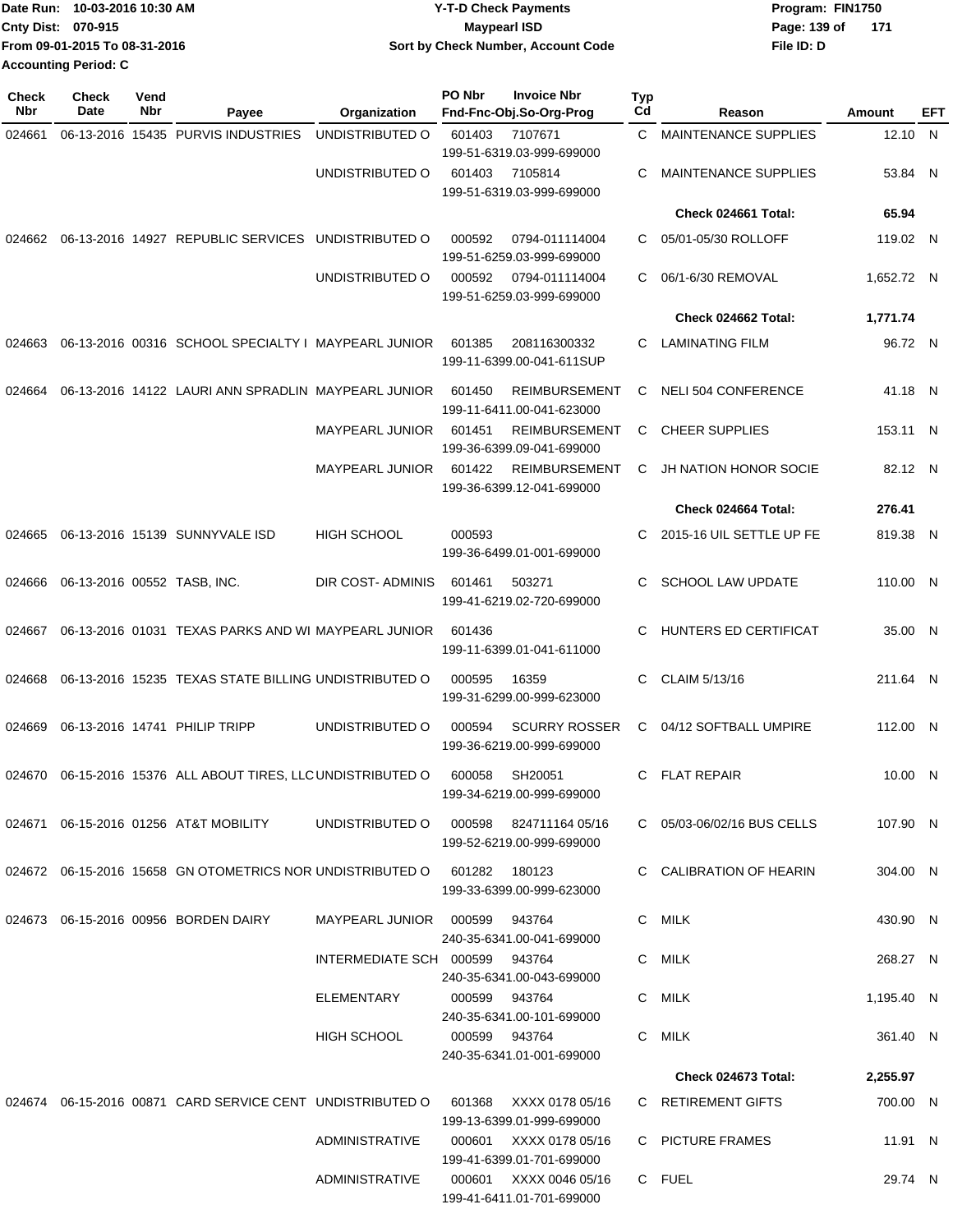| 10-03-2016 10:30 AM<br>lDate Run: | <b>Y-T-D Check Payments</b>        | Program: FIN1750      |
|-----------------------------------|------------------------------------|-----------------------|
| <b>Cnty Dist: 070-915</b>         | Maypearl ISD                       | Page: 140 of<br>- 171 |
| Trom 09-01-2015 To 08-31-2016     | Sort by Check Number, Account Code | File ID: D            |
| <b>Accounting Period: C</b>       |                                    |                       |

| <b>Check</b><br>Nbr | <b>Check</b><br>Date | Vend<br>Nbr | Payee                                                     | Organization                    | PO Nbr        | <b>Invoice Nbr</b><br>Fnd-Fnc-Obj.So-Org-Prog | Typ<br>Cd | Reason                      | Amount   | EFT |
|---------------------|----------------------|-------------|-----------------------------------------------------------|---------------------------------|---------------|-----------------------------------------------|-----------|-----------------------------|----------|-----|
|                     |                      |             |                                                           | <b>SCHOOL BOARD</b>             | 601315        | XXXX 0178 05/16                               | C.        | <b>SCHOOL BOARD MEAL</b>    | 54.11 N  |     |
|                     |                      |             |                                                           |                                 |               | 199-41-6499.02-702-699000                     |           |                             |          |     |
|                     |                      |             |                                                           | <b>SCHOOL BOARD</b>             | 601409        | XXXX 0178 05/16<br>199-41-6499.02-702-699000  | C.        | SNACK TRAY FOR SB @ G       | 16.40 N  |     |
|                     |                      |             |                                                           |                                 |               |                                               |           | Check 024674 Total:         | 812.16   |     |
|                     |                      |             | 024675 06-15-2016 15282 COLORADO BOXED BE ELEMENTARY      |                                 | 000600        | 7619828                                       | C.        | <b>USDA FOODS</b>           | 6.26 N   |     |
|                     |                      |             |                                                           |                                 |               | 240-35-6341.00-101-699000                     |           |                             |          |     |
| 024676              |                      |             | 06-15-2016 13148 COMMERCIAL EQUIPM UNDISTRIBUTED O        |                                 | 601428        | 16488                                         | С         | <b>REPAIR WASHER -</b>      | 260.00 N |     |
|                     |                      |             |                                                           |                                 |               | 199-51-6249.00-999-699000                     |           |                             |          |     |
|                     |                      |             |                                                           | UNDISTRIBUTED O                 | 601428        | 16488                                         | C         | <b>GASKET/DOOR HANDLE</b>   | 164.17 N |     |
|                     |                      |             |                                                           |                                 |               | 199-51-6319.04-999-699000                     |           | Check 024676 Total:         | 424.17   |     |
| 024677              |                      |             | 06-15-2016 12536 DESOTO JANITORIAL                        | UNDISTRIBUTED O                 | 601473        | 172509-1                                      | С         | <b>ENVIROX</b>              | 800.00 N |     |
|                     |                      |             |                                                           |                                 |               | 199-51-6319.01-999-699000                     |           |                             |          |     |
|                     |                      |             |                                                           | UNDISTRIBUTED O                 | 601473        | 172246                                        | C         | TOWELS/TISSUE/CLEANE        | 814.20 N |     |
|                     |                      |             |                                                           |                                 |               | 199-51-6319.01-999-699000                     |           |                             |          |     |
|                     |                      |             |                                                           | UNDISTRIBUTED O                 | 601473        | 172509<br>199-51-6319.01-999-699000           | C         | TOWES/ENVIROX/CARPET        | 734.69 N |     |
|                     |                      |             |                                                           | UNDISTRIBUTED O                 | 601473        | 171994-1                                      | C         | AIR FRESH/DUST BAG/DU       | 958.82 N |     |
|                     |                      |             |                                                           |                                 |               | 199-51-6319.01-999-699000                     |           |                             |          |     |
|                     |                      |             |                                                           | UNDISTRIBUTED O                 | 601473        | 171477-1                                      | C         | <b>FOAM SANITIZER</b>       | 190.88 N |     |
|                     |                      |             |                                                           |                                 |               | 199-51-6319.01-999-699000                     |           |                             |          |     |
|                     |                      |             |                                                           |                                 |               |                                               |           | Check 024677 Total:         | 3,498.59 |     |
| 024678              |                      |             | 06-15-2016 00355 DISCOVER WRITING C UNDISTRIBUTED O       |                                 | 601407        | 25843<br>211-13-6411.00-999-624000            | C         | <b>REGISTRATION - STAAR</b> | 429.00 N |     |
| 024679              |                      |             | 06-15-2016 13639 EAST TEXAS COPY SY UNDISTRIBUTED O       |                                 | 000602        | 339665                                        | С         | 05/09-06/08/16 PRINTS BW/   | 85.23 N  |     |
|                     |                      |             |                                                           |                                 |               | 199-11-6219.07-999-623000                     |           |                             |          |     |
|                     |                      |             |                                                           | <b>HIGH SCHOOL</b>              | 000602        | 339665                                        | C         | 05/09-06/08/16 PRINTS B&    | 70.00 N  |     |
|                     |                      |             |                                                           |                                 |               | 199-11-6269.00-001-611000                     |           |                             |          |     |
|                     |                      |             |                                                           | <b>MAYPEARL JUNIOR</b>          | 000602        | 339665<br>199-11-6269.00-041-611000           | C.        | 05/09-06/08/16 PRINTS BW/   | 117.93 N |     |
|                     |                      |             |                                                           | INTERMEDIATE SCH 000602         |               | 339665                                        | C         | 05/09-06/08/16 PRINTS BW/   | 144.85 N |     |
|                     |                      |             |                                                           |                                 |               | 199-11-6269.00-043-699000                     |           |                             |          |     |
|                     |                      |             |                                                           | ELEMENTARY                      | 000602 339665 |                                               |           | C 05/09-06/08/16 PRINTS BW/ | 136.30 N |     |
|                     |                      |             |                                                           |                                 |               | 199-11-6269.00-101-611000                     |           |                             |          |     |
|                     |                      |             |                                                           | ELEMENTARY                      | 000602 339665 | 199-11-6269.00-101-699000                     |           | C 05/09-06/08/16 PRINTS B&  | 70.00 N  |     |
|                     |                      |             |                                                           | <b>HIGH SCHOOL</b>              | 000602 339665 |                                               |           | C 05/09-06/08/16 PRINTS BW/ | 128.12 N |     |
|                     |                      |             |                                                           |                                 |               | 199-11-6269.01-001-611000                     |           |                             |          |     |
|                     |                      |             |                                                           | MAYPEARL JUNIOR  000602  339665 |               | 199-11-6269.01-041-611000                     |           | C 05/09-06/08/16 PRINTS B&  | 70.00 N  |     |
|                     |                      |             |                                                           | INTERMEDIATE SCH 000602 339665  |               |                                               |           | C 05/09-06/08/16 PRINTS B&  | 70.00 N  |     |
|                     |                      |             |                                                           |                                 |               | 199-11-6269.01-043-611000                     |           |                             |          |     |
|                     |                      |             |                                                           | DIR COST-ADMINIS 000602 339665  |               |                                               |           | C 05/09-06/08/16 PRINTS B&  | 70.00 N  |     |
|                     |                      |             |                                                           |                                 |               | 199-41-6249.00-720-699000                     |           |                             |          |     |
|                     |                      |             |                                                           |                                 |               |                                               |           | Check 024679 Total:         | 962.43   |     |
|                     |                      |             | 024680 06-15-2016 12186 ELLIOTT ELECTRIC                  | UNDISTRIBUTED O                 | 600924        | 09-12577-01<br>199-51-6319.02-999-699000      |           | C ELECTRICAL SUPPLIES       | 98.33 N  |     |
|                     |                      |             |                                                           |                                 |               |                                               |           |                             |          |     |
|                     |                      |             | 024681 06-15-2016 14120 HARRIS COMPUTER S UNDISTRIBUTED O |                                 | 000603        | XT00116598<br>240-35-6219.00-999-699000       |           | C 04/01-04/30/16 EZSCHOOL   | 170.00 N |     |
|                     |                      |             |                                                           | UNDISTRIBUTED O                 | 000603        | MN00092843                                    |           | C 08/16-07/17 ETRITION SUP  | 799.50 N |     |
|                     |                      |             |                                                           |                                 |               | 240-35-6219.00-999-699000                     |           |                             |          |     |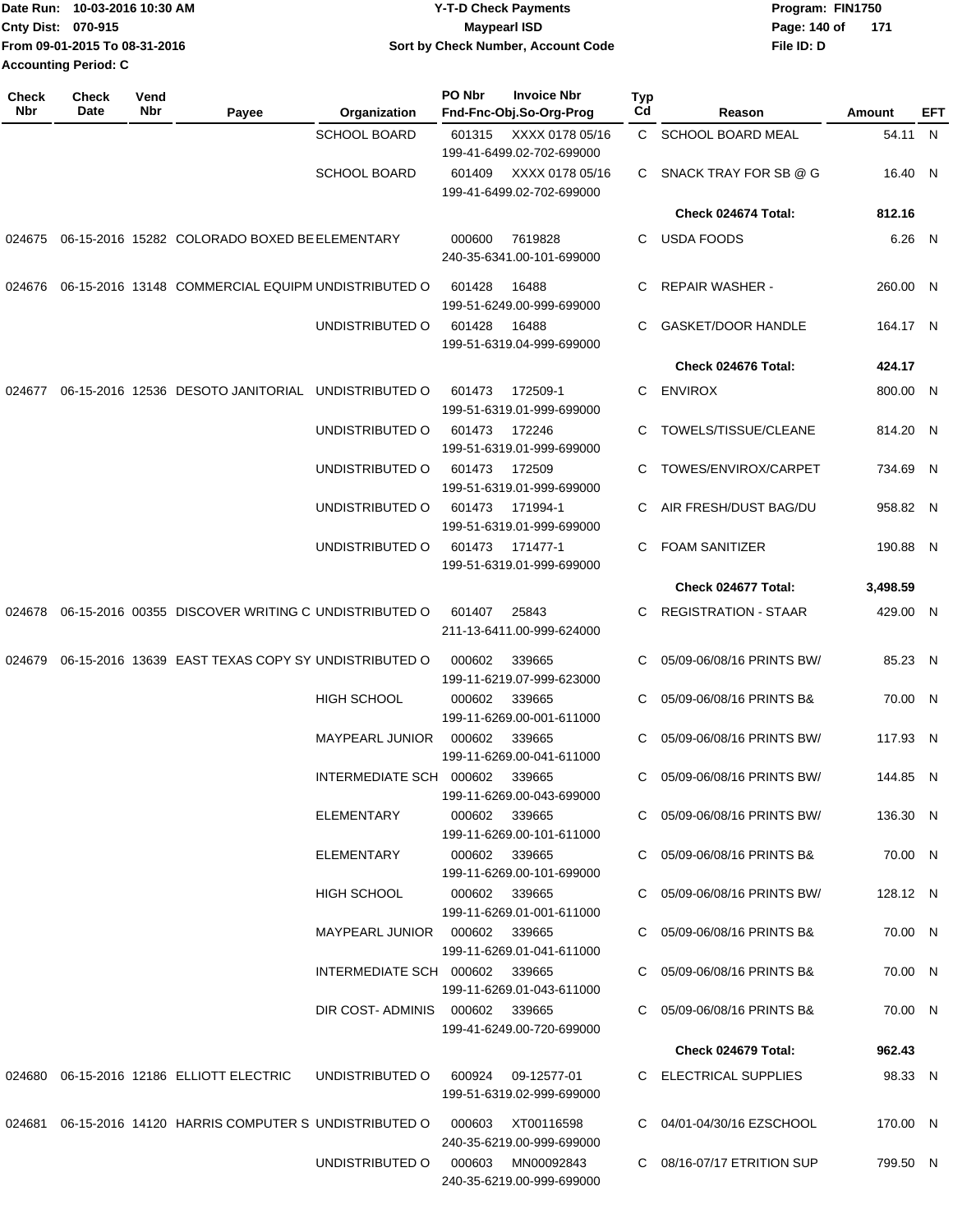|              | Date Run: 10-03-2016 10:30 AM<br>Cnty Dist: 070-915<br>From 09-01-2015 To 08-31-2016<br><b>Accounting Period: C</b> |             |                                                                        | <b>Y-T-D Check Payments</b><br><b>Maypearl ISD</b><br>Sort by Check Number, Account Code |                                           |                                                 |                    | Page: 141 of<br>File ID: D | Program: FIN1750<br>171 |            |
|--------------|---------------------------------------------------------------------------------------------------------------------|-------------|------------------------------------------------------------------------|------------------------------------------------------------------------------------------|-------------------------------------------|-------------------------------------------------|--------------------|----------------------------|-------------------------|------------|
| Check<br>Nbr | <b>Check</b><br>Date                                                                                                | Vend<br>Nbr | Payee                                                                  | Organization                                                                             | PO Nbr                                    | <b>Invoice Nbr</b><br>Fnd-Fnc-Obj.So-Org-Prog   | Typ<br>$_{\rm Cd}$ | Reason                     | Amount                  | <b>EFT</b> |
|              |                                                                                                                     |             |                                                                        |                                                                                          |                                           |                                                 |                    | Check 024681 Total:        | 969.50                  |            |
| 024682       |                                                                                                                     |             | 06-15-2016 01048 LABATT FOOD SERVIC MAYPEARL JUNIOR                    |                                                                                          | 000604                                    | 387479 06/16<br>240-35-6341.00-041-699000       | С                  | 05/2016 GROCERIES          | 2,297.00 N              |            |
|              |                                                                                                                     |             |                                                                        | INTERMEDIATE SCH                                                                         | 000604                                    | 387495 06/16<br>240-35-6341.00-043-699000       | C                  | 05/2016 GROCERIES          | 1,479.12 N              |            |
|              |                                                                                                                     |             | ELEMENTARY                                                             | 000604                                                                                   | 387487 06/16<br>240-35-6341.00-101-699000 | С                                               | 05/2016 GROCERIES  | 4,705.40 N                 |                         |            |
|              |                                                                                                                     |             |                                                                        | <b>HIGH SCHOOL</b>                                                                       | 000604                                    | 387460 06/16<br>240-35-6341.01-001-699000       | С                  | 05/2016 GROCERIES          | 3,145.80 N              |            |
|              |                                                                                                                     |             |                                                                        |                                                                                          |                                           |                                                 |                    | Check 024682 Total:        | 11,627.32               |            |
| 024683       |                                                                                                                     |             | 06-15-2016 00060 LUCKIES AUTO AND TUNDISTRIBUTED O                     |                                                                                          | 601432                                    | 000084084<br>199-34-6219.00-999-699000          | С                  | LIC 113-7630-INSTALL GLO   | 225.00 N                |            |
|              |                                                                                                                     |             |                                                                        | UNDISTRIBUTED O                                                                          | 601483                                    | 000084187<br>199-34-6219.02-999-699000          | C                  | <b>TRAILER INSPECTION</b>  | 25.50 N                 |            |
|              |                                                                                                                     |             |                                                                        | UNDISTRIBUTED O                                                                          | 601432                                    | 000084084<br>199-34-6319.00-999-699000          | С                  | <b>GLOW PLUGS</b>          | 64.50 N                 |            |
|              |                                                                                                                     |             |                                                                        |                                                                                          |                                           |                                                 |                    | Check 024683 Total:        | 315.00                  |            |
| 024684       |                                                                                                                     |             | 06-15-2016 15814 NEC FINANCIAL SERVI UNDISTRIBUTED O                   |                                                                                          | 000605                                    | 0001913154<br>199-71-6512.00-999-699000         | С                  | SV8100 PHONE SYSTEM        | 1,159.20 N              |            |
|              |                                                                                                                     |             |                                                                        | UNDISTRIBUTED O                                                                          | 000605                                    | 0001913154<br>199-71-6522.00-999-699000         | С                  | SV8100 PHONE SYSTEM        | 181.07 N                |            |
|              |                                                                                                                     |             |                                                                        |                                                                                          |                                           |                                                 |                    | Check 024684 Total:        | 1,340.27                |            |
| 024685       |                                                                                                                     |             | 06-15-2016 15054 O'REILLY AUTO PARTS UNDISTRIBUTED O                   |                                                                                          | 600990                                    | 0645-172404<br>199-34-6319.00-999-699000        | С                  | <b>FILTER WRENCH</b>       | 12.49 N                 |            |
|              |                                                                                                                     |             |                                                                        | UNDISTRIBUTED O                                                                          | 600990                                    | 0645-171379<br>199-34-6319.00-999-699000        | С                  | <b>TPMS SENSOR</b>         | 51.99                   | - N        |
|              |                                                                                                                     |             |                                                                        | UNDISTRIBUTED O                                                                          | 601465                                    | 0645-172523<br>199-34-6319.00-999-699000        | С                  | OIL FILTERS                | 468.93 N                |            |
|              |                                                                                                                     |             |                                                                        | UNDISTRIBUTED O                                                                          | 601467                                    | 0645-173723<br>199-34-6319.00-999-699000        |                    | C OIL FILTERS              | 283.94 N                |            |
|              |                                                                                                                     |             |                                                                        | UNDISTRIBUTED O                                                                          |                                           | 601466 0645-172606<br>199-34-6319.00-999-699000 |                    | C MOTOR OIL                | 1.189.98 N              |            |
|              |                                                                                                                     |             |                                                                        |                                                                                          |                                           |                                                 |                    | Check 024685 Total:        | 2,007.33                |            |
|              |                                                                                                                     |             | 024686  06-15-2016  15598  PILGRIM'S PRIDE COR MAYPEARL JUNIOR  000606 |                                                                                          |                                           | 320655<br>240-35-6341.00-041-699000             |                    | C CHICKEN PRODUCTS         | 552.00 N                |            |
|              |                                                                                                                     |             |                                                                        | INTERMEDIATE SCH 000606                                                                  |                                           | 320655<br>240-35-6341.00-043-699000             |                    | C CHICKEN PRODUCTS         | 552.00 N                |            |
|              |                                                                                                                     |             |                                                                        | ELEMENTARY                                                                               | 000606                                    | 320655<br>240-35-6341.00-101-699000             |                    | <b>CHICKEN PRODUCTS</b>    | 552.00 N                |            |
|              |                                                                                                                     |             |                                                                        | HIGH SCHOOL                                                                              |                                           | 000606 320655<br>240-35-6341.01-001-699000      |                    | C CHICKEN PRODUCTS         | 551.70 N                |            |
|              |                                                                                                                     |             |                                                                        |                                                                                          |                                           |                                                 |                    | Check 024686 Total:        | 2,207.70                |            |
|              |                                                                                                                     |             | 024687   06-15-2016  16034   ROMEO MUSIC, LLC                          | <b>HIGH SCHOOL</b>                                                                       | 601344 21487                              | 199-11-6399.00-001-611000                       |                    | C YAMAHA HARMONY DIRE      | 230.00 N                |            |
|              |                                                                                                                     |             |                                                                        | HIGH SCHOOL                                                                              | 601344 21487                              | 199-11-6399.01-001-611MEF                       |                    | C YAMAHA HARMONY DIRE      | 750.00 N                |            |
|              |                                                                                                                     |             |                                                                        |                                                                                          |                                           |                                                 |                    | Check 024687 Total:        | 980.00                  |            |
|              |                                                                                                                     |             | 024688 06-15-2016 00316 SCHOOL SPECIALTY MAYPEARL JUNIOR               |                                                                                          | 601440                                    | 208116358907<br>199-11-6399.07-041-611000       |                    | C FILE FOLDERS/POST-IT E   | 184.21 N                |            |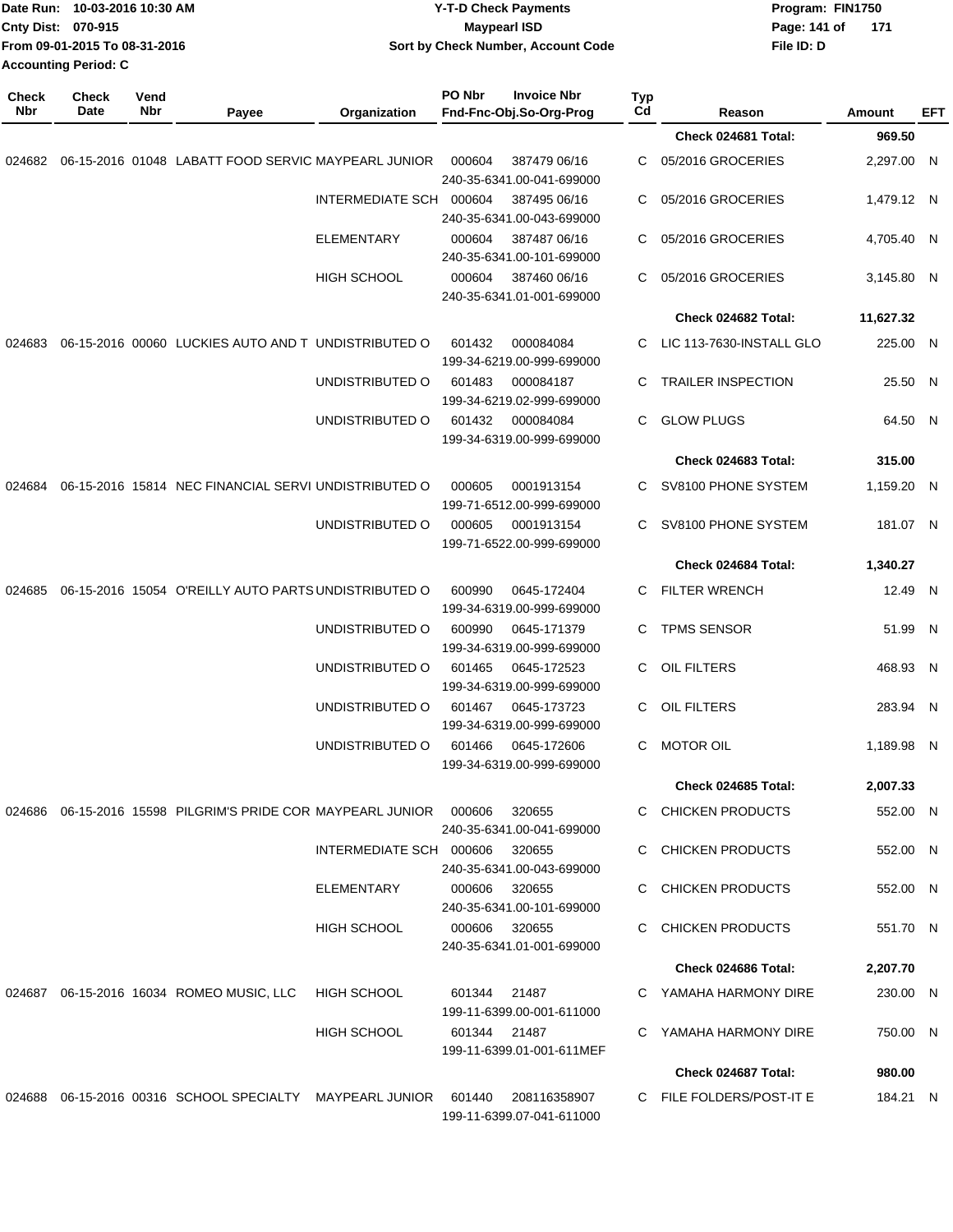| IDate Run: 10-03-2016 10:30 AM | <b>Y-T-D Check Payments</b>               | Program: FIN1750    |
|--------------------------------|-------------------------------------------|---------------------|
| <b>Cnty Dist: 070-915</b>      | <b>Mavpearl ISD</b>                       | Page: 142 of<br>171 |
| From 09-01-2015 To 08-31-2016  | <b>Sort by Check Number, Account Code</b> | File ID: D          |
| <b>Accounting Period: C</b>    |                                           |                     |

| <b>Check</b><br>Nbr | Check<br>Date | Vend<br>Nbr | Payee                                                     | Organization             | PO Nbr       | <b>Invoice Nbr</b><br>Fnd-Fnc-Obj.So-Org-Prog     | Typ<br>Cd | Reason                   | Amount      | EFT |
|---------------------|---------------|-------------|-----------------------------------------------------------|--------------------------|--------------|---------------------------------------------------|-----------|--------------------------|-------------|-----|
| 024689              |               |             | 06-15-2016 00316 SCHOOL SPECIALTY I MAYPEARL JUNIOR       |                          | 601384       | 208116300291<br>199-11-6399.00-041-611SUP         |           | C OFFICE SUPPLIES        | 275.26 N    |     |
| 024690              |               |             | 06-15-2016 15287 TARLETON STATE UNI HIGH SCHOOL           |                          | 601360       | <b>HS CHEER</b><br>199-36-6499.05-001-699000      | C         | <b>CHEER CAMP</b>        | 550.00 N    |     |
| 024691              |               |             | 06-15-2016 13537 CRISTIN VOTAW                            | INTERMEDIATE SCH 601481  |              | <b>REIMBURSEMENT</b><br>199-11-6399.20-043-611000 | C.        | LOUNGE/CONF. ROOM/H      | 812.51 N    |     |
| 024692              |               |             | 06-23-2016 16058 806 TECHNOLOGIES, I UNDISTRIBUTED O      |                          | 601495       | 4732<br>199-11-6399.00-999-611000                 | C.        | CIP PLAN4LEARNING SOF    | 2,000.00 N  |     |
| 024693              |               |             | 06-23-2016 00901 AVENUE FUEL DISTRI UNDISTRIBUTED O       |                          | 601479       | 60734<br>199-34-6311.01-999-699000                | C.        | 261 G. UNLEADED/450 G.   | 1,488.79 N  |     |
| 024694              |               |             | 06-23-2016 16051 BARSCO INC.                              | UNDISTRIBUTED O          | 601521       | 2376236<br>199-51-6399.05-999-699000              | C.        | R404A REFRIGERANT/NIT    | 156.24 N    |     |
| 024695              |               |             | 06-23-2016 13576 CANON FINANCIAL SE UNDISTRIBUTED O       |                          | 000608       | 16175065<br>199-11-6219.00-999-623000             | C.        | 06/12/2016 COPIER LEASE  | 220.90 N    |     |
|                     |               |             |                                                           | <b>HIGH SCHOOL</b>       | 000608       | 16175065<br>199-11-6269.00-001-611000             | C         | 06/12/2016 COPIER LEASE  | 245.44 N    |     |
|                     |               |             |                                                           | <b>MAYPEARL JUNIOR</b>   | 000608       | 16175065<br>199-11-6269.00-041-611000             | C         | 06/12/2016 COPIER LEASE  | 245.44 N    |     |
|                     |               |             |                                                           | INTERMEDIATE SCH 000608  |              | 16175065<br>199-11-6269.00-043-699000             | C.        | 06/12/2016 COPIER LEASE  | 239.99 N    |     |
|                     |               |             |                                                           | <b>ELEMENTARY</b>        | 000608       | 16175065<br>199-11-6269.00-101-611000             | C         | 06/12/2016 COPIER LEASE  | 245.44 N    |     |
|                     |               |             |                                                           | <b>ELEMENTARY</b>        | 000608       | 16175065<br>199-11-6269.00-101-699000             | C         | 06/12/2016 COPIER LEASE  | 245.44 N    |     |
|                     |               |             |                                                           | HIGH SCHOOL              | 000608       | 16175065<br>199-11-6269.01-001-611000             | C.        | 06/12/2016 COPIER LEASE  | 1,227.20 N  |     |
|                     |               |             |                                                           | <b>MAYPEARL JUNIOR</b>   | 000608       | 16175065<br>199-11-6269.01-041-611000             | C         | 06/12/2016 COPIER LEASE  | 245.44 N    |     |
|                     |               |             |                                                           | INTERMEDIATE SCH 000608  |              | 16175065<br>199-11-6269.01-043-611000             | C         | 06/12/2016 COPIER LEASE  | 239.99 N    |     |
|                     |               |             |                                                           | <b>DIR COST- ADMINIS</b> | 000608       | 16175065<br>199-41-6249.00-720-699000             | C.        | 06/12/2016 COPIER LEASE  | 269.97 N    |     |
|                     |               |             |                                                           |                          |              |                                                   |           | Check 024695 Total:      | 3,425.25    |     |
|                     |               |             | 024696  06-23-2016  13831  CAREY'S SPORTING G HIGH SCHOOL |                          | 601222       | 30163<br>199-36-6399.11-001-699000                |           | C VOLLEYBALL EQUIPMENT   | 2,500.00 N  |     |
|                     |               |             |                                                           | <b>HIGH SCHOOL</b>       | 601222 30163 | 199-36-6399.11-001-699VOL                         |           | C VOLLEYBALL EQUIPMENT   | 1,271.21 N  |     |
|                     |               |             |                                                           |                          |              |                                                   |           | Check 024696 Total:      | 3,771.21    |     |
| 024697              |               |             | 06-23-2016 00527 CDWG INC.                                | UNDISTRIBUTED O          | 601348       | <b>DHL7781</b><br>410-11-6639.00-999-699000       |           | C ERATE 470 #160004639   | 5,271.48 N  |     |
|                     |               |             |                                                           | UNDISTRIBUTED O          | 601348       | <b>DFR2503</b><br>410-11-6639.00-999-699000       |           | C ERATE 470 #160004639   | 2,252.80 N  |     |
|                     |               |             |                                                           | UNDISTRIBUTED O          | 601348       | DFB8542<br>410-11-6639.00-999-699000              |           | C ERATE 470 #160004639   | 78,116.62 N |     |
|                     |               |             |                                                           | UNDISTRIBUTED O          | 601348       | DGH6613<br>410-11-6639.00-999-699000              | C.        | ERATE 470 #160004639     | 24,329.64 N |     |
|                     |               |             |                                                           |                          |              |                                                   |           | Check 024697 Total:      | 109,970.54  |     |
| 024698              |               |             | 06-23-2016 13390 CHARLES FRAME                            | <b>SCHOOL BOARD</b>      | 601524       | <b>REIMBURSEMENT</b><br>199-41-6419.00-702-699000 |           | C TASB SLI MILEAGE/MEALS | 278.87 N    |     |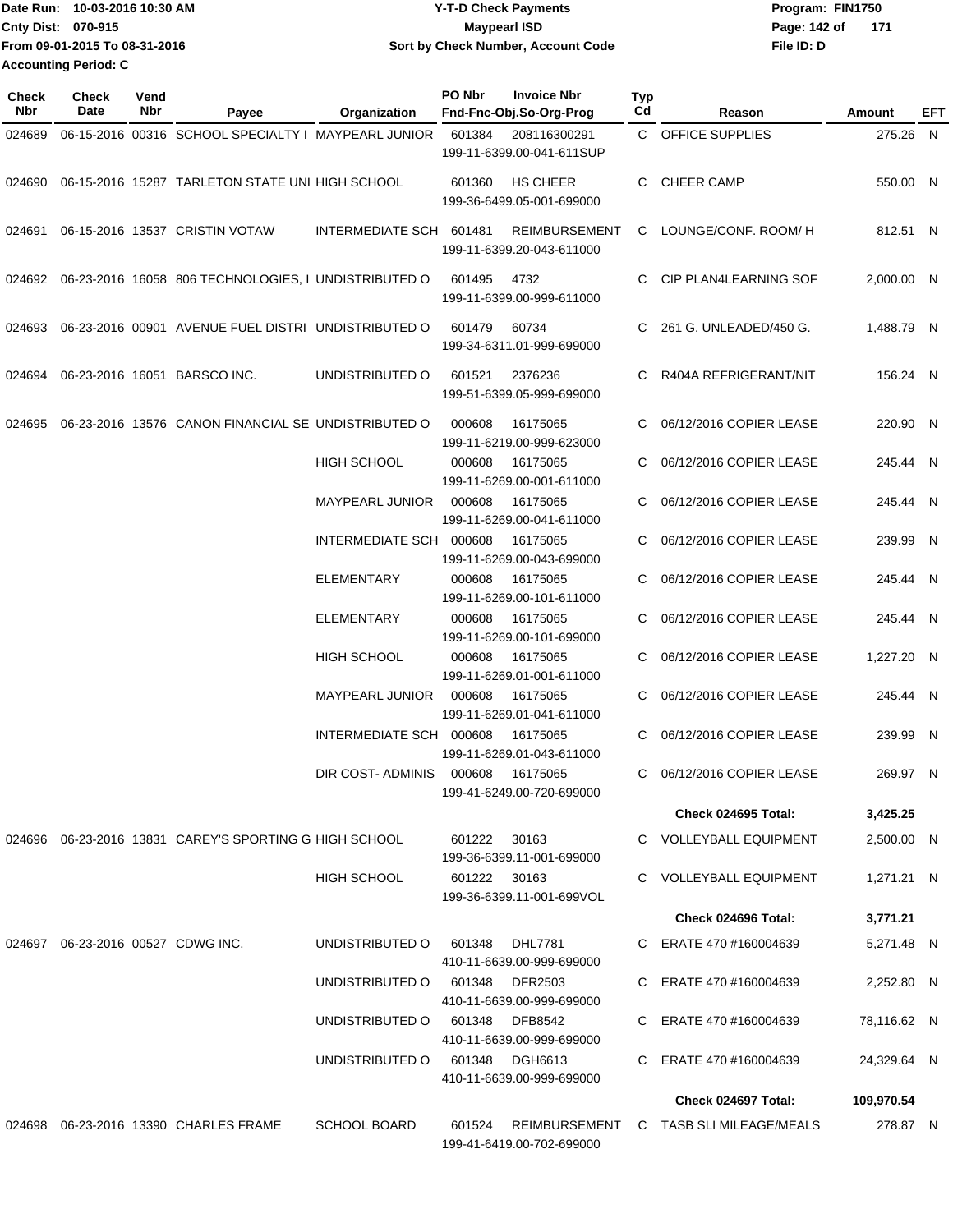| 10-03-2016 10:30 AM<br><b>Date Run:</b> | <b>Y-T-D Check Payments</b>        | Program: FIN1750 |       |  |
|-----------------------------------------|------------------------------------|------------------|-------|--|
| Cnty Dist: 070-915                      | <b>Mavpearl ISD</b>                | Page: 143 of     | - 171 |  |
| From 09-01-2015 To 08-31-2016           | Sort by Check Number, Account Code | File ID: D       |       |  |
| <b>Accounting Period: C</b>             |                                    |                  |       |  |

| <b>Check</b><br>Nbr | <b>Check</b><br>Date   | Vend<br>Nbr | Payee                                                      | Organization            | PO Nbr         | <b>Invoice Nbr</b><br>Fnd-Fnc-Obj.So-Org-Prog | Typ<br>Cd | Reason                     | Amount     | EFT |
|---------------------|------------------------|-------------|------------------------------------------------------------|-------------------------|----------------|-----------------------------------------------|-----------|----------------------------|------------|-----|
| 024699              |                        |             | 06-23-2016 15656 DEPARTMENT OF INF UNDISTRIBUTED O         |                         | 000609         | 16051286N<br>199-51-6259.02-999-699000        |           | C 05/01-05/31/16 LONG DIST | 69.24 N    |     |
| 024700              |                        |             | 06-23-2016 01547 EICHELBAUM WARDEL ADMINISTRATIVE          |                         | 601470         | 54889<br>199-41-6499.04-701-699000            | C.        | DOL OVERTIME WEBINAR       | 100.00 N   |     |
| 024701              |                        |             | 06-23-2016 12186 ELLIOTT ELECTRIC                          | UNDISTRIBUTED O         | 600924         | 09-14150-01<br>199-51-6319.02-999-699000      | C.        | <b>ELECTRICAL SUPPLIES</b> | 190.14 N   |     |
| 024702              |                        |             | 06-23-2016 13336 ELLIS COUNTY MUSIC HIGH SCHOOL            |                         | 600841         | 24913<br>199-11-6249.01-001-611000            | C         | REPAIR TKS 25332-36, 253   | 860.00 N   |     |
| 024703              |                        |             | 06-23-2016 00040 FLATT STATIONERS, I ELEMENTARY            |                         | 601484         | 220086-00<br>199-11-6399.00-101-611SUP        | C.        | OFFICE SUPPLIES FOR FA     | 1,028.50 N |     |
|                     |                        |             |                                                            | INTERMEDIATE SCH 601460 |                | 219782-00<br>199-11-6399.20-043-611000        | C         | <b>BINDERS</b>             | 182.70 N   |     |
|                     |                        |             |                                                            |                         |                |                                               |           | <b>Check 024703 Total:</b> | 1,211.20   |     |
| 024704              |                        |             | 06-23-2016 15584 FOLLETT SCHOOL SO UNDISTRIBUTED O         |                         | 601523         | 1225058<br>199-11-6399.45-999-699000          | C.        | INT - TITLEPEEK 08/16-11/  | 333.33 N   |     |
| 024705              | 06-23-2016 00243 HILCO |             |                                                            | UNDISTRIBUTED O         | 000611         | 4705171500 0516<br>199-51-6259.04-999-699000  | C.        | 05/04-06/06/16 SECURITY    | 32.04 N    |     |
|                     |                        |             |                                                            | UNDISTRIBUTED O         | 000611         | 4705273700 0516<br>199-51-6259.04-999-699000  | C.        | 05/04-06/06/16 FUEL TANK   | 30.53 N    |     |
|                     |                        |             |                                                            | UNDISTRIBUTED O         | 000611         | 4706839800 0516<br>199-51-6259.04-999-699000  |           | C 05/04-06/06/16 MARQUEE   | 53.98 N    |     |
|                     |                        |             |                                                            | UNDISTRIBUTED O         | 000611         | 4602563301 0516<br>199-51-6259.04-999-699000  |           | C 05/04-06/06/16 HS NORTH  | 2,486.42 N |     |
|                     |                        |             |                                                            | UNDISTRIBUTED O         | 000611         | 4706312901 0516<br>199-51-6259.04-999-699000  | C.        | 05/04-06/06/16 ELEMENTA    | 2,900.48 N |     |
|                     |                        |             |                                                            | UNDISTRIBUTED O         | 000611         | 4602266500 0516<br>199-51-6259.04-999-699000  | C.        | 05/04-06/06/16 ATHLETIC F  | 743.66 N   |     |
|                     |                        |             |                                                            | UNDISTRIBUTED O         | 000611         | 4705335301 0516<br>199-51-6259.04-999-699000  | C.        | 05/04-06/06/16 JUNIOR HIG  | 2,875.76 N |     |
|                     |                        |             |                                                            | UNDISTRIBUTED O         | 000611         | 4706783900 0516<br>199-51-6259.78-999-622000  | C         | 05/04-06/06/16 AG FACILIT  | 790.01 N   |     |
|                     |                        |             |                                                            |                         |                |                                               |           | <b>Check 024705 Total:</b> | 9,912.88   |     |
|                     |                        |             | 024706 06-23-2016 00612 HOME DEPOT CREDIT UNDISTRIBUTED O  |                         | 600068         | XXXX 7415 06/16<br>199-51-6319.04-999-699000  |           | C MAINTENANCE SUPPLIES     | 54.83 N    |     |
|                     |                        |             | 024707 06-23-2016 14038 LISA HYLES                         | <b>ELEMENTARY</b>       | 601511         | REIMBURSEMENT<br>199-23-6411.02-101-699000    |           | C TEPSA MEALS              | 45.93 N    |     |
|                     |                        |             | 024708 06-23-2016 15411 IMPACT APPLICATION UNDISTRIBUTED O |                         | 601518         | 20164063<br>199-36-6399.05-999-699000         |           | C 2016-17 CONCUSSION TE    | 600.00 N   |     |
|                     |                        |             | 024709 06-23-2016 12551 INTERQUEST DETECTI HIGH SCHOOL     |                         | 600172 110814  | 199-11-6219.02-001-624000                     | C.        | 05/17, 05/20, 05/25 HALF D | 780.00 N   |     |
|                     |                        |             | 024710 06-23-2016 15086 Kimbell Midwest                    | UNDISTRIBUTED O         | 601414         | 4954639<br>199-34-6319.00-999-699000          |           | C 4 DRAWER BEARING RAC     | 674.62 N   |     |
|                     |                        |             |                                                            | UNDISTRIBUTED O         | 601413 4955174 | 199-51-6319.02-999-699000                     |           | C ASSORTED FASTENERS       | 327.48 N   |     |
|                     |                        |             |                                                            |                         |                |                                               |           | Check 024710 Total:        | 1,002.10   |     |
|                     |                        |             | 024711 06-23-2016 12450 KSA EVENTS                         | <b>HIGH SCHOOL</b>      | 601527         | 65166<br>199-36-6499.11-001-699000            |           | C KSA VOLLEYBALL TRIP      | 5,214.82 N |     |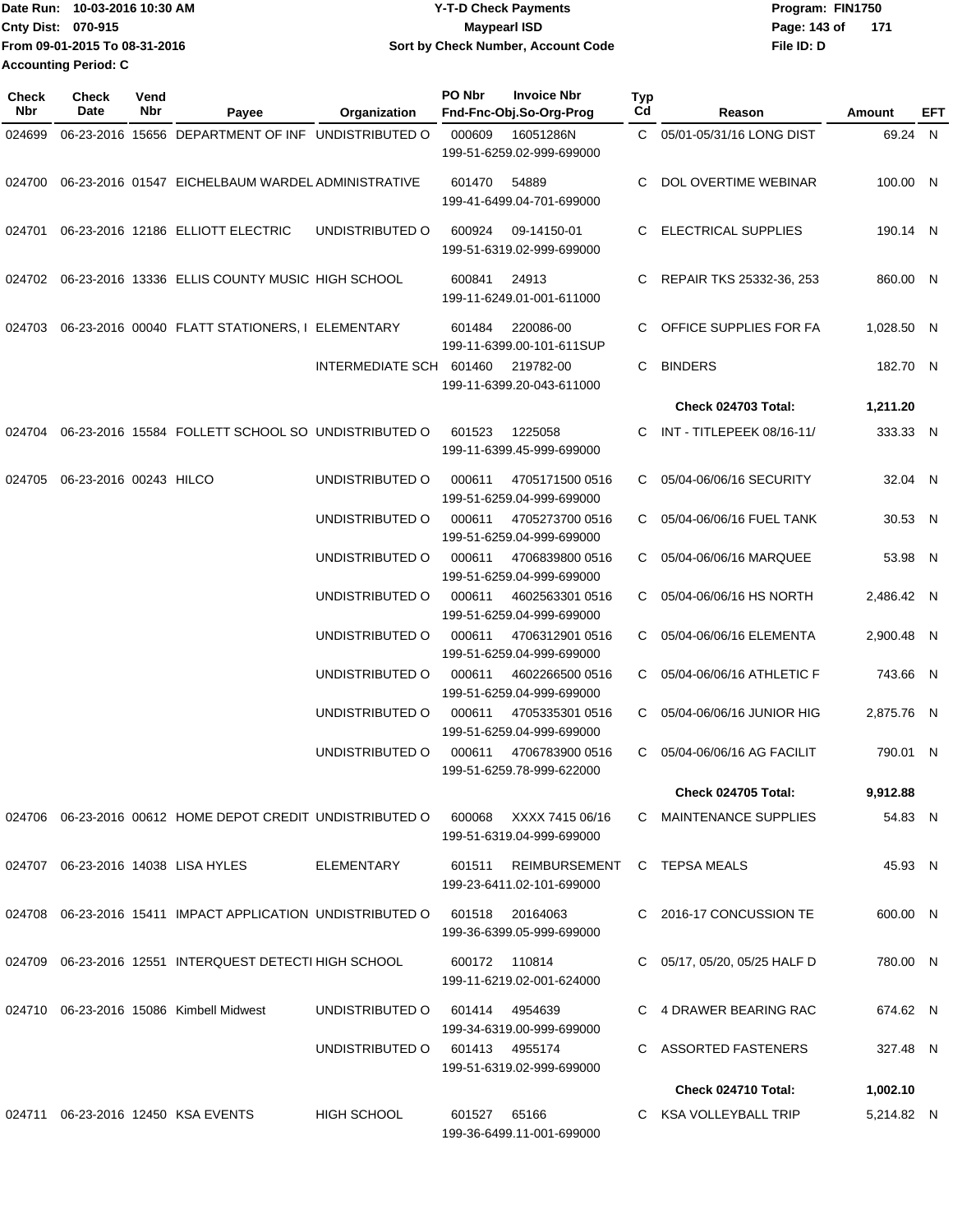| Date Run: 10-03-2016 10:30 AM | <b>Y-T-D Check Payments</b>        | Program: FIN1750      |
|-------------------------------|------------------------------------|-----------------------|
| <b>Cnty Dist: 070-915</b>     | <b>Mavpearl ISD</b>                | Page: 144 of<br>- 171 |
| From 09-01-2015 To 08-31-2016 | Sort by Check Number, Account Code | File ID: D            |
| <b>Accounting Period: C</b>   |                                    |                       |

| Check<br>Nbr | <b>Check</b><br>Date             | Vend<br>Nbr | Payee                                                | Organization                            | PO Nbr | <b>Invoice Nbr</b><br>Fnd-Fnc-Obj.So-Org-Prog                      | <b>Typ</b><br>Cd | Reason                        | Amount     | EFT |
|--------------|----------------------------------|-------------|------------------------------------------------------|-----------------------------------------|--------|--------------------------------------------------------------------|------------------|-------------------------------|------------|-----|
| 024712       |                                  |             | 06-23-2016 14143 LONE STAR FURNISHI UNDISTRIBUTED O  |                                         | 601210 | 20160360                                                           | $\mathsf{C}^-$   | INT CAFETERIA TABLE           | 811.05 N   |     |
|              |                                  |             |                                                      |                                         |        | 199-51-6399.04-999-699000                                          |                  |                               |            |     |
| 024713       | 06-23-2016 13608 NELI            |             |                                                      | <b>MAYPEARL JUNIOR</b>                  | 601243 | 5024                                                               | C                | 504 ACADEMY                   | 165.00 N   |     |
|              |                                  |             |                                                      |                                         |        | 199-11-6411.00-041-623000                                          |                  |                               |            |     |
| 024714       |                                  |             | 06-23-2016 00287 OFFICE DEPOT                        | <b>ELEMENTARY</b>                       | 601463 | 844531264001                                                       | C                | LABELS/PENS                   | 50.94 N    |     |
|              |                                  |             |                                                      |                                         |        | 199-11-6399.00-101-611SUP                                          |                  |                               |            |     |
| 024715       |                                  |             | 06-23-2016 15054 O'REILLY AUTO PARTS UNDISTRIBUTED O |                                         | 601522 | 0645-173962                                                        | C.               | <b>FILTERS</b>                | 37.98 N    |     |
|              |                                  |             |                                                      |                                         |        | 199-34-6319.00-999-699000                                          |                  |                               |            |     |
|              |                                  |             |                                                      | UNDISTRIBUTED O                         | 601522 | 0645-175658<br>199-34-6319.00-999-699000                           | C                | <b>JUMPSTART/OIL FILTERS/</b> | 236.63 N   |     |
|              |                                  |             |                                                      | UNDISTRIBUTED O                         | 600990 | 0645-175871                                                        | C                | OIL FILTERS/GREASE/WA         | 124.93 N   |     |
|              |                                  |             |                                                      |                                         |        | 199-34-6319.00-999-699000                                          |                  |                               |            |     |
|              |                                  |             |                                                      |                                         |        |                                                                    |                  | Check 024715 Total:           | 399.54     |     |
| 024716       |                                  |             | 06-23-2016 16014 ORKIN PEST CONTRO UNDISTRIBUTED O   |                                         | 600915 | 325408                                                             | C                | 6/10/2016 MONTHLY PEST        | 450.00 N   |     |
|              |                                  |             |                                                      |                                         |        | 199-51-6249.00-999-699000                                          |                  |                               |            |     |
| 024717       |                                  |             | 06-23-2016 00310 PERFECTION LEARNIN UNDISTRIBUTED O  |                                         | 601417 | 793182                                                             | C                | <b>TEXTBOOKS-HANDWRITIN</b>   | 807.73 N   |     |
|              |                                  |             |                                                      |                                         |        | 410-11-6321.00-999-611000                                          |                  |                               |            |     |
| 024718       | 06-23-2016 13150 RIDDELL         |             |                                                      | UNDISTRIBUTED O                         | 601406 | 98543673                                                           | C                | <b>FOOTBALL JERSEY</b>        | 84.00 N    |     |
|              |                                  |             |                                                      |                                         |        | 199-36-6399.02-999-699FOO                                          |                  |                               |            |     |
| 024719       |                                  |             | 06-23-2016 15564 RIDDELL/ALL AMERICA UNDISTRIBUTED O |                                         | 601119 | 98531308                                                           | C                | HS HELMET RECONDITIO          | 2,034.10 N |     |
|              |                                  |             |                                                      | UNDISTRIBUTED O                         | 601119 | 199-36-6399.02-999-699FOO<br>98525164                              | C                | JH HELMET RECONDITION         | 2,016.33 N |     |
|              |                                  |             |                                                      |                                         |        | 199-36-6399.02-999-699FOO                                          |                  |                               |            |     |
|              |                                  |             |                                                      |                                         |        |                                                                    |                  | Check 024719 Total:           | 4,050.43   |     |
| 024720       |                                  |             | 06-23-2016 00316 SCHOOL SPECIALTY I MAYPEARL JUNIOR  |                                         | 601441 | 208116358204                                                       | C                | DIVIDERS/FOLDERS/LAMI         | 44.60 N    |     |
|              |                                  |             |                                                      |                                         |        | 199-11-6399.00-041-611SUP                                          |                  |                               |            |     |
|              |                                  |             |                                                      | <b>ELEMENTARY</b>                       | 601486 | 208116383920<br>199-11-6399.00-101-611SUP                          | C                | <b>REPORT CARD ENVELOP</b>    | 71.21 N    |     |
|              |                                  |             |                                                      |                                         |        |                                                                    |                  | Check 024720 Total:           | 115.81     |     |
| 024721       |                                  |             | 06-23-2016 01510 TEXAS GIRLS COACHE HIGH SCHOOL      |                                         | 601498 | M. PINSON                                                          | C                | <b>COACHING MEMBERSHIP/</b>   | 120.00 N   |     |
|              |                                  |             |                                                      |                                         |        | 199-36-6499.05-001-699000                                          |                  |                               |            |     |
|              | 024722 06-23-2016 14795 THSCA    |             |                                                      | <b>HIGH SCHOOL</b>                      |        | 601497 MEMBERSHIPS                                                 |                  | C 2016-2017 MEMBERSHIPS       | 385.00 N   |     |
|              |                                  |             |                                                      |                                         |        | 199-36-6499.05-001-699000                                          |                  |                               |            |     |
|              |                                  |             | 024723 06-23-2016 00134 TXU ENERGY                   | UNDISTRIBUTED O 000612 054003285546     |        |                                                                    |                  | C 05/11-06/09/16 SECURITY     | 330.72 N   |     |
|              |                                  |             |                                                      |                                         |        | 199-51-6259.04-999-699000                                          |                  |                               |            |     |
|              |                                  |             | 024724 06-23-2016 00573 UNITED RENTALS               | UNDISTRIBUTED O 601434 137806908-001    |        |                                                                    |                  | C LIFT RENTAL - HS GYM        | 500.57 N   |     |
|              |                                  |             |                                                      |                                         |        | 199-51-6249.00-999-699000                                          |                  |                               |            |     |
| 024725       |                                  |             | 06-23-2016 13537 CRISTIN VOTAW                       |                                         |        | INTERMEDIATE SCH 601513 REIMBURSEMENT                              |                  | C TEPSA BOOK PURCHASE         | 32.99 N    |     |
|              |                                  |             |                                                      |                                         |        | 199-11-6399.20-043-611000                                          |                  |                               |            |     |
|              |                                  |             |                                                      |                                         |        | INTERMEDIATE SCH 601526 REIMBURSEMENT<br>199-23-6499.00-043-699000 |                  | C TEPSA MEALS                 | 29.03 N    |     |
|              |                                  |             |                                                      |                                         |        |                                                                    |                  | <b>Check 024725 Total:</b>    | 62.02      |     |
|              | 024726 06-23-2016 00141 WAL MART |             |                                                      | INTERMEDIATE SCH 601363 XXXX 6048 06/16 |        |                                                                    |                  | C CELEBRATION DAY SUPP        | 214.80 N   |     |
|              |                                  |             |                                                      |                                         |        | 199-11-6399.19-043-611000                                          |                  |                               |            |     |
|              |                                  |             |                                                      | INTERMEDIATE SCH 601318 XXXX 6048 06/16 |        |                                                                    |                  | C TESTING SUPPLIES            | 79.46 N    |     |
|              |                                  |             |                                                      | HIGH SCHOOL                             | 601381 | 199-31-6399.01-043-699000<br>XXXX 6048 06/16                       |                  | C CHEER SUPPLIES              | 198.57 N   |     |
|              |                                  |             |                                                      |                                         |        | 199-36-6399.08-001-699000                                          |                  |                               |            |     |
|              |                                  |             |                                                      |                                         |        |                                                                    |                  | Check 024726 Total:           | 492.83     |     |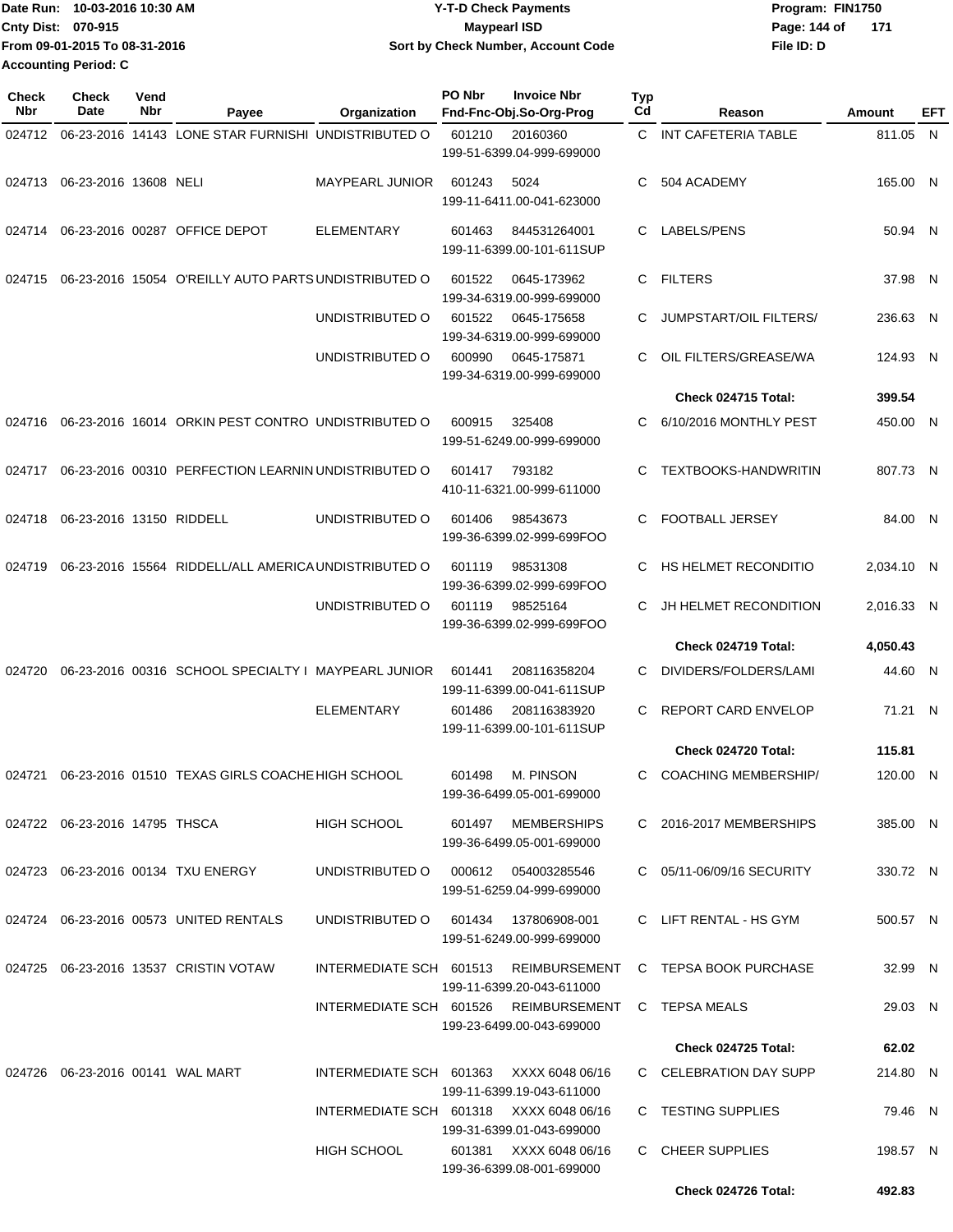| Date Run: 10-03-2016 10:30 AM |                               | <b>Y-T-D Check Payments</b>        | Program: FIN1750    |  |  |  |
|-------------------------------|-------------------------------|------------------------------------|---------------------|--|--|--|
| <b>Cnty Dist: 070-915</b>     |                               | <b>Mavpearl ISD</b>                | Page: 145 of<br>171 |  |  |  |
|                               | From 09-01-2015 To 08-31-2016 | Sort by Check Number, Account Code | File ID: D          |  |  |  |
| <b>Accounting Period: C</b>   |                               |                                    |                     |  |  |  |

| <b>Check</b><br>Nbr | <b>Check</b><br>Date | Vend<br>Nbr | Payee                                                                   | Organization       | PO Nbr                                       | <b>Invoice Nbr</b><br>Fnd-Fnc-Obj.So-Org-Prog       | Typ<br>Cd                   | Reason                      | Amount     | EFT |
|---------------------|----------------------|-------------|-------------------------------------------------------------------------|--------------------|----------------------------------------------|-----------------------------------------------------|-----------------------------|-----------------------------|------------|-----|
| 024727              |                      |             | 06-23-2016 01145 WELDERS WAREHOUS HIGH SCHOOL                           |                    | 600042                                       | 28367<br>199-11-6399.09-001-622000                  | C.                          | 05/01-05/31/16 CYLINDER     | 72.00 N    |     |
|                     |                      |             |                                                                         | <b>HIGH SCHOOL</b> | 600042                                       | 28135<br>199-11-6399.09-001-622000                  | C                           | 04/01-04/30/16 CYLINDER     | 80.00 N    |     |
|                     |                      |             |                                                                         |                    |                                              |                                                     | Check 024727 Total:         | 152.00                      |            |     |
| 024728              |                      |             | 06-23-2016 13361 WES GRABLE COMPA UNDISTRIBUTED O                       |                    | 601392                                       | 0611<br>199-51-6249.00-999-699000                   | C.                          | HS GYM FLOOR REFINISH       | 3,900.00 N |     |
| 024729              |                      |             | 06-30-2016 15809 ACTION PUBLISHING I INTERMEDIATE SCH 601459            |                    |                                              | 108272<br>199-11-6399.20-043-611000                 | C.                          | 2 LINE GRADEBOOKS           | 89.32 N    |     |
| 024730              |                      |             | 06-30-2016 00527 CDWG INC.                                              | UNDISTRIBUTED O    | 601519                                       | <b>DLQ2657</b><br>199-11-6399.45-999-699000         | C                           | <b>VMWARE SUPPORT/SOFT</b>  | 900.00 N   |     |
| 024731              |                      |             | 06-30-2016 12885 DIRECT ENERGY                                          | UNDISTRIBUTED O    | 000619                                       | 161740027937857<br>199-51-6259.04-999-699000        |                             | C 05/11-06/09/16 CATV TOW   | 9.31 N     |     |
|                     |                      |             |                                                                         | UNDISTRIBUTED O    | 000619                                       | 161740027937857<br>199-51-6259.04-999-699000        |                             | C 05/11-06/09/16 HS SOUTH   | 9.31 N     |     |
|                     |                      |             |                                                                         | UNDISTRIBUTED O    | 000619                                       | 161740027937857<br>199-51-6259.04-999-699000        |                             | C 05/11-06/09/16 PORTABLE   | 78.85 N    |     |
|                     |                      |             |                                                                         | UNDISTRIBUTED O    | 000619                                       | 161740027937857<br>199-51-6259.04-999-699000        | C.                          | 05/11-06/09/16 INT PRACT    | 32.97 N    |     |
|                     |                      |             |                                                                         | UNDISTRIBUTED O    | 000619                                       | 161740027937857<br>199-51-6259.04-999-699000        | C.                          | 05/11-06/09/16 QUAD BUIL    | 217.03 N   |     |
|                     |                      |             | UNDISTRIBUTED O                                                         | 000619             | 161740027937857<br>199-51-6259.04-999-699000 | C.                                                  | 05/11-06/09/16 BUS BARN     | 209.23 N                    |            |     |
|                     |                      |             |                                                                         | UNDISTRIBUTED O    | 000619                                       | 161740027937857<br>199-51-6259.04-999-699000        | C.                          | 05/11-06/09/16 HS SOUTH     | 2,811.24 N |     |
|                     |                      |             |                                                                         | UNDISTRIBUTED O    | 000619                                       | 161740027937857<br>199-51-6259.04-999-699000        | C.                          | 05/11-06/09/16 GOLF FACIL   | 148.28 N   |     |
|                     |                      |             | UNDISTRIBUTED O                                                         | 000619             | 161740027937857<br>199-51-6259.04-999-699000 |                                                     | C 05/11-06/09/16 INT CAFETE | 404.38 N                    |            |     |
|                     |                      |             | UNDISTRIBUTED O                                                         | 000619             | 161740027937857<br>199-51-6259.04-999-699000 | C.                                                  | 05/11-06/09/16 INTERMEDI    | 1,219.38 N                  |            |     |
|                     |                      |             |                                                                         | UNDISTRIBUTED O    | 000619                                       | 161690027885679<br>199-51-6259.04-999-699000        | C.                          | 05/11-06/09/16 309 MAIN S   | 347.42 N   |     |
|                     |                      |             |                                                                         |                    |                                              |                                                     |                             | <b>Check 024731 Total:</b>  | 5,487.40   |     |
|                     |                      |             | 024732 06-30-2016 16072 FIRE AND SAFETY PR UNDISTRIBUTED O              |                    | 601537                                       | 25320<br>199-34-6399.01-999-699000                  |                             | C FIRE EXTINGUISHER         | 146.50 N   |     |
|                     |                      |             |                                                                         | UNDISTRIBUTED O    | 601448 25319                                 | 199-51-6249.00-999-699000                           |                             | INSPECT/RECHARGE FIRE       | 1,538.50 N |     |
|                     |                      |             |                                                                         |                    |                                              |                                                     |                             | <b>Check 024732 Total:</b>  | 1,685.00   |     |
|                     |                      |             | 024733  06-30-2016  00040  FLATT STATIONERS, I INTERMEDIATE SCH  601445 |                    |                                              | 219591-00<br>199-11-6399.20-043-611000              |                             | C TABLE W/SHELF             | 177.99 N   |     |
|                     |                      |             |                                                                         | UNDISTRIBUTED O    |                                              | 601503 220385-00<br>199-53-6399.05-999-699000       |                             | C LABELS FOR                | 154.96 N   |     |
|                     |                      |             |                                                                         |                    |                                              |                                                     |                             | <b>Check 024733 Total:</b>  | 332.95     |     |
|                     |                      |             | 024734 06-30-2016 16059 FRONTIER SOUTHWE UNDISTRIBUTED O                |                    | 000620                                       | 972435174204030<br>199-51-6259.02-999-699000        |                             | C 06/22-07/21/16 MARQUEE    | 56.25 N    |     |
|                     |                      |             |                                                                         | UNDISTRIBUTED O    |                                              | 000620 972435203809291<br>199-51-6259.02-999-699000 |                             | C 06/22-07/21/16 9724352038 | 116.63 N   |     |
|                     |                      |             |                                                                         |                    |                                              |                                                     |                             | Check 024734 Total:         | 172.88     |     |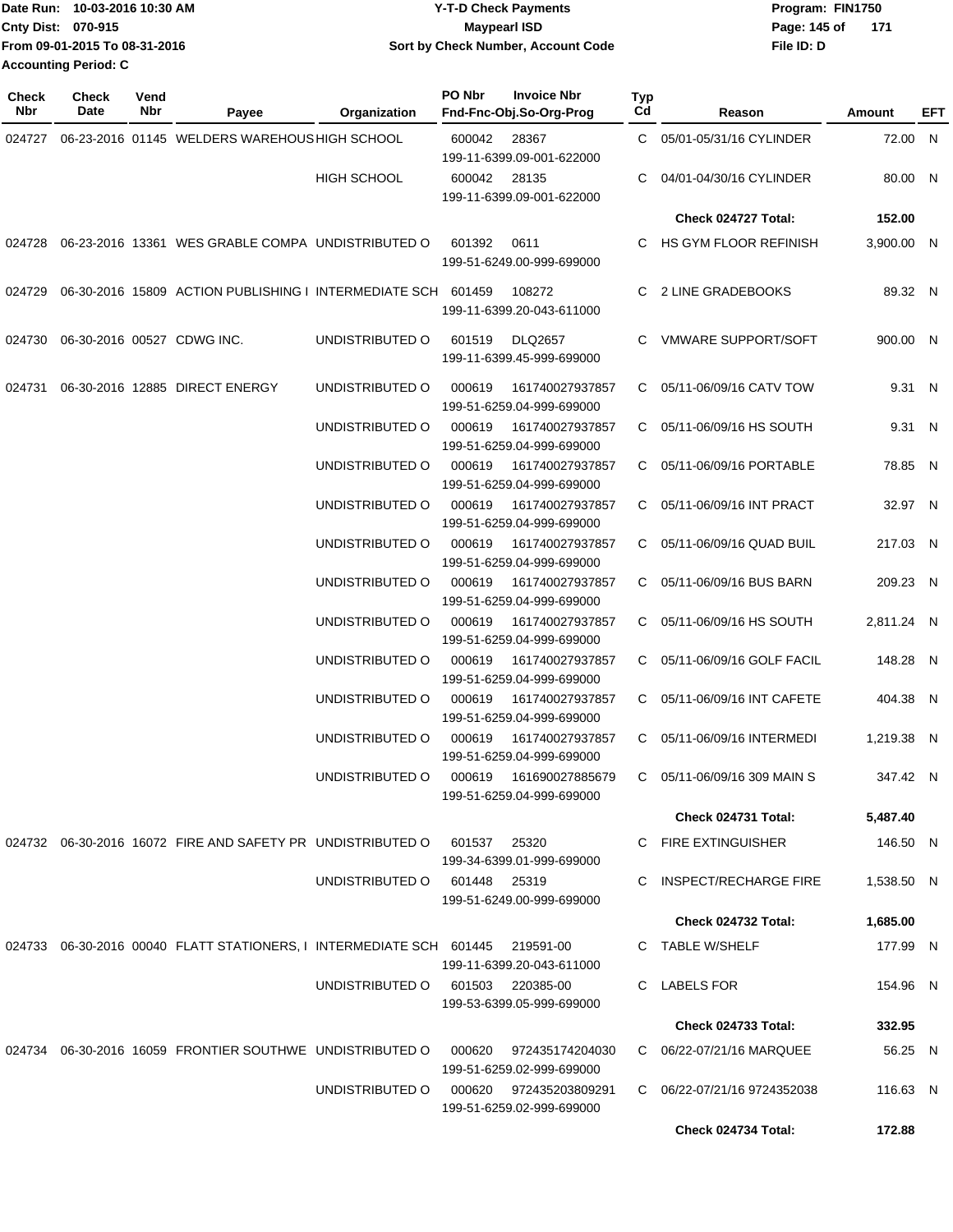| lDate Run: 10-03-2016 10:30 AM | <b>Y-T-D Check Payments</b>        | Program: FIN1750    |  |  |  |
|--------------------------------|------------------------------------|---------------------|--|--|--|
| Cnty Dist: 070-915             | <b>Mavpearl ISD</b>                | Page: 146 of<br>171 |  |  |  |
| From 09-01-2015 To 08-31-2016  | Sort by Check Number, Account Code | File ID: D          |  |  |  |
| <b>Accounting Period: C</b>    |                                    |                     |  |  |  |

| <b>Check</b><br><b>Nbr</b> | <b>Check</b><br>Date | Vend<br>Nbr | Payee                                                                                  | Organization        | PO Nbr        | <b>Invoice Nbr</b><br>Fnd-Fnc-Obj.So-Org-Prog                | <b>Typ</b><br>Cd | Reason                           | Amount     | EFT |
|----------------------------|----------------------|-------------|----------------------------------------------------------------------------------------|---------------------|---------------|--------------------------------------------------------------|------------------|----------------------------------|------------|-----|
| 024735                     | 06-30-2016 12341     |             | <b>GRAINGER INDUSTRIA UNDISTRIBUTED O</b>                                              |                     | 601506        | 9142998971<br>199-51-6399.05-999-699000                      |                  | C MOTOR                          | 296.81 N   |     |
| 024736                     |                      |             | 06-30-2016 16077 SHANE GRAVENS                                                         | <b>SCHOOL BOARD</b> | 601554        | <b>REIMBURSEMENT</b><br>199-41-6419.00-702-699000            | C                | <b>MILEAGE FOR SLI</b>           | 237.20 N   |     |
| 024737                     |                      |             | 06-30-2016 14120 HARRIS COMPUTER S UNDISTRIBUTED O                                     |                     | 000621        | XT00117349<br>240-35-6219.00-999-699000                      | C                | 05/01-05/31/16 EZSCHOOL          | 158.75 N   |     |
| 024738                     |                      |             | 06-30-2016 15891 HEATH DANIEL                                                          | <b>SCHOOL BOARD</b> | 601550        | <b>REIMBURSEMENT</b><br>199-41-6419.00-702-699000            | C                | <b>MILEAGE FOR SLI</b>           | 237.20 N   |     |
| 024739                     |                      |             | 06-30-2016 12152 TRICIA IKARD                                                          | <b>SCHOOL BOARD</b> | 601549        | <b>REIMBURSEMENT</b><br>199-41-6419.00-702-699000            | C                | MILEAGE FOR SLI                  | 237.20 N   |     |
| 024740                     |                      |             | 06-30-2016 13651 JAMES EUBANK                                                          | <b>SCHOOL BOARD</b> | 601552        | <b>REIMBURSEMENT</b><br>199-41-6419.00-702-699000            | C                | <b>MILEAGE FOR SLI</b>           | 237.20 N   |     |
| 024741                     |                      |             | 06-30-2016 15385 JUSTIN STINSON                                                        | <b>SCHOOL BOARD</b> | 601551        | <b>REIMBURSEMENT</b><br>199-41-6419.00-702-699000            | С                | <b>MILEAGE FOR SLI</b>           | 237.20 N   |     |
| 024742                     |                      |             | 06-30-2016 12450 KSA EVENTS                                                            | <b>HIGH SCHOOL</b>  | 601556        | 65166<br>199-36-6499.11-001-699000                           | C                | <b>VOLLEYBALL TRIP</b>           | 2,025.00 N |     |
| 024743                     |                      |             | 06-30-2016 13247 LEGAL DIGEST                                                          | UNDISTRIBUTED O     | 601531        | <b>BTS3688</b><br>199-21-6411.00-999-623000                  | C                | <b>BACK TO SCHOOL WORK</b>       | 125.00 N   |     |
| 024744                     |                      |             | 06-30-2016 13157 MARTIN TOWING INC. UNDISTRIBUTED O                                    |                     | 601538        | 024624<br>199-34-6219.00-999-699000                          | C                | TOW BUS 18 TO LUCKIES            | 250.00 N   |     |
| 024745                     |                      |             | 06-30-2016 15677 TEXAS FIRE                                                            | UNDISTRIBUTED O     | 601542        | 27653<br>199-51-6249.00-999-699000                           | C                | REPLACED DUCT DETECT             | 420.00 N   |     |
|                            |                      |             |                                                                                        | UNDISTRIBUTED O     | 601542        | 27653<br>199-51-6319.02-999-699000                           | C                | <b>DUCT SMOKE HEAD</b>           | 58.75 N    |     |
|                            |                      |             |                                                                                        |                     |               |                                                              |                  | Check 024745 Total:              | 478.75     |     |
| 024746                     |                      |             | 06-30-2016 00067 LEIGHANNE MCALISTE DIR COST-ADMINIS                                   |                     | 601553        | <b>REIMBURSEMENT</b><br>199-41-6411.01-720-699000            | C                | <b>MILEAGE FOR SLI</b>           | 237.20 N   |     |
| 024747                     |                      |             | 06-30-2016 00065 MUELLER, INC.                                                         | UNDISTRIBUTED O     | 601449        | 4632343<br>199-51-6319.02-999-699000                         | C                | <b>METAL ROOF RIDGE</b>          | 1,300.00 N |     |
|                            |                      |             |                                                                                        | UNDISTRIBUTED O     | 601468        | 4632355<br>199-51-6319.02-999-699000                         |                  | C GABLE VENT/J MOLD TRI          | 253.40 N   |     |
|                            |                      |             |                                                                                        |                     |               |                                                              |                  | Check 024747 Total:              | 1,553.40   |     |
|                            |                      |             | 024748 06-30-2016 15680 NANCY WIGGINS                                                  | ADMINISTRATIVE      | 601544        | 199-41-6499.04-701-699000                                    |                  | REIMBURSEMENT C PARKING AT TASBO | 10.00 N    |     |
|                            |                      |             | 024749  06-30-2016  15054  O'REILLY  AUTO PARTS UNDISTRIBUTED   0  601522  0645-169500 |                     |               | 199-34-6319.00-999-699000                                    |                  | C HI-PWR BELTS                   | 24.27 N    |     |
|                            |                      |             | 024750  06-30-2016  00590  ORIENTAL TRADING C INTERMEDIATE SCH  601477                 |                     |               | 678280742-01<br>199-11-6399.20-043-611000                    |                  | C CHARACTER INCENTIVES           | 300.35 N   |     |
|                            |                      |             | 024751 06-30-2016 01333 PRO-TUFF DECALS                                                | HIGH SCHOOL         |               | 601433 INV016011894<br>199-11-6399.12-001-611000             |                  | C HANG TAG PERMITS               | 263.25 N   |     |
|                            |                      |             | 024752 06-30-2016 00099 REGION 10/EDUCATIO UNDISTRIBUTED O                             |                     | 601474 138025 | 240-35-6499.00-999-699000                                    |                  | C CFM TRAINING                   | 30.00 N    |     |
|                            |                      |             | 024753 06-30-2016 13985 BRAD ROESLER                                                   | <b>SCHOOL BOARD</b> | 601555        | REIMBURSEMENT C MILEAGE FOR SLI<br>199-41-6419.00-702-699000 |                  |                                  | 237.20 N   |     |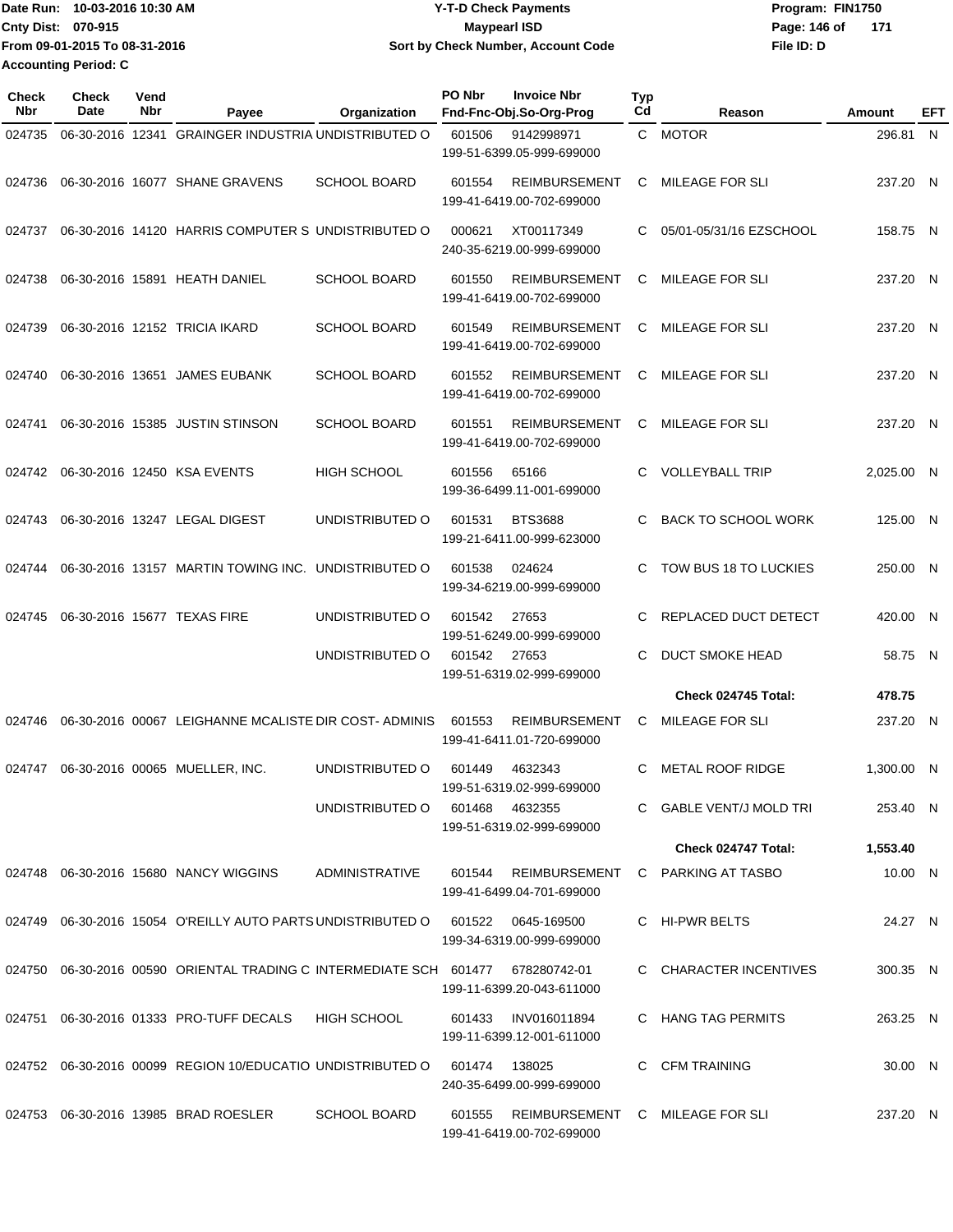| Date Run:<br>10-03-2016 10:30 AM | <b>Y-T-D Check Payments</b>        | Program: FIN1750    |  |  |
|----------------------------------|------------------------------------|---------------------|--|--|
| Cnty Dist: 070-915               | <b>Mavpearl ISD</b>                | 171<br>Page: 147 of |  |  |
| From 09-01-2015 To 08-31-2016    | Sort by Check Number, Account Code | File ID: D          |  |  |
| <b>Accounting Period: C</b>      |                                    |                     |  |  |

| <b>Check</b><br>Nbr | Check<br>Date          | Vend<br>Nbr | Payee                                                                             | Organization                            | PO Nbr | <b>Invoice Nbr</b><br>Fnd-Fnc-Obj.So-Org-Prog       | <b>Typ</b><br>Cd | Reason                          | Amount     | EFT |
|---------------------|------------------------|-------------|-----------------------------------------------------------------------------------|-----------------------------------------|--------|-----------------------------------------------------|------------------|---------------------------------|------------|-----|
| 024754              | 06-30-2016 12855 SAGU  |             |                                                                                   | <b>HIGH SCHOOL</b>                      | 601543 | GRAD 5/27/2016<br>199-11-6269.02-001-611000         | C.               | <b>GRADUATION FACILITY R</b>    | 1,760.00 N |     |
| 024755              |                        |             | 06-30-2016 00316 SCHOOL SPECIALTY I ELEMENTARY                                    |                                         | 601489 | 208116388908<br>199-11-6399.11-101-611000           | C                | <b>GRADE BOOKS FOR TEAC</b>     | 64.16 N    |     |
| 024756              | 06-30-2016 00784 TASBO |             |                                                                                   | <b>ELEMENTARY</b>                       | 601520 | ACCOUNT 435<br>199-23-6411.02-101-699000            | С                | PEIMS ATTENDANCE TRAI           | 183.00 N   |     |
|                     |                        |             |                                                                                   | <b>HIGH SCHOOL</b>                      | 601520 | ACCOUNT 435<br>199-23-6411.03-001-699000            |                  | PEIMS ATTENDANCE TRAI           | 371.00 N   |     |
|                     |                        |             |                                                                                   | <b>ELEMENTARY</b>                       | 601520 | ACCOUNT 435<br>199-23-6499.00-101-699000            |                  | PEIMS ATTENDANCE TRAI           | 156.00 N   |     |
|                     |                        |             |                                                                                   | <b>ELEMENTARY</b>                       | 601520 | ACCOUNT 435<br>199-23-6499.02-101-699000            | C                | PEIMS ATTENDANCE TRAI           | 500.00 N   |     |
|                     |                        |             |                                                                                   |                                         |        |                                                     |                  | Check 024756 Total:             | 1,210.00   |     |
| 024757              |                        |             | 06-30-2016 00479 TRACTOR SUPPLY CO UNDISTRIBUTED O                                |                                         | 601469 | XXXX 2023 06/16<br>199-34-6319.00-999-699000        | C.               | <b>RECEIVER HITCH &amp; PIN</b> | 79.98 N    |     |
| 024758              |                        |             | 06-30-2016 00655 VARSITY SPIRIT FASHI HIGH SCHOOL                                 |                                         | 601379 | 10100439<br>199-36-6399.08-001-699000               | С                | <b>RAIN JACKETS/POMS</b>        | 385.90 N   |     |
| 024759              | 07-14-2016 13316 ASCD  |             |                                                                                   | <b>ADMINISTRATIVE</b>                   | 601482 | 2292451<br>199-41-6499.00-701-699000                | С                | <b>BASIC ONLINE MEMBERS</b>     | 39.00 N    |     |
| 024760              |                        |             | 07-14-2016 15616 AT&T CORP.                                                       | UNDISTRIBUTED O                         | 000624 | 0573207983001<br>199-51-6259.02-999-699000          | C.               | 05/22-06/21/16 FAX L.D.         | 119.46 N   |     |
|                     |                        |             | 024761 07-14-2016 01256 AT&T MOBILITY                                             | UNDISTRIBUTED O                         | 000638 | 824711164 0716<br>199-52-6219.00-999-699000         |                  | 06/03-07/02/16 BUS CELLS        | 107.97 N   |     |
|                     |                        |             | 024762 07-14-2016 00069 ATMOS ENERGY                                              | UNDISTRIBUTED O                         | 000623 | 3030380238 0616<br>199-51-6259.00-999-699000        | C.               | 06/03-07/01/16 400 PANTH        | 60.52 N    |     |
|                     |                        |             |                                                                                   | UNDISTRIBUTED O                         | 000623 | 30303181810616<br>199-51-6259.00-999-699000         | C.               | 06/03-07/01/16 1025 W 4TH       | 78.55 N    |     |
|                     |                        |             |                                                                                   | UNDISTRIBUTED O                         | 000623 | 3030318485 0616<br>199-51-6259.00-999-699000        | C.               | 06/03-07/01/16 1024 W 4TH       | 63.62 N    |     |
|                     |                        |             |                                                                                   | UNDISTRIBUTED O                         | 000623 | 3030380470 0616<br>199-51-6259.04-999-699000        | C.               | 06/03-07/01/16 600 PHILLIP      | 113.99 N   |     |
|                     |                        |             |                                                                                   |                                         |        |                                                     |                  | Check 024762 Total:             | 316.68     |     |
|                     |                        |             | 024763 07-14-2016 00871 CARD SERVICE CENT INTERMEDIATE SCH 601446 XXXX 0178 06/16 |                                         |        | 199-11-6399.20-043-611000                           |                  | C CLASSROOM HABITUDES           | 117.89 N   |     |
|                     |                        |             |                                                                                   | ELEMENTARY                              |        | 601471 XXXX 0178 06/16<br>199-23-6411.02-101-699000 |                  | C LIVE@LEAD SEMINAR             | 59.00 N    |     |
|                     |                        |             |                                                                                   | HIGH SCHOOL                             |        | 601471 XXXX 0178 06/16<br>199-23-6411.03-001-699000 |                  | C LIVE@LEAD SEMINAR             | 59.00 N    |     |
|                     |                        |             |                                                                                   | MAYPEARL JUNIOR 601471 XXXX 0178 06/16  |        | 199-23-6411.04-041-699000                           |                  | C LIVE@LEAD SEMINAR             | 59.00 N    |     |
|                     |                        |             |                                                                                   | INTERMEDIATE SCH 601471 XXXX 0178 06/16 |        | 199-23-6499.00-043-699000                           |                  | C LIVE@LEAD SEMINAR             | 59.00 N    |     |
|                     |                        |             |                                                                                   | UNDISTRIBUTED O 601442 XXXX 0178 06/16  |        | 199-34-6219.02-999-699000                           |                  | C VEHICLE REGISTRATIONS         | 16.00 N    |     |
|                     |                        |             |                                                                                   | ADMINISTRATIVE                          |        | 601471 XXXX 0178 06/16<br>199-41-6411.01-701-699000 |                  | C LIVE@LEAD SEMINAR             | 59.00 N    |     |
|                     |                        |             |                                                                                   | ADMINISTRATIVE                          |        | 000625 XXXX 0046 06/15<br>199-41-6411.01-701-699000 |                  | C FUEL FOR SLI / PARKING -      | 86.31 N    |     |
|                     |                        |             |                                                                                   | <b>SCHOOL BOARD</b>                     | 000626 | XXXX 0178 06/16<br>199-41-6419.00-702-699000        |                  | C SLI PARKING                   | 546.00 N   |     |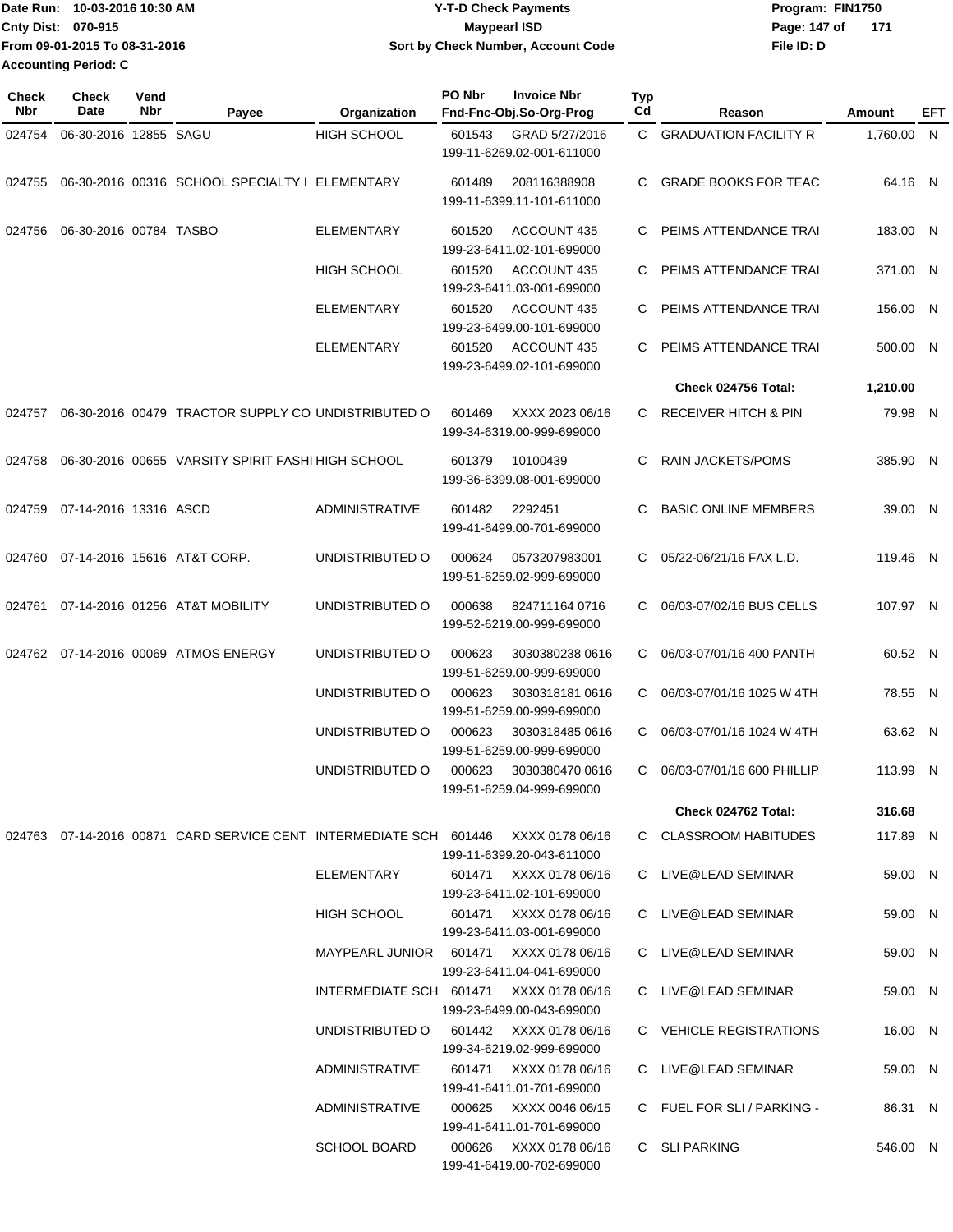| 10-03-2016 10:30 AM<br>Date Run: | <b>Y-T-D Check Payments</b>        | Program: FIN1750      |  |  |  |
|----------------------------------|------------------------------------|-----------------------|--|--|--|
| <b>Cnty Dist: 070-915</b>        | <b>Maypearl ISD</b>                | Page: 148 of<br>- 171 |  |  |  |
| From 09-01-2015 To 08-31-2016    | Sort by Check Number, Account Code | File ID: D            |  |  |  |
| <b>Accounting Period: C</b>      |                                    |                       |  |  |  |

| Check<br>Nbr | <b>Check</b><br>Vend<br>Nbr<br>Date | Payee                                                                         | Organization                         | PO Nbr | <b>Invoice Nbr</b><br>Fnd-Fnc-Obj.So-Org-Prog | Typ<br>Cd | Reason                       | <b>Amount</b> | EFT |
|--------------|-------------------------------------|-------------------------------------------------------------------------------|--------------------------------------|--------|-----------------------------------------------|-----------|------------------------------|---------------|-----|
|              |                                     |                                                                               | <b>SCHOOL BOARD</b>                  | 000626 | XXXX 0178 06/16                               |           | C SLIMEALS                   | 512.98 N      |     |
|              |                                     |                                                                               |                                      |        | 199-41-6419.00-702-699000                     |           |                              |               |     |
|              |                                     |                                                                               | <b>ADMINISTRATIVE</b>                | 000626 | XXXX 0178 06/16<br>199-41-6499.01-701-699000  | C         | RETIREMENT LUNCHEON          | 112.40 N      |     |
|              |                                     |                                                                               | <b>SCHOOL BOARD</b>                  | 601528 | XXXX 0178 06/16<br>199-41-6499.02-702-699000  | C         | BOARD MEAL 6/23              | 100.25 N      |     |
|              |                                     |                                                                               |                                      |        |                                               |           | Check 024763 Total:          | 1,786.83      |     |
|              |                                     | 024764 07-14-2016 13831 CAREY'S SPORTING G UNDISTRIBUTED O                    |                                      | 601397 | 30215                                         | C         | <b>GIRLS BASKETBALL UNIF</b> | 189.00 N      |     |
|              |                                     |                                                                               |                                      |        | 199-36-6399.01-999-699BHS                     |           |                              |               |     |
|              |                                     |                                                                               | UNDISTRIBUTED O                      | 601397 | 30215<br>199-36-6399.01-999-699GHS            | C         | <b>GIRLS BASKETBALL UNIF</b> | 276.00 N      |     |
|              |                                     |                                                                               | <b>HIGH SCHOOL</b>                   | 601397 | 30215<br>199-36-6399.02-001-699000            | C         | <b>GIRLS BASKETBALL UNIF</b> | 2,250.00 N    |     |
|              |                                     |                                                                               |                                      |        |                                               |           | Check 024764 Total:          | 2,715.00      |     |
|              | 024765 07-14-2016 00527 CDWG INC.   |                                                                               | INTERMEDIATE SCH 601525              |        | <b>DMG6319</b>                                | C         | ADAPTER                      | 37.30 N       |     |
|              |                                     |                                                                               |                                      |        | 199-11-6639.48-043-611000                     |           |                              |               |     |
|              |                                     |                                                                               | INTERMEDIATE SCH 601472              |        | <b>DMJ5565</b><br>199-11-6639.48-043-611000   | C         | SWITCH FOR LAB 2201          | 150.93 N      |     |
|              |                                     |                                                                               |                                      |        |                                               |           | Check 024765 Total:          | 188.23        |     |
| 024766       |                                     | 07-14-2016 00217 CITY OF MAYPEARL                                             | UNDISTRIBUTED O                      | 000627 | 80 06/16<br>199-51-6259.01-999-699000         | C         | 05/31-06/21/16 HS BALLFIE    | 26.00 N       |     |
|              |                                     |                                                                               | UNDISTRIBUTED O                      | 000627 | 1081 06/16<br>199-51-6259.01-999-699000       | C         | 05/31-06/21/16 LSK YARD      | 26.00 N       |     |
|              |                                     |                                                                               | UNDISTRIBUTED O                      | 000627 | 1618 06/16<br>199-51-6259.01-999-699000       | C         | 05/27-06/21/16 309 N MAIN    | 51.00 N       |     |
|              |                                     |                                                                               | UNDISTRIBUTED O                      | 000627 | 1080 06/16<br>199-51-6259.01-999-699000       | C         | 05/31-06/21/16 1024 W FOU    | 51.00 N       |     |
|              |                                     |                                                                               | UNDISTRIBUTED O                      | 000627 | 383 06/16<br>199-51-6259.01-999-699000        | C         | 05/31-06/21/16 600 PHILLII   | 51.00 N       |     |
|              |                                     |                                                                               | UNDISTRIBUTED O                      | 000627 | 595 06/16<br>199-51-6259.01-999-699000        | C.        | 05/31-06/21/16 1025 W FOU    | 82.20 N       |     |
|              |                                     |                                                                               | UNDISTRIBUTED O                      | 000627 | 82 06/16<br>199-51-6259.01-999-699000         | C.        | 05/31-06/21/16 400 PANTH     | 82.80 N       |     |
|              |                                     |                                                                               | UNDISTRIBUTED O 000627 574 06/16     |        | 199-51-6259.01-999-699000                     |           | C 05/31-06/21/16 JH YARD M   | 62.85 N       |     |
|              |                                     |                                                                               | UNDISTRIBUTED O   000627  1394 06/16 |        | 199-51-6259.01-999-699000                     |           | C 05/31-06/21/16 HS CONCE    | 132.60 N      |     |
|              |                                     |                                                                               |                                      |        |                                               |           | Check 024766 Total:          | 565.45        |     |
|              |                                     | 024767  07-14-2016  13639  EAST TEXAS COPY SY UNDISTRIBUTED O  000628  343339 |                                      |        | 199-11-6219.07-999-623000                     |           | C 06/04-07/03/16 COPIES B&   | 60.50 N       |     |
|              |                                     |                                                                               | <b>HIGH SCHOOL</b>                   |        | 000628 343339<br>199-11-6269.00-001-611000    |           | C 06/04-07/03/16 COPIES B&   | 20.88 N       |     |
|              |                                     |                                                                               | MAYPEARL JUNIOR  000628  343339      |        | 199-11-6269.00-041-611000                     |           | C 06/04-07/03/16 COPIES B&   | 13.07 N       |     |
|              |                                     |                                                                               | INTERMEDIATE SCH 000628 343339       |        |                                               |           | C 06/04-07/03/16 COPIES B&   | 18.49 N       |     |
|              |                                     |                                                                               |                                      |        | 199-11-6269.00-043-699000                     |           |                              |               |     |
|              |                                     |                                                                               | ELEMENTARY                           |        | 000628 343339<br>199-11-6269.00-101-611000    |           | C 06/04-07/03/16 COPIES B&   | 40.75 N       |     |
|              |                                     |                                                                               | ELEMENTARY                           |        | 000628 343339<br>199-11-6269.00-101-699000    |           | C 06/04-07/03/16 COPIES B&   | 4.52 N        |     |
|              |                                     |                                                                               | HIGH SCHOOL                          |        | 000628 343339<br>199-11-6269.01-001-611000    |           | C 06/04-07/03/16 COPIES B&   | 26.20 N       |     |
|              |                                     |                                                                               | MAYPEARL JUNIOR  000628  343339      |        | 199-11-6269.01-041-611000                     |           | C 06/04-07/03/16 COPIES B&   | 7.21 N        |     |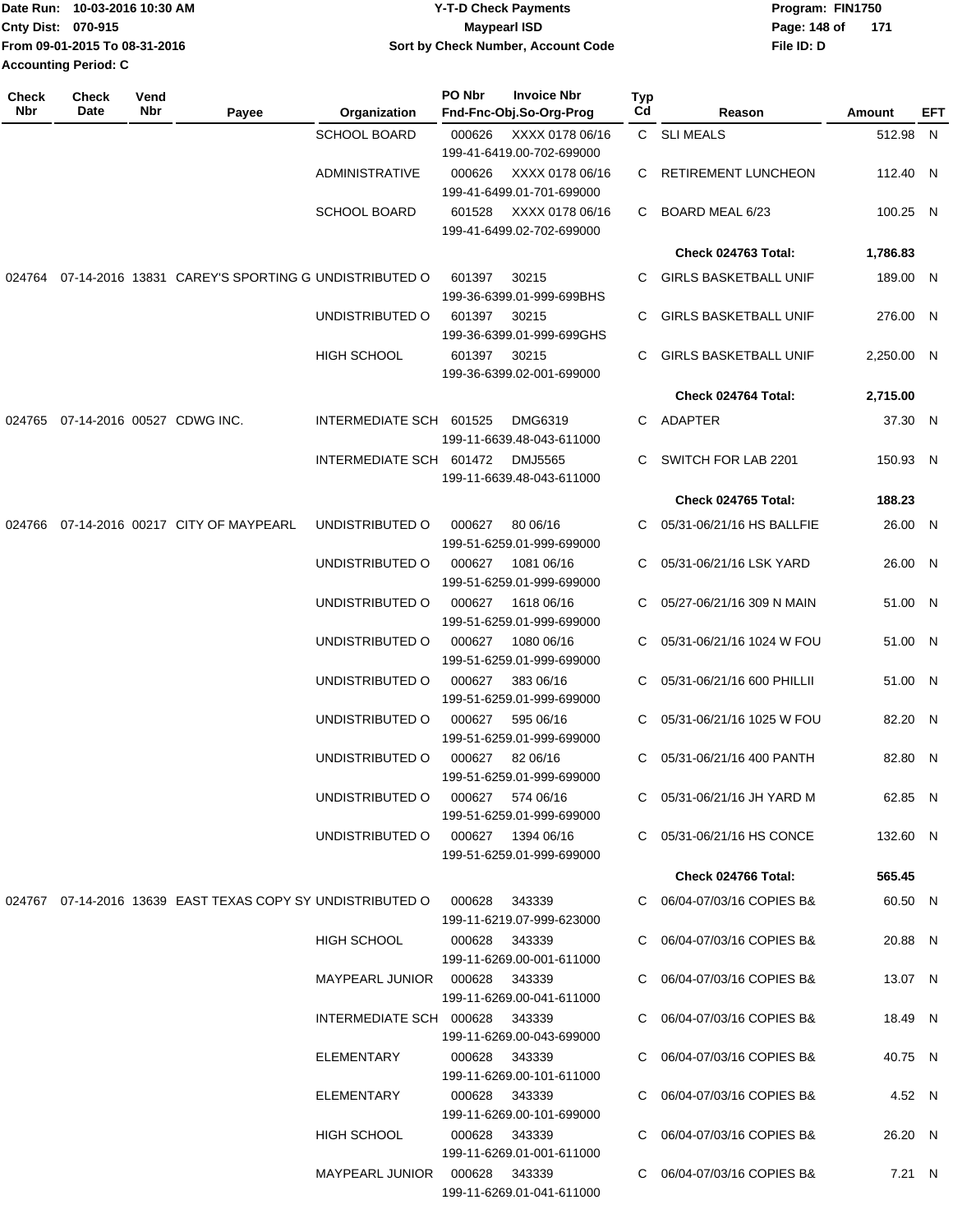| 10-03-2016 10:30 AM<br><b>Date Run:</b> | <b>Y-T-D Check Payments</b>        | Program: FIN1750    |  |  |  |
|-----------------------------------------|------------------------------------|---------------------|--|--|--|
| <b>Cnty Dist: 070-915</b>               | <b>Maypearl ISD</b>                | 171<br>Page: 149 of |  |  |  |
| From 09-01-2015 To 08-31-2016           | Sort by Check Number, Account Code | File ID: D          |  |  |  |
| <b>Accounting Period: C</b>             |                                    |                     |  |  |  |

| <b>Check</b><br>Nbr | Check<br>Date                  | Vend<br>Nbr | Payee                                                                  | Organization                           | PO Nbr | <b>Invoice Nbr</b><br>Fnd-Fnc-Obj.So-Org-Prog  | <b>Typ</b><br>Cd | Reason                                                         | Amount     | EFT |
|---------------------|--------------------------------|-------------|------------------------------------------------------------------------|----------------------------------------|--------|------------------------------------------------|------------------|----------------------------------------------------------------|------------|-----|
|                     |                                |             |                                                                        | INTERMEDIATE SCH 000628                |        | 343339                                         | C.               | 06/04-07/03/16 COPIES B&                                       | 11.36 N    |     |
|                     |                                |             |                                                                        |                                        |        | 199-11-6269.01-043-611000                      |                  |                                                                |            |     |
|                     |                                |             |                                                                        | DIR COST- ADMINIS                      | 000628 | 343339                                         | С                | 06/04-07/03/16 COPIES CO                                       | 75.23 N    |     |
|                     |                                |             |                                                                        |                                        |        | 199-41-6249.00-720-699000                      |                  |                                                                |            |     |
|                     |                                |             |                                                                        | DIR COST- ADMINIS                      | 000628 | 343339<br>199-41-6249.00-720-699000            | C                | 06/04-07/03/16 COPIES B&                                       | 30.50 N    |     |
|                     |                                |             |                                                                        |                                        |        |                                                |                  | Check 024767 Total:                                            | 308.71     |     |
| 024768              |                                |             | 07-14-2016 01547 EICHELBAUM WARDEL DIR COST-ADMINIS                    |                                        | 000630 | 55002<br>199-41-6211.00-720-699000             | C                | 05/20-06/02/16 LEGAL FEE                                       | 305.50 N   |     |
| 024769              |                                |             | 07-14-2016 12186 ELLIOTT ELECTRIC                                      | UNDISTRIBUTED O                        | 601509 | 09-14942-01<br>199-51-6319.02-999-699000       | C                | <b>ELECTRIC SUPPLIES</b>                                       | 10.17 N    |     |
| 024770              |                                |             | 07-14-2016 00337 JOHN BRIDGES                                          | <b>TAX COLLECTION</b>                  | 000629 | 2015 AD<br>199-41-6219.04-703-699000           | C                | AD VALOREM TAX 2015 Y                                          | 2,822.00 N |     |
| 024771              |                                |             | 07-14-2016 16059 FRONTIER SOUTHWE UNDISTRIBUTED O                      |                                        | 000631 | 9724351720 0716<br>199-51-6259.02-999-699000   | C.               | 06/28-07/27/16 9724351720                                      | 56.25 N    |     |
|                     |                                |             |                                                                        | UNDISTRIBUTED O                        | 000631 | 9724351000 0716<br>199-51-6259.02-999-699000   | C.               | 06/28-07/27/16 9724351000                                      | 835.62 N   |     |
|                     |                                |             |                                                                        | UNDISTRIBUTED O                        | 000631 | 9724352019 0716<br>199-51-6259.02-999-699000   | C                | 06/28-07/27/16 9724352019                                      | 116.63 N   |     |
|                     |                                |             |                                                                        | UNDISTRIBUTED O                        | 000631 | 9724352160 0716<br>199-51-6259.02-999-699000   | C                | 06/28-07/27/16 9724352160                                      | 116.63 N   |     |
|                     |                                |             |                                                                        | UNDISTRIBUTED O                        | 000631 | 9724352520 0716<br>199-51-6259.02-999-699000   | C.               | 06/28-07/27/16 9724352520                                      | 116.63 N   |     |
|                     |                                |             |                                                                        |                                        |        |                                                |                  | Check 024771 Total:                                            | 1,241.76   |     |
| 024772              |                                |             | 07-14-2016 13619 FSC CONTINUING DIS UNDISTRIBUTED O                    |                                        | 601564 | <b>FY2015 CDF</b><br>199-71-6599.00-999-699000 | C.               | CONTINUING DISCLOSUR                                           | 3,500.00 N |     |
|                     |                                |             | 024773 07-14-2016 12341 GRAINGER INDUSTRIA UNDISTRIBUTED O             |                                        | 601535 | 9152006244<br>199-51-6399.05-999-699000        | C                | V-BELTS/PULLEY/MOTOR                                           | 298.25 N   |     |
| 024774              |                                |             | 07-14-2016 14120 HARRIS COMPUTER S UNDISTRIBUTED O                     |                                        | 000639 | XT00118110<br>240-35-6219.00-999-699000        | C                | 06/01-06/30/16 EZSCHOOL                                        | 2.50 N     |     |
|                     |                                |             | 024775 07-14-2016 00049 HOUGHTON MIFFLIN H UNDISTRIBUTED O 601421      |                                        |        | 952322037<br>410-11-6321.00-999-611000         |                  | C TEXTBOOKS                                                    | 3,476.25 N |     |
|                     |                                |             |                                                                        | UNDISTRIBUTED O 601421 952312679       |        | 410-11-6321.00-999-611000                      |                  | C ONLINE TEACHER RESOU                                         | 397.50 N   |     |
|                     |                                |             |                                                                        |                                        |        |                                                |                  | Check 024775 Total:                                            | 3,873.75   |     |
|                     |                                |             | 024776  07-14-2016  13655  JILL AUGUSTYN                               |                                        |        | 199-11-6499.00-999-624000                      |                  | UNDISTRIBUTED O 601539 REIMBURSEMENT C MILEAGE - LEAD/DYS TRAI | 515.60 N   |     |
|                     |                                |             | 024777 07-14-2016 16039 JYRO SIGNS                                     | UNDISTRIBUTED O 601333                 |        | 5025<br>199-34-6219.00-999-699000              |                  | C INSTALL LOGO ON TRAILE                                       | 350.00 N   |     |
|                     |                                |             |                                                                        | UNDISTRIBUTED 0 601333 5025            |        | 199-34-6319.00-999-699000                      |                  | C LETTERING FOR TRAILER                                        | 1,390.00 N |     |
|                     |                                |             |                                                                        |                                        |        |                                                |                  | Check 024777 Total:                                            | 1,740.00   |     |
|                     |                                |             | 024778 07-14-2016 14204 LANDMARK EQUIPME UNDISTRIBUTED O 601565 W60098 |                                        |        | 199-51-6319.03-999-699000                      |                  | C CHAIN FOR CHAINSAW                                           | 30.99 N    |     |
|                     | 024779 07-14-2016 15098 LOWE'S |             |                                                                        | UNDISTRIBUTED O 601444 990072813570616 |        | 199-51-6249.00-999-699000                      |                  | C PAINT/DROP PAPER/BRUS                                        | 226.46 N   |     |
|                     |                                |             |                                                                        | UNDISTRIBUTED O 601462 990072813570616 |        | 199-51-6319.01-999-699000                      |                  | C CLEANING SUPPLIES                                            | 149.89 N   |     |
|                     |                                |             |                                                                        | UNDISTRIBUTED O 601405 990072513570616 |        | 199-51-6319.02-999-699000                      |                  | C 06/2016 MAINTENANCE SU                                       | 2,816.04 N |     |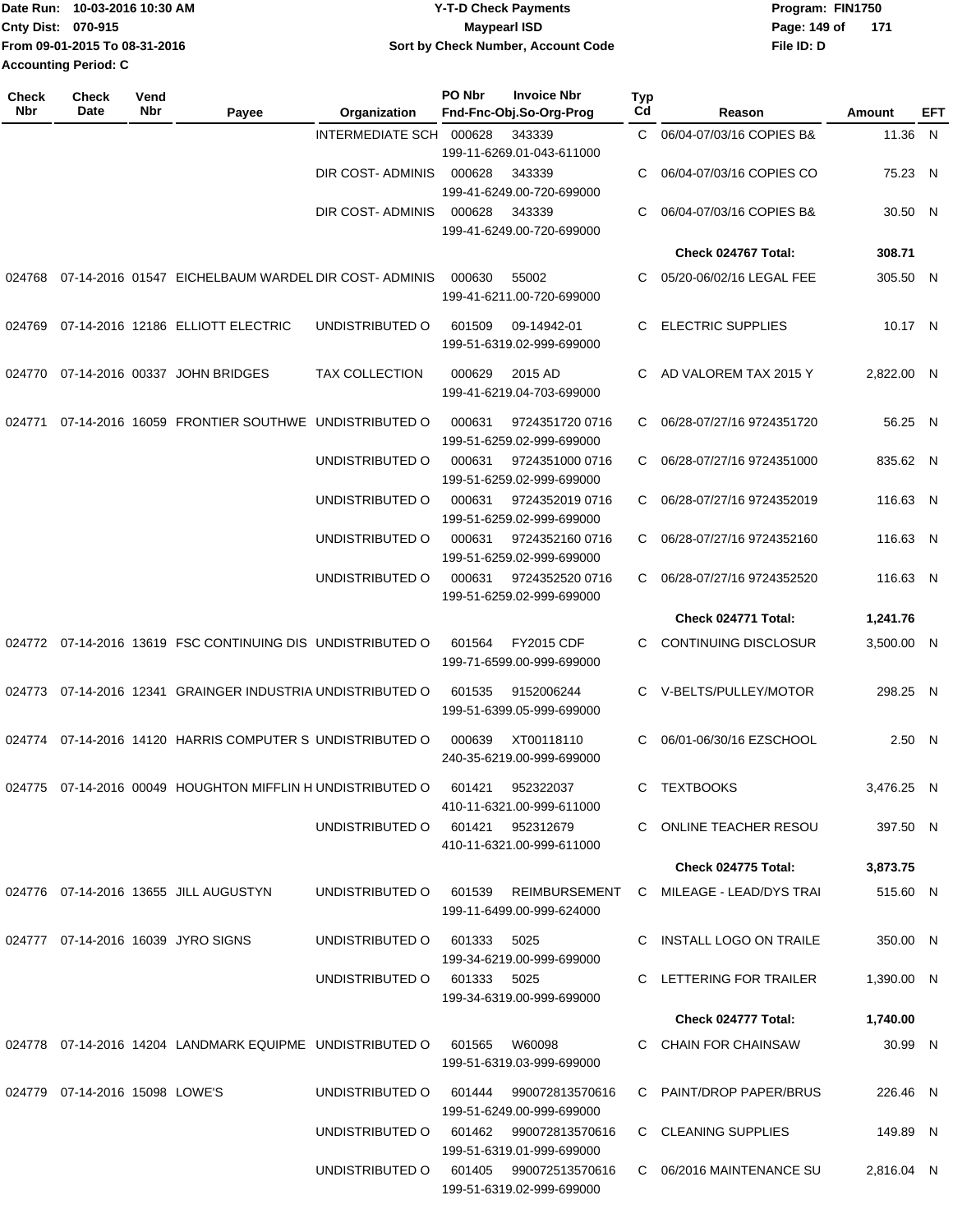|                           | Date Run: 10-03-2016 10:31 AM | Y-T-D Check Payments               | Program: FIN1750 |     |  |  |
|---------------------------|-------------------------------|------------------------------------|------------------|-----|--|--|
| <b>Cnty Dist: 070-915</b> |                               | Maypearl ISD                       | Page: 150 of     | 171 |  |  |
|                           | From 09-01-2015 To 08-31-2016 | Sort by Check Number, Account Code | File ID: D       |     |  |  |
| Accounting Period: C      |                               |                                    |                  |     |  |  |

| <b>Check</b><br><b>Nbr</b> | <b>Check</b><br>Date | Vend<br>Nbr | Payee                                                              | Organization    | PO Nbr | <b>Invoice Nbr</b><br>Fnd-Fnc-Obj.So-Org-Prog | Typ<br>Cd | Reason                      | Amount      | EFT |
|----------------------------|----------------------|-------------|--------------------------------------------------------------------|-----------------|--------|-----------------------------------------------|-----------|-----------------------------|-------------|-----|
|                            |                      |             |                                                                    | UNDISTRIBUTED O | 601480 | 990072813570616                               |           | C COVE BASE                 | 498.50 N    |     |
|                            |                      |             |                                                                    |                 |        | 199-51-6319.02-999-699000                     |           |                             |             |     |
|                            |                      |             |                                                                    | UNDISTRIBUTED O | 601186 | 990072813570616                               | C.        | 06/2016 MAINTENANCE SU      | 575.65 N    |     |
|                            |                      |             |                                                                    |                 |        | 199-51-6319.02-999-699000                     |           |                             |             |     |
|                            |                      |             |                                                                    | UNDISTRIBUTED O | 601444 | 990072813570616<br>199-51-6319.02-999-699000  | C         | PAINT/DROP PAPER/BRUS       | 1,084.90 N  |     |
|                            |                      |             |                                                                    | UNDISTRIBUTED O | 601410 | 990072813570616                               | C.        | SCAFFOLD/STUDS/SHEET        | 657.71 N    |     |
|                            |                      |             |                                                                    |                 |        | 199-51-6319.04-999-699000                     |           |                             |             |     |
|                            |                      |             |                                                                    | UNDISTRIBUTED O | 601408 | 990072813570616                               | C.        | SNEEZE GUARD - INT          | 186.92 N    |     |
|                            |                      |             |                                                                    |                 |        | 199-51-6319.04-999-699000                     |           |                             |             |     |
|                            |                      |             |                                                                    |                 |        |                                               |           | Check 024779 Total:         | 6,196.07    |     |
| 024780                     |                      |             | 07-14-2016 16022 MACMILLAN HOLDING UNDISTRIBUTED O                 |                 | 601496 | 92010997                                      | C.        | ASTRONOMY CLASS TEXT        | 2,231.25 N  |     |
|                            |                      |             |                                                                    |                 |        | 410-11-6321.00-999-611000                     |           |                             |             |     |
|                            |                      |             |                                                                    |                 |        |                                               |           |                             |             |     |
| 024781                     |                      |             | 07-14-2016 15740 MOORE RECYCLING L UNDISTRIBUTED O                 |                 | 000633 | 0001323541<br>199-51-6259.03-999-699000       | C         | 06/01-06/30/16 RECYCLE A    | 14.00 N     |     |
|                            |                      |             |                                                                    | UNDISTRIBUTED O | 000633 | 0001323540                                    | C         | 06/01-06/30/16 RECYCLE L    | 39.12 N     |     |
|                            |                      |             |                                                                    |                 |        | 199-51-6259.03-999-699000                     |           |                             |             |     |
|                            |                      |             |                                                                    | UNDISTRIBUTED O | 000633 | 0001323539                                    | C         | 06/01-06/30/16 RECYCLE J    | 6.50 N      |     |
|                            |                      |             |                                                                    |                 |        | 199-51-6259.03-999-699000                     |           |                             |             |     |
|                            |                      |             |                                                                    | UNDISTRIBUTED O | 000633 | 0001323542                                    | C         | 06/01-06/30/16 RECYCLE I    | 6.50 N      |     |
|                            |                      |             |                                                                    |                 |        | 199-51-6259.03-999-699000                     |           |                             |             |     |
|                            |                      |             |                                                                    | UNDISTRIBUTED O | 000633 | 0001323538                                    | C.        | 06/01-06/30/16 RECYCLE H    | 4.62 N      |     |
|                            |                      |             |                                                                    |                 |        | 199-51-6259.03-999-699000                     |           |                             |             |     |
|                            |                      |             |                                                                    |                 |        |                                               |           | Check 024781 Total:         | 70.74       |     |
| 024782                     |                      |             | 07-14-2016 13306 MOUNTAIN PEAK SPE UNDISTRIBUTED O                 |                 | 000632 | 11-0788-00 0616                               | C.        | 05/05-06/04/16 12636 FM     | 32.81 N     |     |
|                            |                      |             |                                                                    |                 |        | 199-51-6259.79-999-622000                     |           |                             |             |     |
| 024783                     |                      |             | 07-14-2016 15814 NEC FINANCIAL SERVI UNDISTRIBUTED O               |                 | 000634 | 0001921402                                    | C.        | SV8100 PHONE SYSTEM         | 1,159.20 N  |     |
|                            |                      |             |                                                                    |                 |        | 199-71-6512.00-999-699000                     |           |                             |             |     |
|                            |                      |             |                                                                    | UNDISTRIBUTED O | 000634 | 0001921402                                    | C         | SV8100 PHONE SYSTEM         | 181.07 N    |     |
|                            |                      |             |                                                                    |                 |        | 199-71-6522.00-999-699000                     |           |                             |             |     |
|                            |                      |             |                                                                    |                 |        |                                               |           | Check 024783 Total:         | 1,340.27    |     |
|                            |                      |             | 024784 07-14-2016 00590 ORIENTAL TRADING C INTERMEDIATE SCH 601477 |                 |        | 678280742-02                                  | C         | <b>CHARACTER INCENTIVES</b> | 14.96 N     |     |
|                            |                      |             |                                                                    |                 |        | 199-11-6399.20-043-611000                     |           |                             |             |     |
|                            |                      |             | 024785 07-14-2016 16014 ORKIN PEST CONTRO UNDISTRIBUTED O          |                 |        | 600915 328091                                 |           | C 07/07/2016 MONTHLY PES    | 450.00 N    |     |
|                            |                      |             |                                                                    |                 |        | 199-51-6249.00-999-699000                     |           |                             |             |     |
|                            |                      |             |                                                                    |                 |        |                                               |           |                             |             |     |
|                            |                      |             | 024786 07-14-2016 16057 POLARITY NETWORKS UNDISTRIBUTED O          |                 |        | 601547 87889.1                                |           | C OPTICAL FIBER PROJECT     | 28,860.94 N |     |
|                            |                      |             |                                                                    |                 |        | 199-11-6639.50-999-699000                     |           |                             |             |     |
|                            |                      |             | 024787 07-14-2016 15670 Q MINISTRY PROJECT UNDISTRIBUTED O         |                 |        | 601278 71116-MISD 3                           |           | C 2016 1/2 PAGE CONTRACT    | 541.88 N    |     |
|                            |                      |             |                                                                    |                 |        | 199-41-6219.02-999-699000                     |           |                             |             |     |
|                            |                      |             | 024788 07-14-2016 12836 R B SPORTING GOOD UNDISTRIBUTED O          |                 | 601505 | 0534230-IN                                    |           | C HS ATHLETIC SWEATS        | 2,010.00 N  |     |
|                            |                      |             |                                                                    |                 |        | 199-36-6399.05-999-699000                     |           |                             |             |     |
|                            |                      |             |                                                                    | UNDISTRIBUTED O | 601500 | 0534229-IN                                    |           | JH ATHLETIC SHIRTS/SHO      | 2,195.00 N  |     |
|                            |                      |             |                                                                    |                 |        | 199-36-6399.05-999-699000                     |           |                             |             |     |
|                            |                      |             |                                                                    | UNDISTRIBUTED O |        | 601504 0534097-IN                             | C         | WEIGHT EQUIPMENT            | 2,935.70 N  |     |
|                            |                      |             |                                                                    |                 |        | 199-36-6399.15-999-699000                     |           |                             |             |     |
|                            |                      |             |                                                                    |                 |        |                                               |           | Check 024788 Total:         | 7,140.70    |     |
|                            |                      |             | 024789 07-14-2016 00099 REGION 10/EDUCATIO UNDISTRIBUTED O         |                 | 601579 | 137708                                        |           | C VI / O&M SERVICES - 3RD   | 908.00 N    |     |
|                            |                      |             |                                                                    |                 |        | 199-31-6239.00-999-623000                     |           |                             |             |     |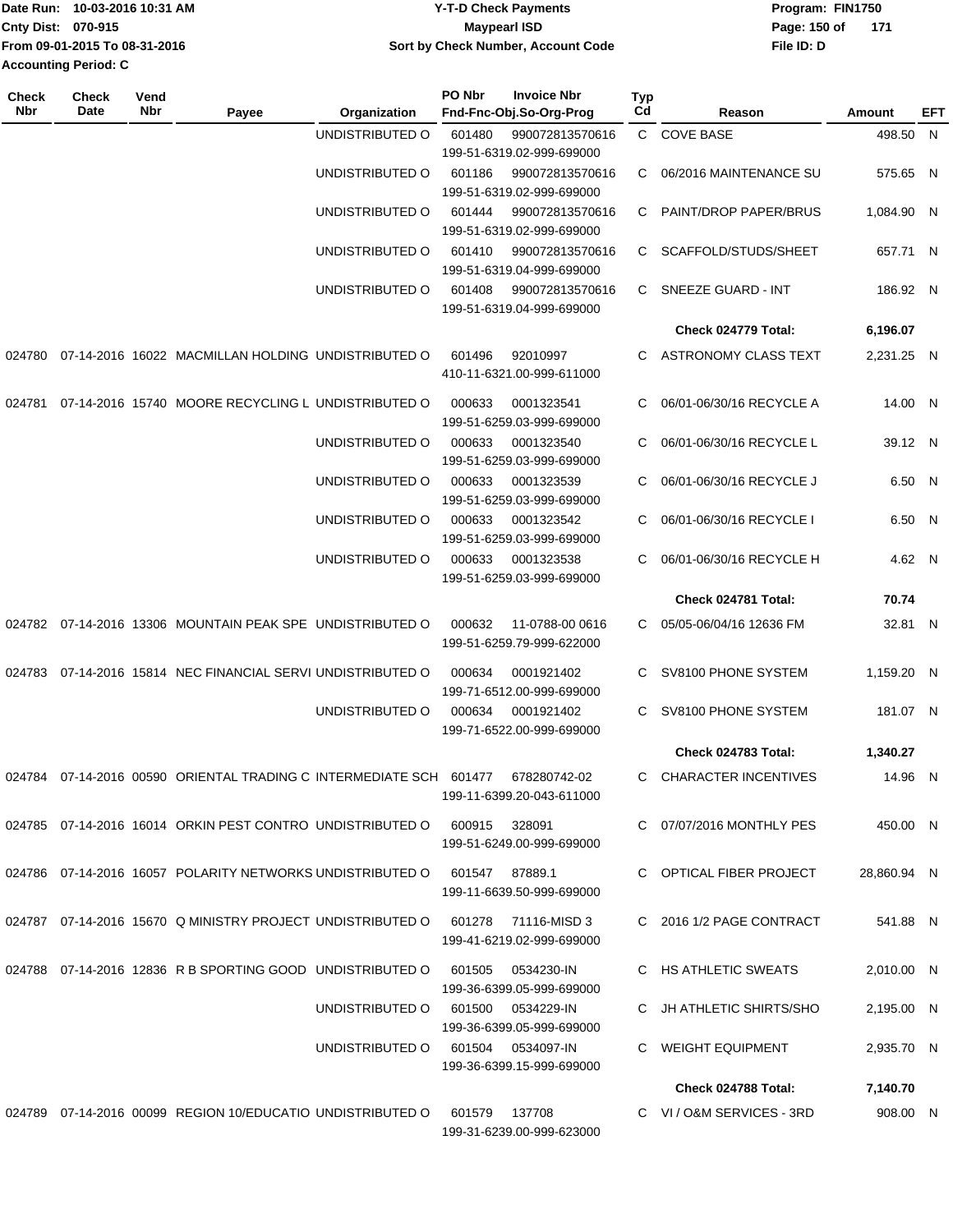| Date Run: 10-03-2016 10:31 AM | <b>Y-T-D Check Payments</b>        | Program: FIN1750      |  |  |  |
|-------------------------------|------------------------------------|-----------------------|--|--|--|
| <b>Cnty Dist: 070-915</b>     | <b>Mavpearl ISD</b>                | Page: 151 of<br>- 171 |  |  |  |
| From 09-01-2015 To 08-31-2016 | Sort by Check Number, Account Code | File ID: D            |  |  |  |
| <b>Accounting Period: C</b>   |                                    |                       |  |  |  |

| <b>Check</b><br>Nbr | <b>Check</b><br>Date        | Vend<br>Nbr | Payee                                                     | Organization                      | PO Nbr | <b>Invoice Nbr</b><br>Fnd-Fnc-Obj.So-Org-Prog     | <b>Typ</b><br>Cd | Reason                      | Amount     | EFT |
|---------------------|-----------------------------|-------------|-----------------------------------------------------------|-----------------------------------|--------|---------------------------------------------------|------------------|-----------------------------|------------|-----|
| 024790              |                             |             | 07-14-2016 14927 REPUBLIC SERVICES                        | UNDISTRIBUTED O                   | 000635 | 0794-011177914<br>199-51-6259.03-999-699000       | C.               | 07/01-07/31/16 WASTE RE     | 2,350.20 N |     |
|                     |                             |             | 024791 07-14-2016 13383 RISE BROADBAND                    | UNDISTRIBUTED O                   | 000636 | 813710001004619<br>199-53-6249.04-999-699000      | C.               | 07/08-08/07/16 INTERNET     | 1.800.00 N |     |
|                     |                             |             | 024792 07-14-2016 00234 SOUTHWEST INTERNA UNDISTRIBUTED O |                                   | 601356 | HP14248<br>199-34-6319.00-999-699000              | C.               | LATCH                       | 122.48 N   |     |
| 024793              |                             |             | 07-14-2016 14918 SPORTS CENTER MES UNDISTRIBUTED O        |                                   | 601439 | MB1000110<br>199-36-6399.04-999-699000            | C.               | <b>BASEBALLS</b>            | 675.72 N   |     |
|                     |                             |             |                                                           | UNDISTRIBUTED O                   | 601439 | MB1000110<br>199-36-6399.05-999-699000            | C                | <b>BASEBALLS</b>            | 21.78 N    |     |
|                     |                             |             |                                                           |                                   |        |                                                   |                  | Check 024793 Total:         | 697.50     |     |
| 024794              | 07-14-2016 00552 TASB, INC. |             |                                                           | UNDISTRIBUTED O                   | 601355 | 504318<br>199-51-6249.00-999-699000               | C.               | 3 YEAR ASBESTOS INSPE       | 1,155.00 N |     |
| 024795              |                             |             | 07-14-2016 00132 TEXAS EDUCATIONAL UNDISTRIBUTED O        |                                   | 601577 | 3569<br>199-21-6219.00-999-623000                 | C                | <b>IDEA, PART B</b>         | 508.00 N   |     |
| 024796              |                             |             | 07-14-2016 15235 TEXAS STATE BILLING UNDISTRIBUTED O      |                                   | 000637 | 16468<br>199-31-6299.00-999-623000                | C                | CLAIMS 5/20, 5/27, 6/17/16  | 179.93 N   |     |
| 024797              |                             |             | 07-14-2016 00573 UNITED RENTALS                           | UNDISTRIBUTED O                   | 601478 | 138323470-001<br>199-51-6639.01-999-699000        | C.               | <b>GENIE PUSHAROUND MA</b>  | 6,000.00 N |     |
| 024798              |                             |             | 07-14-2016 01058 UNIVERSITY OF TEXA HIGH SCHOOL           |                                   | 601571 | 2016-17<br>199-36-6499.01-001-699000              | C.               | 2016-2017 MEMBERSHIP        | 1,450.00 N |     |
| 024799              | 07-14-2016 00421 VATAT      |             |                                                           | <b>HIGH SCHOOL</b>                | 600862 | 23209<br>199-11-6411.04-001-622000                | C.               | 2016 CONFERENCE FEES        | 300.00 N   |     |
| 024800              |                             |             | 07-21-2016 14983 BRIAN BILBREY                            | <b>HIGH SCHOOL</b>                | 601517 | <b>REIMBURSEMENT</b><br>199-36-6499.05-001-699000 | C                | <b>LODGING STATE BASEBA</b> | 188.56 N   |     |
| 024801              |                             |             | 07-21-2016 13576 CANON FINANCIAL SE UNDISTRIBUTED O       |                                   | 000640 | 16276201<br>199-11-6219.00-999-623000             | C                | 07/13/2016 COPIER LEASE     | 220.90 N   |     |
|                     |                             |             |                                                           | <b>HIGH SCHOOL</b>                | 000640 | 16276201<br>199-11-6269.00-001-611000             | C.               | 07/13/2016 COPIER LEASE     | 245.44 N   |     |
|                     |                             |             |                                                           | MAYPEARL JUNIOR  000640  16276201 |        | 199-11-6269.00-041-611000                         |                  | C 07/13/2016 COPIER LEASE   | 245.44 N   |     |
|                     |                             |             |                                                           | INTERMEDIATE SCH 000640 16276201  |        | 199-11-6269.00-043-699000                         |                  | C 07/13/2016 COPIER LEASE   | 239.99 N   |     |
|                     |                             |             |                                                           | ELEMENTARY                        | 000640 | 16276201<br>199-11-6269.00-101-611000             |                  | C 07/13/2016 COPIER LEASE   | 245.44 N   |     |
|                     |                             |             |                                                           | ELEMENTARY                        |        | 000640 16276201<br>199-11-6269.00-101-699000      |                  | C 07/13/2016 COPIER LEASE   | 245.44 N   |     |
|                     |                             |             |                                                           | HIGH SCHOOL                       |        | 000640 16276201<br>199-11-6269.01-001-611000      |                  | C 07/13/2016 COPIER LEASE   | 1,227.20 N |     |
|                     |                             |             |                                                           |                                   |        | 199-11-6269.01-041-611000                         |                  | C 07/13/2016 COPIER LEASE   | 245.44 N   |     |
|                     |                             |             |                                                           | INTERMEDIATE SCH 000640 16276201  |        | 199-11-6269.01-043-611000                         |                  | C 07/13/2016 COPIER LEASE   | 239.99 N   |     |
|                     |                             |             |                                                           | DIR COST-ADMINIS 000640 16276201  |        | 199-41-6249.00-720-699000                         |                  | C 07/13/2016 COPIER LEASE   | 269.97 N   |     |
|                     |                             |             |                                                           |                                   |        |                                                   |                  | Check 024801 Total:         | 3,425.25   |     |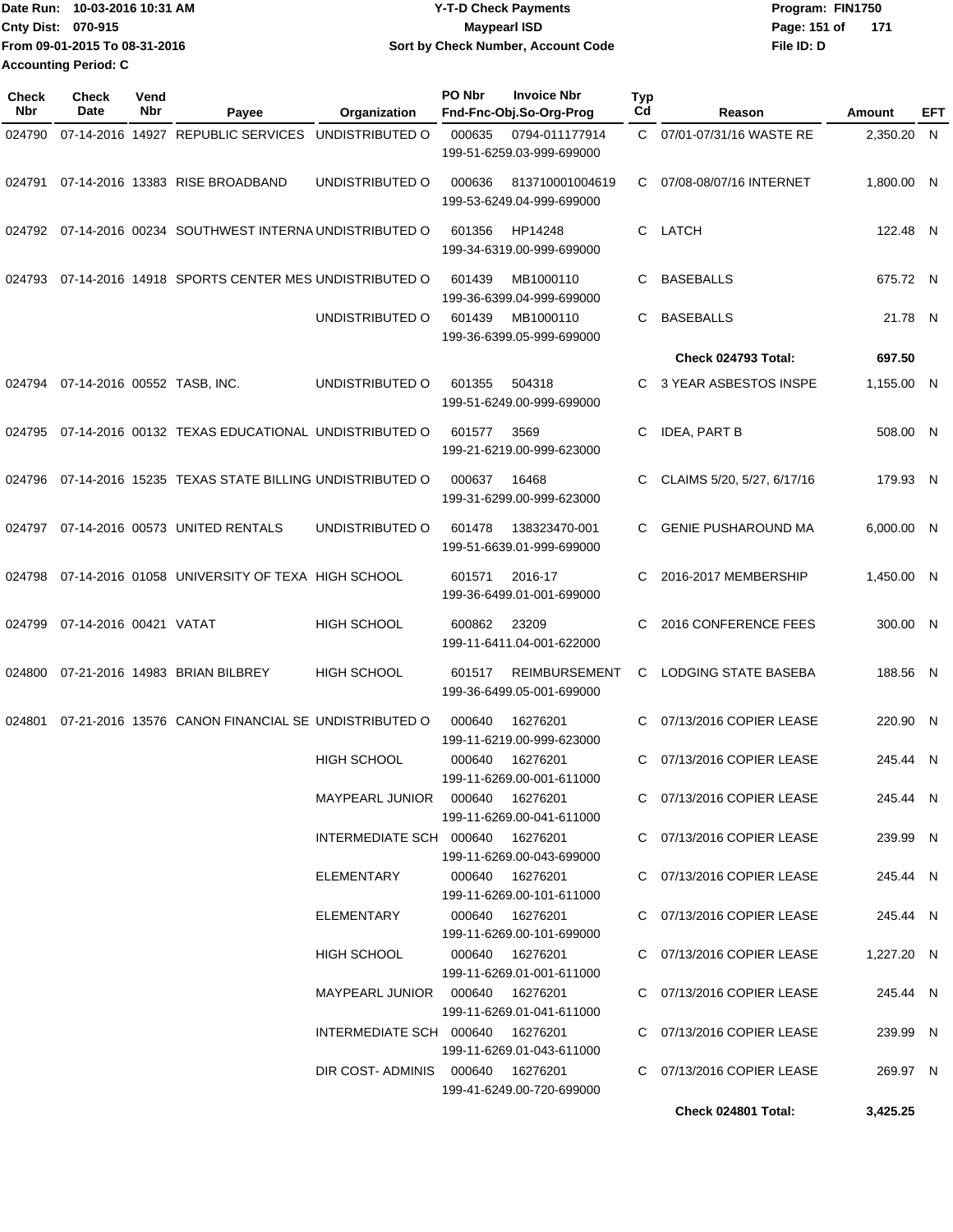| lDate Run: 10-03-2016 10:31 AM |                               | <b>Y-T-D Check Payments</b>        | Program: FIN1750    |  |  |  |
|--------------------------------|-------------------------------|------------------------------------|---------------------|--|--|--|
| <b>Cnty Dist: 070-915</b>      |                               | <b>Mavpearl ISD</b>                | Page: 152 of<br>171 |  |  |  |
|                                | From 09-01-2015 To 08-31-2016 | Sort by Check Number, Account Code | File ID: D          |  |  |  |
| <b>Accounting Period: C</b>    |                               |                                    |                     |  |  |  |

| Check<br><b>Nbr</b> | <b>Check</b><br>Date   | Vend<br><b>Nbr</b> | Payee                                                                         | Organization    | PO Nbr<br><b>Invoice Nbr</b><br>Fnd-Fnc-Obj.So-Org-Prog           | Typ<br>Cd             |    | Reason                      | Amount     | EFT          |
|---------------------|------------------------|--------------------|-------------------------------------------------------------------------------|-----------------|-------------------------------------------------------------------|-----------------------|----|-----------------------------|------------|--------------|
| 024802              |                        |                    | 07-21-2016 16085 COMMON SENSE COM UNDISTRIBUTED O                             |                 | 601597<br>199-13-6219.00-999-699000                               | TRAINING 1 OF 2       |    | C 2016-17 AMBASSADOR AC     | 5,459.00 N |              |
| 024803              |                        |                    | 07-21-2016 15656 DEPARTMENT OF INF UNDISTRIBUTED O                            |                 | 000645<br>16061286N<br>199-51-6259.02-999-699000                  | C                     |    | 06/01-06/30/16 LONG DIST    | 38.60 N    |              |
| 024804              |                        |                    | 07-21-2016 12186 ELLIOTT ELECTRIC                                             | UNDISTRIBUTED O | 601509<br>09-15904-01<br>199-51-6319.02-999-699000                | C                     |    | <b>ELECTRIC SUPPLIES</b>    | 188.20 N   |              |
| 024805              |                        |                    | 07-21-2016 13336 ELLIS COUNTY MUSIC ADMINISTRATIVE                            |                 | 601492<br>26438<br>199-41-6399.01-701-699000                      | C                     |    | AUDIO FOR BOARD MEETI       | 865.95 N   |              |
| 024806              |                        |                    | 07-21-2016 12341 GRAINGER INDUSTRIA UNDISTRIBUTED O                           |                 | 601574<br>9167112433<br>199-51-6319.02-999-699000                 | C                     |    | <b>WIRING HARNESS/SOLEN</b> | 71.29 N    |              |
| 024807              |                        |                    | 07-21-2016 14120 HARRIS COMPUTER S UNDISTRIBUTED O                            |                 | 000643<br>XT00106836<br>240-35-6219.00-999-699000                 | C                     |    | 07/01-07/31/15 EZSCHOOL     | 1.25 N     |              |
| 024808              | 07-21-2016 00243 HILCO |                    |                                                                               | UNDISTRIBUTED O | 000641<br>199-51-6259.04-999-699000                               | 4705171500 0616<br>C. |    | 06/06-07/06/16 SECURITY     | 32.04 N    |              |
|                     |                        |                    |                                                                               | UNDISTRIBUTED O | 000641<br>199-51-6259.04-999-699000                               | 4705273700 0616<br>C  |    | 06/06-07/06/16 FUEL TANK    | 30.53 N    |              |
|                     |                        |                    |                                                                               | UNDISTRIBUTED O | 000641<br>199-51-6259.04-999-699000                               | 4706839800 0616       | C. | 06/06-07/06/16 MARQUEE      | 50.89      | $\mathsf{N}$ |
|                     |                        |                    |                                                                               | UNDISTRIBUTED O | 000641<br>199-51-6259.04-999-699000                               | 4706312901 0616       | C. | 06/06-07/06/16 ELEMENTA     | 2,962.28 N |              |
|                     |                        |                    |                                                                               | UNDISTRIBUTED O | 000641<br>199-51-6259.04-999-699000                               | 4705335301 0616       | C  | 06/06-07/06/16 JUNIOR HIG   | 2,523.50 N |              |
|                     |                        |                    |                                                                               | UNDISTRIBUTED O | 000641<br>199-51-6259.04-999-699000                               | 4602266500 0616       | C  | 06/06-07/06/16 ATHLETIC F   | 947.60 N   |              |
|                     |                        |                    |                                                                               | UNDISTRIBUTED O | 000641<br>199-51-6259.04-999-699000                               | 4602563301 0616<br>C  |    | 06/06-07/06/16 HS NORTH     | 2,458.61 N |              |
|                     |                        |                    |                                                                               | UNDISTRIBUTED O | 000641<br>199-51-6259.78-999-622000                               | 4706783900 0616<br>C  |    | 06/06-07/06/16 AG FACILIT   | 780.74 N   |              |
|                     |                        |                    |                                                                               |                 |                                                                   |                       |    | Check 024808 Total:         | 9,786.19   |              |
| 024809              |                        |                    | 07-21-2016 00060 LUCKIES AUTO AND T UNDISTRIBUTED O                           |                 | 601561<br>84303<br>199-34-6219.02-999-699000                      | C                     |    | <b>BUS 49 INSPECTION</b>    | 7.00       | - N          |
|                     |                        |                    | 024810 07-21-2016 16052 MAYPEARL HAY AND F MAYPEARL JUNIOR 601374 LAY PELLETS |                 | 199-11-6399.01-041-611MEF                                         |                       |    | C CHICKEN FEED              | 11.30 N    |              |
|                     |                        |                    | 024811 07-21-2016 15278 HEARTLAND PAYMEN UNDISTRIBUTED O 601491 REC0000010469 |                 | 240-35-6219.00-999-699000                                         |                       |    | C NUTRIKIDS ANNUAL MEN      | 419.50 N   |              |
|                     |                        |                    | 024812 07-21-2016 00287 OFFICE DEPOT                                          |                 | INTERMEDIATE SCH 601476 848534273002<br>199-12-6399.01-043-699MEF |                       |    | C FILM PROTECTORS           | 36.50 N    |              |
|                     |                        |                    |                                                                               |                 | UNDISTRIBUTED O 601502 848549220001<br>199-34-6399.01-999-699000  |                       |    | C POST-ITS/PAPER            | 99.22 N    |              |
|                     |                        |                    |                                                                               |                 | UNDISTRIBUTED O 601502 848549546001<br>199-34-6399.01-999-699000  |                       |    | C NOTEBOOKS                 | 20.28 N    |              |
|                     |                        |                    |                                                                               | ADMINISTRATIVE  | 601562 848537350001<br>199-41-6399.01-701-699000                  |                       |    | C OFFICE SUPPLIES           | 6.99 N     |              |
|                     |                        |                    |                                                                               | ADMINISTRATIVE  | 199-41-6399.01-701-699000                                         |                       |    | C OFFICE SUPPLIES           | 159.00 N   |              |
|                     |                        |                    |                                                                               |                 |                                                                   |                       |    | Check 024812 Total:         | 321.99     |              |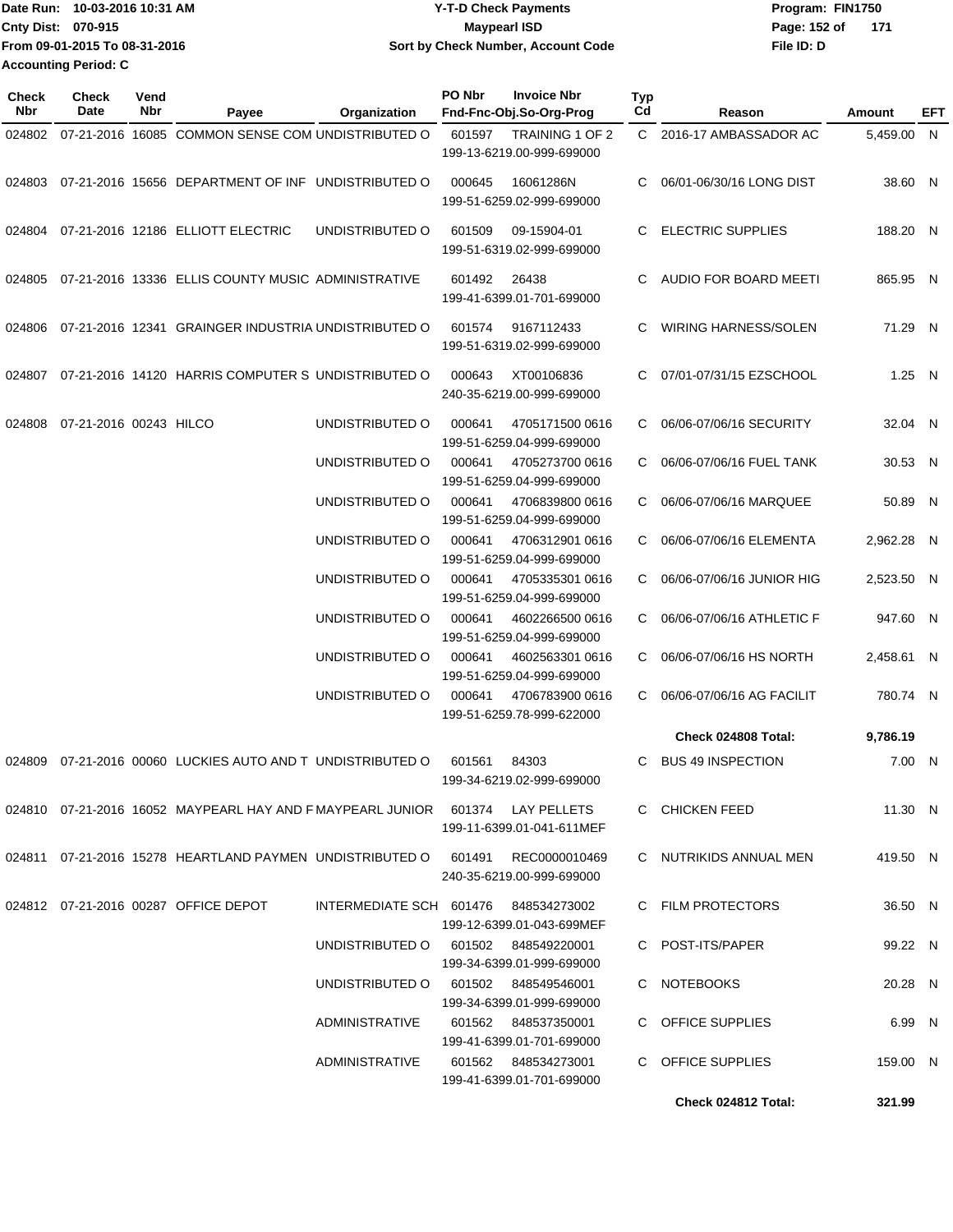| Date Run: 10-03-2016 10:31 AM | <b>Y-T-D Check Payments</b>        | Program: FIN1750    |  |  |  |
|-------------------------------|------------------------------------|---------------------|--|--|--|
| <b>Cnty Dist: 070-915</b>     | <b>Mavpearl ISD</b>                | Page: 153 of<br>171 |  |  |  |
| From 09-01-2015 To 08-31-2016 | Sort by Check Number, Account Code | File ID: D          |  |  |  |
| <b>Accounting Period: C</b>   |                                    |                     |  |  |  |

| Check<br><b>Nbr</b> | <b>Check</b><br>Date                | Vend<br>Nbr | Payee                                                       | Organization            | PO Nbr | <b>Invoice Nbr</b><br>Fnd-Fnc-Obj.So-Org-Prog     | Typ<br>Cd | Reason                                 | Amount     | EFT |
|---------------------|-------------------------------------|-------------|-------------------------------------------------------------|-------------------------|--------|---------------------------------------------------|-----------|----------------------------------------|------------|-----|
| 024813              |                                     |             | 07-21-2016 00854 PITNEY BOWES GLOB DIR COST- ADMINIS        |                         | 000642 | 3301035340<br>199-41-6269.00-720-699000           | C.        | 04/30-07/29/16 LEASE                   | 420.00 N   |     |
| 024814              |                                     |             | 07-21-2016 00401 POSITIVE PROMOTION INTERMEDIATE SCH 601457 |                         |        | 05540934<br>199-11-6399.20-043-611000             | C         | PENCILS/BANNER/H2O BO                  | 578.19 N   |     |
|                     |                                     |             |                                                             | INTERMEDIATE SCH 601456 |        | 05531400<br>199-31-6399.00-043-699000             | C         | PENCILS/BOOKMARKS/CE                   | 218.30 N   |     |
|                     |                                     |             |                                                             |                         |        |                                                   |           | Check 024814 Total:                    | 796.49     |     |
| 024815              |                                     |             | 07-21-2016 12836 R B SPORTING GOOD UNDISTRIBUTED O          |                         | 601369 | 0531546-IN<br>199-36-6399.02-999-699FOO           | C         | <b>BOYS ATHL SHIRTS/SHOR</b>           | 3,138.00 N |     |
| 024816              |                                     |             | 07-21-2016 15780 RDL SUPPLY                                 | UNDISTRIBUTED O         | 601402 | 722626<br>199-51-6319.04-999-699000               | C         | <b>INT DOORS</b>                       | 1,355.84 N |     |
| 024817              |                                     |             | 07-21-2016 00099 REGION 10/EDUCATIO ADMINISTRATIVE          |                         | 600666 | 8114<br>199-41-6499.00-701-699000                 | C         | <b>ACCOUNTABILITY SEMINA</b>           | 100.00 N   |     |
| 024818              | 07-21-2016 13150 RIDDELL            |             |                                                             | UNDISTRIBUTED O         | 601337 | 98524744<br>199-36-6399.02-999-699FOO             | C         | FOOTBALL JERSEYS/PAN                   | 705.47 N   |     |
| 024819              |                                     |             | 07-21-2016 15296 SOIL EXPRESS                               | UNDISTRIBUTED O         | 601438 | 10221<br>199-51-6319.03-999-699000                | C.        | <b>MULCH FOR LSK PLAYGR</b>            | 6,792.60 N |     |
| 024820              |                                     |             | 07-21-2016 00234 SOUTHWEST INTERNA UNDISTRIBUTED O          |                         | 601507 | FP274801<br>199-34-6319.00-999-699000             | C         | <b>SEAT COVERS/TANK WAS</b>            | 794.17 N   |     |
| 024821              |                                     |             | 07-21-2016 00973 TARVER TROPHIES                            | UNDISTRIBUTED O         | 601501 | 2217<br>199-36-6399.05-999-699000                 | C         | NAME PLATES FOR LOCK                   | 200.00 N   |     |
|                     |                                     |             |                                                             | <b>HIGH SCHOOL</b>      | 601336 | 2185<br>199-36-6499.01-001-699000                 | C         | ATHLETIC BANQUET AWA                   | 892.00 N   |     |
|                     |                                     |             |                                                             |                         |        |                                                   |           | Check 024821 Total:                    | 1,092.00   |     |
| 024822              | 07-21-2016 00552 TASB, INC.         |             |                                                             | DIR COST- ADMINIS       | 601583 | 504783<br>199-41-6219.02-720-699000               | C.        | 9/1/16-8/31/17 BOARDBOO                | 1,000.00 N |     |
| 024823              | 07-21-2016 13882 TRANE              |             |                                                             | UNDISTRIBUTED O         | 601418 | 36836800<br>199-51-6411.00-999-699000             | C         | TRACER ES OPERATION T                  | 660.00 N   |     |
|                     |                                     |             | 024824 07-21-2016 00134 TXU ENERGY                          | UNDISTRIBUTED O         | 000644 | 054351821657<br>199-51-6259.04-999-699000         | C.        | 06/10-07/11/16 SECURITY                | 330.72 N   |     |
|                     | 024825 07-21-2016 16028 ULINE, INC. |             |                                                             | UNDISTRIBUTED O         |        | 601373 77500314<br>199-51-6319.02-999-699000      |           | C FIRE EXTINGUISHERS/PP                | 3.890.74 N |     |
|                     |                                     |             | 024826 07-21-2016 01388 WORTHINGTON DIREC UNDISTRIBUTED O   |                         |        | 601540 629446-MAY039<br>199-51-6399.04-999-699000 |           | C TABLES FOR HS                        | 4.137.86 N |     |
|                     |                                     |             | 024827 07-27-2016 15614 ADVANTAGE MEDICAL UNDISTRIBUTED O   |                         | 000646 | 6311<br>199-34-6219.01-999-699000                 |           | C DOT PHYSICAL/RECERTIF                | 63.00 N    |     |
|                     |                                     |             | 024828  07-27-2016  00004  ALERT SERVICES                   | UNDISTRIBUTED O         | 601454 | 55582000<br>199-36-6399.05-999-699000             |           | C REFUEL & RESTORE PKG                 | 70.00 N    |     |
|                     |                                     |             |                                                             | UNDISTRIBUTED O         |        | 601454 55581800<br>199-36-6399.05-999-699000      |           | ATHLETIC TRAINING                      | 1,286.06 N |     |
|                     |                                     |             |                                                             |                         |        |                                                   |           | Check 024828 Total:                    | 1,356.06   |     |
|                     |                                     |             | 024829 07-27-2016 00901 AVENUE FUEL DISTRI UNDISTRIBUTED O  |                         | 601604 | 61083<br>199-34-6311.01-999-699000                | C.        | FUEL                                   | 1,281.13 N |     |
|                     |                                     |             | 024830 07-27-2016 16038 DAVID CAPEHART                      | UNDISTRIBUTED O         | 601599 | 199-51-6411.00-999-699000                         |           | REIMBURSEMENT C MILEAGE FOR TRAINING A | 107.80 N   |     |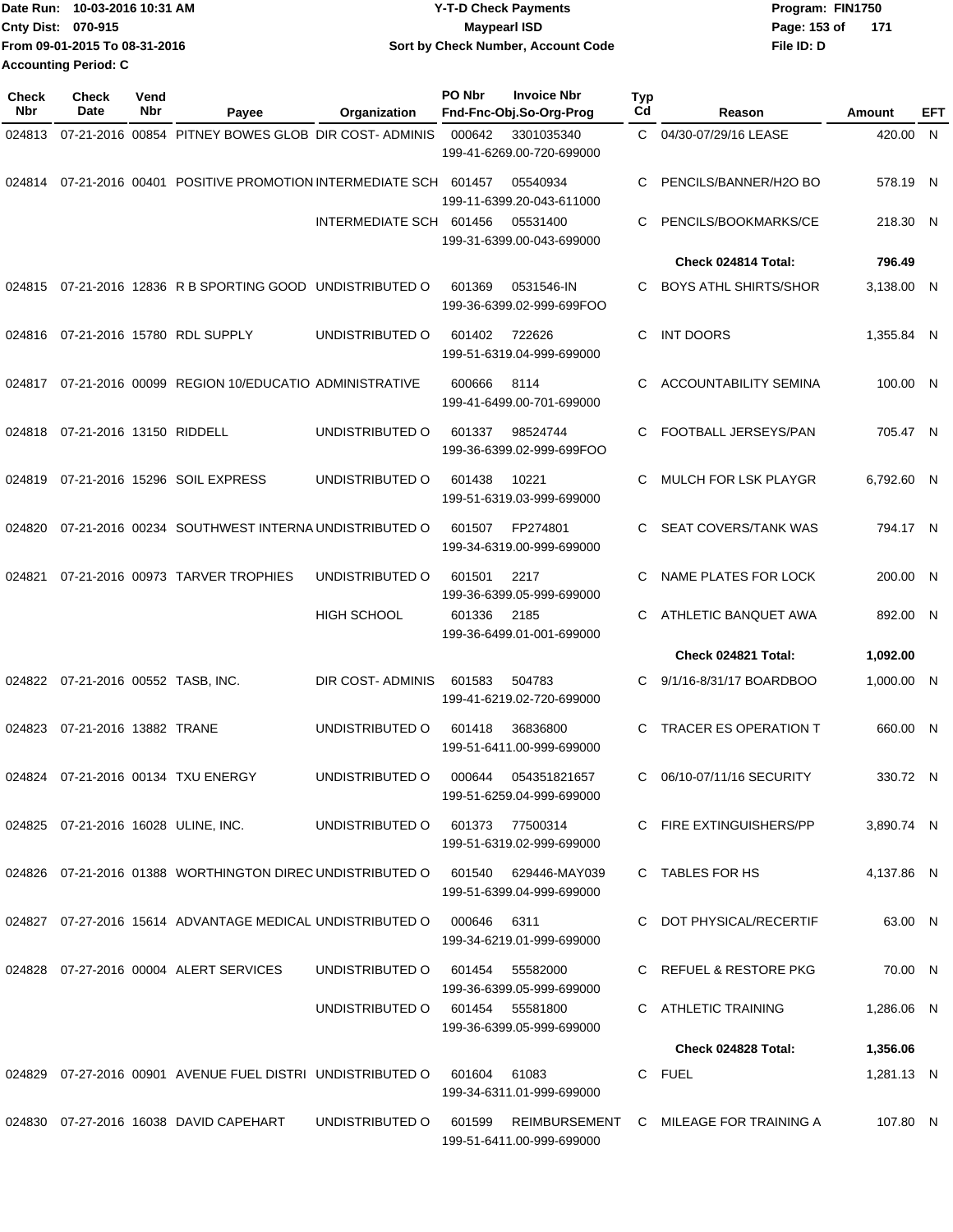| IDate Run: 10-03-2016 10:31 AM |                               | <b>Y-T-D Check Payments</b>        | Program: FIN1750    |  |  |  |
|--------------------------------|-------------------------------|------------------------------------|---------------------|--|--|--|
| <b>Cnty Dist: 070-915</b>      |                               | <b>Mavpearl ISD</b>                | Page: 154 of<br>171 |  |  |  |
|                                | From 09-01-2015 To 08-31-2016 | Sort by Check Number, Account Code | File ID: D          |  |  |  |
| <b>Accounting Period: C</b>    |                               |                                    |                     |  |  |  |

| Check<br>Nbr | <b>Check</b><br>Date           | Vend<br>Nbr | Payee                                                                            | Organization                       | PO Nbr                                          | <b>Invoice Nbr</b><br>Fnd-Fnc-Obj.So-Org-Prog                    | Typ<br>Cd | Reason                        | Amount      | EFT |
|--------------|--------------------------------|-------------|----------------------------------------------------------------------------------|------------------------------------|-------------------------------------------------|------------------------------------------------------------------|-----------|-------------------------------|-------------|-----|
| 024831       |                                |             | 07-27-2016 00527 CDWG INC.                                                       | UNDISTRIBUTED O                    | 601349                                          | DA1600301<br>199-11-6639.50-999-699000                           | C.        | ERATE FORM 470 # 16000        | 24,626.67 N |     |
| 024832       |                                |             | 07-27-2016 00200 CLAIMS ADMINISTRATI ELEMENTARY                                  |                                    | 000655                                          | 21184<br>199-11-6143.00-101-611000                               | C.        | 2016-2017 1ST QTRLY INS       | 9,529.00 N  |     |
| 024833       |                                |             | 07-27-2016 15786 DFW WASTE OIL SERV UNDISTRIBUTED O                              |                                    | 601594                                          | 209405<br>199-34-6319.00-999-699000                              | C         | DISPOSAL OF USED OIL          | 80.70 N     |     |
| 024834       |                                |             | 07-27-2016 12885 DIRECT ENERGY                                                   | UNDISTRIBUTED O                    | 000647                                          | 161960028128818<br>199-51-6259.04-999-699000                     | C.        | 06/10-07/11/16 309 MAIN S     | 466.70 N    |     |
| 024835       |                                |             | 07-27-2016 13639 EAST TEXAS COPY SY UNDISTRIBUTED O                              |                                    | 000653                                          | 344879<br>199-11-6219.07-999-623000                              | C         | 06/09-07/08/16 PRINTS B&      | 83.50 N     |     |
|              |                                |             |                                                                                  | <b>HIGH SCHOOL</b>                 | 000653                                          | 344879<br>199-11-6269.00-001-611000                              | C         | 06/09-07/08/16 PRINTS B&      | 70.00 N     |     |
|              |                                |             |                                                                                  | <b>MAYPEARL JUNIOR</b>             | 000653                                          | 344879<br>199-11-6269.00-041-611000                              | C         | 06/09-07/08/16 PRINTS B&      | 74.35 N     |     |
|              |                                |             |                                                                                  | INTERMEDIATE SCH                   | 000653                                          | 344879<br>199-11-6269.00-043-699000                              | C         | 06/09-07/08/16 PRINTS B&      | 112.45 N    |     |
|              |                                |             |                                                                                  | <b>ELEMENTARY</b>                  | 000653                                          | 344879<br>199-11-6269.00-101-611000                              | C         | 06/09-07/08/16 PRINTS B&      | 87.63 N     |     |
|              |                                |             |                                                                                  | <b>ELEMENTARY</b>                  | 000653                                          | 344879<br>199-11-6269.00-101-699000                              | C         | 06/09-07/08/16 PRINTS B&      | 70.00 N     |     |
|              |                                |             |                                                                                  | <b>HIGH SCHOOL</b>                 | 000653                                          | 344879<br>199-11-6269.01-001-611000                              | C         | 06/09-07/08/16 PRINTS B&      | 79.90 N     |     |
|              |                                |             |                                                                                  | <b>MAYPEARL JUNIOR</b>             | 000653                                          | 344879<br>199-11-6269.01-041-611000                              | C         | 06/09-07/08/16 PRINTS B&      | 70.00 N     |     |
|              |                                |             |                                                                                  | INTERMEDIATE SCH 000653            |                                                 | 344879                                                           |           | 06/09-07/08/16 PRINTS B&      | 70.00 N     |     |
|              |                                |             |                                                                                  | DIR COST-ADMINIS                   | 000653                                          | 199-11-6269.01-043-611000<br>344879<br>199-41-6249.00-720-699000 | C         | 06/09-07/08/16 PRINTS B&      | 70.00 N     |     |
|              |                                |             |                                                                                  |                                    |                                                 |                                                                  |           | Check 024835 Total:           | 787.83      |     |
| 024836       |                                |             | 07-27-2016 12186 ELLIOTT ELECTRIC                                                | UNDISTRIBUTED O                    | 601509                                          | 09-16033-01                                                      | C         | <b>ELECTRIC SUPPLIES</b>      | 14.77 N     |     |
|              |                                |             |                                                                                  |                                    |                                                 | 199-51-6319.02-999-699000                                        |           |                               |             |     |
|              |                                |             |                                                                                  | UNDISTRIBUTED O                    | 601509 09-16271-01<br>199-51-6319.02-999-699000 |                                                                  |           | C ELECTRIC SUPPLIES           | 250.75 N    |     |
|              |                                |             |                                                                                  |                                    |                                                 |                                                                  |           | Check 024836 Total:           | 265.52      |     |
|              | 024837 07-27-2016 15210 FED EX |             |                                                                                  | UNDISTRIBUTED O 000648 5-488-21179 |                                                 | 199-41-6399.02-999-699000                                        |           | C POSTAGE                     | 29.75 N     |     |
|              |                                |             | 024838 07-27-2016 00040 FLATT STATIONERS, I UNDISTRIBUTED O 601585 222037-00     |                                    |                                                 | 199-41-6499.00-999-699000                                        |           | C NAME PLATES                 | 93.00 N     |     |
|              |                                |             | 024839 07-27-2016 16059 FRONTIER SOUTHWE UNDISTRIBUTED O                         |                                    | 000654                                          | 199-51-6259.02-999-699000                                        |           | C 7/22-8/21/16 4351742 MAR    | 57.34 N     |     |
|              |                                |             |                                                                                  | UNDISTRIBUTED O                    | 000654                                          | 199-51-6259.02-999-699000                                        |           | C $7/22 - 8/21/16$ 4352038 JH | 118.81 N    |     |
|              |                                |             |                                                                                  |                                    |                                                 |                                                                  |           | Check 024839 Total:           | 176.15      |     |
|              |                                |             | 024840 07-27-2016 00612 HOME DEPOT CREDIT UNDISTRIBUTED O 601208 XXXX 7415 07/16 |                                    |                                                 |                                                                  |           | C COVE BASE                   | 29.60 N     |     |
|              |                                |             |                                                                                  |                                    |                                                 | 199-51-6319.02-999-699000                                        |           |                               |             |     |
|              |                                |             | 024841  07-27-2016  13687  HUBERT COMPANY  UNDISTRIBUTED O                       |                                    | 601475  859557                                  | 240-35-6342.00-999-699000                                        |           | C KITCHEN SMALLWARES          | 385.23 N    |     |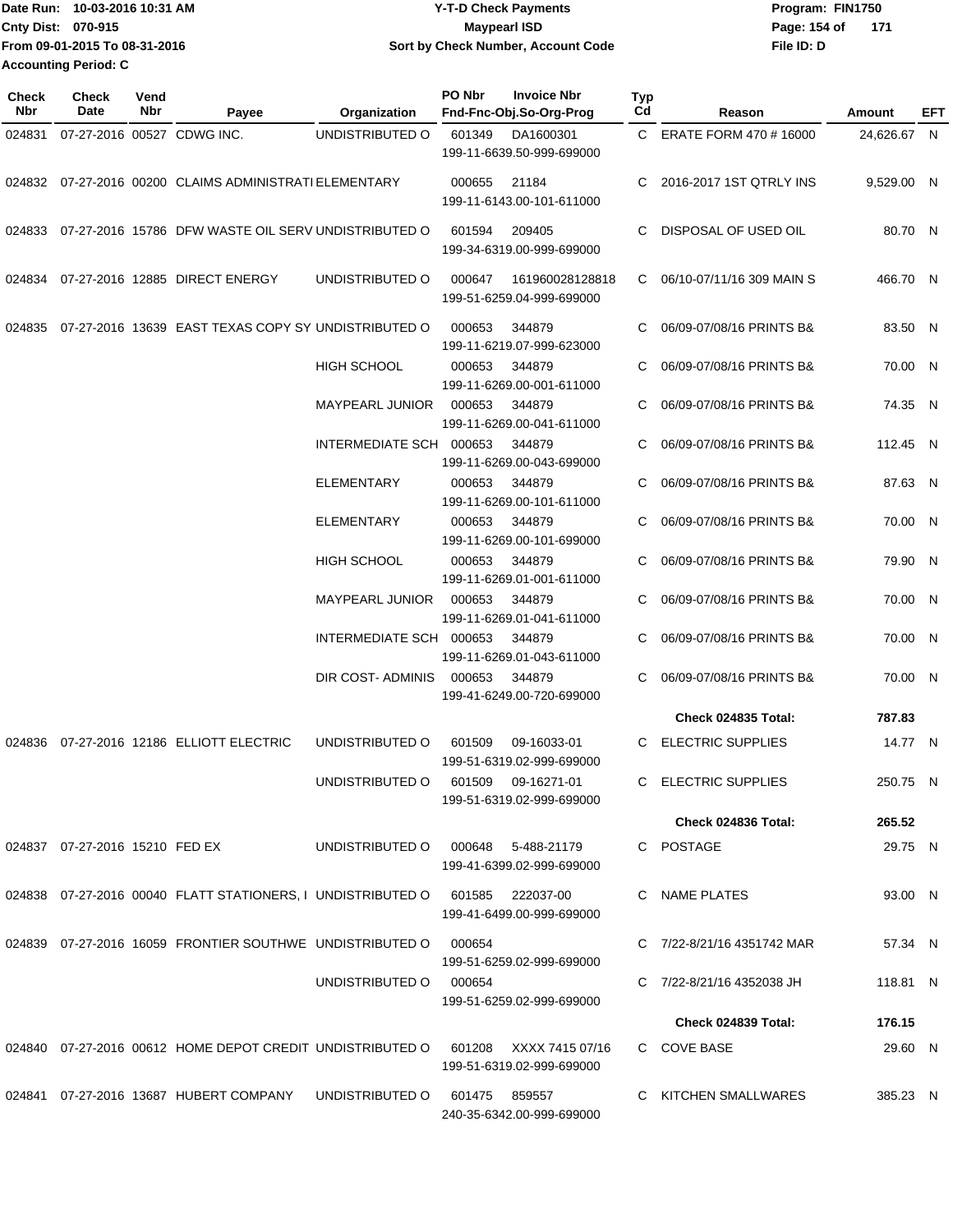| 10-03-2016 10:31 AM<br><b>Date Run:</b> | <b>Y-T-D Check Payments</b>        | Program: FIN1750      |  |  |  |
|-----------------------------------------|------------------------------------|-----------------------|--|--|--|
| <b>Cnty Dist: 070-915</b>               | Maypearl ISD                       | Page: 155 of<br>- 171 |  |  |  |
| From 09-01-2015 To 08-31-2016           | Sort by Check Number, Account Code | File ID: D            |  |  |  |
| <b>Accounting Period: C</b>             |                                    |                       |  |  |  |

| <b>Check</b><br>Nbr | <b>Check</b><br><b>Date</b>  | Vend<br>Nbr | Payee                                                            | Organization         | PO Nbr | <b>Invoice Nbr</b><br>Fnd-Fnc-Obj.So-Org-Prog       | <b>Typ</b><br>Cd | Reason                         | Amount        | EFT |
|---------------------|------------------------------|-------------|------------------------------------------------------------------|----------------------|--------|-----------------------------------------------------|------------------|--------------------------------|---------------|-----|
| 024842              |                              |             | 07-27-2016 16066 J & K EXCAVATION                                | UNDISTRIBUTED O      | 601346 | 8058                                                | C.               | NEW DRIVE WAY AT AG F          | 19,721.00 N   |     |
|                     |                              |             |                                                                  |                      |        | 199-51-6629.00-999-699000                           |                  |                                |               |     |
| 024843              |                              |             | 07-27-2016 16082 MOHAWK CARPET DIS UNDISTRIBUTED O               |                      | 601609 | 199-51-6319.02-999-699000                           | C                | CARPET/ADHESIVE                | 2,653.64 N    |     |
|                     |                              |             |                                                                  | UNDISTRIBUTED O      | 601609 | 199-51-6319.02-999-699000                           | D                | <b>INCORRECT AMOUNT</b>        | $-2,653.64$ N |     |
|                     |                              |             |                                                                  | UNDISTRIBUTED O      | 601614 | 199-51-6319.05-999-699000                           | C                | <b>FREIGHT FOR CARPET</b>      | 228.14 N      |     |
|                     |                              |             |                                                                  | UNDISTRIBUTED O      | 601614 | 199-51-6319.05-999-699000                           | D                | <b>INCORRECT AMOUNT</b>        | $-228.14$ N   |     |
|                     |                              |             |                                                                  |                      |        |                                                     |                  | Check 024843 Total:            | .00           |     |
| 024844              |                              |             | 07-27-2016 16057 POLARITY NETWORKS UNDISTRIBUTED O               |                      | 601547 | 87899<br>199-11-6639.50-999-699000                  | C.               | CAT1 OPTICAL FIBER PRO         | 28,860.94 N   |     |
| 024845              |                              |             | 07-27-2016 16057 POLARITY NETWORKS UNDISTRIBUTED O               |                      | 601546 | 87816<br>199-11-6639.50-999-699000                  | C.               | CAT2 OPICAL FIBER PROJ         | 11,803.75 N   |     |
| 024846              |                              |             | 07-27-2016 12836 R B SPORTING GOOD UNDISTRIBUTED O               |                      | 601370 | 0536144-IN<br>199-36-6399.02-999-699000             | C.               | <b>FOOTBALL SUPPLIES</b>       | 705.12 N      |     |
|                     |                              |             |                                                                  | UNDISTRIBUTED O      | 601370 | 0536144-IN<br>199-36-6399.02-999-699FOO             | C                | <b>FOOTBALL SUPPLIES</b>       | 7,121.73 N    |     |
|                     |                              |             |                                                                  |                      |        |                                                     |                  | Check 024846 Total:            | 7,826.85      |     |
| 024847              |                              |             | 07-27-2016 00301 RED OAK HS ATHLETI HIGH SCHOOL                  |                      | 601605 | 5/6-5/7/2016<br>199-36-6499.01-001-699000           | C                | <b>BI-DISTRICT BASEBALL PL</b> | 148.25 N      |     |
| 024848              |                              |             | 07-27-2016 00829 REGION 12 ESC                                   | UNDISTRIBUTED O      | 601569 | 066439<br>199-11-6399.45-999-699000                 | C                | <b>ERATE CATEGORY 1 - 201</b>  | 3,500.00 N    |     |
| 024849              | 07-27-2016 00552 TASB, INC.  |             |                                                                  | <b>SCHOOL BOARD</b>  | 601249 | SLI-MAYPEARL-9<br>199-41-6419.00-702-699000         | C.               | <b>SLI CLASSES</b>             | 320.00 N      |     |
|                     |                              |             |                                                                  | <b>SCHOOL BOARD</b>  | 601247 | SLI-MAYPEARL-9<br>199-41-6419.00-702-699000         | C.               | SLI - TEAM OF EIGHT CLA        | 3,375.00 N    |     |
|                     |                              |             |                                                                  |                      |        |                                                     |                  | Check 024849 Total:            | 3,695.00      |     |
| 024850              | 07-27-2016 00784 TASBO       |             |                                                                  | <b>IND COST-ADM</b>  | 601602 | 278628<br>199-41-6499.00-750-699000                 | C                | <b>COMPLIANCE TRAINING</b>     | 70.00 N       |     |
|                     |                              |             | 024851 07-27-2016 16028 ULINE, INC.                              | UNDISTRIBUTED O      | 601566 | 78558844<br>199-34-6399.01-999-699000               |                  | C MAIL SORTER                  | 284.99 N      |     |
|                     |                              |             | 024852 07-27-2016 01145 WELDERS WAREHOUS HIGH SCHOOL             |                      | 600042 | 28604<br>199-11-6399.09-001-622000                  |                  | C 06/01-06/30/16 CYLINDER      | 72.00 N       |     |
|                     |                              |             |                                                                  | <b>HIGH SCHOOL</b>   |        | 000652 MAYPE1<br>199-11-6399.09-001-622000          |                  | C SERVICE CHARGE               | 31.54 N       |     |
|                     |                              |             |                                                                  |                      |        |                                                     |                  | Check 024852 Total:            | 103.54        |     |
|                     |                              |             | 024853 08-04-2016 15664 AMERICAN TIRE DISTRUNDISTRIBUTED O       |                      | 601612 | S078365050<br>199-34-6319.00-999-699000             |                  | C TIRES                        | 7,489.25 N    |     |
|                     |                              |             | 024854 08-04-2016 16068 ARNOLD CRUSHED ST UNDISTRIBUTED O 601560 |                      |        | 232389<br>199-51-6319.06-999-699000                 |                  | C FLEXBASE FOR PARKING         | 7,768.35 N    |     |
|                     |                              |             | 024855 08-04-2016 15616 AT&T CORP.                               | UNDISTRIBUTED O      | 000658 | 0573207983001<br>199-51-6259.02-999-699000          |                  | C 06/22-07/21/16 9724351720    | 86.94 N       |     |
|                     | 024856 08-04-2016 14724 CASH |             |                                                                  | <b>DISTRICT WIDE</b> | 000661 | 16-17 GATE BAGS<br>199-00-5752.02-000-600000        |                  | C 2016-2017 GATE BAG STA       | 1,000.00 N    |     |
|                     |                              |             |                                                                  | <b>DISTRICT WIDE</b> |        | 000661 16-17 GATE BAGS<br>199-00-5752.03-000-600000 |                  | C 2016-2017 GATE BAG STA       | 500.00 N      |     |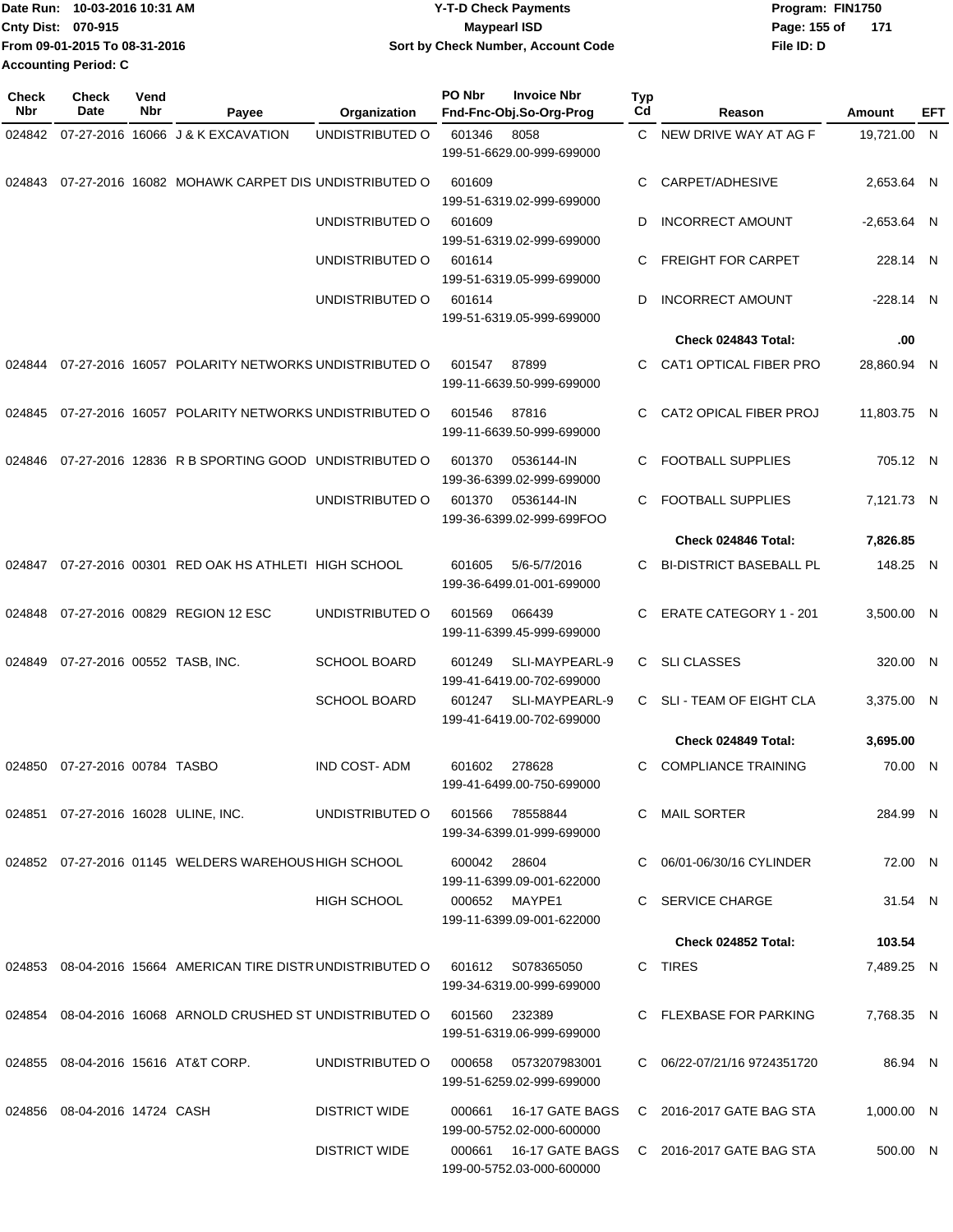| 10-03-2016 10:31 AM<br><b>Date Run:</b> | Y-T-D Check Payments               | Program: FIN1750    |  |  |  |
|-----------------------------------------|------------------------------------|---------------------|--|--|--|
| Cnty Dist: 070-915                      | <b>Mavpearl ISD</b>                | Page: 156 of<br>171 |  |  |  |
| From 09-01-2015 To 08-31-2016           | Sort by Check Number, Account Code | File ID: D          |  |  |  |
| <b>Accounting Period: C</b>             |                                    |                     |  |  |  |

| Check<br>Nbr | <b>Check</b><br>Date | Vend<br>Nbr | Payee                                                                     | Organization         | PO Nbr                                 | <b>Invoice Nbr</b><br>Fnd-Fnc-Obj.So-Org-Prog                            | Typ<br>Cd                | Reason                     | Amount     | EFT |
|--------------|----------------------|-------------|---------------------------------------------------------------------------|----------------------|----------------------------------------|--------------------------------------------------------------------------|--------------------------|----------------------------|------------|-----|
|              |                      |             |                                                                           | <b>DISTRICT WIDE</b> | 000662                                 | 16-17 CN START<br>240-00-5751.00-000-600000                              |                          | C 2016-2017 CN STARTUP -   | 107.00 N   |     |
|              |                      |             |                                                                           | <b>DISTRICT WIDE</b> | 000662                                 | 16-17 CN START                                                           |                          | C 2016-2017 CN STARTUP -   | 187.00 N   |     |
|              |                      |             |                                                                           | <b>DISTRICT WIDE</b> | 000662                                 | 240-00-5751.01-000-600000<br>16-17 CN START<br>240-00-5751.02-000-600000 |                          | C 2016-2017 CN STARTUP - I | 107.00 N   |     |
|              |                      |             |                                                                           | <b>DISTRICT WIDE</b> | 000662                                 | 16-17 CN START<br>240-00-5751.03-000-600000                              |                          | C 2016-2017 CN STARTUP - J | 127.00 N   |     |
|              |                      |             |                                                                           |                      |                                        |                                                                          |                          | Check 024856 Total:        | 2,028.00   |     |
| 024857       |                      |             | 08-04-2016 16081 CHAMPION TRACK AN UNDISTRIBUTED O                        |                      | 601593                                 | 100126<br>199-51-6249.00-999-699000                                      |                          | C TURF CLEANING/TESTS      | 5,000.00 N |     |
| 024858       |                      |             | 08-04-2016 00217 CITY OF MAYPEARL                                         | UNDISTRIBUTED O      | 000660                                 | 80 07/16<br>199-51-6259.01-999-699000                                    |                          | 06/21-07/28/16 HS BALLFIE  | 26.00 N    |     |
|              |                      |             |                                                                           | UNDISTRIBUTED O      | 000660                                 | 1081 07/16<br>199-51-6259.01-999-699000                                  | C.                       | 06/21-07/28/16 LSK YARD    | 26.00 N    |     |
|              |                      |             |                                                                           | UNDISTRIBUTED O      | 000660                                 | 1618 07/16<br>199-51-6259.01-999-699000                                  | C.                       | 06/21-07/28/16 309 N. MAIN | 51.00 N    |     |
|              |                      |             |                                                                           | UNDISTRIBUTED O      | 000660                                 | 1080 07/16<br>199-51-6259.01-999-699000                                  |                          | 06/21-07/28/16 1024 W. FO  | 51.00 N    |     |
|              |                      |             |                                                                           | UNDISTRIBUTED O      | 000660                                 | 383 07/16<br>199-51-6259.01-999-699000                                   | C.                       | 06/21-07/28/16 600 PHILLIP | 60.00 N    |     |
|              |                      |             |                                                                           | UNDISTRIBUTED O      | 000660                                 | 595 07/16<br>199-51-6259.01-999-699000                                   | C.                       | 06/21-07/28/16 1025 W. FO  | 96.00 N    |     |
|              |                      |             |                                                                           | UNDISTRIBUTED O      | 000660                                 | 574 07/16<br>199-51-6259.01-999-699000                                   | C.                       | 06/21-07/28/16 JH YARD M   | 99.15 N    |     |
|              |                      |             | UNDISTRIBUTED O                                                           | 000659               | 665 05/16<br>199-51-6259.01-999-699000 | C.                                                                       | 04/14-05/11/16 SPORTS    | 195.04 N                   |            |     |
|              |                      |             |                                                                           | UNDISTRIBUTED O      | 000659                                 | 665 04/16<br>199-51-6259.01-999-699000                                   | C.                       | 03/15-04/14/16 SPORTS      | 330.27 N   |     |
|              |                      |             | UNDISTRIBUTED O                                                           | 000660               | 82 07/16<br>199-51-6259.01-999-699000  |                                                                          | 06/21-07/28/16 400 PANTH | 146.40 N                   |            |     |
|              |                      |             |                                                                           | UNDISTRIBUTED O      | 000660                                 | 1394 07/16<br>199-51-6259.01-999-699000                                  | C.                       | 06/21-07/28/16 HS CONCE    | 450.60 N   |     |
|              |                      |             |                                                                           | UNDISTRIBUTED O      | 000659                                 | 4602105300 0516<br>199-51-6259.04-999-699000                             |                          | C 05/04-06/06/16 SPORTS    | 76.02 N    |     |
|              |                      |             |                                                                           | UNDISTRIBUTED O      |                                        | 000659 4602105300 0416<br>199-51-6259.04-999-699000                      |                          | C 04/04-05/04/16 SPORTS    | 1,138.12 N |     |
|              |                      |             |                                                                           |                      |                                        | 199-51-6259.04-999-699000                                                |                          | C 03/02-04/04/16 SPORTS    | 874.64 N   |     |
|              |                      |             |                                                                           |                      |                                        |                                                                          |                          | <b>Check 024858 Total:</b> | 3,620.24   |     |
|              |                      |             | 024859 08-04-2016 16070 Consolidated Restaurant UNDISTRIBUTED O           |                      | 601621                                 | <b>INSERVICE</b><br>199-13-6299.00-999-699000                            |                          | C INSERVICE MEAL           | 1,753.95 N |     |
|              |                      |             | 024860 08-04-2016 16079 DAVIS PUBLICATIONS, UNDISTRIBUTED O 601572 622886 |                      |                                        | 410-11-6321.00-999-611000                                                |                          | C CTE ART BOOKS            | 1,573.75 N |     |
|              |                      |             | 024861 08-04-2016 12885 DIRECT ENERGY                                     | UNDISTRIBUTED O      | 000663                                 | 162100028270534<br>199-51-6259.04-999-699000                             |                          | C 06/10-07/11/16 HS SOUTH  | 6.20 N     |     |
|              |                      |             |                                                                           | UNDISTRIBUTED O      |                                        | 199-51-6259.04-999-699000                                                |                          | C 06/10-07/11/16 CATV TOW  | 8.37 N     |     |
|              |                      |             |                                                                           | UNDISTRIBUTED O      |                                        | 199-51-6259.04-999-699000                                                |                          | C 06/10-07/11/16 INT PRACT | 29.68 N    |     |
|              |                      |             |                                                                           | UNDISTRIBUTED O      |                                        | 000663 162100028270534<br>199-51-6259.04-999-699000                      |                          | C 06/10-07/11/16 PORTABLE  | 69.90 N    |     |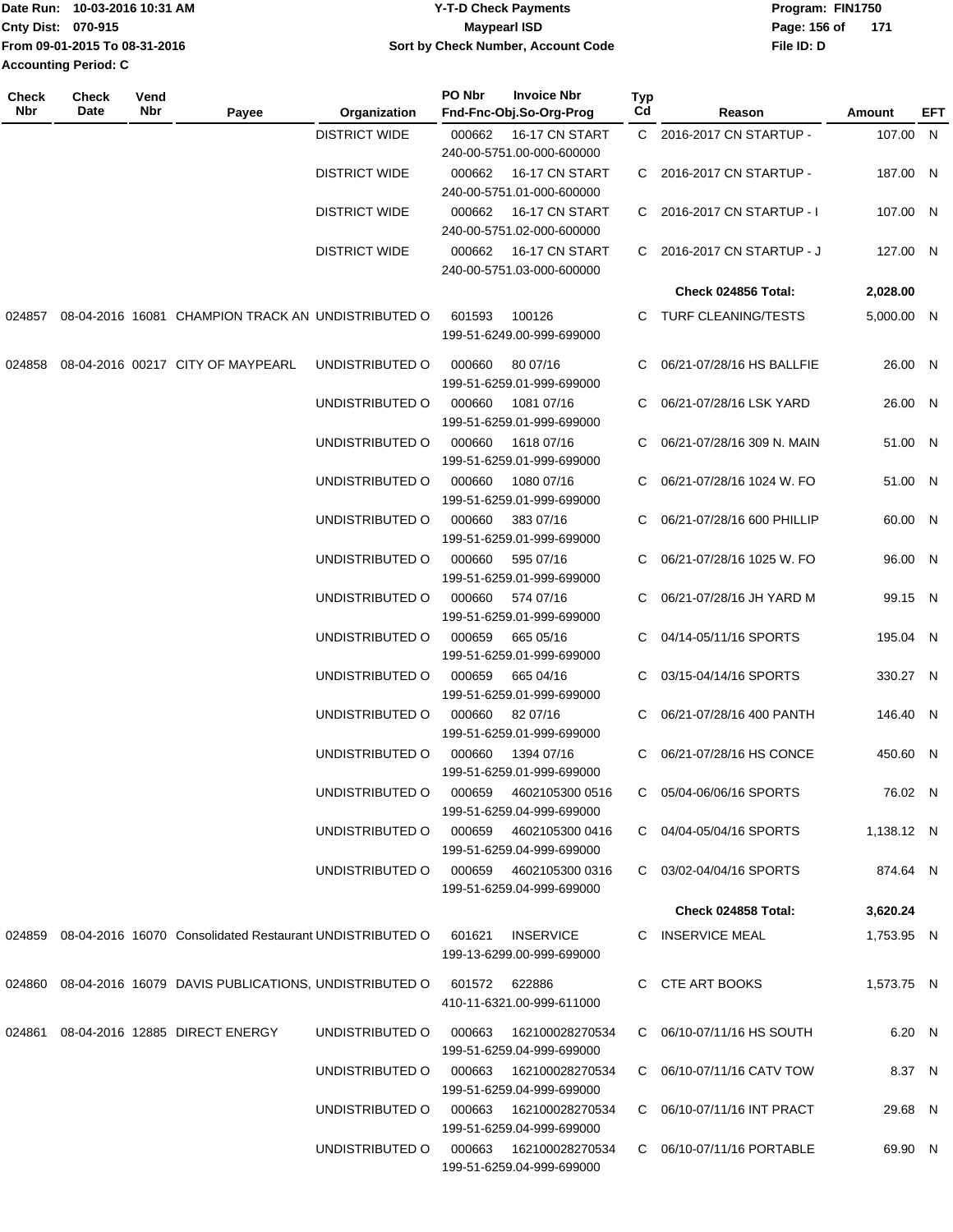| Date Run: 10-03-2016 10:31 AM |                               | Y-T-D Check Payments               | Program: FIN1750    |  |  |  |
|-------------------------------|-------------------------------|------------------------------------|---------------------|--|--|--|
| <b>Cnty Dist: 070-915</b>     |                               | <b>Mavpearl ISD</b>                | 171<br>Page: 157 of |  |  |  |
|                               | From 09-01-2015 To 08-31-2016 | Sort by Check Number, Account Code | File ID: D          |  |  |  |
|                               | Accounting Period: C          |                                    |                     |  |  |  |

| <b>Check</b><br>Nbr | <b>Check</b><br>Date | Vend<br>Nbr | Payee                                                         | Organization                           | PO Nbr                                 | <b>Invoice Nbr</b><br>Fnd-Fnc-Obj.So-Org-Prog                             | <b>Typ</b><br>Cd    | Reason                      | Amount      | EFT |
|---------------------|----------------------|-------------|---------------------------------------------------------------|----------------------------------------|----------------------------------------|---------------------------------------------------------------------------|---------------------|-----------------------------|-------------|-----|
|                     |                      |             |                                                               | UNDISTRIBUTED O                        | 000663                                 | 162100028270534<br>199-51-6259.04-999-699000                              |                     | C 06/10-07/11/16 BUS BARN   | 308.32 N    |     |
|                     |                      |             |                                                               | UNDISTRIBUTED O                        | 000663                                 | 162100028270534<br>199-51-6259.04-999-699000                              | $\mathbf{C}$        | 06/10-07/11/16 INT CAFETE   | 427.37 N    |     |
|                     |                      |             |                                                               | UNDISTRIBUTED O                        | 000663                                 | 162100028270534<br>199-51-6259.04-999-699000                              | C.                  | 06/10-07/11/16 QUAD BUIL    | 265.63 N    |     |
|                     |                      |             |                                                               | UNDISTRIBUTED O                        | 000663                                 | 162100028270534<br>199-51-6259.04-999-699000                              | C.                  | 06/10-07/11/16 HS SOUTH     | 3,535.67 N  |     |
|                     |                      |             |                                                               | UNDISTRIBUTED O                        | 000663                                 | 162100028270534                                                           | C.                  | 06/10-07/11/16 INTERMEDI    | 1.524.74 N  |     |
|                     |                      |             |                                                               | UNDISTRIBUTED O                        | 000663                                 | 199-51-6259.04-999-699000<br>162100028270534<br>199-51-6259.04-999-699000 | C.                  | 06/10-07/11/16 GOLF FACIL   | 141.98 N    |     |
|                     |                      |             |                                                               |                                        |                                        |                                                                           |                     | Check 024861 Total:         | 6,317.86    |     |
| 024862              |                      |             | 08-04-2016 01547 EICHELBAUM WARDEL DIR COST-ADMINIS           |                                        | 000664                                 | 55225<br>199-41-6211.00-720-699000                                        | C.                  | 09/16-08/17 ANNUAL          | 750.00 N    |     |
|                     |                      |             |                                                               | DIR COST- ADMINIS                      | 000664                                 | 55225<br>199-41-6211.00-720-699000                                        | C                   | 06/20-07/14/16 LEGAL FEE    | 476.00 N    |     |
|                     |                      |             |                                                               |                                        |                                        |                                                                           |                     | Check 024862 Total:         | 1,226.00    |     |
| 024863              |                      |             | 08-04-2016 00040 FLATT STATIONERS, I UNDISTRIBUTED O          |                                        | 601285                                 | 223364-00<br>199-11-6399.07-999-623000                                    | C.                  | PAPER FOR 2016-2017         | 333.00 N    |     |
|                     |                      |             |                                                               | <b>HIGH SCHOOL</b>                     | 601285                                 | 223362-00<br>199-11-6399.15-001-611000                                    | C.                  | PAPER FOR 2016-2017         | 2,067.50 N  |     |
|                     |                      |             |                                                               | <b>MAYPEARL JUNIOR</b>                 | 601285                                 | 223360-00<br>199-11-6399.15-041-611000                                    | C                   | PAPER FOR 2016-2017         | 1,655.00 N  |     |
|                     |                      |             |                                                               | INTERMEDIATE SCH 601285                |                                        | 223361-00<br>199-11-6399.15-043-611000                                    | C.                  | PAPER FOR 2016-2017         | 2,067.50 N  |     |
|                     |                      |             | <b>ELEMENTARY</b>                                             | 601285                                 | 223359-00<br>199-11-6399.15-101-611000 | C                                                                         | PAPER FOR 2016-2017 | 2,755.00 N                  |             |     |
|                     |                      |             |                                                               | ADMINISTRATIVE                         | 601285                                 | 223365-00<br>199-41-6399.01-701-699000                                    | C.                  | PAPER FOR 2016-2017         | 1,105.00 N  |     |
|                     |                      |             |                                                               |                                        |                                        |                                                                           |                     | Check 024863 Total:         | 9,983.00    |     |
| 024864              |                      |             | 08-04-2016 16059 FRONTIER SOUTHWE UNDISTRIBUTED O             |                                        | 000665                                 | 9724351720 0816<br>199-51-6259.02-999-699000                              | C.                  | 07/28-08/27/16 9724351720   | 57.34 N     |     |
|                     |                      |             |                                                               | UNDISTRIBUTED O                        | 000665                                 | 9724351000 0816<br>199-51-6259.02-999-699000                              |                     | C 07/28-08/27/16 9724351000 | 842.20 N    |     |
|                     |                      |             |                                                               | UNDISTRIBUTED O                        |                                        | 000665 9724352019 0816<br>199-51-6259.02-999-699000                       |                     | C 07/28-08/27/16 9724352019 | 118.81 N    |     |
|                     |                      |             |                                                               | UNDISTRIBUTED O 000665 9724352160 0816 |                                        | 199-51-6259.02-999-699000                                                 |                     | C 07/28-08/27/16 9724352160 | 118.81 N    |     |
|                     |                      |             |                                                               | UNDISTRIBUTED O 000665 9724352520 0816 |                                        | 199-51-6259.02-999-699000                                                 |                     | C 07/28-08/27/16 9724352520 | 118.81 N    |     |
|                     |                      |             |                                                               |                                        |                                        |                                                                           |                     | Check 024864 Total:         | 1,255.97    |     |
|                     |                      |             | 024865  08-04-2016  12341  GRAINGER INDUSTRIA UNDISTRIBUTED O |                                        |                                        | 601294 9177868966<br>199-36-6399.05-999-699000                            |                     | C MATERIALS FOR AGILITY     | 194.11 N    |     |
|                     |                      |             |                                                               | UNDISTRIBUTED 0 601574 9175230631      |                                        | 199-51-6319.02-999-699000                                                 |                     | C PUSHBAR KIT               | 53.20 N     |     |
|                     |                      |             |                                                               |                                        |                                        |                                                                           |                     | Check 024865 Total:         | 247.31      |     |
|                     |                      |             | 024866 08-04-2016 16074 GRIFFITH FENCE CO UNDISTRIBUTED O     |                                        | 601558 381452                          | 199-51-6249.03-999-699000                                                 |                     | C FENCE INSTALLATION        | 14,220.00 N |     |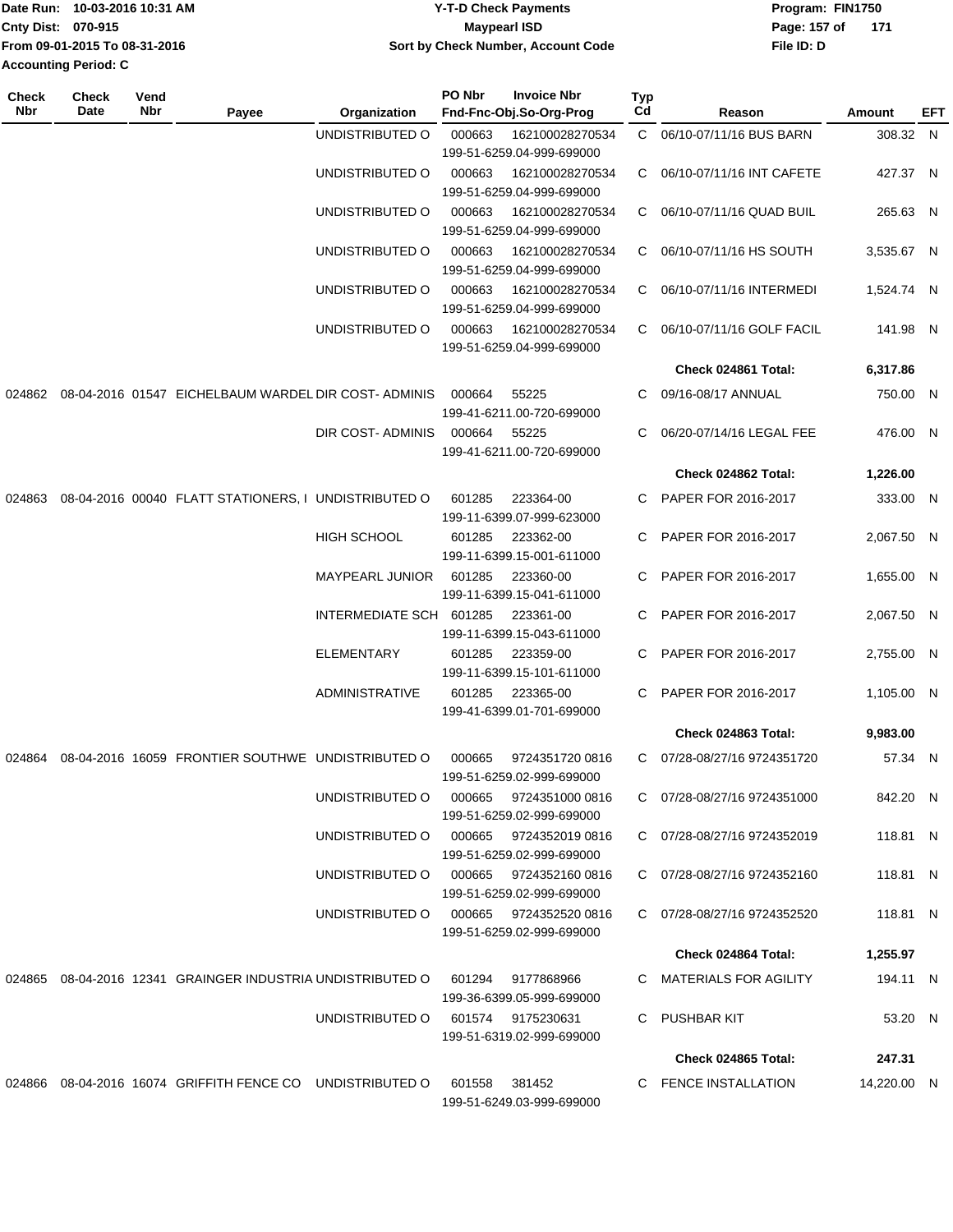| Date Run: 10-03-2016 10:31 AM |                               | <b>Y-T-D Check Payments</b>        | Program: FIN1750    |  |  |  |
|-------------------------------|-------------------------------|------------------------------------|---------------------|--|--|--|
| <b>Cnty Dist: 070-915</b>     |                               | <b>Mavpearl ISD</b>                | Page: 158 of<br>171 |  |  |  |
|                               | From 09-01-2015 To 08-31-2016 | Sort by Check Number, Account Code | File ID: D          |  |  |  |
| <b>Accounting Period: C</b>   |                               |                                    |                     |  |  |  |

| Check<br><b>Nbr</b> | <b>Check</b><br>Date               | Vend<br>Nbr | Payee                                                                                                | Organization                           | PO Nbr                                        | <b>Invoice Nbr</b><br>Fnd-Fnc-Obj.So-Org-Prog | Typ<br>Cd | Reason                         | <b>Amount</b> | EFT |
|---------------------|------------------------------------|-------------|------------------------------------------------------------------------------------------------------|----------------------------------------|-----------------------------------------------|-----------------------------------------------|-----------|--------------------------------|---------------|-----|
| 024867              |                                    |             | 08-04-2016 00612 HOME DEPOT CREDIT UNDISTRIBUTED O                                                   |                                        | 601208                                        | XXXX 7415 08/16<br>199-51-6319.02-999-699000  |           | C SANDPAPER/SILICONE/PV        | 53.68 N       |     |
| 024868              |                                    |             | 08-04-2016 14143 LONE STAR FURNISHI UNDISTRIBUTED O                                                  |                                        | 601570                                        | 20160488<br>199-51-6399.04-999-699000         | C.        | <b>STACKING CHAIRS</b>         | 8,414.76 N    |     |
| 024869              | 08-04-2016 15098 LOWE'S            |             |                                                                                                      | UNDISTRIBUTED O                        | 601533                                        | 990072813570716<br>199-51-6319.02-999-699000  |           | C 07-2016 MAINTENANCE          | 379.00 N      |     |
|                     |                                    |             |                                                                                                      | UNDISTRIBUTED O                        | 601576                                        | 990072813570716<br>199-51-6319.02-999-699000  |           | C CEILING TILE                 | 892.62 N      |     |
|                     |                                    |             |                                                                                                      | UNDISTRIBUTED O                        | 601508                                        | 990072813570716<br>199-51-6319.02-999-699000  |           | C 07-2016 MAINTENANCE          | 1,749.69 N    |     |
|                     |                                    |             |                                                                                                      | UNDISTRIBUTED O                        | 601533                                        | 990072813570716<br>199-51-6319.04-999-699000  | C.        | 07-2016 MAINTENANCE            | 1.00 N        |     |
|                     |                                    |             |                                                                                                      | UNDISTRIBUTED O                        | 601533                                        | 990072813570716<br>199-51-6319.05-999-699000  |           | C 07-2016 MAINTENANCE          | 195.07 N      |     |
|                     |                                    |             |                                                                                                      |                                        |                                               |                                               |           | Check 024869 Total:            | 3,217.38      |     |
| 024870              |                                    |             | 08-04-2016 00287 OFFICE DEPOT                                                                        | <b>HIGH SCHOOL</b>                     | 601567                                        | 851770519001<br>199-36-6399.11-001-699VOL     |           | C DRY ERASE BOARD              | 83.05 N       |     |
| 024871              |                                    |             | 08-04-2016 16014 ORKIN PEST CONTRO UNDISTRIBUTED O                                                   |                                        | 600915<br>330011<br>199-51-6249.00-999-699000 |                                               | C.        | 08/2016 MONTHLY PEST S         | 450.00 N      |     |
| 024872              |                                    |             | 08-04-2016 00099 REGION 10/EDUCATIO UNDISTRIBUTED O<br>601584<br>138902<br>199-34-6219.01-999-699000 |                                        | C.                                            | <b>BUS CERTIFICATION</b>                      | 55.00 N   |                                |               |     |
|                     |                                    |             |                                                                                                      | UNDISTRIBUTED O                        | 601578                                        | 138986<br>199-34-6219.01-999-699000           | C.        | <b>BUS CERTIFICATIONS - W</b>  | 80.00 N       |     |
|                     |                                    |             |                                                                                                      | UNDISTRIBUTED O                        | 601080                                        | 138973<br>199-34-6219.01-999-699000           | C         | <b>BUS CERTIFICATE CLASS</b>   | 210.00 N      |     |
|                     |                                    |             |                                                                                                      | UNDISTRIBUTED O                        | 601578                                        | 138889<br>199-34-6219.01-999-699000           | C         | <b>BUS CERTIFICATIONS</b>      | 165.00 N      |     |
|                     |                                    |             |                                                                                                      | <b>ADMINISTRATIVE</b>                  | 601626                                        | 138865<br>199-41-6219.10-701-699000           | C.        | <b>DCS SEARCHES</b>            | 270.00 N      |     |
|                     |                                    |             |                                                                                                      |                                        |                                               |                                               |           | Check 024872 Total:            | 780.00        |     |
|                     |                                    |             | 024873 08-04-2016 14927 REPUBLIC SERVICES UNDISTRIBUTED O                                            |                                        | 000666                                        | 0794-011240123<br>199-51-6259.03-999-699000   | C.        | 08/01-08/31/16 WASTE RE        | 2,326.63 N    |     |
|                     |                                    |             | 024874 08-04-2016 13383 RISE BROADBAND                                                               | UNDISTRIBUTED O 000667 813710001004619 |                                               | 199-53-6249.04-999-699000                     |           | C 08/08-09/07/16 INTERNET      | 1,800.00 N    |     |
|                     |                                    |             | 024875 08-04-2016 16025 SITEIMPROVE INC.                                                             | UNDISTRIBUTED O                        | 000670                                        | 46026<br>199-53-6219.00-999-699000            |           | C $9/1/16 - 8/31/17$ WEBSITE Q | 5,130.00 N    |     |
|                     |                                    |             | 024876 08-04-2016 00234 SOUTHWEST INTERNA UNDISTRIBUTED O 601592 FP276169                            |                                        |                                               | 199-34-6319.00-999-699000                     |           | C UPHOLSTERY COVERS            | 457.38 N      |     |
|                     |                                    |             |                                                                                                      | UNDISTRIBUTED 0 601623 FP277110        |                                               | 199-34-6319.00-999-699000                     |           | C GLIDE/GLAZE                  | 122.50 N      |     |
|                     |                                    |             |                                                                                                      | UNDISTRIBUTED O 601601 FP277105        |                                               | 199-34-6319.00-999-699000                     |           | C WINDSHIELD                   | 326.69 N      |     |
|                     |                                    |             |                                                                                                      |                                        |                                               |                                               |           | Check 024876 Total:            | 906.57        |     |
|                     | 024877 08-04-2016 00552 TASB, INC. |             |                                                                                                      | DIR COST-ADMINIS 000669                |                                               | 505910<br>199-41-6219.02-720-699000           |           | C 9/1/16-8/31/17 POLICY SER    | 800.00 N      |     |
|                     |                                    |             |                                                                                                      | DIR COST-ADMINIS 000669 506945         |                                               | 199-41-6219.02-720-699000                     |           | C 9/1/16-8/31/17 POLICY ONL    | 950.00 N      |     |
|                     |                                    |             |                                                                                                      |                                        |                                               |                                               |           | Check 024877 Total:            | 1,750.00      |     |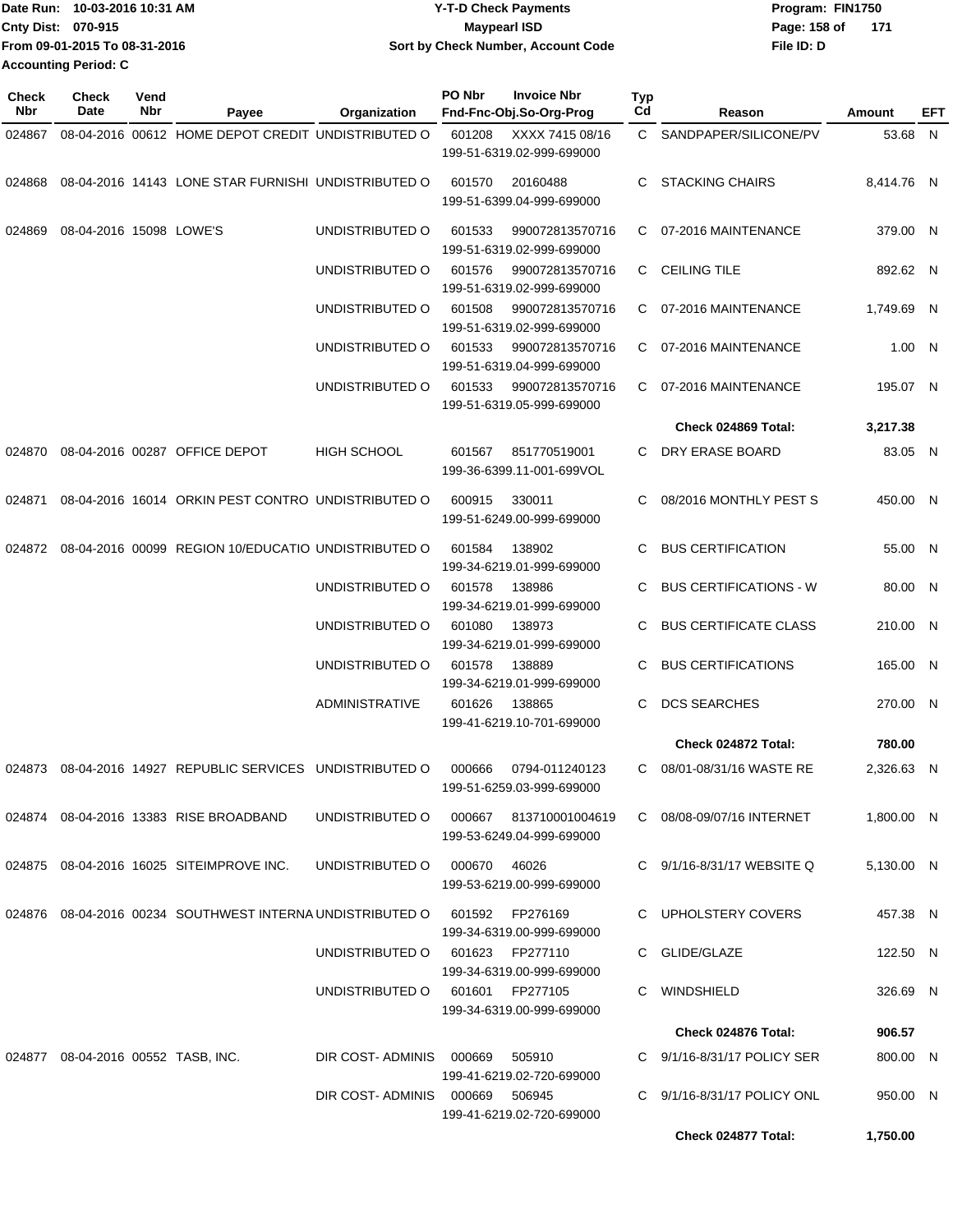| 10-03-2016 10:31 AM<br><b>Date Run:</b> | <b>Y-T-D Check Payments</b>        | Program: FIN1750    |  |  |  |
|-----------------------------------------|------------------------------------|---------------------|--|--|--|
| <b>Cnty Dist: 070-915</b>               | <b>Mavpearl ISD</b>                | Page: 159 of<br>171 |  |  |  |
| From 09-01-2015 To 08-31-2016           | Sort by Check Number, Account Code | File ID: D          |  |  |  |
| <b>Accounting Period: C</b>             |                                    |                     |  |  |  |

| <b>Check</b><br>Nbr | <b>Check</b><br><b>Date</b> | Vend<br>Nbr | Payee                                                                            | Organization    | PO Nbr | <b>Invoice Nbr</b><br>Fnd-Fnc-Obj.So-Org-Prog       | <b>Typ</b><br>Cd | Reason                          | Amount     | EFT          |
|---------------------|-----------------------------|-------------|----------------------------------------------------------------------------------|-----------------|--------|-----------------------------------------------------|------------------|---------------------------------|------------|--------------|
| 024878              | 08-04-2016 00784 TASBO      |             |                                                                                  | UNDISTRIBUTED O | 601596 | 278601<br>199-53-6411.02-999-699000                 | C.               | PEIMS QUICK START CLA           | 70.00 N    |              |
| 024879              |                             |             | 08-04-2016 15235 TEXAS STATE BILLING UNDISTRIBUTED O                             |                 | 000668 | 16570<br>199-31-6299.00-999-623000                  | C                | 6/24 CLAIM                      | 16.92 N    |              |
| 024880              |                             |             | 08-04-2016 00479 TRACTOR SUPPLY CO UNDISTRIBUTED O                               |                 | 601541 | XXXX 2023 07/16<br>199-51-6399.05-999-699000        | C                | <b>GREASE GUN/GREASE</b>        | 79.88 N    |              |
| 024881              |                             |             | 08-04-2016 00144 WAXAHACHIE DAILY LI UNDISTRIBUTED O                             |                 | 000671 | 00043950<br>199-41-6219.02-999-699000               | C                | DISTRICT TRANSFER AD            | 348.08 N   |              |
|                     |                             |             |                                                                                  | UNDISTRIBUTED O | 000671 | 00043947<br>199-41-6219.02-999-699000               | C                | DISTRICT TRANSFER AD            | 583.56 N   |              |
|                     |                             |             |                                                                                  |                 |        |                                                     |                  | Check 024881 Total:             | 931.64     |              |
| 024882              |                             |             | 08-04-2016 16087 WHATABURGER                                                     | UNDISTRIBUTED O | 601622 | <b>INSERVICE MEAL</b><br>199-13-6299.00-999-699000  | C                | <b>INSERVICE MEAL</b>           | 303.67 N   |              |
| 024883              |                             |             | 08-12-2016 15719 AREA EXCAVATION                                                 | UNDISTRIBUTED O | 601559 | 5494<br>199-51-6249.00-999-699000                   | C                | <b>CONCRETE PAD FOR GOL</b>     | 3,000.00 N |              |
| 024884              |                             |             | 08-12-2016 16068 ARNOLD CRUSHED ST UNDISTRIBUTED O                               |                 | 601560 | 232430<br>199-51-6319.06-999-699000                 | C                | <b>FLEXBASE FOR PARKING</b>     | 2.742.28 N |              |
|                     |                             |             |                                                                                  | UNDISTRIBUTED O | 601560 | 232393<br>199-51-6319.06-999-699000                 | C                | <b>FLEXBASE FOR PARKING</b>     | 4,216.35   | $\mathsf{N}$ |
|                     |                             |             |                                                                                  | UNDISTRIBUTED O | 601560 | 232424<br>199-51-6319.06-999-699000                 |                  | <b>FLEXBASE FOR PARKING</b>     | 3,137.40 N |              |
|                     |                             |             |                                                                                  |                 |        |                                                     |                  | Check 024884 Total:             | 10,096.03  |              |
| 024885              |                             |             | 08-12-2016 00069 ATMOS ENERGY                                                    | UNDISTRIBUTED O | 000672 | 30303181810716<br>199-51-6259.00-999-699000         | C                | 07/02-08/02/16 1025 W 4TH       | 36.04 N    |              |
|                     |                             |             |                                                                                  | UNDISTRIBUTED O | 000672 | 3030380238 0716<br>199-51-6259.00-999-699000        | C.               | 07/02-08/02/16 400 PANTH        | 54.43 N    |              |
|                     |                             |             |                                                                                  | UNDISTRIBUTED O | 000672 | 3030318485 0716<br>199-51-6259.00-999-699000        | C.               | 07/02-08/02/16 1024 W 4TH       | 50.44 N    |              |
|                     |                             |             |                                                                                  | UNDISTRIBUTED O | 000672 | 3030380470 0716<br>199-51-6259.00-999-699000        | C                | 07/02-08/02/16 600 PHILLIP      | 119.07 N   |              |
|                     |                             |             |                                                                                  |                 |        |                                                     |                  | <b>Check 024885 Total:</b>      | 259.98     |              |
|                     |                             |             | 024886  08-12-2016  16051  BARSCO INC.                                           | UNDISTRIBUTED O |        | 601648 2394239<br>199-51-6399.05-999-699000         |                  | C MAINTENANCE SUPPLIES          | 216.28 N   |              |
|                     |                             |             | 024887 08-12-2016 15043 BLACKBOARD INC.                                          | UNDISTRIBUTED O | 601640 | 199-53-6219.00-999-699000                           |                  | C BLACKBOARD/SCHOOLWI           | 7.754.09 N |              |
|                     |                             |             | 024888 08-12-2016 14119 BROOKSHIRE BROTHE UNDISTRIBUTED O 601643 91663           |                 |        | 199-13-6299.00-999-699000                           |                  | C STAFF LUNCH/POPSICLES         | 45.13 N    |              |
|                     |                             |             | 024889 08-12-2016 00871 CARD SERVICE CENT UNDISTRIBUTED O 601647 XXXX 0046 08/16 |                 |        | 199-13-6299.00-999-699000                           |                  | C NEW STAFF LUNCHEON            | 116.87 N   |              |
|                     |                             |             |                                                                                  | UNDISTRIBUTED O |        | 601600 XXXX 0178 07/16<br>199-51-6319.02-999-699000 |                  | C MAGNETIC SWITCH FOR           | 11.91 N    |              |
|                     |                             |             |                                                                                  |                 |        |                                                     |                  | Check 024889 Total:             | 128.78     |              |
|                     |                             |             | 024890 08-12-2016 00527 CDWG INC.                                                | UNDISTRIBUTED O | 601611 | DVW9027<br>199-11-6399.45-999-699000                |                  | C CISCO SMARTNET FOR C          | 1,900.00 N |              |
|                     |                             |             | 024891  08-12-2016  14453  CIPA FILTER                                           | UNDISTRIBUTED O |        | 601641 INV251388<br>199-53-6249.04-999-699000       |                  | C $9/1/16 - 9/1/17$ FILTERING S | 3,800.00 N |              |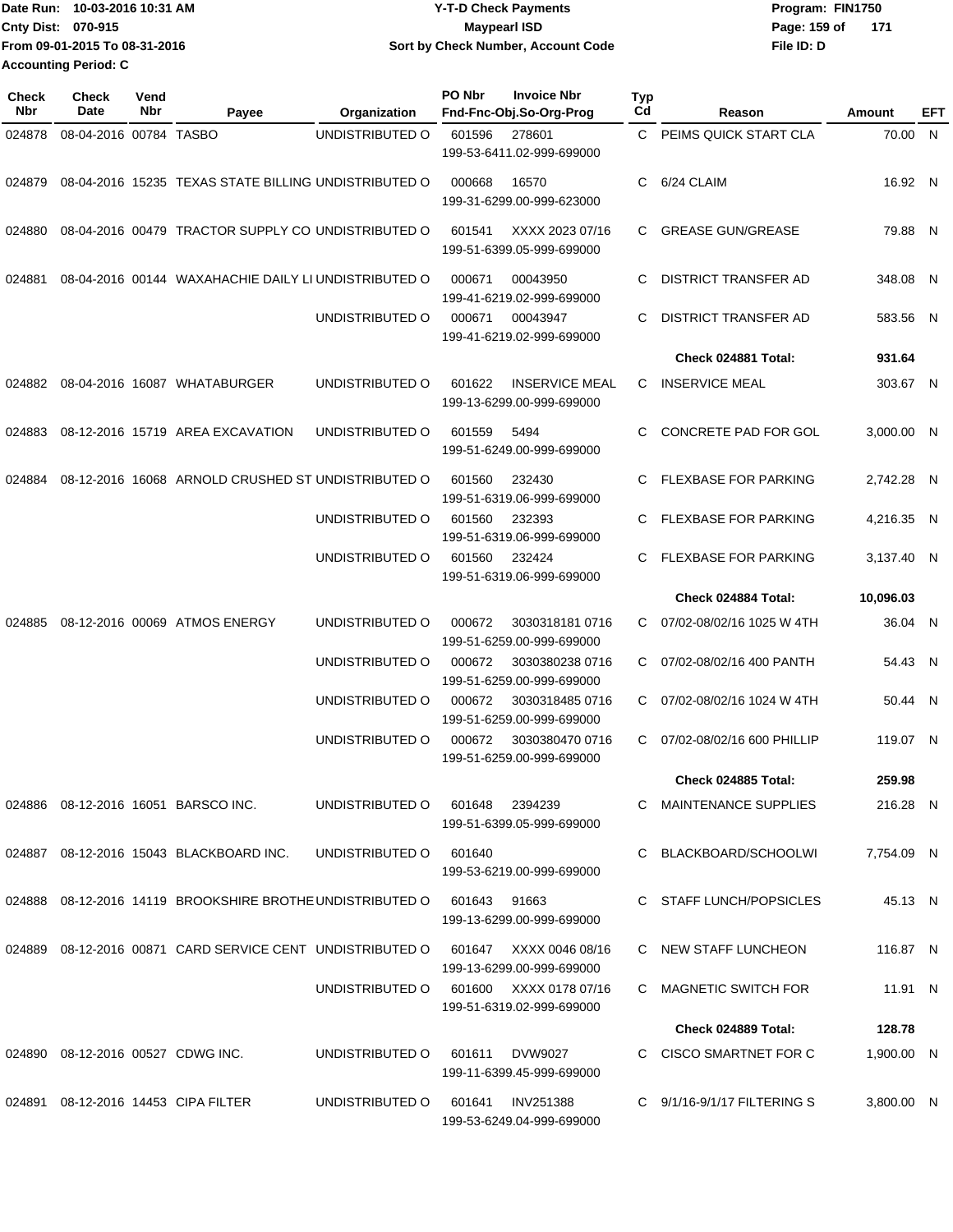| 1Date Run: 10-03-2016 10:31 AM | <b>Y-T-D Check Payments</b>        | Program: FIN1750    |  |  |  |
|--------------------------------|------------------------------------|---------------------|--|--|--|
| Cnty Dist: 070-915             | <b>Mavpearl ISD</b>                | Page: 160 of<br>171 |  |  |  |
| From 09-01-2015 To 08-31-2016  | Sort by Check Number, Account Code | File ID: D          |  |  |  |
| <b>Accounting Period: C</b>    |                                    |                     |  |  |  |

| <b>Check</b><br>Nbr | Check<br>Date               | Vend<br>Nbr | Payee                                                       | Organization                       | PO Nbr         | <b>Invoice Nbr</b><br>Fnd-Fnc-Obj.So-Org-Prog                    | <b>Typ</b><br>Cd | Reason                     | Amount     | EFT |
|---------------------|-----------------------------|-------------|-------------------------------------------------------------|------------------------------------|----------------|------------------------------------------------------------------|------------------|----------------------------|------------|-----|
|                     |                             |             | 024892 08-12-2016 13639 EAST TEXAS COPY SY UNDISTRIBUTED O  |                                    | 000684 347144  | 199-11-6219.07-999-623000                                        |                  | C 07/04-08/03/16 COPIES B& | 14.73 N    |     |
|                     |                             |             |                                                             | HIGH SCHOOL                        | 000684 347144  | 199-11-6269.00-001-611000                                        |                  | C 07/04-08/03/16 COPIES B& | 30.92 N    |     |
|                     |                             |             |                                                             | MAYPEARL JUNIOR 000684 347144      |                |                                                                  |                  | C 07/04-08/03/16 COPIES B& | 30.07 N    |     |
|                     |                             |             |                                                             | INTERMEDIATE SCH 000684            |                | 199-11-6269.00-041-611000<br>347144<br>199-11-6269.00-043-699000 |                  | C 07/04-08/03/16 COPIES B& | 3.13 N     |     |
|                     |                             |             |                                                             | ELEMENTARY                         | 000684         | 347144<br>199-11-6269.00-101-611000                              |                  | 07/04-08/03/16 COPIES B&   | 1.90 N     |     |
|                     |                             |             |                                                             | ELEMENTARY                         | 000684 347144  | 199-11-6269.00-101-699000                                        | C.               | 07/04-08/03/16 COPIES B&   | 7.85 N     |     |
|                     |                             |             |                                                             | HIGH SCHOOL                        | 000684 347144  | 199-11-6269.01-001-611000                                        |                  | C 07/04-08/03/16 COPIES B& | 81.32 N    |     |
|                     |                             |             |                                                             | MAYPEARL JUNIOR 000684 347144      |                | 199-11-6269.01-041-611000                                        |                  | C 07/04-08/03/16 COPIES B& | 39.32 N    |     |
|                     |                             |             |                                                             | INTERMEDIATE SCH 000684 347144     |                | 199-11-6269.01-043-611000                                        |                  | C 07/04-08/03/16 COPIES B& | 51.29 N    |     |
|                     |                             |             |                                                             | DIR COST-ADMINIS 000684 347144     |                | 199-41-6249.00-720-699000                                        |                  | C 07/04-08/03/16 COPIES CO | 190.13 N   |     |
|                     |                             |             |                                                             | DIR COST- ADMINIS                  | 000684 347144  | 199-41-6249.00-720-699000                                        |                  | C 07/04-08/03/16 COPIES B& | 111.74 N   |     |
|                     |                             |             |                                                             |                                    |                |                                                                  |                  | Check 024892 Total:        | 562.40     |     |
|                     |                             |             | 024893 08-12-2016 01547 EICHELBAUM WARDEL IND COST-ADM      |                                    | 601646         | 55362<br>199-41-6499.00-750-699000                               |                  | C I-9 SEMINAR              | 100.00 N   |     |
|                     |                             |             | 024894 08-12-2016 12186 ELLIOTT ELECTRIC                    | UNDISTRIBUTED O                    | 601509         | 09-16675-03<br>199-51-6319.02-999-699000                         |                  | C ELECTRIC SUPPLIES        | 12.05 N    |     |
|                     |                             |             |                                                             | UNDISTRIBUTED O                    | 601509         | 09-16675-02<br>199-51-6319.02-999-699000                         |                  | C ELECTRIC SUPPLIES        | 8.72 N     |     |
|                     |                             |             |                                                             | UNDISTRIBUTED O                    | 601509         | 09-16680-01<br>199-51-6319.02-999-699000                         |                  | C ELECTRIC SUPPLIES        | 78.72 N    |     |
|                     |                             |             |                                                             | UNDISTRIBUTED O                    | 601509         | 09-17339-01<br>199-51-6319.02-999-699000                         |                  | C ELECTRIC SUPPLIES        | 38.78 N    |     |
|                     |                             |             |                                                             | UNDISTRIBUTED O                    |                | 601509 09-17120-01<br>199-51-6319.02-999-699000                  |                  | C ELECTRIC SUPPLIES        | 108.00 N   |     |
|                     |                             |             |                                                             | UNDISTRIBUTED O 601509 09-16677-01 |                | 199-51-6319.02-999-699000                                        |                  | C ELECTRIC SUPPLIES        | 126.42 N   |     |
|                     |                             |             |                                                             | UNDISTRIBUTED O 601620 09-16675-01 |                | 199-51-6399.05-999-699000                                        |                  | C SUPPLIES FOR HVAC REP    | 998.43 N   |     |
|                     |                             |             |                                                             |                                    |                |                                                                  |                  | Check 024894 Total:        | 1,371.12   |     |
|                     |                             |             | 024895 08-12-2016 16080 FAIRWAY SUPPLY, INC UNDISTRIBUTED O |                                    | 601608 93040   | 199-51-6319.02-999-699000                                        |                  | C CLASSROOM LOCKSET        | 537.08 N   |     |
|                     |                             |             | 024896 08-12-2016 00326 GM DATA PRODUCTS ADMINISTRATIVE     |                                    |                | 601603 141465<br>199-41-6399.01-701-699000                       |                  | C DISTRICT CHECKS          | 587.69 N   |     |
|                     |                             |             | 024897 08-12-2016 14419 GOODHEART-WILLCO HIGH SCHOOL        |                                    |                | 601610 01528838<br>199-11-6399.36-001-622000                     |                  | C PRINCIPLES OF FOOD SCI   | 2,031.58 N |     |
|                     | 024898 08-12-2016 15663 GSF |             |                                                             | UNDISTRIBUTED O                    | 601618 4062163 | 199-51-6249.00-999-699000                                        |                  | C VENT HOOD CLEANING       | 1,117.50 N |     |
|                     |                             |             |                                                             |                                    |                |                                                                  |                  |                            |            |     |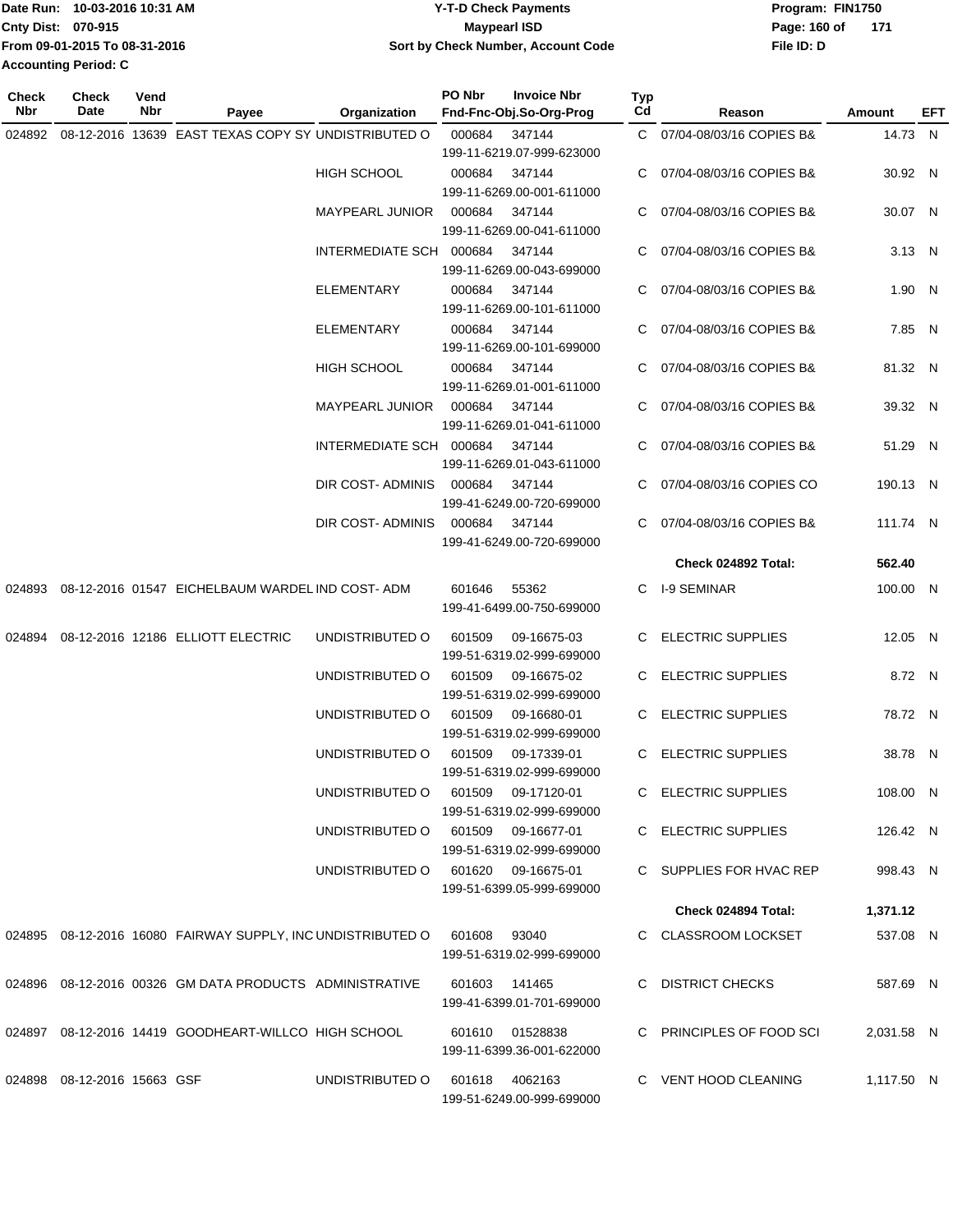| Date Run: 10-03-2016 10:31 AM | Y-T-D Check Payments               | Program: FIN1750 |     |
|-------------------------------|------------------------------------|------------------|-----|
| Cnty Dist: 070-915            | <b>Mavpearl ISD</b>                | Page: 161 of     | 171 |
| From 09-01-2015 To 08-31-2016 | Sort by Check Number, Account Code | File ID: D       |     |
| <b>Accounting Period: C</b>   |                                    |                  |     |

| Check<br>Date | Vend<br>Nbr | Payee             | Organization                                                                                                                                                                                                                       | PO Nbr                                                                                                                                                                         | <b>Invoice Nbr</b>                                                                        | Typ<br>Cd                                                                                                                                                                                                                                                                                                                                                                                                                                                                                                                                                                                                                                                                                                                                                                                 | Reason                     | Amount                                                                                                                                                                                                                                                                                                                                                                                       | EFT    |
|---------------|-------------|-------------------|------------------------------------------------------------------------------------------------------------------------------------------------------------------------------------------------------------------------------------|--------------------------------------------------------------------------------------------------------------------------------------------------------------------------------|-------------------------------------------------------------------------------------------|-------------------------------------------------------------------------------------------------------------------------------------------------------------------------------------------------------------------------------------------------------------------------------------------------------------------------------------------------------------------------------------------------------------------------------------------------------------------------------------------------------------------------------------------------------------------------------------------------------------------------------------------------------------------------------------------------------------------------------------------------------------------------------------------|----------------------------|----------------------------------------------------------------------------------------------------------------------------------------------------------------------------------------------------------------------------------------------------------------------------------------------------------------------------------------------------------------------------------------------|--------|
|               |             |                   |                                                                                                                                                                                                                                    |                                                                                                                                                                                |                                                                                           |                                                                                                                                                                                                                                                                                                                                                                                                                                                                                                                                                                                                                                                                                                                                                                                           |                            |                                                                                                                                                                                                                                                                                                                                                                                              |        |
|               |             |                   |                                                                                                                                                                                                                                    |                                                                                                                                                                                |                                                                                           |                                                                                                                                                                                                                                                                                                                                                                                                                                                                                                                                                                                                                                                                                                                                                                                           |                            |                                                                                                                                                                                                                                                                                                                                                                                              |        |
|               |             |                   | UNDISTRIBUTED O                                                                                                                                                                                                                    | 000682                                                                                                                                                                         | 4705171500 0716                                                                           |                                                                                                                                                                                                                                                                                                                                                                                                                                                                                                                                                                                                                                                                                                                                                                                           |                            | 32.04 N                                                                                                                                                                                                                                                                                                                                                                                      |        |
|               |             |                   | UNDISTRIBUTED O                                                                                                                                                                                                                    | 000682                                                                                                                                                                         | 4706839800 0716                                                                           |                                                                                                                                                                                                                                                                                                                                                                                                                                                                                                                                                                                                                                                                                                                                                                                           |                            | 49.37 N                                                                                                                                                                                                                                                                                                                                                                                      |        |
|               |             |                   | UNDISTRIBUTED O                                                                                                                                                                                                                    | 000682                                                                                                                                                                         | 4705273700 0716                                                                           |                                                                                                                                                                                                                                                                                                                                                                                                                                                                                                                                                                                                                                                                                                                                                                                           |                            | 30.39 N                                                                                                                                                                                                                                                                                                                                                                                      |        |
|               |             |                   | UNDISTRIBUTED O                                                                                                                                                                                                                    | 000682                                                                                                                                                                         | 4602266500 0716                                                                           | C.                                                                                                                                                                                                                                                                                                                                                                                                                                                                                                                                                                                                                                                                                                                                                                                        | 07/06-08/03/16 ATHLETIC F  | 938.33 N                                                                                                                                                                                                                                                                                                                                                                                     |        |
|               |             |                   | UNDISTRIBUTED O                                                                                                                                                                                                                    | 000682                                                                                                                                                                         | 4602563301 0716                                                                           | C.                                                                                                                                                                                                                                                                                                                                                                                                                                                                                                                                                                                                                                                                                                                                                                                        | 07/06-08/03/16 HS NORTH    | 2,560.58 N                                                                                                                                                                                                                                                                                                                                                                                   |        |
|               |             |                   | UNDISTRIBUTED O                                                                                                                                                                                                                    | 000682                                                                                                                                                                         | 4705335301 0716                                                                           | C.                                                                                                                                                                                                                                                                                                                                                                                                                                                                                                                                                                                                                                                                                                                                                                                        | 07/06-08/03/16 JUNIOR HIG  | 3,051.89 N                                                                                                                                                                                                                                                                                                                                                                                   |        |
|               |             |                   | UNDISTRIBUTED O                                                                                                                                                                                                                    | 000682                                                                                                                                                                         | 4706312901 0716                                                                           | C.                                                                                                                                                                                                                                                                                                                                                                                                                                                                                                                                                                                                                                                                                                                                                                                        |                            | 3,190.94 N                                                                                                                                                                                                                                                                                                                                                                                   |        |
|               |             |                   | UNDISTRIBUTED O                                                                                                                                                                                                                    | 000682                                                                                                                                                                         | 4706783900 0716                                                                           | C.                                                                                                                                                                                                                                                                                                                                                                                                                                                                                                                                                                                                                                                                                                                                                                                        |                            | 756.02 N                                                                                                                                                                                                                                                                                                                                                                                     |        |
|               |             |                   |                                                                                                                                                                                                                                    |                                                                                                                                                                                |                                                                                           |                                                                                                                                                                                                                                                                                                                                                                                                                                                                                                                                                                                                                                                                                                                                                                                           | <b>Check 024900 Total:</b> | 10,609.56                                                                                                                                                                                                                                                                                                                                                                                    |        |
|               |             |                   |                                                                                                                                                                                                                                    | 601443                                                                                                                                                                         | 952421349                                                                                 |                                                                                                                                                                                                                                                                                                                                                                                                                                                                                                                                                                                                                                                                                                                                                                                           |                            | 629.00 N                                                                                                                                                                                                                                                                                                                                                                                     |        |
|               |             |                   | <b>HIGH SCHOOL</b>                                                                                                                                                                                                                 | 601510                                                                                                                                                                         | 77611                                                                                     | C.                                                                                                                                                                                                                                                                                                                                                                                                                                                                                                                                                                                                                                                                                                                                                                                        |                            | 1,877.00 N                                                                                                                                                                                                                                                                                                                                                                                   |        |
|               |             |                   |                                                                                                                                                                                                                                    | 000676                                                                                                                                                                         | 434392                                                                                    | C.                                                                                                                                                                                                                                                                                                                                                                                                                                                                                                                                                                                                                                                                                                                                                                                        | <b>BEEF COMMODITIES</b>    | 129.76 N                                                                                                                                                                                                                                                                                                                                                                                     |        |
|               |             |                   |                                                                                                                                                                                                                                    |                                                                                                                                                                                | 434392                                                                                    | C                                                                                                                                                                                                                                                                                                                                                                                                                                                                                                                                                                                                                                                                                                                                                                                         | <b>BEEF COMMODITIES</b>    | 129.75 N                                                                                                                                                                                                                                                                                                                                                                                     |        |
|               |             | <b>ELEMENTARY</b> | 000676                                                                                                                                                                                                                             | 434392                                                                                                                                                                         | C.                                                                                        | <b>BEEF COMMODITIES</b>                                                                                                                                                                                                                                                                                                                                                                                                                                                                                                                                                                                                                                                                                                                                                                   | 129.75 N                   |                                                                                                                                                                                                                                                                                                                                                                                              |        |
|               |             |                   | <b>HIGH SCHOOL</b>                                                                                                                                                                                                                 | 000676                                                                                                                                                                         | 434392                                                                                    | C.                                                                                                                                                                                                                                                                                                                                                                                                                                                                                                                                                                                                                                                                                                                                                                                        | <b>BEEF COMMODITIES</b>    | 129.76 N                                                                                                                                                                                                                                                                                                                                                                                     |        |
|               |             |                   |                                                                                                                                                                                                                                    |                                                                                                                                                                                |                                                                                           |                                                                                                                                                                                                                                                                                                                                                                                                                                                                                                                                                                                                                                                                                                                                                                                           | <b>Check 024903 Total:</b> | 519.02                                                                                                                                                                                                                                                                                                                                                                                       |        |
|               |             |                   | UNDISTRIBUTED O                                                                                                                                                                                                                    |                                                                                                                                                                                |                                                                                           |                                                                                                                                                                                                                                                                                                                                                                                                                                                                                                                                                                                                                                                                                                                                                                                           |                            | 773.27 N                                                                                                                                                                                                                                                                                                                                                                                     |        |
|               |             |                   | <b>ADMINISTRATIVE</b>                                                                                                                                                                                                              | 601639                                                                                                                                                                         |                                                                                           |                                                                                                                                                                                                                                                                                                                                                                                                                                                                                                                                                                                                                                                                                                                                                                                           |                            | 50.00 N                                                                                                                                                                                                                                                                                                                                                                                      |        |
|               |             |                   | ADMINISTRATIVE                                                                                                                                                                                                                     |                                                                                                                                                                                |                                                                                           |                                                                                                                                                                                                                                                                                                                                                                                                                                                                                                                                                                                                                                                                                                                                                                                           |                            | 23.76 N                                                                                                                                                                                                                                                                                                                                                                                      |        |
|               |             |                   |                                                                                                                                                                                                                                    |                                                                                                                                                                                |                                                                                           |                                                                                                                                                                                                                                                                                                                                                                                                                                                                                                                                                                                                                                                                                                                                                                                           | <b>Check 024905 Total:</b> | 73.76                                                                                                                                                                                                                                                                                                                                                                                        |        |
|               |             |                   |                                                                                                                                                                                                                                    | 601653                                                                                                                                                                         | <b>NEED RECEIPT</b>                                                                       |                                                                                                                                                                                                                                                                                                                                                                                                                                                                                                                                                                                                                                                                                                                                                                                           |                            | 18.00 N                                                                                                                                                                                                                                                                                                                                                                                      |        |
|               |             |                   | UNDISTRIBUTED O                                                                                                                                                                                                                    |                                                                                                                                                                                |                                                                                           |                                                                                                                                                                                                                                                                                                                                                                                                                                                                                                                                                                                                                                                                                                                                                                                           |                            | 108.00 N                                                                                                                                                                                                                                                                                                                                                                                     |        |
|               |             |                   |                                                                                                                                                                                                                                    |                                                                                                                                                                                |                                                                                           |                                                                                                                                                                                                                                                                                                                                                                                                                                                                                                                                                                                                                                                                                                                                                                                           | <b>Check 024906 Total:</b> | 126.00                                                                                                                                                                                                                                                                                                                                                                                       |        |
|               |             |                   | UNDISTRIBUTED O                                                                                                                                                                                                                    | 000678                                                                                                                                                                         |                                                                                           |                                                                                                                                                                                                                                                                                                                                                                                                                                                                                                                                                                                                                                                                                                                                                                                           |                            | 134.59 N                                                                                                                                                                                                                                                                                                                                                                                     |        |
|               |             |                   | UNDISTRIBUTED O                                                                                                                                                                                                                    |                                                                                                                                                                                |                                                                                           |                                                                                                                                                                                                                                                                                                                                                                                                                                                                                                                                                                                                                                                                                                                                                                                           |                            | 616.34 N                                                                                                                                                                                                                                                                                                                                                                                     |        |
|               |             |                   | 024900 08-12-2016 00243 HILCO<br>024902 08-12-2016 14961 IMAGE MAKER 4 U,<br>024904 08-12-2016 15086 Kimbell Midwest<br>024905 08-12-2016 16089 JUSTIN LASCSAK<br>024907 08-12-2016 15098 LOWE'S<br>024908 08-12-2016 15098 LOWE'S | 08-12-2016 14120 HARRIS COMPUTER S UNDISTRIBUTED O<br>024901 08-12-2016 00049 HOUGHTON MIFFLIN H UNDISTRIBUTED O<br>024906 08-12-2016 15831 LONE STAR PIZZERIA UNDISTRIBUTED O | 000673<br>08-12-2016 15108 JTM PROVISIONS CO. IMAYPEARL JUNIOR<br>INTERMEDIATE SCH 000676 | Fnd-Fnc-Obj.So-Org-Prog<br>XT00118844<br>240-35-6219.00-999-699000<br>199-51-6259.04-999-699000<br>199-51-6259.04-999-699000<br>199-51-6259.04-999-699000<br>199-51-6259.04-999-699000<br>199-51-6259.04-999-699000<br>199-51-6259.04-999-699000<br>199-51-6259.04-999-699000<br>199-51-6259.78-999-622000<br>410-11-6321.00-999-611000<br>199-36-6499.05-001-699000<br>240-35-6341.00-041-699000<br>240-35-6341.00-043-699000<br>240-35-6341.00-101-699000<br>240-35-6341.01-001-699000<br>601634 5062939<br>199-51-6319.02-999-699000<br>199-53-6399.00-701-699000<br>199-53-6399.00-701-699000<br>199-13-6299.00-999-699000<br>601651 NEED RECEIPT<br>199-13-6299.00-999-699000<br>990072813570716<br>199-51-6319.03-999-699000<br>601532 990072813570816<br>199-51-6399.05-999-699000 | 601664 REIMBURSEMENT       | C 07/01-07/31/16 EZSCHOOL<br>C 07/06-08/03/16 SECURITY<br>C 07/06-08/03/16 MARQUEE<br>C 07/06-08/03/16 FUEL TANK<br>07/06-08/03/16 ELEMENTA<br>07/06-08/03/16 AG FACILIT<br>C TEXTBOOKS<br><b>RECORD BOARDS/STICKE</b><br>C FASTENERS<br>REIMBURSEMENT C TECH SUPPLIES<br>C USB DRIVES<br>C PIZZA FOR CUST/MAINT/C<br>C MEAL FOR CUST/MAINT/C<br>C 200' HOSE REEL<br>C SUPPLIES FOR HVAC DRA | 1.25 N |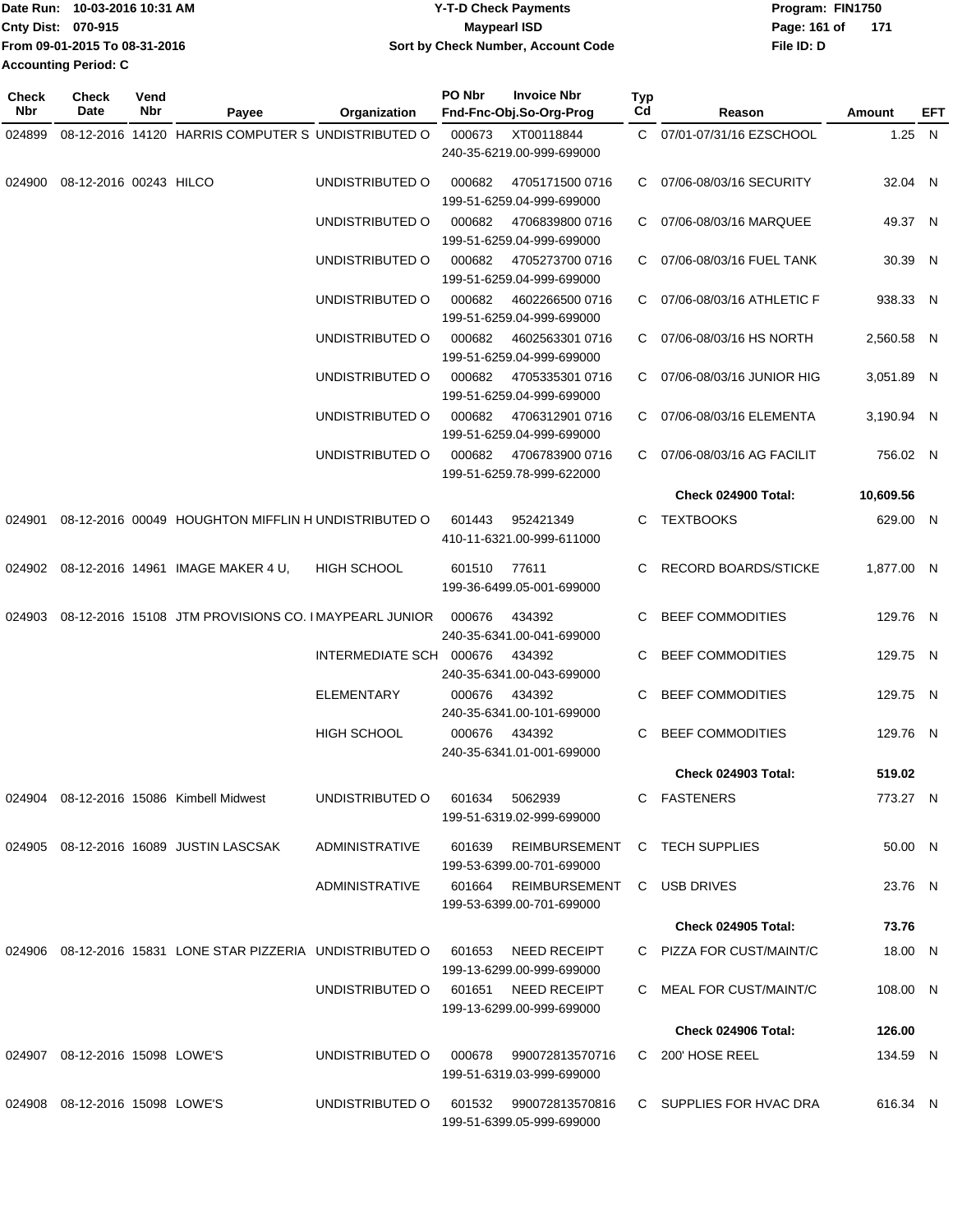| Date Run: 10-03-2016 10:31 AM | Y-T-D Check Payments               | Program: FIN1750 |     |  |  |
|-------------------------------|------------------------------------|------------------|-----|--|--|
| <b>Cnty Dist: 070-915</b>     | Maypearl ISD                       | Page: 162 of     | 171 |  |  |
| From 09-01-2015 To 08-31-2016 | Sort by Check Number, Account Code | File ID: D       |     |  |  |
| <b>Accounting Period: C</b>   |                                    |                  |     |  |  |

| <b>Check</b><br>Nbr | Check<br>Date | Vend<br>Nbr | Payee                                                      | Organization          | PO Nbr      | <b>Invoice Nbr</b><br>Fnd-Fnc-Obj.So-Org-Prog     | Typ<br>Cd | Reason                       | Amount     | EFT |
|---------------------|---------------|-------------|------------------------------------------------------------|-----------------------|-------------|---------------------------------------------------|-----------|------------------------------|------------|-----|
| 024909              |               |             | 08-12-2016 15653 M.A.C. ALARMS                             | UNDISTRIBUTED O       | 601665      | 17215A                                            |           | C SERVICE CALL-REPROGR       | 255.00 N   |     |
|                     |               |             |                                                            |                       |             | 199-51-6249.00-999-699000                         |           |                              |            |     |
| 024910              |               |             | 08-12-2016 16088 MAYPEARL HERITAGE IND COST-ADM            |                       | 601633      | 199-41-6499.01-750-699000                         | C.        | <b>HISTORY OF MAYPEARL B</b> | 30.00 N    |     |
| 024911              |               |             | 08-12-2016 15740 MOORE RECYCLING L UNDISTRIBUTED O         |                       | 000674      | 0001329484<br>199-51-6259.03-999-699000           | C         | 07/01-07/31/16 RECYCLE H     | 17.00 N    |     |
|                     |               |             |                                                            | UNDISTRIBUTED O       | 000674      | 0001329487<br>199-51-6259.03-999-699000           | C.        | 07/01-07/31/16 RECYCLE A     | 21.31 N    |     |
|                     |               |             |                                                            | UNDISTRIBUTED O       | 000674      | 0001329485<br>199-51-6259.03-999-699000           | C.        | 07/01-07/31/16 RECYCLE J     | 19.44 N    |     |
|                     |               |             |                                                            | UNDISTRIBUTED O       | 000674      | 0001329488<br>199-51-6259.03-999-699000           | C         | 07/01-07/31/16 RECYCLE I     | 21.50 N    |     |
|                     |               |             |                                                            | UNDISTRIBUTED O       | 000674      | 0001329486<br>199-51-6259.03-999-699000           | C.        | 07/01-07/31/16 RECYCLE L     | 62.94 N    |     |
|                     |               |             |                                                            |                       |             |                                                   |           | Check 024911 Total:          | 142.19     |     |
| 024912              |               |             | 08-12-2016 13306 MOUNTAIN PEAK SPE UNDISTRIBUTED O         |                       | 000675      | 199-51-6259.79-999-622000                         | C.        | 06/04-07/04/16 12636 FM      | 32.01 N    |     |
| 024913              |               |             | 08-12-2016 00287 OFFICE DEPOT                              | ADMINISTRATIVE        | 601627      | 854011741001<br>199-41-6399.01-701-699000         | C.        | <b>3 YR REPLACEMENT</b>      | 199.99 N   |     |
|                     |               |             |                                                            | <b>ADMINISTRATIVE</b> | 601627      | 854011740001<br>199-41-6399.01-701-699000         | C.        | <b>SHREDDER</b>              | 1,999.99 N |     |
|                     |               |             |                                                            |                       |             |                                                   |           | Check 024913 Total:          | 2,199.98   |     |
|                     |               |             | 024914 08-12-2016 00287 OFFICE DEPOT                       | <b>IND COST-ADM</b>   | 601637      | 199-41-6499.01-750-699000                         | C.        | <b>EMPLOYEE FOLDERS/LAB</b>  | 517.48 N   |     |
| 024915              |               |             | 08-12-2016 00287 OFFICE DEPOT                              | <b>IND COST-ADM</b>   | 601607      | 853520226001<br>199-41-6499.01-750-699000         | C.        | FILES/LABELS/INDEX           | 187.92 N   |     |
| 024916              |               |             | 08-12-2016 00698 PALMER ISD                                | <b>HIGH SCHOOL</b>    | 601650      | <b>REIMBURSEMENT</b><br>199-11-6411.04-001-622000 |           | C VATAT REGISTRATION/M       | 1,052.77 N |     |
|                     |               |             | 024917 08-12-2016 01594 PEARSON EDUCATION UNDISTRIBUTED O  |                       | 601435      | 410-11-6321.00-999-611000                         | C.        | <b>TEXTBOOKS</b>             | 1.605.86 N |     |
|                     |               |             | 024918 08-12-2016 00854 PITNEY BOWES GLOB UNDISTRIBUTED O  |                       | 601530      | 199-41-6399.02-999-699000                         |           | C POSTAGE REFILL             | 500.00 N   |     |
|                     |               |             | 024919 08-12-2016 15792 PROFORMA M.A.C. MA UNDISTRIBUTED O |                       | 601589      | 90M1802360<br>199-13-6399.01-999-699000           |           | C SUPPLIES                   | 170.00 N   |     |
|                     |               |             |                                                            | UNDISTRIBUTED O       |             | 601589 90M1802359<br>199-13-6399.01-999-699000    |           | C SUPPLIES                   | 254.50 N   |     |
|                     |               |             |                                                            |                       |             |                                                   |           | Check 024919 Total:          | 424.50     |     |
|                     |               |             | 024920 08-12-2016 00099 REGION 10/EDUCATIO UNDISTRIBUTED O |                       | 601494      | 138937<br>199-11-6499.00-999-623000               |           | C NOW4FOREVER SUMMER         | 35.00 N    |     |
|                     |               |             |                                                            | UNDISTRIBUTED O       |             | 601578 139060<br>199-34-6219.01-999-699000        |           | C BUS CERTIFICATIONS         | 525.00 N   |     |
|                     |               |             |                                                            |                       |             |                                                   |           | <b>Check 024920 Total:</b>   | 560.00     |     |
|                     |               |             | 024921 08-12-2016 00829 REGION 12 ESC                      | UNDISTRIBUTED O       |             | 000677 066859                                     |           | C 2015-16 ERATE CAT2 BAS     | 1,000.00 N |     |
|                     |               |             |                                                            |                       |             | 199-11-6399.45-999-699000                         |           |                              |            |     |
|                     |               |             | 024922 08-12-2016 01071 RICK'S WORLD OF SP UNDISTRIBUTED O |                       | 601644 4615 | 199-13-6299.00-999-699000                         |           | C TEACHER APPRECIATION       | 859.50 N   |     |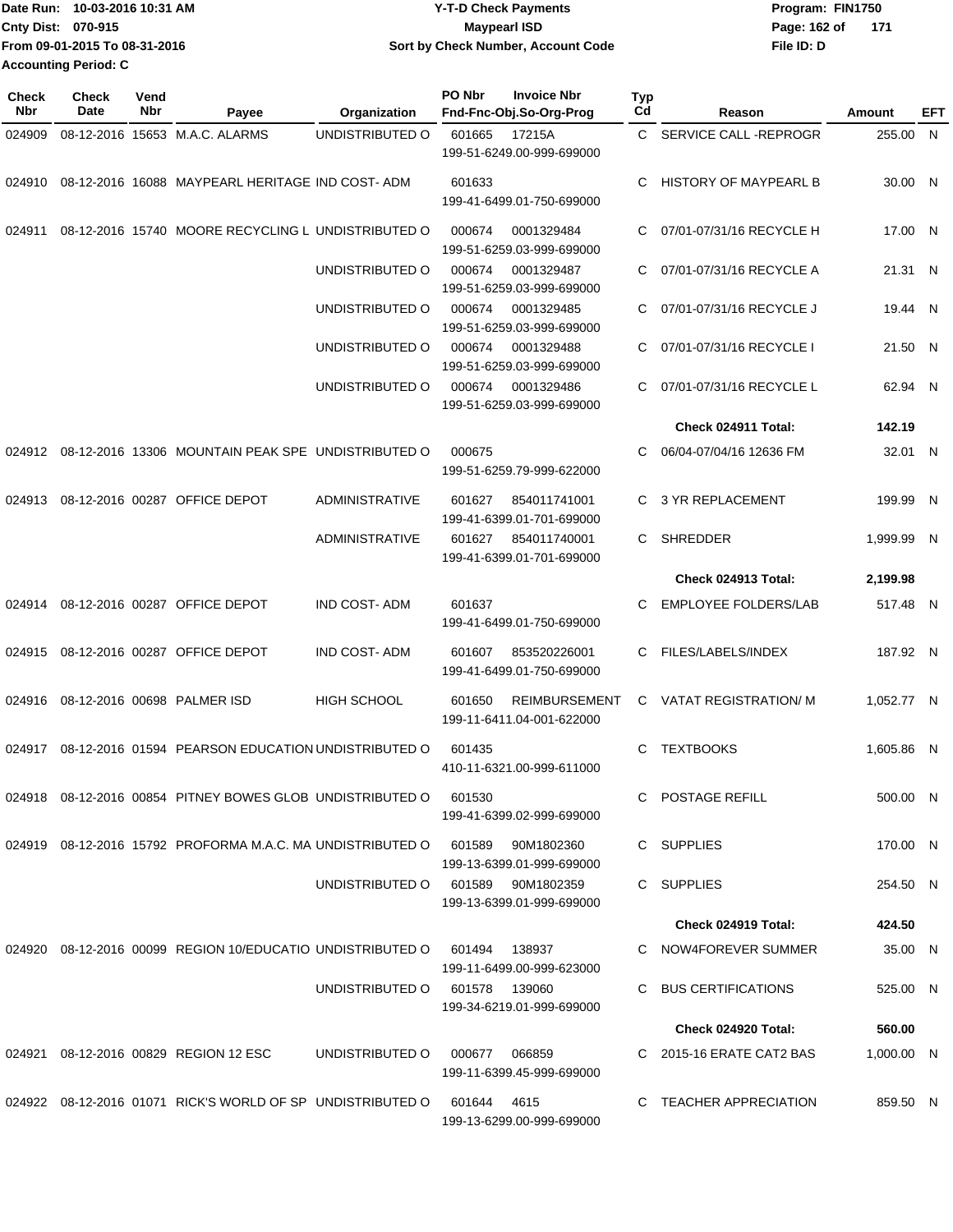| lDate Run: 10-03-2016 10:31 AM | <b>Y-T-D Check Payments</b>        | Program: FIN1750      |  |
|--------------------------------|------------------------------------|-----------------------|--|
| <b>Cnty Dist: 070-915</b>      | Maypearl ISD                       | Page: 163 of<br>- 171 |  |
| From 09-01-2015 To 08-31-2016  | Sort by Check Number, Account Code | File ID: D            |  |
| Accounting Period: C           |                                    |                       |  |

| Check<br>Nbr | <b>Check</b><br>Date      | Vend<br>Nbr | Payee                                                               | Organization                    | PO Nbr | <b>Invoice Nbr</b><br>Fnd-Fnc-Obj.So-Org-Prog     | Typ<br>Cd | Reason                       | Amount      | EFT |
|--------------|---------------------------|-------------|---------------------------------------------------------------------|---------------------------------|--------|---------------------------------------------------|-----------|------------------------------|-------------|-----|
| 024923       |                           |             | 08-12-2016 16075 RPS PLUMBING INC.                                  | UNDISTRIBUTED O                 | 601573 | S-1051<br>199-51-6249.04-999-699000               |           | C REPLACE BOILERS            | 15,770.00 N |     |
|              |                           |             | 024924 08-12-2016 13645 SHARI EASTWOOD                              | UNDISTRIBUTED O                 | 601642 | <b>REIMBURSEMENT</b><br>199-13-6299.00-999-699000 | C         | <b>INSERVICE SUPPLIES</b>    | 171.15 N    |     |
| 024925       |                           |             | 08-12-2016 12813 STORM LAWN AND GA UNDISTRIBUTED O                  |                                 | 601645 | 184044<br>199-51-6319.02-999-699000               | C.        | <b>TRIMMER LINE/COVER/SP</b> | 166.23 N    |     |
| 024926       | 08-12-2016 13882 TRANE    |             |                                                                     | UNDISTRIBUTED O                 | 601615 | 36948630<br>199-51-6319.02-999-699000             | C.        | 15 TON A/C UNIT              | 5,569.00 N  |     |
| 024927       |                           |             | 08-12-2016 00141 WAL MART                                           | <b>HIGH SCHOOL</b>              | 601619 | XXXX 6048 08/16<br>199-36-6399.08-001-699000      |           | C HS CHEER START UP          | 181.22 N    |     |
|              |                           |             |                                                                     | <b>SCHOOL BOARD</b>             | 601591 | XXXX 6048 08/16<br>199-41-6499.02-702-699000      | C.        | <b>SCHOOL BOARD MEAL</b>     | 23.21 N     |     |
|              |                           |             |                                                                     | UNDISTRIBUTED O                 | 601613 | XXXX 6048 08/16<br>240-35-6342.00-999-699000      | C.        | CN STARTUP SUPPLIES          | 493.73 N    |     |
|              |                           |             |                                                                     |                                 |        |                                                   |           | Check 024927 Total:          | 698.16      |     |
| 024928       |                           |             | 08-12-2016 16087 WHATABURGER                                        | UNDISTRIBUTED O                 | 601638 | <b>NEED RECEIPT</b><br>199-13-6299.00-999-699000  |           | C 8/17 DISTRICT BREAKFAS     | 273.71 N    |     |
| 024929       |                           |             | 08-12-2016 01388 WORTHINGTON DIREC UNDISTRIBUTED O                  |                                 | 601540 | 629446-MAY039<br>199-51-6399.04-999-699000        | C.        | <b>TABLES FOR HS</b>         | 309.90 N    |     |
| 024930       | 08-19-2016 14149 4IMPRINT |             |                                                                     | UNDISTRIBUTED O                 | 601590 | 199-13-6399.01-999-699000                         | C.        | <b>CONVOCATION SUPPLIES</b>  | 1,094.19 N  |     |
| 024931       |                           |             | 08-19-2016 12211 ADVANCE PIERRE FO MAYPEARL JUNIOR                  |                                 | 000687 | 1782214<br>240-35-6341.00-041-699000              | C         | <b>USDA FOODS</b>            | 192.57 N    |     |
|              |                           |             |                                                                     | INTERMEDIATE SCH 000687         |        | 1782214<br>240-35-6341.00-043-699000              | C         | <b>USDA FOODS</b>            | 192.57 N    |     |
|              |                           |             |                                                                     | <b>ELEMENTARY</b>               | 000687 | 1782214<br>240-35-6341.00-101-699000              | C         | <b>USDA FOODS</b>            | 192.57 N    |     |
|              |                           |             |                                                                     | <b>HIGH SCHOOL</b>              | 000687 | 1782214<br>240-35-6341.01-001-699000              | C.        | <b>USDA FOODS</b>            | 192.57 N    |     |
|              |                           |             |                                                                     |                                 |        |                                                   |           | Check 024931 Total:          | 770.28      |     |
|              |                           |             | 024932 08-19-2016 15376 ALL ABOUT TIRES, LLC UNDISTRIBUTED O 000707 |                                 |        | 34456<br>199-34-6219.00-999-622000                |           | C MOUNT AG TRUCK TIRES       | 112.00 N    |     |
|              |                           |             |                                                                     | UNDISTRIBUTED O 000707 34455    |        | 199-34-6219.00-999-699000                         |           | C MOUNT BUS TIRES            | 577.00 N    |     |
|              |                           |             |                                                                     |                                 |        |                                                   |           | <b>Check 024932 Total:</b>   | 689.00      |     |
|              |                           |             | 024933 08-19-2016 16083 ALPHA FOODS CO.                             | MAYPEARL JUNIOR  000689  279673 |        | 240-35-6341.00-041-699000                         |           | C PIZZA                      | 585.70 N    |     |
|              |                           |             |                                                                     | INTERMEDIATE SCH 000689 279673  |        | 240-35-6341.00-043-699000                         |           | C PIZZA                      | 585.70 N    |     |
|              |                           |             |                                                                     | ELEMENTARY                      |        | 000689 279673<br>240-35-6341.00-101-699000        |           | C PIZZA                      | 585.70 N    |     |
|              |                           |             |                                                                     | HIGH SCHOOL                     |        | 000689 279673<br>240-35-6341.01-001-699000        |           | C PIZZA                      | 585.70 N    |     |
|              |                           |             |                                                                     |                                 |        |                                                   |           | Check 024933 Total:          | 2,342.80    |     |
|              |                           |             | 024934 08-19-2016 01256 AT&T MOBILITY                               | UNDISTRIBUTED O                 | 000688 | 824711164X 0816<br>199-52-6219.00-999-699000      |           | C 07/03-08/02/16 SECURITY    | 108.17 N    |     |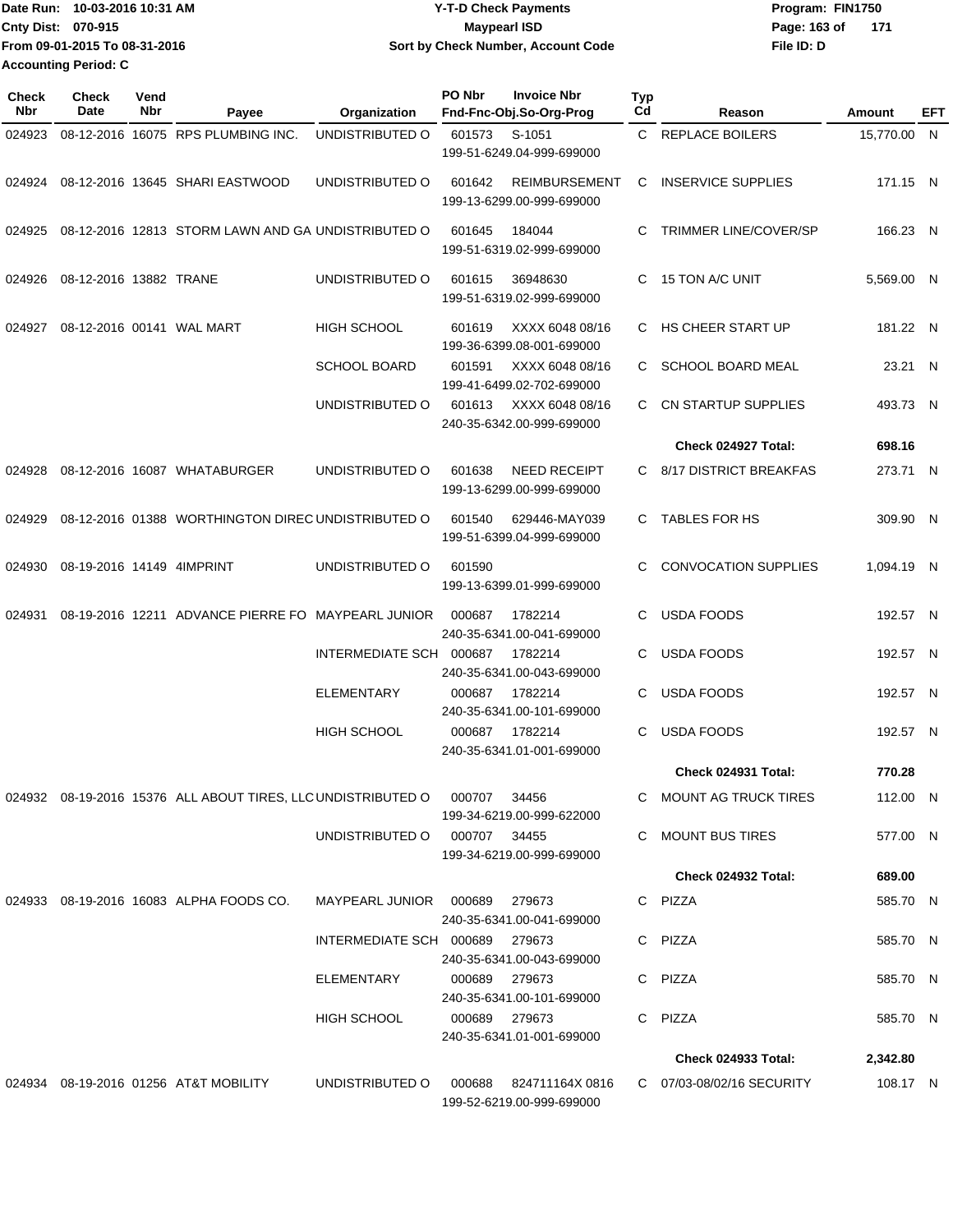|                             | IDate Run: 10-03-2016 10:31 AM | <b>Y-T-D Check Payments</b>        | Program: FIN1750      |  |  |  |
|-----------------------------|--------------------------------|------------------------------------|-----------------------|--|--|--|
| <b>Cnty Dist: 070-915</b>   |                                | Maypearl ISD                       | Page: 164 of<br>- 171 |  |  |  |
|                             | From 09-01-2015 To 08-31-2016  | Sort by Check Number, Account Code | File ID: D            |  |  |  |
| <b>Accounting Period: C</b> |                                |                                    |                       |  |  |  |

| <b>Check</b><br>Nbr | Check<br>Date               | Vend<br>Nbr | Payee                                                                         | Organization                     | PO Nbr | <b>Invoice Nbr</b><br>Fnd-Fnc-Obj.So-Org-Prog          | Typ<br>Cd | Reason                     | Amount      | EFT |
|---------------------|-----------------------------|-------------|-------------------------------------------------------------------------------|----------------------------------|--------|--------------------------------------------------------|-----------|----------------------------|-------------|-----|
| 024935              |                             |             | 08-19-2016 15746 BOOSTERS, INC                                                | <b>HIGH SCHOOL</b>               | 601628 |                                                        |           | C CHEER RIBBONS            | 466.00 N    |     |
|                     |                             |             |                                                                               |                                  |        | 199-36-6399.08-001-699000                              |           |                            |             |     |
|                     |                             |             |                                                                               | <b>HIGH SCHOOL</b>               | 601628 |                                                        | D         | <b>INCORRECT AMOUNT</b>    | $-466.00$ N |     |
|                     |                             |             |                                                                               |                                  |        | 199-36-6399.08-001-699000                              |           |                            |             |     |
|                     |                             |             |                                                                               |                                  |        |                                                        |           | <b>Check 024935 Total:</b> | .00         |     |
|                     |                             |             | 024936 08-19-2016 00871 CARD SERVICE CENT UNDISTRIBUTED O                     |                                  | 601667 | XXXX 0178 08/16<br>199-34-6219.02-999-699000           | C         | <b>BUS REGISTRATIONS</b>   | 134.86 N    |     |
| 024937              | 08-19-2016 13566 DATCS      |             |                                                                               | UNDISTRIBUTED O                  | 000711 | 194266<br>199-34-6219.01-999-699000                    | C.        | <b>DOT DRUG TESTS</b>      | 665.00 N    |     |
| 024938              |                             |             | 08-19-2016 13639 EAST TEXAS COPY SY UNDISTRIBUTED O                           |                                  | 000690 | 347592<br>199-11-6219.07-999-623000                    | C.        | 07/09-08/08/16 PRINT B&W/  | 85.67 N     |     |
|                     |                             |             |                                                                               | <b>HIGH SCHOOL</b>               | 000690 | 347592<br>199-11-6269.00-001-611000                    | С         | 07/09-08/08/16 PRINT B&W   | 70.00 N     |     |
|                     |                             |             |                                                                               | <b>MAYPEARL JUNIOR</b>           | 000690 | 347592<br>199-11-6269.00-041-611000                    | C         | 07/09-08/08/16 PRINT B&W/  | 97.53 N     |     |
|                     |                             |             |                                                                               | INTERMEDIATE SCH                 | 000690 | 347592<br>199-11-6269.00-043-699000                    | C         | 07/09-08/08/16 PRINT B&W/  | 113.95 N    |     |
|                     |                             |             |                                                                               | <b>ELEMENTARY</b>                | 000690 | 347592<br>199-11-6269.00-101-611000                    | С         | 07/09-08/08/16 PRINT B&W/  | 89.80 N     |     |
|                     |                             |             |                                                                               | <b>ELEMENTARY</b>                | 000690 | 347592<br>199-11-6269.00-101-699000                    | C.        | 07/09-08/08/16 PRINT B&W   | 70.00 N     |     |
|                     |                             |             |                                                                               | HIGH SCHOOL                      | 000690 | 347592<br>199-11-6269.01-001-611000                    |           | 07/09-08/08/16 PRINT B&W/  | 108.10 N    |     |
|                     |                             |             |                                                                               | <b>MAYPEARL JUNIOR</b>           | 000690 | 347592<br>199-11-6269.01-041-611000                    | С         | 07/09-08/08/16 PRINT B&W   | 70.00 N     |     |
|                     |                             |             |                                                                               | INTERMEDIATE SCH 000690          |        | 347592<br>199-11-6269.01-043-611000                    | С         | 07/09-08/08/16 PRINT B&W   | 70.00 N     |     |
|                     |                             |             |                                                                               | DIR COST- ADMINIS                | 000690 | 347592<br>199-41-6249.00-720-699000                    | C         | 07/09-08/08/16 PRINT B&W   | 70.00 N     |     |
|                     |                             |             |                                                                               |                                  |        |                                                        |           | Check 024938 Total:        | 845.05      |     |
| 024939              |                             |             | 08-19-2016 12186 ELLIOTT ELECTRIC                                             | UNDISTRIBUTED O                  | 600924 | 09-17815-01<br>199-51-6319.02-999-699000               | C         | <b>ELECTRICAL SUPPLIES</b> | 43.26 N     |     |
|                     |                             |             | 024940  08-19-2016  16080  FAIRWAY SUPPLY, INC UNDISTRIBUTED O  601608  93040 |                                  |        | 199-51-6319.02-999-699000                              |           | C LOCKSETS                 | 1,603.41 N  |     |
|                     |                             |             | 024941 08-19-2016 15887 FORT WORTH FOOTB HIGH SCHOOL                          |                                  |        | 000691 SCRIMMAGE FEE<br>199-36-6499.05-001-699000      |           | C FOOTBALL SCRIMMAGE F     | 125.00 N    |     |
|                     |                             |             | 024942 08-19-2016 14197 ANNA FUCHS                                            | UNDISTRIBUTED O                  |        | 000692 VS. VENUS<br>199-36-6219.00-999-699000          |           | C VB-HS VS. VENUS 8/9/16   | 121.87 N    |     |
|                     |                             |             | 024943 08-19-2016 00360 PAMELA D. FUCHS                                       | UNDISTRIBUTED O                  |        | 000701 VS. WHITNEY<br>199-36-6219.00-999-699000        |           | C VB-HS VS. WHITNEY        | 122.68 N    |     |
|                     |                             |             | 024944 08-19-2016 12984 ROGER GRANTHAM                                        | UNDISTRIBUTED O 000693 VS. VENUS |        | 199-36-6219.00-999-699000                              |           | C VB-HS VS. VENUS 8/9/16   | 129.97 N    |     |
|                     | 024945 08-19-2016 15663 GSF |             |                                                                               | UNDISTRIBUTED O 601632 4068930   |        |                                                        |           | C FIRE ALARM INSPECTION    | 712.00 N    |     |
|                     |                             |             |                                                                               | UNDISTRIBUTED O 601632 4068932   |        | 199-51-6249.00-999-699000<br>199-51-6249.00-999-699000 |           | C SPRINKLER INSPECTION -   | 712.00 N    |     |
|                     |                             |             |                                                                               | UNDISTRIBUTED O 601632 4068930   |        | 199-51-6249.00-999-699000                              |           | C FIRE ALARM INSPECTION    | 5,162.00 N  |     |
|                     |                             |             |                                                                               |                                  |        |                                                        |           | Check 024945 Total:        | 6,586.00    |     |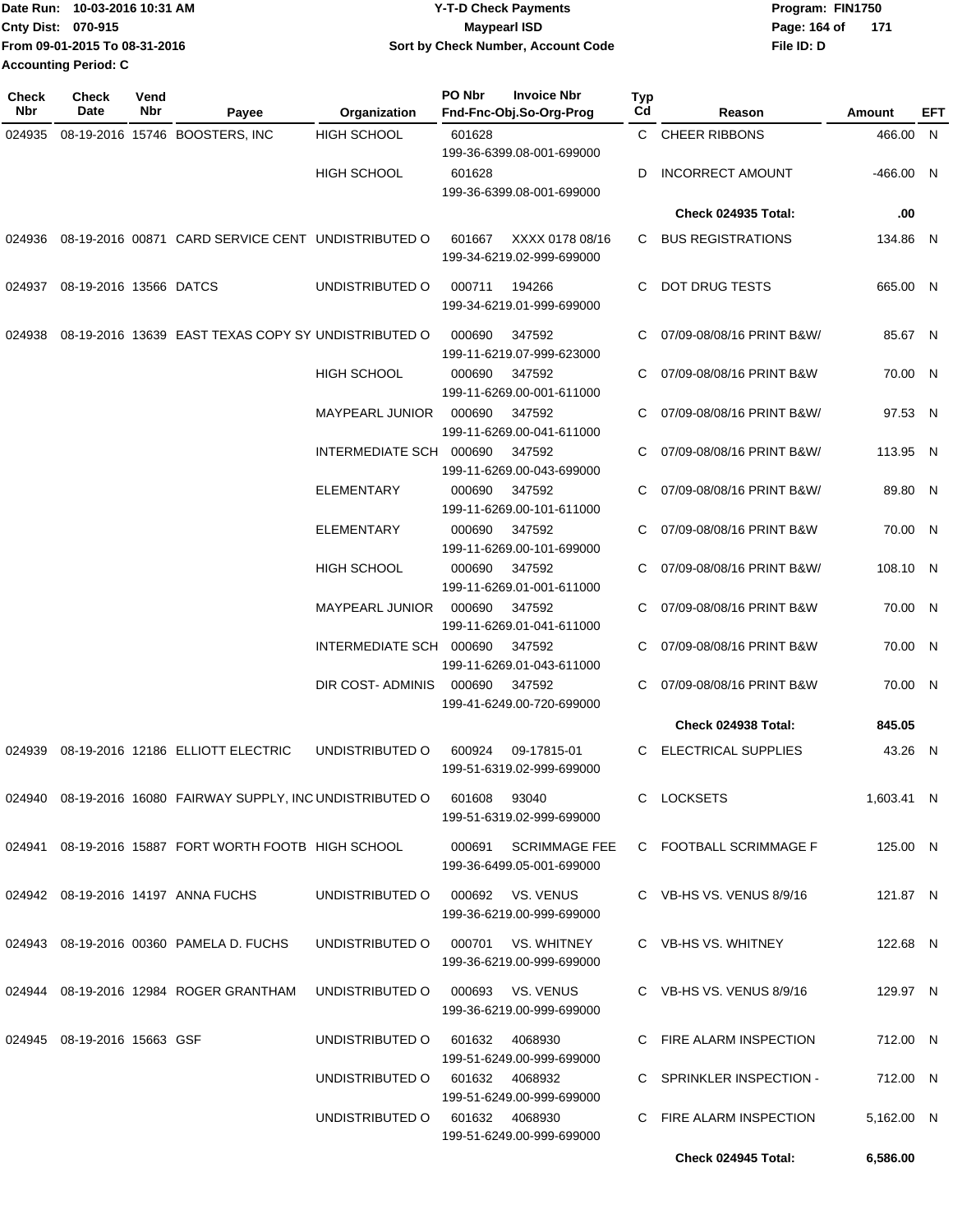| 10-03-2016 10:31 AM<br><b>I</b> Date Run: | <b>Y-T-D Check Payments</b>        | Program: FIN1750       |
|-------------------------------------------|------------------------------------|------------------------|
| Cnty Dist: 070-915                        | Maypearl ISD                       | Page: 165 of<br>-- 171 |
| From 09-01-2015 To 08-31-2016             | Sort by Check Number, Account Code | File ID: D             |
| <b>Accounting Period: C</b>               |                                    |                        |

| <b>Check</b><br>Nbr | <b>Check</b><br>Date    | Vend<br>Nbr | Payee                                                                   | Organization                 | PO Nbr<br><b>Invoice Nbr</b><br>Fnd-Fnc-Obj.So-Org-Prog     | Typ<br>Cd    | Reason                      | Amount   | EFT |
|---------------------|-------------------------|-------------|-------------------------------------------------------------------------|------------------------------|-------------------------------------------------------------|--------------|-----------------------------|----------|-----|
| 024946              |                         |             | 08-19-2016 15864 JAMES HERROD                                           | <b>HIGH SCHOOL</b>           | 000709<br><b>REIMBURSEMENT</b><br>199-11-6411.04-001-622000 | $\mathbf{C}$ | <b>MEALS/LODGING-ROCKE</b>  | 344.14 N |     |
| 024947              |                         |             | 08-19-2016 00795 ISI COMMERCIAL REF UNDISTRIBUTED O                     |                              | 601536<br>2701160<br>199-51-6319.02-999-699000              |              | C THICKNESS PROBE           | 75.78 N  |     |
| 024948              |                         |             | 08-19-2016 16091 DANUTA C JACKSON                                       | UNDISTRIBUTED O              | VS. VENUS<br>000694<br>199-36-6219.00-999-699000            |              | C VB-HS VS. VENUS 8/9/16    | 95.00 N  |     |
| 024949              |                         |             | 08-19-2016 14229 EMILY JETT                                             | UNDISTRIBUTED O              | <b>REIMBURSEMENT</b><br>000712<br>199-53-6399.05-999-699000 |              | C ATTENDANCE FILING         | 24.00 N  |     |
|                     |                         |             |                                                                         | UNDISTRIBUTED O              | 000712<br><b>REIMBURSEMENT</b><br>199-53-6399.05-999-699000 | C.           | <b>ATTENDANCE FILING</b>    | 31.60 N  |     |
|                     |                         |             |                                                                         |                              |                                                             |              | Check 024949 Total:         | 55.60    |     |
| 024950              |                         |             | 08-19-2016 16039 JYRO SIGNS                                             | UNDISTRIBUTED O              | 601662<br>5148<br>199-34-6319.00-999-699000                 | C            | <b>BUS NUMBER MAGNETS</b>   | 433.50 N |     |
| 024951              |                         |             | 08-19-2016 14924 KAYLOR DESIGN                                          | INTERMEDIATE SCH 601582      | 338<br>199-23-6399.01-043-699000                            | C            | <b>MISD SHIRTS</b>          | 34.00 N  |     |
|                     |                         |             |                                                                         | <b>ELEMENTARY</b>            | 601582<br>338<br>199-23-6399.02-101-699000                  | C            | <b>MISD SHIRTS</b>          | 34.00 N  |     |
|                     |                         |             |                                                                         | MAYPEARL JUNIOR              | 601582<br>338<br>199-23-6399.03-041-699000                  | С            | <b>MISD SHIRTS</b>          | 74.00 N  |     |
|                     |                         |             |                                                                         | <b>HIGH SCHOOL</b>           | 601582<br>338<br>199-23-6399.04-001-699000                  | С            | <b>MISD SHIRTS</b>          | 34.00 N  |     |
|                     |                         |             |                                                                         | <b>SCHOOL BOARD</b>          | 601582<br>338<br>199-41-6499.02-702-699000                  | С            | <b>MISD SHIRTS</b>          | 284.00 N |     |
|                     |                         |             |                                                                         |                              |                                                             |              | Check 024951 Total:         | 460.00   |     |
| 024952              |                         |             | 08-19-2016 16095 SARAH KEENE                                            | <b>MAYPEARL JUNIOR</b>       | 000706<br>199-11-6119.00-041-611000                         | C.           | <b>PAYCHECK ADVANCE</b>     | 500.00 N |     |
| 024953              | 08-19-2016 15098 LOWE'S |             |                                                                         | UNDISTRIBUTED O              | 601658<br>990072813570816<br>199-51-6319.02-999-699000      | C            | <b>MAINTENANCE SUPPLIES</b> | 129.11 N |     |
|                     |                         |             |                                                                         | UNDISTRIBUTED O              | 601670<br>990072813570816<br>199-51-6319.02-999-699000      | C.           | <b>SUPPLIES</b>             | 121.25 N |     |
|                     |                         |             |                                                                         | UNDISTRIBUTED O              | 601658<br>990072813570816<br>199-51-6319.02-999-699000      | C.           | MAINTENANCE SUPPLIES        | 435.28 N |     |
|                     |                         |             |                                                                         |                              |                                                             |              | <b>Check 024953 Total:</b>  | 685.64   |     |
|                     |                         |             | 024954 08-19-2016 00060 LUCKIES AUTO AND T UNDISTRIBUTED O 000708 84559 |                              | 199-34-6219.02-999-699000                                   |              | C INSPECTION LIC 113-7630   | 7.00 N   |     |
|                     |                         |             |                                                                         | UNDISTRIBUTED O 000708 84552 | 199-34-6219.02-999-699000                                   |              | C INSPECTION LIC 110-4214   | 40.00 N  |     |
|                     |                         |             |                                                                         | UNDISTRIBUTED O 601660 84520 | 199-34-6219.02-999-699000                                   |              | C INSPECTION LIC#108-4692   | 40.00 N  |     |
|                     |                         |             |                                                                         | UNDISTRIBUTED 0 601660 84523 | 199-34-6219.02-999-699000                                   |              | C INSPECTION LIC#108-4767   | 40.00 N  |     |
|                     |                         |             |                                                                         | UNDISTRIBUTED O 601660 84526 | 199-34-6219.02-999-699000                                   |              | C INSPECTION LIC#110-4213   | 40.00 N  |     |
|                     |                         |             |                                                                         | UNDISTRIBUTED O 601660 84525 | 199-34-6219.02-999-699000                                   |              | C INSPECTION LIC#110-4216   | 40.00 N  |     |
|                     |                         |             |                                                                         | UNDISTRIBUTED 0 601660 84522 | 199-34-6219.02-999-699000                                   |              | C INSPECTION LIC#125-2708   | 40.00 N  |     |
|                     |                         |             |                                                                         |                              |                                                             |              | <b>Check 024954 Total:</b>  | 247.00   |     |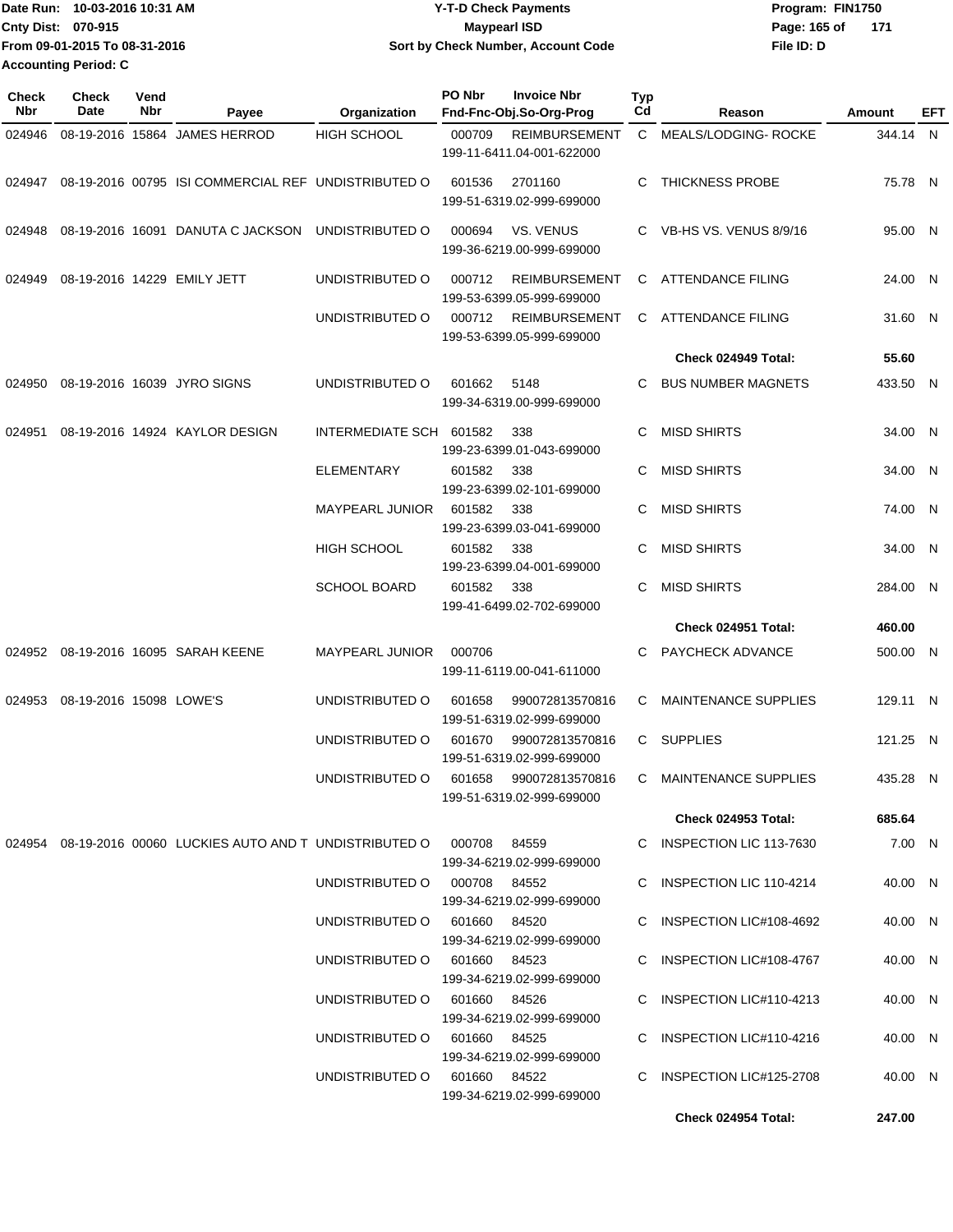| IDate Run: 10-03-2016 10:31 AM | <b>Y-T-D Check Payments</b>        | Program: FIN1750 |
|--------------------------------|------------------------------------|------------------|
| <b>Cnty Dist: 070-915</b>      | Maypearl ISD                       | Page: 166 of 171 |
| From 09-01-2015 To 08-31-2016  | Sort by Check Number, Account Code | File ID: D       |
| <b>Accounting Period: C</b>    |                                    |                  |

| <b>Check</b><br>Nbr | <b>Check</b><br>Date | Vend<br>Nbr | Payee                                                      | Organization       | PO Nbr | <b>Invoice Nbr</b><br>Fnd-Fnc-Obj.So-Org-Prog     | Typ<br>Cd | Reason                         | Amount     | EFT |
|---------------------|----------------------|-------------|------------------------------------------------------------|--------------------|--------|---------------------------------------------------|-----------|--------------------------------|------------|-----|
| 024955              |                      |             | 08-19-2016 15653 M.A.C. ALARMS                             | UNDISTRIBUTED O    | 000714 | 17290A<br>199-51-6249.00-999-699000               | C.        | 2016-2017 ANNUAL SERVI         | 2,820.00 N |     |
| 024956              |                      |             | 08-19-2016 16094 BRITTANY N MAGEOR UNDISTRIBUTED O         |                    | 000704 | VS. WHITNEY<br>199-36-6219.00-999-699000          | C.        | VB-HS VS. WHITNEY              | 103.63 N   |     |
| 024957              |                      |             | 08-19-2016 00067 LEIGHANNE MCALISTE UNDISTRIBUTED O        |                    | 000710 | <b>REIMBURSEMENT</b><br>199-13-6399.01-999-699000 | C         | <b>CONVOCATION SUPPLIES</b>    | 295.05 N   |     |
| 024958              |                      |             | 08-19-2016 01781 SYLVIA MILLER                             | UNDISTRIBUTED O    | 000702 | <b>VS. WHITNEY</b><br>199-36-6219.00-999-699000   | C.        | <b>VB-HS VS, WHITNEY</b>       | 109.71 N   |     |
| 024959              |                      |             | 08-19-2016 16082 MOHAWK CARPET DIS UNDISTRIBUTED O         |                    | 000695 | C7335688<br>199-51-6319.02-999-699000             | C         | CARPET/ADHESHIVE/FREI          | 2,625.44 N |     |
|                     |                      |             |                                                            | UNDISTRIBUTED O    | 000695 | C7335687<br>199-51-6319.02-999-699000             | C         | ADHESHIVE/FREIGHT              | 179.98 N   |     |
|                     |                      |             |                                                            |                    |        |                                                   |           | Check 024959 Total:            | 2,805.42   |     |
| 024960              |                      |             | 08-19-2016 15814 NEC FINANCIAL SERVI UNDISTRIBUTED O       |                    | 000696 | 0001931945<br>199-71-6512.00-999-699000           | C         | SV8100 PHONE SYSTEM            | 1,159.20 N |     |
|                     |                      |             |                                                            | UNDISTRIBUTED O    | 000696 | 0001931945<br>199-71-6522.00-999-699000           | C         | SV8100 PHONE SYSTEM            | 181.07 N   |     |
|                     |                      |             |                                                            |                    |        |                                                   |           | Check 024960 Total:            | 1,340.27   |     |
| 024961              |                      |             | 08-19-2016 16084 NEMA 3 ELECTRICAL                         | UNDISTRIBUTED O    | 601598 | 1608-525<br>199-51-6249.00-999-699000             | C.        | <b>RE-AIMED 16 LIGHTS ON F</b> | 672.00 N   |     |
|                     |                      |             |                                                            | UNDISTRIBUTED O    | 601598 | 1608-525<br>199-51-6319.02-999-699000             | C.        | 7 LAMPS FOR FB FIELD           | 350.00 N   |     |
|                     |                      |             |                                                            |                    |        |                                                   |           | Check 024961 Total:            | 1,022.00   |     |
| 024962              |                      |             | 08-19-2016 15054 O'REILLY AUTO PARTS UNDISTRIBUTED O       |                    | 601522 | 0645-188504<br>199-34-6319.00-999-699000          | C         | ANITFREEZE/WIPER FLUI          | 111.48 N   |     |
| 024963              |                      |             | 08-19-2016 15876 PETE'S TIRE SERVICE UNDISTRIBUTED O       |                    | 601671 | 199-34-6219.00-999-699000                         | C         | <b>MOUNT/BALANCE TIRES</b>     | 329.00 N   |     |
|                     |                      |             |                                                            | UNDISTRIBUTED O    | 601671 | 199-34-6319.00-999-699000                         | C         | TIRES FOR VEHICLES             | 2,533.84 N |     |
|                     |                      |             |                                                            |                    |        |                                                   |           | Check 024963 Total:            | 2,862.84   |     |
|                     |                      |             | 024964 08-19-2016 15670 Q MINISTRY PROJECT UNDISTRIBUTED O |                    | 601278 | MISD 4<br>199-41-6219.02-999-699000               |           | 2016 1/2 PAGE CONTRACT         | 541.86 N   |     |
|                     |                      |             | 024965 08-19-2016 12836 R B SPORTING GOOD UNDISTRIBUTED O  |                    | 601499 | 199-36-6399.00-999-699000                         | С         | coaching cloths                | 2,279.25 N |     |
|                     |                      |             |                                                            | <b>HIGH SCHOOL</b> | 601429 | 0538689-IN<br>199-36-6399.02-001-699000           | С         | basketball uniforms boys       | 2,187.00 N |     |
|                     |                      |             |                                                            |                    |        |                                                   |           | <b>Check 024965 Total:</b>     | 4,466.25   |     |
| 024966              |                      |             | 08-19-2016 16075 RPS PLUMBING INC.                         | UNDISTRIBUTED O    | 601631 | S-1061<br>199-51-6249.04-999-699000               |           | C INSTALL VALVE                | 3,610.00 N |     |
|                     |                      |             | 024967 08-19-2016 00918 ROSANNA SIMPSON                    | UNDISTRIBUTED O    | 000697 | VS. WHITNEY<br>199-36-6219.00-999-699000          |           | C VB-HS VS. WHITNEY            | 20.00 N    |     |
|                     |                      |             |                                                            | UNDISTRIBUTED O    |        | 000697 VS. VENUS<br>199-36-6219.00-999-699000     |           | C VB-HS VS. VENUS 8/9 SCO      | 25.00 N    |     |
|                     |                      |             |                                                            |                    |        |                                                   |           | Check 024967 Total:            | 45.00      |     |
| 024968              |                      |             | 08-19-2016 00234 SOUTHWEST INTERNA UNDISTRIBUTED O         |                    | 601663 | FP278586<br>199-34-6319.00-999-699000             |           | C STOP ARM                     | 591.20 N   |     |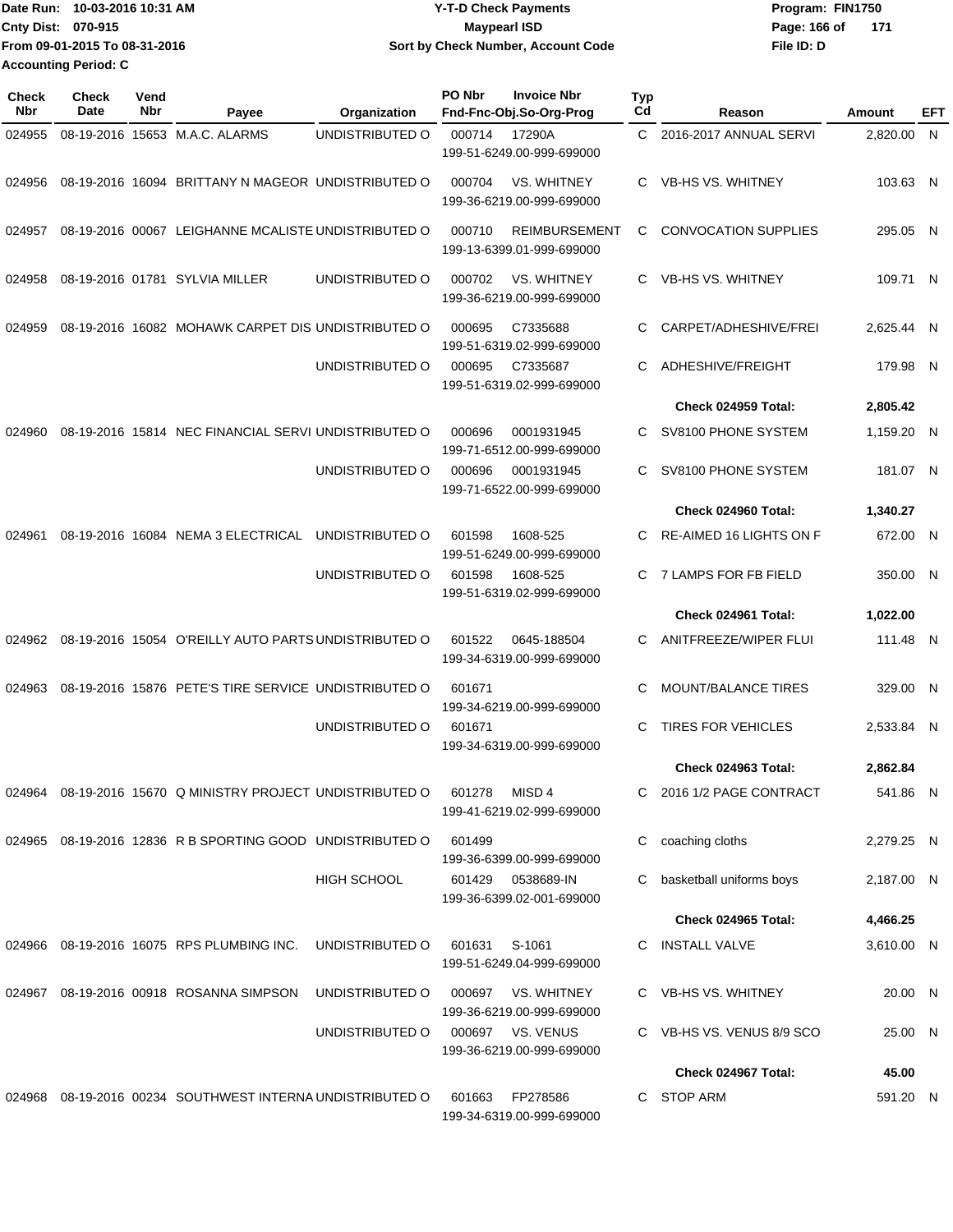**Date Run: Program: FIN1750 Cnty Dist: 070-915 From 09-01-2015 To 08-31-2016 Accounting Period: C**

## **Y-T-D Check Payments 070-915 Maypearl ISD Sort by Check Number, Account Code**

**File ID: D** Page: 167 of 171

| <b>Check</b><br>Nbr | <b>Check</b><br>Date        | Vend<br>Nbr | Payee                                                                      | Organization                      | PO Nbr        | <b>Invoice Nbr</b><br>Fnd-Fnc-Obj.So-Org-Prog   | <b>Typ</b><br>Cd | Reason                       | <b>Amount</b> | EFT |
|---------------------|-----------------------------|-------------|----------------------------------------------------------------------------|-----------------------------------|---------------|-------------------------------------------------|------------------|------------------------------|---------------|-----|
| 024969              | 08-19-2016 00552 TASB, INC. |             |                                                                            | <b>DIR COST- ADMINIS</b>          | 000698        | 509301<br>199-41-6219.02-720-699000             | C.               | <b>LOCALIZED UPDATE 105</b>  | 714.00 N      |     |
| 024970              | 08-19-2016 13882 TRANE      |             |                                                                            | UNDISTRIBUTED O                   | 000715        | 37013205<br>199-51-6249.01-999-699000           | C                | SERVICE ON ATHLETIC U        | 975.00 N      |     |
| 024971              |                             |             | 08-19-2016 00144 WAXAHACHIE DAILY LI UNDISTRIBUTED O                       |                                   | 601659        | 300154430<br>199-41-6219.02-999-699000          | C                | <b>CTE NON DISCRIMINATIO</b> | 352.77 N      |     |
| 024972              |                             |             | 08-19-2016 15165 WAXAHACHIE GLASS UNDISTRIBUTED O                          |                                   | 000699        | 76<br>199-51-6249.00-999-699000                 | C                | INT - INSTALL TEMPERED       | 566.67 N      |     |
| 024973              |                             |             | 08-19-2016 01145 WELDERS WAREHOUS HIGH SCHOOL                              |                                   | 600042        | 199-11-6399.09-001-622000                       | С                | 08/01-08/31/16 CYLINDER      | 72.00 N       |     |
| 024974              |                             |             | 08-19-2016 01145 WELDERS WAREHOUS HIGH SCHOOL                              |                                   | 600042        | 199-11-6399.09-001-622000                       | C                | 07/01-07/31/16 CYLINDER      | 72.00 N       |     |
| 024975              |                             |             | 08-19-2016 01078 WILLIAM V. MACGILL & HIGH SCHOOL                          |                                   | 601386        | IN0567190<br>199-11-6399.32-001-611000          | C                | <b>AED CABINETS/PADS</b>     | 1,011.45 N    |     |
| 024976              |                             |             | 08-19-2016 16093 MADISON ASHLEE WIL UNDISTRIBUTED O                        |                                   | 000703        | <b>VS. WHITNEY</b><br>199-36-6219.00-999-699000 | C.               | VB-HS VS. WHITNEY            | 109.30 N      |     |
| 024977              |                             |             | 08-19-2016 15948 ANDREA WIMBERLY                                           | UNDISTRIBUTED O                   | 000700        | VS. VENUS<br>199-36-6219.00-999-699000          | C                | VB-HS VS, VENUS 8/9/16       | 122.26 N      |     |
| 024979              |                             |             | 08-24-2016 12211 ADVANCE PIERRE FO                                         | <b>MAYPEARL JUNIOR</b>            | 000724        | 1778871<br>240-35-6341.00-041-699000            | C                | <b>USDA FOODS</b>            | 192.57 N      |     |
|                     |                             |             |                                                                            | INTERMEDIATE SCH 000724           |               | 1778871<br>240-35-6341.00-043-699000            | C                | <b>USDA FOODS</b>            | 192.57 N      |     |
|                     |                             |             |                                                                            | <b>ELEMENTARY</b>                 | 000724        | 1778871<br>240-35-6341.00-101-699000            | C                | <b>USDA FOODS</b>            | 192.57 N      |     |
|                     |                             |             |                                                                            | <b>HIGH SCHOOL</b>                | 000724        | 1778871<br>240-35-6341.01-001-699000            | C                | <b>USDA FOODS</b>            | 192.57 N      |     |
|                     |                             |             |                                                                            |                                   |               |                                                 |                  | Check 024979 Total:          | 770.28        |     |
| 024980              |                             |             | 08-24-2016 15614 ADVANTAGE MEDICAL UNDISTRIBUTED O                         |                                   | 000739        | 6519<br>199-34-6219.01-999-699000               | C                | DOT PHYSICALS/DRUG           | 820.00 N      |     |
|                     |                             |             | 024981  08-24-2016  15746  BOOSTERS, INC                                   | HIGH SCHOOL                       | 000726 427709 | 199-36-6399.08-001-699000                       |                  | C SPIRIT RIBBONS/STICKER     | 391.00 N      |     |
|                     |                             |             | 024982 08-24-2016 14287 BOWMAN ENVIROMEN UNDISTRIBUTED O                   |                                   | 000725        | 199-51-6259.79-999-622000                       |                  | C 04/16-06/16 AEROBIC INSP   | 255.00 N      |     |
|                     |                             |             | 024983 08-24-2016 13576 CANON FINANCIAL SE UNDISTRIBUTED O 000727 16377608 |                                   |               | 199-11-6219.00-999-623000                       |                  | C 08/13/16 COPIER LEASE      | 220.90 N      |     |
|                     |                             |             |                                                                            | <b>HIGH SCHOOL</b>                |               | 000727 16377608<br>199-11-6269.00-001-611000    |                  | C 08/13/16 COPIER LEASE      | 1,227.20 N    |     |
|                     |                             |             |                                                                            | MAYPEARL JUNIOR  000727  16377608 |               | 199-11-6269.00-041-611000                       |                  | C 08/13/16 COPIER LEASE      | 245.44 N      |     |
|                     |                             |             |                                                                            | INTERMEDIATE SCH 000727 16377608  |               | 199-11-6269.00-043-699000                       |                  | C 08/13/16 COPIER LEASE      | 239.99 N      |     |
|                     |                             |             |                                                                            | ELEMENTARY                        |               | 000727 16377608<br>199-11-6269.00-101-611000    |                  | C 08/13/16 COPIER LEASE      | 245.44 N      |     |
|                     |                             |             |                                                                            | ELEMENTARY                        |               | 000727 16377608<br>199-11-6269.00-101-699000    |                  | C 08/13/16 COPIER LEASE      | 245.44 N      |     |
|                     |                             |             |                                                                            | HIGH SCHOOL                       |               | 000727 16377608<br>199-11-6269.01-001-611000    |                  | C 08/13/16 COPIER LEASE      | 245.44 N      |     |
|                     |                             |             |                                                                            | MAYPEARL JUNIOR  000727  16377608 |               | 199-11-6269.01-041-611000                       |                  | C 08/13/16 COPIER LEASE      | 245.44 N      |     |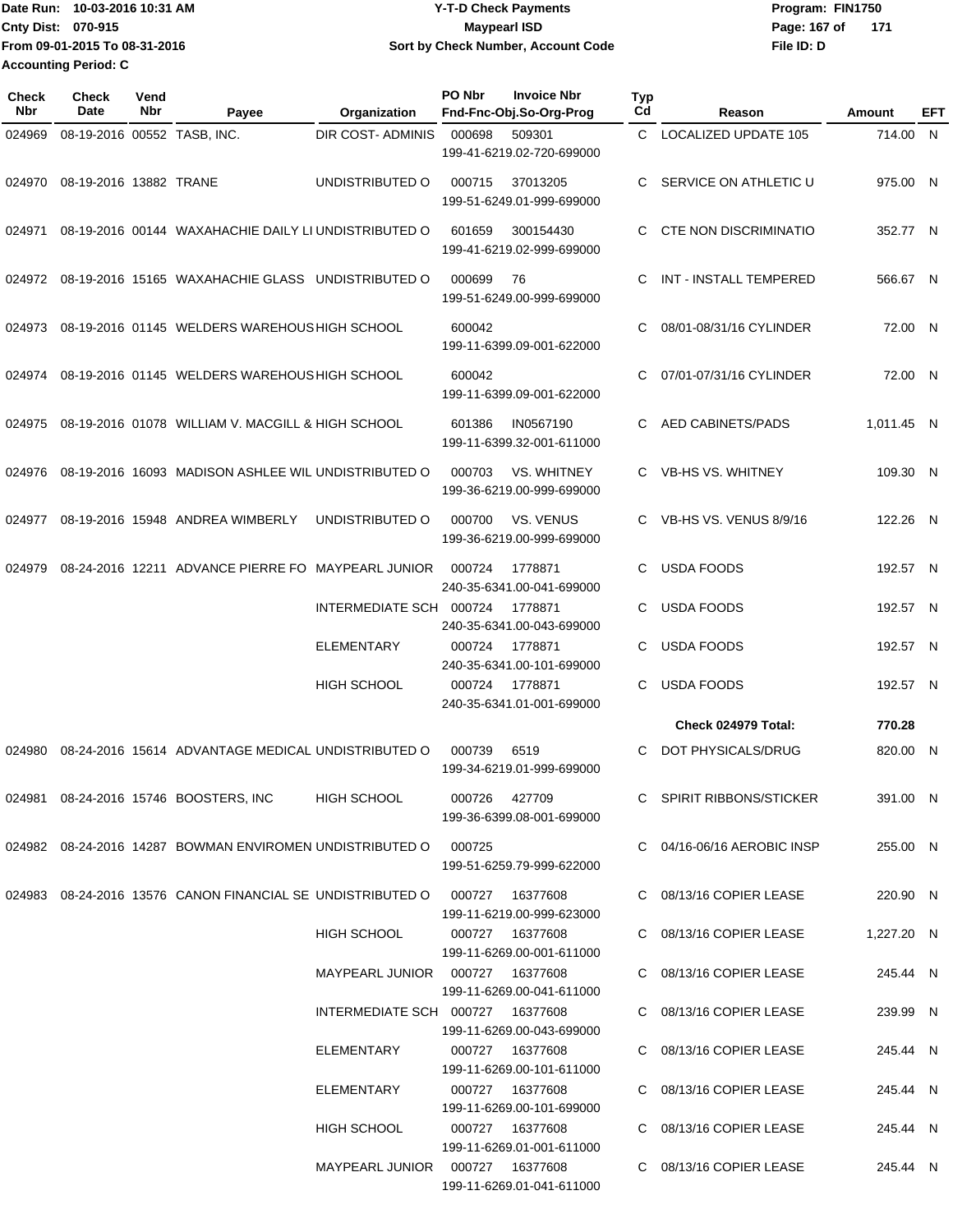|                             | IDate Run: 10-03-2016 10:31 AM | <b>Y-T-D Check Payments</b>        | Program: FIN1750    |  |  |  |
|-----------------------------|--------------------------------|------------------------------------|---------------------|--|--|--|
| <b>Cnty Dist: 070-915</b>   |                                | Maypearl ISD                       | Page: 168 of<br>171 |  |  |  |
|                             | From 09-01-2015 To 08-31-2016  | Sort by Check Number, Account Code | File ID: D          |  |  |  |
| <b>Accounting Period: C</b> |                                |                                    |                     |  |  |  |

| <b>Check</b><br>Nbr | <b>Check</b><br><b>Date</b>   | Vend<br>Nbr | Payee                                                     | Organization                        | PO Nbr | <b>Invoice Nbr</b><br>Fnd-Fnc-Obj.So-Org-Prog       | <b>Typ</b><br>Cd | Reason                       | Amount     | EFT |
|---------------------|-------------------------------|-------------|-----------------------------------------------------------|-------------------------------------|--------|-----------------------------------------------------|------------------|------------------------------|------------|-----|
|                     |                               |             |                                                           | INTERMEDIATE SCH                    | 000727 | 16377608<br>199-11-6269.01-043-611000               | C.               | 08/13/16 COPIER LEASE        | 239.99 N   |     |
|                     |                               |             |                                                           | DIR COST- ADMINIS                   | 000727 | 16377608<br>199-41-6249.00-720-699000               | С                | 08/13/16 COPIER LEASE        | 269.97 N   |     |
|                     |                               |             |                                                           |                                     |        |                                                     |                  | Check 024983 Total:          | 3,425.25   |     |
| 024984              |                               |             | 08-24-2016 12885 DIRECT ENERGY                            | UNDISTRIBUTED O                     | 000728 | 162280028420253<br>199-51-6259.04-999-699000        | C                | 07/12-08/09/16 309 MAIN S    | 494.27 N   |     |
| 024985              |                               |             | 08-24-2016 12186 ELLIOTT ELECTRIC                         | UNDISTRIBUTED O                     | 000729 | 09-17815-02<br>199-51-6399.05-999-699000            | С                | UNIVERSAL COIL CLEANE        | 18.27 N    |     |
|                     |                               |             |                                                           | UNDISTRIBUTED O                     | 000729 | 09-18132-01<br>199-51-6399.05-999-699000            | C                | SUPPLIES FOR JH AC           | 1,160.76 N |     |
|                     |                               |             |                                                           |                                     |        |                                                     |                  | Check 024985 Total:          | 1,179.03   |     |
| 024986              |                               |             | 08-24-2016 00038 ELLIS APPRAISAL DIST TAX COLLECTION      |                                     | 000730 | 2016-13-4<br>199-41-6213.00-703-699000              | C                | 4TH QTR EAD BUDGET AL        | 7,322.60 N |     |
| 024987              |                               |             | 08-24-2016 15887 FORT WORTH FOOTB UNDISTRIBUTED O         |                                     | 000740 | VS.<br>199-36-6219.00-999-699000                    | C                | FB-SCRIMMAGE VS. DAL         | 125.00 N   |     |
| 024988              |                               |             | 08-24-2016 01065 HOBART CORP                              | UNDISTRIBUTED O                     | 601666 | 61014731<br>199-51-6319.02-999-699000               | С                | <b>BLOWER HEATERS/MOTO</b>   | 1,055.22 N |     |
| 024989              |                               |             | 08-24-2016 00612 HOME DEPOT CREDIT UNDISTRIBUTED O        |                                     | 000731 | XXXX 7415 08/16<br>199-51-6319.02-999-699000        | C.               | <b>SAW BLADES/TUBING</b>     | 76.90 N    |     |
| 024990              | 08-24-2016 15098 LOWE'S       |             |                                                           | UNDISTRIBUTED O                     | 000732 | 990072813570816<br>199-51-6399.05-999-699000        | C.               | SUPPLIES TO REPAIR AC        | 100.94 N   |     |
| 024991              |                               |             | 08-24-2016 16084 NEMA 3 ELECTRICAL                        | UNDISTRIBUTED O                     | 601656 | 1608-533<br>199-51-6249.00-999-699000               | С                | RELAMPED 25 LIGHT AT F       | 2,000.00 N |     |
| 024992              |                               |             | 08-24-2016 15846 RYDBECK TRAILER SA UNDISTRIBUTED O       |                                     | 000733 | 2011-2122<br>199-34-6319.00-999-622000              | С                | LIGHTS/BEARINGS AG TR        | 120.56 N   |     |
| 024993              |                               |             | 08-24-2016 00234 SOUTHWEST INTERNA UNDISTRIBUTED O        |                                     | 000741 | FP278441<br>199-34-6319.00-999-699000               | С                | <b>SEAT COVERS FOR BUSE</b>  | 26.90 N    |     |
| 024994              |                               |             | 08-24-2016 14013 SYSTEMS GO                               | <b>HIGH SCHOOL</b>                  | 000734 | 1968<br>199-11-6411.04-001-622000                   | С                | <b>OBERTH TEACHER TRAINI</b> | 750.00 N   |     |
|                     | 024995 08-24-2016 15734 TXTAG |             |                                                           | UNDISTRIBUTED O                     |        | 000736 300896364 07/16<br>199-34-6219.01-999-699000 |                  | C 07/23-07/24 TOLLS          | 36.91 N    |     |
|                     |                               |             | 024996 08-24-2016 00134 TXU ENERGY                        | UNDISTRIBUTED O 000735 052002605715 |        | 199-51-6259.04-999-699000                           |                  | C 07/12-08/09/16 SECURITY    | 330.72 N   |     |
|                     |                               |             | 024997 08-24-2016 00781 TYSON FOOD, INC                   | MAYPEARL JUNIOR  000737  20788735   |        | 240-35-6341.00-041-699000                           |                  | C CHICKEN PRODUCTS           | 262.09 N   |     |
|                     |                               |             |                                                           | INTERMEDIATE SCH 000737 20788735    |        | 240-35-6341.00-043-699000                           |                  | C CHICKEN PRODUCTS           | 262.08 N   |     |
|                     |                               |             |                                                           | ELEMENTARY                          |        | 000737 20788735<br>240-35-6341.00-101-699000        |                  | C CHICKEN PRODUCTS           | 262.08 N   |     |
|                     |                               |             |                                                           | HIGH SCHOOL                         |        | 000737 20788735<br>240-35-6341.01-001-699000        |                  | C CHICKEN PRODUCTS           | 262.09 N   |     |
|                     |                               |             |                                                           |                                     |        |                                                     |                  | <b>Check 024997 Total:</b>   | 1,048.34   |     |
|                     |                               |             | 030316 03-03-2016 15276 MONERIS SOLUTIONS UNDISTRIBUTED O |                                     | 000485 |                                                     |                  | D Transaction Fees           | 247.50 N   |     |

240-35-6219.00-999-699000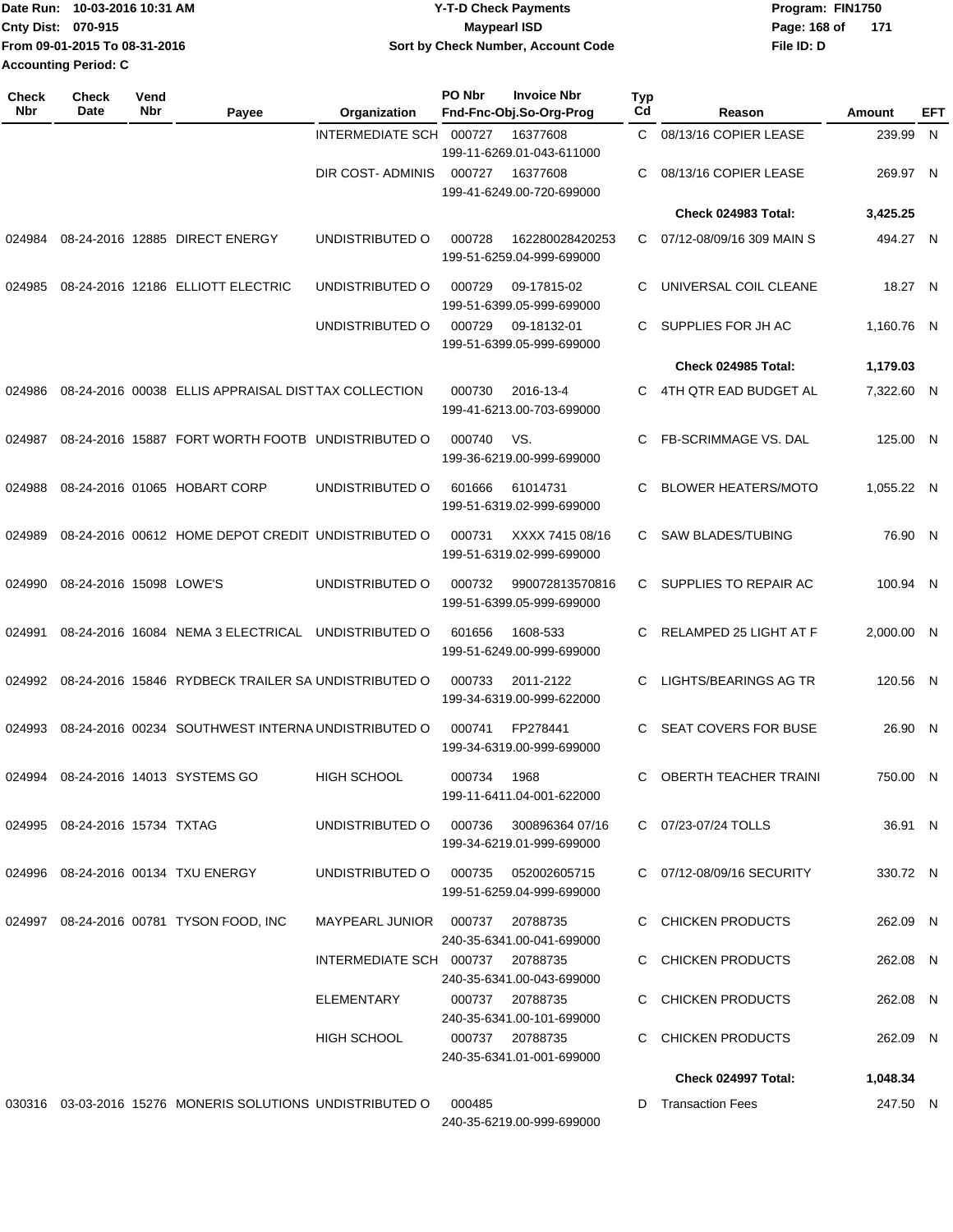**Date Run: Program: FIN1750 Cnty Dist: 070-915 From 09-01-2015 To 08-31-2016 10-03-2016 10:31 AM Y-T-D Check Payments 070-915 Maypearl ISD Sort by Check Number, Account Code Accounting Period: C**

**File ID: D** Page: 169 of 171

| <b>Check</b><br>Nbr | Check<br>Date                   | Vend<br>Nbr | Payee                                                     | Organization    | PO Nbr | <b>Invoice Nbr</b><br>Fnd-Fnc-Obj.So-Org-Prog | <b>Typ</b><br>Cd | Reason                       | Amount       | EFT |
|---------------------|---------------------------------|-------------|-----------------------------------------------------------|-----------------|--------|-----------------------------------------------|------------------|------------------------------|--------------|-----|
| 031116              |                                 |             | 03-11-2016 00200 CLAIMS ADMINISTRATI MAYPEARL JUNIOR      |                 | 000480 | 03162016<br>199-11-6143.00-041-611000         | D                | <b>Workmens Compensation</b> | 1,346.00 N   |     |
| 040116              |                                 |             | 04-01-2016 00200 CLAIMS ADMINISTRATI HIGH SCHOOL          |                 | 000537 | 199-11-6143.00-001-611000                     | D                | <b>Workmens Compensation</b> | 26.01 N      |     |
| 040416              |                                 |             | 04-04-2016 15276 MONERIS SOLUTIONS UNDISTRIBUTED O        |                 | 000542 | 240-35-6219.00-999-699000                     | D                | <b>Monthly Charge</b>        | 195.16 N     |     |
| 040516              |                                 |             | 04-05-2016 00200 CLAIMS ADMINISTRATI MAYPEARL JUNIOR      |                 | 000538 | 199-11-6143.00-041-611000                     | D                | Workmens Compensation        | 15.51 N      |     |
| 041516              |                                 |             | 04-15-2016 00200 CLAIMS ADMINISTRATI INTERMEDIATE SCH     |                 | 000539 | 199-11-6143.00-043-611000                     | D                | Workmens Compensation        | 716.00 N     |     |
| 041916              |                                 |             | 04-19-2016 00200 CLAIMS ADMINISTRATI MAYPEARL JUNIOR      |                 | 000541 | 199-11-6143.00-041-611000                     | D                | <b>Workmens Compensation</b> | 2.13 N       |     |
| 042116              |                                 |             | 04-21-2016 00200 CLAIMS ADMINISTRATI ELEMENTARY           |                 | 000540 | 199-11-6143.00-101-611000                     | D                | <b>Workmens Compensation</b> | 475.25 N     |     |
| 050116              |                                 |             | 05-01-2016 15276 MONERIS SOLUTIONS UNDISTRIBUTED O        |                 | 000581 | 240-35-6219.00-999-699000                     | D                | <b>Monthly Charges</b>       | 229.39 N     |     |
| 050616              |                                 |             | 05-06-2016 00200 CLAIMS ADMINISTRATI ELEMENTARY           |                 | 000579 | 199-11-6143.00-101-611000                     | D                | <b>Workmens Compensation</b> | 180.03 N     |     |
| 051116              |                                 |             | 05-11-2016 00200 CLAIMS ADMINISTRATI INTERMEDIATE SCH     |                 | 000578 | 199-11-6143.00-043-611000                     | D                | <b>Workmens Compensation</b> | 92.39 N      |     |
| 051716              |                                 |             | 05-17-2016 00200 CLAIMS ADMINISTRATI HIGH SCHOOL          |                 | 000572 | 199-11-6143.00-001-611000                     | D                | <b>Workmens Compensation</b> | 600.00 N     |     |
| 052616              |                                 |             | 05-26-2016 00200 CLAIMS ADMINISTRATI MAYPEARL JUNIOR      |                 | 000577 | 199-11-6143.00-041-611000                     | D                | <b>Workmens Compensation</b> | 136.97 N     |     |
| 053116              |                                 |             | 05-25-2016 00200 CLAIMS ADMINISTRATI HIGH SCHOOL          |                 | 000580 | 199-11-6143.00-001-611000                     | D                | <b>Workmens Compensation</b> | 375.46 N     |     |
| 060316              |                                 |             | 06-03-2016 15276 MONERIS SOLUTIONS UNDISTRIBUTED O        |                 | 000622 | 240-35-6219.00-999-699000                     | D                | <b>Monthly Charges</b>       | 196.73 N     |     |
|                     |                                 |             | 060716 06-07-2016 00200 CLAIMS ADMINISTRATI HIGH SCHOOL   |                 | 000617 | 06072016<br>199-11-6143.00-001-611000         | D                | <b>Workmens Compensation</b> | 170.77 N     |     |
|                     | 061516 06-15-2016 13063 US BANK |             |                                                           | UNDISTRIBUTED O | 000610 | 173103781618<br>199-71-6513.00-999-699000     | D                | Debt Service Payment         | 125,000.00 N |     |
|                     |                                 |             |                                                           | UNDISTRIBUTED O | 000610 | 173103781618<br>199-71-6523.00-999-699000     | D                | Debt Service Payment         | 6,016.00 N   |     |
|                     |                                 |             |                                                           |                 |        |                                               |                  | Check 061516 Total:          | 131,016.00   |     |
| 062016              |                                 |             | 06-20-2016 00200 CLAIMS ADMINISTRATI MAYPEARL JUNIOR      |                 | 000618 | 06202016<br>199-11-6143.00-041-611000         | D                | <b>Workmens Compensation</b> | 488.00 N     |     |
|                     |                                 |             | 071416 07-14-2016 00200 CLAIMS ADMINISTRATI HIGH SCHOOL   |                 | 000656 | 199-11-6143.00-001-611000                     | D                | <b>Workers Compensation</b>  | 749.00 N     |     |
|                     |                                 |             | 072516 07-25-2016 15276 MONERIS SOLUTIONS UNDISTRIBUTED O |                 | 000657 | 240-35-6219.00-999-699000                     | D                | Monthly Charge               | 41.92 N      |     |
| 080116              |                                 |             | 08-03-2016 15276 MONERIS SOLUTIONS UNDISTRIBUTED O        |                 | 000744 | 08032016<br>240-35-6219.00-999-699000         | D                | <b>Monthly Charges</b>       | 34.51 N      |     |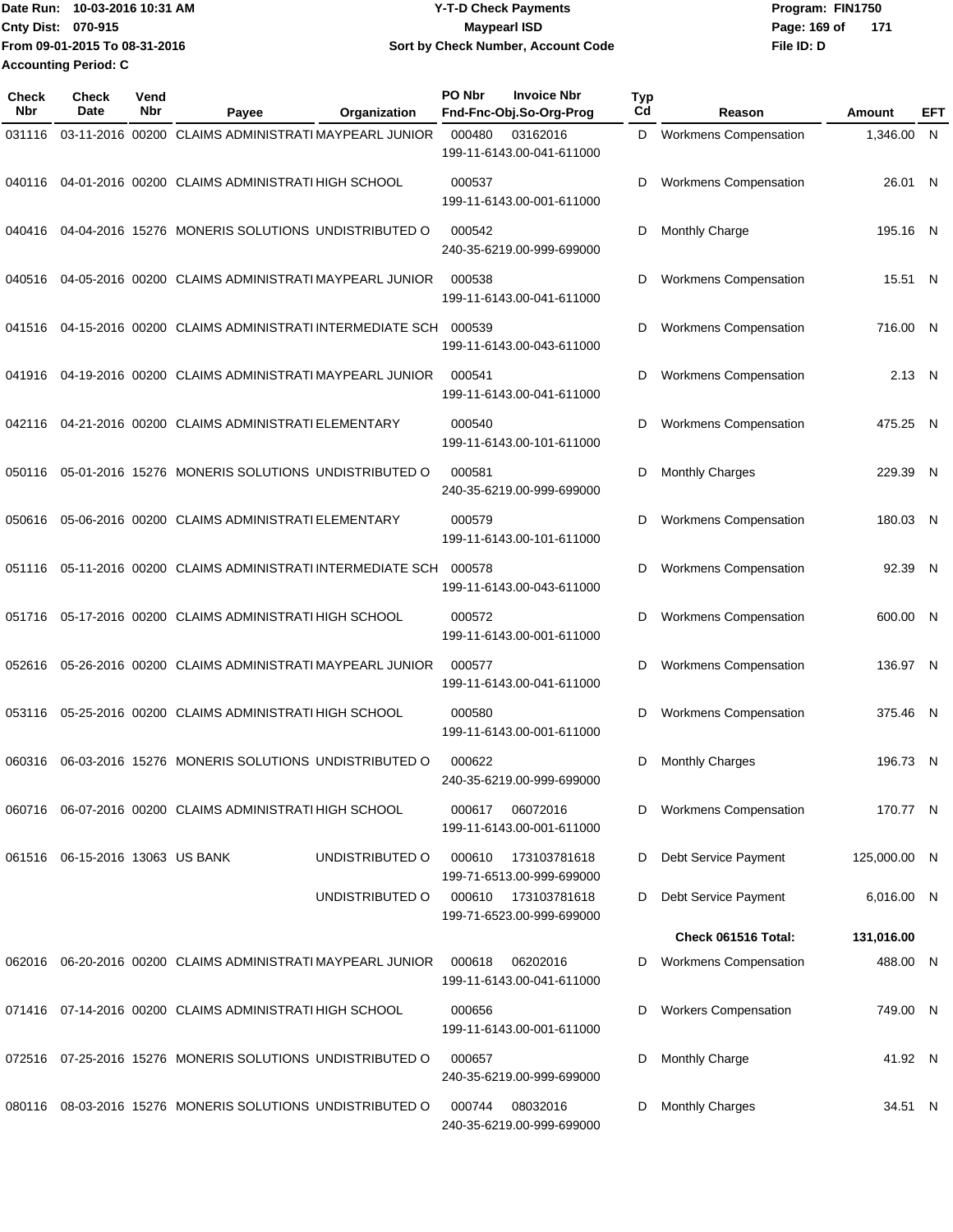| Date Run: 10-03-2016 10:31 AM |                               | <b>Y-T-D Check Payments</b>        | Program: FIN1750    |  |  |
|-------------------------------|-------------------------------|------------------------------------|---------------------|--|--|
| <b>Cnty Dist: 070-915</b>     |                               | <b>Mavpearl ISD</b>                | 171<br>Page: 170 of |  |  |
|                               | From 09-01-2015 To 08-31-2016 | Sort by Check Number, Account Code | File ID: D          |  |  |
| <b>Accounting Period: C</b>   |                               |                                    |                     |  |  |

| Check<br><b>Nbr</b> | <b>Check</b><br>Date     | Vend<br>Nbr | Payee                                                               | Organization         | PO Nbr | <b>Invoice Nbr</b><br>Fnd-Fnc-Obj.So-Org-Prog | <b>Typ</b><br>Cd | Reason                       | Amount       | EFT |
|---------------------|--------------------------|-------------|---------------------------------------------------------------------|----------------------|--------|-----------------------------------------------|------------------|------------------------------|--------------|-----|
| 080316              |                          |             | 08-03-2016 00200 CLAIMS ADMINISTRATI HIGH SCHOOL                    |                      | 000716 | 08032016<br>199-11-6143.00-001-611000         | D                | <b>Workmens Compensation</b> | 92.15 N      |     |
| 080416              |                          |             | 08-04-2016 00200 CLAIMS ADMINISTRATI HIGH SCHOOL                    |                      | 000717 | 199-11-6143.00-001-611000                     | D                | <b>Workmens Compensation</b> | 307.96 N     |     |
| 080516              |                          |             | 08-05-2016 00200 CLAIMS ADMINISTRATI HIGH SCHOOL                    |                      | 000718 | 199-11-6143.00-001-611000                     | D                | <b>Workmens Compensation</b> | 291.21 N     |     |
| 081016              |                          |             | 08-10-2016 00218 THE COWBOY BANK O UNDISTRIBUTED O                  |                      | 000680 | 9034158<br>199-71-6513.01-999-699000          | D                | Final Bus Debt Payment       | 95,364.70 N  |     |
|                     |                          |             |                                                                     | UNDISTRIBUTED O      | 000680 | 9034158<br>199-71-6523.01-999-699000          | D                | Final Bus Debt Payment       | 2,751.20 N   |     |
|                     |                          |             |                                                                     |                      |        |                                               |                  | Check 081016 Total:          | 98,115.90    |     |
| 081220              | 08-12-2016 13063 US BANK |             |                                                                     | UNDISTRIBUTED O      | 000686 | 202860000<br>199-71-6523.02-999-699000        | D                | Debt Service Payment         | 18,187.50 N  |     |
| 081516              | 08-12-2016 13063 US BANK |             |                                                                     | <b>DISTRICT WIDE</b> | 000679 | 203020000<br>599-71-6521.00-000-699000        | D                | <b>DEBT PAYMENT</b>          | 20,350.00 N  |     |
|                     |                          |             |                                                                     | UNDISTRIBUTED O      | 000679 | 200729000<br>599-71-6521.02-999-699000        | D                | <b>DEBT PAYMENT</b>          | 104,615.63 N |     |
|                     |                          |             |                                                                     | UNDISTRIBUTED O      | 000679 | 200727000<br>599-71-6521.03-999-699000        | D                | <b>DEBT PAYMENT</b>          | 5,975.00 N   |     |
|                     |                          |             |                                                                     | UNDISTRIBUTED O      | 000679 | 203018000<br>599-71-6521.04-999-699000        | D                | <b>DEBT PAYMENT</b>          | 8,800.00 N   |     |
|                     |                          |             |                                                                     | UNDISTRIBUTED O      | 000679 | 212913000<br>599-71-6521.05-999-699000        | D                | <b>DEBT PAYMENT</b>          | 37,160.00 N  |     |
|                     |                          |             |                                                                     |                      |        |                                               |                  | Check 081516 Total:          | 176,900.63   |     |
| 081616              |                          |             | 08-16-2016 00200 CLAIMS ADMINISTRATI MAYPEARL JUNIOR                |                      | 000720 | 199-11-6143.00-041-611000                     | D                | <b>Workmens Compensation</b> | 264.00 N     |     |
| 081716              |                          |             | 08-17-2016 00200 CLAIMS ADMINISTRATI HIGH SCHOOL                    |                      | 000719 | 199-11-6143.00-001-611000                     | D                | <b>Workmens Compensation</b> | 115.56 N     |     |
| 081816              |                          |             | 08-18-2016 00200 CLAIMS ADMINISTRATI HIGH SCHOOL                    |                      | 000721 | 199-11-6143.00-001-611000                     | D                | <b>Workmens Compensation</b> | 140.46 N     |     |
|                     |                          |             | 082316 08-23-2016 00200 CLAIMS ADMINISTRATI INTERMEDIATE SCH 000722 |                      |        | 199-11-6143.00-043-611000                     | D                | <b>Workmens Compensation</b> | 390.75 N     |     |
|                     |                          |             | 082416 08-24-2016 00200 CLAIMS ADMINISTRATI ELEMENTARY              |                      | 000723 | 199-11-6143.00-101-611000                     | D                | <b>Workmens Compensation</b> | 786.44 N     |     |
| 090115              |                          |             | 09-01-2015 00200 CLAIMS ADMINISTRATI ELEMENTARY                     |                      | 000092 | 199-11-6143.00-101-611000                     | D                | <b>Workers Compensation</b>  | 17.20 N      |     |
|                     |                          |             | 090215 09-02-2015 00200 CLAIMS ADMINISTRATI INTERMEDIATE SCH 000093 |                      |        | 199-11-6143.00-043-611000                     | D                | <b>Workers Compensation</b>  | 97.93 N      |     |
|                     |                          |             | 090315 09-03-2015 00200 CLAIMS ADMINISTRATI HIGH SCHOOL             |                      | 000094 | 199-11-6143.00-001-611000                     | D                | <b>Workers Compensation</b>  | 572.00 N     |     |
| 090415              |                          |             | 09-03-2015 15276 MONERIS SOLUTIONS UNDISTRIBUTED O                  |                      | 000095 | 240-35-6219.00-999-699000                     | D                | Monthly Fee                  | 131.18 N     |     |
|                     |                          |             | 091515 09-15-2015 00200 CLAIMS ADMINISTRATI HIGH SCHOOL             |                      | 000091 | 199-11-6143.00-001-611000                     | D                | <b>Workers Compensation</b>  | 132.10 N     |     |